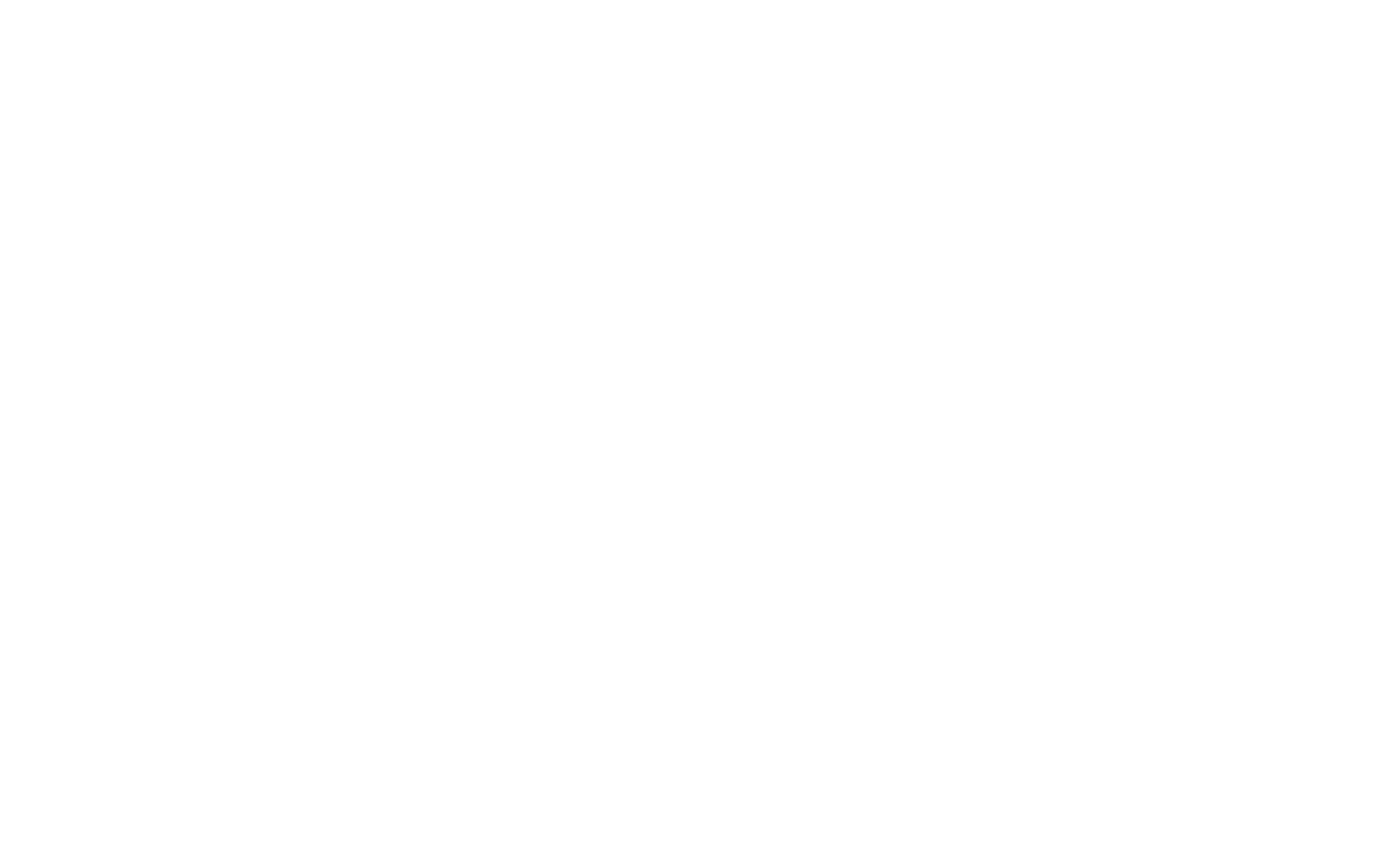| STATE OF NEW YORK<br>– Herkimer<br>COUNTY<br>- Little Falls<br>TOWN<br>SWIS<br>$-213400$                 | T O W N<br>2 0 1 5<br>T A X<br>R O L L<br>SECTION OF THE ROLL - 1<br>TAXABLE<br>OWNERS NAME SEOUENCE<br>UNIFORM PERCENT OF VALUE IS 072.50                                    |                             |                                                                                                     | VALUATION DATE-JUL 01, 2013<br>TAXABLE STATUS DATE-MAR 01, 2014 | PAGE                                          |
|----------------------------------------------------------------------------------------------------------|-------------------------------------------------------------------------------------------------------------------------------------------------------------------------------|-----------------------------|-----------------------------------------------------------------------------------------------------|-----------------------------------------------------------------|-----------------------------------------------|
| TAX MAP PARCEL NUMBER<br>CURRENT OWNERS NAME<br>CURRENT OWNERS ADDRESS                                   | PROPERTY LOCATION & CLASS ASSESSMENT<br>SCHOOL DISTRICT<br>PARCEL SIZE/GRID COORD                                                                                             | LAND<br>TOTAL               | EXEMPTION CODE-----------------COUNTY-------TOWN-----------<br>TAX DESCRIPTION<br>SPECIAL DISTRICTS | TAXABLE VALUE                                                   | TAX AMOUNT                                    |
| $121.2 - 4 - 20$<br>A David & Mary M Caracane<br>Living Trust<br>1490 State Route 5S<br>Mohawk, NY 13407 | 1490 State Route 5S<br>210 1 Family Res<br>Little Falls Ce 210900<br>Living Trust<br>8.00<br>ACRES<br>EAST-0388150 NRTH-1523873<br>DEED BOOK 1277 PG-213<br>FULL MARKET VALUE | 17,900<br>94,700<br>130,621 | County Tax<br>Town Tax<br>FD140 Little fls fire prot                                                | ACCT 050001860<br>94,700<br>94,700<br>94,700 TO M               | BILL<br>$\sim$ 1<br>733.11<br>389.59<br>95.58 |
|                                                                                                          |                                                                                                                                                                               |                             | TOTAL TAX ---                                                                                       | DATE #1                                                         | 1,218.28**<br>01/31/15                        |

|                             |                                |         |                            | AMT DUE        | 1,218.28                      |
|-----------------------------|--------------------------------|---------|----------------------------|----------------|-------------------------------|
|                             |                                |         |                            |                |                               |
|                             | 167 Lakeview Dr                |         |                            | ACCT 050099440 | <b>BILL</b>                   |
| $114.3 - 3 - 15$            | 210 1 Family Res               |         | County Tax                 | 200,900        | 1,555.25                      |
| Adamson Mary A              | Herkimer Centra 213001         | 30,100  | Town Tax                   | 200,900        | 826.50                        |
| 167 Lakeview Dr             | 5.20<br>ACRES                  | 200,900 | FD140 Little fls fire prot | 200,900 TO M   | 202.77                        |
| Little Falls, NY 13365      | EAST-0381201 NRTH-1531059      |         |                            |                |                               |
|                             | DEED BOOK 932<br>$PG-467$      |         |                            |                |                               |
|                             | FULL MARKET VALUE              | 277,103 |                            |                |                               |
|                             |                                |         | TOTAL TAX ---              |                | $2,584.52**$                  |
|                             |                                |         |                            | DATE #1        | 01/31/15                      |
|                             |                                |         |                            | AMT DUE        | 2,584.52                      |
|                             |                                |         |                            |                |                               |
|                             | Lakeview Dr                    |         |                            | ACCT 050100410 | 3<br><b>BILL</b>              |
| $114.3 - 3 - 16$            | 210 1 Family Res               |         | County Tax                 | 231,000        | 1,788.27                      |
| Ahluwalia Prabhat           | Herkimer Centra 213001         | 30,700  | Town Tax                   | 231,000        | 950.33                        |
| PO Box 1023                 | 5.40<br>ACRES                  | 231,000 | FD140 Little fls fire prot | 231,000 TO M   | 233.15                        |
| Little Falls, NY 13365-1023 | EAST-0381657 NRTH-1530992      |         |                            |                |                               |
|                             | DEED BOOK 794<br><b>PG-580</b> |         |                            |                |                               |
|                             | FULL MARKET VALUE              | 318,621 |                            |                |                               |
|                             |                                |         | TOTAL TAX ---              |                | $2,971.75**$                  |
|                             |                                |         |                            | DATE #1        | 01/31/15                      |
|                             |                                |         |                            | AMT DUE        | 2,971.75                      |
|                             |                                |         |                            |                |                               |
|                             | 1720 Fall Hill Rd              |         |                            | ACCT 050000120 | $\overline{4}$<br><b>BILL</b> |
| $121.2 - 3 - 15$            | 210 1 Family Res               |         | County Tax                 | 85,000         | 658.02                        |
| Albrecht Frank C            | Little Falls Ce 210900         | 8,500   | Town Tax                   | 85,000         | 349.69                        |
| 1720 Fall Hill Rd           | 1.30<br>ACRES                  | 85,000  | FD140 Little fls fire prot | 85,000 TO M    | 85.79                         |
| Little Falls, NY 13365      | EAST-0392359 NRTH-1524773      |         |                            |                |                               |
|                             | DEED BOOK 1536<br>$PG-85$      |         |                            |                |                               |
| PRIOR OWNER ON 3/01/2014    | FULL MARKET VALUE              | 117,241 |                            |                |                               |
| Albrecht Frank              |                                |         |                            |                |                               |
|                             |                                |         | TOTAL TAX ---              |                | $1,093.50**$                  |
|                             |                                |         |                            | DATE #1        | 01/31/15                      |
|                             |                                |         |                            | AMT DUE        | 1,093.50                      |

\*\*\*\*\*\*\*\*\*\*\*\*\*\*\*\*\*\*\*\*\*\*\*\*\*\*\*\*\*\*\*\*\*\*\*\*\*\*\*\*\*\*\*\*\*\*\*\*\*\*\*\*\*\*\*\*\*\*\*\*\*\*\*\*\*\*\*\*\*\*\*\*\*\*\*\*\*\*\*\*\*\*\*\*\*\*\*\*\*\*\*\*\*\*\*\*\*\*\*\*\*\*\*\*\*\*\*\*\*\*\*\*\*\*\*\*\*\*\*\*\*\*\*\*\*\*\*\*\*\*\*\*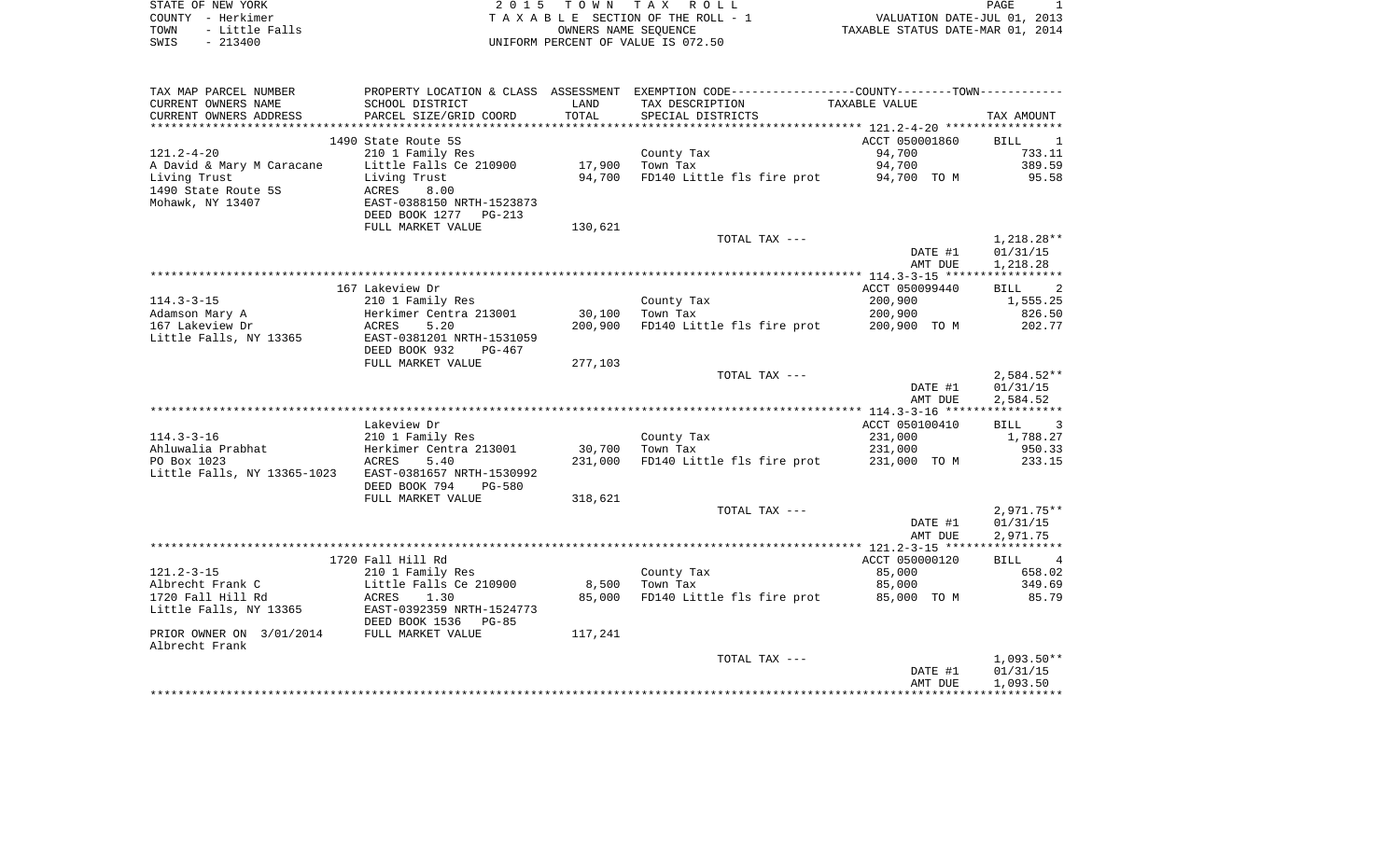| STATE OF NEW YORK |  |           |                |  |
|-------------------|--|-----------|----------------|--|
| COUNTY - Herkimer |  |           |                |  |
| TOWN              |  |           | - Little Falls |  |
| SWIS              |  | $-213400$ |                |  |

 $S$  2 0 1 5 T O W N T A X R O L L PAGE 2 TA X A B L E SECTION OF THE ROLL - 1 TOWN - Little Falls OWNERS NAME SEQUENCE TAXABLE STATUS DATE-MAR 01, 2014 SWIS - 213400 UNIFORM PERCENT OF VALUE IS 072.50

| TAX MAP PARCEL NUMBER              |                           |        | PROPERTY LOCATION & CLASS ASSESSMENT EXEMPTION CODE----------------COUNTY--------TOWN---------- |                |                         |
|------------------------------------|---------------------------|--------|-------------------------------------------------------------------------------------------------|----------------|-------------------------|
| CURRENT OWNERS NAME                | SCHOOL DISTRICT           | LAND   | TAX DESCRIPTION                                                                                 | TAXABLE VALUE  |                         |
| CURRENT OWNERS ADDRESS             | PARCEL SIZE/GRID COORD    | TOTAL  | SPECIAL DISTRICTS                                                                               |                | TAX AMOUNT              |
|                                    |                           |        |                                                                                                 |                |                         |
|                                    | Fall Hill Rd              |        |                                                                                                 | ACCT 050000090 | BILL<br>$-5$            |
| $121.2 - 3 - 16.1$                 | 321 Abandoned ag          |        | County Tax                                                                                      | 18,500         | 143.22                  |
| Albrecht Frank C                   | Little Falls Ce 210900    | 18,500 | Town Tax                                                                                        | 18,500         | 76.11                   |
| 1720 Fall Hill Rd                  | ACRES 14.10               | 18,500 | FD140 Little fls fire prot 18,500 TO M                                                          |                | 18.67                   |
| Little Falls, NY 13365             | EAST-0392522 NRTH-1524503 |        |                                                                                                 |                |                         |
|                                    | DEED BOOK 1536 PG-85      |        |                                                                                                 |                |                         |
| PRIOR OWNER ON 3/01/2014           | FULL MARKET VALUE         | 25,517 |                                                                                                 |                |                         |
| Albrecht Frank                     |                           |        |                                                                                                 |                |                         |
|                                    |                           |        | TOTAL TAX ---                                                                                   |                | $238.00**$              |
|                                    |                           |        |                                                                                                 | DATE #1        | 01/31/15                |
|                                    |                           |        |                                                                                                 | AMT DUE        | 238.00                  |
|                                    |                           |        |                                                                                                 |                |                         |
|                                    | Paradise Rd               |        |                                                                                                 | ACCT 050018000 | $6\overline{6}$<br>BILL |
| $121.2 - 3 - 14$                   | 210 1 Family Res          |        | County Tax                                                                                      | 49,800         | 385.52                  |
| Albrecht Jerry                     | Little Falls Ce 210900    | 8,500  | Town Tax                                                                                        | 49,800         | 204.88                  |
| Anne A Reynolds Irrevoc Trust West |                           | 49,800 | FD140 Little fls fire prot 49,800 TO M                                                          |                | 50.26                   |
| PO Box 1033                        | R1 G                      |        |                                                                                                 |                |                         |
| Little Falls, NY 13365             | Paradise Rd               |        |                                                                                                 |                |                         |
|                                    | 1.33<br><b>ACRES</b>      |        |                                                                                                 |                |                         |
|                                    | EAST-0392991 NRTH-1523331 |        |                                                                                                 |                |                         |
|                                    | DEED BOOK 1292 PG-800     |        |                                                                                                 |                |                         |
|                                    | FULL MARKET VALUE         | 68,690 |                                                                                                 |                |                         |
|                                    |                           |        | TOTAL TAX ---                                                                                   |                | 640.66**                |
|                                    |                           |        |                                                                                                 | DATE #1        | 01/31/15                |
|                                    |                           |        |                                                                                                 | AMT DUE        | 640.66                  |
|                                    |                           |        |                                                                                                 |                |                         |
|                                    | Paradise Rd               |        |                                                                                                 | ACCT 050990660 | 7<br>BILL               |
| $121.2 - 3 - 16.4$                 | 323 Vacant rural          |        | County Tax                                                                                      | 1,800          | 13.93                   |
| Albrecht Jerry                     | Little Falls Ce 210900    | 1,800  | Town Tax                                                                                        | 1,800          | 7.41                    |
| Anne A Reynolds Irr Trust          | West                      | 1,800  | FD140 Little fls fire prot                                                                      | 1,800 TO M     | 1.82                    |
| PO Box 1033                        | $V-L$                     |        |                                                                                                 |                |                         |
| Little Falls, NY 13365             | Paradise Rd               |        |                                                                                                 |                |                         |
|                                    | 3.60<br>ACRES             |        |                                                                                                 |                |                         |
|                                    | EAST-0392583 NRTH-1523382 |        |                                                                                                 |                |                         |
|                                    | DEED BOOK 1292<br>PG-800  |        |                                                                                                 |                |                         |
|                                    | FULL MARKET VALUE         | 2,483  |                                                                                                 |                |                         |
|                                    |                           |        | TOTAL TAX ---                                                                                   |                | $23.16**$               |
|                                    |                           |        |                                                                                                 | DATE #1        | 01/31/15                |
|                                    |                           |        |                                                                                                 | AMT DUE        | 23.16                   |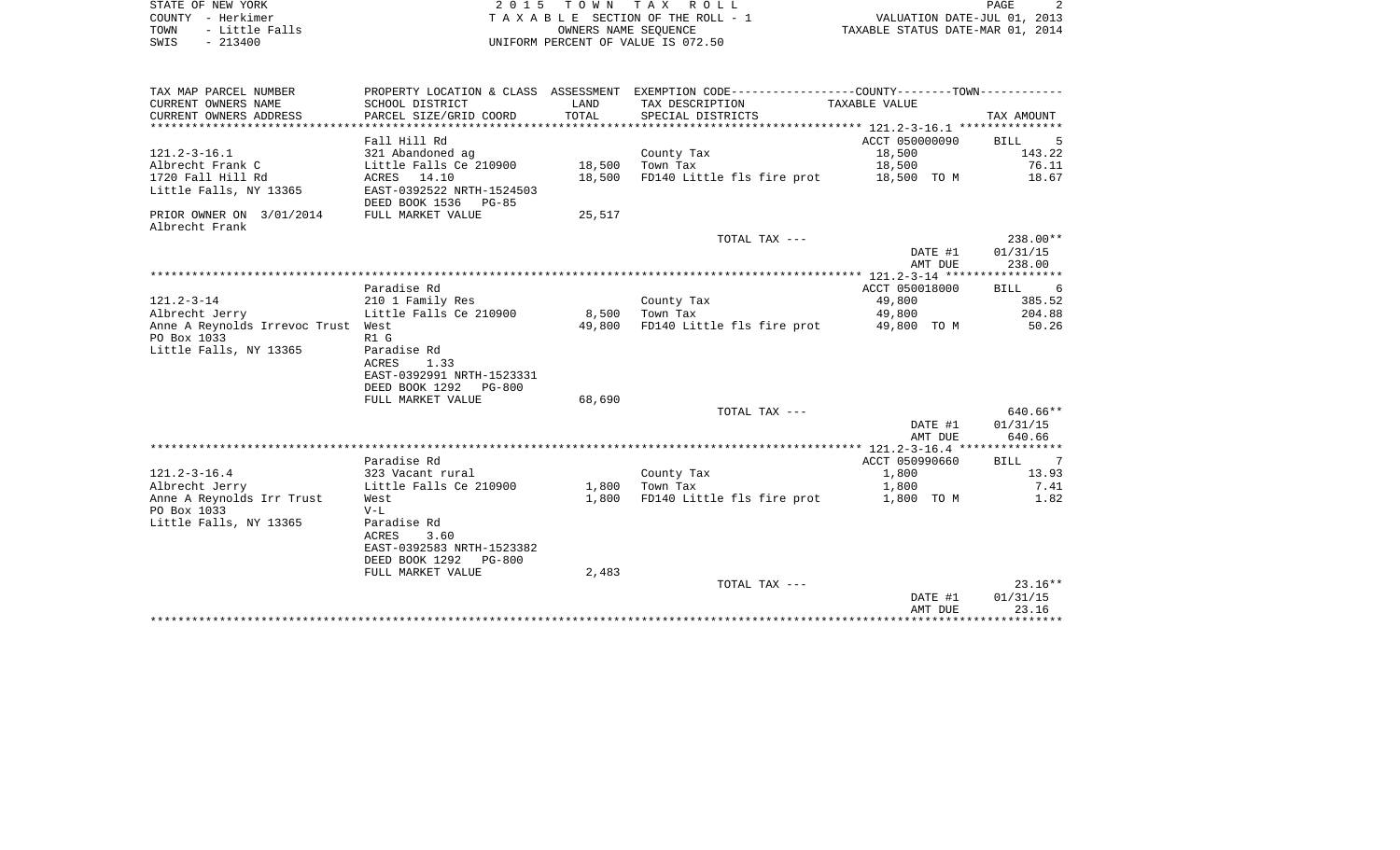| STATE OF NEW YORK<br>– Herkimer<br>COUNTY<br>- Little Falls<br>TOWN<br>SWIS<br>$-213400$ | T O W N<br>тах<br>R O L L<br>2 0 1 5<br>TAXABLE SECTION OF THE ROLL - 1<br>OWNERS NAME SEOUENCE<br>UNIFORM PERCENT OF VALUE IS 072.50 |                             |                                                             | VALUATION DATE-JUL 01, 2013<br>TAXABLE STATUS DATE-MAR 01, 2014              | PAGE             | $\overline{\mathbf{3}}$      |
|------------------------------------------------------------------------------------------|---------------------------------------------------------------------------------------------------------------------------------------|-----------------------------|-------------------------------------------------------------|------------------------------------------------------------------------------|------------------|------------------------------|
| TAX MAP PARCEL NUMBER<br>CURRENT OWNERS NAME<br>CURRENT OWNERS ADDRESS                   | PROPERTY LOCATION & CLASS<br>SCHOOL DISTRICT<br>PARCEL SIZE/GRID COORD                                                                | ASSESSMENT<br>LAND<br>TOTAL | TAX DESCRIPTION<br>SPECIAL DISTRICTS                        | EXEMPTION CODE-----------------COUNTY-------TOWN-----------<br>TAXABLE VALUE | TAX AMOUNT       |                              |
| 121.2-2-34.1<br>Albrecht Mary<br>1771 State Route 5S<br>Little Falls, NY 13365           | 1771 State Route 5S<br>210 1 Family Res<br>Little Falls Ce 210900<br>N<br>$R-1$                                                       | 7,000<br>67,000             | CW 15 VET/ 41162<br>County Tax<br>Town Tax<br>School Relevy | ACCT 050018390<br>6.525<br>60,475<br>67,000                                  | BILL<br>$\Omega$ | 468.16<br>275.64<br>2,031.62 |

|                                               | FRNT 270.00 DPTH<br>0.75<br>ACRES<br>EAST-0393272 NRTH-1525323<br>DEED BOOK 1142<br>PG-719<br>FULL MARKET VALUE | 92,414  | FD140 Little fls fire prot | 67,000 TO M        | 67.62                                |
|-----------------------------------------------|-----------------------------------------------------------------------------------------------------------------|---------|----------------------------|--------------------|--------------------------------------|
|                                               |                                                                                                                 |         | TOTAL TAX ---              | DATE #1<br>AMT DUE | $2.843.04**$<br>01/31/15<br>2,843.04 |
|                                               |                                                                                                                 |         |                            |                    |                                      |
|                                               | Johnnycake Rd                                                                                                   |         |                            |                    | 9<br>BILL                            |
| $127.2 - 2 - 25.3$                            | 210 1 Family Res                                                                                                |         | County Tax                 | 111,850            | 865.88                               |
| Ali Darlene                                   | Little Falls Ce 210900                                                                                          | 98,150  | Town Tax                   | 111,850            | 460.15                               |
| 127-02 Liberty Ave<br>Richmond Hill, NY 11419 | ACRES 164.00<br>EAST-0393042 NRTH-1507746<br>DEED BOOK 1207 PG-146                                              | 111,850 | FD140 Little fls fire prot | 111,850 TO M       | 112.89                               |
|                                               | FULL MARKET VALUE                                                                                               | 154,276 |                            |                    |                                      |
|                                               |                                                                                                                 |         | TOTAL TAX ---              |                    | 1,438.92**                           |
|                                               |                                                                                                                 |         |                            | DATE #1<br>AMT DUE | 01/31/15<br>1,438.92                 |
|                                               |                                                                                                                 |         |                            |                    |                                      |
|                                               | 155 Boepple Rd                                                                                                  |         |                            | ACCT 050100070     | 10<br>BILL                           |
| $127.2 - 2 - 19.4$                            | 240 Rural res                                                                                                   |         | County Tax                 | 114,400            | 885.62                               |
| Almaviva John                                 | Little Falls Ce 210900                                                                                          | 9,500   | Town Tax                   | 114,400            | 470.64                               |
| Almaviva Lorraine                             | dbwd/add                                                                                                        | 114,400 | FD140 Little fls fire prot | 114,400 TO M       | 115.46                               |
| 155 Boepple Rd                                | G SP                                                                                                            |         |                            |                    |                                      |
| Mohawk, NY 13407                              | FRNT 441.00 DPTH                                                                                                |         |                            |                    |                                      |
|                                               | ACRES<br>1.90                                                                                                   |         |                            |                    |                                      |
|                                               | EAST-0394624 NRTH-1510241                                                                                       |         |                            |                    |                                      |
|                                               | DEED BOOK 1228<br>PG-694                                                                                        |         |                            |                    |                                      |
|                                               | FULL MARKET VALUE                                                                                               | 157,793 |                            |                    |                                      |
|                                               |                                                                                                                 |         | TOTAL TAX ---              |                    | 1,471.72**                           |
|                                               |                                                                                                                 |         |                            | DATE #1<br>AMT DUE | 01/31/15<br>1,471.72                 |
|                                               |                                                                                                                 |         |                            |                    |                                      |
|                                               | 1102 Shells Bush Rd                                                                                             |         |                            |                    | BILL<br>11                           |
| $114.1 - 1 - 25.14$                           | 210 1 Family Res                                                                                                |         | County Tax                 | 95,300             | 737.76                               |
| Aloisio Peter                                 | Little Falls Ce 210900                                                                                          | 10,900  | Town Tax                   | 95,300             | 392.06                               |
| Aloisio Marianne                              | R1 S                                                                                                            | 95,300  | School Relevy              |                    | 3,249.79                             |
| 1102 Shells Bush Rd                           | FRNT 418.00 DPTH                                                                                                |         | FD140 Little fls fire prot | 95,300 TO M        | 96.19                                |
| Herkimer, NY 13350                            | 2.90<br>ACRES                                                                                                   |         |                            |                    |                                      |
|                                               | EAST-0380545 NRTH-1541449                                                                                       |         |                            |                    |                                      |
|                                               | DEED BOOK 1146 PG-264                                                                                           |         |                            |                    |                                      |

| FULL MARKET VALUE | 131,448 |               |         |            |
|-------------------|---------|---------------|---------|------------|
|                   |         | TOTAL TAX --- |         | 4,475.80** |
|                   |         |               | DATE #1 | 01/31/15   |
|                   |         |               | AMT DUE | 4,475.80   |
|                   |         |               |         |            |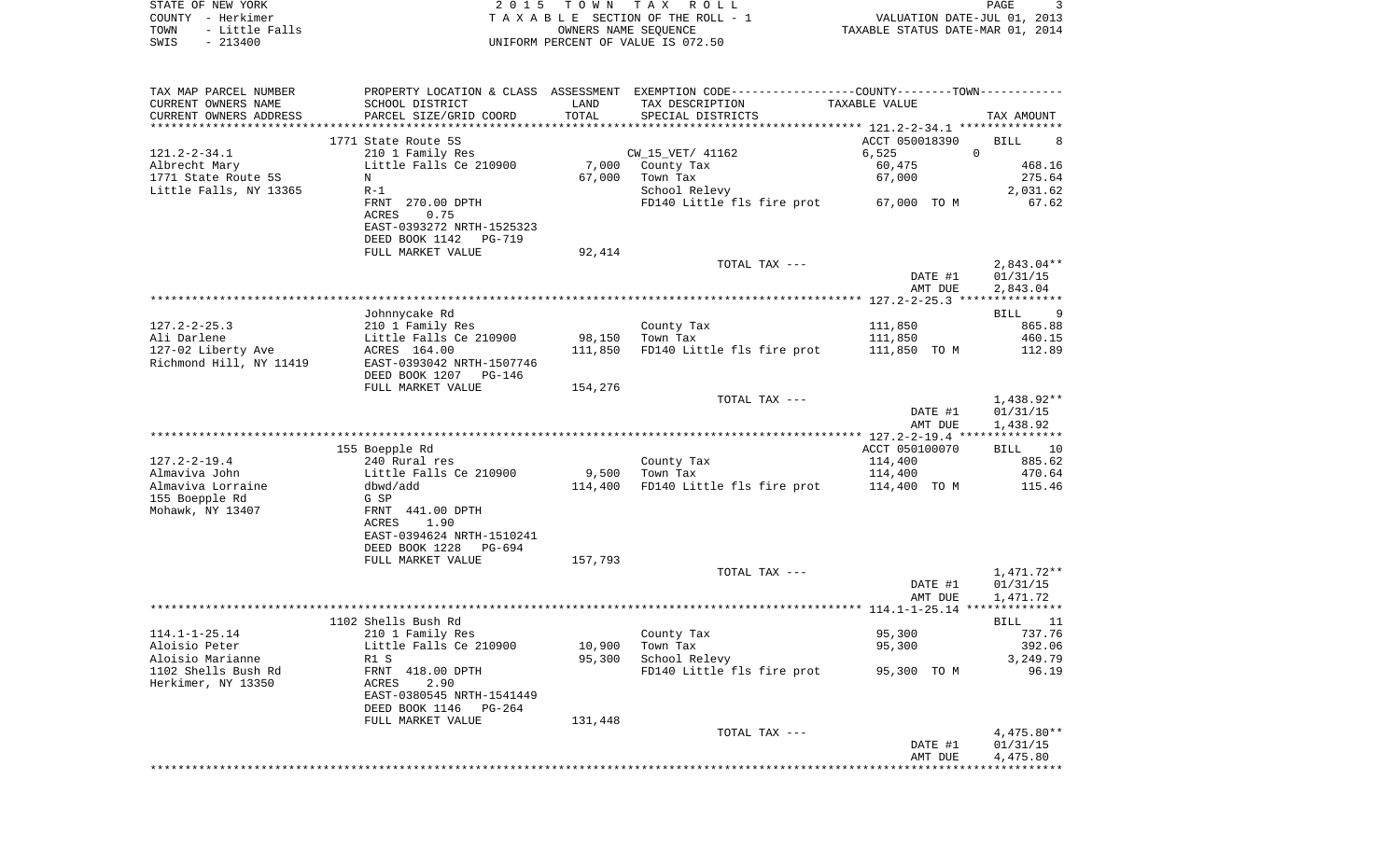STATE OF NEW YORK 2 0 1 5 T O W N T A X R O L L PAGE 4 COUNTY - Herkimer T A X A B L E SECTION OF THE ROLL - 1 VALUATION DATE-JUL 01, 2013 TOWN - Little Falls OWNERS NAME SEQUENCE TAXABLE STATUS DATE-MAR 01, 2014 SWIS - 213400 UNIFORM PERCENT OF VALUE IS 072.50

| TAX MAP PARCEL NUMBER<br>CURRENT OWNERS NAME        | PROPERTY LOCATION & CLASS ASSESSMENT<br>SCHOOL DISTRICT | LAND             | EXEMPTION CODE-----------------COUNTY-------TOWN-----------<br>TAX DESCRIPTION | TAXABLE VALUE  |                       |
|-----------------------------------------------------|---------------------------------------------------------|------------------|--------------------------------------------------------------------------------|----------------|-----------------------|
| CURRENT OWNERS ADDRESS<br>************************* | PARCEL SIZE/GRID COORD                                  | TOTAL            | SPECIAL DISTRICTS                                                              |                | TAX AMOUNT            |
|                                                     | 202 Lakeview Dr                                         |                  |                                                                                | ACCT 050100380 | 12<br><b>BILL</b>     |
| $114.3 - 3 - 24$                                    | 210 1 Family Res                                        |                  | County Tax                                                                     | 133,300        | 1,031.93              |
| Altieri Raymond                                     | Herkimer Centra 213001                                  | 31,000           | Town Tax                                                                       | 133,300        | 548.39                |
| Altieri Kathryn Gressler                            | <b>ACRES</b><br>5.50                                    | 133,300          | FD140 Little fls fire prot                                                     | 133,300 TO M   | 134.54                |
| 202 LakeView Dr                                     | EAST-0381412 NRTH-1530094                               |                  |                                                                                |                |                       |
| Little Falls, NY 13365                              | DEED BOOK 838<br>PG-531                                 |                  |                                                                                |                |                       |
|                                                     | FULL MARKET VALUE                                       | 183,862          |                                                                                |                |                       |
|                                                     |                                                         |                  | TOTAL TAX ---                                                                  |                | 1,714.86**            |
|                                                     |                                                         |                  |                                                                                | DATE #1        | 01/31/15              |
|                                                     |                                                         |                  |                                                                                | AMT DUE        | 1,714.86              |
|                                                     |                                                         |                  |                                                                                |                |                       |
|                                                     | Lakeview Dr                                             |                  |                                                                                | ACCT 050100390 | 13<br><b>BILL</b>     |
| $114.3 - 3 - 25$                                    | 311 Res vac land                                        |                  | County Tax                                                                     | 17,300         | 133.93                |
| Altieri Raymond<br>Altieri Kathryn M                | Herkimer Centra 213001<br>5.10<br><b>ACRES</b>          | 17,300<br>17,300 | Town Tax<br>FD140 Little fls fire prot                                         | 17,300         | 71.17<br>17.46        |
| 202 Lakeview Dr                                     | EAST-0381365 NRTH-1530369                               |                  |                                                                                | 17,300 TO M    |                       |
| Little Falls, NY 13365                              | DEED BOOK 908<br><b>PG-615</b>                          |                  |                                                                                |                |                       |
|                                                     | FULL MARKET VALUE                                       | 23,862           |                                                                                |                |                       |
|                                                     |                                                         |                  | TOTAL TAX ---                                                                  |                | $222.56**$            |
|                                                     |                                                         |                  |                                                                                | DATE #1        | 01/31/15              |
|                                                     |                                                         |                  |                                                                                | AMT DUE        | 222.56                |
|                                                     |                                                         |                  |                                                                                |                |                       |
|                                                     | 384 Dise Rd                                             |                  |                                                                                | ACCT 050009450 | <b>BILL</b><br>14     |
| $114.2 - 2 - 15.2$                                  | 210 1 Family Res                                        |                  | County Tax                                                                     | 74,000         | 572.86                |
| Anderson Christopher G                              | Little Falls Ce 210900                                  | 14,000           | Town Tax                                                                       | 74,000         | 304.44                |
| Anderson Kristin B                                  | W                                                       | 74,000           | School Relevy                                                                  |                | 3,185.32              |
| 384 Dise Rd                                         | $R-1$                                                   |                  | FD140 Little fls fire prot                                                     | 74,000 TO M    | 74.69                 |
| Little Falls, NY 13365                              | FRNT 694.00 DPTH                                        |                  |                                                                                |                |                       |
|                                                     | 5.00<br>ACRES                                           |                  |                                                                                |                |                       |
|                                                     | EAST-0392973 NRTH-1541547                               |                  |                                                                                |                |                       |
|                                                     | DEED BOOK 876<br>$PG-137$                               |                  |                                                                                |                |                       |
|                                                     | FULL MARKET VALUE                                       | 102,069          | TOTAL TAX ---                                                                  |                | $4,137.31**$          |
|                                                     |                                                         |                  |                                                                                | DATE #1        | 01/31/15              |
|                                                     |                                                         |                  |                                                                                | AMT DUE        | 4,137.31              |
|                                                     |                                                         |                  |                                                                                |                | * * * * * * * * * * * |
|                                                     | 333 Sandy Ln                                            |                  |                                                                                | ACCT 050007500 | <b>BILL</b><br>15     |
| $121.2 - 4 - 4$                                     | 270 Mfg housing                                         |                  | County Tax                                                                     | 18,100         | 140.12                |
| Aney Stephen                                        | Central Valley 212803                                   | 4,100            | Town Tax                                                                       | 18,100         | 74.46                 |
| 532 Sandy Ln                                        | FRNT 115.00 DPTH 100.00                                 | 18,100           | FD140 Little fls fire prot                                                     | 18,100 TO M    | 18.27                 |
| Mohawk, NY 13407                                    | EAST-0386026 NRTH-1520714                               |                  |                                                                                |                |                       |
|                                                     | DEED BOOK 1358<br><b>PG-701</b>                         |                  |                                                                                |                |                       |
|                                                     | FULL MARKET VALUE                                       | 24,966           |                                                                                |                |                       |
|                                                     |                                                         |                  | TOTAL TAX ---                                                                  |                | 232.85**              |
|                                                     |                                                         |                  |                                                                                | DATE #1        | 01/31/15              |
|                                                     |                                                         |                  |                                                                                | AMT DUE        | 232.85                |
|                                                     |                                                         |                  |                                                                                |                |                       |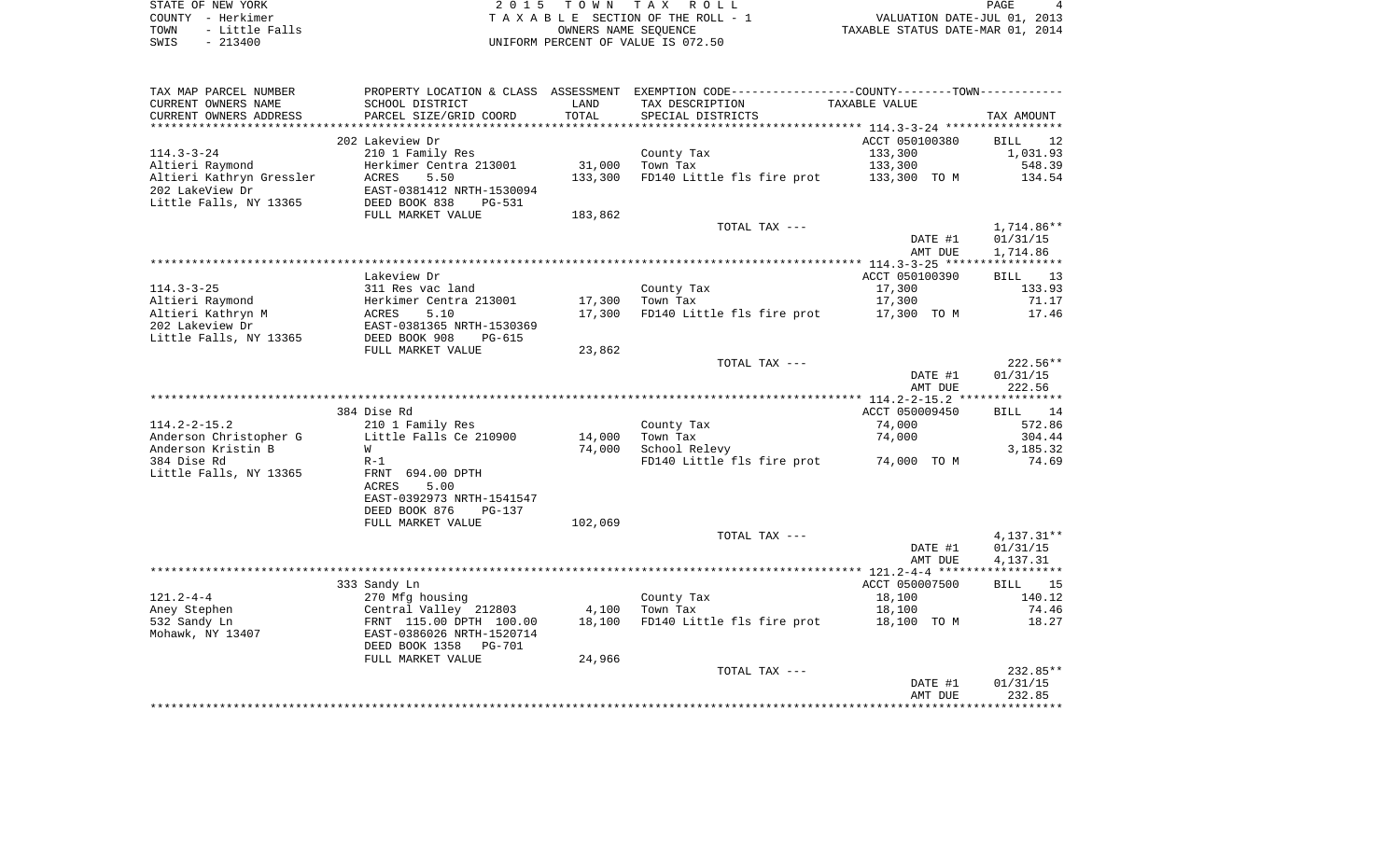STATE OF NEW YORK STATE OF NEW YORK STATE OF NEW YORK STATE OF NEW YORK STATE OF NEW YORK STATE STATE OF DAGE S COUNTY - Herkimer<br>
T A X A B L E SECTION OF THE ROLL - 1<br>
TOWN - Little Falls<br>
SWIS - 213400 - 2013400 - UNIFORM PERCENT OF VALUE IS 072.50 OWNERS NAME SEQUENCE TAXABLE STATUS DATE-MAR 01, 2014 UNIFORM PERCENT OF VALUE IS 072.50

VALUATION DATE-JUL 01, 2013

| TAX MAP PARCEL NUMBER<br>CURRENT OWNERS NAME<br>CURRENT OWNERS ADDRESS | PROPERTY LOCATION & CLASS ASSESSMENT<br>SCHOOL DISTRICT<br>PARCEL SIZE/GRID COORD             | LAND<br>TOTAL     | TAX DESCRIPTION<br>SPECIAL DISTRICTS                 | EXEMPTION CODE-----------------COUNTY-------TOWN-----------<br>TAXABLE VALUE | TAX AMOUNT                               |
|------------------------------------------------------------------------|-----------------------------------------------------------------------------------------------|-------------------|------------------------------------------------------|------------------------------------------------------------------------------|------------------------------------------|
| *******************                                                    |                                                                                               | * * * * * * * * * |                                                      |                                                                              |                                          |
| $121.2 - 4 - 5.2$<br>Aney Stephen<br>532 Sandy Ln                      | Sandy Ln<br>314 Rural vac<10<br>Central Valley 212803<br>60.00 DPTH 147.00<br>FRNT            | 400<br>400        | County Tax<br>Town Tax<br>FD140 Little fls fire prot | ACCT 050990600<br>400<br>400<br>400 TO M                                     | 16<br><b>BILL</b><br>3.10<br>1.65<br>.40 |
| Mohawk, NY 13407                                                       | EAST-0386117 NRTH-1520694<br>DEED BOOK 1358 PG-701<br>FULL MARKET VALUE                       | 552               |                                                      |                                                                              |                                          |
|                                                                        |                                                                                               |                   | TOTAL TAX ---                                        | DATE #1<br>AMT DUE                                                           | $5.15**$<br>01/31/15<br>5.15             |
|                                                                        |                                                                                               |                   |                                                      |                                                                              |                                          |
| $121.2 - 4 - 44.2$                                                     | 532 Sandy Lane Rd<br>210 1 Family Res                                                         |                   | County Tax                                           | ACCT 050990250<br>59,100                                                     | 17<br><b>BILL</b><br>457.52              |
| Aney Stephen<br>532 Sandy Lane Rd                                      | Little Falls Ce 210900<br>FRNT 190.00 DPTH 400.00                                             | 9,100<br>59,100   | Town Tax<br>FD140 Little fls fire prot               | 59,100<br>59,100 TO M                                                        | 243.14<br>59.65                          |
| Mohawk, NY 13407                                                       | ACRES<br>1.70<br>EAST-0389080 NRTH-1522421<br>DEED BOOK 1207 PG-753                           |                   |                                                      |                                                                              |                                          |
|                                                                        | FULL MARKET VALUE                                                                             | 81,517            |                                                      |                                                                              |                                          |
|                                                                        |                                                                                               |                   | TOTAL TAX ---                                        | DATE #1<br>AMT DUE                                                           | 760.31**<br>01/31/15<br>760.31           |
|                                                                        |                                                                                               |                   |                                                      |                                                                              |                                          |
|                                                                        | 137 Lyle Rd                                                                                   |                   |                                                      | ACCT 050099420                                                               | 18<br><b>BILL</b>                        |
| $114.79 - 1 - 10$                                                      | 210 1 Family Res                                                                              |                   | County Tax                                           | 125,000                                                                      | 967.68                                   |
| Annutto James                                                          | Herkimer Centra 213001                                                                        |                   | 10,300 Town Tax                                      | 125,000                                                                      | 514.25                                   |
| Annutto Sandra M                                                       | North                                                                                         | 125,000           |                                                      | FD140 Little fls fire prot 125,000 TO M                                      | 126.16                                   |
| 137 Lyle Rd                                                            | $R-1$                                                                                         |                   |                                                      |                                                                              |                                          |
| Little Falls, NY 13365                                                 | Leahman Rd<br>FRNT 160.00 DPTH 144.00<br>EAST-0380818 NRTH-1529693<br>DEED BOOK 897<br>PG-636 |                   |                                                      |                                                                              |                                          |
|                                                                        | FULL MARKET VALUE                                                                             | 172,414           |                                                      |                                                                              |                                          |
|                                                                        |                                                                                               |                   | TOTAL TAX ---                                        | DATE #1<br>AMT DUE                                                           | $1,608.09**$<br>01/31/15<br>1,608.09     |
|                                                                        |                                                                                               |                   |                                                      |                                                                              |                                          |
|                                                                        | Diana Cir                                                                                     |                   |                                                      | ACCT 050100290                                                               | BILL 19                                  |
| $114.79 - 1 - 14.1$                                                    | 311 Res vac land                                                                              |                   | County Tax                                           | 3,800                                                                        | 29.42                                    |
| Annutto James                                                          | Herkimer Centra 213001                                                                        | 3,800             | Town Tax                                             | 3,800                                                                        | 15.63                                    |
| Annutto Sandra<br>137 Lyle Rd<br>Little Falls, NY 13365                | ACRES<br>0.69<br>EAST-0380540 NRTH-1529969<br>DEED BOOK 1079<br>$PG-208$                      | 3,800             | FD140 Little fls fire prot                           | 3,800 TO M                                                                   | 3.84                                     |
|                                                                        | FULL MARKET VALUE                                                                             | 5,241             |                                                      |                                                                              |                                          |
|                                                                        |                                                                                               |                   | TOTAL TAX ---                                        | DATE #1<br>AMT DUE                                                           | 48.89**<br>01/31/15<br>48.89             |
|                                                                        |                                                                                               |                   |                                                      |                                                                              | ***********                              |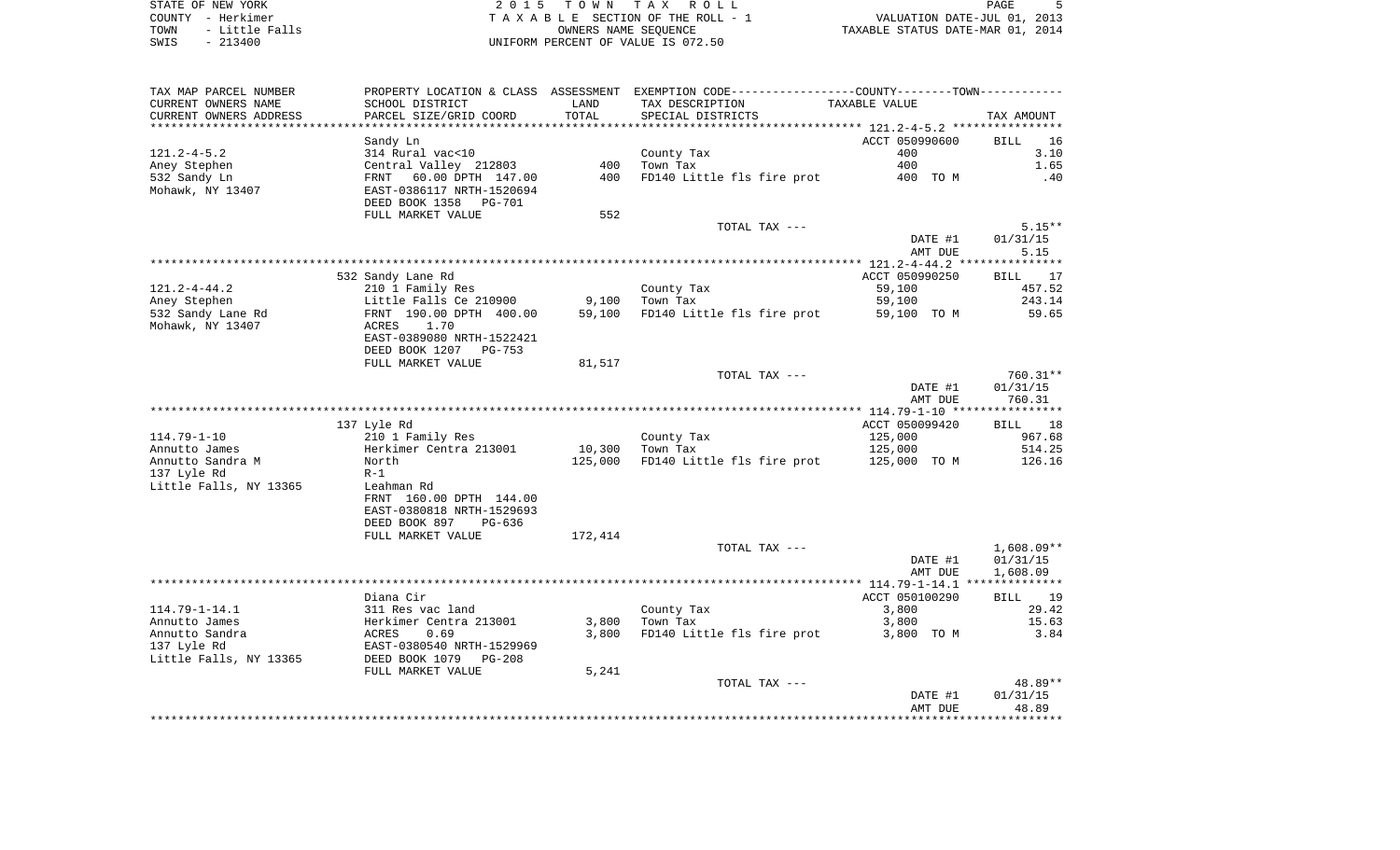STATE OF NEW YORK 2 0 1 5 T O W N T A X R O L L PAGE 6COUNTY - Herkimer<br>
T A X A B L E SECTION OF THE ROLL - 1<br>
TOWN - Little Falls<br>
SWIS - 213400 - 2013400 - UNIFORM PERCENT OF VALUE IS 072.50 TOWN - Little Falls OWNERS NAME SEQUENCE TAXABLE STATUS DATE-MAR 01, 2014 SWIS - 213400 UNIFORM PERCENT OF VALUE IS 072.50

| TAX MAP PARCEL NUMBER    | PROPERTY LOCATION & CLASS | ASSESSMENT |                            |                |                       |
|--------------------------|---------------------------|------------|----------------------------|----------------|-----------------------|
| CURRENT OWNERS NAME      | SCHOOL DISTRICT           | LAND       | TAX DESCRIPTION            | TAXABLE VALUE  |                       |
| CURRENT OWNERS ADDRESS   | PARCEL SIZE/GRID COORD    | TOTAL      | SPECIAL DISTRICTS          |                | TAX AMOUNT            |
|                          |                           |            |                            |                |                       |
|                          | Lyle Rd                   |            |                            | ACCT 050100300 | BILL<br>20            |
| $114.79 - 1 - 15.1$      | 311 Res vac land          |            | County Tax                 | 4,600          | 35.61                 |
| Annutto James            | Herkimer Centra 213001    | 4,600      | Town Tax                   | 4,600          | 18.92                 |
| Annutto Sandra           | 0.67<br>ACRES             | 4,600      | FD140 Little fls fire prot | 4,600 TO M     | 4.64                  |
| 137 Lyle Rd              | EAST-0380743 NRTH-1529832 |            |                            |                |                       |
| Little Falls, NY 13365   | DEED BOOK 1079<br>PG-208  |            |                            |                |                       |
|                          | FULL MARKET VALUE         | 6,345      |                            |                |                       |
|                          |                           |            | TOTAL TAX ---              |                | $59.17**$             |
|                          |                           |            |                            | DATE #1        | 01/31/15              |
|                          |                           |            |                            | AMT DUE        | 59.17                 |
|                          |                           |            |                            |                | * * * * * * * * * * * |
|                          | 1416 State Route 169      |            |                            | ACCT 050011340 | 21<br><b>BILL</b>     |
| $114.2 - 1 - 14.1$       | 112 Dairy farm            |            | County Tax                 | 149,500        | 1,157.34              |
| Araujo Leonel            | Little Falls Ce 210900    | 36,000     | Town Tax                   | 149,500        | 615.04                |
| Araujo Maria             | N                         | 149,500    | FD140 Little fls fire prot | 149,500 TO M   | 150.89                |
| 46 Jones St              | Farm                      |            |                            |                |                       |
| New Bedford, MA 02745    | Rt-169                    |            |                            |                |                       |
|                          |                           |            |                            |                |                       |
|                          | <b>ACRES</b><br>54.00     |            |                            |                |                       |
| PRIOR OWNER ON 3/01/2014 | EAST-0389286 NRTH-1540045 |            |                            |                |                       |
| Araujo Lionel            | DEED BOOK 1526<br>$PG-93$ |            |                            |                |                       |
|                          | FULL MARKET VALUE         | 206,207    |                            |                |                       |
|                          |                           |            | TOTAL TAX ---              |                | $1,923.27**$          |
|                          |                           |            |                            | DATE #1        | 01/31/15              |
|                          |                           |            |                            | AMT DUE        | 1,923.27              |
|                          |                           |            |                            |                |                       |
|                          | Dise Rd                   |            |                            |                | 22<br><b>BILL</b>     |
| $114.2 - 2 - 11$         | 105 Vac farmland          |            | County Tax                 | 18,000         | 139.35                |
| Araujo Leonel            | Little Falls Ce 210900    | 18,000     | Town Tax                   | 18,000         | 74.05                 |
| Araujo Maria             | ACRES<br>32.00            | 18,000     | FD140 Little fls fire prot | 18,000 TO M    | 18.17                 |
| 46 Jones St              | EAST-0391641 NRTH-1541156 |            |                            |                |                       |
| New Bedford, MA 02745    | DEED BOOK 1526<br>$PG-93$ |            |                            |                |                       |
|                          | FULL MARKET VALUE         | 24,828     |                            |                |                       |
| PRIOR OWNER ON 3/01/2014 |                           |            |                            |                |                       |
| Araujo Lionel            |                           |            |                            |                |                       |
|                          |                           |            | TOTAL TAX ---              |                | $231.57**$            |
|                          |                           |            |                            | DATE #1        | 01/31/15              |
|                          |                           |            |                            | AMT DUE        | 231.57                |
|                          |                           |            |                            |                |                       |
|                          | 106 Gregorin Rd           |            |                            | ACCT 050004830 | <b>BILL</b><br>23     |
| $114.51 - 2 - 9$         | 210 1 Family Res          |            | County Tax                 | 94,800         | 733.89                |
| Arduini Richard          | Little Falls Ce 210900    | 7,800      | Town Tax                   | 94,800         | 390.01                |
| 106 Gregorin Rd          | Rt 169                    | 94,800     | FD140 Little fls fire prot | 94,800 TO M    | 95.68                 |
| Little Falls, NY 13365   | FRNT 190.00 DPTH 220.00   |            |                            |                |                       |
|                          | EAST-0391224 NRTH-1537525 |            |                            |                |                       |
|                          | DEED BOOK 1368<br>PG-418  |            |                            |                |                       |
|                          | FULL MARKET VALUE         | 130,759    |                            |                |                       |
|                          |                           |            | TOTAL TAX ---              |                | $1,219.58**$          |
|                          |                           |            |                            | DATE #1        | 01/31/15              |
|                          |                           |            |                            | AMT DUE        | 1,219.58              |
|                          |                           |            |                            |                |                       |
|                          |                           |            |                            |                |                       |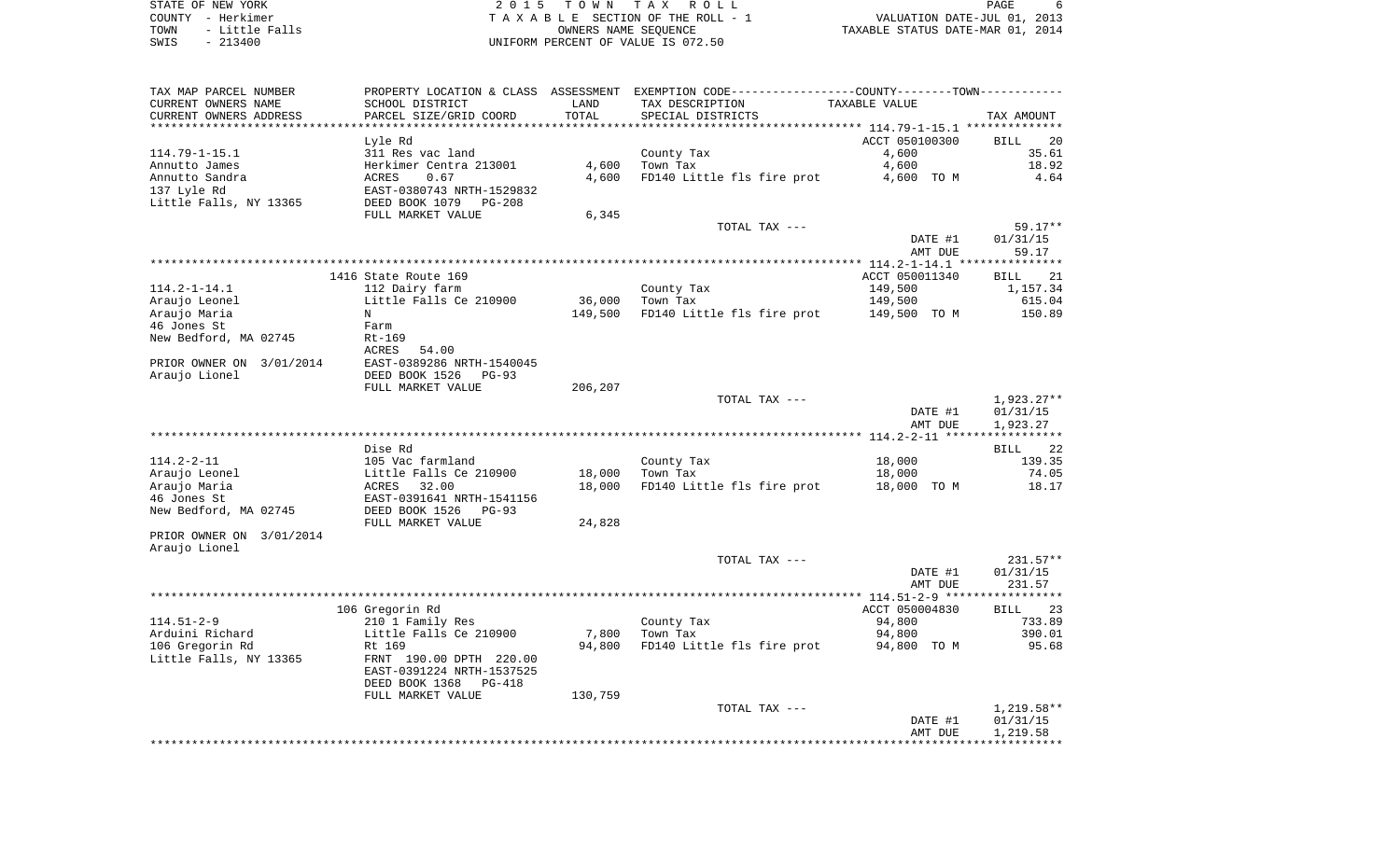| STATE OF NEW YORK      | TOWN TAX ROLL<br>2015              | PAGE                             |
|------------------------|------------------------------------|----------------------------------|
| COUNTY - Herkimer      | TAXABLE SECTION OF THE ROLL - 1    | VALUATION DATE-JUL 01, 2013      |
| TOWN<br>- Little Falls | OWNERS NAME SEOUENCE               | TAXABLE STATUS DATE-MAR 01, 2014 |
| $-213400$<br>SWIS      | UNIFORM PERCENT OF VALUE IS 072.50 |                                  |

| TAX MAP PARCEL NUMBER                                 | PROPERTY LOCATION & CLASS ASSESSMENT |                 | EXEMPTION CODE-----------------COUNTY-------TOWN-----------        |                    |                      |
|-------------------------------------------------------|--------------------------------------|-----------------|--------------------------------------------------------------------|--------------------|----------------------|
| CURRENT OWNERS NAME                                   | SCHOOL DISTRICT                      | LAND            | TAX DESCRIPTION                                                    | TAXABLE VALUE      |                      |
| CURRENT OWNERS ADDRESS                                | PARCEL SIZE/GRID COORD               | TOTAL           | SPECIAL DISTRICTS                                                  |                    | TAX AMOUNT           |
|                                                       | **********************               | *************** | *************************************121.2-4-59.6 **************** |                    |                      |
|                                                       | Jacksonburg Rd                       |                 |                                                                    |                    | <b>BILL</b><br>24    |
| $121.2 - 4 - 59.6$                                    | 314 Rural vac<10                     |                 | County Tax                                                         | 100                | 0.77                 |
| Arthur Wilks III & Sally Wilks Little Falls Ce 210900 |                                      | 100             | Town Tax                                                           | 100                | 0.41                 |
| Family Trust                                          | VL                                   | 100             | FD140 Little fls fire prot                                         | 100 TO M           | .10                  |
| 141 Jacksonburg Rd                                    | FRNT<br>98.00 DPTH 104.00            |                 |                                                                    |                    |                      |
| Little Falls, NY 13365                                | EAST-0389987 NRTH-1521926            |                 |                                                                    |                    |                      |
|                                                       | DEED BOOK 1221<br>PG-284             |                 |                                                                    |                    |                      |
|                                                       | FULL MARKET VALUE                    | 138             |                                                                    |                    |                      |
|                                                       |                                      |                 | TOTAL TAX ---                                                      |                    | $1.28**$             |
|                                                       |                                      |                 |                                                                    | DATE #1            | 01/31/15             |
|                                                       |                                      |                 |                                                                    | AMT DUE            | 1.28                 |
|                                                       |                                      |                 |                                                                    |                    |                      |
|                                                       | 141 Jacksonburg Rd                   |                 |                                                                    | ACCT 05990840      | 25<br>BILL           |
| $121.2 - 5 - 9.1$                                     | 210 1 Family Res                     |                 | County Tax                                                         | 89,200             | 690.53               |
| Arthur Wilks III & Sally Wilks Little Falls Ce 210900 |                                      | 10,800          | Town Tax                                                           | 89,200             | 366.97               |
| Family Trust                                          | ACRES<br>2.20                        | 89,200          | FD140 Little fls fire prot                                         | 89,200 TO M        | 90.03                |
| 141 Jacksonburg Rd                                    | EAST-0390211 NRTH-1522054            |                 |                                                                    |                    |                      |
| Little Falls, NY 13365                                | DEED BOOK 1221<br>PG-284             |                 |                                                                    |                    |                      |
|                                                       | FULL MARKET VALUE                    | 123,034         |                                                                    |                    |                      |
|                                                       |                                      |                 | TOTAL TAX ---                                                      |                    | $1,147.53**$         |
|                                                       |                                      |                 |                                                                    | DATE #1            | 01/31/15             |
|                                                       |                                      |                 |                                                                    | AMT DUE            | 1,147.53             |
|                                                       |                                      |                 |                                                                    |                    |                      |
|                                                       | 151 Erie Canal Rd                    |                 |                                                                    | ACCT 050007800     | BILL<br>26           |
| $121.27 - 1 - 7$                                      | 210 1 Family Res                     |                 | VETWAR CTS 41120                                                   | 6,525<br>6,525     |                      |
| Ashley Frederick                                      | Little Falls Ce 210900               | 8,000           | County Tax                                                         | 38,775             | 300.17               |
| Ashley Shirley                                        | FRNT 150.00 DPTH 295.00              | 45,300          | Town Tax                                                           | 38,775             | 159.52               |
| 151 Erie Canal Rd                                     | EAST-0392919 NRTH-1527879            |                 | FD140 Little fls fire prot                                         | 45,300 TO M        | 45.72                |
| Little Falls, NY 13365                                | DEED BOOK 687<br>$PG-183$            |                 |                                                                    |                    |                      |
|                                                       | FULL MARKET VALUE                    | 62,483          |                                                                    |                    |                      |
|                                                       |                                      |                 | TOTAL TAX ---                                                      |                    | $505.41**$           |
|                                                       |                                      |                 |                                                                    | DATE #1            | 01/31/15             |
|                                                       |                                      |                 |                                                                    | AMT DUE            | 505.41               |
|                                                       |                                      |                 |                                                                    |                    |                      |
|                                                       | 179 Ohara Rd                         |                 |                                                                    | ACCT 050099980     | <b>BILL</b><br>27    |
| $114.2 - 1 - 26.5$                                    | 210 1 Family Res                     |                 | County Tax                                                         | 83,600             | 647.18               |
| Atutis Francis                                        | Little Falls Ce 210900               | 8,200           | Town Tax                                                           | 83,600             | 343.93               |
| Atutis Vivian                                         | ACRES<br>1.10                        | 83,600          | FD140 Little fls fire prot                                         | 83,600 TO M        | 84.38                |
| 179 Ohara Rd                                          | EAST-0390282 NRTH-1540124            |                 |                                                                    |                    |                      |
| Little Falls, NY 13365                                | DEED BOOK 790<br>$PG-4$              |                 |                                                                    |                    |                      |
|                                                       | FULL MARKET VALUE                    | 115,310         |                                                                    |                    | $1,075.49**$         |
|                                                       |                                      |                 | TOTAL TAX ---                                                      |                    |                      |
|                                                       |                                      |                 |                                                                    | DATE #1<br>AMT DUE | 01/31/15<br>1,075.49 |
|                                                       |                                      |                 |                                                                    |                    |                      |
|                                                       |                                      |                 |                                                                    |                    |                      |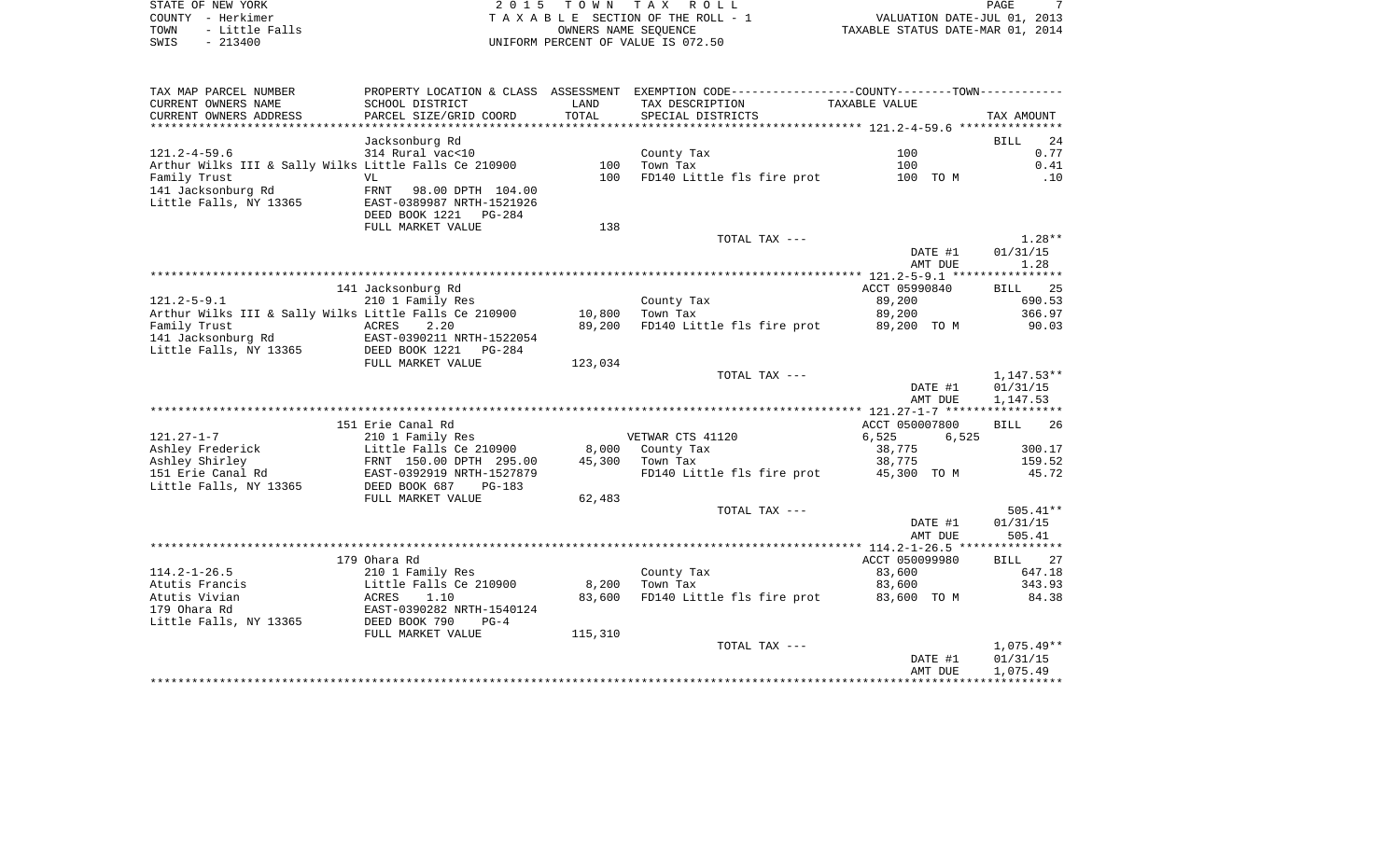| STATE OF NEW YORK<br>COUNTY - Herkimer               | 2 0 1 5                                  |                      | TOWN TAX ROLL<br>TAXABLE SECTION OF THE ROLL - 1                                              | VALUATION DATE-JUL 01, 2013        | PAGE<br>8    |
|------------------------------------------------------|------------------------------------------|----------------------|-----------------------------------------------------------------------------------------------|------------------------------------|--------------|
| TOWN<br>- Little Falls                               |                                          | OWNERS NAME SEQUENCE |                                                                                               | TAXABLE STATUS DATE-MAR 01, 2014   |              |
| SWIS<br>$-213400$                                    |                                          |                      | UNIFORM PERCENT OF VALUE IS 072.50                                                            |                                    |              |
|                                                      |                                          |                      |                                                                                               |                                    |              |
| TAX MAP PARCEL NUMBER                                |                                          |                      | PROPERTY LOCATION & CLASS ASSESSMENT EXEMPTION CODE---------------COUNTY-------TOWN---------- |                                    |              |
| CURRENT OWNERS NAME                                  | SCHOOL DISTRICT                          | LAND                 | TAX DESCRIPTION                                                                               | TAXABLE VALUE                      |              |
| CURRENT OWNERS ADDRESS<br>***********************    | PARCEL SIZE/GRID COORD                   | TOTAL                | SPECIAL DISTRICTS                                                                             |                                    | TAX AMOUNT   |
|                                                      |                                          |                      |                                                                                               |                                    |              |
| $121.2 - 4 - 62$                                     | 3921 State Route 167<br>210 1 Family Res |                      | VETCOM CTS 41130                                                                              | ACCT 050006300<br>10,875<br>10,875 | BILL<br>28   |
| Audrey V Kaucher Family Trust Little Falls Ce 210900 |                                          |                      | 7,700 County Tax                                                                              | 54,725                             | 423.65       |
| 3921 State Route 167                                 | W                                        | 65,600               | Town Tax                                                                                      | 54,725                             | 225.14       |
| Little Falls, NY 13365                               | FRNT 150.00 DPTH                         |                      | FD140 Little fls fire prot                                                                    | 65,600 TO M                        | 66.21        |
|                                                      | ACRES<br>0.93                            |                      |                                                                                               |                                    |              |
|                                                      | EAST-0390871 NRTH-1523856                |                      |                                                                                               |                                    |              |
|                                                      | DEED BOOK 1143<br>PG-924                 |                      |                                                                                               |                                    |              |
|                                                      | FULL MARKET VALUE                        | 90,483               |                                                                                               |                                    |              |
|                                                      |                                          |                      | TOTAL TAX ---                                                                                 |                                    | $715.00**$   |
|                                                      |                                          |                      |                                                                                               | DATE #1                            | 01/31/15     |
|                                                      |                                          |                      |                                                                                               | AMT DUE                            | 715.00       |
|                                                      |                                          |                      |                                                                                               |                                    |              |
|                                                      | Paines Hollow Rd                         |                      |                                                                                               | ACCT 050018210                     | BILL<br>29   |
| $121.2 - 4 - 63$                                     | 311 Res vac land                         |                      | County Tax                                                                                    | 1,200                              | 9.29         |
| Audrey V Kaucher Family Trust Little Falls Ce 210900 |                                          | 1,200                | Town Tax                                                                                      | 1,200                              | 4.94         |
| 3921 State Route 167                                 | W.<br>$V-L$ .5 Ac                        | 1,200                | FD140 Little fls fire prot                                                                    | 1,200 TO M                         | 1.21         |
| Little Falls, NY 13365                               | $Rt-167$                                 |                      |                                                                                               |                                    |              |
|                                                      | FRNT 110.00 DPTH 195.00                  |                      |                                                                                               |                                    |              |
|                                                      | EAST-0390904 NRTH-1523738                |                      |                                                                                               |                                    |              |
|                                                      | DEED BOOK 1143<br>PG-924                 |                      |                                                                                               |                                    |              |
|                                                      | FULL MARKET VALUE                        | 1,655                |                                                                                               |                                    |              |
|                                                      |                                          |                      | TOTAL TAX ---                                                                                 |                                    | 15.44**      |
|                                                      |                                          |                      |                                                                                               | DATE #1                            | 01/31/15     |
|                                                      |                                          |                      |                                                                                               | AMT DUE                            | 15.44        |
|                                                      |                                          |                      |                                                                                               |                                    |              |
|                                                      | 168 Lakeview Dr                          |                      |                                                                                               | ACCT 050100420                     | BILL<br>30   |
| $114.3 - 3 - 26$                                     | 210 1 Family Res                         |                      | County Tax                                                                                    | 179,800                            | 1,391.91     |
| Aufmuth Howard J                                     | Herkimer Centra 213001                   | 30,400               | Town Tax                                                                                      | 179,800                            | 739.70       |
| Aufmuth Carol Hummel                                 | ACRES<br>5.30                            | 179,800              | FD140 Little fls fire prot                                                                    | 179,800 TO M                       | 181.47       |
| 168 Lakeview Dr                                      | EAST-0381046 NRTH-1530524                |                      |                                                                                               |                                    |              |
| Little Falls, NY 13365                               | DEED BOOK 903<br>PG-34                   | 248,000              |                                                                                               |                                    |              |
|                                                      | FULL MARKET VALUE                        |                      | TOTAL TAX ---                                                                                 |                                    | $2,313.08**$ |
|                                                      |                                          |                      |                                                                                               | DATE #1                            | 01/31/15     |
|                                                      |                                          |                      |                                                                                               | AMT DUE                            | 2,313.08     |
|                                                      |                                          |                      |                                                                                               |                                    |              |
|                                                      | Leahman Rd                               |                      |                                                                                               | ACCT 050001410                     | 31<br>BILL   |
| 121.1-1-4.1                                          | 311 Res vac land                         |                      | County Tax                                                                                    | 600 000                            | 4.64         |
| Bailey Ivy                                           | Little Falls Ce 210900                   | 600                  | Town Tax                                                                                      | 600                                | 2.47         |
| 180 Eatonville Rd                                    | Leahman                                  | 600                  | FD140 Little fls fire prot                                                                    | 600 TO M                           | .61          |
| Little Falls, NY 13365                               | FRNT 110.00 DPTH 100.00                  |                      |                                                                                               |                                    |              |
|                                                      | 0.36<br>ACRES                            |                      |                                                                                               |                                    |              |
|                                                      | EAST-0380691 NRTH-1528061                |                      |                                                                                               |                                    |              |
|                                                      | DEED BOOK 918<br>PG-346                  | 828                  |                                                                                               |                                    |              |
|                                                      | FULL MARKET VALUE                        |                      | TOTAL TAX ---                                                                                 |                                    | $7.72**$     |
|                                                      |                                          |                      |                                                                                               | DATE #1                            | 01/31/15     |
|                                                      |                                          |                      |                                                                                               | AMT DUE                            | 7.72         |
|                                                      |                                          |                      |                                                                                               |                                    |              |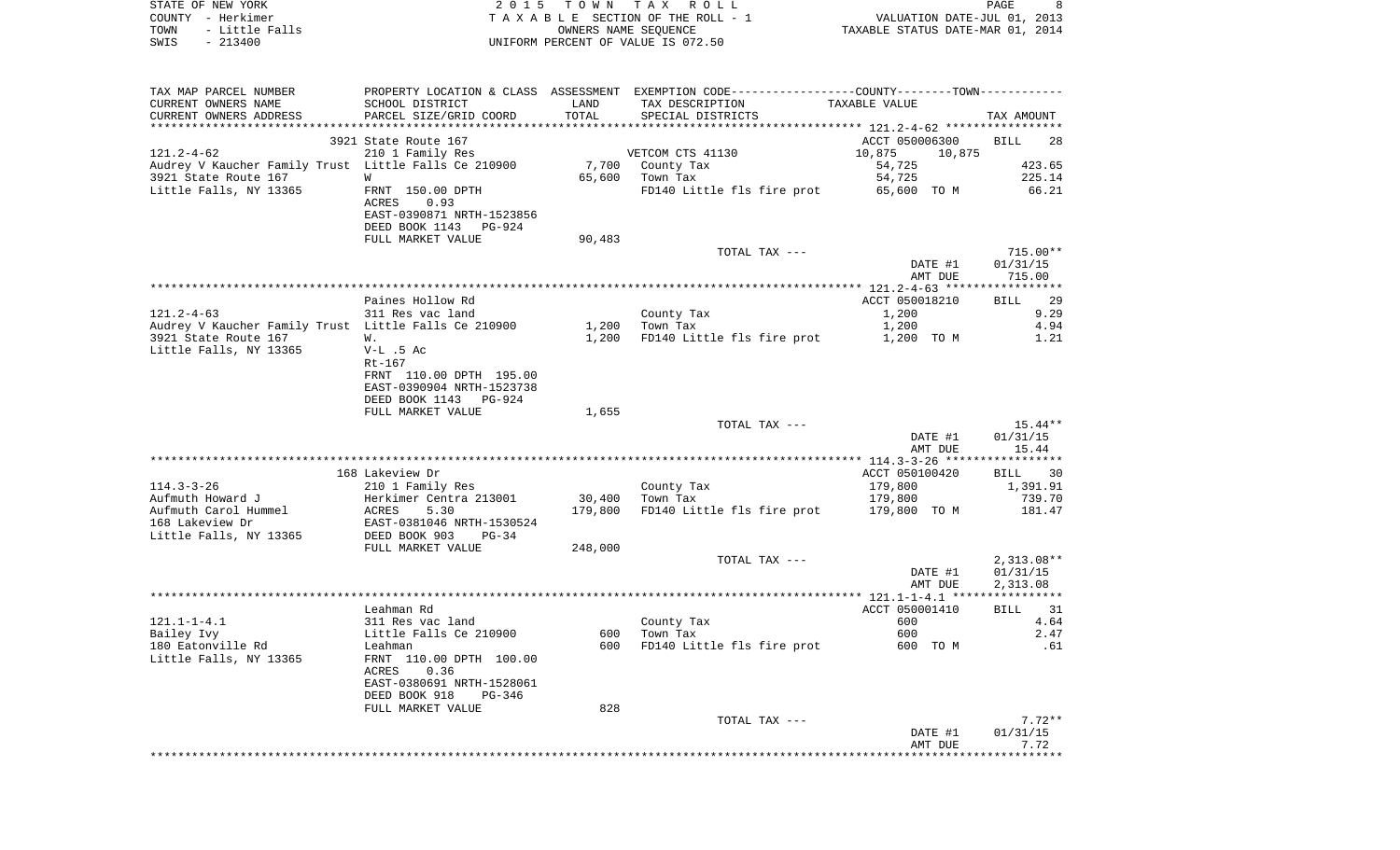STATE OF NEW YORK STATE OF NEW YORK STATE OF NEW YORK STATE OF NEW YORK STATE OF NEW YORK STATE OF NEW YORK STATE OF NEW YORK STATE OF NEW YORK STATE OF NEW YORK STATE OF NEW YORK STATE OF NEW YORK STATE OF NEW YORK STATES COUNTY - Herkimer<br>
T A X A B L E SECTION OF THE ROLL - 1<br>
TOWN - Little Falls<br>
SWIS - 213400 - 2013400 - UNIFORM PERCENT OF VALUE IS 072.50 TOWN - Little Falls OWNERS NAME SEQUENCE TAXABLE STATUS DATE-MAR 01, 2014 SWIS - 213400 UNIFORM PERCENT OF VALUE IS 072.50

| TAX MAP PARCEL NUMBER  | PROPERTY LOCATION & CLASS ASSESSMENT       |                   | EXEMPTION CODE-----------------COUNTY--------TOWN----------- |                                      |                   |
|------------------------|--------------------------------------------|-------------------|--------------------------------------------------------------|--------------------------------------|-------------------|
| CURRENT OWNERS NAME    | SCHOOL DISTRICT                            | LAND              | TAX DESCRIPTION                                              | TAXABLE VALUE                        |                   |
| CURRENT OWNERS ADDRESS | PARCEL SIZE/GRID COORD                     | TOTAL             | SPECIAL DISTRICTS                                            |                                      | TAX AMOUNT        |
|                        |                                            | ***************** |                                                              | ************ 121.1-1-4.2 *********** |                   |
|                        | Leahman Rd                                 |                   |                                                              | ACCT 050099840                       | <b>BILL</b><br>32 |
| $121.1 - 1 - 4.2$      | 210 1 Family Res                           |                   | County Tax                                                   | 109,800                              | 850.01            |
| Bailey Ivy             | Little Falls Ce 210900                     | 4,400             | Town Tax                                                     | 109,800                              | 451.72            |
| 180 Eatonville Rd      | FRNT 100.00 DPTH 131.00                    | 109,800           | FD140 Little fls fire prot                                   | 109,800 TO M                         | 110.82            |
| Little Falls, NY 13365 | EAST-0380683 NRTH-1528184                  |                   |                                                              |                                      |                   |
|                        | DEED BOOK 918<br>PG-346                    |                   |                                                              |                                      |                   |
|                        | FULL MARKET VALUE                          | 151,448           |                                                              |                                      |                   |
|                        |                                            |                   | TOTAL TAX ---                                                |                                      | $1,412.55**$      |
|                        |                                            |                   |                                                              | DATE #1                              | 01/31/15          |
|                        |                                            |                   |                                                              | AMT DUE                              | 1,412.55          |
|                        |                                            |                   |                                                              |                                      |                   |
|                        | 150 Gun Club Rd                            |                   |                                                              | ACCT 050016740                       | BILL 33           |
| $121.2 - 1 - 8$        |                                            |                   |                                                              | 57,900                               | 448.23            |
|                        | 210 1 Family Res<br>Little Falls Ce 210900 |                   | County Tax                                                   | 57,900                               | 238.20            |
| Balderston Kenneth     |                                            | 8,800             | Town Tax                                                     |                                      |                   |
| Balderston Janet       | E                                          | 57,900            | FD140 Little fls fire prot 57,900 TO M                       |                                      | 58.44             |
| 150 Gun Club Rd        | $R-1$                                      |                   |                                                              |                                      |                   |
| Little Falls, NY 13365 | Gun Club Rd                                |                   |                                                              |                                      |                   |
|                        | ACRES<br>1.50                              |                   |                                                              |                                      |                   |
|                        | EAST-0385984 NRTH-1527086                  |                   |                                                              |                                      |                   |
|                        | DEED BOOK 00618 PG-00918                   |                   |                                                              |                                      |                   |
|                        | FULL MARKET VALUE                          | 79,862            |                                                              |                                      |                   |
|                        |                                            |                   | TOTAL TAX ---                                                |                                      | 744.87**          |
|                        |                                            |                   |                                                              | DATE #1                              | 01/31/15          |
|                        |                                            |                   |                                                              | AMT DUE                              | 744.87            |
|                        |                                            |                   |                                                              |                                      |                   |
|                        | 233 State Route 170                        |                   |                                                              | ACCT 050016200                       | 34<br>BILL        |
| $114.2 - 2 - 7.1$      | 210 1 Family Res                           |                   | County Tax                                                   | 65,000                               | 503.19            |
| Balderston Peter       | Little Falls Ce 210900                     | 12,900            | Town Tax                                                     | 65,000                               | 267.41            |
| Balderston Patricia    | R1 plbrn shed                              | 65,000            | FD140 Little fls fire prot                                   | 65,000 TO M                          | 65.60             |
| 2705 Eastill Dr        | partial assmt                              |                   |                                                              |                                      |                   |
| Jacksonville, FL 32211 | ACRES<br>21.80                             |                   |                                                              |                                      |                   |
|                        | EAST-0395869 NRTH-1543730                  |                   |                                                              |                                      |                   |
|                        | DEED BOOK 1324<br>$PG-143$                 |                   |                                                              |                                      |                   |
|                        | FULL MARKET VALUE                          | 89,655            |                                                              |                                      |                   |
|                        |                                            |                   | TOTAL TAX ---                                                |                                      | 836.20**          |
|                        |                                            |                   |                                                              | DATE #1                              | 01/31/15          |
|                        |                                            |                   |                                                              | AMT DUE                              | 836.20            |
|                        |                                            |                   |                                                              |                                      |                   |
|                        | 6045 State Route 5                         |                   |                                                              | ACCT 050011580                       | BILL 35           |
| $121.1 - 1 - 11$       | 210 1 Family Res                           |                   | County Tax                                                   | 51,600                               | 399.46            |
| Ball Robert            | Little Falls Ce 210900                     | 8,200             | Town Tax                                                     | 51,600                               | 212.28            |
| 339 McKennan Rd        | FRNT 205.00 DPTH 235.00                    | 51,600            | FD140 Little fls fire prot 51,600 TO M                       |                                      | 52.08             |
| Frankfort, NY 13340    | EAST-0380781 NRTH-1526821                  |                   |                                                              |                                      |                   |
|                        | DEED BOOK 1518<br>PG-156                   |                   |                                                              |                                      |                   |
|                        | FULL MARKET VALUE                          | 71,172            |                                                              |                                      |                   |
|                        |                                            |                   | TOTAL TAX ---                                                |                                      | 663.82**          |
|                        |                                            |                   |                                                              | DATE #1                              | 01/31/15          |
|                        |                                            |                   |                                                              | AMT DUE                              | 663.82            |
|                        |                                            |                   |                                                              |                                      |                   |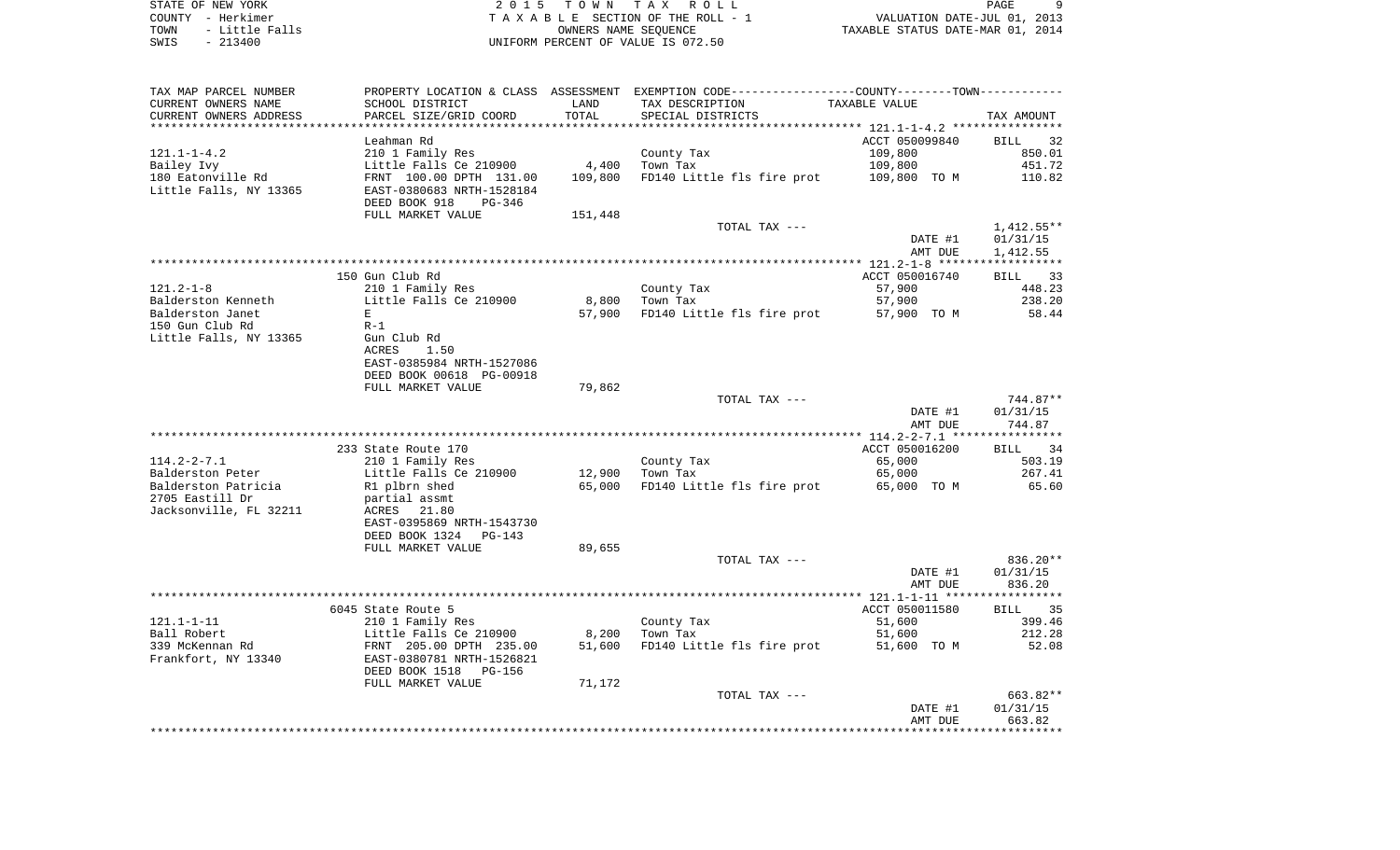| STATE OF NEW YORK<br>COUNTY - Herkimer            |                                                        |                      | 2015 TOWN TAX ROLL<br>TAXABLE SECTION OF THE ROLL - 1                                         | VALUATION DATE-JUL 01, 2013      | PAGE<br>10   |
|---------------------------------------------------|--------------------------------------------------------|----------------------|-----------------------------------------------------------------------------------------------|----------------------------------|--------------|
| TOWN<br>- Little Falls                            |                                                        | OWNERS NAME SEQUENCE |                                                                                               | TAXABLE STATUS DATE-MAR 01, 2014 |              |
| $-213400$<br>SWIS                                 |                                                        |                      | UNIFORM PERCENT OF VALUE IS 072.50                                                            |                                  |              |
|                                                   |                                                        |                      |                                                                                               |                                  |              |
| TAX MAP PARCEL NUMBER                             |                                                        |                      | PROPERTY LOCATION & CLASS ASSESSMENT EXEMPTION CODE---------------COUNTY-------TOWN---------- |                                  |              |
| CURRENT OWNERS NAME                               | SCHOOL DISTRICT                                        | LAND                 | TAX DESCRIPTION                                                                               | TAXABLE VALUE                    |              |
| CURRENT OWNERS ADDRESS<br>*********************** | PARCEL SIZE/GRID COORD<br>*************************    | TOTAL                | SPECIAL DISTRICTS                                                                             |                                  | TAX AMOUNT   |
|                                                   | Flint Ave Ext                                          |                      |                                                                                               | ACCT 050010140                   | BILL<br>- 36 |
| 114.84-2-5                                        | 210 1 Family Res                                       |                      | County Tax                                                                                    | 27,700                           | 214.44       |
| Ballard Albert                                    | Little Falls Ce 210900                                 | 2,900                | Town Tax                                                                                      | 27,700                           | 113.96       |
| Ballard Jonah                                     | $R -$                                                  | 27,700               | FD140 Little fls fire prot                                                                    | 27,700 TO M                      | 27.96        |
| 313 Flint Ave Ext                                 | Rt 167                                                 |                      |                                                                                               |                                  |              |
| Little Falls, NY 13365                            | 79.00 DPTH 100.00<br>FRNT<br>EAST-0393840 NRTH-1528946 |                      |                                                                                               |                                  |              |
|                                                   | DEED BOOK 1497 PG-304                                  |                      |                                                                                               |                                  |              |
|                                                   | FULL MARKET VALUE                                      | 38,207               |                                                                                               |                                  |              |
|                                                   |                                                        |                      | TOTAL TAX ---                                                                                 |                                  | $356.36**$   |
|                                                   |                                                        |                      |                                                                                               | DATE #1                          | 01/31/15     |
|                                                   |                                                        |                      |                                                                                               | AMT DUE                          | 356.36       |
|                                                   | 2479 State Route 167                                   |                      |                                                                                               | ACCT 050010710                   | 37<br>BILL   |
| $127.1 - 1 - 13.1$                                | 210 1 Family Res                                       |                      | County Tax                                                                                    | 95,100                           | 736.21       |
| Bandel Neil                                       | Owen D Young<br>215001                                 | 16,600               | Town Tax                                                                                      | 95,100                           | 391.24       |
| 2479 State Rt 167                                 | FRNT 434.00 DPTH                                       | 95,100               | FD140 Little fls fire prot                                                                    | 95,100 TO M                      | 95.98        |
| Mohawk, NY 13407                                  | ACRES<br>6.90                                          |                      |                                                                                               |                                  |              |
|                                                   | EAST-0383989 NRTH-1504682                              |                      |                                                                                               |                                  |              |
|                                                   | DEED BOOK 804<br>PG-129                                |                      |                                                                                               |                                  |              |
|                                                   | FULL MARKET VALUE                                      | 131,172              |                                                                                               |                                  | $1,223.43**$ |
|                                                   |                                                        |                      | TOTAL TAX ---                                                                                 | DATE #1                          | 01/31/15     |
|                                                   |                                                        |                      |                                                                                               | AMT DUE                          | 1,223.43     |
|                                                   |                                                        |                      |                                                                                               |                                  |              |
|                                                   | State Route 176                                        |                      |                                                                                               | ACCT 050990940                   | BILL 38      |
| $127.1 - 1 - 13.3$                                | 312 Vac w/imprv                                        |                      | County Tax                                                                                    | 5,400                            | 41.80        |
| Bandel Neil                                       | 215001<br>Owen D Young                                 | 4,600                | Town Tax                                                                                      | 5,400                            | 22.22        |
| 2479 State Route 167                              | ACRES<br>2.40                                          | 5,400                | FD140 Little fls fire prot                                                                    | 5,400 TO M                       | 5.45         |
| Mohawk, NY 13407                                  | EAST-0384141 NRTH-1504799                              |                      |                                                                                               |                                  |              |
|                                                   | DEED BOOK 871<br>PG-352                                |                      |                                                                                               |                                  |              |
|                                                   | FULL MARKET VALUE                                      | 7,448                | TOTAL TAX ---                                                                                 |                                  | $69.47**$    |
|                                                   |                                                        |                      |                                                                                               | DATE #1                          | 01/31/15     |
|                                                   |                                                        |                      |                                                                                               | AMT DUE                          | 69.47        |
|                                                   |                                                        |                      |                                                                                               |                                  |              |
|                                                   | 1526 State Route 5S                                    |                      |                                                                                               | ACCT 050015360                   | BILL<br>39   |
| $121.2 - 4 - 25$                                  | 210 1 Family Res                                       |                      | County Tax                                                                                    | 67,300                           | 521.00       |
| Barnes Sharon M                                   | Little Falls Ce 210900                                 | 6,100                | Town Tax                                                                                      | 67,300                           | 276.87       |
| 1526 State Route 5S                               | $S \sim$                                               |                      | 67,300 School Relevy                                                                          |                                  | 2,044.55     |
| Mohawk, NY 13407                                  | $R-1$<br>$Rt-5S$                                       |                      | FD140 Little fls fire prot                                                                    | 67,300 TO M                      | 67.93        |
|                                                   | FRNT 150.00 DPTH 150.00                                |                      |                                                                                               |                                  |              |
|                                                   | EAST-0388666 NRTH-1524138                              |                      |                                                                                               |                                  |              |
|                                                   | DEED BOOK 833<br>PG-257                                |                      |                                                                                               |                                  |              |
|                                                   | FULL MARKET VALUE                                      | 92,828               |                                                                                               |                                  |              |
|                                                   |                                                        |                      | TOTAL TAX ---                                                                                 |                                  | $2,910.35**$ |
|                                                   |                                                        |                      |                                                                                               | DATE #1                          | 01/31/15     |
|                                                   |                                                        |                      |                                                                                               | AMT DUE                          | 2,910.35     |
|                                                   |                                                        |                      |                                                                                               |                                  |              |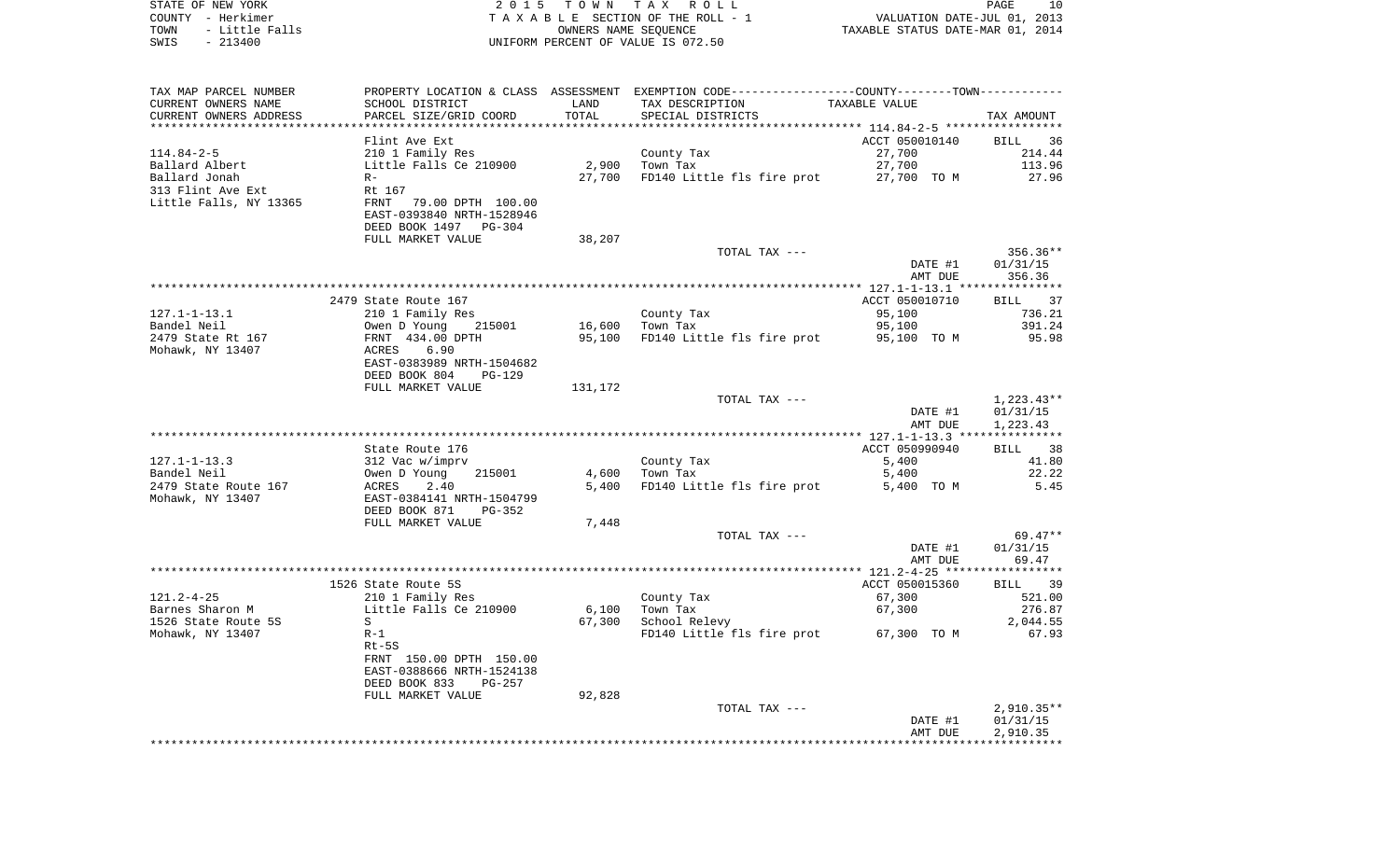STATE OF NEW YORK **EXECUTE:** TOWN TAX ROLL COUNTY - Herkimer<br>
T A X A B L E SECTION OF THE ROLL - 1<br>
TOWN - Little Falls<br>
SWIS - 213400 - 2013400 - UNIFORM PERCENT OF VALUE IS 072.50 TOWN - Little Falls OWNERS NAME SEQUENCE TAXABLE STATUS DATE-MAR 01, 2014 SWIS - 213400 UNIFORM PERCENT OF VALUE IS 072.50

| TAX MAP PARCEL NUMBER         |                                |         | PROPERTY LOCATION & CLASS ASSESSMENT EXEMPTION CODE---------------COUNTY-------TOWN---------- |                                                |                   |
|-------------------------------|--------------------------------|---------|-----------------------------------------------------------------------------------------------|------------------------------------------------|-------------------|
| CURRENT OWNERS NAME           | SCHOOL DISTRICT                | LAND    | TAX DESCRIPTION                                                                               | TAXABLE VALUE                                  |                   |
| CURRENT OWNERS ADDRESS        | PARCEL SIZE/GRID COORD         | TOTAL   | SPECIAL DISTRICTS                                                                             |                                                | TAX AMOUNT        |
| * * * * * * * * * * * * * * * |                                |         |                                                                                               | **************** 114.3-1-5 ******************* |                   |
|                               | Burt Rd                        |         |                                                                                               | ACCT 050008100                                 | <b>BILL</b><br>40 |
| $114.3 - 1 - 5$               | 220 2 Family Res               |         | AG MKTS L 41720                                                                               | 31,481<br>31,481                               |                   |
| Bartoszeweski Michael P       | Herkimer Centra 213001         |         | 98,500 County Tax                                                                             | 106,519                                        | 824.61            |
| 12112 Southard Rd             | ACRES 155.00                   | 138,000 | Town Tax                                                                                      | 106,519                                        | 438.22            |
| Cato, NY 13033                | EAST-0381151 NRTH-1533842      |         | School Relevy                                                                                 |                                                | 3,776.32          |
|                               | DEED BOOK 815<br>PG-267        |         | FD140 Little fls fire prot 106,519 TO M                                                       |                                                | 107.51            |
| MAY BE SUBJECT TO PAYMENT     | FULL MARKET VALUE              | 190,345 | 31,481 EX                                                                                     |                                                |                   |
| UNDER AGDIST LAW TIL 2018     |                                |         |                                                                                               |                                                |                   |
|                               |                                |         | TOTAL TAX ---                                                                                 |                                                | $5,146.66**$      |
|                               |                                |         |                                                                                               |                                                |                   |
|                               |                                |         |                                                                                               | DATE #1                                        | 01/31/15          |
|                               |                                |         |                                                                                               | AMT DUE                                        | 5,146.66          |
|                               |                                |         |                                                                                               |                                                |                   |
|                               | Burt Rd                        |         |                                                                                               | ACCT 050008070                                 | BILL 41           |
| $114.1 - 1 - 32$              | 322 Rural vac>10               |         | County Tax                                                                                    | 24,200                                         | 187.34            |
| Bartoszewski Stanley R        | Herkimer Centra 213001         | 24,200  | Town Tax                                                                                      | 24,200                                         | 99.56             |
| % John Lojba                  | ACRES<br>21.20                 | 24,200  | FD140 Little fls fire prot 24,200 TO M                                                        |                                                | 24.43             |
| 757 Eatonville Rd             | EAST-0379182 NRTH-1537911      |         |                                                                                               |                                                |                   |
| Herkimer, NY 13350            | DEED BOOK 1449<br>PG-171       |         |                                                                                               |                                                |                   |
|                               | FULL MARKET VALUE              | 33,379  |                                                                                               |                                                |                   |
|                               |                                |         | TOTAL TAX ---                                                                                 |                                                | $311.33**$        |
|                               |                                |         |                                                                                               | DATE #1                                        | 01/31/15          |
|                               |                                |         |                                                                                               | AMT DUE                                        | 311.33            |
|                               |                                |         |                                                                                               |                                                |                   |
|                               | 436 Eatonville Rd              |         |                                                                                               | ACCT 050019070                                 | BILL 42           |
| $114.3 - 1 - 4$               | 210 1 Family Res               |         | County Tax                                                                                    | 61,800                                         | 478.42            |
| Bass Arthur J                 | Herkimer Centra 213001         |         | 8,000 Town Tax                                                                                | 61,800                                         | 254.24            |
| 436 Eatonville Rd             | East                           | 61,800  | FD140 Little fls fire prot 61,800 TO M                                                        |                                                | 62.38             |
| Little Falls, NY 13365        | FRNT 209.00 DPTH               |         |                                                                                               |                                                |                   |
|                               | <b>ACRES</b><br>1.00           |         |                                                                                               |                                                |                   |
|                               | EAST-0379905 NRTH-1533158      |         |                                                                                               |                                                |                   |
|                               | DEED BOOK 00634 PG-00027       |         |                                                                                               |                                                |                   |
|                               | FULL MARKET VALUE              | 85,241  |                                                                                               |                                                |                   |
|                               |                                |         | TOTAL TAX ---                                                                                 |                                                | 795.04**          |
|                               |                                |         |                                                                                               | DATE #1                                        | 01/31/15          |
|                               |                                |         |                                                                                               | AMT DUE                                        | 795.04            |
|                               |                                |         |                                                                                               |                                                |                   |
|                               | Broat Rd                       |         |                                                                                               | ACCT 050990930                                 | BILL 43           |
| $114.3 - 1 - 12.3$            | 314 Rural vac<10               |         | County Tax                                                                                    | 1,800                                          | 13.93             |
| Bass Arthur J                 | Herkimer Centra 213001         | 1,800   | Town Tax                                                                                      | 1,800                                          | 7.41              |
|                               |                                |         |                                                                                               |                                                |                   |
| 436 Eatonville Rd             | FRNT 150.00 DPTH 209.00        | 1,800   | FD140 Little fls fire prot 1,800 TO M                                                         |                                                | 1.82              |
| Little Falls, NY 13365        | EAST-0380160 NRTH-1531706      |         |                                                                                               |                                                |                   |
|                               | DEED BOOK 845<br><b>PG-281</b> |         |                                                                                               |                                                |                   |
|                               | FULL MARKET VALUE              | 2,483   |                                                                                               |                                                |                   |
|                               |                                |         | TOTAL TAX ---                                                                                 |                                                | $23.16**$         |
|                               |                                |         |                                                                                               | DATE #1                                        | 01/31/15          |
|                               |                                |         |                                                                                               | AMT DUE                                        | 23.16             |
|                               |                                |         |                                                                                               |                                                |                   |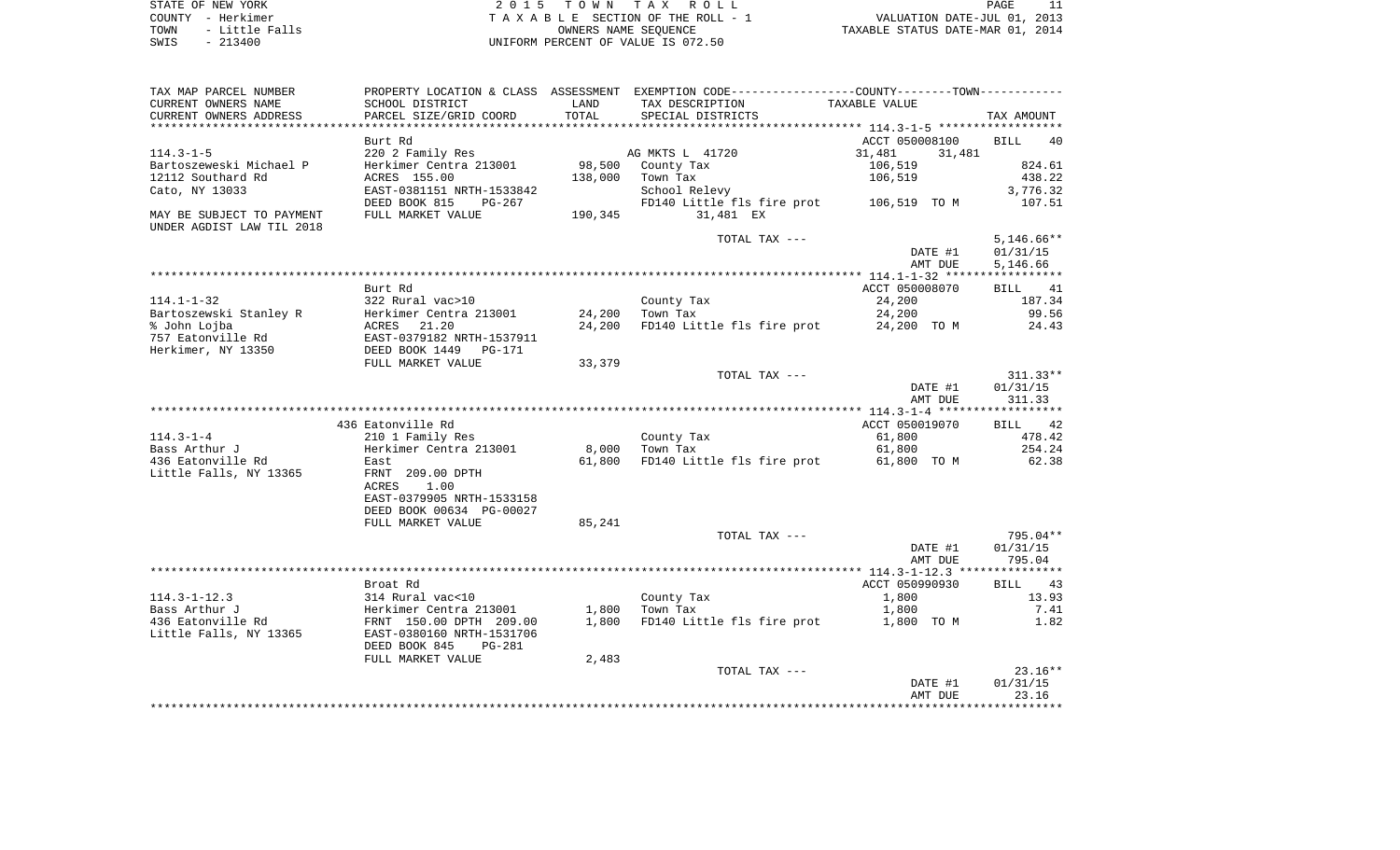| STATE OF NEW YORK<br>COUNTY - Herkimer<br>- Little Falls<br>TOWN<br>$-213400$<br>SWIS | 2 0 1 5                                                |         | TOWN TAX ROLL<br>TAXABLE SECTION OF THE ROLL - 1<br>OWNERS NAME SEOUENCE<br>UNIFORM PERCENT OF VALUE IS 072.50 | VALUATION DATE-JUL 01, 2013<br>TAXABLE STATUS DATE-MAR 01, 2014 | PAGE<br>12           |
|---------------------------------------------------------------------------------------|--------------------------------------------------------|---------|----------------------------------------------------------------------------------------------------------------|-----------------------------------------------------------------|----------------------|
| TAX MAP PARCEL NUMBER                                                                 | PROPERTY LOCATION & CLASS ASSESSMENT                   |         | EXEMPTION CODE-----------------COUNTY-------TOWN-----------                                                    |                                                                 |                      |
| CURRENT OWNERS NAME                                                                   | SCHOOL DISTRICT                                        | LAND    | TAX DESCRIPTION                                                                                                | TAXABLE VALUE                                                   |                      |
| CURRENT OWNERS ADDRESS                                                                | PARCEL SIZE/GRID COORD                                 | TOTAL   | SPECIAL DISTRICTS                                                                                              |                                                                 | TAX AMOUNT           |
| *********************                                                                 |                                                        |         |                                                                                                                | *************************** 114.1-1-26.1 ***************        |                      |
|                                                                                       | 685 Burt Rd                                            |         |                                                                                                                | ACCT 050008340                                                  | BILL<br>44           |
| $114.1 - 1 - 26.1$                                                                    | 210 1 Family Res                                       |         | County Tax                                                                                                     | 138,100                                                         | 1,069.09             |
| Bass Justin<br>685 Burt Rd                                                            | Herkimer Centra 213001<br>R1 G Plbrn                   | 14,000  | Town Tax                                                                                                       | 138,100                                                         | 568.14               |
| Little Falls, NY 13365                                                                | D SP                                                   | 138,100 | FD140 Little fls fire prot                                                                                     | 138,100 TO M                                                    | 139.39               |
|                                                                                       | FRNT 194.00 DPTH                                       |         |                                                                                                                |                                                                 |                      |
|                                                                                       | <b>ACRES</b><br>5.00                                   |         |                                                                                                                |                                                                 |                      |
|                                                                                       | EAST-0384182 NRTH-1536921                              |         |                                                                                                                |                                                                 |                      |
|                                                                                       | DEED BOOK 1089 PG-586                                  |         |                                                                                                                |                                                                 |                      |
|                                                                                       | FULL MARKET VALUE                                      | 190,483 |                                                                                                                |                                                                 |                      |
|                                                                                       |                                                        |         | TOTAL TAX ---                                                                                                  |                                                                 | $1,776.62**$         |
|                                                                                       |                                                        |         |                                                                                                                | DATE #1<br>AMT DUE                                              | 01/31/15<br>1,776.62 |
|                                                                                       |                                                        |         |                                                                                                                |                                                                 |                      |
|                                                                                       | 296 Eatonville Rd                                      |         |                                                                                                                | ACCT 050990340                                                  | BILL<br>45           |
| $114.3 - 3 - 1.3$                                                                     | 270 Mfg housing                                        |         | County Tax                                                                                                     | 41,700                                                          | 322.82               |
| Battisti Joshua J                                                                     | Herkimer Centra 213001                                 | 21,700  | Town Tax                                                                                                       | 41,700                                                          | 171.55               |
| 296 Eatonville Rd                                                                     | East                                                   | 41,700  | FD140 Little fls fire prot                                                                                     | 41,700 TO M                                                     | 42.09                |
| Herkimer, NY 13350                                                                    | MH                                                     |         |                                                                                                                |                                                                 |                      |
|                                                                                       | Life Use<br>FRNT 150.00 DPTH 400.00                    |         |                                                                                                                |                                                                 |                      |
|                                                                                       | 2.40<br>ACRES                                          |         |                                                                                                                |                                                                 |                      |
|                                                                                       | EAST-0380235 NRTH-1530633                              |         |                                                                                                                |                                                                 |                      |
|                                                                                       | DEED BOOK 1429<br>PG-331                               |         |                                                                                                                |                                                                 |                      |
|                                                                                       | FULL MARKET VALUE                                      | 57,517  |                                                                                                                |                                                                 |                      |
|                                                                                       |                                                        |         | TOTAL TAX ---                                                                                                  |                                                                 | $536.46**$           |
|                                                                                       |                                                        |         |                                                                                                                | DATE #1                                                         | 01/31/15             |
|                                                                                       |                                                        |         |                                                                                                                | AMT DUE                                                         | 536.46               |
|                                                                                       | 1225 Top Notch Rd                                      |         |                                                                                                                | ACCT 050000510                                                  | BILL<br>46           |
| $114.2 - 2 - 30$                                                                      | 210 1 Family Res                                       |         | County Tax                                                                                                     | 83,700                                                          | 647.96               |
| Baum Family Trust                                                                     | Little Falls Ce 210900                                 | 8,900   | Town Tax                                                                                                       | 83,700                                                          | 344.34               |
| 1225 Top Notch Rd                                                                     | W                                                      | 83,700  | FD140 Little fls fire prot                                                                                     | 83,700 TO M                                                     | 84.48                |
| Little Falls, NY 13365                                                                | $R-1$                                                  |         |                                                                                                                |                                                                 |                      |
|                                                                                       | Topnotch                                               |         |                                                                                                                |                                                                 |                      |
|                                                                                       | ACRES<br>1.60                                          |         |                                                                                                                |                                                                 |                      |
|                                                                                       | EAST-0393269 NRTH-1538743<br>DEED BOOK 916<br>$PG-266$ |         |                                                                                                                |                                                                 |                      |
|                                                                                       | FULL MARKET VALUE                                      | 115,448 |                                                                                                                |                                                                 |                      |
|                                                                                       |                                                        |         | TOTAL TAX ---                                                                                                  |                                                                 | 1,076.78**           |
|                                                                                       |                                                        |         |                                                                                                                | DATE #1                                                         | 01/31/15             |
|                                                                                       |                                                        |         |                                                                                                                | AMT DUE                                                         | 1,076.78             |
|                                                                                       |                                                        |         |                                                                                                                |                                                                 | *************        |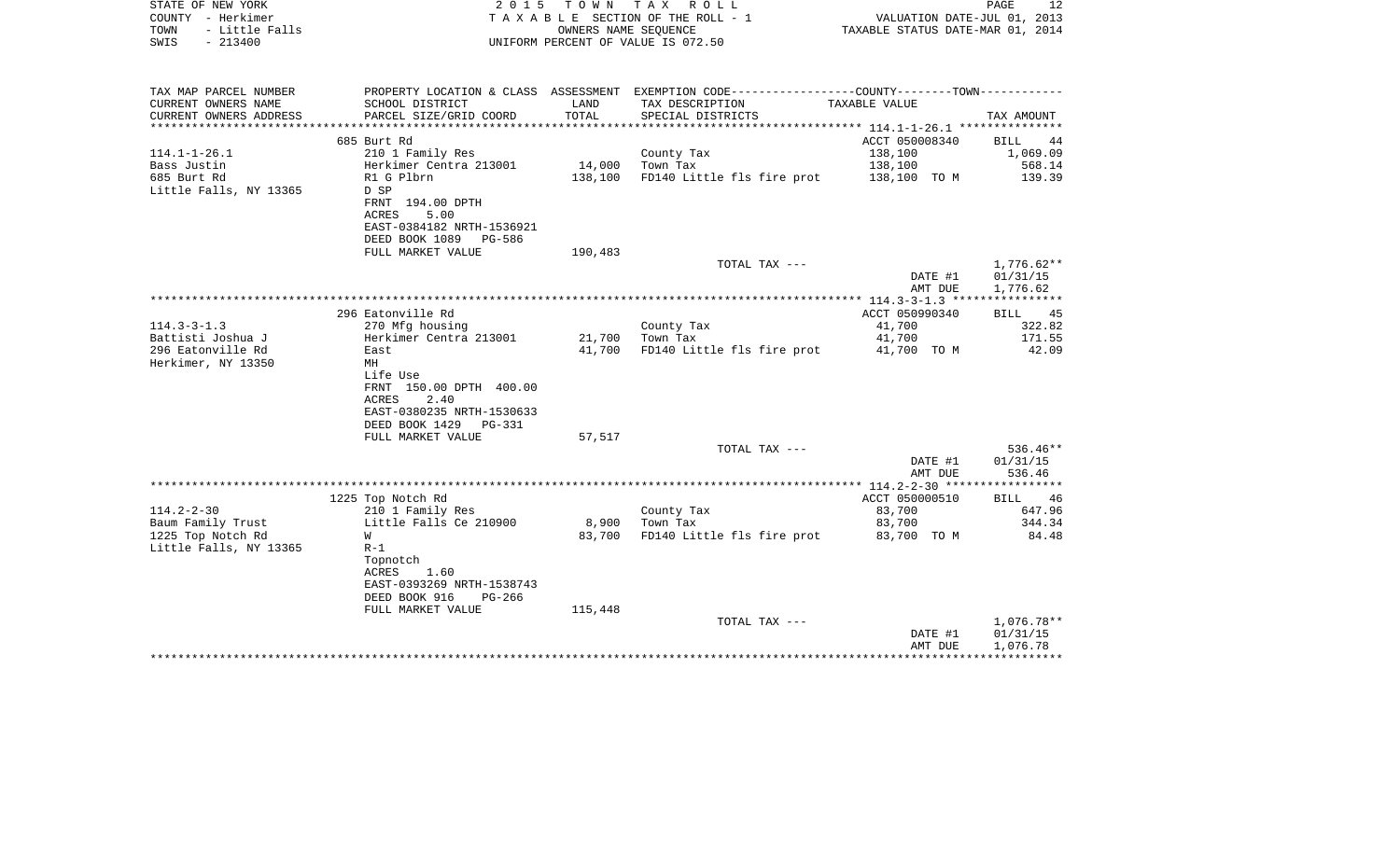| STATE OF NEW YORK<br>COUNTY - Herkimer<br>TOWN<br>- Little Falls<br>SWIS<br>$-213400$ |                                                    |         | 2015 TOWN TAX ROLL<br>TAXABLE SECTION OF THE ROLL - 1<br>OWNERS NAME SEQUENCE<br>UNIFORM PERCENT OF VALUE IS 072.50 | VALUATION DATE-JUL 01, 2013<br>TAXABLE STATUS DATE-MAR 01, 2014 | PAGE<br>13       |
|---------------------------------------------------------------------------------------|----------------------------------------------------|---------|---------------------------------------------------------------------------------------------------------------------|-----------------------------------------------------------------|------------------|
|                                                                                       |                                                    |         |                                                                                                                     |                                                                 |                  |
| TAX MAP PARCEL NUMBER                                                                 |                                                    |         | PROPERTY LOCATION & CLASS ASSESSMENT EXEMPTION CODE----------------COUNTY-------TOWN----------                      |                                                                 |                  |
| CURRENT OWNERS NAME                                                                   | SCHOOL DISTRICT                                    | LAND    | TAX DESCRIPTION                                                                                                     | TAXABLE VALUE                                                   |                  |
| CURRENT OWNERS ADDRESS<br>**********************                                      | PARCEL SIZE/GRID COORD                             | TOTAL   | SPECIAL DISTRICTS                                                                                                   |                                                                 | TAX AMOUNT       |
|                                                                                       | 116 Eatonville Rd                                  |         |                                                                                                                     | ACCT 050007950                                                  | BILL<br>47       |
| 121.1-1-9                                                                             | 210 1 Family Res                                   |         | County Tax                                                                                                          | 176,200                                                         | 1,364.04         |
| Baumeister Timothy                                                                    | Little Falls Ce 210900                             | 8,000   | Town Tax                                                                                                            | 176,200                                                         | 724.89           |
| 116 Eatonville Rd                                                                     | E                                                  | 176,200 | FD140 Little fls fire prot                                                                                          | 176,200 TO M                                                    | 177.84           |
| Herkimer, NY 13350                                                                    | R1                                                 |         |                                                                                                                     |                                                                 |                  |
|                                                                                       | ACRES<br>1.90<br>EAST-0380697 NRTH-1527079         |         |                                                                                                                     |                                                                 |                  |
|                                                                                       | DEED BOOK 1239 PG-538                              |         |                                                                                                                     |                                                                 |                  |
|                                                                                       | FULL MARKET VALUE                                  | 243,034 |                                                                                                                     |                                                                 |                  |
|                                                                                       |                                                    |         | TOTAL TAX ---                                                                                                       |                                                                 | $2,266.77**$     |
|                                                                                       |                                                    |         |                                                                                                                     | DATE #1                                                         | 01/31/15         |
|                                                                                       |                                                    |         |                                                                                                                     | AMT DUE                                                         | 2,266.77         |
|                                                                                       | Eatonbush Rd                                       |         |                                                                                                                     |                                                                 | 48               |
| 121.1-1-51                                                                            | 311 Res vac land                                   |         | County Tax                                                                                                          | ACCT 050018150<br>200                                           | BILL<br>1.55     |
| Baumeister Timothy                                                                    | Little Falls Ce 210900                             | 200     | Town Tax                                                                                                            | 200                                                             | 0.82             |
| 116 Eatonville Rd                                                                     | E                                                  | 200     | FD140 Little fls fire prot                                                                                          | 200 TO M                                                        | $\ldots$ 20      |
| Herkimer, NY 13350                                                                    | V-L 1-8Ac                                          |         |                                                                                                                     |                                                                 |                  |
|                                                                                       | Eatonbush Rd                                       |         |                                                                                                                     |                                                                 |                  |
|                                                                                       | FRNT 10.00 DPTH 270.00                             |         |                                                                                                                     |                                                                 |                  |
|                                                                                       | EAST-0380512 NRTH-1526949<br>DEED BOOK 1239 PG-538 |         |                                                                                                                     |                                                                 |                  |
|                                                                                       | FULL MARKET VALUE                                  | 276     |                                                                                                                     |                                                                 |                  |
|                                                                                       |                                                    |         | TOTAL TAX ---                                                                                                       |                                                                 | $2.57**$         |
|                                                                                       |                                                    |         |                                                                                                                     | DATE #1                                                         | 01/31/15         |
|                                                                                       |                                                    |         |                                                                                                                     | AMT DUE                                                         | 2.57             |
|                                                                                       |                                                    |         |                                                                                                                     |                                                                 |                  |
| 121.1-1-52                                                                            | Eatonbush Rd<br>311 Res vac land                   |         | County Tax                                                                                                          | ACCT 050007980<br>1,500                                         | BILL 49<br>11.61 |
| Baumeister Timothy                                                                    | Little Falls Ce 210900                             | 1,500   | Town Tax                                                                                                            | 1,500                                                           | 6.17             |
| 116 Eatonville Rd                                                                     | E                                                  | 1,500   | FD140 Little fls fire prot                                                                                          | 1,500 TO M                                                      | 1.51             |
| Herkimer, NY 13350                                                                    | R1                                                 |         |                                                                                                                     |                                                                 |                  |
|                                                                                       | Smalls Bush Rd                                     |         |                                                                                                                     |                                                                 |                  |
|                                                                                       | FRNT 280.00 DPTH 142.00                            |         |                                                                                                                     |                                                                 |                  |
|                                                                                       | ACRES<br>0.91<br>EAST-0380833 NRTH-1527090         |         |                                                                                                                     |                                                                 |                  |
|                                                                                       | DEED BOOK 1239 PG-538                              |         |                                                                                                                     |                                                                 |                  |
|                                                                                       | FULL MARKET VALUE                                  | 2,069   |                                                                                                                     |                                                                 |                  |
|                                                                                       |                                                    |         | TOTAL TAX ---                                                                                                       |                                                                 | $19.29**$        |
|                                                                                       |                                                    |         |                                                                                                                     | DATE #1                                                         | 01/31/15         |
|                                                                                       |                                                    |         |                                                                                                                     | AMT DUE                                                         | 19.29            |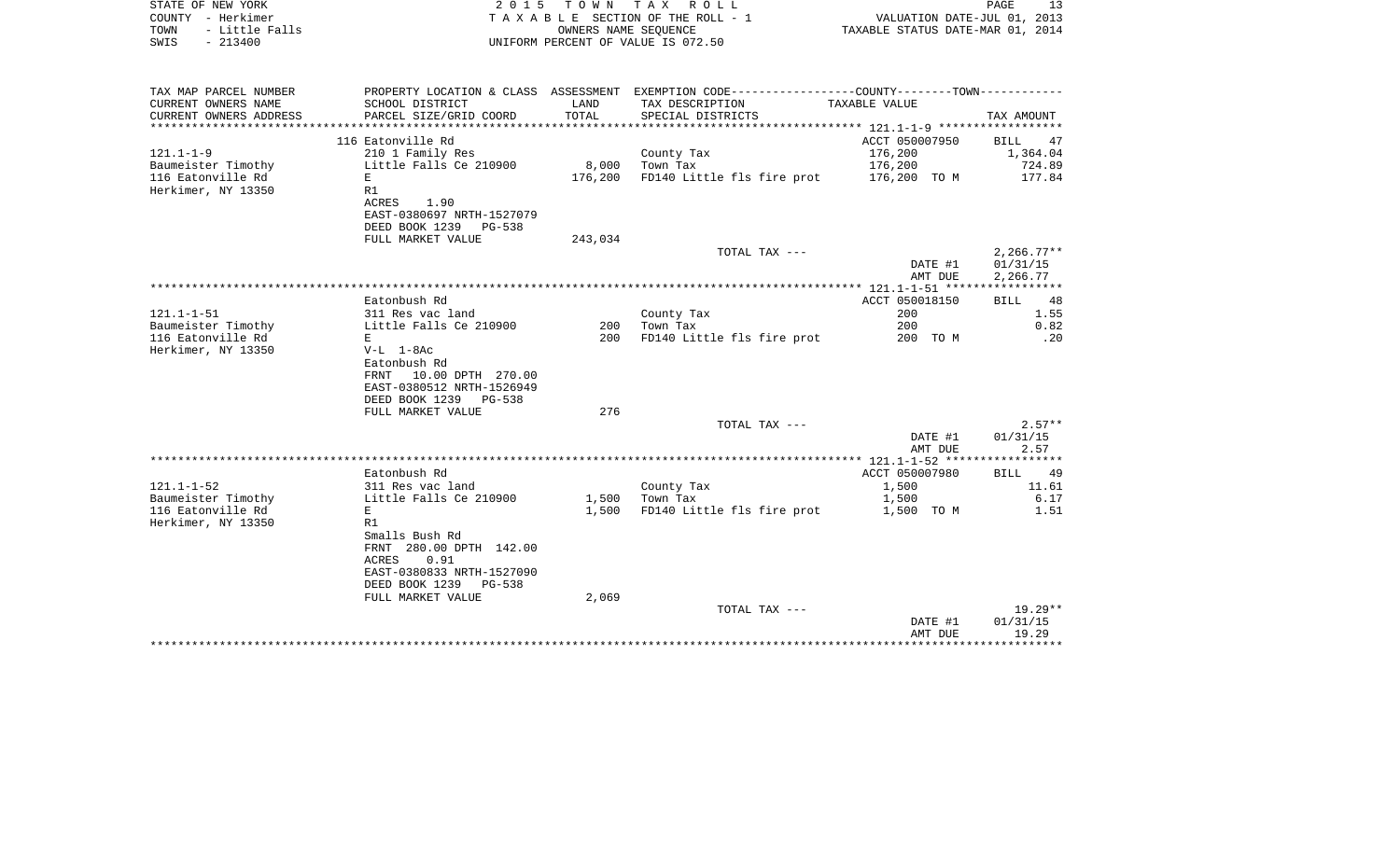|      | STATE OF NEW YORK | 2015 TOWN TAX ROLL                 | PAGE                             |
|------|-------------------|------------------------------------|----------------------------------|
|      | COUNTY - Herkimer | TAXABLE SECTION OF THE ROLL - 1    | VALUATION DATE-JUL 01, 2013      |
| TOWN | - Little Falls    | OWNERS NAME SEOUENCE               | TAXABLE STATUS DATE-MAR 01, 2014 |
| SWIS | $-213400$         | UNIFORM PERCENT OF VALUE IS 072.50 |                                  |

| TAX MAP PARCEL NUMBER    |                                |         | PROPERTY LOCATION & CLASS ASSESSMENT EXEMPTION CODE---------------COUNTY-------TOWN---------- |                                                     |                       |
|--------------------------|--------------------------------|---------|-----------------------------------------------------------------------------------------------|-----------------------------------------------------|-----------------------|
| CURRENT OWNERS NAME      | SCHOOL DISTRICT                | LAND    | TAX DESCRIPTION                                                                               | TAXABLE VALUE                                       |                       |
| CURRENT OWNERS ADDRESS   | PARCEL SIZE/GRID COORD         | TOTAL   | SPECIAL DISTRICTS                                                                             |                                                     | TAX AMOUNT            |
|                          |                                |         |                                                                                               | ******************** 121.2-3-21 ******************* |                       |
|                          | 1890 State Route 5S            |         |                                                                                               | ACCT 050000720                                      | 50<br>BILL            |
| $121.2 - 3 - 21$         | 240 Rural res                  |         | County Tax                                                                                    | 75,400                                              | 583.70                |
| Beacraft Daniel C        | Little Falls Ce 210900         | 17,500  | Town Tax                                                                                      | 75,400                                              | 310.19                |
| Beacraft Krista A        | Life Use                       | 75,400  | FD140 Little fls fire prot                                                                    | 75,400 TO M                                         | 76.10                 |
| 1890 State Route 5S      | ACRES<br>20.00                 |         |                                                                                               |                                                     |                       |
| Little Falls, NY 13365   | EAST-0396018 NRTH-1525184      |         |                                                                                               |                                                     |                       |
|                          | DEED BOOK 1457 PG-84           |         |                                                                                               |                                                     |                       |
|                          | FULL MARKET VALUE              | 104,000 |                                                                                               |                                                     |                       |
|                          |                                |         | TOTAL TAX ---                                                                                 |                                                     | 969.99**              |
|                          |                                |         |                                                                                               | DATE #1                                             | 01/31/15              |
|                          |                                |         |                                                                                               | AMT DUE                                             | 969.99                |
|                          |                                |         |                                                                                               |                                                     |                       |
|                          | Jacksonburg Rd                 |         |                                                                                               | ACCT 050002670                                      | <b>BILL</b><br>51     |
| 121.1-2-23               | 210 1 Family Res               |         | County Tax                                                                                    | 57,500                                              | 445.13                |
| Beadle Allen             | Central Valley 212803          | 7,400   | Town Tax                                                                                      | 57,500                                              | 236.55                |
| Beadle Susan             | S                              | 57,500  | FD140 Little fls fire prot 57,500 TO M                                                        |                                                     | 58.04                 |
| 106 Casler Rd            | FRNT 113.00 DPTH               |         |                                                                                               |                                                     |                       |
| Mohawk, NY 13407         | ACRES<br>0.84                  |         |                                                                                               |                                                     |                       |
|                          | EAST-0381810 NRTH-1523265      |         |                                                                                               |                                                     |                       |
|                          | DEED BOOK 794<br><b>PG-531</b> |         |                                                                                               |                                                     |                       |
|                          | FULL MARKET VALUE              | 79,310  |                                                                                               |                                                     | 739.72**              |
|                          |                                |         | TOTAL TAX ---                                                                                 | DATE #1                                             | 01/31/15              |
|                          |                                |         |                                                                                               | AMT DUE                                             | 739.72                |
|                          |                                |         |                                                                                               |                                                     |                       |
|                          | 1268 Shells Bush Rd            |         |                                                                                               | ACCT 050000575                                      | 52<br><b>BILL</b>     |
| $114.1 - 1 - 18$         | 210 1 Family Res               |         | VETCOM CTS 41130                                                                              | 10,875<br>10,875                                    |                       |
| Becker Edward C. III     | Little Falls Ce 210900         |         | 8,300 VETDIS CTS 41140                                                                        | 15,140<br>15,140                                    |                       |
| Becker Karen Marie       | S                              |         | 75,700 County Tax                                                                             | 49,685                                              | 384.63                |
| 1268 Shells Bush Rd      | $R-1$                          |         | Town Tax                                                                                      | 49,685                                              | 204.40                |
| Little Falls, NY 13365   | ACRES<br>1.20                  |         | FD140 Little fls fire prot                                                                    | 75,700 TO M                                         | 76.40                 |
|                          | EAST-0383802 NRTH-1541471      |         |                                                                                               |                                                     |                       |
| PRIOR OWNER ON 3/01/2014 | DEED BOOK 1533<br>PG-736       |         |                                                                                               |                                                     |                       |
| Becker Edward            | FULL MARKET VALUE              | 104,414 |                                                                                               |                                                     |                       |
|                          |                                |         | TOTAL TAX ---                                                                                 |                                                     | 665.43**              |
|                          |                                |         |                                                                                               | DATE #1                                             | 01/31/15              |
|                          |                                |         |                                                                                               | AMT DUE                                             | 665.43                |
|                          |                                |         |                                                                                               |                                                     | * * * * * * * * * * * |
|                          | Shells Bush Rd                 |         |                                                                                               | ACCT 050100540                                      | BILL 53               |
| $114.1 - 1 - 25.6$       | 314 Rural vac<10               |         | County Tax                                                                                    | 300                                                 | 2.32                  |
| Becker Edward C. III     | Little Falls Ce 210900         | 300     | Town Tax                                                                                      | 300                                                 | 1.23                  |
| Becker Karen Marie       | ACRES<br>1.70                  | 300     | FD140 Little fls fire prot                                                                    | 300 TO M                                            | .30                   |
| 1268 Shells Bush Rd      | EAST-0383903 NRTH-1541337      |         |                                                                                               |                                                     |                       |
| Little Falls, NY 13365   | DEED BOOK 1533<br>PG-736       |         |                                                                                               |                                                     |                       |
|                          | FULL MARKET VALUE              | 414     |                                                                                               |                                                     |                       |
| PRIOR OWNER ON 3/01/2014 |                                |         |                                                                                               |                                                     |                       |
| Becker Edward            |                                |         |                                                                                               |                                                     |                       |
|                          |                                |         | TOTAL TAX ---                                                                                 |                                                     | $3.85**$              |
|                          |                                |         |                                                                                               | DATE #1                                             | 01/31/15              |
|                          |                                |         |                                                                                               | AMT DUE                                             | 3.85                  |
|                          |                                |         |                                                                                               |                                                     |                       |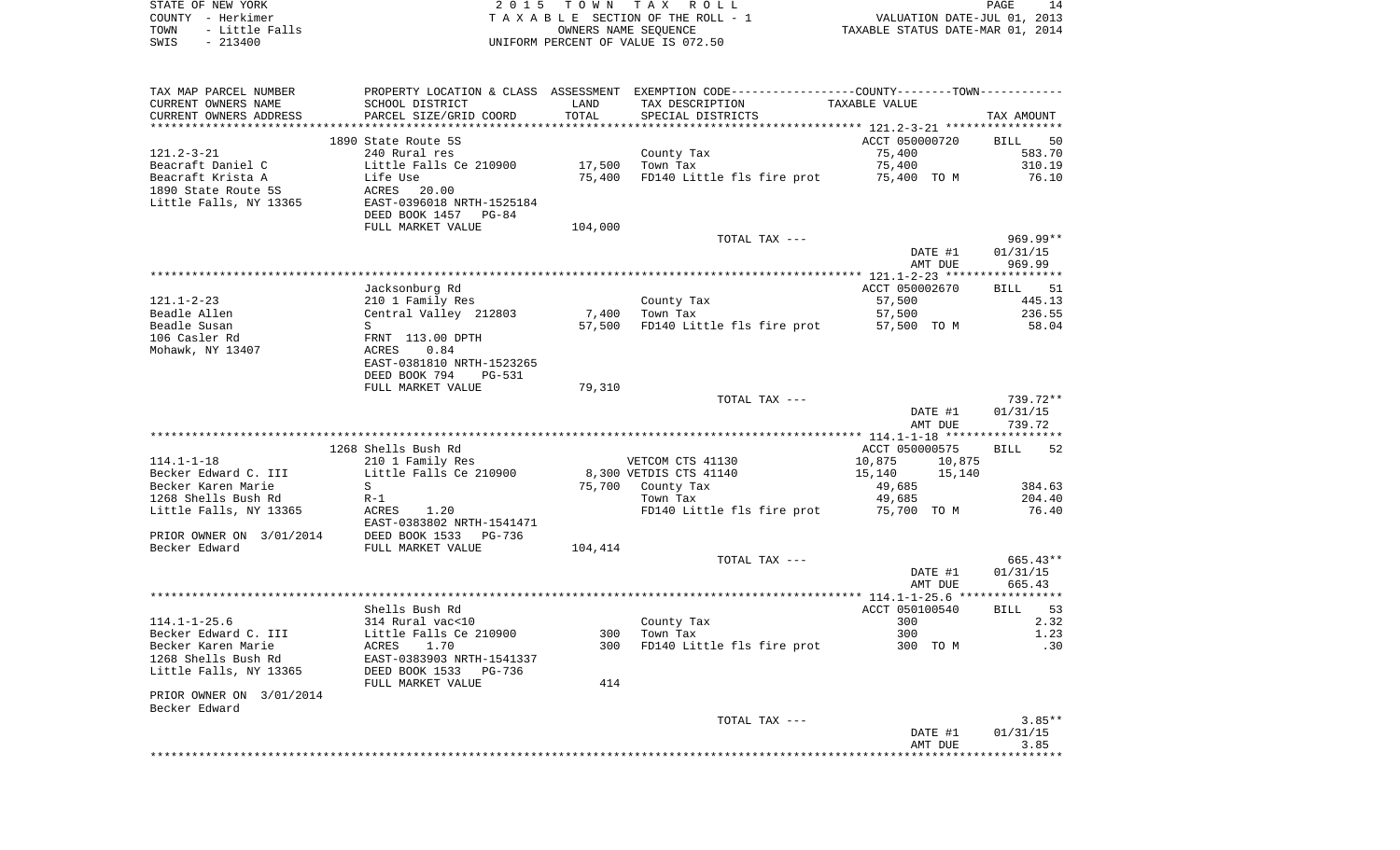| STATE OF NEW YORK<br>COUNTY - Herkimer<br>- Little Falls<br>TOWN<br>$-213400$<br>SWIS | 2 0 1 5                                               | T O W N | TAX ROLL<br>TAXABLE SECTION OF THE ROLL - 1<br>OWNERS NAME SEQUENCE<br>UNIFORM PERCENT OF VALUE IS 072.50 | VALUATION DATE-JUL 01, 2013<br>TAXABLE STATUS DATE-MAR 01, 2014 | PAGE<br>15                  |
|---------------------------------------------------------------------------------------|-------------------------------------------------------|---------|-----------------------------------------------------------------------------------------------------------|-----------------------------------------------------------------|-----------------------------|
| TAX MAP PARCEL NUMBER                                                                 |                                                       |         | PROPERTY LOCATION & CLASS ASSESSMENT EXEMPTION CODE---------------COUNTY-------TOWN----------             |                                                                 |                             |
| CURRENT OWNERS NAME                                                                   | SCHOOL DISTRICT                                       | LAND    | TAX DESCRIPTION                                                                                           | TAXABLE VALUE                                                   |                             |
| CURRENT OWNERS ADDRESS<br>*******************                                         | PARCEL SIZE/GRID COORD<br>***********************     | TOTAL   | SPECIAL DISTRICTS<br>**************************                                                           | ***************** 121.2-4-30 ******************                 | TAX AMOUNT                  |
|                                                                                       | 565 Sandy Ln                                          |         |                                                                                                           | ACCT 050005550                                                  | <b>BILL</b><br>54           |
| $121.2 - 4 - 30$                                                                      | 210 1 Family Res                                      |         | County Tax                                                                                                | 71,400                                                          | 552.74                      |
| Bellinger Thom                                                                        | Little Falls Ce 210900                                | 14,500  | Town Tax                                                                                                  | 71,400                                                          | 293.74                      |
| Bellinger Victoria                                                                    | W                                                     | 71,400  | FD140 Little fls fire prot                                                                                | 71,400 TO M                                                     | 72.06                       |
| 565 Sandy Lane Rd                                                                     | $R-1$                                                 |         |                                                                                                           |                                                                 |                             |
| Mohawk, NY 13407                                                                      | Sandy Lane                                            |         |                                                                                                           |                                                                 |                             |
|                                                                                       | FRNT 402.00 DPTH<br>5.50<br>ACRES                     |         |                                                                                                           |                                                                 |                             |
|                                                                                       | EAST-0388681 NRTH-1522754                             |         |                                                                                                           |                                                                 |                             |
|                                                                                       | DEED BOOK 00588 PG-00641                              |         |                                                                                                           |                                                                 |                             |
|                                                                                       | FULL MARKET VALUE                                     | 98,483  |                                                                                                           |                                                                 |                             |
|                                                                                       |                                                       |         | TOTAL TAX ---                                                                                             |                                                                 | 918.54**                    |
|                                                                                       |                                                       |         |                                                                                                           | DATE #1                                                         | 01/31/15                    |
|                                                                                       |                                                       |         |                                                                                                           | AMT DUE<br>*************** 121.2-2-30.1 ******                  | 918.54<br>* * * * * * * * * |
|                                                                                       | 1709 State Route 5S                                   |         |                                                                                                           | ACCT 050000690                                                  | 55<br>BILL                  |
| $121.2 - 2 - 30.1$                                                                    | 210 1 Family Res                                      |         | County Tax                                                                                                | 68,700                                                          | 531.83                      |
| Benedict Martin V Jr                                                                  | Little Falls Ce 210900                                | 5,000   | Town Tax                                                                                                  | 68,700                                                          | 282.63                      |
| Benedict Jennifer L                                                                   | $R-1$                                                 | 68,700  | FD140 Little fls fire prot                                                                                | 68,700 TO M                                                     | 69.34                       |
| 1709 State Route 5S                                                                   | $5-S$                                                 |         |                                                                                                           |                                                                 |                             |
| Little Falls, NY 13365                                                                | FRNT 107.80 DPTH 182.80<br>EAST-0392110 NRTH-1524946  |         |                                                                                                           |                                                                 |                             |
|                                                                                       | DEED BOOK 1388<br>PG-870                              |         |                                                                                                           |                                                                 |                             |
|                                                                                       | FULL MARKET VALUE                                     | 94,759  |                                                                                                           |                                                                 |                             |
|                                                                                       |                                                       |         | TOTAL TAX ---                                                                                             |                                                                 | 883.80**                    |
|                                                                                       |                                                       |         |                                                                                                           | DATE #1                                                         | 01/31/15                    |
|                                                                                       |                                                       |         |                                                                                                           | AMT DUE                                                         | 883.80                      |
|                                                                                       | State Route 167                                       |         |                                                                                                           |                                                                 | ***********<br>BILL<br>56   |
| $127.2 - 5 - 12.2$                                                                    | 322 Rural vac>10                                      |         | County Tax                                                                                                | 26,400                                                          | 204.37                      |
| Benitez Jose I                                                                        | Owen D Young<br>215001                                | 26,400  | Town Tax                                                                                                  | 26,400                                                          | 108.61                      |
| Benitez Jenny I                                                                       | Lot #13 Hardwood Hills                                | 26,400  | FD140 Little fls fire prot                                                                                | 26,400 TO M                                                     | 26.65                       |
| 482 Warren St                                                                         | NYS Route 167                                         |         |                                                                                                           |                                                                 |                             |
| Westbury, NY 11590                                                                    | FRNT 340.00 DPTH                                      |         |                                                                                                           |                                                                 |                             |
|                                                                                       | 22.80<br>ACRES                                        |         |                                                                                                           |                                                                 |                             |
|                                                                                       | EAST-0389225 NRTH-0150391<br>DEED BOOK 1482<br>PG-980 |         |                                                                                                           |                                                                 |                             |
|                                                                                       | FULL MARKET VALUE                                     | 36,414  |                                                                                                           |                                                                 |                             |
|                                                                                       |                                                       |         | TOTAL TAX ---                                                                                             |                                                                 | $339.63**$                  |
|                                                                                       |                                                       |         |                                                                                                           | DATE #1                                                         | 01/31/15                    |
|                                                                                       |                                                       |         |                                                                                                           | AMT DUE                                                         | 339.63                      |
|                                                                                       |                                                       |         |                                                                                                           |                                                                 | ************                |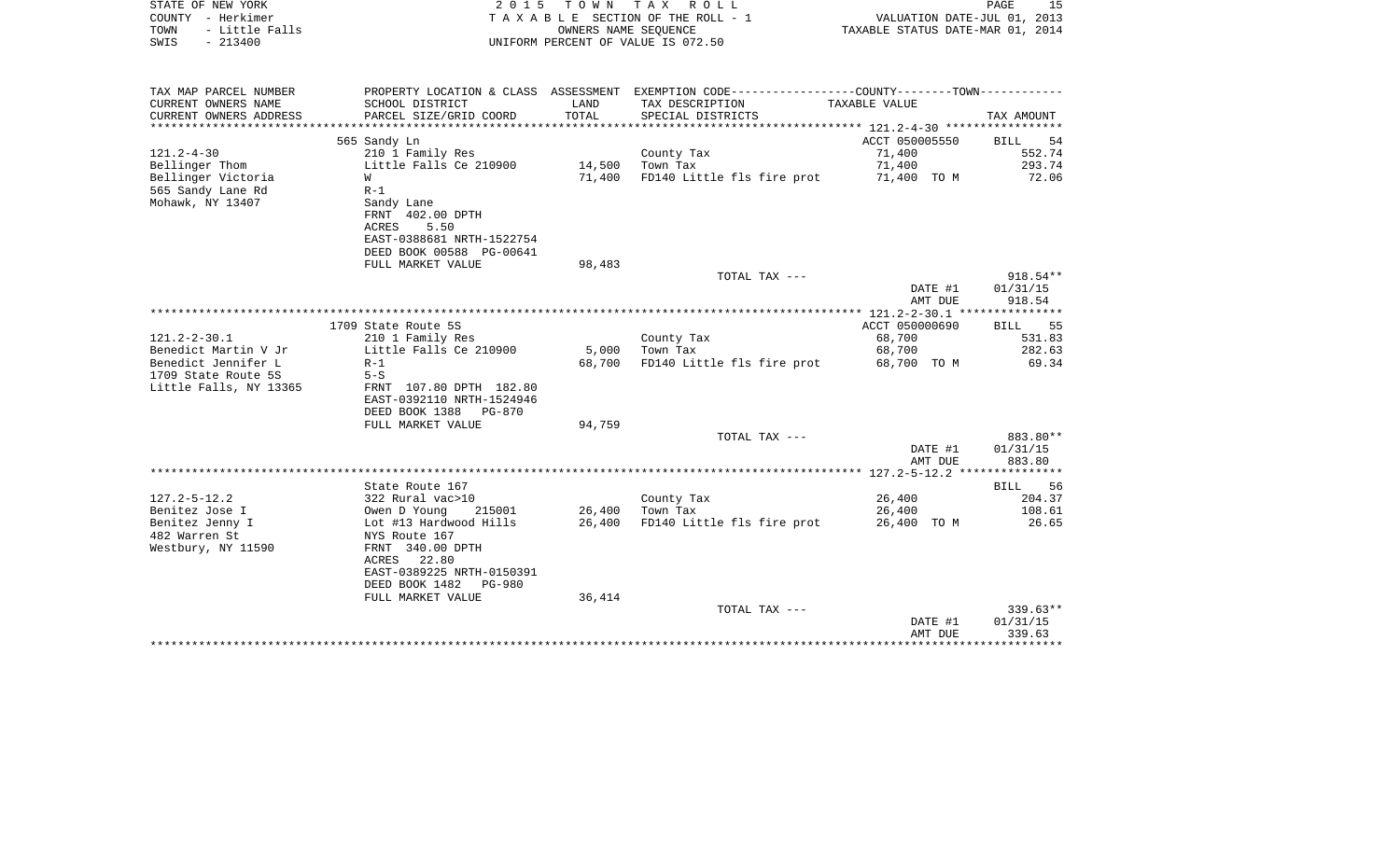STATE OF NEW YORK **EXECUTE:** TO W N TAX ROLL COUNTY - Herkimer<br>
T A X A B L E SECTION OF THE ROLL - 1<br>
TOWN - Little Falls<br>
SWIS - 213400 - 2013400 - UNIFORM PERCENT OF VALUE IS 072.50 TOWN - Little Falls OWNERS NAME SEQUENCE TAXABLE STATUS DATE-MAR 01, 2014 SWIS - 213400 UNIFORM PERCENT OF VALUE IS 072.50

| TAX MAP PARCEL NUMBER  |                           |        | PROPERTY LOCATION & CLASS ASSESSMENT EXEMPTION CODE----------------COUNTY-------TOWN---------- |                |                   |
|------------------------|---------------------------|--------|------------------------------------------------------------------------------------------------|----------------|-------------------|
| CURRENT OWNERS NAME    | SCHOOL DISTRICT           | LAND   | TAX DESCRIPTION                                                                                | TAXABLE VALUE  |                   |
| CURRENT OWNERS ADDRESS | PARCEL SIZE/GRID COORD    | TOTAL  | SPECIAL DISTRICTS                                                                              |                | TAX AMOUNT        |
|                        |                           |        |                                                                                                |                |                   |
|                        | Oregon Rd                 |        |                                                                                                | ACCT 050100490 | 57<br>BILL        |
| $121.4 - 2 - 12.2$     | 314 Rural vac<10          |        | County Tax                                                                                     | 2,700          | 20.90             |
| Bennett Charles        | Central Valley 212803     |        | $2,700$ Town Tax                                                                               | 2,700          | 11.11             |
| 2440 Hwy 701 North     | 1.10<br>ACRES             | 2,700  | FD140 Little fls fire prot                                                                     | 2,700 TO M     | 2.73              |
| Loris, SC 29569        | EAST-0384311 NRTH-1512062 |        |                                                                                                |                |                   |
|                        | DEED BOOK 797<br>PG-573   |        |                                                                                                |                |                   |
|                        |                           |        |                                                                                                |                |                   |
|                        | FULL MARKET VALUE         | 3,724  |                                                                                                |                |                   |
|                        |                           |        | TOTAL TAX ---                                                                                  |                | $34.74**$         |
|                        |                           |        |                                                                                                | DATE #1        | 01/31/15          |
|                        |                           |        |                                                                                                | AMT DUE        | 34.74             |
|                        |                           |        |                                                                                                |                |                   |
|                        | 165 Ohara Rd              |        |                                                                                                | ACCT 050007830 | <b>BILL</b><br>58 |
| $114.2 - 1 - 33$       | 210 1 Family Res          |        | County Tax                                                                                     | 69,200         | 535.71            |
| Bennett Daniel         | Little Falls Ce 210900    |        | 5,700 Town Tax                                                                                 | 69,200         | 284.69            |
| Bennett Lisa           | S                         | 69,200 | FD140 Little fls fire prot                                                                     | 69,200 TO M    | 69.84             |
| 165 Ohara Rd           | R1                        |        |                                                                                                |                |                   |
| Little Falls, NY 13365 | Ohara Rd                  |        |                                                                                                |                |                   |
|                        | FRNT 100.00 DPTH 200.00   |        |                                                                                                |                |                   |
|                        | EAST-0390324 NRTH-1539910 |        |                                                                                                |                |                   |
|                        | DEED BOOK 926<br>PG-301   |        |                                                                                                |                |                   |
|                        | FULL MARKET VALUE         |        |                                                                                                |                |                   |
|                        |                           | 95,448 |                                                                                                |                | 890.24 **         |
|                        |                           |        | TOTAL TAX ---                                                                                  |                |                   |
|                        |                           |        |                                                                                                | DATE #1        | 01/31/15          |
|                        |                           |        |                                                                                                | AMT DUE        | 890.24            |
|                        |                           |        |                                                                                                |                |                   |
|                        | 491 Oregon Rd             |        |                                                                                                |                | <b>BILL</b><br>59 |
| $121.4 - 2 - 14.2$     | 270 Mfg housing           |        | County Tax                                                                                     | 30,000         | 232.24            |
| Bevers Eugene          | Central Valley 212803     | 5,000  | Town Tax                                                                                       | 30,000         | 123.42            |
| 491 Oregon Rd          | FRNT 100.00 DPTH 375.00   | 30,000 | School Relevy                                                                                  |                | 234.12            |
| Mohawk, NY 13407       | 0.86<br>ACRES             |        | FD140 Little fls fire prot 30,000 TO M                                                         |                | 30.28             |
|                        | EAST-0387296 NRTH-1512300 |        |                                                                                                |                |                   |
|                        | DEED BOOK 898<br>PG-299   |        |                                                                                                |                |                   |
|                        | FULL MARKET VALUE         | 41,379 |                                                                                                |                |                   |
|                        |                           |        | TOTAL TAX ---                                                                                  |                | $620.06**$        |
|                        |                           |        |                                                                                                | DATE #1        | 01/31/15          |
|                        |                           |        |                                                                                                | AMT DUE        | 620.06            |
|                        |                           |        |                                                                                                |                |                   |
|                        | 456 Sandy Ln              |        |                                                                                                | ACCT 050000630 | BILL 60           |
| $121.2 - 4 - 39$       | 210 1 Family Res          |        | County Tax                                                                                     | 50,800         | 393.26            |
| Bielejec Joseph        | Little Falls Ce 210900    | 8,500  | Town Tax                                                                                       | 50,800         | 208.99            |
|                        | E                         |        | FD140 Little fls fire prot 50,800 TO M                                                         |                |                   |
| Bielejec Martha        |                           | 50,800 |                                                                                                |                | 51.27             |
| 456 Sandy Lane Rd      | $R-1$                     |        |                                                                                                |                |                   |
| Mohawk, NY 13407       | Sandy Lane                |        |                                                                                                |                |                   |
|                        | ACRES<br>1.30             |        |                                                                                                |                |                   |
|                        | EAST-0388255 NRTH-1520928 |        |                                                                                                |                |                   |
|                        | DEED BOOK 00474 PG-00167  |        |                                                                                                |                |                   |
|                        | FULL MARKET VALUE         | 70,069 |                                                                                                |                |                   |
|                        |                           |        | TOTAL TAX ---                                                                                  |                | 653.52**          |
|                        |                           |        |                                                                                                | DATE #1        | 01/31/15          |
|                        |                           |        |                                                                                                | AMT DUE        | 653.52            |
|                        |                           |        |                                                                                                |                |                   |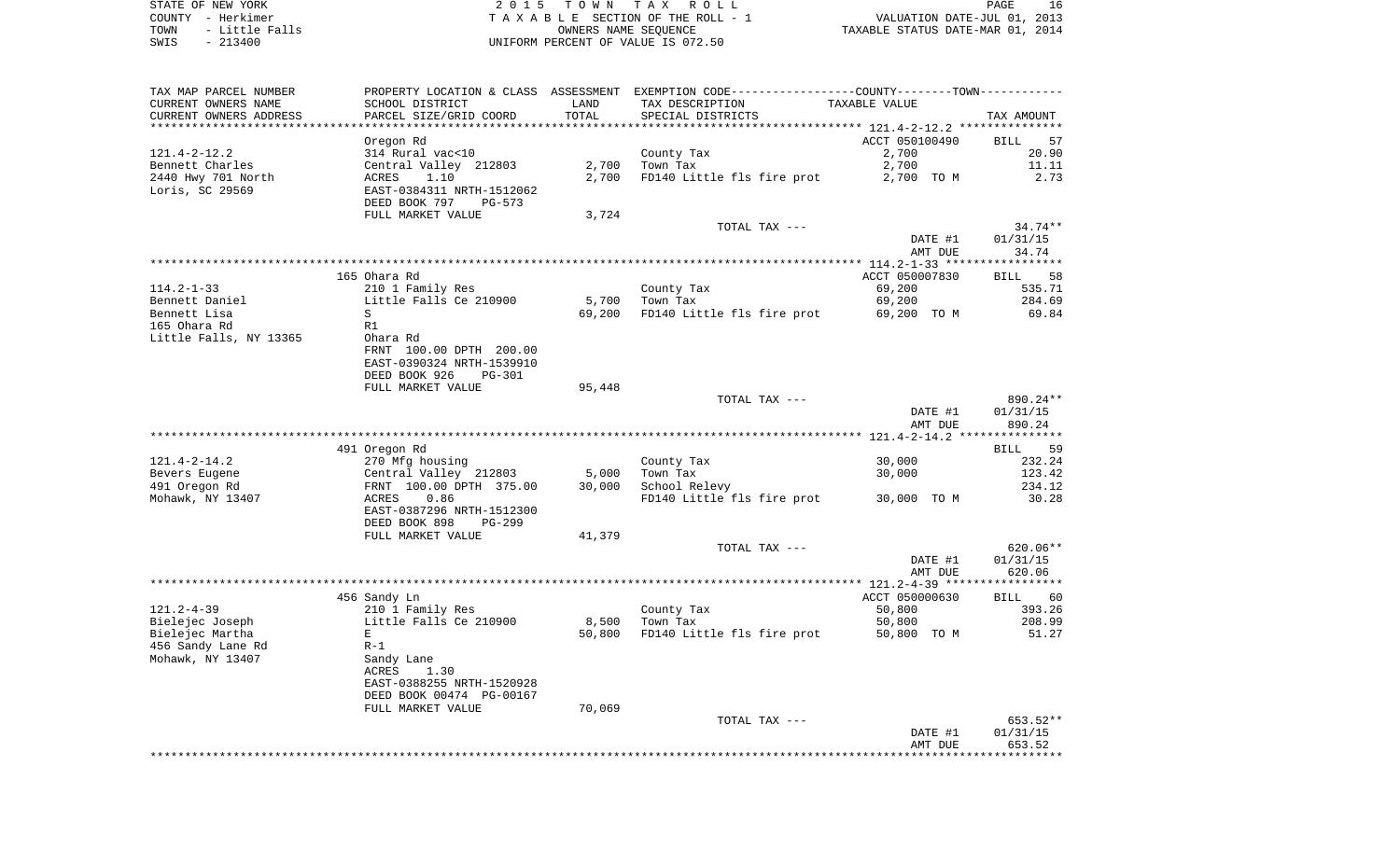| STATE OF NEW YORK |           |                |  |
|-------------------|-----------|----------------|--|
| COUNTY - Herkimer |           |                |  |
| TOWN              |           | - Little Falls |  |
| SWIS              | $-213400$ |                |  |

2015 TOWN TAX ROLL TA X A B L E SECTION OF THE ROLL - 1 TOWN - Little Falls OWNERS NAME SEQUENCE TAXABLE STATUS DATE-MAR 01, 2014 SWIS - 213400 UNIFORM PERCENT OF VALUE IS 072.50

| TAX MAP PARCEL NUMBER                | PROPERTY LOCATION & CLASS                            | ASSESSMENT |                                        |                         |                   |
|--------------------------------------|------------------------------------------------------|------------|----------------------------------------|-------------------------|-------------------|
| CURRENT OWNERS NAME                  | SCHOOL DISTRICT                                      | LAND       | TAX DESCRIPTION                        | TAXABLE VALUE           |                   |
| CURRENT OWNERS ADDRESS               | PARCEL SIZE/GRID COORD                               | TOTAL      | SPECIAL DISTRICTS                      |                         | TAX AMOUNT        |
| *******************                  |                                                      |            |                                        |                         |                   |
|                                      | 597 Gun Club Rd                                      |            |                                        | ACCT 050099640          | 61<br><b>BILL</b> |
| $114.4 - 2 - 8$                      | 210 1 Family Res                                     |            | County Tax                             | 93,500                  | 723.82            |
| Bienkowski Leonard                   | Herkimer Centra 213001                               | 14,000     | Town Tax                               | 93,500                  | 384.66            |
| Bienkowski Trudy                     | ACRES<br>6.10                                        | 93,500     | School Relevy                          |                         | 2,640.67          |
| 597 Gun Club Rd                      | EAST-0386307 NRTH-1535224                            |            | FD140 Little fls fire prot             | 93,500 TO M             | 94.37             |
| Little Falls, NY 13350               | DEED BOOK 768<br>PG-278                              |            |                                        |                         |                   |
|                                      | FULL MARKET VALUE                                    | 128,966    |                                        |                         |                   |
|                                      |                                                      |            | TOTAL TAX ---                          |                         | $3,843.52**$      |
|                                      |                                                      |            |                                        | DATE #1                 | 01/31/15          |
|                                      |                                                      |            |                                        | AMT DUE                 | 3,843.52          |
|                                      |                                                      |            |                                        |                         |                   |
|                                      | 1639 State Route 5S                                  |            |                                        | ACCT 050011310          | 62<br><b>BILL</b> |
| $121.2 - 2 - 23$                     | 210 1 Family Res                                     |            | County Tax                             | 75,000                  | 580.61            |
| Billings Frederick C                 | Little Falls Ce 210900                               | 10,900     | Town Tax                               | 75,000                  | 308.55            |
| Hysack Michelle                      | 2.90<br>ACRES                                        | 75,000     | FD140 Little fls fire prot             | 75,000 TO M             | 75.70             |
| 1639 State Route 5-S                 | EAST-0391135 NRTH-1524582                            |            |                                        |                         |                   |
| Little Falls, NY 13365               | DEED BOOK 881<br>PG-372                              |            |                                        |                         |                   |
|                                      | FULL MARKET VALUE                                    | 103,448    |                                        |                         |                   |
|                                      |                                                      |            | TOTAL TAX ---                          |                         | 964.86**          |
|                                      |                                                      |            |                                        | DATE #1                 | 01/31/15          |
|                                      |                                                      |            |                                        | AMT DUE                 | 964.86            |
|                                      |                                                      |            |                                        |                         |                   |
|                                      | State Route 5                                        |            |                                        | ACCT 050011850          | 63<br>BILL        |
| $114.4 - 1 - 24$                     | 330 Vacant comm                                      |            | County Tax                             | 1,400                   | 10.84             |
| Bishal Frances                       | Little Falls Ce 210900                               | 1,400      | Town Tax                               | 1,400                   | 5.76              |
| 6097 State Rte 5                     | FRNT 400.00 DPTH 59.00                               | 1,400      | FD140 Little fls fire prot             | 1,400 TO M              | 1.41              |
| Little Falls, NY 13365               | EAST-0389236 NRTH-1527604                            |            |                                        |                         |                   |
|                                      | DEED BOOK 789<br>$PG-35$                             |            |                                        |                         |                   |
|                                      | FULL MARKET VALUE                                    | 1,931      |                                        |                         |                   |
|                                      |                                                      |            | TOTAL TAX ---                          |                         | 18.01**           |
|                                      |                                                      |            |                                        | DATE #1                 | 01/31/15          |
|                                      |                                                      |            |                                        | AMT DUE                 | 18.01             |
|                                      |                                                      |            |                                        |                         |                   |
| $114.4 - 1 - 17$                     | 6097 State Route 5                                   |            |                                        | ACCT 050011880<br>2,600 | BILL 64<br>20.13  |
|                                      | 330 Vacant comm                                      |            | County Tax                             |                         |                   |
| Bishal Frances E<br>6097 State Rte 5 | Little Falls Ce 210900                               | 2,600      | Town Tax<br>FD140 Little fls fire prot | 2,600                   | 10.70             |
| Little Falls, NY 13365               | FRNT 317.00 DPTH 150.00<br>EAST-0389086 NRTH-1527722 | 2,600      |                                        | 2,600 TO M              | 2.62              |
|                                      | DEED BOOK 789<br>$PG-35$                             |            |                                        |                         |                   |
|                                      | FULL MARKET VALUE                                    |            |                                        |                         |                   |
|                                      |                                                      | 3,586      | TOTAL TAX ---                          |                         | $33.45**$         |
|                                      |                                                      |            |                                        | DATE #1                 | 01/31/15          |
|                                      |                                                      |            |                                        | AMT DUE                 | 33.45             |
|                                      |                                                      |            |                                        |                         |                   |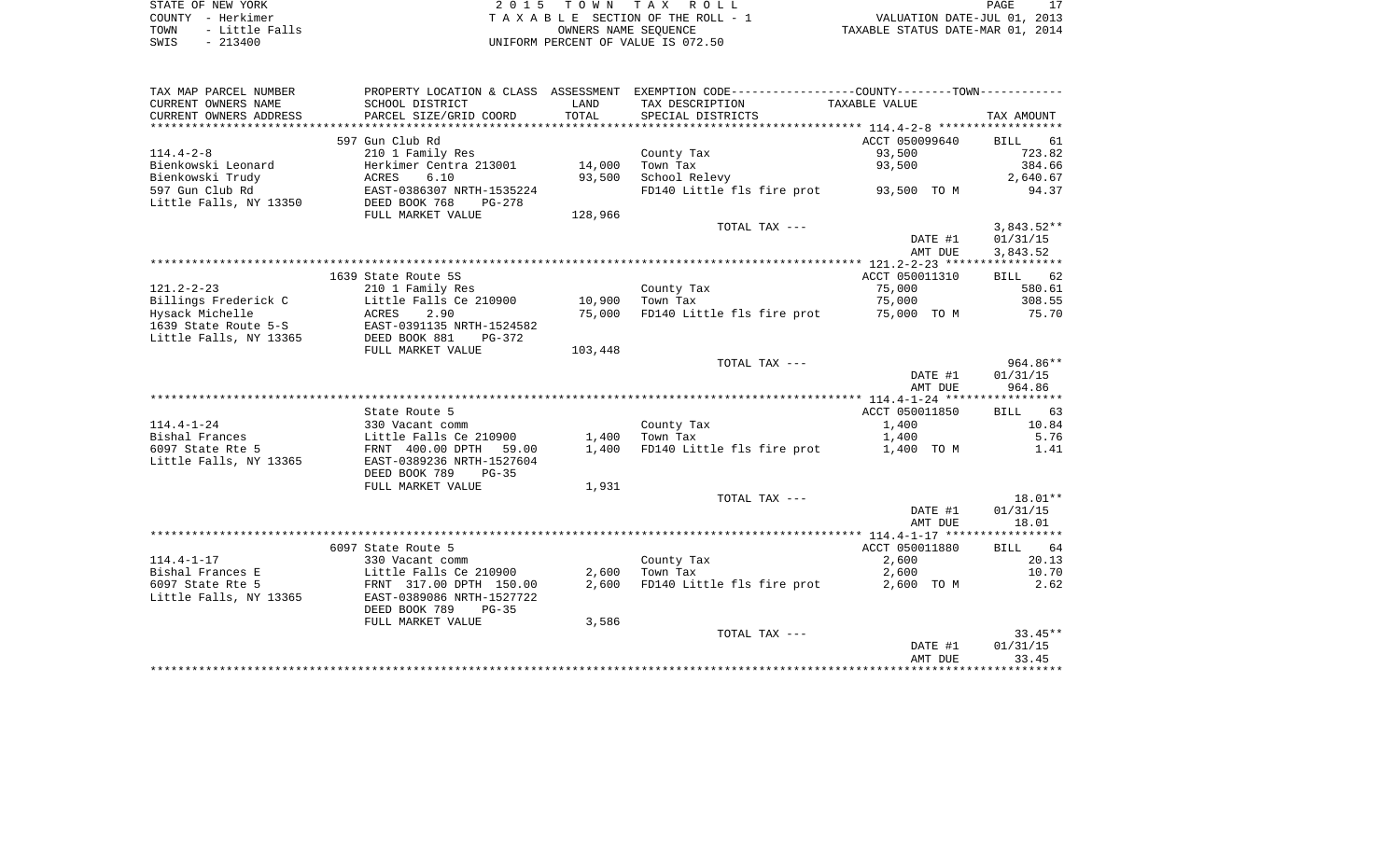| TOWN<br>- Little Falls<br>SWIS<br>$-213400$       |                                                                                            |         | OWNERS NAME SEQUENCE<br>UNIFORM PERCENT OF VALUE IS 072.50                                      | TAXABLE STATUS DATE-MAR 01, 2014 |                             |
|---------------------------------------------------|--------------------------------------------------------------------------------------------|---------|-------------------------------------------------------------------------------------------------|----------------------------------|-----------------------------|
|                                                   |                                                                                            |         |                                                                                                 |                                  |                             |
| TAX MAP PARCEL NUMBER                             |                                                                                            |         | PROPERTY LOCATION & CLASS ASSESSMENT EXEMPTION CODE----------------COUNTY--------TOWN---------- |                                  |                             |
| CURRENT OWNERS NAME                               | SCHOOL DISTRICT                                                                            | LAND    | TAX DESCRIPTION                                                                                 | TAXABLE VALUE                    |                             |
| CURRENT OWNERS ADDRESS<br>*********************** | PARCEL SIZE/GRID COORD<br>****************************                                     | TOTAL   | SPECIAL DISTRICTS                                                                               |                                  | TAX AMOUNT                  |
|                                                   | State Route 5                                                                              |         |                                                                                                 | ACCT 050002160                   | 65<br><b>BILL</b>           |
| 114.4-1-25                                        | 330 Vacant comm                                                                            |         | County Tax                                                                                      | 600                              | 4.64                        |
| Bishal Frances E                                  | Little Falls Ce 210900                                                                     |         | 600 Town Tax                                                                                    | 600                              | 2.47                        |
| 6097 State Rte 5                                  | S                                                                                          | 600     | FD140 Little fls fire prot                                                                      | 600 TO M                         | .61                         |
| Little Falls, NY 13365                            | $V-L 1/2A$                                                                                 |         |                                                                                                 |                                  |                             |
|                                                   | $Rt-5$                                                                                     |         |                                                                                                 |                                  |                             |
|                                                   | FRNT 200.00 DPTH 50.00                                                                     |         |                                                                                                 |                                  |                             |
|                                                   | EAST-0388863 NRTH-1527432<br>DEED BOOK 758<br>PG-42                                        |         |                                                                                                 |                                  |                             |
|                                                   | FULL MARKET VALUE                                                                          | 828     |                                                                                                 |                                  |                             |
|                                                   |                                                                                            |         | TOTAL TAX ---                                                                                   |                                  | $7.72**$                    |
|                                                   |                                                                                            |         |                                                                                                 | DATE #1                          | 01/31/15                    |
|                                                   |                                                                                            |         |                                                                                                 | AMT DUE                          | 7.72                        |
|                                                   |                                                                                            |         |                                                                                                 |                                  |                             |
| 121.1-1-18.1                                      | 6097 State Route 5<br>210 1 Family Res                                                     |         | County Tax                                                                                      | ACCT 050002970<br>78,800         | 66<br><b>BILL</b><br>610.02 |
| Bishal Frances E                                  | Little Falls Ce 210900                                                                     | 9,400   | Town Tax                                                                                        | 78,800                           | 324.18                      |
| 6097 State Route 5                                | ACRES<br>1.95                                                                              | 78,800  | FD140 Little fls fire prot                                                                      | 78,800 TO M                      | 79.53                       |
| Little Falls, NY 13365                            | EAST-0381866 NRTH-1526918                                                                  |         |                                                                                                 |                                  |                             |
|                                                   | DEED BOOK 775<br>PG-350                                                                    |         |                                                                                                 |                                  |                             |
|                                                   | FULL MARKET VALUE                                                                          | 108,690 |                                                                                                 |                                  |                             |
|                                                   |                                                                                            |         | TOTAL TAX ---                                                                                   |                                  | 1,013.73**                  |
|                                                   |                                                                                            |         |                                                                                                 | DATE #1<br>AMT DUE               | 01/31/15<br>1,013.73        |
|                                                   |                                                                                            |         |                                                                                                 |                                  |                             |
|                                                   | 192 Newville Rd                                                                            |         |                                                                                                 | ACCT 050001200                   | BILL 67                     |
| 127.2-2-21                                        | 210 1 Family Res                                                                           |         | County Tax                                                                                      | 45,900                           | 355.33                      |
| Bladek Lany Wilson                                | Little Falls Ce 210900                                                                     | 7,900   | Town Tax                                                                                        | 45,900                           | 188.83                      |
| 192 Newville Rd                                   | $R-1$                                                                                      | 45,900  | FD140 Little fls fire prot                                                                      | 45,900 TO M                      | 46.33                       |
| Little Falls, NY 13365                            | Newville Rd                                                                                |         |                                                                                                 |                                  |                             |
|                                                   | FRNT 225.00 DPTH 180.00<br>EAST-0394597 NRTH-1512496                                       |         |                                                                                                 |                                  |                             |
|                                                   | DEED BOOK 00631 PG-00612                                                                   |         |                                                                                                 |                                  |                             |
|                                                   | FULL MARKET VALUE                                                                          | 63,310  |                                                                                                 |                                  |                             |
|                                                   |                                                                                            |         | TOTAL TAX ---                                                                                   |                                  | 590.49**                    |
|                                                   |                                                                                            |         |                                                                                                 | DATE #1                          | 01/31/15                    |
|                                                   |                                                                                            |         |                                                                                                 | AMT DUE                          | 590.49                      |
|                                                   | 404 Eatonville Rd                                                                          |         |                                                                                                 | ACCT 050099900                   | <b>BILL</b><br>68           |
| 114.3-1-12.2                                      | 210 1 Family Res                                                                           |         | County Tax                                                                                      | 97,200                           | 752.47                      |
| Bladek William                                    |                                                                                            | 10,100  | Town Tax                                                                                        | 97,200                           | 399.88                      |
| Bladek Amy                                        |                                                                                            | 97,200  | FD140 Little fls fire prot                                                                      | 97,200 TO M                      | 98.10                       |
| 404 Eatonville Rd                                 |                                                                                            |         |                                                                                                 |                                  |                             |
| Little Falls, NY 13365                            | Herkimer Centra 213001<br>ACRES 2.40<br>EAST-0379831 NRTH-1532720<br>DEED BOOK 1400 PG-517 |         |                                                                                                 |                                  |                             |
|                                                   | FULL MARKET VALUE                                                                          | 134,069 |                                                                                                 |                                  |                             |
|                                                   |                                                                                            |         | TOTAL TAX ---                                                                                   | DATE #1                          | $1,250.45**$<br>01/31/15    |
|                                                   |                                                                                            |         |                                                                                                 | AMT DUE                          | 1,250.45                    |
|                                                   |                                                                                            |         |                                                                                                 |                                  |                             |

STATE OF NEW YORK 2 0 1 5 T O W N T A X R O L L PAGE 18 COUNTY - Herkimer T A X A B L E SECTION OF THE ROLL - 1 VALUATION DATE-JUL 01, 2013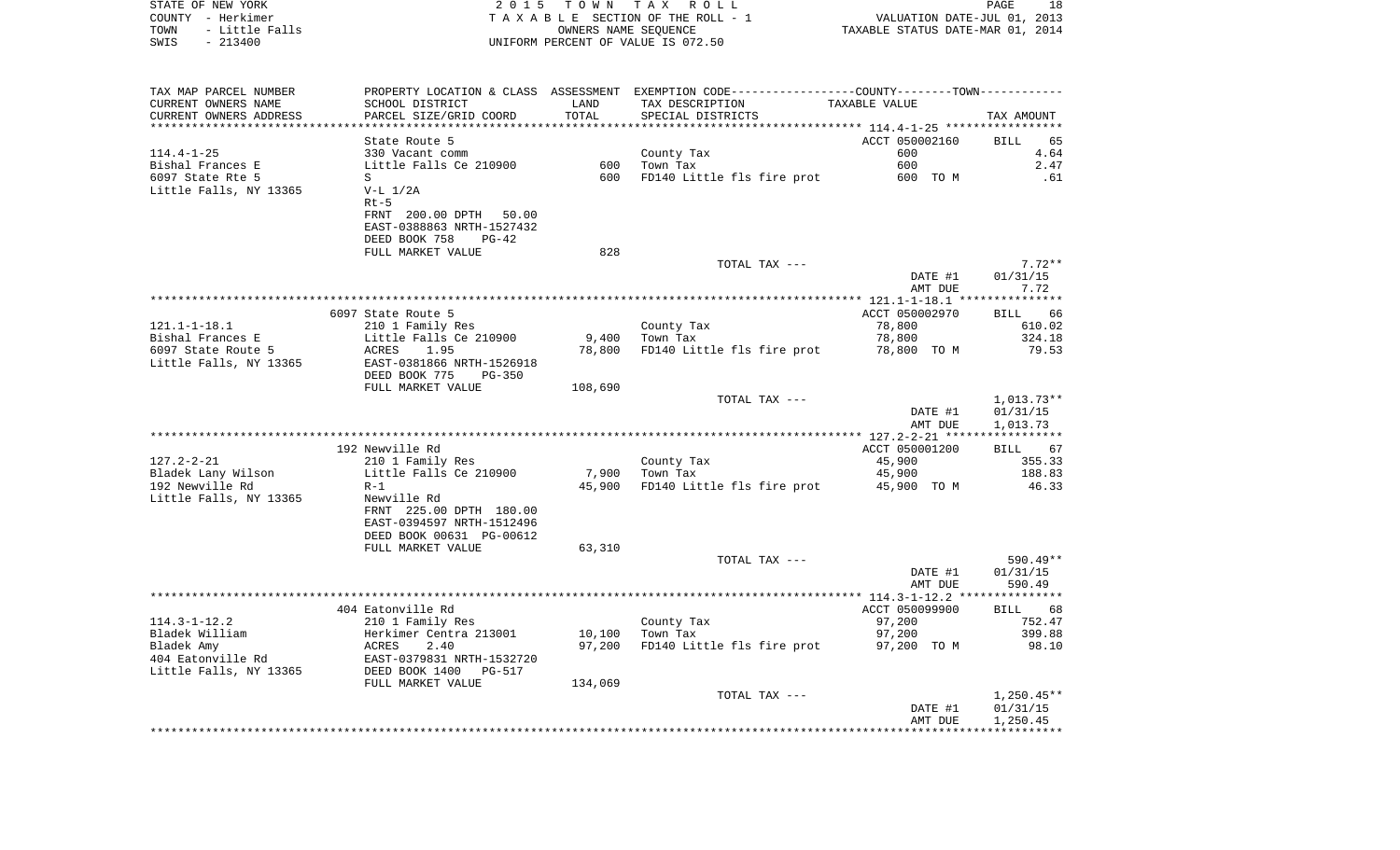| STATE OF NEW YORK |  |          |                |  |  |
|-------------------|--|----------|----------------|--|--|
| COUNTY - Herkimer |  |          |                |  |  |
| TOWN              |  |          | - Little Falls |  |  |
| SWTS              |  | - 213400 |                |  |  |

STATE OF NEW YORK 2 0 1 5 T O W N T A X R O L L PAGE 19 $\begin{array}{cccc}\n\text{COUNTY} & - & \text{Herkimer} \\
\text{T A X A B L E} & \text{SECTION OF THE ROLL} - 1\n\end{array}$ TOWN - Little Falls OWNERS NAME SEQUENCE TAXABLE STATUS DATE-MAR 01, 2014 SWIS - 213400 UNIFORM PERCENT OF VALUE IS 072.50

| TAX MAP PARCEL NUMBER                             |                                                                                                            |                             | PROPERTY LOCATION & CLASS ASSESSMENT EXEMPTION CODE----------------COUNTY-------TOWN---------- |                |                   |
|---------------------------------------------------|------------------------------------------------------------------------------------------------------------|-----------------------------|------------------------------------------------------------------------------------------------|----------------|-------------------|
| CURRENT OWNERS NAME                               | SCHOOL DISTRICT                                                                                            | LAND                        | TAX DESCRIPTION                                                                                | TAXABLE VALUE  |                   |
| CURRENT OWNERS ADDRESS                            | PARCEL SIZE/GRID COORD                                                                                     | TOTAL                       | SPECIAL DISTRICTS                                                                              |                | TAX AMOUNT        |
|                                                   |                                                                                                            |                             |                                                                                                |                |                   |
|                                                   | 1225 Shells Bush Rd                                                                                        |                             |                                                                                                | ACCT 050000930 | BILL 69           |
| $114.1 - 1 - 11$                                  | 210 1 Family Res                                                                                           |                             | County Tax                                                                                     | 45,900         | 355.33            |
|                                                   |                                                                                                            | 6,100                       | Town Tax                                                                                       | 45,900         | 188.83            |
|                                                   |                                                                                                            | 45,900                      | FD140 Little fls fire prot 45,900 TO M                                                         |                | 46.33             |
|                                                   |                                                                                                            |                             |                                                                                                |                |                   |
|                                                   |                                                                                                            |                             |                                                                                                |                |                   |
|                                                   |                                                                                                            |                             |                                                                                                |                |                   |
|                                                   | FULL MARKET VALUE                                                                                          | 63,310                      |                                                                                                |                |                   |
|                                                   |                                                                                                            |                             | TOTAL TAX ---                                                                                  |                | 590.49**          |
|                                                   |                                                                                                            |                             |                                                                                                | DATE #1        | 01/31/15          |
|                                                   |                                                                                                            |                             |                                                                                                | AMT DUE        | 590.49            |
|                                                   |                                                                                                            |                             |                                                                                                |                |                   |
|                                                   | 189 Ohara Rd                                                                                               |                             |                                                                                                | ACCT 050007110 | <b>BILL</b><br>70 |
| $114.2 - 1 - 31$                                  | 210 1 Family Res                                                                                           |                             | VETWAR CTS 41120                                                                               | 6,525 6,525    |                   |
| Blasting Ralph                                    | Little Falls Ce 210900<br>FRNT 100.00 DPTH 200.00<br>EAST-0390269 NRTH-1540399<br>DEED BOOK 00618 PG-00442 |                             | 5,700 County Tax                                                                               | 75,275         | 582.73            |
|                                                   |                                                                                                            |                             | 81,800 Town Tax                                                                                | 75,275         | 309.68            |
| ----<br>Blasting Patricia<br>189 O'Hara Rd        |                                                                                                            |                             | FD140 Little fls fire prot 81,800 TO M                                                         |                | 82.56             |
|                                                   |                                                                                                            |                             |                                                                                                |                |                   |
| Little Falls, NY 13365                            |                                                                                                            |                             |                                                                                                |                |                   |
|                                                   | FULL MARKET VALUE                                                                                          | 112,828                     |                                                                                                |                |                   |
|                                                   |                                                                                                            |                             | TOTAL TAX ---                                                                                  |                | 974.97**          |
|                                                   |                                                                                                            |                             |                                                                                                | DATE #1        | 01/31/15          |
|                                                   |                                                                                                            |                             |                                                                                                | AMT DUE        | 974.97            |
|                                                   |                                                                                                            |                             |                                                                                                |                |                   |
|                                                   | Ohara Rd                                                                                                   |                             |                                                                                                | ACCT 050016440 | BILL 71           |
| $114.2 - 1 - 32$                                  |                                                                                                            |                             | County Tax                                                                                     | 1,200          | 9.29              |
| Blasting Ralph                                    | 311 Res vac land<br>Little Falls Ce 210900                                                                 | County Ta<br>1,200 Town Tax |                                                                                                | 1,200          | 4.94              |
|                                                   | N                                                                                                          |                             | 1,200 FD140 Little fls fire prot 1,200 TO M                                                    |                | 1.21              |
| Blasting Patricia<br>189 OHara Rd<br>189 OHara Rd | V-L 1/2A                                                                                                   |                             |                                                                                                |                |                   |
| Little Falls, NY 13365                            | Rt-169                                                                                                     |                             |                                                                                                |                |                   |
|                                                   | FRNT 100.00 DPTH 200.00                                                                                    |                             |                                                                                                |                |                   |
|                                                   | EAST-0390281 NRTH-1540291                                                                                  |                             |                                                                                                |                |                   |
|                                                   |                                                                                                            |                             |                                                                                                |                |                   |
|                                                   | DEED BOOK 00617 PG-00472                                                                                   |                             |                                                                                                |                |                   |
|                                                   | FULL MARKET VALUE                                                                                          | 1,655                       |                                                                                                |                |                   |
|                                                   |                                                                                                            |                             | TOTAL TAX ---                                                                                  |                | $15.44**$         |
|                                                   |                                                                                                            |                             |                                                                                                | DATE #1        | 01/31/15          |
|                                                   |                                                                                                            |                             |                                                                                                | AMT DUE        | 15.44             |
|                                                   |                                                                                                            |                             |                                                                                                |                |                   |
|                                                   | 728 Burt Rd                                                                                                |                             |                                                                                                | ACCT 050099590 | BILL 72           |
| $114.4 - 2 - 1$                                   | 240 Rural res                                                                                              |                             | County Tax<br>Town Tax                                                                         | 93,700         | 725.37            |
|                                                   |                                                                                                            | 17,000                      |                                                                                                | 93,700         | 385.48            |
|                                                   |                                                                                                            | 93,700                      | FD140 Little fls fire prot 93,700 TO M                                                         |                | 94.57             |
|                                                   | Little Falls, NY 13365 EAST-0385129 NRTH-1535703                                                           |                             |                                                                                                |                |                   |
|                                                   | DEED BOOK 921<br>PG-167                                                                                    |                             |                                                                                                |                |                   |
|                                                   | FULL MARKET VALUE                                                                                          | 129,241                     |                                                                                                |                |                   |
|                                                   |                                                                                                            |                             | TOTAL TAX ---                                                                                  |                | $1,205.42**$      |
|                                                   |                                                                                                            |                             |                                                                                                |                |                   |
|                                                   |                                                                                                            |                             |                                                                                                | DATE #1        | 01/31/15          |
|                                                   |                                                                                                            |                             |                                                                                                | AMT DUE        | 1,205.42          |
|                                                   |                                                                                                            |                             |                                                                                                |                |                   |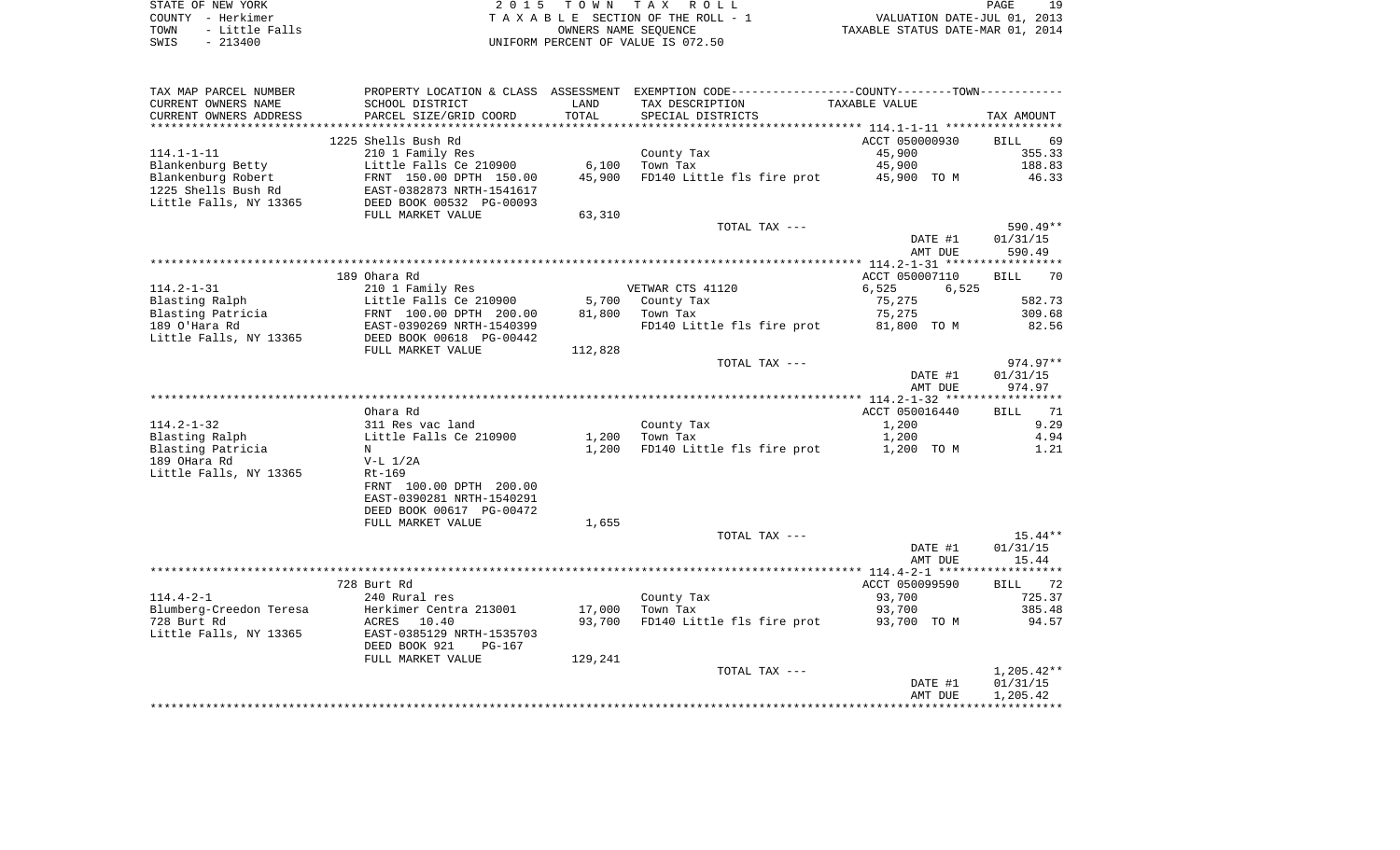| STATE OF NEW YORK<br>COUNTY - Herkimer | 2 0 1 5                                    |                      | TOWN TAX ROLL<br>TAXABLE SECTION OF THE ROLL - 1                                              | VALUATION DATE-JUL 01, 2013      | 20<br>PAGE         |
|----------------------------------------|--------------------------------------------|----------------------|-----------------------------------------------------------------------------------------------|----------------------------------|--------------------|
| - Little Falls<br>TOWN                 |                                            | OWNERS NAME SEQUENCE |                                                                                               | TAXABLE STATUS DATE-MAR 01, 2014 |                    |
| $-213400$<br>SWIS                      |                                            |                      | UNIFORM PERCENT OF VALUE IS 072.50                                                            |                                  |                    |
|                                        |                                            |                      |                                                                                               |                                  |                    |
| TAX MAP PARCEL NUMBER                  |                                            |                      | PROPERTY LOCATION & CLASS ASSESSMENT EXEMPTION CODE---------------COUNTY-------TOWN---------- |                                  |                    |
| CURRENT OWNERS NAME                    | SCHOOL DISTRICT                            | LAND                 | TAX DESCRIPTION                                                                               | TAXABLE VALUE                    |                    |
| CURRENT OWNERS ADDRESS                 | PARCEL SIZE/GRID COORD                     | TOTAL                | SPECIAL DISTRICTS                                                                             |                                  | TAX AMOUNT         |
| ************************               |                                            |                      |                                                                                               |                                  |                    |
|                                        | 3548 State Route 167                       |                      |                                                                                               | ACCT 050099140                   | 73<br>BILL         |
| $121.4 - 2 - 33.2$                     | 240 Rural res                              |                      | County Tax                                                                                    | 101,400                          | 784.98             |
| Boepple Burton                         | Little Falls Ce 210900                     | 23,500               | Town Tax                                                                                      | 101,400                          | 417.16             |
| 3548 State Route 167                   | R1 G SP D                                  | 101,400              | FD140 Little fls fire prot                                                                    | 101,400 TO M                     | 102.34             |
| Little Falls, NY 13365                 | Life Use Darlene Boepple<br>ACRES 13.50    |                      |                                                                                               |                                  |                    |
|                                        | EAST-0391898 NRTH-1517095                  |                      |                                                                                               |                                  |                    |
|                                        | DEED BOOK 1362<br>PG-902                   |                      |                                                                                               |                                  |                    |
|                                        | FULL MARKET VALUE                          | 139,862              |                                                                                               |                                  |                    |
|                                        |                                            |                      | TOTAL TAX ---                                                                                 |                                  | $1,304.48**$       |
|                                        |                                            |                      |                                                                                               | DATE #1                          | 01/31/15           |
|                                        |                                            |                      |                                                                                               | AMT DUE                          | 1,304.48           |
|                                        |                                            |                      |                                                                                               | ACCT 050015810                   |                    |
| $121.4 - 2 - 34$                       | State Route 167<br>210 1 Family Res        |                      | County Tax                                                                                    | 40,000                           | BILL 74<br>309.66  |
| Boepple Burton                         | Little Falls Ce 210900                     | 5,200                | Town Tax                                                                                      | 40,000                           | 164.56             |
| 3548 State Route 167                   | R1 G D                                     | 40,000               | FD140 Little fls fire prot                                                                    | 40,000 TO M                      | 40.37              |
| Little Falls, NY 13365                 | Life Use Darlene Boepple                   |                      |                                                                                               |                                  |                    |
|                                        | 87.00 DPTH<br>FRNT                         |                      |                                                                                               |                                  |                    |
|                                        | 0.40<br>ACRES                              |                      |                                                                                               |                                  |                    |
|                                        | EAST-0391796 NRTH-1516708                  |                      |                                                                                               |                                  |                    |
|                                        | DEED BOOK 1362<br>PG-902                   |                      |                                                                                               |                                  |                    |
|                                        | FULL MARKET VALUE                          | 55,172               | TOTAL TAX ---                                                                                 |                                  | 514.59**           |
|                                        |                                            |                      |                                                                                               | DATE #1                          | 01/31/15           |
|                                        |                                            |                      |                                                                                               | AMT DUE                          | 514.59             |
|                                        |                                            |                      |                                                                                               |                                  |                    |
|                                        | Paines Hollow Rd                           |                      |                                                                                               | ACCT 050015840                   | 75<br>BILL         |
| $121.4 - 2 - 35$                       | 314 Rural vac<10                           |                      | County Tax                                                                                    | 2,500                            | 19.35              |
| Boepple Burton                         | Little Falls Ce 210900                     | 2,500                | Town Tax                                                                                      | 2,500                            | 10.28              |
| 3548 State Route 167                   | Life Use Darlene Boepple                   | 2,500                | FD140 Little fls fire prot                                                                    | 2,500 TO M                       | 2.52               |
| Little Falls, NY 13365                 | ACRES<br>1.00<br>EAST-0392129 NRTH-1516729 |                      |                                                                                               |                                  |                    |
|                                        | DEED BOOK 1362<br>PG-902                   |                      |                                                                                               |                                  |                    |
|                                        | FULL MARKET VALUE                          | 3,448                |                                                                                               |                                  |                    |
|                                        |                                            |                      | TOTAL TAX ---                                                                                 |                                  | $32.15**$          |
|                                        |                                            |                      |                                                                                               | DATE #1                          | 01/31/15           |
|                                        |                                            |                      |                                                                                               | AMT DUE                          | 32.15              |
|                                        |                                            |                      |                                                                                               |                                  |                    |
|                                        | 3522 State Route 167                       |                      |                                                                                               | ACCT 050005100                   | BILL 76            |
| $121.4 - 2 - 36$<br>Boepple Clint M    | 210 1 Family Res<br>Little Falls Ce 210900 | 6,400                | County Tax<br>Town Tax                                                                        | 44,500<br>44,500                 | 344.49<br>183.07   |
| 3522 State Route 167                   | FRNT 147.00 DPTH                           | 44,500               | FD140 Little fls fire prot                                                                    | 44,500 TO M                      | 44.91              |
| Little Falls, NY 13365                 | 0.61<br>ACRES                              |                      |                                                                                               |                                  |                    |
|                                        | EAST-0391903 NRTH-1516616                  |                      |                                                                                               |                                  |                    |
|                                        | DEED BOOK 797<br>PG-355                    |                      |                                                                                               |                                  |                    |
|                                        | FULL MARKET VALUE                          | 61,379               |                                                                                               |                                  |                    |
|                                        |                                            |                      | TOTAL TAX ---                                                                                 |                                  | $572.47**$         |
|                                        |                                            |                      |                                                                                               | DATE #1                          | 01/31/15<br>572.47 |
|                                        |                                            |                      |                                                                                               | AMT DUE                          |                    |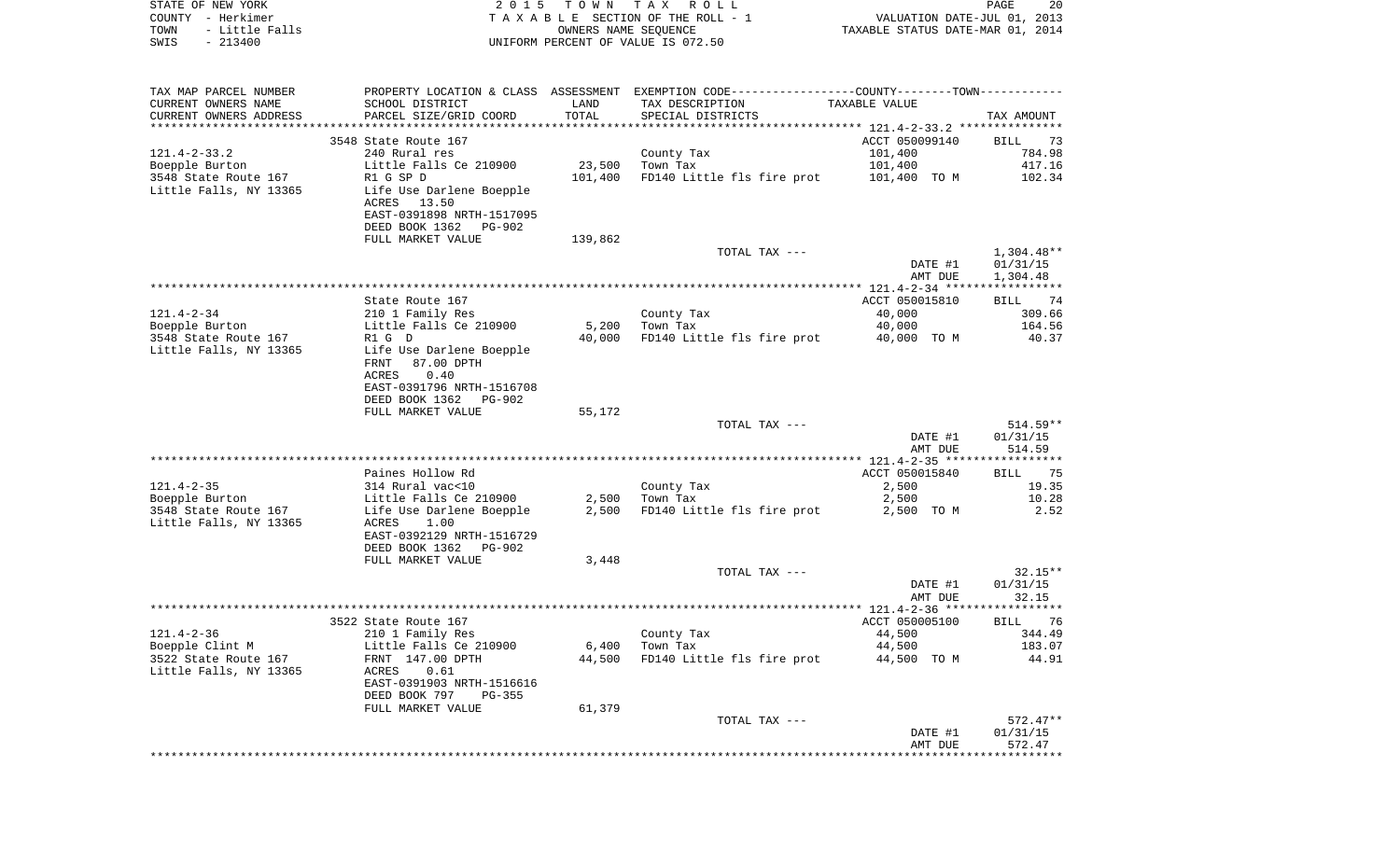| STATE OF NEW YORK                                    |                           |        | 2015 TOWN TAX ROLL                                                                            |                                  | PAGE<br>21        |
|------------------------------------------------------|---------------------------|--------|-----------------------------------------------------------------------------------------------|----------------------------------|-------------------|
| COUNTY - Herkimer                                    |                           |        | TAXABLE SECTION OF THE ROLL - 1                                                               | VALUATION DATE-JUL 01, 2013      |                   |
| TOWN<br>- Little Falls                               |                           |        | OWNERS NAME SEOUENCE                                                                          | TAXABLE STATUS DATE-MAR 01, 2014 |                   |
| SWIS<br>$-213400$                                    |                           |        | UNIFORM PERCENT OF VALUE IS 072.50                                                            |                                  |                   |
|                                                      |                           |        |                                                                                               |                                  |                   |
|                                                      |                           |        |                                                                                               |                                  |                   |
| TAX MAP PARCEL NUMBER                                |                           |        | PROPERTY LOCATION & CLASS ASSESSMENT EXEMPTION CODE---------------COUNTY-------TOWN---------- |                                  |                   |
| CURRENT OWNERS NAME                                  | SCHOOL DISTRICT           | LAND   | TAX DESCRIPTION                                                                               | TAXABLE VALUE                    |                   |
|                                                      |                           | TOTAL  | SPECIAL DISTRICTS                                                                             |                                  |                   |
| CURRENT OWNERS ADDRESS<br>************************** | PARCEL SIZE/GRID COORD    |        |                                                                                               |                                  | TAX AMOUNT        |
|                                                      | 134 State Route 170       |        |                                                                                               | ACCT 050001110                   | <b>BILL</b><br>77 |
| 114.2-2-23                                           | 210 1 Family Res          |        | County Tax                                                                                    | 50,000                           | 387.07            |
| Boepple Eli                                          | Little Falls Ce 210900    | 4,400  | Town Tax                                                                                      | 50,000                           | 205.70            |
| Boepple Kimberly                                     | E                         | 50,000 | School Relevy                                                                                 |                                  | 1,299.86          |
| 134 State Route 170                                  | $R-1$                     |        |                                                                                               |                                  | 50.47             |
| Little Falls, NY 13365                               | Fairfield                 |        | FD140 Little fls fire prot                                                                    | 50,000 TO M                      |                   |
|                                                      |                           |        |                                                                                               |                                  |                   |
|                                                      | FRNT 160.00 DPTH 85.00    |        |                                                                                               |                                  |                   |
|                                                      | EAST-0397100 NRTH-1541953 |        |                                                                                               |                                  |                   |
|                                                      | DEED BOOK 1147 PG-536     |        |                                                                                               |                                  |                   |
|                                                      | FULL MARKET VALUE         | 68,966 |                                                                                               |                                  |                   |
|                                                      |                           |        | TOTAL TAX ---                                                                                 |                                  | $1,943.10**$      |
|                                                      |                           |        |                                                                                               | DATE #1                          | 01/31/15          |
|                                                      |                           |        |                                                                                               | AMT DUE                          | 1,943.10          |
|                                                      |                           |        |                                                                                               |                                  |                   |
|                                                      | Fairfield Rd              |        |                                                                                               | ACCT 050001080                   | 78<br><b>BILL</b> |
| $114.2 - 2 - 24$                                     | 314 Rural vac<10          |        | County Tax                                                                                    | 1,200                            | 9.29              |
| Boepple Frank B                                      | Little Falls Ce 210900    | 1,200  | Town Tax                                                                                      | 1,200                            | 4.94              |
| Boepple Ruth Ann                                     | W                         | 1,200  | FD140 Little fls fire prot                                                                    | 1,200 TO M                       | 1.21              |
| 119 Sabin Rd                                         | $V-L$ 2A                  |        |                                                                                               |                                  |                   |
| Little Falls, NY                                     | 170                       |        |                                                                                               |                                  |                   |
|                                                      | FRNT 285.00 DPTH 80.00    |        |                                                                                               |                                  |                   |
|                                                      | EAST-0397134 NRTH-1541725 |        |                                                                                               |                                  |                   |
|                                                      | DEED BOOK 1147 PG-533     |        |                                                                                               |                                  |                   |
|                                                      | FULL MARKET VALUE         | 1,655  |                                                                                               |                                  |                   |
|                                                      |                           |        | TOTAL TAX ---                                                                                 |                                  | $15.44**$         |
|                                                      |                           |        |                                                                                               | DATE #1                          | 01/31/15          |
|                                                      |                           |        |                                                                                               | AMT DUE                          | 15.44             |
|                                                      |                           |        |                                                                                               |                                  |                   |
|                                                      | 3819 State Route 167      |        |                                                                                               | ACCT 050019460                   | 79<br><b>BILL</b> |
| 121.2-4-66                                           | 210 1 Family Res          |        | County Tax                                                                                    | 61,700                           | 477.65            |
| Boepple Lois W                                       | Little Falls Ce 210900    | 7,600  | Town Tax                                                                                      | 61,700                           | 253.83            |
| 3819 State Route 167                                 | West                      | 61,700 | FD140 Little fls fire prot                                                                    | 2,100 TO M                       | 2.12              |
| Little Falls, NY 13365                               | $R-1$                     |        |                                                                                               |                                  |                   |
|                                                      | FRNT 180.00 DPTH 220.00   |        |                                                                                               |                                  |                   |
|                                                      | EAST-0391110 NRTH-1521887 |        |                                                                                               |                                  |                   |
|                                                      | DEED BOOK 712<br>$PG-149$ |        |                                                                                               |                                  |                   |
|                                                      | FULL MARKET VALUE         | 85,103 |                                                                                               |                                  |                   |
|                                                      |                           |        | TOTAL TAX ---                                                                                 |                                  | 733.60**          |
|                                                      |                           |        |                                                                                               | DATE #1                          | 01/31/15          |
|                                                      |                           |        |                                                                                               | AMT DUE                          | 733.60            |
|                                                      |                           |        |                                                                                               |                                  |                   |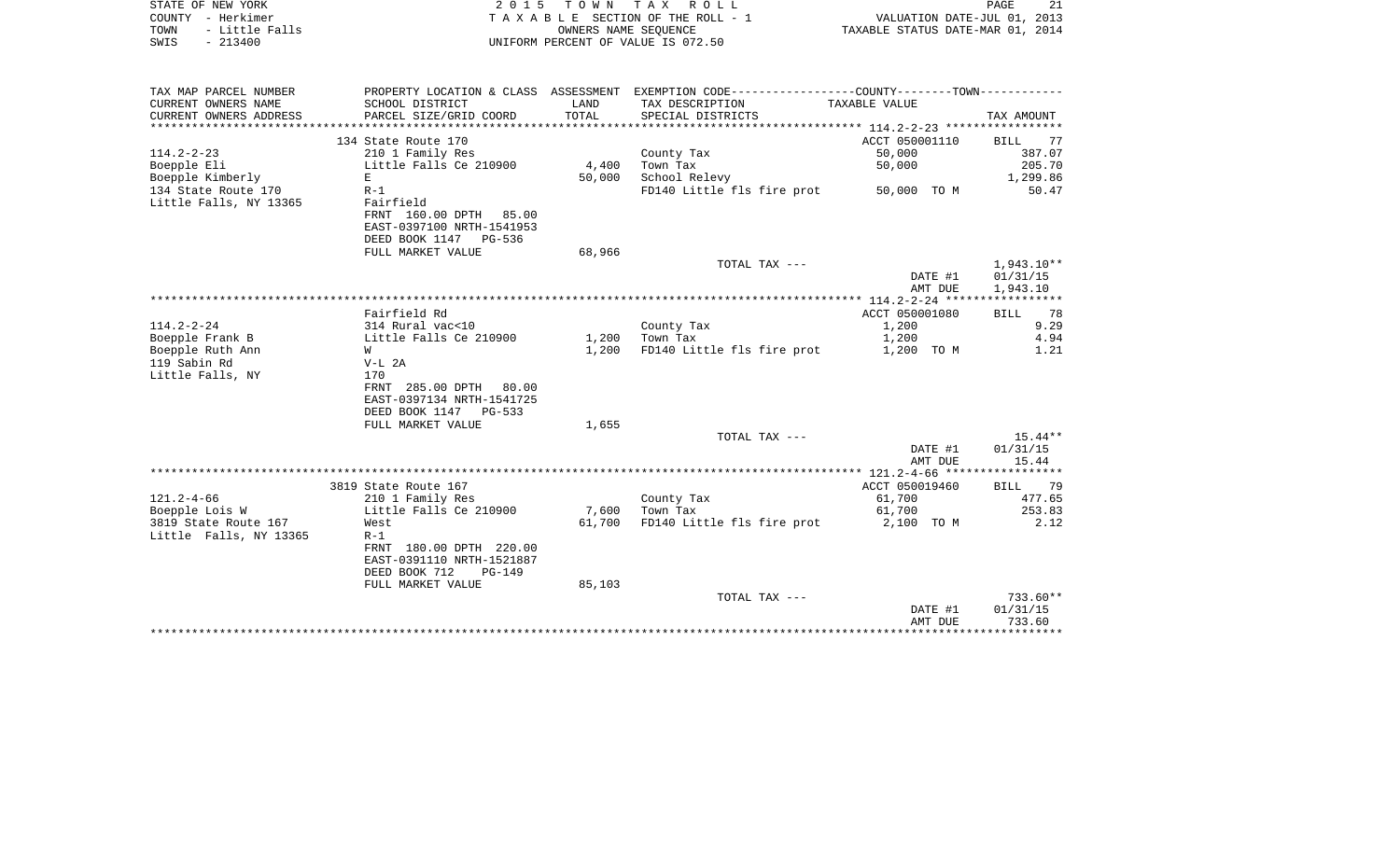| STATE OF NEW YORK |           |                |  |
|-------------------|-----------|----------------|--|
| COUNTY - Herkimer |           |                |  |
| TOWN              |           | - Little Falls |  |
| SWIS              | $-213400$ |                |  |

2015 TOWN TAX ROLL TA X A B L E SECTION OF THE ROLL - 1 TOWN - Little Falls OWNERS NAME SEQUENCE TAXABLE STATUS DATE-MAR 01, 2014 SWIS - 213400 UNIFORM PERCENT OF VALUE IS 072.50

| TAX MAP PARCEL NUMBER   |                                                                                                                                                                                                                                          |                                 | PROPERTY LOCATION & CLASS ASSESSMENT EXEMPTION CODE---------------COUNTY-------TOWN--------- |                |             |
|-------------------------|------------------------------------------------------------------------------------------------------------------------------------------------------------------------------------------------------------------------------------------|---------------------------------|----------------------------------------------------------------------------------------------|----------------|-------------|
| CURRENT OWNERS NAME     | SCHOOL DISTRICT                                                                                                                                                                                                                          | LAND                            | TAX DESCRIPTION                                                                              | TAXABLE VALUE  |             |
| CURRENT OWNERS ADDRESS  | PARCEL SIZE/GRID COORD                                                                                                                                                                                                                   | TOTAL                           | SPECIAL DISTRICTS                                                                            |                | TAX AMOUNT  |
|                         |                                                                                                                                                                                                                                          |                                 |                                                                                              |                |             |
|                         | 6266 State Route 5                                                                                                                                                                                                                       |                                 |                                                                                              |                | BILL 80     |
|                         |                                                                                                                                                                                                                                          |                                 |                                                                                              |                |             |
| $121.1 - 1 - 57$        | 330 Vacant comm                                                                                                                                                                                                                          |                                 | County Tax                                                                                   | 8,000          | 61.93       |
| Bokowski George         |                                                                                                                                                                                                                                          | 8,000                           | Town Tax                                                                                     | 8,000          | 32.91       |
| Bokowski Mary Jane      | Little Falls Ce 210900<br>ACRES 2.00                                                                                                                                                                                                     | 8,000                           | School Relevy                                                                                |                | 344.36      |
| 6266 State Route 5      |                                                                                                                                                                                                                                          |                                 | FD140 Little fls fire prot 8,000 TO M                                                        |                | 8.07        |
| Little Falls, NY 13365  | EAST-0385098 NRTH-1526328<br>3365 DEED BOOK 918 PG-404                                                                                                                                                                                   |                                 |                                                                                              |                |             |
|                         | FULL MARKET VALUE                                                                                                                                                                                                                        | 11,034                          |                                                                                              |                |             |
|                         |                                                                                                                                                                                                                                          |                                 | TOTAL TAX ---                                                                                |                | $447.27**$  |
|                         |                                                                                                                                                                                                                                          |                                 |                                                                                              |                |             |
|                         |                                                                                                                                                                                                                                          |                                 |                                                                                              | DATE #1        | 01/31/15    |
|                         |                                                                                                                                                                                                                                          |                                 |                                                                                              | AMT DUE        | 447.27      |
|                         |                                                                                                                                                                                                                                          |                                 |                                                                                              |                |             |
|                         | 155 Gun Club Rd                                                                                                                                                                                                                          |                                 |                                                                                              | ACCT 050003720 | BILL 81     |
| $121.2 - 1 - 12.1$      | 210 1 Family Res                                                                                                                                                                                                                         |                                 | County Tax                                                                                   | 69,600         | 538.80      |
|                         | Example 210 1 Family Res<br>Bokowski George<br>Bokowski Mary Jane<br>6266 State Route 5<br>Little Falls, NY 13365<br>EAST-0385706 NRTH-1526874<br>Little Falls, NY 13365<br>DEED BOOK 110 PG-305<br>PUIL MARKT VALUE<br>PUIL MARKT VALUE | 12,400 Town Tax                 |                                                                                              | 69,600         | 286.33      |
|                         |                                                                                                                                                                                                                                          | 69,600                          | FD140 Little fls fire prot 69,600 TO M                                                       |                | 70.25       |
|                         |                                                                                                                                                                                                                                          |                                 |                                                                                              |                |             |
|                         |                                                                                                                                                                                                                                          |                                 |                                                                                              |                |             |
|                         |                                                                                                                                                                                                                                          |                                 |                                                                                              |                |             |
|                         | FULL MARKET VALUE                                                                                                                                                                                                                        | 96,000                          |                                                                                              |                |             |
|                         |                                                                                                                                                                                                                                          |                                 | TOTAL TAX ---                                                                                |                | 895.38**    |
|                         |                                                                                                                                                                                                                                          |                                 |                                                                                              | DATE #1        | 01/31/15    |
|                         |                                                                                                                                                                                                                                          |                                 |                                                                                              | AMT DUE        | 895.38      |
|                         |                                                                                                                                                                                                                                          |                                 |                                                                                              |                |             |
|                         | 6262 State Route 5                                                                                                                                                                                                                       |                                 |                                                                                              | ACCT 050002010 | BILL 82     |
| 121.1-1-49              |                                                                                                                                                                                                                                          |                                 | County Tax                                                                                   | 228,200        | 1,766.59    |
| Bokowski George J       | 450 Retail srvce<br>Little Falls Ce 210900                                                                                                                                                                                               | County Ta<br>80,300    Town Tax |                                                                                              | 228,200        |             |
|                         |                                                                                                                                                                                                                                          |                                 |                                                                                              |                | 938.81      |
| Bokowski Mary Jane      | $\mathbb N$                                                                                                                                                                                                                              | 228,200                         | School Relevy                                                                                |                | 9,822.82    |
| 3905 US 1               | retail                                                                                                                                                                                                                                   |                                 | FD140 Little fls fire prot 228,200 TO M                                                      |                | 230.32      |
| St. Augustine, FL 32086 | Rt-5                                                                                                                                                                                                                                     |                                 |                                                                                              |                |             |
|                         | ACRES 181.70                                                                                                                                                                                                                             |                                 |                                                                                              |                |             |
|                         | EAST-0385059 NRTH-1527085                                                                                                                                                                                                                |                                 |                                                                                              |                |             |
|                         | DEED BOOK 897<br>$PG-500$                                                                                                                                                                                                                |                                 |                                                                                              |                |             |
|                         | FULL MARKET VALUE                                                                                                                                                                                                                        | 314,759                         |                                                                                              |                |             |
|                         |                                                                                                                                                                                                                                          |                                 | TOTAL TAX ---                                                                                |                | 12,758.54** |
|                         |                                                                                                                                                                                                                                          |                                 |                                                                                              |                |             |
|                         |                                                                                                                                                                                                                                          |                                 |                                                                                              | DATE #1        | 01/31/15    |
|                         |                                                                                                                                                                                                                                          |                                 |                                                                                              | AMT DUE        | 12,758.54   |
|                         |                                                                                                                                                                                                                                          |                                 |                                                                                              |                |             |
|                         | 1540 State Route 5S                                                                                                                                                                                                                      |                                 |                                                                                              | ACCT 050014070 | BILL 83     |
| $121.2 - 4 - 26$        | 210 1 Family Res                                                                                                                                                                                                                         |                                 | County Tax                                                                                   | 80,900         | 626.28      |
|                         | Bonacci Angelo G                     Little Falls Ce 210900                                                                                                                                                                              | 10,100                          | Town Tax                                                                                     | 80,900         | 332.82      |
| 1540 State Route 5S     | ACRES<br>2.40                                                                                                                                                                                                                            | 80,900                          | FD140 Little fls fire prot                                                                   | 80,900 TO M    | 81.65       |
|                         | EAST-0388939 NRTH-1524117                                                                                                                                                                                                                |                                 |                                                                                              |                |             |
| Mohawk, NY 13407        |                                                                                                                                                                                                                                          |                                 |                                                                                              |                |             |
|                         | DEED BOOK 767<br>PG-525                                                                                                                                                                                                                  |                                 |                                                                                              |                |             |
|                         | FULL MARKET VALUE                                                                                                                                                                                                                        | 111,586                         |                                                                                              |                |             |
|                         |                                                                                                                                                                                                                                          |                                 | TOTAL TAX ---                                                                                |                | 1,040.75**  |
|                         |                                                                                                                                                                                                                                          |                                 |                                                                                              | DATE #1        | 01/31/15    |
|                         |                                                                                                                                                                                                                                          |                                 |                                                                                              | AMT DUE        | 1,040.75    |
|                         |                                                                                                                                                                                                                                          |                                 |                                                                                              |                |             |
|                         |                                                                                                                                                                                                                                          |                                 |                                                                                              |                |             |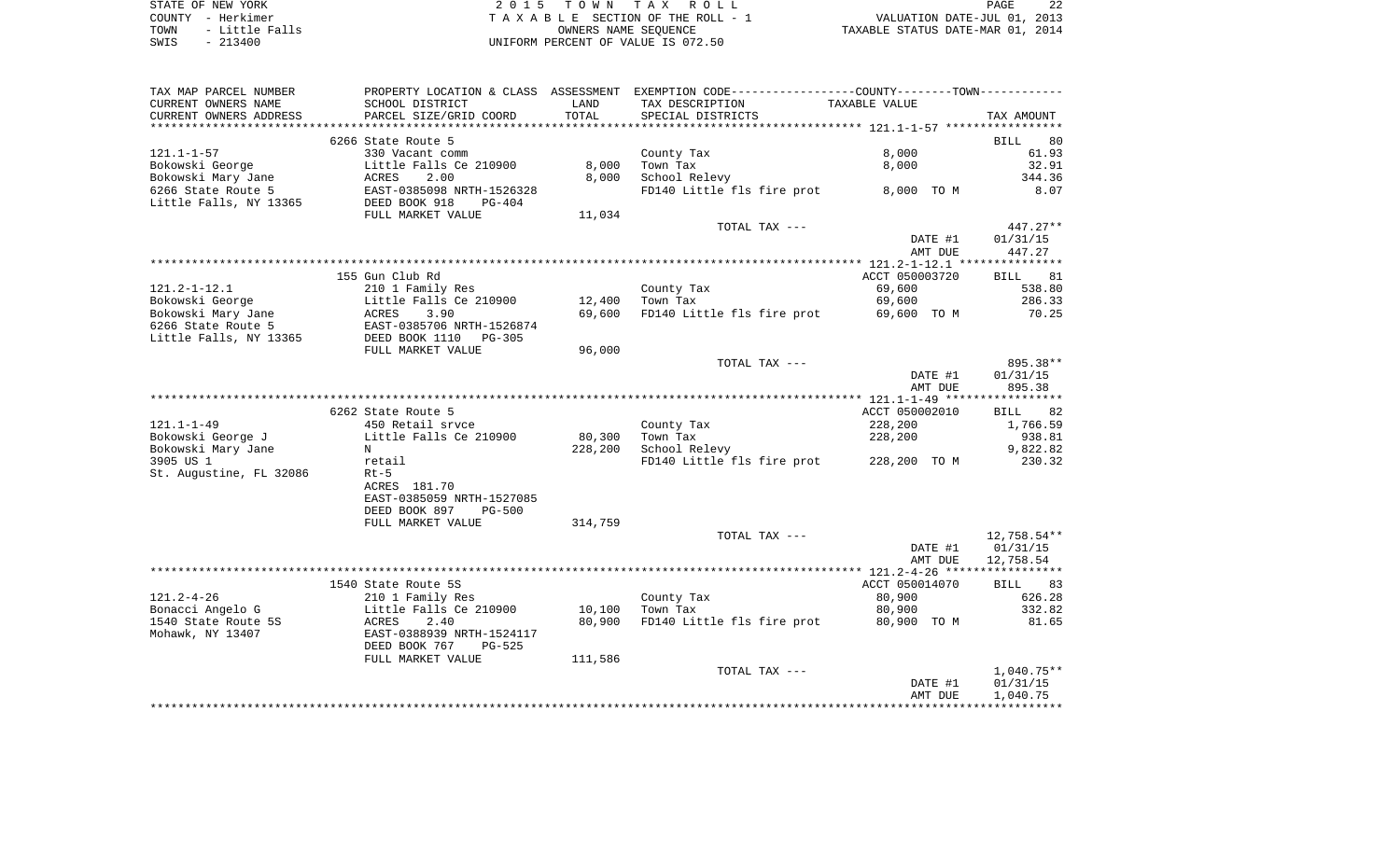| STATE OF NEW YORK<br>COUNTY - Herkimer<br>TOWN<br>- Little Falls<br>$-213400$<br>SWIS | 2 0 1 5                                                        |                 | TOWN TAX ROLL<br>TAXABLE SECTION OF THE ROLL - 1<br>[0, 1]<br>OWNERS NAME SEOUENCE<br>UNIFORM PERCENT OF VALUE IS 072.50 | VALUATION DATE-JUL 01, 2013<br>TAXABLE STATUS DATE-MAR 01, 2014 | PAGE<br>23                           |
|---------------------------------------------------------------------------------------|----------------------------------------------------------------|-----------------|--------------------------------------------------------------------------------------------------------------------------|-----------------------------------------------------------------|--------------------------------------|
|                                                                                       |                                                                |                 |                                                                                                                          |                                                                 |                                      |
| TAX MAP PARCEL NUMBER                                                                 |                                                                |                 | PROPERTY LOCATION & CLASS ASSESSMENT EXEMPTION CODE---------------COUNTY-------TOWN----------                            |                                                                 |                                      |
| CURRENT OWNERS NAME<br>CURRENT OWNERS ADDRESS<br>**************************           | SCHOOL DISTRICT<br>PARCEL SIZE/GRID COORD                      | LAND<br>TOTAL   | TAX DESCRIPTION<br>SPECIAL DISTRICTS                                                                                     | TAXABLE VALUE                                                   | TAX AMOUNT                           |
|                                                                                       | State Route 5S                                                 |                 |                                                                                                                          |                                                                 | 84<br>BILL                           |
| 121.1-2-42.5                                                                          | 484 1 use sm bld                                               |                 | County Tax                                                                                                               | 186,000                                                         | 1,439.90                             |
| Bonnell James                                                                         | Central Valley 212803                                          |                 | 16,000 Town Tax                                                                                                          | 186,000                                                         | 765.20                               |
| Bonnell Maureen<br>3927 State Route 167<br>Little Falls, NY 13365                     | Com<br>FRNT 440.00 DPTH<br>ACRES<br>6.30                       | 186,000         | FD140 Little fls fire prot 186,000 TO M                                                                                  |                                                                 | 187.73                               |
|                                                                                       | EAST-0383913 NRTH-1523347<br>DEED BOOK 867<br>PG-512           |                 |                                                                                                                          |                                                                 |                                      |
|                                                                                       | FULL MARKET VALUE                                              | 256,552         |                                                                                                                          |                                                                 |                                      |
|                                                                                       |                                                                |                 | TOTAL TAX ---                                                                                                            | DATE #1<br>AMT DUE                                              | $2,392.83**$<br>01/31/15<br>2,392.83 |
|                                                                                       |                                                                |                 |                                                                                                                          |                                                                 |                                      |
|                                                                                       | 3927 State Route 167                                           |                 |                                                                                                                          | ACCT 050014100                                                  | BILL 85                              |
| 121.2-4-61                                                                            | 210 1 Family Res                                               |                 | County Tax                                                                                                               | 95,400                                                          | 738.53                               |
| Bonnell Maureen Obreza<br>3927 State Route 167                                        | Little Falls Ce 210900<br>FRNT 145.00 DPTH 236.50              | 7,000<br>95,400 | Town Tax<br>FD140 Little fls fire prot 95,400 TO M                                                                       | 95,400                                                          | 392.47<br>96.29                      |
| Little Falls, NY 13365                                                                | EAST-0390847 NRTH-1524010<br>DEED BOOK 00658 PG-00850          |                 |                                                                                                                          |                                                                 |                                      |
|                                                                                       | FULL MARKET VALUE                                              | 131,586         |                                                                                                                          |                                                                 |                                      |
|                                                                                       |                                                                |                 | TOTAL TAX ---                                                                                                            | DATE #1                                                         | $1,227.29**$<br>01/31/15             |
|                                                                                       |                                                                |                 |                                                                                                                          | AMT DUE                                                         | 1,227.29                             |
|                                                                                       |                                                                |                 |                                                                                                                          |                                                                 |                                      |
|                                                                                       | Jacksonburg Rd                                                 |                 |                                                                                                                          | ACCT 050018010                                                  | BILL 86                              |
| 121.2-2-17<br>Bono Joseph J                                                           | 311 Res vac land<br>Little Falls Ce 210900<br>ACRES       5.00 | 8,500           | County Tax<br>Town Tax                                                                                                   | 8,500<br>8,500                                                  | 65.80<br>34.97                       |
| Jack Vincent J J                                                                      |                                                                | 8,500           | FD140 Little fls fire prot                                                                                               | 8,500 TO M                                                      | 8.58                                 |
| RD#3 Millers Grove Rd<br>Frankfort, NY 13340                                          |                                                                |                 |                                                                                                                          |                                                                 |                                      |
|                                                                                       | FULL MARKET VALUE                                              | 11,724          |                                                                                                                          |                                                                 |                                      |
|                                                                                       |                                                                |                 | TOTAL TAX ---                                                                                                            |                                                                 | $109.35**$                           |
|                                                                                       |                                                                |                 |                                                                                                                          | DATE #1                                                         | 01/31/15                             |
|                                                                                       |                                                                |                 |                                                                                                                          | AMT DUE                                                         | 109.35                               |
|                                                                                       |                                                                |                 |                                                                                                                          |                                                                 |                                      |
|                                                                                       | Jacksonburg Rd                                                 |                 |                                                                                                                          | ACCT 050016590                                                  | BILL 87<br>27.87                     |
| 121.2-2-16<br>Bono Joseph Jr                                                          | 311 Res vac land<br>Little Falls Ce 210900                     | 3,600           | County Tax<br>Town Tax                                                                                                   | 3,600<br>3,600                                                  | 14.81                                |
| Jack Vincent J J                                                                      | FRNT 445.00 DPTH 50.00                                         | 3,600           | FD140 Little fls fire prot                                                                                               | 3,600 TO M                                                      | 3.63                                 |
| RD#3 Millers Grove Rd<br>Frankfort, NY 13340                                          | ACRES 1.73<br>EAST-0390377 NRTH-1524346                        |                 |                                                                                                                          |                                                                 |                                      |
|                                                                                       | FULL MARKET VALUE                                              | 4,966           |                                                                                                                          |                                                                 |                                      |
|                                                                                       |                                                                |                 | TOTAL TAX ---                                                                                                            |                                                                 | $46.31**$                            |
|                                                                                       |                                                                |                 |                                                                                                                          | DATE #1                                                         | 01/31/15                             |
|                                                                                       |                                                                |                 |                                                                                                                          | AMT DUE                                                         | 46.31                                |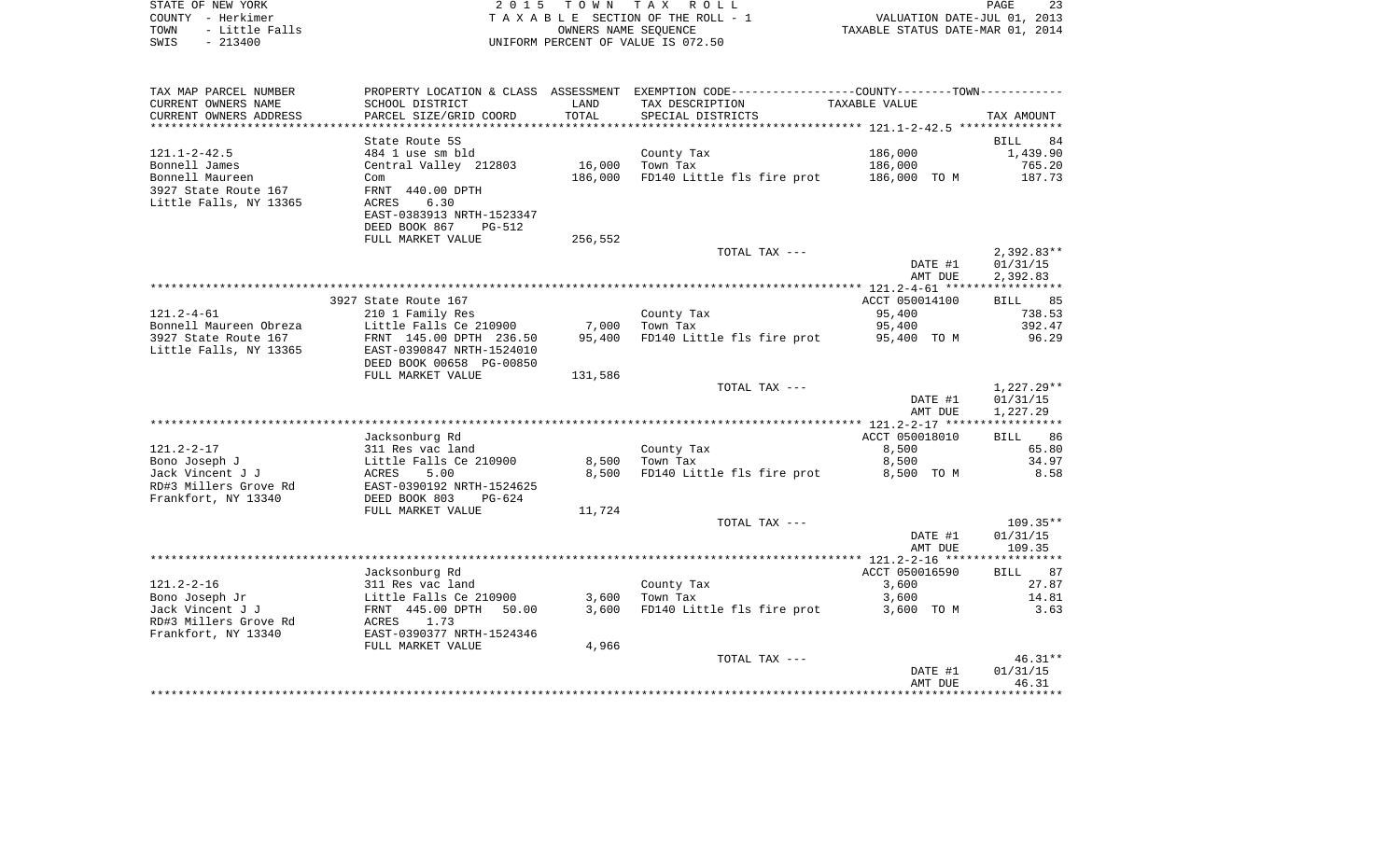| TOWN<br>- Little Falls |                                      |             | OWNERS NAME SEQUENCE                                        | TAXABLE STATUS DATE-MAR 01, 2014 |                          |
|------------------------|--------------------------------------|-------------|-------------------------------------------------------------|----------------------------------|--------------------------|
| SWIS<br>$-213400$      |                                      |             | UNIFORM PERCENT OF VALUE IS 072.50                          |                                  |                          |
| TAX MAP PARCEL NUMBER  | PROPERTY LOCATION & CLASS ASSESSMENT |             | EXEMPTION CODE-----------------COUNTY-------TOWN----------- |                                  |                          |
| CURRENT OWNERS NAME    | SCHOOL DISTRICT                      | LAND        | TAX DESCRIPTION                                             | TAXABLE VALUE                    |                          |
| CURRENT OWNERS ADDRESS | PARCEL SIZE/GRID COORD               | TOTAL       | SPECIAL DISTRICTS                                           |                                  | TAX AMOUNT               |
| ********************   |                                      | *********** |                                                             |                                  |                          |
|                        | Jacksonburg Rd                       |             |                                                             | ACCT 050008760                   | <b>BILL</b><br>88        |
| 121.2-2-18             | 416 Mfg hsing pk                     |             | County Tax                                                  | 443,000                          | 3,429.45                 |
| Bono Joseph Jr         | Little Falls Ce 210900               | 39,000      | Town Tax                                                    | 443,000                          | 1,822.50                 |
| Bono Vincent J         | 38 Single                            | 443,000     | FD140 Little fls fire prot                                  | 443,000 TO M                     | 447.12                   |
| 105 Grove Ln           | 2 Double Wide                        |             |                                                             |                                  |                          |
| Frankfort, NY 13340    | ACRES 43.70                          |             |                                                             |                                  |                          |
|                        | EAST-0390563 NRTH-1525766            |             |                                                             |                                  |                          |
|                        | DEED BOOK 803<br>PG-624              |             |                                                             |                                  |                          |
|                        | FULL MARKET VALUE                    | 611,034     |                                                             |                                  |                          |
|                        |                                      |             | TOTAL TAX ---                                               | DATE #1                          | $5,699.07**$<br>01/31/15 |
|                        |                                      |             |                                                             | AMT DUE                          | 5,699.07                 |
|                        |                                      |             |                                                             |                                  |                          |
|                        | Sandy Ln                             |             |                                                             | ACCT 050019080                   | 89<br>BILL               |
| $121.2 - 4 - 45$       | 311 Res vac land                     |             | County Tax                                                  | 300                              | 2.32                     |
| Bouck Stephanie        | Little Falls Ce 210900               | 300         | Town Tax                                                    | 300                              | 1.23                     |
| 542 Sandy Ln           | East                                 | 300         | FD140 Little fls fire prot                                  | 50 TO M                          | .05                      |
| Mohawk, NY 13407       | Sandy Lane                           |             |                                                             |                                  |                          |
|                        | FRNT<br>12.00 DPTH 365.00            |             |                                                             |                                  |                          |
|                        | EAST-0389082 NRTH-1522491            |             |                                                             |                                  |                          |
|                        | DEED BOOK 1230<br>$PG-633$           |             |                                                             |                                  |                          |
|                        | FULL MARKET VALUE                    | 414         |                                                             |                                  |                          |
|                        |                                      |             | TOTAL TAX ---                                               |                                  | $3.60**$                 |
|                        |                                      |             |                                                             | DATE #1                          | 01/31/15                 |
|                        |                                      |             |                                                             | AMT DUE                          | 3.60                     |
|                        | 542 Sandy Ln                         |             |                                                             | ACCT 050003390                   | <b>BILL</b><br>-90       |
| $121.2 - 4 - 46$       | 210 1 Family Res                     |             | County Tax                                                  | 63,600                           | 492.35                   |
| Bouck Stephanie        | Little Falls Ce 210900               | 7,800       | Town Tax                                                    | 63,600                           | 261.65                   |
| 542 Sandy Ln           | E                                    | 63,600      | FD140 Little fls fire prot                                  | 63,600 TO M                      | 64.19                    |
| Mohawk, NY 13407       | Sandy Lane                           |             |                                                             |                                  |                          |
|                        | FRNT 120.00 DPTH 365.00              |             |                                                             |                                  |                          |
|                        | EAST-0389077 NRTH-1522548            |             |                                                             |                                  |                          |
|                        | DEED BOOK 1230<br>$PG-633$           |             |                                                             |                                  |                          |
|                        | FULL MARKET VALUE                    | 87,724      |                                                             |                                  |                          |
|                        |                                      |             | TOTAL TAX ---                                               |                                  | 818.19**                 |
|                        |                                      |             |                                                             | DATE #1                          | 01/31/15                 |
|                        |                                      |             |                                                             | AMT DUE                          | 818.19                   |
|                        |                                      |             |                                                             |                                  |                          |

STATE OF NEW YORK 2 0 1 5 T O W N T A X R O L L PAGE 24 COUNTY - Herkimer T A X A B L E SECTION OF THE ROLL - 1 VALUATION DATE-JUL 01, 2013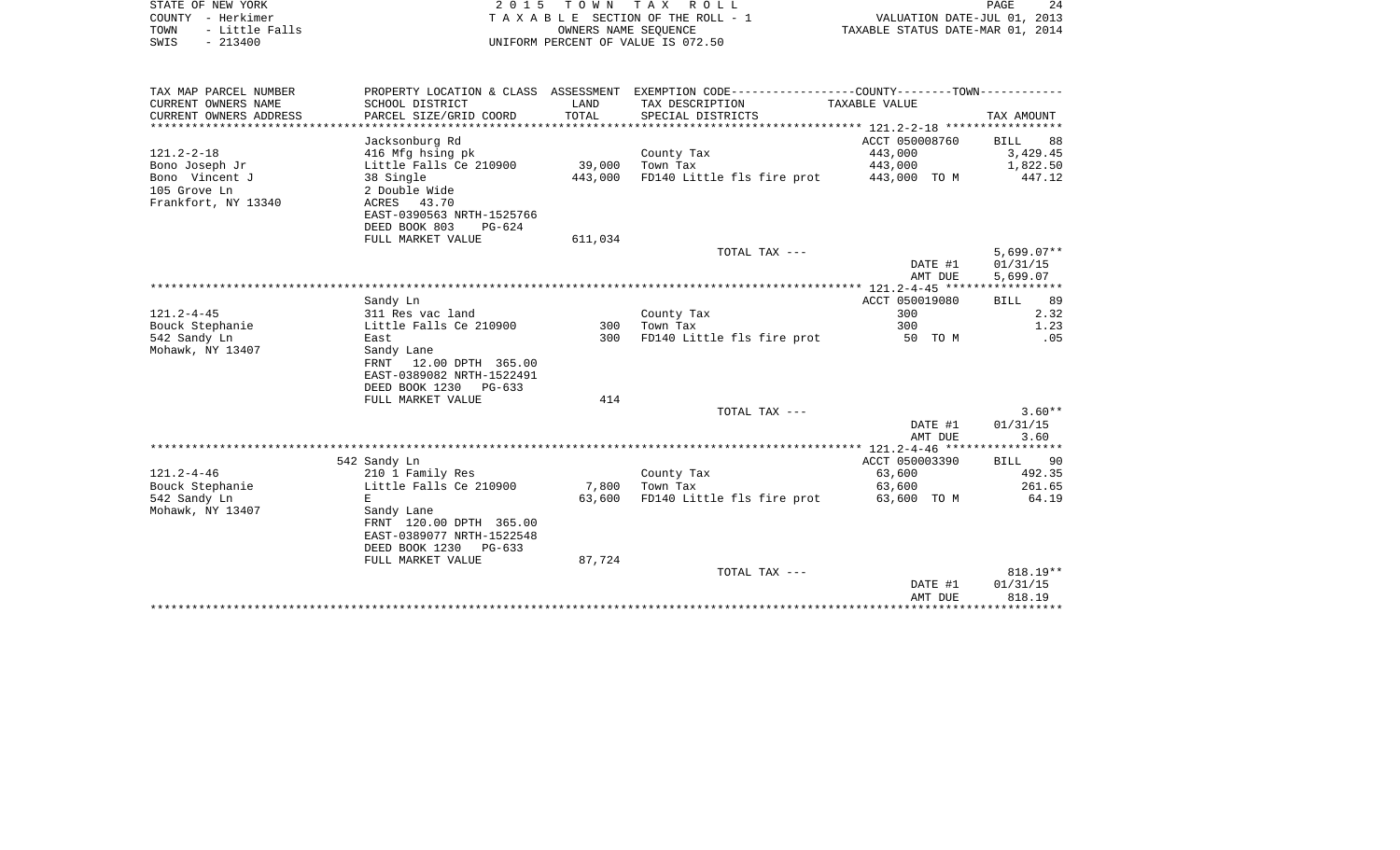| STATE OF NEW YORK      | 2015 TOWN TAX ROLL                 | - 25<br>PAGE                     |
|------------------------|------------------------------------|----------------------------------|
| COUNTY - Herkimer      | TAXABLE SECTION OF THE ROLL - 1    | VALUATION DATE-JUL 01, 2013      |
| TOWN<br>- Little Falls | OWNERS NAME SEOUENCE               | TAXABLE STATUS DATE-MAR 01, 2014 |
| SWIS<br>$-213400$      | UNIFORM PERCENT OF VALUE IS 072.50 |                                  |
|                        |                                    |                                  |
|                        |                                    |                                  |

TAX MAP PARCEL NUMBER PROPERTY LOCATION & CLASS ASSESSMENT EXEMPTION CODE------------------COUNTY--------TOWN------------

| CURRENT OWNERS NAME    | SCHOOL DISTRICT                 | LAND    | TAX DESCRIPTION            | TAXABLE VALUE                |                   |
|------------------------|---------------------------------|---------|----------------------------|------------------------------|-------------------|
| CURRENT OWNERS ADDRESS | PARCEL SIZE/GRID COORD          | TOTAL   | SPECIAL DISTRICTS          |                              | TAX AMOUNT        |
|                        |                                 |         |                            | ******** 114.2-2-32.6 ****** |                   |
|                        | 177 High School Rd              |         |                            | ACCT 050100050               | <b>BILL</b><br>91 |
| $114.2 - 2 - 32.6$     | 210 1 Family Res                |         | VETWAR CTS 41120           | 6,525<br>6,525               |                   |
| Braccini Ronald        | Little Falls Ce 210900          | 8,000   | County Tax                 | 102,075                      | 790.20            |
| Braccini Marion        | R1 SP                           | 108,600 | Town Tax                   | 102,075                      | 419.94            |
| 177 High School Rd     | ACRES<br>1.60                   |         | FD140 Little fls fire prot | 108,600 TO M                 | 109.61            |
| Little Falls, NY 13365 | EAST-0392348 NRTH-1538341       |         |                            |                              |                   |
|                        | DEED BOOK 787<br>$PG-425$       |         |                            |                              |                   |
|                        | FULL MARKET VALUE               | 149,793 |                            |                              |                   |
|                        |                                 |         | TOTAL TAX ---              |                              | $1,319.75**$      |
|                        |                                 |         |                            | DATE #1                      | 01/31/15          |
|                        |                                 |         |                            | AMT DUE                      | 1,319.75          |
|                        |                                 |         |                            |                              |                   |
|                        | 140 Null Rd                     |         |                            | ACCT 050018190               | <b>BILL</b><br>92 |
| $121.4 - 2 - 45$       | 270 Mfg housing                 |         | County Tax                 | 20,600                       | 159.47            |
| Brandt Caryol Lynn     | Little Falls Ce 210900          | 12,400  | Town Tax                   | 20,600                       | 84.75             |
| Daley Shawn Patrick    | S                               | 20,600  | School Relevy              |                              | 886.72            |
| 867 Hicks Rd           | Mbl Hom                         |         | FD140 Little fls fire prot | 20,600 TO M                  | 20.79             |
| Mohawk, NY 13407       | Star Not Refiled                |         |                            |                              |                   |
|                        | 3.90<br>ACRES                   |         |                            |                              |                   |
|                        | EAST-0393572 NRTH-1515208       |         |                            |                              |                   |
|                        | DEED BOOK 1150<br>PG-996        |         |                            |                              |                   |
|                        | FULL MARKET VALUE               | 28,414  |                            |                              |                   |
|                        |                                 |         | TOTAL TAX ---              |                              | $1,151.73**$      |
|                        |                                 |         |                            | DATE #1                      |                   |
|                        |                                 |         |                            | AMT DUE                      | 01/31/15          |
|                        |                                 |         |                            |                              | 1,151.73<br>***** |
|                        |                                 |         |                            |                              |                   |
|                        | 3907 State Route 167            |         |                            | ACCT 050008040               | 93<br><b>BILL</b> |
| $121.2 - 4 - 65$       | 210 1 Family Res                |         | VETCOM CTS 41130           | 10,875<br>10,875             |                   |
| Brandt Joseph          | Little Falls Ce 210900          | 7,500   | County Tax                 | 43,125                       | 333.85            |
| 3907 State Route 167   | FRNT 220.00 DPTH 172.10         | 54,000  | Town Tax                   | 43,125                       | 177.42            |
| Little Falls, NY 13365 | EAST-0390951 NRTH-1523590       |         | FD140 Little fls fire prot | 54,000 TO M                  | 54.50             |
|                        | DEED BOOK 1260<br><b>PG-949</b> |         |                            |                              |                   |
|                        | FULL MARKET VALUE               | 74,483  |                            |                              |                   |
|                        |                                 |         | TOTAL TAX ---              |                              | 565.77**          |
|                        |                                 |         |                            | DATE #1                      | 01/31/15          |
|                        |                                 |         |                            | AMT DUE                      | 565.77            |
|                        |                                 |         |                            |                              |                   |
|                        | 132 Broat Rd                    |         |                            | ACCT 050016690               | 94<br><b>BILL</b> |
| $114.3 - 3 - 6$        | 270 Mfg housing                 |         | County Tax                 | 16,100                       | 124.64            |
| Breese Robert C        | Herkimer Centra 213001          | 10,000  | Town Tax                   | 16,100                       | 66.24             |
| 132 Broat Rd           | FRNT 120.00 DPTH 180.00         | 16,100  | FD140 Little fls fire prot | 16,100 TO M                  | 16.25             |
| Little Falls, NY 13365 | EAST-0380141 NRTH-1531456       |         |                            |                              |                   |
|                        | DEED BOOK 00651 PG-00058        |         |                            |                              |                   |
|                        | FULL MARKET VALUE               | 22,207  |                            |                              |                   |
|                        |                                 |         | TOTAL TAX ---              |                              | $207.13**$        |
|                        |                                 |         |                            | DATE #1                      | 01/31/15          |
|                        |                                 |         |                            | AMT DUE                      | 207.13            |
|                        |                                 |         |                            |                              |                   |
|                        |                                 |         |                            |                              |                   |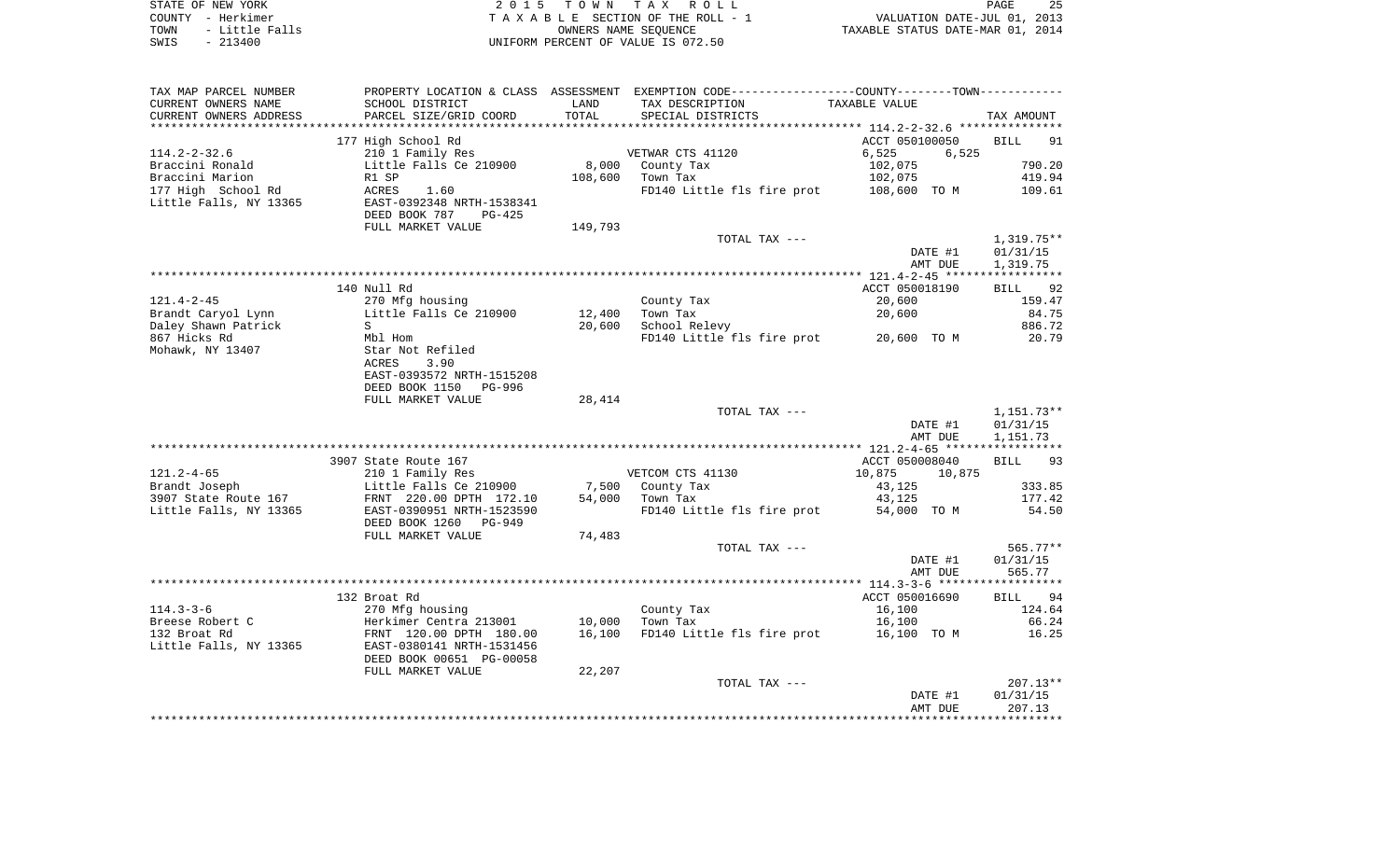| STATE OF NEW YORK                             | 2 0 1 5                                   | T O W N       | T A X<br>R O L L                                            |                                            | 26<br>PAGE                        |
|-----------------------------------------------|-------------------------------------------|---------------|-------------------------------------------------------------|--------------------------------------------|-----------------------------------|
| COUNTY - Herkimer                             |                                           |               | TAXABLE SECTION OF THE ROLL - 1                             | VALUATION DATE-JUL 01, 2013                |                                   |
| - Little Falls<br>TOWN                        |                                           |               | OWNERS NAME SEOUENCE                                        | TAXABLE STATUS DATE-MAR 01, 2014           |                                   |
| SWIS<br>$-213400$                             |                                           |               | UNIFORM PERCENT OF VALUE IS 072.50                          |                                            |                                   |
|                                               |                                           |               |                                                             |                                            |                                   |
| TAX MAP PARCEL NUMBER                         | PROPERTY LOCATION & CLASS                 | ASSESSMENT    | EXEMPTION CODE-----------------COUNTY-------TOWN----------- |                                            |                                   |
| CURRENT OWNERS NAME<br>CURRENT OWNERS ADDRESS | SCHOOL DISTRICT<br>PARCEL SIZE/GRID COORD | LAND<br>TOTAL | TAX DESCRIPTION<br>SPECIAL DISTRICTS                        | TAXABLE VALUE                              | TAX AMOUNT                        |
|                                               |                                           |               |                                                             |                                            |                                   |
|                                               | 2092 State Route 168                      |               |                                                             | ACCT 050005940                             | 95<br>BILL                        |
| $127.1 - 1 - 14$                              | 210 1 Family Res                          |               | County Tax                                                  | 30,000                                     | 232.24                            |
| Brewer Jason                                  | Owen D Young<br>215001                    | 5,300         | Town Tax                                                    | 30,000                                     | 123.42                            |
| Watkins Michele                               | FRNT 100.00 DPTH                          | 30,000        | FD140 Little fls fire prot                                  | 30,000<br>TO M                             | 30.28                             |
| 2092 State Route 168                          | 0.41<br>ACRES                             |               |                                                             |                                            |                                   |
| Little Falls, NY 13365                        | EAST-0383837 NRTH-1504355                 |               |                                                             |                                            |                                   |
|                                               | DEED BOOK 920<br>$PG-393$                 |               |                                                             |                                            |                                   |
|                                               | FULL MARKET VALUE                         | 41,379        |                                                             |                                            |                                   |
|                                               |                                           |               | TOTAL TAX ---                                               |                                            | 385.94**                          |
|                                               |                                           |               |                                                             | DATE #1                                    | 01/31/15<br>385.94                |
|                                               |                                           |               |                                                             | AMT DUE<br>************* 121.2-2-35 ****** | * * * * * * * * * * *             |
|                                               | 391 Flint Ave Ext                         |               |                                                             | ACCT 050015270                             | 96<br><b>BILL</b>                 |
| $121.2 - 2 - 35$                              | 210 1 Family Res                          |               | County Tax                                                  | 53,400                                     | 413.39                            |
| Broadbent Rodney Jr                           | Little Falls Ce 210900                    | 8,300         | Town Tax                                                    | 53,400                                     | 219.69                            |
| 391 Flint Ave Ext                             | S                                         | 53,400        | School Relevy                                               |                                            | 1,446.21                          |
| Little Falls, NY 13365                        | R 1                                       |               | FD140 Little fls fire prot                                  | 53,400 TO M                                | 53.90                             |
|                                               | Rt 167                                    |               |                                                             |                                            |                                   |
|                                               | ACRES<br>1.20                             |               |                                                             |                                            |                                   |
|                                               | EAST-0393100 NRTH-1527576                 |               |                                                             |                                            |                                   |
|                                               | DEED BOOK 858<br>PG-386                   |               |                                                             |                                            |                                   |
|                                               | FULL MARKET VALUE                         | 73,655        |                                                             |                                            |                                   |
|                                               |                                           |               | TOTAL TAX ---                                               |                                            | 2,133.19**                        |
|                                               |                                           |               |                                                             | DATE #1<br>AMT DUE                         | 01/31/15<br>2,133.19              |
|                                               | *******************                       |               | ********************************                            | *** $127.2 - 3 - 11$ *****                 | * * * * * * * * * * *             |
|                                               | 319 Johnnycake Rd                         |               |                                                             | ACCT 050007670                             | 97<br>BILL                        |
| $127.2 - 3 - 11$                              | 270 Mfg housing                           |               | County Tax                                                  | 46,500                                     | 359.98                            |
| Brown David                                   | Little Falls Ce 210900                    | 11,600        | Town Tax                                                    | 46,500                                     | 191.30                            |
| Brown LuAnn                                   | FRNT 310.00 DPTH 470.00                   | 46,500        | School Relevy                                               |                                            | 1,149.21                          |
| 319 Johnnycake Rd                             | 3.40<br>ACRES                             |               | FD140 Little fls fire prot                                  | 46,500 TO M                                | 46.93                             |
| Mohawk, NY 13407                              | EAST-0391035 NRTH-1506693                 |               |                                                             |                                            |                                   |
|                                               | DEED BOOK 1325<br>$PG-655$                |               |                                                             |                                            |                                   |
|                                               | FULL MARKET VALUE                         | 64,138        |                                                             |                                            |                                   |
|                                               |                                           |               | TOTAL TAX ---                                               |                                            | 1,747.42**                        |
|                                               |                                           |               |                                                             | DATE #1                                    | 01/31/15                          |
|                                               | ******************                        |               | **********************                                      | AMT DUE<br>**** 114.2-1-60 ***             | 1,747.42<br>* * * * * * * * * * * |
|                                               | 912 Burt Rd                               |               |                                                             | ACCT 050001500                             | 98<br>BILL                        |
| $114.2 - 1 - 60$                              | 210 1 Family Res                          |               | County Tax                                                  | 95,000                                     | 735.43                            |
| Brown Henry                                   | Little Falls Ce 210900                    | 7,600         | Town Tax                                                    | 95,000                                     | 390.83                            |
| Brown Esther                                  | S                                         | 95,000        | FD140 Little fls fire prot                                  | 95,000 TO M                                | 95.88                             |
| 912 Burt Rd                                   | $R-1$                                     |               |                                                             |                                            |                                   |

\*\*\*\*\*\*\*\*\*\*\*\*\*\*\*\*\*\*\*\*\*\*\*\*\*\*\*\*\*\*\*\*\*\*\*\*\*\*\*\*\*\*\*\*\*\*\*\*\*\*\*\*\*\*\*\*\*\*\*\*\*\*\*\*\*\*\*\*\*\*\*\*\*\*\*\*\*\*\*\*\*\*\*\*\*\*\*\*\*\*\*\*\*\*\*\*\*\*\*\*\*\*\*\*\*\*\*\*\*\*\*\*\*\*\*\*\*\*\*\*\*\*\*\*\*\*\*\*\*\*\*\*

TOTAL TAX  $---$  1,222.14\*\*

DATE #1 01/31/15 AMT DUE 1,222.14

Little Falls, NY 13365

Burt Rd

 FRNT 200.00 DPTH 221.40 EAST-0388369 NRTH-1537804 DEED BOOK 00593 PG-00586

FULL MARKET VALUE 131,034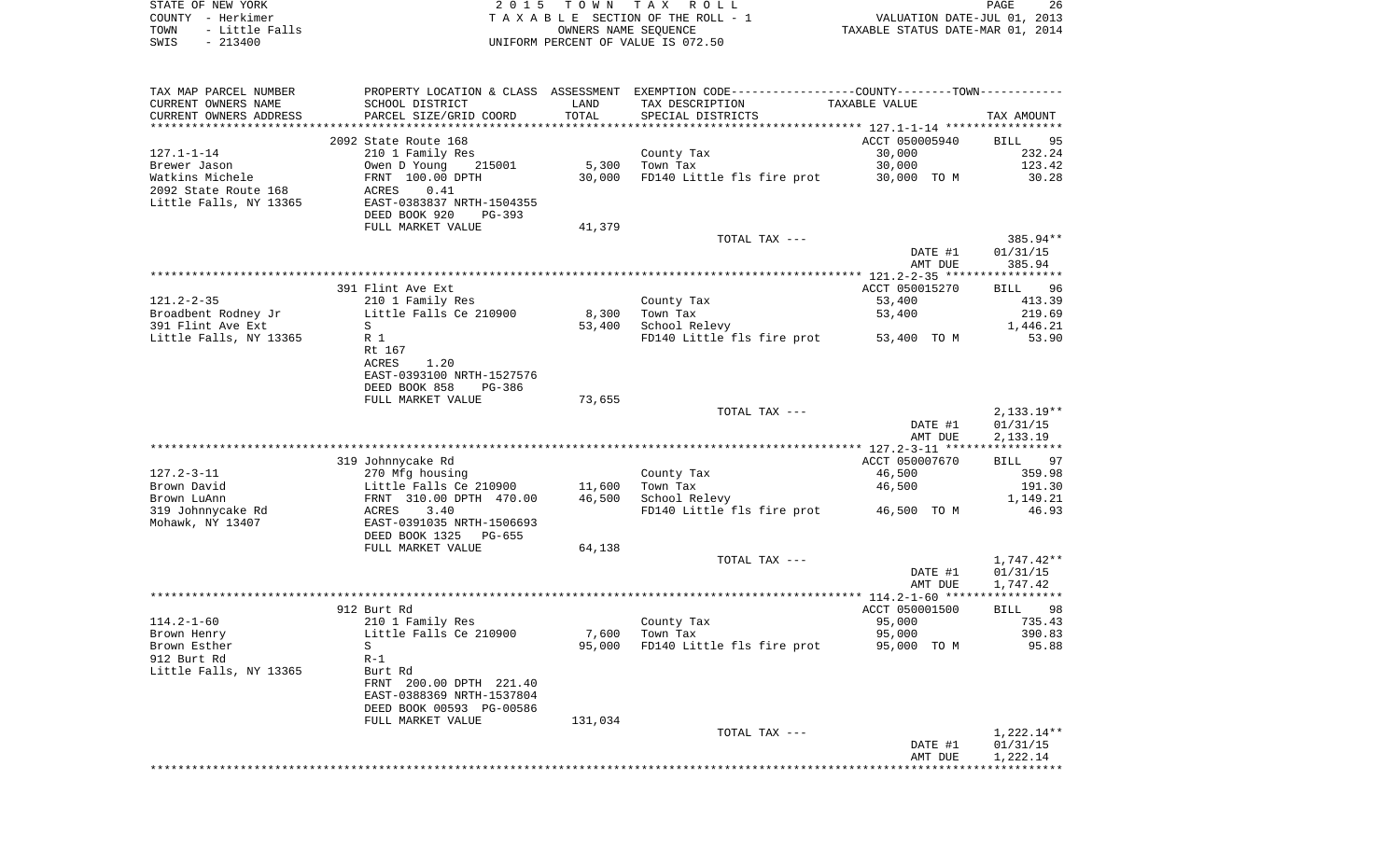| STATE OF NEW YORK      | 2015 TOWN TAX ROLL                 | $\cap$<br>PAGE                   |
|------------------------|------------------------------------|----------------------------------|
| – Herkimer<br>COUNTY   | TAXABLE SECTION OF THE ROLL - 1    | VALUATION DATE-JUL 01, 2013      |
| - Little Falls<br>TOWN | OWNERS NAME SEOUENCE               | TAXABLE STATUS DATE-MAR 01, 2014 |
| $-213400$<br>SWIS      | UNIFORM PERCENT OF VALUE IS 072.50 |                                  |

| TAX MAP PARCEL NUMBER  | PROPERTY LOCATION & CLASS ASSESSMENT |        | EXEMPTION CODE-----------------COUNTY--------TOWN----------- |                |                   |
|------------------------|--------------------------------------|--------|--------------------------------------------------------------|----------------|-------------------|
| CURRENT OWNERS NAME    | SCHOOL DISTRICT                      | LAND   | TAX DESCRIPTION                                              | TAXABLE VALUE  |                   |
| CURRENT OWNERS ADDRESS | PARCEL SIZE/GRID COORD               | TOTAL  | SPECIAL DISTRICTS                                            |                | TAX AMOUNT        |
| *******************    |                                      |        |                                                              |                |                   |
|                        | 260 Oregan Rd                        |        |                                                              | ACCT 050001350 | <b>BILL</b><br>99 |
| $127.1 - 1 - 2$        | 210 1 Family Res                     |        | County Tax                                                   | 53,400         | 413.39            |
| Bruce Carleen          | Central Valley 212803                | 6,000  | Town Tax                                                     | 53,400         | 219.69            |
| Bruce Jeffrey          | FRNT 140.00 DPTH                     | 53,400 | FD140 Little fls fire prot                                   | 53,400 TO M    | 53.90             |
| 260 Oregon Rd          | ACRES<br>1.53                        |        |                                                              |                |                   |
| Mohawk, NY 13407       | EAST-0382997 NRTH-1511932            |        |                                                              |                |                   |
|                        | DEED BOOK 1089<br>PG-321             |        |                                                              |                |                   |
|                        | FULL MARKET VALUE                    | 73,655 | TOTAL TAX ---                                                |                | 686.98**          |
|                        |                                      |        |                                                              | DATE #1        | 01/31/15          |
|                        |                                      |        |                                                              | AMT DUE        | 686.98            |
|                        |                                      |        |                                                              |                |                   |
|                        | 1400 State Route 169                 |        |                                                              | ACCT 050001470 | BILL 100          |
| $114.2 - 1 - 15$       | 210 1 Family Res                     |        | County Tax                                                   | 70,700         | 547.32            |
| Bryan Sharon           | Little Falls Ce 210900               | 6,100  | Town Tax                                                     | 70,700         | 290.86            |
| 1400 State Rte 169     | FRNT 150.00 DPTH 150.00              | 70,700 | FD140 Little fls fire prot                                   | 70,700 TO M    | 71.36             |
| Little Falls, NY 13365 | EAST-0388870 NRTH-1539972            |        |                                                              |                |                   |
|                        | DEED BOOK 882<br>$PG-376$            |        |                                                              |                |                   |
|                        | FULL MARKET VALUE                    | 97,517 |                                                              |                |                   |
|                        |                                      |        | TOTAL TAX ---                                                |                | $909.54**$        |
|                        |                                      |        |                                                              | DATE #1        | 01/31/15          |
|                        |                                      |        |                                                              | AMT DUE        | 909.54            |
|                        |                                      |        |                                                              |                |                   |
|                        | Oregon Rd                            |        |                                                              | ACCT 050099850 | BILL 101          |
| $127.2 - 2 - 4.5$      | 314 Rural vac<10                     |        | County Tax                                                   | 4,600          | 35.61             |
| Bryce Lynn             | Owen D Young<br>215001               | 4,600  | Town Tax                                                     | 4,600          | 18.92             |
| PO Box 23              | 2.40<br>ACRES                        | 4,600  | FD140 Little fls fire prot                                   | 4,600 TO M     | 4.64              |
| Fultonville, NY 12072  | EAST-0387629 NRTH-1511963            |        |                                                              |                |                   |
|                        | DEED BOOK 1175<br>PG-929             |        |                                                              |                |                   |
|                        | FULL MARKET VALUE                    | 6,345  |                                                              |                | $59.17**$         |
|                        |                                      |        | TOTAL TAX ---                                                | DATE #1        | 01/31/15          |
|                        |                                      |        |                                                              | AMT DUE        | 59.17             |
|                        |                                      |        |                                                              |                |                   |
|                        | Oregon Rd                            |        |                                                              | ACCT 050100020 | 102<br>BILL       |
| $127.2 - 2 - 4.6$      | 314 Rural vac<10                     |        | County Tax                                                   | 10,000         | 77.41             |
| Bryce Lynn             | 215001<br>Owen D Young               | 10,000 | Town Tax                                                     | 10,000         | 41.14             |
| PO Box 23              | ACRES<br>6.00                        | 10,000 | FD140 Little fls fire prot                                   | 10,000 TO M    | 10.09             |
| Fultonville, NY 12072  | EAST-0387132 NRTH-1511829            |        |                                                              |                |                   |
|                        | DEED BOOK 1175<br><b>PG-929</b>      |        |                                                              |                |                   |
|                        | FULL MARKET VALUE                    | 13,793 |                                                              |                |                   |
|                        |                                      |        | TOTAL TAX ---                                                |                | $128.64**$        |
|                        |                                      |        |                                                              | DATE #1        | 01/31/15          |
|                        |                                      |        |                                                              | AMT DUE        | 128.64            |
|                        |                                      |        |                                                              |                |                   |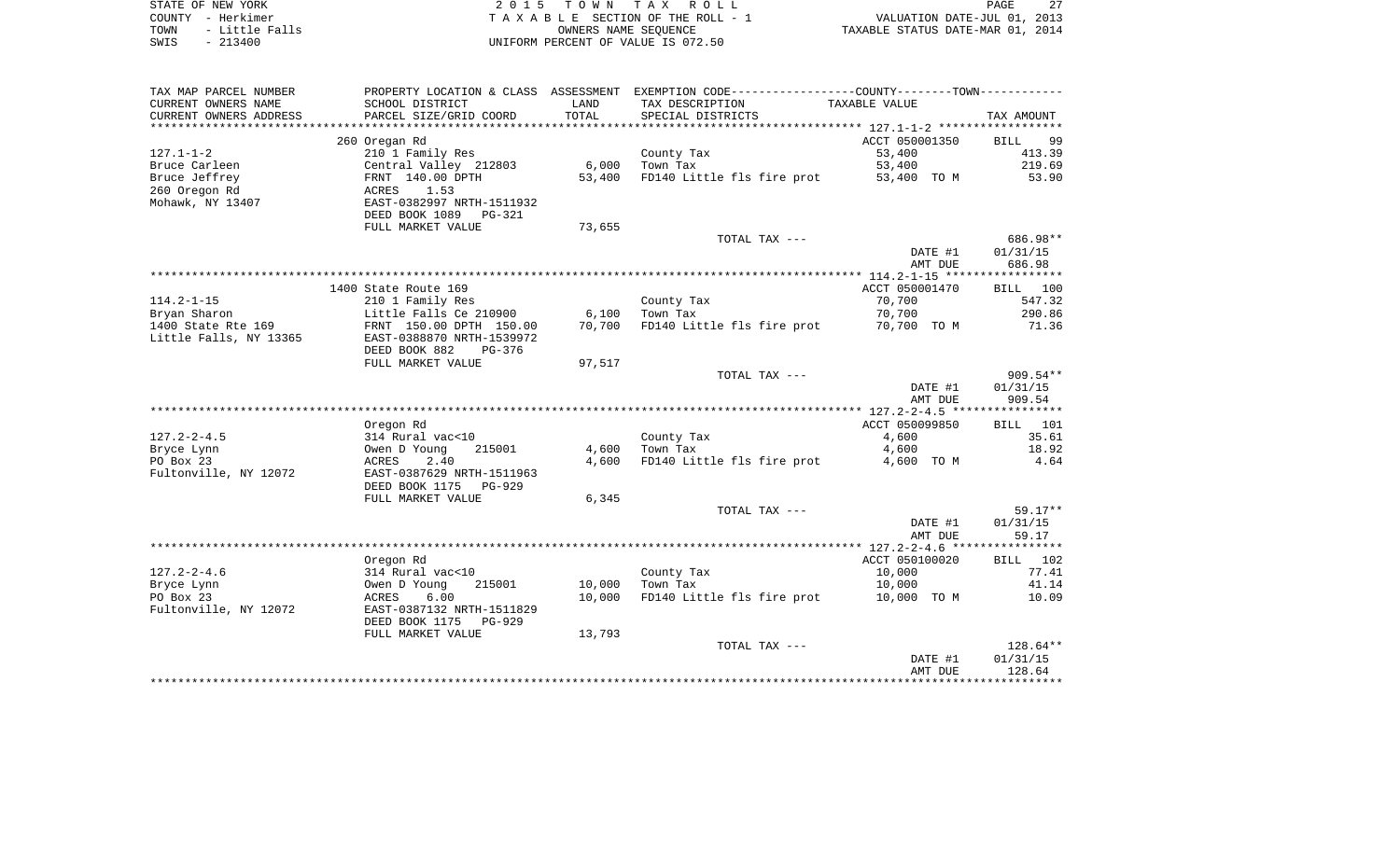| STATE OF NEW YORK      | 2015 TOWN TAX ROLL                 | 28<br>PAGE                       |
|------------------------|------------------------------------|----------------------------------|
| COUNTY - Herkimer      | TAXABLE SECTION OF THE ROLL - 1    | VALUATION DATE-JUL 01, 2013      |
| - Little Falls<br>TOWN | OWNERS NAME SEOUENCE               | TAXABLE STATUS DATE-MAR 01, 2014 |
| $-213400$<br>SWIS      | UNIFORM PERCENT OF VALUE IS 072.50 |                                  |

| TAX MAP PARCEL NUMBER  | PROPERTY LOCATION & CLASS ASSESSMENT EXEMPTION CODE---------------COUNTY-------TOWN---------- |         |                                          |                                        |                    |
|------------------------|-----------------------------------------------------------------------------------------------|---------|------------------------------------------|----------------------------------------|--------------------|
| CURRENT OWNERS NAME    | SCHOOL DISTRICT                                                                               | LAND    | TAX DESCRIPTION                          | TAXABLE VALUE                          |                    |
| CURRENT OWNERS ADDRESS | PARCEL SIZE/GRID COORD                                                                        | TOTAL   | SPECIAL DISTRICTS                        |                                        | TAX AMOUNT         |
|                        | 1333 State Route 169                                                                          |         |                                          | ACCT 050007650                         | BILL 103           |
| $114.2 - 1 - 44$       | 210 1 Family Res                                                                              |         | VETFUND CT 41101                         | 300<br>300                             |                    |
| Bucenec ETAL Jessica   | Little Falls Ce 210900                                                                        |         | 8,000 County Tax                         | 74,400                                 | 575.96             |
| C/O Michael Kaminski   |                                                                                               | 74,700  | Town Tax                                 | 74,400                                 | 306.08             |
| 1333 State Route 169   | Life Use M Kaminski<br>Life Use M Kaminski                                                    |         |                                          | FD140 Little fls fire prot 74,700 TO M | 75.40              |
| Little Falls, NY 13365 | ACRES 1.00<br>EAST-0389788 NRTH-1538812                                                       |         |                                          |                                        |                    |
|                        | DEED BOOK 1268<br>PG-56                                                                       |         |                                          |                                        |                    |
|                        | FULL MARKET VALUE                                                                             | 103,034 |                                          |                                        |                    |
|                        |                                                                                               |         | TOTAL TAX ---                            |                                        | 957.44**           |
|                        |                                                                                               |         |                                          | DATE #1                                | 01/31/15           |
|                        |                                                                                               |         |                                          | AMT DUE                                | 957.44             |
|                        |                                                                                               |         |                                          |                                        |                    |
|                        | 1144 Shells Bush Rd                                                                           |         |                                          |                                        | BILL 104           |
| $114.1 - 1 - 25.15$    | 270 Mfg housing                                                                               |         | County Tax                               | 35,900                                 | 277.92             |
| Bucenec Jay            | Little Falls Ce 210900                                                                        | 4,800   | Town Tax                                 | 35,900                                 | 147.69             |
| 1144 Shells Bush Rd    | MH G                                                                                          | 35,900  | FD140 Little fls fire prot               | 35,900 TO M                            | 36.23              |
| Little Falls, NY 13365 | FRNT 453.00 DPTH                                                                              |         |                                          |                                        |                    |
|                        | 2.50<br>ACRES                                                                                 |         |                                          |                                        |                    |
|                        | EAST-0381389 NRTH-1541521                                                                     |         |                                          |                                        |                    |
|                        | DEED BOOK 1395 PG-358                                                                         |         |                                          |                                        |                    |
|                        | FULL MARKET VALUE                                                                             | 49,517  |                                          |                                        |                    |
|                        |                                                                                               |         | TOTAL TAX ---                            |                                        | 461.84**           |
|                        |                                                                                               |         |                                          | DATE #1                                | 01/31/15           |
|                        |                                                                                               |         |                                          | AMT DUE                                | 461.84             |
|                        |                                                                                               |         |                                          |                                        |                    |
|                        | 628 Gun Club Rd                                                                               |         |                                          | ACCT 050099570                         | BILL 105           |
| $114.4 - 2 - 14$       | 210 1 Family Res                                                                              |         | VET WAR CT 41121                         | 6,525<br>6,525                         |                    |
| Bucnec Jesse Michael   | Herkimer Centra 213001                                                                        |         | 14,300 County Tax                        | 65,975                                 | 510.74             |
| Bucnec Erika           | ACRES 6.30<br>EAST-0387258 NRTH-1535911<br>DEED BOOK 1393 PG-799                              |         | 72,500 Town Tax                          | 65,975                                 | 271.42             |
| 628 Gun Club Rd        |                                                                                               |         | FD140 Little fls fire prot 72,500 TO M   |                                        | 73.17              |
| Little Falls, NY 13365 |                                                                                               |         |                                          |                                        |                    |
|                        | FULL MARKET VALUE                                                                             | 100,000 |                                          |                                        |                    |
|                        |                                                                                               |         | TOTAL TAX ---                            |                                        | 855.33**           |
|                        |                                                                                               |         |                                          | DATE #1                                | 01/31/15<br>855.33 |
|                        |                                                                                               |         |                                          | AMT DUE                                |                    |
|                        | 1242 Shells Bush Rd                                                                           |         |                                          | ACCT 050001230                         | BILL 106           |
| $114.1 - 1 - 15$       | 210 1 Family Res                                                                              |         |                                          | 52,200                                 | 404.10             |
| Bundick George         | Little Falls Ce 210900                                                                        |         | County Tax<br>Town Tax<br>6,200 Town Tax | 52,200                                 | 214.75             |
| Bundick Arlene         | S                                                                                             |         | 52,200 FD140 Little fls fire prot        | 52,200 TO M                            | 52.69              |
| 1242 Shells Bush Rd    | $R-1$ 1A                                                                                      |         |                                          |                                        |                    |
| Little Falls, NY 13365 | Shells Bush                                                                                   |         |                                          |                                        |                    |
|                        | FRNT 175.00 DPTH 140.00                                                                       |         |                                          |                                        |                    |
|                        | EAST-0383165 NRTH-1541384                                                                     |         |                                          |                                        |                    |
|                        | DEED BOOK 00564 PG-00317                                                                      |         |                                          |                                        |                    |
|                        | FULL MARKET VALUE                                                                             | 72,000  |                                          |                                        |                    |
|                        |                                                                                               |         | TOTAL TAX ---                            |                                        | 671.54**           |
|                        |                                                                                               |         |                                          | DATE #1                                | 01/31/15           |
|                        |                                                                                               |         |                                          | AMT DUE                                | 671.54             |
|                        |                                                                                               |         |                                          |                                        |                    |
|                        |                                                                                               |         |                                          |                                        |                    |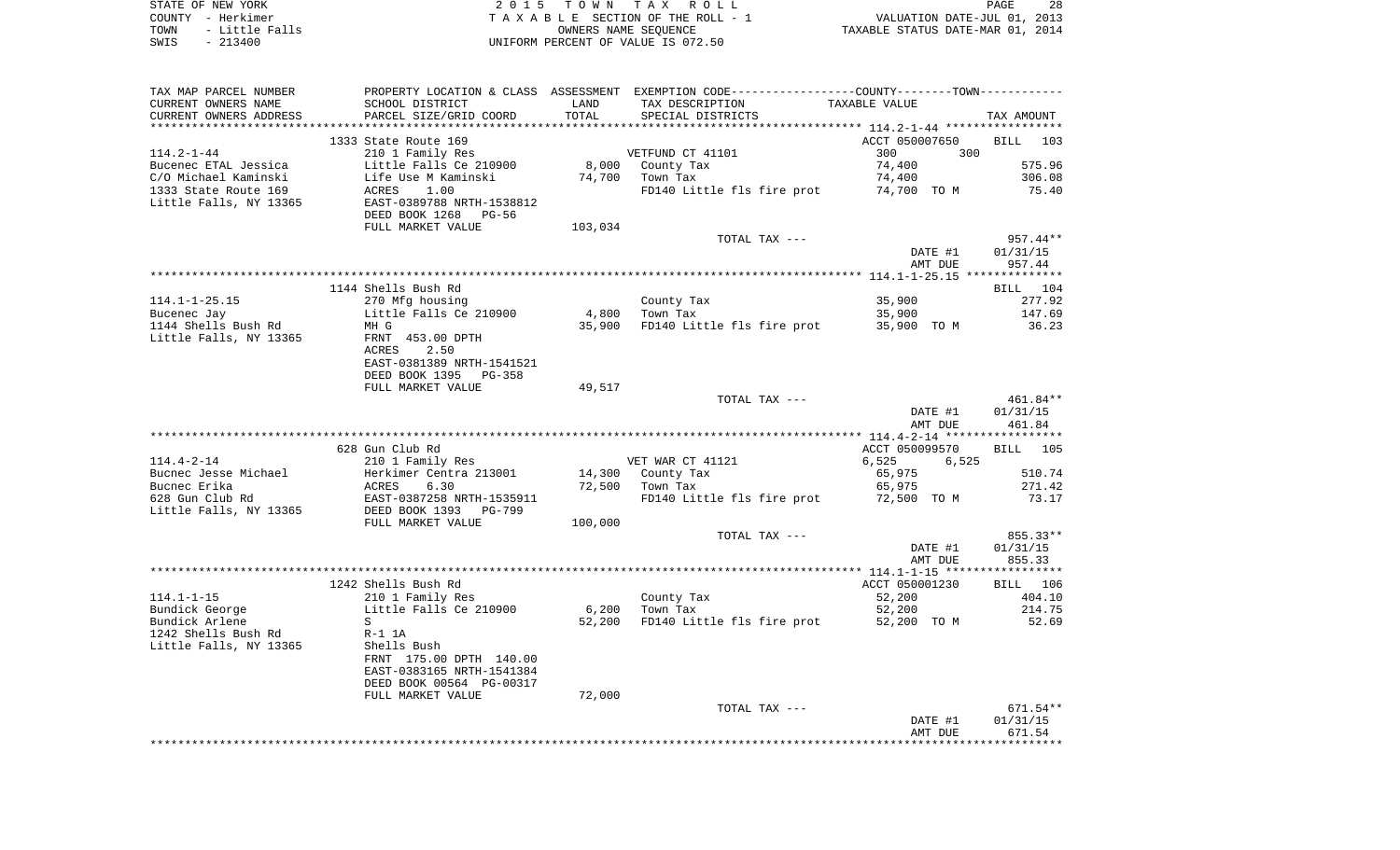STATE OF NEW YORK **EXECUTE:** TOWN TAX ROLL COUNTY - Herkimer<br>
T A X A B L E SECTION OF THE ROLL - 1<br>
TOWN - Little Falls<br>
SWIS - 213400 - 2013400 - UNIFORM PERCENT OF VALUE IS 072.50 TOWN - LITTLE FALLS ON THE ROLL - 1<br>
TAXABLE STATUS DATE-JUL 01, 2013<br>
OWNERS NAME SEQUENCE TAXABLE STATUS DATE-MAR 01, 2014 SWIS - 213400 UNIFORM PERCENT OF VALUE IS 072.50

PAGE 29

| TAX MAP PARCEL NUMBER                                |                            |        | PROPERTY LOCATION & CLASS ASSESSMENT EXEMPTION CODE---------------COUNTY-------TOWN--------- |                |                    |
|------------------------------------------------------|----------------------------|--------|----------------------------------------------------------------------------------------------|----------------|--------------------|
| CURRENT OWNERS NAME                                  | SCHOOL DISTRICT            | LAND   | TAX DESCRIPTION                                                                              | TAXABLE VALUE  |                    |
| CURRENT OWNERS ADDRESS                               | PARCEL SIZE/GRID COORD     | TOTAL  | SPECIAL DISTRICTS                                                                            |                | TAX AMOUNT         |
|                                                      |                            |        |                                                                                              |                |                    |
|                                                      | State Route 169            |        |                                                                                              |                | BILL 107           |
|                                                      |                            |        |                                                                                              |                |                    |
| $107.3 - 1 - 11.3$                                   | 105 Vac farmland           |        | County Tax                                                                                   | 14,200         | 109.93             |
| Bunker Bonita                                        | Little Falls Ce 210900     | 14,200 | Town Tax                                                                                     | 14,200         | 58.42              |
| 254 Beacon Rd                                        | South side                 | 14,200 | FD140 Little fls fire prot                                                                   | 14,200 TO M    | 14.33              |
| Herkimer, NY 13350                                   | ACRES<br>35.60             |        |                                                                                              |                |                    |
|                                                      | EAST-0381013 NRTH-1545951  |        |                                                                                              |                |                    |
|                                                      | FULL MARKET VALUE          | 19,586 |                                                                                              |                |                    |
|                                                      |                            |        | TOTAL TAX ---                                                                                |                | 182.68**           |
|                                                      |                            |        |                                                                                              | DATE #1        | 01/31/15           |
|                                                      |                            |        |                                                                                              | AMT DUE        | 182.68             |
|                                                      |                            |        |                                                                                              |                |                    |
|                                                      |                            |        |                                                                                              |                |                    |
|                                                      | Johnnycake Rd              |        |                                                                                              | ACCT 050100120 | BILL 108           |
| $127.2 - 3 - 2$                                      | 322 Rural vac>10           |        | County Tax                                                                                   | 19,000         | 147.09             |
| Bunnell-Ramey Colleen M                              | Little Falls Ce 210900     | 19,000 | Town Tax                                                                                     | 19,000         | 78.17              |
| 62 Diamond Ave                                       | 22.60<br>ACRES             | 19,000 | FD140 Little fls fire prot                                                                   | 19,000 TO M    | 19.18              |
| Cortlandt Manor, NY 10567                            | EAST-0391637 NRTH-1506788  |        |                                                                                              |                |                    |
|                                                      | DEED BOOK 807<br>PG-641    |        |                                                                                              |                |                    |
|                                                      | FULL MARKET VALUE          | 26,207 |                                                                                              |                |                    |
|                                                      |                            |        | TOTAL TAX ---                                                                                |                | $244.44**$         |
|                                                      |                            |        |                                                                                              |                |                    |
|                                                      |                            |        |                                                                                              | DATE #1        | 01/31/15           |
|                                                      |                            |        |                                                                                              | AMT DUE        | 244.44             |
|                                                      |                            |        |                                                                                              |                |                    |
|                                                      | 1252 State Route 5S        |        |                                                                                              | ACCT 050004890 | <b>BILL</b><br>109 |
| $121.1 - 2 - 44$                                     | 210 1 Family Res           |        | VET WAR CT 41121                                                                             | 6,525<br>6,525 |                    |
| Burns Carole, Gressler William Central Valley 212803 |                            | 2,700  | County Tax                                                                                   | 51,475         | 398.49             |
| Altieri Katherine, Rowe Karen S                      |                            | 58,000 | Town Tax                                                                                     | 51,475         | 211.77             |
| C/O Allen & Magdalen Gressler R 1                    |                            |        | FD140 Little fls fire prot                                                                   | 58,000 TO M    | 58.54              |
| 1252 State Route 5S                                  | 70.00 DPTH 108.00<br>FRNT  |        |                                                                                              |                |                    |
| Mohawk, NY 13407                                     | EAST-0383281 NRTH-1523522  |        |                                                                                              |                |                    |
|                                                      |                            |        |                                                                                              |                |                    |
|                                                      | DEED BOOK 1449<br>$PG-71$  |        |                                                                                              |                |                    |
|                                                      | FULL MARKET VALUE          | 80,000 |                                                                                              |                |                    |
|                                                      |                            |        | TOTAL TAX ---                                                                                |                | 668.80**           |
|                                                      |                            |        |                                                                                              | DATE #1        | 01/31/15           |
|                                                      |                            |        |                                                                                              | AMT DUE        | 668.80             |
|                                                      |                            |        |                                                                                              |                |                    |
|                                                      | Eatonville Rd              |        |                                                                                              | ACCT 050000870 | BILL 110           |
| $107.3 - 1 - 13$                                     | 314 Rural vac<10           |        | County Tax                                                                                   | 2,400          | 18.58              |
| Butcher James                                        | Little Falls Ce 210900     | 2,400  | Town Tax                                                                                     | 2,400          | 9.87               |
| Butcher Pauline                                      | E                          | 2,400  | School Relevy                                                                                |                | 103.31             |
|                                                      |                            |        |                                                                                              |                |                    |
| 1818 State Route 169                                 | $V-L$ 1A                   |        | FD140 Little fls fire prot 2,400 TO M                                                        |                | 2.42               |
| Little Falls, NY 13365                               | Eaton Bush                 |        |                                                                                              |                |                    |
|                                                      | FRNT 15.00 DPTH            |        |                                                                                              |                |                    |
|                                                      | 0.95<br>ACRES              |        |                                                                                              |                |                    |
|                                                      | EAST-0382077 NRTH-1545031  |        |                                                                                              |                |                    |
|                                                      | DEED BOOK 1083<br>$PG-425$ |        |                                                                                              |                |                    |
|                                                      | FULL MARKET VALUE          | 3,310  |                                                                                              |                |                    |
|                                                      |                            |        | TOTAL TAX ---                                                                                |                | 134.18**           |
|                                                      |                            |        |                                                                                              | DATE #1        | 01/31/15           |
|                                                      |                            |        |                                                                                              |                |                    |
|                                                      |                            |        |                                                                                              | AMT DUE        | 134.18             |
|                                                      |                            |        |                                                                                              |                |                    |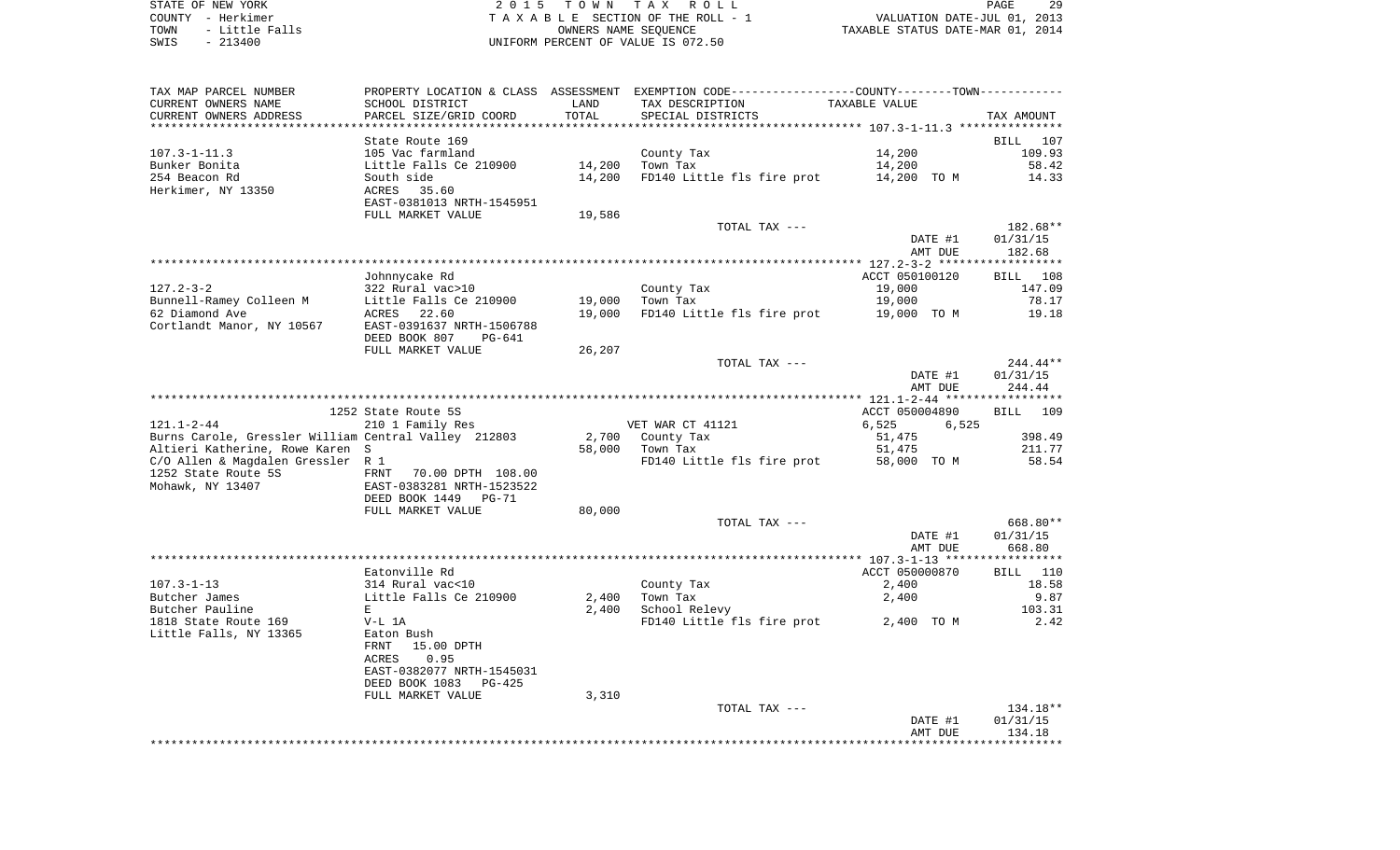| STATE OF NEW YORK      | 2015 TOWN TAX ROLL                 | PAGE                             | 30 |
|------------------------|------------------------------------|----------------------------------|----|
| COUNTY - Herkimer      | TAXABLE SECTION OF THE ROLL - 1    | VALUATION DATE-JUL 01, 2013      |    |
| - Little Falls<br>TOWN | OWNERS NAME SEOUENCE               | TAXABLE STATUS DATE-MAR 01, 2014 |    |
| SWIS<br>$-213400$      | UNIFORM PERCENT OF VALUE IS 072.50 |                                  |    |
|                        |                                    |                                  |    |

| TAX MAP PARCEL NUMBER    | PROPERTY LOCATION & CLASS ASSESSMENT |         | EXEMPTION CODE------------------COUNTY-------TOWN- |                                                  |                 |
|--------------------------|--------------------------------------|---------|----------------------------------------------------|--------------------------------------------------|-----------------|
| CURRENT OWNERS NAME      | SCHOOL DISTRICT                      | LAND    | TAX DESCRIPTION                                    | TAXABLE VALUE                                    |                 |
| CURRENT OWNERS ADDRESS   | PARCEL SIZE/GRID COORD               | TOTAL   | SPECIAL DISTRICTS                                  |                                                  | TAX AMOUNT      |
|                          |                                      |         |                                                    | ****************** 107.3-1-14 ****************** |                 |
|                          | 1818 State Route 169                 |         |                                                    | ACCT 050000900                                   | BILL<br>111     |
| $107.3 - 1 - 14$         | 210 1 Family Res                     |         | County Tax                                         | 94,000                                           | 727.69          |
| Butcher James            | Little Falls Ce 210900               | 6,200   | Town Tax                                           | 94,000                                           | 386.72          |
| Butcher Pauline          | Е                                    | 94,000  | School Relevy                                      |                                                  | 4,046.22        |
| 1818 State Route 169     | $R-1$                                |         | FD140 Little fls fire prot                         | 94,000 TO M                                      | 94.87           |
| Little Falls, NY 13365   | Eaton Bush                           |         |                                                    |                                                  |                 |
|                          | FRNT 142.58 DPTH 169.60              |         |                                                    |                                                  |                 |
|                          | EAST-0382179 NRTH-1544863            |         |                                                    |                                                  |                 |
|                          | DEED BOOK 1083<br>$PG-424$           |         |                                                    |                                                  |                 |
|                          | FULL MARKET VALUE                    | 129,655 |                                                    |                                                  |                 |
|                          |                                      |         | TOTAL TAX ---                                      |                                                  | $5,255.50**$    |
|                          |                                      |         |                                                    | DATE #1                                          | 01/31/15        |
|                          |                                      |         |                                                    | AMT DUE                                          | 5,255.50        |
|                          |                                      |         |                                                    |                                                  |                 |
|                          | 1284 State Route 169                 |         |                                                    | ACCT 050014190                                   | <b>BILL</b> 112 |
| $114.2 - 2 - 46$         | 210 1 Family Res                     |         | County Tax                                         | 79,900                                           | 618.54          |
| Call Louis               | Little Falls Ce 210900               | 8,800   | Town Tax                                           | 79,900                                           | 328.71          |
| Call Nancy               | ACRES<br>1.50                        | 79,900  | FD140 Little fls fire prot                         | 79,900 TO M                                      | 80.64           |
| 1284 State Rte 169       | EAST-0390595 NRTH-1538429            |         |                                                    |                                                  |                 |
| Little Falls, NY 13365   | DEED BOOK 683<br>PG-549              |         |                                                    |                                                  |                 |
|                          | FULL MARKET VALUE                    | 110,207 |                                                    |                                                  |                 |
|                          |                                      |         | TOTAL TAX ---                                      |                                                  | 1,027.89**      |
|                          |                                      |         |                                                    | DATE #1                                          | 01/31/15        |
|                          |                                      |         |                                                    | AMT DUE                                          | 1,027.89        |
|                          |                                      |         |                                                    |                                                  |                 |
|                          | 567 Sandy Ln                         |         |                                                    | ACCT 050001770                                   | BILL 113        |
| $121.2 - 4 - 31$         | 210 1 Family Res                     |         | County Tax                                         | 99,400                                           | 769.50          |
| Campione Anthony J       | Little Falls Ce 210900               | 11,600  | Town Tax                                           | 99,400                                           | 408.93          |
| 567 Sandy Lane Rd        | ACRES<br>3.40                        | 99,400  | School Relevy                                      |                                                  | 3,426.28        |
| Mohawk, NY 13407         | EAST-0388623 NRTH-1522984            |         | FD140 Little fls fire prot                         | 99,400 TO M                                      | 100.32          |
|                          | DEED BOOK 804<br>$PG-672$            |         |                                                    |                                                  |                 |
|                          | FULL MARKET VALUE                    | 137,103 |                                                    |                                                  |                 |
|                          |                                      |         | TOTAL TAX ---                                      |                                                  | 4,705.03**      |
|                          |                                      |         |                                                    | DATE #1                                          | 01/31/15        |
|                          |                                      |         |                                                    | AMT DUE                                          | 4,705.03        |
|                          |                                      |         |                                                    |                                                  |                 |
|                          | Nulls Rd                             |         |                                                    | ACCT 050009060                                   | BILL 114        |
| $121.4 - 2 - 41$         | 314 Rural vac<10                     |         | County Tax                                         | 700                                              | 5.42            |
| Campione Jason           | Little Falls Ce 210900               | 700     | Town Tax                                           | 700                                              | 2.88            |
| 165 Nulls Rd             | N                                    | 700     | FD140 Little fls fire prot                         | 700 TO M                                         | .71             |
| Little Falls, NY 13365   | FRNT<br>75.00 DPTH 150.00            |         |                                                    |                                                  |                 |
|                          | EAST-0393910 NRTH-1515709            |         |                                                    |                                                  |                 |
| PRIOR OWNER ON 3/01/2014 | DEED BOOK 1537<br>$PG-89$            |         |                                                    |                                                  |                 |
| Walter S Maytan Trustee  | FULL MARKET VALUE                    | 966     |                                                    |                                                  |                 |
|                          |                                      |         | TOTAL TAX ---                                      |                                                  | $9.01**$        |
|                          |                                      |         |                                                    | DATE #1                                          | 01/31/15        |
|                          |                                      |         |                                                    | AMT DUE                                          | 9.01            |
|                          |                                      |         |                                                    |                                                  |                 |
|                          |                                      |         |                                                    |                                                  |                 |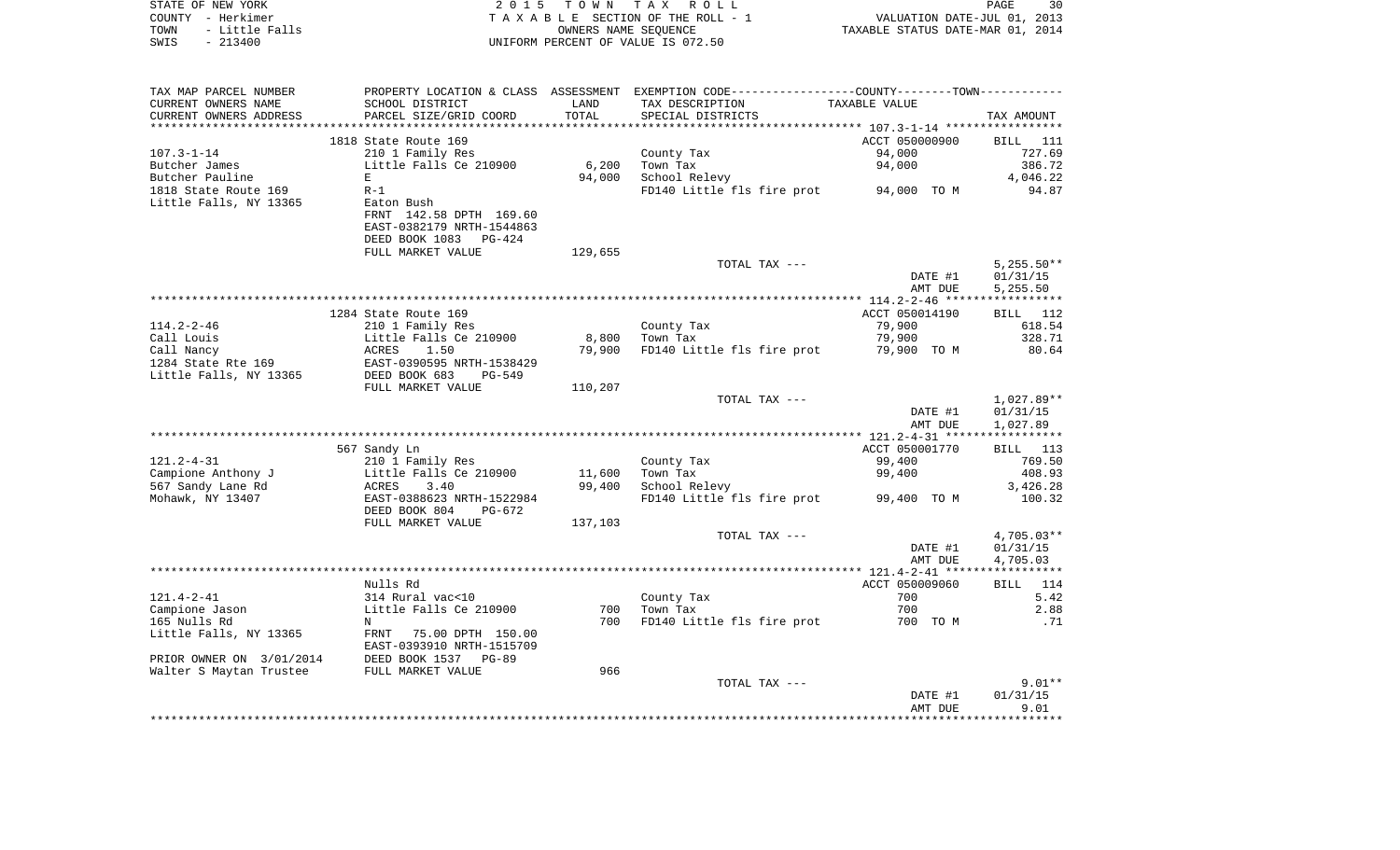| STATE OF NEW YORK      | 2015 TOWN TAX ROLL                 | PAGE                             |
|------------------------|------------------------------------|----------------------------------|
| COUNTY - Herkimer      | TAXABLE SECTION OF THE ROLL - 1    | VALUATION DATE-JUL 01, 2013      |
| - Little Falls<br>TOWN | OWNERS NAME SEOUENCE               | TAXABLE STATUS DATE-MAR 01, 2014 |
| SWIS<br>$-213400$      | UNIFORM PERCENT OF VALUE IS 072.50 |                                  |

| TAX MAP PARCEL NUMBER                                                                      |                                         |         | PROPERTY LOCATION & CLASS ASSESSMENT EXEMPTION CODE---------------COUNTY-------TOWN---------- |                |                 |
|--------------------------------------------------------------------------------------------|-----------------------------------------|---------|-----------------------------------------------------------------------------------------------|----------------|-----------------|
| CURRENT OWNERS NAME                                                                        | SCHOOL DISTRICT                         | LAND    | TAX DESCRIPTION                                                                               | TAXABLE VALUE  |                 |
| CURRENT OWNERS ADDRESS                                                                     | PARCEL SIZE/GRID COORD                  | TOTAL   | SPECIAL DISTRICTS                                                                             |                | TAX AMOUNT      |
|                                                                                            | 165 Nulls Rd                            |         |                                                                                               | ACCT 050009030 | BILL 115        |
| $121.4 - 2 - 42$                                                                           | 210 1 Family Res                        |         | VETWAR CTS 41120                                                                              | 6,525<br>6,525 |                 |
| Campione Jason                                                                             | Little Falls Ce 210900                  |         | 6,100 County Tax                                                                              | 53,075         | 410.88          |
| 165 Nulls Rd                                                                               | Life Use Mary A Maytan                  |         | 59,600 Town Tax                                                                               | 53,075         | 218.35          |
| Little Falls, NY 13365                                                                     | FRNT 150.00 DPTH 150.00                 |         | FD140 Little fls fire prot                                                                    | 59,600 TO M    | 60.15           |
|                                                                                            | EAST-0394014 NRTH-1515751               |         |                                                                                               |                |                 |
|                                                                                            |                                         |         |                                                                                               |                |                 |
| PRIOR OWNER ON 3/01/2014 DEED BOOK 1537 PG-89<br>Walter S Maytan Trustee FULL MARKET VALUE |                                         | 82,207  |                                                                                               |                |                 |
|                                                                                            |                                         |         | TOTAL TAX ---                                                                                 |                | 689.38**        |
|                                                                                            |                                         |         |                                                                                               | DATE #1        | 01/31/15        |
|                                                                                            |                                         |         |                                                                                               | AMT DUE        | 689.38          |
|                                                                                            |                                         |         |                                                                                               |                |                 |
|                                                                                            | 199 Sandy Lane Rd                       |         |                                                                                               | ACCT 050006480 | BILL 116        |
| $121.2 - 4 - 1$                                                                            | 210 1 Family Res                        |         | County Tax                                                                                    | 61,800         | 478.42          |
| Campione Kristopher                                                                        | Central Valley 212803                   |         | 5,300 Town Tax                                                                                | 61,800         | 254.24          |
| 199 Sandy Lane Rd                                                                          | E                                       | 61,800  | FD140 Little fls fire prot                                                                    | 61,800 TO M    | 62.38           |
| Mohawk, NY 13407                                                                           | $R-1$                                   |         |                                                                                               |                |                 |
|                                                                                            | Sandy Lane                              |         |                                                                                               |                |                 |
|                                                                                            | FRNT 180.00 DPTH 100.00                 |         |                                                                                               |                |                 |
|                                                                                            | EAST-0383943 NRTH-1521833               |         |                                                                                               |                |                 |
|                                                                                            | DEED BOOK 1340 PG-867                   |         |                                                                                               |                |                 |
|                                                                                            | FULL MARKET VALUE                       | 85,241  |                                                                                               |                |                 |
|                                                                                            |                                         |         | TOTAL TAX ---                                                                                 |                | 795.04**        |
|                                                                                            |                                         |         |                                                                                               | DATE #1        | 01/31/15        |
|                                                                                            |                                         |         |                                                                                               | AMT DUE        | 795.04          |
|                                                                                            |                                         |         |                                                                                               |                |                 |
|                                                                                            | 3412 State Route 167                    |         |                                                                                               | ACCT 050015510 | <b>BILL</b> 117 |
| 121.4-2-47                                                                                 | 210 1 Family Res                        |         | County Tax                                                                                    | 89,500         | 692.86          |
| Campione Peter                                                                             | Little Falls Ce 210900                  |         | 19,100 Town Tax                                                                               | 89,500         | 368.20          |
| Campione Krista                                                                            | S                                       | 89,500  | FD140 Little fls fire prot 89,500 TO M                                                        |                | 90.33           |
| 3412 State Route 167                                                                       | ACRES 9.00<br>EAST-0393697 NRTH-1514843 |         |                                                                                               |                |                 |
| Little Falls, NY 13365                                                                     |                                         |         |                                                                                               |                |                 |
|                                                                                            | DEED BOOK 807<br>PG-249                 |         |                                                                                               |                |                 |
|                                                                                            | FULL MARKET VALUE                       | 123,448 |                                                                                               |                |                 |
|                                                                                            |                                         |         | TOTAL TAX ---                                                                                 |                | 1,151.39**      |
|                                                                                            |                                         |         |                                                                                               | DATE #1        | 01/31/15        |
|                                                                                            |                                         |         |                                                                                               | AMT DUE        | 1,151.39        |
|                                                                                            |                                         |         |                                                                                               |                |                 |
|                                                                                            | 149 Ohara Rd                            |         |                                                                                               | ACCT 050011225 | BILL 118        |
| $114.2 - 1 - 36$                                                                           | 210 1 Family Res                        |         | County Tax                                                                                    | 76,200         | 589.90          |
| Campione Samuel J                                                                          | Little Falls Ce 210900                  |         | 5,500 Town Tax                                                                                | 76,200         | 313.49          |
| 149 Ohara Rd                                                                               | W                                       |         | 76,200 FD140 Little fls fire prot                                                             | 76,200 TO M    | 76.91           |
| Little Falls, NY 13365                                                                     | $R-1$                                   |         |                                                                                               |                |                 |
|                                                                                            | Life Use Marie                          |         |                                                                                               |                |                 |
|                                                                                            | FRNT 127.00 DPTH                        |         |                                                                                               |                |                 |
|                                                                                            | ACRES<br>0.44                           |         |                                                                                               |                |                 |
|                                                                                            | EAST-0390320 NRTH-1539619               |         |                                                                                               |                |                 |
|                                                                                            | DEED BOOK 1430<br>PG-905                |         |                                                                                               |                |                 |
|                                                                                            | FULL MARKET VALUE                       | 105,103 |                                                                                               |                |                 |
|                                                                                            |                                         |         | TOTAL TAX ---                                                                                 |                | 980.30**        |
|                                                                                            |                                         |         |                                                                                               | DATE #1        | 01/31/15        |
|                                                                                            |                                         |         |                                                                                               | AMT DUE        | 980.30          |
|                                                                                            |                                         |         |                                                                                               |                |                 |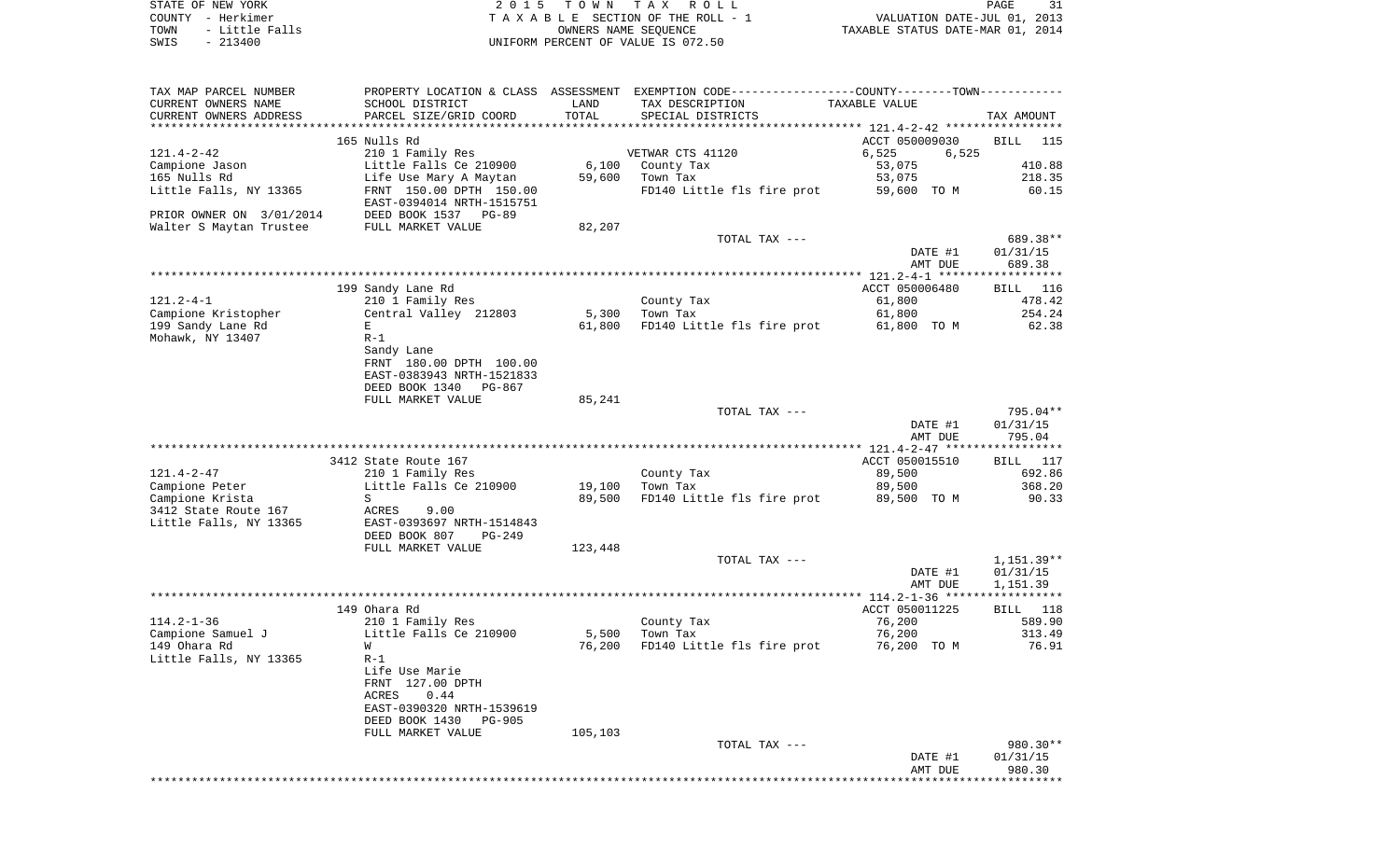| TOWN<br>- Little Falls<br>SWIS<br>$-213400$                            | UNIFORM PERCENT OF VALUE IS 072.50         | TAXABLE STATUS DATE-MAR 01, 2014 |                                                                                                                                        |                     |                   |
|------------------------------------------------------------------------|--------------------------------------------|----------------------------------|----------------------------------------------------------------------------------------------------------------------------------------|---------------------|-------------------|
|                                                                        |                                            |                                  |                                                                                                                                        |                     |                   |
| TAX MAP PARCEL NUMBER<br>CURRENT OWNERS NAME<br>CURRENT OWNERS ADDRESS | SCHOOL DISTRICT<br>PARCEL SIZE/GRID COORD  | LAND<br>TOTAL                    | PROPERTY LOCATION & CLASS ASSESSMENT EXEMPTION CODE----------------COUNTY-------TOWN----------<br>TAX DESCRIPTION<br>SPECIAL DISTRICTS | TAXABLE VALUE       | TAX AMOUNT        |
| *********************                                                  |                                            |                                  |                                                                                                                                        |                     |                   |
|                                                                        | Ohara Rd                                   |                                  |                                                                                                                                        | ACCT 050018120      | BILL 119          |
| $114.2 - 1 - 37$                                                       | 311 Res vac land                           |                                  | County Tax                                                                                                                             | 2,700               | 20.90             |
| Campione Samuel J<br>149 Ohara Rd                                      | Little Falls Ce 210900<br>W                | 2,700                            | $2,700$ Town Tax<br>FD140 Little fls fire prot                                                                                         | 2,700<br>2,700 TO M | 11.11<br>2.73     |
| Little Falls, NY 13365                                                 | $V-L$ 2/3 Ac<br>O'hara Rd.                 |                                  |                                                                                                                                        |                     |                   |
|                                                                        | ACRES<br>1.10<br>EAST-0390197 NRTH-1539473 |                                  |                                                                                                                                        |                     |                   |
|                                                                        | DEED BOOK 1430 PG-905                      |                                  |                                                                                                                                        |                     |                   |
|                                                                        | FULL MARKET VALUE                          | 3,724                            |                                                                                                                                        |                     |                   |
|                                                                        |                                            |                                  | TOTAL TAX ---                                                                                                                          |                     | $34.74**$         |
|                                                                        |                                            |                                  |                                                                                                                                        | DATE #1             | 01/31/15          |
|                                                                        |                                            |                                  |                                                                                                                                        | AMT DUE             | 34.74             |
|                                                                        | 1265 Shells Bush Rd                        |                                  |                                                                                                                                        | ACCT 050012810      | BILL 120          |
| 114.1-1-13.3                                                           | 210 1 Family Res                           |                                  | County Tax                                                                                                                             | 28,500              | 220.63            |
| Canastar Kathleen                                                      | Little Falls Ce 210900                     | 8,300                            | Town Tax                                                                                                                               | 28,500              | 117.25            |
| Scanlon Arlene                                                         | Life Use Scanlon                           | 28,500                           | FD140 Little fls fire prot 28,500 TO M                                                                                                 |                     | 28.77             |
| 1265 Shells Bush Rd                                                    | R1                                         |                                  |                                                                                                                                        |                     |                   |
| Little Falls, NY 13365                                                 | Shells Bush                                |                                  |                                                                                                                                        |                     |                   |
|                                                                        | FRNT 139.00 DPTH                           |                                  |                                                                                                                                        |                     |                   |
|                                                                        | ACRES<br>1.40<br>EAST-0383536 NRTH-1541676 |                                  |                                                                                                                                        |                     |                   |
|                                                                        | DEED BOOK 930<br>PG-652                    |                                  |                                                                                                                                        |                     |                   |
|                                                                        | FULL MARKET VALUE                          | 39,310                           |                                                                                                                                        |                     |                   |
|                                                                        |                                            |                                  | TOTAL TAX ---                                                                                                                          |                     | $366.65**$        |
|                                                                        |                                            |                                  |                                                                                                                                        | DATE #1             | 01/31/15          |
|                                                                        |                                            |                                  |                                                                                                                                        | AMT DUE             | 366.65            |
|                                                                        |                                            |                                  |                                                                                                                                        |                     |                   |
| $114.1 - 1 - 13.2$                                                     | Shellsbush Rd<br>314 Rural vac<10          |                                  | County Tax                                                                                                                             | 5,100               | BILL 121<br>39.48 |
| Canastar Thomas                                                        |                                            |                                  | $5,100$ Town Tax                                                                                                                       | 5,100               | 20.98             |
| Canastar Kathleen                                                      | Little Falls Ce 210900<br>Life Use Scanlon |                                  | 5,100 FD140 Little fls fire prot                                                                                                       | 5,100 TO M          | 5.15              |
| 1253 Shellsbush Rd                                                     | FRNT<br>46.40 DPTH                         |                                  |                                                                                                                                        |                     |                   |
| Little Falls, NY 13365                                                 | 3.40<br>ACRES                              |                                  |                                                                                                                                        |                     |                   |
|                                                                        | EAST-0383345 NRTH-1541901                  |                                  |                                                                                                                                        |                     |                   |
|                                                                        | DEED BOOK 930<br>$PG-649$                  |                                  |                                                                                                                                        |                     |                   |
|                                                                        | FULL MARKET VALUE                          | 7,034                            | TOTAL TAX ---                                                                                                                          |                     | 65.61**           |
|                                                                        |                                            |                                  |                                                                                                                                        | DATE #1             | 01/31/15          |
|                                                                        |                                            |                                  |                                                                                                                                        | AMT DUE             | 65.61             |
|                                                                        |                                            |                                  |                                                                                                                                        |                     |                   |

COUNTY - Herkimer T A X A B L E SECTION OF THE ROLL - 1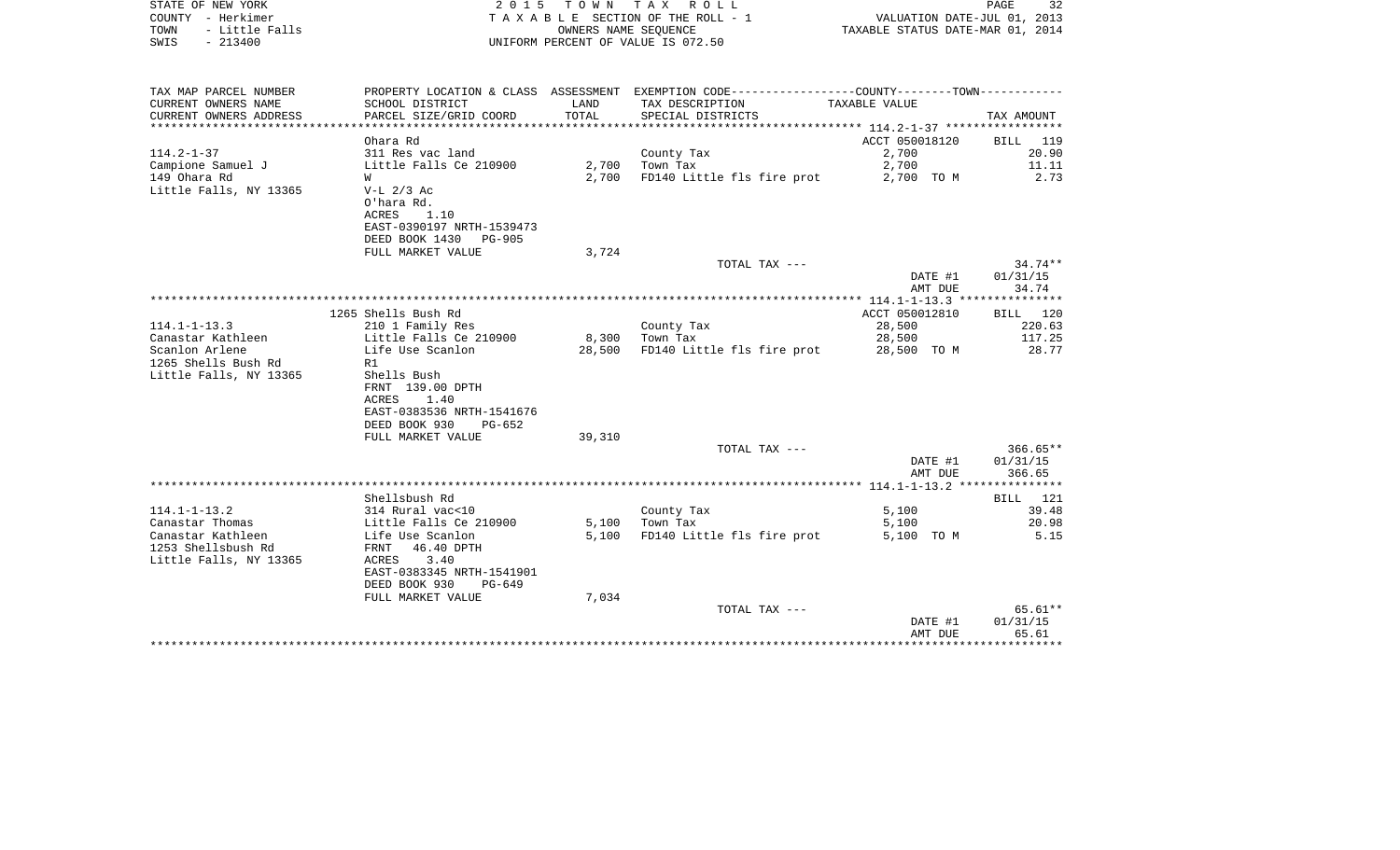| STATE OF NEW YORK |  |           |                |  |
|-------------------|--|-----------|----------------|--|
| COUNTY - Herkimer |  |           |                |  |
| TOWN              |  |           | - Little Falls |  |
| SWTS              |  | $-213400$ |                |  |

2015 TOWN TAX ROLL TA X A B L E SECTION OF THE ROLL - 1 TOWN - Little Falls OWNERS NAME SEQUENCE TAXABLE STATUS DATE-MAR 01, 2014 SWIS - 213400 UNIFORM PERCENT OF VALUE IS 072.50

| TAX MAP PARCEL NUMBER    |                           |         | PROPERTY LOCATION & CLASS ASSESSMENT EXEMPTION CODE---------------COUNTY-------TOWN---------- |                |                   |
|--------------------------|---------------------------|---------|-----------------------------------------------------------------------------------------------|----------------|-------------------|
| CURRENT OWNERS NAME      | SCHOOL DISTRICT           | LAND    | TAX DESCRIPTION                                                                               | TAXABLE VALUE  |                   |
| CURRENT OWNERS ADDRESS   | PARCEL SIZE/GRID COORD    | TOTAL   | SPECIAL DISTRICTS                                                                             |                | TAX AMOUNT        |
|                          |                           |         |                                                                                               |                |                   |
|                          | 1253 Shells Bush Rd       |         |                                                                                               | ACCT 050018300 | BILL 122          |
| $114.1 - 1 - 14$         | 210 1 Family Res          |         | VETWAR CTS 41120                                                                              | 6,525<br>6,525 |                   |
| Canastar Thomas          | Little Falls Ce 210900    | 8,000   | County Tax                                                                                    | 103,675        | 802.59            |
| Canastar Kathleen        | 1.00<br>ACRES             | 110,200 | Town Tax                                                                                      | 103,675        | 426.52            |
| 1253 Shells Bush Rd      | EAST-0383378 NRTH-1541600 |         | FD140 Little fls fire prot                                                                    | 110,200 TO M   | 111.23            |
| Little Falls, NY 13365   | DEED BOOK 00633 PG-00589  |         |                                                                                               |                |                   |
|                          | FULL MARKET VALUE         | 152,000 |                                                                                               |                |                   |
|                          |                           |         | TOTAL TAX ---                                                                                 |                | $1,340.34**$      |
|                          |                           |         |                                                                                               | DATE #1        | 01/31/15          |
|                          |                           |         |                                                                                               | AMT DUE        | 1,340.34          |
|                          |                           |         |                                                                                               |                |                   |
|                          | 1224 State Route 5S       |         |                                                                                               | ACCT 050006630 | BILL 123          |
| $121.1 - 2 - 28$         | 210 1 Family Res          |         | County Tax                                                                                    | 40,000         | 309.66            |
| Cancelino John Sr        | Central Valley 212803     | 8,200   | Town Tax                                                                                      | 40,000         | 164.56            |
| Cancelino Pamela         | Log Cabin                 | 40,000  | School Relevy                                                                                 |                | 1,126.52          |
| 1224 State Route 5S      | ACRES<br>1.10             |         | FD140 Little fls fire prot 40,000 TO M                                                        |                | 40.37             |
| Mohawk, NY 13407         | EAST-0382732 NRTH-1523369 |         |                                                                                               |                |                   |
|                          | DEED BOOK 1539<br>$PG-17$ |         |                                                                                               |                |                   |
| PRIOR OWNER ON 3/01/2014 | FULL MARKET VALUE         | 55,172  |                                                                                               |                |                   |
| Cancelino John Jr        |                           |         |                                                                                               |                |                   |
|                          |                           |         | TOTAL TAX ---                                                                                 |                | $1,641.11**$      |
|                          |                           |         |                                                                                               | DATE #1        | 01/31/15          |
|                          |                           |         |                                                                                               | AMT DUE        | 1,641.11          |
|                          |                           |         |                                                                                               |                |                   |
|                          | 1482 State Route 5S       |         |                                                                                               | ACCT 050001830 | BILL 124          |
| 121.2-4-19               | 210 1 Family Res          |         | County Tax                                                                                    | 61,900         | 479.19            |
| Caracane Kornell A       | Little Falls Ce 210900    | 7,500   | Town Tax                                                                                      | 61,900         | 254.66            |
| 1482 State Route 5-S     | S                         | 61,900  | School Relevy                                                                                 |                | 1,812.10          |
| Mohawk, NY 13407         | FRNT 110.00 DPTH          |         | FD140 Little fls fire prot 61,900 TO M                                                        |                | 62.48             |
|                          | 0.88<br>ACRES             |         |                                                                                               |                |                   |
|                          | EAST-0387819 NRTH-1524091 |         |                                                                                               |                |                   |
|                          | DEED BOOK 853<br>PG-373   |         |                                                                                               |                |                   |
|                          | FULL MARKET VALUE         | 85,379  |                                                                                               |                |                   |
|                          |                           |         | TOTAL TAX ---                                                                                 |                | $2,608.43**$      |
|                          |                           |         |                                                                                               | DATE #1        | 01/31/15          |
|                          |                           |         |                                                                                               | AMT DUE        | 2,608.43          |
|                          |                           |         |                                                                                               |                |                   |
|                          | 112 Gregorin Rd           |         |                                                                                               | ACCT 050009390 | BILL 125          |
| 114.51-2-10              | 210 1 Family Res          |         | County Tax                                                                                    | 71,500         | 553.51            |
| Carlisto Anthony         | Little Falls Ce 210900    | 5,900   | Town Tax                                                                                      | 71,500         | 294.15            |
| Carlisto Ann             | Half Assessed In City     |         | 71,500 FD140 Little fls fire prot                                                             | 71,500 TO M    | 72.17             |
| 634 E Gansevoort St      | FRNT 116.00 DPTH          |         |                                                                                               |                |                   |
| Little Falls, NY 13365   | 0.49<br>ACRES             |         |                                                                                               |                |                   |
|                          | EAST-0391126 NRTH-1537400 |         |                                                                                               |                |                   |
| PRIOR OWNER ON 3/01/2014 | DEED BOOK 529<br>PG-273   |         |                                                                                               |                |                   |
| Andrsen Bert             | FULL MARKET VALUE         | 98,621  |                                                                                               |                |                   |
|                          |                           |         | TOTAL TAX ---                                                                                 |                | $919.83**$        |
|                          |                           |         |                                                                                               | DATE #1        | 01/31/15          |
|                          |                           |         |                                                                                               | AMT DUE        | 919.83            |
|                          |                           |         |                                                                                               |                | * * * * * * * * * |
|                          |                           |         |                                                                                               |                |                   |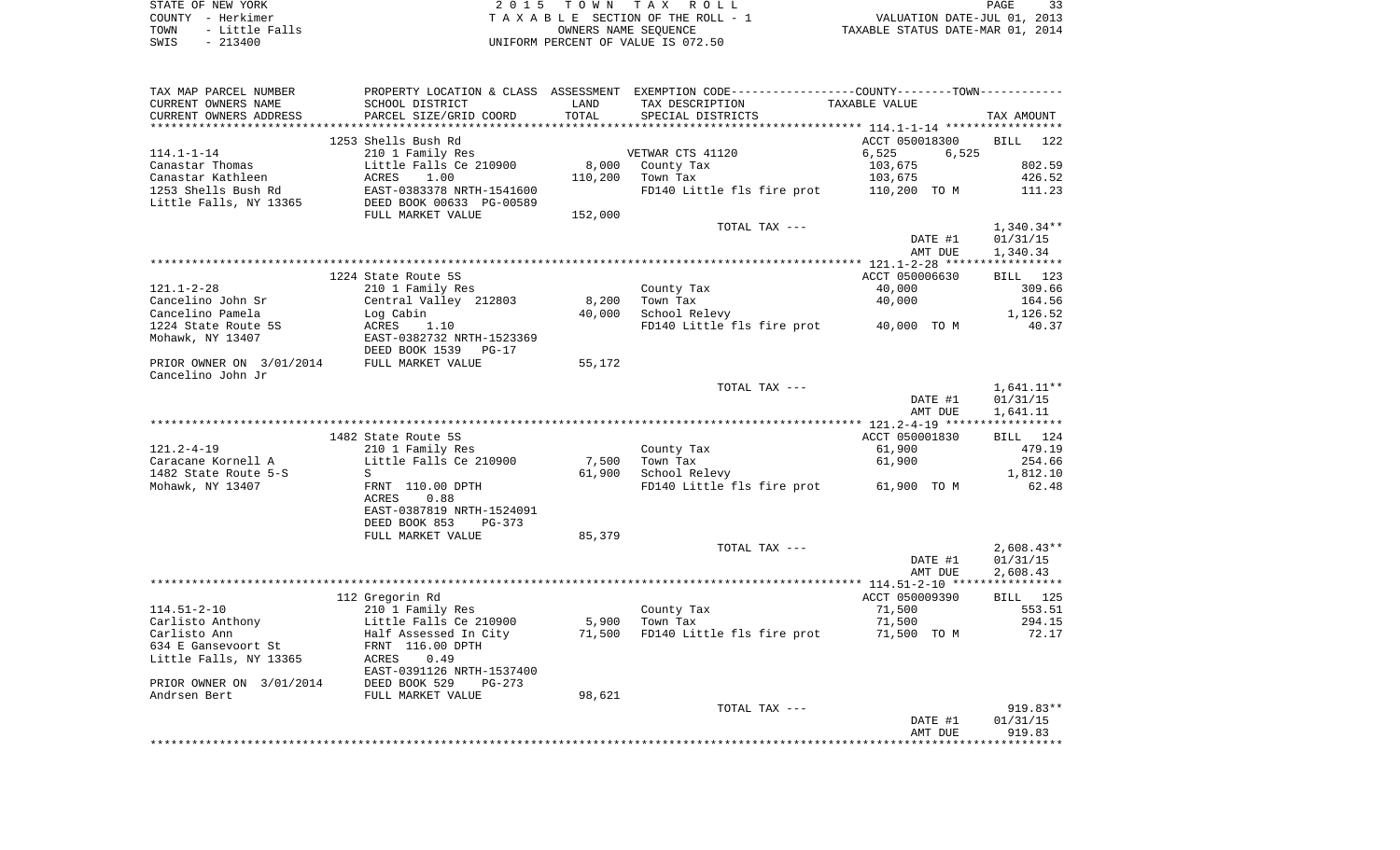|      | STATE OF NEW YORK | 2015 TOWN TAX ROLL                 | PAGE                             |
|------|-------------------|------------------------------------|----------------------------------|
|      | COUNTY - Herkimer | TAXABLE SECTION OF THE ROLL - 1    | VALUATION DATE-JUL 01, 2013      |
| TOWN | - Little Falls    | OWNERS NAME SEOUENCE               | TAXABLE STATUS DATE-MAR 01, 2014 |
| SWIS | $-213400$         | UNIFORM PERCENT OF VALUE IS 072.50 |                                  |

| TAX MAP PARCEL NUMBER              |                                           |                 | PROPERTY LOCATION & CLASS ASSESSMENT EXEMPTION CODE----------------COUNTY-------TOWN---------- |                                                          |                       |
|------------------------------------|-------------------------------------------|-----------------|------------------------------------------------------------------------------------------------|----------------------------------------------------------|-----------------------|
| CURRENT OWNERS NAME                | SCHOOL DISTRICT                           | LAND            | TAX DESCRIPTION                                                                                | TAXABLE VALUE                                            |                       |
| CURRENT OWNERS ADDRESS             | PARCEL SIZE/GRID COORD                    | TOTAL           | SPECIAL DISTRICTS                                                                              |                                                          | TAX AMOUNT            |
| ***********************            | ****************************              | *************** |                                                                                                | ************************** 107.3-1-15 ****************** |                       |
|                                    | 1810 State Route 169                      |                 |                                                                                                | ACCT 050001890                                           | <b>BILL</b><br>126    |
| $107.3 - 1 - 15$                   | 112 Dairy farm                            |                 | County Tax                                                                                     | 95,400                                                   | 738.53                |
| Carlson David                      | Little Falls Ce 210900                    | 33,600          | Town Tax                                                                                       | 95,400                                                   | 392.47                |
| 1810 State Route 169               | N                                         | 95,400          | School Relevy                                                                                  |                                                          | 2,468.29              |
| Little Falls, NY 13365             | Farm<br>$Rt-169$                          |                 | FD140 Little fls fire prot                                                                     | 95,400 TO M                                              | 96.29                 |
|                                    | <b>ACRES</b><br>66.60                     |                 |                                                                                                |                                                          |                       |
|                                    | EAST-0382638 NRTH-1545989                 |                 |                                                                                                |                                                          |                       |
|                                    | DEED BOOK 676<br><b>PG-860</b>            |                 |                                                                                                |                                                          |                       |
|                                    | FULL MARKET VALUE                         | 131,586         |                                                                                                |                                                          |                       |
|                                    |                                           |                 | TOTAL TAX ---                                                                                  |                                                          | $3,695.58**$          |
|                                    |                                           |                 |                                                                                                | DATE #1                                                  | 01/31/15              |
|                                    |                                           |                 |                                                                                                | AMT DUE                                                  | 3,695.58              |
|                                    |                                           |                 |                                                                                                |                                                          | * * * * * * * * * * * |
|                                    | Middleville Rd                            |                 |                                                                                                | ACCT 050006390                                           | 127<br><b>BILL</b>    |
| $114.2 - 1 - 3$                    | 105 Vac farmland                          |                 | County Tax                                                                                     | 5,000                                                    | 38.71                 |
| Carlson David                      | Little Falls Ce 210900                    | 5,000           | Town Tax                                                                                       | 5,000                                                    | 20.57                 |
| 1810 State Route 169               | <b>ACRES</b><br>6.00                      | 5,000           | School Relevy                                                                                  |                                                          | 215.22                |
| Little Falls, NY 13365-0376        | EAST-0386431 NRTH-1542408                 |                 | FD140 Little fls fire prot                                                                     | 5,000 TO M                                               | 5.05                  |
|                                    | DEED BOOK 707<br>$PG-632$                 |                 |                                                                                                |                                                          |                       |
|                                    | FULL MARKET VALUE                         | 6,897           |                                                                                                |                                                          |                       |
|                                    |                                           |                 | TOTAL TAX ---                                                                                  |                                                          | 279.55**              |
|                                    |                                           |                 |                                                                                                | DATE #1                                                  | 01/31/15              |
|                                    |                                           |                 |                                                                                                | AMT DUE                                                  | 279.55                |
|                                    | State Route 169                           |                 |                                                                                                | ACCT 0509900130                                          | BILL<br>128           |
| $114.2 - 1 - 2.2$                  | 105 Vac farmland                          |                 | County Tax                                                                                     | 4,000                                                    | 30.97                 |
| Carlson David R                    | Little Falls Ce 210900                    | 4,000           | Town Tax                                                                                       | 4,000                                                    | 16.46                 |
| 1810 State Route 169               | N                                         | 4,000           | School Relevy                                                                                  |                                                          | 172.18                |
| Little Falls, NY 13365             | Farm Land                                 |                 | FD140 Little fls fire prot                                                                     | 4,000 TO M                                               | 4.04                  |
|                                    | ACRES<br>7.40                             |                 |                                                                                                |                                                          |                       |
|                                    | EAST-0385456 NRTH-1543168                 |                 |                                                                                                |                                                          |                       |
|                                    | DEED BOOK 707<br>$PG-632$                 |                 |                                                                                                |                                                          |                       |
|                                    | FULL MARKET VALUE                         | 5,517           |                                                                                                |                                                          |                       |
|                                    |                                           |                 | TOTAL TAX ---                                                                                  |                                                          | $223.65**$            |
|                                    |                                           |                 |                                                                                                | DATE #1                                                  | 01/31/15              |
|                                    |                                           |                 |                                                                                                | AMT DUE                                                  | 223.65                |
|                                    |                                           |                 |                                                                                                |                                                          |                       |
|                                    | 1193 Shells Bush Rd                       |                 |                                                                                                | ACCT 05990800                                            | BILL 129              |
| $114.1 - 1 - 8.2$<br>Carney Donald | 270 Mfg housing<br>Little Falls Ce 210900 | 8,300           | County Tax<br>Town Tax                                                                         | 70,500<br>70,500                                         | 545.77<br>290.04      |
| Carney Diedra                      | MH G                                      | 70,500          | FD140 Little fls fire prot                                                                     | 70,500 TO M                                              | 71.16                 |
| 1193 Shells Bush Rd                | <b>FRNT</b><br>25.00 DPTH                 |                 |                                                                                                |                                                          |                       |
| Little Falls, NY 13365             | 2.20<br>ACRES                             |                 |                                                                                                |                                                          |                       |
|                                    | EAST-0382301 NRTH-1541883                 |                 |                                                                                                |                                                          |                       |
|                                    | DEED BOOK 824<br>$PG-551$                 |                 |                                                                                                |                                                          |                       |
|                                    | FULL MARKET VALUE                         | 97,241          |                                                                                                |                                                          |                       |
|                                    |                                           |                 | TOTAL TAX ---                                                                                  |                                                          | 906.97**              |
|                                    |                                           |                 |                                                                                                | DATE #1                                                  | 01/31/15              |
|                                    |                                           |                 |                                                                                                | AMT DUE                                                  | 906.97                |
|                                    |                                           |                 |                                                                                                |                                                          |                       |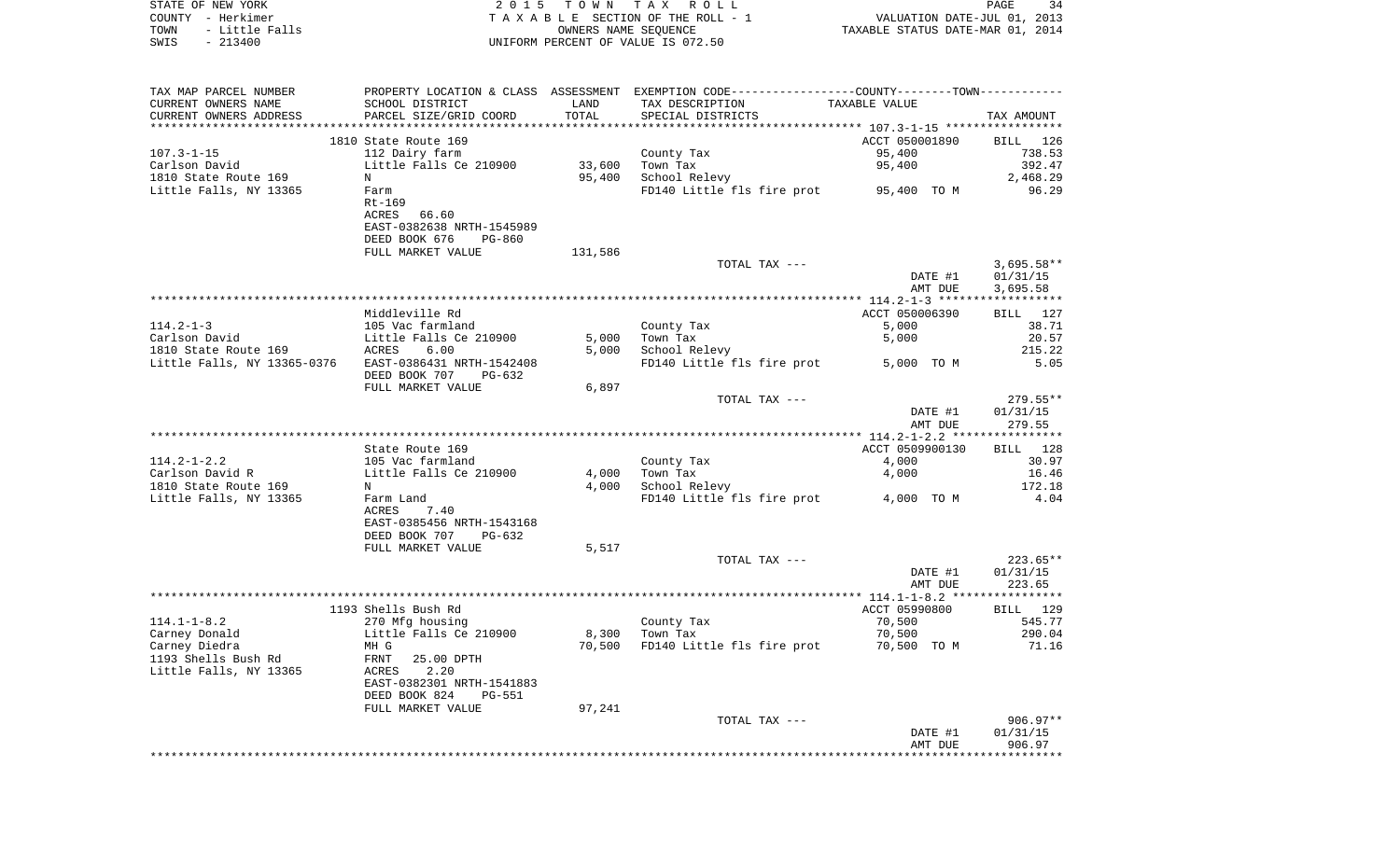|        | STATE OF NEW YORK | 2015 TOWN TAX ROLL                 | PAGE                             | マロ |
|--------|-------------------|------------------------------------|----------------------------------|----|
| COUNTY | – Herkimer        | TAXABLE SECTION OF THE ROLL - 1    | VALUATION DATE-JUL 01, 2013      |    |
| TOWN   | - Little Falls    | OWNERS NAME SEOUENCE               | TAXABLE STATUS DATE-MAR 01, 2014 |    |
| SWIS   | $-213400$         | UNIFORM PERCENT OF VALUE IS 072.50 |                                  |    |

 $\frac{35}{2013}$ <br>2014

| TAX MAP PARCEL NUMBER                                  |                           |         | PROPERTY LOCATION & CLASS ASSESSMENT EXEMPTION CODE---------------COUNTY--------TOWN---------- |                   |              |
|--------------------------------------------------------|---------------------------|---------|------------------------------------------------------------------------------------------------|-------------------|--------------|
| CURRENT OWNERS NAME                                    | SCHOOL DISTRICT           | LAND    | TAX DESCRIPTION                                                                                | TAXABLE VALUE     |              |
| CURRENT OWNERS ADDRESS                                 | PARCEL SIZE/GRID COORD    | TOTAL   | SPECIAL DISTRICTS                                                                              |                   | TAX AMOUNT   |
|                                                        |                           |         |                                                                                                |                   |              |
|                                                        | 1015 Shells Bush Rd       |         |                                                                                                |                   | BILL 130     |
| $114.1 - 1 - 2$                                        | 240 Rural res             |         | AG MKTS<br>41730                                                                               | 3,087<br>3,087    |              |
| Carney John                                            | Herkimer Centra 213001    |         | 26,000 County Tax                                                                              | 78,413            | 607.03       |
| Carney Louise                                          | ACRES 41.50               |         | 81,500 Town Tax                                                                                | 78,413            | 322.59       |
| 1015 Shells Bush Rd                                    | EAST-0378989 NRTH-1541785 |         | FD140 Little fls fire prot 81,500 TO M                                                         |                   | 82.26        |
| Herkimer, NY 13365                                     | FULL MARKET VALUE         | 112,414 |                                                                                                |                   |              |
| MAY BE SUBJECT TO PAYMENT                              |                           |         |                                                                                                |                   |              |
| UNDER AGDIST LAW TIL 2021                              |                           |         |                                                                                                |                   |              |
|                                                        |                           |         | TOTAL TAX ---                                                                                  |                   | 1,011.88**   |
|                                                        |                           |         |                                                                                                | DATE #1           | 01/31/15     |
|                                                        |                           |         |                                                                                                | AMT DUE           | 1,011.88     |
|                                                        |                           |         |                                                                                                |                   |              |
|                                                        | Shells Bush Rd            |         |                                                                                                | ACCT 050001980    | BILL 131     |
| $114.1 - 1 - 5$                                        | 120 Field crops           |         | AG MKTS<br>41730                                                                               | $0 \qquad \qquad$ | $\Omega$     |
| Carney John                                            | Little Falls Ce 210900    |         | 25,000 County Tax                                                                              | 25,000            | 193.54       |
| Carney Louise                                          | ACRES 81.00               |         | 25,000 Town Tax                                                                                | 25,000            | 102.85       |
| 1015 Shells Bush Rd                                    | EAST-0381958 NRTH-1542330 |         | FD140 Little fls fire prot 25,000 TO M                                                         |                   | 25.23        |
| Herkimer, NY 13350                                     | DEED BOOK 00575 PG-00650  |         |                                                                                                |                   |              |
|                                                        | FULL MARKET VALUE         | 34,483  |                                                                                                |                   |              |
| MAY BE SUBJECT TO PAYMENT<br>UNDER AGDIST LAW TIL 2021 |                           |         |                                                                                                |                   |              |
|                                                        |                           |         | TOTAL TAX ---                                                                                  |                   | $321.62**$   |
|                                                        |                           |         |                                                                                                | DATE #1           | 01/31/15     |
|                                                        |                           |         |                                                                                                | AMT DUE           | 321.62       |
|                                                        |                           |         |                                                                                                |                   |              |
|                                                        | 6281 State Route 5        |         |                                                                                                | ACCT 050002040    | BILL 132     |
| $121.1 - 1 - 50$                                       | 210 1 Family Res          |         | County Tax                                                                                     | 53,700            | 415.71       |
| Carrig W Morgan                                        | Little Falls Ce 210900    | 5,700   | Town Tax                                                                                       | 53,700            | 220.92       |
| 6281 State Route 5                                     | N                         | 53,700  | School Relevy                                                                                  |                   | 2,311.51     |
| Little Falls, NY 13365                                 | $R-1$ 1A                  |         | FD140 Little fls fire prot                                                                     | 53,700 TO M       | 54.20        |
|                                                        | Star Not Refiled          |         |                                                                                                |                   |              |
|                                                        | FRNT 200.00 DPTH 100.00   |         |                                                                                                |                   |              |
|                                                        | EAST-0385539 NRTH-1526602 |         |                                                                                                |                   |              |
|                                                        | DEED BOOK 00512 PG-00210  |         |                                                                                                |                   |              |
|                                                        | FULL MARKET VALUE         | 74,069  |                                                                                                |                   |              |
|                                                        |                           |         | TOTAL TAX ---                                                                                  |                   | $3,002.34**$ |
|                                                        |                           |         |                                                                                                | DATE #1           | 01/31/15     |
|                                                        |                           |         |                                                                                                | AMT DUE           | 3,002.34     |
|                                                        |                           |         |                                                                                                |                   |              |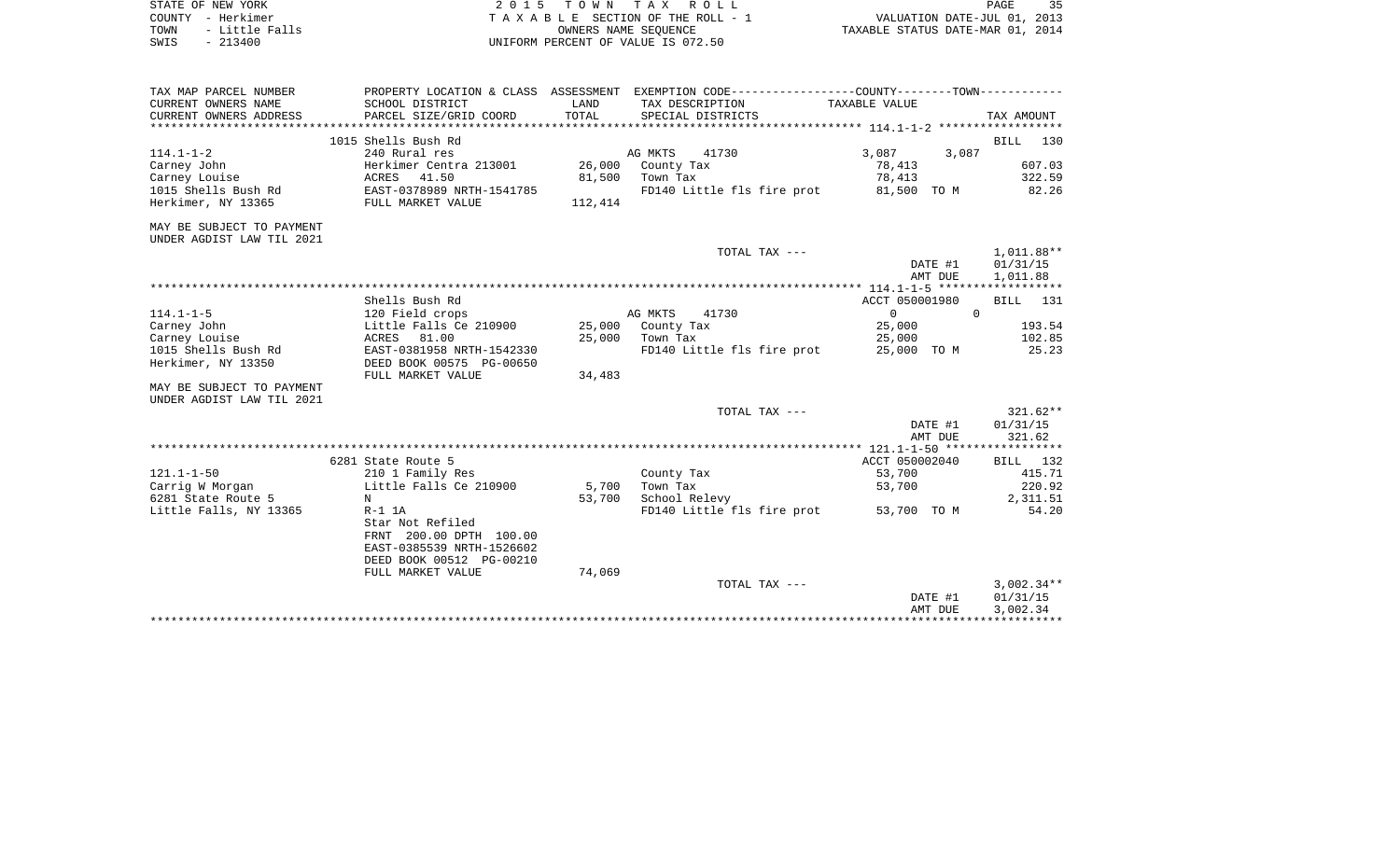| STATE OF NEW YORK |  |           |                |  |
|-------------------|--|-----------|----------------|--|
| COUNTY - Herkimer |  |           |                |  |
| TOWN              |  |           | - Little Falls |  |
| SWIS              |  | $-213400$ |                |  |

2015 TOWN TAX ROLL TA X A B L E SECTION OF THE ROLL - 1 TOWN - Little Falls OWNERS NAME SEQUENCE TAXABLE STATUS DATE-MAR 01, 2014 SWIS - 213400 UNIFORM PERCENT OF VALUE IS 072.50

| TAX MAP PARCEL NUMBER     | PROPERTY LOCATION & CLASS ASSESSMENT EXEMPTION CODE---------------COUNTY-------TOWN---------- |         |                            |                |                    |
|---------------------------|-----------------------------------------------------------------------------------------------|---------|----------------------------|----------------|--------------------|
| CURRENT OWNERS NAME       | SCHOOL DISTRICT                                                                               | LAND    | TAX DESCRIPTION            | TAXABLE VALUE  |                    |
| CURRENT OWNERS ADDRESS    | PARCEL SIZE/GRID COORD                                                                        | TOTAL   | SPECIAL DISTRICTS          |                | TAX AMOUNT         |
| *****************         |                                                                                               |         |                            |                |                    |
|                           | Johnnycake Rd                                                                                 |         |                            | ACCT 050100150 | BILL 133           |
| $127.2 - 3 - 5$           | 322 Rural vac>10                                                                              |         | County Tax                 | 28,500         | 220.63             |
| Caruso Michele            | Little Falls Ce 210900                                                                        | 28,500  | Town Tax                   | 28,500         | 117.25             |
| 272 Keyser Lake Dr        | Lot 7                                                                                         | 28,500  | FD140 Little fls fire prot | 28,500 TO M    | 28.77              |
| Dolgeville, NY 13329      | 26.60<br>ACRES                                                                                |         |                            |                |                    |
|                           | EAST-0393723 NRTH-1505087                                                                     |         |                            |                |                    |
|                           | DEED BOOK 1105<br>PG-152                                                                      |         |                            |                |                    |
|                           | FULL MARKET VALUE                                                                             | 39,310  |                            |                |                    |
|                           |                                                                                               |         | TOTAL TAX ---              |                | $366.65**$         |
|                           |                                                                                               |         |                            | DATE #1        | 01/31/15           |
|                           |                                                                                               |         |                            | AMT DUE        | 366.65             |
|                           |                                                                                               |         |                            |                |                    |
|                           | 130 Staring Ln                                                                                |         |                            | ACCT 050100010 | BILL 134           |
| $121.2 - 3 - 23.2$        | 210 1 Family Res                                                                              |         | County Tax                 | 98,200         | 760.21             |
| Casler Daniel             | Little Falls Ce 210900                                                                        | 8,000   | Town Tax                   | 98,200         | 403.99             |
| Casler Karen              | ACRES<br>1.00                                                                                 | 98,200  |                            | 98,200 TO M    | 99.11              |
|                           |                                                                                               |         | FD140 Little fls fire prot |                |                    |
| 130 Staring Ln            | EAST-0394967 NRTH-1522461                                                                     |         |                            |                |                    |
| Little Falls, NY 13365    | DEED BOOK 788<br>$PG-316$                                                                     |         |                            |                |                    |
|                           | FULL MARKET VALUE                                                                             | 135,448 |                            |                |                    |
|                           |                                                                                               |         | TOTAL TAX ---              |                | $1,263.31**$       |
|                           |                                                                                               |         |                            | DATE #1        | 01/31/15           |
|                           |                                                                                               |         |                            | AMT DUE        | 1,263.31           |
|                           |                                                                                               |         |                            |                |                    |
|                           | Paines Hollow Rd                                                                              |         |                            | ACCT 050001020 | <b>BILL</b><br>135 |
| $121.4 - 2 - 33.1$        | 321 Abandoned ag                                                                              |         | AG MKTS L 41720            | $\overline{0}$ | $\mathbf 0$        |
| Casler Daniel W           | Little Falls Ce 210900                                                                        | 48,300  | County Tax                 | 48,300         | 373.91             |
| Casler Karen M            | ACRES 157.20                                                                                  | 48,300  | Town Tax                   | 48,300         | 198.71             |
| 130 Staring Ln            | EAST-0393281 NRTH-1518302                                                                     |         | FD140 Little fls fire prot | 48,300 TO M    | 48.75              |
| Little Falls, NY 13365    | DEED BOOK 835<br>$PG-251$                                                                     |         |                            |                |                    |
|                           | FULL MARKET VALUE                                                                             | 66,621  |                            |                |                    |
| MAY BE SUBJECT TO PAYMENT |                                                                                               |         |                            |                |                    |
| UNDER AGDIST LAW TIL 2018 |                                                                                               |         |                            |                |                    |
|                           |                                                                                               |         | TOTAL TAX ---              |                | $621.37**$         |
|                           |                                                                                               |         |                            | DATE #1        | 01/31/15           |
|                           |                                                                                               |         |                            | AMT DUE        | 621.37             |
|                           |                                                                                               |         |                            |                |                    |
|                           | Staring Ln                                                                                    |         |                            | ACCT 050002070 | BILL 136           |
| $121.2 - 3 - 23.1$        | 113 Cattle farm                                                                               |         | AG MKTS<br>41730           | 2,601<br>2,601 |                    |
| Casler Mark               | Little Falls Ce 210900                                                                        | 21,250  | County Tax                 | 31,149         | 241.14             |
| 909 Paradise Rd           | Life Use Shirley Casler                                                                       | 33,750  | Town Tax                   | 31,149         | 128.15             |
| Little Falls, NY 13365    | FRNT 1973.00 DPTH                                                                             |         | FD140 Little fls fire prot | 33,750 TO M    | 34.06              |
|                           | ACRES 47.30                                                                                   |         |                            |                |                    |
| MAY BE SUBJECT TO PAYMENT | EAST-3995538 NRTH-1522405                                                                     |         |                            |                |                    |
| UNDER AGDIST LAW TIL 2021 | DEED BOOK 1216<br>PG-66                                                                       |         |                            |                |                    |
|                           | FULL MARKET VALUE                                                                             | 46,552  |                            |                |                    |
|                           |                                                                                               |         | TOTAL TAX ---              |                | 403.35**           |
|                           |                                                                                               |         |                            | DATE #1        | 01/31/15           |
|                           |                                                                                               |         |                            | AMT DUE        | 403.35             |
|                           |                                                                                               |         |                            |                |                    |
|                           |                                                                                               |         |                            |                |                    |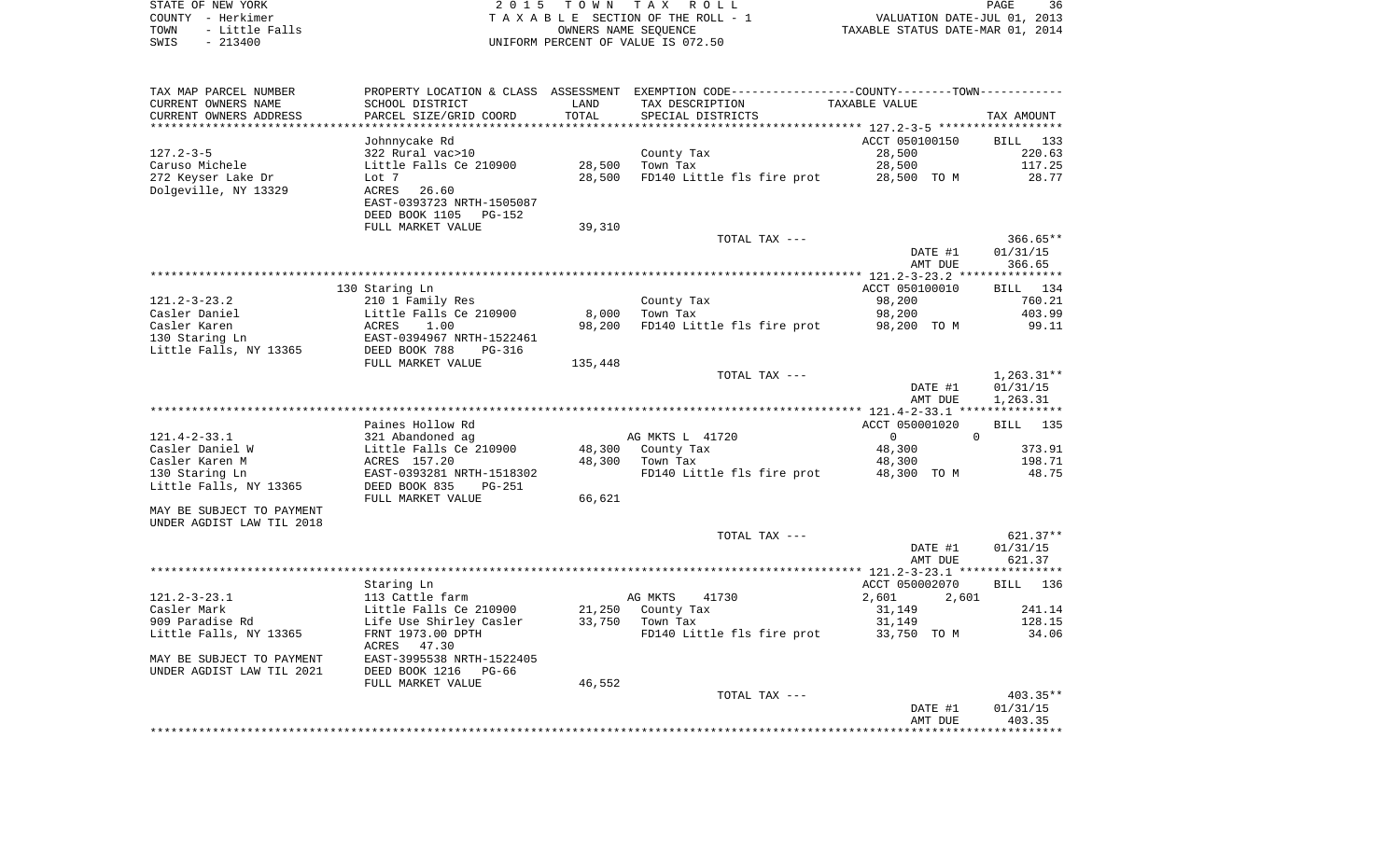STATE OF NEW YORK 2 0 1 5 T O W N T A X R O L L PAGE 37COUNTY - Herkimer **T A X A B L E** SECTION OF THE ROLL - 1 VALUATION DATE-JUL 01, 2013 TOWN - Little Falls OWNERS NAME SEQUENCE TAXABLE STATUS DATE-MAR 01, 2014 SWIS - 213400 UNIFORM PERCENT OF VALUE IS 072.50

TAX MAP PARCEL NUMBER PROPERTY LOCATION & CLASS ASSESSMENT EXEMPTION CODE------------------COUNTY--------TOWN------------ CURRENT OWNERS NAME SCHOOL DISTRICT LAND TAX DESCRIPTION TAXABLE VALUECURRENT OWNERS ADDRESS PARCEL SIZE/GRID COORD TOTAL SPECIAL DISTRICTS TAX AMOUNT \*\*\*\*\*\*\*\*\*\*\*\*\*\*\*\*\*\*\*\*\*\*\*\*\*\*\*\*\*\*\*\*\*\*\*\*\*\*\*\*\*\*\*\*\*\*\*\*\*\*\*\*\*\*\*\*\*\*\*\*\*\*\*\*\*\*\*\*\*\*\*\*\*\*\*\*\*\*\*\*\*\*\*\*\*\*\*\*\*\*\*\*\*\*\*\*\*\*\*\*\*\*\* 121.2-3-23.3 \*\*\*\*\*\*\*\*\*\*\*\*\*\*\*Paradise Rd BILL 137  $1.94$ 121.2-3-23.3 105 Vac farmland County Tax 250 Casler Mark Caster Mark Little Falls Ce 210900 250 Town Tax 250 250 250 250 250 909 Paradise Rd Paradise Rd 250 FD140 Little fls fire prot 250 TO M .25 Little Falls, NY 13365 FRNT 35.50 DPTH 350.00 EAST-0396300 NRTH-1520986 DEED BOOK 922 PG-566FULL MARKET VALUE 345 TOTAL TAX  $-- 3.22**$  DATE #1 01/31/15 AMT DUE 3.22 \*\*\*\*\*\*\*\*\*\*\*\*\*\*\*\*\*\*\*\*\*\*\*\*\*\*\*\*\*\*\*\*\*\*\*\*\*\*\*\*\*\*\*\*\*\*\*\*\*\*\*\*\*\*\*\*\*\*\*\*\*\*\*\*\*\*\*\*\*\*\*\*\*\*\*\*\*\*\*\*\*\*\*\*\*\*\*\*\*\*\*\*\*\*\*\*\*\*\*\*\*\*\* 121.4-2-30 \*\*\*\*\*\*\*\*\*\*\*\*\*\*\*\*\*BILL 138 909 Paradise Rd ACCT 050002100 BILL 1388 BILL 1388 BILL 1388 BILL 1388 BILL 1388 BILL 1388 BILL 1388 BILL 1388 BILL 1388 BILL 1388 BILL 1388 BILL 1388 BILL 1388 BILL 1388 BILL 1388 BILL 1388 BILL 1388 BILL 1388 BILL 1388 B 121.4-2-30 112 Dairy farm VETCOM CTS 41130 10,875 10,875 Casler Mark Little Falls Ce 210900 95,000 AG MKTS L 41720 0 0 909 Paradise Rd Life Use Shirley Casler 155,700 County Tax 144,825 1,121.15 Little Falls, NY 13365 695.81 FRNT 3355.00 DPTH Town Tax Town Tax 144,825 595.81 ACRES 224.00 FD140 Little fls fire prot 155,700 TO M 157.15 MAY BE SUBJECT TO PAYMENT EAST-0394821 NRTH-1520312UNDER AGDIST LAW TIL 2018 DEED BOOK 1216 PG-66 FULL MARKET VALUE 214,759 TOTAL TAX --- 1,874.11\*\* DATE #1 01/31/15 AMT DUE 1,874.11 \*\*\*\*\*\*\*\*\*\*\*\*\*\*\*\*\*\*\*\*\*\*\*\*\*\*\*\*\*\*\*\*\*\*\*\*\*\*\*\*\*\*\*\*\*\*\*\*\*\*\*\*\*\*\*\*\*\*\*\*\*\*\*\*\*\*\*\*\*\*\*\*\*\*\*\*\*\*\*\*\*\*\*\*\*\*\*\*\*\*\*\*\*\*\*\*\*\*\*\*\*\*\* 127.2-5-1 \*\*\*\*\*\*\*\*\*\*\*\*\*\*\*\*\*\*Paines Hollow Rd **Paint Results and ACCT 050012720** BILL 139 127.2-5-1 314 Rural vac<10 County Tax 7,000 54.19 Castillo Xavier Cinco Owen D Young 215001 7,000 Town Tax 7,000 28.80 Castillo Darlene FRNT 751.00 DPTH 7,000 FD140 Little fls fire prot 7,000 TO M 7.07 102-10 66th Rd Apt 18C ACRES 3.00 Forest Hills, NY 11375 EAST-0388067 NRTH-1511824 DEED BOOK 1475 PG-810FULL MARKET VALUE 9,655 TOTAL TAX --- 90.06\*\* DATE #1 01/31/15 AMT DUE 90.06 \*\*\*\*\*\*\*\*\*\*\*\*\*\*\*\*\*\*\*\*\*\*\*\*\*\*\*\*\*\*\*\*\*\*\*\*\*\*\*\*\*\*\*\*\*\*\*\*\*\*\*\*\*\*\*\*\*\*\*\*\*\*\*\*\*\*\*\*\*\*\*\*\*\*\*\*\*\*\*\*\*\*\*\*\*\*\*\*\*\*\*\*\*\*\*\*\*\*\*\*\*\*\* 121.1-1-5 \*\*\*\*\*\*\*\*\*\*\*\*\*\*\*\*\*\* Polansky Rd ACCT 050002130 BILL 140 121.1-1-5 210 1 Family Res County Tax 94,300 730.02 Castle Robert Little Falls Ce 210900 7,300 Town Tax 94,300 387.95 Castle Jeanne S S S Service S 34,300 FD140 Little fls fire prot 94,300 TO M 95.18 123 Court St FRNT 132.00 DPTHPO Box 29 ACRES 0.82 Herkimer, NY 13350 EAST-0380706 NRTH-1527816 DEED BOOK 702 PG-382FULL MARKET VALUE 130,069 TOTAL TAX  $---$  1,213.15\*\* DATE #1 01/31/15 AMT DUE 1,213.15

\*\*\*\*\*\*\*\*\*\*\*\*\*\*\*\*\*\*\*\*\*\*\*\*\*\*\*\*\*\*\*\*\*\*\*\*\*\*\*\*\*\*\*\*\*\*\*\*\*\*\*\*\*\*\*\*\*\*\*\*\*\*\*\*\*\*\*\*\*\*\*\*\*\*\*\*\*\*\*\*\*\*\*\*\*\*\*\*\*\*\*\*\*\*\*\*\*\*\*\*\*\*\*\*\*\*\*\*\*\*\*\*\*\*\*\*\*\*\*\*\*\*\*\*\*\*\*\*\*\*\*\*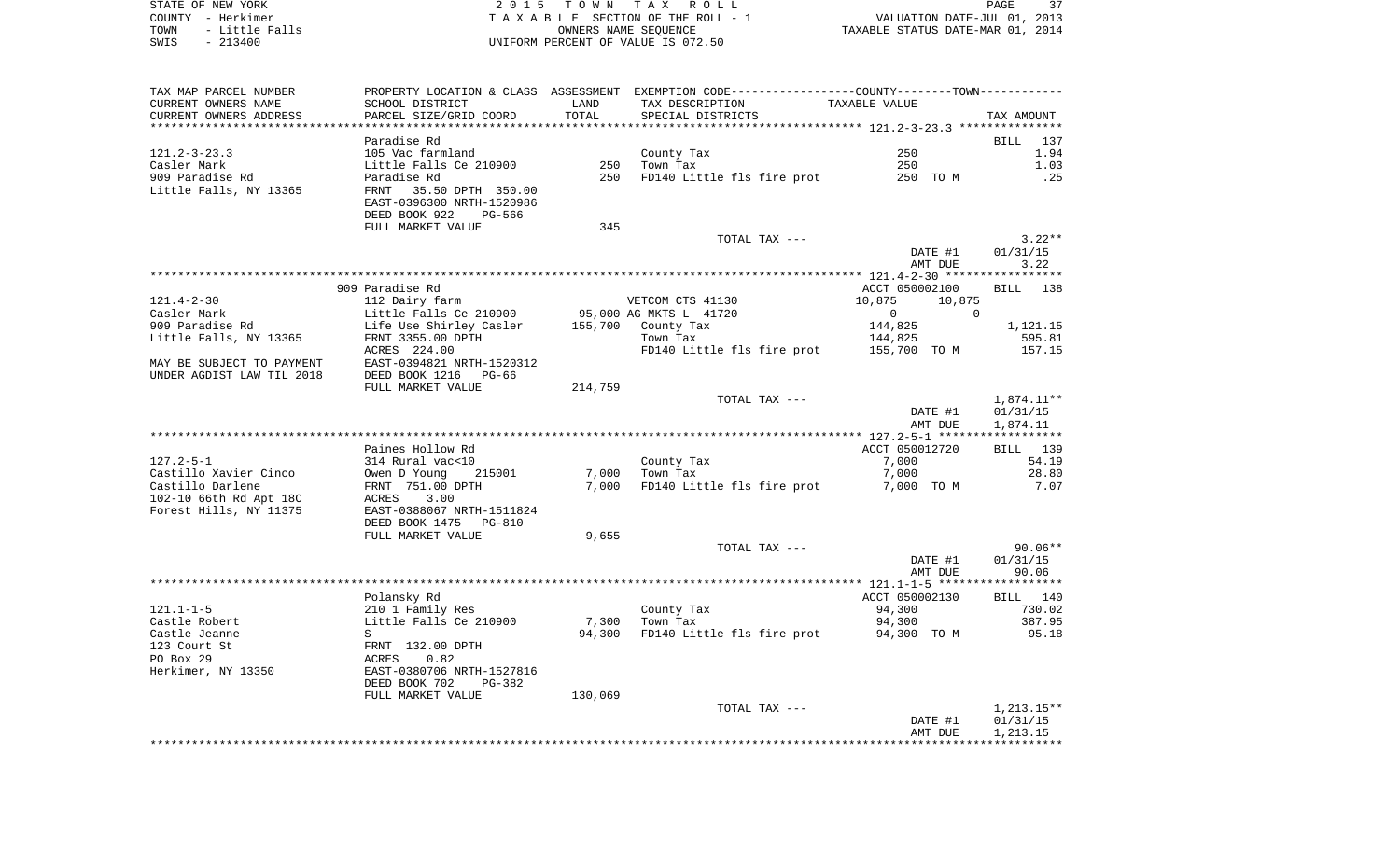STATE OF NEW YORK **EXECUTE:** A G L L 2 0 1 5 T O W N T A X R O L L COUNTY - Herkimer<br>
T A X A B L E SECTION OF THE ROLL - 1<br>
T A X A B L E SECTION OF THE ROLL - 1<br>
OWNERS NAME SEQUENCE<br>
SWIS - 213400<br>
OWNERS NAME SEQUENCE TOWN - Little Falls OWNERS NAME SEQUENCE TAXABLE STATUS DATE-MAR 01, 2014 SWIS - 213400 UNIFORM PERCENT OF VALUE IS 072.50

| TAX MAP PARCEL NUMBER                              |                                 |         | PROPERTY LOCATION & CLASS ASSESSMENT EXEMPTION CODE----------------COUNTY-------TOWN---------- |                |               |
|----------------------------------------------------|---------------------------------|---------|------------------------------------------------------------------------------------------------|----------------|---------------|
| CURRENT OWNERS NAME                                | SCHOOL DISTRICT                 | LAND    | TAX DESCRIPTION                                                                                | TAXABLE VALUE  |               |
| CURRENT OWNERS ADDRESS                             | PARCEL SIZE/GRID COORD          | TOTAL   | SPECIAL DISTRICTS                                                                              |                | TAX AMOUNT    |
|                                                    |                                 |         |                                                                                                |                |               |
|                                                    | State Route 5                   |         |                                                                                                | ACCT 050009750 | BILL 141      |
| $121.1 - 1 - 13$                                   | 553 Country club                |         | County Tax                                                                                     | 427,000        | 3,305.58      |
| Castle Robert & Aney George Little Falls Ce 210900 |                                 | 50,100  | Town Tax                                                                                       | 427,000        | 1,756.67      |
| PO Box 708                                         | ACRES 82.60                     | 427,000 | School Relevy                                                                                  |                | 18,380.14     |
| Herkimer, NY 13350                                 | EAST-0381618 NRTH-1527796       |         | FD140 Little fls fire prot 427,000 TO M                                                        |                | 430.97        |
|                                                    | DEED BOOK 941<br>PG-86          |         |                                                                                                |                |               |
|                                                    | FULL MARKET VALUE               | 588,966 |                                                                                                |                |               |
|                                                    |                                 |         | TOTAL TAX ---                                                                                  |                | $23,873.36**$ |
|                                                    |                                 |         |                                                                                                |                |               |
|                                                    |                                 |         |                                                                                                | DATE #1        | 01/31/15      |
|                                                    |                                 |         |                                                                                                | AMT DUE        | 23,873.36     |
|                                                    |                                 |         |                                                                                                |                |               |
|                                                    | Broat Rd                        |         |                                                                                                | ACCT 050990540 | BILL 142      |
| $114.3 - 1 - 21.2$                                 | 322 Rural vac>10                |         | County Tax                                                                                     | 18,400         | 142.44        |
| Castle Robert J                                    | Herkimer Centra 213001          | 18,400  | Town Tax                                                                                       | 18,400         | 75.70         |
| 123 Court St                                       | South                           | 18,400  | School Relevy                                                                                  |                | 652.33        |
| PO Box 29                                          | $V-L$                           |         | FD140 Little fls fire prot 18,400 TO M                                                         |                | 18.57         |
| Herkimer, NY 13350                                 | Broat Rd                        |         |                                                                                                |                |               |
|                                                    | ACRES<br>14.00                  |         |                                                                                                |                |               |
|                                                    | EAST-0381903 NRTH-1531561       |         |                                                                                                |                |               |
|                                                    | DEED BOOK 697<br>$PG-25$        |         |                                                                                                |                |               |
|                                                    | FULL MARKET VALUE               | 25,379  |                                                                                                |                |               |
|                                                    |                                 |         | TOTAL TAX ---                                                                                  |                | 889.04**      |
|                                                    |                                 |         |                                                                                                | DATE #1        | 01/31/15      |
|                                                    |                                 |         |                                                                                                | AMT DUE        | 889.04        |
|                                                    |                                 |         |                                                                                                |                |               |
|                                                    | 323 Flint Ave Ext               |         |                                                                                                | ACCT 050004590 | BILL 143      |
| $114.84 - 2 - 7$                                   | 210 1 Family Res                |         | County Tax                                                                                     | 35,800         | 277.14        |
| Catalina Michael & Holly                           | Little Falls Ce 210900          |         | 2,900   Town Tax                                                                               | 35,800         | 147.28        |
| C/O Thomas & Debrah Jones                          | Land contract Jones             | 35,800  | School Relevy                                                                                  |                | 688.62        |
| 323 Flint Ave Ext                                  | FRNT 80.00 DPTH 100.00          |         | FD140 Little fls fire prot 35,800 TO M                                                         |                | 36.13         |
|                                                    | EAST-0393744 NRTH-1528782       |         |                                                                                                |                |               |
| Little Falls, NY 13365                             |                                 |         |                                                                                                |                |               |
|                                                    | DEED BOOK 929<br>PG-246         | 49,379  |                                                                                                |                |               |
|                                                    | FULL MARKET VALUE               |         |                                                                                                |                |               |
|                                                    |                                 |         | TOTAL TAX ---                                                                                  |                | $1,149.17**$  |
|                                                    |                                 |         |                                                                                                | DATE #1        | 01/31/15      |
|                                                    |                                 |         |                                                                                                | AMT DUE        | 1,149.17      |
|                                                    |                                 |         |                                                                                                |                |               |
|                                                    | Polansky-Eatonville Rd          |         |                                                                                                | ACCT 050011460 | BILL 144      |
| $121.1 - 1 - 3$                                    | 280 Res Multiple                |         | County Tax                                                                                     | 128,000        | 990.90        |
| CB Properties LLC                                  | Little Falls Ce 210900          | 44,700  | Town Tax                                                                                       | 128,000        | 526.59        |
| 110 W Albany St                                    | E                               | 128,000 | School Relevy                                                                                  |                | 5,509.74      |
| Herkimer, NY 13350                                 | Farm Star Not Refiled           |         | FD140 Little fls fire prot 128,000 TO M                                                        |                | 129.19        |
|                                                    | Smallsbush                      |         |                                                                                                |                |               |
|                                                    | ACRES<br>31.00                  |         |                                                                                                |                |               |
|                                                    | EAST-0380699 NRTH-1528396       |         |                                                                                                |                |               |
|                                                    | DEED BOOK 1115<br><b>PG-970</b> |         |                                                                                                |                |               |
|                                                    | FULL MARKET VALUE               | 176,552 |                                                                                                |                |               |
|                                                    |                                 |         | TOTAL TAX ---                                                                                  |                | $7,156.42**$  |
|                                                    |                                 |         |                                                                                                | DATE #1        | 01/31/15      |
|                                                    |                                 |         |                                                                                                | AMT DUE        | 7,156.42      |
|                                                    |                                 |         |                                                                                                |                | ************  |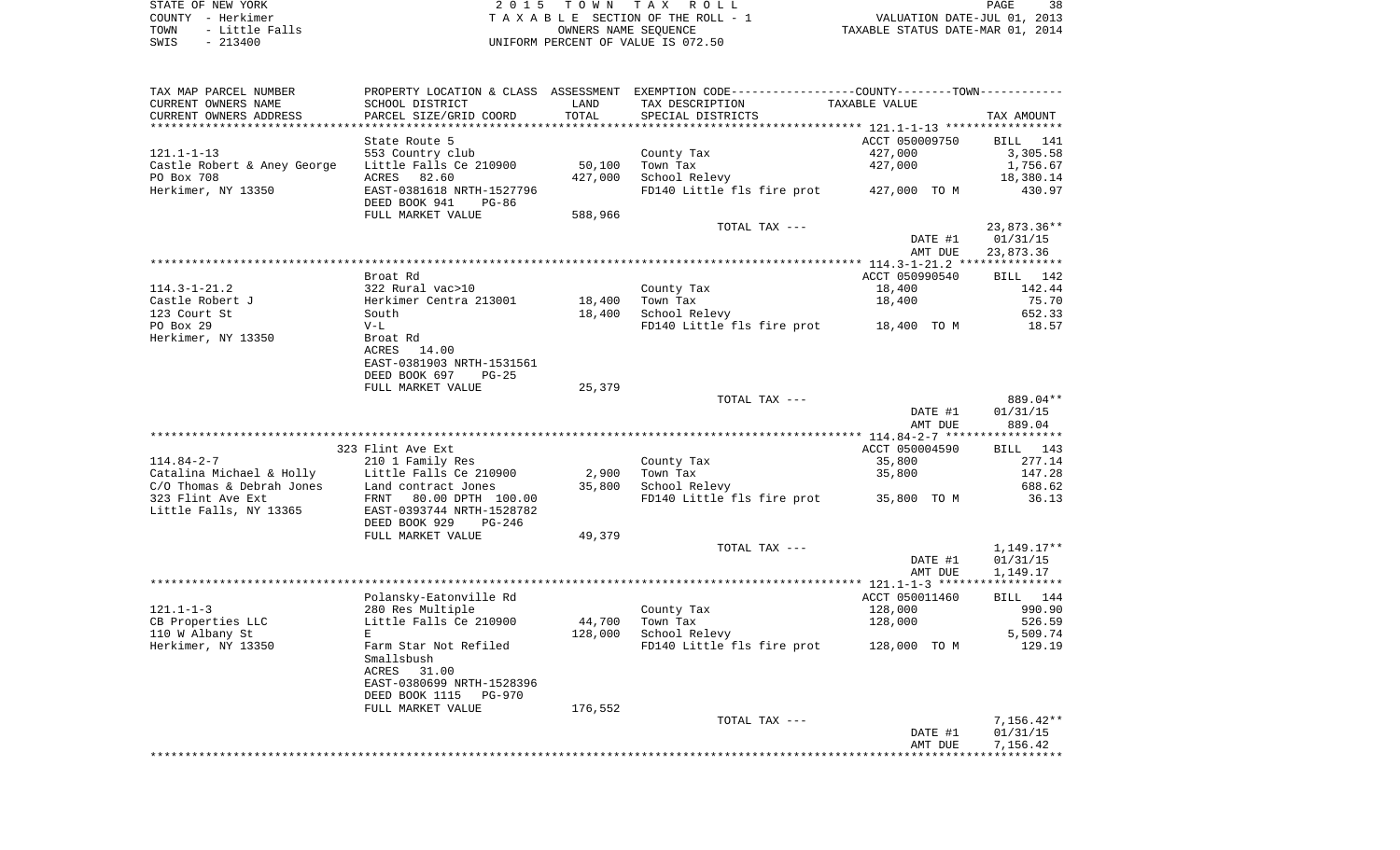STATE OF NEW YORK **EXECUTE:**  $2015$  TOWN TAX ROLL COUNTY - Herkimer<br>
T A X A B L E SECTION OF THE ROLL - 1<br>
T A X A B L E SECTION OF THE ROLL - 1<br>
OWNERS NAME SEQUENCE<br>
SWIS - 213400<br>
OWNERS NAME SEQUENCE TOWN - Little Falls OWNERS NAME SEQUENCE TAXABLE STATUS DATE-MAR 01, 2014 SWIS - 213400 UNIFORM PERCENT OF VALUE IS 072.50

| TAX MAP PARCEL NUMBER  |                           |        | PROPERTY LOCATION & CLASS ASSESSMENT EXEMPTION CODE----------------COUNTY-------TOWN--------- |                |             |
|------------------------|---------------------------|--------|-----------------------------------------------------------------------------------------------|----------------|-------------|
| CURRENT OWNERS NAME    | SCHOOL DISTRICT           | LAND   | TAX DESCRIPTION                                                                               | TAXABLE VALUE  |             |
| CURRENT OWNERS ADDRESS | PARCEL SIZE/GRID COORD    | TOTAL  | SPECIAL DISTRICTS                                                                             |                | TAX AMOUNT  |
|                        |                           |        |                                                                                               |                |             |
|                        | Eatonville Rd             |        |                                                                                               | ACCT 050003960 | BILL<br>145 |
| $121.1 - 1 - 6$        | 311 Res vac land          |        | County Tax                                                                                    | 900            | 6.97        |
| CB Properties LLC      | Little Falls Ce 210900    | 900    | Town Tax                                                                                      | 900            | 3.70        |
| 110 W Albany St        | FRNT 110.00 DPTH 135.00   | 900    | School Relevy                                                                                 |                | 38.74       |
| Herkimer, NY 13350     | EAST-0380471 NRTH-1527254 |        | FD140 Little fls fire prot 900 TO M                                                           |                | .91         |
|                        | DEED BOOK 1086 PG-858     |        |                                                                                               |                |             |
|                        | FULL MARKET VALUE         | 1,241  |                                                                                               |                |             |
|                        |                           |        | TOTAL TAX ---                                                                                 |                | $50.32**$   |
|                        |                           |        |                                                                                               | DATE #1        | 01/31/15    |
|                        |                           |        |                                                                                               | AMT DUE        | 50.32       |
|                        |                           |        |                                                                                               |                |             |
|                        | State Route 5             |        |                                                                                               | ACCT 050003990 | BILL 146    |
| $121.1 - 1 - 10$       | 311 Res vac land          |        | County Tax                                                                                    | 9,500          | 73.54       |
| CB Properties LLC      | Little Falls Ce 210900    | 9,500  | Town Tax                                                                                      | 9,500          | 39.08       |
| 110 W Albany St        | ACRES<br>1.00             | 9,500  | School Relevy                                                                                 |                | 408.93      |
| Herkimer, NY 13350     | EAST-0380569 NRTH-1526825 |        | FD140 Little fls fire prot 9,500 TO M                                                         |                | 9.59        |
|                        | DEED BOOK 1086 PG-858     |        |                                                                                               |                |             |
|                        | FULL MARKET VALUE         | 13,103 |                                                                                               |                |             |
|                        |                           |        | TOTAL TAX ---                                                                                 |                | 531.14**    |
|                        |                           |        |                                                                                               | DATE #1        | 01/31/15    |
|                        |                           |        |                                                                                               | AMT DUE        | 531.14      |
|                        |                           |        |                                                                                               |                |             |
|                        | 1255 Top Notch Rd         |        |                                                                                               | ACCT 050990330 | BILL 147    |
| $114.2 - 2 - 31.2$     | 311 Res vac land          |        | County Tax                                                                                    | 2,700          | 20.90       |
| Celebi Olga            | Little Falls Ce 210900    |        | $2,700$ Town Tax                                                                              | 2,700          | 11.11       |
| % Mary Deluca          | Top Notch Rd              | 2,700  | FD140 Little fls fire prot                                                                    | 2,700 TO M     | 2.73        |
| 87 Skinner St          | West                      |        |                                                                                               |                |             |
| Little Falls, NY 13365 | V-L 1.12 Ac               |        |                                                                                               |                |             |
|                        | FRNT 249.55 DPTH          |        |                                                                                               |                |             |
|                        | 1.10<br>ACRES             |        |                                                                                               |                |             |
|                        | EAST-0393494 NRTH-1539411 |        |                                                                                               |                |             |
|                        | DEED BOOK 1076 PG-615     |        |                                                                                               |                |             |
|                        | FULL MARKET VALUE         | 3,724  |                                                                                               |                |             |
|                        |                           |        | TOTAL TAX ---                                                                                 |                | 34.74**     |
|                        |                           |        |                                                                                               | DATE #1        | 01/31/15    |
|                        |                           |        |                                                                                               | AMT DUE        | 34.74       |
|                        |                           |        |                                                                                               |                |             |
|                        | Gun Club Rd               |        |                                                                                               |                | BILL 148    |
| $114.4 - 3 - 8$        | 314 Rural vac<10          |        | County Tax                                                                                    | 18,900         | 146.31      |
| Christmas & Associates | Little Falls Ce 210900    | 18,900 | Town Tax                                                                                      | 18,900         | 77.75       |
| 23 Main St             | FRNT 259.00 DPTH          | 18,900 | FD140 Little fls fire prot 18,900 TO M                                                        |                | 19.08       |
| PO Box 200             | ACRES<br>5.40             |        |                                                                                               |                |             |
| Camden, NY 13316       | EAST-0387005 NRTH-1533579 |        |                                                                                               |                |             |
|                        | DEED BOOK 1372 PG-719     |        |                                                                                               |                |             |
|                        | FULL MARKET VALUE         | 26,069 |                                                                                               |                |             |
|                        |                           |        | TOTAL TAX ---                                                                                 |                | 243.14**    |
|                        |                           |        |                                                                                               | DATE #1        | 01/31/15    |
|                        |                           |        |                                                                                               | AMT DUE        | 243.14      |
|                        |                           |        |                                                                                               |                |             |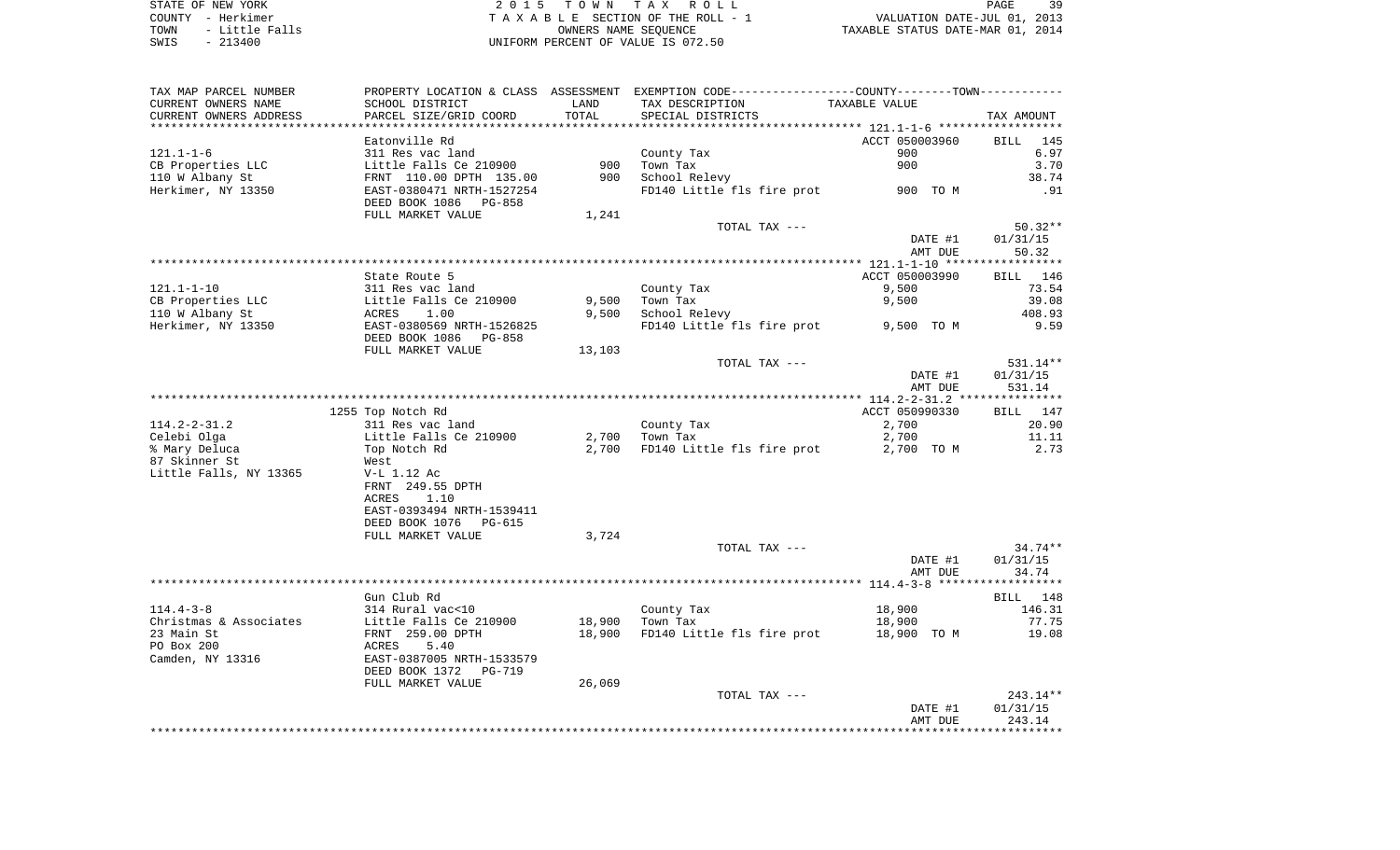STATE OF NEW YORK 2 0 1 5 T O W N T A X R O L L PAGE 40COUNTY - Herkimer **T A X A B L E** SECTION OF THE ROLL - 1 VALUATION DATE-JUL 01, 2013 TOWN - Little Falls OWNERS NAME SEQUENCE TAXABLE STATUS DATE-MAR 01, 2014 SWIS - 213400 UNIFORM PERCENT OF VALUE IS 072.50

TAX MAP PARCEL NUMBER PROPERTY LOCATION & CLASS ASSESSMENT EXEMPTION CODE------------------COUNTY--------TOWN------------ CURRENT OWNERS NAME SCHOOL DISTRICT LAND TAX DESCRIPTION TAXABLE VALUECURRENT OWNERS ADDRESS PARCEL SIZE/GRID COORD TOTAL SPECIAL DISTRICTS TAX AMOUNT \*\*\*\*\*\*\*\*\*\*\*\*\*\*\*\*\*\*\*\*\*\*\*\*\*\*\*\*\*\*\*\*\*\*\*\*\*\*\*\*\*\*\*\*\*\*\*\*\*\*\*\*\*\*\*\*\*\*\*\*\*\*\*\*\*\*\*\*\*\*\*\*\*\*\*\*\*\*\*\*\*\*\*\*\*\*\*\*\*\*\*\*\*\*\*\*\*\*\*\*\*\*\* 114.4-3-10 \*\*\*\*\*\*\*\*\*\*\*\*\*\*\*\*\*Gun Club Rd BILL 149 114.4-3-10 314 Rural vac<10 County Tax 25,200 195.08 Christmas & Associates Little Falls Ce 210900 25,200 Town Tax 25,200 103.67 23 Main St FRNT 188.50 DPTH 25,200 FD140 Little fls fire prot 25,200 TO M 25.43 PO Box 200 ACRES 7.20Camden, NY 13316 EAST-0387593 NRTH-1534230 DEED BOOK 1372 PG-719FULL MARKET VALUE 34,759 TOTAL TAX --- 324.18\*\* DATE #1 01/31/15 AMT DUE 324.18 \*\*\*\*\*\*\*\*\*\*\*\*\*\*\*\*\*\*\*\*\*\*\*\*\*\*\*\*\*\*\*\*\*\*\*\*\*\*\*\*\*\*\*\*\*\*\*\*\*\*\*\*\*\*\*\*\*\*\*\*\*\*\*\*\*\*\*\*\*\*\*\*\*\*\*\*\*\*\*\*\*\*\*\*\*\*\*\*\*\*\*\*\*\*\*\*\*\*\*\*\*\*\* 114.4-3-11 \*\*\*\*\*\*\*\*\*\*\*\*\*\*\*\*\* Gun Club Rd BILL 150140.89 114.4-3-11 314 Rural vac<10 County Tax 18,200 Christmas & Associates and Little Falls Ce 210900 18,200 Town Tax 18,200 18,200 14.87 23 Main St FRNT 250.00 DPTH 18,200 FD140 Little fls fire prot 18,200 TO M 18.37 PO Box 200 ACRES 5.20 Camden, NY 13316 EAST-0387371 NRTH-1534431 DEED BOOK 1372 PG-719FULL MARKET VALUE 25,103 TOTAL TAX --- 234.13\*\* DATE #1 01/31/15 AMT DUE 234.13 \*\*\*\*\*\*\*\*\*\*\*\*\*\*\*\*\*\*\*\*\*\*\*\*\*\*\*\*\*\*\*\*\*\*\*\*\*\*\*\*\*\*\*\*\*\*\*\*\*\*\*\*\*\*\*\*\*\*\*\*\*\*\*\*\*\*\*\*\*\*\*\*\*\*\*\*\*\*\*\*\*\*\*\*\*\*\*\*\*\*\*\*\*\*\*\*\*\*\*\*\*\*\* 114.4-3-12 \*\*\*\*\*\*\*\*\*\*\*\*\*\*\*\*\* Gun Club Rd BILL 151114.4-3-12 314 Rural vac<10 County Tax 5,250 40.64 Christmas & Associates Little Falls Ce 210900 5,250 Town Tax 5,250 21.60 23 Main St 10 10 mo frontage 1996 5,250 FD140 Little fls fire prot 5,250 TO M 5.30 PO Box 200 ACRES 10.50 Camden, NY 13316 EAST-0388611 NRTH-1534505 DEED BOOK 1372 PG-719FULL MARKET VALUE 7,241 TOTAL TAX  $---$  67.54\*\* DATE #1 01/31/15 AMT DUE 67.54 \*\*\*\*\*\*\*\*\*\*\*\*\*\*\*\*\*\*\*\*\*\*\*\*\*\*\*\*\*\*\*\*\*\*\*\*\*\*\*\*\*\*\*\*\*\*\*\*\*\*\*\*\*\*\*\*\*\*\*\*\*\*\*\*\*\*\*\*\*\*\*\*\*\*\*\*\*\*\*\*\*\*\*\*\*\*\*\*\*\*\*\*\*\*\*\*\*\*\*\*\*\*\* 114.4-3-13 \*\*\*\*\*\*\*\*\*\*\*\*\*\*\*\*\*BILL 152 Gun Club Rd 114.4-3-13 322 Rural vac>10 County Tax 7,500 58.06 Christmas & Associates and Little Falls Ce 210900 7,500 70wn Tax 7,500 700 700 700 30.85 23 Main St 1.57 Change 1.57 Change 2.57 Change 2.57 Change 1.57 Change 1.57 Change 2.57 Change 2.57 Change 2.57 PO Box 200 ACRES 15.00 Camden, NY 13316 EAST-0388614 NRTH-1534006 DEED BOOK 1372 PG-719FULL MARKET VALUE 10,345 TOTAL TAX --- 96.48\*\* DATE #1 01/31/15 AMT DUE 96.48\*\*\*\*\*\*\*\*\*\*\*\*\*\*\*\*\*\*\*\*\*\*\*\*\*\*\*\*\*\*\*\*\*\*\*\*\*\*\*\*\*\*\*\*\*\*\*\*\*\*\*\*\*\*\*\*\*\*\*\*\*\*\*\*\*\*\*\*\*\*\*\*\*\*\*\*\*\*\*\*\*\*\*\*\*\*\*\*\*\*\*\*\*\*\*\*\*\*\*\*\*\*\*\*\*\*\*\*\*\*\*\*\*\*\*\*\*\*\*\*\*\*\*\*\*\*\*\*\*\*\*\*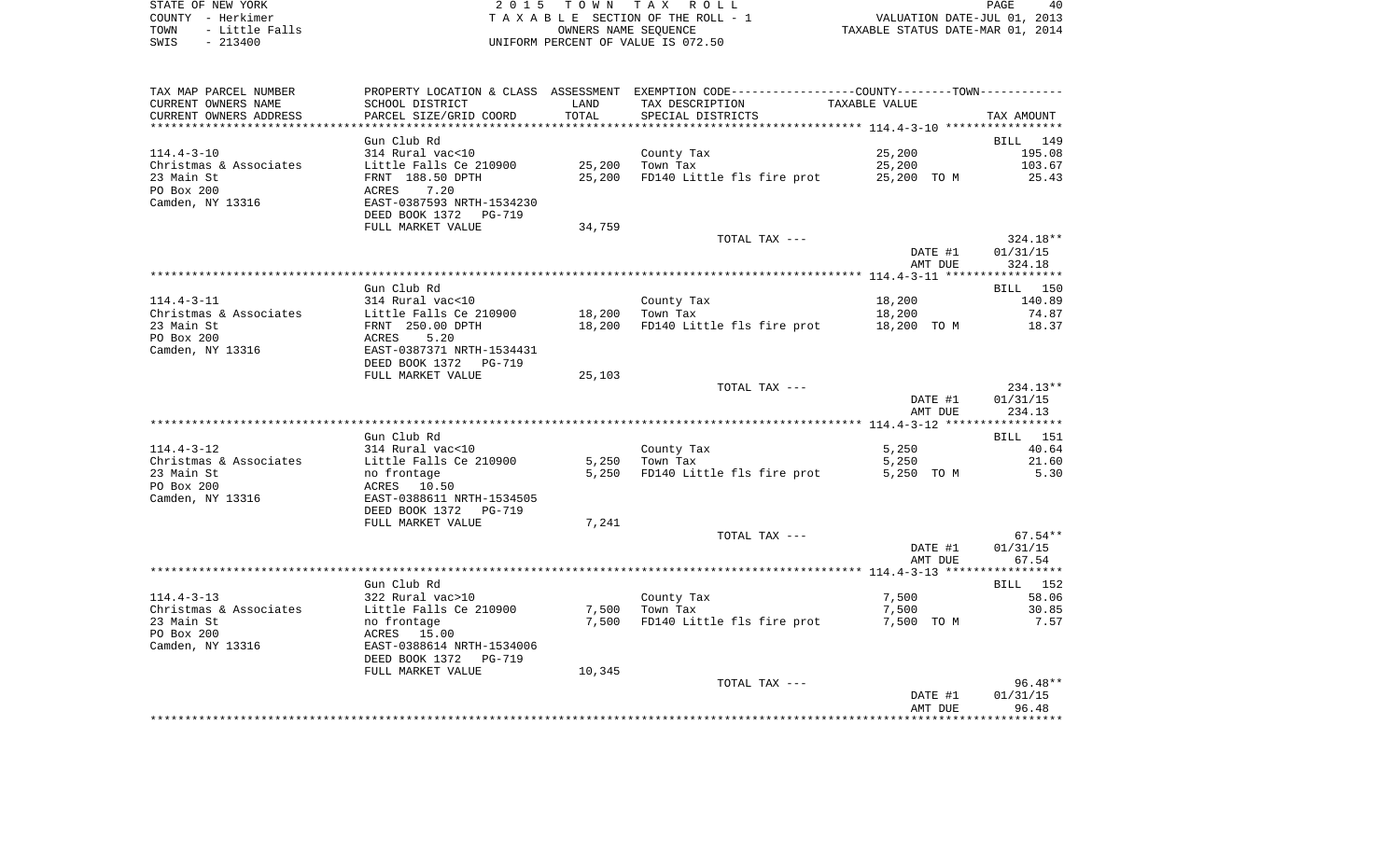STATE OF NEW YORK **EXECUTE:** TO W N TAX ROLL COUNTY - Herkimer<br>
T A X A B L E SECTION OF THE ROLL - 1<br>
T A X A B L E SECTION OF THE ROLL - 1<br>
OWNERS NAME SEQUENCE<br>
SWIS - 213400<br>
OWNERS NAME SEQUENCE TOWN - Little Falls OWNERS NAME SEQUENCE TAXABLE STATUS DATE-MAR 01, 2014 SWIS - 213400 UNIFORM PERCENT OF VALUE IS 072.50

| TAX MAP PARCEL NUMBER                |                           |       | PROPERTY LOCATION & CLASS ASSESSMENT EXEMPTION CODE----------------COUNTY--------TOWN---------- |               |                       |
|--------------------------------------|---------------------------|-------|-------------------------------------------------------------------------------------------------|---------------|-----------------------|
| CURRENT OWNERS NAME                  | SCHOOL DISTRICT           | LAND  | TAX DESCRIPTION                                                                                 | TAXABLE VALUE |                       |
| CURRENT OWNERS ADDRESS               | PARCEL SIZE/GRID COORD    | TOTAL | SPECIAL DISTRICTS                                                                               |               | TAX AMOUNT            |
|                                      |                           |       |                                                                                                 |               |                       |
|                                      | Gun Club Rd               |       |                                                                                                 |               | BILL 153              |
| $114.4 - 3 - 14$                     | 314 Rural vac<10          |       | County Tax                                                                                      | 2,700         | 20.90                 |
| Christmas & Associates               | Little Falls Ce 210900    |       | $2,700$ Town Tax                                                                                |               | 11.11                 |
|                                      |                           |       |                                                                                                 | 2,700         |                       |
| 23 Main St                           | no frontage               | 2,700 | FD140 Little fls fire prot                                                                      | 2,700 TO M    | 2.73                  |
| PO Box 200                           | ACRES<br>5.40             |       |                                                                                                 |               |                       |
| Camden, NY 13316                     | EAST-0387610 NRTH-1533747 |       |                                                                                                 |               |                       |
|                                      | DEED BOOK 1372 PG-719     |       |                                                                                                 |               |                       |
|                                      | FULL MARKET VALUE         | 3,724 |                                                                                                 |               |                       |
|                                      |                           |       | TOTAL TAX ---                                                                                   |               | $34.74**$             |
|                                      |                           |       |                                                                                                 | DATE #1       | 01/31/15              |
|                                      |                           |       |                                                                                                 | AMT DUE       | 34.74                 |
|                                      |                           |       |                                                                                                 |               |                       |
|                                      | Gun Club Rd               |       |                                                                                                 |               | BILL 154              |
| $114.4 - 3 - 15$                     | 314 Rural vac<10          |       | County Tax                                                                                      | 2,700         | 20.90                 |
|                                      | Little Falls Ce 210900    |       | $2,700$ Town Tax                                                                                | 2,700         | 11.11                 |
| Christmas & Associates<br>23 Main St |                           |       | 2,700 FD140 Little fls fire prot 2,700 TO M                                                     |               |                       |
|                                      | no frontage               |       |                                                                                                 |               | 2.73                  |
| PO Box 200                           | ACRES<br>5.40             |       |                                                                                                 |               |                       |
| Camden, NY 13316                     | EAST-0387610 NRTH-1533747 |       |                                                                                                 |               |                       |
|                                      | DEED BOOK 1372 PG-719     |       |                                                                                                 |               |                       |
|                                      | FULL MARKET VALUE         | 3,724 |                                                                                                 |               |                       |
|                                      |                           |       | TOTAL TAX ---                                                                                   |               | $34.74**$             |
|                                      |                           |       |                                                                                                 | DATE #1       | 01/31/15              |
|                                      |                           |       |                                                                                                 | AMT DUE       | 34.74                 |
|                                      |                           |       |                                                                                                 |               | ***********           |
|                                      | Gun Club Rd               |       |                                                                                                 |               | <b>BILL</b> 155       |
| $114.4 - 3 - 16$                     | 314 Rural vac<10          |       | County Tax                                                                                      | 4,900         | 37.93                 |
| Christmas & Associates               | Little Falls Ce 210900    | 4,900 | Town Tax                                                                                        | 4,900         | 20.16                 |
| 23 Main St                           | no frontage               | 4,900 | FD140 Little fls fire prot                                                                      | 4,900 TO M    | 4.95                  |
| PO Box 200                           | ACRES<br>9.80             |       |                                                                                                 |               |                       |
|                                      |                           |       |                                                                                                 |               |                       |
| Camden, NY 13316                     | EAST-0388106 NRTH-1533403 |       |                                                                                                 |               |                       |
|                                      | DEED BOOK 1372 PG-719     |       |                                                                                                 |               |                       |
|                                      | FULL MARKET VALUE         | 6,759 |                                                                                                 |               |                       |
|                                      |                           |       | TOTAL TAX ---                                                                                   |               | 63.04**               |
|                                      |                           |       |                                                                                                 | DATE #1       | 01/31/15              |
|                                      |                           |       |                                                                                                 | AMT DUE       | 63.04                 |
|                                      |                           |       |                                                                                                 |               |                       |
|                                      | Gun Club Rd               |       |                                                                                                 |               | BILL 156              |
| $114.4 - 3 - 18$                     | 314 Rural vac<10          |       | County Tax                                                                                      | 4,150         | 32.13                 |
| Christmas & Associates               | Little Falls Ce 210900    |       | $4,150$ Town Tax                                                                                | 4,150         | 17.07                 |
| 23 Main St                           | no frontage               | 4,150 | FD140 Little fls fire prot                                                                      | 4,150 TO M    | 4.19                  |
| PO Box 200                           | ACRES<br>8.30             |       |                                                                                                 |               |                       |
| Camden, NY 13316                     | EAST-0388242 NRTH-1532828 |       |                                                                                                 |               |                       |
|                                      |                           |       |                                                                                                 |               |                       |
|                                      | DEED BOOK 1372<br>PG-719  |       |                                                                                                 |               |                       |
|                                      | FULL MARKET VALUE         | 5,724 |                                                                                                 |               |                       |
|                                      |                           |       | TOTAL TAX ---                                                                                   |               | $53.39**$             |
|                                      |                           |       |                                                                                                 | DATE #1       | 01/31/15              |
|                                      |                           |       |                                                                                                 | AMT DUE       | 53.39                 |
|                                      |                           |       |                                                                                                 |               | * * * * * * * * * * * |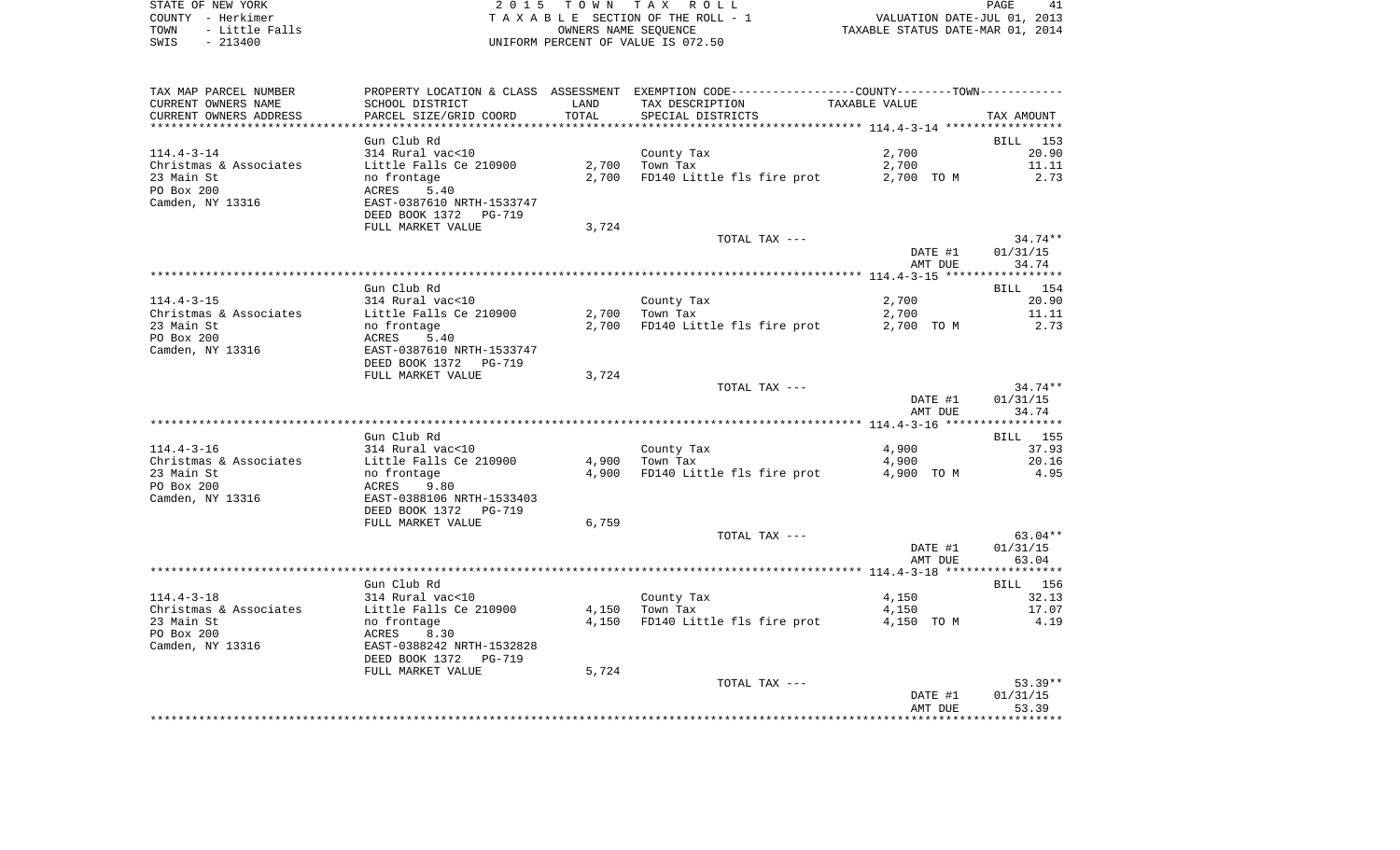STATE OF NEW YORK **EXECUTE:** TO W N TAX ROLL COUNTY - Herkimer<br>
T A X A B L E SECTION OF THE ROLL - 1<br>
T A X A B L E SECTION OF THE ROLL - 1<br>
OWNERS NAME SEQUENCE<br>
SWIS - 213400<br>
OWNERS NAME SEQUENCE TOWN - LITTLE SECTION OF THE ROLL - 1<br>
TAXABLE STATUS DATE-JUL 01, 2013<br>
OWNERS NAME SEQUENCE TAXABLE STATUS DATE-MAR 01, 2014 SWIS - 213400 UNIFORM PERCENT OF VALUE IS 072.50

| TAX MAP PARCEL NUMBER       |                           |         | PROPERTY LOCATION & CLASS ASSESSMENT EXEMPTION CODE----------------COUNTY--------TOWN---------- |                |                 |
|-----------------------------|---------------------------|---------|-------------------------------------------------------------------------------------------------|----------------|-----------------|
| CURRENT OWNERS NAME         | SCHOOL DISTRICT           | LAND    | TAX DESCRIPTION                                                                                 | TAXABLE VALUE  |                 |
| CURRENT OWNERS ADDRESS      | PARCEL SIZE/GRID COORD    | TOTAL   | SPECIAL DISTRICTS                                                                               |                | TAX AMOUNT      |
|                             |                           |         |                                                                                                 |                |                 |
|                             | Gun Club Rd               |         |                                                                                                 |                | BILL 157        |
| $114.4 - 3 - 19$            | 314 Rural vac<10          |         | County Tax                                                                                      | 4,300          | 33.29           |
| Christmas & Associates      | Little Falls Ce 210900    | 4,300   | Town Tax                                                                                        | 4,300          | 17.69           |
|                             |                           |         |                                                                                                 |                |                 |
| 23 Main St                  | no frontage               | 4,300   | FD140 Little fls fire prot                                                                      | 4,300 TO M     | 4.34            |
| PO Box 200                  | 8.60<br>ACRES             |         |                                                                                                 |                |                 |
| Camden, NY 13316            | EAST-0388214 NRTH-1532532 |         |                                                                                                 |                |                 |
|                             | DEED BOOK 1372<br>PG-719  |         |                                                                                                 |                |                 |
|                             | FULL MARKET VALUE         | 5,931   |                                                                                                 |                |                 |
|                             |                           |         | TOTAL TAX ---                                                                                   |                | $55.32**$       |
|                             |                           |         |                                                                                                 | DATE #1        | 01/31/15        |
|                             |                           |         |                                                                                                 | AMT DUE        | 55.32           |
|                             |                           |         |                                                                                                 |                |                 |
|                             | 1358 State Route 169      |         |                                                                                                 | ACCT 050004740 | <b>BILL</b> 158 |
| $114.2 - 1 - 22$            | 210 1 Family Res          |         | County Tax                                                                                      | 82,300         | 637.12          |
| Ciano Richard               | Little Falls Ce 210900    | 5,700   | Town Tax                                                                                        | 82,300         | 338.58          |
| Ciano Barbara               | R1 G                      | 82,300  | FD140 Little fls fire prot 82,300 TO M                                                          |                | 83.07           |
| 1358 State Route 169        | Middleville Rd            |         |                                                                                                 |                |                 |
|                             |                           |         |                                                                                                 |                |                 |
| Little Falls, NY 13365      | FRNT 100.00 DPTH 200.00   |         |                                                                                                 |                |                 |
|                             | EAST-0389528 NRTH-1539396 |         |                                                                                                 |                |                 |
|                             | DEED BOOK 1171 PG-916     |         |                                                                                                 |                |                 |
|                             | FULL MARKET VALUE         | 113,517 |                                                                                                 |                |                 |
|                             |                           |         | TOTAL TAX ---                                                                                   |                | $1,058.77**$    |
|                             |                           |         |                                                                                                 | DATE #1        | 01/31/15        |
|                             |                           |         |                                                                                                 | AMT DUE        | 1,058.77        |
|                             |                           |         |                                                                                                 |                |                 |
|                             | 167 Reservoir Rd          |         |                                                                                                 | ACCT 050015570 | BILL 159        |
| $114.2 - 2 - 8$             | 240 Rural res             |         | County Tax                                                                                      | 210,200        | 1,627.24        |
| Cobb Elaine M               | Little Falls Ce 210900    | 41,500  | Town Tax                                                                                        | 210,200        | 864.76          |
| PO Box 634                  | FRNT 3051.00 DPTH         | 210,200 | FD140 Little fls fire prot                                                                      | 210,200 TO M   | 212.16          |
| Little Falls, NY 13365-0634 | ACRES<br>97.40            |         |                                                                                                 |                |                 |
|                             | EAST-0391810 NRTH-1542366 |         |                                                                                                 |                |                 |
|                             | DEED BOOK 868<br>PG-481   |         |                                                                                                 |                |                 |
|                             | FULL MARKET VALUE         | 289,931 |                                                                                                 |                |                 |
|                             |                           |         | TOTAL TAX ---                                                                                   |                | $2,704.16**$    |
|                             |                           |         |                                                                                                 | DATE #1        | 01/31/15        |
|                             |                           |         |                                                                                                 |                |                 |
|                             |                           |         |                                                                                                 | AMT DUE        | 2,704.16        |
|                             |                           |         |                                                                                                 |                |                 |
|                             | 503 Oregon Rd             |         |                                                                                                 | ACCT 050002450 | BILL 160        |
| $121.4 - 2 - 54$            | 270 Mfg housing           |         | County Tax                                                                                      | 33,800         | 261.66          |
| Coffin Ryan                 | Central Valley 212803     | 8,500   | Town Tax                                                                                        | 33,800         | 139.05          |
| Gegler Jessica              | FRNT 145.00 DPTH 375.00   | 33,800  | School Relevy                                                                                   |                | 341.15          |
| 503 Oregon Rd               | EAST-0387532 NRTH-1512321 |         | FD140 Little fls fire prot                                                                      | 33,800 TO M    | 34.11           |
| Mohawk, NY 13407            | DEED BOOK 1375<br>PG-932  |         |                                                                                                 |                |                 |
|                             | FULL MARKET VALUE         | 46,621  |                                                                                                 |                |                 |
|                             |                           |         | TOTAL TAX ---                                                                                   |                | $775.97**$      |
|                             |                           |         |                                                                                                 | DATE #1        | 01/31/15        |
|                             |                           |         |                                                                                                 | AMT DUE        | 775.97          |
|                             |                           |         |                                                                                                 |                | ***********     |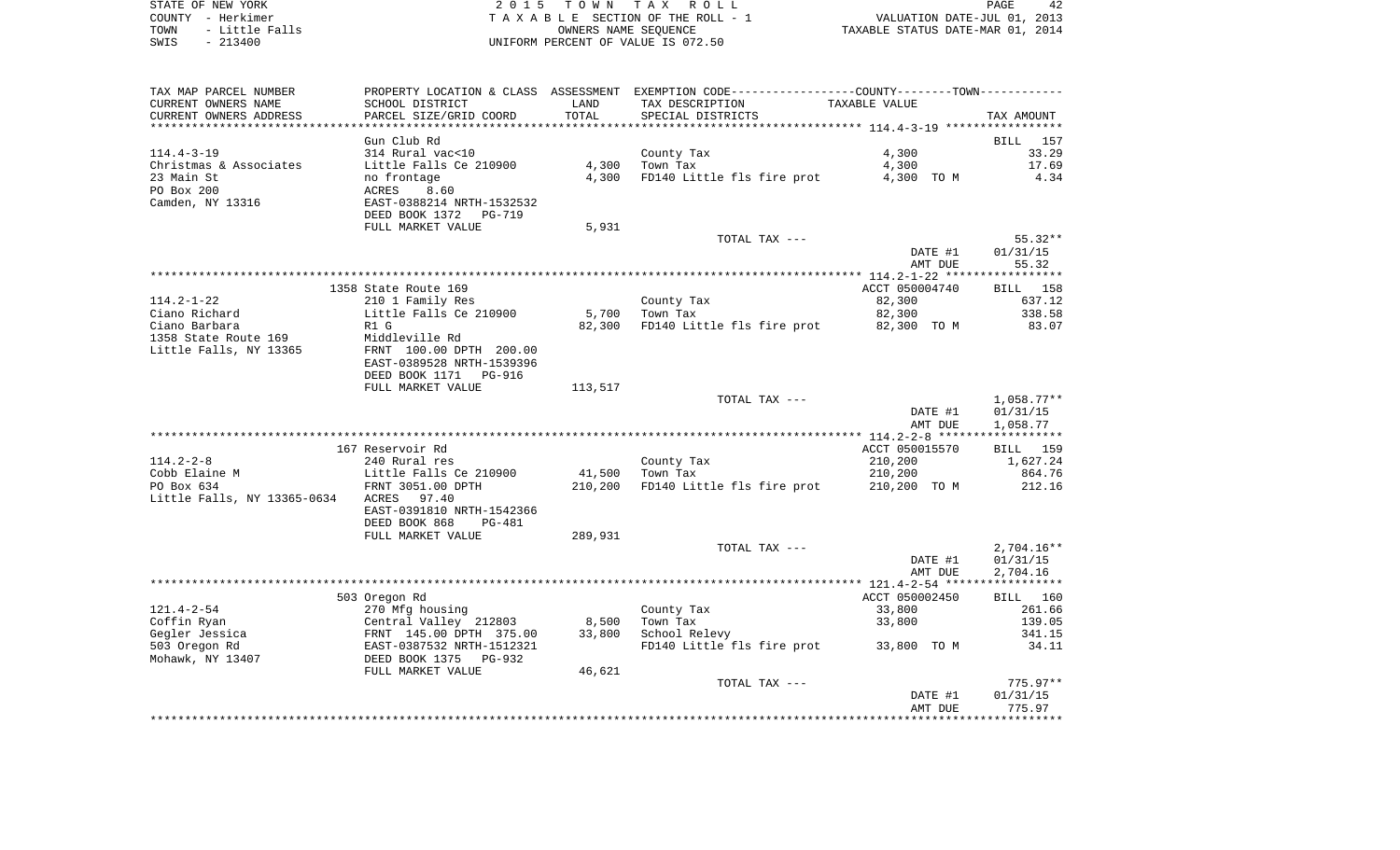| STATE OF NEW YORK<br>COUNTY - Herkimer<br>TOWN<br>- Little Falls<br>SWIS<br>$-213400$ | 2 0 1 5                                                                                                      |                  | TOWN TAX ROLL<br>T A X A B L E SECTION OF THE ROLL - 1<br>OWNERS NAME SEQUENCE<br>UNIFORM PERCENT OF VALUE IS 072.50 | VALUATION DATE-JUL 01, 2013<br>TAXABLE STATUS DATE-MAR 01, 2014 | PAGE<br>43                     |
|---------------------------------------------------------------------------------------|--------------------------------------------------------------------------------------------------------------|------------------|----------------------------------------------------------------------------------------------------------------------|-----------------------------------------------------------------|--------------------------------|
| TAX MAP PARCEL NUMBER                                                                 |                                                                                                              |                  | PROPERTY LOCATION & CLASS ASSESSMENT EXEMPTION CODE----------------COUNTY--------TOWN----------                      |                                                                 |                                |
| CURRENT OWNERS NAME                                                                   | SCHOOL DISTRICT                                                                                              | LAND             | TAX DESCRIPTION                                                                                                      | TAXABLE VALUE                                                   |                                |
| CURRENT OWNERS ADDRESS                                                                | PARCEL SIZE/GRID COORD                                                                                       | TOTAL            | SPECIAL DISTRICTS                                                                                                    |                                                                 | TAX AMOUNT                     |
| ***********************                                                               | ****************************                                                                                 |                  |                                                                                                                      |                                                                 |                                |
|                                                                                       | 336 Flint Ave Ext                                                                                            |                  |                                                                                                                      | ACCT 050007260                                                  | <b>BILL</b><br>- 161           |
| $121.27 - 1 - 1$                                                                      | 210 1 Family Res                                                                                             |                  | County Tax                                                                                                           | 35,500                                                          | 274.82                         |
| Cole Marie                                                                            | Little Falls Ce 210900<br>N                                                                                  | 2,400            | Town Tax                                                                                                             | 35,500                                                          | 146.05<br>35.83                |
| 336 Flint Ave Ext<br>Little Falls, NY 13365                                           | $R-1$<br>Rt-167<br><b>FRNT</b><br>90.00 DPTH<br>78.00                                                        | 35,500           | FD140 Little fls fire prot                                                                                           | 35,500 TO M                                                     |                                |
|                                                                                       | EAST-0393487 NRTH-1528624<br>DEED BOOK 835<br>PG-157<br>FULL MARKET VALUE                                    | 48,966           |                                                                                                                      |                                                                 |                                |
|                                                                                       |                                                                                                              |                  | TOTAL TAX ---                                                                                                        |                                                                 | $456.70**$                     |
|                                                                                       |                                                                                                              |                  |                                                                                                                      | DATE #1<br>AMT DUE                                              | 01/31/15<br>456.70             |
|                                                                                       |                                                                                                              |                  |                                                                                                                      |                                                                 |                                |
|                                                                                       | 2016 State Route 169                                                                                         |                  |                                                                                                                      | ACCT 050004380                                                  | BILL 162                       |
| $107.3 - 1 - 5.1$<br>Collins Michael Patrick                                          | 210 1 Family Res<br>Little Falls Ce 210900                                                                   |                  | County Tax<br>Town Tax                                                                                               | 75,400<br>75,400                                                | 583.70<br>310.19               |
| Collins Sharon Gay                                                                    | N                                                                                                            | 10,100<br>75,400 | FD140 Little fls fire prot                                                                                           | 75,400 TO M                                                     | 76.10                          |
| 2016 State Route 169                                                                  | $R-1$                                                                                                        |                  |                                                                                                                      |                                                                 |                                |
| Little Falls, NY 13365                                                                | Rt-169<br>2.50<br>ACRES<br>EAST-0379064 NRTH-1546339<br>DEED BOOK 1088<br>$PG-247$                           |                  |                                                                                                                      |                                                                 |                                |
|                                                                                       | FULL MARKET VALUE                                                                                            | 104,000          |                                                                                                                      |                                                                 |                                |
|                                                                                       |                                                                                                              |                  | TOTAL TAX ---                                                                                                        | DATE #1<br>AMT DUE                                              | 969.99**<br>01/31/15<br>969.99 |
|                                                                                       |                                                                                                              |                  |                                                                                                                      | *** 121.1-1-42 ***                                              |                                |
|                                                                                       | State Route 5                                                                                                |                  |                                                                                                                      | ACCT 050000570                                                  | BILL<br>163                    |
| $121.1 - 1 - 42$                                                                      | 311 Res vac land                                                                                             |                  | County Tax                                                                                                           | 2,100                                                           | 16.26                          |
| Colucci Rocco                                                                         | Little Falls Ce 210900                                                                                       | 2,100            | Town Tax                                                                                                             | 2,100                                                           | 8.64                           |
| 133 Fox Hollow Rd<br>Morresville, NC 28117                                            | S<br>FRNT 285.00 DPTH<br>0.84<br><b>ACRES</b><br>EAST-0382075 NRTH-1526510<br>DEED BOOK 862<br><b>PG-301</b> | 2,100            | FD140 Little fls fire prot                                                                                           | 2,100 TO M                                                      | 2.12                           |
|                                                                                       | FULL MARKET VALUE                                                                                            | 2,897            |                                                                                                                      |                                                                 |                                |
|                                                                                       |                                                                                                              |                  | TOTAL TAX ---                                                                                                        | DATE #1<br>AMT DUE                                              | $27.02**$<br>01/31/15<br>27.02 |
|                                                                                       |                                                                                                              |                  |                                                                                                                      |                                                                 | **************                 |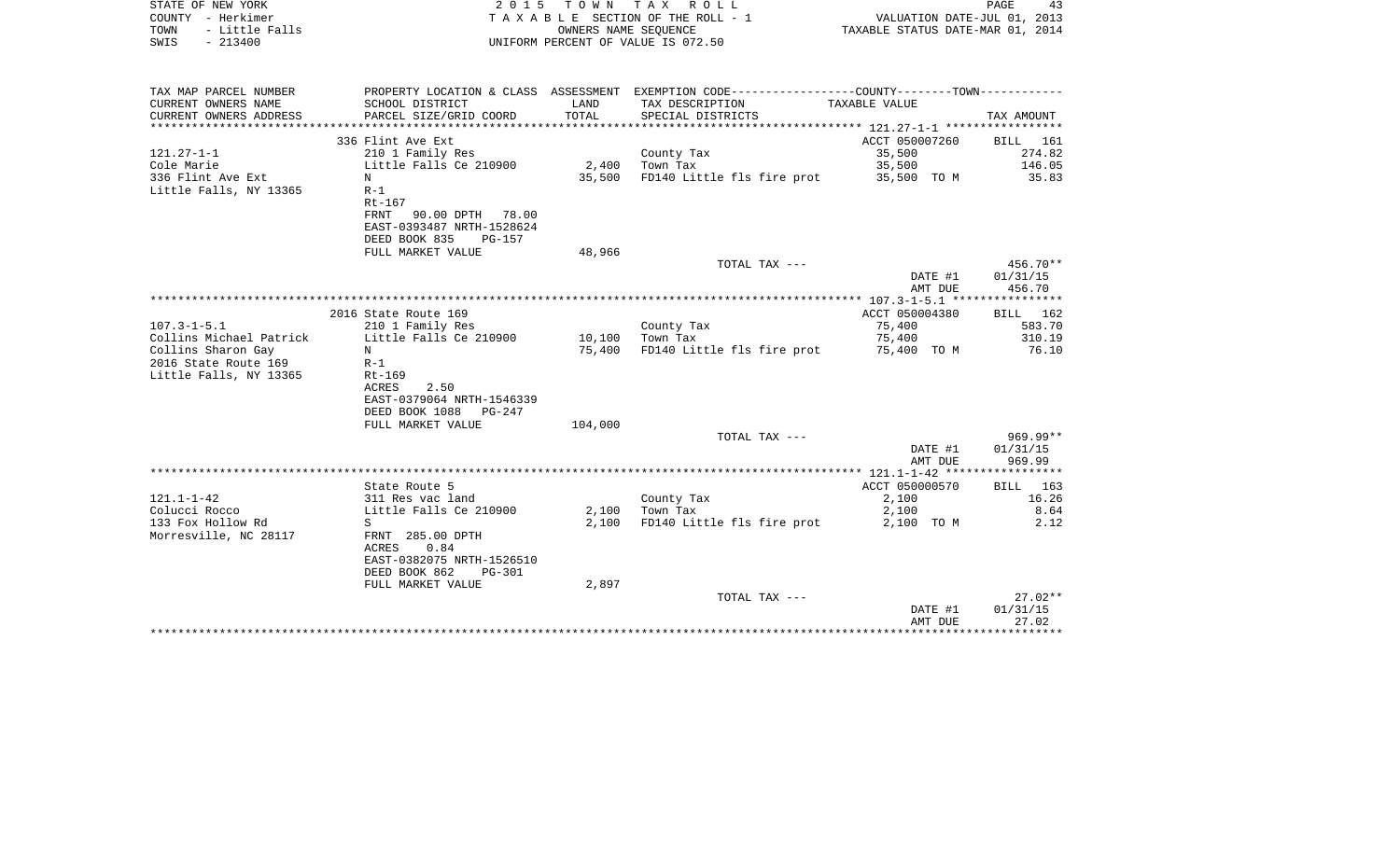| STATE OF NEW YORK      | 2015 TOWN TAX ROLL                 | PAGE                             |
|------------------------|------------------------------------|----------------------------------|
| COUNTY - Herkimer      | TAXABLE SECTION OF THE ROLL - 1    | VALUATION DATE-JUL 01, 2013      |
| TOWN<br>- Little Falls | OWNERS NAME SEOUENCE               | TAXABLE STATUS DATE-MAR 01, 2014 |
| SWIS<br>- 213400       | UNIFORM PERCENT OF VALUE IS 072.50 |                                  |

| TAX MAP PARCEL NUMBER<br>CURRENT OWNERS NAME | SCHOOL DISTRICT                          | LAND    | PROPERTY LOCATION & CLASS ASSESSMENT EXEMPTION CODE----------------COUNTY--------TOWN----------<br>TAX DESCRIPTION | TAXABLE VALUE  |          |            |                 |
|----------------------------------------------|------------------------------------------|---------|--------------------------------------------------------------------------------------------------------------------|----------------|----------|------------|-----------------|
| CURRENT OWNERS ADDRESS                       | PARCEL SIZE/GRID COORD                   | TOTAL   | SPECIAL DISTRICTS                                                                                                  |                |          | TAX AMOUNT |                 |
|                                              |                                          |         |                                                                                                                    |                |          |            |                 |
|                                              | State Route 169                          |         |                                                                                                                    |                |          |            | BILL 164        |
| $107.3 - 1 - 18$                             | 322 Rural vac>10                         |         | AG MKTS L 41720                                                                                                    | $\Omega$       | $\Omega$ |            |                 |
| Comstock Harold                              | Little Falls Ce 210900 10,400 County Tax |         |                                                                                                                    | 10,400         |          |            | 80.51           |
| Comstock Linda                               | ACRES 23.50                              | 10,400  | Town Tax                                                                                                           | 10,400         |          |            | 42.79           |
| 141 Top Notch Rd                             | ACKES 20.00<br>EAST-0383402 NRTH-1544021 |         | FD140 Little fls fire prot                                                                                         | 10,400 TO M    |          |            | 10.50           |
| Little Falls, NY 13365                       | FULL MARKET VALUE                        | 14,345  |                                                                                                                    |                |          |            |                 |
| MAY BE SUBJECT TO PAYMENT                    |                                          |         |                                                                                                                    |                |          |            |                 |
| UNDER AGDIST LAW TIL 2018                    |                                          |         |                                                                                                                    |                |          |            |                 |
|                                              |                                          |         | TOTAL TAX ---                                                                                                      |                |          |            | 133.80**        |
|                                              |                                          |         |                                                                                                                    |                | DATE #1  | 01/31/15   |                 |
|                                              |                                          |         |                                                                                                                    |                | AMT DUE  |            | 133.80          |
|                                              |                                          |         |                                                                                                                    |                |          |            |                 |
|                                              | 141 Top Notch Rd                         |         |                                                                                                                    | ACCT 050002400 |          |            | <b>BILL</b> 165 |
| $107.4 - 1 - 3$                              | 112 Dairy farm                           |         | AG MKTS L 41720                                                                                                    | 3,435          | 3,435    |            |                 |
| Comstock Harold                              | Little Falls Ce 210900                   |         | 42,400 AGRIC 10 Y 42100                                                                                            | 3,000 3,000    |          |            |                 |
| 141 Top Notch Rd                             | ACRES 98.00                              |         | $118,200$ County Tax                                                                                               | 111,765        |          |            | 865.22          |
| Little Falls, NY 13365                       | EAST-0386934 NRTH-1545525                |         | Town Tax                                                                                                           | 111,765        |          |            | 459.80          |
|                                              | DEED BOOK 703<br>PG-922                  |         | FD140 Little fls fire prot 114,765 TO M                                                                            |                |          |            | 115.83          |
| MAY BE SUBJECT TO PAYMENT                    | FULL MARKET VALUE                        | 163,034 | 3,435 EX                                                                                                           |                |          |            |                 |
| UNDER AGDIST LAW TIL 2018                    |                                          |         |                                                                                                                    |                |          |            |                 |
|                                              |                                          |         | TOTAL TAX ---                                                                                                      |                |          |            | $1,440.85**$    |
|                                              |                                          |         |                                                                                                                    |                | DATE #1  |            | 01/31/15        |
|                                              |                                          |         |                                                                                                                    |                | AMT DUE  | 1,440.85   |                 |
|                                              |                                          |         |                                                                                                                    |                |          |            |                 |
|                                              | 141 Top Notch Rd                         |         |                                                                                                                    | ACCT 050002430 |          |            | BILL 166        |
| $107.4 - 1 - 4$                              | 270 Mfg housing                          |         | County Tax                                                                                                         | 12,900         |          |            | 99.86           |
| Comstock Harold                              | Little Falls Ce 210900                   |         | 3,700 Town Tax                                                                                                     | 12,900         |          |            | 53.07           |
| 141 Top Notch Rd                             | N                                        | 12,900  | FD140 Little fls fire prot 12,900 TO M                                                                             |                |          |            | 13.02           |
| Little Falls, NY 13365                       | Trl                                      |         |                                                                                                                    |                |          |            |                 |
|                                              | Top Notch Rd                             |         |                                                                                                                    |                |          |            |                 |
|                                              | FRNT 100.00 DPTH 100.00                  |         |                                                                                                                    |                |          |            |                 |
|                                              | EAST-0386923 NRTH-1545191                |         |                                                                                                                    |                |          |            |                 |
|                                              | DEED BOOK 00500 PG-00309                 |         |                                                                                                                    |                |          |            |                 |
|                                              | FULL MARKET VALUE                        | 17,793  |                                                                                                                    |                |          |            |                 |
|                                              |                                          |         | TOTAL TAX ---                                                                                                      |                |          |            | $165.95**$      |
|                                              |                                          |         |                                                                                                                    |                | DATE #1  |            | 01/31/15        |
|                                              |                                          |         |                                                                                                                    |                | AMT DUE  |            | 165.95          |
|                                              |                                          |         |                                                                                                                    |                |          |            |                 |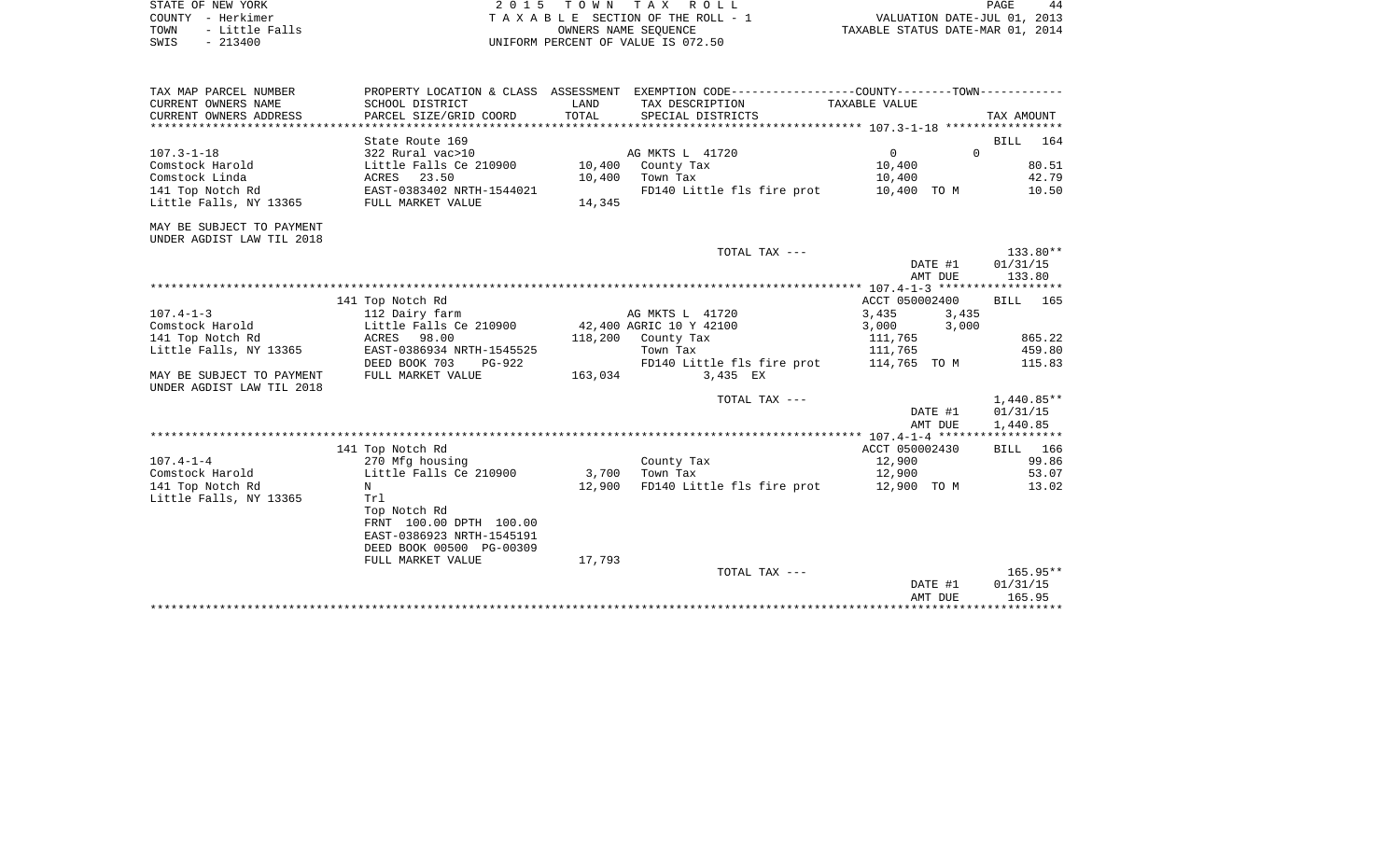| STATE OF NEW YORK |  |           |                |  |
|-------------------|--|-----------|----------------|--|
| COUNTY - Herkimer |  |           |                |  |
| TOWN              |  |           | - Little Falls |  |
| SWIS              |  | $-213400$ |                |  |

 $S$  2 0 1 5 T O W N T A X R O L L PAGE 45 PAGE TA X A B L E SECTION OF THE ROLL - 1 TOWN - LITTLE ROLL - 1<br>
TAXABLE STATUS DATE-JUL 01, 2013<br>
OWNERS NAME SEQUENCE TAXABLE STATUS DATE-MAR 01, 2014 SWIS - 213400 UNIFORM PERCENT OF VALUE IS 072.50

45

| TAX MAP PARCEL NUMBER                         | PROPERTY LOCATION & CLASS                  | ASSESSMENT    |                                      |                |                    |
|-----------------------------------------------|--------------------------------------------|---------------|--------------------------------------|----------------|--------------------|
| CURRENT OWNERS NAME<br>CURRENT OWNERS ADDRESS | SCHOOL DISTRICT<br>PARCEL SIZE/GRID COORD  | LAND<br>TOTAL | TAX DESCRIPTION<br>SPECIAL DISTRICTS | TAXABLE VALUE  | TAX AMOUNT         |
| *************************                     |                                            |               |                                      |                |                    |
|                                               | Cole Rd                                    |               |                                      | ACCT 05990890  | <b>BILL</b><br>167 |
| $107.4 - 1 - 9$                               | 105 Vac farmland                           |               | AG MKTS<br>41730                     | 6,388<br>6,388 |                    |
| Comstock Harold                               | Little Falls Ce 210900                     | 14,700        | County Tax                           | 8,312          | 64.35              |
| Comstock Linda                                | FRNT 1305.00 DPTH                          | 14,700        | Town Tax                             | 8,312          | 34.20              |
| 141 Top Notch Rd                              | ACRES<br>29.00                             |               | FD140 Little fls fire prot           | 14,700 TO M    | 14.84              |
| Little Falls, NY 13365                        | EAST-0385668 NRTH-1545789                  |               |                                      |                |                    |
|                                               | DEED BOOK 844<br>$PG-364$                  |               |                                      |                |                    |
| MAY BE SUBJECT TO PAYMENT                     | FULL MARKET VALUE                          | 20,276        |                                      |                |                    |
| UNDER AGDIST LAW TIL 2021                     |                                            |               |                                      |                |                    |
|                                               |                                            |               | TOTAL TAX ---                        |                | $113.39**$         |
|                                               |                                            |               |                                      | DATE #1        | 01/31/15           |
|                                               |                                            |               |                                      | AMT DUE        | 113.39             |
|                                               |                                            |               |                                      |                |                    |
|                                               | Top Notch Rd                               |               |                                      | ACCT 050099890 | BILL<br>168        |
| $114.2 - 2 - 62$                              | 314 Rural vac<10                           |               | AG MKTS<br>41730                     | 2,359<br>2,359 |                    |
| Comstock Harold                               | Little Falls Ce 210900                     | 2,800         | County Tax                           | 441            | 3.41               |
| Comstock Linda                                | ACRES<br>1.20<br>EAST-0392181 NRTH-1545927 | 2,800         | Town Tax                             | 441            | 1.81               |
| 141 Top Notch Rd<br>Little Falls, NY 13365    | DEED BOOK 779<br><b>PG-199</b>             |               | FD140 Little fls fire prot           | 2,800 TO M     | 2.83               |
|                                               | FULL MARKET VALUE                          | 3,862         |                                      |                |                    |
| MAY BE SUBJECT TO PAYMENT                     |                                            |               |                                      |                |                    |
| UNDER AGDIST LAW TIL 2021                     |                                            |               |                                      |                |                    |
|                                               |                                            |               | TOTAL TAX ---                        |                | $8.05**$           |
|                                               |                                            |               |                                      | DATE #1        | 01/31/15           |
|                                               |                                            |               |                                      | AMT DUE        | 8.05               |
|                                               |                                            |               |                                      |                |                    |
|                                               | 112 Top Notch Rd                           |               |                                      | ACCT 050018350 | BILL 169           |
| $107.4 - 1 - 2$                               | 270 Mfg housing                            |               | County Tax                           | 35,800         | 277.14             |
| Comstock Howard                               | Little Falls Ce 210900                     | 4,500         | Town Tax                             | 35,800         | 147.28             |
| Comstock Betty                                | N                                          | 35,800        | FD140 Little fls fire prot           | 35,800 TO M    | 36.13              |
| 112 Top Notch Rd                              | Mble Home                                  |               |                                      |                |                    |
| Little Falls, NY 13365                        | Topnotch Rd                                |               |                                      |                |                    |
|                                               | FRNT 136.00 DPTH 100.00                    |               |                                      |                |                    |
|                                               | EAST-0386427 NRTH-1544930                  |               |                                      |                |                    |
|                                               | DEED BOOK 00630 PG-00198                   |               |                                      |                |                    |
|                                               | FULL MARKET VALUE                          | 49,379        |                                      |                |                    |
|                                               |                                            |               | TOTAL TAX ---                        |                | $460.55**$         |
|                                               |                                            |               |                                      | DATE #1        | 01/31/15           |
|                                               |                                            |               |                                      | AMT DUE        | 460.55             |
|                                               |                                            |               |                                      |                |                    |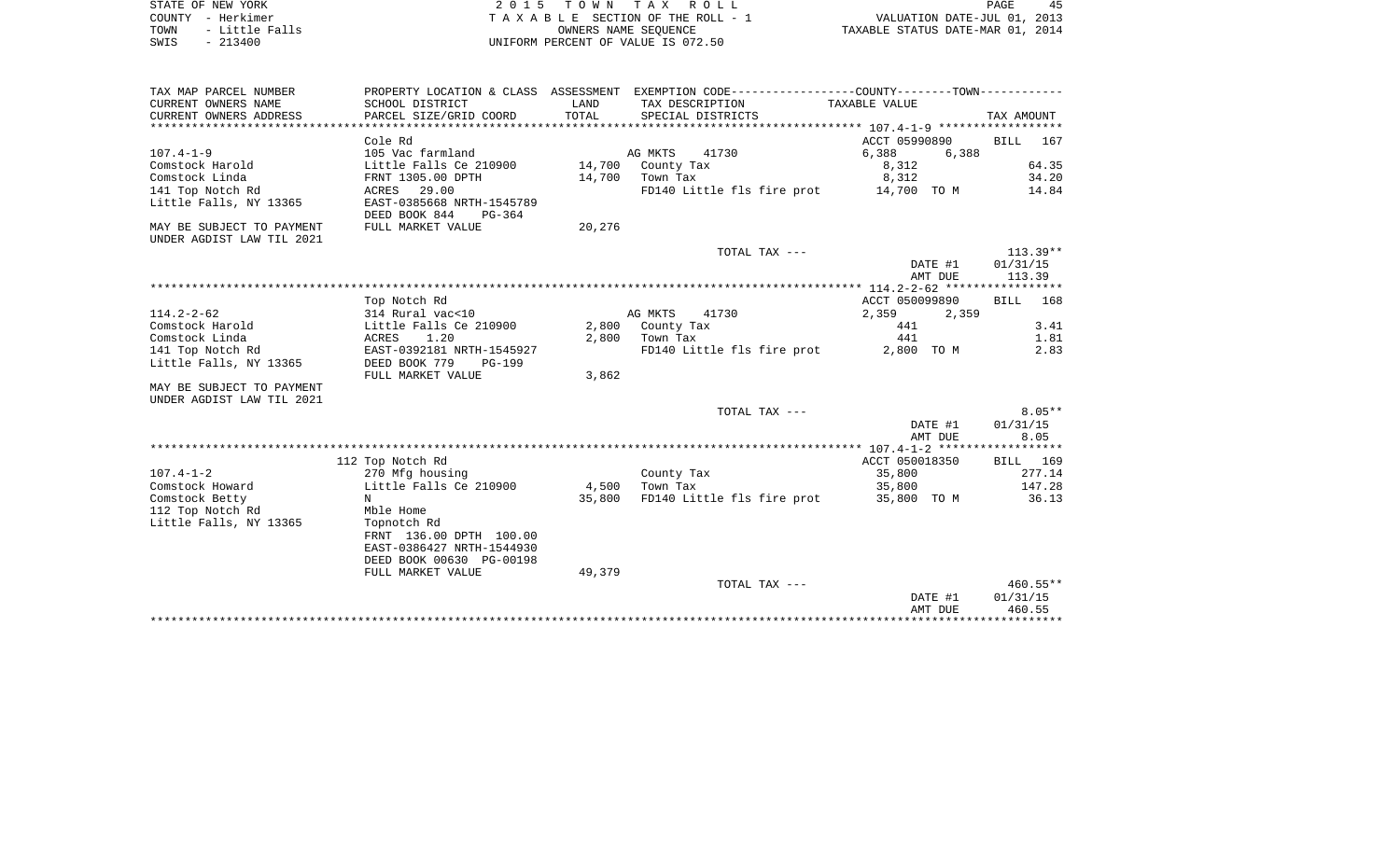|      | STATE OF NEW YORK | 2015 TOWN TAX ROLL                 | 46<br>PAGE                       |
|------|-------------------|------------------------------------|----------------------------------|
|      | COUNTY - Herkimer | TAXABLE SECTION OF THE ROLL - 1    | VALUATION DATE-JUL 01, 2013      |
| TOWN | - Little Falls    | OWNERS NAME SEOUENCE               | TAXABLE STATUS DATE-MAR 01, 2014 |
| SWIS | $-213400$         | UNIFORM PERCENT OF VALUE IS 072.50 |                                  |

| TAX MAP PARCEL NUMBER    | PROPERTY LOCATION & CLASS ASSESSMENT            |         | EXEMPTION CODE-----------------COUNTY-------TOWN----------- |                                                          |                    |
|--------------------------|-------------------------------------------------|---------|-------------------------------------------------------------|----------------------------------------------------------|--------------------|
| CURRENT OWNERS NAME      | SCHOOL DISTRICT                                 | LAND    | TAX DESCRIPTION                                             | <b>TAXABLE VALUE</b>                                     |                    |
| CURRENT OWNERS ADDRESS   | PARCEL SIZE/GRID COORD                          | TOTAL   | SPECIAL DISTRICTS                                           |                                                          | TAX AMOUNT         |
|                          |                                                 |         |                                                             | *************************** 121.4-2-13 ***************** |                    |
|                          | 473 Oregon Rd                                   |         |                                                             | ACCT 050012330                                           | <b>BILL</b><br>170 |
| $121.4 - 2 - 13$         | 270 Mfg housing                                 |         | VET COM CT 41131                                            | 10,875<br>10,875                                         |                    |
| Congdon David E          | Central Valley 212803                           | 14,300  | County Tax                                                  | 41,725                                                   | 323.01             |
| Congdon Karen L          | 5.20<br><b>ACRES</b>                            | 52,600  | Town Tax                                                    | 41,725                                                   | 171.66             |
| 473 Oregon Rd            | EAST-0386805 NRTH-1512295                       |         | FD140 Little fls fire prot                                  | 52,600 TO M                                              | 53.09              |
| Mohawk, NY 13407         | DEED BOOK 1532<br>$PG-825$<br>FULL MARKET VALUE | 72,552  |                                                             |                                                          |                    |
| PRIOR OWNER ON 3/01/2014 |                                                 |         |                                                             |                                                          |                    |
| Congdon David E Jr       |                                                 |         |                                                             |                                                          |                    |
|                          |                                                 |         | TOTAL TAX ---                                               |                                                          | 547.76**           |
|                          |                                                 |         |                                                             | DATE #1                                                  | 01/31/15           |
|                          |                                                 |         |                                                             | AMT DUE                                                  | 547.76             |
|                          |                                                 |         |                                                             |                                                          |                    |
|                          | 274 Oregon Rd                                   |         |                                                             | ACCT 050000270                                           | 171<br>BILL        |
| $127.1 - 1 - 4$          | 210 1 Family Res                                |         | County Tax                                                  | 47,700                                                   | 369.27             |
| Congilaro Jason          | Central Valley 212803                           | 12,700  | Town Tax                                                    | 47,700                                                   | 196.24             |
| Congilaro Bethann        | 3.80<br>ACRES                                   | 47,700  | School Relevy                                               |                                                          | 732.62             |
| 274 Oregon Rd            | EAST-0383300 NRTH-1511612                       |         | FD140 Little fls fire prot                                  | 47,700 TO M                                              | 48.14              |
| Mohawk, NY 13407         | DEED BOOK 1243<br>PG-663                        |         |                                                             |                                                          |                    |
|                          | FULL MARKET VALUE                               | 65,793  |                                                             |                                                          |                    |
|                          |                                                 |         | TOTAL TAX ---                                               |                                                          | $1,346.27**$       |
|                          |                                                 |         |                                                             | DATE #1                                                  | 01/31/15           |
|                          |                                                 |         |                                                             | AMT DUE                                                  | 1,346.27           |
|                          | 6377 State Route 5                              |         |                                                             | ACCT 050004235                                           | BILL<br>172        |
| $121.2 - 1 - 4$          | 210 1 Family Res                                |         | County Tax                                                  | 31,200                                                   | 241.53             |
| Conley David A           | Little Falls Ce 210900                          | 6,400   | Town Tax                                                    | 31,200                                                   | 128.36             |
| 6377 State Route 5       | FRNT 270.00 DPTH                                | 31,200  | School Relevy                                               |                                                          | 1,343.00           |
| Little Falls, NY 13365   | 0.60<br>ACRES                                   |         | FD140 Little fls fire prot                                  | 1,000 TO M                                               | 1.01               |
|                          | EAST-0387353 NRTH-1526925                       |         |                                                             |                                                          |                    |
|                          | DEED BOOK 821<br>$PG-258$                       |         |                                                             |                                                          |                    |
|                          | FULL MARKET VALUE                               | 43,034  |                                                             |                                                          |                    |
|                          |                                                 |         | TOTAL TAX ---                                               |                                                          | $1,713.90**$       |
|                          |                                                 |         |                                                             | DATE #1                                                  | 01/31/15           |
|                          |                                                 |         |                                                             | AMT DUE                                                  | 1,713.90           |
|                          |                                                 |         |                                                             |                                                          |                    |
|                          | 125 Sunset View Dr                              |         |                                                             | ACCT 050100030                                           | 173<br><b>BILL</b> |
| $121.2 - 2 - 3.3$        | 210 1 Family Res                                |         | County Tax                                                  | 147,500                                                  | 1,141.86           |
| Connolly Chris           | Little Falls Ce 210900                          | 12,100  | Town Tax                                                    | 147,500                                                  | 606.81             |
| Connolly Alana           | ACRES<br>3.70                                   | 147,500 | FD140 Little fls fire prot                                  | 147,500 TO M                                             | 148.87             |
| 125 Sunset View Dr       | EAST-0389812 NRTH-1524841                       |         |                                                             |                                                          |                    |
| Little Falls, NY 13365   | DEED BOOK 786<br><b>PG-388</b>                  |         |                                                             |                                                          |                    |
|                          | FULL MARKET VALUE                               | 203,448 |                                                             |                                                          |                    |
|                          |                                                 |         | TOTAL TAX ---                                               |                                                          | $1,897.54**$       |
|                          |                                                 |         |                                                             | DATE #1                                                  | 01/31/15           |
|                          |                                                 |         |                                                             | AMT DUE                                                  | 1,897.54           |
|                          |                                                 |         |                                                             |                                                          |                    |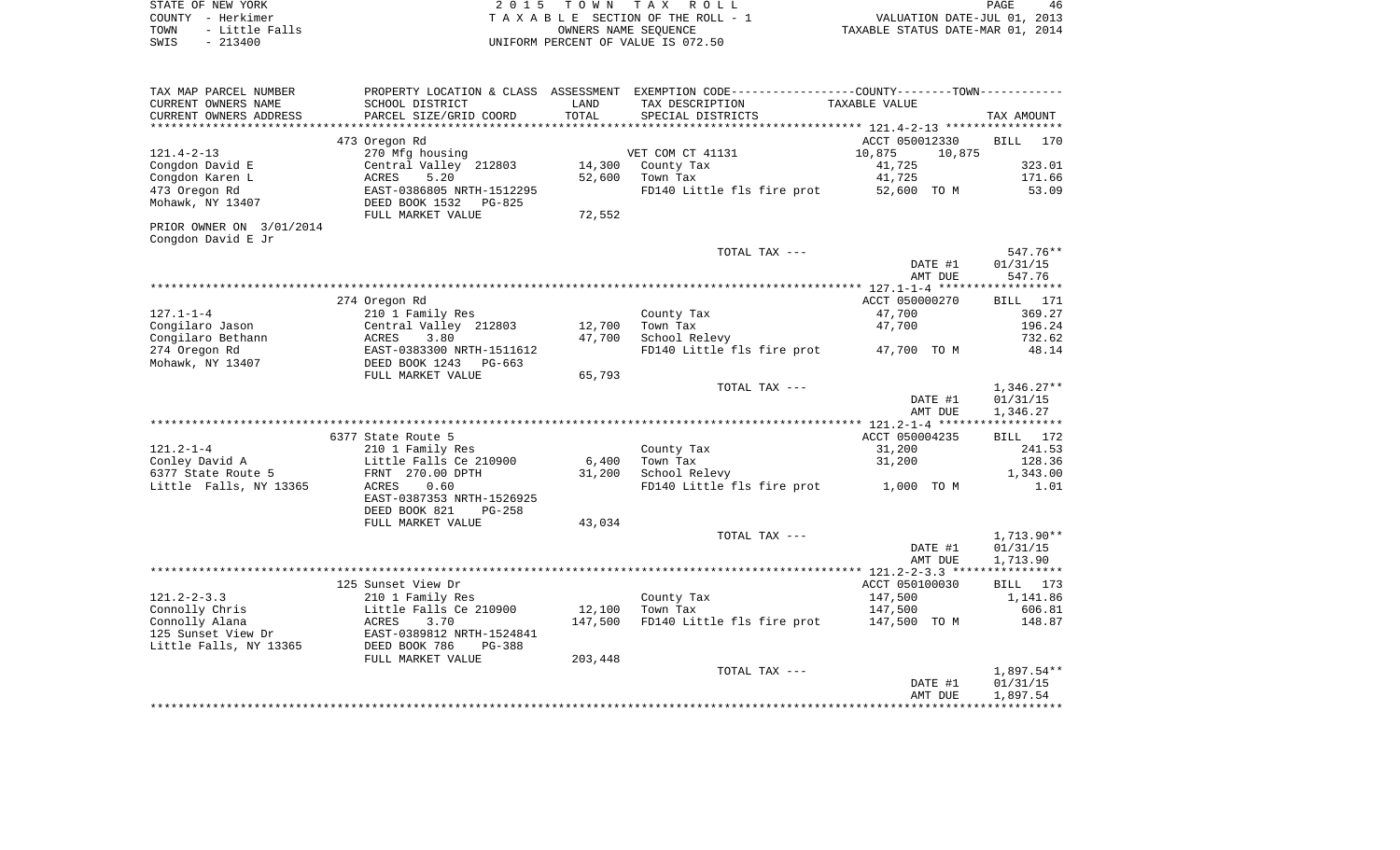| STATE OF NEW YORK<br>COUNTY - Herkimer<br>- Little Falls<br>TOWN<br>$-213400$<br>SWIS                           | 2 0 1 5                                                                                                                                          | T O W N        | TAX ROLL<br>T A X A B L E SECTION OF THE ROLL - 1<br>OWNERS NAME SEQUENCE<br>UNIFORM PERCENT OF VALUE IS 072.50    | VALUATION DATE-JUL 01, 2013<br>TAXABLE STATUS DATE-MAR 01, 2014 | PAGE<br>47                     |
|-----------------------------------------------------------------------------------------------------------------|--------------------------------------------------------------------------------------------------------------------------------------------------|----------------|--------------------------------------------------------------------------------------------------------------------|-----------------------------------------------------------------|--------------------------------|
| TAX MAP PARCEL NUMBER<br>CURRENT OWNERS NAME                                                                    | SCHOOL DISTRICT                                                                                                                                  | LAND           | PROPERTY LOCATION & CLASS ASSESSMENT EXEMPTION CODE----------------COUNTY--------TOWN----------<br>TAX DESCRIPTION | TAXABLE VALUE                                                   |                                |
| CURRENT OWNERS ADDRESS<br>***********************                                                               | PARCEL SIZE/GRID COORD                                                                                                                           | TOTAL          | SPECIAL DISTRICTS                                                                                                  |                                                                 | TAX AMOUNT                     |
|                                                                                                                 | Jacksonburg Rd                                                                                                                                   |                |                                                                                                                    | ACCT 050014010                                                  | <b>BILL</b><br>174             |
| $121.2 - 2 - 3.1$                                                                                               | 323 Vacant rural                                                                                                                                 |                | County Tax                                                                                                         | 9,900                                                           | 76.64                          |
| Connolly Christopher                                                                                            | Little Falls Ce 210900                                                                                                                           | 9,900          | Town Tax                                                                                                           | 9,900                                                           | 40.73                          |
| Connolly Alana<br>125 Sunset Dr<br>Little Falls, NY 13365                                                       | N<br>$V-L$<br>$Rt-5S$<br>FRNT 140.00 DPTH<br><b>ACRES</b><br>60.10<br>EAST-0389079 NRTH-1525104<br>DEED BOOK 941<br>$PG-449$                     | 9,900          | FD140 Little fls fire prot                                                                                         | 9,900 TO M                                                      | 9.99                           |
|                                                                                                                 | FULL MARKET VALUE                                                                                                                                | 13,655         |                                                                                                                    |                                                                 |                                |
|                                                                                                                 |                                                                                                                                                  |                | TOTAL TAX ---                                                                                                      | DATE #1<br>AMT DUE                                              | 127.36**<br>01/31/15<br>127.36 |
|                                                                                                                 |                                                                                                                                                  |                |                                                                                                                    |                                                                 |                                |
|                                                                                                                 | Jacksonburg Rd                                                                                                                                   |                |                                                                                                                    | ACCT 050016540                                                  | 175<br><b>BILL</b>             |
| $121.2 - 2 - 12$<br>Connolly Christopher                                                                        | 311 Res vac land<br>Little Falls Ce 210900                                                                                                       | 1,400          | County Tax<br>Town Tax                                                                                             | 1,400<br>1,400                                                  | 10.84<br>5.76                  |
| Connolly Alana<br>125 Sunset Dr<br>Little Falls, NY 13365                                                       | N<br>$VI$ $1/3A$<br>$Rt5-S$<br>FRNT 100.00 DPTH 210.00<br>EAST-0389346 NRTH-1524386<br>DEED BOOK 941<br>$PG-449$<br>FULL MARKET VALUE            | 1,400<br>1,931 | FD140 Little fls fire prot                                                                                         | 1,400 TO M                                                      | 1.41                           |
|                                                                                                                 |                                                                                                                                                  |                | TOTAL TAX ---                                                                                                      | DATE #1                                                         | $18.01**$<br>01/31/15          |
|                                                                                                                 |                                                                                                                                                  |                |                                                                                                                    | AMT DUE                                                         | 18.01                          |
|                                                                                                                 |                                                                                                                                                  |                | *********************************                                                                                  | *********** 121.2-2-3.7 ***                                     | *******                        |
|                                                                                                                 | Sunset Rd                                                                                                                                        |                |                                                                                                                    |                                                                 | <b>BILL</b><br>176             |
| $121.2 - 2 - 3.7$<br>Connolly Christopher J<br>Connolly Alana M<br>125 Sunset View Dr<br>Little Falls, NY 13365 | 314 Rural vac<10<br>Little Falls Ce 210900<br>FRNT 150.00 DPTH<br>9.80<br><b>ACRES</b><br>EAST-0389643 NRTH-1525343<br>DEED BOOK 916<br>$PG-364$ | 5,000<br>5,000 | County Tax<br>Town Tax                                                                                             | 5,000<br>5,000                                                  | 38.71<br>20.57                 |
|                                                                                                                 | FULL MARKET VALUE                                                                                                                                | 6,897          |                                                                                                                    |                                                                 |                                |
|                                                                                                                 |                                                                                                                                                  |                | TOTAL TAX ---                                                                                                      | DATE #1<br>AMT DUE                                              | $59.28**$<br>01/31/15<br>59.28 |
|                                                                                                                 |                                                                                                                                                  |                |                                                                                                                    | *******************                                             | ************                   |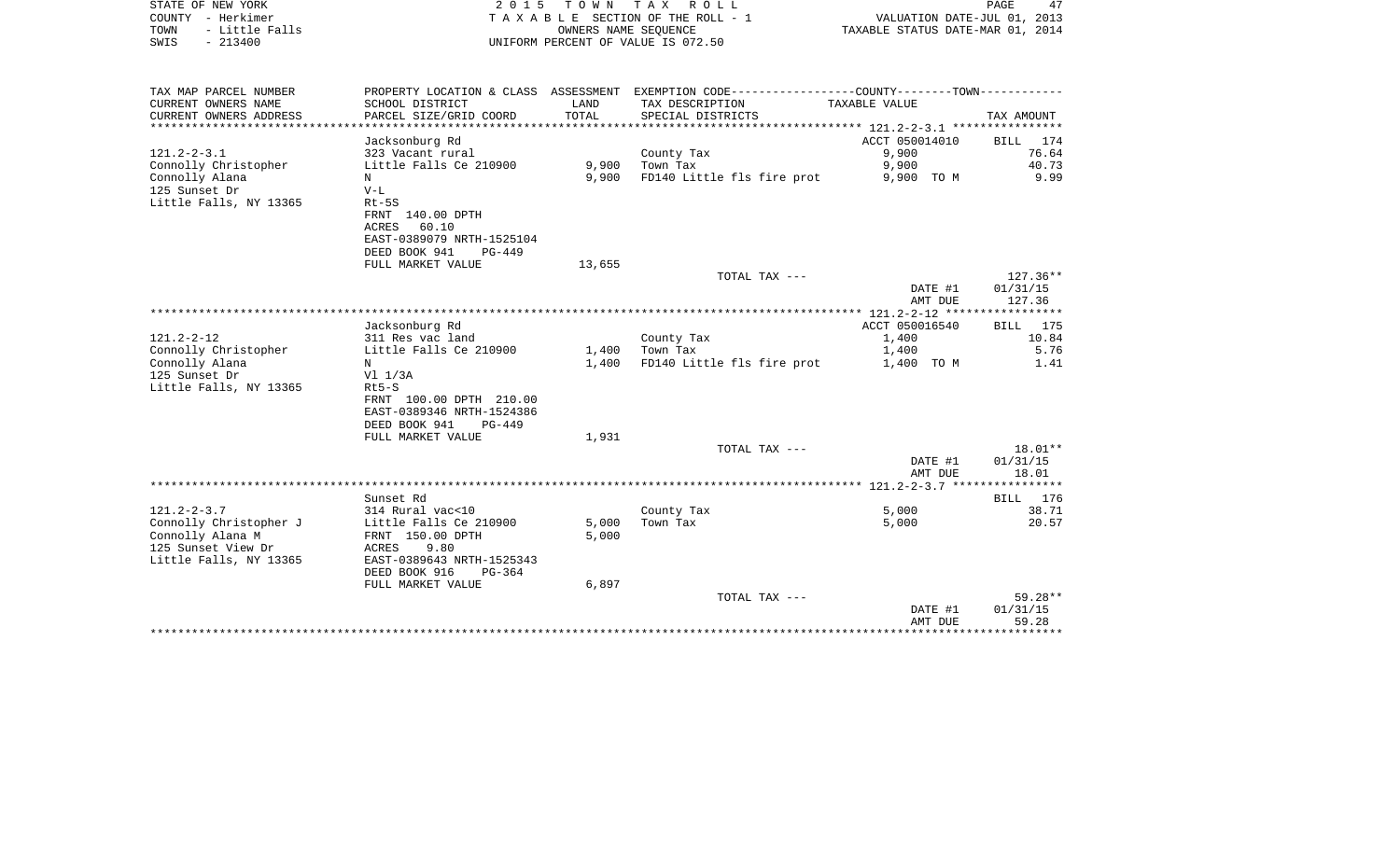| STATE OF NEW YORK      | 2015 TOWN TAX ROLL                 | 48<br>PAGE                       |
|------------------------|------------------------------------|----------------------------------|
| COUNTY - Herkimer      | TAXABLE SECTION OF THE ROLL - 1    | VALUATION DATE-JUL 01, 2013      |
| - Little Falls<br>TOWN | OWNERS NAME SEOUENCE               | TAXABLE STATUS DATE-MAR 01, 2014 |
| $-213400$<br>SWIS      | UNIFORM PERCENT OF VALUE IS 072.50 |                                  |

48

| ***********<br>1588 State Route 5S<br>ACCT 050008700<br>BILL<br>177<br>210 1 Family Res<br>VETWAR CTS 41120<br>6,525<br>6,525<br>694.21<br>Little Falls Ce 210900<br>10,400<br>County Tax<br>89,675<br>96,200<br>Town Tax<br>89,675<br>368.92<br>FRNT 343.50 DPTH<br>3,007.66<br>ACRES<br>2.60<br>School Relevy<br>EAST-0389951 NRTH-1524023<br>FD140 Little fls fire prot 96,200 TO M<br>97.10<br>DEED BOOK 906<br>$PG-448$<br>FULL MARKET VALUE<br>132,690<br>$4,167.89**$<br>TOTAL TAX ---<br>DATE #1<br>01/31/15<br>AMT DUE<br>4,167.89<br>Oregon Rd<br>BILL 178<br>314 Rural vac<10<br>92.90<br>$121.4 - 2 - 10.3$<br>County Tax<br>12,000<br>12,000<br>49.37<br>Corney's Electronics Inc<br>Central Valley 212803<br>Town Tax<br>12,000<br>185 Clear Rd<br>12,000<br>FD140 Little fls fire prot<br>12,000 TO M<br>12.11<br>Vac Ld<br>Oriskany, NY 13424<br>FRNT 300.00 DPTH<br>3.00<br>ACRES<br>EAST-0386348 NRTH-1512430<br>DEED BOOK 886<br>$PG-682$<br>FULL MARKET VALUE<br>16,552<br>TOTAL TAX ---<br>154.38**<br>DATE #1<br>01/31/15<br>154.38<br>AMT DUE<br>Burt Rd<br>179<br>BILL<br>$114.1 - 1 - 33$<br>322 Rural vac>10<br>AG MKTS L 41720<br>18,477<br>18,477<br>Cotton Donald<br>Herkimer Centra 213001<br>34,000<br>County Tax<br>15,523<br>120.17<br>63.86<br>618 Burt Rd<br>FRNT 465.00 DPTH<br>34,000<br>Town Tax<br>15,523<br>Little Falls, NY 13365<br>35.00<br>School Relevy<br>550.32<br>ACRES<br>EAST-0381420 NRTH-1537036<br>FD140 Little fls fire prot 15,523 TO M<br>15.67<br>MAY BE SUBJECT TO PAYMENT<br>DEED BOOK 680<br>18,477 EX<br>PG-663<br>46,897<br>UNDER AGDIST LAW TIL 2018<br>FULL MARKET VALUE<br>$750.02**$<br>TOTAL TAX ---<br>DATE #1<br>01/31/15<br>AMT DUE<br>750.02<br>618 Burt Rd<br>ACCT 050013620<br><b>BILL</b><br>180<br>$\mathbf 0$<br>$\Omega$<br>$114.3 - 1 - 6$<br>112 Dairy farm<br>AG MKTS<br>41730<br>Herkimer Centra 213001<br>41,100<br>102,600<br>794.27<br>County Tax<br>102,600<br>ACRES<br>90.20<br>Town Tax<br>102,600<br>422.10<br>EAST-0382948 NRTH-1534726<br>School Relevy<br>2,963.29<br>DEED BOOK 680<br>FD140 Little fls fire prot 102,600 TO M<br>103.55<br>$PG-663$<br>FULL MARKET VALUE<br>141,517<br>TOTAL TAX ---<br>$4,283.21**$<br>DATE #1<br>01/31/15<br>4,283.21<br>AMT DUE | TAX MAP PARCEL NUMBER<br>CURRENT OWNERS NAME<br>CURRENT OWNERS ADDRESS | SCHOOL DISTRICT<br>PARCEL SIZE/GRID COORD | LAND<br>TOTAL | PROPERTY LOCATION & CLASS ASSESSMENT EXEMPTION CODE---------------COUNTY-------TOWN----------<br>TAX DESCRIPTION<br>SPECIAL DISTRICTS | TAXABLE VALUE | TAX AMOUNT |
|----------------------------------------------------------------------------------------------------------------------------------------------------------------------------------------------------------------------------------------------------------------------------------------------------------------------------------------------------------------------------------------------------------------------------------------------------------------------------------------------------------------------------------------------------------------------------------------------------------------------------------------------------------------------------------------------------------------------------------------------------------------------------------------------------------------------------------------------------------------------------------------------------------------------------------------------------------------------------------------------------------------------------------------------------------------------------------------------------------------------------------------------------------------------------------------------------------------------------------------------------------------------------------------------------------------------------------------------------------------------------------------------------------------------------------------------------------------------------------------------------------------------------------------------------------------------------------------------------------------------------------------------------------------------------------------------------------------------------------------------------------------------------------------------------------------------------------------------------------------------------------------------------------------------------------------------------------------------------------------------------------------------------------------------------------------------------------------------------------------------------------------------------------------------------------------------------------------------------------------------------------------|------------------------------------------------------------------------|-------------------------------------------|---------------|---------------------------------------------------------------------------------------------------------------------------------------|---------------|------------|
|                                                                                                                                                                                                                                                                                                                                                                                                                                                                                                                                                                                                                                                                                                                                                                                                                                                                                                                                                                                                                                                                                                                                                                                                                                                                                                                                                                                                                                                                                                                                                                                                                                                                                                                                                                                                                                                                                                                                                                                                                                                                                                                                                                                                                                                                |                                                                        |                                           |               |                                                                                                                                       |               |            |
|                                                                                                                                                                                                                                                                                                                                                                                                                                                                                                                                                                                                                                                                                                                                                                                                                                                                                                                                                                                                                                                                                                                                                                                                                                                                                                                                                                                                                                                                                                                                                                                                                                                                                                                                                                                                                                                                                                                                                                                                                                                                                                                                                                                                                                                                |                                                                        |                                           |               |                                                                                                                                       |               |            |
|                                                                                                                                                                                                                                                                                                                                                                                                                                                                                                                                                                                                                                                                                                                                                                                                                                                                                                                                                                                                                                                                                                                                                                                                                                                                                                                                                                                                                                                                                                                                                                                                                                                                                                                                                                                                                                                                                                                                                                                                                                                                                                                                                                                                                                                                | $121.2 - 4 - 59.1$                                                     |                                           |               |                                                                                                                                       |               |            |
|                                                                                                                                                                                                                                                                                                                                                                                                                                                                                                                                                                                                                                                                                                                                                                                                                                                                                                                                                                                                                                                                                                                                                                                                                                                                                                                                                                                                                                                                                                                                                                                                                                                                                                                                                                                                                                                                                                                                                                                                                                                                                                                                                                                                                                                                | Cook John                                                              |                                           |               |                                                                                                                                       |               |            |
|                                                                                                                                                                                                                                                                                                                                                                                                                                                                                                                                                                                                                                                                                                                                                                                                                                                                                                                                                                                                                                                                                                                                                                                                                                                                                                                                                                                                                                                                                                                                                                                                                                                                                                                                                                                                                                                                                                                                                                                                                                                                                                                                                                                                                                                                | Cook Sheila                                                            |                                           |               |                                                                                                                                       |               |            |
|                                                                                                                                                                                                                                                                                                                                                                                                                                                                                                                                                                                                                                                                                                                                                                                                                                                                                                                                                                                                                                                                                                                                                                                                                                                                                                                                                                                                                                                                                                                                                                                                                                                                                                                                                                                                                                                                                                                                                                                                                                                                                                                                                                                                                                                                | 1588 State Route 5S                                                    |                                           |               |                                                                                                                                       |               |            |
|                                                                                                                                                                                                                                                                                                                                                                                                                                                                                                                                                                                                                                                                                                                                                                                                                                                                                                                                                                                                                                                                                                                                                                                                                                                                                                                                                                                                                                                                                                                                                                                                                                                                                                                                                                                                                                                                                                                                                                                                                                                                                                                                                                                                                                                                | Little Falls, NY 13365                                                 |                                           |               |                                                                                                                                       |               |            |
|                                                                                                                                                                                                                                                                                                                                                                                                                                                                                                                                                                                                                                                                                                                                                                                                                                                                                                                                                                                                                                                                                                                                                                                                                                                                                                                                                                                                                                                                                                                                                                                                                                                                                                                                                                                                                                                                                                                                                                                                                                                                                                                                                                                                                                                                |                                                                        |                                           |               |                                                                                                                                       |               |            |
|                                                                                                                                                                                                                                                                                                                                                                                                                                                                                                                                                                                                                                                                                                                                                                                                                                                                                                                                                                                                                                                                                                                                                                                                                                                                                                                                                                                                                                                                                                                                                                                                                                                                                                                                                                                                                                                                                                                                                                                                                                                                                                                                                                                                                                                                |                                                                        |                                           |               |                                                                                                                                       |               |            |
|                                                                                                                                                                                                                                                                                                                                                                                                                                                                                                                                                                                                                                                                                                                                                                                                                                                                                                                                                                                                                                                                                                                                                                                                                                                                                                                                                                                                                                                                                                                                                                                                                                                                                                                                                                                                                                                                                                                                                                                                                                                                                                                                                                                                                                                                |                                                                        |                                           |               |                                                                                                                                       |               |            |
|                                                                                                                                                                                                                                                                                                                                                                                                                                                                                                                                                                                                                                                                                                                                                                                                                                                                                                                                                                                                                                                                                                                                                                                                                                                                                                                                                                                                                                                                                                                                                                                                                                                                                                                                                                                                                                                                                                                                                                                                                                                                                                                                                                                                                                                                |                                                                        |                                           |               |                                                                                                                                       |               |            |
|                                                                                                                                                                                                                                                                                                                                                                                                                                                                                                                                                                                                                                                                                                                                                                                                                                                                                                                                                                                                                                                                                                                                                                                                                                                                                                                                                                                                                                                                                                                                                                                                                                                                                                                                                                                                                                                                                                                                                                                                                                                                                                                                                                                                                                                                |                                                                        |                                           |               |                                                                                                                                       |               |            |
|                                                                                                                                                                                                                                                                                                                                                                                                                                                                                                                                                                                                                                                                                                                                                                                                                                                                                                                                                                                                                                                                                                                                                                                                                                                                                                                                                                                                                                                                                                                                                                                                                                                                                                                                                                                                                                                                                                                                                                                                                                                                                                                                                                                                                                                                |                                                                        |                                           |               |                                                                                                                                       |               |            |
|                                                                                                                                                                                                                                                                                                                                                                                                                                                                                                                                                                                                                                                                                                                                                                                                                                                                                                                                                                                                                                                                                                                                                                                                                                                                                                                                                                                                                                                                                                                                                                                                                                                                                                                                                                                                                                                                                                                                                                                                                                                                                                                                                                                                                                                                |                                                                        |                                           |               |                                                                                                                                       |               |            |
|                                                                                                                                                                                                                                                                                                                                                                                                                                                                                                                                                                                                                                                                                                                                                                                                                                                                                                                                                                                                                                                                                                                                                                                                                                                                                                                                                                                                                                                                                                                                                                                                                                                                                                                                                                                                                                                                                                                                                                                                                                                                                                                                                                                                                                                                |                                                                        |                                           |               |                                                                                                                                       |               |            |
|                                                                                                                                                                                                                                                                                                                                                                                                                                                                                                                                                                                                                                                                                                                                                                                                                                                                                                                                                                                                                                                                                                                                                                                                                                                                                                                                                                                                                                                                                                                                                                                                                                                                                                                                                                                                                                                                                                                                                                                                                                                                                                                                                                                                                                                                |                                                                        |                                           |               |                                                                                                                                       |               |            |
|                                                                                                                                                                                                                                                                                                                                                                                                                                                                                                                                                                                                                                                                                                                                                                                                                                                                                                                                                                                                                                                                                                                                                                                                                                                                                                                                                                                                                                                                                                                                                                                                                                                                                                                                                                                                                                                                                                                                                                                                                                                                                                                                                                                                                                                                |                                                                        |                                           |               |                                                                                                                                       |               |            |
|                                                                                                                                                                                                                                                                                                                                                                                                                                                                                                                                                                                                                                                                                                                                                                                                                                                                                                                                                                                                                                                                                                                                                                                                                                                                                                                                                                                                                                                                                                                                                                                                                                                                                                                                                                                                                                                                                                                                                                                                                                                                                                                                                                                                                                                                |                                                                        |                                           |               |                                                                                                                                       |               |            |
|                                                                                                                                                                                                                                                                                                                                                                                                                                                                                                                                                                                                                                                                                                                                                                                                                                                                                                                                                                                                                                                                                                                                                                                                                                                                                                                                                                                                                                                                                                                                                                                                                                                                                                                                                                                                                                                                                                                                                                                                                                                                                                                                                                                                                                                                |                                                                        |                                           |               |                                                                                                                                       |               |            |
|                                                                                                                                                                                                                                                                                                                                                                                                                                                                                                                                                                                                                                                                                                                                                                                                                                                                                                                                                                                                                                                                                                                                                                                                                                                                                                                                                                                                                                                                                                                                                                                                                                                                                                                                                                                                                                                                                                                                                                                                                                                                                                                                                                                                                                                                |                                                                        |                                           |               |                                                                                                                                       |               |            |
|                                                                                                                                                                                                                                                                                                                                                                                                                                                                                                                                                                                                                                                                                                                                                                                                                                                                                                                                                                                                                                                                                                                                                                                                                                                                                                                                                                                                                                                                                                                                                                                                                                                                                                                                                                                                                                                                                                                                                                                                                                                                                                                                                                                                                                                                |                                                                        |                                           |               |                                                                                                                                       |               |            |
|                                                                                                                                                                                                                                                                                                                                                                                                                                                                                                                                                                                                                                                                                                                                                                                                                                                                                                                                                                                                                                                                                                                                                                                                                                                                                                                                                                                                                                                                                                                                                                                                                                                                                                                                                                                                                                                                                                                                                                                                                                                                                                                                                                                                                                                                |                                                                        |                                           |               |                                                                                                                                       |               |            |
|                                                                                                                                                                                                                                                                                                                                                                                                                                                                                                                                                                                                                                                                                                                                                                                                                                                                                                                                                                                                                                                                                                                                                                                                                                                                                                                                                                                                                                                                                                                                                                                                                                                                                                                                                                                                                                                                                                                                                                                                                                                                                                                                                                                                                                                                |                                                                        |                                           |               |                                                                                                                                       |               |            |
|                                                                                                                                                                                                                                                                                                                                                                                                                                                                                                                                                                                                                                                                                                                                                                                                                                                                                                                                                                                                                                                                                                                                                                                                                                                                                                                                                                                                                                                                                                                                                                                                                                                                                                                                                                                                                                                                                                                                                                                                                                                                                                                                                                                                                                                                |                                                                        |                                           |               |                                                                                                                                       |               |            |
|                                                                                                                                                                                                                                                                                                                                                                                                                                                                                                                                                                                                                                                                                                                                                                                                                                                                                                                                                                                                                                                                                                                                                                                                                                                                                                                                                                                                                                                                                                                                                                                                                                                                                                                                                                                                                                                                                                                                                                                                                                                                                                                                                                                                                                                                |                                                                        |                                           |               |                                                                                                                                       |               |            |
|                                                                                                                                                                                                                                                                                                                                                                                                                                                                                                                                                                                                                                                                                                                                                                                                                                                                                                                                                                                                                                                                                                                                                                                                                                                                                                                                                                                                                                                                                                                                                                                                                                                                                                                                                                                                                                                                                                                                                                                                                                                                                                                                                                                                                                                                |                                                                        |                                           |               |                                                                                                                                       |               |            |
|                                                                                                                                                                                                                                                                                                                                                                                                                                                                                                                                                                                                                                                                                                                                                                                                                                                                                                                                                                                                                                                                                                                                                                                                                                                                                                                                                                                                                                                                                                                                                                                                                                                                                                                                                                                                                                                                                                                                                                                                                                                                                                                                                                                                                                                                |                                                                        |                                           |               |                                                                                                                                       |               |            |
|                                                                                                                                                                                                                                                                                                                                                                                                                                                                                                                                                                                                                                                                                                                                                                                                                                                                                                                                                                                                                                                                                                                                                                                                                                                                                                                                                                                                                                                                                                                                                                                                                                                                                                                                                                                                                                                                                                                                                                                                                                                                                                                                                                                                                                                                |                                                                        |                                           |               |                                                                                                                                       |               |            |
|                                                                                                                                                                                                                                                                                                                                                                                                                                                                                                                                                                                                                                                                                                                                                                                                                                                                                                                                                                                                                                                                                                                                                                                                                                                                                                                                                                                                                                                                                                                                                                                                                                                                                                                                                                                                                                                                                                                                                                                                                                                                                                                                                                                                                                                                |                                                                        |                                           |               |                                                                                                                                       |               |            |
|                                                                                                                                                                                                                                                                                                                                                                                                                                                                                                                                                                                                                                                                                                                                                                                                                                                                                                                                                                                                                                                                                                                                                                                                                                                                                                                                                                                                                                                                                                                                                                                                                                                                                                                                                                                                                                                                                                                                                                                                                                                                                                                                                                                                                                                                |                                                                        |                                           |               |                                                                                                                                       |               |            |
|                                                                                                                                                                                                                                                                                                                                                                                                                                                                                                                                                                                                                                                                                                                                                                                                                                                                                                                                                                                                                                                                                                                                                                                                                                                                                                                                                                                                                                                                                                                                                                                                                                                                                                                                                                                                                                                                                                                                                                                                                                                                                                                                                                                                                                                                |                                                                        |                                           |               |                                                                                                                                       |               |            |
|                                                                                                                                                                                                                                                                                                                                                                                                                                                                                                                                                                                                                                                                                                                                                                                                                                                                                                                                                                                                                                                                                                                                                                                                                                                                                                                                                                                                                                                                                                                                                                                                                                                                                                                                                                                                                                                                                                                                                                                                                                                                                                                                                                                                                                                                |                                                                        |                                           |               |                                                                                                                                       |               |            |
|                                                                                                                                                                                                                                                                                                                                                                                                                                                                                                                                                                                                                                                                                                                                                                                                                                                                                                                                                                                                                                                                                                                                                                                                                                                                                                                                                                                                                                                                                                                                                                                                                                                                                                                                                                                                                                                                                                                                                                                                                                                                                                                                                                                                                                                                |                                                                        |                                           |               |                                                                                                                                       |               |            |
|                                                                                                                                                                                                                                                                                                                                                                                                                                                                                                                                                                                                                                                                                                                                                                                                                                                                                                                                                                                                                                                                                                                                                                                                                                                                                                                                                                                                                                                                                                                                                                                                                                                                                                                                                                                                                                                                                                                                                                                                                                                                                                                                                                                                                                                                |                                                                        |                                           |               |                                                                                                                                       |               |            |
|                                                                                                                                                                                                                                                                                                                                                                                                                                                                                                                                                                                                                                                                                                                                                                                                                                                                                                                                                                                                                                                                                                                                                                                                                                                                                                                                                                                                                                                                                                                                                                                                                                                                                                                                                                                                                                                                                                                                                                                                                                                                                                                                                                                                                                                                |                                                                        |                                           |               |                                                                                                                                       |               |            |
|                                                                                                                                                                                                                                                                                                                                                                                                                                                                                                                                                                                                                                                                                                                                                                                                                                                                                                                                                                                                                                                                                                                                                                                                                                                                                                                                                                                                                                                                                                                                                                                                                                                                                                                                                                                                                                                                                                                                                                                                                                                                                                                                                                                                                                                                |                                                                        |                                           |               |                                                                                                                                       |               |            |
|                                                                                                                                                                                                                                                                                                                                                                                                                                                                                                                                                                                                                                                                                                                                                                                                                                                                                                                                                                                                                                                                                                                                                                                                                                                                                                                                                                                                                                                                                                                                                                                                                                                                                                                                                                                                                                                                                                                                                                                                                                                                                                                                                                                                                                                                |                                                                        |                                           |               |                                                                                                                                       |               |            |
|                                                                                                                                                                                                                                                                                                                                                                                                                                                                                                                                                                                                                                                                                                                                                                                                                                                                                                                                                                                                                                                                                                                                                                                                                                                                                                                                                                                                                                                                                                                                                                                                                                                                                                                                                                                                                                                                                                                                                                                                                                                                                                                                                                                                                                                                |                                                                        |                                           |               |                                                                                                                                       |               |            |
|                                                                                                                                                                                                                                                                                                                                                                                                                                                                                                                                                                                                                                                                                                                                                                                                                                                                                                                                                                                                                                                                                                                                                                                                                                                                                                                                                                                                                                                                                                                                                                                                                                                                                                                                                                                                                                                                                                                                                                                                                                                                                                                                                                                                                                                                |                                                                        |                                           |               |                                                                                                                                       |               |            |
|                                                                                                                                                                                                                                                                                                                                                                                                                                                                                                                                                                                                                                                                                                                                                                                                                                                                                                                                                                                                                                                                                                                                                                                                                                                                                                                                                                                                                                                                                                                                                                                                                                                                                                                                                                                                                                                                                                                                                                                                                                                                                                                                                                                                                                                                |                                                                        |                                           |               |                                                                                                                                       |               |            |
|                                                                                                                                                                                                                                                                                                                                                                                                                                                                                                                                                                                                                                                                                                                                                                                                                                                                                                                                                                                                                                                                                                                                                                                                                                                                                                                                                                                                                                                                                                                                                                                                                                                                                                                                                                                                                                                                                                                                                                                                                                                                                                                                                                                                                                                                |                                                                        |                                           |               |                                                                                                                                       |               |            |
|                                                                                                                                                                                                                                                                                                                                                                                                                                                                                                                                                                                                                                                                                                                                                                                                                                                                                                                                                                                                                                                                                                                                                                                                                                                                                                                                                                                                                                                                                                                                                                                                                                                                                                                                                                                                                                                                                                                                                                                                                                                                                                                                                                                                                                                                | Cotton Donald                                                          |                                           |               |                                                                                                                                       |               |            |
|                                                                                                                                                                                                                                                                                                                                                                                                                                                                                                                                                                                                                                                                                                                                                                                                                                                                                                                                                                                                                                                                                                                                                                                                                                                                                                                                                                                                                                                                                                                                                                                                                                                                                                                                                                                                                                                                                                                                                                                                                                                                                                                                                                                                                                                                | 618 Burt Rd                                                            |                                           |               |                                                                                                                                       |               |            |
|                                                                                                                                                                                                                                                                                                                                                                                                                                                                                                                                                                                                                                                                                                                                                                                                                                                                                                                                                                                                                                                                                                                                                                                                                                                                                                                                                                                                                                                                                                                                                                                                                                                                                                                                                                                                                                                                                                                                                                                                                                                                                                                                                                                                                                                                | Little Falls, NY 13365                                                 |                                           |               |                                                                                                                                       |               |            |
|                                                                                                                                                                                                                                                                                                                                                                                                                                                                                                                                                                                                                                                                                                                                                                                                                                                                                                                                                                                                                                                                                                                                                                                                                                                                                                                                                                                                                                                                                                                                                                                                                                                                                                                                                                                                                                                                                                                                                                                                                                                                                                                                                                                                                                                                |                                                                        |                                           |               |                                                                                                                                       |               |            |
|                                                                                                                                                                                                                                                                                                                                                                                                                                                                                                                                                                                                                                                                                                                                                                                                                                                                                                                                                                                                                                                                                                                                                                                                                                                                                                                                                                                                                                                                                                                                                                                                                                                                                                                                                                                                                                                                                                                                                                                                                                                                                                                                                                                                                                                                | MAY BE SUBJECT TO PAYMENT                                              |                                           |               |                                                                                                                                       |               |            |
|                                                                                                                                                                                                                                                                                                                                                                                                                                                                                                                                                                                                                                                                                                                                                                                                                                                                                                                                                                                                                                                                                                                                                                                                                                                                                                                                                                                                                                                                                                                                                                                                                                                                                                                                                                                                                                                                                                                                                                                                                                                                                                                                                                                                                                                                | UNDER AGDIST LAW TIL 2021                                              |                                           |               |                                                                                                                                       |               |            |
|                                                                                                                                                                                                                                                                                                                                                                                                                                                                                                                                                                                                                                                                                                                                                                                                                                                                                                                                                                                                                                                                                                                                                                                                                                                                                                                                                                                                                                                                                                                                                                                                                                                                                                                                                                                                                                                                                                                                                                                                                                                                                                                                                                                                                                                                |                                                                        |                                           |               |                                                                                                                                       |               |            |
|                                                                                                                                                                                                                                                                                                                                                                                                                                                                                                                                                                                                                                                                                                                                                                                                                                                                                                                                                                                                                                                                                                                                                                                                                                                                                                                                                                                                                                                                                                                                                                                                                                                                                                                                                                                                                                                                                                                                                                                                                                                                                                                                                                                                                                                                |                                                                        |                                           |               |                                                                                                                                       |               |            |
|                                                                                                                                                                                                                                                                                                                                                                                                                                                                                                                                                                                                                                                                                                                                                                                                                                                                                                                                                                                                                                                                                                                                                                                                                                                                                                                                                                                                                                                                                                                                                                                                                                                                                                                                                                                                                                                                                                                                                                                                                                                                                                                                                                                                                                                                |                                                                        |                                           |               |                                                                                                                                       |               |            |
|                                                                                                                                                                                                                                                                                                                                                                                                                                                                                                                                                                                                                                                                                                                                                                                                                                                                                                                                                                                                                                                                                                                                                                                                                                                                                                                                                                                                                                                                                                                                                                                                                                                                                                                                                                                                                                                                                                                                                                                                                                                                                                                                                                                                                                                                |                                                                        |                                           |               |                                                                                                                                       |               |            |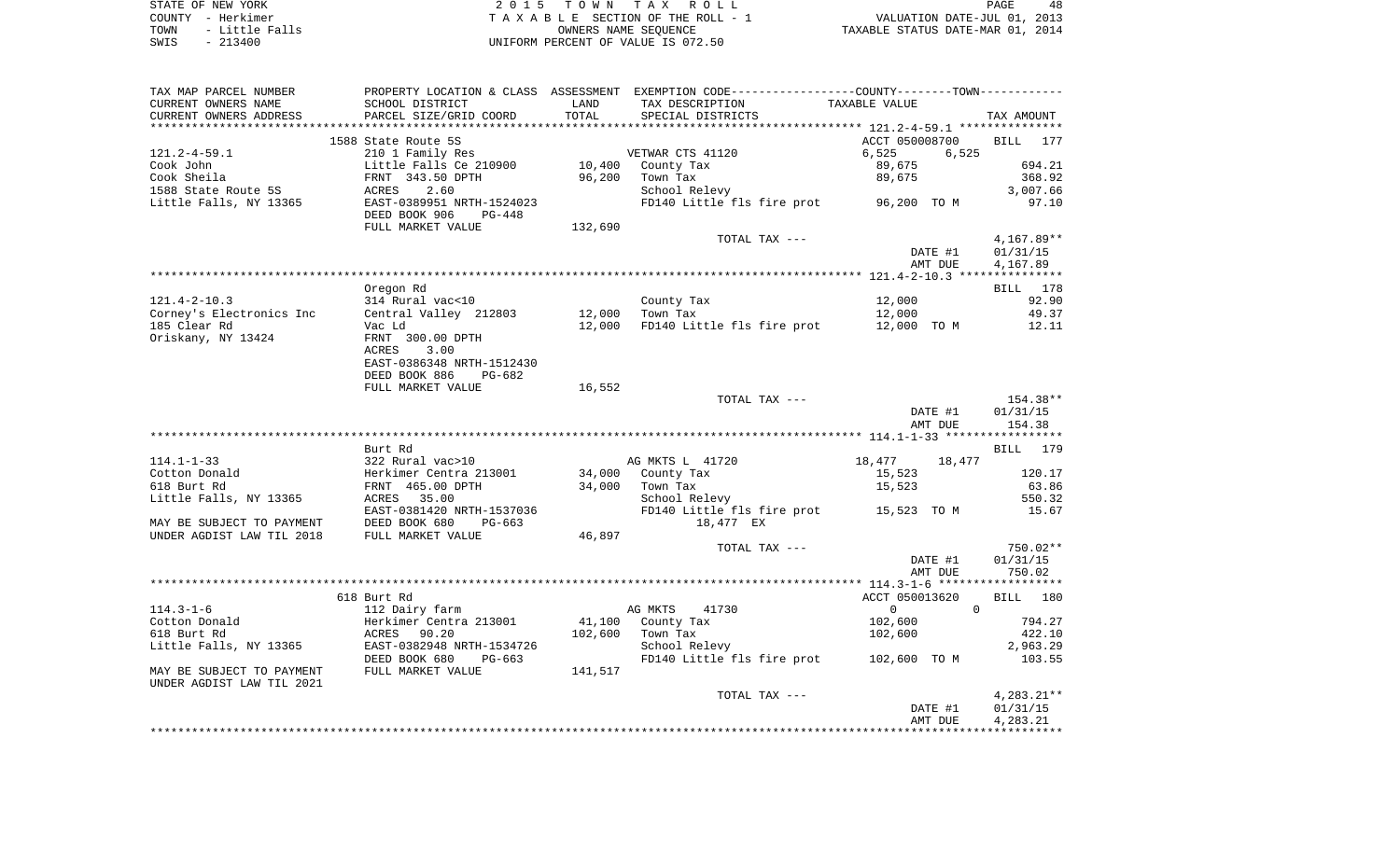|      | STATE OF NEW YORK | 2015 TOWN TAX ROLL                 |                                  | PAGE |  |
|------|-------------------|------------------------------------|----------------------------------|------|--|
|      | COUNTY - Herkimer | TAXABLE SECTION OF THE ROLL - 1    | VALUATION DATE-JUL 01, 2013      |      |  |
| TOWN | - Little Falls    | OWNERS NAME SEOUENCE               | TAXABLE STATUS DATE-MAR 01, 2014 |      |  |
| SWIS | $-213400$         | UNIFORM PERCENT OF VALUE IS 072.50 |                                  |      |  |

| TAX MAP PARCEL NUMBER<br>CURRENT OWNERS NAME<br>CURRENT OWNERS ADDRESS | SCHOOL DISTRICT<br>PARCEL SIZE/GRID COORD            | LAND<br>TOTAL | PROPERTY LOCATION & CLASS ASSESSMENT EXEMPTION CODE---------------COUNTY-------TOWN----------<br>TAX DESCRIPTION<br>SPECIAL DISTRICTS | TAXABLE VALUE                          | TAX AMOUNT            |
|------------------------------------------------------------------------|------------------------------------------------------|---------------|---------------------------------------------------------------------------------------------------------------------------------------|----------------------------------------|-----------------------|
|                                                                        |                                                      |               |                                                                                                                                       |                                        |                       |
| $114.4 - 1 - 2.1$                                                      | Burt Rd<br>270 Mfg housing                           |               | County Tax                                                                                                                            | ACCT 050002490<br>14,000               | BILL<br>181<br>108.38 |
| Cotton Donald                                                          | Herkimer Centra 213001<br>W                          | 6,000         | Town Tax                                                                                                                              | 14,000                                 | 57.60<br>496.33       |
| Cotton Thomas<br>618 Burt Rd                                           | Burt Rd                                              | 14,000        | School Relevy<br>FD140 Little fls fire prot                                                                                           | 14,000 TO M                            | 14.13                 |
| Little Falls, NY 13365                                                 | MН                                                   |               |                                                                                                                                       |                                        |                       |
|                                                                        | FRNT 108.00 DPTH 150.00<br>EAST-0386200 NRTH-1533522 |               |                                                                                                                                       |                                        |                       |
|                                                                        | DEED BOOK 923<br>$PG-60$                             |               |                                                                                                                                       |                                        |                       |
|                                                                        | FULL MARKET VALUE                                    | 19,310        |                                                                                                                                       |                                        |                       |
|                                                                        |                                                      |               | TOTAL TAX ---                                                                                                                         |                                        | $676.44**$            |
|                                                                        |                                                      |               |                                                                                                                                       | DATE #1<br>AMT DUE                     | 01/31/15<br>676.44    |
|                                                                        |                                                      |               |                                                                                                                                       |                                        |                       |
|                                                                        | Gun Club Rd                                          |               |                                                                                                                                       |                                        | <b>BILL</b><br>182    |
| $114.4 - 1 - 3.3$                                                      | 311 Res vac land                                     |               | County Tax                                                                                                                            | 2,500                                  | 19.35                 |
| Cotton Donald                                                          | Herkimer Centra 213001                               | 2,500         | Town Tax                                                                                                                              | 2,500                                  | 10.28                 |
| 618 Gun Club Rd                                                        | 60.00 DPTH<br>FRNT                                   | 2,500         | School Relevy                                                                                                                         |                                        | 88.63                 |
| Little Falls, NY 13365                                                 | 2.70<br>ACRES                                        |               | FD140 Little fls fire prot                                                                                                            | 2,500 TO M                             | 2.52                  |
|                                                                        | EAST-0386039 NRTH-1533586                            |               |                                                                                                                                       |                                        |                       |
|                                                                        | DEED BOOK 918<br>PG-660                              |               |                                                                                                                                       |                                        |                       |
|                                                                        | FULL MARKET VALUE                                    | 3,448         |                                                                                                                                       |                                        |                       |
|                                                                        |                                                      |               | TOTAL TAX ---                                                                                                                         |                                        | 120.78**              |
|                                                                        |                                                      |               |                                                                                                                                       | DATE #1                                | 01/31/15              |
|                                                                        |                                                      |               |                                                                                                                                       | AMT DUE<br>************ 114.3-1-7 **** | 120.78<br>**********  |
|                                                                        | Burt Rd                                              |               |                                                                                                                                       | ACCT 050010290                         | BILL<br>183           |
| $114.3 - 1 - 7$                                                        | 241 Rural res&ag                                     |               | AG MKTS L 41720                                                                                                                       | $\overline{0}$                         | $\mathbf 0$           |
| Cotton Donald F                                                        | Herkimer Centra 213001                               | 12,900        | County Tax                                                                                                                            | 75,000                                 | 580.61                |
| 618 Burt Rd                                                            | S                                                    | 75,000        | Town Tax                                                                                                                              | 75,000                                 | 308.55                |
| Little Falls, NY 13365                                                 | 26.00<br>ACRES                                       |               | School Relevy                                                                                                                         |                                        | 2,658.91              |
|                                                                        | EAST-0384128 NRTH-1535152                            |               | FD140 Little fls fire prot                                                                                                            | 75,000 TO M                            | 75.70                 |
| MAY BE SUBJECT TO PAYMENT                                              | DEED BOOK 783<br>$PG-460$                            |               |                                                                                                                                       |                                        |                       |
| UNDER AGDIST LAW TIL 2018                                              | FULL MARKET VALUE                                    | 103,448       |                                                                                                                                       |                                        |                       |
|                                                                        |                                                      |               | TOTAL TAX ---                                                                                                                         |                                        | $3,623.77**$          |
|                                                                        |                                                      |               |                                                                                                                                       | DATE #1                                | 01/31/15              |
|                                                                        |                                                      |               |                                                                                                                                       | AMT DUE                                | 3,623.77              |
|                                                                        | 245 Top Notch Rd                                     |               |                                                                                                                                       | ACCT 050002520                         | BILL 184              |
| $107.4 - 1 - 5$                                                        | 112 Dairy farm                                       |               | County Tax                                                                                                                            | 75,000                                 | 580.61                |
| Cotton Gary                                                            | Little Falls Ce 210900                               | 26,800        | Town Tax                                                                                                                              | 75,000                                 | 308.55                |
| 245 Topnotch Rd                                                        | E                                                    | 75,000        | FD140 Little fls fire prot                                                                                                            | 75,000 TO M                            | 75.70                 |
| Little Falls, NY 13365                                                 | Farm 58 A.                                           |               |                                                                                                                                       |                                        |                       |
|                                                                        | Top Notch Rd                                         |               |                                                                                                                                       |                                        |                       |
|                                                                        | ACRES<br>58.00                                       |               |                                                                                                                                       |                                        |                       |
|                                                                        | EAST-0388228 NRTH-1545360                            |               |                                                                                                                                       |                                        |                       |
|                                                                        | DEED BOOK 830<br>PG-562                              |               |                                                                                                                                       |                                        |                       |
|                                                                        | FULL MARKET VALUE                                    | 103,448       |                                                                                                                                       |                                        |                       |
|                                                                        |                                                      |               | TOTAL TAX ---                                                                                                                         |                                        | 964.86**              |
|                                                                        |                                                      |               |                                                                                                                                       | DATE #1                                | 01/31/15<br>964.86    |
|                                                                        |                                                      |               |                                                                                                                                       | AMT DUE                                |                       |
|                                                                        |                                                      |               |                                                                                                                                       |                                        |                       |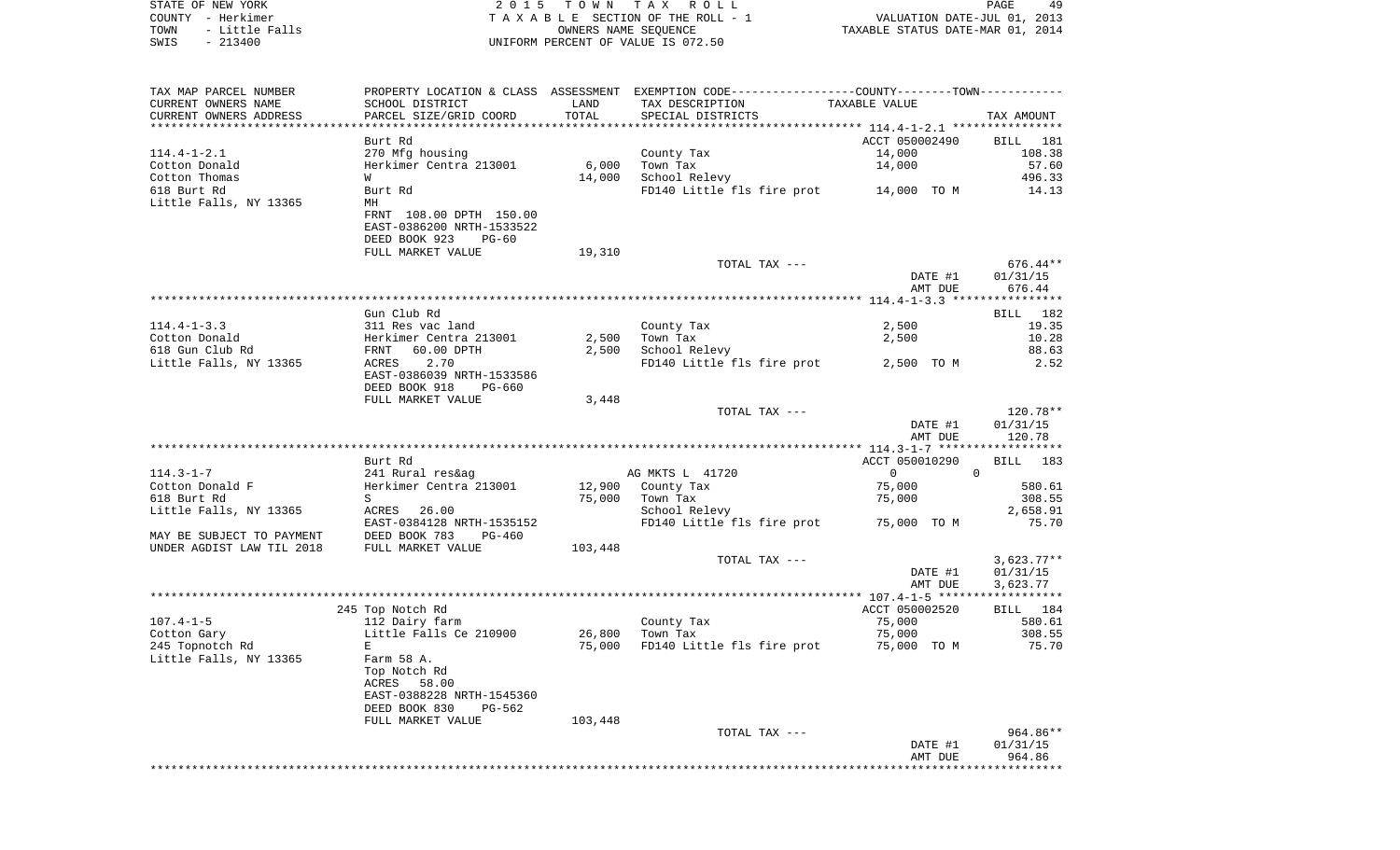STATE OF NEW YORK **EXECUTE:**  $2015$  TOWN TAX ROLL COUNTY - Herkimer<br>
T A X A B L E SECTION OF THE ROLL - 1<br>
T A X A B L E SECTION OF THE ROLL - 1<br>
OWNERS NAME SEQUENCE<br>
SWIS - 213400<br>
OWNERS NAME SEQUENCE TOWN - Little Falls OWNERS NAME SEQUENCE TAXABLE STATUS DATE-MAR 01, 2014 SWIS - 213400 UNIFORM PERCENT OF VALUE IS 072.50

| TAX MAP PARCEL NUMBER  |                           |        | PROPERTY LOCATION & CLASS ASSESSMENT EXEMPTION CODE---------------COUNTY-------TOWN---------- |                    |                    |
|------------------------|---------------------------|--------|-----------------------------------------------------------------------------------------------|--------------------|--------------------|
| CURRENT OWNERS NAME    | SCHOOL DISTRICT           | LAND   | TAX DESCRIPTION                                                                               | TAXABLE VALUE      |                    |
| CURRENT OWNERS ADDRESS | PARCEL SIZE/GRID COORD    | TOTAL  | SPECIAL DISTRICTS                                                                             |                    | TAX AMOUNT         |
|                        |                           |        |                                                                                               |                    |                    |
|                        | 246 Top Notch Rd          |        |                                                                                               | ACCT 050013590     | BILL<br>185        |
| $107.4 - 1 - 7$        | 210 1 Family Res          |        | County Tax                                                                                    | 70,800             | 548.09             |
| Cotton Gary            | Little Falls Ce 210900    | 8,900  | Town Tax                                                                                      | 70,800             | 291.27             |
| 245 Top Notch Rd       | 5.60<br>ACRES             | 70,800 | FD140 Little fls fire prot                                                                    | 70,800 TO M        | 71.46              |
| Little Falls, NY 13365 | EAST-0388899 NRTH-1545526 |        |                                                                                               |                    |                    |
|                        | DEED BOOK 830<br>PG-565   |        |                                                                                               |                    |                    |
|                        | FULL MARKET VALUE         | 97,655 |                                                                                               |                    |                    |
|                        |                           |        | TOTAL TAX ---                                                                                 |                    | 910.82**           |
|                        |                           |        |                                                                                               | DATE #1            | 01/31/15           |
|                        |                           |        |                                                                                               | AMT DUE            | 910.82             |
|                        |                           |        |                                                                                               |                    | ***********        |
|                        | Cole Rd                   |        |                                                                                               | ACCT 05990920      | BILL 186           |
| $107.4 - 1 - 8$        | 312 Vac w/imprv           |        | County Tax                                                                                    | 33,500             | 259.34             |
| Cotton Gary            | Little Falls Ce 210900    | 3,500  | Town Tax                                                                                      | 33,500             | 137.82             |
| 246 Top Notch Rd       | FRNT 1247.00 DPTH         | 33,500 | FD140 Little fls fire prot                                                                    | 33,500 TO M        | 33.81              |
| Little Falls, NY 13365 | ACRES<br>7.00             |        |                                                                                               |                    |                    |
|                        | EAST-0385912 NRTH-1544277 |        |                                                                                               |                    |                    |
|                        | DEED BOOK 844<br>PG-366   |        |                                                                                               |                    |                    |
|                        |                           |        |                                                                                               |                    |                    |
|                        | FULL MARKET VALUE         | 46,207 | TOTAL TAX ---                                                                                 |                    | 430.97**           |
|                        |                           |        |                                                                                               |                    |                    |
|                        |                           |        |                                                                                               | DATE #1<br>AMT DUE | 01/31/15<br>430.97 |
|                        |                           |        |                                                                                               |                    |                    |
|                        |                           |        |                                                                                               |                    |                    |
|                        | Top Notch Rd              |        |                                                                                               | ACCT 050002610     | 187<br>BILL        |
| $107.4 - 1 - 6$        | 105 Vac farmland          |        | County Tax                                                                                    | 9,000              | 69.67              |
| Cotton Gary E          | Little Falls Ce 210900    | 9.000  | Town Tax                                                                                      | 9,000              | 37.03              |
| 245 Top Notch Rd       | E                         | 9,000  | FD140 Little fls fire prot                                                                    | 9,000 TO M         | 9.08               |
| Little Falls, NY 13365 | $V-L$ 18 Ac               |        |                                                                                               |                    |                    |
|                        | Top Notch Rd              |        |                                                                                               |                    |                    |
|                        | ACRES 18.10               |        |                                                                                               |                    |                    |
|                        | EAST-0389460 NRTH-1546093 |        |                                                                                               |                    |                    |
|                        | DEED BOOK 781<br>PG-693   |        |                                                                                               |                    |                    |
|                        | FULL MARKET VALUE         | 12,414 |                                                                                               |                    |                    |
|                        |                           |        | TOTAL TAX ---                                                                                 |                    | 115.78**           |
|                        |                           |        |                                                                                               | DATE #1            | 01/31/15           |
|                        |                           |        |                                                                                               | AMT DUE            | 115.78             |
|                        |                           |        |                                                                                               |                    |                    |
|                        | 1943 State Route 169      |        |                                                                                               | ACCT 050012420     | BILL 188           |
| $107.3 - 1 - 7$        | 210 1 Family Res          |        | County Tax                                                                                    | 57,500             | 445.13             |
| Cotton Robert A        | Little Falls Ce 210900    | 14,000 | Town Tax                                                                                      | 57,500             | 236.55             |
| Cotton Diane J         | S                         | 57,500 | FD140 Little fls fire prot                                                                    | 57,500 TO M        | 58.04              |
| 1943 State Route 169   | Rt-169                    |        |                                                                                               |                    |                    |
| Little Falls, NY 13365 | ACRES<br>5.00             |        |                                                                                               |                    |                    |
|                        | EAST-0379599 NRTH-1545039 |        |                                                                                               |                    |                    |
|                        | DEED BOOK 835<br>$PG-332$ |        |                                                                                               |                    |                    |
|                        | FULL MARKET VALUE         | 79,310 |                                                                                               |                    |                    |
|                        |                           |        | TOTAL TAX ---                                                                                 |                    | 739.72**           |
|                        |                           |        |                                                                                               | DATE #1            | 01/31/15           |
|                        |                           |        |                                                                                               | AMT DUE            | 739.72             |
|                        |                           |        |                                                                                               |                    |                    |
|                        |                           |        |                                                                                               |                    |                    |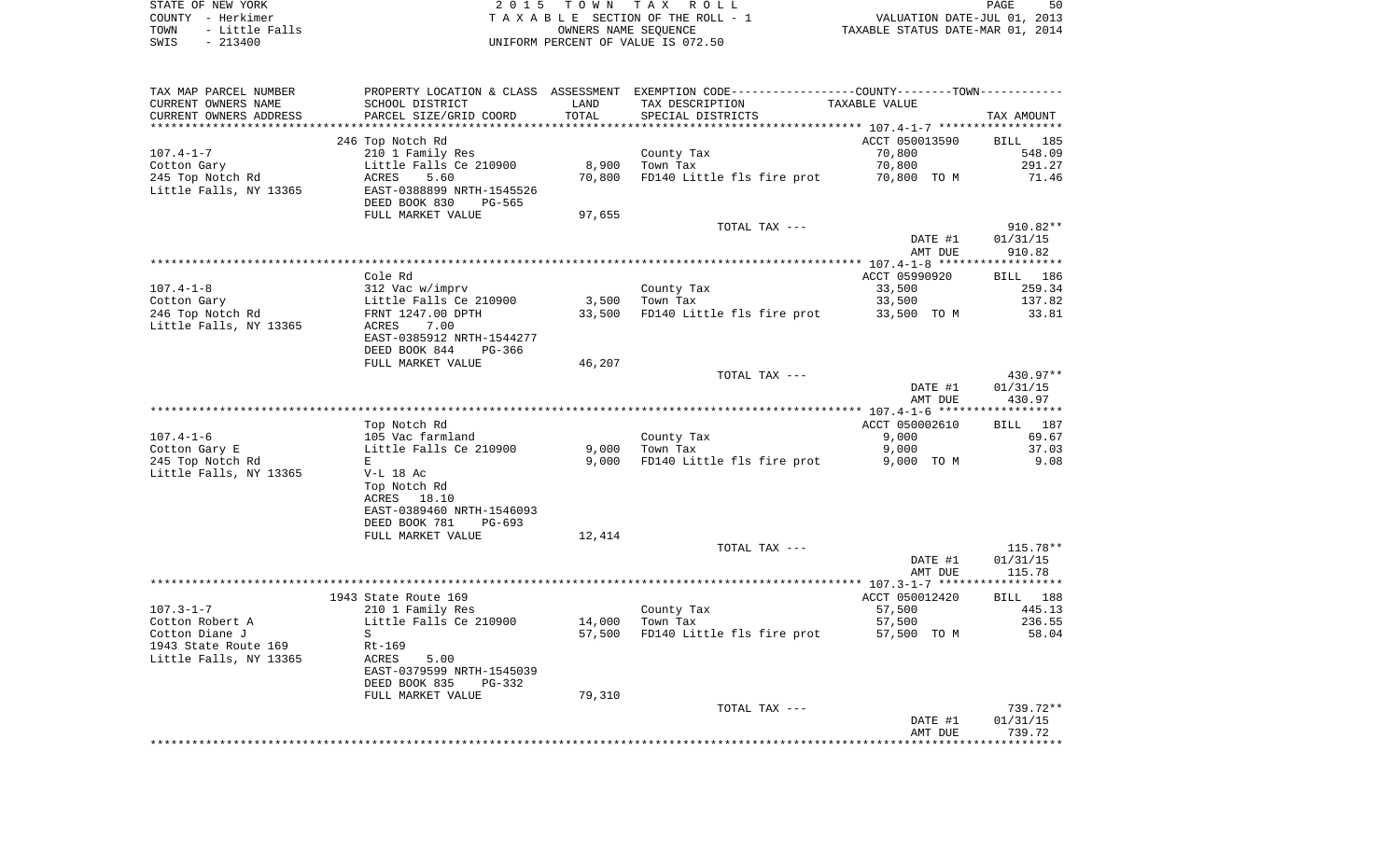|      | STATE OF NEW YORK     |                                      |      | 2015 TOWN TAX ROLL                                          |                                  | PAGE | 51 |
|------|-----------------------|--------------------------------------|------|-------------------------------------------------------------|----------------------------------|------|----|
|      | COUNTY - Herkimer     |                                      |      | TAXABLE SECTION OF THE ROLL - 1                             | VALUATION DATE-JUL 01, 2013      |      |    |
| TOWN | - Little Falls        |                                      |      | OWNERS NAME SEOUENCE                                        | TAXABLE STATUS DATE-MAR 01, 2014 |      |    |
| SWIS | $-213400$             |                                      |      | UNIFORM PERCENT OF VALUE IS 072.50                          |                                  |      |    |
|      |                       |                                      |      |                                                             |                                  |      |    |
|      |                       |                                      |      |                                                             |                                  |      |    |
|      | TAX MAP PARCEL NUMBER | PROPERTY LOCATION & CLASS ASSESSMENT |      | EXEMPTION CODE-----------------COUNTY-------TOWN----------- |                                  |      |    |
|      | CURRENT OWNERS NAME   | SCHOOL DISTRICT                      | LAND | TAX DESCRIPTION                                             | TAXABLE VALUE                    |      |    |
|      |                       |                                      |      |                                                             |                                  |      |    |

| CURRENT OWNERS ADDRESS | PARCEL SIZE/GRID COORD          | TOTAL  | SPECIAL DISTRICTS          |                                  | TAX AMOUNT         |
|------------------------|---------------------------------|--------|----------------------------|----------------------------------|--------------------|
|                        |                                 |        |                            | ********* 114.4-1-2.2 *****      |                    |
|                        | Gun Club Rd                     |        |                            |                                  | BILL<br>189        |
| $114.4 - 1 - 2.2$      | 314 Rural vac<10                |        | County Tax                 | 6,000                            | 46.45              |
| Cotton Thomas          | Herkimer Centra 213001          | 6,000  | Town Tax                   | 6,000                            | 24.68              |
| Burdick Shelley        | VL                              | 6,000  | FD140 Little fls fire prot | 6,000 TO M                       | 6.06               |
| 509 Gun Club Rd        | Burt Rd                         |        |                            |                                  |                    |
| Little Falls, NY 13365 | FRNT 183.00 DPTH 150.00         |        |                            |                                  |                    |
|                        | EAST-0386311 NRTH-1533616       |        |                            |                                  |                    |
|                        | DEED BOOK 922<br>$PG-617$       |        |                            |                                  |                    |
|                        | FULL MARKET VALUE               | 8,276  |                            |                                  |                    |
|                        |                                 |        | TOTAL TAX ---              |                                  | $77.19**$          |
|                        |                                 |        |                            | DATE #1                          | 01/31/15           |
|                        |                                 |        |                            | AMT DUE                          | 77.19              |
|                        |                                 |        |                            |                                  |                    |
|                        | Gun Club Rd                     |        |                            |                                  | 190<br><b>BILL</b> |
| $114.4 - 1 - 3.2$      | 311 Res vac land                |        | County Tax                 | 1,800                            | 13.93              |
| Cotton Thomas          | Herkimer Centra 213001          | 1,800  | Town Tax                   | 1,800                            | 7.41               |
| Bundick Shelley        | ACRES<br>1.90                   | 1,800  | FD140 Little fls fire prot | 1,800 TO M                       | 1.82               |
| 509 Gun Club Rd        | EAST-0386263 NRTH-1533819       |        |                            |                                  |                    |
| Little Falls, NY 13365 | DEED BOOK 918<br>PG-651         |        |                            |                                  |                    |
|                        | FULL MARKET VALUE               | 2,483  |                            |                                  |                    |
|                        |                                 |        | TOTAL TAX ---              |                                  | $23.16**$          |
|                        |                                 |        |                            | DATE #1                          | 01/31/15           |
|                        |                                 |        |                            | AMT DUE                          | 23.16              |
|                        |                                 |        |                            |                                  |                    |
|                        | 509 Gun Club Rd                 |        |                            | ACCT 050003270                   | BILL 191           |
| $114.4 - 1 - 7$        | 210 1 Family Res                |        | County Tax                 | 40,300                           | 311.98             |
| Cotton Thomas          | Herkimer Centra 213001          | 8,200  | Town Tax                   | 40,300                           | 165.79             |
| Cotton Shelley         | 1.10<br>ACRES                   | 40,300 | FD140 Little fls fire prot | 40,300 TO M                      | 40.67              |
| 509 Gun Club Rd        | EAST-0386473 NRTH-1533760       |        |                            |                                  |                    |
| Little Falls, NY 13365 | DEED BOOK 719<br>$PG-43$        |        |                            |                                  |                    |
|                        | FULL MARKET VALUE               | 55,586 |                            |                                  |                    |
|                        |                                 |        | TOTAL TAX ---              |                                  | 518.44**           |
|                        |                                 |        |                            | DATE #1                          | 01/31/15           |
|                        |                                 |        |                            | AMT DUE                          | 518.44             |
|                        |                                 |        |                            | **************** 114.2-2-27 **** | * * * * * * * *    |
|                        | 1255 Top Notch Rd               |        |                            | ACCT 050002190                   | 192<br>BILL        |
| $114.2 - 2 - 27$       | 210 1 Family Res                |        | County Tax                 | 68,400                           | 529.51             |
| Coville Et Al Susan    | Little Falls Ce 210900          | 7,300  | Town Tax                   | 68,400                           | 281.40             |
| Attn: Olga Celebi      | W                               | 68,400 | FD140 Little fls fire prot | 68,400 TO M                      | 69.04              |
| 87 Top Notch Rd        | $R-1$                           |        |                            |                                  |                    |
| Little Falls, NY 13365 | Topnotch Rd                     |        |                            |                                  |                    |
|                        | FRNT 150.00 DPTH 252.00         |        |                            |                                  |                    |
|                        | EAST-0393448 NRTH-1539249       |        |                            |                                  |                    |
|                        | DEED BOOK 1076<br><b>PG-615</b> |        |                            |                                  |                    |
|                        | FULL MARKET VALUE               | 94,345 |                            |                                  |                    |
|                        |                                 |        | TOTAL TAX ---              |                                  | 879.95**           |
|                        |                                 |        |                            | DATE #1                          | 01/31/15           |
|                        |                                 |        |                            | AMT DUE                          | 879.95             |
|                        |                                 |        |                            |                                  |                    |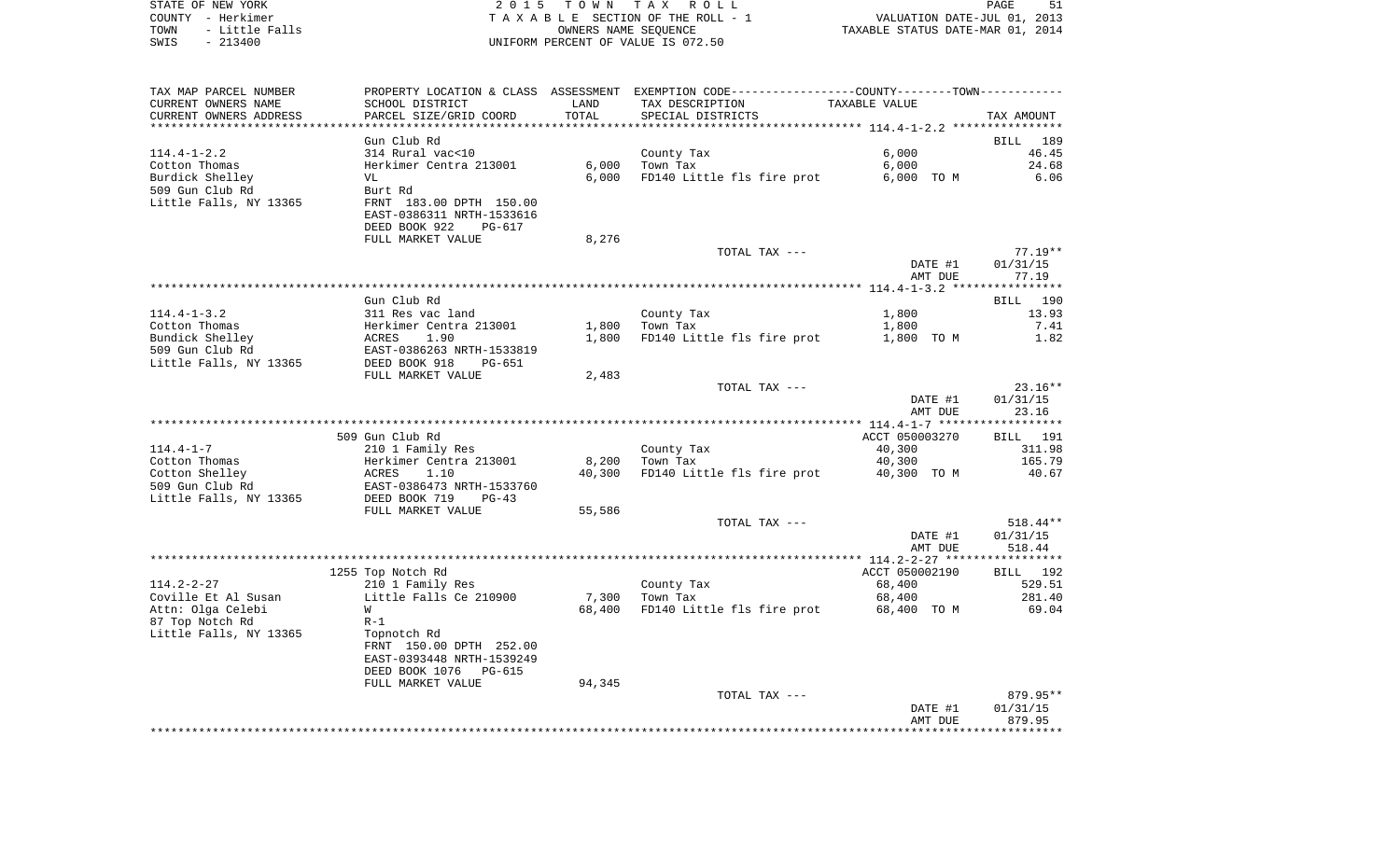| STATE OF NEW YORK |  |           |                |  |
|-------------------|--|-----------|----------------|--|
| COUNTY - Herkimer |  |           |                |  |
| TOWN              |  |           | - Little Falls |  |
| SWIS              |  | $-213400$ |                |  |

2015 TOWN TAX ROLL TA X A B L E SECTION OF THE ROLL - 1 TOWN - Little Falls OWNERS NAME SEQUENCE TAXABLE STATUS DATE-MAR 01, 2014 SWIS - 213400 UNIFORM PERCENT OF VALUE IS 072.50

| TAX MAP PARCEL NUMBER  |                                |        | PROPERTY LOCATION & CLASS ASSESSMENT EXEMPTION CODE---------------COUNTY-------TOWN---------- |                                  |              |
|------------------------|--------------------------------|--------|-----------------------------------------------------------------------------------------------|----------------------------------|--------------|
| CURRENT OWNERS NAME    | SCHOOL DISTRICT                | LAND   | TAX DESCRIPTION                                                                               | TAXABLE VALUE                    |              |
| CURRENT OWNERS ADDRESS | PARCEL SIZE/GRID COORD         | TOTAL  | SPECIAL DISTRICTS                                                                             |                                  | TAX AMOUNT   |
|                        |                                |        |                                                                                               |                                  |              |
|                        |                                |        |                                                                                               | ACCT 050002340                   |              |
|                        | Oregon Rd                      |        |                                                                                               |                                  | BILL<br>193  |
| $121.4 - 2 - 8$        | 323 Vacant rural               |        | County Tax                                                                                    | 22,000                           | 170.31       |
| Crecco Peter           | Central Valley 212803          | 22,000 | Town Tax                                                                                      | 22,000                           | 90.51        |
| 36 Werneking Pl        | S                              | 22,000 | FD140 Little fls fire prot 22,000 TO M                                                        |                                  | 22.20        |
| Little Ferry, NJ 07643 | ACRES 55.00                    |        |                                                                                               |                                  |              |
|                        | EAST-0386338 NRTH-1515238      |        |                                                                                               |                                  |              |
|                        | DEED BOOK 709<br><b>PG-211</b> |        |                                                                                               |                                  |              |
|                        | FULL MARKET VALUE              |        |                                                                                               |                                  |              |
|                        |                                | 30,345 |                                                                                               |                                  |              |
|                        |                                |        | TOTAL TAX ---                                                                                 |                                  | 283.02**     |
|                        |                                |        |                                                                                               | DATE #1                          | 01/31/15     |
|                        |                                |        |                                                                                               | AMT DUE                          | 283.02       |
|                        |                                |        |                                                                                               |                                  |              |
|                        | Oregon Rd                      |        |                                                                                               |                                  | 194<br>BILL  |
| $121.4 - 2 - 56$       | 322 Rural vac>10               |        | County Tax                                                                                    | 6,000                            | 46.45        |
| Crecco Peter           | Little Falls Ce 210900         | 6,000  | Town Tax                                                                                      | 6,000                            | 24.68        |
|                        |                                |        |                                                                                               |                                  |              |
| 36 Werneking Pl        | 30.00<br>ACRES                 | 6,000  | FD140 Little fls fire prot                                                                    | 6,000 TO M                       | 6.06         |
| Little Ferry, NJ 07643 | EAST-0387398 NRTH-1515332      |        |                                                                                               |                                  |              |
|                        | FULL MARKET VALUE              | 8,276  |                                                                                               |                                  |              |
|                        |                                |        | TOTAL TAX ---                                                                                 |                                  | $77.19**$    |
|                        |                                |        |                                                                                               | DATE #1                          | 01/31/15     |
|                        |                                |        |                                                                                               | AMT DUE                          | 77.19        |
|                        |                                |        |                                                                                               |                                  |              |
|                        | 185 State Route 170            |        |                                                                                               | ACCT 050099730                   | BILL 195     |
|                        |                                |        |                                                                                               |                                  |              |
| $114.2 - 2 - 7.2$      | 210 1 Family Res               |        | County Tax                                                                                    | 46,700                           | 361.52       |
| Creedon Patrick G      | Little Falls Ce 210900         | 8,800  | Town Tax                                                                                      | 46,700                           | 192.12       |
| 185 State Route 170    | ACRES<br>1.50                  | 46,700 | School Relevy                                                                                 |                                  | 1,157.81     |
| Little Falls, NY 13365 | EAST-0396713 NRTH-1542944      |        | FD140 Little fls fire prot 46,700 TO M                                                        |                                  | 47.13        |
|                        | DEED BOOK 851<br>$PG-260$      |        |                                                                                               |                                  |              |
|                        | FULL MARKET VALUE              | 64,414 |                                                                                               |                                  |              |
|                        |                                |        | TOTAL TAX ---                                                                                 |                                  | $1,758.58**$ |
|                        |                                |        |                                                                                               | DATE #1                          | 01/31/15     |
|                        |                                |        |                                                                                               | AMT DUE                          | 1,758.58     |
|                        |                                |        |                                                                                               |                                  |              |
|                        |                                |        |                                                                                               |                                  |              |
|                        | 185 State Route 170            |        |                                                                                               | ACCT 050019700                   | BILL 196     |
| $114.2 - 2 - 7.3$      | 120 Field crops                |        | County Tax                                                                                    | 13,800                           | 106.83       |
| Creedon Patrick G      | Little Falls Ce 210900         | 13,800 | Town Tax                                                                                      | 13,800                           | 56.77        |
| 185 State Route 170    | FRNT 151.00 DPTH               | 13,800 | School Relevy                                                                                 |                                  | 594.02       |
| Little Falls, NY 13365 | ACRES 23.50                    |        | FD140 Little fls fire prot 13,800 TO M                                                        |                                  | 13.93        |
|                        | EAST-0395818 NRTH-1542993      |        |                                                                                               |                                  |              |
|                        |                                |        |                                                                                               |                                  |              |
|                        | DEED BOOK 852<br><b>PG-548</b> |        |                                                                                               |                                  |              |
|                        | FULL MARKET VALUE              | 19,034 |                                                                                               |                                  |              |
|                        |                                |        | TOTAL TAX ---                                                                                 |                                  | $771.55**$   |
|                        |                                |        |                                                                                               | DATE #1                          | 01/31/15     |
|                        |                                |        |                                                                                               | AMT DUE                          | 771.55       |
|                        |                                |        |                                                                                               | ******************************** |              |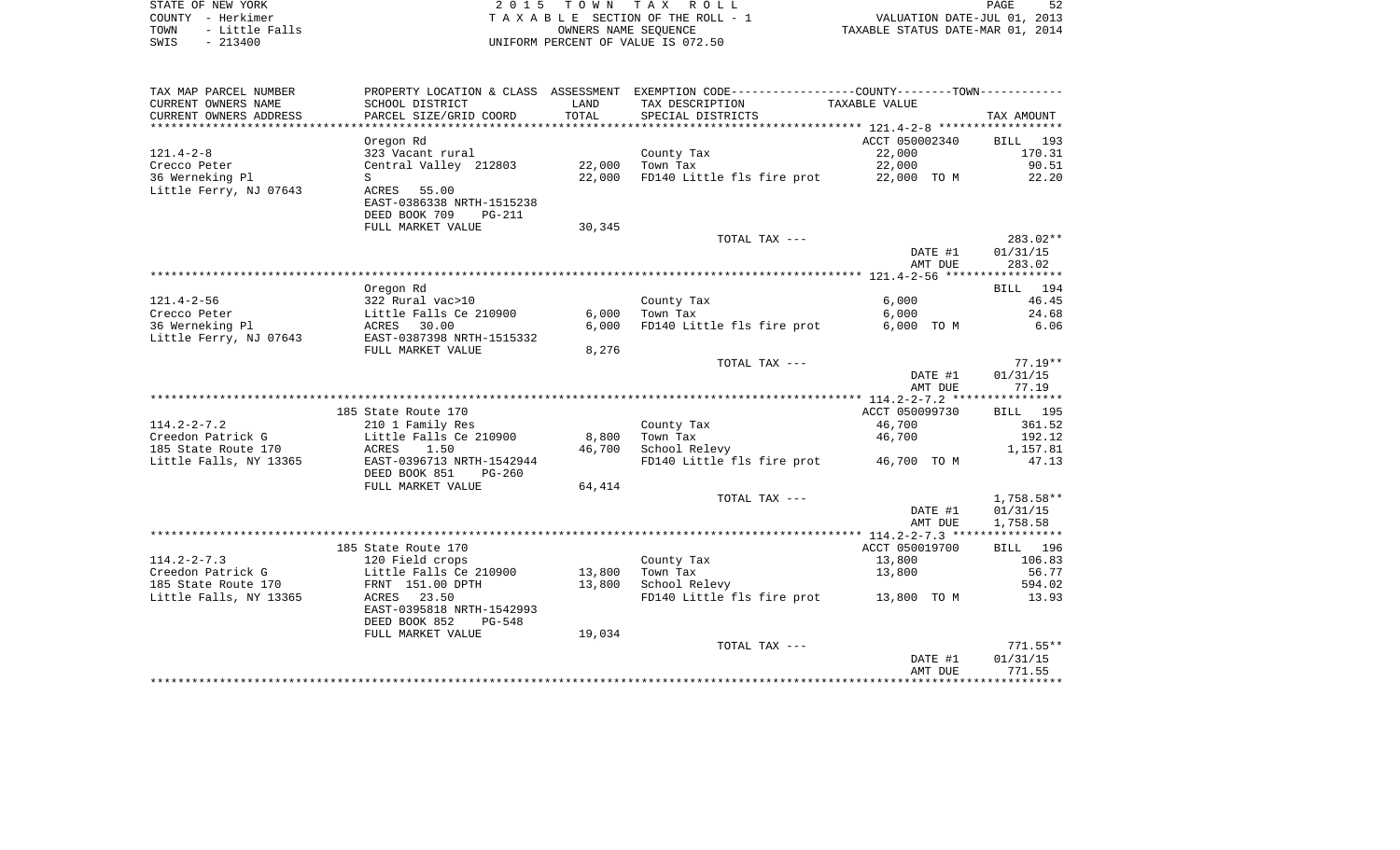| STATE OF NEW YORK      | 2015 TOWN TAX ROLL                   | 53<br>PAGE                                                  |
|------------------------|--------------------------------------|-------------------------------------------------------------|
| - Herkimer<br>COUNTY   | TAXABLE SECTION OF THE ROLL - 1      | VALUATION DATE-JUL 01, 2013                                 |
| - Little Falls<br>TOWN | OWNERS NAME SEOUENCE                 | TAXABLE STATUS DATE-MAR 01, 2014                            |
| SWIS<br>$-213400$      | UNIFORM PERCENT OF VALUE IS 072.50   |                                                             |
|                        |                                      |                                                             |
|                        |                                      |                                                             |
|                        |                                      |                                                             |
| TAX MAP PARCEL NUMBER  | PROPERTY LOCATION & CLASS ASSESSMENT | EXEMPTION CODE-----------------COUNTY-------TOWN----------- |

| CURRENT OWNERS NAME    | SCHOOL DISTRICT            | LAND       | TAX DESCRIPTION            | TAXABLE VALUE  |                    |
|------------------------|----------------------------|------------|----------------------------|----------------|--------------------|
| CURRENT OWNERS ADDRESS | PARCEL SIZE/GRID COORD     | TOTAL      | SPECIAL DISTRICTS          |                | TAX AMOUNT         |
| ********************   | ***********************    | ********** |                            |                |                    |
|                        | 941 Burt Rd                |            |                            | ACCT 050016650 | BILL<br>197        |
| $114.2 - 1 - 51$       | 210 1 Family Res           |            | County Tax                 | 52,000         | 402.55             |
| Crim Jeffrey A         | Little Falls Ce 210900     | 6,400      | Town Tax                   | 52,000         | 213.93             |
| 941 Burt Rd            | Life Use                   | 52,000     | FD140 Little fls fire prot | 52,000 TO M    | 52.48              |
| Little Falls, NY       | FRNT 158.30 DPTH           |            |                            |                |                    |
|                        | <b>ACRES</b><br>0.60       |            |                            |                |                    |
|                        | EAST-0388794 NRTH-1538197  |            |                            |                |                    |
|                        | DEED BOOK 942<br>PG-459    |            |                            |                |                    |
|                        | FULL MARKET VALUE          |            |                            |                |                    |
|                        |                            | 71,724     |                            |                | 668.96**           |
|                        |                            |            | TOTAL TAX ---              |                |                    |
|                        |                            |            |                            | DATE #1        | 01/31/15           |
|                        |                            |            |                            | AMT DUE        | 668.96             |
|                        |                            |            |                            |                |                    |
|                        | 129 Lyle Rd                |            |                            | ACCT 050100270 | <b>BILL</b><br>198 |
| $114.79 - 1 - 11$      | 210 1 Family Res           |            | County Tax                 | 95,400         | 738.53             |
| Crimmins Linda         | Herkimer Centra 213001     | 10,300     | Town Tax                   | 95,400         | 392.47             |
| 129 Lyle Rd            | FRNT 160.00 DPTH 141.20    | 95,400     | FD140 Little fls fire prot | 95,400 TO M    | 96.29              |
| Little Falls, NY 13365 | EAST-0380656 NRTH-1529673  |            |                            |                |                    |
|                        | DEED BOOK 832<br>$PG-430$  |            |                            |                |                    |
|                        | FULL MARKET VALUE          | 131,586    |                            |                |                    |
|                        |                            |            | TOTAL TAX ---              |                | $1,227.29**$       |
|                        |                            |            |                            | DATE #1        | 01/31/15           |
|                        |                            |            |                            | AMT DUE        | 1,227.29           |
|                        |                            |            |                            |                |                    |
|                        | 437 Sandy Lane Rd          |            |                            | ACCT 050003330 | BILL<br>199        |
| $121.2 - 4 - 37$       | 210 1 Family Res           |            | County Tax                 | 69,500         | 538.03             |
| Crouch David           | Little Falls Ce 210900     | 6,800      | Town Tax                   | 69,500         | 285.92             |
| Crouch Terri           | FRNT 175.00 DPTH 175.00    | 69,500     | FD140 Little fls fire prot | 69,500 TO M    | 70.15              |
| 437 Sandy Lane Rd      | EAST-0387820 NRTH-1520923  |            |                            |                |                    |
| Mohawk, NY 13407       | DEED BOOK 1108<br>$PG-240$ |            |                            |                |                    |
|                        | FULL MARKET VALUE          | 95,862     |                            |                |                    |
|                        |                            |            | TOTAL TAX ---              |                | 894.10**           |
|                        |                            |            |                            |                |                    |
|                        |                            |            |                            | DATE #1        | 01/31/15           |
|                        |                            |            |                            | AMT DUE        | 894.10             |
|                        |                            |            |                            |                |                    |
|                        | 711 Burt Rd                |            |                            | ACCT 050100460 | 200<br>BILL        |
| $114.1 - 1 - 26.2$     | 210 1 Family Res           |            | County Tax                 | 99,900         | 773.37             |
| Cushman Barry          | Herkimer Centra 213001     | 14,000     | Town Tax                   | 99,900         | 410.99             |
| Cushman Sheryl         | ACRES<br>5.00              | 99,900     | FD140 Little fls fire prot | 99,900 TO M    | 100.83             |
| 440 Longmeadow Rd      | EAST-0384600 NRTH-1536844  |            |                            |                |                    |
| Lancaster, PA 17601    | DEED BOOK 1514 PG-723      |            |                            |                |                    |
|                        | FULL MARKET VALUE          | 137,793    |                            |                |                    |
|                        |                            |            | TOTAL TAX ---              |                | $1,285.19**$       |
|                        |                            |            |                            | DATE #1        | 01/31/15           |
|                        |                            |            |                            | AMT DUE        | 1,285.19           |
|                        |                            |            |                            |                |                    |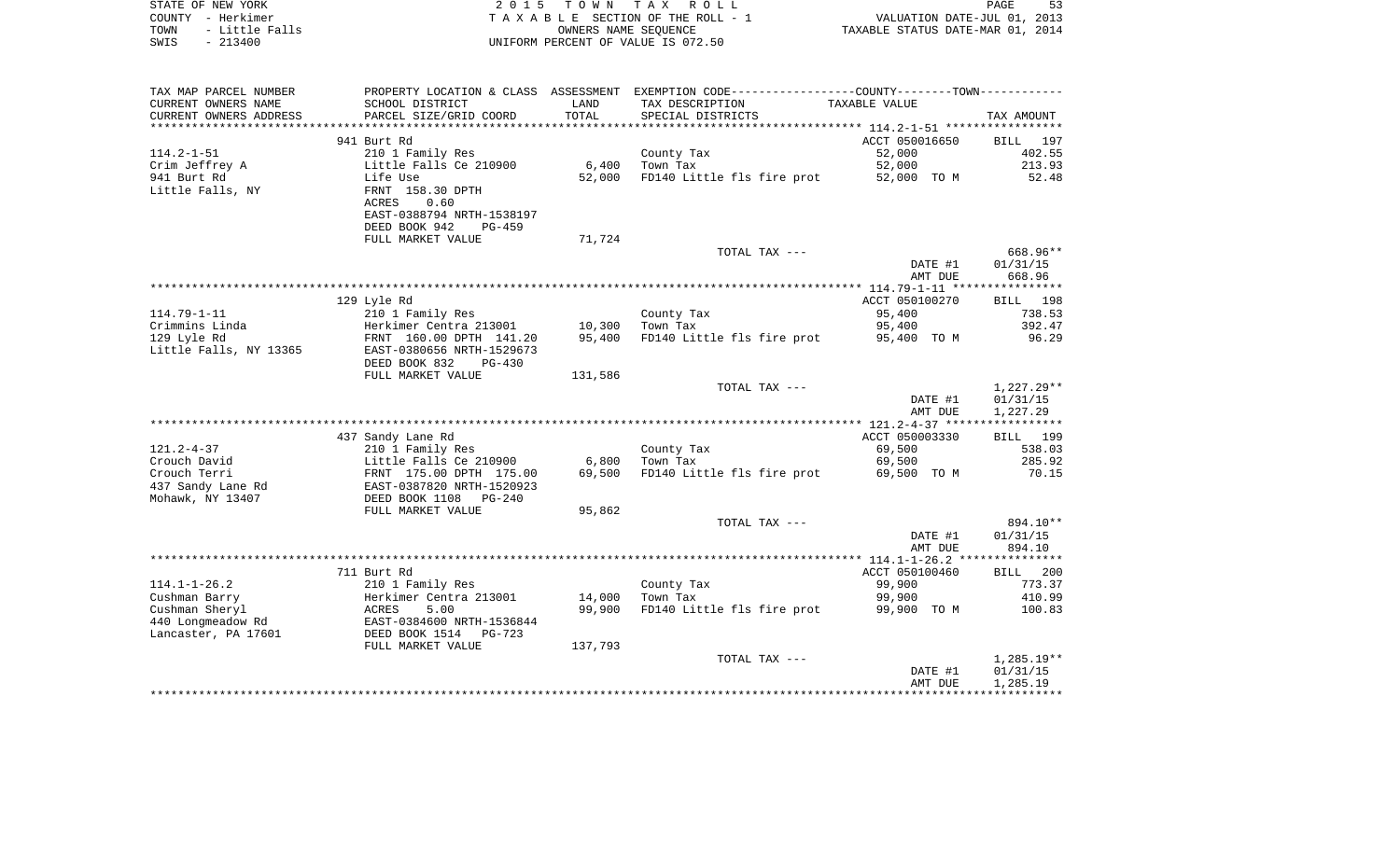STATE OF NEW YORK **EXECUTE:** TO W N TAX ROLL COUNTY - Herkimer<br>
T A X A B L E SECTION OF THE ROLL - 1<br>
T A X A B L E SECTION OF THE ROLL - 1<br>
OWNERS NAME SEQUENCE<br>
SWIS - 213400<br>
OWNERS NAME SEQUENCE TOWN - LITTLE SECTION OF THE ROLL - 1<br>
TAXABLE STATUS DATE-JUL 01, 2013<br>
OWNERS NAME SEQUENCE TAXABLE STATUS DATE-MAR 01, 2014 SWIS - 213400 UNIFORM PERCENT OF VALUE IS 072.50

| TAX MAP PARCEL NUMBER  |                           |        | PROPERTY LOCATION & CLASS ASSESSMENT EXEMPTION CODE---------------COUNTY-------TOWN---------- |                |            |
|------------------------|---------------------------|--------|-----------------------------------------------------------------------------------------------|----------------|------------|
| CURRENT OWNERS NAME    | SCHOOL DISTRICT           | LAND   | TAX DESCRIPTION                                                                               | TAXABLE VALUE  |            |
| CURRENT OWNERS ADDRESS | PARCEL SIZE/GRID COORD    | TOTAL  | SPECIAL DISTRICTS                                                                             |                | TAX AMOUNT |
|                        |                           |        |                                                                                               |                |            |
|                        | Gun Club Rd               |        |                                                                                               |                | BILL 201   |
| $114.4 - 3 - 6$        | 314 Rural vac<10          |        | County Tax                                                                                    | 12,600         | 97.54      |
| Dabal Peter            | Little Falls Ce 210900    | 12,600 | Town Tax                                                                                      | 12,600         | 51.84      |
|                        |                           |        |                                                                                               |                |            |
| 516 Clinton Ave        | FRNT 380.00 DPTH          | 12,600 | FD140 Little fls fire prot                                                                    | 12,600 TO M    | 12.72      |
| Wyckoff, NJ 07481      | 6.70<br>ACRES             |        |                                                                                               |                |            |
|                        | EAST-0386512 NRTH-1533162 |        |                                                                                               |                |            |
|                        | DEED BOOK 1460 PG-928     |        |                                                                                               |                |            |
|                        | FULL MARKET VALUE         | 17,379 |                                                                                               |                |            |
|                        |                           |        | TOTAL TAX ---                                                                                 |                | 162.10**   |
|                        |                           |        |                                                                                               | DATE #1        | 01/31/15   |
|                        |                           |        |                                                                                               | AMT DUE        | 162.10     |
|                        |                           |        |                                                                                               |                |            |
|                        | Gun Club Rd               |        |                                                                                               |                | BILL 202   |
| $114.4 - 3 - 7$        | 314 Rural vac<10          |        | County Tax                                                                                    | 12,300         | 95.22      |
| Dabal Peter            | Little Falls Ce 210900    | 12,300 | Town Tax                                                                                      | 12,300         | 50.60      |
| 516 Clinton Ave        | FRNT 401.00 DPTH          | 12,300 | FD140 Little fls fire prot                                                                    | 12,300 TO M    | 12.41      |
|                        |                           |        |                                                                                               |                |            |
| Wyckoff, NJ 07481      | ACRES<br>6.50             |        |                                                                                               |                |            |
|                        | EAST-0386769 NRTH-1533370 |        |                                                                                               |                |            |
|                        | DEED BOOK 1460 PG-928     |        |                                                                                               |                |            |
|                        | FULL MARKET VALUE         | 16,966 |                                                                                               |                |            |
|                        |                           |        | TOTAL TAX ---                                                                                 |                | 158.23**   |
|                        |                           |        |                                                                                               | DATE #1        | 01/31/15   |
|                        |                           |        |                                                                                               | AMT DUE        | 158.23     |
|                        |                           |        |                                                                                               |                |            |
|                        | State Route 5             |        |                                                                                               | ACCT 050011610 | BILL 203   |
| $121.1 - 1 - 47$       | 311 Res vac land          |        | County Tax                                                                                    | 700            | 5.42       |
| Daniell Alexander      | Little Falls Ce 210900    | 700    | Town Tax                                                                                      | 700            | 2.88       |
| Daniell Theresa        | N                         | 700    | FD140 Little fls fire prot                                                                    | 700 TO M       | .71        |
| 6213 State Route 5     | $V-L 1/4A$                |        |                                                                                               |                |            |
| Little Falls, NY 13365 | $Rt-5$                    |        |                                                                                               |                |            |
|                        | FRNT 81.00 DPTH 150.00    |        |                                                                                               |                |            |
|                        |                           |        |                                                                                               |                |            |
|                        | EAST-0384178 NRTH-1526675 |        |                                                                                               |                |            |
|                        | DEED BOOK 715<br>PG-266   |        |                                                                                               |                |            |
|                        | FULL MARKET VALUE         | 966    |                                                                                               |                |            |
|                        |                           |        | TOTAL TAX ---                                                                                 |                | $9.01**$   |
|                        |                           |        |                                                                                               | DATE #1        | 01/31/15   |
|                        |                           |        |                                                                                               | AMT DUE        | 9.01       |
|                        |                           |        |                                                                                               |                |            |
|                        | 6213 State Route 5        |        |                                                                                               | ACCT 050011640 | BILL 204   |
| $121.1 - 1 - 48$       | 210 1 Family Res          |        | VETWAR CTS 41120                                                                              | 6,525<br>6,525 |            |
| Daniell Alexander      | Little Falls Ce 210900    |        | 12,500 County Tax                                                                             | 59,275         | 458.87     |
| Daniell Theresa        | ACRES<br>4.00             | 65,800 | Town Tax                                                                                      | 59,275         | 243.86     |
| 6213 State Route 5     | EAST-0384254 NRTH-1526839 |        | FD140 Little fls fire prot                                                                    | 65,800 TO M    | 66.41      |
| Little Falls, NY 13365 | DEED BOOK 715<br>PG-266   |        |                                                                                               |                |            |
|                        | FULL MARKET VALUE         | 90,759 |                                                                                               |                |            |
|                        |                           |        | TOTAL TAX ---                                                                                 |                | 769.14**   |
|                        |                           |        |                                                                                               | DATE #1        | 01/31/15   |
|                        |                           |        |                                                                                               | AMT DUE        | 769.14     |
|                        |                           |        |                                                                                               |                |            |
|                        |                           |        |                                                                                               |                |            |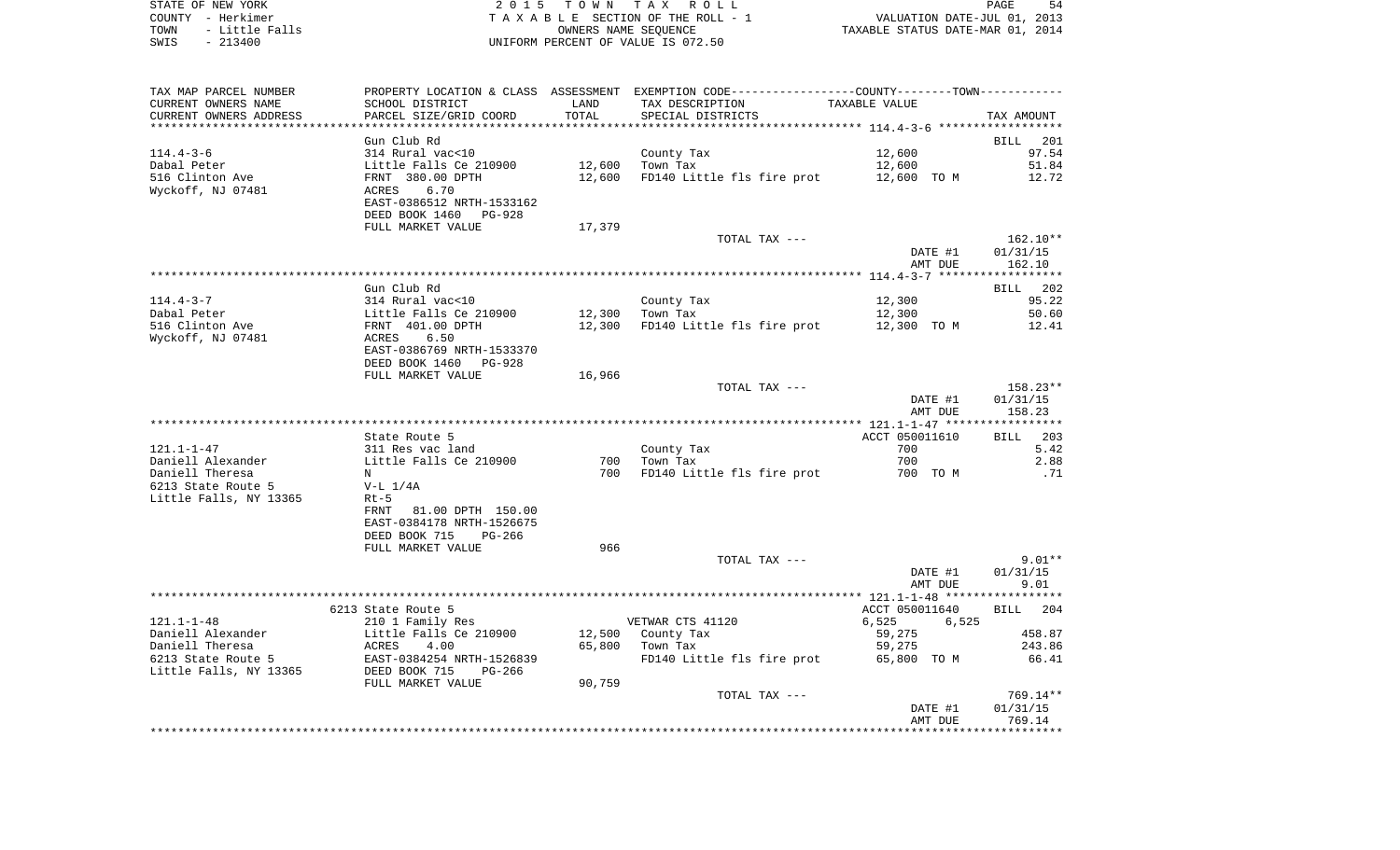STATE OF NEW YORK **EXECUTE:**  $2015$  TOWN TAX ROLL COUNTY - Herkimer<br>
T A X A B L E SECTION OF THE ROLL - 1<br>
T A X A B L E SECTION OF THE ROLL - 1<br>
OWNERS NAME SEQUENCE<br>
SWIS - 213400<br>
OWNERS NAME SEQUENCE TOWN - Little Falls OWNERS NAME SEQUENCE TAXABLE STATUS DATE-MAR 01, 2014 SWIS - 213400 UNIFORM PERCENT OF VALUE IS 072.50

| TAX MAP PARCEL NUMBER        |                                            |        | PROPERTY LOCATION & CLASS ASSESSMENT EXEMPTION CODE---------------COUNTY-------TOWN---------- |                         |                           |
|------------------------------|--------------------------------------------|--------|-----------------------------------------------------------------------------------------------|-------------------------|---------------------------|
| CURRENT OWNERS NAME          | SCHOOL DISTRICT                            | LAND   | TAX DESCRIPTION                                                                               | TAXABLE VALUE           |                           |
| CURRENT OWNERS ADDRESS       | PARCEL SIZE/GRID COORD                     | TOTAL  | SPECIAL DISTRICTS                                                                             |                         | TAX AMOUNT                |
|                              |                                            |        |                                                                                               |                         |                           |
| $114.2 - 2 - 10$             | 246 Dise Rd                                |        |                                                                                               | ACCT 050012240          | <b>BILL</b><br>205<br>300 |
|                              | 271 Mfg housings<br>Little Falls Ce 210900 |        | VETFUND CT 41101<br>8,500 AGED-ALL<br>41800                                                   | 300<br>23,550<br>23,550 |                           |
| Daniels Myrna<br>246 Dise Rd | ACRES<br>1.30                              | 47,400 | County Tax                                                                                    | 23,550                  | 182.31                    |
| Little Falls, NY 13365       | EAST-0390482 NRTH-1540866                  |        | Town Tax                                                                                      | 23,550                  | 96.88                     |
|                              | DEED BOOK 00618 PG-00465                   |        | FD140 Little fls fire prot                                                                    | 47,400 TO M             | 47.84                     |
|                              | FULL MARKET VALUE                          | 65,379 |                                                                                               |                         |                           |
|                              |                                            |        | TOTAL TAX ---                                                                                 |                         | $327.03**$                |
|                              |                                            |        |                                                                                               | DATE #1                 | 01/31/15                  |
|                              |                                            |        |                                                                                               | AMT DUE                 | 327.03                    |
|                              |                                            |        |                                                                                               |                         |                           |
|                              | 1391 Middleville Rd                        |        |                                                                                               |                         | BILL 206                  |
| $114.2 - 1 - 11.7$           | 210 1 Family Res                           |        | County Tax                                                                                    | 54,500                  | 421.91                    |
| Dawley Kent                  | Little Falls Ce 210900                     | 12,300 | Town Tax                                                                                      | 54,500                  | 224.21                    |
| Dawley Deborah               | earth shelter home                         | 54,500 | FD140 Little fls fire prot                                                                    | 54,500 TO M             | 55.01                     |
| 1391 State Route 169         | G                                          |        |                                                                                               |                         |                           |
| Little Falls, NY 13365       | ACRES<br>5.00                              |        |                                                                                               |                         |                           |
|                              | EAST-0388584 NRTH-1539468                  |        |                                                                                               |                         |                           |
|                              | DEED BOOK 924<br>PG-399                    |        |                                                                                               |                         |                           |
|                              | FULL MARKET VALUE                          | 75,172 |                                                                                               |                         |                           |
|                              |                                            |        | TOTAL TAX ---                                                                                 | DATE #1                 | 701.13**<br>01/31/15      |
|                              |                                            |        |                                                                                               | AMT DUE                 | 701.13                    |
|                              |                                            |        |                                                                                               |                         |                           |
|                              | Top Notch Rd                               |        |                                                                                               | ACCT 050014610          | BILL 207                  |
| $114.2 - 2 - 4$              | 210 1 Family Res                           |        | County Tax                                                                                    | 68,600                  | 531.06                    |
| Dawley Randall P             | Little Falls Ce 210900                     | 10,600 | Town Tax                                                                                      | 68,600                  | 282.22                    |
| Top Notch Rd                 | N                                          | 68,600 | FD140 Little fls fire prot                                                                    | 68,600 TO M             | 69.24                     |
| PO Box 924                   | $R-1$ 2A                                   |        |                                                                                               |                         |                           |
| Little Falls, NY 13365       | Top Notch Rd                               |        |                                                                                               |                         |                           |
|                              | 2.70<br>ACRES                              |        |                                                                                               |                         |                           |
|                              | EAST-0393363 NRTH-1545389                  |        |                                                                                               |                         |                           |
|                              | DEED BOOK 734<br>$PG-193$                  |        |                                                                                               |                         |                           |
|                              | FULL MARKET VALUE                          | 94,621 |                                                                                               |                         |                           |
|                              |                                            |        | TOTAL TAX ---                                                                                 |                         | 882.52**                  |
|                              |                                            |        |                                                                                               | DATE #1                 | 01/31/15                  |
|                              |                                            |        |                                                                                               | AMT DUE                 | 882.52                    |
|                              |                                            |        |                                                                                               | ACCT 050019740          | BILL 208                  |
| $121.2 - 4 - 59.3$           | Jacksonburg Rd<br>450 Retail sryce         |        | County Tax                                                                                    | 71,500                  | 553.51                    |
| Dawley Randall P             | Little Falls Ce 210900                     | 8,000  | Town Tax                                                                                      | 71,500                  | 294.15                    |
| PO Box 924                   | Plbrn retail                               | 71,500 | FD140 Little fls fire prot                                                                    | 71,500 TO M             | 72.17                     |
| Little Falls, NY 13365       | ACRES<br>1.00                              |        |                                                                                               |                         |                           |
|                              | EAST-0390231 NRTH-1524101                  |        |                                                                                               |                         |                           |
|                              | DEED BOOK 899<br>PG-478                    |        |                                                                                               |                         |                           |
|                              | FULL MARKET VALUE                          | 98,621 |                                                                                               |                         |                           |
|                              |                                            |        | TOTAL TAX ---                                                                                 |                         | 919.83**                  |
|                              |                                            |        |                                                                                               | DATE #1                 | 01/31/15                  |
|                              |                                            |        |                                                                                               | AMT DUE                 | 919.83                    |
|                              |                                            |        |                                                                                               |                         |                           |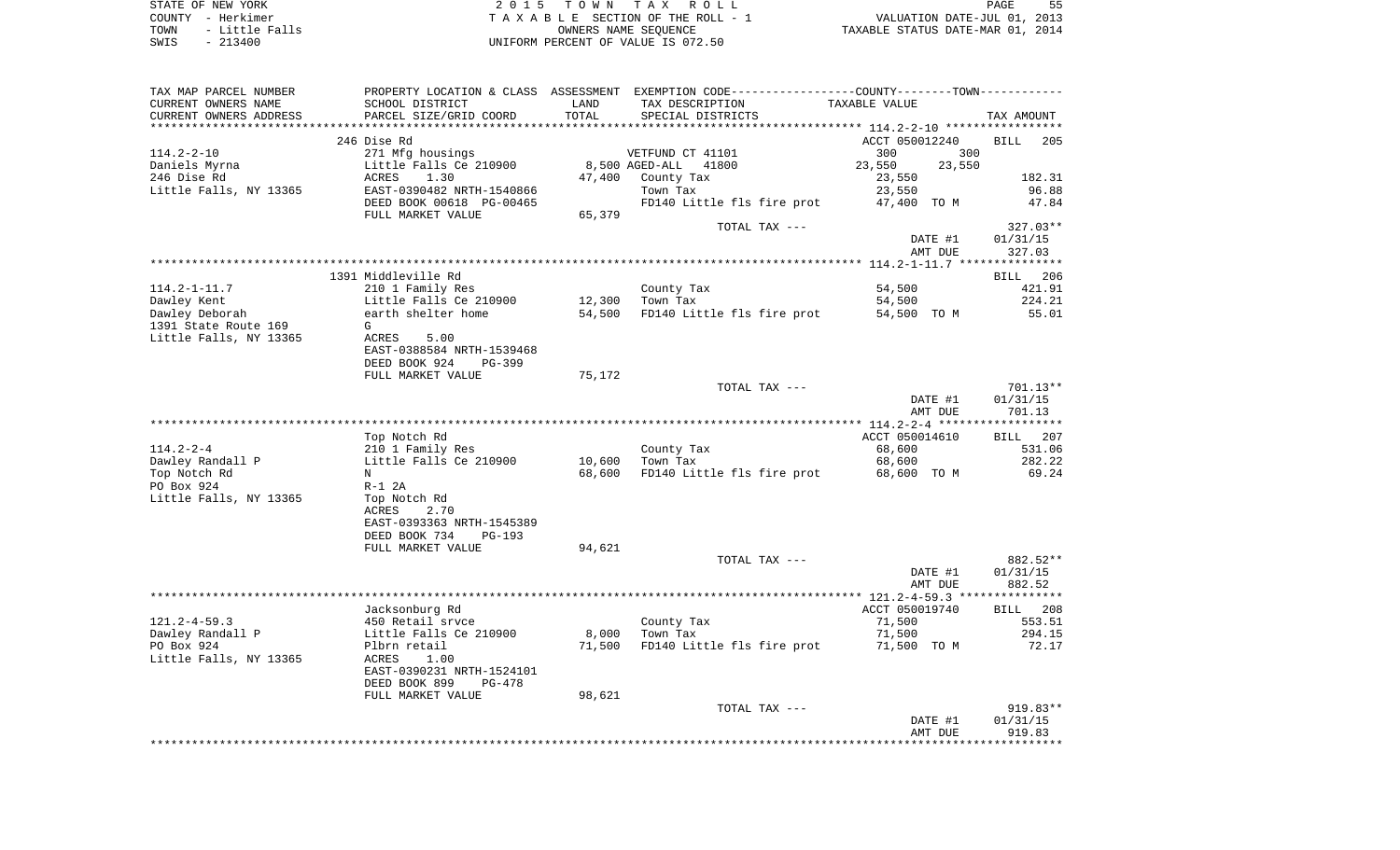| STATE OF NEW YORK<br>COUNTY - Herkimer<br>TOWN<br>- Little Falls | 2 0 1 5                                             | OWNERS NAME SEQUENCE | TOWN TAX ROLL<br>TAXABLE SECTION OF THE ROLL - 1                                              | VALUATION DATE-JUL 01, 2013<br>TAXABLE STATUS DATE-MAR 01, 2014 | PAGE<br>56           |
|------------------------------------------------------------------|-----------------------------------------------------|----------------------|-----------------------------------------------------------------------------------------------|-----------------------------------------------------------------|----------------------|
| SWIS<br>$-213400$                                                |                                                     |                      | UNIFORM PERCENT OF VALUE IS 072.50                                                            |                                                                 |                      |
| TAX MAP PARCEL NUMBER                                            |                                                     |                      | PROPERTY LOCATION & CLASS ASSESSMENT EXEMPTION CODE---------------COUNTY-------TOWN---------- |                                                                 |                      |
| CURRENT OWNERS NAME                                              | SCHOOL DISTRICT                                     | LAND                 | TAX DESCRIPTION                                                                               | TAXABLE VALUE                                                   |                      |
| CURRENT OWNERS ADDRESS<br>***********************                | PARCEL SIZE/GRID COORD                              | TOTAL                | SPECIAL DISTRICTS                                                                             |                                                                 | TAX AMOUNT           |
|                                                                  | 1922 State Route 5S                                 |                      |                                                                                               | ACCT 050012360                                                  | BILL<br>-209         |
| 121.2-3-20                                                       | 210 1 Family Res                                    |                      | County Tax                                                                                    | 56,000                                                          | 433.52               |
| Dean Giovanna                                                    | Little Falls Ce 210900                              | 16,100               | Town Tax                                                                                      | 56,000                                                          | 230.38               |
| Rovetto Edward                                                   | life use                                            | 56,000               | FD140 Little fls fire prot                                                                    | 56,000 TO M                                                     | 56.52                |
| 1922 State Route 5S                                              | $R-1$                                               |                      |                                                                                               |                                                                 |                      |
| Little Falls, NY 13365                                           | Rt-5S<br>6.50<br>ACRES                              |                      |                                                                                               |                                                                 |                      |
|                                                                  | EAST-0396382 NRTH-1525855                           |                      |                                                                                               |                                                                 |                      |
|                                                                  | DEED BOOK 934<br>PG-423                             |                      |                                                                                               |                                                                 |                      |
|                                                                  | FULL MARKET VALUE                                   | 77,241               |                                                                                               |                                                                 |                      |
|                                                                  |                                                     |                      | TOTAL TAX ---                                                                                 |                                                                 | 720.42**             |
|                                                                  |                                                     |                      |                                                                                               | DATE #1                                                         | 01/31/15             |
|                                                                  |                                                     |                      |                                                                                               | AMT DUE                                                         | 720.42               |
|                                                                  | Paradise Rd                                         |                      |                                                                                               | ACCT 050002820                                                  | BILL<br>210          |
| $121.35 - 1 - 9$                                                 | 311 Res vac land                                    |                      | County Tax                                                                                    | 200                                                             | 1.55                 |
| Decker Cora                                                      | Little Falls Ce 210900                              | 200                  | Town Tax                                                                                      | 200                                                             | 0.82                 |
| Attn: Thomas Toher                                               | W                                                   | 200                  | FD140 Little fls fire prot                                                                    | 200 TO M                                                        | .20                  |
| 1124 Paradise Rd                                                 | 53.00 DPTH 162.00<br>FRNT                           |                      |                                                                                               |                                                                 |                      |
| Little Falls, NY 13365                                           | EAST-0392443 NRTH-1525927                           |                      |                                                                                               |                                                                 |                      |
|                                                                  | DEED BOOK 00515 PG-00193<br>FULL MARKET VALUE       | 276                  |                                                                                               |                                                                 |                      |
|                                                                  |                                                     |                      | TOTAL TAX ---                                                                                 |                                                                 | $2.57**$             |
|                                                                  |                                                     |                      |                                                                                               | DATE #1                                                         | 01/31/15             |
|                                                                  |                                                     |                      |                                                                                               | AMT DUE                                                         | 2.57                 |
|                                                                  |                                                     |                      |                                                                                               |                                                                 |                      |
| $114.2 - 2 - 36$                                                 | 170 Ohara Rd<br>210 1 Family Res                    |                      | County Tax                                                                                    | ACCT 050007140<br>75,700                                        | BILL 211<br>586.02   |
| Decker Mark E                                                    | Little Falls Ce 210900                              | 7,000                | Town Tax                                                                                      | 75,700                                                          | 311.43               |
| Decker Diana D                                                   | Star Not Refiled                                    | 75,700               | FD140 Little fls fire prot                                                                    | 75,700 TOM                                                      | 76.40                |
| 170 OHara Rd                                                     | FRNT 110.00 DPTH 304.10                             |                      |                                                                                               |                                                                 |                      |
| Little Falls, NY 13365                                           | EAST-0390573 NRTH-1540050                           |                      |                                                                                               |                                                                 |                      |
|                                                                  | DEED BOOK 887<br>PG-256                             |                      |                                                                                               |                                                                 |                      |
|                                                                  | FULL MARKET VALUE                                   | 104,414              |                                                                                               |                                                                 |                      |
|                                                                  |                                                     |                      | TOTAL TAX ---                                                                                 | DATE #1                                                         | 973.85**<br>01/31/15 |
|                                                                  |                                                     |                      |                                                                                               | AMT DUE                                                         | 973.85               |
|                                                                  |                                                     |                      |                                                                                               |                                                                 |                      |
|                                                                  | Ohara Rd                                            |                      |                                                                                               | ACCT 050990104                                                  | 212<br>BILL          |
| $114.2 - 2 - 37.2$                                               | 311 Res vac land                                    |                      | County Tax                                                                                    | 600                                                             | 4.64                 |
| Decker Mark E                                                    | Little Falls Ce 210900                              | 600                  | Town Tax                                                                                      | 600                                                             | 2.47                 |
| Decker Diana D<br>170 OHara Rd                                   | FRNT 113.00 DPTH 15.00<br>EAST-0390708 NRTH-1539960 | 600                  | School Relevy                                                                                 |                                                                 | 25.82                |
| Little Falls, NY 13365                                           | DEED BOOK 887<br>PG-253                             |                      | FD140 Little fls fire prot                                                                    | 600 TO M                                                        | .61                  |
|                                                                  | FULL MARKET VALUE                                   | 828                  |                                                                                               |                                                                 |                      |
|                                                                  |                                                     |                      | TOTAL TAX ---                                                                                 |                                                                 | $33.54**$            |
|                                                                  |                                                     |                      |                                                                                               | DATE #1                                                         | 01/31/15             |
|                                                                  |                                                     |                      |                                                                                               | AMT DUE                                                         | 33.54                |
|                                                                  |                                                     |                      |                                                                                               |                                                                 |                      |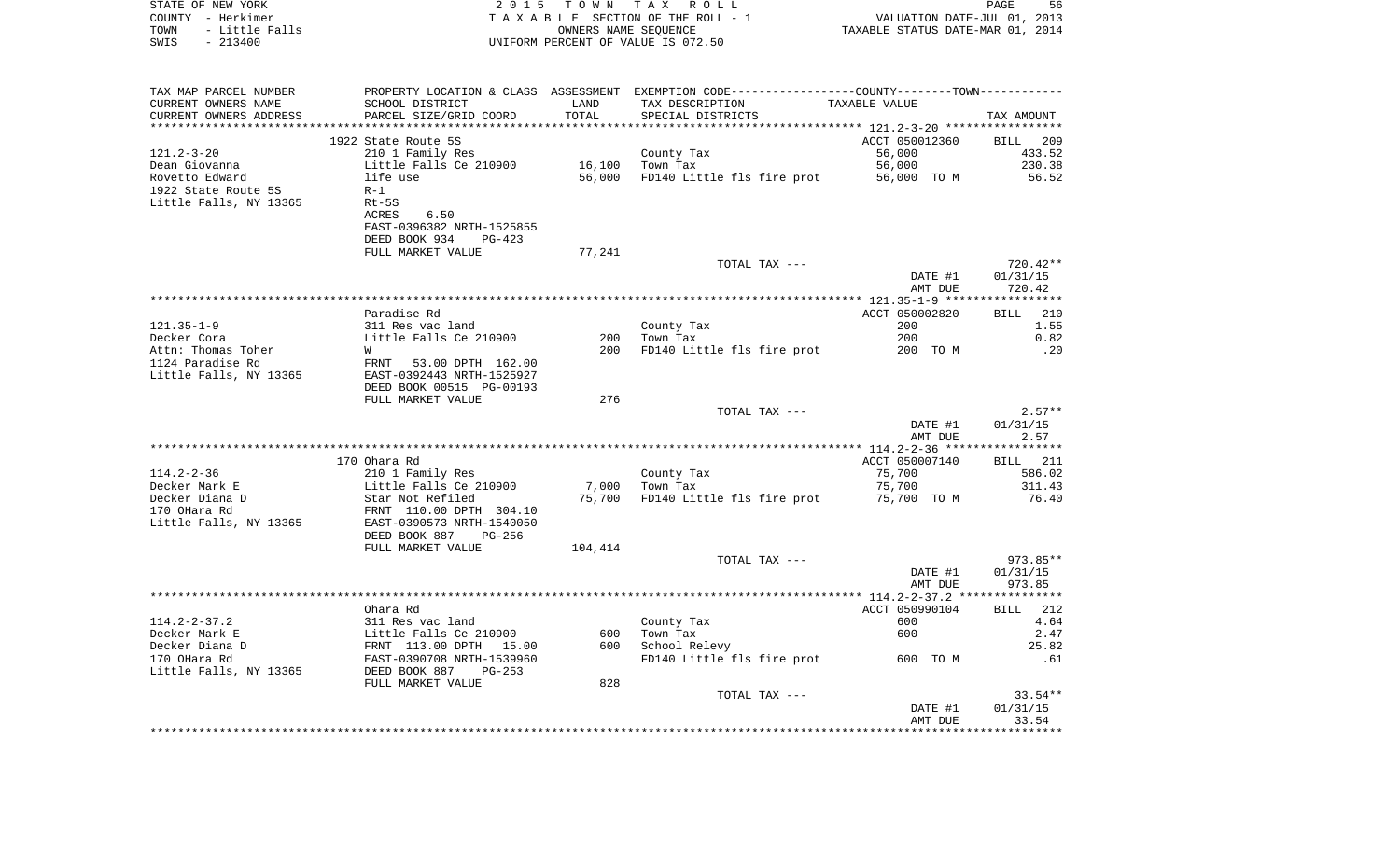STATE OF NEW YORK **EXECUTE:** TOWN TAX ROLL COUNTY - Herkimer<br>
T A X A B L E SECTION OF THE ROLL - 1<br>
T A X A B L E SECTION OF THE ROLL - 1<br>
OWNERS NAME SEQUENCE<br>
SWIS - 213400<br>
OWNERS NAME SEQUENCE TOWN - Little Falls OWNERS NAME SEQUENCE TAXABLE STATUS DATE-MAR 01, 2014 SWIS - 213400 UNIFORM PERCENT OF VALUE IS 072.50

| TAX MAP PARCEL NUMBER          |                                 |        | PROPERTY LOCATION & CLASS ASSESSMENT EXEMPTION CODE----------------COUNTY-------TOWN--------- |                |                      |
|--------------------------------|---------------------------------|--------|-----------------------------------------------------------------------------------------------|----------------|----------------------|
| CURRENT OWNERS NAME            | SCHOOL DISTRICT                 | LAND   | TAX DESCRIPTION                                                                               | TAXABLE VALUE  |                      |
| CURRENT OWNERS ADDRESS         | PARCEL SIZE/GRID COORD          | TOTAL  | SPECIAL DISTRICTS                                                                             |                | TAX AMOUNT           |
|                                |                                 |        |                                                                                               |                |                      |
| $114.4 - 3 - 23$               | Gun Club Rd<br>314 Rural vac<10 |        |                                                                                               | 3,900          | BILL 213<br>30.19    |
|                                | Little Falls Ce 210900          |        | County Tax<br>$3,900$ Town Tax                                                                | 3,900          |                      |
| Dellaquila Lisa<br>265 49th St | no frontage                     | 3,900  | FD140 Little fls fire prot 3,900 TO M                                                         |                | 16.04<br>3.94        |
| Brooklyn, NY 11220             | ACRES<br>7.80                   |        |                                                                                               |                |                      |
|                                | EAST-0388135 NRTH-1531442       |        |                                                                                               |                |                      |
|                                | DEED BOOK 1395 PG-786           |        |                                                                                               |                |                      |
|                                | FULL MARKET VALUE               | 5,379  |                                                                                               |                |                      |
|                                |                                 |        | TOTAL TAX ---                                                                                 |                | $50.17**$            |
|                                |                                 |        |                                                                                               | DATE #1        | 01/31/15             |
|                                |                                 |        |                                                                                               | AMT DUE        | 50.17                |
|                                |                                 |        |                                                                                               |                |                      |
|                                | 1426 State Route 169            |        |                                                                                               | ACCT 050002850 | BILL 214             |
| $114.2 - 1 - 13$               | 210 1 Family Res                |        | County Tax                                                                                    | 66,300         | 513.26               |
| Deming Ronald C                | Little Falls Ce 210900          |        | 4,700 Town Tax                                                                                | 66,300         | 272.76               |
| Deming Sally I                 | Life Use R Deming               | 66,300 | FD140 Little fls fire prot                                                                    | 66,300 TO M    | 66.92                |
| 1426 State Route 169           | FRNT 100.00 DPTH 150.00         |        |                                                                                               |                |                      |
| Little Falls, NY 13365         | EAST-0388533 NRTH-1540274       |        |                                                                                               |                |                      |
|                                | DEED BOOK 1240 PG-524           |        |                                                                                               |                |                      |
|                                | FULL MARKET VALUE               | 91,448 |                                                                                               |                |                      |
|                                |                                 |        | TOTAL TAX ---                                                                                 | DATE #1        | 852.94**<br>01/31/15 |
|                                |                                 |        |                                                                                               | AMT DUE        | 852.94               |
|                                |                                 |        |                                                                                               |                |                      |
|                                | Middleville Rd                  |        |                                                                                               | ACCT 050099400 | <b>BILL</b> 215      |
| $114.2 - 1 - 14.2$             | 311 Res vac land                |        | County Tax                                                                                    | 1,000          | 7.74                 |
| Deming Ronald C                | Little Falls Ce 210900          |        | $1.000$ Town Tax                                                                              | 1,000          | 4.11                 |
| Deming Sally I                 | Life Use Ronald Deming          |        | 1,000 FD140 Little fls fire prot                                                              | 1,000 TO M     | 1.01                 |
| 1426 State Route 169           | FRNT 163.00 DPTH                |        |                                                                                               |                |                      |
| Little Falls, NY 13365         | ACRES<br>0.41                   |        |                                                                                               |                |                      |
|                                | EAST-0388447 NRTH-1540345       |        |                                                                                               |                |                      |
|                                | DEED BOOK 1240<br>PG-524        |        |                                                                                               |                |                      |
|                                | FULL MARKET VALUE               | 1,379  |                                                                                               |                |                      |
|                                |                                 |        | TOTAL TAX ---                                                                                 |                | 12.86**              |
|                                |                                 |        |                                                                                               | DATE #1        | 01/31/15             |
|                                |                                 |        |                                                                                               | AMT DUE        | 12.86                |
|                                | Gun Club Rd                     |        |                                                                                               |                | BILL 216             |
| $114.4 - 3 - 4$                | 314 Rural vac<10                |        | County Tax                                                                                    | 24,150         | 186.96               |
| Demmers Silvana                | Little Falls Ce 210900          |        | 24,150 Town Tax                                                                               | 24,150         | 99.35                |
| 355 King St                    | FRNT 300.00 DPTH                | 24,150 | FD140 Little fls fire prot 24,150 TO M                                                        |                | 24.37                |
| Herkimer, NY 13350             | ACRES<br>6.90                   |        |                                                                                               |                |                      |
|                                | EAST-0386408 NRTH-1532657       |        |                                                                                               |                |                      |
|                                | DEED BOOK 1392<br>PG-111        |        |                                                                                               |                |                      |
|                                | FULL MARKET VALUE               | 33,310 |                                                                                               |                |                      |
|                                |                                 |        | TOTAL TAX ---                                                                                 |                | $310.68**$           |
|                                |                                 |        |                                                                                               | DATE #1        | 01/31/15             |
|                                |                                 |        |                                                                                               | AMT DUE        | 310.68               |
|                                |                                 |        |                                                                                               |                |                      |
|                                |                                 |        |                                                                                               |                |                      |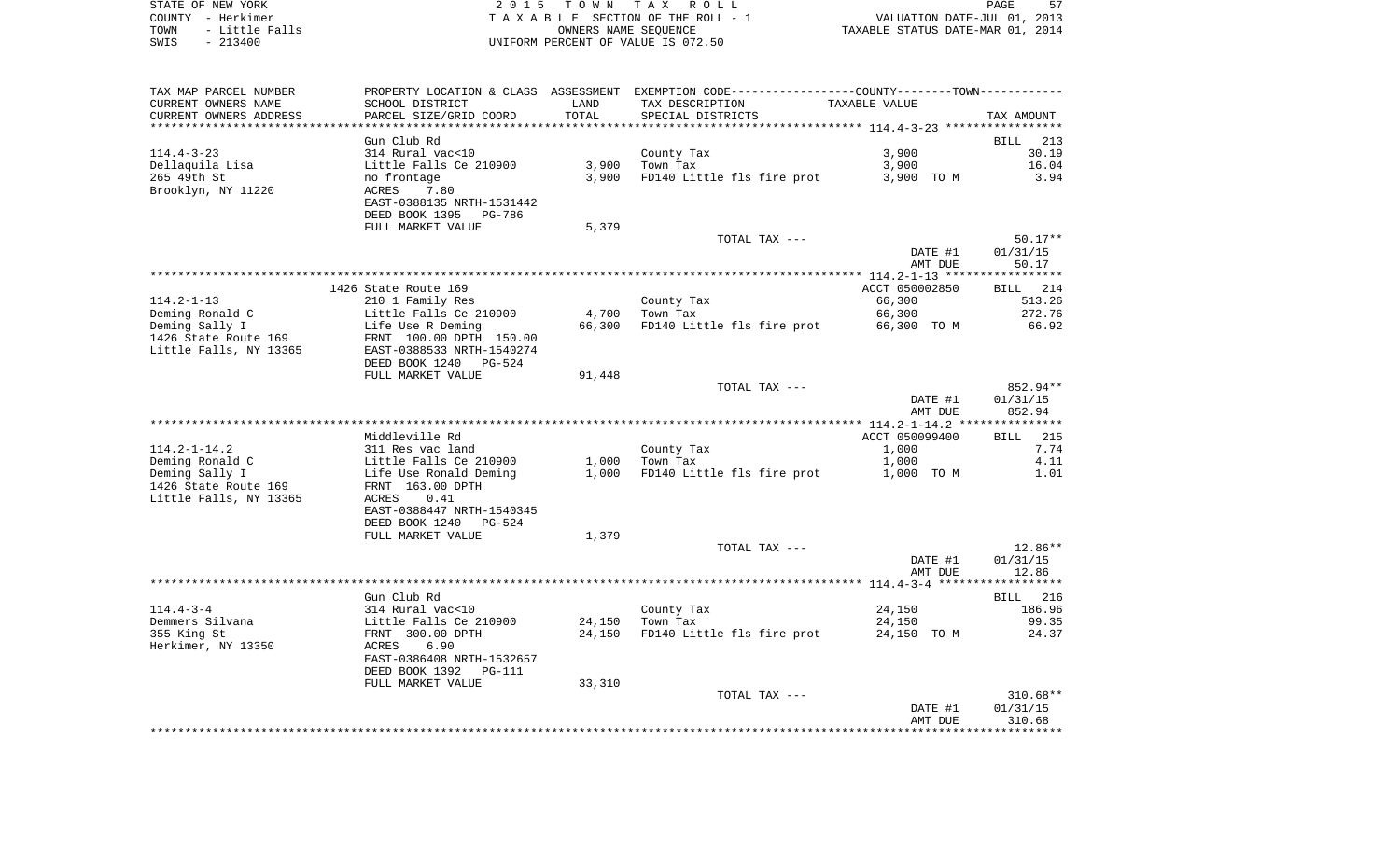STATE OF NEW YORK 2 0 1 5 T O W N T A X R O L L PAGE 58COUNTY - Herkimer<br>
T A X A B L E SECTION OF THE ROLL - 1<br>
TOWN - Little Falls<br>
SWIS - 213400 - 2013400 - UNIFORM PERCENT OF VALUE IS 072.50 UNIFORM PERCENT OF VALUE IS 072.50

PAGE 58 TO A CONSIDER THE ROLL - 1 WALUATION DATE-JUL 01, 2013<br>
OWNERS NAME SEQUENCE TAXABLE STATUS DATE-MAR 01, 2014

| TAX MAP PARCEL NUMBER    |                                            |         | PROPERTY LOCATION & CLASS ASSESSMENT EXEMPTION CODE----------------COUNTY-------TOWN---------- |                  |                    |
|--------------------------|--------------------------------------------|---------|------------------------------------------------------------------------------------------------|------------------|--------------------|
| CURRENT OWNERS NAME      | SCHOOL DISTRICT                            | LAND    | TAX DESCRIPTION                                                                                | TAXABLE VALUE    |                    |
| CURRENT OWNERS ADDRESS   | PARCEL SIZE/GRID COORD                     | TOTAL   | SPECIAL DISTRICTS                                                                              |                  | TAX AMOUNT         |
| ************************ |                                            |         |                                                                                                |                  |                    |
|                          | 244 Eatonville Rd                          |         |                                                                                                | ACCT 050010830   | <b>BILL</b><br>217 |
| $114.3 - 3 - 2$          | 210 1 Family Res                           |         | County Tax                                                                                     | 98,450           | 762.14             |
| Deschene Donald          | Herkimer Centra 213001                     | 13,500  | Town Tax                                                                                       | 98,450           | 405.02             |
| Deschene Barbara         | FRNT 264.00 DPTH 120.00                    | 98,450  | FD140 Little fls fire prot                                                                     | 98,450 TO M      | 99.37              |
| 244 Eatonville Rd        | EAST-0380154 NRTH-1529660                  |         |                                                                                                |                  |                    |
| Little Falls, NY 13365   | DEED BOOK 854<br>PG-454                    |         |                                                                                                |                  |                    |
|                          | FULL MARKET VALUE                          | 135,793 |                                                                                                |                  |                    |
|                          |                                            |         | TOTAL TAX ---                                                                                  |                  | $1,266.53**$       |
|                          |                                            |         |                                                                                                | DATE #1          | 01/31/15           |
|                          |                                            |         |                                                                                                | AMT DUE          | 1,266.53           |
|                          |                                            |         |                                                                                                |                  |                    |
|                          | 1553 State Route 5S                        |         |                                                                                                | ACCT 050014550   | BILL 218           |
| $121.2 - 2 - 11$         | 210 1 Family Res                           |         | County Tax                                                                                     | 48,600           | 376.23             |
| Dibble Gaye              | Little Falls Ce 210900                     | 6,900   | Town Tax                                                                                       | 48,600           | 199.94             |
| 1553 State Route 5S      | FRNT 150.00 DPTH 210.00                    | 48,600  | School Relevy                                                                                  |                  | 453.79             |
| Mohawk, NY 13407         | EAST-0389229 NRTH-1524384                  |         | FD140 Little fls fire prot                                                                     | 48,600 TO M      | 49.05              |
|                          | DEED BOOK 803<br>$PG-654$                  |         |                                                                                                |                  |                    |
|                          | FULL MARKET VALUE                          | 67,034  |                                                                                                |                  |                    |
|                          |                                            |         | TOTAL TAX ---                                                                                  |                  | $1,079.01**$       |
|                          |                                            |         |                                                                                                | DATE #1          | 01/31/15           |
|                          |                                            |         |                                                                                                | AMT DUE          | 1,079.01           |
|                          |                                            |         |                                                                                                |                  | ***********        |
|                          | 1774 State Route 169                       |         |                                                                                                | ACCT 050009930   | BILL 219           |
| $107.3 - 1 - 16$         | 210 1 Family Res                           |         | County Tax                                                                                     | 54,100           | 418.81             |
| Dibble Michael           | Little Falls Ce 210900                     | 9,500   | Town Tax                                                                                       | 54,100           | 222.57             |
| 1774 State Route 169     | $R-1$                                      | 54,100  | FD140 Little fls fire prot                                                                     | 54,100 TO M      | 54.60              |
| Little Falls, NY 13365   | Rt 169                                     |         |                                                                                                |                  |                    |
|                          | ACRES<br>2.00                              |         |                                                                                                |                  |                    |
|                          | EAST-0382940 NRTH-1544673                  |         |                                                                                                |                  |                    |
|                          | DEED BOOK 1300<br>PG-359                   |         |                                                                                                |                  |                    |
|                          | FULL MARKET VALUE                          | 74,621  |                                                                                                |                  |                    |
|                          |                                            |         | TOTAL TAX ---                                                                                  |                  | 695.98**           |
|                          |                                            |         |                                                                                                | DATE #1          | 01/31/15           |
|                          |                                            |         |                                                                                                | AMT DUE          | 695.98             |
|                          |                                            |         |                                                                                                | ACCT 050012300   |                    |
| $121.2 - 2 - 6$          | 1503 State Route 5S Rd                     |         | VETCOM CTS 41130                                                                               | 10,875<br>10,875 | 220<br><b>BILL</b> |
| Diehl Brian              | 210 1 Family Res<br>Little Falls Ce 210900 |         | 8,000 County Tax                                                                               | 44,225           | 342.36             |
| Diehl Nancy              | N                                          | 55,100  | Town Tax                                                                                       | 44,225           | 181.94             |
| 1503 State Route 5S      | $R-1$ 1 3/4A                               |         | FD140 Little fls fire prot                                                                     | 55,100 TO M      | 55.61              |
| Mohawk, NY 13407         | $Rt-5S$                                    |         |                                                                                                |                  |                    |
|                          | FRNT 253.00 DPTH 186.00                    |         |                                                                                                |                  |                    |
|                          | EAST-0388231 NRTH-1524397                  |         |                                                                                                |                  |                    |
|                          | DEED BOOK 942<br>$PG-449$                  |         |                                                                                                |                  |                    |
|                          | FULL MARKET VALUE                          | 76,000  |                                                                                                |                  |                    |
|                          |                                            |         | TOTAL TAX ---                                                                                  |                  | 579.91**           |
|                          |                                            |         |                                                                                                | DATE #1          | 01/31/15           |
|                          |                                            |         |                                                                                                | AMT DUE          | 579.91             |
|                          |                                            |         |                                                                                                |                  |                    |
|                          |                                            |         |                                                                                                |                  |                    |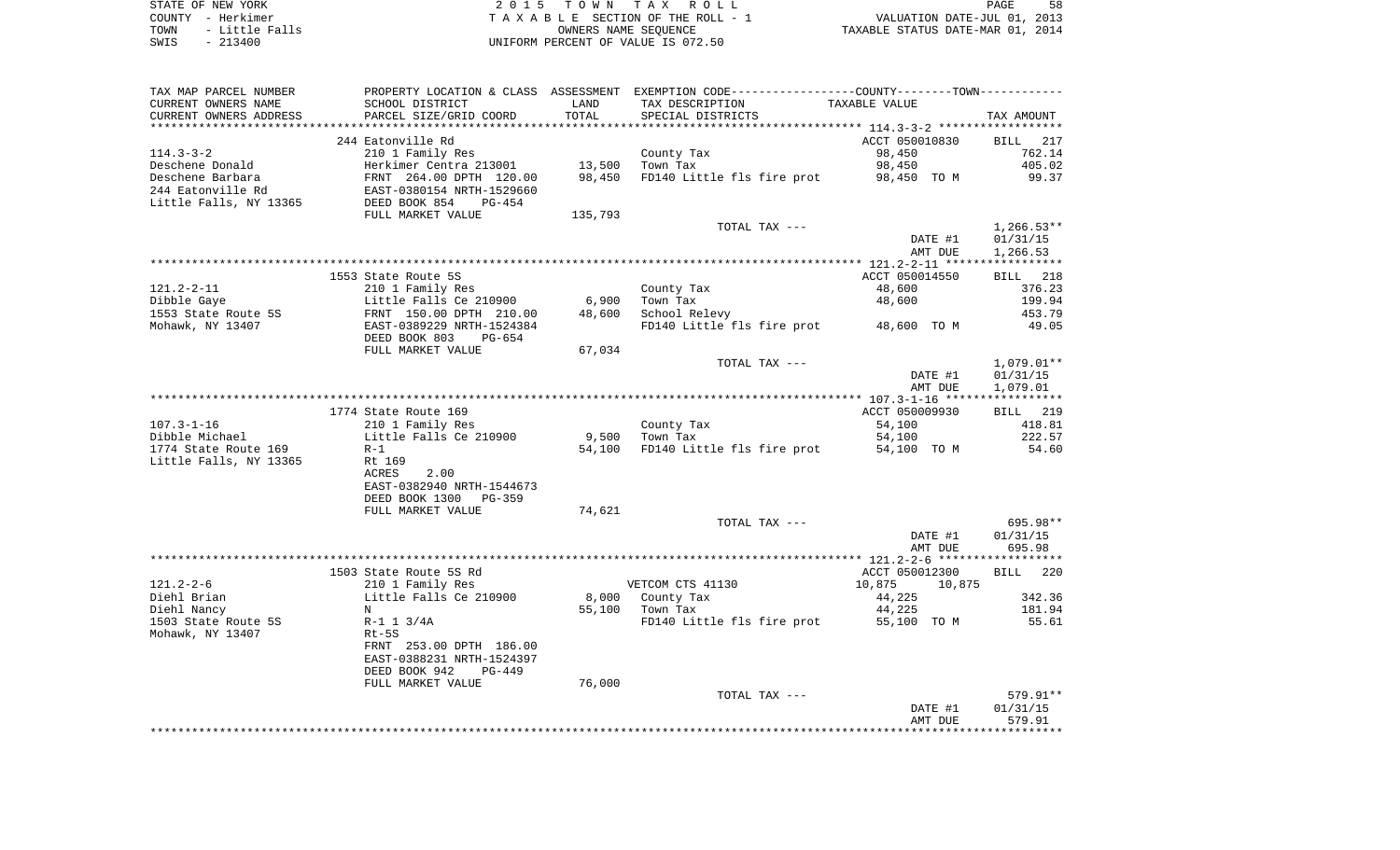STATE OF NEW YORK **EXECUTE:**  $2015$  TOWN TAX ROLL COUNTY - Herkimer<br>
T A X A B L E SECTION OF THE ROLL - 1<br>
T A X A B L E SECTION OF THE ROLL - 1<br>
OWNERS NAME SEQUENCE<br>
SWIS - 213400<br>
OWNERS NAME SEQUENCE TOWN - LITTLE FACE TAXABLE SECTION OF THE ROLL - 1<br>
TAXABLE STATUS DATE-MAR 01, 2014<br>
TAXABLE STATUS DATE-MAR 01, 2014 SWIS - 213400 UNIFORM PERCENT OF VALUE IS 072.50

| TAX MAP PARCEL NUMBER   | PROPERTY LOCATION & CLASS ASSESSMENT |         | EXEMPTION CODE-----------------COUNTY--------TOWN---------- |                |                    |
|-------------------------|--------------------------------------|---------|-------------------------------------------------------------|----------------|--------------------|
| CURRENT OWNERS NAME     | SCHOOL DISTRICT                      | LAND    | TAX DESCRIPTION                                             | TAXABLE VALUE  |                    |
| CURRENT OWNERS ADDRESS  | PARCEL SIZE/GRID COORD               | TOTAL   | SPECIAL DISTRICTS                                           |                | TAX AMOUNT         |
|                         |                                      |         |                                                             |                |                    |
|                         | Resevior Rd                          |         |                                                             | ACCT 050007020 | <b>BILL</b><br>221 |
| $114.2 - 2 - 53.1$      | 314 Rural vac<10                     |         | County Tax                                                  | 10,500         | 81.28              |
| Dillon Patrick R        | Little Falls Ce 210900               | 10,500  | Town Tax                                                    | 10,500         | 43.20              |
|                         |                                      |         |                                                             |                |                    |
| Dillon Laura J          | 6.40<br>ACRES                        | 10,500  | School Relevy                                               |                | 451.98             |
| 6 Valley Brook Dr       | EAST-0392821 NRTH-1540545            |         | FD140 Little fls fire prot 10,500 TO M                      |                | 10.60              |
| Little Falls, NY 13365  | DEED BOOK 914<br><b>PG-191</b>       |         |                                                             |                |                    |
|                         | FULL MARKET VALUE                    | 14,483  |                                                             |                |                    |
|                         |                                      |         | TOTAL TAX ---                                               |                | 587.06**           |
|                         |                                      |         |                                                             | DATE #1        | 01/31/15           |
|                         |                                      |         |                                                             | AMT DUE        | 587.06             |
|                         |                                      |         |                                                             |                |                    |
|                         | 298 Johnnycake Rd                    |         |                                                             | ACCT 050100130 | BILL 222           |
| $127.2 - 3 - 3$         | 260 Seasonal res                     |         | County Tax                                                  | 89,600         | 693.63             |
| Dinsmore Frank          | Little Falls Ce 210900               | 13,000  | Town Tax                                                    | 89,600         | 368.61             |
| Dinsmore Cynthia        | plebrn R1                            | 89,600  | FD140 Little fls fire prot 89,600 TO M                      |                | 90.43              |
|                         | 8.50                                 |         |                                                             |                |                    |
| 300 Cold Spring Rd      | ACRES                                |         |                                                             |                |                    |
| Stanfordville, NY 12581 | EAST-0390658 NRTH-1506223            |         |                                                             |                |                    |
|                         | DEED BOOK 800<br>PG-122              |         |                                                             |                |                    |
|                         | FULL MARKET VALUE                    | 123,586 |                                                             |                |                    |
|                         |                                      |         | TOTAL TAX ---                                               |                | $1,152.67**$       |
|                         |                                      |         |                                                             | DATE #1        | 01/31/15           |
|                         |                                      |         |                                                             | AMT DUE        | 1,152.67           |
|                         |                                      |         |                                                             |                |                    |
|                         | Paines Hollow Rd                     |         |                                                             | ACCT 050005370 | <b>BILL</b><br>223 |
| $127.4 - 2 - 4$         | 210 1 Family Res                     |         | County Tax                                                  | 15,000         | 116.12             |
| Donohue Henry           | Owen D Young<br>215001               | 10,000  | Town Tax                                                    | 15,000         | 61.71              |
| Donohue Paulette        | FRNT 170.00 DPTH 190.00              | 15,000  | School Relevy                                               |                | 389.27             |
| 2454 State Route 167    | EAST-0384268 NRTH-1503941            |         | FD140 Little fls fire prot                                  | 15,000 TO M    | 15.14              |
| Mohawk, NY 13407        | DEED BOOK 1099 PG-114                |         |                                                             |                |                    |
|                         |                                      |         |                                                             |                |                    |
|                         | FULL MARKET VALUE                    | 20,690  |                                                             |                |                    |
|                         |                                      |         | TOTAL TAX ---                                               |                | 582.24**           |
|                         |                                      |         |                                                             | DATE #1        | 01/31/15           |
|                         |                                      |         |                                                             | AMT DUE        | 582.24             |
|                         |                                      |         |                                                             |                |                    |
|                         | Fall Hill Rd                         |         |                                                             | ACCT 050000750 | 224<br><b>BILL</b> |
| $121.2 - 3 - 18$        | 210 1 Family Res                     |         | County Tax                                                  | 75,000         | 580.61             |
| Doran Beverly W         | Little Falls Ce 210900               | 10,100  | Town Tax                                                    | 75,000         | 308.55             |
| 409 S Walnut St         | S                                    | 75,000  | School Relevy                                               |                | 3,228.36           |
| Milford, DE 19963       | $R-1$ 1A                             |         | FD140 Little fls fire prot 75,000 TO M                      |                | 75.70              |
|                         | $5-S$                                |         |                                                             |                |                    |
|                         | ACRES<br>2.40                        |         |                                                             |                |                    |
|                         | EAST-0395583 NRTH-1525416            |         |                                                             |                |                    |
|                         | DEED BOOK 832<br><b>PG-149</b>       |         |                                                             |                |                    |
|                         |                                      |         |                                                             |                |                    |
|                         | FULL MARKET VALUE                    | 103,448 |                                                             |                |                    |
|                         |                                      |         | TOTAL TAX ---                                               |                | 4,193.22**         |
|                         |                                      |         |                                                             | DATE #1        | 01/31/15           |
|                         |                                      |         |                                                             | AMT DUE        | 4,193.22           |
|                         |                                      |         |                                                             |                |                    |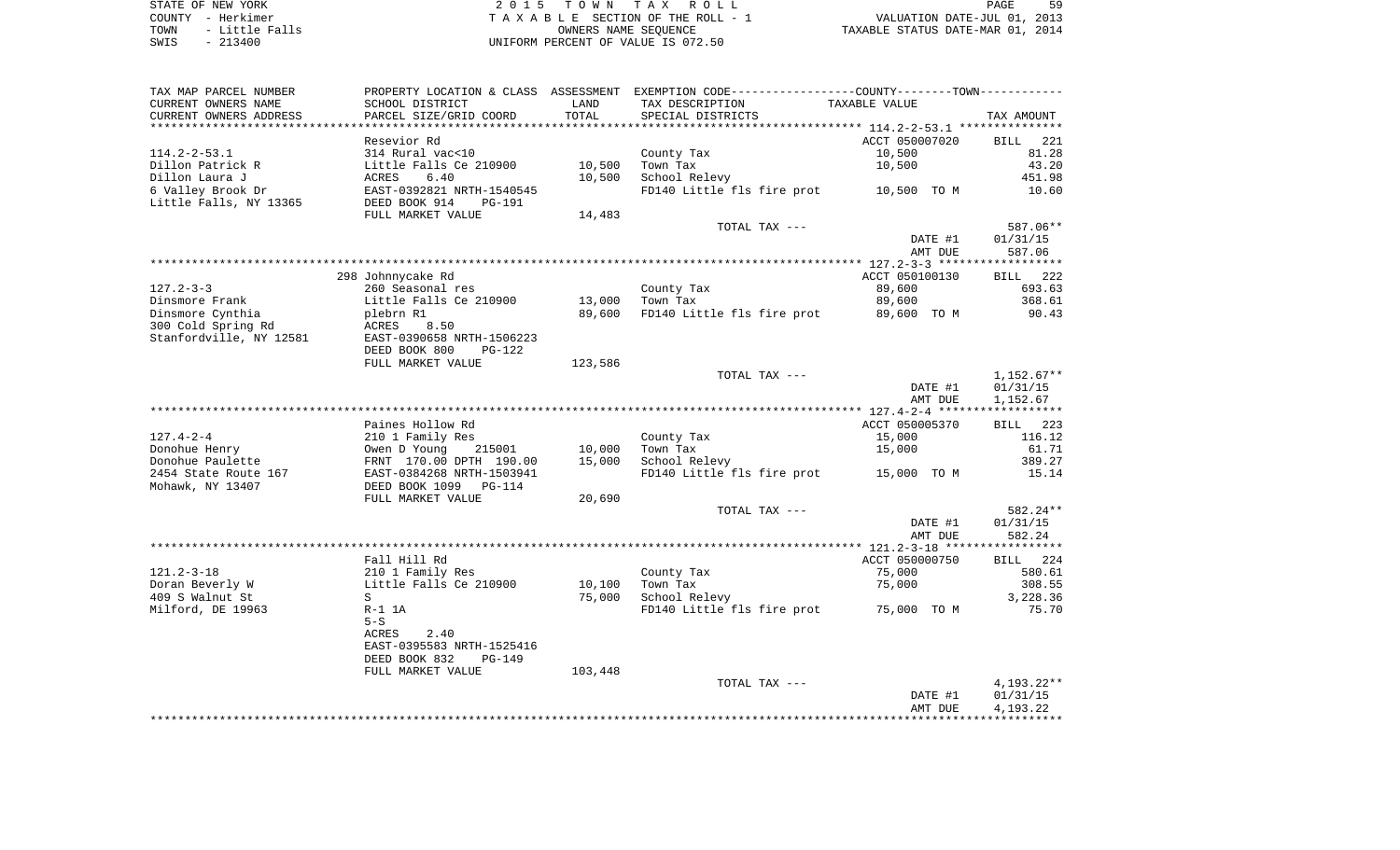| STATE OF NEW YORK |                | 2015 TOWN TAX ROLL                 | 60<br>PAGE                       |
|-------------------|----------------|------------------------------------|----------------------------------|
| COUNTY - Herkimer |                | TAXABLE SECTION OF THE ROLL - 1    | VALUATION DATE-JUL 01, 2013      |
| TOWN              | - Little Falls | OWNERS NAME SEOUENCE               | TAXABLE STATUS DATE-MAR 01, 2014 |
| SWIS              | - 213400       | UNIFORM PERCENT OF VALUE IS 072.50 |                                  |

| TAX MAP PARCEL NUMBER  |                                |         | PROPERTY LOCATION & CLASS ASSESSMENT EXEMPTION CODE----------------COUNTY-------TOWN---------- |                  |                    |
|------------------------|--------------------------------|---------|------------------------------------------------------------------------------------------------|------------------|--------------------|
| CURRENT OWNERS NAME    | SCHOOL DISTRICT                | LAND    | TAX DESCRIPTION                                                                                | TAXABLE VALUE    |                    |
| CURRENT OWNERS ADDRESS | PARCEL SIZE/GRID COORD         | TOTAL   | SPECIAL DISTRICTS                                                                              |                  | TAX AMOUNT         |
|                        |                                |         |                                                                                                |                  |                    |
|                        | 164 High School Rd             |         |                                                                                                |                  | <b>BILL</b><br>225 |
| $114.2 - 2 - 54.2$     | 210 1 Family Res               |         | County Tax                                                                                     | 155,600          | 1,204.56           |
| Douglas Cathy N        | Little Falls Ce 210900         | 8,000   | Town Tax                                                                                       | 155,600          | 640.14             |
| 164 High School Rd     | FRNT 220.00 DPTH               | 155,600 | FD140 Little fls fire prot                                                                     | 155,600 TO M     | 157.05             |
| Little Falls, NY 13365 | 1.10<br>ACRES                  |         |                                                                                                |                  |                    |
|                        | EAST-0392376 NRTH-1538079      |         |                                                                                                |                  |                    |
|                        | DEED BOOK 1286<br>PG-491       |         |                                                                                                |                  |                    |
|                        | FULL MARKET VALUE              | 214,621 |                                                                                                |                  |                    |
|                        |                                |         | TOTAL TAX ---                                                                                  |                  | $2,001.75**$       |
|                        |                                |         |                                                                                                | DATE #1          | 01/31/15           |
|                        |                                |         |                                                                                                | AMT DUE          | 2,001.75           |
|                        |                                |         |                                                                                                |                  |                    |
|                        | 6079 State Route 5             |         |                                                                                                | ACCT 050008490   | BILL 226           |
| $121.1 - 1 - 16$       | 210 1 Family Res               |         | County Tax                                                                                     | 94,600           | 732.34             |
| Douglas R              | Little Falls Ce 210900         | 9,100   | Town Tax                                                                                       | 94,600           | 389.18             |
| Douglas Mangles L      | N                              | 94,600  | FD140 Little fls fire prot                                                                     | 94,600 TO M      | 95.48              |
| 6079 State Route 5     | $R-1$                          |         |                                                                                                |                  |                    |
| Little Falls, NY 13365 | $Rt-5$                         |         |                                                                                                |                  |                    |
|                        | ACRES<br>1.70                  |         |                                                                                                |                  |                    |
|                        | EAST-0381547 NRTH-1526872      |         |                                                                                                |                  |                    |
|                        | DEED BOOK 711<br><b>PG-251</b> |         |                                                                                                |                  |                    |
|                        | FULL MARKET VALUE              | 130,483 |                                                                                                |                  |                    |
|                        |                                |         | TOTAL TAX ---                                                                                  |                  | 1,217.00**         |
|                        |                                |         |                                                                                                | DATE #1          | 01/31/15           |
|                        |                                |         |                                                                                                | AMT DUE          | 1,217.00           |
|                        |                                |         |                                                                                                |                  |                    |
|                        | 140 Overlook Rd                |         |                                                                                                | ACCT 050000300   | BILL<br>227        |
| $121.1 - 1 - 34$       | 210 1 Family Res               |         | AGED-ALL<br>41800                                                                              | 35,700<br>35,700 |                    |
| Douglas-Mangels Lisa   | Little Falls Ce 210900         |         | 7,400 County Tax                                                                               | 35,700           | 276.37             |
| Kulawy-Mangels Holly   | Life Use Joan Mangels          | 71,400  | Town Tax                                                                                       | 35,700           | 146.87             |
| 140 Overlook Rd        | $R-1$                          |         | FD140 Little fls fire prot                                                                     | 71,400 TO M      | 72.06              |
| Little Falls, NY 13365 | $Rt-5$                         |         |                                                                                                |                  |                    |
|                        | 200.00 DPTH 185.00<br>FRNT     |         |                                                                                                |                  |                    |
|                        | EAST-0382967 NRTH-1526795      |         |                                                                                                |                  |                    |
|                        | DEED BOOK 1395<br>PG-54        |         |                                                                                                |                  |                    |
|                        | FULL MARKET VALUE              | 98,483  |                                                                                                |                  |                    |
|                        |                                |         | TOTAL TAX ---                                                                                  |                  | 495.30**           |
|                        |                                |         |                                                                                                | DATE #1          | 01/31/15           |
|                        |                                |         |                                                                                                | AMT DUE          | 495.30             |
|                        |                                |         |                                                                                                |                  |                    |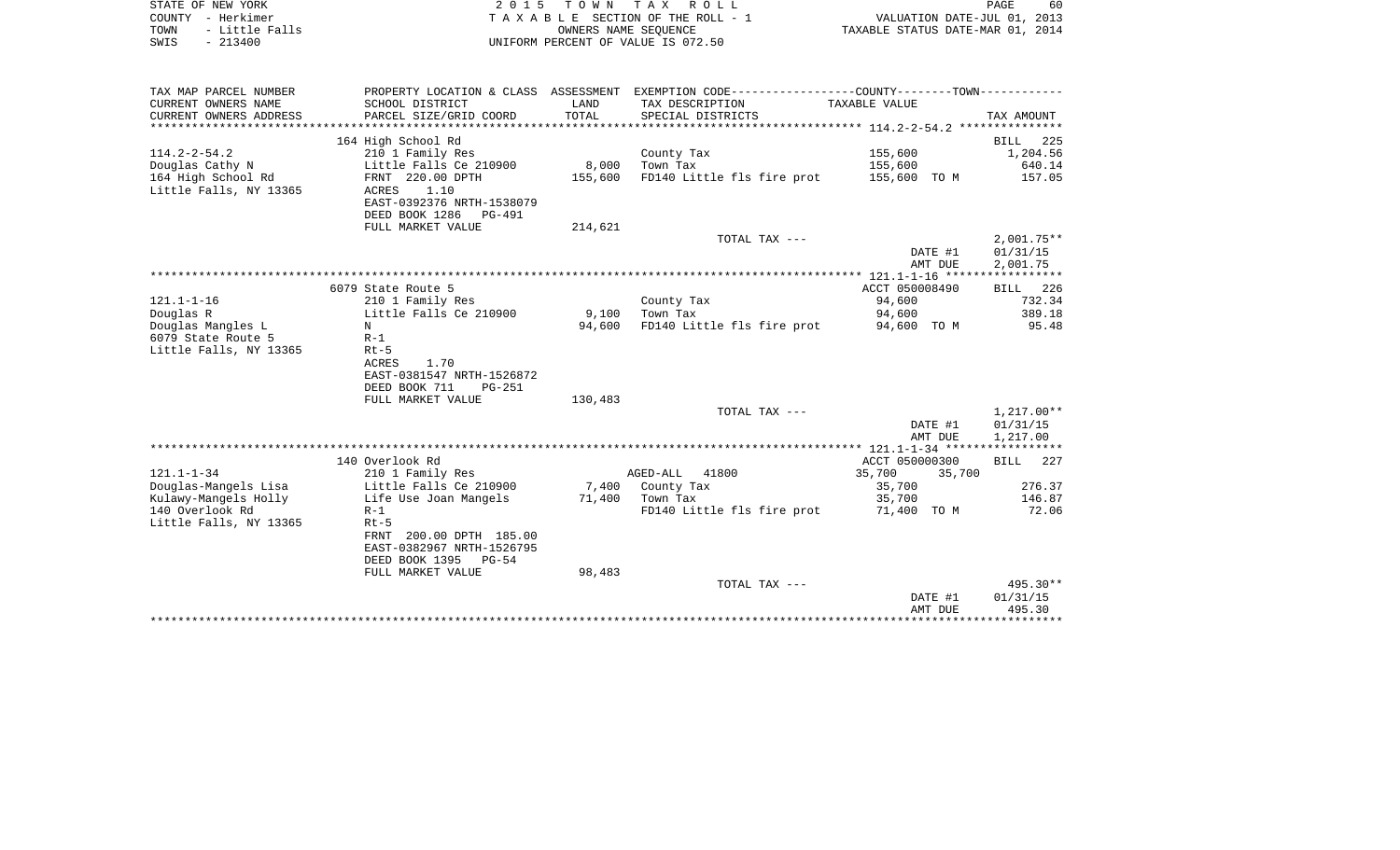| STATE OF NEW YORK<br>COUNTY - Herkimer<br>- Little Falls<br>TOWN<br>SWIS<br>$-213400$ | 2 0 1 5                                                                | T O W N | TAX ROLL<br>TAXABLE SECTION OF THE ROLL - 1<br>OWNERS NAME SEOUENCE<br>UNIFORM PERCENT OF VALUE IS 072.50 | VALUATION DATE-JUL 01, 2013<br>TAXABLE STATUS DATE-MAR 01, 2014 | PAGE<br>61                           |
|---------------------------------------------------------------------------------------|------------------------------------------------------------------------|---------|-----------------------------------------------------------------------------------------------------------|-----------------------------------------------------------------|--------------------------------------|
|                                                                                       |                                                                        |         |                                                                                                           |                                                                 |                                      |
| TAX MAP PARCEL NUMBER                                                                 |                                                                        |         | PROPERTY LOCATION & CLASS ASSESSMENT EXEMPTION CODE---------------COUNTY-------TOWN----------             |                                                                 |                                      |
| CURRENT OWNERS NAME                                                                   | SCHOOL DISTRICT                                                        | LAND    | TAX DESCRIPTION                                                                                           | TAXABLE VALUE                                                   |                                      |
| CURRENT OWNERS ADDRESS                                                                | PARCEL SIZE/GRID COORD                                                 | TOTAL   | SPECIAL DISTRICTS                                                                                         |                                                                 | TAX AMOUNT                           |
| ***********************                                                               |                                                                        |         |                                                                                                           |                                                                 |                                      |
| $121.1 - 1 - 25$                                                                      | 141 Overlook Rd<br>210 1 Family Res                                    |         | County Tax                                                                                                | ACCT 050016610<br>85,000                                        | 228<br><b>BILL</b><br>658.02         |
| Doyle Joseph P                                                                        | Little Falls Ce 210900                                                 | 7,000   | Town Tax                                                                                                  | 85,000                                                          | 349.69                               |
| 141 Overlook Rd<br>Little Falls, NY 13365                                             | Life Use Previous Owner<br>FRNT 190.00 DPTH<br><b>ACRES</b><br>0.75    | 85,000  | FD140 Little fls fire prot                                                                                | 85,000 TO M                                                     | 85.79                                |
|                                                                                       | EAST-0383300 NRTH-1527185<br>DEED BOOK 831<br>$PG-402$                 |         |                                                                                                           |                                                                 |                                      |
|                                                                                       | FULL MARKET VALUE                                                      | 117,241 |                                                                                                           |                                                                 |                                      |
|                                                                                       |                                                                        |         | TOTAL TAX ---                                                                                             | DATE #1<br>AMT DUE                                              | $1,093.50**$<br>01/31/15<br>1,093.50 |
|                                                                                       |                                                                        |         |                                                                                                           |                                                                 |                                      |
|                                                                                       | 1518 State Route 5S                                                    |         |                                                                                                           | ACCT 050000390                                                  | 229<br>BILL                          |
| $121.2 - 4 - 24$                                                                      | 210 1 Family Res                                                       |         | County Tax                                                                                                | 56,100                                                          | 434.29                               |
| Duesler Cynthia A                                                                     | Little Falls Ce 210900                                                 | 6,100   | Town Tax                                                                                                  | 56,100                                                          | 230.79                               |
| 1518 State Route 5S<br>Mohawk, NY 13407                                               | FRNT 150.00 DPTH 150.00<br>EAST-0388511 NRTH-1524135                   | 56,100  | FD140 Little fls fire prot                                                                                | 56,100 TO M                                                     | 56.62                                |
|                                                                                       | DEED BOOK 892<br>PG-566                                                |         |                                                                                                           |                                                                 |                                      |
|                                                                                       | FULL MARKET VALUE                                                      | 77,379  |                                                                                                           |                                                                 |                                      |
|                                                                                       |                                                                        |         | TOTAL TAX ---                                                                                             |                                                                 | 721.70**                             |
|                                                                                       |                                                                        |         |                                                                                                           | DATE #1<br>AMT DUE                                              | 01/31/15<br>721.70                   |
|                                                                                       |                                                                        |         |                                                                                                           |                                                                 |                                      |
|                                                                                       | 122 Boepple Rd                                                         |         |                                                                                                           | ACCT 050005880                                                  | 230<br><b>BILL</b>                   |
| $127.2 - 2 - 23.1$                                                                    | 210 1 Family Res                                                       |         | VETCOM CTS 41130                                                                                          | 10,875<br>10,875                                                |                                      |
| Dulak James<br>122 Boepple Rd                                                         | Little Falls Ce 210900<br>33.20<br>ACRES                               | 155,500 | 20,000 County Tax<br>Town Tax                                                                             | 144,625<br>144,625                                              | 1,119.60<br>594.99                   |
| Mohawk, NY 13407                                                                      | EAST-0394420 NRTH-1509333<br>DEED BOOK 935<br>PG-138                   |         | FD140 Little fls fire prot                                                                                | 155,500 TO M                                                    | 156.95                               |
|                                                                                       | FULL MARKET VALUE                                                      | 214,483 |                                                                                                           |                                                                 |                                      |
|                                                                                       |                                                                        |         | TOTAL TAX ---                                                                                             |                                                                 | 1,871.54**                           |
|                                                                                       |                                                                        |         |                                                                                                           | DATE #1                                                         | 01/31/15                             |
|                                                                                       |                                                                        |         |                                                                                                           | AMT DUE                                                         | 1,871.54                             |
|                                                                                       | Lyle Rd                                                                |         |                                                                                                           | ACCT 050100250                                                  | 231<br>BILL                          |
| $114.79 - 1 - 7$                                                                      | 311 Res vac land                                                       |         | County Tax                                                                                                | 3,700                                                           | 28.64                                |
| Dulak Paula Ann                                                                       | Herkimer Centra 213001                                                 | 3,700   | Town Tax                                                                                                  | 3,700                                                           | 15.22                                |
| Diane Pabes                                                                           | FRNT 150.00 DPTH                                                       | 3,700   | FD140 Little fls fire prot                                                                                | 3,700 TO M                                                      | 3.73                                 |
| 112 Dianna Cir<br>Little Falls, NY 13365                                              | 0.74<br>ACRES<br>EAST-0380842 NRTH-1530000<br>DEED BOOK 1088<br>PG-239 |         |                                                                                                           |                                                                 |                                      |
|                                                                                       | FULL MARKET VALUE                                                      | 5,103   |                                                                                                           |                                                                 |                                      |
|                                                                                       |                                                                        |         | TOTAL TAX ---                                                                                             |                                                                 | $47.59**$                            |
|                                                                                       |                                                                        |         |                                                                                                           | DATE #1                                                         | 01/31/15                             |
|                                                                                       |                                                                        |         |                                                                                                           | AMT DUE                                                         | 47.59<br>***********                 |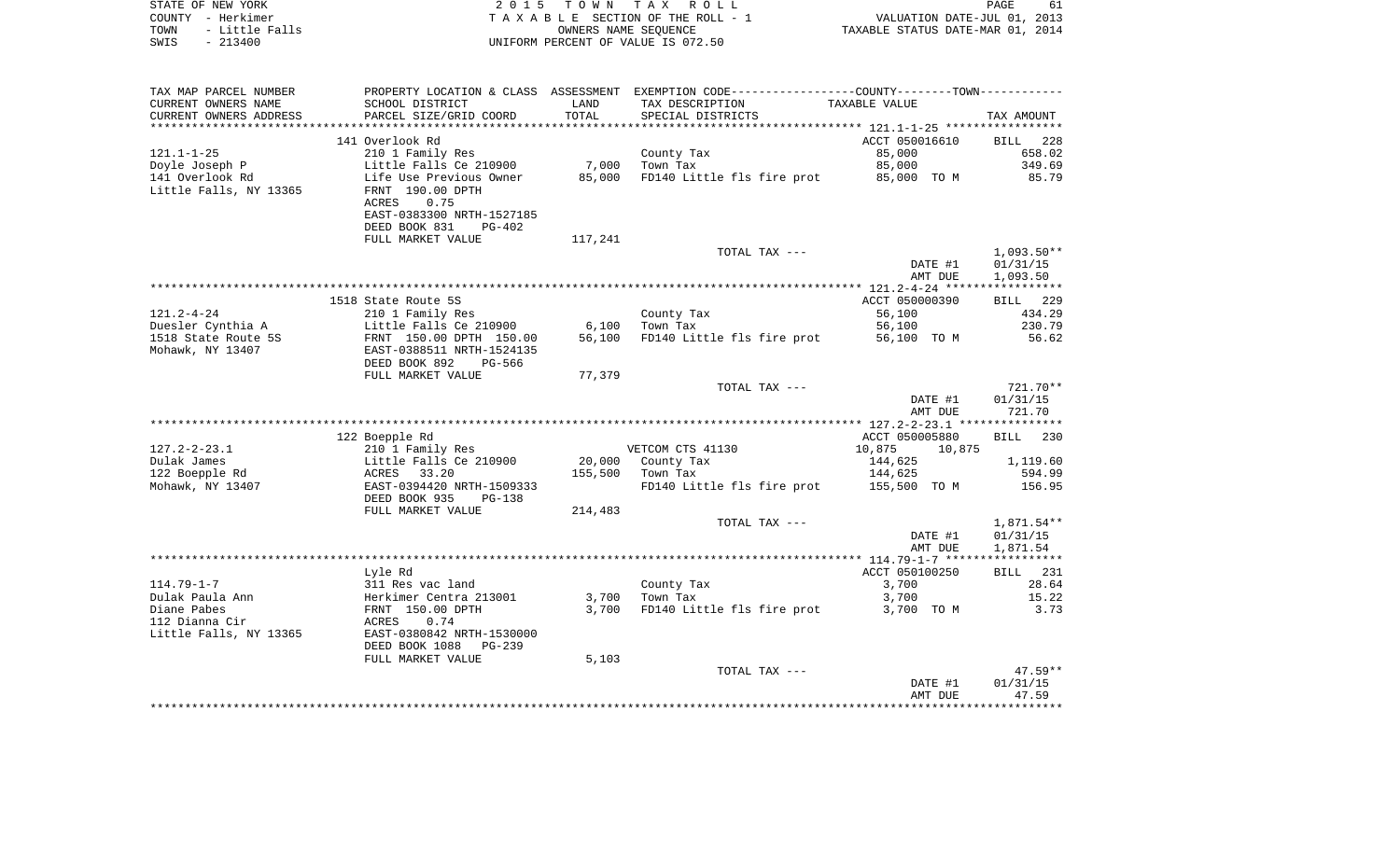| STATE OF NEW YORK<br>COUNTY - Herkimer<br>- Little Falls<br>TOWN<br>$-213400$<br>SWIS | 2 0 1 5                                            | T O W N            | TAX ROLL<br>TAXABLE SECTION OF THE ROLL - 1<br>OWNERS NAME SEQUENCE<br>UNIFORM PERCENT OF VALUE IS 072.50        | VALUATION DATE-JUL 01, 2013<br>TAXABLE STATUS DATE-MAR 01, 2014 | PAGE<br>62               |
|---------------------------------------------------------------------------------------|----------------------------------------------------|--------------------|------------------------------------------------------------------------------------------------------------------|-----------------------------------------------------------------|--------------------------|
| TAX MAP PARCEL NUMBER<br>CURRENT OWNERS NAME                                          | SCHOOL DISTRICT                                    | LAND               | PROPERTY LOCATION & CLASS ASSESSMENT EXEMPTION CODE---------------COUNTY-------TOWN----------<br>TAX DESCRIPTION | TAXABLE VALUE                                                   |                          |
| CURRENT OWNERS ADDRESS<br>*******************                                         | PARCEL SIZE/GRID COORD<br>*******************      | TOTAL<br>********* | SPECIAL DISTRICTS<br>********************************* 114.79-1-8 *****************                              |                                                                 | TAX AMOUNT               |
|                                                                                       | 112 Diana Cir                                      |                    |                                                                                                                  | ACCT 050100260                                                  | <b>BILL</b><br>232       |
| $114.79 - 1 - 8$                                                                      | 210 1 Family Res                                   |                    | County Tax                                                                                                       | 112,600                                                         | 871.68                   |
| Dulak Paula Ann                                                                       | Herkimer Centra 213001                             | 8,000              | Town Tax                                                                                                         | 112,600                                                         | 463.24                   |
| Diane Pabes                                                                           | R1 G                                               | 112,600            | FD140 Little fls fire prot                                                                                       | 112,600 TO M                                                    | 113.65                   |
| 112 Diana Cir                                                                         | 2D                                                 |                    |                                                                                                                  |                                                                 |                          |
| Little Falls, NY 13365                                                                | ACRES<br>1.00                                      |                    |                                                                                                                  |                                                                 |                          |
|                                                                                       | EAST-0381009 NRTH-1529872<br>DEED BOOK 1088 PG-239 |                    |                                                                                                                  |                                                                 |                          |
|                                                                                       | FULL MARKET VALUE                                  | 155,310            |                                                                                                                  |                                                                 |                          |
|                                                                                       |                                                    |                    | TOTAL TAX ---                                                                                                    |                                                                 | $1,448.57**$             |
|                                                                                       |                                                    |                    |                                                                                                                  | DATE #1                                                         | 01/31/15                 |
|                                                                                       |                                                    |                    |                                                                                                                  | AMT DUE                                                         | 1,448.57                 |
|                                                                                       |                                                    |                    |                                                                                                                  |                                                                 |                          |
|                                                                                       | 1249 Top Notch Rd                                  |                    |                                                                                                                  | ACCT 050016470                                                  | BILL 233                 |
| $114.2 - 2 - 28$<br>Dunn Brian                                                        | 210 1 Family Res<br>Little Falls Ce 210900         | 7,300              | County Tax<br>Town Tax                                                                                           | 77,900<br>77,900                                                | 603.06<br>320.48         |
| Dunn Richard                                                                          | W                                                  | 77,900             | FD140 Little fls fire prot                                                                                       | 77,900 TO M                                                     | 78.62                    |
| 1249 Top Notch Rd                                                                     | $R-1$ $1/4A$                                       |                    |                                                                                                                  |                                                                 |                          |
| Little Falls, NY 13365                                                                | Top Notch Rd                                       |                    |                                                                                                                  |                                                                 |                          |
|                                                                                       | FRNT 179.00 DPTH                                   |                    |                                                                                                                  |                                                                 |                          |
|                                                                                       | 0.83<br>ACRES                                      |                    |                                                                                                                  |                                                                 |                          |
|                                                                                       | EAST-0393440 NRTH-1539098                          |                    |                                                                                                                  |                                                                 |                          |
|                                                                                       | DEED BOOK 1430<br>$PG-236$                         |                    |                                                                                                                  |                                                                 |                          |
|                                                                                       | FULL MARKET VALUE                                  | 107,448            |                                                                                                                  |                                                                 |                          |
|                                                                                       |                                                    |                    | TOTAL TAX ---                                                                                                    | DATE #1                                                         | $1,002.16**$<br>01/31/15 |
|                                                                                       |                                                    |                    |                                                                                                                  | AMT DUE                                                         | 1,002.16                 |
|                                                                                       |                                                    |                    |                                                                                                                  |                                                                 | ***********              |
|                                                                                       | Gun Club Rd                                        |                    |                                                                                                                  |                                                                 | BILL<br>234              |
| $114.4 - 3 - 25$                                                                      | 314 Rural vac<10                                   |                    | County Tax                                                                                                       | 4,350                                                           | 33.68                    |
| Dupont Allysa                                                                         | Little Falls Ce 210900                             | 4,350              | Town Tax                                                                                                         | 4,350                                                           | 17.90                    |
| Rader Dusten                                                                          | no frontage                                        | 4,350              | FD140 Little fls fire prot                                                                                       | 4,350 TO M                                                      | 4.39                     |
| 1150 Steuben Rd<br>Herkimer, NY 13350                                                 | 8.70<br>ACRES<br>EAST-0387269 NRTH-1532411         |                    |                                                                                                                  |                                                                 |                          |
|                                                                                       | DEED BOOK 1504<br><b>PG-737</b>                    |                    |                                                                                                                  |                                                                 |                          |
|                                                                                       | FULL MARKET VALUE                                  | 6.000              |                                                                                                                  |                                                                 |                          |
|                                                                                       |                                                    |                    | TOTAL TAX ---                                                                                                    |                                                                 | $55.97**$                |
|                                                                                       |                                                    |                    |                                                                                                                  | DATE #1                                                         | 01/31/15                 |
|                                                                                       |                                                    |                    |                                                                                                                  | AMT DUE                                                         | 55.97                    |
|                                                                                       |                                                    |                    |                                                                                                                  |                                                                 | ********                 |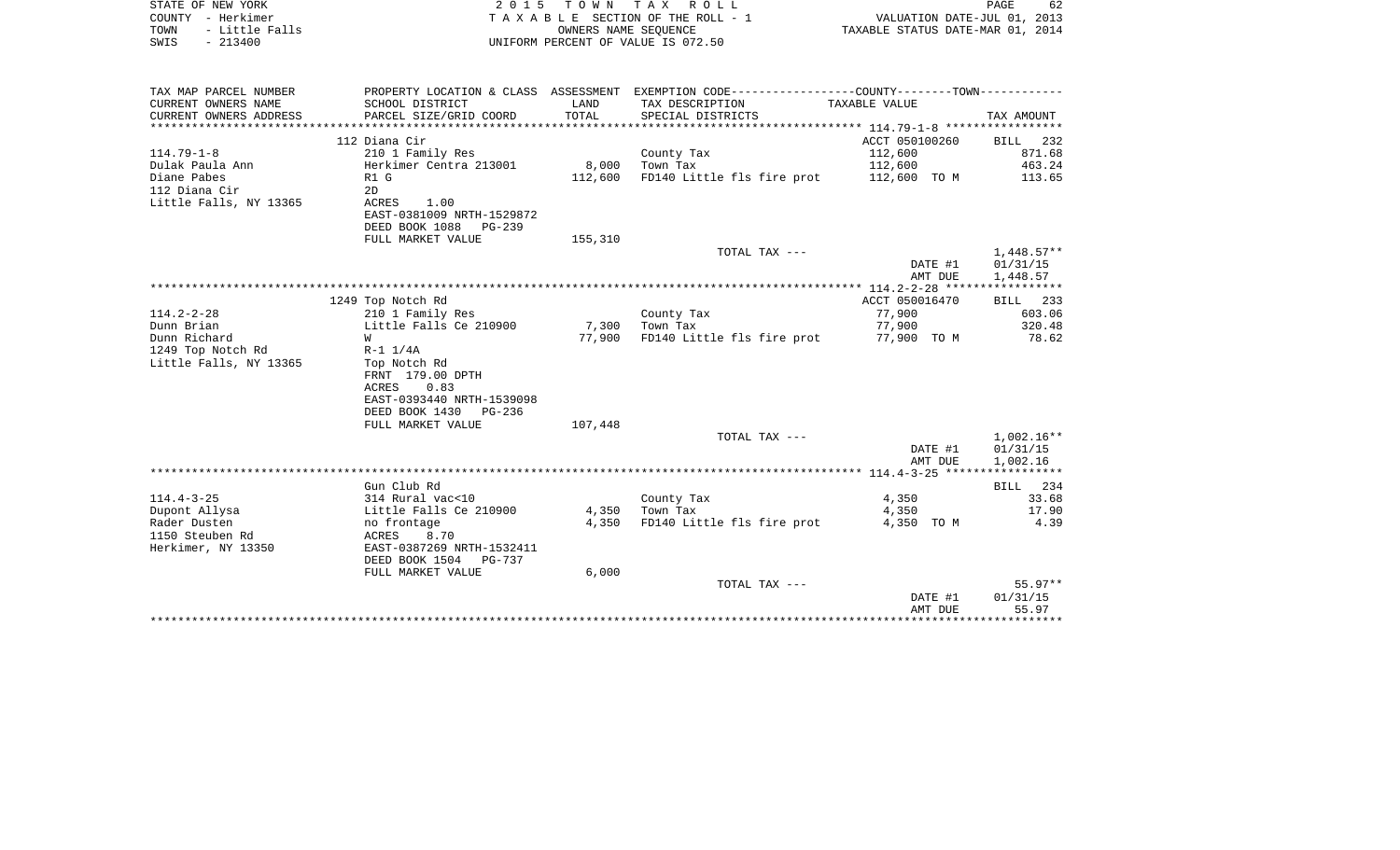| STATE OF NEW YORK |  |           |                |  |
|-------------------|--|-----------|----------------|--|
| COUNTY - Herkimer |  |           |                |  |
| TOWN              |  |           | - Little Falls |  |
| SWIS              |  | $-213400$ |                |  |

2015 TOWN TAX ROLL TA X A B L E SECTION OF THE ROLL - 1 TOWN - Little Falls OWNERS NAME SEQUENCE TAXABLE STATUS DATE-MAR 01, 2014 SWIS - 213400 UNIFORM PERCENT OF VALUE IS 072.50

| TAX MAP PARCEL NUMBER    | PROPERTY LOCATION & CLASS ASSESSMENT EXEMPTION CODE---------------COUNTY-------TOWN---------- |                                |                                        |                                                     |            |
|--------------------------|-----------------------------------------------------------------------------------------------|--------------------------------|----------------------------------------|-----------------------------------------------------|------------|
| CURRENT OWNERS NAME      | SCHOOL DISTRICT                                                                               | LAND                           | TAX DESCRIPTION                        | TAXABLE VALUE                                       |            |
| CURRENT OWNERS ADDRESS   | PARCEL SIZE/GRID COORD                                                                        | TOTAL                          | SPECIAL DISTRICTS                      |                                                     | TAX AMOUNT |
|                          | **************************                                                                    | ****************************** |                                        | ********************* 114.3-3-5 ******************* |            |
|                          | 314 Eatonville Rd                                                                             |                                |                                        | ACCT 050008110                                      | BILL 235   |
| $114.3 - 3 - 5$          | 210 1 Family Res                                                                              |                                | County Tax                             | 69,800                                              | 540.35     |
| Dygert John              | Herkimer Centra 213001                                                                        | 10,200                         | Town Tax                               | 69,800                                              | 287.16     |
| 314 Eatonville Rd        | FRNT 120.00 DPTH 185.00                                                                       | 69,800                         | FD140 Little fls fire prot 69,800 TO M |                                                     | 70.45      |
| Herkimer, NY 13350       | EAST-0380001 NRTH-1530982                                                                     |                                |                                        |                                                     |            |
|                          | DEED BOOK 705<br>PG-371                                                                       |                                |                                        |                                                     |            |
|                          |                                                                                               |                                |                                        |                                                     |            |
|                          | FULL MARKET VALUE                                                                             | 96,276                         |                                        |                                                     |            |
|                          |                                                                                               |                                | TOTAL TAX ---                          |                                                     | 897.96**   |
|                          |                                                                                               |                                |                                        | DATE #1                                             | 01/31/15   |
|                          |                                                                                               |                                |                                        | AMT DUE                                             | 897.96     |
|                          |                                                                                               |                                |                                        |                                                     |            |
|                          | 958 Burt Rd                                                                                   |                                |                                        | ACCT 050004500                                      | BILL 236   |
| $114.2 - 1 - 65$         | 210 1 Family Res                                                                              |                                | County Tax                             | 75,500                                              | 584.48     |
| Earl Michael             | Little Falls Ce 210900                                                                        |                                | $11,300$ Town Tax                      | 75,500                                              | 310.61     |
| 958 Burt Rd              | S                                                                                             | 75,500                         | FD140 Little fls fire prot 75,500 TO M |                                                     | 76.20      |
| Little Falls, NY 13365   | R 1                                                                                           |                                |                                        |                                                     |            |
|                          | Burt Rd                                                                                       |                                |                                        |                                                     |            |
|                          | ACRES<br>3.20                                                                                 |                                |                                        |                                                     |            |
|                          | EAST-0389005 NRTH-1537975                                                                     |                                |                                        |                                                     |            |
|                          | DEED BOOK 1398 PG-563                                                                         |                                |                                        |                                                     |            |
|                          | FULL MARKET VALUE                                                                             | 104,138                        |                                        |                                                     |            |
|                          |                                                                                               |                                | TOTAL TAX ---                          |                                                     | $971.29**$ |
|                          |                                                                                               |                                |                                        | DATE #1                                             | 01/31/15   |
|                          |                                                                                               |                                |                                        | AMT DUE                                             | 971.29     |
|                          |                                                                                               |                                |                                        |                                                     |            |
|                          | Flint Ave Ext                                                                                 |                                |                                        |                                                     | BILL 237   |
| $114.4 - 1 - 6.2$        | 314 Rural vac<10                                                                              |                                |                                        | 5,200                                               | 40.26      |
| Earl Robert J            | Little Falls Ce 210900                                                                        | 5,200                          | County Tax                             |                                                     | 21.39      |
|                          |                                                                                               |                                | Town Tax                               | 5,200                                               |            |
| 287 W Main St            | ACRES<br>5.00                                                                                 | 5,200                          | FD140 Little fls fire prot             | 5,200 TO M                                          | 5.25       |
| Little Falls, NY 13365   | EAST-0391053 NRTH-1535311                                                                     |                                |                                        |                                                     |            |
|                          | DEED BOOK 1525<br>$PG-240$                                                                    |                                |                                        |                                                     |            |
| PRIOR OWNER ON 3/01/2014 | FULL MARKET VALUE                                                                             | 7,172                          |                                        |                                                     |            |
| Earl Robert J            |                                                                                               |                                |                                        |                                                     |            |
|                          |                                                                                               |                                | TOTAL TAX ---                          |                                                     | 66.90**    |
|                          |                                                                                               |                                |                                        | DATE #1                                             | 01/31/15   |
|                          |                                                                                               |                                |                                        | AMT DUE                                             | 66.90      |
|                          |                                                                                               |                                |                                        |                                                     |            |
|                          | 345 Shells Bush Rd                                                                            |                                |                                        |                                                     | BILL 238   |
| $114.2 - 1 - 2.6$        | 312 Vac w/imprv                                                                               |                                | County Tax                             | 60,600                                              | 469.13     |
| East Herkimer Sno-Riders | Little Falls Ce 210900                                                                        | 31,000                         | Town Tax                               | 60,600                                              | 249.31     |
| Rd                       | plebrn                                                                                        | 60,600                         | FD140 Little fls fire prot             | 60,600 TO M                                         | 61.16      |
| PO Box 574               | ACRES 62.50                                                                                   |                                |                                        |                                                     |            |
| Herkimer, NY 13350       | EAST-0384450 NRTH-1542726                                                                     |                                |                                        |                                                     |            |
|                          | DEED BOOK 1349<br>PG-775                                                                      |                                |                                        |                                                     |            |
|                          | FULL MARKET VALUE                                                                             | 83,586                         |                                        |                                                     |            |
|                          |                                                                                               |                                | TOTAL TAX ---                          |                                                     | $779.60**$ |
|                          |                                                                                               |                                |                                        | DATE #1                                             | 01/31/15   |
|                          |                                                                                               |                                |                                        | AMT DUE                                             | 779.60     |
|                          |                                                                                               |                                |                                        |                                                     |            |
|                          |                                                                                               |                                |                                        |                                                     |            |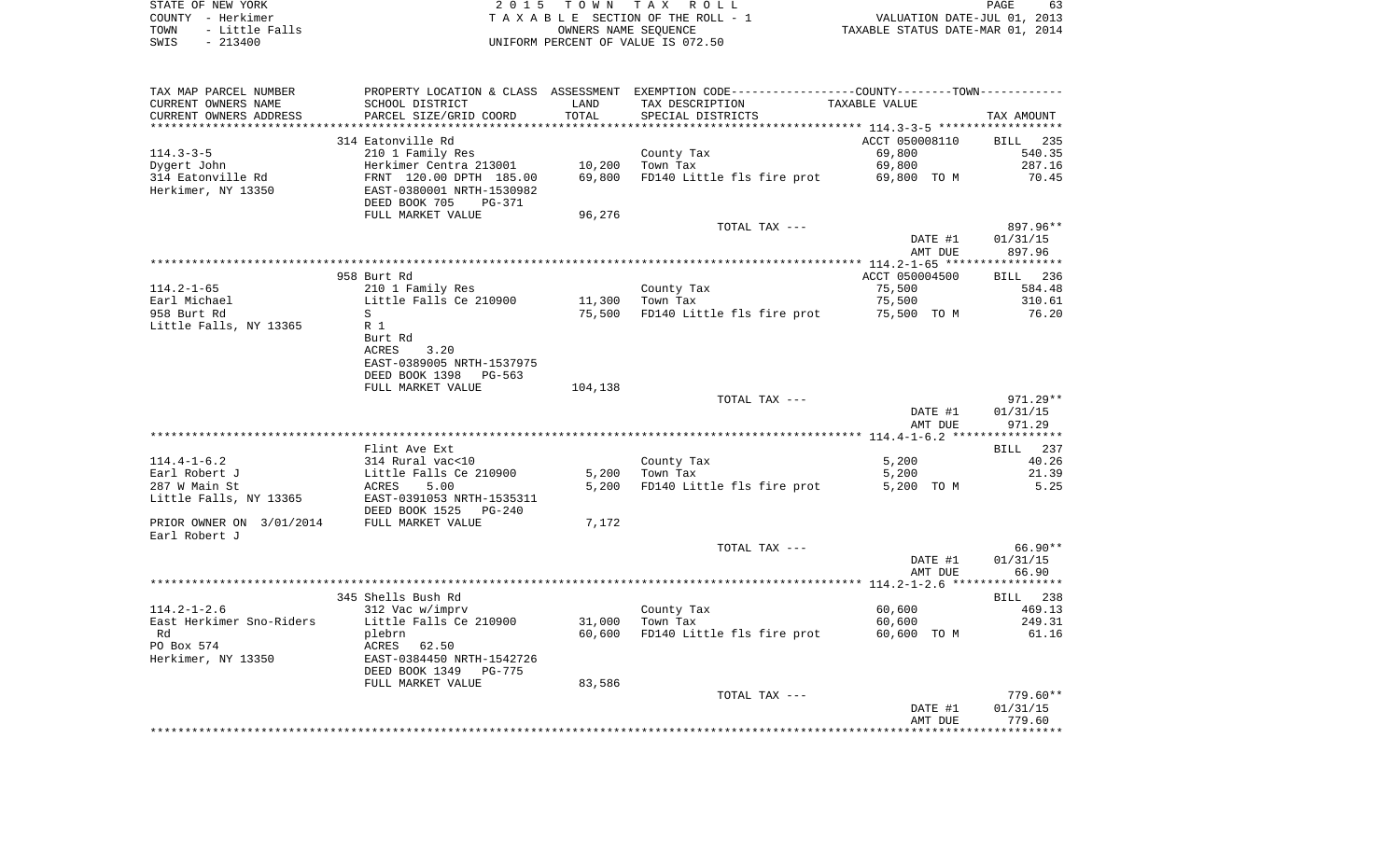STATE OF NEW YORK **EXECUTE:** A G L L 2 0 1 5 T O W N T A X R O L L COUNTY - Herkimer<br>
T A X A B L E SECTION OF THE ROLL - 1<br>
T A X A B L E SECTION OF THE ROLL - 1<br>
OWNERS NAME SEQUENCE<br>
SWIS - 213400<br>
OWNERS NAME SEQUENCE TOWN - LITTLE SECTION OF THE ROLL - 1<br>
TAXABLE STATUS DATE-JUL 01, 2013<br>
OWNERS NAME SEQUENCE TAXABLE STATUS DATE-MAR 01, 2014 SWIS - 213400 UNIFORM PERCENT OF VALUE IS 072.50

| SCHOOL DISTRICT<br>LAND<br>TAX DESCRIPTION<br>TAXABLE VALUE<br>PARCEL SIZE/GRID COORD<br>TOTAL<br>SPECIAL DISTRICTS<br>TAX AMOUNT<br>ACCT 050003300<br>Paines Hollow Rd<br>BILL 239<br>26,200<br>202.82<br>330 Vacant comm<br>County Tax<br>Little Falls Ce 210900<br>26,200<br>Eastern Herk Co Industries<br>26,200<br>Town Tax<br>107.79<br>25 W Mill St<br>23.70<br>FD140 Little fls fire prot<br>ACRES<br>26,200<br>26,200 TO M<br>26.44<br>Little Falls, NY 13365<br>EAST-0392048 NRTH-1526866<br>DEED BOOK 1280<br>PG-73<br>FULL MARKET VALUE<br>36,138<br>TOTAL TAX ---<br>337.05**<br>01/31/15<br>DATE #1<br>AMT DUE<br>337.05<br>ACCT 050003630<br>BILL 240<br>443 Sandy Ln<br>$121.2 - 4 - 36$<br>County Tax<br>210 1 Family Res<br>54,000<br>418.04<br>Eberlein William<br>Little Falls Ce 210900<br>2,700<br>54,000<br>222.16<br>Town Tax<br>Eberlein Patricia<br>75.00 DPTH<br>54,000<br>FD140 Little fls fire prot<br>54.50<br>FRNT<br>54,000 TO M<br>443 Sandy Lane<br>ACRES<br>0.17<br>EAST-0387917 NRTH-1521005<br>Mohawk, NY 13407<br>DEED BOOK 774<br>PG-688<br>74,483<br>FULL MARKET VALUE<br>694.70**<br>TOTAL TAX ---<br>DATE #1<br>01/31/15<br>694.70<br>AMT DUE<br>189 Boepple Rd<br>ACCT 050099920<br>BILL 241<br>$127.2 - 2 - 20.12$<br>VETWAR CTS 41120<br>210 1 Family Res<br>6,525<br>6,525<br>Eckler Scott<br>Little Falls Ce 210900<br>15,500 VETDIS CTS 41140<br>21,750<br>21,750<br>Eckler Lisa<br>86,900<br>County Tax<br>58,625<br>453.84<br>R1 G<br>189 Boepple Rd<br>ACRES<br>6.00<br>Town Tax<br>58,625<br>241.18<br>Little Falls, NY 13365<br>EAST-0394338 NRTH-1510565<br>1,671.12<br>School Relevy<br>DEED BOOK 877<br>FD140 Little fls fire prot<br>87.71<br>$PG-608$<br>86,900 TO M<br>FULL MARKET VALUE<br>119,862<br>TOTAL TAX ---<br>$2,453.85**$<br>01/31/15<br>DATE #1<br>2,453.85<br>AMT DUE<br>680 Burt Rd<br>ACCT 050018220<br>BILL 242<br>$114.3 - 1 - 8$<br>210 1 Family Res<br>County Tax<br>80,300<br>621.64<br>Edick Michael<br>7,100<br>Herkimer Centra 213001<br>Town Tax<br>80,300<br>330.35<br>Edick Rene J<br>FD140 Little fls fire prot<br>FRNT 195.00 DPTH<br>80,300<br>80,300 TO M<br>81.05<br>0.78<br>ACRES<br>EAST-0384198 NRTH-1536100<br>DEED BOOK 911<br>PG-366<br>FULL MARKET VALUE<br>110,759<br>TOTAL TAX ---<br>$1,033.04**$<br>DATE #1<br>01/31/15<br>1,033.04<br>AMT DUE | TAX MAP PARCEL NUMBER  |  | PROPERTY LOCATION & CLASS ASSESSMENT EXEMPTION CODE-----------------COUNTY--------TOWN--------- |  |
|-----------------------------------------------------------------------------------------------------------------------------------------------------------------------------------------------------------------------------------------------------------------------------------------------------------------------------------------------------------------------------------------------------------------------------------------------------------------------------------------------------------------------------------------------------------------------------------------------------------------------------------------------------------------------------------------------------------------------------------------------------------------------------------------------------------------------------------------------------------------------------------------------------------------------------------------------------------------------------------------------------------------------------------------------------------------------------------------------------------------------------------------------------------------------------------------------------------------------------------------------------------------------------------------------------------------------------------------------------------------------------------------------------------------------------------------------------------------------------------------------------------------------------------------------------------------------------------------------------------------------------------------------------------------------------------------------------------------------------------------------------------------------------------------------------------------------------------------------------------------------------------------------------------------------------------------------------------------------------------------------------------------------------------------------------------------------------------------------------------------------------------------------------------------------------------------------------------------------------------------------------------------------------------------------------------------------------------------------------|------------------------|--|-------------------------------------------------------------------------------------------------|--|
|                                                                                                                                                                                                                                                                                                                                                                                                                                                                                                                                                                                                                                                                                                                                                                                                                                                                                                                                                                                                                                                                                                                                                                                                                                                                                                                                                                                                                                                                                                                                                                                                                                                                                                                                                                                                                                                                                                                                                                                                                                                                                                                                                                                                                                                                                                                                                     | CURRENT OWNERS NAME    |  |                                                                                                 |  |
|                                                                                                                                                                                                                                                                                                                                                                                                                                                                                                                                                                                                                                                                                                                                                                                                                                                                                                                                                                                                                                                                                                                                                                                                                                                                                                                                                                                                                                                                                                                                                                                                                                                                                                                                                                                                                                                                                                                                                                                                                                                                                                                                                                                                                                                                                                                                                     | CURRENT OWNERS ADDRESS |  |                                                                                                 |  |
|                                                                                                                                                                                                                                                                                                                                                                                                                                                                                                                                                                                                                                                                                                                                                                                                                                                                                                                                                                                                                                                                                                                                                                                                                                                                                                                                                                                                                                                                                                                                                                                                                                                                                                                                                                                                                                                                                                                                                                                                                                                                                                                                                                                                                                                                                                                                                     |                        |  |                                                                                                 |  |
|                                                                                                                                                                                                                                                                                                                                                                                                                                                                                                                                                                                                                                                                                                                                                                                                                                                                                                                                                                                                                                                                                                                                                                                                                                                                                                                                                                                                                                                                                                                                                                                                                                                                                                                                                                                                                                                                                                                                                                                                                                                                                                                                                                                                                                                                                                                                                     |                        |  |                                                                                                 |  |
|                                                                                                                                                                                                                                                                                                                                                                                                                                                                                                                                                                                                                                                                                                                                                                                                                                                                                                                                                                                                                                                                                                                                                                                                                                                                                                                                                                                                                                                                                                                                                                                                                                                                                                                                                                                                                                                                                                                                                                                                                                                                                                                                                                                                                                                                                                                                                     | $121.2 - 2 - 19.1$     |  |                                                                                                 |  |
|                                                                                                                                                                                                                                                                                                                                                                                                                                                                                                                                                                                                                                                                                                                                                                                                                                                                                                                                                                                                                                                                                                                                                                                                                                                                                                                                                                                                                                                                                                                                                                                                                                                                                                                                                                                                                                                                                                                                                                                                                                                                                                                                                                                                                                                                                                                                                     |                        |  |                                                                                                 |  |
|                                                                                                                                                                                                                                                                                                                                                                                                                                                                                                                                                                                                                                                                                                                                                                                                                                                                                                                                                                                                                                                                                                                                                                                                                                                                                                                                                                                                                                                                                                                                                                                                                                                                                                                                                                                                                                                                                                                                                                                                                                                                                                                                                                                                                                                                                                                                                     |                        |  |                                                                                                 |  |
|                                                                                                                                                                                                                                                                                                                                                                                                                                                                                                                                                                                                                                                                                                                                                                                                                                                                                                                                                                                                                                                                                                                                                                                                                                                                                                                                                                                                                                                                                                                                                                                                                                                                                                                                                                                                                                                                                                                                                                                                                                                                                                                                                                                                                                                                                                                                                     |                        |  |                                                                                                 |  |
|                                                                                                                                                                                                                                                                                                                                                                                                                                                                                                                                                                                                                                                                                                                                                                                                                                                                                                                                                                                                                                                                                                                                                                                                                                                                                                                                                                                                                                                                                                                                                                                                                                                                                                                                                                                                                                                                                                                                                                                                                                                                                                                                                                                                                                                                                                                                                     |                        |  |                                                                                                 |  |
|                                                                                                                                                                                                                                                                                                                                                                                                                                                                                                                                                                                                                                                                                                                                                                                                                                                                                                                                                                                                                                                                                                                                                                                                                                                                                                                                                                                                                                                                                                                                                                                                                                                                                                                                                                                                                                                                                                                                                                                                                                                                                                                                                                                                                                                                                                                                                     |                        |  |                                                                                                 |  |
|                                                                                                                                                                                                                                                                                                                                                                                                                                                                                                                                                                                                                                                                                                                                                                                                                                                                                                                                                                                                                                                                                                                                                                                                                                                                                                                                                                                                                                                                                                                                                                                                                                                                                                                                                                                                                                                                                                                                                                                                                                                                                                                                                                                                                                                                                                                                                     |                        |  |                                                                                                 |  |
|                                                                                                                                                                                                                                                                                                                                                                                                                                                                                                                                                                                                                                                                                                                                                                                                                                                                                                                                                                                                                                                                                                                                                                                                                                                                                                                                                                                                                                                                                                                                                                                                                                                                                                                                                                                                                                                                                                                                                                                                                                                                                                                                                                                                                                                                                                                                                     |                        |  |                                                                                                 |  |
|                                                                                                                                                                                                                                                                                                                                                                                                                                                                                                                                                                                                                                                                                                                                                                                                                                                                                                                                                                                                                                                                                                                                                                                                                                                                                                                                                                                                                                                                                                                                                                                                                                                                                                                                                                                                                                                                                                                                                                                                                                                                                                                                                                                                                                                                                                                                                     |                        |  |                                                                                                 |  |
|                                                                                                                                                                                                                                                                                                                                                                                                                                                                                                                                                                                                                                                                                                                                                                                                                                                                                                                                                                                                                                                                                                                                                                                                                                                                                                                                                                                                                                                                                                                                                                                                                                                                                                                                                                                                                                                                                                                                                                                                                                                                                                                                                                                                                                                                                                                                                     |                        |  |                                                                                                 |  |
|                                                                                                                                                                                                                                                                                                                                                                                                                                                                                                                                                                                                                                                                                                                                                                                                                                                                                                                                                                                                                                                                                                                                                                                                                                                                                                                                                                                                                                                                                                                                                                                                                                                                                                                                                                                                                                                                                                                                                                                                                                                                                                                                                                                                                                                                                                                                                     |                        |  |                                                                                                 |  |
|                                                                                                                                                                                                                                                                                                                                                                                                                                                                                                                                                                                                                                                                                                                                                                                                                                                                                                                                                                                                                                                                                                                                                                                                                                                                                                                                                                                                                                                                                                                                                                                                                                                                                                                                                                                                                                                                                                                                                                                                                                                                                                                                                                                                                                                                                                                                                     |                        |  |                                                                                                 |  |
|                                                                                                                                                                                                                                                                                                                                                                                                                                                                                                                                                                                                                                                                                                                                                                                                                                                                                                                                                                                                                                                                                                                                                                                                                                                                                                                                                                                                                                                                                                                                                                                                                                                                                                                                                                                                                                                                                                                                                                                                                                                                                                                                                                                                                                                                                                                                                     |                        |  |                                                                                                 |  |
|                                                                                                                                                                                                                                                                                                                                                                                                                                                                                                                                                                                                                                                                                                                                                                                                                                                                                                                                                                                                                                                                                                                                                                                                                                                                                                                                                                                                                                                                                                                                                                                                                                                                                                                                                                                                                                                                                                                                                                                                                                                                                                                                                                                                                                                                                                                                                     |                        |  |                                                                                                 |  |
|                                                                                                                                                                                                                                                                                                                                                                                                                                                                                                                                                                                                                                                                                                                                                                                                                                                                                                                                                                                                                                                                                                                                                                                                                                                                                                                                                                                                                                                                                                                                                                                                                                                                                                                                                                                                                                                                                                                                                                                                                                                                                                                                                                                                                                                                                                                                                     |                        |  |                                                                                                 |  |
|                                                                                                                                                                                                                                                                                                                                                                                                                                                                                                                                                                                                                                                                                                                                                                                                                                                                                                                                                                                                                                                                                                                                                                                                                                                                                                                                                                                                                                                                                                                                                                                                                                                                                                                                                                                                                                                                                                                                                                                                                                                                                                                                                                                                                                                                                                                                                     |                        |  |                                                                                                 |  |
|                                                                                                                                                                                                                                                                                                                                                                                                                                                                                                                                                                                                                                                                                                                                                                                                                                                                                                                                                                                                                                                                                                                                                                                                                                                                                                                                                                                                                                                                                                                                                                                                                                                                                                                                                                                                                                                                                                                                                                                                                                                                                                                                                                                                                                                                                                                                                     |                        |  |                                                                                                 |  |
|                                                                                                                                                                                                                                                                                                                                                                                                                                                                                                                                                                                                                                                                                                                                                                                                                                                                                                                                                                                                                                                                                                                                                                                                                                                                                                                                                                                                                                                                                                                                                                                                                                                                                                                                                                                                                                                                                                                                                                                                                                                                                                                                                                                                                                                                                                                                                     |                        |  |                                                                                                 |  |
|                                                                                                                                                                                                                                                                                                                                                                                                                                                                                                                                                                                                                                                                                                                                                                                                                                                                                                                                                                                                                                                                                                                                                                                                                                                                                                                                                                                                                                                                                                                                                                                                                                                                                                                                                                                                                                                                                                                                                                                                                                                                                                                                                                                                                                                                                                                                                     |                        |  |                                                                                                 |  |
|                                                                                                                                                                                                                                                                                                                                                                                                                                                                                                                                                                                                                                                                                                                                                                                                                                                                                                                                                                                                                                                                                                                                                                                                                                                                                                                                                                                                                                                                                                                                                                                                                                                                                                                                                                                                                                                                                                                                                                                                                                                                                                                                                                                                                                                                                                                                                     |                        |  |                                                                                                 |  |
|                                                                                                                                                                                                                                                                                                                                                                                                                                                                                                                                                                                                                                                                                                                                                                                                                                                                                                                                                                                                                                                                                                                                                                                                                                                                                                                                                                                                                                                                                                                                                                                                                                                                                                                                                                                                                                                                                                                                                                                                                                                                                                                                                                                                                                                                                                                                                     |                        |  |                                                                                                 |  |
|                                                                                                                                                                                                                                                                                                                                                                                                                                                                                                                                                                                                                                                                                                                                                                                                                                                                                                                                                                                                                                                                                                                                                                                                                                                                                                                                                                                                                                                                                                                                                                                                                                                                                                                                                                                                                                                                                                                                                                                                                                                                                                                                                                                                                                                                                                                                                     |                        |  |                                                                                                 |  |
|                                                                                                                                                                                                                                                                                                                                                                                                                                                                                                                                                                                                                                                                                                                                                                                                                                                                                                                                                                                                                                                                                                                                                                                                                                                                                                                                                                                                                                                                                                                                                                                                                                                                                                                                                                                                                                                                                                                                                                                                                                                                                                                                                                                                                                                                                                                                                     |                        |  |                                                                                                 |  |
|                                                                                                                                                                                                                                                                                                                                                                                                                                                                                                                                                                                                                                                                                                                                                                                                                                                                                                                                                                                                                                                                                                                                                                                                                                                                                                                                                                                                                                                                                                                                                                                                                                                                                                                                                                                                                                                                                                                                                                                                                                                                                                                                                                                                                                                                                                                                                     |                        |  |                                                                                                 |  |
|                                                                                                                                                                                                                                                                                                                                                                                                                                                                                                                                                                                                                                                                                                                                                                                                                                                                                                                                                                                                                                                                                                                                                                                                                                                                                                                                                                                                                                                                                                                                                                                                                                                                                                                                                                                                                                                                                                                                                                                                                                                                                                                                                                                                                                                                                                                                                     |                        |  |                                                                                                 |  |
|                                                                                                                                                                                                                                                                                                                                                                                                                                                                                                                                                                                                                                                                                                                                                                                                                                                                                                                                                                                                                                                                                                                                                                                                                                                                                                                                                                                                                                                                                                                                                                                                                                                                                                                                                                                                                                                                                                                                                                                                                                                                                                                                                                                                                                                                                                                                                     |                        |  |                                                                                                 |  |
|                                                                                                                                                                                                                                                                                                                                                                                                                                                                                                                                                                                                                                                                                                                                                                                                                                                                                                                                                                                                                                                                                                                                                                                                                                                                                                                                                                                                                                                                                                                                                                                                                                                                                                                                                                                                                                                                                                                                                                                                                                                                                                                                                                                                                                                                                                                                                     |                        |  |                                                                                                 |  |
|                                                                                                                                                                                                                                                                                                                                                                                                                                                                                                                                                                                                                                                                                                                                                                                                                                                                                                                                                                                                                                                                                                                                                                                                                                                                                                                                                                                                                                                                                                                                                                                                                                                                                                                                                                                                                                                                                                                                                                                                                                                                                                                                                                                                                                                                                                                                                     |                        |  |                                                                                                 |  |
|                                                                                                                                                                                                                                                                                                                                                                                                                                                                                                                                                                                                                                                                                                                                                                                                                                                                                                                                                                                                                                                                                                                                                                                                                                                                                                                                                                                                                                                                                                                                                                                                                                                                                                                                                                                                                                                                                                                                                                                                                                                                                                                                                                                                                                                                                                                                                     |                        |  |                                                                                                 |  |
|                                                                                                                                                                                                                                                                                                                                                                                                                                                                                                                                                                                                                                                                                                                                                                                                                                                                                                                                                                                                                                                                                                                                                                                                                                                                                                                                                                                                                                                                                                                                                                                                                                                                                                                                                                                                                                                                                                                                                                                                                                                                                                                                                                                                                                                                                                                                                     |                        |  |                                                                                                 |  |
|                                                                                                                                                                                                                                                                                                                                                                                                                                                                                                                                                                                                                                                                                                                                                                                                                                                                                                                                                                                                                                                                                                                                                                                                                                                                                                                                                                                                                                                                                                                                                                                                                                                                                                                                                                                                                                                                                                                                                                                                                                                                                                                                                                                                                                                                                                                                                     |                        |  |                                                                                                 |  |
|                                                                                                                                                                                                                                                                                                                                                                                                                                                                                                                                                                                                                                                                                                                                                                                                                                                                                                                                                                                                                                                                                                                                                                                                                                                                                                                                                                                                                                                                                                                                                                                                                                                                                                                                                                                                                                                                                                                                                                                                                                                                                                                                                                                                                                                                                                                                                     |                        |  |                                                                                                 |  |
|                                                                                                                                                                                                                                                                                                                                                                                                                                                                                                                                                                                                                                                                                                                                                                                                                                                                                                                                                                                                                                                                                                                                                                                                                                                                                                                                                                                                                                                                                                                                                                                                                                                                                                                                                                                                                                                                                                                                                                                                                                                                                                                                                                                                                                                                                                                                                     |                        |  |                                                                                                 |  |
|                                                                                                                                                                                                                                                                                                                                                                                                                                                                                                                                                                                                                                                                                                                                                                                                                                                                                                                                                                                                                                                                                                                                                                                                                                                                                                                                                                                                                                                                                                                                                                                                                                                                                                                                                                                                                                                                                                                                                                                                                                                                                                                                                                                                                                                                                                                                                     |                        |  |                                                                                                 |  |
|                                                                                                                                                                                                                                                                                                                                                                                                                                                                                                                                                                                                                                                                                                                                                                                                                                                                                                                                                                                                                                                                                                                                                                                                                                                                                                                                                                                                                                                                                                                                                                                                                                                                                                                                                                                                                                                                                                                                                                                                                                                                                                                                                                                                                                                                                                                                                     |                        |  |                                                                                                 |  |
|                                                                                                                                                                                                                                                                                                                                                                                                                                                                                                                                                                                                                                                                                                                                                                                                                                                                                                                                                                                                                                                                                                                                                                                                                                                                                                                                                                                                                                                                                                                                                                                                                                                                                                                                                                                                                                                                                                                                                                                                                                                                                                                                                                                                                                                                                                                                                     |                        |  |                                                                                                 |  |
|                                                                                                                                                                                                                                                                                                                                                                                                                                                                                                                                                                                                                                                                                                                                                                                                                                                                                                                                                                                                                                                                                                                                                                                                                                                                                                                                                                                                                                                                                                                                                                                                                                                                                                                                                                                                                                                                                                                                                                                                                                                                                                                                                                                                                                                                                                                                                     |                        |  |                                                                                                 |  |
|                                                                                                                                                                                                                                                                                                                                                                                                                                                                                                                                                                                                                                                                                                                                                                                                                                                                                                                                                                                                                                                                                                                                                                                                                                                                                                                                                                                                                                                                                                                                                                                                                                                                                                                                                                                                                                                                                                                                                                                                                                                                                                                                                                                                                                                                                                                                                     |                        |  |                                                                                                 |  |
|                                                                                                                                                                                                                                                                                                                                                                                                                                                                                                                                                                                                                                                                                                                                                                                                                                                                                                                                                                                                                                                                                                                                                                                                                                                                                                                                                                                                                                                                                                                                                                                                                                                                                                                                                                                                                                                                                                                                                                                                                                                                                                                                                                                                                                                                                                                                                     |                        |  |                                                                                                 |  |
|                                                                                                                                                                                                                                                                                                                                                                                                                                                                                                                                                                                                                                                                                                                                                                                                                                                                                                                                                                                                                                                                                                                                                                                                                                                                                                                                                                                                                                                                                                                                                                                                                                                                                                                                                                                                                                                                                                                                                                                                                                                                                                                                                                                                                                                                                                                                                     | 680 Burt Rd            |  |                                                                                                 |  |
|                                                                                                                                                                                                                                                                                                                                                                                                                                                                                                                                                                                                                                                                                                                                                                                                                                                                                                                                                                                                                                                                                                                                                                                                                                                                                                                                                                                                                                                                                                                                                                                                                                                                                                                                                                                                                                                                                                                                                                                                                                                                                                                                                                                                                                                                                                                                                     | Little Falls, NY 13365 |  |                                                                                                 |  |
|                                                                                                                                                                                                                                                                                                                                                                                                                                                                                                                                                                                                                                                                                                                                                                                                                                                                                                                                                                                                                                                                                                                                                                                                                                                                                                                                                                                                                                                                                                                                                                                                                                                                                                                                                                                                                                                                                                                                                                                                                                                                                                                                                                                                                                                                                                                                                     |                        |  |                                                                                                 |  |
|                                                                                                                                                                                                                                                                                                                                                                                                                                                                                                                                                                                                                                                                                                                                                                                                                                                                                                                                                                                                                                                                                                                                                                                                                                                                                                                                                                                                                                                                                                                                                                                                                                                                                                                                                                                                                                                                                                                                                                                                                                                                                                                                                                                                                                                                                                                                                     |                        |  |                                                                                                 |  |
|                                                                                                                                                                                                                                                                                                                                                                                                                                                                                                                                                                                                                                                                                                                                                                                                                                                                                                                                                                                                                                                                                                                                                                                                                                                                                                                                                                                                                                                                                                                                                                                                                                                                                                                                                                                                                                                                                                                                                                                                                                                                                                                                                                                                                                                                                                                                                     |                        |  |                                                                                                 |  |
|                                                                                                                                                                                                                                                                                                                                                                                                                                                                                                                                                                                                                                                                                                                                                                                                                                                                                                                                                                                                                                                                                                                                                                                                                                                                                                                                                                                                                                                                                                                                                                                                                                                                                                                                                                                                                                                                                                                                                                                                                                                                                                                                                                                                                                                                                                                                                     |                        |  |                                                                                                 |  |
|                                                                                                                                                                                                                                                                                                                                                                                                                                                                                                                                                                                                                                                                                                                                                                                                                                                                                                                                                                                                                                                                                                                                                                                                                                                                                                                                                                                                                                                                                                                                                                                                                                                                                                                                                                                                                                                                                                                                                                                                                                                                                                                                                                                                                                                                                                                                                     |                        |  |                                                                                                 |  |
|                                                                                                                                                                                                                                                                                                                                                                                                                                                                                                                                                                                                                                                                                                                                                                                                                                                                                                                                                                                                                                                                                                                                                                                                                                                                                                                                                                                                                                                                                                                                                                                                                                                                                                                                                                                                                                                                                                                                                                                                                                                                                                                                                                                                                                                                                                                                                     |                        |  |                                                                                                 |  |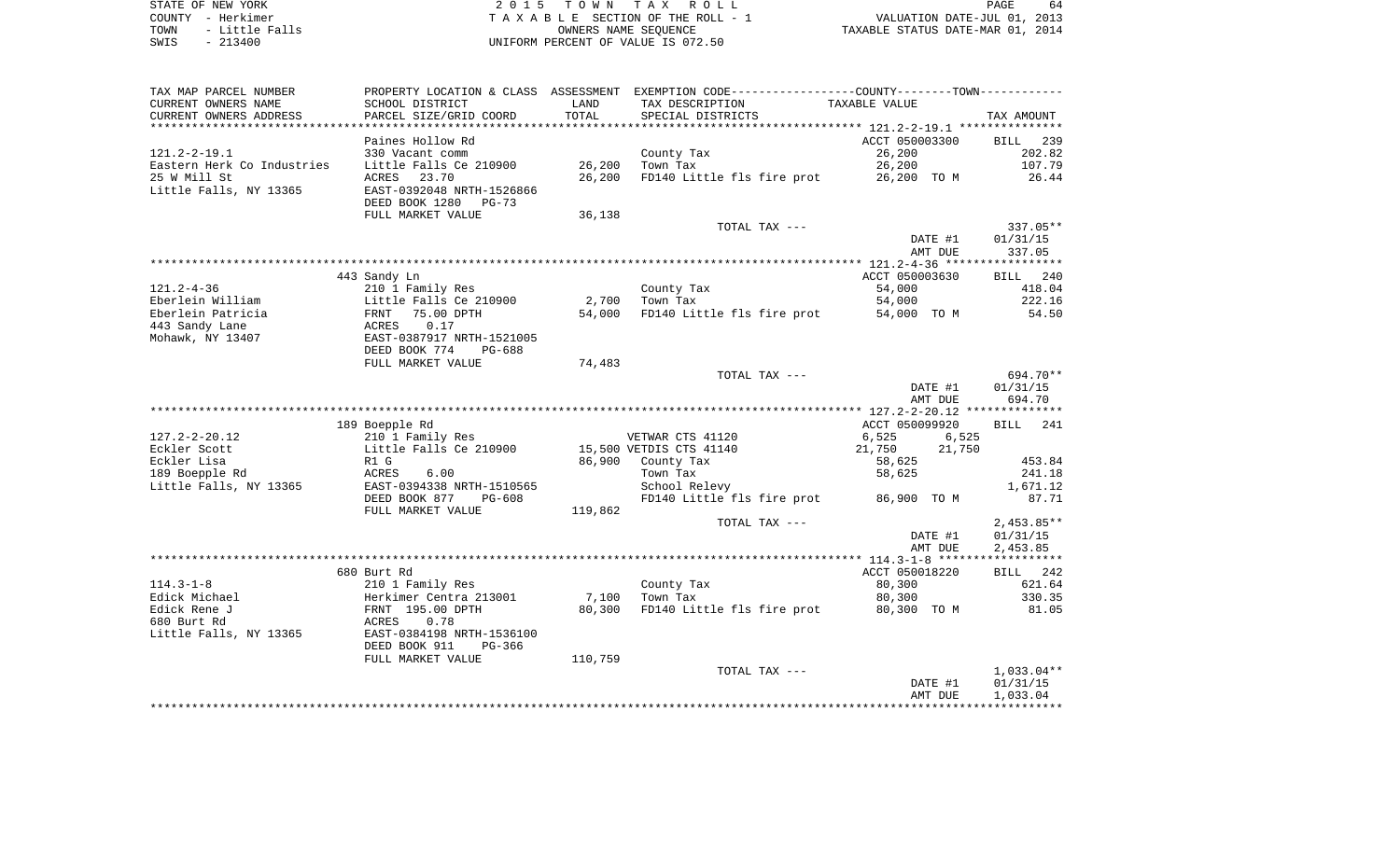|      | STATE OF NEW YORK | 2015 TOWN TAX ROLL                 | PAGE                             | 65 |
|------|-------------------|------------------------------------|----------------------------------|----|
|      | COUNTY - Herkimer | TAXABLE SECTION OF THE ROLL - 1    | VALUATION DATE-JUL 01, 2013      |    |
| TOWN | - Little Falls    | OWNERS NAME SEOUENCE               | TAXABLE STATUS DATE-MAR 01, 2014 |    |
| SWIS | $-213400$         | UNIFORM PERCENT OF VALUE IS 072.50 |                                  |    |

| TAX MAP PARCEL NUMBER  | PROPERTY LOCATION & CLASS ASSESSMENT |         |                            |                                             |                    |
|------------------------|--------------------------------------|---------|----------------------------|---------------------------------------------|--------------------|
| CURRENT OWNERS NAME    | SCHOOL DISTRICT                      | LAND    | TAX DESCRIPTION            | TAXABLE VALUE                               |                    |
| CURRENT OWNERS ADDRESS | PARCEL SIZE/GRID COORD               | TOTAL   | SPECIAL DISTRICTS          |                                             | TAX AMOUNT         |
|                        |                                      |         |                            |                                             |                    |
|                        | 3563 State Route 167                 |         |                            | ACCT 050013410                              | BILL<br>243        |
| $121.4 - 2 - 21$       | 210 1 Family Res                     |         |                            | 46,600                                      | 360.75             |
|                        |                                      |         | County Tax                 |                                             |                    |
| Edmunds Christopher    | Little Falls Ce 210900               | 3,700   | Town Tax                   | 46,600                                      | 191.71             |
| 3663 State Route 167   | FRNT 100.00 DPTH 100.00              | 46,600  | FD140 Little fls fire prot | 46,600 TO M                                 | 47.03              |
| Little Falls, NY 13365 | EAST-0391264 NRTH-1517134            |         |                            |                                             |                    |
|                        | DEED BOOK 927<br><b>PG-575</b>       |         |                            |                                             |                    |
|                        | FULL MARKET VALUE                    | 64,276  |                            |                                             |                    |
|                        |                                      |         | TOTAL TAX ---              |                                             | 599.49**           |
|                        |                                      |         |                            | DATE #1                                     | 01/31/15           |
|                        |                                      |         |                            | AMT DUE                                     | 599.49             |
|                        |                                      |         |                            |                                             |                    |
|                        | 414 Flint Ave Ext                    |         |                            | ACCT 050012660                              | BILL 244           |
| $121.27 - 1 - 11$      | 411 Apartment                        |         | County Tax                 | 89,900                                      | 695.95             |
| Entwistle Raymond      | Little Falls Ce 210900               | 4,100   | Town Tax                   | 89,900                                      | 369.85             |
| Entwistle Marie        |                                      | 89,900  | FD140 Little fls fire prot | 89,900 TO M                                 |                    |
|                        | FRNT 115.00 DPTH 100.00              |         |                            |                                             | 90.74              |
| 104 N Caroline St      | EAST-0392726 NRTH-1527233            |         |                            |                                             |                    |
| Herkimer, NY 13350     | DEED BOOK 739<br>PG-046              |         |                            |                                             |                    |
|                        | FULL MARKET VALUE                    | 124,000 |                            |                                             |                    |
|                        |                                      |         | TOTAL TAX ---              |                                             | 1,156.54**         |
|                        |                                      |         |                            | DATE #1                                     | 01/31/15           |
|                        |                                      |         |                            | AMT DUE                                     | 1,156.54           |
|                        |                                      |         |                            |                                             |                    |
|                        | 482 Flint Ave Ext                    |         |                            | ACCT 050013890                              | BILL 245           |
| $121.35 - 1 - 3$       | 449 Other Storag                     |         | County Tax                 | 77,500                                      | 599.96             |
| Evans James            | Little Falls Ce 210900               | 8,200   | Town Tax                   | 77,500                                      | 318.83             |
| PO Box 1071            | $Rt-167$                             | 77,500  | FD140 Little fls fire prot | 77,500 TO M                                 | 78.22              |
| Little Falls, NY 13365 | ACRES<br>1.10                        |         |                            |                                             |                    |
|                        | EAST-0392079 NRTH-1526026            |         |                            |                                             |                    |
|                        |                                      |         |                            |                                             |                    |
|                        | DEED BOOK 1393 PG-581                |         |                            |                                             |                    |
|                        | FULL MARKET VALUE                    | 106,897 |                            |                                             |                    |
|                        |                                      |         | TOTAL TAX ---              |                                             | 997.01**           |
|                        |                                      |         |                            | DATE #1                                     | 01/31/15           |
|                        |                                      |         |                            | AMT DUE                                     | 997.01             |
|                        |                                      |         |                            |                                             |                    |
|                        | Flint Ave Ext                        |         |                            | ACCT 050013920                              | 246<br><b>BILL</b> |
| $121.35 - 1 - 4$       | 330 Vacant comm                      |         | County Tax                 | 700                                         | 5.42               |
| Evans James            | Little Falls Ce 210900               | 700     | Town Tax                   | 700                                         | 2.88               |
| PO Box 1071            | FRNT 40.00 DPTH 320.00               | 700     | FD140 Little fls fire prot | 700 TO M                                    | .71                |
| Little Falls, NY 13365 | EAST-0392034 NRTH-1525945            |         |                            |                                             |                    |
|                        | DEED BOOK 1393 PG-581                |         |                            |                                             |                    |
|                        |                                      |         |                            |                                             |                    |
|                        | FULL MARKET VALUE                    | 966     |                            |                                             |                    |
|                        |                                      |         | TOTAL TAX ---              |                                             | $9.01**$           |
|                        |                                      |         |                            | DATE #1                                     | 01/31/15           |
|                        |                                      |         |                            |                                             |                    |
|                        |                                      |         |                            | AMT DUE<br>******************************** | 9.01               |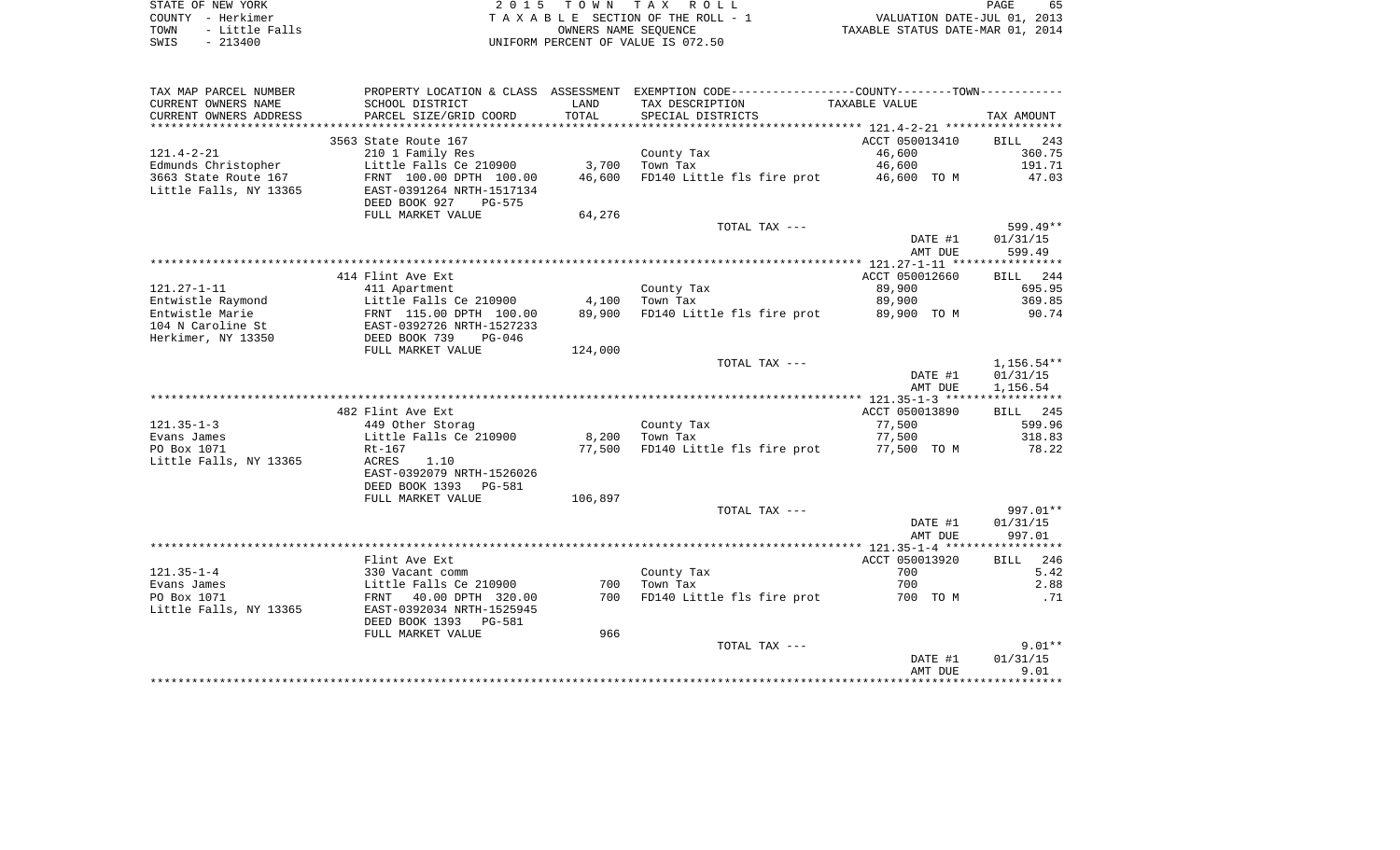STATE OF NEW YORK **EXECUTE:** A G L L 2 0 1 5 T O W N T A X R O L L COUNTY - Herkimer<br>
T A X A B L E SECTION OF THE ROLL - 1<br>
T A X A B L E SECTION OF THE ROLL - 1<br>
OWNERS NAME SEQUENCE<br>
SWIS - 213400<br>
OWNERS NAME SEQUENCE TOWN - Little Falls OWNERS NAME SEQUENCE TAXABLE STATUS DATE-MAR 01, 2014 SWIS - 213400 UNIFORM PERCENT OF VALUE IS 072.50

| TAX MAP PARCEL NUMBER        |                           |         | PROPERTY LOCATION & CLASS ASSESSMENT EXEMPTION CODE---------------COUNTY-------TOWN---------- |                |                      |
|------------------------------|---------------------------|---------|-----------------------------------------------------------------------------------------------|----------------|----------------------|
| CURRENT OWNERS NAME          | SCHOOL DISTRICT           | LAND    | TAX DESCRIPTION                                                                               | TAXABLE VALUE  |                      |
| CURRENT OWNERS ADDRESS       | PARCEL SIZE/GRID COORD    | TOTAL   | SPECIAL DISTRICTS                                                                             |                | TAX AMOUNT           |
|                              |                           |         |                                                                                               |                |                      |
|                              | 127 Jacksonburg Ln        |         |                                                                                               | ACCT 05990860  | BILL 247             |
| $121.2 - 5 - 5$              | 210 1 Family Res          |         | County Tax                                                                                    | 120,000        | 928.97               |
| Ewanyk Jay                   | Little Falls Ce 210900    | 8,300   | Town Tax                                                                                      | 120,000        | 493.68               |
| Ewanyk Sharon                | ACRES<br>1.18             | 120,000 | FD140 Little fls fire prot 120,000 TO M                                                       |                | 121.12               |
| 127 Jacksonburg Ln           | EAST-0390669 NRTH-1522066 |         |                                                                                               |                |                      |
| Little Falls, NY 13365       | DEED BOOK 845<br>PG-239   |         |                                                                                               |                |                      |
|                              | FULL MARKET VALUE         | 165,517 |                                                                                               |                |                      |
|                              |                           |         | TOTAL TAX ---                                                                                 |                | $1,543.77**$         |
|                              |                           |         |                                                                                               | DATE #1        | 01/31/15             |
|                              |                           |         |                                                                                               | AMT DUE        | 1,543.77             |
|                              |                           |         |                                                                                               |                |                      |
|                              | Gun Club Rd               |         |                                                                                               | ACCT 050019050 | BILL 248             |
| 114.4-1-31                   | 311 Res vac land          |         | County Tax                                                                                    | 4,900          | 37.93                |
| Ezzo Geo                     | Little Falls Ce 210900    |         | $4,900$ Town Tax                                                                              | 4,900          | 20.16                |
|                              | East                      | 4,900   |                                                                                               |                |                      |
| Ezzo Rose<br>272 Gun Club Rd | $V-L$ 7 $1/2$ Ac.         |         | FD140 Little fls fire prot                                                                    | 150 TO M       | .15                  |
|                              |                           |         |                                                                                               |                |                      |
| Little Falls, NY 13365       | Gun Club Rd               |         |                                                                                               |                |                      |
|                              | 7.50<br>ACRES             |         |                                                                                               |                |                      |
|                              | EAST-0386209 NRTH-1529254 |         |                                                                                               |                |                      |
|                              | DEED BOOK 00635 PG-00575  |         |                                                                                               |                |                      |
|                              | FULL MARKET VALUE         | 6,759   |                                                                                               |                |                      |
|                              |                           |         | TOTAL TAX ---                                                                                 |                | 58.24**              |
|                              |                           |         |                                                                                               | DATE #1        | 01/31/15             |
|                              |                           |         |                                                                                               | AMT DUE        | 58.24<br>*********** |
|                              |                           |         |                                                                                               |                |                      |
|                              | 272 Gun Club Rd           |         |                                                                                               | ACCT 050003570 | BILL<br>249          |
| $114.4 - 1 - 30$             | 210 1 Family Res          |         | County Tax                                                                                    | 43,600         | 337.53               |
| Ezzo George                  | Little Falls Ce 210900    | 2,700   | Town Tax                                                                                      | 43,600         | 179.37               |
| Ezzo Rose                    | E                         | 43,600  | FD140 Little fls fire prot                                                                    | 43,600 TO M    | 44.01                |
| 272 Gun Club Rd              | Trl 1/3A                  |         |                                                                                               |                |                      |
| Little Falls, NY 13365       | Gun Club Rd               |         |                                                                                               |                |                      |
|                              | FRNT 100.00 DPTH 75.00    |         |                                                                                               |                |                      |
|                              | EAST-0385879 NRTH-1529377 |         |                                                                                               |                |                      |
|                              | DEED BOOK 00561 PG-00032  |         |                                                                                               |                |                      |
|                              | FULL MARKET VALUE         | 60,138  |                                                                                               |                |                      |
|                              |                           |         | TOTAL TAX ---                                                                                 |                | $560.91**$           |
|                              |                           |         |                                                                                               | DATE #1        | 01/31/15             |
|                              |                           |         |                                                                                               | AMT DUE        | 560.91               |
|                              |                           |         |                                                                                               |                |                      |
|                              | 1367 State Route 169      |         |                                                                                               | ACCT 050009360 | BILL 250             |
| $114.2 - 1 - 48$             | 210 1 Family Res          |         | County Tax                                                                                    | 61,700         | 477.65               |
| Failing Paul                 | Little Falls Ce 210900    | 11,500  | Town Tax                                                                                      | 61,700         | 253.83               |
| 1367 State Route 169         | ACRES<br>3.30             | 61,700  | FD140 Little fls fire prot                                                                    | 61,700 TO M    | 62.27                |
| Little Falls, NY 13365       | EAST-0389021 NRTH-1539075 |         |                                                                                               |                |                      |
|                              | DEED BOOK 1252<br>PG-760  |         |                                                                                               |                |                      |
|                              | FULL MARKET VALUE         | 85,103  |                                                                                               |                |                      |
|                              |                           |         | TOTAL TAX ---                                                                                 |                | 793.75**             |
|                              |                           |         |                                                                                               | DATE #1        | 01/31/15             |
|                              |                           |         |                                                                                               | AMT DUE        | 793.75               |
|                              |                           |         |                                                                                               |                |                      |
|                              |                           |         |                                                                                               |                |                      |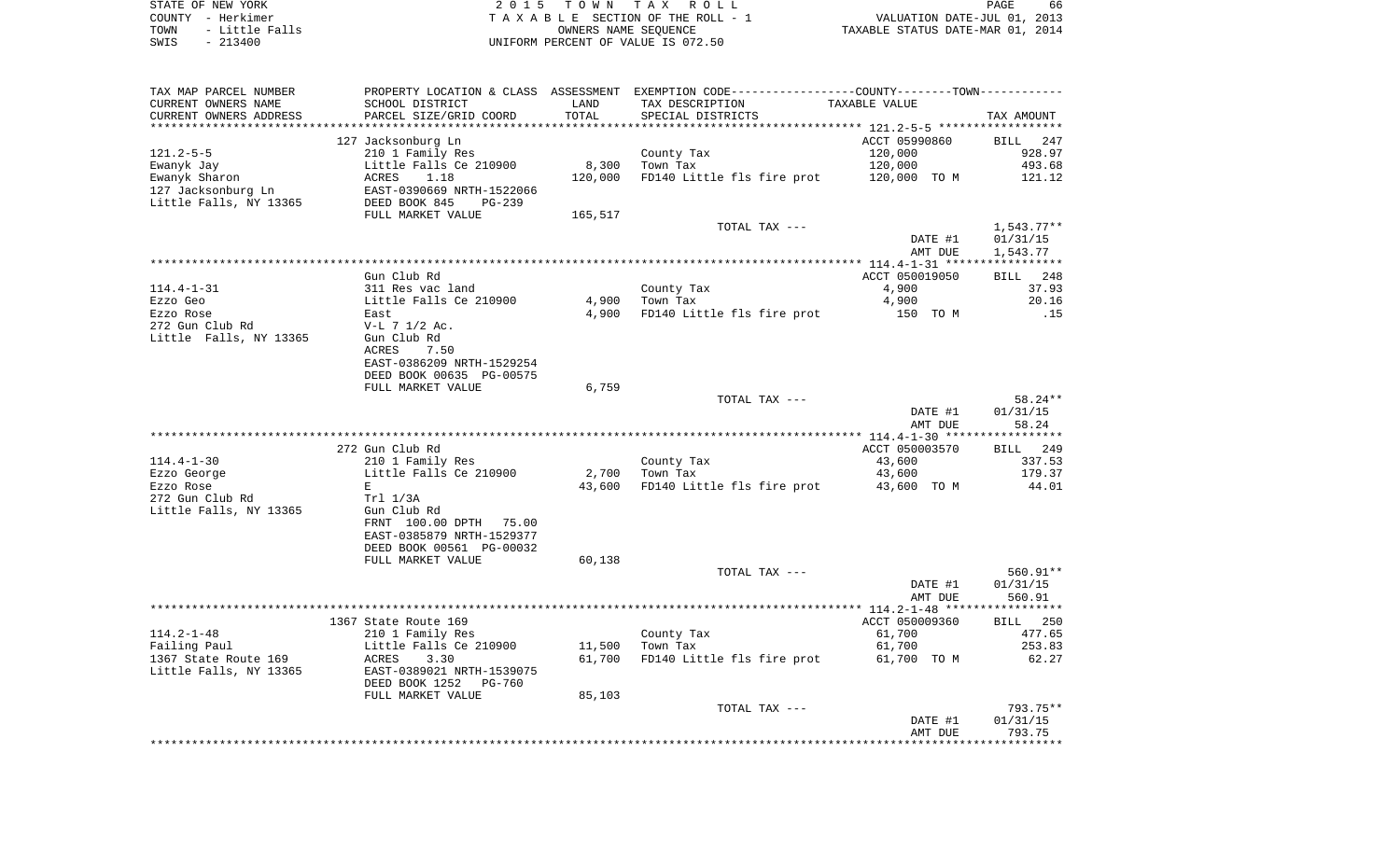STATE OF NEW YORK 2 0 1 5 T O W N T A X R O L L PAGE 67COUNTY - Herkimer<br>
T A X A B L E SECTION OF THE ROLL - 1<br>
T A X A B L E SECTION OF THE ROLL - 1<br>
OWNERS NAME SEQUENCE<br>
SWIS - 213400<br>
OWNERS NAME SEQUENCE UNIFORM PERCENT OF VALUE IS 072.50

PAGE 67 TO A CONSIDER THE ROLL - 1 WALUATION DATE-JUL 01, 2013<br>
OWNERS NAME SEQUENCE TAXABLE STATUS DATE-MAR 01, 2014

| TAX MAP PARCEL NUMBER<br>CURRENT OWNERS NAME<br>CURRENT OWNERS ADDRESS | PROPERTY LOCATION & CLASS ASSESSMENT<br>SCHOOL DISTRICT<br>PARCEL SIZE/GRID COORD | LAND<br>TOTAL | EXEMPTION CODE-----------------COUNTY-------TOWN-----------<br>TAX DESCRIPTION<br>SPECIAL DISTRICTS | <b>TAXABLE VALUE</b>             | TAX AMOUNT            |
|------------------------------------------------------------------------|-----------------------------------------------------------------------------------|---------------|-----------------------------------------------------------------------------------------------------|----------------------------------|-----------------------|
| *********************                                                  |                                                                                   |               |                                                                                                     |                                  |                       |
|                                                                        | Jacksonburg Lane                                                                  |               |                                                                                                     |                                  | <b>BILL</b><br>251    |
| $121.2 - 5 - 2$                                                        | 314 Rural vac<10                                                                  |               | County Tax                                                                                          | 3,300                            | 25.55                 |
| Failing Timothy                                                        | Little Falls Ce 210900                                                            | 3,300         | Town Tax                                                                                            | 3,300                            | 13.58                 |
| Failing Mariella                                                       | <b>ACRES</b><br>1.10                                                              | 3,300         | FD140 Little fls fire prot                                                                          | 3,300 TO M                       | 3.33                  |
| 128 Jacksonburg Lane<br>Little Falls, NY 13365                         | EAST-0391068 NRTH-1522393<br>DEED BOOK 1145 PG-74                                 |               |                                                                                                     |                                  |                       |
|                                                                        | FULL MARKET VALUE                                                                 | 4,552         |                                                                                                     |                                  |                       |
|                                                                        |                                                                                   |               | TOTAL TAX ---                                                                                       |                                  | $42.46**$             |
|                                                                        |                                                                                   |               |                                                                                                     | DATE #1                          | 01/31/15              |
|                                                                        |                                                                                   |               |                                                                                                     | AMT DUE                          | 42.46                 |
|                                                                        |                                                                                   |               |                                                                                                     |                                  |                       |
|                                                                        | Jacksonburg Lane                                                                  |               |                                                                                                     |                                  | 252<br>BILL           |
| $121.2 - 5 - 4$                                                        | 314 Rural vac<10                                                                  |               | County Tax                                                                                          | 3,300                            | 25.55                 |
| Failing Timothy                                                        | Little Falls Ce 210900                                                            | 3,300         | Town Tax                                                                                            | 3,300                            | 13.58                 |
| Failing Mariella                                                       | ACRES<br>1.10                                                                     | 3,300         | FD140 Little fls fire prot                                                                          | 3,300 TO M                       | 3.33                  |
| 128 Jacksonburg Lane                                                   | EAST-0390850 NRTH-1522382                                                         |               |                                                                                                     |                                  |                       |
| Little Falls, NY 13365                                                 | DEED BOOK 1145 PG-74                                                              |               |                                                                                                     |                                  |                       |
|                                                                        | FULL MARKET VALUE                                                                 | 4,552         |                                                                                                     |                                  |                       |
|                                                                        |                                                                                   |               | TOTAL TAX ---                                                                                       |                                  | $42.46**$             |
|                                                                        |                                                                                   |               |                                                                                                     | DATE #1                          | 01/31/15              |
|                                                                        |                                                                                   |               |                                                                                                     | AMT DUE                          | 42.46                 |
|                                                                        |                                                                                   |               |                                                                                                     |                                  |                       |
|                                                                        | 128 Jacksonburg Ln                                                                |               |                                                                                                     | ACCT 05990870                    | <b>BILL</b><br>253    |
| $121.2 - 5 - 6$                                                        | 210 1 Family Res                                                                  |               | County Tax                                                                                          | 251,000                          | 1,943.09              |
| Failing Timothy                                                        | Little Falls Ce 210900                                                            | 9,100         | Town Tax                                                                                            | 251,000                          | 1,032.61              |
| 128 Jacksonburg Ln                                                     | R1 2G SP                                                                          | 251,000       | FD140 Little fls fire prot                                                                          | 251,000 TO M                     | 253.34                |
| Little Falls, NY 13365-5428                                            | FRNT 205.00 DPTH<br><b>ACRES</b><br>1.70                                          |               |                                                                                                     |                                  |                       |
|                                                                        | EAST-0390642 NRTH-1522417                                                         |               |                                                                                                     |                                  |                       |
|                                                                        | DEED BOOK 845<br>$PG-54$                                                          |               |                                                                                                     |                                  |                       |
|                                                                        | FULL MARKET VALUE                                                                 | 346,207       |                                                                                                     |                                  |                       |
|                                                                        |                                                                                   |               | TOTAL TAX ---                                                                                       |                                  | $3,229.04**$          |
|                                                                        |                                                                                   |               |                                                                                                     | DATE #1                          | 01/31/15              |
|                                                                        |                                                                                   |               |                                                                                                     | AMT DUE                          | 3,229.04              |
|                                                                        |                                                                                   |               |                                                                                                     |                                  | * * * * * * * * * * * |
|                                                                        | Jacksonburg Ln                                                                    |               |                                                                                                     |                                  | BILL<br>254           |
| $121.2 - 5 - 8$                                                        | 314 Rural vac<10                                                                  |               | County Tax                                                                                          | 3,300                            | 25.55                 |
| Failing Timothy A                                                      | Little Falls Ce 210900                                                            | 3,300         | Town Tax                                                                                            | 3,300                            | 13.58                 |
| Failing Mariella M                                                     | ACRES<br>1.50                                                                     | 3,300         | FD140 Little fls fire prot                                                                          | 3,300 TO M                       | 3.33                  |
| 128 Jacksonburg Ln                                                     | EAST-0390446 NRTH-1522367                                                         |               |                                                                                                     |                                  |                       |
| Little Falls, NY 13365                                                 | DEED BOOK 892<br>PG-442                                                           |               |                                                                                                     |                                  |                       |
|                                                                        | FULL MARKET VALUE                                                                 | 4,552         |                                                                                                     |                                  |                       |
|                                                                        |                                                                                   |               | TOTAL TAX ---                                                                                       |                                  | $42.46**$             |
|                                                                        |                                                                                   |               |                                                                                                     | DATE #1<br>AMT DUE               | 01/31/15<br>42.46     |
|                                                                        |                                                                                   |               |                                                                                                     | ******************************** |                       |
|                                                                        |                                                                                   |               |                                                                                                     |                                  |                       |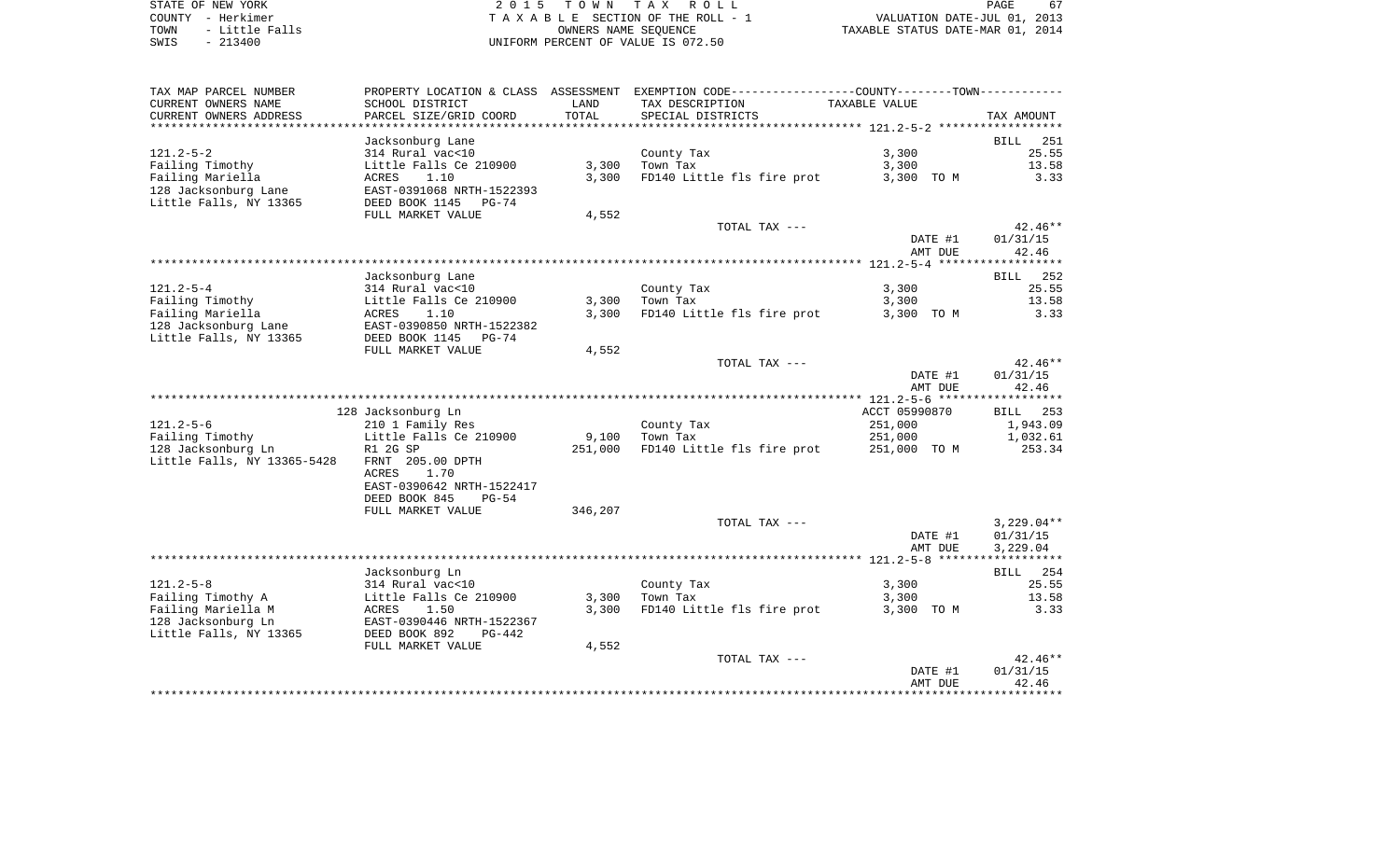STATE OF NEW YORK **EXECUTE:** A G L L 2 0 1 5 T O W N T A X R O L L COUNTY - Herkimer<br>
T A X A B L E SECTION OF THE ROLL - 1<br>
T A X A B L E SECTION OF THE ROLL - 1<br>
OWNERS NAME SEQUENCE<br>
SWIS - 213400<br>
OWNERS NAME SEQUENCE TO A MOVE AND THE ROLL - 1 WALUATION DATE-JUL 01, 2013<br>
UNIERS NAME SEQUENCE TAXABLE STATUS DATE-MAR 01, 2014 UNIFORM PERCENT OF VALUE IS 072.50

| TAX MAP PARCEL NUMBER     |                                                      |         | PROPERTY LOCATION & CLASS ASSESSMENT EXEMPTION CODE----------------COUNTY-------TOWN---------- |                      |                     |
|---------------------------|------------------------------------------------------|---------|------------------------------------------------------------------------------------------------|----------------------|---------------------|
| CURRENT OWNERS NAME       | SCHOOL DISTRICT                                      | LAND    | TAX DESCRIPTION                                                                                | <b>TAXABLE VALUE</b> |                     |
| CURRENT OWNERS ADDRESS    | PARCEL SIZE/GRID COORD                               | TOTAL   | SPECIAL DISTRICTS                                                                              |                      | TAX AMOUNT          |
| ************************* |                                                      |         |                                                                                                |                      |                     |
|                           | 291 Oregon Rd                                        |         |                                                                                                | ACCT 050990280       | <b>BILL</b><br>255  |
| $121.4 - 2 - 10.2$        | 240 Rural res                                        |         | County Tax                                                                                     | 37,200               | 287.98              |
| Falcon Moses              | Central Valley 212803                                | 21,000  | Town Tax                                                                                       | 37,200               | 153.04              |
| 291 Oregon Rd             | ACRES 10.60                                          | 37,200  | School Relevy                                                                                  |                      | 436.87              |
| Mohawk, NY 13407          | EAST-0383790 NRTH-1512438<br>DEED BOOK 877<br>PG-334 |         | FD140 Little fls fire prot                                                                     | 37,200 TO M          | 37.55               |
|                           | FULL MARKET VALUE                                    | 51,310  |                                                                                                |                      |                     |
|                           |                                                      |         | TOTAL TAX ---                                                                                  |                      | $915.44**$          |
|                           |                                                      |         |                                                                                                | DATE #1              | 01/31/15            |
|                           |                                                      |         |                                                                                                | AMT DUE              | 915.44              |
|                           |                                                      |         |                                                                                                |                      |                     |
|                           | State Route 5S                                       |         |                                                                                                | ACCT 050013650       | <b>BILL</b> 256     |
| $121.2 - 3 - 3$           | 210 1 Family Res                                     |         | County Tax                                                                                     | 83,100               | 643.31              |
| Farber Christopher P      | Little Falls Ce 210900                               | 19,700  | Town Tax                                                                                       | 83,100               | 341.87              |
| 1670 State Route 5-S      | R1                                                   | 83,100  | FD140 Little fls fire prot                                                                     | 83,100 TO M          | 83.87               |
| Little Falls, NY 13365    | Rt 5S                                                |         |                                                                                                |                      |                     |
|                           | ACRES<br>9.50                                        |         |                                                                                                |                      |                     |
|                           | EAST-0391553 NRTH-1524223                            |         |                                                                                                |                      |                     |
|                           | DEED BOOK 810<br>PG-326                              |         |                                                                                                |                      |                     |
|                           | FULL MARKET VALUE                                    | 114,621 |                                                                                                |                      |                     |
|                           |                                                      |         | TOTAL TAX ---                                                                                  |                      | $1,069.05**$        |
|                           |                                                      |         |                                                                                                | DATE #1              | 01/31/15            |
|                           |                                                      |         |                                                                                                | AMT DUE              | 1,069.05            |
|                           |                                                      |         |                                                                                                |                      |                     |
| $114.1 - 1 - 21.1$        | Shells Bush Rd<br>314 Rural vac<10                   |         |                                                                                                | 300                  | 257<br>BILL<br>2.32 |
| Farber Michael P          | Little Falls Ce 210900                               | 300     | County Tax<br>Town Tax                                                                         | 300                  | 1.23                |
| Farber Jessica L          | FRNT 150.00 DPTH 235.00                              | 300     | FD140 Little fls fire prot                                                                     | 300 TO M             | .30                 |
| 1322 Shells Bush Rd       | EAST-0384217 NRTH-1541565                            |         |                                                                                                |                      |                     |
| Little Falls, NY 13365    | DEED BOOK 1429 PG-386                                |         |                                                                                                |                      |                     |
|                           | FULL MARKET VALUE                                    | 414     |                                                                                                |                      |                     |
|                           |                                                      |         | TOTAL TAX ---                                                                                  |                      | $3.85**$            |
|                           |                                                      |         |                                                                                                | DATE #1              | 01/31/15            |
|                           |                                                      |         |                                                                                                | AMT DUE              | 3.85                |
|                           |                                                      |         |                                                                                                |                      |                     |
|                           | 1322 Shells Bush Rd                                  |         |                                                                                                | ACCT 050005340       | <b>BILL</b><br>258  |
| $114.1 - 1 - 24$          | 210 1 Family Res                                     |         | County Tax                                                                                     | 87,700               | 678.92              |
| Farber Michael P          | Little Falls Ce 210900                               | 6,800   | Town Tax                                                                                       | 87,700               | 360.80              |
| Farber Jessica L          | S                                                    | 87,700  | FD140 Little fls fire prot                                                                     | 87,700 TO M          | 88.52               |
| 1322 Shells Bush Rd       | R1                                                   |         |                                                                                                |                      |                     |
| Little Falls, NY 13365    | Life Use                                             |         |                                                                                                |                      |                     |
|                           | FRNT 200.00 DPTH 150.00                              |         |                                                                                                |                      |                     |
|                           | EAST-0384696 NRTH-1541894                            |         |                                                                                                |                      |                     |
|                           | DEED BOOK 1429 PG-366                                |         |                                                                                                |                      |                     |
|                           | FULL MARKET VALUE                                    | 120,966 |                                                                                                |                      |                     |
|                           |                                                      |         | TOTAL TAX ---                                                                                  |                      | 1,128.24**          |
|                           |                                                      |         |                                                                                                | DATE #1<br>AMT DUE   | 01/31/15            |
|                           |                                                      |         |                                                                                                |                      | 1,128.24            |
|                           |                                                      |         |                                                                                                |                      |                     |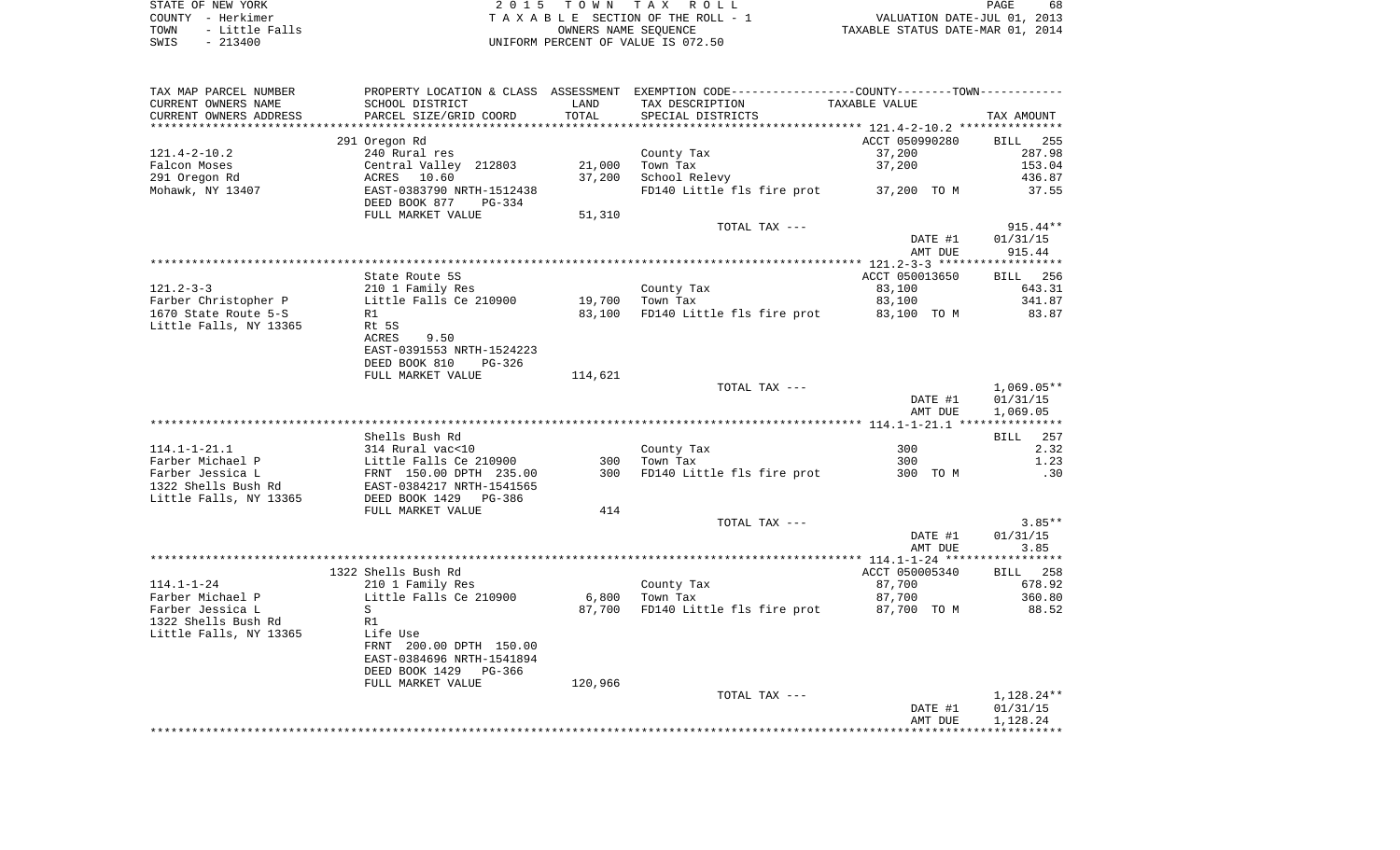STATE OF NEW YORK **EXECUTE:** TO W N TAX ROLL COUNTY - Herkimer<br>
T A X A B L E SECTION OF THE ROLL - 1<br>
T A X A B L E SECTION OF THE ROLL - 1<br>
OWNERS NAME SEQUENCE<br>
SWIS - 213400<br>
OWNERS NAME SEQUENCE TOWN - LITTLE FALLS OF THE ROLL - 1<br>
TAXABLE STATUS DATE-JUL 01, 2013<br>
OWNERS NAME SEQUENCE TAXABLE STATUS DATE-MAR 01, 2014 SWIS - 213400 UNIFORM PERCENT OF VALUE IS 072.50

| TAX MAP PARCEL NUMBER     |                                |         | PROPERTY LOCATION & CLASS ASSESSMENT EXEMPTION CODE---------------COUNTY-------TOWN---------- |                |                    |
|---------------------------|--------------------------------|---------|-----------------------------------------------------------------------------------------------|----------------|--------------------|
| CURRENT OWNERS NAME       | SCHOOL DISTRICT                | LAND    | TAX DESCRIPTION                                                                               | TAXABLE VALUE  |                    |
| CURRENT OWNERS ADDRESS    | PARCEL SIZE/GRID COORD         | TOTAL   | SPECIAL DISTRICTS                                                                             |                | TAX AMOUNT         |
|                           |                                |         |                                                                                               |                |                    |
|                           | Shells Bush Rd                 |         |                                                                                               | ACCT 050019710 | 259<br>BILL        |
| $114.1 - 1 - 25.8$        | 314 Rural vac<10               |         | County Tax                                                                                    | 200            | 1.55               |
| Farber Michael P          | Little Falls Ce 210900         | 200     | Town Tax                                                                                      | 200            | 0.82               |
| Farber Jessica L          | ACRES<br>1.20                  | 200     | FD140 Little fls fire prot                                                                    | 200 TO M       | .20                |
| 1322 Shells Bush Rd       | EAST-0384725 NRTH-1541727      |         |                                                                                               |                |                    |
| Little Falls, NY 13365    | DEED BOOK 1429<br>PG-366       |         |                                                                                               |                |                    |
|                           | FULL MARKET VALUE              | 276     |                                                                                               |                |                    |
|                           |                                |         | TOTAL TAX ---                                                                                 |                | $2.57**$           |
|                           |                                |         |                                                                                               | DATE #1        | 01/31/15           |
|                           |                                |         |                                                                                               | AMT DUE        | 2.57               |
|                           |                                |         |                                                                                               |                |                    |
|                           | 695 Burt Rd                    |         |                                                                                               |                |                    |
|                           |                                |         |                                                                                               |                | 260<br>BILL        |
| $114.1 - 1 - 26.5$        | 210 1 Family Res               |         | County Tax                                                                                    | 161,500        | 1,250.24           |
| Fariel Joseph             | Herkimer Centra 213001         | 14,000  | Town Tax                                                                                      | 161,500        | 664.41             |
| Fariel Patricia           | FRNT 194.00 DPTH               | 161,500 | FD140 Little fls fire prot                                                                    | 161,500 TO M   | 163.00             |
| 695 Burt Rd               | ACRES<br>5.00                  |         |                                                                                               |                |                    |
| Little Falls, NY          | EAST-0384349 NRTH-1536947      |         |                                                                                               |                |                    |
|                           | DEED BOOK 888<br><b>PG-280</b> |         |                                                                                               |                |                    |
|                           | FULL MARKET VALUE              | 222,759 |                                                                                               |                |                    |
|                           |                                |         | TOTAL TAX ---                                                                                 |                | $2,077.65**$       |
|                           |                                |         |                                                                                               | DATE #1        | 01/31/15           |
|                           |                                |         |                                                                                               | AMT DUE        | 2,077.65           |
|                           |                                |         |                                                                                               |                | ***********        |
|                           | Jacksonburg Rd                 |         |                                                                                               | ACCT 050008610 | 261<br><b>BILL</b> |
| $121.1 - 2 - 21$          | 322 Rural vac>10               |         | County Tax                                                                                    | 2,200          | 17.03              |
| Farm East LLC             | Central Valley 212803          | 2,200   | Town Tax                                                                                      | 2,200          | 9.05               |
| 890 McLean Rd             | S                              | 2,200   | FD140 Little fls fire prot                                                                    | 2,200 TO M     | 2.22               |
| Cortland, NY 13045        | $\mathbf{1}$                   |         |                                                                                               |                |                    |
|                           | $Rt-5S$                        |         |                                                                                               |                |                    |
|                           | 14.80<br>ACRES                 |         |                                                                                               |                |                    |
|                           | EAST-0381504 NRTH-1521157      |         |                                                                                               |                |                    |
|                           | DEED BOOK 1365<br>PG-292       |         |                                                                                               |                |                    |
|                           | FULL MARKET VALUE              | 3,034   |                                                                                               |                |                    |
|                           |                                |         | TOTAL TAX ---                                                                                 |                | $28.30**$          |
|                           |                                |         |                                                                                               | DATE #1        | 01/31/15           |
|                           |                                |         |                                                                                               | AMT DUE        | 28.30              |
|                           |                                |         |                                                                                               |                |                    |
|                           | Top Notch Rd                   |         |                                                                                               | ACCT 392334    | <b>BILL</b><br>262 |
| $114.2 - 2 - 3.1$         | 105 Vac farmland               |         | County Tax                                                                                    | 4,000          | 30.97              |
|                           |                                |         |                                                                                               |                |                    |
| Farnell Thomas            | Little Falls Ce 210900         | 4,000   | Town Tax                                                                                      | 4,000          | 16.46              |
| 139 Hilts Rd              | N                              | 4,000   | FD140 Little fls fire prot                                                                    | 4,000 TO M     | 4.04               |
| Little Falls, NY 13365    | $R-1$ 7A                       |         |                                                                                               |                |                    |
|                           | Top Notch Rd                   |         |                                                                                               |                |                    |
| MAY BE SUBJECT TO PAYMENT | FRNT 127.00 DPTH 332.00        |         |                                                                                               |                |                    |
| UNDER AGDIST LAW TIL 2017 | EAST-0392334 NRTH-1545844      |         |                                                                                               |                |                    |
|                           | DEED BOOK 00573 PG-00035       |         |                                                                                               |                |                    |
|                           | FULL MARKET VALUE              | 5,517   |                                                                                               |                |                    |
|                           |                                |         | TOTAL TAX ---                                                                                 |                | $51.47**$          |
|                           |                                |         |                                                                                               | DATE #1        | 01/31/15           |
|                           |                                |         |                                                                                               | AMT DUE        | 51.47              |
|                           |                                |         |                                                                                               |                |                    |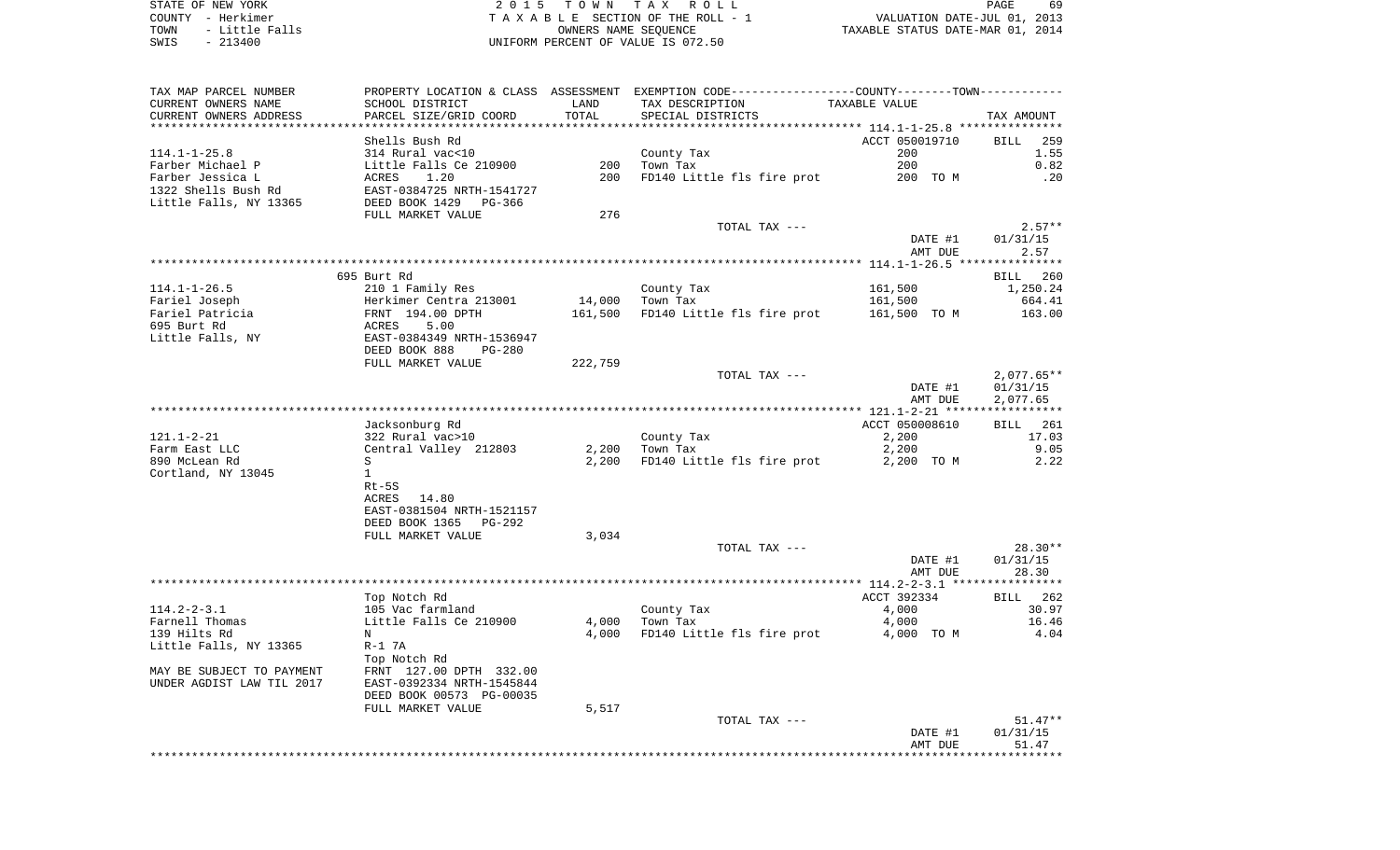| STATE OF NEW YORK<br>- Herkimer<br>COUNTY<br>- Little Falls<br>TOWN<br>$-213400$<br>SWIS | 2015 TOWN TAX ROLL<br>TAXABLE SECTION OF THE ROLL - 1<br>VALUATION DATE-JUL 01, 2013<br>TAXABLE STATUS DATE-MAR 01, 2014<br>OWNERS NAME SEOUENCE<br>UNIFORM PERCENT OF VALUE IS 072.50 |                    |                 |                                                                              |  | 70 |
|------------------------------------------------------------------------------------------|----------------------------------------------------------------------------------------------------------------------------------------------------------------------------------------|--------------------|-----------------|------------------------------------------------------------------------------|--|----|
| TAX MAP PARCEL NUMBER<br>CURRENT OWNERS NAME                                             | PROPERTY LOCATION & CLASS<br>SCHOOL DISTRICT                                                                                                                                           | ASSESSMENT<br>LAND | TAX DESCRIPTION | EXEMPTION CODE-----------------COUNTY-------TOWN-----------<br>TAXABLE VALUE |  |    |

| CURRENT OWNERS ADDRESS     | PARCEL SIZE/GRID COORD    | TOTAL   | SPECIAL DISTRICTS          |                | TAX AMOUNT         |
|----------------------------|---------------------------|---------|----------------------------|----------------|--------------------|
|                            | 197 Ohara Rd              |         |                            | ACCT 050002460 | 263<br><b>BILL</b> |
| $114.2 - 1 - 30$           | 210 1 Family Res          |         | County Tax                 | 85,800         | 664.21             |
| Farrington Jamie           | Little Falls Ce 210900    | 5,700   | Town Tax                   | 85,800         | 352.98             |
| Farrington Sherry          | Star Not Refiled          | 85,800  | FD140 Little fls fire prot | 85,800 TO M    | 86.60              |
| 197 O'hara Rd              | FRNT 100.00 DPTH 200.00   |         |                            |                |                    |
| Little Falls, NY 13365     | EAST-0390257 NRTH-1540495 |         |                            |                |                    |
|                            | DEED BOOK 865<br>$PG-45$  |         |                            |                |                    |
|                            | FULL MARKET VALUE         | 118,345 |                            |                |                    |
|                            |                           |         | TOTAL TAX ---              |                | 1,103.79**         |
|                            |                           |         |                            | DATE #1        | 01/31/15           |
|                            |                           |         |                            | AMT DUE        | 1,103.79           |
|                            |                           |         |                            |                |                    |
|                            | 604 Sandy Lane Rd         |         |                            | ACCT 050016600 | 264<br><b>BILL</b> |
| $121.2 - 4 - 56$           | 210 1 Family Res          |         | County Tax                 | 65,500         | 507.06             |
| Feane Donna                | Little Falls Ce 210900    | 7,500   | Town Tax                   | 65,500         | 269.47             |
| Schwasnick David & Charles | E.                        | 65,500  | FD140 Little fls fire prot | 65,500 TO M    | 66.11              |
| C/O Charles A Schwasnick   | $R-1$                     |         |                            |                |                    |
| 604 Sandy Lane Rd          | Life Use C Schwasnick     |         |                            |                |                    |
| Mohawk, NY 13407           | FRNT 154.00 DPTH 247.00   |         |                            |                |                    |
|                            | EAST-0389344 NRTH-1523750 |         |                            |                |                    |
|                            | DEED BOOK 1362 PG-176     |         |                            |                |                    |
|                            | FULL MARKET VALUE         | 90,345  |                            |                |                    |
|                            |                           |         | TOTAL TAX ---              |                | 842.64**           |
|                            |                           |         |                            | DATE #1        | 01/31/15           |
|                            |                           |         |                            | AMT DUE        | 842.64             |
|                            |                           |         |                            |                |                    |
|                            | Burt Rd                   |         |                            | ACCT 050099240 | 265<br><b>BILL</b> |
| $114.4 - 1 - 4.2$          | 311 Res vac land          |         | County Tax                 | 5,600          | 43.35              |
| Feeney Debra Unser         | Herkimer Centra 213001    | 5,600   | Town Tax                   | 5,600          | 23.04              |
| 30 Churchill St            | South                     | 5,600   | FD140 Little fls fire prot | 5,600 TO M     | 5.65               |
| Little Falls, NY 13365     | $V-L$                     |         |                            |                |                    |
|                            | Burt Rd                   |         |                            |                |                    |
|                            | 1.20<br><b>ACRES</b>      |         |                            |                |                    |
|                            | EAST-0386519 NRTH-1536528 |         |                            |                |                    |
|                            | DEED BOOK 740<br>$PG-258$ |         |                            |                |                    |
|                            | FULL MARKET VALUE         | 7,724   |                            |                | $72.04**$          |
|                            |                           |         | TOTAL TAX ---              | DATE #1        | 01/31/15           |
|                            |                           |         |                            | AMT DUE        | 72.04              |
|                            |                           |         |                            |                |                    |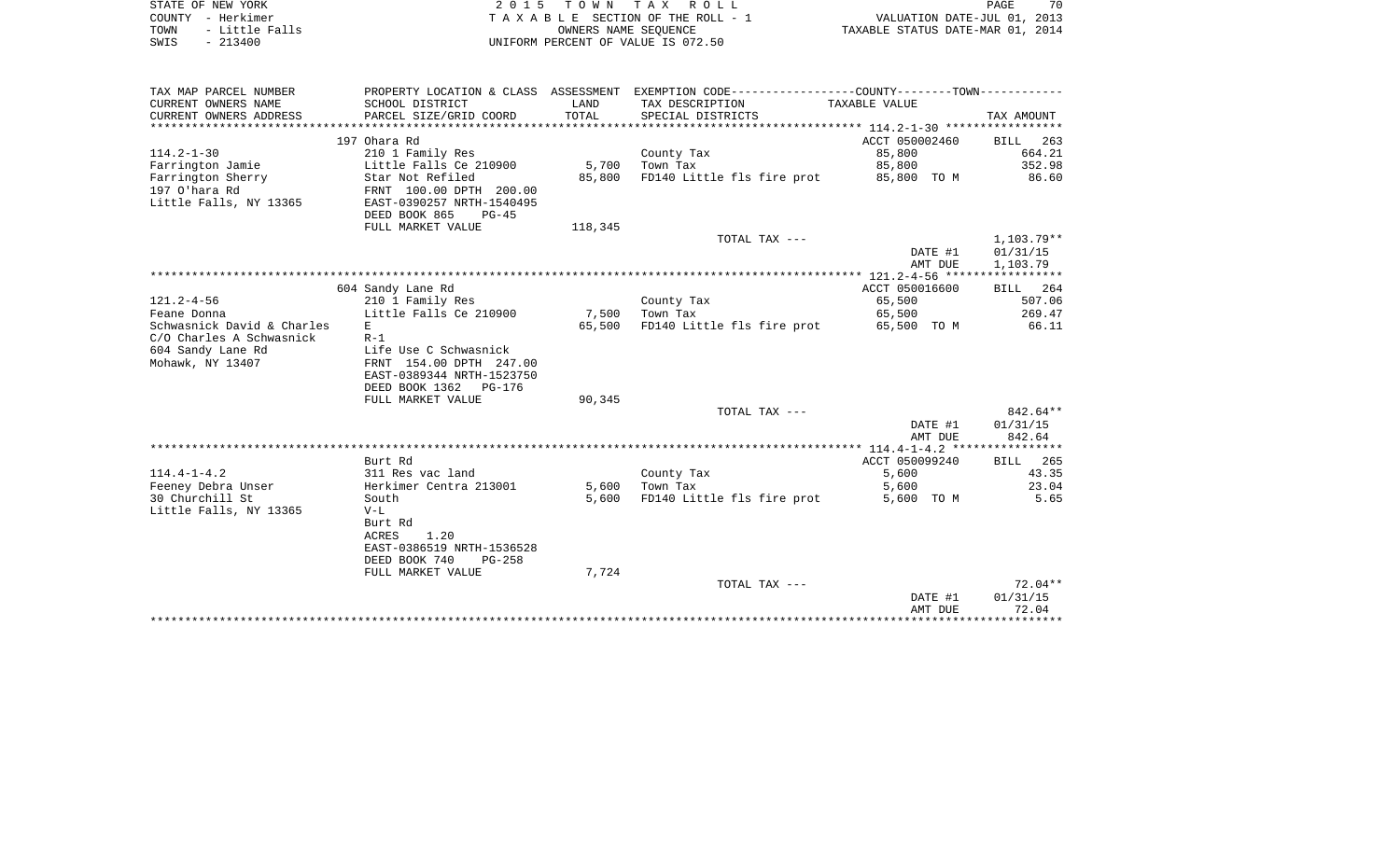| TOWN<br>- Little Falls<br>OWNERS NAME SEOUENCE<br>$-213400$<br>UNIFORM PERCENT OF VALUE IS 072.50<br>SWIS                   |                       |         | TAXABLE STATUS DATE-MAR 01, 2014 |
|-----------------------------------------------------------------------------------------------------------------------------|-----------------------|---------|----------------------------------|
| PROPERTY LOCATION & CLASS ASSESSMENT EXEMPTION CODE---------------COUNTY-------TOWN----------<br>TAX MAP PARCEL NUMBER      |                       |         |                                  |
| CURRENT OWNERS NAME<br>SCHOOL DISTRICT<br>LAND<br>TAX DESCRIPTION<br>TAXABLE VALUE                                          |                       |         |                                  |
| PARCEL SIZE/GRID COORD<br>TOTAL<br>CURRENT OWNERS ADDRESS<br>SPECIAL DISTRICTS                                              |                       |         | TAX AMOUNT                       |
|                                                                                                                             |                       |         |                                  |
| 132 Diana Cir                                                                                                               | ACCT 050100280        |         | <b>BILL</b><br>266               |
| $114.79 - 1 - 13$<br>210 1 Family Res<br>County Tax                                                                         | 93,200                |         | 721.50                           |
| Ferri Todd<br>Herkimer Centra 213001<br>7,400 Town Tax                                                                      | 93,200                |         | 383.42                           |
| 132 Dianna Cir<br>FD140 Little fls fire prot<br>R1 G<br>93,200                                                              | 93,200 TO M           |         | 94.07                            |
| Little Falls, NY 13350<br>FRNT 150.00 DPTH<br>ACRES<br>0.98                                                                 |                       |         |                                  |
| EAST-0380523 NRTH-1529818                                                                                                   |                       |         |                                  |
| DEED BOOK 929<br>$PG-433$                                                                                                   |                       |         |                                  |
| 128,552<br>FULL MARKET VALUE                                                                                                |                       |         |                                  |
| TOTAL TAX ---                                                                                                               |                       |         | 1,198.99**                       |
|                                                                                                                             |                       | DATE #1 | 01/31/15                         |
|                                                                                                                             |                       | AMT DUE | 1,198.99                         |
|                                                                                                                             |                       |         |                                  |
| 1828 Eatonville Rd                                                                                                          |                       |         | BILL<br>267                      |
| $114.1 - 1 - 29.3$<br>210 1 Family Res<br>County Tax                                                                        | 46,100                |         | 356.88                           |
| 9,000<br>Ferrio Michael<br>Herkimer Centra 213001<br>Town Tax                                                               | 46,100                |         | 189.65                           |
| 1828 Eatonville Rd<br>46,100<br>School Relevy<br>no well                                                                    |                       |         | 1,634.34<br>46.53                |
| Little Falls, NY 13365<br>partial assmt<br>FD140 Little fls fire prot<br>ACRES<br>3.30                                      | 46,100 TO M           |         |                                  |
| EAST-0380222 NRTH-1536095                                                                                                   |                       |         |                                  |
| DEED BOOK 1242<br>$PG-11$                                                                                                   |                       |         |                                  |
| 63,586<br>FULL MARKET VALUE                                                                                                 |                       |         |                                  |
| TOTAL TAX ---                                                                                                               |                       |         | $2,227.40**$                     |
|                                                                                                                             |                       | DATE #1 | 01/31/15                         |
|                                                                                                                             |                       | AMT DUE | 2,227.40                         |
|                                                                                                                             |                       |         |                                  |
| 3818 State Route 167S                                                                                                       | ACCT 050003690        |         | BILL 268                         |
| $121.2 - 3 - 12.1$<br>210 1 Family Res<br>County Tax                                                                        | 62,900                |         | 486.93<br>258.77                 |
| Fietkiewicz Eva M<br>Little Falls Ce 210900<br>11,500<br>Town Tax<br>PO Box 86<br>E<br>62,900<br>FD140 Little fls fire prot | 62,900<br>62,900 TO M |         | 63.49                            |
| Little Falls, NY 13365<br>$R-1$                                                                                             |                       |         |                                  |
| Rt-167                                                                                                                      |                       |         |                                  |
| ACRES<br>3.30                                                                                                               |                       |         |                                  |
| EAST-0391435 NRTH-1521853                                                                                                   |                       |         |                                  |
| DEED BOOK 848<br>PG-469                                                                                                     |                       |         |                                  |
| 86,759<br>FULL MARKET VALUE                                                                                                 |                       |         |                                  |
| TOTAL TAX ---                                                                                                               |                       |         | $809.19**$                       |
|                                                                                                                             |                       | DATE #1 | 01/31/15                         |
|                                                                                                                             |                       | AMT DUE | 809.19                           |

STATE OF NEW YORK 2 0 1 5 T O W N T A X R O L L PAGE 71

71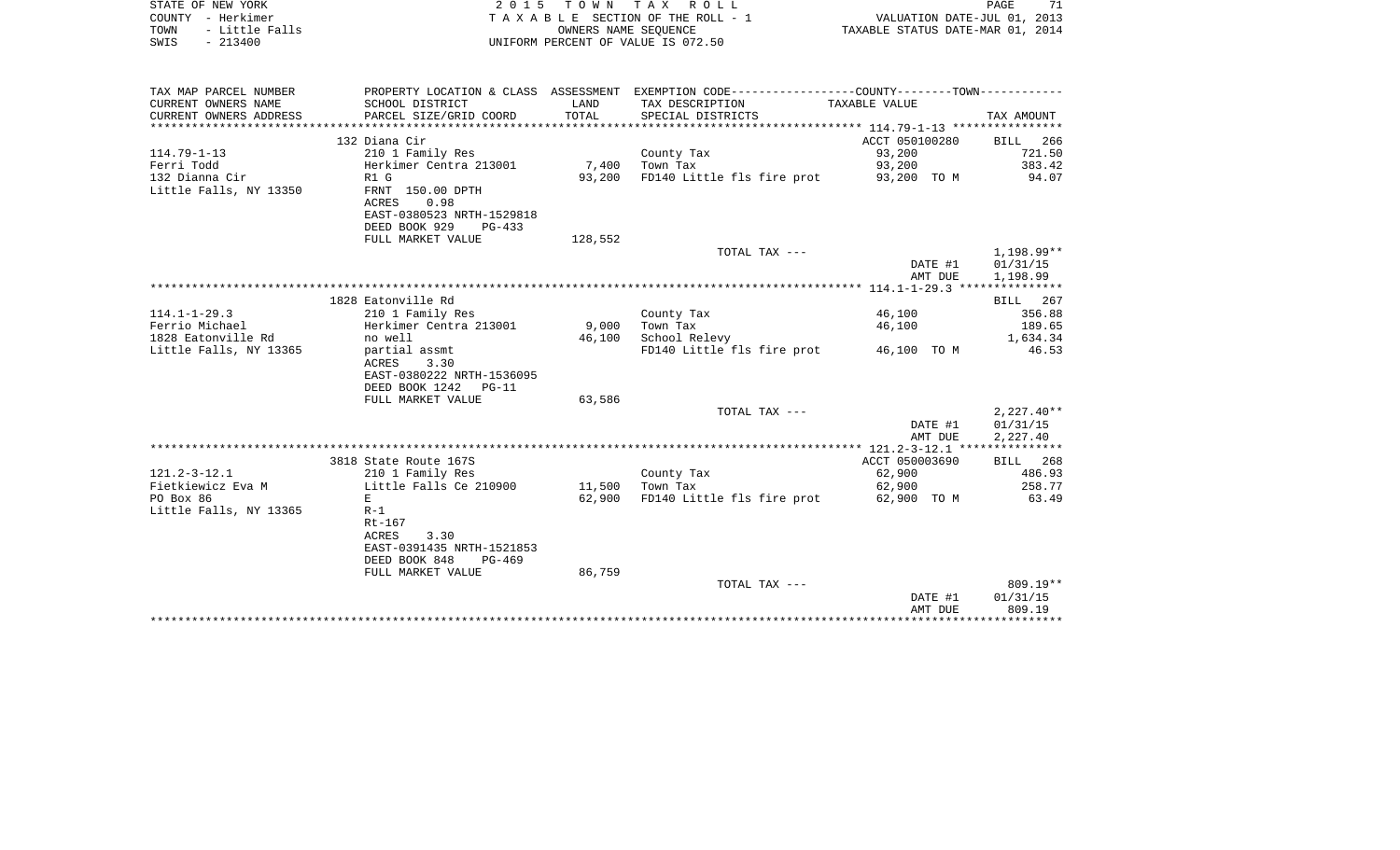| STATE OF NEW YORK      | 2015 TOWN TAX ROLL                 | 72<br>PAGE                       |
|------------------------|------------------------------------|----------------------------------|
| COUNTY - Herkimer      | TAXABLE SECTION OF THE ROLL - 1    | VALUATION DATE-JUL 01, 2013      |
| - Little Falls<br>TOWN | OWNERS NAME SEOUENCE               | TAXABLE STATUS DATE-MAR 01, 2014 |
| $-213400$<br>SWIS      | UNIFORM PERCENT OF VALUE IS 072.50 |                                  |
|                        |                                    |                                  |

| TAX MAP PARCEL NUMBER<br>CURRENT OWNERS NAME | SCHOOL DISTRICT           | LAND    | PROPERTY LOCATION & CLASS ASSESSMENT EXEMPTION CODE----------------COUNTY-------TOWN----------<br>TAX DESCRIPTION | TAXABLE VALUE                         |              |
|----------------------------------------------|---------------------------|---------|-------------------------------------------------------------------------------------------------------------------|---------------------------------------|--------------|
| CURRENT OWNERS ADDRESS                       | PARCEL SIZE/GRID COORD    | TOTAL   | SPECIAL DISTRICTS                                                                                                 |                                       | TAX AMOUNT   |
|                                              |                           |         |                                                                                                                   |                                       |              |
|                                              | Burt Rd                   |         |                                                                                                                   | ACCT 050004290                        | 269<br>BILL  |
| $114.4 - 1 - 9$                              | 105 Vac farmland          |         | AG MKTS<br>41730                                                                                                  | 2,547<br>2,547                        |              |
| Fisher Leroy                                 | Little Falls Ce 210900    |         | 13,500 County Tax                                                                                                 | 10,953                                | 84.79        |
| Fisher Esther                                | W                         | 13,500  | Town Tax                                                                                                          | 10,953                                | 45.06        |
| 368 Gun Club Rd                              | Farm Land 21Ac.           |         | FD140 Little fls fire prot 13,500 TO M                                                                            |                                       | 13.63        |
| Little Falls, NY 13365                       | Burt Rd                   |         |                                                                                                                   |                                       |              |
|                                              | ACRES 25.10               |         |                                                                                                                   |                                       |              |
| MAY BE SUBJECT TO PAYMENT                    | EAST-0388844 NRTH-1530980 |         |                                                                                                                   |                                       |              |
| UNDER AGDIST LAW TIL 2021                    | DEED BOOK 1173 PG-76      |         |                                                                                                                   |                                       |              |
|                                              | FULL MARKET VALUE         | 18,621  |                                                                                                                   |                                       |              |
|                                              |                           |         | TOTAL TAX ---                                                                                                     |                                       | 143.48**     |
|                                              |                           |         |                                                                                                                   | DATE #1                               | 01/31/15     |
|                                              |                           |         |                                                                                                                   | AMT DUE                               | 143.48       |
|                                              |                           |         |                                                                                                                   |                                       |              |
|                                              | 368 Gun Club Rd           |         |                                                                                                                   |                                       | 270<br>BILL  |
| $114.4 - 1 - 28.2$                           | 112 Dairy farm            |         | AG MKTS<br>41730                                                                                                  | $\Omega$<br>$\overline{0}$            |              |
| Fisher Leroy                                 | Little Falls Ce 210900    | 47,200  | County Tax                                                                                                        | 119,700                               | 926.65       |
| Fisher Esther                                | Farm                      | 119,700 | Town Tax                                                                                                          | 119,700                               | 492.44       |
| 368 Gun Club Rd                              | 99.20<br>ACRES            |         | FD140 Little fls fire prot                                                                                        | 119,700 TO M                          | 120.81       |
| Little Falls, NY 13365                       | EAST-0386593 NRTH-1530771 | 165,103 |                                                                                                                   |                                       |              |
| MAY BE SUBJECT TO PAYMENT                    | FULL MARKET VALUE         |         |                                                                                                                   |                                       |              |
| UNDER AGDIST LAW TIL 2021                    |                           |         |                                                                                                                   |                                       |              |
|                                              |                           |         | TOTAL TAX ---                                                                                                     |                                       | $1,539.90**$ |
|                                              |                           |         |                                                                                                                   | DATE #1                               | 01/31/15     |
|                                              |                           |         |                                                                                                                   | AMT DUE                               | 1,539.90     |
|                                              |                           |         |                                                                                                                   |                                       |              |
|                                              | Gun Club Rd               |         |                                                                                                                   |                                       | BILL 271     |
| $114.4 - 3 - 1$                              | 314 Rural vac<10          |         | County Tax                                                                                                        | 25,200                                | 195.08       |
| Fisher Leroy                                 | Little Falls Ce 210900    | 25,200  | Town Tax                                                                                                          | 25,200                                | 103.67       |
| Fisher Esther                                | FRNT 292.40 DPTH          | 25,200  | FD140 Little fls fire prot                                                                                        | 25,200 TO M                           | 25.43        |
| 368 Gun Club Rd                              | ACRES<br>7.20             |         |                                                                                                                   |                                       |              |
| Little Falls, NY 13365                       | EAST-0386151 NRTH-1532001 |         |                                                                                                                   |                                       |              |
|                                              | DEED BOOK 1547 PG-408     |         |                                                                                                                   |                                       |              |
| PRIOR OWNER ON 3/01/2014                     | FULL MARKET VALUE         | 34,759  |                                                                                                                   |                                       |              |
| Christmas & Associates                       |                           |         |                                                                                                                   |                                       |              |
|                                              |                           |         | TOTAL TAX ---                                                                                                     |                                       | $324.18**$   |
|                                              |                           |         |                                                                                                                   | DATE #1                               | 01/31/15     |
|                                              |                           |         |                                                                                                                   | AMT DUE                               | 324.18       |
|                                              |                           |         |                                                                                                                   | ************************************* |              |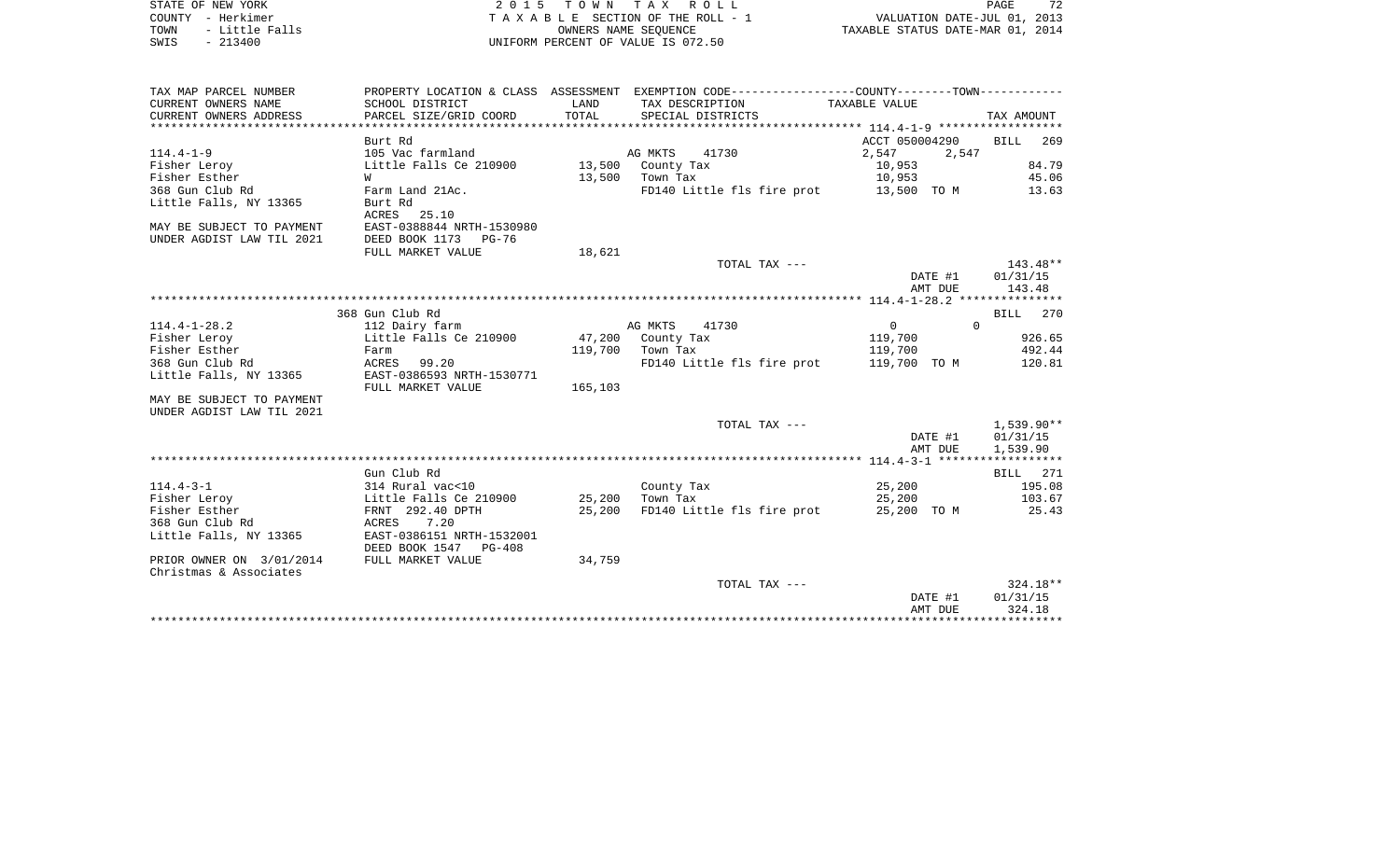STATE OF NEW YORK 2 0 1 5 T O W N T A X R O L L PAGE 73COUNTY - Herkimer **T A X A B L E** SECTION OF THE ROLL - 1 VALUATION DATE-JUL 01, 2013 TOWN - Little Falls OWNERS NAME SEQUENCE TAXABLE STATUS DATE-MAR 01, 2014 SWIS - 213400 UNIFORM PERCENT OF VALUE IS 072.50

TAX MAP PARCEL NUMBER PROPERTY LOCATION & CLASS ASSESSMENT EXEMPTION CODE------------------COUNTY--------TOWN------------ CURRENT OWNERS NAME SCHOOL DISTRICT LAND TAX DESCRIPTION TAXABLE VALUECURRENT OWNERS ADDRESS PARCEL SIZE/GRID COORD TOTAL SPECIAL DISTRICTS TAX AMOUNT \*\*\*\*\*\*\*\*\*\*\*\*\*\*\*\*\*\*\*\*\*\*\*\*\*\*\*\*\*\*\*\*\*\*\*\*\*\*\*\*\*\*\*\*\*\*\*\*\*\*\*\*\*\*\*\*\*\*\*\*\*\*\*\*\*\*\*\*\*\*\*\*\*\*\*\*\*\*\*\*\*\*\*\*\*\*\*\*\*\*\*\*\*\*\*\*\*\*\*\*\*\*\* 114.4-3-2 \*\*\*\*\*\*\*\*\*\*\*\*\*\*\*\*\*\* Gun Club Rd BILL 272192.37 114.4-3-2 314 Rural vac<10 County Tax 24,850 192.37 Fisher Leroy Little Falls Ce 210900 24,850 Town Tax 24,850 102.23 Fisher Esther FRNT 145.50 DPTH 24,850 FD140 Little fls fire prot 24,850 TO M 25.08 368 Gun Club Rd ACRES 7.10Little Falls, NY 13365 EAST-0386431 NRTH-1532229 DEED BOOK 1547 PG-408PRIOR OWNER ON 3/01/2014 FULL MARKET VALUE 34,276 Christmas & Associates TOTAL TAX --- 319.68\*\* DATE #1 01/31/15 AMT DUE 319.68 \*\*\*\*\*\*\*\*\*\*\*\*\*\*\*\*\*\*\*\*\*\*\*\*\*\*\*\*\*\*\*\*\*\*\*\*\*\*\*\*\*\*\*\*\*\*\*\*\*\*\*\*\*\*\*\*\*\*\*\*\*\*\*\*\*\*\*\*\*\*\*\*\*\*\*\*\*\*\*\*\*\*\*\*\*\*\*\*\*\*\*\*\*\*\*\*\*\*\*\*\*\*\* 114.4-3-3 \*\*\*\*\*\*\*\*\*\*\*\*\*\*\*\*\*\*BILL 273 Gun Club Rd 114.4-3-3 314 Rural vac<10 County Tax 25,200 195.08 Fisher Leroy Little Falls Ce 210900 25,200 Town Tax 25,200 103.67 Fisher Esther FRNT 300.00 DPTH 25,200 FD140 Little fls fire prot 25,200 TO M 25.43 368 Gun Club Rd ACRES 7.20Little Falls, NY 13365 EAST-0386371 NRTH-1532414 DEED BOOK 1547 PG-408 PRIOR OWNER ON  $3/01/2014$  FULL MARKET VALUE 34,759 Christmas & Associates TOTAL TAX --- 324.18\*\* DATE #1 01/31/15 AMT DUE 324.18 \*\*\*\*\*\*\*\*\*\*\*\*\*\*\*\*\*\*\*\*\*\*\*\*\*\*\*\*\*\*\*\*\*\*\*\*\*\*\*\*\*\*\*\*\*\*\*\*\*\*\*\*\*\*\*\*\*\*\*\*\*\*\*\*\*\*\*\*\*\*\*\*\*\*\*\*\*\*\*\*\*\*\*\*\*\*\*\*\*\*\*\*\*\*\*\*\*\*\*\*\*\*\* 114.4-3-22 \*\*\*\*\*\*\*\*\*\*\*\*\*\*\*\*\* Gun Club Rd BILL 274114.4-3-22 322 Rural vac>10 County Tax 7,850 60.77 Fisher LeRoy **Example 2008** Little Falls Ce 210900 7,850 Town Tax 7,850 70850 7,850 7,850 Fisher Esther **no frontage 1998** To 1850 FD140 Little fls fire prot 7,850 TO M 7,92 368 Gun Club Rd ACRES 15.70Little Falls, NY 13365 EAST-0389194 NRTH-1531496 DEED BOOK 1416 PG-683FULL MARKET VALUE 10,828 TOTAL TAX --- 100.98\*\* DATE #1 01/31/15 AMT DUE 100.98 \*\*\*\*\*\*\*\*\*\*\*\*\*\*\*\*\*\*\*\*\*\*\*\*\*\*\*\*\*\*\*\*\*\*\*\*\*\*\*\*\*\*\*\*\*\*\*\*\*\*\*\*\*\*\*\*\*\*\*\*\*\*\*\*\*\*\*\*\*\*\*\*\*\*\*\*\*\*\*\*\*\*\*\*\*\*\*\*\*\*\*\*\*\*\*\*\*\*\*\*\*\*\* 121.4-2-20.1 \*\*\*\*\*\*\*\*\*\*\*\*\*\*\* 108 Kochs Rd ACCT 050007890 BILL 275121.4-2-20.1 210 1 Family Res 200 VETCOM CTS 41130 10,875 10,875 10,875 Flint Christine **Little Falls Ce 210900** 14,000 County Tax 32,925 32,925 585 Spinnerville Gulf Rd N FRNT 221.00 DPTH 43,800 Town Tax 32,925 135.45 Ilion, NY 13357 ACRES 2.20 FD140 Little fls fire prot 43,800 TO M 44.21 EAST-0392655 NRTH-1514823PRIOR OWNER ON 3/01/2014 DEED BOOK 1543 PG-933 Lewis Mildred **FULL MARKET VALUE** 60,414

 TOTAL TAX --- 434.55\*\* DATE #1 01/31/15 AMT DUE 434.55\*\*\*\*\*\*\*\*\*\*\*\*\*\*\*\*\*\*\*\*\*\*\*\*\*\*\*\*\*\*\*\*\*\*\*\*\*\*\*\*\*\*\*\*\*\*\*\*\*\*\*\*\*\*\*\*\*\*\*\*\*\*\*\*\*\*\*\*\*\*\*\*\*\*\*\*\*\*\*\*\*\*\*\*\*\*\*\*\*\*\*\*\*\*\*\*\*\*\*\*\*\*\*\*\*\*\*\*\*\*\*\*\*\*\*\*\*\*\*\*\*\*\*\*\*\*\*\*\*\*\*\*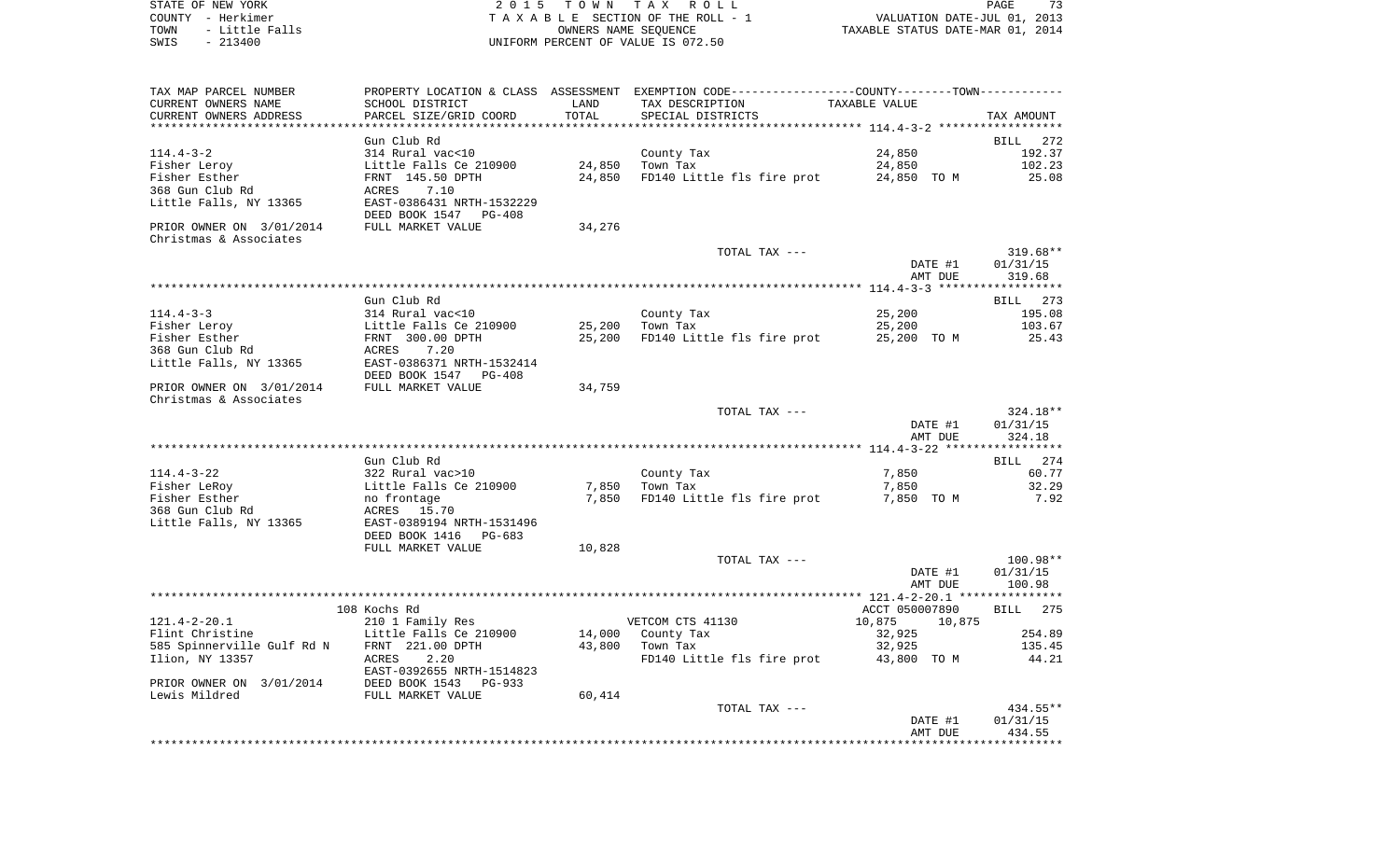STATE OF NEW YORK 2 0 1 5 T O W N T A X R O L L PAGE 74COUNTY - Herkimer<br>
T A X A B L E SECTION OF THE ROLL - 1<br>
T A X A B L E SECTION OF THE ROLL - 1<br>
OWNERS NAME SEQUENCE<br>
SWIS - 213400<br>
OWNERS NAME SEQUENCE UNIFORM PERCENT OF VALUE IS 072.50

PAGE 74 TO A CONSERVED A CONSERVATION OF THE ROLL - 1 WALUATION DATE-JUL 01, 2013<br>
TAXABLE STATUS DATE-MAR 01, 2014

| TAX MAP PARCEL NUMBER<br>CURRENT OWNERS NAME<br>CURRENT OWNERS ADDRESS | PROPERTY LOCATION & CLASS ASSESSMENT<br>SCHOOL DISTRICT<br>PARCEL SIZE/GRID COORD | LAND<br>TOTAL | EXEMPTION CODE-----------------COUNTY-------TOWN-----------<br>TAX DESCRIPTION<br>SPECIAL DISTRICTS | TAXABLE VALUE  | TAX AMOUNT             |
|------------------------------------------------------------------------|-----------------------------------------------------------------------------------|---------------|-----------------------------------------------------------------------------------------------------|----------------|------------------------|
| ***********************                                                | ************************                                                          |               |                                                                                                     |                |                        |
|                                                                        | Eatonbush Rd                                                                      |               |                                                                                                     | ACCT 050016670 | 276<br><b>BILL</b>     |
| $114.3 - 3 - 9$                                                        | 311 Res vac land                                                                  |               | County Tax                                                                                          | 12,500         | 96.77                  |
| Flint Thomas J                                                         | Herkimer Centra 213001                                                            | 12,500        | Town Tax                                                                                            | 12,500         | 51.42                  |
| 152 GreenValley Rd                                                     | ACRES<br>3.50                                                                     | 12,500        | FD140 Little fls fire prot                                                                          | 12,500 TO M    | 12.62                  |
| Hallstead, PA 18822                                                    | EAST-0381175 NRTH-1531584<br>DEED BOOK 00617 PG-00736                             |               |                                                                                                     |                |                        |
|                                                                        | FULL MARKET VALUE                                                                 | 17,241        |                                                                                                     |                |                        |
|                                                                        |                                                                                   |               | TOTAL TAX ---                                                                                       | DATE #1        | $160.81**$<br>01/31/15 |
|                                                                        |                                                                                   |               |                                                                                                     | AMT DUE        | 160.81                 |
|                                                                        | 111 Cheesefactory Rd                                                              |               |                                                                                                     | ACCT 050011520 | 277<br><b>BILL</b>     |
| $121.4 - 2 - 22$                                                       | 210 1 Family Res                                                                  |               | County Tax                                                                                          | 39,000         | 301.92                 |
| Florian Laurie K                                                       | Little Falls Ce 210900                                                            | 7,700         | Town Tax                                                                                            | 39,000         | 160.45                 |
| 111 Cheese Factory Rd                                                  | S                                                                                 | 39,000        | FD140 Little fls fire prot                                                                          | 39,000 TO M    | 39.36                  |
| Little Falls, NY 13365                                                 | FRNT 200.00 DPTH 200.00<br>EAST-0390761 NRTH-1517663<br>DEED BOOK 834<br>PG-461   |               |                                                                                                     |                |                        |
|                                                                        | FULL MARKET VALUE                                                                 | 53,793        |                                                                                                     |                |                        |
|                                                                        |                                                                                   |               | TOTAL TAX ---                                                                                       |                | $501.73**$             |
|                                                                        |                                                                                   |               |                                                                                                     | DATE #1        | 01/31/15               |
|                                                                        |                                                                                   |               |                                                                                                     | AMT DUE        | 501.73                 |
|                                                                        |                                                                                   |               |                                                                                                     |                |                        |
|                                                                        | Cheesefactory Rd                                                                  |               |                                                                                                     | ACCT 050002220 | 278<br><b>BILL</b>     |
| $121.4 - 2 - 23$                                                       | 314 Rural vac<10                                                                  |               | County Tax                                                                                          | 2,000          | 15.48                  |
| Florian Laurie K                                                       | Little Falls Ce 210900                                                            | 2,000         | Town Tax                                                                                            | 2,000          | 8.23                   |
| RD# 3 Box 115E<br>Little Falls, NY 13365                               | FRNT 175.00 DPTH 200.00<br>EAST-0390567 NRTH-1517665<br>DEED BOOK 834<br>$PG-461$ | 2,000         | FD140 Little fls fire prot                                                                          | 2,000 TO M     | 2.02                   |
|                                                                        | FULL MARKET VALUE                                                                 | 2,759         |                                                                                                     |                |                        |
|                                                                        |                                                                                   |               | TOTAL TAX ---                                                                                       |                | $25.73**$              |
|                                                                        |                                                                                   |               |                                                                                                     | DATE #1        | 01/31/15               |
|                                                                        |                                                                                   |               |                                                                                                     | AMT DUE        | 25.73                  |
|                                                                        |                                                                                   |               |                                                                                                     |                |                        |
|                                                                        | 1905 State Route 169                                                              |               |                                                                                                     | ACCT 168692    | <b>BILL</b><br>279     |
| $107.3 - 1 - 8$                                                        | 314 Rural vac<10                                                                  |               | County Tax                                                                                          | 2,500          | 19.35                  |
| Flying Eagle Properties LLC                                            | Little Falls Ce 210900                                                            | 2,500         | Town Tax                                                                                            | 2,500          | 10.28                  |
| 1914 State Route 169                                                   | S.                                                                                | 2,500         | School Relevy                                                                                       |                | 107.62                 |
| Little Falls, NY 13365                                                 | $Rt-169$                                                                          |               | FD140 Little fls fire prot                                                                          | 2,500 TO M     | 2.52                   |
|                                                                        | FRNT 116.00 DPTH<br>44.00<br>EAST-0380445 NRTH-1544561                            |               |                                                                                                     |                |                        |
|                                                                        | DEED BOOK 1421 PG-560                                                             |               |                                                                                                     |                |                        |
|                                                                        | FULL MARKET VALUE                                                                 | 3,448         | TOTAL TAX ---                                                                                       |                | $139.77**$             |
|                                                                        |                                                                                   |               |                                                                                                     | DATE #1        | 01/31/15               |
|                                                                        |                                                                                   |               |                                                                                                     | AMT DUE        | 139.77                 |
|                                                                        |                                                                                   |               |                                                                                                     |                |                        |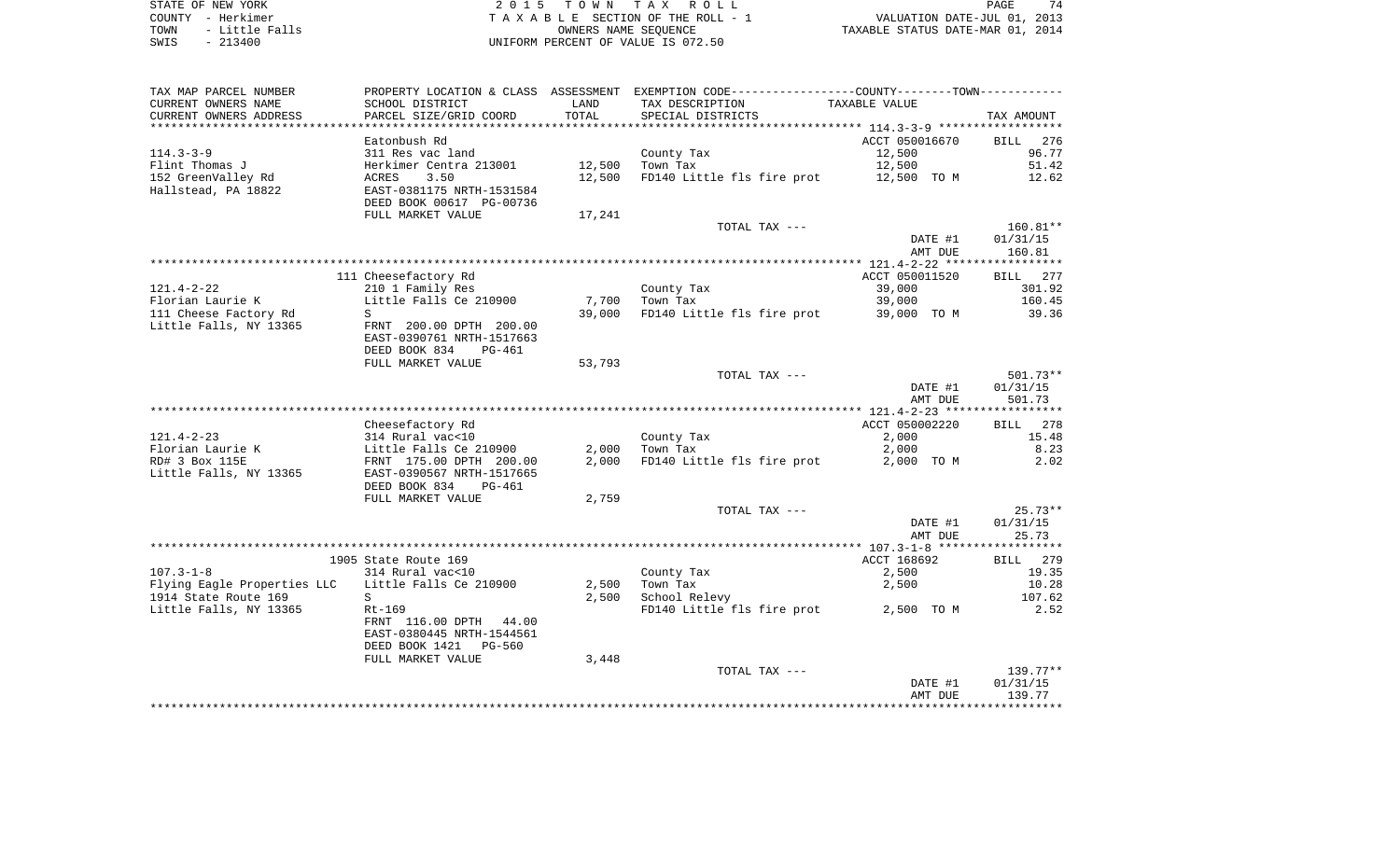STATE OF NEW YORK 2 0 1 5 T O W N T A X R O L L PAGE 75COUNTY - Herkimer **T A X A B L E** SECTION OF THE ROLL - 1 VALUATION DATE-JUL 01, 2013 TOWN - Little Falls OWNERS NAME SEQUENCE TAXABLE STATUS DATE-MAR 01, 2014 SWIS - 213400 UNIFORM PERCENT OF VALUE IS 072.50

TAX MAP PARCEL NUMBER PROPERTY LOCATION & CLASS ASSESSMENT EXEMPTION CODE------------------COUNTY--------TOWN------------ CURRENT OWNERS NAME SCHOOL DISTRICT LAND TAX DESCRIPTION TAXABLE VALUECURRENT OWNERS ADDRESS PARCEL SIZE/GRID COORD TOTAL SPECIAL DISTRICTS TAX AMOUNT \*\*\*\*\*\*\*\*\*\*\*\*\*\*\*\*\*\*\*\*\*\*\*\*\*\*\*\*\*\*\*\*\*\*\*\*\*\*\*\*\*\*\*\*\*\*\*\*\*\*\*\*\*\*\*\*\*\*\*\*\*\*\*\*\*\*\*\*\*\*\*\*\*\*\*\*\*\*\*\*\*\*\*\*\*\*\*\*\*\*\*\*\*\*\*\*\*\*\*\*\*\*\* 114.2-1-23 \*\*\*\*\*\*\*\*\*\*\*\*\*\*\*\*\*1354 State Route 169 **ACCT** 050014850 BILL 280 580.61 114.2-1-23 210 1 Family Res County Tax 75,000 Fogaryy Jean Little Falls Ce 210900 6,800 Town Tax 75,000 308.55 Fogaryy Andrew FRNT 150.00 DPTH 200.00 75,000 FD140 Little fls fire prot 75,000 TO M 75.70 1354 State Route 169 EAST-0389615 NRTH-1539319Little Falls, NY 13365 DEED BOOK 850 PG-353 FULL MARKET VALUE 103,448 TOTAL TAX --- 964.86\*\* DATE #1 01/31/15 AMT DUE 964.86\*\*\*\*\*\*\*\*\*\*\*\*\*\* \*\*\*\*\*\*\*\*\*\*\*\*\*\*\*\*\*\*\*\*\*\*\*\*\*\*\*\*\*\*\*\*\*\*\*\*\*\*\*\*\*\*\*\*\*\*\*\*\*\*\*\*\*\*\*\*\*\*\*\*\*\*\*\*\*\*\*\*\*\*\*\*\*\*\*\*\*\*\*\*\*\*\*\*\*\*\*\*\*\*\*\*\*\*\*\*\*\*\*\*\*\*\* 114.1-1-25.12 \*\*\*\*\*\*\*\*\*\*\*\*\*\* 1068 Shells Bush Rd ACCT 05990910 BILL 281114.1-1-25.12 210 1 Family Res County Tax 69,700 539.58 Foti Joseph A Little Falls Ce 210900 8,800 Town Tax 69,700 286.75 Foti Jean T FRNT 208.00 DPTH 69,700 FD140 Little fls fire prot 69,700 TO M 70.35 1068 Shells Bush Rd ACRES 1.50Herkimer, NY 13350 EAST-0379738 NRTH-1541290 DEED BOOK 845 PG-408FULL MARKET VALUE 96,138 TOTAL TAX --- 896.68\*\* DATE #1 01/31/15 AMT DUE 896.68 \*\*\*\*\*\*\*\*\*\*\*\*\*\*\*\*\*\*\*\*\*\*\*\*\*\*\*\*\*\*\*\*\*\*\*\*\*\*\*\*\*\*\*\*\*\*\*\*\*\*\*\*\*\*\*\*\*\*\*\*\*\*\*\*\*\*\*\*\*\*\*\*\*\*\*\*\*\*\*\*\*\*\*\*\*\*\*\*\*\*\*\*\*\*\*\*\*\*\*\*\*\*\* 121.2-4-8 \*\*\*\*\*\*\*\*\*\*\*\*\*\*\*\*\*\*BILL 282 377 Sandy Lane Rd ACCT 050003930 BILL 282 121.2-4-8 210 1 Family Res County Tax 87,500 677.37 Fox Phyllis A Little Falls Ce 210900 8,900 Town Tax 87,500 359.97 377 Sandy Lane Rd N 88.31 N 87,500 FD140 Little fls fire prot 87,500 TO M 88.31 Mohawk, NY 13407 R-1 Sandy Lane ACRES 1.60 EAST-0386949 NRTH-1520557 DEED BOOK 829 PG-633FULL MARKET VALUE 120,690 TOTAL TAX  $---$  1,125.65\*\* DATE #1 01/31/15 AMT DUE 1,125.65 \*\*\*\*\*\*\*\*\*\*\*\*\*\*\*\*\*\*\*\*\*\*\*\*\*\*\*\*\*\*\*\*\*\*\*\*\*\*\*\*\*\*\*\*\*\*\*\*\*\*\*\*\*\*\*\*\*\*\*\*\*\*\*\*\*\*\*\*\*\*\*\*\*\*\*\*\*\*\*\*\*\*\*\*\*\*\*\*\*\*\*\*\*\*\*\*\*\*\*\*\*\*\* 114.1-1-28.3 \*\*\*\*\*\*\*\*\*\*\*\*\*\*\* 563 Burt Rd ACCT 050100450 BILL 283114.1-1-28.3 210 1 Family Res County Tax 89,500 692.86 Fox Terry Herkimer Centra 213001 10,700 Town Tax 89,500 368.20 Fox Susan 60 10 10 10 12 12 13 13 14 15 16 16 17 18 18 18 18 18 19 18 18 19 19 19 19 19 19 19 19 19 19 19 19 1 563 Burt Rd EAST-0381943 NRTH-1535767Little Falls, NY 13365 DEED BOOK 799 PG-295 FULL MARKET VALUE 123,448 TOTAL TAX --- 1,151.39\*\* DATE #1 01/31/15 AMT DUE 1,151.39 \*\*\*\*\*\*\*\*\*\*\*\*\*\*\*\*\*\*\*\*\*\*\*\*\*\*\*\*\*\*\*\*\*\*\*\*\*\*\*\*\*\*\*\*\*\*\*\*\*\*\*\*\*\*\*\*\*\*\*\*\*\*\*\*\*\*\*\*\*\*\*\*\*\*\*\*\*\*\*\*\*\*\*\*\*\*\*\*\*\*\*\*\*\*\*\*\*\*\*\*\*\*\*\*\*\*\*\*\*\*\*\*\*\*\*\*\*\*\*\*\*\*\*\*\*\*\*\*\*\*\*\*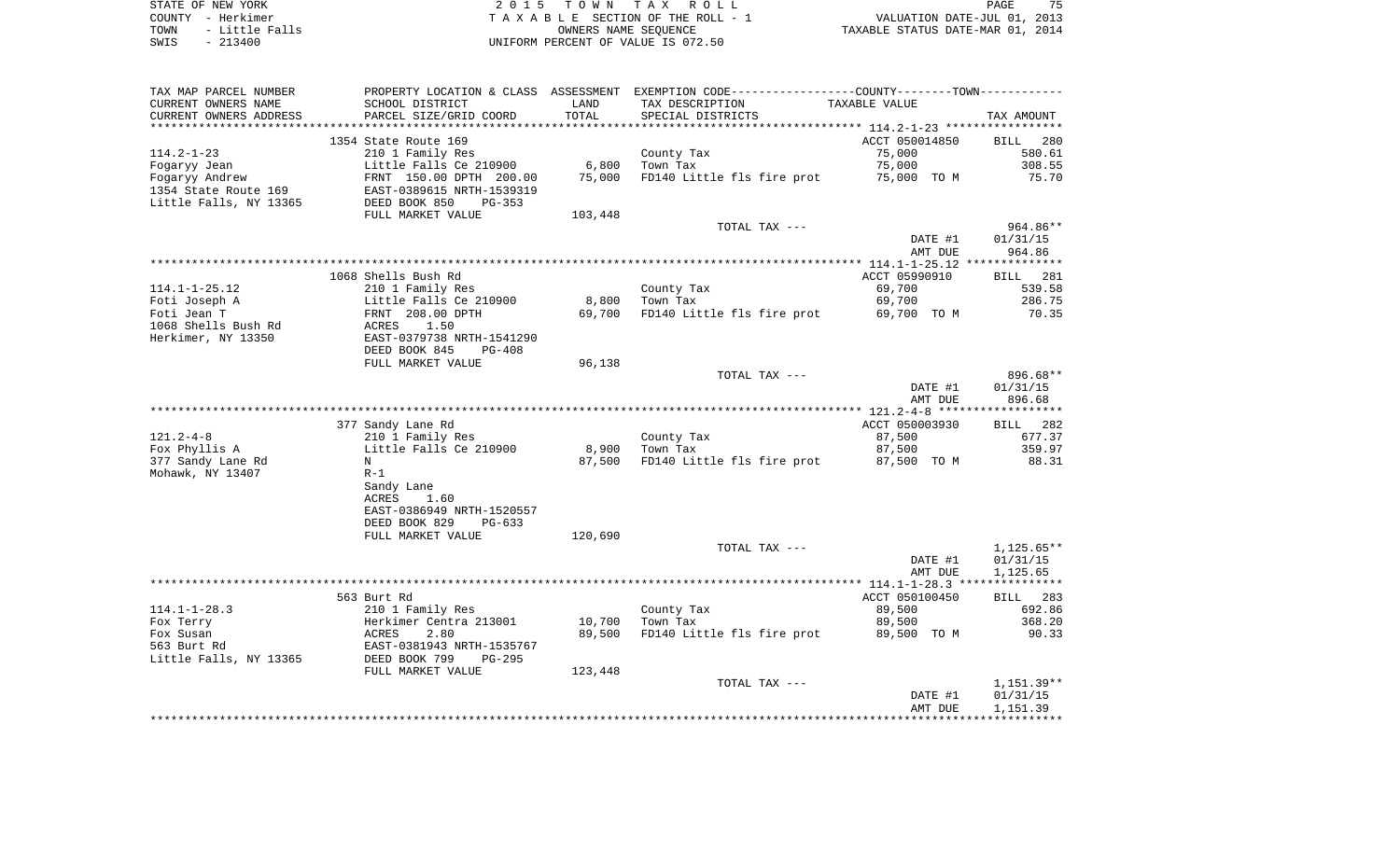| STATE OF NEW YORK |  |           |                |  |
|-------------------|--|-----------|----------------|--|
| COUNTY - Herkimer |  |           |                |  |
| TOWN              |  |           | - Little Falls |  |
| SWTS              |  | $-213400$ |                |  |

2015 TOWN TAX ROLL TA X A B L E SECTION OF THE ROLL - 1 TOWN - Little Falls OWNERS NAME SEQUENCE TAXABLE STATUS DATE-MAR 01, 2014 SWIS - 213400 UNIFORM PERCENT OF VALUE IS 072.50

| TAX MAP PARCEL NUMBER    |                           |         | PROPERTY LOCATION & CLASS ASSESSMENT EXEMPTION CODE---------------COUNTY-------TOWN---------- |                |              |
|--------------------------|---------------------------|---------|-----------------------------------------------------------------------------------------------|----------------|--------------|
| CURRENT OWNERS NAME      | SCHOOL DISTRICT           | LAND    | TAX DESCRIPTION                                                                               | TAXABLE VALUE  |              |
| CURRENT OWNERS ADDRESS   | PARCEL SIZE/GRID COORD    | TOTAL   | SPECIAL DISTRICTS                                                                             |                | TAX AMOUNT   |
|                          |                           |         |                                                                                               |                |              |
|                          | State Route 5             |         |                                                                                               | ACCT 050990420 | 284<br>BILL  |
| $121.1 - 1 - 55.1$       | 486 Mini-mart             |         | County Tax                                                                                    | 90,000         | 696.73       |
| Fraccola Properties LLC  | Little Falls Ce 210900    | 8,000   | Town Tax                                                                                      | 90,000         | 370.26       |
| PO Box 4255              | FRNT 405.00 DPTH          | 90,000  | School Relevy                                                                                 |                | 3,874.03     |
| Utica, NY 13504          | ACRES<br>1.40             |         | FD140 Little fls fire prot 90,000 TO M                                                        |                | 90.84        |
|                          | EAST-0383635 NRTH-1526496 |         |                                                                                               |                |              |
|                          | DEED BOOK 1129 PG-901     |         |                                                                                               |                |              |
|                          | FULL MARKET VALUE         | 124,138 |                                                                                               |                |              |
|                          |                           |         | TOTAL TAX ---                                                                                 |                | $5,031.86**$ |
|                          |                           |         |                                                                                               | DATE #1        | 01/31/15     |
|                          |                           |         |                                                                                               | AMT DUE        |              |
|                          |                           |         |                                                                                               |                | 5,031.86     |
|                          |                           |         |                                                                                               |                |              |
|                          | 279 Gun Club Rd           |         |                                                                                               | ACCT 050004170 | BILL 285     |
| $114.3 - 1 - 24.1$       | 210 1 Family Res          |         | County Tax                                                                                    | 38,500         | 298.04       |
| Francesco Salvatore      | Little Falls Ce 210900    | 8,300   | Town Tax                                                                                      | 38,500         | 158.39       |
| 279 Gun Club Rd          | ACRES<br>1.50             | 38,500  | FD140 Little fls fire prot 38,500 TO M                                                        |                | 38.86        |
| Little Falls, NY 13365   | EAST-0385613 NRTH-1529469 |         |                                                                                               |                |              |
|                          | DEED BOOK 785<br>PG-631   |         |                                                                                               |                |              |
|                          | FULL MARKET VALUE         | 53,103  |                                                                                               |                |              |
|                          |                           |         | TOTAL TAX ---                                                                                 |                | $495.29**$   |
|                          |                           |         |                                                                                               | DATE #1        | 01/31/15     |
|                          |                           |         |                                                                                               | AMT DUE        | 495.29       |
|                          |                           |         |                                                                                               |                |              |
|                          | Gun Club Rd               |         |                                                                                               |                | BILL 286     |
| $114.3 - 1 - 24.2$       | 311 Res vac land          |         | County Tax                                                                                    | 5,800          | 44.90        |
| Francesco Salvatore      | Herkimer Centra 213001    | 5,800   | Town Tax                                                                                      | 5,800          | 23.86        |
| 279 Gun Club Rd          | ACRES<br>3.20             | 5,800   | FD140 Little fls fire prot                                                                    | 5,800 TO M     | 5.85         |
| Little Falls, NY 13365   | EAST-0385412 NRTH-1529380 |         |                                                                                               |                |              |
|                          | FULL MARKET VALUE         | 8,000   |                                                                                               |                |              |
|                          |                           |         | TOTAL TAX ---                                                                                 |                | $74.61**$    |
|                          |                           |         |                                                                                               | DATE #1        | 01/31/15     |
|                          |                           |         |                                                                                               | AMT DUE        | 74.61        |
|                          |                           |         |                                                                                               |                |              |
|                          | Paines Hollow Rd          |         |                                                                                               | ACCT 050012720 | BILL 287     |
| $127.2 - 5 - 10$         | 322 Rural vac>10          |         | County Tax                                                                                    | 22,400         | 173.41       |
| Francis Gerard           | Owen D Young<br>215001    | 22,400  | Town Tax                                                                                      | 22,400         | 92.15        |
| 15400 West Grandview Ave | FRNT 415.00 DPTH          | 22,400  | School Relevy                                                                                 |                | 581.31       |
| Meadville, PA 16635      | ACRES 18.00               |         | FD140 Little fls fire prot 22,400 TO M                                                        |                | 22.61        |
|                          | EAST-0389275 NRTH-1509383 |         |                                                                                               |                |              |
|                          | DEED BOOK 1478 PG-478     |         |                                                                                               |                |              |
|                          | FULL MARKET VALUE         | 30,897  |                                                                                               |                |              |
|                          |                           |         | TOTAL TAX ---                                                                                 |                | 869.48**     |
|                          |                           |         |                                                                                               | DATE #1        | 01/31/15     |
|                          |                           |         |                                                                                               | AMT DUE        | 869.48       |
|                          |                           |         |                                                                                               |                |              |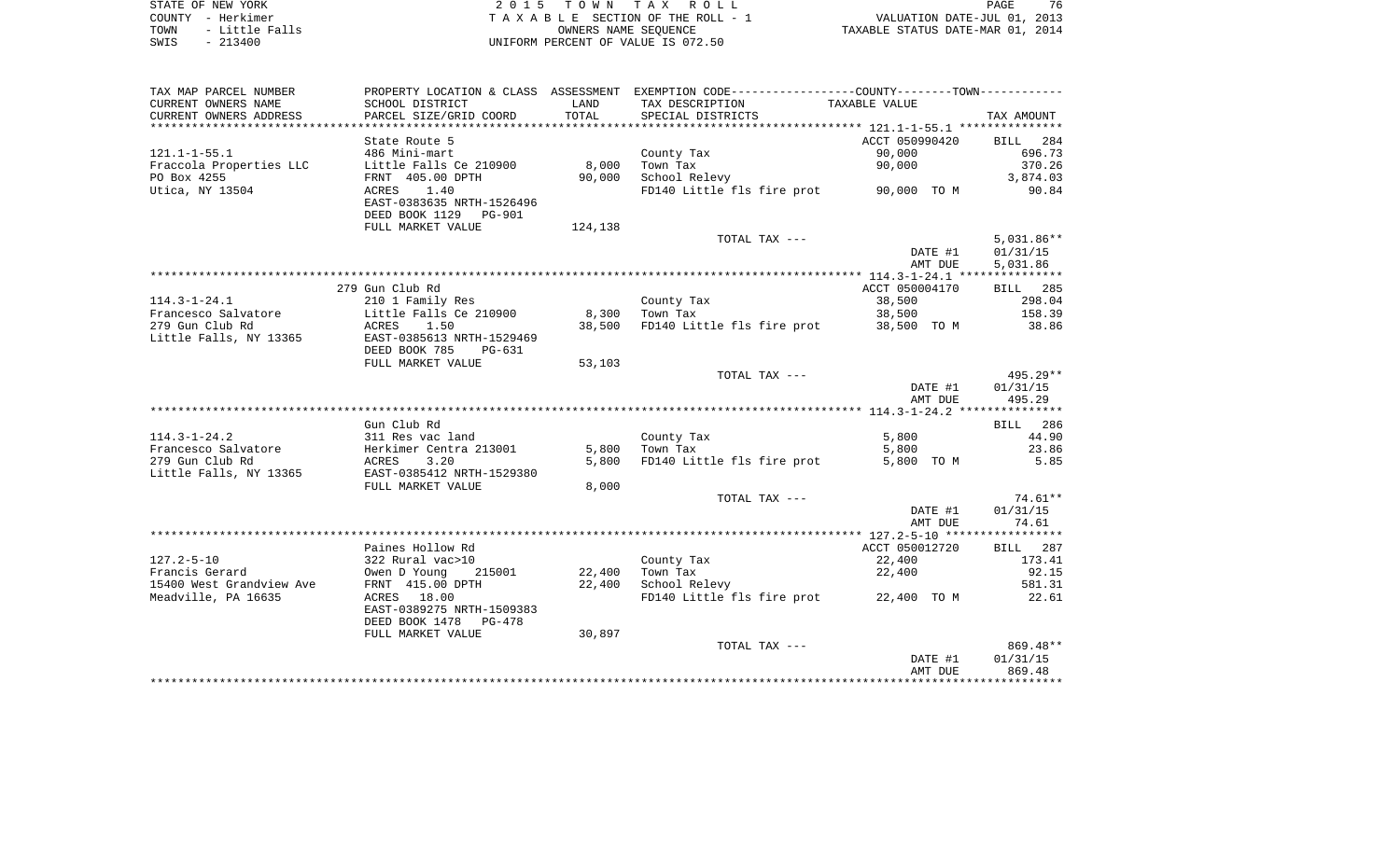| STATE OF NEW YORK      | 2015 TOWN TAX ROLL                 | 77<br>PAGE                       |
|------------------------|------------------------------------|----------------------------------|
| COUNTY - Herkimer      | TAXABLE SECTION OF THE ROLL - 1    | VALUATION DATE-JUL 01, 2013      |
| - Little Falls<br>TOWN | OWNERS NAME SEOUENCE               | TAXABLE STATUS DATE-MAR 01, 2014 |
| $-213400$<br>SWIS      | UNIFORM PERCENT OF VALUE IS 072.50 |                                  |

| TAX MAP PARCEL NUMBER  |                                                      |         | PROPERTY LOCATION & CLASS ASSESSMENT EXEMPTION CODE----------------COUNTY--------TOWN---------- |                  |                    |
|------------------------|------------------------------------------------------|---------|-------------------------------------------------------------------------------------------------|------------------|--------------------|
| CURRENT OWNERS NAME    | SCHOOL DISTRICT                                      | LAND    | TAX DESCRIPTION                                                                                 | TAXABLE VALUE    |                    |
| CURRENT OWNERS ADDRESS | PARCEL SIZE/GRID COORD                               | TOTAL   | SPECIAL DISTRICTS                                                                               |                  | TAX AMOUNT         |
| ********************   | ****************************                         |         |                                                                                                 |                  |                    |
|                        | 345 Gun Club Rd                                      |         |                                                                                                 | ACCT 050004110   | <b>BILL</b><br>288 |
| $114.3 - 1 - 23.1$     | 210 1 Family Res                                     |         | AGED-ALL 41800                                                                                  | 41,300<br>41,300 |                    |
| Francisco Charles Jr   | Little Falls Ce 210900                               |         | 8,800 County Tax                                                                                | 41,300           | 319.72             |
| 345 Gun Club Rd        | FRNT 935.00 DPTH                                     | 82,600  | Town Tax                                                                                        | 41,300           | 169.91             |
| Little Falls, NY 13365 | 1.50<br>ACRES                                        |         | FD140 Little fls fire prot 82,600 TO M                                                          |                  | 83.37              |
|                        | EAST-0385482 NRTH-1530721<br>DEED BOOK 785<br>PG-631 |         |                                                                                                 |                  |                    |
|                        | FULL MARKET VALUE                                    | 113,931 |                                                                                                 |                  |                    |
|                        |                                                      |         | TOTAL TAX ---                                                                                   |                  | 573.00**           |
|                        |                                                      |         |                                                                                                 | DATE #1          | 01/31/15           |
|                        |                                                      |         |                                                                                                 | AMT DUE          | 573.00             |
|                        |                                                      |         |                                                                                                 |                  |                    |
|                        | Gun Club Rd                                          |         |                                                                                                 |                  | BILL 289           |
| $114.3 - 1 - 23.2$     | 314 Rural vac<10                                     |         | County Tax                                                                                      | 13,600           | 105.28             |
| Francisco Charles Jr   |                                                      | 13,600  | Town Tax                                                                                        | 13,600           | 55.95              |
| 345 Gun Club Rd        | Herkimer Centra 213001<br>FRNT 240.00 DPTH           | 13,600  | School Relevy                                                                                   |                  | 482.15             |
| Little Falls, NY 13365 | ACRES<br>9.00                                        |         | FD140 Little fls fire prot 13,600 TO M                                                          |                  | 13.73              |
|                        | EAST-0385335 NRTH-1530407                            |         |                                                                                                 |                  |                    |
|                        | FULL MARKET VALUE                                    | 18,759  |                                                                                                 |                  |                    |
|                        |                                                      |         | TOTAL TAX ---                                                                                   |                  | 657.11**           |
|                        |                                                      |         |                                                                                                 | DATE #1          | 01/31/15           |
|                        |                                                      |         |                                                                                                 | AMT DUE          | 657.11             |
|                        |                                                      |         |                                                                                                 |                  |                    |
|                        | Gun Club Rd                                          |         |                                                                                                 | ACCT 050004080   | BILL 290           |
| $114.3 - 1 - 11$       | 105 Vac farmland                                     |         | County Tax                                                                                      | 44,900           | 347.59             |
| Francisco Concetta     | Herkimer Centra 213001                               | 44,900  | Town Tax                                                                                        | 44,900           | 184.72             |
| 124 Francesco Rd       | 90.10<br>ACRES                                       | 44,900  | FD140 Little fls fire prot 44,900 TO M                                                          |                  | 45.32              |
| Little Falls, NY 13365 | EAST-0383694 NRTH-1532980                            |         |                                                                                                 |                  |                    |
|                        | DEED BOOK 785<br>PG-631                              |         |                                                                                                 |                  |                    |
|                        | FULL MARKET VALUE                                    | 61,931  |                                                                                                 |                  |                    |
|                        |                                                      |         | TOTAL TAX ---                                                                                   |                  | $577.63**$         |
|                        |                                                      |         |                                                                                                 | DATE #1          | 01/31/15           |
|                        |                                                      |         |                                                                                                 | AMT DUE          | 577.63             |
|                        |                                                      |         |                                                                                                 |                  |                    |
|                        | Gun Club Rd                                          |         |                                                                                                 | ACCT 050004140   | BILL 291           |
| $114.3 - 1 - 22.1$     | 112 Dairy farm                                       |         | AGRIC 10 Y 42100                                                                                | 6,500 6,500      |                    |
| Francisco Concetta     | Herkimer Centra 213001                               |         | 45,500 County Tax                                                                               | 159,300          | 1,233.21<br>655.36 |
| 124 Francesco Rd       | ACRES 147.00                                         |         | 165,800 Town Tax<br>FD140 Little fls fire prot 165,800 TO M                                     | 159,300          | 167.34             |
| Little Falls, NY 13365 | EAST-0383815 NRTH-1531210                            |         |                                                                                                 |                  |                    |
|                        | DEED BOOK 785<br>PG-631                              | 228,690 |                                                                                                 |                  |                    |
|                        | FULL MARKET VALUE                                    |         | TOTAL TAX ---                                                                                   |                  | $2,055.91**$       |
|                        |                                                      |         |                                                                                                 | DATE #1          | 01/31/15           |
|                        |                                                      |         |                                                                                                 | AMT DUE          | 2,055.91           |
|                        |                                                      |         |                                                                                                 |                  |                    |
|                        |                                                      |         |                                                                                                 |                  |                    |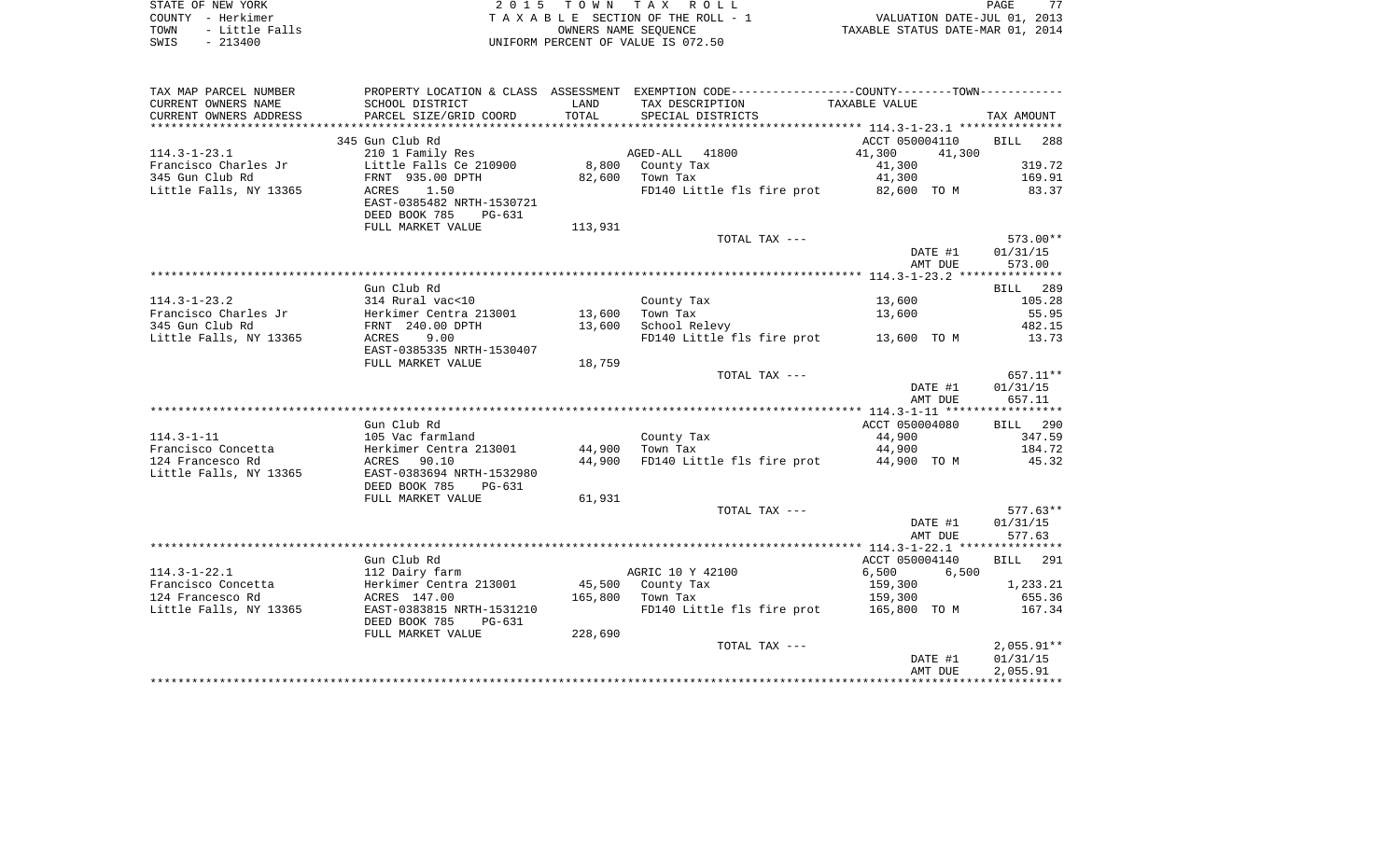STATE OF NEW YORK **EXECUTE:** A 2 0 1 5 T O W N T A X R O L L COUNTY - Herkimer<br>
T A X A B L E SECTION OF THE ROLL - 1<br>
T A X A B L E SECTION OF THE ROLL - 1<br>
OWNERS NAME SEQUENCE<br>
SWIS - 213400 TOWN - LITTLE FALLS OF THE ROLL - 1<br>
TAXABLE STATUS DATE-JUL 01, 2013<br>
OWNERS NAME SEQUENCE TAXABLE STATUS DATE-MAR 01, 2014 SWIS - 213400 UNIFORM PERCENT OF VALUE IS 072.50

PAGE 78

| CURRENT OWNERS NAME<br>SCHOOL DISTRICT<br>LAND<br>TAX DESCRIPTION<br>TAXABLE VALUE<br>PARCEL SIZE/GRID COORD<br>TOTAL<br>CURRENT OWNERS ADDRESS<br>SPECIAL DISTRICTS<br>TAX AMOUNT<br>********************<br>********************<br>Gun Club Rd<br>ACCT 050004050<br>292<br><b>BILL</b><br>$114.3 - 1 - 29$<br>246.95<br>105 Vac farmland<br>County Tax<br>31,900<br>Francisco Concetta<br>Little Falls Ce 210900<br>31,900<br>31,900<br>131.24<br>Town Tax<br>32.20<br>124 Francesco Rd<br>ACRES 120.90<br>31,900<br>FD140 Little fls fire prot<br>31,900 TO M<br>Little Falls, NY 13365<br>EAST-0383757 NRTH-1528225<br>DEED BOOK 785<br>PG-631<br>FULL MARKET VALUE<br>44,000<br>410.39**<br>TOTAL TAX ---<br>DATE #1<br>01/31/15<br>410.39<br>AMT DUE<br>Gun Club Rd<br>ACCT 050005850<br>BILL 293<br>263.21<br>$114.4 - 1 - 1$<br>105 Vac farmland<br>County Tax<br>34,000<br>Francisco Concetta<br>Little Falls Ce 210900<br>34,000<br>Town Tax<br>34,000<br>139.88<br>124 Francesco Rd<br>ACRES<br>80.00<br>FD140 Little fls fire prot<br>34.32<br>34,000<br>34,000 TO M<br>EAST-0385657 NRTH-1534119<br>Little Falls, NY 13365<br>DEED BOOK 00656 PG-00717<br>46,897<br>FULL MARKET VALUE<br>$437.41**$<br>TOTAL TAX ---<br>DATE #1<br>01/31/15<br>437.41<br>AMT DUE<br>ACCT 050004020<br>Gun Club Rd<br>BILL 294<br>$114.4 - 1 - 8.1$<br>69,700<br>539.58<br>120 Field crops<br>County Tax<br>Francisco Concetta<br>Little Falls Ce 210900<br>18,900<br>Town Tax<br>69,700<br>286.75<br>FD140 Little fls fire prot<br>124 Francesco Rd<br>ACRES 34.60<br>69,700<br>69,700 TO M<br>70.35<br>Little Falls, NY 13365<br>EAST-0385258 NRTH-1532107<br>DEED BOOK 785<br>PG-631<br>FULL MARKET VALUE<br>96,138<br>896.68**<br>TOTAL TAX ---<br>01/31/15<br>DATE #1<br>AMT DUE<br>896.68<br>ACCT 050015210<br><b>BILL</b> 295<br>1347 Top Notch Rd<br>$114.2 - 2 - 20$<br>210 1 Family Res<br>County Tax<br>49,100<br>380.10<br>Frasier Luke<br>Little Falls Ce 210900<br>5,500<br>202.00<br>Town Tax<br>49,100<br>1347 Top Notch Rd<br>49,100<br>FD140 Little fls fire prot<br>49.56<br>FRNT 110.00 DPTH 175.00<br>49,100 TO M<br>Little Falls, NY 13365<br>EAST-0393409 NRTH-1541002<br>DEED BOOK 1223 PG-395<br>FULL MARKET VALUE<br>67,724<br>631.66**<br>TOTAL TAX ---<br>01/31/15<br>DATE #1<br>631.66<br>AMT DUE | TAX MAP PARCEL NUMBER |  | PROPERTY LOCATION & CLASS ASSESSMENT EXEMPTION CODE---------------COUNTY-------TOWN--------- |  |
|-----------------------------------------------------------------------------------------------------------------------------------------------------------------------------------------------------------------------------------------------------------------------------------------------------------------------------------------------------------------------------------------------------------------------------------------------------------------------------------------------------------------------------------------------------------------------------------------------------------------------------------------------------------------------------------------------------------------------------------------------------------------------------------------------------------------------------------------------------------------------------------------------------------------------------------------------------------------------------------------------------------------------------------------------------------------------------------------------------------------------------------------------------------------------------------------------------------------------------------------------------------------------------------------------------------------------------------------------------------------------------------------------------------------------------------------------------------------------------------------------------------------------------------------------------------------------------------------------------------------------------------------------------------------------------------------------------------------------------------------------------------------------------------------------------------------------------------------------------------------------------------------------------------------------------------------------------------------------------------------------------------------------------------------------------------------------------------------------------------------------------------------------------------------------------------------------------------------------------------------------------------------------------------------------------------------------------|-----------------------|--|----------------------------------------------------------------------------------------------|--|
|                                                                                                                                                                                                                                                                                                                                                                                                                                                                                                                                                                                                                                                                                                                                                                                                                                                                                                                                                                                                                                                                                                                                                                                                                                                                                                                                                                                                                                                                                                                                                                                                                                                                                                                                                                                                                                                                                                                                                                                                                                                                                                                                                                                                                                                                                                                             |                       |  |                                                                                              |  |
|                                                                                                                                                                                                                                                                                                                                                                                                                                                                                                                                                                                                                                                                                                                                                                                                                                                                                                                                                                                                                                                                                                                                                                                                                                                                                                                                                                                                                                                                                                                                                                                                                                                                                                                                                                                                                                                                                                                                                                                                                                                                                                                                                                                                                                                                                                                             |                       |  |                                                                                              |  |
|                                                                                                                                                                                                                                                                                                                                                                                                                                                                                                                                                                                                                                                                                                                                                                                                                                                                                                                                                                                                                                                                                                                                                                                                                                                                                                                                                                                                                                                                                                                                                                                                                                                                                                                                                                                                                                                                                                                                                                                                                                                                                                                                                                                                                                                                                                                             |                       |  |                                                                                              |  |
|                                                                                                                                                                                                                                                                                                                                                                                                                                                                                                                                                                                                                                                                                                                                                                                                                                                                                                                                                                                                                                                                                                                                                                                                                                                                                                                                                                                                                                                                                                                                                                                                                                                                                                                                                                                                                                                                                                                                                                                                                                                                                                                                                                                                                                                                                                                             |                       |  |                                                                                              |  |
|                                                                                                                                                                                                                                                                                                                                                                                                                                                                                                                                                                                                                                                                                                                                                                                                                                                                                                                                                                                                                                                                                                                                                                                                                                                                                                                                                                                                                                                                                                                                                                                                                                                                                                                                                                                                                                                                                                                                                                                                                                                                                                                                                                                                                                                                                                                             |                       |  |                                                                                              |  |
|                                                                                                                                                                                                                                                                                                                                                                                                                                                                                                                                                                                                                                                                                                                                                                                                                                                                                                                                                                                                                                                                                                                                                                                                                                                                                                                                                                                                                                                                                                                                                                                                                                                                                                                                                                                                                                                                                                                                                                                                                                                                                                                                                                                                                                                                                                                             |                       |  |                                                                                              |  |
|                                                                                                                                                                                                                                                                                                                                                                                                                                                                                                                                                                                                                                                                                                                                                                                                                                                                                                                                                                                                                                                                                                                                                                                                                                                                                                                                                                                                                                                                                                                                                                                                                                                                                                                                                                                                                                                                                                                                                                                                                                                                                                                                                                                                                                                                                                                             |                       |  |                                                                                              |  |
|                                                                                                                                                                                                                                                                                                                                                                                                                                                                                                                                                                                                                                                                                                                                                                                                                                                                                                                                                                                                                                                                                                                                                                                                                                                                                                                                                                                                                                                                                                                                                                                                                                                                                                                                                                                                                                                                                                                                                                                                                                                                                                                                                                                                                                                                                                                             |                       |  |                                                                                              |  |
|                                                                                                                                                                                                                                                                                                                                                                                                                                                                                                                                                                                                                                                                                                                                                                                                                                                                                                                                                                                                                                                                                                                                                                                                                                                                                                                                                                                                                                                                                                                                                                                                                                                                                                                                                                                                                                                                                                                                                                                                                                                                                                                                                                                                                                                                                                                             |                       |  |                                                                                              |  |
|                                                                                                                                                                                                                                                                                                                                                                                                                                                                                                                                                                                                                                                                                                                                                                                                                                                                                                                                                                                                                                                                                                                                                                                                                                                                                                                                                                                                                                                                                                                                                                                                                                                                                                                                                                                                                                                                                                                                                                                                                                                                                                                                                                                                                                                                                                                             |                       |  |                                                                                              |  |
|                                                                                                                                                                                                                                                                                                                                                                                                                                                                                                                                                                                                                                                                                                                                                                                                                                                                                                                                                                                                                                                                                                                                                                                                                                                                                                                                                                                                                                                                                                                                                                                                                                                                                                                                                                                                                                                                                                                                                                                                                                                                                                                                                                                                                                                                                                                             |                       |  |                                                                                              |  |
|                                                                                                                                                                                                                                                                                                                                                                                                                                                                                                                                                                                                                                                                                                                                                                                                                                                                                                                                                                                                                                                                                                                                                                                                                                                                                                                                                                                                                                                                                                                                                                                                                                                                                                                                                                                                                                                                                                                                                                                                                                                                                                                                                                                                                                                                                                                             |                       |  |                                                                                              |  |
|                                                                                                                                                                                                                                                                                                                                                                                                                                                                                                                                                                                                                                                                                                                                                                                                                                                                                                                                                                                                                                                                                                                                                                                                                                                                                                                                                                                                                                                                                                                                                                                                                                                                                                                                                                                                                                                                                                                                                                                                                                                                                                                                                                                                                                                                                                                             |                       |  |                                                                                              |  |
|                                                                                                                                                                                                                                                                                                                                                                                                                                                                                                                                                                                                                                                                                                                                                                                                                                                                                                                                                                                                                                                                                                                                                                                                                                                                                                                                                                                                                                                                                                                                                                                                                                                                                                                                                                                                                                                                                                                                                                                                                                                                                                                                                                                                                                                                                                                             |                       |  |                                                                                              |  |
|                                                                                                                                                                                                                                                                                                                                                                                                                                                                                                                                                                                                                                                                                                                                                                                                                                                                                                                                                                                                                                                                                                                                                                                                                                                                                                                                                                                                                                                                                                                                                                                                                                                                                                                                                                                                                                                                                                                                                                                                                                                                                                                                                                                                                                                                                                                             |                       |  |                                                                                              |  |
|                                                                                                                                                                                                                                                                                                                                                                                                                                                                                                                                                                                                                                                                                                                                                                                                                                                                                                                                                                                                                                                                                                                                                                                                                                                                                                                                                                                                                                                                                                                                                                                                                                                                                                                                                                                                                                                                                                                                                                                                                                                                                                                                                                                                                                                                                                                             |                       |  |                                                                                              |  |
|                                                                                                                                                                                                                                                                                                                                                                                                                                                                                                                                                                                                                                                                                                                                                                                                                                                                                                                                                                                                                                                                                                                                                                                                                                                                                                                                                                                                                                                                                                                                                                                                                                                                                                                                                                                                                                                                                                                                                                                                                                                                                                                                                                                                                                                                                                                             |                       |  |                                                                                              |  |
|                                                                                                                                                                                                                                                                                                                                                                                                                                                                                                                                                                                                                                                                                                                                                                                                                                                                                                                                                                                                                                                                                                                                                                                                                                                                                                                                                                                                                                                                                                                                                                                                                                                                                                                                                                                                                                                                                                                                                                                                                                                                                                                                                                                                                                                                                                                             |                       |  |                                                                                              |  |
|                                                                                                                                                                                                                                                                                                                                                                                                                                                                                                                                                                                                                                                                                                                                                                                                                                                                                                                                                                                                                                                                                                                                                                                                                                                                                                                                                                                                                                                                                                                                                                                                                                                                                                                                                                                                                                                                                                                                                                                                                                                                                                                                                                                                                                                                                                                             |                       |  |                                                                                              |  |
|                                                                                                                                                                                                                                                                                                                                                                                                                                                                                                                                                                                                                                                                                                                                                                                                                                                                                                                                                                                                                                                                                                                                                                                                                                                                                                                                                                                                                                                                                                                                                                                                                                                                                                                                                                                                                                                                                                                                                                                                                                                                                                                                                                                                                                                                                                                             |                       |  |                                                                                              |  |
|                                                                                                                                                                                                                                                                                                                                                                                                                                                                                                                                                                                                                                                                                                                                                                                                                                                                                                                                                                                                                                                                                                                                                                                                                                                                                                                                                                                                                                                                                                                                                                                                                                                                                                                                                                                                                                                                                                                                                                                                                                                                                                                                                                                                                                                                                                                             |                       |  |                                                                                              |  |
|                                                                                                                                                                                                                                                                                                                                                                                                                                                                                                                                                                                                                                                                                                                                                                                                                                                                                                                                                                                                                                                                                                                                                                                                                                                                                                                                                                                                                                                                                                                                                                                                                                                                                                                                                                                                                                                                                                                                                                                                                                                                                                                                                                                                                                                                                                                             |                       |  |                                                                                              |  |
|                                                                                                                                                                                                                                                                                                                                                                                                                                                                                                                                                                                                                                                                                                                                                                                                                                                                                                                                                                                                                                                                                                                                                                                                                                                                                                                                                                                                                                                                                                                                                                                                                                                                                                                                                                                                                                                                                                                                                                                                                                                                                                                                                                                                                                                                                                                             |                       |  |                                                                                              |  |
|                                                                                                                                                                                                                                                                                                                                                                                                                                                                                                                                                                                                                                                                                                                                                                                                                                                                                                                                                                                                                                                                                                                                                                                                                                                                                                                                                                                                                                                                                                                                                                                                                                                                                                                                                                                                                                                                                                                                                                                                                                                                                                                                                                                                                                                                                                                             |                       |  |                                                                                              |  |
|                                                                                                                                                                                                                                                                                                                                                                                                                                                                                                                                                                                                                                                                                                                                                                                                                                                                                                                                                                                                                                                                                                                                                                                                                                                                                                                                                                                                                                                                                                                                                                                                                                                                                                                                                                                                                                                                                                                                                                                                                                                                                                                                                                                                                                                                                                                             |                       |  |                                                                                              |  |
|                                                                                                                                                                                                                                                                                                                                                                                                                                                                                                                                                                                                                                                                                                                                                                                                                                                                                                                                                                                                                                                                                                                                                                                                                                                                                                                                                                                                                                                                                                                                                                                                                                                                                                                                                                                                                                                                                                                                                                                                                                                                                                                                                                                                                                                                                                                             |                       |  |                                                                                              |  |
|                                                                                                                                                                                                                                                                                                                                                                                                                                                                                                                                                                                                                                                                                                                                                                                                                                                                                                                                                                                                                                                                                                                                                                                                                                                                                                                                                                                                                                                                                                                                                                                                                                                                                                                                                                                                                                                                                                                                                                                                                                                                                                                                                                                                                                                                                                                             |                       |  |                                                                                              |  |
|                                                                                                                                                                                                                                                                                                                                                                                                                                                                                                                                                                                                                                                                                                                                                                                                                                                                                                                                                                                                                                                                                                                                                                                                                                                                                                                                                                                                                                                                                                                                                                                                                                                                                                                                                                                                                                                                                                                                                                                                                                                                                                                                                                                                                                                                                                                             |                       |  |                                                                                              |  |
|                                                                                                                                                                                                                                                                                                                                                                                                                                                                                                                                                                                                                                                                                                                                                                                                                                                                                                                                                                                                                                                                                                                                                                                                                                                                                                                                                                                                                                                                                                                                                                                                                                                                                                                                                                                                                                                                                                                                                                                                                                                                                                                                                                                                                                                                                                                             |                       |  |                                                                                              |  |
|                                                                                                                                                                                                                                                                                                                                                                                                                                                                                                                                                                                                                                                                                                                                                                                                                                                                                                                                                                                                                                                                                                                                                                                                                                                                                                                                                                                                                                                                                                                                                                                                                                                                                                                                                                                                                                                                                                                                                                                                                                                                                                                                                                                                                                                                                                                             |                       |  |                                                                                              |  |
|                                                                                                                                                                                                                                                                                                                                                                                                                                                                                                                                                                                                                                                                                                                                                                                                                                                                                                                                                                                                                                                                                                                                                                                                                                                                                                                                                                                                                                                                                                                                                                                                                                                                                                                                                                                                                                                                                                                                                                                                                                                                                                                                                                                                                                                                                                                             |                       |  |                                                                                              |  |
|                                                                                                                                                                                                                                                                                                                                                                                                                                                                                                                                                                                                                                                                                                                                                                                                                                                                                                                                                                                                                                                                                                                                                                                                                                                                                                                                                                                                                                                                                                                                                                                                                                                                                                                                                                                                                                                                                                                                                                                                                                                                                                                                                                                                                                                                                                                             |                       |  |                                                                                              |  |
|                                                                                                                                                                                                                                                                                                                                                                                                                                                                                                                                                                                                                                                                                                                                                                                                                                                                                                                                                                                                                                                                                                                                                                                                                                                                                                                                                                                                                                                                                                                                                                                                                                                                                                                                                                                                                                                                                                                                                                                                                                                                                                                                                                                                                                                                                                                             |                       |  |                                                                                              |  |
|                                                                                                                                                                                                                                                                                                                                                                                                                                                                                                                                                                                                                                                                                                                                                                                                                                                                                                                                                                                                                                                                                                                                                                                                                                                                                                                                                                                                                                                                                                                                                                                                                                                                                                                                                                                                                                                                                                                                                                                                                                                                                                                                                                                                                                                                                                                             |                       |  |                                                                                              |  |
|                                                                                                                                                                                                                                                                                                                                                                                                                                                                                                                                                                                                                                                                                                                                                                                                                                                                                                                                                                                                                                                                                                                                                                                                                                                                                                                                                                                                                                                                                                                                                                                                                                                                                                                                                                                                                                                                                                                                                                                                                                                                                                                                                                                                                                                                                                                             |                       |  |                                                                                              |  |
|                                                                                                                                                                                                                                                                                                                                                                                                                                                                                                                                                                                                                                                                                                                                                                                                                                                                                                                                                                                                                                                                                                                                                                                                                                                                                                                                                                                                                                                                                                                                                                                                                                                                                                                                                                                                                                                                                                                                                                                                                                                                                                                                                                                                                                                                                                                             |                       |  |                                                                                              |  |
|                                                                                                                                                                                                                                                                                                                                                                                                                                                                                                                                                                                                                                                                                                                                                                                                                                                                                                                                                                                                                                                                                                                                                                                                                                                                                                                                                                                                                                                                                                                                                                                                                                                                                                                                                                                                                                                                                                                                                                                                                                                                                                                                                                                                                                                                                                                             |                       |  |                                                                                              |  |
|                                                                                                                                                                                                                                                                                                                                                                                                                                                                                                                                                                                                                                                                                                                                                                                                                                                                                                                                                                                                                                                                                                                                                                                                                                                                                                                                                                                                                                                                                                                                                                                                                                                                                                                                                                                                                                                                                                                                                                                                                                                                                                                                                                                                                                                                                                                             |                       |  |                                                                                              |  |
|                                                                                                                                                                                                                                                                                                                                                                                                                                                                                                                                                                                                                                                                                                                                                                                                                                                                                                                                                                                                                                                                                                                                                                                                                                                                                                                                                                                                                                                                                                                                                                                                                                                                                                                                                                                                                                                                                                                                                                                                                                                                                                                                                                                                                                                                                                                             |                       |  |                                                                                              |  |
|                                                                                                                                                                                                                                                                                                                                                                                                                                                                                                                                                                                                                                                                                                                                                                                                                                                                                                                                                                                                                                                                                                                                                                                                                                                                                                                                                                                                                                                                                                                                                                                                                                                                                                                                                                                                                                                                                                                                                                                                                                                                                                                                                                                                                                                                                                                             |                       |  |                                                                                              |  |
|                                                                                                                                                                                                                                                                                                                                                                                                                                                                                                                                                                                                                                                                                                                                                                                                                                                                                                                                                                                                                                                                                                                                                                                                                                                                                                                                                                                                                                                                                                                                                                                                                                                                                                                                                                                                                                                                                                                                                                                                                                                                                                                                                                                                                                                                                                                             |                       |  |                                                                                              |  |
|                                                                                                                                                                                                                                                                                                                                                                                                                                                                                                                                                                                                                                                                                                                                                                                                                                                                                                                                                                                                                                                                                                                                                                                                                                                                                                                                                                                                                                                                                                                                                                                                                                                                                                                                                                                                                                                                                                                                                                                                                                                                                                                                                                                                                                                                                                                             |                       |  |                                                                                              |  |
|                                                                                                                                                                                                                                                                                                                                                                                                                                                                                                                                                                                                                                                                                                                                                                                                                                                                                                                                                                                                                                                                                                                                                                                                                                                                                                                                                                                                                                                                                                                                                                                                                                                                                                                                                                                                                                                                                                                                                                                                                                                                                                                                                                                                                                                                                                                             |                       |  |                                                                                              |  |
|                                                                                                                                                                                                                                                                                                                                                                                                                                                                                                                                                                                                                                                                                                                                                                                                                                                                                                                                                                                                                                                                                                                                                                                                                                                                                                                                                                                                                                                                                                                                                                                                                                                                                                                                                                                                                                                                                                                                                                                                                                                                                                                                                                                                                                                                                                                             |                       |  |                                                                                              |  |
|                                                                                                                                                                                                                                                                                                                                                                                                                                                                                                                                                                                                                                                                                                                                                                                                                                                                                                                                                                                                                                                                                                                                                                                                                                                                                                                                                                                                                                                                                                                                                                                                                                                                                                                                                                                                                                                                                                                                                                                                                                                                                                                                                                                                                                                                                                                             |                       |  |                                                                                              |  |
|                                                                                                                                                                                                                                                                                                                                                                                                                                                                                                                                                                                                                                                                                                                                                                                                                                                                                                                                                                                                                                                                                                                                                                                                                                                                                                                                                                                                                                                                                                                                                                                                                                                                                                                                                                                                                                                                                                                                                                                                                                                                                                                                                                                                                                                                                                                             |                       |  |                                                                                              |  |
|                                                                                                                                                                                                                                                                                                                                                                                                                                                                                                                                                                                                                                                                                                                                                                                                                                                                                                                                                                                                                                                                                                                                                                                                                                                                                                                                                                                                                                                                                                                                                                                                                                                                                                                                                                                                                                                                                                                                                                                                                                                                                                                                                                                                                                                                                                                             |                       |  |                                                                                              |  |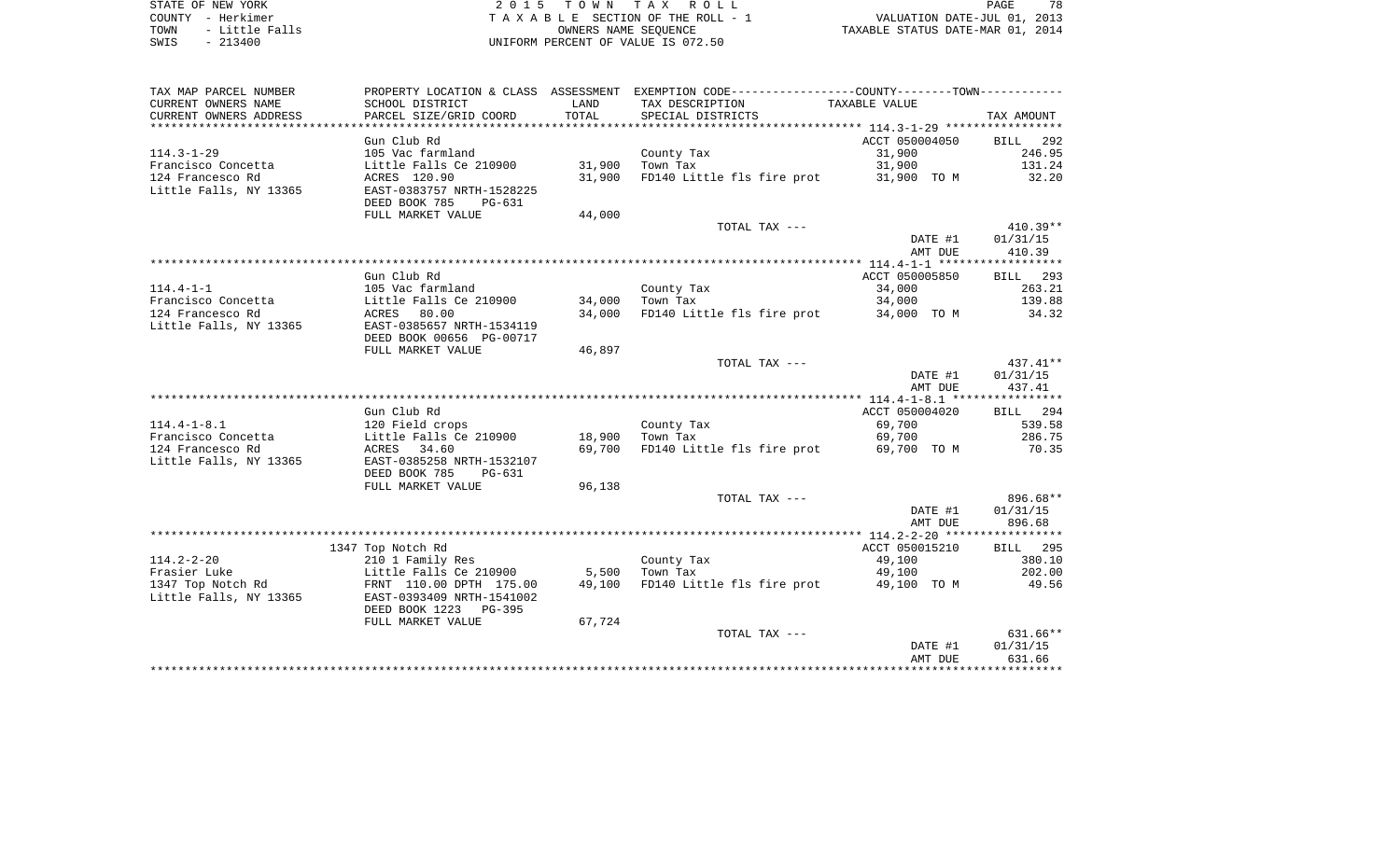STATE OF NEW YORK **EXECUTE:** TOWN TAX ROLL COUNTY - Herkimer<br>
T A X A B L E SECTION OF THE ROLL - 1<br>
T A X A B L E SECTION OF THE ROLL - 1<br>
OWNERS NAME SEQUENCE<br>
SWIS - 213400<br>
OWNERS NAME SEQUENCE TOWN - LITTLE FALLS OF THE ROLL - 1<br>
TAXABLE STATUS DATE-JUL 01, 2013<br>
OWNERS NAME SEQUENCE TAXABLE STATUS DATE-MAR 01, 2014 SWIS - 213400 UNIFORM PERCENT OF VALUE IS 072.50

PAGE 79

| TAX MAP PARCEL NUMBER                                  | PROPERTY LOCATION & CLASS ASSESSMENT                                      |         | EXEMPTION CODE-----------------COUNTY-------TOWN----------- |                    |                   |
|--------------------------------------------------------|---------------------------------------------------------------------------|---------|-------------------------------------------------------------|--------------------|-------------------|
| CURRENT OWNERS NAME                                    | SCHOOL DISTRICT                                                           | LAND    | TAX DESCRIPTION                                             | TAXABLE VALUE      |                   |
| CURRENT OWNERS ADDRESS                                 | PARCEL SIZE/GRID COORD                                                    | TOTAL   | SPECIAL DISTRICTS                                           |                    | TAX AMOUNT        |
|                                                        |                                                                           |         |                                                             |                    |                   |
|                                                        | Johnnycake Rd                                                             |         |                                                             |                    | 296<br>BILL       |
| $127.2 - 2 - 25.2$                                     | 120 Field crops                                                           |         | County Tax                                                  | 5.000              | 38.71             |
| Frati Augustus                                         | Little Falls Ce 210900                                                    | 5,000   | Town Tax                                                    | 5,000              | 20.57             |
| 97 Wildwood Rd                                         | ACRES<br>7.10                                                             | 5,000   | FD140 Little fls fire prot                                  | 5,000 TO M         | 5.05              |
| Sag Harbor, NY 11963                                   | EAST-0362349 NRTH-0150625<br>DEED BOOK 788<br>PG-475<br>FULL MARKET VALUE | 6,897   |                                                             |                    |                   |
|                                                        |                                                                           |         | TOTAL TAX ---                                               |                    | $64.33**$         |
|                                                        |                                                                           |         |                                                             | DATE #1<br>AMT DUE | 01/31/15<br>64.33 |
|                                                        |                                                                           |         |                                                             |                    |                   |
|                                                        | Kozoil Rd                                                                 |         |                                                             |                    | BILL 297          |
| $127.2 - 2 - 25.5$                                     | 314 Rural vac<10                                                          |         | County Tax                                                  | 5,300              | 41.03             |
| Frati Augustus                                         | Little Falls Ce 210900                                                    | 5,300   | Town Tax                                                    | 5,300              | 21.80             |
| Frati Virginia                                         | VL                                                                        | 5,300   | FD140 Little fls fire prot                                  | 5,300 TO M         | 5.35              |
| 97 Wildwood Rd<br>Sag Harbor, NY 11963                 | ACRES<br>2.70<br>EAST-0394192 NRTH-1506562                                |         |                                                             |                    |                   |
|                                                        | DEED BOOK 1200<br>PG-804<br>FULL MARKET VALUE                             | 7,310   |                                                             |                    |                   |
|                                                        |                                                                           |         | TOTAL TAX ---                                               |                    | 68.18**           |
|                                                        |                                                                           |         |                                                             | DATE #1            | 01/31/15          |
|                                                        |                                                                           |         |                                                             | AMT DUE            | 68.18             |
|                                                        |                                                                           |         |                                                             |                    |                   |
|                                                        | 165 Gun Club Rd                                                           |         |                                                             | ACCT 050990570     | BILL 298          |
| $121.2 - 1 - 12.2$                                     | 210 1 Family Res                                                          |         | County Tax                                                  | 99,500             | 770.27            |
| Freund Norman                                          | Little Falls Ce 210900                                                    | 9,000   | Town Tax                                                    | 99,500             | 409.34            |
| Connor Dorothy                                         | FRNT 272.00 DPTH 270.00                                                   | 99,500  | FD140 Little fls fire prot                                  | 99,500 TO M        | 100.43            |
| 165 Gun Club Rd                                        | EAST-0385592 NRTH-1527139                                                 |         |                                                             |                    |                   |
| Little Falls, NY 13365                                 | DEED BOOK 1431 PG-833                                                     |         |                                                             |                    |                   |
|                                                        | FULL MARKET VALUE                                                         | 137,241 |                                                             |                    |                   |
|                                                        |                                                                           |         | TOTAL TAX ---                                               |                    | $1,280.04**$      |
|                                                        |                                                                           |         |                                                             | DATE #1            | 01/31/15          |
|                                                        |                                                                           |         |                                                             | AMT DUE            | 1,280.04          |
|                                                        |                                                                           |         |                                                             |                    |                   |
|                                                        | 192 Nulls Rd                                                              |         |                                                             | ACCT 050000810     | BILL 299          |
| $121.4 - 2 - 43$                                       | 240 Rural res                                                             |         | AG MKTS L 41720                                             | 23,611<br>23,611   |                   |
| Frye Marianne                                          | Little Falls Ce 210900                                                    |         | 45,900 County Tax                                           | 96,689             | 748.51            |
| 470 McKennan Rd                                        | ACRES<br>47.70                                                            | 120,300 | Town Tax                                                    | 96,689             | 397.78            |
| Herkimer, NY 13350                                     | EAST-0395169 NRTH-1515826                                                 |         | FD140 Little fls fire prot                                  | 96,689 TO M        | 97.59             |
|                                                        | DEED BOOK 1106<br>$PG-64$                                                 |         | 23,611 EX                                                   |                    |                   |
| MAY BE SUBJECT TO PAYMENT<br>UNDER AGDIST LAW TIL 2018 | FULL MARKET VALUE                                                         | 165,931 |                                                             |                    |                   |
|                                                        |                                                                           |         | TOTAL TAX ---                                               |                    | $1,243.88**$      |
|                                                        |                                                                           |         |                                                             | DATE #1            | 01/31/15          |
|                                                        |                                                                           |         |                                                             | AMT DUE            | 1,243.88          |
|                                                        |                                                                           |         |                                                             |                    |                   |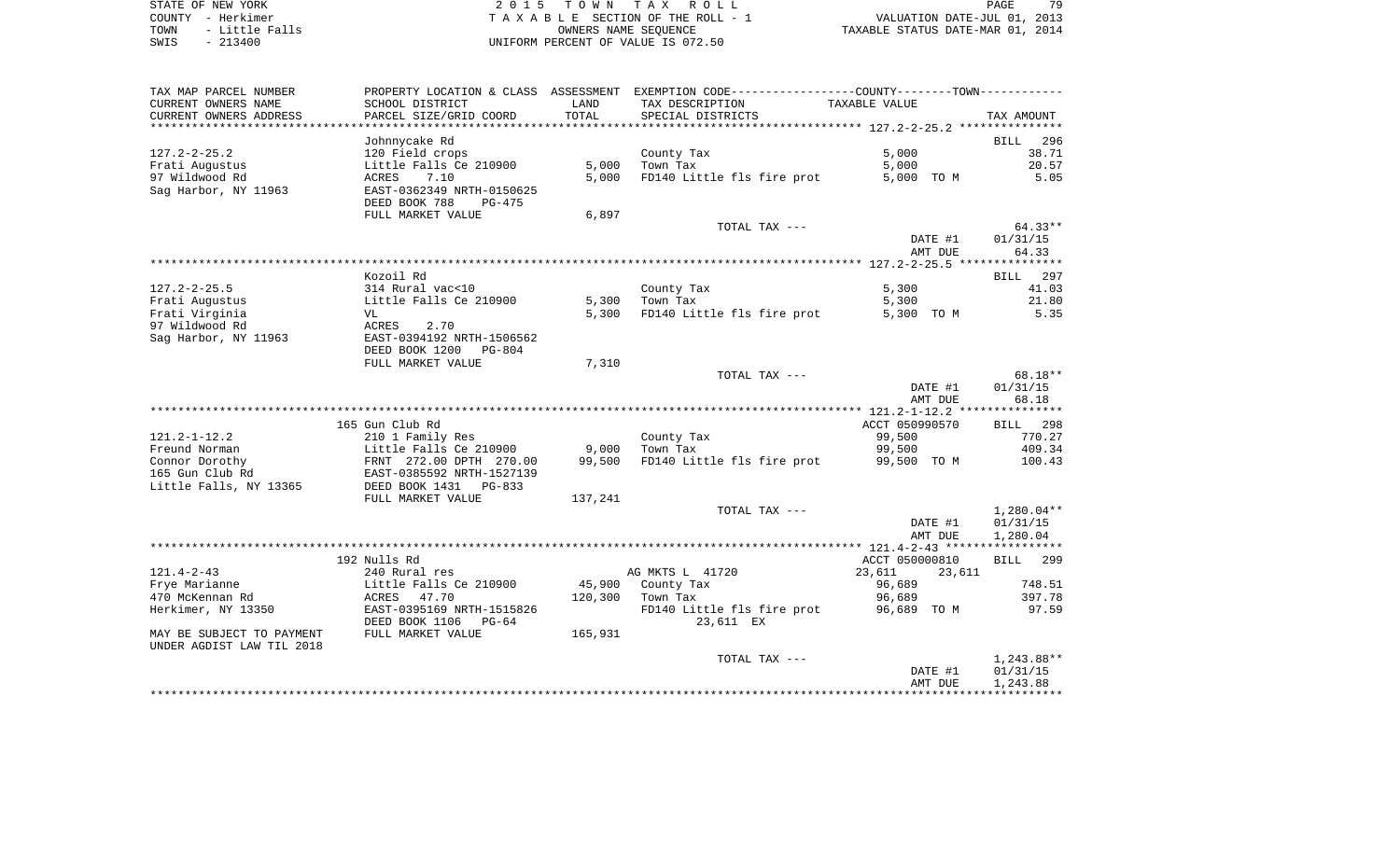STATE OF NEW YORK 2 0 1 5 T O W N T A X R O L L PAGE 80COUNTY - Herkimer **T A X A B L E** SECTION OF THE ROLL - 1 VALUATION DATE-JUL 01, 2013 TOWN - Little Falls OWNERS NAME SEQUENCE TAXABLE STATUS DATE-MAR 01, 2014 SWIS - 213400 UNIFORM PERCENT OF VALUE IS 072.50

TAX MAP PARCEL NUMBER PROPERTY LOCATION & CLASS ASSESSMENT EXEMPTION CODE------------------COUNTY--------TOWN------------ CURRENT OWNERS NAME SCHOOL DISTRICT LAND TAX DESCRIPTION TAXABLE VALUECURRENT OWNERS ADDRESS PARCEL SIZE/GRID COORD TOTAL SPECIAL DISTRICTS TAX AMOUNT \*\*\*\*\*\*\*\*\*\*\*\*\*\*\*\*\*\*\*\*\*\*\*\*\*\*\*\*\*\*\*\*\*\*\*\*\*\*\*\*\*\*\*\*\*\*\*\*\*\*\*\*\*\*\*\*\*\*\*\*\*\*\*\*\*\*\*\*\*\*\*\*\*\*\*\*\*\*\*\*\*\*\*\*\*\*\*\*\*\*\*\*\*\*\*\*\*\*\*\*\*\*\* 127.2-5-11 \*\*\*\*\*\*\*\*\*\*\*\*\*\*\*\*\*Paines Hollow Rd **Paint Results and ACCT 050012720** BILL 300 185.79 127.2-5-11 322 Rural vac>10 County Tax 34,000 Fu Ermin Owen D Young 215001 24,000 Town Tax 24,000 98.74 7 Terrace Cir Apt D FRNT 278.00 DPTH 24,000 FD140 Little fls fire prot 24,000 TO M 24.22 Great Neck, NY 11021 ACRES 20.00 EAST-0389383 NRTH-1508903 DEED BOOK 1475 PG-754FULL MARKET VALUE 33,103 TOTAL TAX --- 308.75\*\* DATE #1 01/31/15 AMT DUE 308.75 \*\*\*\*\*\*\*\*\*\*\*\*\*\*\*\*\*\*\*\*\*\*\*\*\*\*\*\*\*\*\*\*\*\*\*\*\*\*\*\*\*\*\*\*\*\*\*\*\*\*\*\*\*\*\*\*\*\*\*\*\*\*\*\*\*\*\*\*\*\*\*\*\*\*\*\*\*\*\*\*\*\*\*\*\*\*\*\*\*\*\*\*\*\*\*\*\*\*\*\*\*\*\* 121.1-1-18.2 \*\*\*\*\*\*\*\*\*\*\*\*\*\*\*6113 State Route 5 ACCT 050990520 BILL 301 1,005.61 121.1-1-18.2 210 1 Family Res County Tax 210 1 29,900 Gardinier David Little Falls Ce 210900 8,300 Town Tax 129,900 534.41 6113 State Route 5 ACRES 2.80 129,900 FD140 Little fls fire prot 129,900 TO M 131.11 Little Falls, NY 13365 EAST-0382232 NRTH-1526941 DEED BOOK 774 PG-349FULL MARKET VALUE 179,172 TOTAL TAX --- 1,671.13\*\* DATE #1 01/31/15 AMT DUE 1,671.13 \*\*\*\*\*\*\*\*\*\*\*\*\*\*\*\*\*\*\*\*\*\*\*\*\*\*\*\*\*\*\*\*\*\*\*\*\*\*\*\*\*\*\*\*\*\*\*\*\*\*\*\*\*\*\*\*\*\*\*\*\*\*\*\*\*\*\*\*\*\*\*\*\*\*\*\*\*\*\*\*\*\*\*\*\*\*\*\*\*\*\*\*\*\*\*\*\*\*\*\*\*\*\* 121.2-3-19.2 \*\*\*\*\*\*\*\*\*\*\*\*\*\*\*BILL 302 1958 State Route 5S 816.72 121.2-3-19.2 270 Mfg housing County Tax 200 105,500 Gardinier John 105,500 Little Falls Ce 210900 18,500 Town Tax 105,500 105,500 434.03 Mosher Tracy Carlo Vac Ld 105,500 FD140 Little fls fire prot 105,500 TO M 106.48 1958 State Route 5S ACRES 10.20Little Falls, NY 13365 EAST-0396773 NRTH-1525614 DEED BOOK 1130 PG-260FULL MARKET VALUE 145,517 TOTAL TAX --- 1,357.23\*\* DATE #1 01/31/15 AMT DUE 1,357.23 \*\*\*\*\*\*\*\*\*\*\*\*\*\*\*\*\*\*\*\*\*\*\*\*\*\*\*\*\*\*\*\*\*\*\*\*\*\*\*\*\*\*\*\*\*\*\*\*\*\*\*\*\*\*\*\*\*\*\*\*\*\*\*\*\*\*\*\*\*\*\*\*\*\*\*\*\*\*\*\*\*\*\*\*\*\*\*\*\*\*\*\*\*\*\*\*\*\*\*\*\*\*\* 121.2-3-24 \*\*\*\*\*\*\*\*\*\*\*\*\*\*\*\*\* 112 Staring Ln ACCT 050005310 BILL 303 121.2-3-24 210 1 Family Res County Tax Gardinier Kenneth Little Falls Ce 210900 9,500 Town Tax 57,900 238.20 Gardinier Cynthia <sup>E</sup> 57,900 FD140 Little fls fire prot 57,900 TO M 58.44 112 Staring Ln R-1 Little Falls, NY 13365 Paradise Rd ACRES 2.00 EAST-0394911 NRTH-1522296 DEED BOOK 684 PG-820FULL MARKET VALUE 79,862 TOTAL TAX  $---$  744.87\*\* DATE #1 01/31/15

 AMT DUE 744.87\*\*\*\*\*\*\*\*\*\*\*\*\*\*\*\*\*\*\*\*\*\*\*\*\*\*\*\*\*\*\*\*\*\*\*\*\*\*\*\*\*\*\*\*\*\*\*\*\*\*\*\*\*\*\*\*\*\*\*\*\*\*\*\*\*\*\*\*\*\*\*\*\*\*\*\*\*\*\*\*\*\*\*\*\*\*\*\*\*\*\*\*\*\*\*\*\*\*\*\*\*\*\*\*\*\*\*\*\*\*\*\*\*\*\*\*\*\*\*\*\*\*\*\*\*\*\*\*\*\*\*\*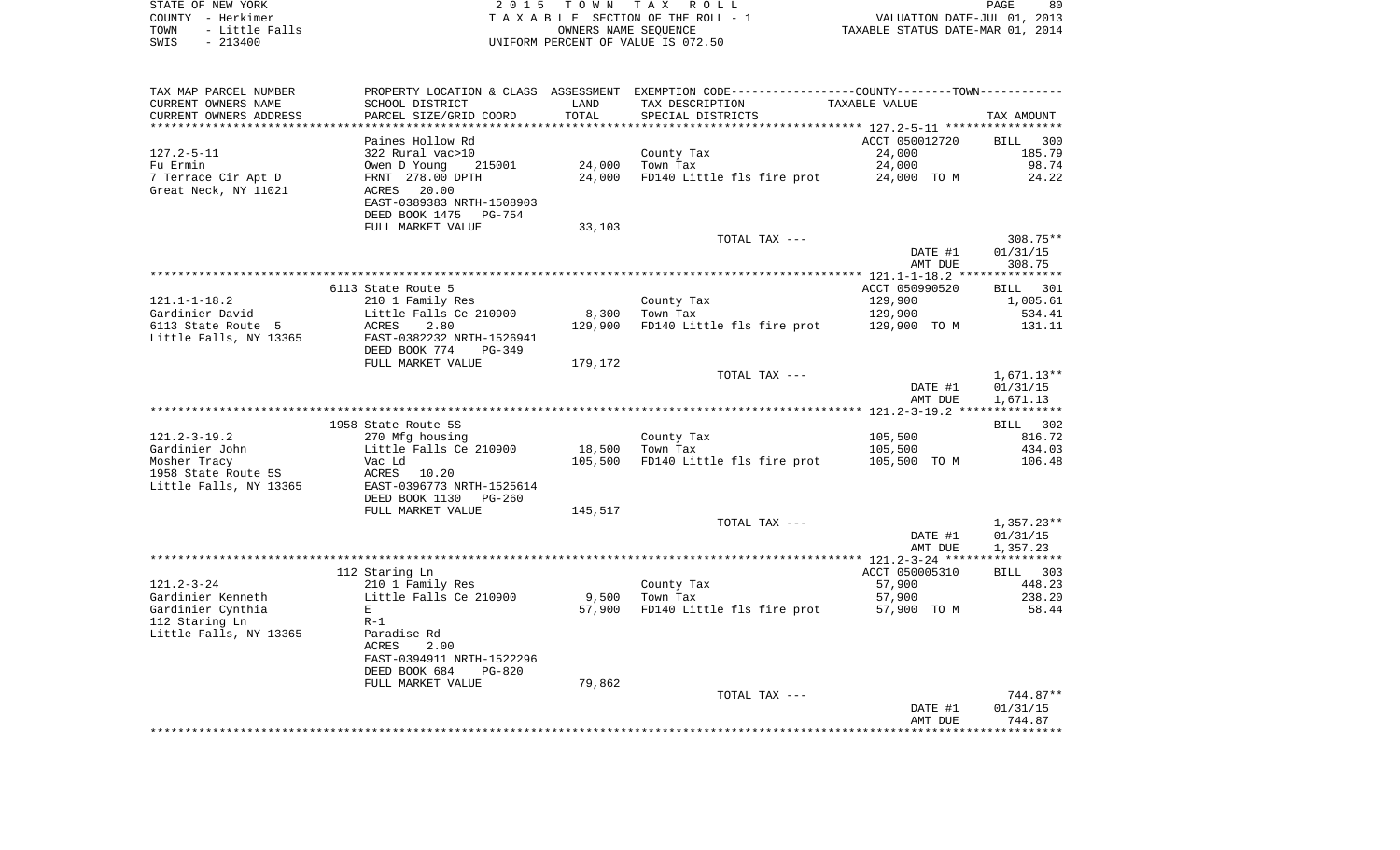| STATE OF NEW YORK |  |           |                |  |
|-------------------|--|-----------|----------------|--|
| COUNTY - Herkimer |  |           |                |  |
| TOWN              |  |           | - Little Falls |  |
| SWIS              |  | $-213400$ |                |  |

2015 TOWN TAX ROLL TA X A B L E SECTION OF THE ROLL - 1 TOWN A LITTLE TO A LITTLE TO BE CALL A LITTLE FOR THE ROLL - 1<br>
TAXABLE STATUS DATE-MAR 01, 2014 SWIS - 213400 UNIFORM PERCENT OF VALUE IS 072.50

PAGE 81

| TAX MAP PARCEL NUMBER     |                           |        | PROPERTY LOCATION & CLASS ASSESSMENT EXEMPTION CODE---------------COUNTY-------TOWN---------- |                      |              |
|---------------------------|---------------------------|--------|-----------------------------------------------------------------------------------------------|----------------------|--------------|
| CURRENT OWNERS NAME       | SCHOOL DISTRICT           | LAND   | TAX DESCRIPTION                                                                               | TAXABLE VALUE        |              |
| CURRENT OWNERS ADDRESS    | PARCEL SIZE/GRID COORD    | TOTAL  | SPECIAL DISTRICTS                                                                             |                      | TAX AMOUNT   |
|                           |                           |        |                                                                                               |                      |              |
|                           | Fall Hill Rd              |        |                                                                                               | ACCT 050990210       | BILL 304     |
| $121.2 - 2 - 34.2$        | 105 Vac farmland          |        | AG MKTS L 41720                                                                               | 4,194<br>4,194       |              |
| Gardinier Richard W Jr    | Little Falls Ce 210900    |        | 6,400 County Tax                                                                              | 2,206                | 17.08        |
| Gardinier Douglas         | North                     | 6,400  | Town Tax                                                                                      | 2,206                | 9.08         |
| 678 Paradise Rd           | $V-L$                     |        | School Relevy                                                                                 |                      | 94.95        |
| Little Falls, NY 13365    | $Rt$ 5-S                  |        | FD140 Little fls fire prot 2,206 TO M                                                         |                      | 2.23         |
|                           | ACRES<br>8.85             |        | 4,194 EX                                                                                      |                      |              |
| MAY BE SUBJECT TO PAYMENT | EAST-0393243 NRTH-1525523 |        |                                                                                               |                      |              |
| UNDER AGDIST LAW TIL 2018 | DEED BOOK 1167 PG-477     |        |                                                                                               |                      |              |
|                           | FULL MARKET VALUE         | 8,828  |                                                                                               |                      |              |
|                           |                           |        | TOTAL TAX ---                                                                                 |                      | 123.34**     |
|                           |                           |        |                                                                                               |                      |              |
|                           |                           |        |                                                                                               | DATE #1              | 01/31/15     |
|                           |                           |        |                                                                                               | AMT DUE              | 123.34       |
|                           |                           |        |                                                                                               |                      |              |
|                           | Paradise Rd               |        |                                                                                               | ACCT 050990670       | BILL 305     |
| $121.2 - 3 - 16.5$        | 113 Cattle farm           |        | AG MKTS L 41720                                                                               | $\Omega$<br>$\Omega$ |              |
| Gardinier Richard W Jr    | Little Falls Ce 210900    |        | 33,600 County Tax                                                                             | 46,800               | 362.30       |
| Gardinier Douglas         | East                      |        | 46,800 Town Tax                                                                               | 46,800               | 192.53       |
| 678 Paradise Rd           | Farm Land                 |        | School Relevy                                                                                 |                      | 2,014.50     |
| Little Falls, NY 13365    | Paradise Rd               |        | FD140 Little fls fire prot 46,800 TO M                                                        |                      | 47.24        |
|                           | ACRES 81.10               |        |                                                                                               |                      |              |
| MAY BE SUBJECT TO PAYMENT | EAST-0393538 NRTH-1524079 |        |                                                                                               |                      |              |
| UNDER AGDIST LAW TIL 2018 | DEED BOOK 1167 PG-477     |        |                                                                                               |                      |              |
|                           | FULL MARKET VALUE         | 64,552 |                                                                                               |                      |              |
|                           |                           |        | TOTAL TAX ---                                                                                 |                      | $2,616.57**$ |
|                           |                           |        |                                                                                               | DATE #1              | 01/31/15     |
|                           |                           |        |                                                                                               | AMT DUE              | 2,616.57     |
|                           |                           |        |                                                                                               |                      |              |
|                           | Paradise Rd               |        |                                                                                               |                      | BILL 306     |
| $121.2 - 3 - 16.15$       | 105 Vac farmland          |        | County Tax                                                                                    | 9,100                | 70.45        |
| Gardinier Thomas M        | Little Falls Ce 210900    | 9,100  | Town Tax                                                                                      | 9,100                | 37.44        |
| Gardinier Cortney K       | FRNT 540.00 DPTH          | 9,100  | FD140 Little fls fire prot                                                                    | 9,100 TO M           | 9.18         |
| 5 West Shore St           | ACRES 7.30                |        |                                                                                               |                      |              |
| Little Falls, NY 13363    | EAST-0394467 NRTH-1522766 |        |                                                                                               |                      |              |
|                           | DEED BOOK 1377 PG-451     |        |                                                                                               |                      |              |
|                           | FULL MARKET VALUE         | 12,552 |                                                                                               |                      |              |
|                           |                           |        | TOTAL TAX ---                                                                                 |                      | $117.07**$   |
|                           |                           |        |                                                                                               | DATE #1              | 01/31/15     |
|                           |                           |        |                                                                                               | AMT DUE              | 117.07       |
|                           |                           |        |                                                                                               |                      |              |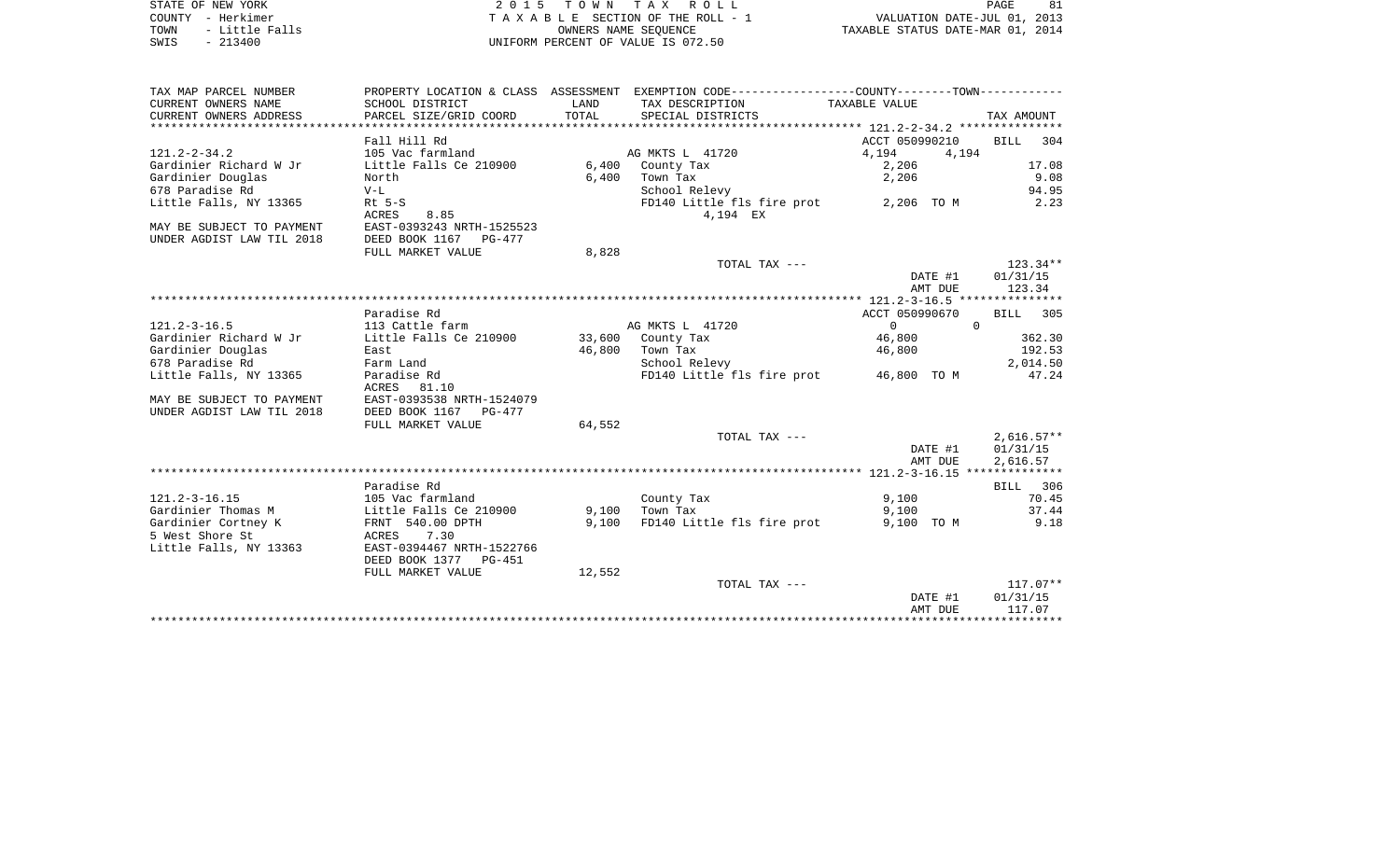| STATE OF NEW YORK<br>COUNTY - Herkimer | 2 0 1 5                                                     | TOWN TAX | ROLL<br>TAXABLE SECTION OF THE ROLL - 1                                                       |                                  | 82<br>PAGE<br>VALUATION DATE-JUL 01, 2013 |
|----------------------------------------|-------------------------------------------------------------|----------|-----------------------------------------------------------------------------------------------|----------------------------------|-------------------------------------------|
| TOWN<br>- Little Falls                 |                                                             |          | OWNERS NAME SEOUENCE                                                                          | TAXABLE STATUS DATE-MAR 01, 2014 |                                           |
| SWIS<br>$-213400$                      |                                                             |          | UNIFORM PERCENT OF VALUE IS 072.50                                                            |                                  |                                           |
|                                        |                                                             |          |                                                                                               |                                  |                                           |
| TAX MAP PARCEL NUMBER                  |                                                             |          | PROPERTY LOCATION & CLASS ASSESSMENT EXEMPTION CODE---------------COUNTY-------TOWN---------- |                                  |                                           |
| CURRENT OWNERS NAME                    | SCHOOL DISTRICT                                             | LAND     | TAX DESCRIPTION                                                                               | TAXABLE VALUE                    |                                           |
| CURRENT OWNERS ADDRESS                 | PARCEL SIZE/GRID COORD                                      | TOTAL    | SPECIAL DISTRICTS                                                                             |                                  | TAX AMOUNT                                |
|                                        | 2006 State Route 169                                        |          |                                                                                               | ACCT 050990560                   | BILL<br>307                               |
| $107.3 - 1 - 5.3$                      | 210 1 Family Res                                            |          | County Tax                                                                                    | 84,400                           | 653.38                                    |
| Gay George Jr                          | Little Falls Ce 210900                                      | 6,500    | Town Tax                                                                                      | 84,400                           | 347.22                                    |
| Gay Valerie                            | North                                                       | 84,400   | FD140 Little fls fire prot                                                                    | 84,400 TO M                      | 85.19                                     |
| 2006 State Route 169                   | R1 G                                                        |          |                                                                                               |                                  |                                           |
| Little Falls, NY 13365                 | Rt 169                                                      |          |                                                                                               |                                  |                                           |
|                                        | FRNT 150.00 DPTH 700.00                                     |          |                                                                                               |                                  |                                           |
|                                        | EAST-0379137 NRTH-1546176<br>DEED BOOK 693<br><b>PG-941</b> |          |                                                                                               |                                  |                                           |
|                                        | FULL MARKET VALUE                                           | 116,414  |                                                                                               |                                  |                                           |
|                                        |                                                             |          | TOTAL TAX ---                                                                                 |                                  | 1,085.79**                                |
|                                        |                                                             |          |                                                                                               | DATE #1                          | 01/31/15                                  |
|                                        |                                                             |          |                                                                                               | AMT DUE                          | 1,085.79                                  |
|                                        |                                                             |          |                                                                                               |                                  |                                           |
|                                        | State Route 169                                             |          |                                                                                               |                                  | 308<br>BILL                               |
| $107.3 - 1 - 5.4$                      | 314 Rural vac<10                                            |          | County Tax                                                                                    | 1,000                            | 7.74                                      |
| Gay George Jr                          | Little Falls Ce 210900                                      | 1,000    | Town Tax                                                                                      | 1,000                            | 4.11                                      |
| Gay Valerie<br>2006 State Route 169    | ACRES<br>3.10<br>EAST-0379174 NRTH-1545957                  | 1,000    | FD140 Little fls fire prot                                                                    | 1,000 TO M                       | 1.01                                      |
| Little Falls, NY 13365                 | DEED BOOK 1082<br>PG-402                                    |          |                                                                                               |                                  |                                           |
|                                        | FULL MARKET VALUE                                           | 1,379    |                                                                                               |                                  |                                           |
|                                        |                                                             |          | TOTAL TAX ---                                                                                 |                                  | $12.86**$                                 |
|                                        |                                                             |          |                                                                                               | DATE #1                          | 01/31/15                                  |
|                                        |                                                             |          |                                                                                               | AMT DUE                          | 12.86                                     |
|                                        |                                                             |          |                                                                                               |                                  |                                           |
| 114.2-2-26                             | Resevior Rd<br>210 1 Family Res                             |          | County Tax                                                                                    | ACCT 050014280<br>22,900         | BILL 309<br>177.28                        |
| Gee Harry A Jr                         | Little Falls Ce 210900                                      | 8,900    | Town Tax                                                                                      | 22,900                           | 94.21                                     |
| Gee Lisa L                             | W                                                           | 22,900   | FD140 Little fls fire prot                                                                    | 22,900 TO M                      | 23.11                                     |
| 10646 Hulser Rd                        | $R-1$ 3A                                                    |          |                                                                                               |                                  |                                           |
| Deerfield, NY 13501                    | Resevior Rd                                                 |          |                                                                                               |                                  |                                           |
|                                        | ACRES<br>1.60                                               |          |                                                                                               |                                  |                                           |
|                                        | EAST-0393324 NRTH-1540192                                   |          |                                                                                               |                                  |                                           |
|                                        | DEED BOOK 1333<br>PG-602                                    |          |                                                                                               |                                  |                                           |
|                                        | FULL MARKET VALUE                                           | 31,586   | TOTAL TAX ---                                                                                 |                                  | 294.60**                                  |
|                                        |                                                             |          |                                                                                               | DATE #1                          | 01/31/15                                  |
|                                        |                                                             |          |                                                                                               | AMT DUE                          | 294.60                                    |
|                                        |                                                             |          |                                                                                               |                                  |                                           |
|                                        | 255 Oregon Rd                                               |          |                                                                                               | ACCT 050009510                   | BILL 310                                  |
| $121.3 - 1 - 6$                        | 280 Res Multiple                                            |          | County Tax                                                                                    | 153,700                          | 1,189.85                                  |
| Gegler Robert                          | Central Valley 212803                                       | 12,200   | Town Tax                                                                                      | 153,700                          | 632.32                                    |
| Gegler Jean                            | 2MH 2G                                                      | 153,700  | FD140 Little fls fire prot                                                                    | 153,700 TO M                     | 155.13                                    |
| 255 Oregon Rd<br>Mohawk, NY 13407      | ACRES<br>4.80<br>EAST-0382895 NRTH-1512374                  |          |                                                                                               |                                  |                                           |
|                                        | DEED BOOK 793<br>PG-613                                     |          |                                                                                               |                                  |                                           |
|                                        | FULL MARKET VALUE                                           | 212,000  |                                                                                               |                                  |                                           |
|                                        |                                                             |          | TOTAL TAX ---                                                                                 |                                  | $1,977.30**$                              |
|                                        |                                                             |          |                                                                                               | DATE #1                          | 01/31/15                                  |
|                                        |                                                             |          |                                                                                               | AMT DUE                          | 1,977.30                                  |
|                                        |                                                             |          |                                                                                               |                                  |                                           |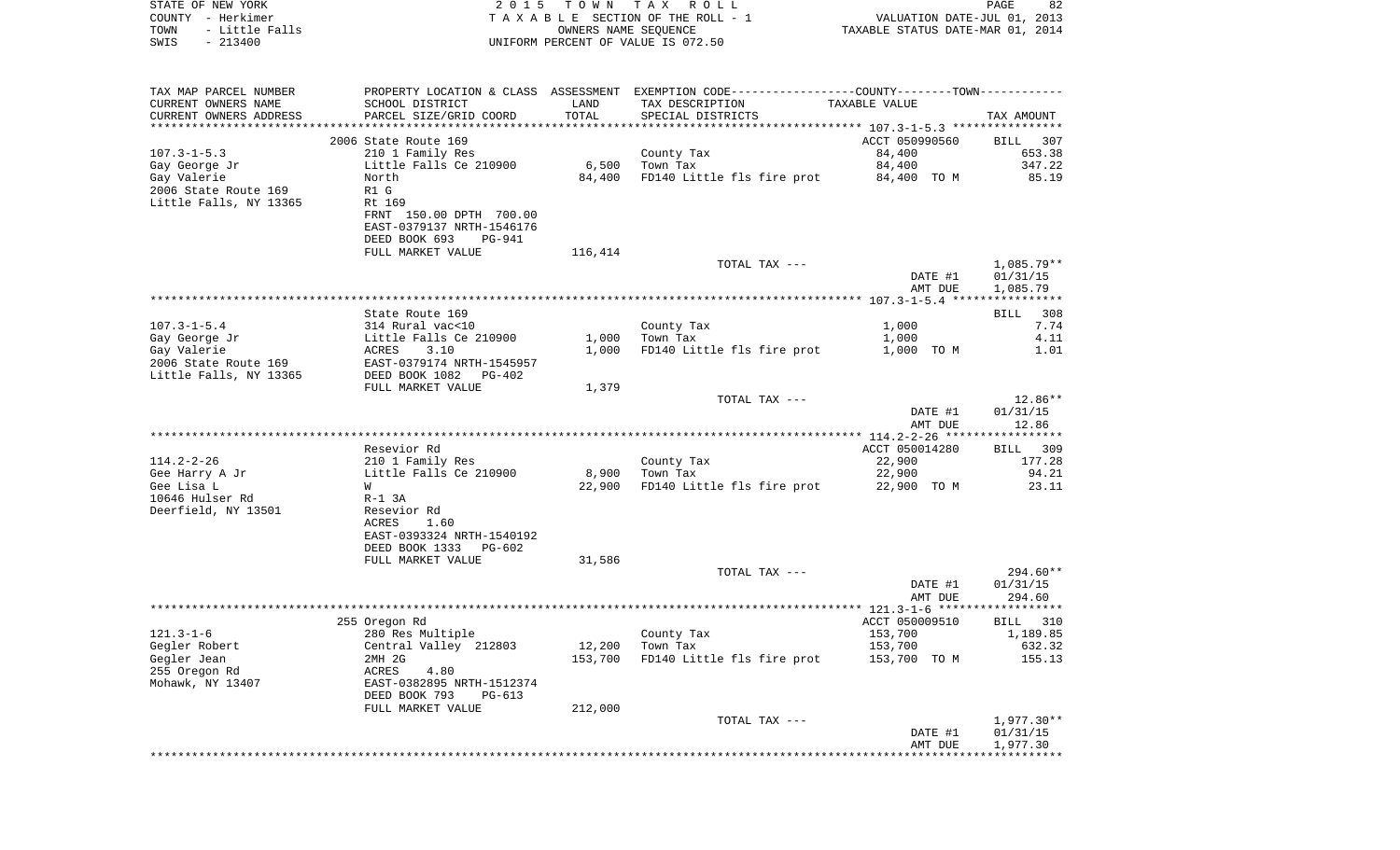STATE OF NEW YORK 2 0 1 5 T O W N T A X R O L L PAGE 83 COUNTY - Herkimer T A X A B L E SECTION OF THE ROLL - 1 VALUATION DATE-JUL 01, 2013 TOWN - Little Falls OWNERS NAME SEQUENCE TAXABLE STATUS DATE-MAR 01, 2014

SWIS - 213400 UNIFORM PERCENT OF VALUE IS 072.50

| TAX MAP PARCEL NUMBER<br>CURRENT OWNERS NAME<br>CURRENT OWNERS ADDRESS               | PROPERTY LOCATION & CLASS ASSESSMENT<br>SCHOOL DISTRICT<br>PARCEL SIZE/GRID COORD                                                         | LAND<br>TOTAL | EXEMPTION CODE-----------------COUNTY-------TOWN-----------<br>TAX DESCRIPTION<br>SPECIAL DISTRICTS |                                      | TAXABLE VALUE                                                                 |                       | TAX AMOUNT                                         |
|--------------------------------------------------------------------------------------|-------------------------------------------------------------------------------------------------------------------------------------------|---------------|-----------------------------------------------------------------------------------------------------|--------------------------------------|-------------------------------------------------------------------------------|-----------------------|----------------------------------------------------|
| ********************                                                                 |                                                                                                                                           |               |                                                                                                     | ************ 121.2-2-39 ************ |                                                                               |                       |                                                    |
| $121.2 - 2 - 39$<br>Gehring Donald<br>1823 State Route 5-S<br>Little Falls, NY 13365 | State Route 5S<br>112 Dairy farm<br>Little Falls Ce 210900<br>ACRES 198.00<br>EAST-0395869 NRTH-1527443<br>DEED BOOK 821<br><b>PG-550</b> | 159,200       | AG MKTS L 41720<br>67,100 AGRIC 10 Y 42100<br>County Tax<br>Town Tax<br>FD140 Little fls fire prot  |                                      | ACCT 050000660<br>$\mathbf 0$<br>10,700<br>148,500<br>148,500<br>159,200 TO M | $\mathbf 0$<br>10,700 | <b>BILL</b><br>311<br>1,149.60<br>610.93<br>160.68 |
| MAY BE SUBJECT TO PAYMENT<br>UNDER AGDIST LAW TIL 2018                               | FULL MARKET VALUE                                                                                                                         | 219,586       |                                                                                                     |                                      |                                                                               |                       |                                                    |
|                                                                                      |                                                                                                                                           |               | TOTAL TAX ---                                                                                       |                                      |                                                                               | DATE #1<br>AMT DUE    | 1,921.21**<br>01/31/15<br>1,921.21                 |
|                                                                                      | Fall Hill Rd                                                                                                                              |               |                                                                                                     |                                      | ACCT 050013470                                                                |                       | 312<br>BILL                                        |
| $121.2 - 2 - 41$                                                                     | 314 Rural vac<10                                                                                                                          |               | County Tax                                                                                          |                                      | 4,500                                                                         |                       | 34.84                                              |
| Gehring Donald                                                                       | Little Falls Ce 210900                                                                                                                    | 4,500         | Town Tax                                                                                            |                                      | 4,500                                                                         |                       | 18.51                                              |
| Gehring Norma                                                                        | N                                                                                                                                         | 4,500         | FD140 Little fls fire prot                                                                          |                                      | 4,500 TO M                                                                    |                       | 4.54                                               |
| 1823 State Route 5-S                                                                 | ACRES<br>2.30                                                                                                                             |               |                                                                                                     |                                      |                                                                               |                       |                                                    |
|                                                                                      | EAST-0394592 NRTH-1525769                                                                                                                 |               |                                                                                                     |                                      |                                                                               |                       |                                                    |
| Little Falls, NY 13365                                                               | DEED BOOK 00652 PG-00118                                                                                                                  |               |                                                                                                     |                                      |                                                                               |                       |                                                    |
|                                                                                      |                                                                                                                                           |               |                                                                                                     |                                      |                                                                               |                       |                                                    |
|                                                                                      | FULL MARKET VALUE                                                                                                                         | 6,207         |                                                                                                     |                                      |                                                                               |                       | $57.89**$                                          |
|                                                                                      |                                                                                                                                           |               | TOTAL TAX ---                                                                                       |                                      |                                                                               | DATE #1               |                                                    |
|                                                                                      |                                                                                                                                           |               |                                                                                                     |                                      |                                                                               | AMT DUE               | 01/31/15<br>57.89                                  |
|                                                                                      |                                                                                                                                           |               |                                                                                                     |                                      |                                                                               |                       | ***********                                        |
|                                                                                      | 1823 State Route 5S                                                                                                                       |               |                                                                                                     | **************** 121.2-2-42 ******   |                                                                               |                       |                                                    |
| $121.2 - 2 - 42$                                                                     |                                                                                                                                           |               |                                                                                                     |                                      | ACCT 050004385                                                                |                       | 313<br>BILL<br>647.18                              |
|                                                                                      | 210 1 Family Res                                                                                                                          |               | County Tax                                                                                          |                                      | 83,600                                                                        |                       |                                                    |
| Gehring Donald                                                                       | Little Falls Ce 210900                                                                                                                    | 8,500         | Town Tax                                                                                            |                                      | 83,600                                                                        |                       | 343.93                                             |
| Gehring Norma                                                                        | FRNT 350.00 DPTH                                                                                                                          | 83,600        | FD140 Little fls fire prot                                                                          |                                      | 83,600 TO M                                                                   |                       | 84.38                                              |
| 1823 State Route 5-S<br>Little Falls, NY 13365                                       | ACRES<br>1.30<br>EAST-0394367 NRTH-1525626                                                                                                |               |                                                                                                     |                                      |                                                                               |                       |                                                    |
|                                                                                      | DEED BOOK 00609 PG-00065                                                                                                                  |               |                                                                                                     |                                      |                                                                               |                       |                                                    |
|                                                                                      | FULL MARKET VALUE                                                                                                                         | 115,310       |                                                                                                     |                                      |                                                                               |                       |                                                    |
|                                                                                      |                                                                                                                                           |               | TOTAL TAX ---                                                                                       |                                      |                                                                               |                       | $1,075.49**$                                       |
|                                                                                      |                                                                                                                                           |               |                                                                                                     |                                      |                                                                               | DATE #1<br>AMT DUE    | 01/31/15<br>1,075.49                               |
|                                                                                      |                                                                                                                                           |               |                                                                                                     |                                      |                                                                               |                       |                                                    |
|                                                                                      | Paines Hollow Rd                                                                                                                          |               |                                                                                                     |                                      | ACCT 050012720                                                                |                       | 314<br>BILL                                        |
| $127.2 - 5 - 13$                                                                     | 314 Rural vac<10                                                                                                                          |               | County Tax                                                                                          |                                      | 10,000                                                                        |                       | 77.41                                              |
| Genesis Prime LLC                                                                    | Owen D Young<br>215001                                                                                                                    | 10,000        | Town Tax                                                                                            |                                      | 10,000                                                                        |                       | 41.14                                              |
| PO Box 678                                                                           | FRNT 186.00 DPTH                                                                                                                          | 10,000        | FD140 Little fls fire prot                                                                          |                                      | 10,000 TO M                                                                   |                       | 10.09                                              |
| New York, NY 10028                                                                   | ACRES<br>5.00<br>EAST-0388417 NRTH-1508178<br>DEED BOOK 1484<br><b>PG-544</b>                                                             |               |                                                                                                     |                                      |                                                                               |                       |                                                    |
|                                                                                      | FULL MARKET VALUE                                                                                                                         | 13,793        |                                                                                                     |                                      |                                                                               |                       |                                                    |
|                                                                                      |                                                                                                                                           |               | TOTAL TAX ---                                                                                       |                                      |                                                                               |                       | $128.64**$                                         |
|                                                                                      |                                                                                                                                           |               |                                                                                                     |                                      |                                                                               | DATE #1<br>AMT DUE    | 01/31/15<br>128.64                                 |
|                                                                                      |                                                                                                                                           |               |                                                                                                     |                                      | ****************                                                              |                       | *********                                          |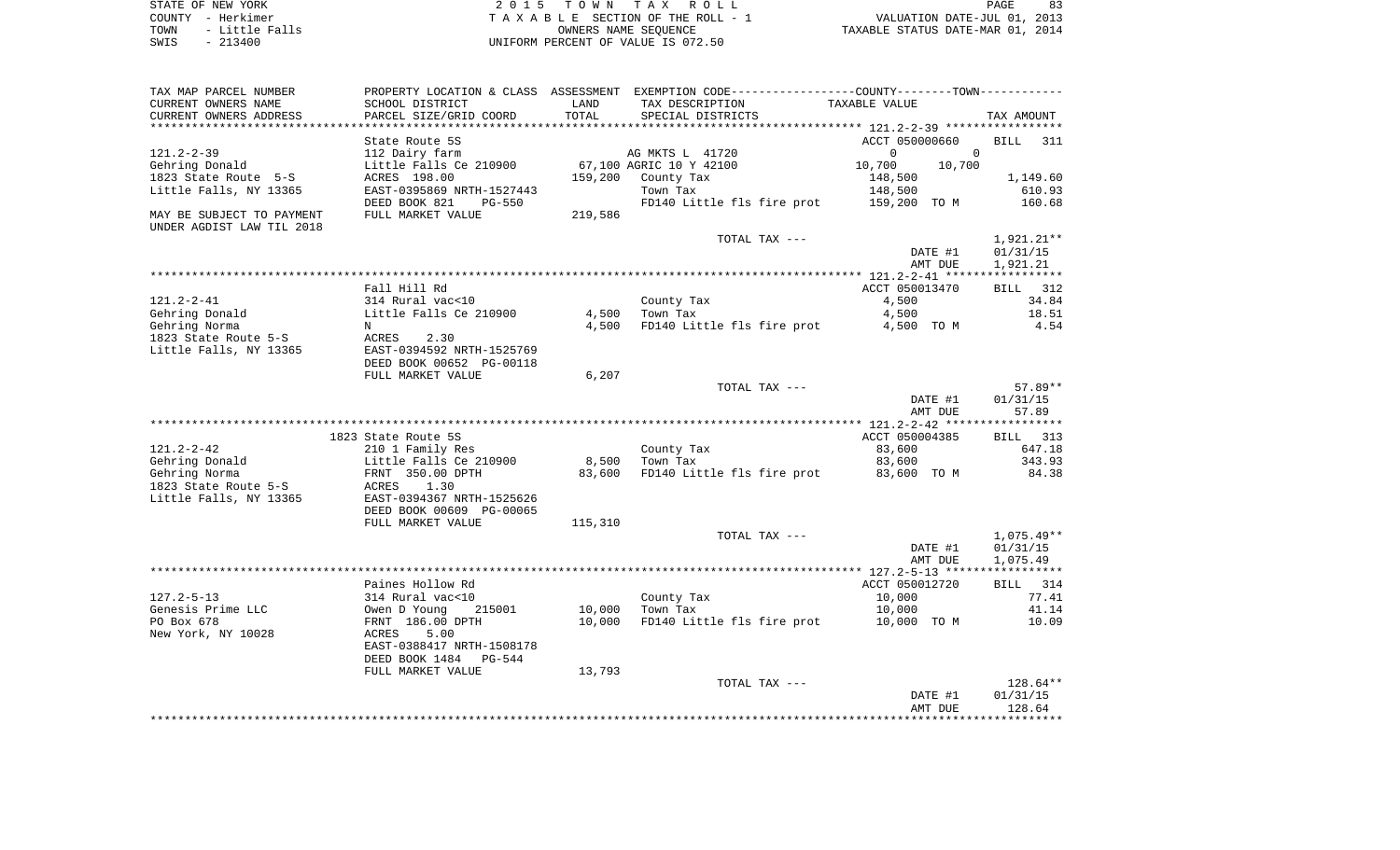| STATE OF NEW YORK      | 2015 TOWN TAX ROLL                 | 84<br>PAGE                       |
|------------------------|------------------------------------|----------------------------------|
| COUNTY - Herkimer      | TAXABLE SECTION OF THE ROLL - 1    | VALUATION DATE-JUL 01, 2013      |
| TOWN<br>- Little Falls | OWNERS NAME SEOUENCE               | TAXABLE STATUS DATE-MAR 01, 2014 |
| $-213400$<br>SWIS      | UNIFORM PERCENT OF VALUE IS 072.50 |                                  |

| TAX MAP PARCEL NUMBER                         |                                                      |               | PROPERTY LOCATION & CLASS ASSESSMENT EXEMPTION CODE----------------COUNTY--------TOWN---------- |                  |                       |
|-----------------------------------------------|------------------------------------------------------|---------------|-------------------------------------------------------------------------------------------------|------------------|-----------------------|
| CURRENT OWNERS NAME<br>CURRENT OWNERS ADDRESS | SCHOOL DISTRICT<br>PARCEL SIZE/GRID COORD            | LAND<br>TOTAL | TAX DESCRIPTION<br>SPECIAL DISTRICTS                                                            | TAXABLE VALUE    | TAX AMOUNT            |
| ************************                      |                                                      |               |                                                                                                 |                  |                       |
|                                               | 3892 State Route 167                                 |               |                                                                                                 | ACCT 050100060   | BILL 315              |
| $121.2 - 3 - 16.12$                           | 210 1 Family Res                                     |               | County Tax                                                                                      | 48,000           | 371.59                |
| George David                                  | Little Falls Ce 210900                               | 7,400         | Town Tax                                                                                        | 48,000           | 197.47                |
| 3892 State Route 167                          | mobile home                                          | 48,000        | FD140 Little fls fire prot                                                                      | 48,000 TO M      | 48.45                 |
| Little Falls, NY 13365                        | FRNT 140.08 DPTH 250.00<br>EAST-0391270 NRTH-1523331 |               |                                                                                                 |                  |                       |
|                                               | DEED BOOK 1473<br>PG-54                              |               |                                                                                                 |                  |                       |
|                                               | FULL MARKET VALUE                                    | 66,207        |                                                                                                 |                  |                       |
|                                               |                                                      |               | TOTAL TAX ---                                                                                   |                  | $617.51**$            |
|                                               |                                                      |               |                                                                                                 | DATE #1          | 01/31/15              |
|                                               |                                                      |               |                                                                                                 | AMT DUE          | 617.51                |
|                                               |                                                      |               |                                                                                                 |                  | **********            |
|                                               | Fall Hill Rd                                         |               |                                                                                                 | ACCT 050004920   | BILL<br>316           |
| $121.2 - 2 - 28$                              | 210 1 Family Res<br>Little Falls Ce 210900           | 7,800         | County Tax<br>Town Tax                                                                          | 59,400<br>59,400 | 459.84<br>244.37      |
| George Joseph<br>George Judith                | N                                                    | 59,400        | FD140 Little fls fire prot                                                                      | 59,400 TO M      | 59.95                 |
| 1699 State Route 5-S                          | R 1 1/2A                                             |               |                                                                                                 |                  |                       |
| Little Falls, NY 13365                        | Rt 5S                                                |               |                                                                                                 |                  |                       |
|                                               | FRNT 100.00 DPTH 396.00                              |               |                                                                                                 |                  |                       |
|                                               | EAST-0391908 NRTH-1524934                            |               |                                                                                                 |                  |                       |
|                                               | DEED BOOK 687<br>$PG-628$                            |               |                                                                                                 |                  |                       |
|                                               | FULL MARKET VALUE                                    | 81,931        |                                                                                                 |                  |                       |
|                                               |                                                      |               | TOTAL TAX ---                                                                                   | DATE #1          | 764.16**<br>01/31/15  |
|                                               |                                                      |               |                                                                                                 | AMT DUE          | 764.16                |
|                                               |                                                      |               |                                                                                                 |                  | ******************    |
|                                               | 357 Sandy Lane Rd                                    |               |                                                                                                 | ACCT 050004410   | <b>BILL</b><br>317    |
| $121.2 - 4 - 6$                               | 210 1 Family Res                                     |               | VETWAR CTS 41120                                                                                | 6,525<br>6,525   |                       |
| George Mary Ann                               | Little Falls Ce 210900                               | 4,600         | County Tax                                                                                      | 59,475           | 460.42                |
| 357 Sandy Lane Rd                             | N                                                    | 66,000        | Town Tax                                                                                        | 59,475           | 244.68                |
| Mohawk, NY 13407                              | R <sub>1</sub>                                       |               | FD140 Little fls fire prot                                                                      | 66,000 TO M      | 66.61                 |
|                                               | Sandy Lane<br>FRNT 123.00 DPTH 135.00                |               |                                                                                                 |                  |                       |
|                                               | EAST-0386501 NRTH-1520604                            |               |                                                                                                 |                  |                       |
|                                               | DEED BOOK 00530 PG-00340                             |               |                                                                                                 |                  |                       |
|                                               | FULL MARKET VALUE                                    | 91,034        |                                                                                                 |                  |                       |
|                                               |                                                      |               | TOTAL TAX ---                                                                                   |                  | 771.71**              |
|                                               |                                                      |               |                                                                                                 | DATE #1          | 01/31/15              |
|                                               |                                                      |               |                                                                                                 | AMT DUE          | 771.71<br>*********** |
|                                               | Paines Hollow Rd                                     |               |                                                                                                 |                  | <b>BILL</b><br>318    |
| $121.2 - 2 - 20.3$                            | 311 Res vac land                                     |               | County Tax                                                                                      | 4,900            | 37.93                 |
| George Michael                                | Little Falls Ce 210900                               | 4,900         | Town Tax                                                                                        | 4,900            | 20.16                 |
| 1725 State Route 5                            | VL                                                   | 4,900         |                                                                                                 |                  |                       |
| Little Falls, NY 13365                        | FRNT 950.00 DPTH                                     |               |                                                                                                 |                  |                       |
|                                               | ACRES<br>4.00                                        |               |                                                                                                 |                  |                       |
|                                               | EAST-0391990 NRTH-1525349                            |               |                                                                                                 |                  |                       |
|                                               | DEED BOOK 1293<br>PG-243                             |               |                                                                                                 |                  |                       |
|                                               | FULL MARKET VALUE                                    | 6,759         | TOTAL TAX ---                                                                                   |                  | 58.09**               |
|                                               |                                                      |               |                                                                                                 | DATE #1          | 01/31/15              |
|                                               |                                                      |               |                                                                                                 | AMT DUE          | 58.09                 |
|                                               |                                                      |               |                                                                                                 |                  |                       |
|                                               |                                                      |               |                                                                                                 |                  |                       |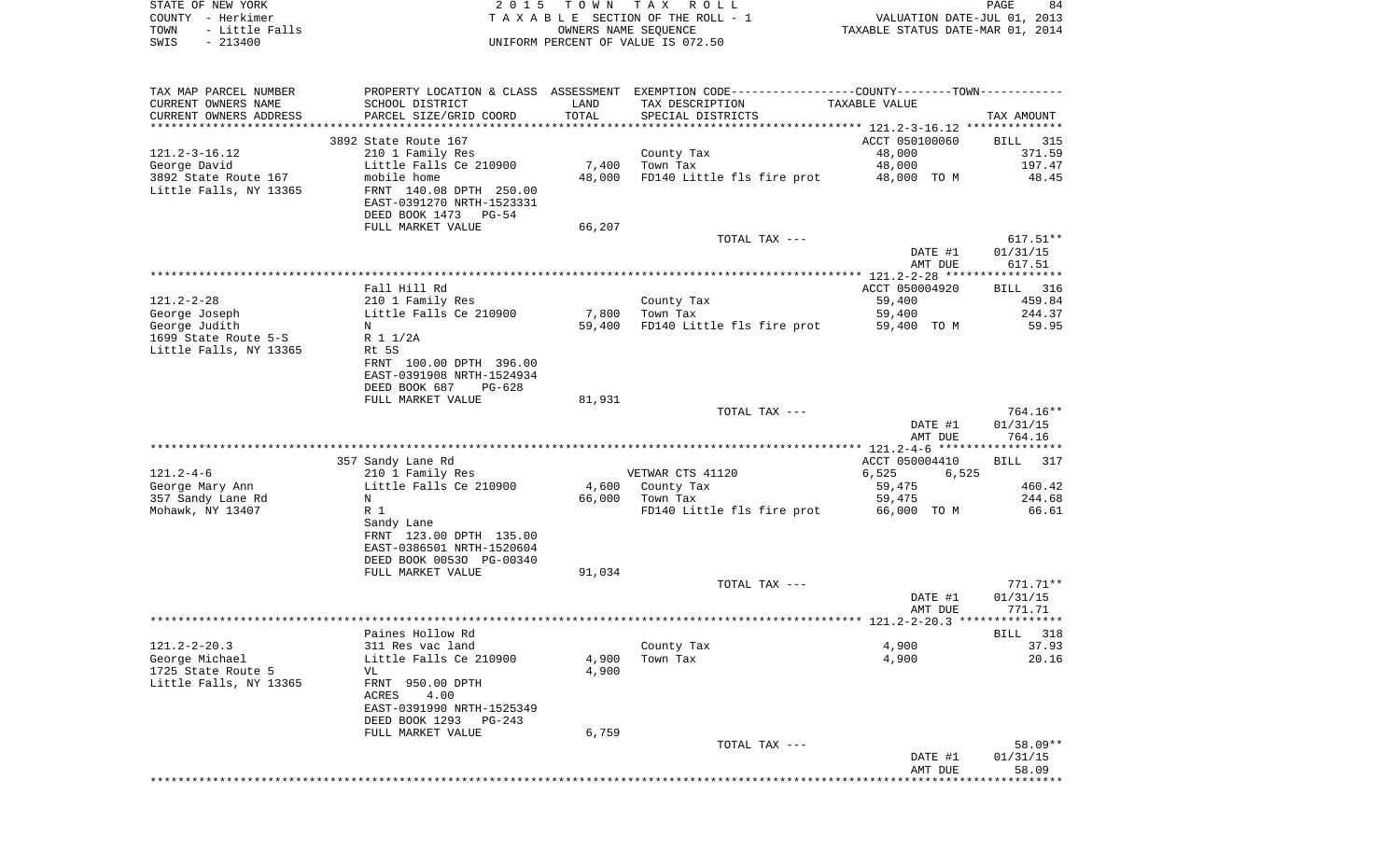| STATE OF NEW YORK<br>COUNTY - Herkimer<br>- Little Falls<br>TOWN<br>$-213400$<br>SWIS | 2 0 1 5                                                                                                                                   | T O W N          | TAX ROLL<br>TAXABLE SECTION OF THE ROLL - 1<br>OWNERS NAME SEQUENCE<br>UNIFORM PERCENT OF VALUE IS 072.50                             | TAXABLE STATUS DATE-MAR 01, 2014                  | PAGE<br>85<br>VALUATION DATE-JUL 01, 2013       |
|---------------------------------------------------------------------------------------|-------------------------------------------------------------------------------------------------------------------------------------------|------------------|---------------------------------------------------------------------------------------------------------------------------------------|---------------------------------------------------|-------------------------------------------------|
| TAX MAP PARCEL NUMBER<br>CURRENT OWNERS NAME<br>CURRENT OWNERS ADDRESS                | SCHOOL DISTRICT<br>PARCEL SIZE/GRID COORD                                                                                                 | LAND<br>TOTAL    | PROPERTY LOCATION & CLASS ASSESSMENT EXEMPTION CODE---------------COUNTY-------TOWN----------<br>TAX DESCRIPTION<br>SPECIAL DISTRICTS | TAXABLE VALUE                                     | TAX AMOUNT                                      |
| ************************                                                              | Paines Hollow Rd                                                                                                                          |                  |                                                                                                                                       |                                                   | 319<br>BILL                                     |
| $121.2 - 2 - 24$<br>George Michael<br>1725 State Route 5<br>Little Falls, NY 13365    | 311 Res vac land<br>Little Falls Ce 210900<br>Flint Ave.<br>FRNT 505.00 DPTH 190.00<br>EAST-0391416 NRTH-1524628<br>DEED BOOK 1293 PG-243 | 1,000<br>1,000   | County Tax<br>Town Tax                                                                                                                | 1,000<br>1,000                                    | 7.74<br>4.11                                    |
|                                                                                       | FULL MARKET VALUE                                                                                                                         | 1,379            |                                                                                                                                       |                                                   |                                                 |
|                                                                                       |                                                                                                                                           |                  | TOTAL TAX ---                                                                                                                         | DATE #1<br>AMT DUE                                | $11.85**$<br>01/31/15<br>11.85                  |
|                                                                                       |                                                                                                                                           |                  |                                                                                                                                       |                                                   |                                                 |
| $121.2 - 2 - 32$<br>George Michael R<br>George Andrew J                               | 1725 State Route 5S<br>210 1 Family Res<br>Little Falls Ce 210900<br>N                                                                    | 11,300<br>79,400 | County Tax<br>Town Tax<br>FD140 Little fls fire prot                                                                                  | ACCT 050004470<br>79,400<br>79,400<br>79,400 TO M | <b>BILL</b><br>320<br>614.67<br>326.65<br>80.14 |
| 1725 State Route 5S<br>Little Falls, NY 13365                                         | R 1 2A<br>Rt 5 S<br>ACRES<br>3.20<br>EAST-0392372 NRTH-1525103<br>DEED BOOK 936<br>$PG-204$<br>FULL MARKET VALUE                          | 109,517          |                                                                                                                                       |                                                   |                                                 |
|                                                                                       |                                                                                                                                           |                  | TOTAL TAX ---                                                                                                                         | DATE #1<br>AMT DUE                                | 1,021.46**<br>01/31/15<br>1,021.46              |
|                                                                                       |                                                                                                                                           |                  |                                                                                                                                       |                                                   |                                                 |
| $121.2 - 4 - 34$<br>George Steven<br>499 Sandy Ln<br>Little Falls, NY 13365           | 499 Sandy Ln<br>210 1 Family Res<br>Little Falls Ce 210900<br>W<br>FRNT 310.00 DPTH<br>ACRES<br>0.46                                      | 5,700<br>59,400  | County Tax<br>Town Tax<br>FD140 Little fls fire prot                                                                                  | ACCT 050004440<br>59,400<br>59,400<br>59,400 TO M | BILL 321<br>459.84<br>244.37<br>59.95           |
|                                                                                       | EAST-0388613 NRTH-1521726<br>DEED BOOK 1515<br>PG-394                                                                                     |                  |                                                                                                                                       |                                                   |                                                 |
|                                                                                       | FULL MARKET VALUE                                                                                                                         | 81,931           | TOTAL TAX ---                                                                                                                         | DATE #1                                           | 764.16**<br>01/31/15                            |
|                                                                                       |                                                                                                                                           |                  |                                                                                                                                       | AMT DUE                                           | 764.16                                          |
| $121.4 - 3 - 4$<br>Gerard Francis                                                     | State Route 167<br>322 Rural vac>10<br>Owen D Young<br>215001                                                                             | 39,600           | County Tax<br>Town Tax                                                                                                                | ACCT 050012750<br>39,600<br>39,600                | BILL 322<br>306.56<br>162.91                    |
| 15400 West Grandview Ave<br>Meadville, PA 16635                                       | Е<br>Rt 167<br>FRNT 323.00 DPTH<br>ACRES 30.00<br>EAST-0388958 NRTH-1513128<br>DEED BOOK 1482 PG-108<br>FULL MARKET VALUE                 | 39,600<br>54,621 | School Relevy<br>FD140 Little fls fire prot                                                                                           | 39,600 TO M                                       | 1,027.66<br>39.97                               |
|                                                                                       |                                                                                                                                           |                  | TOTAL TAX ---                                                                                                                         | DATE #1<br>AMT DUE                                | $1,537.10**$<br>01/31/15<br>1,537.10            |
|                                                                                       |                                                                                                                                           |                  |                                                                                                                                       |                                                   |                                                 |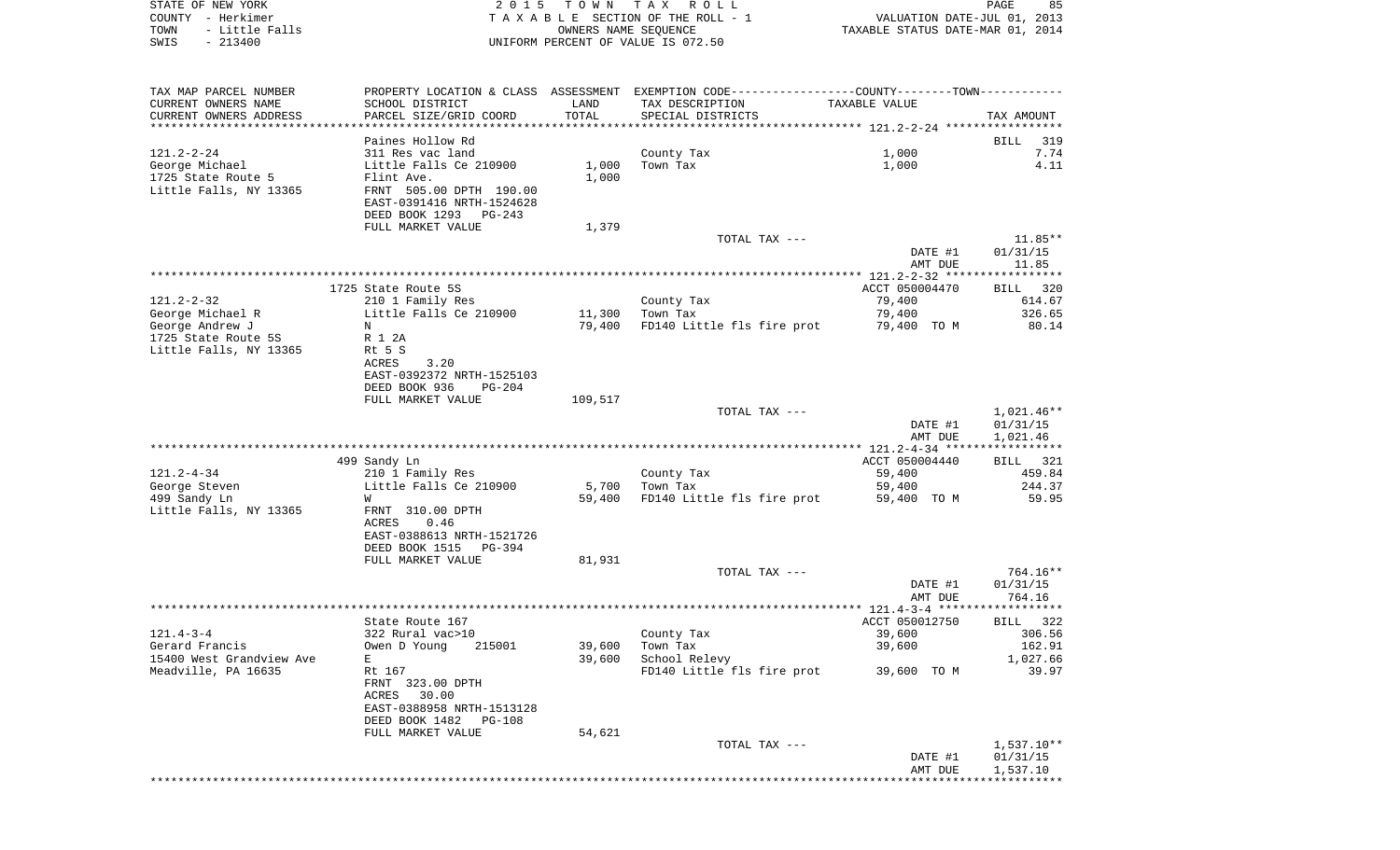STATE OF NEW YORK 2 0 1 5 T O W N T A X R O L L PAGE 86COUNTY - Herkimer **T A X A B L E** SECTION OF THE ROLL - 1 VALUATION DATE-JUL 01, 2013 TOWN - Little Falls OWNERS NAME SEQUENCE TAXABLE STATUS DATE-MAR 01, 2014 SWIS - 213400 UNIFORM PERCENT OF VALUE IS 072.50

TAX MAP PARCEL NUMBER PROPERTY LOCATION & CLASS ASSESSMENT EXEMPTION CODE------------------COUNTY--------TOWN------------ CURRENT OWNERS NAME SCHOOL DISTRICT LAND TAX DESCRIPTION TAXABLE VALUECURRENT OWNERS ADDRESS PARCEL SIZE/GRID COORD TOTAL SPECIAL DISTRICTS TAX AMOUNT \*\*\*\*\*\*\*\*\*\*\*\*\*\*\*\*\*\*\*\*\*\*\*\*\*\*\*\*\*\*\*\*\*\*\*\*\*\*\*\*\*\*\*\*\*\*\*\*\*\*\*\*\*\*\*\*\*\*\*\*\*\*\*\*\*\*\*\*\*\*\*\*\*\*\*\*\*\*\*\*\*\*\*\*\*\*\*\*\*\*\*\*\*\*\*\*\*\*\*\*\*\*\* 127.2-2-25.4 \*\*\*\*\*\*\*\*\*\*\*\*\*\*\* Johnnycake Rd BILL 323 127.2-2-25.4 314 Rural vac<10 AG MKTS 41730 13,716 13,716 Gerhardt Ward Little Falls Ce 210900 18,000 County Tax 4,284 33.16 110 Elm St ACRES 13.06 18,000 Town Tax 4,284 17.62 Ilion, NY 13357 EAST-0393277 NRTH-1506412 FD140 Little fls fire prot 18,000 TO M 18.17 DEED BOOK 1278 PG-950MAY BE SUBJECT TO PAYMENT FULL MARKET VALUE  $24.828$ UNDER AGDIST LAW TIL 2021 TOTAL TAX  $---$  68.95\*\* DATE #1 01/31/15 AMT DUE 68.95 \*\*\*\*\*\*\*\*\*\*\*\*\*\*\*\*\*\*\*\*\*\*\*\*\*\*\*\*\*\*\*\*\*\*\*\*\*\*\*\*\*\*\*\*\*\*\*\*\*\*\*\*\*\*\*\*\*\*\*\*\*\*\*\*\*\*\*\*\*\*\*\*\*\*\*\*\*\*\*\*\*\*\*\*\*\*\*\*\*\*\*\*\*\*\*\*\*\*\*\*\*\*\* 114.1-1-22 \*\*\*\*\*\*\*\*\*\*\*\*\*\*\*\*\*BILL 324 1304 Shells Bush Rd ACCT 050011910 BILL 324 Shells Bush Rd 592.22 114.1-1-22 210 1 Family Res County Tax 76,500 Giachetti Gary **Little Falls Ce 210900** 6,200 Town Tax 76,500 314.72 Giachetti Phyllis inc lot 25.2 76,500 FD140 Little fls fire prot 76,500 TO M 77.21 1304 Shells Bush Rd R-1Little Falls, NY 13365 Shells Bush FRNT 150.00 DPTH ACRES 1.32 EAST-0384327 NRTH-1541802 DEED BOOK 709 PG-016FULL MARKET VALUE 105,517 TOTAL TAX --- 984.15\*\* DATE #1 01/31/15 AMT DUE 984.15 \*\*\*\*\*\*\*\*\*\*\*\*\*\*\*\*\*\*\*\*\*\*\*\*\*\*\*\*\*\*\*\*\*\*\*\*\*\*\*\*\*\*\*\*\*\*\*\*\*\*\*\*\*\*\*\*\*\*\*\*\*\*\*\*\*\*\*\*\*\*\*\*\*\*\*\*\*\*\*\*\*\*\*\*\*\*\*\*\*\*\*\*\*\*\*\*\*\*\*\*\*\*\* 121.2-4-48 \*\*\*\*\*\*\*\*\*\*\*\*\*\*\*\*\* 554 Sandy Ln ACCT 050015240 BILL 325 121.2-4-48 210 1 Family Res County Tax 39,500 305.79 Gibson James  $Little$  Falls Ce 210900  $4.900$  Town Tax  $39.500$ PO Box 914 FRNT 98.00 DPTH 174.00 39,500 FD140 Little fls fire prot 39,500 TO M 39.87 Herkimer, NY 13350 EAST-0389101 NRTH-1522758 DEED BOOK 1400 PG-733FULL MARKET VALUE 54,483 TOTAL TAX --- 508.16\*\* DATE #1 01/31/15 AMT DUE 508.16 \*\*\*\*\*\*\*\*\*\*\*\*\*\*\*\*\*\*\*\*\*\*\*\*\*\*\*\*\*\*\*\*\*\*\*\*\*\*\*\*\*\*\*\*\*\*\*\*\*\*\*\*\*\*\*\*\*\*\*\*\*\*\*\*\*\*\*\*\*\*\*\*\*\*\*\*\*\*\*\*\*\*\*\*\*\*\*\*\*\*\*\*\*\*\*\*\*\*\*\*\*\*\* 114.2-2-40 \*\*\*\*\*\*\*\*\*\*\*\*\*\*\*\*\*BILL 326 142 OHara Rd ACCT 050018130 BILL 3266 BILL 3266 BILL 3266 BILL 3266 BILL 3266 BILL 3266 BILL 3266 BILL 3266 BILL 3266 BILL 3266 BILL 3266 BILL 3266 BILL 3266 BILL 3266 BILL 3266 BILL 3266 BILL 3266 BILL 3266 BILL 3266 BILL 114.2-2-40 311 Res vac land County Tax 2,700 20.90 Gilbo Jeffrey J Little Falls Ce 210900 2,700 Town Tax 2,700 11.11 62 W Monroe St FRNT 218.00 DPTH 2,700 FD140 Little fls fire prot 2,700 TO M 2.73 Little Falls, NY 13365 ACRES 1.11 EAST-0390477 NRTH-1539463 DEED BOOK 866 PG-101FULL MARKET VALUE 3,724 TOTAL TAX  $---$  34.74\*\* DATE #1 01/31/15 AMT DUE 34.74\*\*\*\*\*\*\*\*\*\*\*\*\*\*\*\*\*\*\*\*\*\*\*\*\*\*\*\*\*\*\*\*\*\*\*\*\*\*\*\*\*\*\*\*\*\*\*\*\*\*\*\*\*\*\*\*\*\*\*\*\*\*\*\*\*\*\*\*\*\*\*\*\*\*\*\*\*\*\*\*\*\*\*\*\*\*\*\*\*\*\*\*\*\*\*\*\*\*\*\*\*\*\*\*\*\*\*\*\*\*\*\*\*\*\*\*\*\*\*\*\*\*\*\*\*\*\*\*\*\*\*\*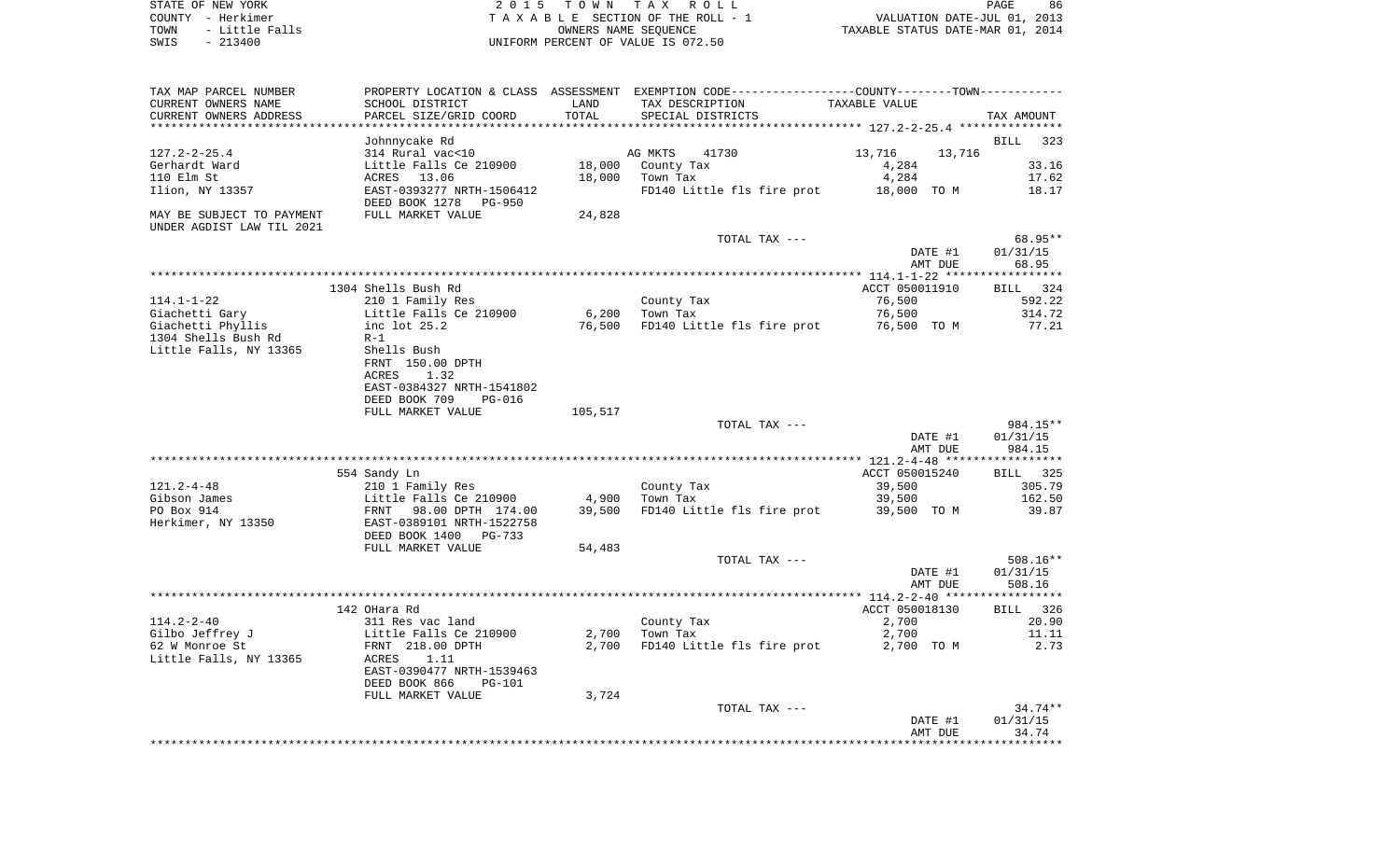STATE OF NEW YORK 2 0 1 5 T O W N T A X R O L L PAGE 87 COUNTY - Herkimer T A X A B L E SECTION OF THE ROLL - 1 VALUATION DATE-JUL 01, 2013 TOWN - Little Falls OWNERS NAME SEQUENCE TAXABLE STATUS DATE-MAR 01, 2014 SWIS - 213400 UNIFORM PERCENT OF VALUE IS 072.50

| TAX MAP PARCEL NUMBER  |                           |        | PROPERTY LOCATION & CLASS ASSESSMENT EXEMPTION CODE----------------COUNTY--------TOWN----------- |                                    |                    |
|------------------------|---------------------------|--------|--------------------------------------------------------------------------------------------------|------------------------------------|--------------------|
| CURRENT OWNERS NAME    | SCHOOL DISTRICT           | LAND   | TAX DESCRIPTION                                                                                  | TAXABLE VALUE                      |                    |
| CURRENT OWNERS ADDRESS | PARCEL SIZE/GRID COORD    | TOTAL  | SPECIAL DISTRICTS                                                                                |                                    | TAX AMOUNT         |
|                        |                           |        |                                                                                                  |                                    |                    |
|                        | Eatonbush Rd              |        |                                                                                                  | ACCT 050008310                     | BILL<br>327        |
| $114.3 - 1 - 12.1$     | 322 Rural vac>10          |        | County Tax                                                                                       | 28,100                             | 217.53             |
| Gilmore Geoffrey       | Herkimer Centra 213001    | 28,100 | Town Tax                                                                                         | 28,100                             | 115.60             |
| Gilmore Luvy           | FRNT 821.00 DPTH          | 28,100 | School Relevy                                                                                    |                                    | 996.21             |
| 107 Broat Rd           | 26.10<br>ACRES            |        | FD140 Little fls fire prot                                                                       | 28,100 TO M                        | 28.36              |
| Little Falls, NY 13365 | EAST-0380211 NRTH-1532399 |        |                                                                                                  |                                    |                    |
|                        | DEED BOOK 1208 PG-744     |        |                                                                                                  |                                    |                    |
|                        | FULL MARKET VALUE         | 38,759 |                                                                                                  |                                    |                    |
|                        |                           |        | TOTAL TAX ---                                                                                    |                                    | $1,357.70**$       |
|                        |                           |        |                                                                                                  | DATE #1                            | 01/31/15           |
|                        |                           |        |                                                                                                  | AMT DUE                            | 1,357.70           |
|                        |                           |        |                                                                                                  |                                    |                    |
|                        | State Route 5             |        |                                                                                                  | ACCT 050099540                     | 328<br>BILL        |
| $121.1 - 1 - 56$       | 330 Vacant comm           |        | County Tax                                                                                       | 2,500                              | 19.35              |
| Giovinazzo Anthony     | Herkimer Centra 213001    | 2,500  | Town Tax                                                                                         | 2,500                              | 10.28              |
| 167 W River Rd         | 1.00<br>ACRES             | 2,500  | FD140 Little fls fire prot                                                                       | 2,500 TO M                         | 2.52               |
| Frankfort, NY 13340    | EAST-0380709 NRTH-1526470 |        |                                                                                                  |                                    |                    |
|                        | DEED BOOK 1105<br>PG-150  |        |                                                                                                  |                                    |                    |
|                        | FULL MARKET VALUE         | 3,448  |                                                                                                  |                                    |                    |
|                        |                           |        | TOTAL TAX ---                                                                                    |                                    | $32.15**$          |
|                        |                           |        |                                                                                                  | DATE #1                            | 01/31/15           |
|                        |                           |        |                                                                                                  | AMT DUE                            | 32.15              |
|                        |                           |        |                                                                                                  | ***************** 127.2-5-8 ****** | *********          |
|                        | Paines Hollow Rd          |        |                                                                                                  | ACCT 050012720                     | <b>BILL</b><br>329 |
| $127.2 - 5 - 8$        | 322 Rural vac>10          |        | County Tax                                                                                       | 24,000                             | 185.79             |
| Goldman Alyla French-  | Owen D Young<br>215001    | 24,000 | Town Tax                                                                                         | 24,000                             | 98.74              |
| French Rita            | FRNT 444.00 DPTH          | 24,000 | School Relevy                                                                                    |                                    | 622.83             |
| 16 St Monica Ln        | ACRES 20.00               |        | FD140 Little fls fire prot                                                                       | 24,000 TO M                        | 24.22              |
| Johnsville, NY 12094   | EAST-0389346 NRTH-1510020 |        |                                                                                                  |                                    |                    |
|                        | DEED BOOK 1476<br>$PG-45$ |        |                                                                                                  |                                    |                    |
|                        | FULL MARKET VALUE         | 33,103 |                                                                                                  |                                    |                    |
|                        |                           |        | TOTAL TAX ---                                                                                    |                                    | 931.58**           |
|                        |                           |        |                                                                                                  | DATE #1                            | 01/31/15           |
|                        |                           |        |                                                                                                  | AMT DUE                            | 931.58             |
|                        |                           |        |                                                                                                  |                                    |                    |
|                        | 1496 State Route 5S       |        |                                                                                                  | ACCT 050004650                     | BILL 330           |
| $121.2 - 4 - 21$       | 210 1 Family Res          |        | County Tax                                                                                       | 57,200                             | 442.81             |
| Goldstein Ronald       | Little Falls Ce 210900    | 7,200  | Town Tax                                                                                         | 57,200                             | 235.32             |
| Goldstein Jeanne       | S                         | 57,200 | FD140 Little fls fire prot                                                                       | 57,200 TO M                        | 57.73              |
| 1496 State Route 5-S   | R 1                       |        |                                                                                                  |                                    |                    |
| Mohawk, NY 13407       | Rt 5 S                    |        |                                                                                                  |                                    |                    |
|                        | FRNT 232.00 DPTH 150.00   |        |                                                                                                  |                                    |                    |
|                        | EAST-0388110 NRTH-1524129 |        |                                                                                                  |                                    |                    |
|                        | DEED BOOK 00561 PG-00392  |        |                                                                                                  |                                    |                    |
|                        | FULL MARKET VALUE         | 78,897 |                                                                                                  |                                    |                    |
|                        |                           |        | TOTAL TAX ---                                                                                    |                                    | 735.86**           |
|                        |                           |        |                                                                                                  | DATE #1                            | 01/31/15           |
|                        |                           |        |                                                                                                  | AMT DUE                            | 735.86             |
|                        |                           |        |                                                                                                  |                                    |                    |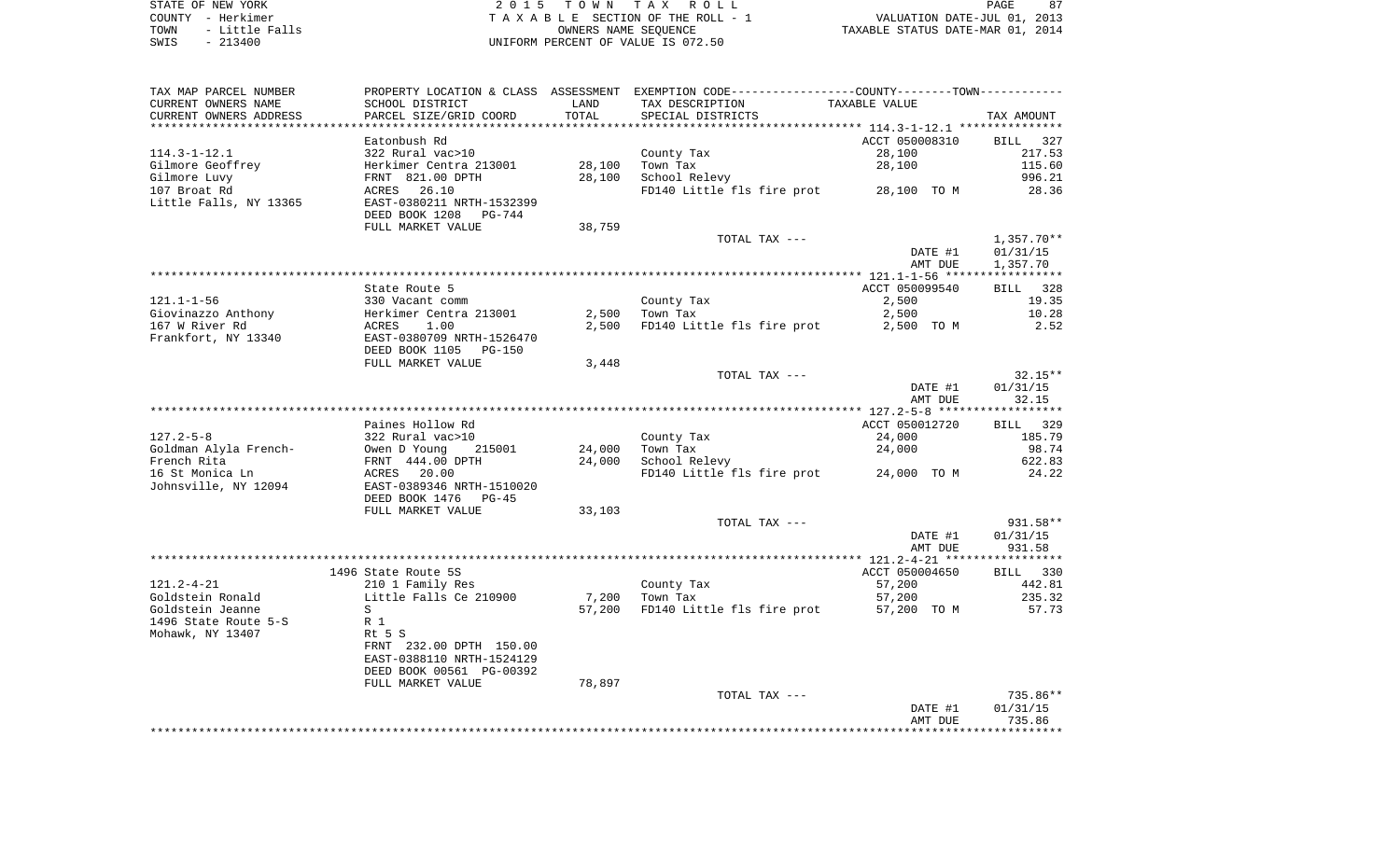STATE OF NEW YORK **EXECUTE:** A G L L 2 0 1 5 T O W N T A X R O L L COUNTY - Herkimer<br>
T A X A B L E SECTION OF THE ROLL - 1<br>
TOWN - Little Falls<br>
SWIS - 213400 - 2013400 - UNIFORM PERCENT OF VALUE IS 072.50 TOWN - Little Falls OWNERS NAME SEQUENCE TAXABLE STATUS DATE-MAR 01, 2014 SWIS - 213400 UNIFORM PERCENT OF VALUE IS 072.50

| TAX MAP PARCEL NUMBER  | PROPERTY LOCATION & CLASS ASSESSMENT |         | EXEMPTION CODE-----------------COUNTY-------TOWN----------- |                |              |
|------------------------|--------------------------------------|---------|-------------------------------------------------------------|----------------|--------------|
| CURRENT OWNERS NAME    | SCHOOL DISTRICT                      | LAND    | TAX DESCRIPTION                                             | TAXABLE VALUE  |              |
| CURRENT OWNERS ADDRESS | PARCEL SIZE/GRID COORD               | TOTAL   | SPECIAL DISTRICTS                                           |                | TAX AMOUNT   |
|                        |                                      |         |                                                             |                |              |
|                        | 127 Dise Rd                          |         |                                                             | ACCT 050100560 | BILL 331     |
| $114.2 - 1 - 11.6$     | 210 1 Family Res                     |         | County Tax                                                  | 75,200         | 582.15       |
| Gorinshek James M      | Little Falls Ce 210900               | 11,500  | Town Tax                                                    | 75,200         | 309.37       |
| 127 Dise Rd            | ACRES<br>3.00                        | 75,200  | FD140 Little fls fire prot                                  | 75,200 TO M    | 75.90        |
| Little Falls, NY 13365 | EAST-0388109 NRTH-1541403            |         |                                                             |                |              |
|                        | DEED BOOK 809<br><b>PG-220</b>       |         |                                                             |                |              |
|                        | FULL MARKET VALUE                    | 103,724 |                                                             |                |              |
|                        |                                      |         | TOTAL TAX ---                                               |                | $967.42**$   |
|                        |                                      |         |                                                             | DATE #1        | 01/31/15     |
|                        |                                      |         |                                                             | AMT DUE        | 967.42       |
|                        |                                      |         |                                                             |                |              |
|                        | Middleville Rd                       |         |                                                             | ACCT 050099300 | BILL 332     |
| $114.2 - 1 - 11.4$     | 105 Vac farmland                     |         | County Tax                                                  | 16,060         | 124.33       |
| Gorinshek M            | Little Falls Ce 210900               | 16,060  | Town Tax                                                    | 16,060         | 66.07        |
| Gorinshek B            | South                                | 16,060  | FD140 Little fls fire prot                                  | 16,060 TO M    | 16.21        |
| 1189 Shells Bush Rd    | Farm Land                            |         |                                                             |                |              |
| Little Falls, NY 13365 | Rt 169                               |         |                                                             |                |              |
|                        | FRNT 1181.00 DPTH                    |         |                                                             |                |              |
|                        | 29.20<br>ACRES                       |         |                                                             |                |              |
|                        | EAST-0388074 NRTH-1539902            |         |                                                             |                |              |
|                        | DEED BOOK 743<br>$PG-203$            |         |                                                             |                |              |
|                        | FULL MARKET VALUE                    | 22,152  |                                                             |                |              |
|                        |                                      |         | TOTAL TAX ---                                               |                | $206.61**$   |
|                        |                                      |         |                                                             | DATE #1        | 01/31/15     |
|                        |                                      |         |                                                             | AMT DUE        | 206.61       |
|                        |                                      |         |                                                             |                |              |
|                        | Middleville Rd                       |         |                                                             | ACCT 050100090 | BILL 333     |
| $114.2 - 1 - 11.5$     |                                      |         |                                                             |                | 44.90        |
|                        | 314 Rural vac<10                     |         | County Tax                                                  | 5,800          |              |
| Gorinshek Mark         | Little Falls Ce 210900               | 5,800   | Town Tax                                                    | 5,800          | 23.86        |
| Gorinshek Janice       | ACRES<br>3.20                        | 5,800   | FD140 Little fls fire prot                                  | 5,800 TO M     | 5.85         |
| 1472 State Route 169   | EAST-0387688 NRTH-1540702            |         |                                                             |                |              |
| Little Falls, NY 13365 | DEED BOOK 788<br>$PG-644$            |         |                                                             |                |              |
|                        | FULL MARKET VALUE                    | 8,000   |                                                             |                |              |
|                        |                                      |         | TOTAL TAX ---                                               |                | $74.61**$    |
|                        |                                      |         |                                                             | DATE #1        | 01/31/15     |
|                        |                                      |         |                                                             | AMT DUE        | 74.61        |
|                        |                                      |         |                                                             |                |              |
|                        | 1472 State Route 169                 |         |                                                             | ACCT 050007470 | BILL 334     |
| $114.2 - 1 - 12$       | 210 1 Family Res                     |         | County Tax                                                  | 80,200         | 620.86       |
| Gorinshek Mark         | Little Falls Ce 210900               | 12,900  | Town Tax                                                    | 80,200         | 329.94       |
| Gorinshek Janice       | N                                    | 80,200  | FD140 Little fls fire prot                                  | 80,200 TO M    | 80.95        |
| 1472 State Route 169   | R1                                   |         |                                                             |                |              |
| Little Falls, NY 13365 | Rt 169                               |         |                                                             |                |              |
|                        | 7.16<br>ACRES                        |         |                                                             |                |              |
|                        | EAST-0388133 NRTH-1540893            |         |                                                             |                |              |
|                        | DEED BOOK 756<br>$PG-335$            |         |                                                             |                |              |
|                        | FULL MARKET VALUE                    | 110,621 |                                                             |                |              |
|                        |                                      |         | TOTAL TAX ---                                               |                | $1,031.75**$ |
|                        |                                      |         |                                                             | DATE #1        | 01/31/15     |
|                        |                                      |         |                                                             | AMT DUE        | 1,031.75     |
|                        |                                      |         |                                                             |                |              |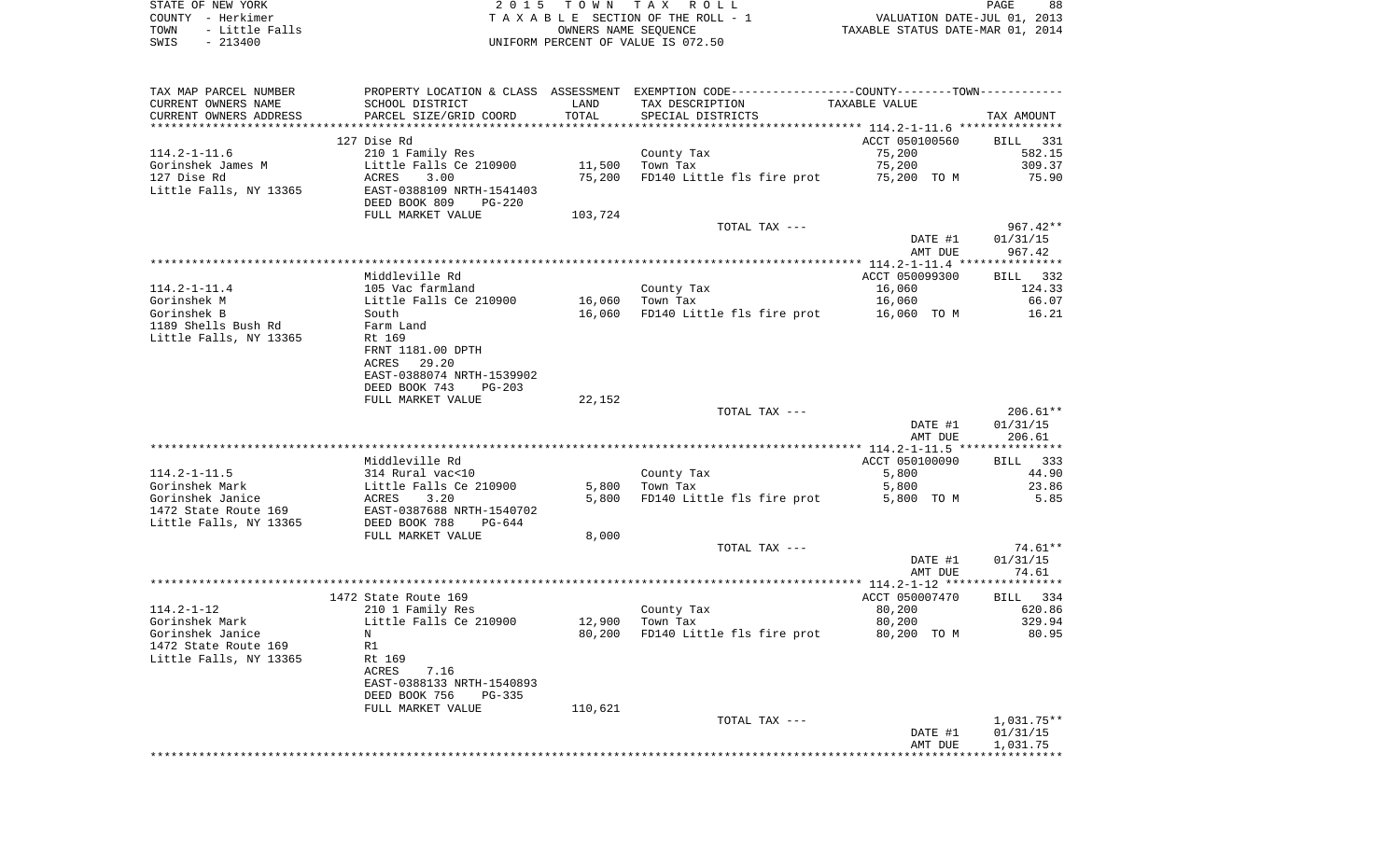| STATE OF NEW YORK<br>COUNTY - Herkimer<br>- Little Falls<br>TOWN<br>SWIS<br>$-213400$ | 2 0 1 5                                               | T O W N         | TAX ROLL<br>TAXABLE SECTION OF THE ROLL - 1<br>OWNERS NAME SEQUENCE<br>UNIFORM PERCENT OF VALUE IS 072.50 | VALUATION DATE-JUL 01, 2013<br>TAXABLE STATUS DATE-MAR 01, 2014 | 89<br>PAGE            |
|---------------------------------------------------------------------------------------|-------------------------------------------------------|-----------------|-----------------------------------------------------------------------------------------------------------|-----------------------------------------------------------------|-----------------------|
|                                                                                       |                                                       |                 |                                                                                                           |                                                                 |                       |
| TAX MAP PARCEL NUMBER                                                                 | SCHOOL DISTRICT                                       | LAND            | PROPERTY LOCATION & CLASS ASSESSMENT EXEMPTION CODE---------------COUNTY-------TOWN----------             |                                                                 |                       |
| CURRENT OWNERS NAME<br>CURRENT OWNERS ADDRESS                                         | PARCEL SIZE/GRID COORD                                | TOTAL           | TAX DESCRIPTION<br>SPECIAL DISTRICTS                                                                      | TAXABLE VALUE                                                   | TAX AMOUNT            |
| ***********************                                                               | ************************                              | ***********     |                                                                                                           |                                                                 |                       |
|                                                                                       | Middleville Rd                                        |                 |                                                                                                           | ACCT 050990360                                                  | <b>BILL</b><br>335    |
| $114.2 - 1 - 11.2$                                                                    | 105 Vac farmland                                      |                 | County Tax                                                                                                | 25,700                                                          | 198.95                |
| Gorinshek Mat                                                                         | Little Falls Ce 210900                                | 25,700          | Town Tax                                                                                                  | 25,700                                                          | 105.73                |
| Gorinshek Bev                                                                         | North                                                 | 25,700          | FD140 Little fls fire prot                                                                                | 25,700 TO M                                                     | 25.94                 |
| 1189 Shells Bush Rd<br>Little Falls, NY 13365                                         | Farm<br>Rt169                                         |                 |                                                                                                           |                                                                 |                       |
|                                                                                       | ACRES<br>36.60                                        |                 |                                                                                                           |                                                                 |                       |
|                                                                                       | EAST-0387822 NRTH-1542235                             |                 |                                                                                                           |                                                                 |                       |
|                                                                                       | DEED BOOK 690<br>PG-499                               |                 |                                                                                                           |                                                                 |                       |
|                                                                                       | FULL MARKET VALUE                                     | 35,448          |                                                                                                           |                                                                 |                       |
|                                                                                       |                                                       |                 | TOTAL TAX ---                                                                                             |                                                                 | 330.62**              |
|                                                                                       |                                                       |                 |                                                                                                           | DATE #1<br>AMT DUE                                              | 01/31/15<br>330.62    |
|                                                                                       |                                                       |                 |                                                                                                           | **************** 121.27-1-19 *****                              | * * * * * * * * * * * |
|                                                                                       | 439 Flint Ave Ext                                     |                 |                                                                                                           | ACCT 050009330                                                  | 336<br>BILL           |
| $121.27 - 1 - 19$                                                                     | 210 1 Family Res                                      |                 | VETCOM CTS 41130                                                                                          | 10,850<br>10,850                                                |                       |
| Gorman Edmund                                                                         | Little Falls Ce 210900                                | 4,100           | County Tax                                                                                                | 32,550                                                          | 251.98                |
| Gorman Diane                                                                          | FRNT 115.00 DPTH 100.00                               | 43,400          | Town Tax                                                                                                  | 32,550                                                          | 133.91                |
| 439 Flint Ave Ext<br>Little Falls, NY 13365                                           | EAST-0392698 NRTH-1526672<br>DEED BOOK 00664 PG-00154 |                 | FD140 Little fls fire prot                                                                                | 43,400 TO M                                                     | 43.80                 |
|                                                                                       | FULL MARKET VALUE                                     | 59,862          | TOTAL TAX ---                                                                                             |                                                                 | $429.69**$            |
|                                                                                       |                                                       |                 |                                                                                                           | DATE #1                                                         | 01/31/15              |
|                                                                                       |                                                       |                 |                                                                                                           | AMT DUE                                                         | 429.69                |
|                                                                                       |                                                       |                 |                                                                                                           |                                                                 |                       |
|                                                                                       | 6179 State Route 5                                    |                 |                                                                                                           | ACCT 050011730                                                  | 337<br>BILL           |
| $121.1 - 1 - 45.1$                                                                    | 210 1 Family Res                                      |                 | County Tax                                                                                                | 90,500                                                          | 700.60                |
| Gorman Tiffany<br>6179 State Route 5                                                  | Little Falls Ce 210900<br>ACRES<br>1.00               | 8,000<br>90,500 | Town Tax<br>FD140 Little fls fire prot                                                                    | 90,500<br>90,500 TO M                                           | 372.32<br>91.34       |
| Little Falls, NY 13365                                                                | EAST-0383589 NRTH-1526723                             |                 |                                                                                                           |                                                                 |                       |
|                                                                                       | DEED BOOK 1495<br>PG-762                              |                 |                                                                                                           |                                                                 |                       |
|                                                                                       | FULL MARKET VALUE                                     | 124,828         |                                                                                                           |                                                                 |                       |
|                                                                                       |                                                       |                 | TOTAL TAX ---                                                                                             |                                                                 | $1,164.26**$          |
|                                                                                       |                                                       |                 |                                                                                                           | DATE #1                                                         | 01/31/15              |
|                                                                                       |                                                       |                 |                                                                                                           | AMT DUE                                                         | 1,164.26              |
|                                                                                       | 104 Null Rd                                           |                 |                                                                                                           | ACCT 050010560                                                  | <b>BILL</b><br>338    |
| $121.4 - 2 - 46.1$                                                                    | 270 Mfg housing                                       |                 | County Tax                                                                                                | 20,000                                                          | 154.83                |
| Graham Frank                                                                          | Little Falls Ce 210900                                | 13,600          | Town Tax                                                                                                  | 20,000                                                          | 82.28                 |
| Graham Carol                                                                          | ACRES<br>4.70                                         | 20,000          | FD140 Little fls fire prot                                                                                | 20,000 TO M                                                     | 20.19                 |
| 104 Nulls Rd                                                                          | EAST-0393122 NRTH-1515011                             |                 |                                                                                                           |                                                                 |                       |
| Little Falls, NY 13365                                                                | DEED BOOK 00641 PG-00543                              |                 |                                                                                                           |                                                                 |                       |
|                                                                                       | FULL MARKET VALUE                                     | 27,586          | TOTAL TAX ---                                                                                             |                                                                 | 257.30**              |
|                                                                                       |                                                       |                 |                                                                                                           | DATE #1                                                         | 01/31/15              |
|                                                                                       |                                                       |                 |                                                                                                           | AMT DUE                                                         | 257.30                |
|                                                                                       |                                                       |                 |                                                                                                           | **************                                                  | * * * * * * * * * * * |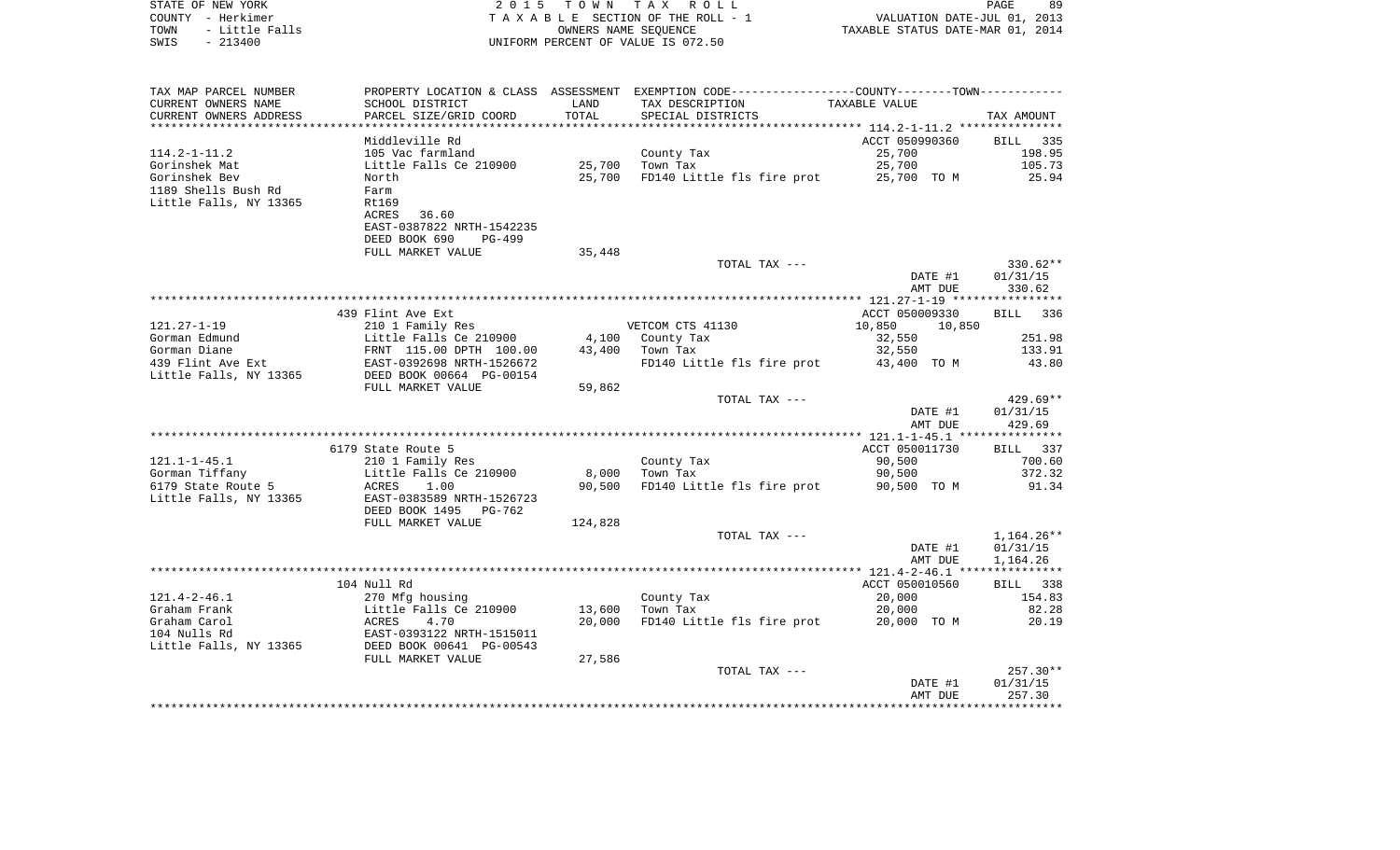| STATE OF NEW YORK      | 2 0 1 5                   |                      | TOWN TAX ROLL                                                                                 |                                  | 90<br>PAGE                  |
|------------------------|---------------------------|----------------------|-----------------------------------------------------------------------------------------------|----------------------------------|-----------------------------|
| COUNTY - Herkimer      |                           |                      | TAXABLE SECTION OF THE ROLL - 1                                                               |                                  | VALUATION DATE-JUL 01, 2013 |
| TOWN<br>- Little Falls |                           | OWNERS NAME SEQUENCE |                                                                                               | TAXABLE STATUS DATE-MAR 01, 2014 |                             |
| $-213400$<br>SWIS      |                           |                      | UNIFORM PERCENT OF VALUE IS 072.50                                                            |                                  |                             |
|                        |                           |                      |                                                                                               |                                  |                             |
|                        |                           |                      |                                                                                               |                                  |                             |
| TAX MAP PARCEL NUMBER  |                           |                      | PROPERTY LOCATION & CLASS ASSESSMENT EXEMPTION CODE---------------COUNTY-------TOWN---------- |                                  |                             |
| CURRENT OWNERS NAME    | SCHOOL DISTRICT           | LAND                 | TAX DESCRIPTION                                                                               | TAXABLE VALUE                    |                             |
| CURRENT OWNERS ADDRESS | PARCEL SIZE/GRID COORD    | TOTAL                | SPECIAL DISTRICTS                                                                             |                                  | TAX AMOUNT                  |
|                        |                           |                      |                                                                                               |                                  |                             |
|                        | Middleville Rd            |                      |                                                                                               | ACCT 050004980                   | BILL<br>339                 |
| 114.51-2-7             | 210 1 Family Res          |                      | County Tax                                                                                    | 88,600                           | 685.89                      |
| Graudons Alice         | Little Falls Ce 210900    | 8,500                | Town Tax                                                                                      | 88,600                           | 364.50                      |
| Dave Graudons          | N                         | 88,600               | FD140 Little fls fire prot                                                                    | 88,600 TO M                      | 89.42                       |
| 100 Lake Rd            | $R-1$ 1/2 A               |                      |                                                                                               |                                  |                             |
| Ballston, NY 12019     | Middleville Rd            |                      |                                                                                               |                                  |                             |
|                        | FRNT 215.00 DPTH 290.00   |                      |                                                                                               |                                  |                             |
|                        | EAST-0391550 NRTH-1537547 |                      |                                                                                               |                                  |                             |
|                        | DEED BOOK 00579 PG-00501  |                      |                                                                                               |                                  |                             |
|                        | FULL MARKET VALUE         | 122,207              |                                                                                               |                                  |                             |
|                        |                           |                      | TOTAL TAX ---                                                                                 |                                  | 1,139.81**                  |
|                        |                           |                      |                                                                                               | DATE #1                          | 01/31/15                    |
|                        |                           |                      |                                                                                               | AMT DUE                          | 1,139.81                    |
|                        |                           |                      |                                                                                               |                                  |                             |
|                        | 176 Ohara Rd              |                      |                                                                                               | ACCT 050004770                   | BILL<br>340                 |
| 114.2-2-35             | 210 1 Family Res          |                      | VETWAR CTS 41120                                                                              | 6,525<br>6,525                   |                             |
| Gray Edward            | Little Falls Ce 210900    | 8,800                | County Tax                                                                                    | 84,075                           | 650.86                      |
| Gray Anna              | E                         | 90,600               | Town Tax                                                                                      | 84,075                           | 345.88                      |
| 176 OHara Rd           | R                         |                      | FD140 Little fls fire prot                                                                    | 90,600 TO M                      | 91.44                       |
|                        |                           |                      |                                                                                               |                                  |                             |
| Little Falls, NY 13365 | O'hara Rd                 |                      |                                                                                               |                                  |                             |
|                        | ACRES<br>1.50             |                      |                                                                                               |                                  |                             |
|                        | EAST-0390550 NRTH-1540238 |                      |                                                                                               |                                  |                             |
|                        | DEED BOOK 00519 PG-00591  |                      |                                                                                               |                                  |                             |
|                        | FULL MARKET VALUE         | 124,966              |                                                                                               |                                  |                             |
|                        |                           |                      | TOTAL TAX ---                                                                                 |                                  | $1,088.18**$                |
|                        |                           |                      |                                                                                               | DATE #1                          | 01/31/15                    |
|                        |                           |                      |                                                                                               | AMT DUE                          | 1,088.18                    |
|                        |                           |                      |                                                                                               |                                  |                             |
|                        | 959 Burt Rd               |                      |                                                                                               | ACCT 050015900                   | BILL 341                    |
| 114.2-1-50             | 210 1 Family Res          |                      | County Tax                                                                                    | 81,200                           | 628.60                      |
| Grcic Daniel           | Little Falls Ce 210900    | 7,700                | Town Tax                                                                                      | 81,200                           | 334.06                      |
| 959 Burt Rd            | FRNT 200.00 DPTH 200.00   | 81,200               | FD140 Little fls fire prot                                                                    | 81,200 TO M                      | 81.96                       |
| Little Falls, NY 13365 | EAST-0389124 NRTH-1538258 |                      |                                                                                               |                                  |                             |
|                        | DEED BOOK 1500<br>PG-661  |                      |                                                                                               |                                  |                             |
|                        | FULL MARKET VALUE         | 112,000              |                                                                                               |                                  |                             |
|                        |                           |                      | TOTAL TAX ---                                                                                 |                                  | 1,044.62**                  |
|                        |                           |                      |                                                                                               | DATE #1                          | 01/31/15                    |
|                        |                           |                      |                                                                                               | AMT DUE                          | 1,044.62                    |
|                        |                           |                      |                                                                                               |                                  |                             |
|                        | 1788 State Route 5S Rd    |                      |                                                                                               | ACCT 05990760                    | BILL 342                    |
| 121.2-3-16.13          | 210 1 Family Res          |                      | County Tax                                                                                    | 120,200                          | 930.52                      |
| Green John             | Little Falls Ce 210900    | 8,000                | Town Tax                                                                                      | 120,200                          | 494.50                      |
| 1788 State Route 5-S   | ACRES<br>1.00             | 120,200              | FD140 Little fls fire prot                                                                    | 120,200<br>TO M                  | 121.32                      |
| Little Falls, NY 13365 | EAST-0393575 NRTH-1525177 |                      |                                                                                               |                                  |                             |
|                        | DEED BOOK 823<br>PG-441   |                      |                                                                                               |                                  |                             |
|                        | FULL MARKET VALUE         | 165,793              |                                                                                               |                                  |                             |
|                        |                           |                      | TOTAL TAX ---                                                                                 |                                  | 1,546.34**                  |
|                        |                           |                      |                                                                                               | DATE #1                          | 01/31/15                    |
|                        |                           |                      |                                                                                               | AMT DUE                          | 1,546.34                    |
|                        |                           |                      |                                                                                               | ***************                  |                             |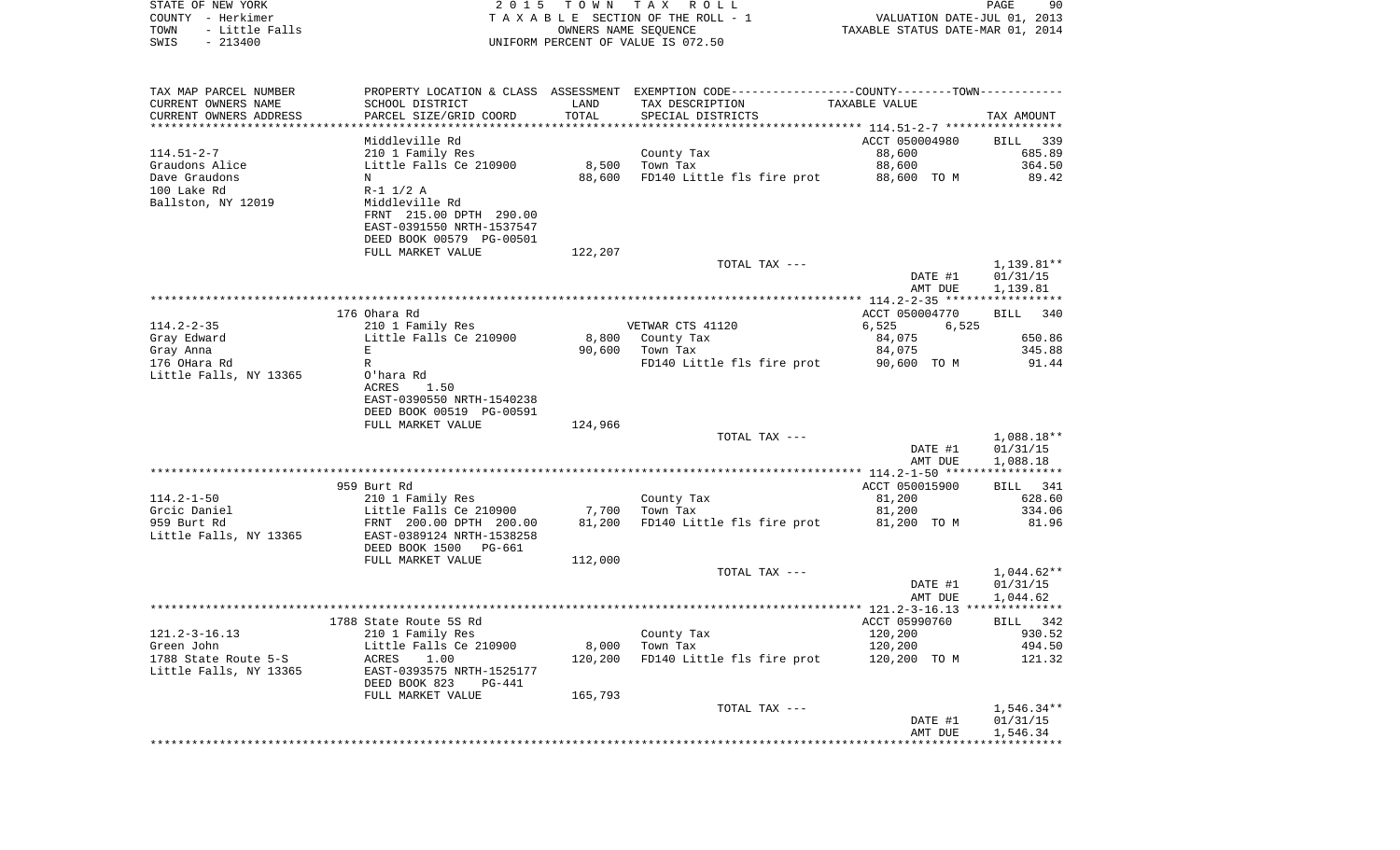| STATE OF NEW YORK |  |           |                |  |
|-------------------|--|-----------|----------------|--|
| COUNTY - Herkimer |  |           |                |  |
| TOWN              |  |           | - Little Falls |  |
| SWIS              |  | $-213400$ |                |  |

STATE OF NEW YORK 2 0 1 5 T O W N T A X R O L L PAGE 91TA X A B L E SECTION OF THE ROLL - 1 TOWN - Little Falls OWNERS NAME SEQUENCE TAXABLE STATUS DATE-MAR 01, 2014 SWIS - 213400 UNIFORM PERCENT OF VALUE IS 072.50

| TAX MAP PARCEL NUMBER  |                           |         | PROPERTY LOCATION & CLASS ASSESSMENT EXEMPTION CODE---------------COUNTY-------TOWN---------- |                  |                    |
|------------------------|---------------------------|---------|-----------------------------------------------------------------------------------------------|------------------|--------------------|
| CURRENT OWNERS NAME    | SCHOOL DISTRICT           | LAND    | TAX DESCRIPTION                                                                               | TAXABLE VALUE    |                    |
| CURRENT OWNERS ADDRESS | PARCEL SIZE/GRID COORD    | TOTAL   | SPECIAL DISTRICTS                                                                             |                  | TAX AMOUNT         |
|                        |                           |         |                                                                                               |                  |                    |
|                        | 149 Lyle Rd               |         |                                                                                               | ACCT 050099250   | 343<br><b>BILL</b> |
| $114.79 - 1 - 9$       | 210 1 Family Res          |         | County Tax                                                                                    | 86,700           | 671.18             |
| Green Michael M        | Herkimer Centra 213001    | 17,500  | Town Tax                                                                                      | 86,700           | 356.68             |
| Green Jeanette M       | ACRES<br>1.00             | 86,700  | FD140 Little fls fire prot                                                                    | 86,700 TO M      | 87.51              |
| 149 Lyle Rd            | EAST-0381069 NRTH-1529716 |         |                                                                                               |                  |                    |
| Little Falls, NY 13365 | DEED BOOK 901<br>PG-666   |         |                                                                                               |                  |                    |
|                        |                           |         |                                                                                               |                  |                    |
|                        | FULL MARKET VALUE         | 119,586 |                                                                                               |                  |                    |
|                        |                           |         | TOTAL TAX ---                                                                                 |                  | $1,115.37**$       |
|                        |                           |         |                                                                                               | DATE #1          | 01/31/15           |
|                        |                           |         |                                                                                               | AMT DUE          | 1,115.37           |
|                        |                           |         |                                                                                               |                  |                    |
|                        | 1762 State Route 5S       |         |                                                                                               | ACCT 050990220   | BILL 344           |
| $121.2 - 3 - 16.2$     | 210 1 Family Res          |         | VETCOM CTS 41130                                                                              | 10,875<br>10,875 |                    |
| Green Roy              | Little Falls Ce 210900    |         | 7,400 County Tax                                                                              | 45,125           | 349.33             |
| 1762 State Route 5-S   | ACRES<br>2.60             | 56,000  | Town Tax                                                                                      | 45,125           | 185.64             |
| Little Falls, NY 13365 | EAST-0393491 NRTH-1524974 |         | FD140 Little fls fire prot                                                                    | 56,000 TO M      | 56.52              |
|                        | DEED BOOK 786<br>PG-113   |         |                                                                                               |                  |                    |
|                        | FULL MARKET VALUE         | 77,241  |                                                                                               |                  |                    |
|                        |                           |         | TOTAL TAX ---                                                                                 |                  | 591.49**           |
|                        |                           |         |                                                                                               | DATE #1          | 01/31/15           |
|                        |                           |         |                                                                                               | AMT DUE          | 591.49             |
|                        |                           |         |                                                                                               |                  |                    |
|                        | 1256 Shells Bush Rd       |         |                                                                                               | ACCT 050000210   | BILL 345           |
| $114.1 - 1 - 16$       | 210 1 Family Res          |         | County Tax                                                                                    | 76,600           | 592.99             |
| Gregorin Dennis        | Little Falls Ce 210900    | 6,100   | Town Tax                                                                                      | 76,600           | 315.13             |
| Gregorin Beverly       | FRNT 150.00 DPTH 150.00   | 76,600  | FD140 Little fls fire prot                                                                    | 76,600 TO M      | 77.31              |
| 1256 Shells Bush Rd    | EAST-0383390 NRTH-1541364 |         |                                                                                               |                  |                    |
| Little Falls, NY 13365 | DEED BOOK 00666 PG-00369  |         |                                                                                               |                  |                    |
|                        | FULL MARKET VALUE         | 105,655 |                                                                                               |                  |                    |
|                        |                           |         | TOTAL TAX ---                                                                                 |                  | 985.43**           |
|                        |                           |         |                                                                                               |                  |                    |
|                        |                           |         |                                                                                               | DATE #1          | 01/31/15           |
|                        |                           |         |                                                                                               | AMT DUE          | 985.43             |
|                        |                           |         |                                                                                               |                  |                    |
|                        | 1256 Shells Bush Rd       |         |                                                                                               | ACCT 050990103   | BILL 346           |
| $114.1 - 1 - 25.3$     | 314 Rural vac<10          |         | County Tax                                                                                    | 100              | 0.77               |
| Gregorin Dennis        | Little Falls Ce 210900    | 100     | Town Tax                                                                                      | 100              | 0.41               |
| Gregorin Beverly       | 24.00 DPTH<br>FRNT        | 100     | FD140 Little fls fire prot                                                                    | 100 TO M         | .10                |
| 1256 Shells Bush Rd    | 0.08<br>ACRES             |         |                                                                                               |                  |                    |
| Little Falls, NY 13365 | EAST-0346560 NRTH-1116745 |         |                                                                                               |                  |                    |
|                        | DEED BOOK 666<br>$PG-369$ |         |                                                                                               |                  |                    |
|                        | FULL MARKET VALUE         | 138     |                                                                                               |                  |                    |
|                        |                           |         | TOTAL TAX ---                                                                                 |                  | $1.28**$           |
|                        |                           |         |                                                                                               | DATE #1          | 01/31/15           |
|                        |                           |         |                                                                                               | AMT DUE          | 1.28               |
|                        |                           |         |                                                                                               |                  | **********         |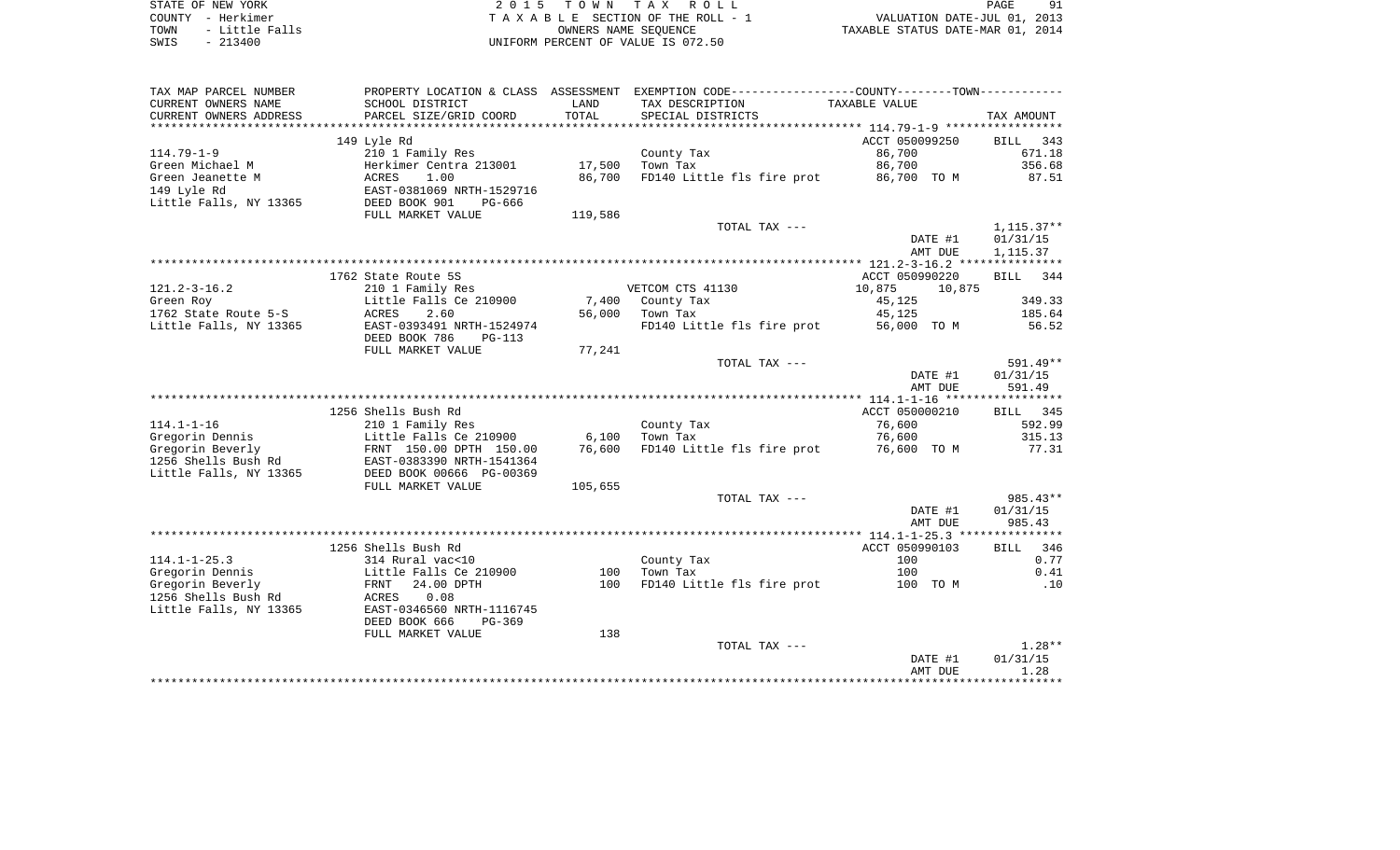| STATE OF NEW YORK      | 2015 TOWN TAX ROLL                 | 92<br>PAGE                       |
|------------------------|------------------------------------|----------------------------------|
| COUNTY - Herkimer      | TAXABLE SECTION OF THE ROLL - 1    | VALUATION DATE-JUL 01, 2013      |
| - Little Falls<br>TOWN | OWNERS NAME SEOUENCE               | TAXABLE STATUS DATE-MAR 01, 2014 |
| $-213400$<br>SWIS      | UNIFORM PERCENT OF VALUE IS 072.50 |                                  |

| TAX MAP PARCEL NUMBER<br>CURRENT OWNERS NAME<br>CURRENT OWNERS ADDRESS | PROPERTY LOCATION & CLASS ASSESSMENT<br>SCHOOL DISTRICT<br>PARCEL SIZE/GRID COORD | LAND<br>TOTAL      | EXEMPTION CODE-----------------COUNTY-------TOWN-----------<br>TAX DESCRIPTION<br>SPECIAL DISTRICTS | TAXABLE VALUE  | TAX AMOUNT         |
|------------------------------------------------------------------------|-----------------------------------------------------------------------------------|--------------------|-----------------------------------------------------------------------------------------------------|----------------|--------------------|
| ********************                                                   | ***********************                                                           | ****************** | ********************************** 121.4-2-17.1 ****************                                    |                |                    |
|                                                                        | 3403 State Route 167                                                              |                    |                                                                                                     | ACCT 050003180 | <b>BILL</b><br>347 |
| $121.4 - 2 - 17.1$                                                     | 210 1 Family Res                                                                  |                    | VETWAR CTS 41120                                                                                    | 6,525<br>6,525 |                    |
| Gregorka Craig                                                         | Little Falls Ce 210900                                                            | 10,900             | County Tax                                                                                          | 98,375         | 761.56             |
| 135 Kochs Rd                                                           | FRNT 894.00 DPTH                                                                  | 104,900            | Town Tax                                                                                            | 98,375         | 404.71             |
| Little Falls, NY 13365                                                 | ACRES<br>4.00                                                                     |                    | FD140 Little fls fire prot                                                                          | 104,900 TO M   | 105.88             |
|                                                                        | EAST-0392396 NRTH-1514492                                                         |                    |                                                                                                     |                |                    |
|                                                                        | DEED BOOK 802<br><b>PG-159</b>                                                    |                    |                                                                                                     |                |                    |
|                                                                        | FULL MARKET VALUE                                                                 | 144,690            |                                                                                                     |                |                    |
|                                                                        |                                                                                   |                    | TOTAL TAX ---                                                                                       |                | $1,272.15**$       |
|                                                                        |                                                                                   |                    |                                                                                                     | DATE #1        | 01/31/15           |
|                                                                        |                                                                                   |                    |                                                                                                     | AMT DUE        | 1,272.15           |
|                                                                        |                                                                                   |                    |                                                                                                     |                |                    |
|                                                                        | 1339 Shells Bush Rd                                                               |                    |                                                                                                     | ACCT 050012960 | 348<br>BILL        |
| $114.2 - 1 - 1$                                                        | 210 1 Family Res                                                                  |                    | County Tax                                                                                          | 82,100         | 635.57             |
| Greiner Ryan                                                           | Little Falls Ce 210900                                                            | 8,200              | Town Tax                                                                                            | 82,100         | 337.76             |
| Greiner Angela                                                         | W                                                                                 | 82,100             | FD140 Little fls fire prot                                                                          | 82,100 TO M    | 82.86              |
| 1339 Shells Bush Rd<br>Little Falls, NY 13365                          | ACRES<br>1.10<br>EAST-0384924 NRTH-1542177                                        |                    |                                                                                                     |                |                    |
|                                                                        | DEED BOOK 1323<br>PG-527                                                          |                    |                                                                                                     |                |                    |
|                                                                        | FULL MARKET VALUE                                                                 | 113,241            |                                                                                                     |                |                    |
|                                                                        |                                                                                   |                    | TOTAL TAX ---                                                                                       |                | $1,056.19**$       |
|                                                                        |                                                                                   |                    |                                                                                                     | DATE #1        | 01/31/15           |
|                                                                        |                                                                                   |                    |                                                                                                     | AMT DUE        | 1,056.19           |
|                                                                        |                                                                                   |                    |                                                                                                     |                |                    |
|                                                                        | 942 Paradise Rd                                                                   |                    |                                                                                                     |                | BILL 349           |
| $121.2 - 3 - 16.14$                                                    | 210 1 Family Res                                                                  |                    | County Tax                                                                                          | 92,600         | 716.85             |
| Grose Charles Jr                                                       | Little Falls Ce 210900                                                            | 14,600             | Town Tax                                                                                            | 92,600         | 380.96             |
| Grose Alaina                                                           | R1                                                                                | 92,600             | FD140 Little fls fire prot                                                                          | 92,600 TO M    | 93.46              |
| 942 Paradise Rd                                                        | FRNT 505.00 DPTH                                                                  |                    |                                                                                                     |                |                    |
| Little Falls, NY 13365                                                 | 8.10<br>ACRES                                                                     |                    |                                                                                                     |                |                    |
|                                                                        | EAST-0394333 NRTH-1522898                                                         |                    |                                                                                                     |                |                    |
|                                                                        | DEED BOOK 1364<br>PG-632                                                          |                    |                                                                                                     |                |                    |
|                                                                        | FULL MARKET VALUE                                                                 | 127,724            |                                                                                                     |                |                    |
|                                                                        |                                                                                   |                    | TOTAL TAX ---                                                                                       |                | 1,191.27**         |
|                                                                        |                                                                                   |                    |                                                                                                     | DATE #1        | 01/31/15           |
|                                                                        |                                                                                   |                    |                                                                                                     | AMT DUE        | 1,191.27           |
|                                                                        |                                                                                   |                    |                                                                                                     |                |                    |
|                                                                        | 185 Rockwell Rd                                                                   |                    |                                                                                                     | ACCT 050004950 | 350<br><b>BILL</b> |
| $107.3 - 1 - 23$                                                       | 210 1 Family Res                                                                  |                    | County Tax                                                                                          | 71,000         | 549.64             |
| Gross Daniel W<br>Gross Charlotte A                                    | Little Falls Ce 210900<br>$_{\rm N}$                                              | 6,100<br>71,000    | Town Tax<br>School Relevy                                                                           | 71,000         | 292.09<br>2,203.79 |
| 185 Rockwell Rd                                                        | FRNT 150.00 DPTH 150.00                                                           |                    | FD140 Little fls fire prot 71,000 TO M                                                              |                | 71.66              |
| Little Falls, NY 13365                                                 | EAST-0384094 NRTH-1545034                                                         |                    |                                                                                                     |                |                    |
|                                                                        | DEED BOOK 1298<br>PG-727                                                          |                    |                                                                                                     |                |                    |
|                                                                        | FULL MARKET VALUE                                                                 | 97,931             |                                                                                                     |                |                    |
|                                                                        |                                                                                   |                    | TOTAL TAX ---                                                                                       |                | $3,117.18**$       |
|                                                                        |                                                                                   |                    |                                                                                                     | DATE #1        | 01/31/15           |
|                                                                        |                                                                                   |                    |                                                                                                     | AMT DUE        | 3, 117. 18         |
|                                                                        |                                                                                   |                    |                                                                                                     |                |                    |
|                                                                        |                                                                                   |                    |                                                                                                     |                |                    |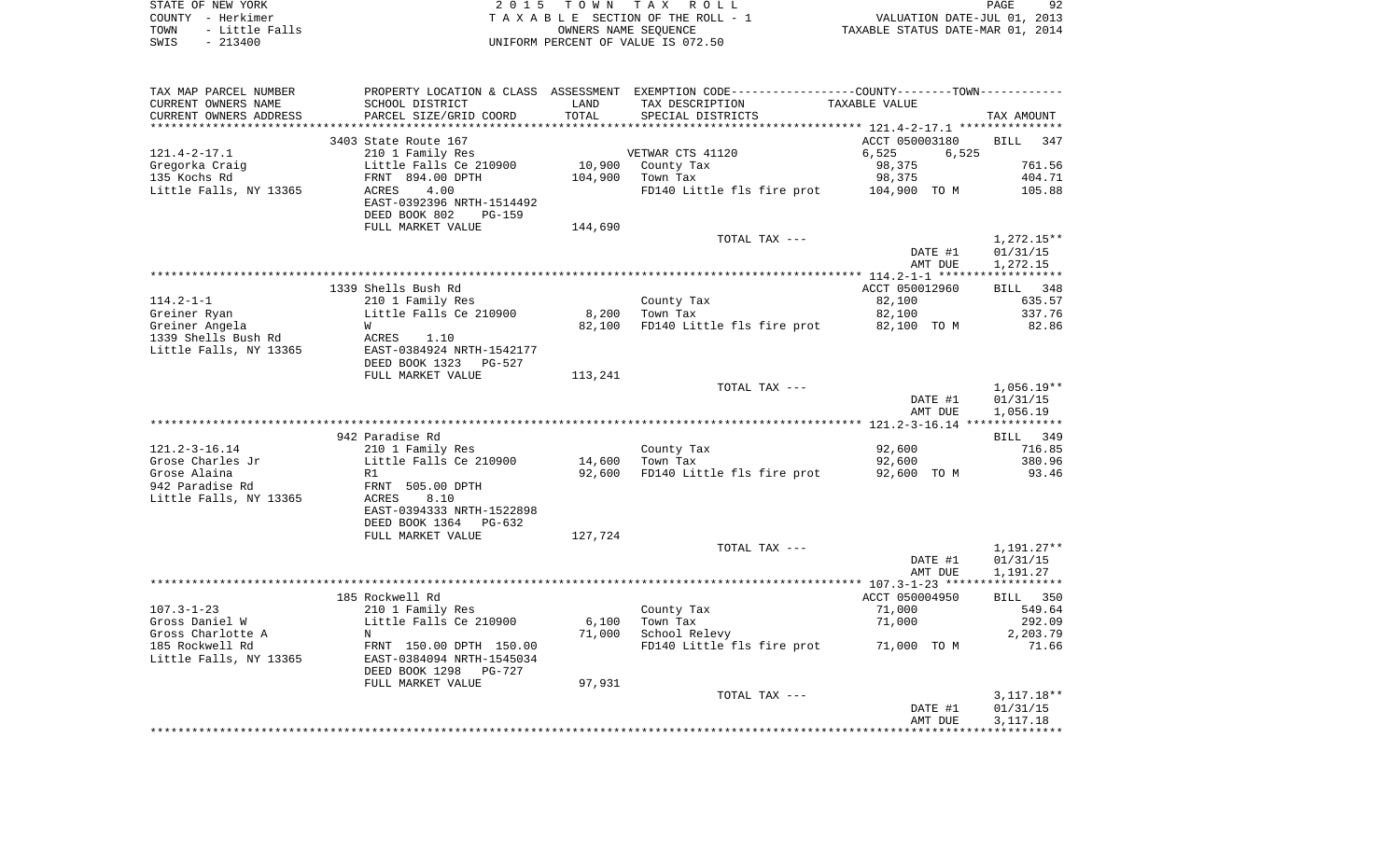| STATE OF NEW YORK<br>COUNTY - Herkimer<br>- Little Falls<br>TOWN<br>$-213400$<br>SWIS | 2 0 1 5                                    | OWNERS NAME SEOUENCE | TOWN TAX ROLL<br>TAXABLE SECTION OF THE ROLL - 1<br>UNIFORM PERCENT OF VALUE IS 072.50        | VALUATION DATE-JUL 01, 2013<br>TAXABLE STATUS DATE-MAR 01, 2014 | PAGE<br>93                                                                      |
|---------------------------------------------------------------------------------------|--------------------------------------------|----------------------|-----------------------------------------------------------------------------------------------|-----------------------------------------------------------------|---------------------------------------------------------------------------------|
|                                                                                       |                                            |                      |                                                                                               |                                                                 |                                                                                 |
| TAX MAP PARCEL NUMBER                                                                 |                                            |                      | PROPERTY LOCATION & CLASS ASSESSMENT EXEMPTION CODE---------------COUNTY-------TOWN---------- |                                                                 |                                                                                 |
| CURRENT OWNERS NAME<br>CURRENT OWNERS ADDRESS<br>************************             | SCHOOL DISTRICT<br>PARCEL SIZE/GRID COORD  | LAND<br>TOTAL        | TAX DESCRIPTION<br>SPECIAL DISTRICTS                                                          | TAXABLE VALUE                                                   | TAX AMOUNT                                                                      |
|                                                                                       | 256 Eatonville Rd                          |                      |                                                                                               | ACCT 050003210                                                  | 351<br>BILL                                                                     |
| $114.3 - 3 - 3$                                                                       | 270 Mfg housing                            |                      | County Tax                                                                                    | 27,600                                                          | 213.66                                                                          |
| Grzella Lory                                                                          | Herkimer Centra 213001                     | 6,600                | Town Tax                                                                                      | 27,600                                                          | 113.55                                                                          |
| 256 Eatonville Rd                                                                     | MH                                         | 27,600               | FD140 Little fls fire prot                                                                    | 27,600 TO M                                                     | 27.86                                                                           |
| Little Falls, NY 13365                                                                | Life Use Jean Ruff<br>Eaton Bush Rd        |                      |                                                                                               |                                                                 |                                                                                 |
|                                                                                       | FRNT 120.00 DPTH 120.00                    |                      |                                                                                               |                                                                 |                                                                                 |
|                                                                                       | EAST-0380127 NRTH-1529842                  |                      |                                                                                               |                                                                 |                                                                                 |
|                                                                                       | DEED BOOK 1204 PG-313                      |                      |                                                                                               |                                                                 |                                                                                 |
|                                                                                       | FULL MARKET VALUE                          | 38,069               |                                                                                               |                                                                 |                                                                                 |
|                                                                                       |                                            |                      | TOTAL TAX ---                                                                                 |                                                                 | 355.07**                                                                        |
|                                                                                       |                                            |                      |                                                                                               | DATE #1<br>AMT DUE                                              | 01/31/15<br>355.07                                                              |
|                                                                                       |                                            |                      |                                                                                               |                                                                 |                                                                                 |
|                                                                                       | Paines Hollow Rd                           |                      |                                                                                               | ACCT 050004530                                                  | 352<br>BILL                                                                     |
| $127.1 - 1 - 9$                                                                       | 321 Abandoned ag                           |                      | County Tax                                                                                    | 17,200                                                          | 133.15                                                                          |
| Guiney John                                                                           | Central Valley 212803                      | 17,200               | Town Tax                                                                                      | 17,200                                                          | 70.76                                                                           |
| 237 McCready Rd                                                                       | W                                          | 17,200               | FD140 Little fls fire prot                                                                    |                                                                 |                                                                                 |
|                                                                                       |                                            |                      |                                                                                               | 17,200 TO M                                                     |                                                                                 |
|                                                                                       | Farm50a                                    |                      |                                                                                               |                                                                 |                                                                                 |
|                                                                                       | Rt 167                                     |                      |                                                                                               |                                                                 |                                                                                 |
|                                                                                       | 57.40<br>ACRES                             |                      |                                                                                               |                                                                 |                                                                                 |
|                                                                                       | EAST-0383352 NRTH-1509783<br>$PG-35$       |                      |                                                                                               |                                                                 |                                                                                 |
|                                                                                       | DEED BOOK 947<br>FULL MARKET VALUE         | 23,724               |                                                                                               |                                                                 |                                                                                 |
|                                                                                       |                                            |                      | TOTAL TAX ---                                                                                 |                                                                 |                                                                                 |
|                                                                                       |                                            |                      |                                                                                               | DATE #1                                                         | 01/31/15                                                                        |
|                                                                                       |                                            |                      |                                                                                               | AMT DUE                                                         | 221.27                                                                          |
|                                                                                       |                                            |                      |                                                                                               |                                                                 |                                                                                 |
|                                                                                       | 1262 Shells Bush Rd                        |                      |                                                                                               | ACCT 050014760                                                  | <b>BILL</b>                                                                     |
| Mohawk, NY 13407<br>$114.1 - 1 - 17$<br>Guinup Ray                                    | 210 1 Family Res<br>Little Falls Ce 210900 | 6,100                | VETWAR CTS 41120<br>County Tax                                                                | 6,525<br>6,525<br>77,175                                        |                                                                                 |
| Guinup Mildred                                                                        | MH G                                       | 83,700               | Town Tax                                                                                      | 77,175                                                          |                                                                                 |
| 1262 Shells Bush Rd                                                                   | FRNT 142.00 DPTH 150.00                    |                      | FD140 Little fls fire prot                                                                    | 83,700 TO M                                                     |                                                                                 |
| Little Falls, NY 13365                                                                | EAST-0383603 NRTH-1541406                  |                      |                                                                                               |                                                                 |                                                                                 |
|                                                                                       | DEED BOOK 00609 PG-00237                   |                      |                                                                                               |                                                                 |                                                                                 |
|                                                                                       | FULL MARKET VALUE                          | 115,448              |                                                                                               |                                                                 |                                                                                 |
|                                                                                       |                                            |                      | TOTAL TAX ---                                                                                 | DATE #1                                                         | 17.36<br>$221.27**$<br>353<br>597.44<br>317.50<br>84.48<br>999.42**<br>01/31/15 |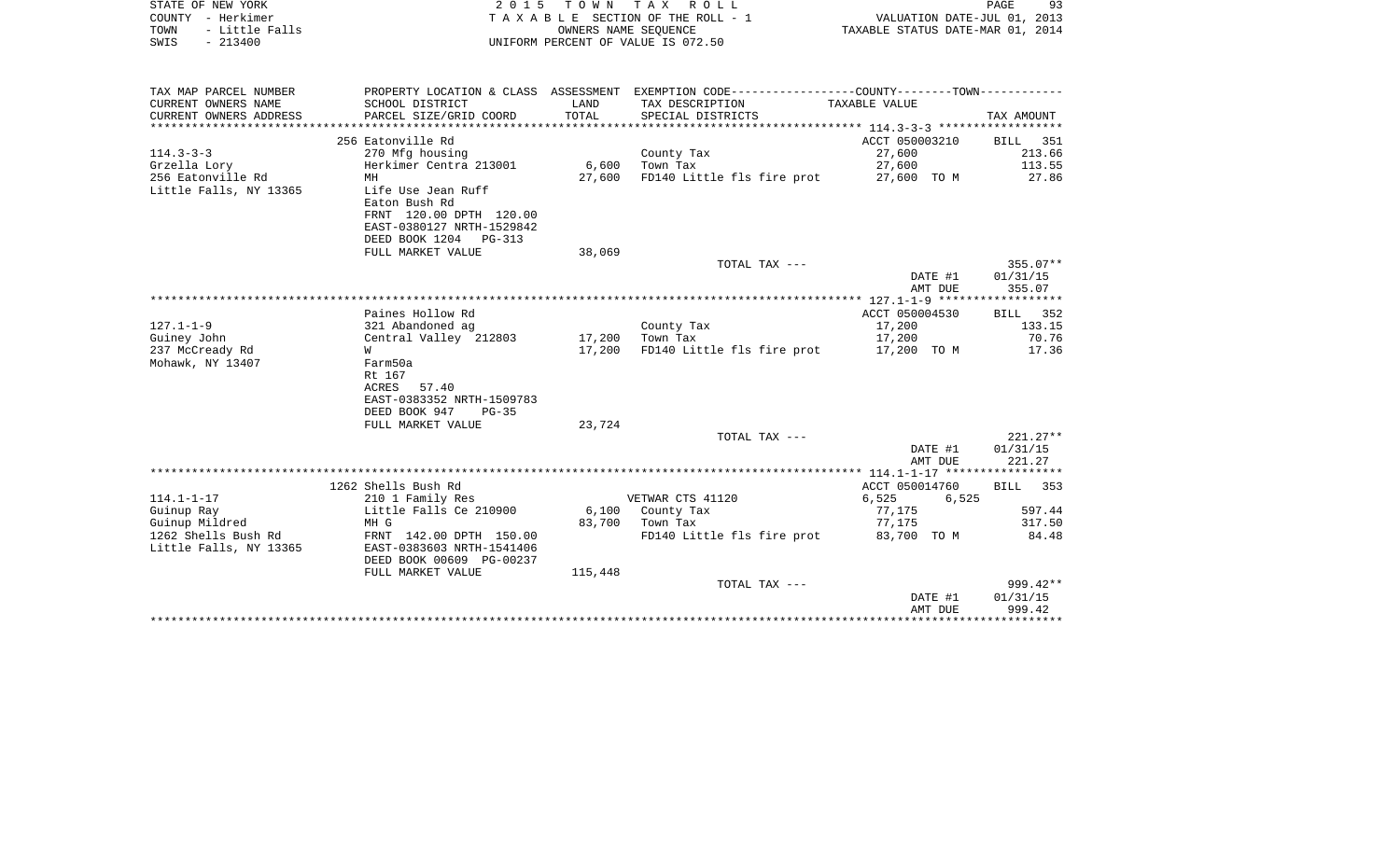| STATE OF NEW YORK      | 2015 TOWN TAX ROLL                  | 94<br>PAGE                       |
|------------------------|-------------------------------------|----------------------------------|
| COUNTY - Herkimer      | TAXABLE SECTION OF THE ROLL - 1     | VALUATION DATE-JUL 01, 2013      |
| - Little Falls<br>TOWN | OWNERS NAME SEOUENCE                | TAXABLE STATUS DATE-MAR 01, 2014 |
| CMTC _ 213400          | INITEORM DERCENT OF VALUE IS 072 50 |                                  |

SWIS - 213400 UNIFORM PERCENT OF VALUE IS 072.50

| TAX MAP PARCEL NUMBER     |                           |         | PROPERTY LOCATION & CLASS ASSESSMENT EXEMPTION CODE---------------COUNTY-------TOWN---------- |                    |                    |
|---------------------------|---------------------------|---------|-----------------------------------------------------------------------------------------------|--------------------|--------------------|
| CURRENT OWNERS NAME       | SCHOOL DISTRICT           | LAND    | TAX DESCRIPTION                                                                               | TAXABLE VALUE      |                    |
| CURRENT OWNERS ADDRESS    | PARCEL SIZE/GRID COORD    | TOTAL   | SPECIAL DISTRICTS                                                                             |                    | TAX AMOUNT         |
|                           |                           |         |                                                                                               |                    |                    |
|                           | 1262 Shells Bush Rd       |         |                                                                                               | ACCT 050100550     | <b>BILL</b><br>354 |
| $114.1 - 1 - 25.7$        | 312 Vac w/imprv           |         | County Tax                                                                                    | 29,600             | 229.15             |
| Guinup Ray M              | Little Falls Ce 210900    | 200     | Town Tax                                                                                      | 29,600             | 121.77             |
| 1262 Shells Bush Rd       | FRNT 175.20 DPTH 265.00   | 29,600  | FD140 Little fls fire prot                                                                    | 29,600 TO M        | 29.88              |
| Little Falls, NY 13365    | EAST-0383647 NRTH-1541233 |         |                                                                                               |                    |                    |
|                           | DEED BOOK 803<br>PG-332   |         |                                                                                               |                    |                    |
|                           | FULL MARKET VALUE         | 40,828  |                                                                                               |                    |                    |
|                           |                           |         | TOTAL TAX ---                                                                                 |                    | 380.80**           |
|                           |                           |         |                                                                                               |                    | 01/31/15           |
|                           |                           |         |                                                                                               | DATE #1<br>AMT DUE | 380.80             |
|                           |                           |         |                                                                                               |                    |                    |
|                           |                           |         |                                                                                               |                    |                    |
|                           | 1842 State Route 169      |         |                                                                                               | ACCT 050015120     | <b>BILL</b><br>355 |
| $107.3 - 1 - 12$          | 112 Dairy farm            |         | AG MKTS L 41720                                                                               | $\overline{0}$     | $\Omega$           |
| Gulley Wm                 | Little Falls Ce 210900    |         | 48,000 AGRIC 10 Y 42100                                                                       | 12,500<br>12,500   |                    |
| Gulley Gwendolyn          | N                         | 153,000 | County Tax                                                                                    | 140,500            | 1,087.67           |
| 1842 State Route 169      | Farm                      |         | Town Tax                                                                                      | 140,500            | 578.02             |
| Little Falls, NY 13365    | Rt 169                    |         | FD140 Little fls fire prot                                                                    | 153,000 TO M       | 154.42             |
|                           | ACRES<br>97.40            |         |                                                                                               |                    |                    |
| MAY BE SUBJECT TO PAYMENT | EAST-0381827 NRTH-1544921 |         |                                                                                               |                    |                    |
| UNDER AGDIST LAW TIL 2018 | DEED BOOK 00622 PG-00314  |         |                                                                                               |                    |                    |
|                           | FULL MARKET VALUE         | 211,034 |                                                                                               |                    |                    |
|                           |                           |         | TOTAL TAX ---                                                                                 |                    | 1,820.11**         |
|                           |                           |         |                                                                                               | DATE #1            | 01/31/15           |
|                           |                           |         |                                                                                               | AMT DUE            | 1,820.11           |
|                           |                           |         |                                                                                               |                    |                    |
|                           | Rockwell Rd               |         |                                                                                               | ACCT 05990880      | <b>BILL</b><br>356 |
| $107.3 - 1 - 24$          | 120 Field crops           |         | AG MKTS L 41720                                                                               | $\overline{0}$     | $\Omega$           |
| Gulley Wm.                | Little Falls Ce 210900    | 11,000  | County Tax                                                                                    | 11,000             | 85.16              |
| Gulley Gwendolyn          | ACRES<br>39.30            | 11,000  | Town Tax                                                                                      | 11,000             | 45.25              |
| 1842 State Route 169      | EAST-0384942 NRTH-1545727 |         | FD140 Little fls fire prot                                                                    | 11,000 TO M        | 11.10              |
| Little Falls, NY 13365    | DEED BOOK 00622 PG-00314  |         |                                                                                               |                    |                    |
|                           | FULL MARKET VALUE         | 15,172  |                                                                                               |                    |                    |
| MAY BE SUBJECT TO PAYMENT |                           |         |                                                                                               |                    |                    |
| UNDER AGDIST LAW TIL 2018 |                           |         |                                                                                               |                    |                    |
|                           |                           |         | TOTAL TAX ---                                                                                 |                    | 141.51**           |
|                           |                           |         |                                                                                               | DATE #1            | 01/31/15           |
|                           |                           |         |                                                                                               | AMT DUE            | 141.51             |
|                           |                           |         |                                                                                               |                    |                    |
|                           |                           |         |                                                                                               |                    |                    |
|                           | Jacksonburg Heights       |         |                                                                                               |                    | BILL 357           |
| $121.2 - 5 - 1$           | 314 Rural vac<10          |         | County Tax                                                                                    | 3,000              | 23.22              |
| Gullis Daniel             | Little Falls Ce 210900    | 3,000   | Town Tax                                                                                      | 3,000              | 12.34              |
| Gullis Christen           | <b>ACRES</b><br>1.10      | 3,000   | FD140 Little fls fire prot                                                                    | 3,000 TO M         | 3.03               |
| 542 State Route 5S        | EAST-0391079 NRTH-1522075 |         |                                                                                               |                    |                    |
| Mohawk, NY 13407          | DEED BOOK 1467<br>PG-417  |         |                                                                                               |                    |                    |
|                           | FULL MARKET VALUE         | 4,138   |                                                                                               |                    |                    |
|                           |                           |         | TOTAL TAX ---                                                                                 |                    | 38.59**            |
|                           |                           |         |                                                                                               | DATE #1            | 01/31/15           |
|                           |                           |         |                                                                                               | AMT DUE            | 38.59              |
|                           |                           |         |                                                                                               |                    | ***********        |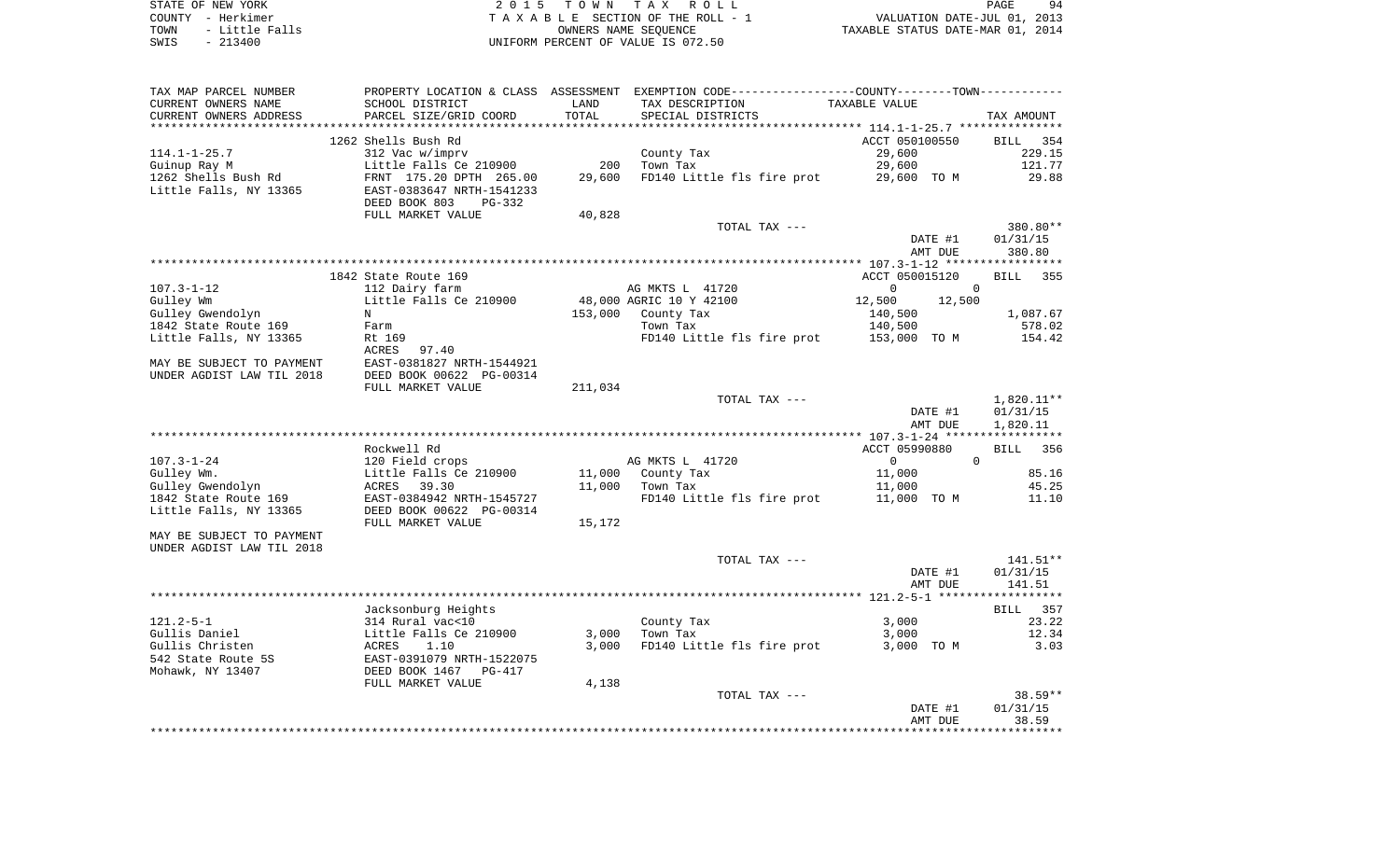| STATE OF NEW YORK      | 2015 TOWN TAX ROLL                 | 95<br>PAGE                       |
|------------------------|------------------------------------|----------------------------------|
| COUNTY - Herkimer      | TAXABLE SECTION OF THE ROLL - 1    | VALUATION DATE-JUL 01, 2013      |
| TOWN<br>- Little Falls | OWNERS NAME SEOUENCE               | TAXABLE STATUS DATE-MAR 01, 2014 |
| $-213400$<br>SWIS      | UNIFORM PERCENT OF VALUE IS 072.50 |                                  |

| TAX MAP PARCEL NUMBER<br>CURRENT OWNERS NAME<br>CURRENT OWNERS ADDRESS | PROPERTY LOCATION & CLASS ASSESSMENT<br>SCHOOL DISTRICT<br>PARCEL SIZE/GRID COORD       | LAND<br>TOTAL | EXEMPTION CODE-----------------COUNTY-------TOWN-----------<br>TAX DESCRIPTION<br>SPECIAL DISTRICTS | TAXABLE VALUE      | TAX AMOUNT                         |
|------------------------------------------------------------------------|-----------------------------------------------------------------------------------------|---------------|-----------------------------------------------------------------------------------------------------|--------------------|------------------------------------|
| ************************                                               |                                                                                         |               |                                                                                                     |                    |                                    |
| $121.2 - 5 - 3$<br>Gullis Daniel                                       | 117 Jacksonburg Ln<br>210 1 Family Res<br>Little Falls Ce 210900                        | 8,300         | County Tax<br>Town Tax                                                                              | 83,300<br>83,300   | 358<br>BILL<br>644.86<br>342.70    |
| Gullis Christen<br>542 State Route 5S<br>Mohawk, NY 13407              | partial assmt<br>ACRES<br>1.18<br>EAST-0390871 NRTH-1522080<br>DEED BOOK 1467<br>PG-417 | 83,300        | FD140 Little fls fire prot                                                                          | 83,300 TO M        | 84.08                              |
|                                                                        | FULL MARKET VALUE                                                                       | 114,897       |                                                                                                     |                    |                                    |
|                                                                        |                                                                                         |               | TOTAL TAX ---                                                                                       | DATE #1<br>AMT DUE | 1,071.64**<br>01/31/15<br>1,071.64 |
|                                                                        |                                                                                         |               |                                                                                                     |                    |                                    |
|                                                                        | Jacksonburg Rd                                                                          |               |                                                                                                     | ACCT 050001050     | 359<br>BILL                        |
| $121.2 - 4 - 60$                                                       | 433 Auto body                                                                           |               | County Tax                                                                                          | 83,700             | 647.96                             |
| Gushue Christopher                                                     | Little Falls Ce 210900                                                                  | 8,000         | Town Tax                                                                                            | 83,700             | 344.34                             |
| Gushue Rebecca                                                         | S                                                                                       | 83,700        | FD140 Little fls fire prot                                                                          | 83,700 TO M        | 84.48                              |
| 1634 State Route 5S                                                    | Comm                                                                                    |               |                                                                                                     |                    |                                    |
| Little Falls, NY 13365                                                 | $5-S$                                                                                   |               |                                                                                                     |                    |                                    |
|                                                                        | FRNT 255.00 DPTH                                                                        |               |                                                                                                     |                    |                                    |
|                                                                        | 1.00<br>ACRES                                                                           |               |                                                                                                     |                    |                                    |
|                                                                        | EAST-0390811 NRTH-1524161<br>DEED BOOK 936<br>$PG-248$                                  |               |                                                                                                     |                    |                                    |
|                                                                        | FULL MARKET VALUE                                                                       | 115,448       |                                                                                                     |                    |                                    |
|                                                                        |                                                                                         |               | TOTAL TAX ---                                                                                       |                    | 1,076.78**                         |
|                                                                        |                                                                                         |               |                                                                                                     | DATE #1            | 01/31/15                           |
|                                                                        |                                                                                         |               |                                                                                                     | AMT DUE            | 1,076.78                           |
|                                                                        |                                                                                         |               |                                                                                                     |                    |                                    |
|                                                                        | 1322 State Route 169                                                                    |               |                                                                                                     | ACCT 050014700     | <b>BILL</b><br>360                 |
| $114.2 - 1 - 41$                                                       | 210 1 Family Res                                                                        |               | County Tax                                                                                          | 95,900             | 742.40                             |
| Gutowski David M                                                       | Little Falls Ce 210900                                                                  | 6,900         | Town Tax                                                                                            | 95,900             | 394.53                             |
| Gutowski Diane N<br>1322 State Route 169                               | FRNT 151.60 DPTH<br>ACRES<br>0.72                                                       | 95,900        | FD140 Little fls fire prot                                                                          | 95,900 TO M        | 96.79                              |
| Little Falls, NY 13365                                                 | EAST-0390069 NRTH-1538877<br>DEED BOOK 898<br>$PG-225$                                  |               |                                                                                                     |                    |                                    |
|                                                                        | FULL MARKET VALUE                                                                       | 132,276       |                                                                                                     |                    |                                    |
|                                                                        |                                                                                         |               | TOTAL TAX ---                                                                                       | DATE #1<br>AMT DUE | 1,233.72**<br>01/31/15<br>1,233.72 |
|                                                                        |                                                                                         |               |                                                                                                     |                    |                                    |
|                                                                        | Oregan Rd                                                                               |               |                                                                                                     | ACCT 050100470     | 361<br>BILL                        |
| $121.4 - 2 - 55.2$                                                     | 314 Rural vac<10                                                                        |               | County Tax                                                                                          | 800                | 6.19                               |
| Guyer Danny C                                                          | Central Valley 212803                                                                   | 800           | Town Tax                                                                                            | 800                | 3.29                               |
| 499 Oregon Rd                                                          | FRNT 125.00 DPTH 175.00                                                                 | 800           | School Relevy                                                                                       |                    | 22.54                              |
| Mohawk, NY 13407                                                       | EAST-0387404 NRTH-1512211<br>DEED BOOK 792<br>$PG-664$                                  |               | FD140 Little fls fire prot                                                                          | 800 TO M           | .81                                |
|                                                                        | FULL MARKET VALUE                                                                       | 1,103         |                                                                                                     |                    |                                    |
|                                                                        |                                                                                         |               | TOTAL TAX ---                                                                                       |                    | $32.83**$                          |
|                                                                        |                                                                                         |               |                                                                                                     | DATE #1<br>AMT DUE | 01/31/15<br>32.83                  |
|                                                                        |                                                                                         |               |                                                                                                     |                    |                                    |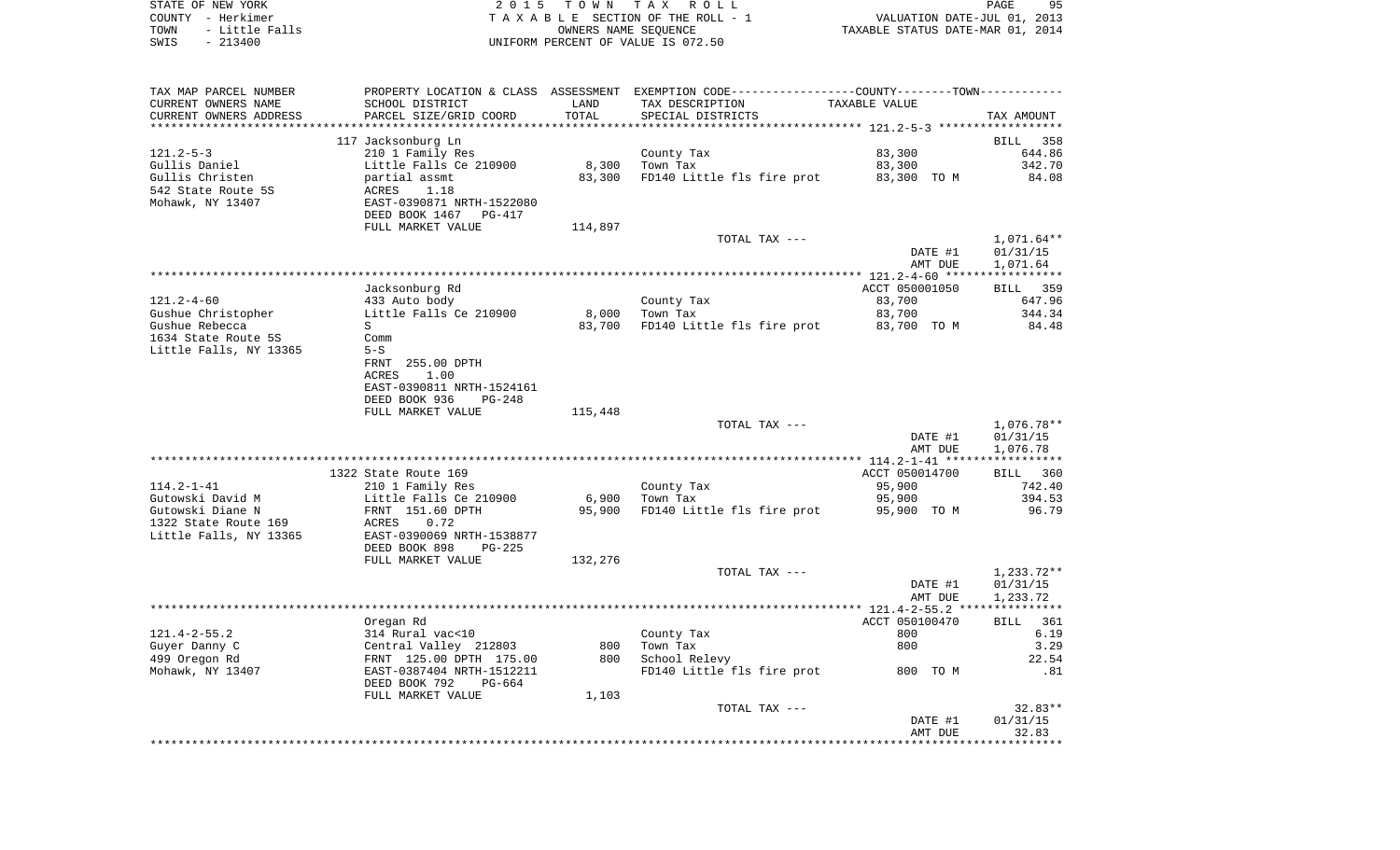STATE OF NEW YORK 2 0 1 5 T O W N T A X R O L L PAGE 96COUNTY - Herkimer<br>
T A X A B L E SECTION OF THE ROLL - 1<br>
TOWN - Little Falls<br>
SWIS - 213400 - 2013400 - UNIFORM PERCENT OF VALUE IS 072.50 UNIFORM PERCENT OF VALUE IS 072.50

PAGE 96 TO A CONSERVED A CONSERVATION OF THE ROLL - 1 WALUATION DATE-JUL 01, 2013<br>
TAXABLE STATUS DATE-MAR 01, 2014

| TAX MAP PARCEL NUMBER<br>CURRENT OWNERS NAME | PROPERTY LOCATION & CLASS ASSESSMENT<br>SCHOOL DISTRICT | LAND<br>TOTAL     | TAX DESCRIPTION                        | EXEMPTION CODE-----------------COUNTY-------TOWN-----------<br>TAXABLE VALUE |                                      |
|----------------------------------------------|---------------------------------------------------------|-------------------|----------------------------------------|------------------------------------------------------------------------------|--------------------------------------|
| CURRENT OWNERS ADDRESS                       | PARCEL SIZE/GRID COORD                                  | *******           | SPECIAL DISTRICTS                      | ************ 121.4-2-55.1 **********                                         | TAX AMOUNT                           |
| $121.4 - 2 - 55.1$                           | 499 Oregon Rd<br>210 1 Family Res                       |                   | County Tax                             | ACCT 050011760<br>35,000                                                     | <b>BILL</b><br>362<br>270.95         |
| Guyer Phillis A<br>499 Oregon Rd             | Central Valley 212803<br>FRNT 125.00 DPTH 175.00        | 6,000<br>35,000   | Town Tax<br>School Relevy              | 35,000                                                                       | 143.99<br>2.86                       |
| Mohawk, NY 13407                             | EAST-0350570 NRTH-1087580<br>DEED BOOK 864<br>$PG-508$  |                   | FD140 Little fls fire prot             | 35,000 TO M                                                                  | 35.33                                |
|                                              | FULL MARKET VALUE                                       | 48,276            | TOTAL TAX ---                          |                                                                              | 453.13**                             |
|                                              |                                                         |                   |                                        | DATE #1<br>AMT DUE                                                           | 01/31/15<br>453.13                   |
|                                              |                                                         |                   |                                        |                                                                              |                                      |
| $114.4 - 1 - 6.1$                            | Furnace St Ext<br>240 Rural res                         |                   | County Tax                             | ACCT 050005130<br>134,400                                                    | BILL<br>363<br>1,040.45              |
| Gzanowicz Harry James<br>319 Lawrence Ave    | Little Falls Ce 210900<br>ACRES 151.00                  | 86,600<br>134,400 | Town Tax<br>FD140 Little fls fire prot | 134,400<br>134,400 TO M                                                      | 552.92<br>135.65                     |
| North Syracuse, NY 13212                     | EAST-0390307 NRTH-1534775<br>DEED BOOK 780<br>PG-653    |                   |                                        |                                                                              |                                      |
|                                              | FULL MARKET VALUE                                       | 185,379           |                                        |                                                                              |                                      |
|                                              |                                                         |                   | TOTAL TAX ---                          | DATE #1<br>AMT DUE                                                           | $1,729.02**$<br>01/31/15<br>1,729.02 |
|                                              |                                                         |                   |                                        |                                                                              |                                      |
|                                              | State Route 167                                         |                   |                                        | ACCT 050012750                                                               | BILL 364                             |
| $121.4 - 3 - 2$                              | 314 Rural vac<10                                        |                   | County Tax                             | 14,500                                                                       | 112.25                               |
| Haas Chester                                 | Owen D Young<br>215001                                  | 14,500            | Town Tax                               | 14,500                                                                       | 59.65                                |
| 41 Archery Club<br>New Ringgold, PA 17960    | E<br>Rt 167<br>FRNT 305.00 DPTH<br>8.00<br>ACRES        | 14,500            | FD140 Little fls fire prot             | 14,500 TO M                                                                  | 14.63                                |
|                                              | EAST-0388338 NRTH-1512649<br>DEED BOOK 1483 PG-463      |                   |                                        |                                                                              |                                      |
|                                              | FULL MARKET VALUE                                       | 20,000            | TOTAL TAX ---                          |                                                                              | $186.53**$                           |
|                                              |                                                         |                   |                                        | DATE #1<br>AMT DUE                                                           | 01/31/15<br>186.53                   |
|                                              |                                                         |                   |                                        |                                                                              |                                      |
|                                              | 1156 Paradise Rd                                        |                   |                                        | ACCT 050009720                                                               | <b>BILL</b><br>365                   |
| $121.35 - 1 - 10$<br>Haberek Judith          | 210 1 Family Res<br>Little Falls Ce 210900              | 8,000             | County Tax<br>Town Tax                 | 36,600<br>36,600                                                             | 283.34<br>150.57                     |
| 1156 Paradise Rd                             | S                                                       | 36,600            | FD140 Little fls fire prot             | 36,600 TO M                                                                  | 36.94                                |
| Little Falls, NY 13365                       | ACRES<br>1.00<br>EAST-0392648 NRTH-1526238              |                   |                                        |                                                                              |                                      |
|                                              | DEED BOOK 856<br>PG-343                                 |                   |                                        |                                                                              |                                      |
|                                              | FULL MARKET VALUE                                       | 50,483            | TOTAL TAX ---                          |                                                                              | 470.85**                             |
|                                              |                                                         |                   |                                        | DATE #1<br>AMT DUE                                                           | 01/31/15<br>470.85                   |
|                                              |                                                         |                   |                                        |                                                                              | ************                         |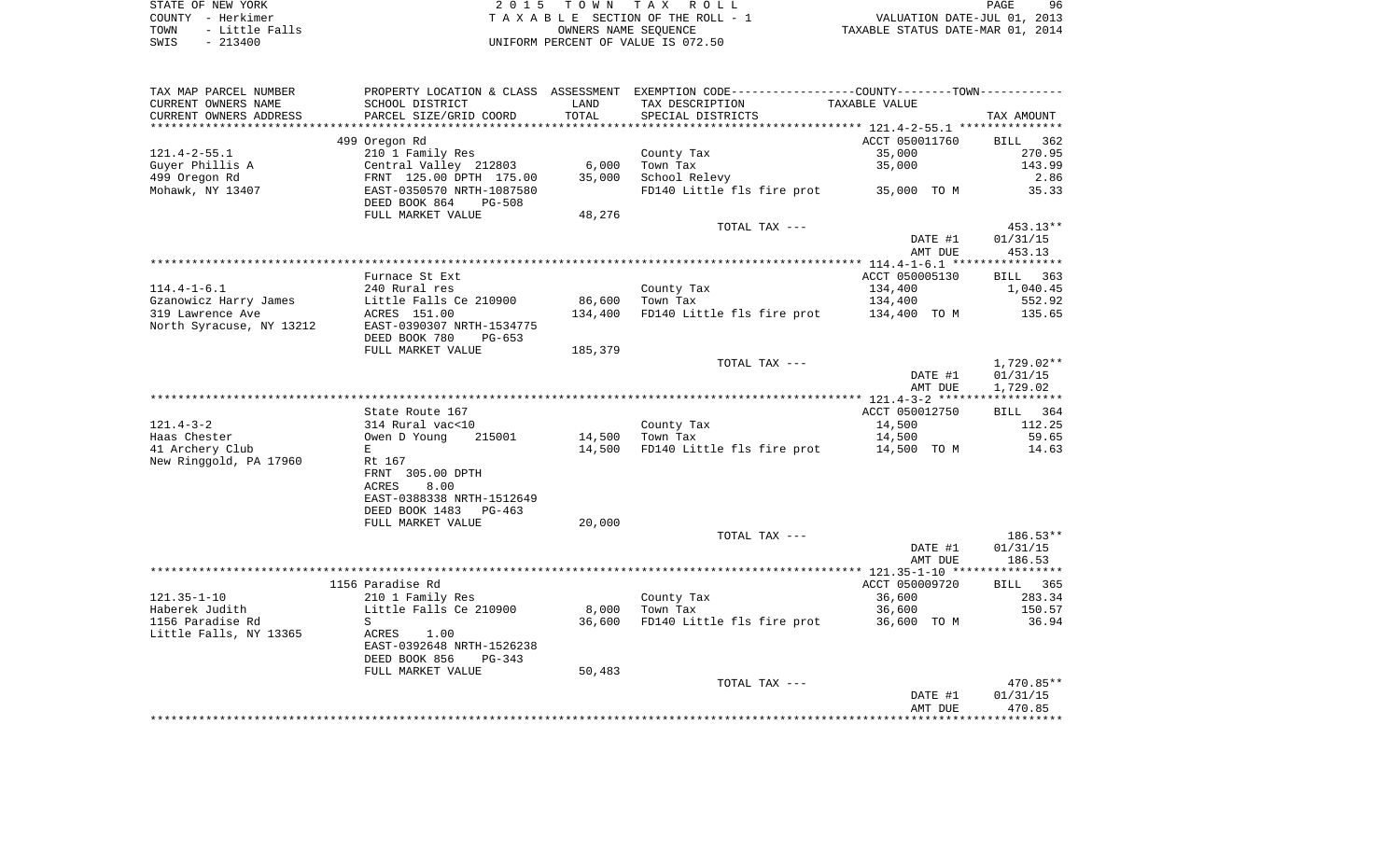STATE OF NEW YORK 2 0 1 5 T O W N T A X R O L L PAGE 97COUNTY - Herkimer<br>
T A X A B L E SECTION OF THE ROLL - 1<br>
TOWN - Little Falls<br>
SWIS - 213400 - 2013400 - UNIFORM PERCENT OF VALUE IS 072.50 TO A CONSERVED A CONSERVATION OF THE ROLL - 1 WALUATION DATE-JUL 01, 2013<br>
TAXABLE STATUS DATE-MAR 01, 2014 UNIFORM PERCENT OF VALUE IS 072.50

PAGE 97

| TAX MAP PARCEL NUMBER<br>CURRENT OWNERS NAME        | PROPERTY LOCATION & CLASS ASSESSMENT<br>SCHOOL DISTRICT | LAND   | EXEMPTION CODE-----------------COUNTY-------TOWN-----------<br>TAX DESCRIPTION |               | TAXABLE VALUE                               |         |                    |
|-----------------------------------------------------|---------------------------------------------------------|--------|--------------------------------------------------------------------------------|---------------|---------------------------------------------|---------|--------------------|
| CURRENT OWNERS ADDRESS<br>************************* | PARCEL SIZE/GRID COORD                                  | TOTAL  | SPECIAL DISTRICTS                                                              |               |                                             |         | TAX AMOUNT         |
|                                                     | Route 167                                               |        |                                                                                |               |                                             |         | 366<br><b>BILL</b> |
| $121.4 - 2 - 28.3$                                  | 314 Rural vac<10                                        |        | County Tax                                                                     |               | 1,000                                       |         | 7.74               |
| Haggerty Barry                                      | Little Falls Ce 210900                                  | 1,000  | Town Tax                                                                       |               | 1,000                                       |         | 4.11               |
| 3698 State Route 167                                | 1.50<br>ACRES                                           | 1,000  | School Relevy                                                                  |               |                                             |         | 43.05              |
| Little Falls, NY 13365                              | EAST-0390699 NRTH-1519646                               |        | FD140 Little fls fire prot                                                     |               | 1,000 TO M                                  |         | 1.01               |
|                                                     | DEED BOOK 1228<br>PG-358<br>FULL MARKET VALUE           | 1,379  |                                                                                |               |                                             |         |                    |
|                                                     |                                                         |        |                                                                                | TOTAL TAX --- |                                             |         | 55.91**            |
|                                                     |                                                         |        |                                                                                |               |                                             | DATE #1 | 01/31/15           |
|                                                     |                                                         |        |                                                                                |               |                                             | AMT DUE | 55.91              |
|                                                     |                                                         |        |                                                                                |               |                                             |         |                    |
|                                                     | 3698 State Route 167                                    |        |                                                                                |               | ACCT 050990110                              |         | 367<br><b>BILL</b> |
| $121.4 - 2 - 28.2$                                  | 210 1 Family Res                                        |        | VETWAR CTS 41120                                                               |               | 4,335                                       | 4,335   |                    |
| Haggerty Barry Z                                    | Little Falls Ce 210900                                  | 3,000  | County Tax                                                                     |               | 24,565                                      |         | 190.17             |
| 3698 State Route 167                                | East                                                    | 28,900 | Town Tax                                                                       |               | 24,565                                      |         | 101.06             |
| Little Falls, NY 13365                              | Rt 167<br><b>ACRES</b><br>0.60                          |        | School Relevy<br>FD140 Little fls fire prot                                    |               | 28,900 TO M                                 |         | 10.45<br>29.17     |
|                                                     | EAST-0390559 NRTH-1519658                               |        |                                                                                |               |                                             |         |                    |
|                                                     | DEED BOOK 665<br>PG-248                                 |        |                                                                                |               |                                             |         |                    |
|                                                     | FULL MARKET VALUE                                       | 39,862 |                                                                                |               |                                             |         |                    |
|                                                     |                                                         |        |                                                                                | TOTAL TAX --- |                                             |         | 330.85**           |
|                                                     |                                                         |        |                                                                                |               |                                             | DATE #1 | 01/31/15           |
|                                                     |                                                         |        |                                                                                |               |                                             | AMT DUE | 330.85             |
|                                                     |                                                         |        |                                                                                |               | ************* 121.2-4-5.3 ***************** |         |                    |
|                                                     | 317 Sandy Lane Rd                                       |        |                                                                                |               | ACCT 050990690                              |         | 368<br><b>BILL</b> |
| $121.2 - 4 - 5.3$                                   | 210 1 Family Res                                        |        | AGED-ALL<br>41800                                                              |               | 33,400                                      | 33,400  |                    |
| Hajeris Jane & Thompson Rita Central Valley 212803  |                                                         | 8,500  | County Tax                                                                     |               | 33,400                                      |         | 258.56             |
| Alquire Martha                                      | Life Use Martha                                         | 66,800 | Town Tax                                                                       |               | 33,400                                      |         | 137.41             |
| Martha Alguire<br>317 Sandy Lane Rd                 | ACRES<br>1.30<br>EAST-0385823 NRTH-1520792              |        | FD140 Little fls fire prot                                                     |               | 66,800 TO M                                 |         | 67.42              |
| Mohawk, NY 13407                                    | DEED BOOK 882<br>$PG-193$                               |        |                                                                                |               |                                             |         |                    |
|                                                     | FULL MARKET VALUE                                       | 92,138 |                                                                                |               |                                             |         |                    |
|                                                     |                                                         |        |                                                                                | TOTAL TAX --- |                                             |         | 463.39**           |
|                                                     |                                                         |        |                                                                                |               |                                             | DATE #1 | 01/31/15           |
|                                                     |                                                         |        |                                                                                |               |                                             | AMT DUE | 463.39             |
|                                                     |                                                         |        |                                                                                |               |                                             |         |                    |
|                                                     | Johnnycake Rd                                           |        |                                                                                |               | ACCT 050011820                              |         | <b>BILL</b><br>369 |
| $127.2 - 3 - 1$                                     | 105 Vac farmland                                        |        | County Tax                                                                     |               | 24,000                                      |         | 185.79             |
| Haley Blane                                         | Little Falls Ce 210900                                  | 24,000 | Town Tax                                                                       |               | 24,000                                      |         | 98.74              |
| Haley Lori                                          | ACRES<br>21.00                                          | 24,000 | School Relevy                                                                  |               |                                             |         | 1,033.07           |
| 3 Bartlett Dr                                       | EAST-0390773 NRTH-1507119                               |        | FD140 Little fls fire prot                                                     |               | 24,000 TO M                                 |         | 24.22              |
| Middletown, NY 10941                                | DEED BOOK 1086<br>PG-270                                |        |                                                                                |               |                                             |         |                    |
|                                                     | FULL MARKET VALUE                                       | 33,103 |                                                                                | TOTAL TAX --- |                                             |         | $1,341.82**$       |
|                                                     |                                                         |        |                                                                                |               |                                             | DATE #1 | 01/31/15           |
|                                                     |                                                         |        |                                                                                |               |                                             | AMT DUE | 1,341.82           |
|                                                     |                                                         |        |                                                                                |               | *******************                         |         |                    |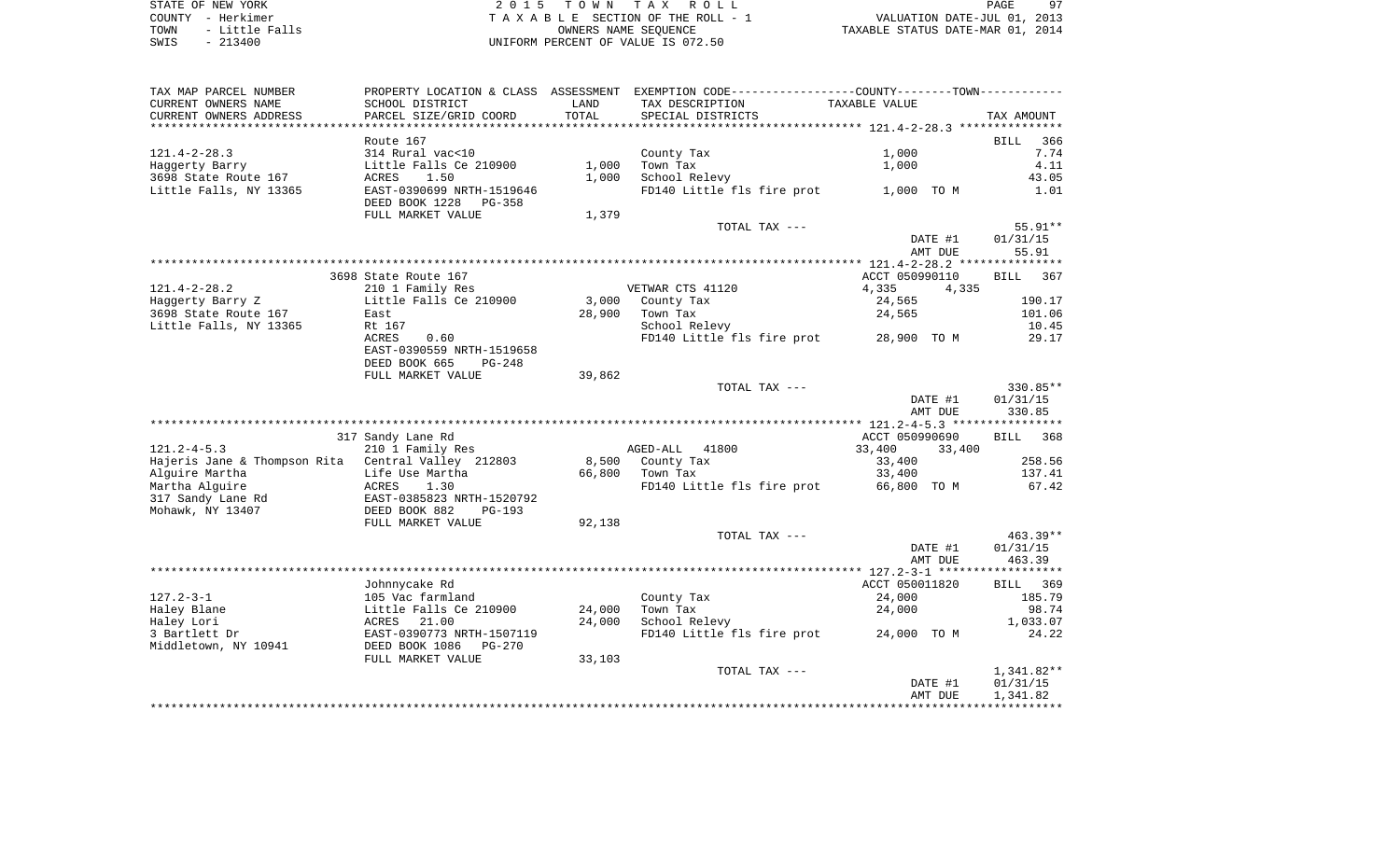| STATE OF NEW YORK                                | 2 0 1 5                   | T O W N              | TAX ROLL                                                                                      |                                  | 98<br>PAGE  |
|--------------------------------------------------|---------------------------|----------------------|-----------------------------------------------------------------------------------------------|----------------------------------|-------------|
| COUNTY - Herkimer<br>TOWN<br>- Little Falls      |                           |                      | TAXABLE SECTION OF THE ROLL - 1                                                               | VALUATION DATE-JUL 01, 2013      |             |
| $-213400$<br>SWIS                                |                           | OWNERS NAME SEQUENCE | UNIFORM PERCENT OF VALUE IS 072.50                                                            | TAXABLE STATUS DATE-MAR 01, 2014 |             |
|                                                  |                           |                      |                                                                                               |                                  |             |
|                                                  |                           |                      |                                                                                               |                                  |             |
| TAX MAP PARCEL NUMBER                            |                           |                      | PROPERTY LOCATION & CLASS ASSESSMENT EXEMPTION CODE---------------COUNTY-------TOWN---------- |                                  |             |
| CURRENT OWNERS NAME                              | SCHOOL DISTRICT           | LAND                 | TAX DESCRIPTION                                                                               | TAXABLE VALUE                    |             |
| CURRENT OWNERS ADDRESS<br>********************** | PARCEL SIZE/GRID COORD    | TOTAL                | SPECIAL DISTRICTS                                                                             |                                  | TAX AMOUNT  |
|                                                  | 353 Top Notch Rd          |                      |                                                                                               |                                  | BILL<br>370 |
| $114.2 - 2 - 63$                                 | 314 Rural vac<10          |                      | County Tax                                                                                    | 1,600                            | 12.39       |
| Halladay Merton F                                | Little Falls Ce 210900    | 1,600                | Town Tax                                                                                      | 1,600                            | 6.58        |
| Halladay Shirley L                               | vac ld                    | 1,600                | FD140 Little fls fire prot                                                                    | 1,600 TO M                       | 1.61        |
| 353 State Route 170                              | found in mapping 2002     |                      |                                                                                               |                                  |             |
| Little Falls, NY 13365                           | FRNT 315.00 DPTH 150.00   |                      |                                                                                               |                                  |             |
|                                                  | ACRES<br>0.70             |                      |                                                                                               |                                  |             |
|                                                  | EAST-0396256 NRTH-1545467 |                      |                                                                                               |                                  |             |
|                                                  | FULL MARKET VALUE         | 2,207                |                                                                                               |                                  |             |
|                                                  |                           |                      | TOTAL TAX ---                                                                                 |                                  | $20.58**$   |
|                                                  |                           |                      |                                                                                               | DATE #1                          | 01/31/15    |
|                                                  |                           |                      |                                                                                               | AMT DUE                          | 20.58       |
|                                                  | 132 Overlook Rd           |                      |                                                                                               | ACCT 050001800                   | BILL 371    |
| $121.1 - 1 - 35$                                 | 210 1 Family Res          |                      | County Tax                                                                                    | 67,800                           | 524.87      |
| Hammond Lawrence M                               | Little Falls Ce 210900    | 5,400                | Town Tax                                                                                      | 67,800                           | 278.93      |
| Hammond Bryan B                                  | S                         | 67,800               | FD140 Little fls fire prot                                                                    | 67,800 TO M                      | 68.43       |
| 132 Overlook Rd                                  | $R-1$                     |                      |                                                                                               |                                  |             |
| Little Falls, NY 13365                           | Overlook Rd               |                      |                                                                                               |                                  |             |
|                                                  | FRNT 100.00 DPTH 185.00   |                      |                                                                                               |                                  |             |
|                                                  | EAST-0382824 NRTH-1526807 |                      |                                                                                               |                                  |             |
|                                                  | DEED BOOK 1447<br>PG-54   |                      |                                                                                               |                                  |             |
|                                                  | FULL MARKET VALUE         | 93,517               |                                                                                               |                                  |             |
|                                                  |                           |                      | TOTAL TAX ---                                                                                 |                                  | 872.23**    |
|                                                  |                           |                      |                                                                                               | DATE #1                          | 01/31/15    |
|                                                  |                           |                      |                                                                                               | AMT DUE                          | 872.23      |
|                                                  | Paines Hollow Rd          |                      |                                                                                               | ACCT 050012720                   | 372<br>BILL |
| $127.2 - 5 - 5$                                  | 322 Rural vac>10          |                      | County Tax                                                                                    | 10,500                           | 81.28       |
| Harding Judith                                   | Owen D Young<br>215001    | 10,500               | Town Tax                                                                                      | 10,500                           | 43.20       |
| 81 Uxbridge Rd                                   | FRNT 1065.00 DPTH         | 10,500               | School Relevy                                                                                 |                                  | 272.49      |
| Sutton, MA 01590                                 | ACRES<br>10.40            |                      | FD140 Little fls fire prot                                                                    | 10,500 TO M                      | 10.60       |
|                                                  | EAST-0389667 NRTH-1511308 |                      |                                                                                               |                                  |             |
|                                                  | DEED BOOK 1483<br>PG-427  |                      |                                                                                               |                                  |             |
|                                                  | FULL MARKET VALUE         | 14,483               |                                                                                               |                                  |             |
|                                                  |                           |                      | TOTAL TAX ---                                                                                 |                                  | 407.57**    |
|                                                  |                           |                      |                                                                                               | DATE #1                          | 01/31/15    |
|                                                  |                           |                      |                                                                                               | AMT DUE                          | 407.57      |
|                                                  |                           |                      |                                                                                               |                                  |             |
|                                                  | Deck Rd                   |                      |                                                                                               | ACCT 050018180                   | BILL 373    |
| $999.50 - 1 - 81.8$                              | 311 Res vac land          |                      | County Tax                                                                                    | 100                              | 0.77        |
| Harper Motor Corp                                | Owen D Young<br>215001    | 100                  | Town Tax                                                                                      | 100                              | 0.41        |
| Attn: Richard Perfit<br>1 Vista Rd               | Ν.<br>$V-L$ 25Ac          | 100                  | School Relevy                                                                                 | 100 TO M                         | 2.60<br>.10 |
| Roslyn Heights, NY 11577-3023 Deck Rd            |                           |                      | FD140 Little fls fire prot                                                                    |                                  |             |
|                                                  | DEED BOOK 00642 PG-00249  |                      |                                                                                               |                                  |             |
|                                                  | FULL MARKET VALUE         | 138                  |                                                                                               |                                  |             |
|                                                  |                           |                      | TOTAL TAX ---                                                                                 |                                  | $3.88**$    |
|                                                  |                           |                      |                                                                                               | DATE #1                          | 01/31/15    |
|                                                  |                           |                      |                                                                                               | AMT DUE                          | 3.88        |
|                                                  |                           |                      |                                                                                               |                                  |             |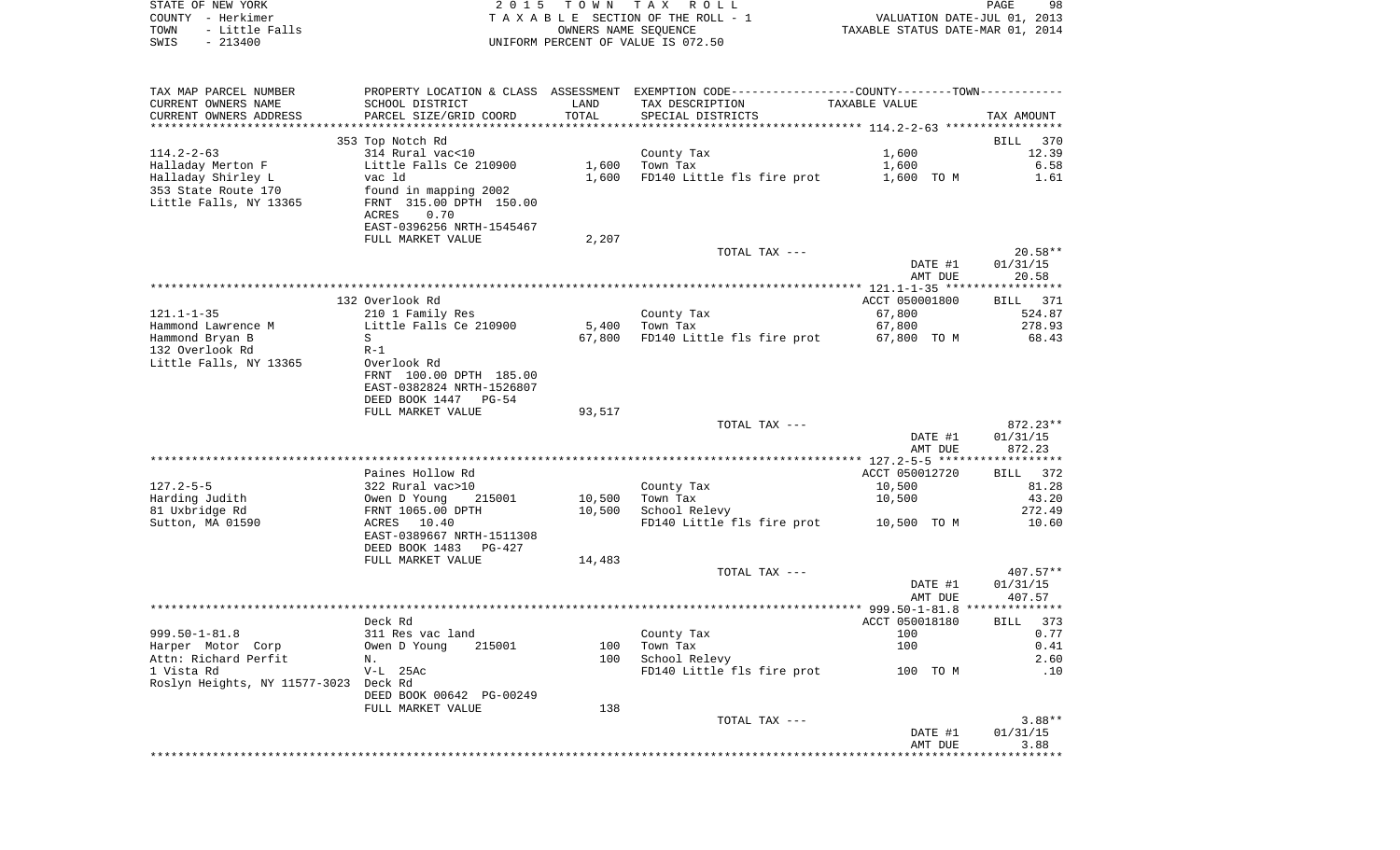STATE OF NEW YORK GALLERY CONSULTER STATE OF NEW YORK AND RAGE AND RAGE AND RESPONDENTLY CONSULTER STATE OF NEW YORK AND RAGE COUNTY - Herkimer T A X A B L E SECTION OF THE ROLL - 1 VALUATION DATE-JUL 01, 2013 TOWN - Little Falls OWNERS NAME SEQUENCE TAXABLE STATUS DATE-MAR 01, 2014 UNIFORM PERCENT OF VALUE IS 072.50

99

| TAX MAP PARCEL NUMBER    | PROPERTY LOCATION & CLASS ASSESSMENT EXEMPTION CODE---------------COUNTY-------TOWN---------- |         |                            |               |                |         |                      |
|--------------------------|-----------------------------------------------------------------------------------------------|---------|----------------------------|---------------|----------------|---------|----------------------|
| CURRENT OWNERS NAME      | SCHOOL DISTRICT                                                                               | LAND    | TAX DESCRIPTION            |               | TAXABLE VALUE  |         |                      |
| CURRENT OWNERS ADDRESS   | PARCEL SIZE/GRID COORD                                                                        | TOTAL   | SPECIAL DISTRICTS          |               |                |         | TAX AMOUNT           |
|                          |                                                                                               |         |                            |               |                |         |                      |
|                          | 113 OHara Rd                                                                                  |         |                            |               | ACCT 050015720 |         | <b>BILL</b><br>374   |
| $114.2 - 1 - 40$         | 210 1 Family Res                                                                              |         | County Tax                 |               | 68,700         |         | 531.83               |
| Harper Mark S            | Little Falls Ce 210900                                                                        | 6,300   | Town Tax                   |               | 68,700         |         | 282.63               |
| Harper Laurie A          | FRNT 98.90 DPTH 265.00                                                                        | 68,700  | FD140 Little fls fire prot |               | 68,700 TO M    |         | 69.34                |
| 113 OHara Rd             | EAST-0390112 NRTH-1538973                                                                     |         |                            |               |                |         |                      |
| Little Falls, NY 13365   | DEED BOOK 905<br>PG-217                                                                       |         |                            |               |                |         |                      |
|                          | FULL MARKET VALUE                                                                             | 94,759  |                            |               |                |         |                      |
|                          |                                                                                               |         | TOTAL TAX ---              |               |                |         | 883.80**             |
|                          |                                                                                               |         |                            |               |                | DATE #1 | 01/31/15<br>883.80   |
|                          |                                                                                               |         |                            |               |                | AMT DUE |                      |
|                          | 615 Gun Club Rd                                                                               |         |                            |               | ACCT 050099580 |         | <b>BILL</b><br>375   |
| $114.4 - 2 - 7$          | 210 1 Family Res                                                                              |         | County Tax                 |               | 124,400        |         | 963.03               |
| Harrison Randy           | Herkimer Centra 213001                                                                        | 14,000  | Town Tax                   |               | 124,400        |         | 511.78               |
| Harrison Penelope        | R1 G SP D Crpt                                                                                | 124,400 | FD140 Little fls fire prot |               | 124,400 TO M   |         | 125.56               |
| 615 Gun Club Rd          | ACRES<br>6.10                                                                                 |         |                            |               |                |         |                      |
| Little Falls, NY 13365   | EAST-0386298 NRTH-1535518                                                                     |         |                            |               |                |         |                      |
|                          | DEED BOOK 770<br>$PG-48$                                                                      |         |                            |               |                |         |                      |
|                          | FULL MARKET VALUE                                                                             | 171,586 |                            |               |                |         |                      |
|                          |                                                                                               |         |                            | TOTAL TAX --- |                |         | $1,600.37**$         |
|                          |                                                                                               |         |                            |               |                | DATE #1 | 01/31/15             |
|                          |                                                                                               |         |                            |               |                | AMT DUE | 1,600.37             |
|                          |                                                                                               |         |                            |               |                |         |                      |
|                          | 200 Ohara Rd                                                                                  |         |                            |               | ACCT 050016750 |         | BILL 376             |
| $114.2 - 2 - 33$         | 210 1 Family Res                                                                              |         | VETCOM CTS 41130           |               | 10,875         | 10,875  |                      |
| Hartman Adam             | Little Falls Ce 210900                                                                        |         | 7,400 County Tax           |               | 69,925         |         | 541.32               |
| Hartman Andria           | ACRES<br>1.56                                                                                 | 80,800  | Town Tax                   |               | 69,925         |         | 287.67               |
| 200 Ohara Rd             | EAST-0390571 NRTH-1540601                                                                     |         | FD140 Little fls fire prot |               | 80,800 TO M    |         | 81.55                |
| Little Falls, NY 13365   | DEED BOOK 1535 PG-648                                                                         |         |                            |               |                |         |                      |
|                          | FULL MARKET VALUE                                                                             | 111,448 |                            |               |                |         |                      |
| PRIOR OWNER ON 3/01/2014 |                                                                                               |         |                            |               |                |         |                      |
| Gardinier Robert         |                                                                                               |         |                            |               |                |         |                      |
|                          |                                                                                               |         | TOTAL TAX ---              |               |                | DATE #1 | 910.54**<br>01/31/15 |
|                          |                                                                                               |         |                            |               |                | AMT DUE | 910.54               |
|                          |                                                                                               |         |                            |               |                |         |                      |
|                          | 1862 State Route 169                                                                          |         |                            |               | ACCT 050014250 |         | BILL 377             |
| $107.3 - 1 - 26$         | 210 1 Family Res                                                                              |         | County Tax                 |               | 73,400         |         | 568.22               |
| Hayes Rhonda M           | Little Falls Ce 210900                                                                        | 6,400   | Town Tax                   |               | 73,400         |         | 301.97               |
| 1682 State Route 169     | FRNT 179.00 DPTH 100.00                                                                       | 73,400  | FD140 Little fls fire prot |               | 73,400 TO M    |         | 74.08                |
| Little Falls, NY 13365   | ACRES<br>0.59                                                                                 |         |                            |               |                |         |                      |
|                          | EAST-0384661 NRTH-1543768                                                                     |         |                            |               |                |         |                      |
|                          | DEED BOOK 775<br>$PG-16$                                                                      |         |                            |               |                |         |                      |
|                          | FULL MARKET VALUE                                                                             | 101,241 |                            |               |                |         |                      |
|                          |                                                                                               |         |                            | TOTAL TAX --- |                |         | $944.27**$           |
|                          |                                                                                               |         |                            |               |                | DATE #1 | 01/31/15             |
|                          |                                                                                               |         |                            |               |                | AMT DUE | 944.27               |
|                          |                                                                                               |         |                            |               |                |         |                      |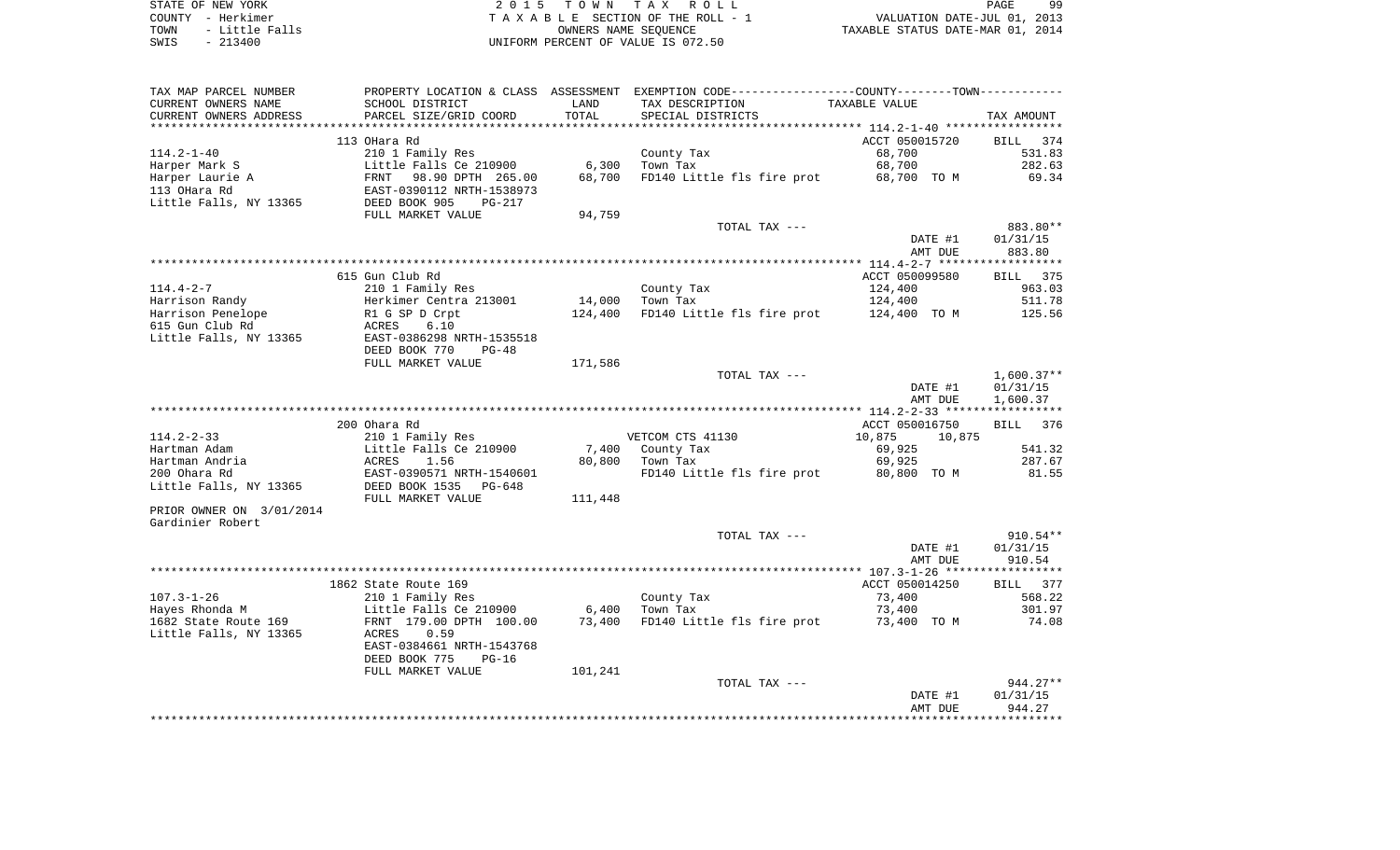| STATE OF NEW YORK      | 2015 TOWN TAX ROLL                 | 100<br>PAGE                      |
|------------------------|------------------------------------|----------------------------------|
| COUNTY - Herkimer      | TAXABLE SECTION OF THE ROLL - 1    | VALUATION DATE-JUL 01, 2013      |
| - Little Falls<br>TOWN | OWNERS NAME SEOUENCE               | TAXABLE STATUS DATE-MAR 01, 2014 |
| $-213400$<br>SWIS      | UNIFORM PERCENT OF VALUE IS 072.50 |                                  |

| TAX MAP PARCEL NUMBER                                        |                                                                                   |         | PROPERTY LOCATION & CLASS ASSESSMENT EXEMPTION CODE---------------COUNTY--------TOWN---------- |                    |                    |
|--------------------------------------------------------------|-----------------------------------------------------------------------------------|---------|------------------------------------------------------------------------------------------------|--------------------|--------------------|
| CURRENT OWNERS NAME                                          | SCHOOL DISTRICT                                                                   | LAND    | TAX DESCRIPTION                                                                                | TAXABLE VALUE      |                    |
| CURRENT OWNERS ADDRESS                                       | PARCEL SIZE/GRID COORD                                                            | TOTAL   | SPECIAL DISTRICTS                                                                              |                    | TAX AMOUNT         |
|                                                              |                                                                                   |         |                                                                                                |                    |                    |
|                                                              | 1392 State Route 169                                                              |         |                                                                                                | ACCT 050013080     | 378<br>BILL        |
| $114.2 - 1 - 16$                                             | 210 1 Family Res                                                                  |         | County Tax                                                                                     | 74,100             | 573.64             |
| Hayes Rodney                                                 | Little Falls Ce 210900                                                            | 5,400   | Town Tax                                                                                       | 74,100             | 304.85             |
| 1392 State Route 169<br>Little Falls, NY 13365               | FRNT 150.00 DPTH 115.00<br>EAST-0388994 NRTH-1539834<br>DEED BOOK 928<br>$PG-14$  | 74,100  | FD140 Little fls fire prot                                                                     | 74,100 TO M        | 74.79              |
|                                                              | FULL MARKET VALUE                                                                 | 102,207 | TOTAL TAX ---                                                                                  |                    | $953.28**$         |
|                                                              |                                                                                   |         |                                                                                                |                    |                    |
|                                                              |                                                                                   |         |                                                                                                | DATE #1<br>AMT DUE | 01/31/15<br>953.28 |
|                                                              |                                                                                   |         |                                                                                                |                    |                    |
|                                                              | 1462 State Route 169                                                              |         |                                                                                                | ACCT 050005400     | BILL 379           |
| $114.2 - 1 - 10$                                             | 210 1 Family Res                                                                  |         | County Tax                                                                                     | 49,600             | 383.97             |
| Hayes Rodney W                                               | Little Falls Ce 210900                                                            | 4,600   | Town Tax                                                                                       | 49,600             | 204.05             |
| Hayes Rhonda                                                 | FRNT 89.00 DPTH 166.00                                                            | 49,600  | FD140 Little fls fire prot                                                                     | 49,600 TO M        | 50.06              |
| 1462 State Route 169                                         | EAST-0388009 NRTH-1540770                                                         |         |                                                                                                |                    |                    |
| Little Falls, NY 13365                                       | DEED BOOK 1282 PG-269                                                             |         |                                                                                                |                    |                    |
|                                                              | FULL MARKET VALUE                                                                 | 68,414  |                                                                                                |                    |                    |
|                                                              |                                                                                   |         | TOTAL TAX ---                                                                                  |                    | 638.08**           |
|                                                              |                                                                                   |         |                                                                                                | DATE #1            | 01/31/15           |
|                                                              |                                                                                   |         |                                                                                                | AMT DUE            | 638.08             |
|                                                              |                                                                                   |         |                                                                                                |                    |                    |
|                                                              | 1455 State Route 5S                                                               |         |                                                                                                | ACCT 050013170     | BILL 380           |
| $121.2 - 4 - 14$<br>Headley Lawrence                         | 210 1 Family Res                                                                  | 4,900   | County Tax<br>Town Tax                                                                         | 52,000<br>52,000   | 402.55<br>213.93   |
| Headley Sadie                                                | Little Falls Ce 210900<br>FRNT 140.00 DPTH 130.00                                 | 52,000  | FD140 Little fls fire prot 52,000 TO M                                                         |                    | 52.48              |
| 1455 State Route 5S<br>Mohawk, NY 13407                      | EAST-0387283 NRTH-1524365<br>DEED BOOK 1161 PG-604                                |         |                                                                                                |                    |                    |
|                                                              | FULL MARKET VALUE                                                                 | 71,724  |                                                                                                |                    |                    |
|                                                              |                                                                                   |         | TOTAL TAX ---                                                                                  |                    | 668.96**           |
|                                                              |                                                                                   |         |                                                                                                | DATE #1<br>AMT DUE | 01/31/15<br>668.96 |
|                                                              |                                                                                   |         |                                                                                                |                    |                    |
|                                                              | Foley Hill Rd                                                                     |         |                                                                                                | ACCT 050019690     | BILL 381           |
| $127.2 - 2 - 23.2$                                           | 314 Rural vac<10                                                                  |         | County Tax                                                                                     | 1,500              | 11.61              |
| Heansel Michael W                                            | Little Falls Ce 210900                                                            | 1,500   | Town Tax                                                                                       | 1,500              | 6.17               |
| Heansel Kelly L<br>147 Newville Rd<br>Little Falls, NY 13365 | FRNT 126.00 DPTH 200.00<br>EAST-0394661 NRTH-1509968<br>DEED BOOK 817<br>$PG-613$ | 1,500   | FD140 Little fls fire prot                                                                     | 1,500 TO M         | 1.51               |
|                                                              | FULL MARKET VALUE                                                                 | 2,069   |                                                                                                |                    |                    |
|                                                              |                                                                                   |         | TOTAL TAX ---                                                                                  |                    | $19.29**$          |
|                                                              |                                                                                   |         |                                                                                                | DATE #1<br>AMT DUE | 01/31/15<br>19.29  |
|                                                              |                                                                                   |         |                                                                                                |                    |                    |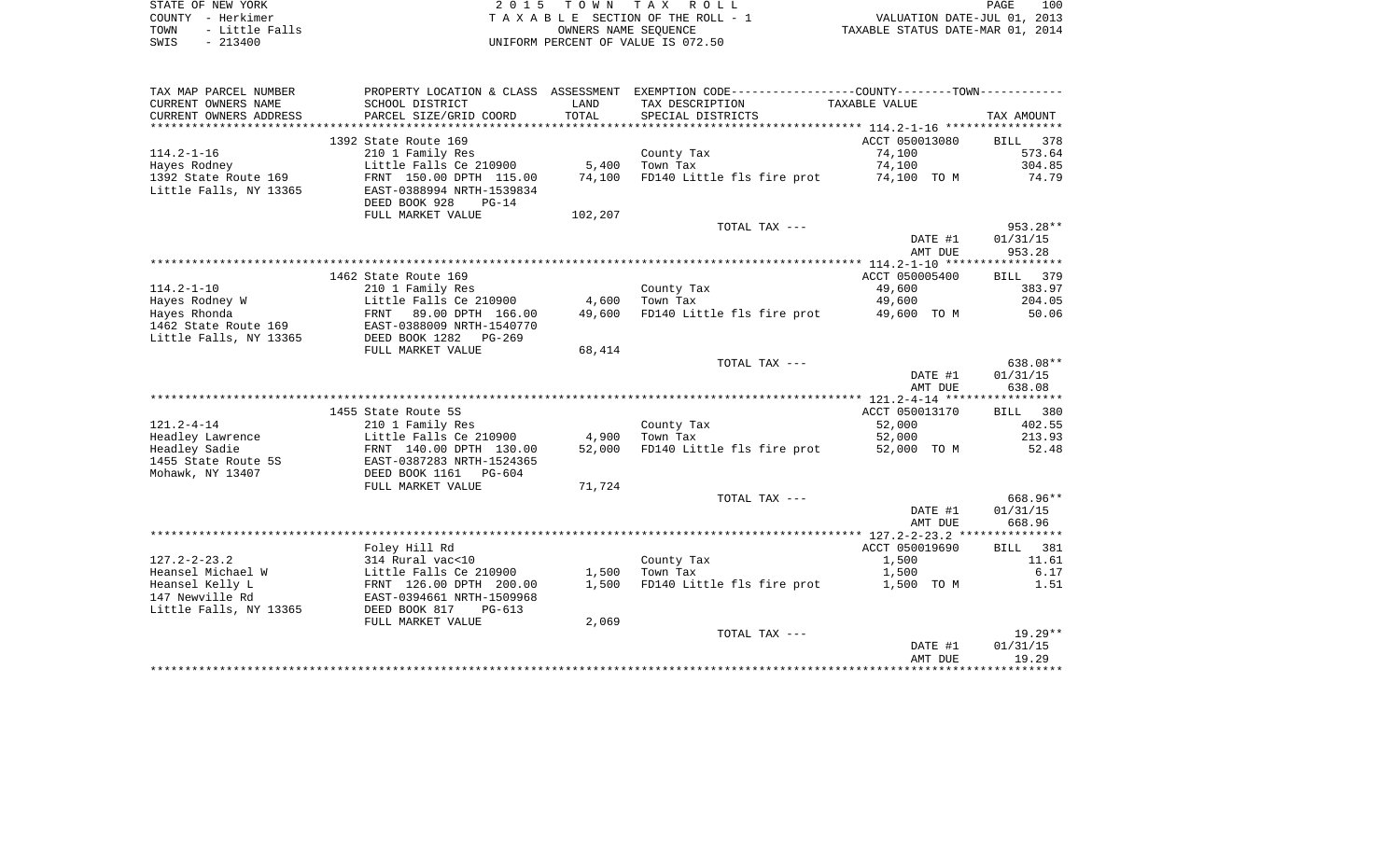| STATE OF NEW YORK<br>COUNTY - Herkimer |                                                                                                |                      | 2015 TOWN TAX ROLL<br>TAXABLE SECTION OF THE ROLL - 1 | VALUATION DATE-JUL 01, 2013      | PAGE<br>101          |
|----------------------------------------|------------------------------------------------------------------------------------------------|----------------------|-------------------------------------------------------|----------------------------------|----------------------|
| TOWN<br>- Little Falls                 |                                                                                                | OWNERS NAME SEQUENCE |                                                       | TAXABLE STATUS DATE-MAR 01, 2014 |                      |
| $-213400$<br>SWIS                      |                                                                                                |                      | UNIFORM PERCENT OF VALUE IS 072.50                    |                                  |                      |
|                                        |                                                                                                |                      |                                                       |                                  |                      |
| TAX MAP PARCEL NUMBER                  | PROPERTY LOCATION & CLASS ASSESSMENT EXEMPTION CODE----------------COUNTY-------TOWN---------- |                      |                                                       |                                  |                      |
| CURRENT OWNERS NAME                    | SCHOOL DISTRICT                                                                                | LAND                 | TAX DESCRIPTION                                       | TAXABLE VALUE                    |                      |
| CURRENT OWNERS ADDRESS                 | PARCEL SIZE/GRID COORD                                                                         | TOTAL                | SPECIAL DISTRICTS                                     |                                  | TAX AMOUNT           |
|                                        |                                                                                                |                      |                                                       |                                  |                      |
|                                        | 147 Newville Rd                                                                                |                      |                                                       | ACCT 050000990                   | BILL 382             |
| 121.4-2-51                             | 210 1 Family Res                                                                               |                      | County Tax                                            | 64,100                           | 496.22               |
| Heansel Micheal                        | Little Falls Ce 210900                                                                         | 8,200                | Town Tax                                              | 64,100                           | 263.71               |
| Heansel Kelly                          | E                                                                                              | 64,100               | FD140 Little fls fire prot 64,100 TO M                |                                  | 64.70                |
| 147 Newville Rd                        | $R-1$                                                                                          |                      |                                                       |                                  |                      |
| Little Falls, NY 13365                 | Newville                                                                                       |                      |                                                       |                                  |                      |
|                                        | ACRES<br>1.10                                                                                  |                      |                                                       |                                  |                      |
|                                        | EAST-0393836 NRTH-1512846                                                                      |                      |                                                       |                                  |                      |
|                                        | DEED BOOK 831<br>PG-98                                                                         |                      |                                                       |                                  |                      |
|                                        | FULL MARKET VALUE                                                                              | 88,414               | TOTAL TAX ---                                         |                                  |                      |
|                                        |                                                                                                |                      |                                                       | DATE #1                          | 824.63**<br>01/31/15 |
|                                        |                                                                                                |                      |                                                       | AMT DUE                          | 824.63               |
|                                        | Oregon Rd                                                                                      |                      |                                                       | ACCT 050000330                   | BILL 383             |
| $121.4 - 2 - 15.2$                     | 210 1 Family Res                                                                               |                      | County Tax                                            | 25,000                           | 193.54               |
| Hectus Daniel E                        | Central Valley 212803                                                                          | 7,200                | Town Tax                                              | 25,000                           | 102.85               |
| 509 Oregon Rd                          | North                                                                                          | 25,000               | FD140 Little fls fire prot 25,000 TO M                |                                  | 25.23                |
| Mohawk, NY 13407                       | FRNT 150.00 DPTH                                                                               |                      |                                                       |                                  |                      |
|                                        | ACRES<br>0.81                                                                                  |                      |                                                       |                                  |                      |
| PRIOR OWNER ON 3/01/2014               | EAST-0387691 NRTH-1512271                                                                      |                      |                                                       |                                  |                      |
| Doolen John                            | DEED BOOK 1542 PG-136                                                                          |                      |                                                       |                                  |                      |
|                                        | FULL MARKET VALUE                                                                              | 34,483               |                                                       |                                  |                      |
|                                        |                                                                                                |                      | TOTAL TAX ---                                         |                                  | 321.62**             |
|                                        |                                                                                                |                      |                                                       | DATE #1                          | 01/31/15             |
|                                        |                                                                                                |                      |                                                       | AMT DUE                          | 321.62               |
|                                        |                                                                                                |                      |                                                       |                                  |                      |
|                                        | Oregan Rd                                                                                      |                      |                                                       | ACCT 050099170                   | BILL 384             |
| 121.4-2-15.3                           | 314 Rural vac<10                                                                               |                      | County Tax                                            | 1,200                            | 9.29                 |
| Hectus Daniel E                        | Central Valley 212803                                                                          | 1,200                | Town Tax                                              | 1,200                            | 4.94                 |
| 509 Oregon Rd                          | North                                                                                          | 1,200                | FD140 Little fls fire prot                            | 1,200 TO M                       | 1.21                 |
| Mohawk, NY 13407                       | FRNT 150.00 DPTH 140.00                                                                        |                      |                                                       |                                  |                      |
|                                        | EAST-0387677 NRTH-1512436                                                                      |                      |                                                       |                                  |                      |
| PRIOR OWNER ON 3/01/2014               | DEED BOOK 1542 PG-136                                                                          |                      |                                                       |                                  |                      |
| Doolen John                            | FULL MARKET VALUE                                                                              | 1,655                | TOTAL TAX ---                                         |                                  | 15.44**              |
|                                        |                                                                                                |                      |                                                       | DATE #1                          | 01/31/15             |
|                                        |                                                                                                |                      |                                                       | AMT DUE                          | 15.44                |
|                                        |                                                                                                |                      |                                                       |                                  |                      |
|                                        | 2076 State Route 168                                                                           |                      |                                                       | ACCT 050990101 BILL 385          |                      |
| $127.1 - 1 - 13.2$                     | 210 1 Family Res                                                                               |                      | County Tax                                            | 47,000                           | 363.85               |
| Henderson Jon M                        | Owen D Young<br>215001                                                                         | 6,000                | Town Tax                                              | 47,000                           | 193.36               |
| 7 Mason Ave                            | South                                                                                          | 47,000               | FD140 Little fls fire prot                            | 47,000 TO M                      | 47.44                |
| Newton, NJ 07860                       | FRNT 140.00 DPTH 160.00                                                                        |                      |                                                       |                                  |                      |
|                                        | EAST-0384069 NRTH-1504206                                                                      |                      |                                                       |                                  |                      |
| PRIOR OWNER ON 3/01/2014               | DEED BOOK 1542<br>PG-477                                                                       |                      |                                                       |                                  |                      |
| Tompkins Sarah                         | FULL MARKET VALUE                                                                              | 64,828               |                                                       |                                  |                      |
|                                        |                                                                                                |                      | TOTAL TAX ---                                         |                                  | 604.65**             |
|                                        |                                                                                                |                      |                                                       | DATE #1                          | 01/31/15             |
|                                        |                                                                                                |                      |                                                       | AMT DUE                          | 604.65               |
|                                        |                                                                                                |                      |                                                       |                                  |                      |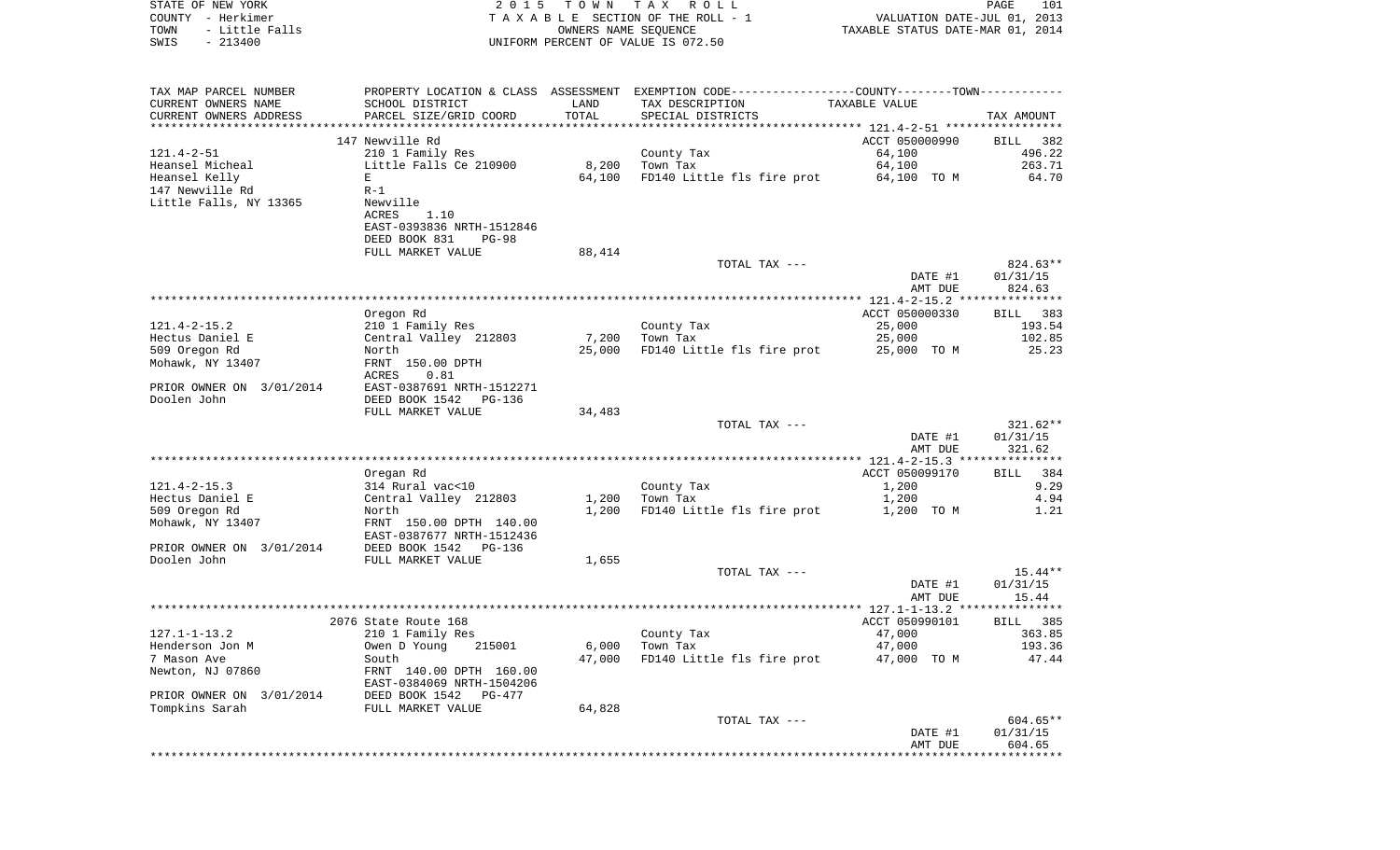| STATE OF NEW YORK                                        |                                                              |               | 2015 TOWN TAX ROLL                                                                            |                                                                 | PAGE<br>102        |
|----------------------------------------------------------|--------------------------------------------------------------|---------------|-----------------------------------------------------------------------------------------------|-----------------------------------------------------------------|--------------------|
| COUNTY - Herkimer<br>TOWN<br>- Little Falls<br>$-213400$ |                                                              |               | TAXABLE SECTION OF THE ROLL - 1<br>OWNERS NAME SEQUENCE<br>UNIFORM PERCENT OF VALUE IS 072.50 | VALUATION DATE-JUL 01, 2013<br>TAXABLE STATUS DATE-MAR 01, 2014 |                    |
| SWIS                                                     |                                                              |               |                                                                                               |                                                                 |                    |
| TAX MAP PARCEL NUMBER                                    |                                                              |               | PROPERTY LOCATION & CLASS ASSESSMENT EXEMPTION CODE---------------COUNTY-------TOWN---------- |                                                                 |                    |
| CURRENT OWNERS NAME<br>CURRENT OWNERS ADDRESS            | SCHOOL DISTRICT<br>PARCEL SIZE/GRID COORD                    | LAND<br>TOTAL | TAX DESCRIPTION<br>SPECIAL DISTRICTS                                                          | TAXABLE VALUE                                                   | TAX AMOUNT         |
|                                                          |                                                              |               |                                                                                               |                                                                 |                    |
| 121.1-1-45.2                                             | 175 Overlook Rd<br>210 1 Family Res                          |               | County Tax                                                                                    | ACCT 050100520<br>90,300                                        | BILL 386<br>699.05 |
| Hennings Jeffrey                                         | Little Falls Ce 210900                                       | 8,000         | Town Tax                                                                                      | 90,300                                                          | 371.49             |
| Hennings Kelly                                           | R1                                                           | 90,300        | FD140 Little fls fire prot                                                                    | 90,300 TO M                                                     | 91.14              |
| 175 Overlook Rd                                          | ACRES<br>1.00                                                |               |                                                                                               |                                                                 |                    |
| Little Falls, NY 13365                                   | EAST-0383660 NRTH-1526949<br>DEED BOOK 1193 PG-751           |               |                                                                                               |                                                                 |                    |
|                                                          | FULL MARKET VALUE                                            | 124,552       |                                                                                               |                                                                 |                    |
|                                                          |                                                              |               | TOTAL TAX ---                                                                                 |                                                                 | $1,161.68**$       |
|                                                          |                                                              |               |                                                                                               | DATE #1                                                         | 01/31/15           |
|                                                          |                                                              |               |                                                                                               | AMT DUE                                                         | 1,161.68           |
|                                                          |                                                              |               |                                                                                               |                                                                 |                    |
| 114.4-3-21                                               | Gun Club Rd<br>322 Rural vac>10                              |               | County Tax                                                                                    | 5,750                                                           | BILL 387<br>44.51  |
| Herr David P                                             |                                                              | 5,750         | Town Tax                                                                                      | 5,750                                                           | 23.66              |
| Herr Elizabeth A                                         | Little Falls Ce 210900<br>no frontage                        | 5,750         | FD140 Little fls fire prot                                                                    | 5,750 TO M                                                      | 5.80               |
| PO Box 581                                               | ACRES 11.50                                                  |               |                                                                                               |                                                                 |                    |
| Herkimer, NY 13350                                       | EAST-0388462 NRTH-1531886                                    |               |                                                                                               |                                                                 |                    |
|                                                          | DEED BOOK 1445 PG-723                                        |               |                                                                                               |                                                                 |                    |
|                                                          | FULL MARKET VALUE                                            | 7,931         |                                                                                               |                                                                 |                    |
|                                                          |                                                              |               | TOTAL TAX ---                                                                                 |                                                                 | $73.97**$          |
|                                                          |                                                              |               |                                                                                               | DATE #1                                                         | 01/31/15           |
|                                                          |                                                              |               |                                                                                               | AMT DUE                                                         | 73.97              |
|                                                          | Oregon Rd                                                    |               |                                                                                               | ACCT 050007740                                                  | 388<br>BILL        |
| 127.2-2-16                                               | 210 1 Family Res                                             |               | County Tax                                                                                    | 16,100                                                          | 124.64             |
| Herringshaw Brian S                                      | Owen D Young<br>215001                                       | 8,800         | Town Tax                                                                                      | 16,100                                                          | 66.24              |
| 573 Oregon Rd                                            | ACRES<br>1.50                                                | 16,100        | FD140 Little fls fire prot                                                                    | 16,100 TO M                                                     | 16.25              |
| Mohawk, NY 13407                                         | EAST-0388195 NRTH-1511064                                    |               |                                                                                               |                                                                 |                    |
|                                                          | DEED BOOK 1280<br>PG-543                                     |               |                                                                                               |                                                                 |                    |
|                                                          | FULL MARKET VALUE                                            | 22,207        |                                                                                               |                                                                 |                    |
|                                                          |                                                              |               | TOTAL TAX ---                                                                                 |                                                                 | $207.13**$         |
|                                                          |                                                              |               |                                                                                               | DATE #1<br>AMT DUE                                              | 01/31/15<br>207.13 |
|                                                          |                                                              |               |                                                                                               |                                                                 |                    |
|                                                          | 2464 State Route 167                                         |               |                                                                                               | ACCT 050005730                                                  | BILL 389           |
| $127.4 - 2 - 6$                                          | 210 1 Family Res                                             |               | County Tax                                                                                    | 28,700                                                          | 222.18             |
| Herringshaw David                                        | Owen D Young<br>215001                                       | 6,400         | Town Tax                                                                                      | 28,700                                                          | 118.07             |
| 2464 State Route 167                                     | FRNT 375.00 DPTH 100.00                                      |               | 28,700 FD140 Little fls fire prot                                                             | 28,700 TO M                                                     | 28.97              |
| Mohawk, NY 13407                                         | ACRES<br>0.61                                                |               |                                                                                               |                                                                 |                    |
|                                                          | EAST-0384371 NRTH-1504242<br>DEED BOOK 1130<br><b>PG-951</b> |               |                                                                                               |                                                                 |                    |
|                                                          | FULL MARKET VALUE                                            | 39,586        |                                                                                               |                                                                 |                    |
|                                                          |                                                              |               | TOTAL TAX ---                                                                                 |                                                                 | $369.22**$         |
|                                                          |                                                              |               |                                                                                               |                                                                 |                    |

 DATE #1 01/31/15 AMT DUE 369.22\*\*\*\*\*\*\*\*\*\*\*\*\*\*\*\*\*\*\*\*\*\*\*\*\*\*\*\*\*\*\*\*\*\*\*\*\*\*\*\*\*\*\*\*\*\*\*\*\*\*\*\*\*\*\*\*\*\*\*\*\*\*\*\*\*\*\*\*\*\*\*\*\*\*\*\*\*\*\*\*\*\*\*\*\*\*\*\*\*\*\*\*\*\*\*\*\*\*\*\*\*\*\*\*\*\*\*\*\*\*\*\*\*\*\*\*\*\*\*\*\*\*\*\*\*\*\*\*\*\*\*\*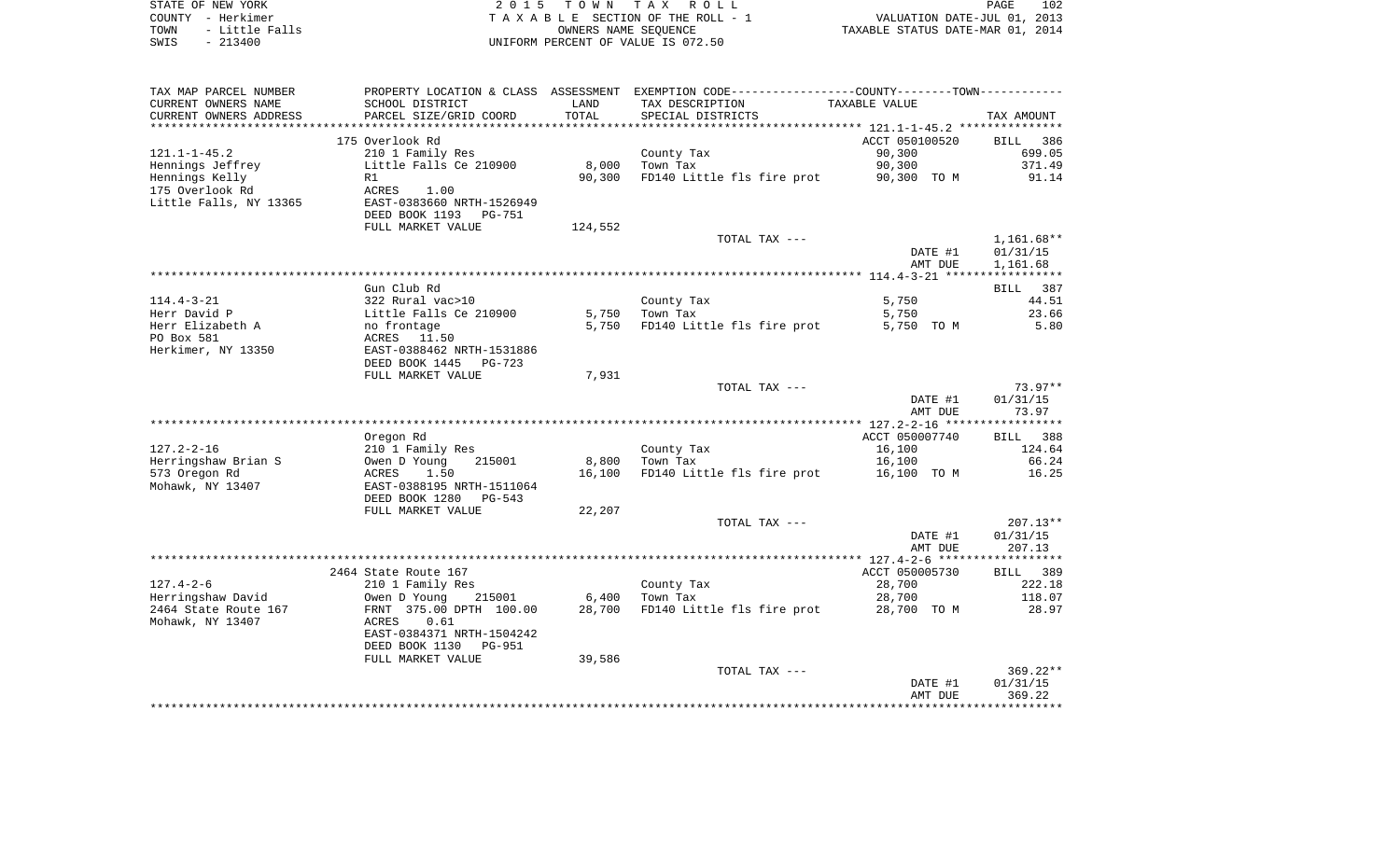| COUNTY - Herkimer<br>TOWN<br>- Little Falls<br>$-213400$<br>SWIS |                                                                  | OWNERS NAME SEQUENCE | TAXABLE SECTION OF THE ROLL - 1<br>UNIFORM PERCENT OF VALUE IS 072.50                         | VALUATION DATE-JUL 01, 2013<br>TAXABLE STATUS DATE-MAR 01, 2014 |                   |
|------------------------------------------------------------------|------------------------------------------------------------------|----------------------|-----------------------------------------------------------------------------------------------|-----------------------------------------------------------------|-------------------|
| TAX MAP PARCEL NUMBER                                            |                                                                  |                      | PROPERTY LOCATION & CLASS ASSESSMENT EXEMPTION CODE---------------COUNTY-------TOWN---------- |                                                                 |                   |
| CURRENT OWNERS NAME<br>CURRENT OWNERS ADDRESS                    | SCHOOL DISTRICT<br>PARCEL SIZE/GRID COORD                        | LAND<br>TOTAL        | TAX DESCRIPTION<br>SPECIAL DISTRICTS                                                          | TAXABLE VALUE                                                   | TAX AMOUNT        |
|                                                                  |                                                                  |                      |                                                                                               |                                                                 |                   |
|                                                                  | 1138 State Route 5S                                              |                      |                                                                                               | ACCT 050006030                                                  | BILL<br>390       |
| $121.1 - 2 - 14$                                                 | 210 1 Family Res                                                 |                      | County Tax                                                                                    | 64,700                                                          | 500.87            |
| Herringshaw Jason                                                | Central Valley 212803                                            |                      | 5,400 Town Tax                                                                                | 64,700                                                          | 266.18            |
| 1138 State Route 5S                                              | S                                                                |                      | 64,700 FD140 Little fls fire prot 64,700 TO M                                                 |                                                                 | 65.30             |
| Mohawk, NY 13407                                                 | $R-1$                                                            |                      |                                                                                               |                                                                 |                   |
|                                                                  | FRNT 100.00 DPTH 216.00                                          |                      |                                                                                               |                                                                 |                   |
|                                                                  | EAST-0380997 NRTH-1523222<br>DEED BOOK 1488 PG-307               |                      |                                                                                               |                                                                 |                   |
|                                                                  | FULL MARKET VALUE                                                | 89,241               |                                                                                               |                                                                 |                   |
|                                                                  |                                                                  |                      | TOTAL TAX ---                                                                                 |                                                                 | 832.35**          |
|                                                                  |                                                                  |                      |                                                                                               | DATE #1                                                         | 01/31/15          |
|                                                                  |                                                                  |                      |                                                                                               | AMT DUE                                                         | 832.35            |
|                                                                  |                                                                  |                      |                                                                                               |                                                                 |                   |
|                                                                  | 605 Oregon Rd                                                    |                      |                                                                                               | ACCT 050005670                                                  | BILL 391          |
| $127.2 - 2 - 15$<br>Herringshaw John                             | 210 1 Family Res                                                 |                      | County Tax                                                                                    | 31,100                                                          | 240.76            |
| Herringshaw Danielle                                             | Owen D Young 215001                                              | 10,000<br>31,100     | Town Tax<br>School Relevy                                                                     | 31,100                                                          | 127.95<br>276.66  |
| 605 Oregon Rd                                                    |                                                                  |                      | FD140 Little fls fire prot 31,100 TO M                                                        |                                                                 | 31.39             |
| Mohawk, NY 13407                                                 | ACRES 3.00<br>EAST-0388372 NRTH-1510273<br>DEED BOOK 1205 PG-983 |                      |                                                                                               |                                                                 |                   |
|                                                                  | FULL MARKET VALUE                                                | 42,897               |                                                                                               |                                                                 |                   |
|                                                                  |                                                                  |                      | TOTAL TAX ---                                                                                 |                                                                 | 676.76**          |
|                                                                  |                                                                  |                      |                                                                                               | DATE #1                                                         | 01/31/15          |
|                                                                  |                                                                  |                      |                                                                                               | AMT DUE                                                         | 676.76            |
|                                                                  | 592 Oregon Rd                                                    |                      |                                                                                               | ACCT 050099290                                                  | BILL 392          |
| 127.2-2-4.3                                                      | 210 1 Family Res                                                 |                      | VET COM CT 41131                                                                              | 10,875<br>10,875                                                |                   |
| Herringshaw S                                                    | Owen D Young 215001                                              |                      | 18,300 County Tax                                                                             | 40,425                                                          | 312.95            |
| Herringshaw V                                                    | W                                                                |                      | 51,300 Town Tax                                                                               | 40,425                                                          | 166.31            |
| 592 Oregon Rd                                                    | Double Wide<br>Oregan Rd                                         |                      | FD140 Little fls fire prot 51,300 TO M                                                        |                                                                 | 51.78             |
| Mohawk, NY 13407                                                 |                                                                  |                      |                                                                                               |                                                                 |                   |
|                                                                  | ACRES<br>41.70                                                   |                      |                                                                                               |                                                                 |                   |
|                                                                  | EAST-0387096 NRTH-1510619                                        |                      |                                                                                               |                                                                 |                   |
|                                                                  | DEED BOOK 744<br>$PG-39$<br>FULL MARKET VALUE                    | 70,759               |                                                                                               |                                                                 |                   |
|                                                                  |                                                                  |                      | TOTAL TAX ---                                                                                 |                                                                 | 531.04**          |
|                                                                  |                                                                  |                      |                                                                                               | DATE #1                                                         | 01/31/15          |
|                                                                  |                                                                  |                      |                                                                                               | AMT DUE                                                         | 531.04            |
|                                                                  |                                                                  |                      |                                                                                               |                                                                 |                   |
|                                                                  | Oregon Rd                                                        |                      |                                                                                               | ACCT 050007560                                                  | BILL 393          |
|                                                                  |                                                                  |                      | County Tax                                                                                    | 56,800                                                          | 439.71            |
|                                                                  | 215001                                                           | 42,200               | Town Tax                                                                                      | 56,800                                                          | 233.67            |
| Herringshaw Derik Robert Wayne ACRES 40.30<br>438 Oregon Rd      |                                                                  | 56,800               | School Relevy<br>FD140 Little fls fire prot 56,800 TO M                                       |                                                                 | 1,474.02<br>57.33 |
| Mohawk, NY 13407                                                 | EAST-0387032 NRTH-1511565<br>DEED BOOK 1470 PG-780               |                      |                                                                                               |                                                                 |                   |
|                                                                  | FULL MARKET VALUE                                                | 78,345               |                                                                                               |                                                                 |                   |
|                                                                  |                                                                  |                      | TOTAL TAX ---                                                                                 |                                                                 | $2,204.73**$      |
|                                                                  |                                                                  |                      |                                                                                               | DATE #1                                                         | 01/31/15          |
|                                                                  |                                                                  |                      |                                                                                               | AMT DUE                                                         | 2,204.73          |
|                                                                  |                                                                  |                      |                                                                                               |                                                                 |                   |

STATE OF NEW YORK 2 0 1 5 T O W N T A X R O L L PAGE 103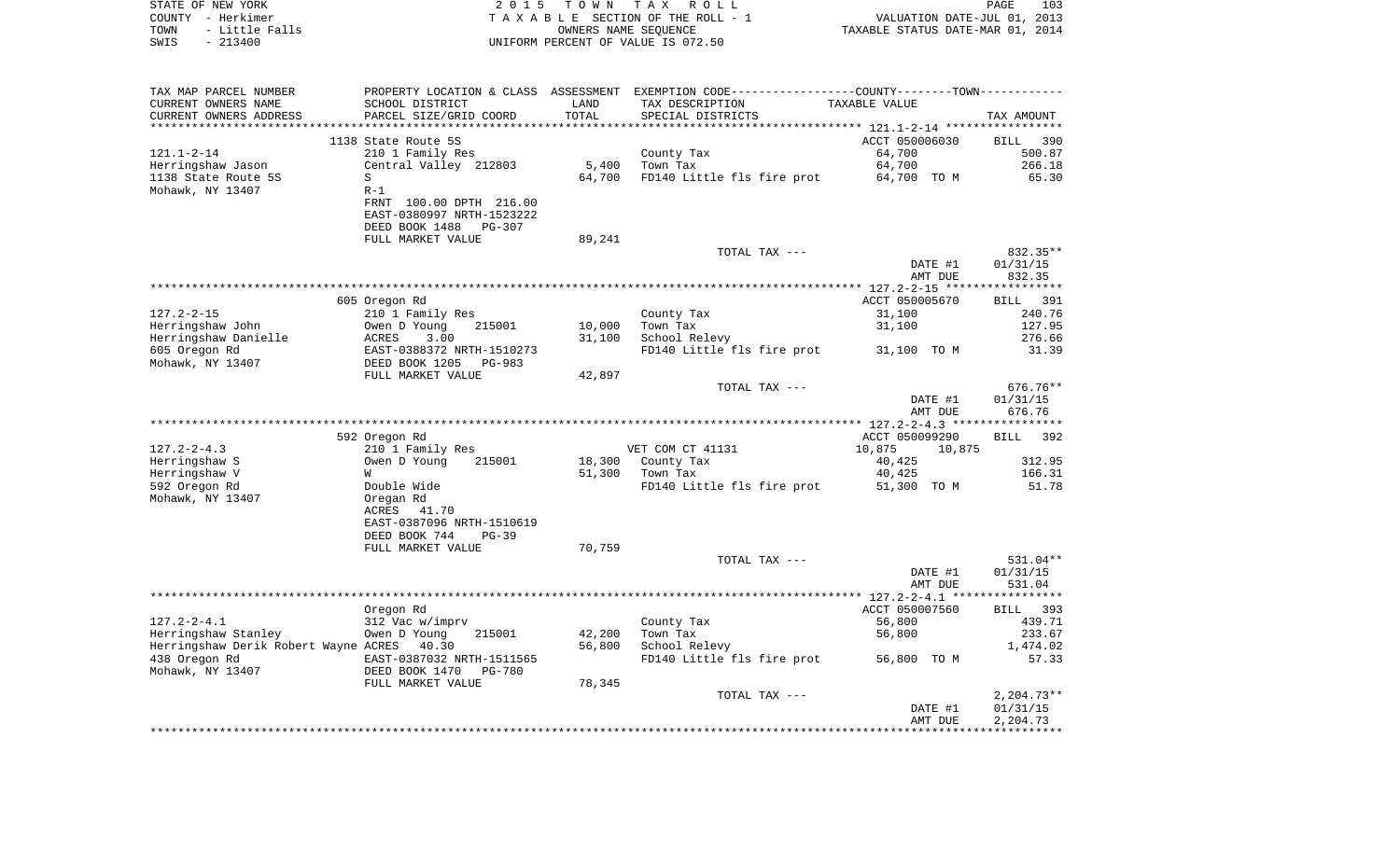| STATE OF NEW YORK   | 2015 TOWN TAX ROLL                 |
|---------------------|------------------------------------|
| COUNTY - Herkimer   | TAXABLE SECTION OF THE ROLL - 1    |
| TOWN - Little Falls | OWNERS NAME SEOUENCE               |
| CMTC – 213400       | INIFORM PERCENT OF VALUE IS 072 50 |

COUNTY - Herkimer T A X A B L E SECTION OF THE ROLL - 1 TOWN - Little Falls OWNERS NAME SEQUENCE TAXABLE STATUS DATE-MAR 01, 2014 SWIS - 213400 UNIFORM PERCENT OF VALUE IS 072.50

| TAX MAP PARCEL NUMBER                      |                                 |                  | PROPERTY LOCATION & CLASS ASSESSMENT EXEMPTION CODE---------------COUNTY-------TOWN--------- |                |                    |
|--------------------------------------------|---------------------------------|------------------|----------------------------------------------------------------------------------------------|----------------|--------------------|
| CURRENT OWNERS NAME                        | SCHOOL DISTRICT                 | LAND             | TAX DESCRIPTION                                                                              | TAXABLE VALUE  |                    |
| CURRENT OWNERS ADDRESS                     | PARCEL SIZE/GRID COORD          | TOTAL            | SPECIAL DISTRICTS                                                                            |                | TAX AMOUNT         |
|                                            |                                 |                  |                                                                                              |                |                    |
|                                            | Paines Hollow Rd                |                  |                                                                                              | ACCT 050012720 | <b>BILL</b><br>394 |
| $127.2 - 5 - 14$                           | 314 Rural vac<10                |                  | County Tax                                                                                   | 2,700          | 20.90              |
| Herringshaw Stanley                        | Owen D Young<br>215001          | 2,700            | Town Tax                                                                                     | 2,700          | 11.11              |
| Herringshaw Valerie                        | FRNT 774.00 DPTH                | 2,700            | FD140 Little fls fire prot                                                                   | 2,700 TO M     | 2.73               |
| 592 Oregon Rd                              | ACRES<br>5.40                   |                  |                                                                                              |                |                    |
| Mohawk, NY 13407                           | EAST-0388454 NRTH-1510687       |                  |                                                                                              |                |                    |
|                                            | DEED BOOK 1478<br><b>PG-474</b> |                  |                                                                                              |                |                    |
|                                            | FULL MARKET VALUE               | 3,724            |                                                                                              |                |                    |
|                                            |                                 |                  | TOTAL TAX ---                                                                                |                | $34.74**$          |
|                                            |                                 |                  |                                                                                              | DATE #1        | 01/31/15           |
|                                            |                                 |                  |                                                                                              | AMT DUE        | 34.74              |
|                                            |                                 |                  |                                                                                              |                |                    |
|                                            | Paines Hollow Rd                |                  |                                                                                              | ACCT 050012720 | BILL 395           |
| $127.2 - 5 - 15$                           | 314 Rural vac<10                |                  | County Tax                                                                                   | 10,400         | 80.51              |
|                                            | 215001                          |                  |                                                                                              |                | 42.79              |
| Herringshaw Stanley<br>Herringshaw Valerie | Owen D Young<br>ACRES<br>5.50   | 10,400<br>10,400 | Town Tax<br>FD140 Little fls fire prot 10,400 TO M                                           | 10,400         | 10.50              |
|                                            | EAST-0388683 NRTH-1510995       |                  |                                                                                              |                |                    |
| 592 Oregon Rd                              |                                 |                  |                                                                                              |                |                    |
| Mohawk, NY 13407                           | DEED BOOK 1478<br>PG-474        |                  |                                                                                              |                |                    |
|                                            | FULL MARKET VALUE               | 14,345           |                                                                                              |                |                    |
|                                            |                                 |                  | TOTAL TAX ---                                                                                |                | 133.80**           |
|                                            |                                 |                  |                                                                                              | DATE #1        | 01/31/15           |
|                                            |                                 |                  |                                                                                              | AMT DUE        | 133.80             |
|                                            |                                 |                  |                                                                                              |                |                    |
|                                            | Oregon Rd                       |                  |                                                                                              | ACCT 050015075 | BILL 396           |
| $127.2 - 2 - 1$                            | 314 Rural vac<10                |                  | County Tax                                                                                   | 2,600          | 20.13              |
| Herringshaw Stanley Jr                     | Central Valley 212803           | 2,600            | Town Tax                                                                                     | 2,600          | 10.70              |
| Herringshaw Michelle                       | 1.80<br>ACRES                   | 2,600            | School Relevy                                                                                |                | 73.26              |
| 438 Oregon Rd                              | EAST-0385970 NRTH-1512135       |                  | FD140 Little fls fire prot                                                                   | 100 TO M       | .10                |
| Mohawk, NY 13407                           | DEED BOOK 877<br>$PG-223$       |                  |                                                                                              |                |                    |
|                                            | FULL MARKET VALUE               | 3,586            |                                                                                              |                |                    |
|                                            |                                 |                  | TOTAL TAX ---                                                                                |                | $104.19**$         |
|                                            |                                 |                  |                                                                                              | DATE #1        | 01/31/15           |
|                                            |                                 |                  |                                                                                              | AMT DUE        | 104.19             |
|                                            |                                 |                  |                                                                                              |                |                    |
|                                            | 438 Oregon Rd                   |                  |                                                                                              | ACCT 050011970 | <b>BILL</b><br>397 |
| $127.2 - 2 - 2$                            | 210 1 Family Res                |                  | County Tax                                                                                   | 17,400         | 134.70             |
| Herringshaw Stanley Jr                     | Central Valley 212803           | 5,800            | Town Tax                                                                                     | 17,400         | 71.58              |
| Herringshaw Michelle                       | Herringshaw Land Contract       | 17,400           | FD140 Little fls fire prot                                                                   | 17,400 TO M    | 17.56              |
| 438 Oregon Rd                              | FRNT 200.00 DPTH                |                  |                                                                                              |                |                    |
| Mohawk, NY 13407                           | 0.47<br><b>ACRES</b>            |                  |                                                                                              |                |                    |
|                                            | EAST-0386251 NRTH-1512140       |                  |                                                                                              |                |                    |
|                                            | DEED BOOK 877<br>PG-223         |                  |                                                                                              |                |                    |
|                                            | FULL MARKET VALUE               | 24,000           |                                                                                              |                |                    |
|                                            |                                 |                  | TOTAL TAX ---                                                                                |                | 223.84**           |
|                                            |                                 |                  |                                                                                              | DATE #1        | 01/31/15           |
|                                            |                                 |                  |                                                                                              | AMT DUE        | 223.84             |
|                                            |                                 |                  |                                                                                              |                |                    |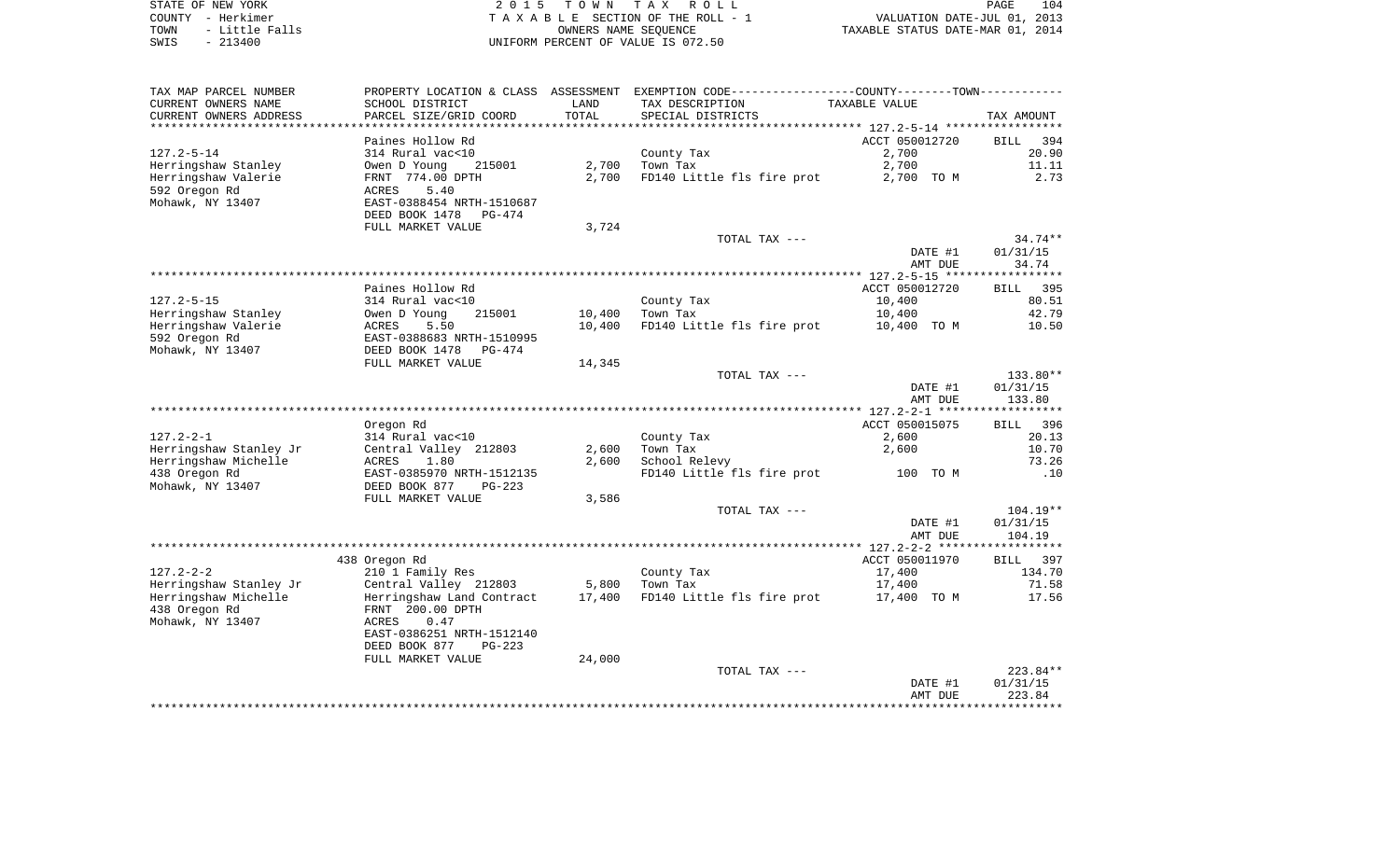| STATE OF NEW YORK |                |  |
|-------------------|----------------|--|
| COUNTY - Herkimer |                |  |
| TOWN              | - Little Falls |  |
| SWIS              | $-213400$      |  |

2015 TOWN TAX ROLL TA X A B L E SECTION OF THE ROLL - 1 TOWN - Little Falls OWNERS NAME SEQUENCE TAXABLE STATUS DATE-MAR 01, 2014 SWIS - 213400 UNIFORM PERCENT OF VALUE IS 072.50

| CURRENT OWNERS NAME<br>SCHOOL DISTRICT<br>TAX DESCRIPTION<br>LAND<br>TAXABLE VALUE<br>PARCEL SIZE/GRID COORD<br>TOTAL<br>CURRENT OWNERS ADDRESS<br>SPECIAL DISTRICTS<br>TAX AMOUNT<br>*******************<br>.<br>ACCT 050015065<br>398<br>Oregon Rd<br><b>BILL</b><br>5.42<br>311 Res vac land<br>County Tax<br>700<br>Central Valley 212803<br>700<br>Town Tax<br>700<br>2.88<br>438 Oregon Rd<br>700<br>School Relevy<br>19.67<br>S<br>FRNT 238.00 DPTH<br>FD140 Little fls fire prot<br>700 TO M<br>.71<br>ACRES<br>0.26<br>EAST-0386407 NRTH-1512109<br>DEED BOOK 1226<br>$PG-57$<br>966<br>FULL MARKET VALUE<br>$28.68**$<br>TOTAL TAX ---<br>01/31/15<br>DATE #1<br>28.68<br>AMT DUE<br>*******************************<br>***************** 114.1-1-30.2 ****************<br>706 Eatonville Rd<br>ACCT 050990120<br>399<br>BILL<br>210 1 Family Res<br>64,300<br>497.77<br>County Tax<br>Herringshaw Wendy<br>Herkimer Centra 213001<br>8,200<br>Town Tax<br>64,300<br>264.53<br>PO Box 94<br>FRNT 232.75 DPTH 208.00<br>64,300<br>FD140 Little fls fire prot<br>64.90<br>64,300 TO M<br>Herkimer, NY 13350<br>EAST-0379545 NRTH-1538276<br>DEED BOOK 793<br>$PG-637$<br>FULL MARKET VALUE<br>88,690<br>$827.20**$<br>TOTAL TAX ---<br>01/31/15<br>DATE #1<br>827.20<br>AMT DUE<br>Fall Hill Rd<br>ACCT 050008430<br>400<br><b>BILL</b><br>$121.2 - 2 - 26$<br>3,300<br>25.55<br>312 Vac w/imprv<br>County Tax<br>Higgins Patrick D<br>2,500<br>3,300<br>13.58<br>Little Falls Ce 210900<br>Town Tax<br>Higgins Paula<br>3,300<br>FD140 Little fls fire prot<br>ACRES<br>1.00<br>3,300 TO M<br>3.33<br>PO Box 812<br>EAST-0391788 NRTH-1524830<br>Little Falls, NY 13365<br>DEED BOOK 855<br>PG-657<br>FULL MARKET VALUE<br>4,552<br>$42.46**$<br>TOTAL TAX ---<br>01/31/15<br>DATE #1<br>42.46<br>AMT DUE<br>ACCT 050008400<br>1695 State Route 5S<br>401<br>BILL<br>$121.2 - 2 - 27$<br>210 1 Family Res<br>65,000<br>503.19<br>County Tax<br>267.41<br>Higgins Patrick D<br>Little Falls Ce 210900<br>3,500<br>Town Tax<br>65,000<br>FD140 Little fls fire prot<br>Higgins Paula<br>FRNT 100.00 DPTH 100.00<br>65,000<br>65,000 TO M<br>65.60<br>1695 State Route 5-S<br>EAST-0391868 NRTH-1524768<br>PO Box 812<br>DEED BOOK 855<br>$PG-657$<br>Little Falls, NY 13365<br>FULL MARKET VALUE<br>89,655<br>836.20**<br>TOTAL TAX ---<br>01/31/15<br>DATE #1<br>836.20<br>AMT DUE | TAX MAP PARCEL NUMBER    | PROPERTY LOCATION & CLASS ASSESSMENT | EXEMPTION CODE----------------COUNTY-------TOWN----------- |  |
|--------------------------------------------------------------------------------------------------------------------------------------------------------------------------------------------------------------------------------------------------------------------------------------------------------------------------------------------------------------------------------------------------------------------------------------------------------------------------------------------------------------------------------------------------------------------------------------------------------------------------------------------------------------------------------------------------------------------------------------------------------------------------------------------------------------------------------------------------------------------------------------------------------------------------------------------------------------------------------------------------------------------------------------------------------------------------------------------------------------------------------------------------------------------------------------------------------------------------------------------------------------------------------------------------------------------------------------------------------------------------------------------------------------------------------------------------------------------------------------------------------------------------------------------------------------------------------------------------------------------------------------------------------------------------------------------------------------------------------------------------------------------------------------------------------------------------------------------------------------------------------------------------------------------------------------------------------------------------------------------------------------------------------------------------------------------------------------------------------------------------------------------------------------------------------------------------------------------------------------------------------------------------------------------------------------------------------------------------------------------------------------------|--------------------------|--------------------------------------|------------------------------------------------------------|--|
|                                                                                                                                                                                                                                                                                                                                                                                                                                                                                                                                                                                                                                                                                                                                                                                                                                                                                                                                                                                                                                                                                                                                                                                                                                                                                                                                                                                                                                                                                                                                                                                                                                                                                                                                                                                                                                                                                                                                                                                                                                                                                                                                                                                                                                                                                                                                                                                            |                          |                                      |                                                            |  |
|                                                                                                                                                                                                                                                                                                                                                                                                                                                                                                                                                                                                                                                                                                                                                                                                                                                                                                                                                                                                                                                                                                                                                                                                                                                                                                                                                                                                                                                                                                                                                                                                                                                                                                                                                                                                                                                                                                                                                                                                                                                                                                                                                                                                                                                                                                                                                                                            |                          |                                      |                                                            |  |
|                                                                                                                                                                                                                                                                                                                                                                                                                                                                                                                                                                                                                                                                                                                                                                                                                                                                                                                                                                                                                                                                                                                                                                                                                                                                                                                                                                                                                                                                                                                                                                                                                                                                                                                                                                                                                                                                                                                                                                                                                                                                                                                                                                                                                                                                                                                                                                                            |                          |                                      |                                                            |  |
|                                                                                                                                                                                                                                                                                                                                                                                                                                                                                                                                                                                                                                                                                                                                                                                                                                                                                                                                                                                                                                                                                                                                                                                                                                                                                                                                                                                                                                                                                                                                                                                                                                                                                                                                                                                                                                                                                                                                                                                                                                                                                                                                                                                                                                                                                                                                                                                            |                          |                                      |                                                            |  |
|                                                                                                                                                                                                                                                                                                                                                                                                                                                                                                                                                                                                                                                                                                                                                                                                                                                                                                                                                                                                                                                                                                                                                                                                                                                                                                                                                                                                                                                                                                                                                                                                                                                                                                                                                                                                                                                                                                                                                                                                                                                                                                                                                                                                                                                                                                                                                                                            | $127.2 - 2 - 3$          |                                      |                                                            |  |
|                                                                                                                                                                                                                                                                                                                                                                                                                                                                                                                                                                                                                                                                                                                                                                                                                                                                                                                                                                                                                                                                                                                                                                                                                                                                                                                                                                                                                                                                                                                                                                                                                                                                                                                                                                                                                                                                                                                                                                                                                                                                                                                                                                                                                                                                                                                                                                                            | Herringshaw Stanley W Jr |                                      |                                                            |  |
|                                                                                                                                                                                                                                                                                                                                                                                                                                                                                                                                                                                                                                                                                                                                                                                                                                                                                                                                                                                                                                                                                                                                                                                                                                                                                                                                                                                                                                                                                                                                                                                                                                                                                                                                                                                                                                                                                                                                                                                                                                                                                                                                                                                                                                                                                                                                                                                            |                          |                                      |                                                            |  |
|                                                                                                                                                                                                                                                                                                                                                                                                                                                                                                                                                                                                                                                                                                                                                                                                                                                                                                                                                                                                                                                                                                                                                                                                                                                                                                                                                                                                                                                                                                                                                                                                                                                                                                                                                                                                                                                                                                                                                                                                                                                                                                                                                                                                                                                                                                                                                                                            | Mohawk, NY 13407         |                                      |                                                            |  |
|                                                                                                                                                                                                                                                                                                                                                                                                                                                                                                                                                                                                                                                                                                                                                                                                                                                                                                                                                                                                                                                                                                                                                                                                                                                                                                                                                                                                                                                                                                                                                                                                                                                                                                                                                                                                                                                                                                                                                                                                                                                                                                                                                                                                                                                                                                                                                                                            |                          |                                      |                                                            |  |
|                                                                                                                                                                                                                                                                                                                                                                                                                                                                                                                                                                                                                                                                                                                                                                                                                                                                                                                                                                                                                                                                                                                                                                                                                                                                                                                                                                                                                                                                                                                                                                                                                                                                                                                                                                                                                                                                                                                                                                                                                                                                                                                                                                                                                                                                                                                                                                                            |                          |                                      |                                                            |  |
|                                                                                                                                                                                                                                                                                                                                                                                                                                                                                                                                                                                                                                                                                                                                                                                                                                                                                                                                                                                                                                                                                                                                                                                                                                                                                                                                                                                                                                                                                                                                                                                                                                                                                                                                                                                                                                                                                                                                                                                                                                                                                                                                                                                                                                                                                                                                                                                            |                          |                                      |                                                            |  |
|                                                                                                                                                                                                                                                                                                                                                                                                                                                                                                                                                                                                                                                                                                                                                                                                                                                                                                                                                                                                                                                                                                                                                                                                                                                                                                                                                                                                                                                                                                                                                                                                                                                                                                                                                                                                                                                                                                                                                                                                                                                                                                                                                                                                                                                                                                                                                                                            |                          |                                      |                                                            |  |
|                                                                                                                                                                                                                                                                                                                                                                                                                                                                                                                                                                                                                                                                                                                                                                                                                                                                                                                                                                                                                                                                                                                                                                                                                                                                                                                                                                                                                                                                                                                                                                                                                                                                                                                                                                                                                                                                                                                                                                                                                                                                                                                                                                                                                                                                                                                                                                                            |                          |                                      |                                                            |  |
|                                                                                                                                                                                                                                                                                                                                                                                                                                                                                                                                                                                                                                                                                                                                                                                                                                                                                                                                                                                                                                                                                                                                                                                                                                                                                                                                                                                                                                                                                                                                                                                                                                                                                                                                                                                                                                                                                                                                                                                                                                                                                                                                                                                                                                                                                                                                                                                            |                          |                                      |                                                            |  |
|                                                                                                                                                                                                                                                                                                                                                                                                                                                                                                                                                                                                                                                                                                                                                                                                                                                                                                                                                                                                                                                                                                                                                                                                                                                                                                                                                                                                                                                                                                                                                                                                                                                                                                                                                                                                                                                                                                                                                                                                                                                                                                                                                                                                                                                                                                                                                                                            |                          |                                      |                                                            |  |
|                                                                                                                                                                                                                                                                                                                                                                                                                                                                                                                                                                                                                                                                                                                                                                                                                                                                                                                                                                                                                                                                                                                                                                                                                                                                                                                                                                                                                                                                                                                                                                                                                                                                                                                                                                                                                                                                                                                                                                                                                                                                                                                                                                                                                                                                                                                                                                                            |                          |                                      |                                                            |  |
|                                                                                                                                                                                                                                                                                                                                                                                                                                                                                                                                                                                                                                                                                                                                                                                                                                                                                                                                                                                                                                                                                                                                                                                                                                                                                                                                                                                                                                                                                                                                                                                                                                                                                                                                                                                                                                                                                                                                                                                                                                                                                                                                                                                                                                                                                                                                                                                            |                          |                                      |                                                            |  |
|                                                                                                                                                                                                                                                                                                                                                                                                                                                                                                                                                                                                                                                                                                                                                                                                                                                                                                                                                                                                                                                                                                                                                                                                                                                                                                                                                                                                                                                                                                                                                                                                                                                                                                                                                                                                                                                                                                                                                                                                                                                                                                                                                                                                                                                                                                                                                                                            | $114.1 - 1 - 30.2$       |                                      |                                                            |  |
|                                                                                                                                                                                                                                                                                                                                                                                                                                                                                                                                                                                                                                                                                                                                                                                                                                                                                                                                                                                                                                                                                                                                                                                                                                                                                                                                                                                                                                                                                                                                                                                                                                                                                                                                                                                                                                                                                                                                                                                                                                                                                                                                                                                                                                                                                                                                                                                            |                          |                                      |                                                            |  |
|                                                                                                                                                                                                                                                                                                                                                                                                                                                                                                                                                                                                                                                                                                                                                                                                                                                                                                                                                                                                                                                                                                                                                                                                                                                                                                                                                                                                                                                                                                                                                                                                                                                                                                                                                                                                                                                                                                                                                                                                                                                                                                                                                                                                                                                                                                                                                                                            |                          |                                      |                                                            |  |
|                                                                                                                                                                                                                                                                                                                                                                                                                                                                                                                                                                                                                                                                                                                                                                                                                                                                                                                                                                                                                                                                                                                                                                                                                                                                                                                                                                                                                                                                                                                                                                                                                                                                                                                                                                                                                                                                                                                                                                                                                                                                                                                                                                                                                                                                                                                                                                                            |                          |                                      |                                                            |  |
|                                                                                                                                                                                                                                                                                                                                                                                                                                                                                                                                                                                                                                                                                                                                                                                                                                                                                                                                                                                                                                                                                                                                                                                                                                                                                                                                                                                                                                                                                                                                                                                                                                                                                                                                                                                                                                                                                                                                                                                                                                                                                                                                                                                                                                                                                                                                                                                            |                          |                                      |                                                            |  |
|                                                                                                                                                                                                                                                                                                                                                                                                                                                                                                                                                                                                                                                                                                                                                                                                                                                                                                                                                                                                                                                                                                                                                                                                                                                                                                                                                                                                                                                                                                                                                                                                                                                                                                                                                                                                                                                                                                                                                                                                                                                                                                                                                                                                                                                                                                                                                                                            |                          |                                      |                                                            |  |
|                                                                                                                                                                                                                                                                                                                                                                                                                                                                                                                                                                                                                                                                                                                                                                                                                                                                                                                                                                                                                                                                                                                                                                                                                                                                                                                                                                                                                                                                                                                                                                                                                                                                                                                                                                                                                                                                                                                                                                                                                                                                                                                                                                                                                                                                                                                                                                                            |                          |                                      |                                                            |  |
|                                                                                                                                                                                                                                                                                                                                                                                                                                                                                                                                                                                                                                                                                                                                                                                                                                                                                                                                                                                                                                                                                                                                                                                                                                                                                                                                                                                                                                                                                                                                                                                                                                                                                                                                                                                                                                                                                                                                                                                                                                                                                                                                                                                                                                                                                                                                                                                            |                          |                                      |                                                            |  |
|                                                                                                                                                                                                                                                                                                                                                                                                                                                                                                                                                                                                                                                                                                                                                                                                                                                                                                                                                                                                                                                                                                                                                                                                                                                                                                                                                                                                                                                                                                                                                                                                                                                                                                                                                                                                                                                                                                                                                                                                                                                                                                                                                                                                                                                                                                                                                                                            |                          |                                      |                                                            |  |
|                                                                                                                                                                                                                                                                                                                                                                                                                                                                                                                                                                                                                                                                                                                                                                                                                                                                                                                                                                                                                                                                                                                                                                                                                                                                                                                                                                                                                                                                                                                                                                                                                                                                                                                                                                                                                                                                                                                                                                                                                                                                                                                                                                                                                                                                                                                                                                                            |                          |                                      |                                                            |  |
|                                                                                                                                                                                                                                                                                                                                                                                                                                                                                                                                                                                                                                                                                                                                                                                                                                                                                                                                                                                                                                                                                                                                                                                                                                                                                                                                                                                                                                                                                                                                                                                                                                                                                                                                                                                                                                                                                                                                                                                                                                                                                                                                                                                                                                                                                                                                                                                            |                          |                                      |                                                            |  |
|                                                                                                                                                                                                                                                                                                                                                                                                                                                                                                                                                                                                                                                                                                                                                                                                                                                                                                                                                                                                                                                                                                                                                                                                                                                                                                                                                                                                                                                                                                                                                                                                                                                                                                                                                                                                                                                                                                                                                                                                                                                                                                                                                                                                                                                                                                                                                                                            |                          |                                      |                                                            |  |
|                                                                                                                                                                                                                                                                                                                                                                                                                                                                                                                                                                                                                                                                                                                                                                                                                                                                                                                                                                                                                                                                                                                                                                                                                                                                                                                                                                                                                                                                                                                                                                                                                                                                                                                                                                                                                                                                                                                                                                                                                                                                                                                                                                                                                                                                                                                                                                                            |                          |                                      |                                                            |  |
|                                                                                                                                                                                                                                                                                                                                                                                                                                                                                                                                                                                                                                                                                                                                                                                                                                                                                                                                                                                                                                                                                                                                                                                                                                                                                                                                                                                                                                                                                                                                                                                                                                                                                                                                                                                                                                                                                                                                                                                                                                                                                                                                                                                                                                                                                                                                                                                            |                          |                                      |                                                            |  |
|                                                                                                                                                                                                                                                                                                                                                                                                                                                                                                                                                                                                                                                                                                                                                                                                                                                                                                                                                                                                                                                                                                                                                                                                                                                                                                                                                                                                                                                                                                                                                                                                                                                                                                                                                                                                                                                                                                                                                                                                                                                                                                                                                                                                                                                                                                                                                                                            |                          |                                      |                                                            |  |
|                                                                                                                                                                                                                                                                                                                                                                                                                                                                                                                                                                                                                                                                                                                                                                                                                                                                                                                                                                                                                                                                                                                                                                                                                                                                                                                                                                                                                                                                                                                                                                                                                                                                                                                                                                                                                                                                                                                                                                                                                                                                                                                                                                                                                                                                                                                                                                                            |                          |                                      |                                                            |  |
|                                                                                                                                                                                                                                                                                                                                                                                                                                                                                                                                                                                                                                                                                                                                                                                                                                                                                                                                                                                                                                                                                                                                                                                                                                                                                                                                                                                                                                                                                                                                                                                                                                                                                                                                                                                                                                                                                                                                                                                                                                                                                                                                                                                                                                                                                                                                                                                            |                          |                                      |                                                            |  |
|                                                                                                                                                                                                                                                                                                                                                                                                                                                                                                                                                                                                                                                                                                                                                                                                                                                                                                                                                                                                                                                                                                                                                                                                                                                                                                                                                                                                                                                                                                                                                                                                                                                                                                                                                                                                                                                                                                                                                                                                                                                                                                                                                                                                                                                                                                                                                                                            |                          |                                      |                                                            |  |
|                                                                                                                                                                                                                                                                                                                                                                                                                                                                                                                                                                                                                                                                                                                                                                                                                                                                                                                                                                                                                                                                                                                                                                                                                                                                                                                                                                                                                                                                                                                                                                                                                                                                                                                                                                                                                                                                                                                                                                                                                                                                                                                                                                                                                                                                                                                                                                                            |                          |                                      |                                                            |  |
|                                                                                                                                                                                                                                                                                                                                                                                                                                                                                                                                                                                                                                                                                                                                                                                                                                                                                                                                                                                                                                                                                                                                                                                                                                                                                                                                                                                                                                                                                                                                                                                                                                                                                                                                                                                                                                                                                                                                                                                                                                                                                                                                                                                                                                                                                                                                                                                            |                          |                                      |                                                            |  |
|                                                                                                                                                                                                                                                                                                                                                                                                                                                                                                                                                                                                                                                                                                                                                                                                                                                                                                                                                                                                                                                                                                                                                                                                                                                                                                                                                                                                                                                                                                                                                                                                                                                                                                                                                                                                                                                                                                                                                                                                                                                                                                                                                                                                                                                                                                                                                                                            |                          |                                      |                                                            |  |
|                                                                                                                                                                                                                                                                                                                                                                                                                                                                                                                                                                                                                                                                                                                                                                                                                                                                                                                                                                                                                                                                                                                                                                                                                                                                                                                                                                                                                                                                                                                                                                                                                                                                                                                                                                                                                                                                                                                                                                                                                                                                                                                                                                                                                                                                                                                                                                                            |                          |                                      |                                                            |  |
|                                                                                                                                                                                                                                                                                                                                                                                                                                                                                                                                                                                                                                                                                                                                                                                                                                                                                                                                                                                                                                                                                                                                                                                                                                                                                                                                                                                                                                                                                                                                                                                                                                                                                                                                                                                                                                                                                                                                                                                                                                                                                                                                                                                                                                                                                                                                                                                            |                          |                                      |                                                            |  |
|                                                                                                                                                                                                                                                                                                                                                                                                                                                                                                                                                                                                                                                                                                                                                                                                                                                                                                                                                                                                                                                                                                                                                                                                                                                                                                                                                                                                                                                                                                                                                                                                                                                                                                                                                                                                                                                                                                                                                                                                                                                                                                                                                                                                                                                                                                                                                                                            |                          |                                      |                                                            |  |
|                                                                                                                                                                                                                                                                                                                                                                                                                                                                                                                                                                                                                                                                                                                                                                                                                                                                                                                                                                                                                                                                                                                                                                                                                                                                                                                                                                                                                                                                                                                                                                                                                                                                                                                                                                                                                                                                                                                                                                                                                                                                                                                                                                                                                                                                                                                                                                                            |                          |                                      |                                                            |  |
|                                                                                                                                                                                                                                                                                                                                                                                                                                                                                                                                                                                                                                                                                                                                                                                                                                                                                                                                                                                                                                                                                                                                                                                                                                                                                                                                                                                                                                                                                                                                                                                                                                                                                                                                                                                                                                                                                                                                                                                                                                                                                                                                                                                                                                                                                                                                                                                            |                          |                                      |                                                            |  |
|                                                                                                                                                                                                                                                                                                                                                                                                                                                                                                                                                                                                                                                                                                                                                                                                                                                                                                                                                                                                                                                                                                                                                                                                                                                                                                                                                                                                                                                                                                                                                                                                                                                                                                                                                                                                                                                                                                                                                                                                                                                                                                                                                                                                                                                                                                                                                                                            |                          |                                      |                                                            |  |
|                                                                                                                                                                                                                                                                                                                                                                                                                                                                                                                                                                                                                                                                                                                                                                                                                                                                                                                                                                                                                                                                                                                                                                                                                                                                                                                                                                                                                                                                                                                                                                                                                                                                                                                                                                                                                                                                                                                                                                                                                                                                                                                                                                                                                                                                                                                                                                                            |                          |                                      |                                                            |  |
|                                                                                                                                                                                                                                                                                                                                                                                                                                                                                                                                                                                                                                                                                                                                                                                                                                                                                                                                                                                                                                                                                                                                                                                                                                                                                                                                                                                                                                                                                                                                                                                                                                                                                                                                                                                                                                                                                                                                                                                                                                                                                                                                                                                                                                                                                                                                                                                            |                          |                                      |                                                            |  |
|                                                                                                                                                                                                                                                                                                                                                                                                                                                                                                                                                                                                                                                                                                                                                                                                                                                                                                                                                                                                                                                                                                                                                                                                                                                                                                                                                                                                                                                                                                                                                                                                                                                                                                                                                                                                                                                                                                                                                                                                                                                                                                                                                                                                                                                                                                                                                                                            |                          |                                      |                                                            |  |
|                                                                                                                                                                                                                                                                                                                                                                                                                                                                                                                                                                                                                                                                                                                                                                                                                                                                                                                                                                                                                                                                                                                                                                                                                                                                                                                                                                                                                                                                                                                                                                                                                                                                                                                                                                                                                                                                                                                                                                                                                                                                                                                                                                                                                                                                                                                                                                                            |                          |                                      |                                                            |  |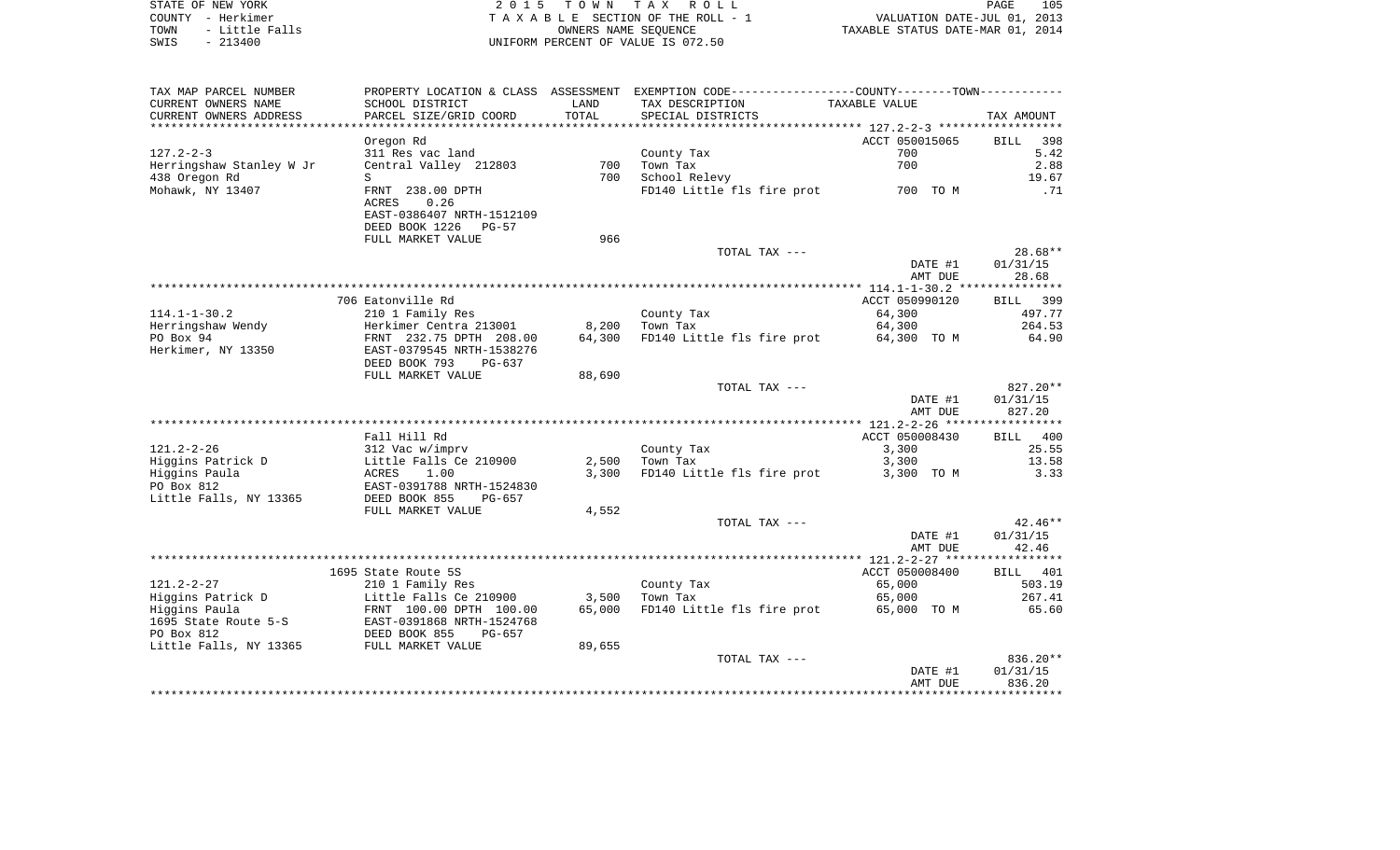| STATE OF NEW YORK<br>COUNTY - Herkimer<br>- Little Falls<br>TOWN<br>$-213400$<br>SWIS | 2 0 1 5                                                                                         | T O W N<br>OWNERS NAME SEOUENCE | TAX ROLL<br>TAXABLE SECTION OF THE ROLL - 1<br>UNIFORM PERCENT OF VALUE IS 072.50                                | VALUATION DATE-JUL 01, 2013<br>TAXABLE STATUS DATE-MAR 01, 2014 | 106<br>PAGE                          |
|---------------------------------------------------------------------------------------|-------------------------------------------------------------------------------------------------|---------------------------------|------------------------------------------------------------------------------------------------------------------|-----------------------------------------------------------------|--------------------------------------|
| TAX MAP PARCEL NUMBER<br>CURRENT OWNERS NAME                                          | SCHOOL DISTRICT                                                                                 | LAND                            | PROPERTY LOCATION & CLASS ASSESSMENT EXEMPTION CODE---------------COUNTY-------TOWN----------<br>TAX DESCRIPTION | TAXABLE VALUE                                                   |                                      |
| CURRENT OWNERS ADDRESS<br>*************************                                   | PARCEL SIZE/GRID COORD                                                                          | TOTAL                           | SPECIAL DISTRICTS                                                                                                |                                                                 | TAX AMOUNT                           |
|                                                                                       | 572 Sandy Ln                                                                                    |                                 |                                                                                                                  | ACCT 050010080                                                  | <b>BILL</b><br>402                   |
| $121.2 - 4 - 51$                                                                      | 210 1 Family Res                                                                                |                                 | VETCOM CTS 41130                                                                                                 | 10,875<br>10,875                                                |                                      |
| Higgins Peter<br>Higgins Ann                                                          | Little Falls Ce 210900<br>E                                                                     | 3,500<br>64,600                 | County Tax<br>Town Tax                                                                                           | 53,725<br>53,725                                                | 415.91<br>221.02                     |
| 572 Sandy Lane Rd                                                                     | R1                                                                                              |                                 | FD140 Little fls fire prot                                                                                       | 64,600 TO M                                                     | 65.20                                |
| Mohawk, NY 13407                                                                      | Sandy Lane<br>FRNT 107.00 DPTH 170.00<br><b>ACRES</b><br>0.49<br>EAST-0389312 NRTH-1523171      |                                 |                                                                                                                  |                                                                 |                                      |
|                                                                                       | DEED BOOK 696<br>PG-392<br>FULL MARKET VALUE                                                    | 89,103                          |                                                                                                                  |                                                                 |                                      |
|                                                                                       |                                                                                                 |                                 | TOTAL TAX ---                                                                                                    |                                                                 | $702.13**$                           |
|                                                                                       |                                                                                                 |                                 |                                                                                                                  | DATE #1                                                         | 01/31/15                             |
|                                                                                       |                                                                                                 |                                 |                                                                                                                  | AMT DUE<br>$121.4 - 2 - 33.3$ ****************                  | 702.13                               |
|                                                                                       | 256 Nulls Rd                                                                                    |                                 |                                                                                                                  | ACCT 050099310                                                  | 403<br><b>BILL</b>                   |
| $121.4 - 2 - 33.3$                                                                    | 210 1 Family Res                                                                                |                                 | County Tax                                                                                                       | 80,000                                                          | 619.31                               |
| Holliday Wayne                                                                        | Little Falls Ce 210900                                                                          | 19,300                          | Town Tax                                                                                                         | 80,000                                                          | 329.12                               |
| Holliday Sandra                                                                       | West                                                                                            | 80,000                          | FD140 Little fls fire prot                                                                                       | 80,000 TO M                                                     | 80.74                                |
| 256 Nulls Rd<br>Little Falls, NY 13365                                                | Nulls Rd<br>8.60<br><b>ACRES</b><br>EAST-0395242 NRTH-1517087<br>DEED BOOK 746<br><b>PG-176</b> |                                 |                                                                                                                  |                                                                 |                                      |
|                                                                                       | FULL MARKET VALUE                                                                               | 110,345                         |                                                                                                                  |                                                                 |                                      |
|                                                                                       |                                                                                                 |                                 | TOTAL TAX ---                                                                                                    | DATE #1<br>AMT DUE                                              | $1,029.17**$<br>01/31/15<br>1,029.17 |
|                                                                                       |                                                                                                 |                                 |                                                                                                                  | **************** 127.2-2-25.1 ****                              | ***********                          |
|                                                                                       | Johnnycake Rd                                                                                   |                                 |                                                                                                                  | ACCT 050006180                                                  | 404<br><b>BILL</b>                   |
| $127.2 - 2 - 25.1$<br>Hoose Linda                                                     | 312 Vac w/imprv<br>Little Falls Ce 210900                                                       | 3,000                           | County Tax<br>Town Tax                                                                                           | 8,000<br>8,000                                                  | 61.93<br>32.91                       |
| 163 Kozoil Rd                                                                         | Garage                                                                                          | 8,000                           | FD140 Little fls fire prot                                                                                       | 8,000 TO M                                                      | 8.07                                 |
| Mohawk, NY 13407                                                                      | ACRES<br>2.20<br>EAST-0393586 NRTH-0150625<br>DEED BOOK 1096<br>$PG-26$                         |                                 |                                                                                                                  |                                                                 |                                      |
|                                                                                       | FULL MARKET VALUE                                                                               | 11,034                          |                                                                                                                  |                                                                 |                                      |
|                                                                                       |                                                                                                 |                                 | TOTAL TAX ---                                                                                                    | DATE #1<br>AMT DUE                                              | 102.91**<br>01/31/15<br>102.91       |
|                                                                                       |                                                                                                 |                                 |                                                                                                                  | ****************                                                | ************                         |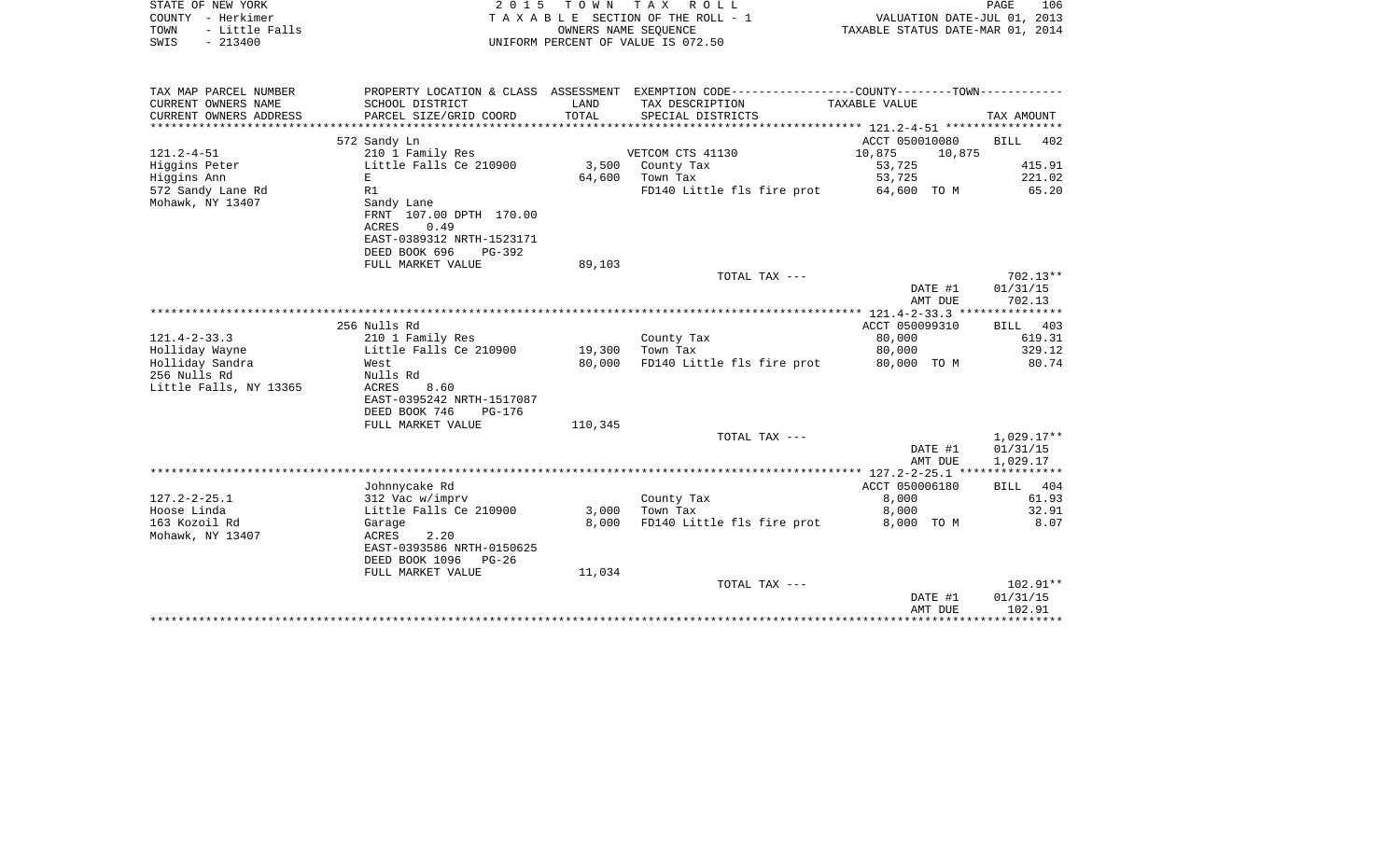|      | STATE OF NEW YORK | 2015 TOWN TAX ROLL                 | 107<br>PAGE                      |
|------|-------------------|------------------------------------|----------------------------------|
|      | COUNTY - Herkimer | TAXABLE SECTION OF THE ROLL - 1    | VALUATION DATE-JUL 01, 2013      |
| TOWN | - Little Falls    | OWNERS NAME SEOUENCE               | TAXABLE STATUS DATE-MAR 01, 2014 |
| SWIS | $-213400$         | UNIFORM PERCENT OF VALUE IS 072.50 |                                  |

 $\frac{107}{2013}$ <br>2014

| TAX MAP PARCEL NUMBER  | PROPERTY LOCATION & CLASS ASSESSMENT EXEMPTION CODE----------------COUNTY--------TOWN---------- |        |                                        |                  |                    |
|------------------------|-------------------------------------------------------------------------------------------------|--------|----------------------------------------|------------------|--------------------|
| CURRENT OWNERS NAME    | SCHOOL DISTRICT                                                                                 | LAND   | TAX DESCRIPTION                        | TAXABLE VALUE    |                    |
| CURRENT OWNERS ADDRESS | PARCEL SIZE/GRID COORD                                                                          | TOTAL  | SPECIAL DISTRICTS                      |                  | TAX AMOUNT         |
|                        |                                                                                                 |        |                                        |                  |                    |
|                        | 1510 State Route 5S                                                                             |        |                                        | ACCT 050010860   | BILL<br>405        |
| $121.2 - 4 - 23$       | 210 1 Family Res                                                                                |        | County Tax                             | 53,200           | 411.84             |
| Humphrey Paul          | Little Falls Ce 210900                                                                          | 5,400  | Town Tax                               | 53,200           | 218.86             |
| 1510 State Route 5S    | Life Use                                                                                        | 53,200 | FD140 Little fls fire prot 53,200 TO M |                  | 53.70              |
| Mohawk, NY 13407       | FRNT 125.00 DPTH 150.00                                                                         |        |                                        |                  |                    |
|                        | EAST-0388381 NRTH-1524135                                                                       |        |                                        |                  |                    |
|                        | DEED BOOK 1306 PG-372                                                                           |        |                                        |                  |                    |
|                        | FULL MARKET VALUE                                                                               | 73,379 |                                        |                  |                    |
|                        |                                                                                                 |        | TOTAL TAX ---                          |                  | 684.40**           |
|                        |                                                                                                 |        |                                        | DATE #1          | 01/31/15           |
|                        |                                                                                                 |        |                                        | AMT DUE          | 684.40             |
|                        |                                                                                                 |        |                                        |                  |                    |
|                        | 108 Sandy Lane Rd                                                                               |        |                                        | ACCT 050006570   | 406<br><b>BILL</b> |
| $121.1 - 2 - 29$       | 210 1 Family Res                                                                                |        | AGED-CT<br>41801                       | 34,350<br>34,350 |                    |
| Hurteau Arthur         | Central Valley 212803                                                                           |        | 9,600 County Tax                       | 34,350           | 265.92             |
| Hurteau Barbara        | S                                                                                               | 68,700 | Town Tax                               | 34,350           | 141.32             |
| 108 Sandy Lane Rd      | $R-1$                                                                                           |        | School Relevy                          |                  | 675.37             |
| Mohawk, NY 13407       | Rt-5S                                                                                           |        | FD140 Little fls fire prot 68,700 TO M |                  | 69.34              |
|                        | ACRES<br>1.10                                                                                   |        |                                        |                  |                    |
|                        | EAST-0382902 NRTH-1523420                                                                       |        |                                        |                  |                    |
|                        | DEED BOOK 00633 PG-00752                                                                        |        |                                        |                  |                    |
|                        | FULL MARKET VALUE                                                                               | 94,759 |                                        |                  |                    |
|                        |                                                                                                 |        | TOTAL TAX ---                          |                  | 1,151.95**         |
|                        |                                                                                                 |        |                                        | DATE #1          | 01/31/15           |
|                        |                                                                                                 |        |                                        | AMT DUE          | 1,151.95           |
|                        |                                                                                                 |        |                                        |                  |                    |
|                        | State Route 169                                                                                 |        |                                        | ACCT 050015630   | BILL 407           |
| $114.2 - 1 - 42$       | 311 Res vac land                                                                                |        | County Tax                             | 2,500            | 19.35              |
| Hutton James           | Little Falls Ce 210900                                                                          |        | $2,500$ Town Tax                       | 2,500            | 10.28              |
| Hutton Mary            | W                                                                                               | 2,500  | FD140 Little fls fire prot             | 2,500 TO M       | 2.52               |
| 1319 State Route 169   | $V-L$                                                                                           |        |                                        |                  |                    |
| Little Falls, NY 13365 | 2001 Rt Of Way For County                                                                       |        |                                        |                  |                    |
|                        | FRNT 484.00 DPTH                                                                                |        |                                        |                  |                    |
|                        | 1.00<br>ACRES                                                                                   |        |                                        |                  |                    |
|                        | EAST-0390064 NRTH-1538538                                                                       |        |                                        |                  |                    |
|                        | DEED BOOK 884<br>PG-549                                                                         |        |                                        |                  |                    |
|                        | FULL MARKET VALUE                                                                               | 3,448  |                                        |                  |                    |
|                        |                                                                                                 |        | TOTAL TAX ---                          |                  | $32.15**$          |
|                        |                                                                                                 |        |                                        | DATE #1          | 01/31/15           |
|                        |                                                                                                 |        |                                        | AMT DUE          | 32.15              |
|                        |                                                                                                 |        |                                        |                  |                    |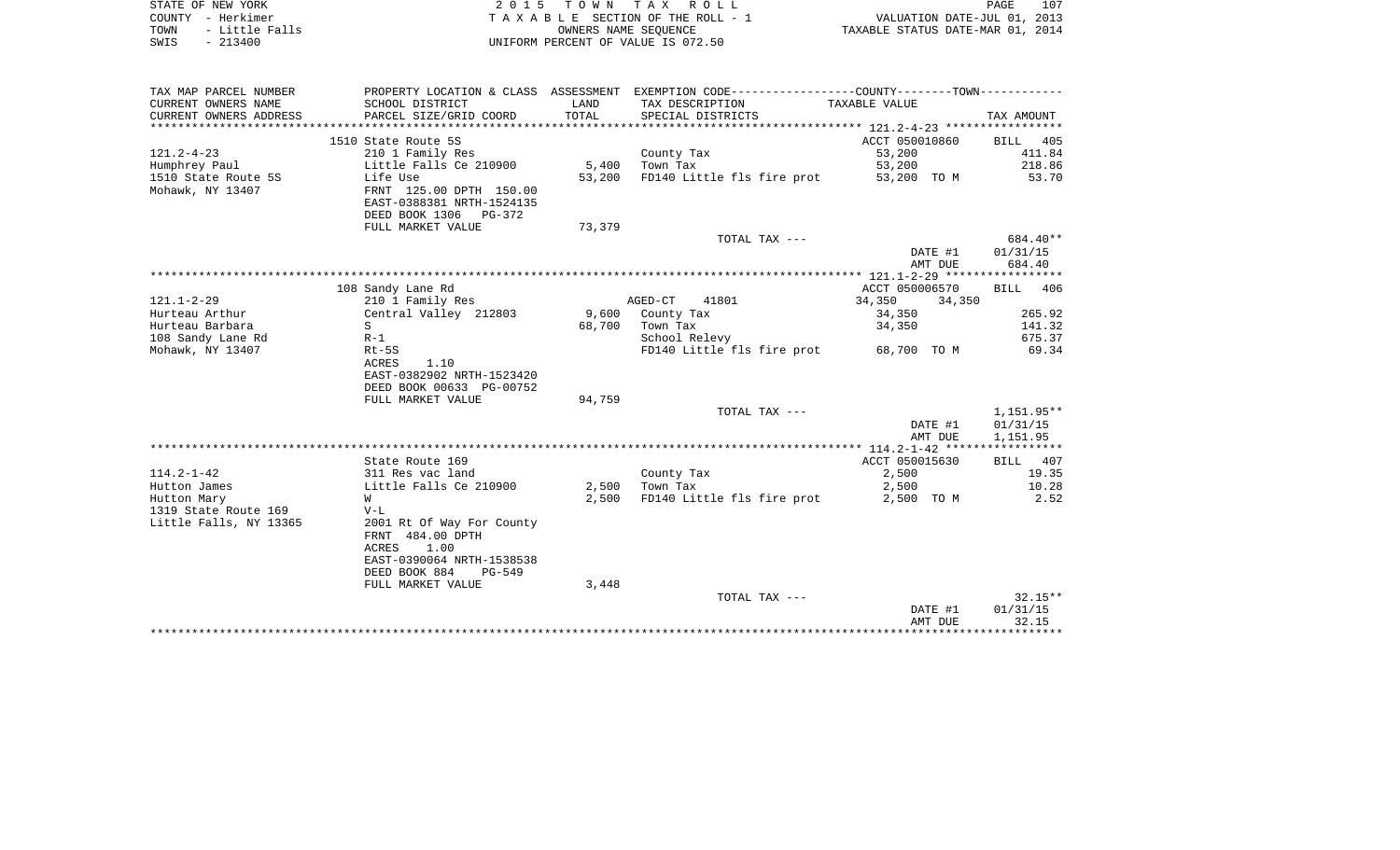| STATE OF NEW YORK      | 2 0 1 5                              | T O W N | TAX ROLL                                                    |                                  | 108<br>PAGE |
|------------------------|--------------------------------------|---------|-------------------------------------------------------------|----------------------------------|-------------|
| - Herkimer<br>COUNTY   |                                      |         | TAXABLE SECTION OF THE ROLL - 1                             | VALUATION DATE-JUL 01, 2013      |             |
| - Little Falls<br>TOWN |                                      |         | OWNERS NAME SEOUENCE                                        | TAXABLE STATUS DATE-MAR 01, 2014 |             |
| $-213400$<br>SWIS      |                                      |         | UNIFORM PERCENT OF VALUE IS 072.50                          |                                  |             |
|                        |                                      |         |                                                             |                                  |             |
| TAX MAP PARCEL NUMBER  | PROPERTY LOCATION & CLASS ASSESSMENT |         | EXEMPTION CODE-----------------COUNTY-------TOWN----------- |                                  |             |
| CURRENT OWNERS NAME    | SCHOOL DISTRICT                      | LAND    | TAX DESCRIPTION                                             | TAXABLE VALUE                    |             |
| CURRENT OWNERS ADDRESS | PARCEL SIZE/GRID COORD               | TOTAL   | SPECIAL DISTRICTS                                           |                                  | TAX AMOUNT  |
|                        |                                      |         |                                                             |                                  |             |
|                        | 1319 State Route 169                 |         |                                                             | ACCT 050015660                   | BILL 408    |
| $114.2 - 1 - 43$       | 210 1 Family Res                     |         | County Tax                                                  | 131,200                          | 1,015.67    |
| Hutton James           | Little Falls Ce 210900               | 10,800  | Town Tax                                                    | 131,200                          | 539.76      |
| Hutton Mary            | FRNT 300.00 DPTH                     | 131,200 | FD140 Little fls fire prot 131,200 TO M                     |                                  | 132.42      |
| 1319 State Route 169   | 0.84<br>ACRES                        |         |                                                             |                                  |             |
| Little Falls, NY 13365 | EAST-0389975 NRTH-1538677            |         |                                                             |                                  |             |
|                        |                                      |         |                                                             |                                  |             |
|                        | DEED BOOK 727<br>PG-255              |         |                                                             |                                  |             |
|                        | FULL MARKET VALUE                    | 180,966 |                                                             |                                  |             |
|                        |                                      |         | TOTAL TAX ---                                               |                                  | 1,687.85**  |
|                        |                                      |         |                                                             | <b>DAME 41</b>                   | 01/21/15    |

|                        |                           |        |                            | DATE #1        | 01/31/15           |
|------------------------|---------------------------|--------|----------------------------|----------------|--------------------|
|                        |                           |        |                            | AMT DUE        | 1,687.85           |
|                        |                           |        |                            |                |                    |
|                        | Burt Rd                   |        |                            |                | 409<br><b>BILL</b> |
| $114.2 - 1 - 70$       | 311 Res vac land          |        | County Tax                 | 3,100          | 24.00              |
| Hutton James           | Little Falls Ce 210900    | 3,100  | Town Tax                   | 3,100          | 12.75              |
| Hutton Mary            | Found In Mapping 2000     | 3,100  | School Relevy              |                | 133.45             |
| 1319 State Route 169   | FRNT 176.00 DPTH          |        | FD140 Little fls fire prot | 3,100 TO M     | 3.13               |
| Little Falls, NY 13365 | 1.40<br>ACRES             |        |                            |                |                    |
|                        | EAST-0389823 NRTH-1538534 |        |                            |                |                    |
|                        | DEED BOOK 727<br>$PG-255$ |        |                            |                |                    |
|                        | FULL MARKET VALUE         | 4,276  |                            |                |                    |
|                        |                           |        | TOTAL TAX ---              |                | $173.33**$         |
|                        |                           |        |                            | DATE #1        | 01/31/15           |
|                        |                           |        |                            | AMT DUE        | 173.33             |
|                        |                           |        |                            |                |                    |
|                        | 307 Boepple Rd            |        |                            | ACCT 050005190 | 410<br>BILL        |
| $121.4 - 2 - 52$       | 210 1 Family Res          |        | County Tax                 | 54,600         | 422.68             |
| Hyde Richard           | Little Falls Ce 210900    | 9,200  | Town Tax                   | 54,600         | 224.62             |
| Hyde Judy              | ACRES<br>1.80             | 54,600 | FD140 Little fls fire prot | 54,600 TO M    | 55.11              |
| 307 Boepple Rd         | EAST-0393542 NRTH-1512642 |        |                            |                |                    |
| Little Falls, NY 13365 | DEED BOOK 00602 PG-00914  |        |                            |                |                    |
|                        | FULL MARKET VALUE         | 75,310 |                            |                |                    |
|                        |                           |        | TOTAL TAX ---              |                | $702.41**$         |
|                        |                           |        |                            | DATE #1        | 01/31/15           |
|                        |                           |        |                            | AMT DUE        | 702.41             |
|                        |                           |        |                            |                | ****************** |
|                        | Paines Hollow Rd          |        |                            | ACCT 050014310 | BILL 411           |
| $127.2 - 2 - 6$        | 210 1 Family Res          |        | County Tax                 | 83,500         | 646.41             |
| Hysack Frank           | Owen D Young<br>215001    | 19,600 | Town Tax                   | 83,500         | 343.52             |
| Hysack Peggy           | 9.40<br>ACRES             | 83,500 | FD140 Little fls fire prot | 83,500 TO M    | 84.28              |
| 2807 State Route 167   | EAST-0388224 NRTH-1509180 |        |                            |                |                    |
| Mohawk, NY 13407       | DEED BOOK 705<br>$PG-101$ |        |                            |                |                    |

| FULL MARKET VALUE | 115,172 |               |         |            |
|-------------------|---------|---------------|---------|------------|
|                   |         | TOTAL TAX --- |         | ⊥,074.21** |
|                   |         |               | DATE #1 | 01/31/15   |
|                   |         |               | AMT DUE | 1,074.21   |
|                   |         |               |         |            |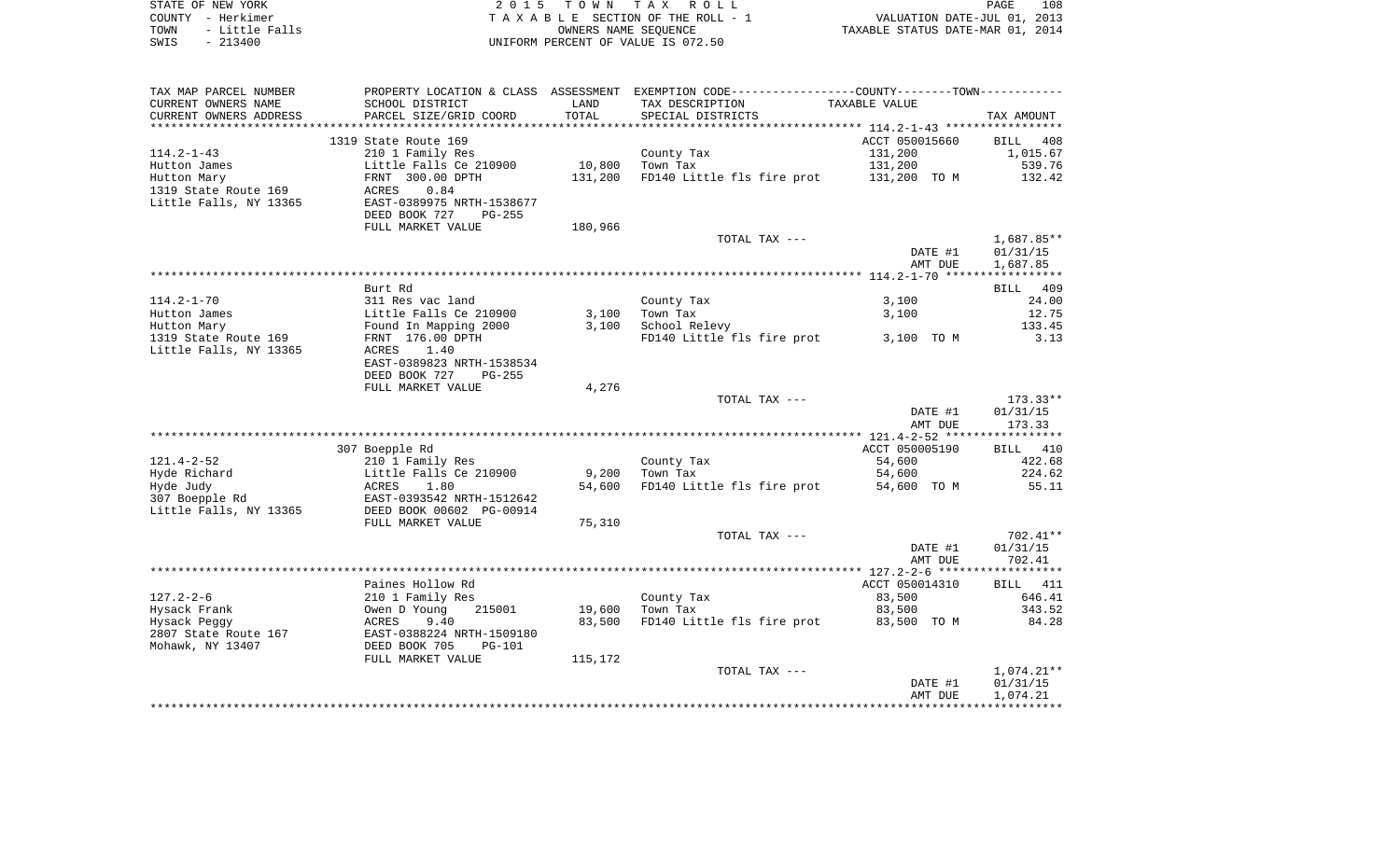|      | STATE OF NEW YORK | 2015 TOWN TAX ROLL                 | PAGE                             | 109 |
|------|-------------------|------------------------------------|----------------------------------|-----|
|      | COUNTY - Herkimer | TAXABLE SECTION OF THE ROLL - 1    | VALUATION DATE-JUL 01, 2013      |     |
| TOWN | - Little Falls    | OWNERS NAME SEOUENCE               | TAXABLE STATUS DATE-MAR 01, 2014 |     |
| SWIS | $-213400$         | UNIFORM PERCENT OF VALUE IS 072.50 |                                  |     |

| TAX MAP PARCEL NUMBER                                 |                           |         | PROPERTY LOCATION & CLASS ASSESSMENT EXEMPTION CODE---------------COUNTY-------TOWN---------- |                |              |
|-------------------------------------------------------|---------------------------|---------|-----------------------------------------------------------------------------------------------|----------------|--------------|
| CURRENT OWNERS NAME                                   | SCHOOL DISTRICT           | LAND    | TAX DESCRIPTION                                                                               | TAXABLE VALUE  |              |
| CURRENT OWNERS ADDRESS                                | PARCEL SIZE/GRID COORD    | TOTAL   | SPECIAL DISTRICTS                                                                             |                | TAX AMOUNT   |
|                                                       |                           |         |                                                                                               |                |              |
|                                                       | Johnnycake Rd             |         |                                                                                               | ACCT 050100160 | BILL 412     |
| $127.2 - 3 - 6$                                       | 322 Rural vac>10          |         | County Tax                                                                                    | 27,900         | 215.99       |
| International Christian Fellow Little Falls Ce 210900 |                           | 27,900  | Town Tax                                                                                      | 27,900         | 114.78       |
| 506 Haverstraw Rd                                     | ACRES 25.90               | 27,900  | School Relevy                                                                                 |                | 1,200.96     |
| Suffern, NY 10901                                     | EAST-0393145 NRTH-1505109 |         | FD140 Little fls fire prot 27,900 TO M                                                        |                | 28.16        |
|                                                       | DEED BOOK 1371 PG-755     |         |                                                                                               |                |              |
|                                                       | FULL MARKET VALUE         | 38,483  |                                                                                               |                |              |
|                                                       |                           |         | TOTAL TAX ---                                                                                 |                | $1,559.89**$ |
|                                                       |                           |         |                                                                                               | DATE #1        | 01/31/15     |
|                                                       |                           |         |                                                                                               | AMT DUE        | 1,559.89     |
|                                                       |                           |         |                                                                                               |                |              |
|                                                       | 281 Decker Rd             |         |                                                                                               | ACCT 050005580 | BILL 413     |
| $121.3 - 1 - 2.1$                                     | 240 Rural res             |         | VET WAR CT 41121                                                                              | 6,525<br>6,525 |              |
| Irish Rocco                                           | Central Valley 212803     |         | 27,700 County Tax                                                                             | 71,075         | 550.22       |
| 281 Decker Rd                                         | E                         | 77,600  | Town Tax                                                                                      | 71,075         | 292.40       |
| Mohawk, NY 13407                                      | ACRES 30.00               |         | FD140 Little fls fire prot 77,600 TO M                                                        |                | 78.32        |
|                                                       | EAST-0345844 NRTH-1091871 |         |                                                                                               |                |              |
|                                                       | DEED BOOK 1294 PG-490     |         |                                                                                               |                |              |
|                                                       | FULL MARKET VALUE         | 107,034 |                                                                                               |                |              |
|                                                       |                           |         | TOTAL TAX ---                                                                                 |                | 920.94**     |
|                                                       |                           |         |                                                                                               | DATE #1        | 01/31/15     |
|                                                       |                           |         |                                                                                               | AMT DUE        | 920.94       |
|                                                       |                           |         |                                                                                               |                |              |
|                                                       | Decker Rd                 |         |                                                                                               |                | BILL 414     |
| $121.3 - 1 - 2.2$                                     | 323 Vacant rural          |         | County Tax                                                                                    | 30,000         | 232.24       |
| Irish Rocco                                           | Central Valley 212803     | 30,000  | Town Tax                                                                                      | 30,000         | 123.42       |
| 281 Decker Rd                                         | FRNT 422.00 DPTH          | 30,000  | School Relevy                                                                                 |                | 842.43       |
| Mohawk, NY 13407                                      | ACRES 53.30               |         | FD140 Little fls fire prot 30,000 TO M                                                        |                | 30.28        |
|                                                       | EAST-0382413 NRTH-1516460 |         |                                                                                               |                |              |
|                                                       | DEED BOOK 1349<br>PG-564  |         |                                                                                               |                |              |
|                                                       | FULL MARKET VALUE         | 41,379  |                                                                                               |                |              |
|                                                       |                           |         | TOTAL TAX ---                                                                                 |                | $1,228.37**$ |
|                                                       |                           |         |                                                                                               | DATE #1        | 01/31/15     |
|                                                       |                           |         |                                                                                               | AMT DUE        | 1,228.37     |
|                                                       |                           |         |                                                                                               |                |              |
|                                                       | 616 Gun Club Rd           |         |                                                                                               | ACCT 050099650 | BILL 415     |
| $114.4 - 2 - 13$                                      | 240 Rural res             |         | County Tax                                                                                    | 118,200        | 915.03       |
| Izzo Jason                                            | Herkimer Centra 213001    | 11,800  | Town Tax                                                                                      | 118,200        | 486.27       |
| Macri Jonna                                           | R1 G                      | 118,200 | FD140 Little fls fire prot 118,200 TO M                                                       |                | 119.30       |
| 616 Gun Club Rd                                       | 5.70<br>ACRES             |         |                                                                                               |                |              |
| Little Falls, NY 13365                                | EAST-0387275 NRTH-1535695 |         |                                                                                               |                |              |
|                                                       | DEED BOOK 1189<br>PG-357  |         |                                                                                               |                |              |
|                                                       | FULL MARKET VALUE         | 163,034 |                                                                                               |                |              |
|                                                       |                           |         | TOTAL TAX ---                                                                                 |                | $1,520.60**$ |
|                                                       |                           |         |                                                                                               | DATE #1        | 01/31/15     |
|                                                       |                           |         |                                                                                               | AMT DUE        | 1,520.60     |
|                                                       |                           |         |                                                                                               |                |              |
|                                                       |                           |         |                                                                                               |                |              |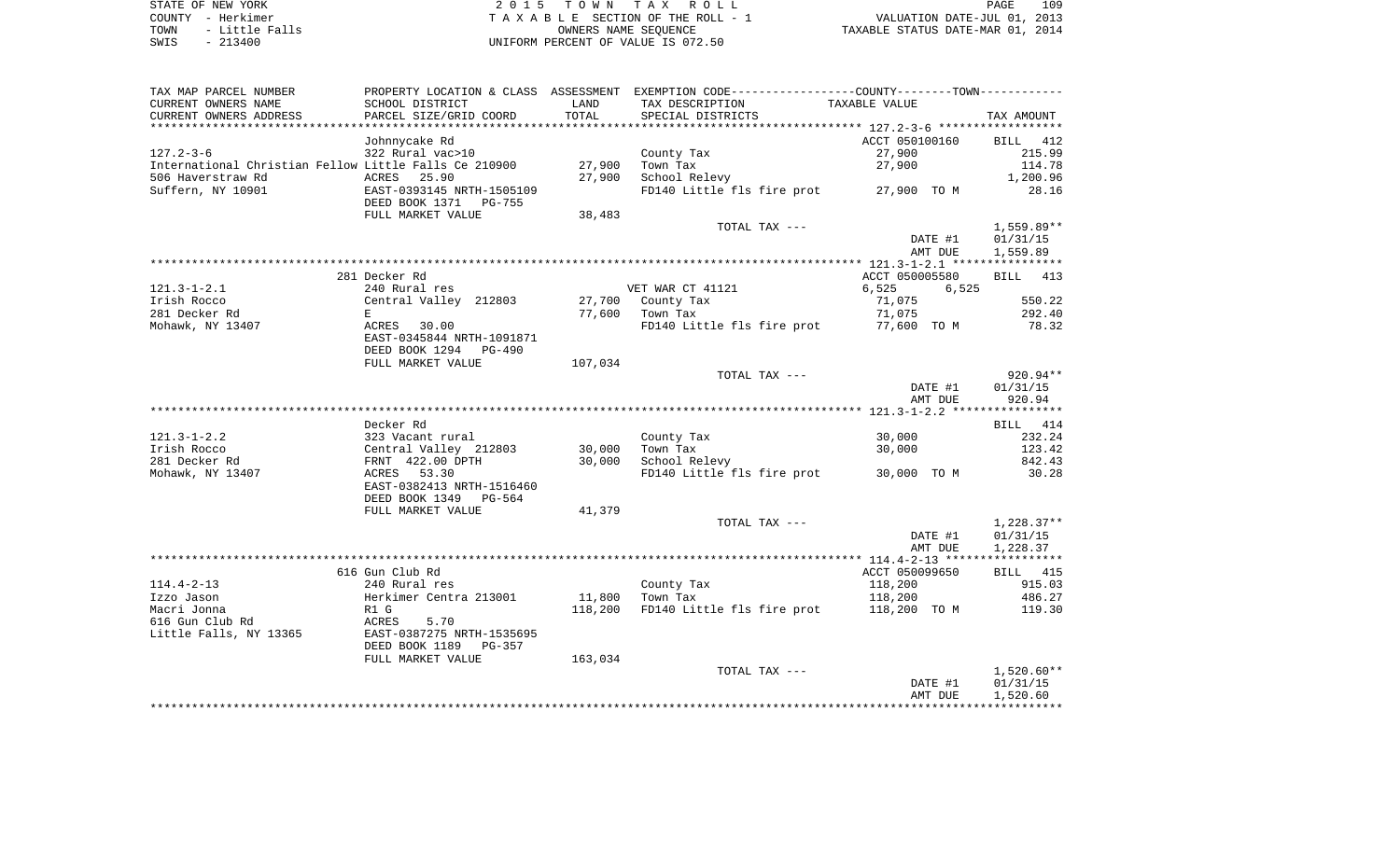| STATE OF NEW YORK |                | 2015 TOWN TAX ROLL                 | PAGE                             | 110 |
|-------------------|----------------|------------------------------------|----------------------------------|-----|
| COUNTY - Herkimer |                | TAXABLE SECTION OF THE ROLL - 1    | VALUATION DATE-JUL 01, 2013      |     |
| TOWN              | - Little Falls | OWNERS NAME SEOUENCE               | TAXABLE STATUS DATE-MAR 01, 2014 |     |
| SWIS              | - 213400       | UNIFORM PERCENT OF VALUE IS 072.50 |                                  |     |

|  | PAGE                            | 110 |
|--|---------------------------------|-----|
|  | VALUATION DATE-JUL 01, 2013     |     |
|  | XABLE STATUS DATE-MAR 01, 2014. |     |

| TAX MAP PARCEL NUMBER      |                                                      |         |                            | PROPERTY LOCATION & CLASS ASSESSMENT EXEMPTION CODE----------------COUNTY--------TOWN----------- |                       |
|----------------------------|------------------------------------------------------|---------|----------------------------|--------------------------------------------------------------------------------------------------|-----------------------|
| CURRENT OWNERS NAME        | SCHOOL DISTRICT                                      | LAND    | TAX DESCRIPTION            | TAXABLE VALUE                                                                                    |                       |
| CURRENT OWNERS ADDRESS     | PARCEL SIZE/GRID COORD                               | TOTAL   | SPECIAL DISTRICTS          |                                                                                                  | TAX AMOUNT            |
|                            |                                                      |         |                            |                                                                                                  |                       |
|                            | 104 Reservoir Rd                                     |         |                            | ACCT 050015600                                                                                   | <b>BILL</b><br>416    |
| $114.2 - 2 - 17$           | 210 1 Family Res                                     |         | County Tax                 | 94,100                                                                                           | 728.47                |
| Izzo Michael D Jr          | Little Falls Ce 210900                               | 8,000   | Town Tax                   | 94,100                                                                                           | 387.13                |
| Izzo Kathleen              | ACRES<br>1.00                                        | 94,100  | FD140 Little fls fire prot | 94,100 TO M                                                                                      | 94.98                 |
| 104 Reservoir Rd           | EAST-0393530 NRTH-1541910<br>DEED BOOK 842<br>PG-178 |         |                            |                                                                                                  |                       |
| Little Falls, NY 13365     | FULL MARKET VALUE                                    | 129,793 |                            |                                                                                                  |                       |
|                            |                                                      |         | TOTAL TAX ---              |                                                                                                  | $1,210.58**$          |
|                            |                                                      |         |                            | DATE #1                                                                                          | 01/31/15              |
|                            |                                                      |         |                            | AMT DUE                                                                                          | 1,210.58              |
|                            |                                                      |         |                            |                                                                                                  |                       |
|                            | State Route 167                                      |         |                            | ACCT 050990950                                                                                   | BILL 417              |
| $127.1 - 1 - 10.2$         | 120 Field crops                                      |         | County Tax                 | 38,400                                                                                           | 297.27                |
| Joann M. Piegari Rev Trust | Owen D Young<br>215001                               | 38,400  | Town Tax                   | 38,400                                                                                           | 157.98                |
| 347 Flagg Pl               | FRNT 453.00 DPTH                                     | 38,400  | FD140 Little fls fire prot | 38,400 TO M                                                                                      | 38.76                 |
| Staten Island, NY 10304    | ACRES 43.70                                          |         |                            |                                                                                                  |                       |
|                            | EAST-0384555 NRTH-1508084                            |         |                            |                                                                                                  |                       |
|                            | DEED BOOK 1241 PG-128                                |         |                            |                                                                                                  |                       |
|                            | FULL MARKET VALUE                                    | 52,966  |                            |                                                                                                  |                       |
|                            |                                                      |         | TOTAL TAX ---              |                                                                                                  | 494.01**              |
|                            |                                                      |         |                            | DATE #1                                                                                          | 01/31/15              |
|                            |                                                      |         |                            | AMT DUE                                                                                          | 494.01                |
|                            |                                                      |         |                            |                                                                                                  |                       |
|                            | State Route 5                                        |         |                            | ACCT 050012480                                                                                   | BILL 418              |
| $121.1 - 1 - 40$           | 449 Other Storag                                     |         | County Tax                 | 350,000                                                                                          | 2,709.49              |
| Johnson Walter F           | Little Falls Ce 210900                               | 46,400  | Town Tax                   | 350,000                                                                                          | 1,439.90              |
| PO Box 146                 | ACRES<br>5.80                                        | 350,000 | School Relevy              |                                                                                                  | 15,065.69             |
| Mohawk, NY 13407           | EAST-0382910 NRTH-1526475                            |         | FD140 Little fls fire prot | 350,000 TO M                                                                                     | 353.26                |
|                            | DEED BOOK 870<br>PG-185                              |         |                            |                                                                                                  |                       |
|                            | FULL MARKET VALUE                                    | 482,759 |                            |                                                                                                  |                       |
|                            |                                                      |         | TOTAL TAX ---              |                                                                                                  | 19,568.34**           |
|                            |                                                      |         |                            | DATE #1<br>AMT DUE                                                                               | 01/31/15<br>19,568.34 |
|                            |                                                      |         |                            |                                                                                                  |                       |
|                            | Sandy Ln                                             |         |                            | ACCT 050000460                                                                                   | BILL 419              |
| $121.2 - 4 - 57.2$         | 710 Manufacture                                      |         | County Tax                 | 158,200                                                                                          | 1,224.69              |
| Johnson Walter F           | Little Falls Ce 210900                               | 8,200   | Town Tax                   | 158,200                                                                                          | 650.83                |
| PO Box 146                 | East                                                 | 158,200 | School Relevy              |                                                                                                  | 6,809.69              |
| Mohawk, NY 13407           | Comm                                                 |         |                            | FD140 Little fls fire prot 158,200 TO M                                                          | 159.67                |
|                            | Sandy Lane                                           |         |                            |                                                                                                  |                       |
|                            | ACRES<br>1.10                                        |         |                            |                                                                                                  |                       |
|                            | EAST-0389351 NRTH-1523965                            |         |                            |                                                                                                  |                       |
|                            | DEED BOOK 709<br>$PG-848$                            |         |                            |                                                                                                  |                       |
|                            | FULL MARKET VALUE                                    | 218,207 |                            |                                                                                                  |                       |
|                            |                                                      |         | TOTAL TAX ---              |                                                                                                  | 8,844.88**            |
|                            |                                                      |         |                            | DATE #1                                                                                          | 01/31/15              |
|                            |                                                      |         |                            | AMT DUE                                                                                          | 8,844.88              |
|                            |                                                      |         |                            |                                                                                                  |                       |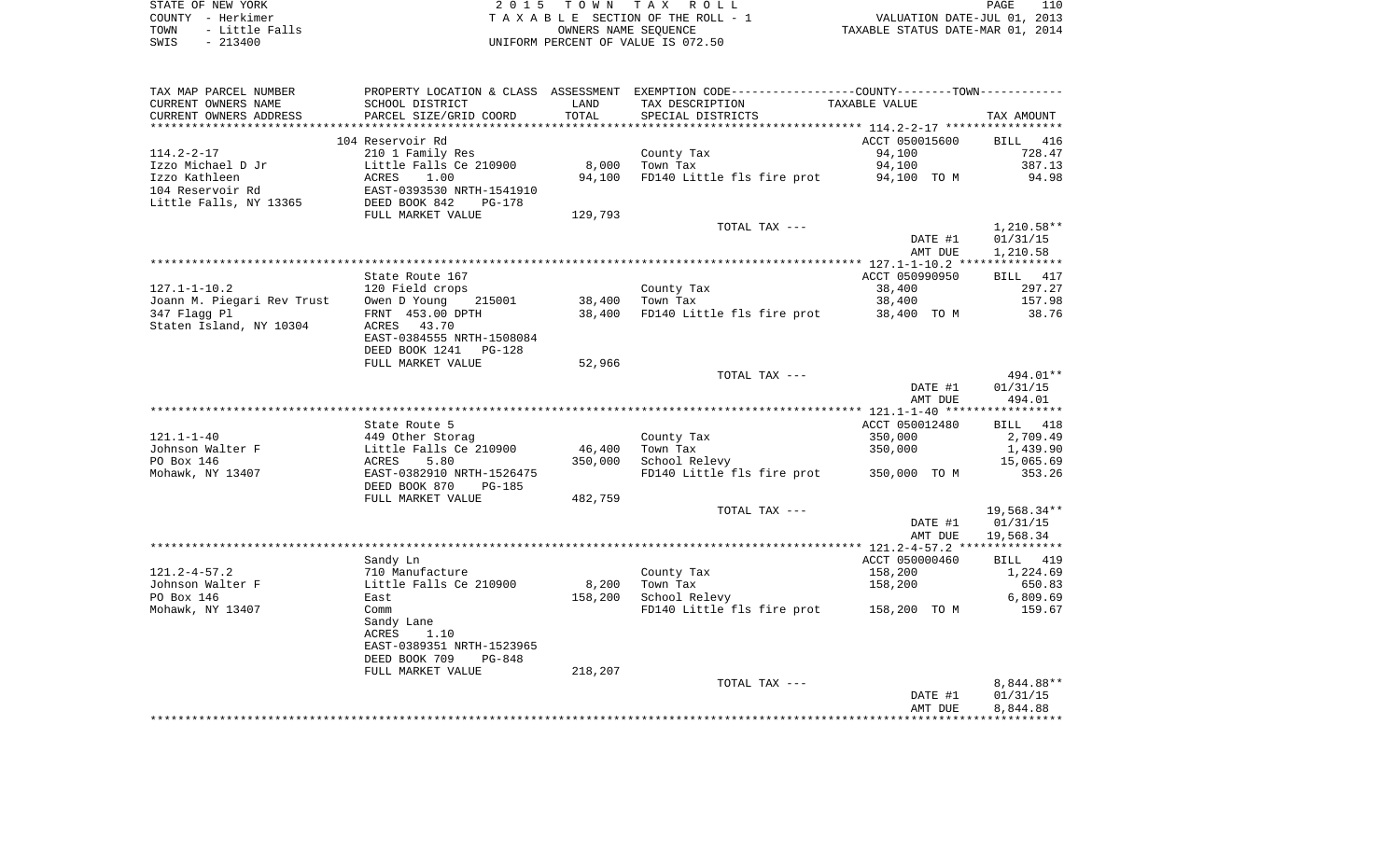| STATE OF NEW YORK      | 2 0 1 5                         | TOWN                 | T A X<br>R O L L                                             |                                  | PAGE | 111        |
|------------------------|---------------------------------|----------------------|--------------------------------------------------------------|----------------------------------|------|------------|
| – Herkimer<br>COUNTY   | TAXABLE SECTION OF THE ROLL - 1 |                      |                                                              | VALUATION DATE-JUL 01, 2013      |      |            |
| - Little Falls<br>TOWN |                                 | OWNERS NAME SEOUENCE |                                                              | TAXABLE STATUS DATE-MAR 01, 2014 |      |            |
| $-213400$<br>SWIS      |                                 |                      | UNIFORM PERCENT OF VALUE IS 072.50                           |                                  |      |            |
|                        |                                 |                      |                                                              |                                  |      |            |
|                        |                                 |                      |                                                              |                                  |      |            |
|                        |                                 |                      |                                                              |                                  |      |            |
| TAX MAP PARCEL NUMBER  | PROPERTY LOCATION & CLASS       | ASSESSMENT           | EXEMPTION CODE-----------------COUNTY-------TOWN------------ |                                  |      |            |
| CURRENT OWNERS NAME    | SCHOOL DISTRICT                 | LAND                 | TAX DESCRIPTION                                              | TAXABLE VALUE                    |      |            |
| CURRENT OWNERS ADDRESS | PARCEL SIZE/GRID COORD          | TOTAL                | SPECIAL DISTRICTS                                            |                                  |      | TAX AMOUNT |
|                        |                                 |                      |                                                              |                                  |      |            |
|                        | Shells Bush Rd                  |                      |                                                              |                                  |      | BILL 420   |
| $114.1 - 1 - 8.3$      | 311 Res vac land                |                      | County Tax                                                   | 2,500                            |      | 19.35      |
| Johnston Thomas        | Little Falls Ce 210900          | 2,500                | Town Tax                                                     | 2,500                            |      | 10.28      |
| Johnston Janet A       | Vac Ld                          | 2,500                | FD140 Little fls fire prot                                   | 2,500                            | TO M | 2.52       |
| 1233 Shells Bush Rd    | 85.00 DPTH 369.00<br>FRNT       |                      |                                                              |                                  |      |            |
| Little Falls, NY 13365 | 1.00<br>ACRES                   |                      |                                                              |                                  |      |            |

EAST-0383053 NRTH-1541759

|                        | DEED BOOK 878<br>PG-642   |         |                            |                |            |
|------------------------|---------------------------|---------|----------------------------|----------------|------------|
|                        | FULL MARKET VALUE         | 3,448   |                            |                |            |
|                        |                           |         | TOTAL TAX ---              |                | $32.15**$  |
|                        |                           |         |                            | DATE #1        | 01/31/15   |
|                        |                           |         |                            | AMT DUE        | 32.15      |
|                        |                           |         |                            |                |            |
|                        | 1233 Shells Bush Rd       |         |                            | ACCT 050006150 | BILL 421   |
| $114.1 - 1 - 12$       | 210 1 Family Res          |         | County Tax                 | 83,600         | 647.18     |
| Johnston Thomas        | Little Falls Ce 210900    | 6,200   | Town Tax                   | 83,600         | 343.93     |
| Johnston Janet         | $\mathbb N$               | 83,600  | FD140 Little fls fire prot | 83,600 TO M    | 84.38      |
| 1233 Shells Bush Rd    | FRNT 175.00 DPTH 150.00   |         |                            |                |            |
| Little Falls, NY 13365 | EAST-0383012 NRTH-1541601 |         |                            |                |            |
|                        | DEED BOOK 00570 PG-00582  |         |                            |                |            |
|                        | FULL MARKET VALUE         | 115,310 |                            |                |            |
|                        |                           |         | TOTAL TAX ---              |                | 1,075.49** |
|                        |                           |         |                            | DATE #1        | 01/31/15   |
|                        |                           |         |                            | AMT DUE        | 1,075.49   |
|                        |                           |         |                            |                |            |
|                        | Gun Club Rd               |         |                            | ACCT 05990810  | BILL 422   |
| 121.2-1-10.999         | 270 Mfg housing           |         | County Tax                 | 25,000         | 193.54     |
| Jones George           | Little Falls Ce 210900    | 100     | Town Tax                   | 25,000         | 102.85     |
| Jones Rose             | ACRES 0.01                | 25,000  | FD140 Little fls fire prot | 25,000 TO M    | 25.23      |
| Attn: Robin Messina    | EAST-0348985 NRTH-1102844 |         |                            |                |            |
| 176 Gun Club Rd        | FULL MARKET VALUE         | 34,483  |                            |                |            |
| Little Falls, NY 13365 |                           |         |                            |                |            |
|                        |                           |         | TOTAL TAX ---              |                | $321.62**$ |
|                        |                           |         |                            | DATE #1        | 01/31/15   |
|                        |                           |         |                            | AMT DUE        | 321.62     |
|                        |                           |         |                            |                |            |

|                        |                                                                                                                               |        |                            | AMT DUE         | 321.62   |
|------------------------|-------------------------------------------------------------------------------------------------------------------------------|--------|----------------------------|-----------------|----------|
|                        |                                                                                                                               |        |                            |                 |          |
|                        | 1010 Burt Rd                                                                                                                  |        |                            | ACCT 050006060  | BILL 423 |
| $114.2 - 1 - 67$       | 210 1 Family Res                                                                                                              |        | County Tax                 | 43,400          | 335.98   |
| Jones George J         | Little Falls Ce 210900                                                                                                        | 5,500  | Town Tax                   | 43,400          | 178.55   |
| Jones Linda F          | Ε                                                                                                                             | 43,400 | School Relevy              |                 | 229.95   |
| 1010 Burt Rd           | $R-1$                                                                                                                         |        | FD140 Little fls fire prot | 43,400 TO M     | 43.80    |
| Little Falls, NY 13365 | Burt Rd<br>275.00 DPTH<br>FRNT<br>0.44<br>ACRES<br>EAST-0390181 NRTH-1538358<br>DEED BOOK 00610 PG-00808<br>FULL MARKET VALUE | 59,862 |                            |                 |          |
|                        |                                                                                                                               |        | TOTAL TAX ---              |                 | 788.28** |
|                        |                                                                                                                               |        |                            | DATE #1         | 01/31/15 |
|                        |                                                                                                                               |        |                            | <b>AMT DILE</b> | 788.28   |

AMT DUE 788.28 \*\*\*\*\*\*\*\*\*\*\*\*\*\*\*\*\*\*\*\*\*\*\*\*\*\*\*\*\*\*\*\*\*\*\*\*\*\*\*\*\*\*\*\*\*\*\*\*\*\*\*\*\*\*\*\*\*\*\*\*\*\*\*\*\*\*\*\*\*\*\*\*\*\*\*\*\*\*\*\*\*\*\*\*\*\*\*\*\*\*\*\*\*\*\*\*\*\*\*\*\*\*\*\*\*\*\*\*\*\*\*\*\*\*\*\*\*\*\*\*\*\*\*\*\*\*\*\*\*\*\*\*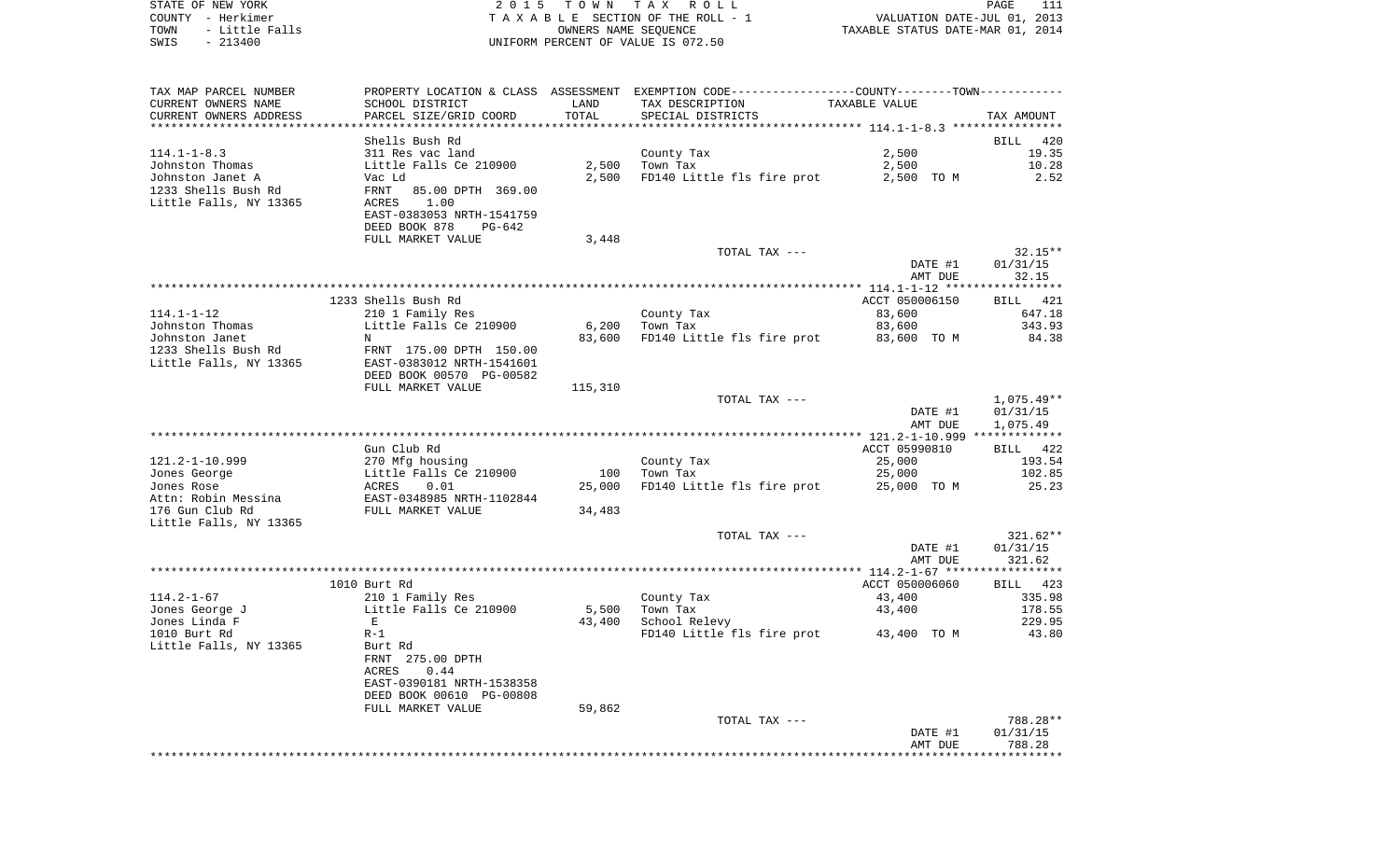| STATE OF NEW YORK      | 2015 TOWN TAX ROLL                 | 112<br>PAGE                      |
|------------------------|------------------------------------|----------------------------------|
| COUNTY - Herkimer      | TAXABLE SECTION OF THE ROLL - 1    | VALUATION DATE-JUL 01, 2013      |
| - Little Falls<br>TOWN | OWNERS NAME SEOUENCE               | TAXABLE STATUS DATE-MAR 01, 2014 |
| $-213400$<br>SWIS      | UNIFORM PERCENT OF VALUE IS 072.50 |                                  |

| TAX MAP PARCEL NUMBER                |                                                                                                                                                                                                     |                 | PROPERTY LOCATION & CLASS ASSESSMENT EXEMPTION CODE---------------COUNTY--------TOWN---------- |                  |                  |
|--------------------------------------|-----------------------------------------------------------------------------------------------------------------------------------------------------------------------------------------------------|-----------------|------------------------------------------------------------------------------------------------|------------------|------------------|
| CURRENT OWNERS NAME                  | SCHOOL DISTRICT                                                                                                                                                                                     | LAND            | TAX DESCRIPTION                                                                                | TAXABLE VALUE    |                  |
| CURRENT OWNERS ADDRESS               | PARCEL SIZE/GRID COORD                                                                                                                                                                              | TOTAL           | SPECIAL DISTRICTS                                                                              |                  | TAX AMOUNT       |
|                                      | 1288 Shells Bush Rd                                                                                                                                                                                 |                 |                                                                                                |                  | BILL 424         |
|                                      |                                                                                                                                                                                                     |                 |                                                                                                | ACCT 050006210   |                  |
| $114.1 - 1 - 19$<br>Judd Christopher | 210 1 Family Res                                                                                                                                                                                    |                 | County Tax<br>$8,300$ Town Tax                                                                 | 91,800<br>91,800 | 710.66<br>377.66 |
|                                      |                                                                                                                                                                                                     | 91,800          | FD140 Little fls fire prot 91,800 TO M                                                         |                  | 92.65            |
| Judd Mary<br>1288 Shells Bush Rd     | Little Falls Ce 210900<br>ACRES 1.20<br>EAST-0383966 NRTH-1541601<br>DEED BOOK 00588 PG-00678<br>EHIL MABKET VALUE                                                                                  |                 |                                                                                                |                  |                  |
| Little Falls, NY 13365               |                                                                                                                                                                                                     |                 |                                                                                                |                  |                  |
|                                      | FULL MARKET VALUE                                                                                                                                                                                   | 126,621         |                                                                                                |                  |                  |
|                                      |                                                                                                                                                                                                     |                 | TOTAL TAX ---                                                                                  |                  | $1,180.97**$     |
|                                      |                                                                                                                                                                                                     |                 |                                                                                                | DATE #1          | 01/31/15         |
|                                      |                                                                                                                                                                                                     |                 |                                                                                                | AMT DUE          | 1,180.97         |
|                                      |                                                                                                                                                                                                     |                 |                                                                                                |                  |                  |
|                                      | Shells Bush Rd                                                                                                                                                                                      |                 |                                                                                                | ACCT 050019430   | BILL 425         |
|                                      |                                                                                                                                                                                                     |                 | County Tax                                                                                     | 400              | 3.10             |
|                                      |                                                                                                                                                                                                     | 400             | Town Tax                                                                                       | 400              | 1.65             |
|                                      | 114.1-1-20<br>Judd Christopher<br>Judd Mary<br>1288 Shells Bush Rd<br>Little Falls, NY 13365<br>2000 DEED BOOK 00640 PG-00581<br>2011<br>EAST-0384154 NRTH-1541293<br>2016 DEED BOOK 00640 PG-00581 | 400             | FD140 Little fls fire prot 100 TO M                                                            |                  | .10              |
|                                      |                                                                                                                                                                                                     |                 |                                                                                                |                  |                  |
|                                      |                                                                                                                                                                                                     |                 |                                                                                                |                  |                  |
|                                      | FULL MARKET VALUE                                                                                                                                                                                   | 552             |                                                                                                |                  |                  |
|                                      |                                                                                                                                                                                                     |                 | TOTAL TAX ---                                                                                  |                  | $4.85**$         |
|                                      |                                                                                                                                                                                                     |                 |                                                                                                | DATE #1          | 01/31/15         |
|                                      |                                                                                                                                                                                                     |                 |                                                                                                | AMT DUE          | 4.85             |
|                                      |                                                                                                                                                                                                     |                 |                                                                                                |                  |                  |
|                                      | 203 Lakeview Dr                                                                                                                                                                                     |                 |                                                                                                | ACCT 050099450   | BILL 426         |
| $114.3 - 3 - 19$                     | 210 1 Family Res                                                                                                                                                                                    |                 | County Tax                                                                                     | 148,200          | 1,147.28         |
| Judd Duane                           |                                                                                                                                                                                                     | 29,500 Town Tax |                                                                                                | 148,200          | 609.69           |
| Judd Deborah                         | Herkimer Centra 213001<br>North                                                                                                                                                                     | 148,200         | FD140 Little fls fire prot 148,200 TO M                                                        |                  | 149.58           |
| 203 Lakeview Dr                      | $R-1$                                                                                                                                                                                               |                 |                                                                                                |                  |                  |
| Little Falls, NY 13365               | Lakeview Dr                                                                                                                                                                                         |                 |                                                                                                |                  |                  |
|                                      | 5.00<br>ACRES                                                                                                                                                                                       |                 |                                                                                                |                  |                  |
|                                      | EAST-0382145 NRTH-1530286                                                                                                                                                                           |                 |                                                                                                |                  |                  |
|                                      | DEED BOOK 797<br>PG-316                                                                                                                                                                             |                 |                                                                                                |                  |                  |
|                                      | FULL MARKET VALUE                                                                                                                                                                                   | 204,414         | TOTAL TAX ---                                                                                  |                  | $1,906.55**$     |
|                                      |                                                                                                                                                                                                     |                 |                                                                                                | DATE #1          | 01/31/15         |
|                                      |                                                                                                                                                                                                     |                 |                                                                                                | AMT DUE          | 1,906.55         |
|                                      |                                                                                                                                                                                                     |                 |                                                                                                |                  |                  |
|                                      | Lyle Rd                                                                                                                                                                                             |                 |                                                                                                | ACCT 050100360   | BILL 427         |
| $114.3 - 3 - 22$                     | 314 Rural vac<10                                                                                                                                                                                    |                 | County Tax                                                                                     | 17,600           | 136.25           |
| Judd Duane E                         |                                                                                                                                                                                                     |                 | 17,600 Town Tax                                                                                | 17,600           | 72.41            |
| Judd Deborah S                       |                                                                                                                                                                                                     | 17,600          | FD140 Little fls fire prot 17,600 TO M                                                         |                  | 17.76            |
| 203 Lakeview Dr                      | Ferkimer Centra 213001<br>ACRES 5.20<br>EAST-0382020 NRTH-1529854<br>DEED BOOK 826 PG-474                                                                                                           |                 |                                                                                                |                  |                  |
| Little Falls, NY 13365               |                                                                                                                                                                                                     |                 |                                                                                                |                  |                  |
|                                      | FULL MARKET VALUE                                                                                                                                                                                   | 24,276          |                                                                                                |                  |                  |
|                                      |                                                                                                                                                                                                     |                 | TOTAL TAX ---                                                                                  |                  | $226.42**$       |
|                                      |                                                                                                                                                                                                     |                 |                                                                                                | DATE #1          | 01/31/15         |
|                                      |                                                                                                                                                                                                     |                 |                                                                                                | AMT DUE          | 226.42           |
|                                      |                                                                                                                                                                                                     |                 |                                                                                                |                  |                  |
|                                      |                                                                                                                                                                                                     |                 |                                                                                                |                  |                  |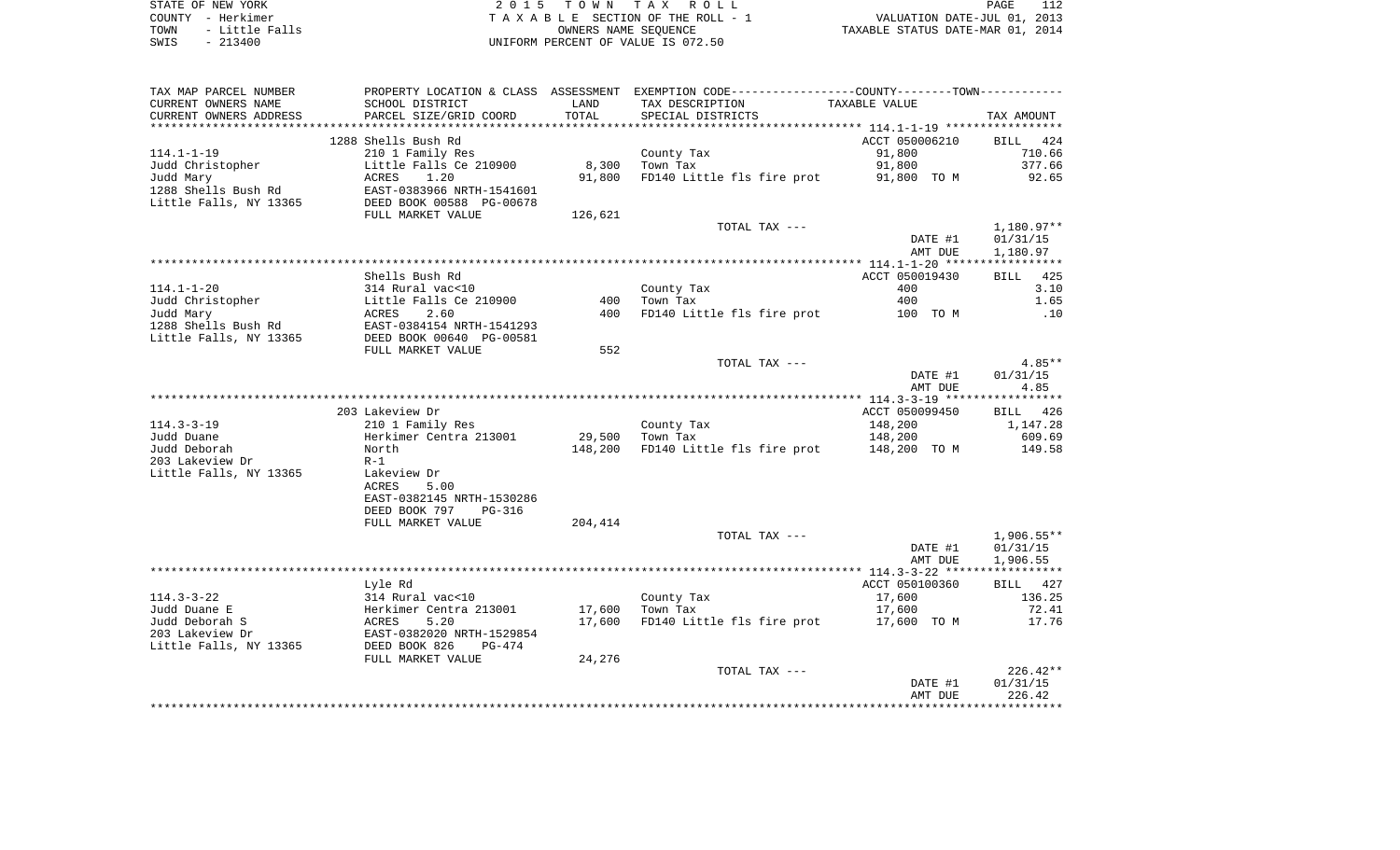| STATE OF NEW YORK |                     | 2015 TOWN TAX ROLL                 |                                  | PAGE | 113 |
|-------------------|---------------------|------------------------------------|----------------------------------|------|-----|
| COUNTY - Herkimer |                     | TAXABLE SECTION OF THE ROLL - 1    | VALUATION DATE-JUL 01, 2013      |      |     |
|                   | TOWN - Little Falls | OWNERS NAME SEOUENCE               | TAXABLE STATUS DATE-MAR 01, 2014 |      |     |
| SWIS              | - 213400            | UNIFORM PERCENT OF VALUE IS 072.50 |                                  |      |     |
|                   |                     |                                    |                                  |      |     |
|                   |                     |                                    |                                  |      |     |

| TAX MAP PARCEL NUMBER      | PROPERTY LOCATION & CLASS ASSESSMENT |         | EXEMPTION CODE-----------------COUNTY-------TOWN-------- |                                                   |              |
|----------------------------|--------------------------------------|---------|----------------------------------------------------------|---------------------------------------------------|--------------|
| CURRENT OWNERS NAME        | SCHOOL DISTRICT                      | LAND    | TAX DESCRIPTION                                          | TAXABLE VALUE                                     |              |
| CURRENT OWNERS ADDRESS     | PARCEL SIZE/GRID COORD               | TOTAL   | SPECIAL DISTRICTS                                        |                                                   | TAX AMOUNT   |
| ************************** |                                      |         |                                                          | ******************** 114.2-2-32.3 *************** |              |
|                            | James Ter                            |         |                                                          | ACCT 050099180                                    | BILL 428     |
| $114.2 - 2 - 32.3$         | 311 Res vac land                     |         | County Tax                                               | 4,000                                             | 30.97        |
| Judge Jeffrey              | Little Falls Ce 210900               | 4,000   | Town Tax                                                 | 4,000                                             | 16.46        |
| Judge Analisa              | East                                 | 4,000   | School Relevy                                            |                                                   | 172.18       |
| 1 Lower School Rd          | $V-L$                                |         | FD140 Little fls fire prot                               | 4,000 TO M                                        | 4.04         |
| Little Falls, NY 13365     | James Terrace                        |         |                                                          |                                                   |              |
|                            | 2.00<br>ACRES                        |         |                                                          |                                                   |              |
|                            |                                      |         |                                                          |                                                   |              |
|                            | EAST-0392597 NRTH-1538236            |         |                                                          |                                                   |              |
|                            | DEED BOOK 1330<br>PG-410             |         |                                                          |                                                   |              |
|                            | FULL MARKET VALUE                    | 5,517   |                                                          |                                                   |              |
|                            |                                      |         | TOTAL TAX ---                                            |                                                   | $223.65**$   |
|                            |                                      |         |                                                          | DATE #1                                           | 01/31/15     |
|                            |                                      |         |                                                          | AMT DUE                                           | 223.65       |
|                            |                                      |         |                                                          |                                                   |              |
|                            | 1949 State Route 168                 |         |                                                          | ACCT 050004350                                    | BILL 429     |
| $127.4 - 2 - 20.1$         | 210 1 Family Res                     |         | County Tax                                               | 95,000                                            | 735.43       |
| Kalkowsky John             | Owen D Young<br>215001               | 9,500   | Town Tax                                                 | 95,000                                            | 390.83       |
| Kalkowsky Beth             | 2.00<br>ACRES                        | 95,000  | FD140 Little fls fire prot                               | 95,000 TO M                                       | 95.88        |
| 1949 State Route 168       | EAST-0386308 NRTH-1502945            |         |                                                          |                                                   |              |
| Mohawk, NY 13407           | DEED BOOK 1125 PG-727                |         |                                                          |                                                   |              |
|                            | FULL MARKET VALUE                    | 131,034 |                                                          |                                                   |              |
|                            |                                      |         |                                                          |                                                   |              |
|                            |                                      |         | TOTAL TAX ---                                            |                                                   | $1,222.14**$ |
|                            |                                      |         |                                                          | DATE #1                                           | 01/31/15     |
|                            |                                      |         |                                                          | AMT DUE                                           | 1,222.14     |
|                            |                                      |         |                                                          |                                                   |              |
|                            | Paines Hollow Rd                     |         |                                                          | ACCT 050012720                                    | BILL 430     |
| $127.2 - 5 - 16$           | 314 Rural vac<10                     |         | County Tax                                               | 10,000                                            | 77.41        |
| Kam Frank                  | 215001<br>Owen D Young               | 10,000  | Town Tax                                                 | 10,000                                            | 41.14        |
| Kam Bhaqwattie             | FRNT 394.00 DPTH                     | 10,000  | FD140 Little fls fire prot                               | 10,000 TO M                                       | 10.09        |
| 65 Prospect St             | ACRES<br>5.00                        |         |                                                          |                                                   |              |
| Roosevelt, NY 11575        | EAST-0388248 NRTH-1511388            |         |                                                          |                                                   |              |
|                            | DEED BOOK 1484 PG-121                |         |                                                          |                                                   |              |
|                            | FULL MARKET VALUE                    | 13,793  |                                                          |                                                   |              |
|                            |                                      |         | TOTAL TAX ---                                            |                                                   | $128.64**$   |
|                            |                                      |         |                                                          | DATE #1                                           | 01/31/15     |
|                            |                                      |         |                                                          | AMT DUE                                           | 128.64       |
|                            |                                      |         |                                                          |                                                   |              |
|                            | 182 Sandy Ln                         |         |                                                          | ACCT 050003665                                    | BILL 431     |
| $121.1 - 2 - 38$           |                                      |         | VET COM CT 41131                                         | 10,875<br>10,875                                  |              |
|                            | 210 1 Family Res                     |         |                                                          |                                                   |              |
| Karasek Joseph             | Central Valley 212803                | 6,400   | County Tax                                               | 44,125                                            | 341.59       |
| 182 Sandy Lane Rd          | FRNT 180.00 DPTH 146.00              | 55,000  | Town Tax                                                 | 44,125                                            | 181.53       |
| Mohawk, NY 13407           | EAST-0383689 NRTH-1522036            |         | FD140 Little fls fire prot                               | 55,000 TO M                                       | 55.51        |
|                            | DEED BOOK 854<br>$PG-55$             |         |                                                          |                                                   |              |
|                            | FULL MARKET VALUE                    | 75,862  |                                                          |                                                   |              |
|                            |                                      |         | TOTAL TAX ---                                            |                                                   | 578.63**     |
|                            |                                      |         |                                                          | DATE #1                                           | 01/31/15     |
|                            |                                      |         |                                                          | AMT DUE                                           | 578.63       |
|                            |                                      |         |                                                          |                                                   |              |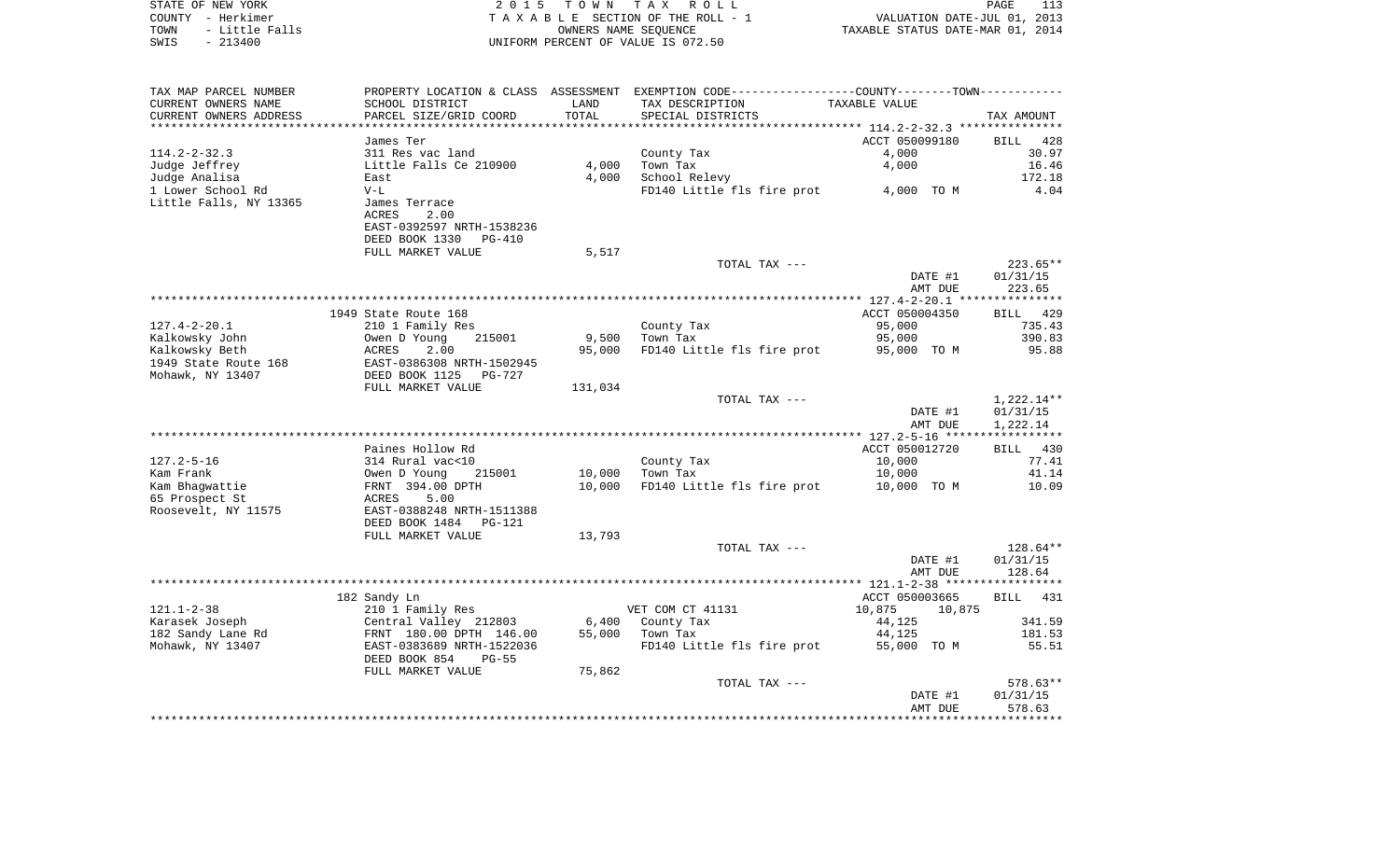|      | STATE OF NEW YORK | 2015 TOWN TAX ROLL                 |                                  | PAGE |  |
|------|-------------------|------------------------------------|----------------------------------|------|--|
|      | COUNTY - Herkimer | TAXABLE SECTION OF THE ROLL - 1    | VALUATION DATE-JUL 01, 2013      |      |  |
| TOWN | - Little Falls    | OWNERS NAME SEOUENCE               | TAXABLE STATUS DATE-MAR 01, 2014 |      |  |
| SWIS | $-213400$         | UNIFORM PERCENT OF VALUE IS 072.50 |                                  |      |  |

| STATE OF NEW YORK      | 2015 TOWN TAX ROLL                 | PAGE                             |
|------------------------|------------------------------------|----------------------------------|
| COUNTY - Herkimer      | TAXABLE SECTION OF THE ROLL - 1    | VALUATION DATE-JUL 01, 2013      |
| TOWN<br>- Little Falls | OWNERS NAME SEOUENCE               | TAXABLE STATUS DATE-MAR 01, 2014 |
| - 213400<br>SWIS       | UNIFORM PERCENT OF VALUE IS 072.50 |                                  |

| TAX MAP PARCEL NUMBER  | PROPERTY LOCATION & CLASS ASSESSMENT |       | EXEMPTION CODE------------------COUNTY-------TOWN- |                |                    |
|------------------------|--------------------------------------|-------|----------------------------------------------------|----------------|--------------------|
| CURRENT OWNERS NAME    | SCHOOL DISTRICT                      | LAND  | TAX DESCRIPTION                                    | TAXABLE VALUE  |                    |
| CURRENT OWNERS ADDRESS | PARCEL SIZE/GRID COORD               | TOTAL | SPECIAL DISTRICTS                                  |                | TAX AMOUNT         |
| ***************        |                                      |       |                                                    |                |                    |
|                        | Sandy Ln                             |       |                                                    | ACCT 050016660 | BILL<br>432        |
| $121.1 - 2 - 35$       | 311 Res vac land                     |       | County Tax                                         | 2,500          | 19.35              |
| Karasek Joseph P       | Central Valley 212803                | 2,500 | Town Tax                                           | 2,500          | 10.28              |
| 182 Sandy Lane Rd      | W                                    | 2,500 | FD140 Little fls fire prot                         | 2,500 TO M     | 2.52               |
| Mohawk, NY 13407       | Vl                                   |       |                                                    |                |                    |
|                        | Sandy Lane                           |       |                                                    |                |                    |
|                        |                                      |       |                                                    |                |                    |
|                        | ACRES<br>1.00                        |       |                                                    |                |                    |
|                        | EAST-0383362 NRTH-1522043            |       |                                                    |                |                    |
|                        | DEED BOOK 854<br>$PG-55$             |       |                                                    |                |                    |
|                        | FULL MARKET VALUE                    | 3,448 |                                                    |                |                    |
|                        |                                      |       | TOTAL TAX ---                                      |                | $32.15**$          |
|                        |                                      |       |                                                    | DATE #1        | 01/31/15           |
|                        |                                      |       |                                                    | AMT DUE        | 32.15              |
|                        |                                      |       |                                                    |                | ***********        |
|                        | Eatonville Rd                        |       |                                                    | ACCT 050007380 | <b>BILL</b><br>433 |
| $114.3 - 1 - 1$        | 314 Rural vac<10                     |       | County Tax                                         | 400            | 3.10               |
| Kaszycki Michael       | Herkimer Centra 213001               | 400   | Town Tax                                           | 400            | 1.65               |
| Kaszycki Erin          | FRNT 122.00 DPTH<br>82.00            | 400   | FD140 Little fls fire prot                         | 400 TO M       | .40                |
| 429 Eatonville Rd      | ACRES<br>0.16                        |       |                                                    |                |                    |
|                        | EAST-0379654 NRTH-1532973            |       |                                                    |                |                    |
| Little Falls, NY 13365 |                                      |       |                                                    |                |                    |
|                        | DEED BOOK 1361<br>$PG-45$            |       |                                                    |                |                    |
|                        | FULL MARKET VALUE                    | 552   |                                                    |                |                    |
|                        |                                      |       | TOTAL TAX ---                                      |                | $5.15**$           |
|                        |                                      |       |                                                    | DATE #1        | 01/31/15           |
|                        |                                      |       |                                                    | AMT DUE        | 5.15               |
|                        |                                      |       |                                                    |                |                    |
|                        | Eatonville Rd                        |       |                                                    | ACCT 050019240 | BILL<br>434        |
| $114.3 - 1 - 2$        | 314 Rural vac<10                     |       | County Tax                                         | 1,600          | 12.39              |
| Kaszycki Michael       | Herkimer Centra 213001               | 1,600 | Town Tax                                           | 1,600          | 6.58               |
| Kaszycki Erin          | FRNT 113.00 DPTH 158.00              | 1,600 | FD140 Little fls fire prot                         | 50 TO M        | .05                |
| 429 Eatonville Rd      | EAST-0379658 NRTH-1533072            |       |                                                    |                |                    |
| Little Falls, NY 13365 | DEED BOOK 1361<br>$PG-45$            |       |                                                    |                |                    |
|                        | FULL MARKET VALUE                    | 2,207 |                                                    |                |                    |
|                        |                                      |       | TOTAL TAX ---                                      |                | $19.02**$          |
|                        |                                      |       |                                                    | DATE #1        | 01/31/15           |
|                        |                                      |       |                                                    |                | 19.02              |
|                        |                                      |       |                                                    | AMT DUE        |                    |
|                        |                                      |       |                                                    |                |                    |
|                        | Eatonville Rd                        |       |                                                    | ACCT 050007350 | BILL<br>435        |
| $114.3 - 1 - 3.1$      | 314 Rural vac<10                     |       | County Tax                                         | 1,300          | 10.06              |
| Kaszycki Michael       | Herkimer Centra 213001               | 1,300 | Town Tax                                           | 1,300          | 5.35               |
| Kaszycki Erin          | FRNT 111.00 DPTH 158.00              | 1,300 | FD140 Little fls fire prot                         | 1,300 TO M     | 1.31               |
| 429 Eatonville Rd      | EAST-0379663 NRTH-1533162            |       |                                                    |                |                    |
| Little Falls, NY 13365 | DEED BOOK 1361<br>$PG-45$            |       |                                                    |                |                    |
|                        | FULL MARKET VALUE                    | 1,793 |                                                    |                |                    |
|                        |                                      |       | TOTAL TAX ---                                      |                | $16.72**$          |
|                        |                                      |       |                                                    | DATE #1        | 01/31/15           |
|                        |                                      |       |                                                    | AMT DUE        | 16.72              |
|                        |                                      |       |                                                    |                |                    |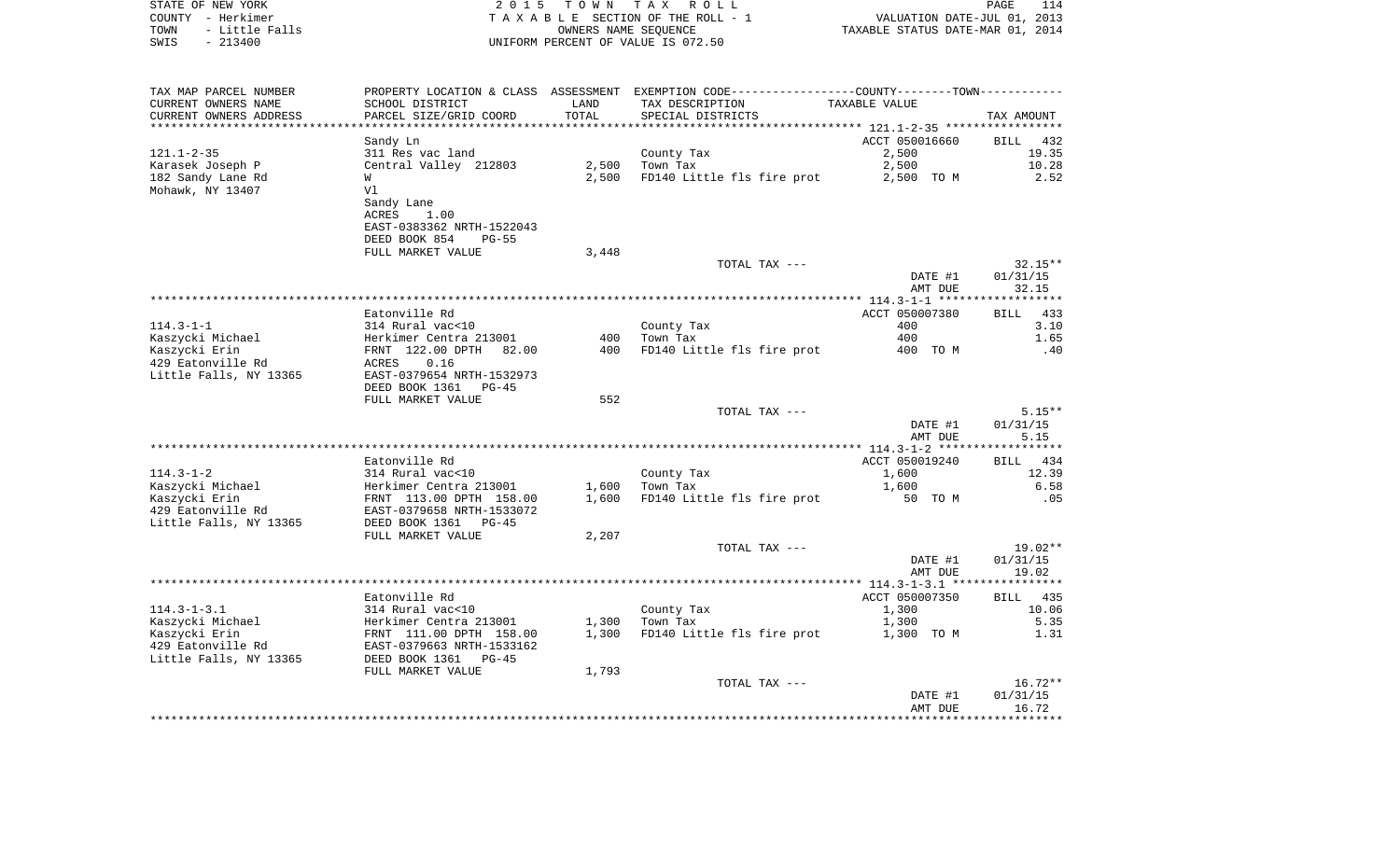| STATE OF NEW YORK      | 2015 TOWN TAX ROLL                 | PAGE                             |
|------------------------|------------------------------------|----------------------------------|
| COUNTY<br>– Herkimer   | TAXABLE SECTION OF THE ROLL - 1    | VALUATION DATE-JUL 01, 2013      |
| - Little Falls<br>TOWN | OWNERS NAME SEOUENCE               | TAXABLE STATUS DATE-MAR 01, 2014 |
| $-213400$<br>SWIS      | UNIFORM PERCENT OF VALUE IS 072.50 |                                  |

 $\frac{115}{2013}$ <br>2014

| TAX MAP PARCEL NUMBER    |                                             |         | PROPERTY LOCATION & CLASS ASSESSMENT EXEMPTION CODE---------------COUNTY-------TOWN---------- |                |                       |
|--------------------------|---------------------------------------------|---------|-----------------------------------------------------------------------------------------------|----------------|-----------------------|
| CURRENT OWNERS NAME      | SCHOOL DISTRICT                             | LAND    | TAX DESCRIPTION                                                                               | TAXABLE VALUE  |                       |
| CURRENT OWNERS ADDRESS   | PARCEL SIZE/GRID COORD                      | TOTAL   | SPECIAL DISTRICTS                                                                             |                | TAX AMOUNT            |
|                          |                                             |         |                                                                                               |                |                       |
|                          | 544 Sandy Ln                                |         |                                                                                               | ACCT 050019010 | <b>BILL</b><br>436    |
| $121.2 - 4 - 47$         | 210 1 Family Res                            |         | County Tax                                                                                    | 43,700         | 338.30                |
| Kaucher Ian              | Little Falls Ce 210900                      | 5,800   | Town Tax                                                                                      | 43,700         | 179.78                |
| 544 Sandy Ln             | FRNT 150.00 DPTH                            | 43,700  | FD140 Little fls fire prot                                                                    | 43,700 TO M    | 44.11                 |
| Mohawk, NY 13407         | 0.47<br>ACRES                               |         |                                                                                               |                |                       |
|                          | EAST-0389056 NRTH-1522661                   |         |                                                                                               |                |                       |
|                          | DEED BOOK 1510<br>PG-563                    |         |                                                                                               |                |                       |
|                          | FULL MARKET VALUE                           | 60,276  |                                                                                               |                |                       |
|                          |                                             |         | TOTAL TAX ---                                                                                 |                | $562.19**$            |
|                          |                                             |         |                                                                                               | DATE #1        | 01/31/15              |
|                          |                                             |         |                                                                                               | AMT DUE        | 562.19                |
|                          |                                             |         |                                                                                               |                | * * * * * * * * * * * |
|                          | 1908 State Route 169                        |         |                                                                                               | ACCT 050006450 | BILL 437              |
| $107.3 - 1 - 9$          | 210 1 Family Res                            |         | County Tax                                                                                    | 48,800         | 377.78                |
| Kelleher Robert J        | Little Falls Ce 210900                      | 4,600   | Town Tax                                                                                      | 48,800         | 200.76                |
| 1908 State Route 169     | R1 G                                        | 48,800  | FD140 Little fls fire prot                                                                    | 48,800 TO M    | 49.25                 |
| Little Falls, NY 13365   | FRNT 200.00 DPTH 209.00                     |         |                                                                                               |                |                       |
|                          | EAST-0380486 NRTH-1544731                   |         |                                                                                               |                |                       |
|                          | DEED BOOK 857<br>PG-177                     |         |                                                                                               |                |                       |
|                          | FULL MARKET VALUE                           | 67,310  |                                                                                               |                |                       |
|                          |                                             |         | TOTAL TAX ---                                                                                 |                | $627.79**$            |
|                          |                                             |         |                                                                                               | DATE #1        | 01/31/15              |
|                          |                                             |         |                                                                                               | AMT DUE        | 627.79                |
|                          |                                             |         |                                                                                               |                |                       |
|                          | 1274 State Route 169                        |         |                                                                                               | ACCT 050007080 | BILL 438              |
| $114.2 - 2 - 47$         | 210 1 Family Res                            |         | County Tax                                                                                    | 70,000         | 541.90                |
| Kelly Michael            | Little Falls Ce 210900                      | 8,300   | Town Tax                                                                                      | 70,000         | 287.98                |
| Kelly Beverly            | W                                           | 70,000  | FD140 Little fls fire prot                                                                    | 70,000 TO M    | 70.65                 |
| 94 Diamond St            | $R-1$                                       |         |                                                                                               |                |                       |
|                          |                                             |         |                                                                                               |                |                       |
| Little Falls, NY 13365   | ACRES<br>1.20                               |         |                                                                                               |                |                       |
| PRIOR OWNER ON 3/01/2014 | EAST-0390799 NRTH-1538246<br>DEED BOOK 1544 |         |                                                                                               |                |                       |
| Salls Chad               | PG-454<br>FULL MARKET VALUE                 | 96,552  |                                                                                               |                |                       |
|                          |                                             |         |                                                                                               |                | $900.53**$            |
|                          |                                             |         | TOTAL TAX ---                                                                                 | DATE #1        | 01/31/15              |
|                          |                                             |         |                                                                                               |                | 900.53                |
|                          |                                             |         |                                                                                               | AMT DUE        |                       |
|                          | 3091 State Route 167                        |         |                                                                                               | ACCT 050099330 | 439<br>BILL           |
| $127.2 - 2 - 20.7$       |                                             |         | VETWAR CTS 41120                                                                              | 6,525          |                       |
|                          | 240 Rural res                               |         |                                                                                               | 6,525          |                       |
| Kenyon Keith             | Little Falls Ce 210900                      | 27,500  | County Tax                                                                                    | 103,075        | 797.95                |
| Kenyon Susan             | ACRES 18.50                                 | 109,600 | Town Tax                                                                                      | 103,075        | 424.05                |
| PO Box 177               | EAST-0392400 NRTH-1511284                   |         | FD140 Little fls fire prot                                                                    | 109,600 TO M   | 110.62                |
| Little Falls, NY 13365   | DEED BOOK 743<br>$PG-125$                   |         |                                                                                               |                |                       |
|                          | FULL MARKET VALUE                           | 151,172 |                                                                                               |                |                       |
|                          |                                             |         | TOTAL TAX ---                                                                                 |                | $1,332.62**$          |
|                          |                                             |         |                                                                                               | DATE #1        | 01/31/15              |
|                          |                                             |         |                                                                                               | AMT DUE        | 1,332.62              |
|                          |                                             |         |                                                                                               |                |                       |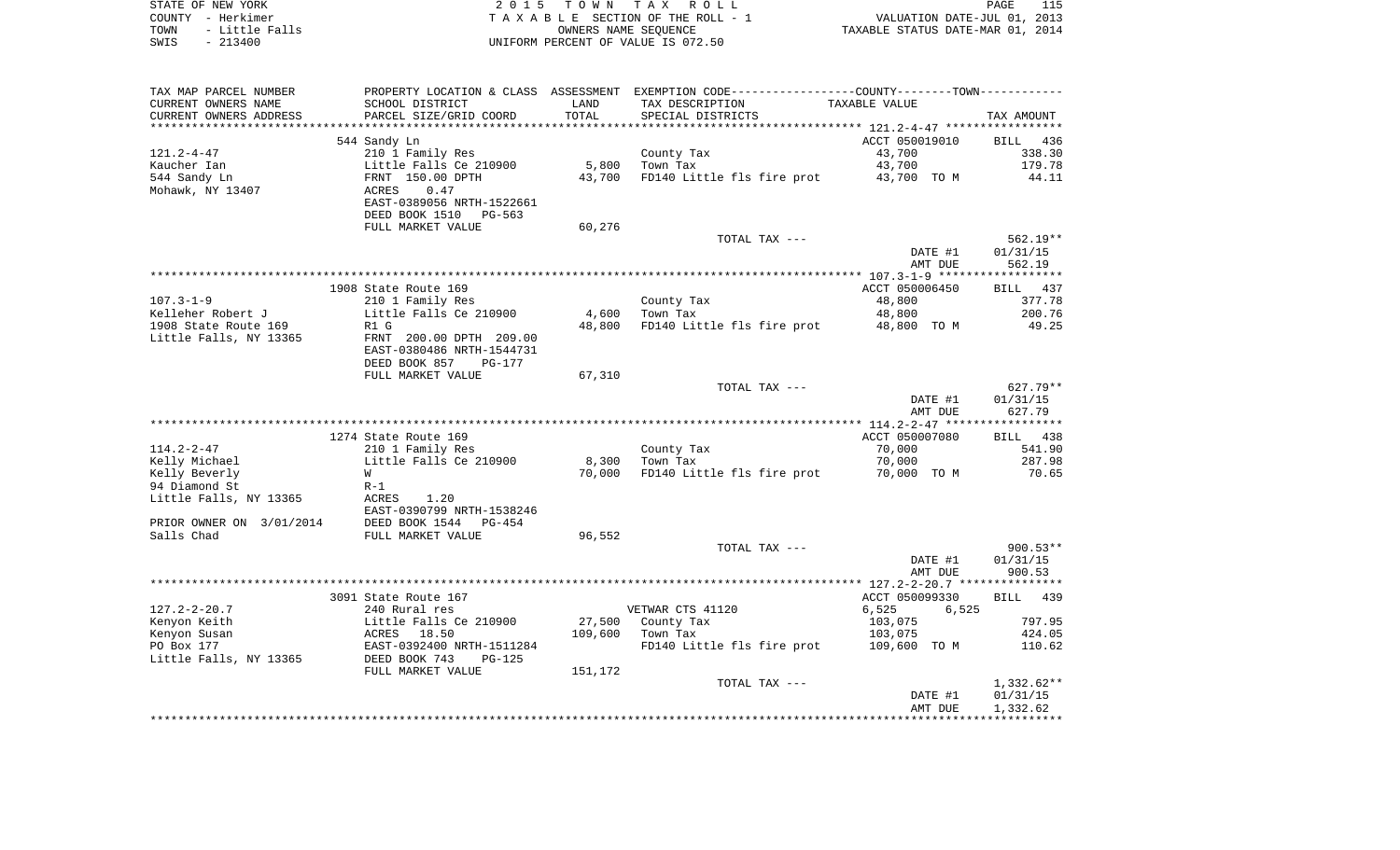| COUNTY - Herkimer<br>TOWN<br>- Little Falls<br>$-213400$<br>SWIS |                                                             | OWNERS NAME SEQUENCE | T A X A B L E SECTION OF THE ROLL - 1<br>UNIFORM PERCENT OF VALUE IS 072.50                      | VALUATION DATE-JUL 01, 2013<br>TAXABLE STATUS DATE-MAR 01, 2014 |                      |
|------------------------------------------------------------------|-------------------------------------------------------------|----------------------|--------------------------------------------------------------------------------------------------|-----------------------------------------------------------------|----------------------|
|                                                                  |                                                             |                      |                                                                                                  |                                                                 |                      |
| TAX MAP PARCEL NUMBER                                            |                                                             |                      | PROPERTY LOCATION & CLASS ASSESSMENT EXEMPTION CODE-----------------COUNTY--------TOWN---------- |                                                                 |                      |
| CURRENT OWNERS NAME                                              | SCHOOL DISTRICT                                             | LAND                 | TAX DESCRIPTION                                                                                  | TAXABLE VALUE                                                   |                      |
| CURRENT OWNERS ADDRESS                                           | PARCEL SIZE/GRID COORD                                      | TOTAL                | SPECIAL DISTRICTS                                                                                |                                                                 | TAX AMOUNT           |
|                                                                  | 6333 State Route 5                                          |                      |                                                                                                  | ACCT 050990200                                                  |                      |
| 121.1-1-58                                                       | 330 Vacant comm                                             |                      | County Tax                                                                                       | 6,600                                                           | BILL<br>440<br>51.09 |
| Kenyon Kenneth                                                   | Little Falls Ce 210900                                      | 6,600                | Town Tax                                                                                         | 6,600                                                           | 27.15                |
| Kenyon Wanda                                                     | South                                                       | 6,600                | FD140 Little fls fire prot                                                                       | 6,600 TO M                                                      | 6.66                 |
| 6333 State Route 5                                               | $V-L$                                                       |                      |                                                                                                  |                                                                 |                      |
| Little Falls, NY 13365                                           | Rt 5                                                        |                      |                                                                                                  |                                                                 |                      |
|                                                                  | ACRES<br>4.10<br>EAST-0383460 NRTH-1526382                  |                      |                                                                                                  |                                                                 |                      |
|                                                                  | DEED BOOK 764<br>PG-463                                     |                      |                                                                                                  |                                                                 |                      |
|                                                                  | FULL MARKET VALUE                                           | 9,103                |                                                                                                  |                                                                 |                      |
|                                                                  |                                                             |                      | TOTAL TAX ---                                                                                    |                                                                 | 84.90**              |
|                                                                  |                                                             |                      |                                                                                                  | DATE #1                                                         | 01/31/15             |
|                                                                  |                                                             |                      |                                                                                                  | AMT DUE                                                         | 84.90                |
|                                                                  | 6333 State Route 5                                          |                      |                                                                                                  | ACCT 050015450                                                  | BILL 441             |
| 121.2-1-6                                                        | 431 Auto dealer                                             |                      | County Tax                                                                                       | 76,100                                                          | 589.12               |
| Kenyon Kenneth                                                   | Little Falls Ce 210900                                      | 8,000                | Town Tax                                                                                         | 76,100                                                          | 313.07               |
| Kenyon Wanda                                                     | N                                                           | 76,100               | FD140 Little fls fire prot                                                                       | 76,100 TO M                                                     | 76.81                |
| 6333 State Route 5                                               | Comm5a                                                      |                      |                                                                                                  |                                                                 |                      |
| Little Falls, NY 13365                                           | $Rt-5$<br>4.40<br>ACRES                                     |                      |                                                                                                  |                                                                 |                      |
|                                                                  | EAST-0386277 NRTH-1526734                                   |                      |                                                                                                  |                                                                 |                      |
|                                                                  | DEED BOOK 681<br><b>PG-500</b>                              |                      |                                                                                                  |                                                                 |                      |
|                                                                  | FULL MARKET VALUE                                           | 104,966              |                                                                                                  |                                                                 |                      |
|                                                                  |                                                             |                      | TOTAL TAX ---                                                                                    |                                                                 | 979.00**             |
|                                                                  |                                                             |                      |                                                                                                  | DATE #1<br>AMT DUE                                              | 01/31/15<br>979.00   |
|                                                                  |                                                             |                      |                                                                                                  |                                                                 |                      |
|                                                                  | State Route 5                                               |                      |                                                                                                  | ACCT 050015480                                                  | 442<br>BILL          |
| 121.2-1-7                                                        | 314 Rural vac<10                                            |                      | County Tax                                                                                       | 1,500                                                           | 11.61                |
| Kenyon Kenneth                                                   | Little Falls Ce 210900                                      | 1,500                | Town Tax                                                                                         | 1,500                                                           | 6.17                 |
| Kenyon Wanda                                                     | FRNT 125.00 DPTH 186.00                                     | 1,500                | FD140 Little fls fire prot                                                                       | 1,500 TO M                                                      | 1.51                 |
| 6333 State Route 5<br>Little Falls, NY 13365                     | EAST-0386248 NRTH-1526837<br>DEED BOOK 681<br><b>PG-500</b> |                      |                                                                                                  |                                                                 |                      |
|                                                                  | FULL MARKET VALUE                                           | 2,069                |                                                                                                  |                                                                 |                      |
|                                                                  |                                                             |                      | TOTAL TAX ---                                                                                    |                                                                 | 19.29**              |
|                                                                  |                                                             |                      |                                                                                                  | DATE #1                                                         | 01/31/15             |
|                                                                  |                                                             |                      |                                                                                                  | AMT DUE                                                         | 19.29                |
|                                                                  | State Route 5                                               |                      |                                                                                                  | ACCT 050990200                                                  | 443<br>BILL          |
| 121.2-1-14.1                                                     | 330 Vacant comm                                             |                      | County Tax                                                                                       | 1,500                                                           | 11.61                |
| Kenyon Kenneth                                                   | Little Falls Ce 210900                                      | 1,500                | Town Tax                                                                                         | 1,500                                                           | 6.17                 |
| Kenyon Wanda                                                     | South                                                       | 1,500                | FD140 Little fls fire prot                                                                       | 1,500 TO M                                                      | 1.51                 |
| 6333 State Route 5                                               | $V-L$                                                       |                      |                                                                                                  |                                                                 |                      |
| Little Falls, NY 13365                                           | Rt 5                                                        |                      |                                                                                                  |                                                                 |                      |
|                                                                  | ACRES<br>1.00<br>EAST-0349480 NRTH-1101880                  |                      |                                                                                                  |                                                                 |                      |
|                                                                  | DEED BOOK 764<br>PG-463                                     |                      |                                                                                                  |                                                                 |                      |
|                                                                  | FULL MARKET VALUE                                           | 2,069                |                                                                                                  |                                                                 |                      |
|                                                                  |                                                             |                      | TOTAL TAX ---                                                                                    |                                                                 | $19.29**$            |
|                                                                  |                                                             |                      |                                                                                                  | DATE #1                                                         | 01/31/15             |
|                                                                  |                                                             |                      |                                                                                                  | AMT DUE                                                         | 19.29<br>*******     |

PAGE 116

STATE OF NEW YORK **EXECUTE:**  $2015$  TOWN TAX ROLL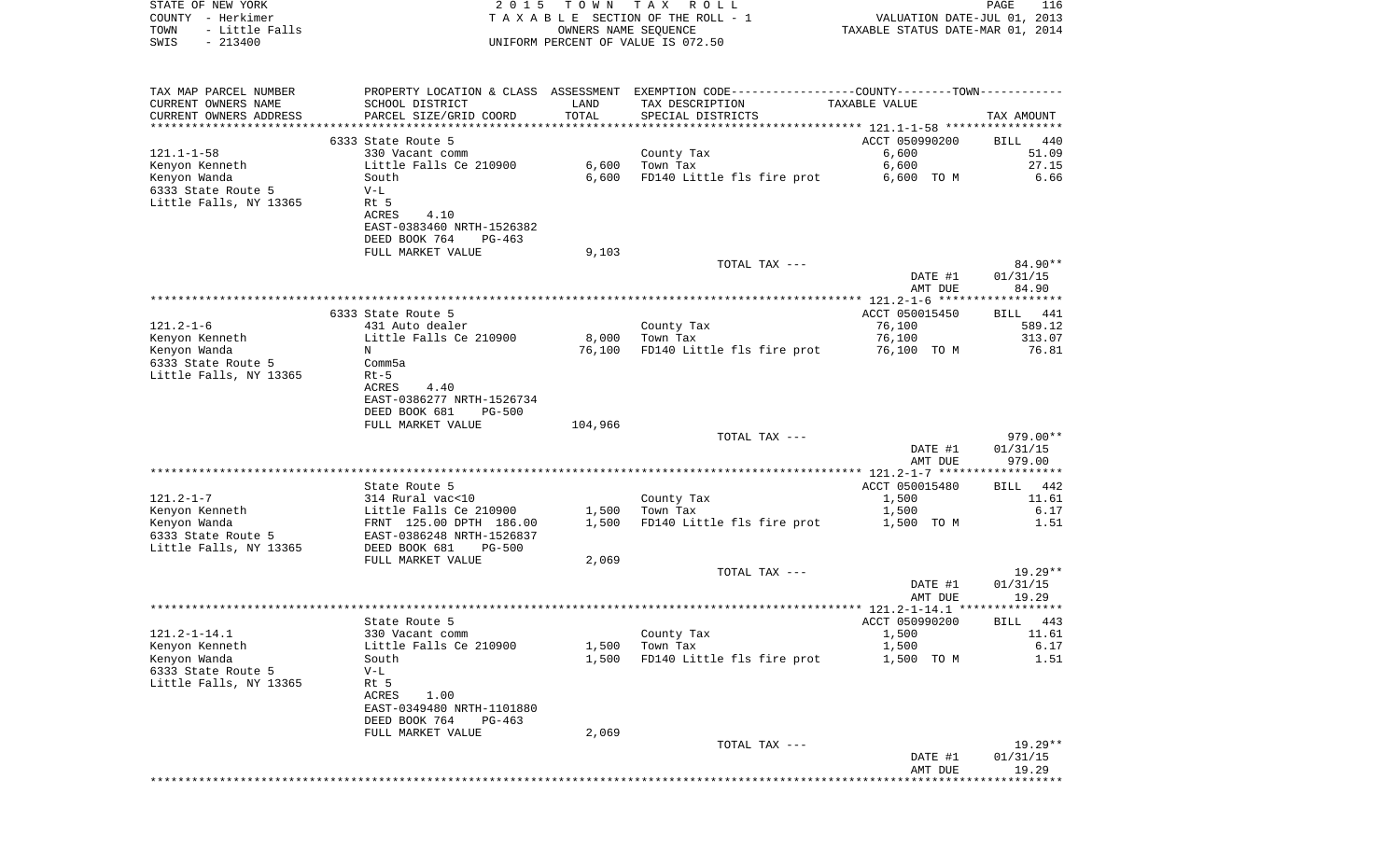| STATE OF NEW YORK<br>COUNTY - Herkimer<br>- Little Falls<br>TOWN<br>$-213400$<br>SWIS | 2 0 1 5                                                                                                                          |                | TOWN TAX ROLL<br>TAXABLE SECTION OF THE ROLL - 1<br>OWNERS NAME SEQUENCE<br>UNIFORM PERCENT OF VALUE IS 072.50   | VALUATION DATE-JUL 01, 2013<br>TAXABLE STATUS DATE-MAR 01, 2014 | PAGE<br>117                      |
|---------------------------------------------------------------------------------------|----------------------------------------------------------------------------------------------------------------------------------|----------------|------------------------------------------------------------------------------------------------------------------|-----------------------------------------------------------------|----------------------------------|
| TAX MAP PARCEL NUMBER<br>CURRENT OWNERS NAME                                          | SCHOOL DISTRICT                                                                                                                  | LAND           | PROPERTY LOCATION & CLASS ASSESSMENT EXEMPTION CODE---------------COUNTY-------TOWN----------<br>TAX DESCRIPTION | TAXABLE VALUE                                                   |                                  |
| CURRENT OWNERS ADDRESS<br>*************************                                   | PARCEL SIZE/GRID COORD                                                                                                           | TOTAL          | SPECIAL DISTRICTS                                                                                                |                                                                 | TAX AMOUNT                       |
|                                                                                       | 194 Ohara Rd                                                                                                                     |                |                                                                                                                  | ACCT 050006540                                                  | <b>BILL</b><br>444               |
| $114.2 - 2 - 34$                                                                      | 210 1 Family Res                                                                                                                 |                | VETCOM CTS 41130                                                                                                 | 10,875<br>10,875                                                |                                  |
| Keyser George                                                                         | Little Falls Ce 210900                                                                                                           |                | 7,100 County Tax                                                                                                 | 60,725                                                          | 470.10                           |
| Keyser Marion<br>194 OHara Rd                                                         | E<br>$R-1$                                                                                                                       | 71,600         | Town Tax<br>FD140 Little fls fire prot                                                                           | 60,725<br>71,600 TO M                                           | 249.82<br>72.27                  |
| Little Falls, NY 13365                                                                | Ohara Rd<br>FRNT 200.00 DPTH<br>ACRES<br>0.78<br>EAST-0390483 NRTH-1540467<br>DEED BOOK 00521 PG-00130                           |                |                                                                                                                  |                                                                 |                                  |
|                                                                                       | FULL MARKET VALUE                                                                                                                | 98,759         |                                                                                                                  |                                                                 |                                  |
|                                                                                       |                                                                                                                                  |                | TOTAL TAX ---                                                                                                    | DATE #1<br>AMT DUE                                              | $792.19**$<br>01/31/15<br>792.19 |
|                                                                                       | 1105 Paradise Rd                                                                                                                 |                |                                                                                                                  | ACCT 050007860                                                  | 445<br>BILL                      |
| $121.2 - 2 - 33.1$                                                                    | 210 1 Family Res                                                                                                                 |                | VETWAR CTS 41120                                                                                                 | 6,525<br>6,525                                                  |                                  |
| King Ronald                                                                           | Little Falls Ce 210900                                                                                                           | 8,200          | County Tax                                                                                                       | 49,775                                                          | 385.33                           |
| King Jill<br>1105 Paradise Rd                                                         | FRNT 472.80 DPTH<br>ACRES<br>1.00                                                                                                | 56,300         | Town Tax<br>FD140 Little fls fire prot                                                                           | 49,775<br>56,300 TO M                                           | 204.77<br>56.82                  |
| Little Falls, NY 13365                                                                | EAST-0392676 NRTH-1525239<br>DEED BOOK 698<br>PG-851                                                                             |                |                                                                                                                  |                                                                 |                                  |
|                                                                                       | FULL MARKET VALUE                                                                                                                | 77,655         | TOTAL TAX ---                                                                                                    | DATE #1<br>AMT DUE                                              | 646.92**<br>01/31/15<br>646.92   |
|                                                                                       |                                                                                                                                  |                |                                                                                                                  |                                                                 |                                  |
| $121.2 - 2 - 33.2$                                                                    | Paradise Rd<br>311 Res vac land                                                                                                  |                | County Tax                                                                                                       | ACCT 050100530<br>1,900                                         | 446<br>BILL<br>14.71             |
| King Ronald                                                                           | Little Falls Ce 210900                                                                                                           | 1,900          | Town Tax                                                                                                         | 1,900                                                           | 7.82                             |
| King Jill<br>1105 Paradise Rd<br>Little Falls, NY 13365                               | ACRES<br>0.08<br>EAST-0392591 NRTH-1525239<br>DEED BOOK 804<br>$PG-93$                                                           | 1,900          | FD140 Little fls fire prot                                                                                       | 1,900 TO M                                                      | 1.92                             |
|                                                                                       | FULL MARKET VALUE                                                                                                                | 2,621          |                                                                                                                  |                                                                 |                                  |
|                                                                                       |                                                                                                                                  |                | TOTAL TAX ---                                                                                                    | DATE #1<br>AMT DUE                                              | $24.45**$<br>01/31/15<br>24.45   |
|                                                                                       | Fall Hill Rd                                                                                                                     |                |                                                                                                                  | ACCT 050990109                                                  | 447<br>BILL                      |
| $121.2 - 2 - 43$                                                                      | 311 Res vac land                                                                                                                 |                | County Tax                                                                                                       | 6,400                                                           | 49.55                            |
| King Ronald E                                                                         | Little Falls Ce 210900                                                                                                           | 6,400          | Town Tax                                                                                                         | 6,400                                                           | 26.33                            |
| King Jill E<br>1105 Paradise Rd<br>Little Falls, NY 13365                             | South<br>$F-L$ 3.6<br>Rt 5S<br>ACRES<br>3.60<br>EAST-0392367 NRTH-1525427<br>DEED BOOK 843<br><b>PG-259</b><br>FULL MARKET VALUE | 6,400<br>8,828 | FD140 Little fls fire prot                                                                                       | 6,400 TO M                                                      | 6.46                             |
|                                                                                       |                                                                                                                                  |                | TOTAL TAX ---                                                                                                    |                                                                 | $82.34**$                        |
|                                                                                       |                                                                                                                                  |                |                                                                                                                  | DATE #1<br>AMT DUE<br>*******************************           | 01/31/15<br>82.34                |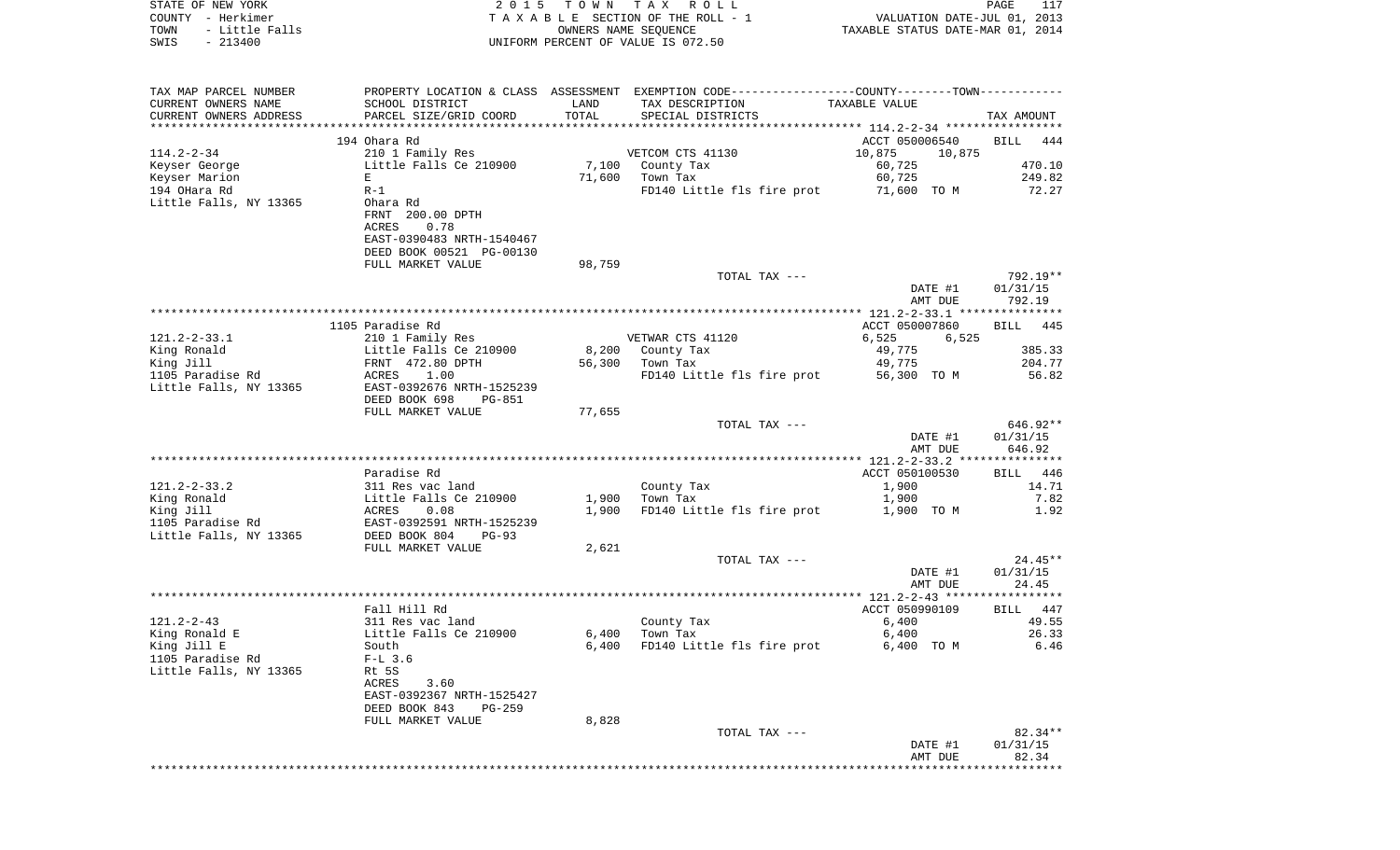| STATE OF NEW YORK      | 2015 TOWN TAX ROLL                 | 118<br>PAGE                      |
|------------------------|------------------------------------|----------------------------------|
| COUNTY - Herkimer      | TAXABLE SECTION OF THE ROLL - 1    | VALUATION DATE-JUL 01, 2013      |
| - Little Falls<br>TOWN | OWNERS NAME SEOUENCE               | TAXABLE STATUS DATE-MAR 01, 2014 |
| - 213400<br>SWIS       | UNIFORM PERCENT OF VALUE IS 072.50 |                                  |

|  | PAGE.                          |  |
|--|--------------------------------|--|
|  | VALUATION DATE-JUL 01, 2013    |  |
|  | XABLE STATUS DATE-MAR 01, 2014 |  |

| TAX MAP PARCEL NUMBER  | PROPERTY LOCATION & CLASS ASSESSMENT |         | EXEMPTION CODE-----------------COUNTY--------TOWN----------- |                |                    |
|------------------------|--------------------------------------|---------|--------------------------------------------------------------|----------------|--------------------|
| CURRENT OWNERS NAME    | SCHOOL DISTRICT                      | LAND    | TAX DESCRIPTION                                              | TAXABLE VALUE  |                    |
| CURRENT OWNERS ADDRESS | PARCEL SIZE/GRID COORD               | TOTAL   | SPECIAL DISTRICTS                                            |                | TAX AMOUNT         |
| ********************** |                                      |         |                                                              |                |                    |
|                        | 602 Gun Club Rd                      |         |                                                              | ACCT 050010410 | <b>BILL</b><br>448 |
| $114.4 - 2 - 12$       | 240 Rural res                        |         | County Tax                                                   | 99,900         | 773.37             |
| Kinney Jason           | Herkimer Centra 213001               | 18,000  | Town Tax                                                     | 99,900         | 410.99             |
| Kinney Jacqueline      | ACRES<br>13.60                       | 99,900  | FD140 Little fls fire prot                                   | 99,900 TO M    | 100.83             |
| 702 Bellinger Ave      | EAST-0387868 NRTH-1535538            |         |                                                              |                |                    |
| Herkimer, NY 13350     | DEED BOOK 1516<br>PG-547             |         |                                                              |                |                    |
|                        | FULL MARKET VALUE                    | 137,793 |                                                              |                |                    |
|                        |                                      |         | TOTAL TAX ---                                                |                | $1,285.19**$       |
|                        |                                      |         |                                                              | DATE #1        | 01/31/15           |
|                        |                                      |         |                                                              | AMT DUE        | 1,285.19           |
|                        |                                      |         |                                                              |                |                    |
|                        | 1052 Shells Bush Rd                  |         |                                                              | ACCT 050100000 | 449<br>BILL        |
| $114.1 - 1 - 25.5$     | 210 1 Family Res                     |         | County Tax                                                   | 80,700         | 624.73             |
| Kirchofer Bruce N      | Little Falls Ce 210900               | 8,000   | Town Tax                                                     | 80,700         | 332.00             |
| 1052 Shellsbush Rd     | <b>ACRES</b><br>1.00                 | 80,700  | FD140 Little fls fire prot                                   | 80,700 TO M    | 81.45              |
| Herkimer, NY 13350     | EAST-0379434 NRTH-1541309            |         |                                                              |                |                    |
|                        | DEED BOOK 894<br>$PG-624$            |         |                                                              |                |                    |
|                        | FULL MARKET VALUE                    | 111,310 |                                                              |                |                    |
|                        |                                      |         | TOTAL TAX ---                                                |                | $1,038.18**$       |
|                        |                                      |         |                                                              | DATE #1        | 01/31/15           |
|                        |                                      |         |                                                              | AMT DUE        | 1,038.18           |
|                        |                                      |         |                                                              |                |                    |
|                        | 433 Flint Ave Ext                    |         |                                                              | ACCT 050015330 | 450<br>BILL        |
| $121.27 - 1 - 20$      | 210 1 Family Res                     |         | County Tax                                                   | 40,700         | 315.08             |
| Klimacek Karen         | Little Falls Ce 210900               | 5,200   | Town Tax                                                     | 40,700         | 167.44             |
| Klimacek John          | S                                    | 40,700  | FD140 Little fls fire prot                                   | 40,700 TO M    | 41.08              |
| 433 Flint Ave Ext      | FRNT 137.00 DPTH 129.00              |         |                                                              |                |                    |
| Little Falls, NY 13365 | EAST-0392749 NRTH-1526786            |         |                                                              |                |                    |
|                        | DEED BOOK 785<br>$PG-52$             |         |                                                              |                |                    |
|                        | FULL MARKET VALUE                    | 56,138  |                                                              |                |                    |
|                        |                                      |         | TOTAL TAX ---                                                |                | $523.60**$         |
|                        |                                      |         |                                                              | DATE #1        | 01/31/15           |
|                        |                                      |         |                                                              | AMT DUE        | 523.60             |
|                        |                                      |         |                                                              |                |                    |
|                        | Paines Hollow Rd                     |         |                                                              | ACCT 050015750 | <b>BILL</b> 451    |
| $121.4 - 2 - 37$       |                                      |         |                                                              |                |                    |
|                        | 210 1 Family Res                     |         | County Tax                                                   | 42,600         | 329.78             |
| Klock Kathy            | Little Falls Ce 210900               | 4,600   | Town Tax                                                     | 42,600         | 175.26             |
| 3510 State Route 167   | E                                    | 42,600  | FD140 Little fls fire prot                                   | 42,600 TO M    | 43.00              |
| Little Falls, NY 13365 | FRNT 140.00 DPTH                     |         |                                                              |                |                    |
|                        | 0.33<br><b>ACRES</b>                 |         |                                                              |                |                    |
|                        | EAST-0391976 NRTH-1516529            |         |                                                              |                |                    |
|                        | DEED BOOK 00629 PG-00399             |         |                                                              |                |                    |
|                        | FULL MARKET VALUE                    | 58,759  |                                                              |                |                    |
|                        |                                      |         | TOTAL TAX ---                                                |                | 548.04**           |
|                        |                                      |         |                                                              | DATE #1        | 01/31/15           |
|                        |                                      |         |                                                              | AMT DUE        | 548.04             |
|                        |                                      |         |                                                              |                |                    |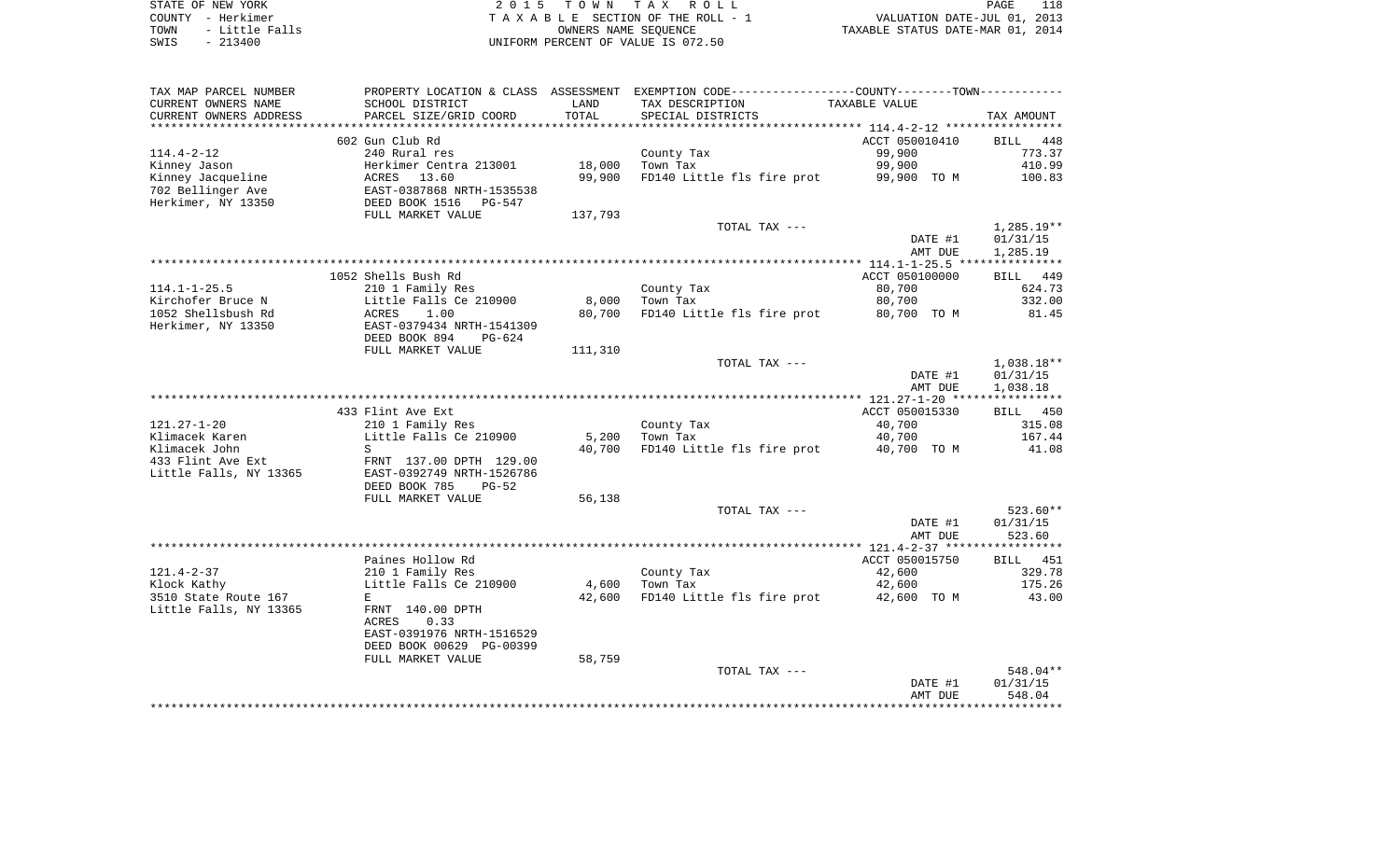| STATE OF NEW YORK        | 2 0 1 5                   |                      | TOWN TAX ROLL                                                                                 |                                                | 119<br>PAGE           |
|--------------------------|---------------------------|----------------------|-----------------------------------------------------------------------------------------------|------------------------------------------------|-----------------------|
| COUNTY - Herkimer        |                           |                      | TAXABLE SECTION OF THE ROLL - 1                                                               | VALUATION DATE-JUL 01, 2013                    |                       |
| TOWN<br>- Little Falls   |                           | OWNERS NAME SEQUENCE |                                                                                               | TAXABLE STATUS DATE-MAR 01, 2014               |                       |
| $-213400$<br>SWIS        |                           |                      | UNIFORM PERCENT OF VALUE IS 072.50                                                            |                                                |                       |
|                          |                           |                      |                                                                                               |                                                |                       |
|                          |                           |                      |                                                                                               |                                                |                       |
| TAX MAP PARCEL NUMBER    |                           |                      | PROPERTY LOCATION & CLASS ASSESSMENT EXEMPTION CODE---------------COUNTY-------TOWN---------- |                                                |                       |
| CURRENT OWNERS NAME      | SCHOOL DISTRICT           | LAND                 | TAX DESCRIPTION                                                                               | TAXABLE VALUE                                  |                       |
| CURRENT OWNERS ADDRESS   | PARCEL SIZE/GRID COORD    | TOTAL                | SPECIAL DISTRICTS                                                                             |                                                | TAX AMOUNT            |
| ************************ |                           |                      |                                                                                               |                                                |                       |
|                          | Paines Hollow Rd          |                      |                                                                                               | ACCT 050015780                                 | BILL<br>452           |
| $121.4 - 2 - 38$         | 314 Rural vac<10          |                      | County Tax                                                                                    | 1,600                                          | 12.39                 |
| Klock Kathy              | Little Falls Ce 210900    | 1,600                | Town Tax                                                                                      | 1,600                                          | 6.58                  |
| 3510 State Route 167     | S                         | 1,600                | FD140 Little fls fire prot                                                                    | 1,600 TO M                                     | 1.61                  |
| Little Falls, NY 13365   | FRNT 116.00 DPTH          |                      |                                                                                               |                                                |                       |
|                          | ACRES<br>0.62             |                      |                                                                                               |                                                |                       |
|                          | EAST-0392083 NRTH-1516497 |                      |                                                                                               |                                                |                       |
|                          | DEED BOOK 00629 PG-00684  |                      |                                                                                               |                                                |                       |
|                          | FULL MARKET VALUE         | 2,207                | TOTAL TAX ---                                                                                 |                                                | $20.58**$             |
|                          |                           |                      |                                                                                               | DATE #1                                        | 01/31/15              |
|                          |                           |                      |                                                                                               | AMT DUE                                        | 20.58                 |
|                          |                           |                      |                                                                                               |                                                |                       |
|                          | 445 Flint Ave Ext         |                      |                                                                                               | ACCT 050005430                                 | BILL 453              |
| $121.27 - 1 - 18$        | 210 1 Family Res          |                      | County Tax                                                                                    | 44,300                                         | 342.94                |
| Klock William R          | Little Falls Ce 210900    | 4,300                | Town Tax                                                                                      | 44,300                                         | 182.25                |
| Klock Bonnie             | S                         | 44,300               | FD140 Little fls fire prot                                                                    | 44,300 TO M                                    | 44.71                 |
| 445 Flint Ave Ext        | $R-1$                     |                      |                                                                                               |                                                |                       |
| Little Falls, NY 13365   | Rt-167 (Old)              |                      |                                                                                               |                                                |                       |
|                          | FRNT 100.00 DPTH 110.00   |                      |                                                                                               |                                                |                       |
|                          | EAST-0392661 NRTH-1526560 |                      |                                                                                               |                                                |                       |
|                          | DEED BOOK 708<br>PG-416   |                      |                                                                                               |                                                |                       |
|                          | FULL MARKET VALUE         | 61,103               |                                                                                               |                                                |                       |
|                          |                           |                      | TOTAL TAX ---                                                                                 |                                                | 569.90**              |
|                          |                           |                      |                                                                                               | DATE #1                                        | 01/31/15              |
|                          |                           |                      |                                                                                               | AMT DUE                                        | 569.90                |
|                          |                           |                      |                                                                                               |                                                |                       |
|                          | 212 Eatonville Rd         |                      |                                                                                               | ACCT 050000030                                 | BILL 454              |
| $121.1 - 1 - 1$          | 210 1 Family Res          |                      | County Tax                                                                                    | 79,100                                         | 612.35                |
| Knapp Susan M            | Little Falls Ce 210900    | 8,000                | Town Tax                                                                                      | 79,100                                         | 325.42                |
| 212 Eatonville Rd        | FRNT 100.00 DPTH 430.00   | 79,100               | FD140 Little fls fire prot                                                                    | 79,100 TO M                                    | 79.84                 |
| Little Falls, NY 13365   | EAST-0380429 NRTH-1528941 |                      |                                                                                               |                                                |                       |
|                          | DEED BOOK 808<br>PG-702   |                      |                                                                                               |                                                |                       |
|                          | FULL MARKET VALUE         | 109,103              |                                                                                               |                                                |                       |
|                          |                           |                      | TOTAL TAX ---                                                                                 |                                                | $1,017.61**$          |
|                          |                           |                      |                                                                                               | DATE #1                                        | 01/31/15              |
|                          |                           |                      |                                                                                               | AMT DUE<br>***************** 121.4-2-18 ****** | 1,017.61<br>* * * * * |
|                          | Kochs Rd                  |                      |                                                                                               | ACCT 050006870                                 | 455<br>BILL           |
| $121.4 - 2 - 18$         | 314 Rural vac<10          |                      | County Tax                                                                                    | 2,000                                          | 15.48                 |
| Koch Joseph A            | Little Falls Ce 210900    | 2,000                | Town Tax                                                                                      | 2,000                                          | 8.23                  |
| Koch Stefanie L          | W                         | 2,000                | FD140 Little fls fire prot                                                                    | 2,000 TO M                                     | 2.02                  |
| 163 Koch Rd              | FRNT 338.00 DPTH 104.00   |                      |                                                                                               |                                                |                       |
| Little Falls, NY 13365   | EAST-0391783 NRTH-1514349 |                      |                                                                                               |                                                |                       |
|                          | DEED BOOK 1181<br>PG-860  |                      |                                                                                               |                                                |                       |
|                          | FULL MARKET VALUE         | 2,759                |                                                                                               |                                                |                       |
|                          |                           |                      | TOTAL TAX ---                                                                                 |                                                | $25.73**$             |
|                          |                           |                      |                                                                                               | DATE #1                                        | 01/31/15              |
|                          |                           |                      |                                                                                               | AMT DUE                                        | 25.73                 |
|                          |                           |                      |                                                                                               |                                                |                       |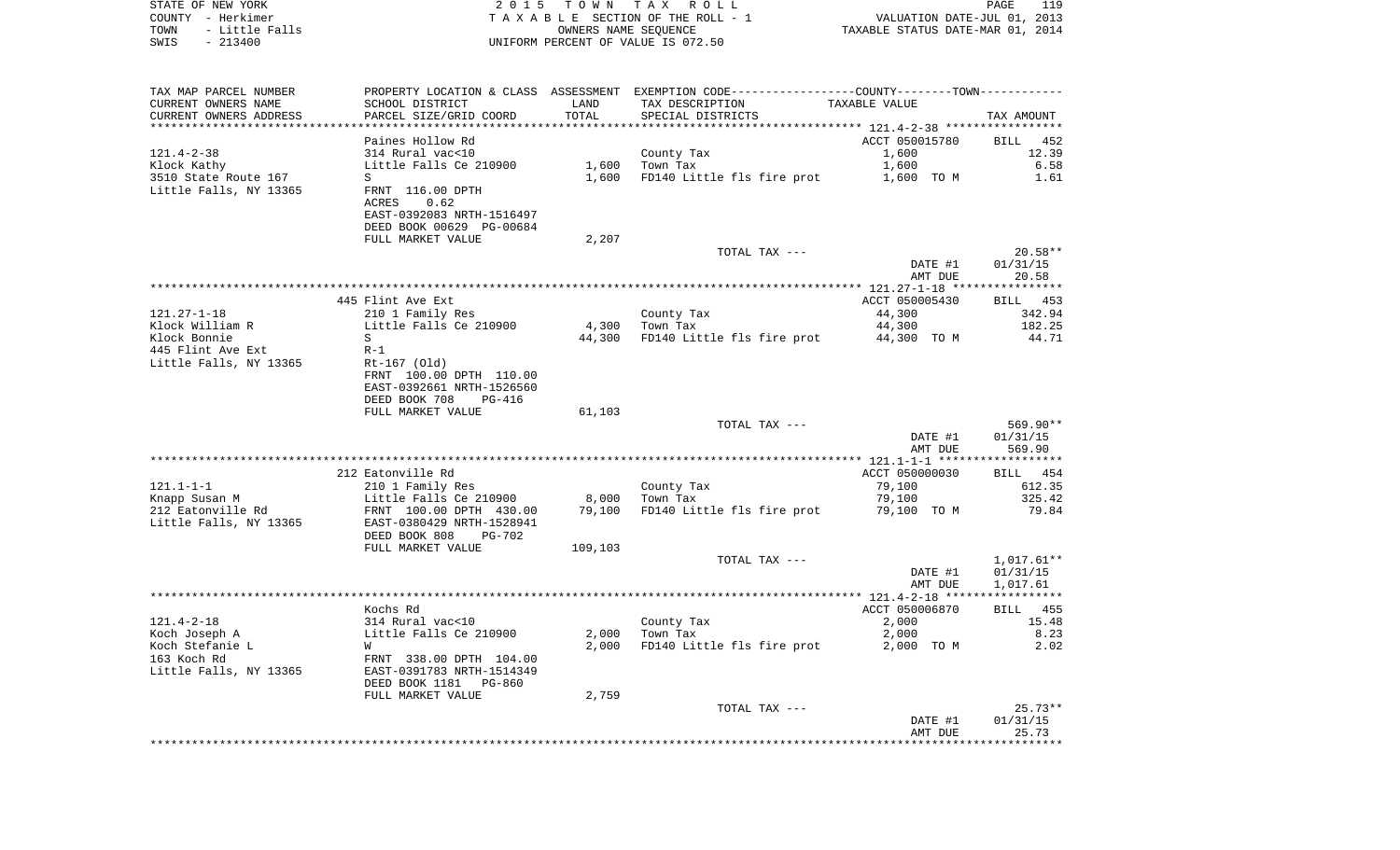|      | STATE OF NEW YORK | 2015 TOWN TAX ROLL                 | PAGE                             | 120 |
|------|-------------------|------------------------------------|----------------------------------|-----|
|      | COUNTY - Herkimer | TAXABLE SECTION OF THE ROLL - 1    | VALUATION DATE-JUL 01, 2013      |     |
| TOWN | - Little Falls    | OWNERS NAME SEOUENCE               | TAXABLE STATUS DATE-MAR 01, 2014 |     |
| SWIS | $-213400$         | UNIFORM PERCENT OF VALUE IS 072.50 |                                  |     |

| TAX MAP PARCEL NUMBER     |                                          |          | PROPERTY LOCATION & CLASS ASSESSMENT EXEMPTION CODE---------------COUNTY-------TOWN---------- |                  |              |
|---------------------------|------------------------------------------|----------|-----------------------------------------------------------------------------------------------|------------------|--------------|
| CURRENT OWNERS NAME       | SCHOOL DISTRICT                          | LAND     | TAX DESCRIPTION                                                                               | TAXABLE VALUE    |              |
| CURRENT OWNERS ADDRESS    | PARCEL SIZE/GRID COORD                   | TOTAL    | SPECIAL DISTRICTS                                                                             |                  | TAX AMOUNT   |
|                           |                                          |          |                                                                                               |                  |              |
|                           | 163 Koch Rd                              |          |                                                                                               | ACCT 050006930   | BILL<br>456  |
| $121.4 - 2 - 19$          | 112 Dairy farm                           |          | AG MKTS L 41720                                                                               | 17,358<br>17,358 |              |
| Koch Joseph A             | Little Falls Ce 210900                   |          | 74,600 AGRIC 10 Y 42100                                                                       | 40,000<br>40,000 |              |
| Koch Stefanie L           | ACRES 205.20                             |          | 191,500 County Tax                                                                            | 134,142          | 1,038.45     |
| 163 Koch Rd               | EAST-0390804 NRTH-1514782                |          | Town Tax                                                                                      | 134,142          | 551.86       |
| Little Falls, NY 13365    | DEED BOOK 1181    PG-860                 |          | FD140 Little fls fire prot 174,142 TO M                                                       |                  | 175.76       |
|                           | FULL MARKET VALUE                        | 264, 138 | 17,358 EX                                                                                     |                  |              |
| MAY BE SUBJECT TO PAYMENT |                                          |          |                                                                                               |                  |              |
| UNDER AGDIST LAW TIL 2018 |                                          |          |                                                                                               |                  |              |
|                           |                                          |          | TOTAL TAX ---                                                                                 |                  | $1,766.07**$ |
|                           |                                          |          |                                                                                               | DATE #1          | 01/31/15     |
|                           |                                          |          |                                                                                               | AMT DUE          | 1,766.07     |
|                           |                                          |          |                                                                                               |                  |              |
|                           | Paines Hollow Rd                         |          |                                                                                               | ACCT 050008730   | BILL 457     |
| $121.4 - 2 - 29$          | 105 Vac farmland                         |          | AG MKTS L 41720                                                                               | 5,213<br>5.213   |              |
| Koch Robert J             | Little Falls Ce 210900 17,800 County Tax |          |                                                                                               | 12,587           | 97.44        |
| Koch John R               | W                                        |          | 17,800 Town Tax                                                                               | 12,587           | 51.78        |
| 3367 Paines Hollow Rd     | Farm 55A                                 |          | FD140 Little fls fire prot 12,587 TO M                                                        |                  | 12.70        |
| Little Falls, NY 13365    | Rt-167                                   |          | 5,213 EX                                                                                      |                  |              |
|                           | ACRES 34.30                              |          |                                                                                               |                  |              |
| MAY BE SUBJECT TO PAYMENT | EAST-0391545 NRTH-1519661                |          |                                                                                               |                  |              |
| UNDER AGDIST LAW TIL 2018 | DEED BOOK 1301 PG-628                    |          |                                                                                               |                  |              |
|                           | FULL MARKET VALUE                        | 24,552   |                                                                                               |                  |              |
|                           |                                          |          | TOTAL TAX ---                                                                                 |                  | $161.92**$   |
|                           |                                          |          |                                                                                               | DATE #1          | 01/31/15     |
|                           |                                          |          |                                                                                               | AMT DUE          | 161.92       |
|                           |                                          |          |                                                                                               |                  |              |
|                           | 3367 State Route 167                     |          |                                                                                               | ACCT 050006900   | BILL 458     |
| $121.4 - 2 - 48.1$        | 120 Field crops                          |          | AG MKTS L 41720                                                                               | 8,620<br>8,620   |              |
| Koch Robert J             | Little Falls Ce 210900                   |          | 55,400 County Tax                                                                             | 117,080          | 906.36       |
| Koch John R               | W                                        | 125,700  | Town Tax                                                                                      | 117,080          | 481.67       |
| 3367 State Route 167      | Farm151a                                 |          | FD140 Little fls fire prot                                                                    | 117,080 TO M     | 118.17       |
| Little Falls, NY 13365    | $Rt-167$                                 |          | 8,620 EX                                                                                      |                  |              |
|                           | ACRES 118.30                             |          |                                                                                               |                  |              |
| MAY BE SUBJECT TO PAYMENT | EAST-0393515 NRTH-1513818                |          |                                                                                               |                  |              |
| UNDER AGDIST LAW TIL 2018 | DEED BOOK 1297 PG-688                    |          |                                                                                               |                  |              |
|                           | FULL MARKET VALUE                        | 173,379  |                                                                                               |                  |              |
|                           |                                          |          | TOTAL TAX ---                                                                                 |                  | $1,506.20**$ |
|                           |                                          |          |                                                                                               | DATE #1          | 01/31/15     |
|                           |                                          |          |                                                                                               | AMT DUE          | 1,506.20     |
|                           |                                          |          |                                                                                               |                  |              |
|                           |                                          |          |                                                                                               |                  |              |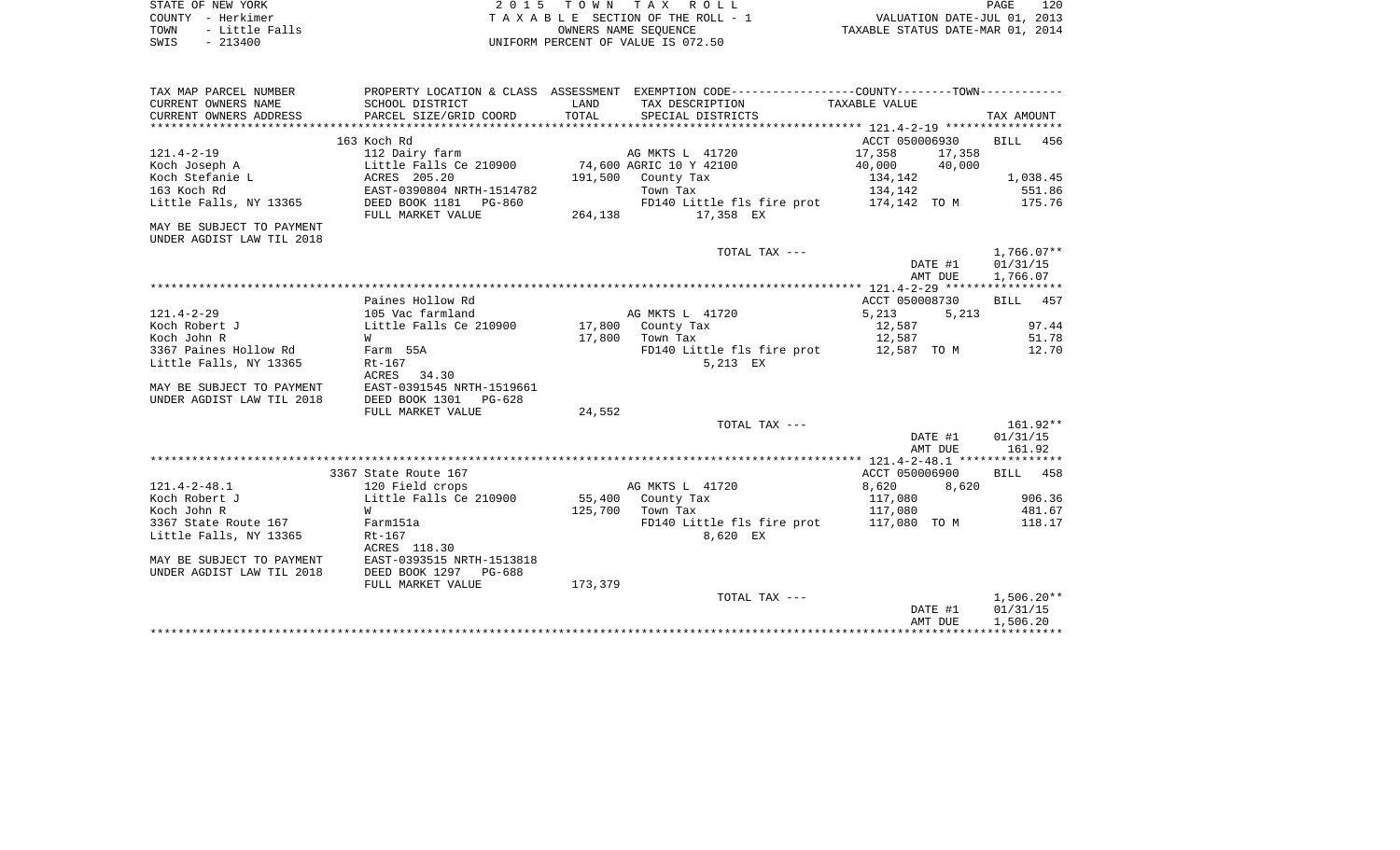STATE OF NEW YORK 2 0 1 5 T O W N T A X R O L L PAGE 121COUNTY - Herkimer **T A X A B L E** SECTION OF THE ROLL - 1 VALUATION DATE-JUL 01, 2013 TOWN - Little Falls OWNERS NAME SEQUENCE TAXABLE STATUS DATE-MAR 01, 2014 SWIS - 213400 UNIFORM PERCENT OF VALUE IS 072.50

TAX MAP PARCEL NUMBER PROPERTY LOCATION & CLASS ASSESSMENT EXEMPTION CODE------------------COUNTY--------TOWN------------ CURRENT OWNERS NAME SCHOOL DISTRICT LAND TAX DESCRIPTION TAXABLE VALUECURRENT OWNERS ADDRESS PARCEL SIZE/GRID COORD TOTAL SPECIAL DISTRICTS TAX AMOUNT \*\*\*\*\*\*\*\*\*\*\*\*\*\*\*\*\*\*\*\*\*\*\*\*\*\*\*\*\*\*\*\*\*\*\*\*\*\*\*\*\*\*\*\*\*\*\*\*\*\*\*\*\*\*\*\*\*\*\*\*\*\*\*\*\*\*\*\*\*\*\*\*\*\*\*\*\*\*\*\*\*\*\*\*\*\*\*\*\*\*\*\*\*\*\*\*\*\*\*\*\*\*\* 121.4-2-49 \*\*\*\*\*\*\*\*\*\*\*\*\*\*\*\*\*State Route 167 ACCT 050006810 BILL 459  $4.64$ 121.4-2-49 314 Rural vac<10 County Tax 600 4.64 Koch Robert J Little Falls Ce 210900 600 Town Tax 600 2.47Koch John R <sup>E</sup> 600 FD140 Little fls fire prot 600 TO M .61 3367 State Route 167 FRNT 95.00 DPTH 100.00EAST-0393351 NRTH-1513714 Little Falls, NY 13365 DEED BOOK 1301 PG-633FULL MARKET VALUE 828 TOTAL TAX  $---$  7.72\*\* DATE #1 01/31/15 AMT DUE 7.72 \*\*\*\*\*\*\*\*\*\*\*\*\*\*\*\*\*\*\*\*\*\*\*\*\*\*\*\*\*\*\*\*\*\*\*\*\*\*\*\*\*\*\*\*\*\*\*\*\*\*\*\*\*\*\*\*\*\*\*\*\*\*\*\*\*\*\*\*\*\*\*\*\*\*\*\*\*\*\*\*\*\*\*\*\*\*\*\*\*\*\*\*\*\*\*\*\*\*\*\*\*\*\* 121.4-2-48.2 \*\*\*\*\*\*\*\*\*\*\*\*\*\*\*3321 State Route 167 BILL 460 815.94 121.4-2-48.2 210 1 Family Res County Tax 2005,400 Koch Robert M **Little Falls Ce 210900** 13,500 Town Tax 105,400 105,400 433.61 Koch Amy E R1 Research CH5,400 FD140 Little fls fire prot 105,400 TO M 106.38 3321 State Route 167 ACRES 5.00Mohawk, NY 13407 EAST-0392908 NRTH-1512914 DEED BOOK 1285 PG-911FULL MARKET VALUE 145,379 TOTAL TAX --- 1,355.93\*\* DATE #1 01/31/15 AMT DUE 1,355.93 \*\*\*\*\*\*\*\*\*\*\*\*\*\*\*\*\*\*\*\*\*\*\*\*\*\*\*\*\*\*\*\*\*\*\*\*\*\*\*\*\*\*\*\*\*\*\*\*\*\*\*\*\*\*\*\*\*\*\*\*\*\*\*\*\*\*\*\*\*\*\*\*\*\*\*\*\*\*\*\*\*\*\*\*\*\*\*\*\*\*\*\*\*\*\*\*\*\*\*\*\*\*\* 114.4-1-3.1 \*\*\*\*\*\*\*\*\*\*\*\*\*\*\*\*BTLL 461 Gun Club Rd **ACCT** 050001740 114.4-1-3.1 312 Vac w/imprv County Tax 1,700 13.16 Kolarik John P Herkimer Centra 213001 700 Town Tax 1,700 6.99 772 North Creek Rd sm bldg 1,700 FD140 Little fls fire prot 1,700 TO M 1.72 Little Falls, NY 13365 FRNT 270.00 DPTH ACRES 1.40 EAST-0386678 NRTH-1533920 DEED BOOK 918 PG-656FULL MARKET VALUE 2,345 TOTAL TAX --- 21.87\*\* DATE #1 01/31/15 AMT DUE 21.87 \*\*\*\*\*\*\*\*\*\*\*\*\*\*\*\*\*\*\*\*\*\*\*\*\*\*\*\*\*\*\*\*\*\*\*\*\*\*\*\*\*\*\*\*\*\*\*\*\*\*\*\*\*\*\*\*\*\*\*\*\*\*\*\*\*\*\*\*\*\*\*\*\*\*\*\*\*\*\*\*\*\*\*\*\*\*\*\*\*\*\*\*\*\*\*\*\*\*\*\*\*\*\* 121.1-2-36 \*\*\*\*\*\*\*\*\*\*\*\*\*\*\*\*\*Sandy Ln **Bill Accro**bing to the Sandy Ln Accrossible Accrossible Accrossible Accrossible Accrossible Accrossible 121.1-2-36 311 Res vac land County Tax 200 1.55 Kondratowicz Steve Central Valley 212803 200 Town Tax 200 200 200 200 200 200 Kondratowicz Terry W 600 W 200 FD140 Little fls fire prot 200 TO M 200 TO M 200 TO M 176 Sandy Lane Rd Vl 1A Mohawk, NY 13407 Sandy Lane FRNT 280.00 DPTH 155.00 EAST-0383515 NRTH-1522070 DEED BOOK 682 PG-770FULL MARKET VALUE 276 TOTAL TAX  $---$  2.57\*\* DATE #1 01/31/15 AMT DUE 2.57 \*\*\*\*\*\*\*\*\*\*\*\*\*\*\*\*\*\*\*\*\*\*\*\*\*\*\*\*\*\*\*\*\*\*\*\*\*\*\*\*\*\*\*\*\*\*\*\*\*\*\*\*\*\*\*\*\*\*\*\*\*\*\*\*\*\*\*\*\*\*\*\*\*\*\*\*\*\*\*\*\*\*\*\*\*\*\*\*\*\*\*\*\*\*\*\*\*\*\*\*\*\*\*\*\*\*\*\*\*\*\*\*\*\*\*\*\*\*\*\*\*\*\*\*\*\*\*\*\*\*\*\*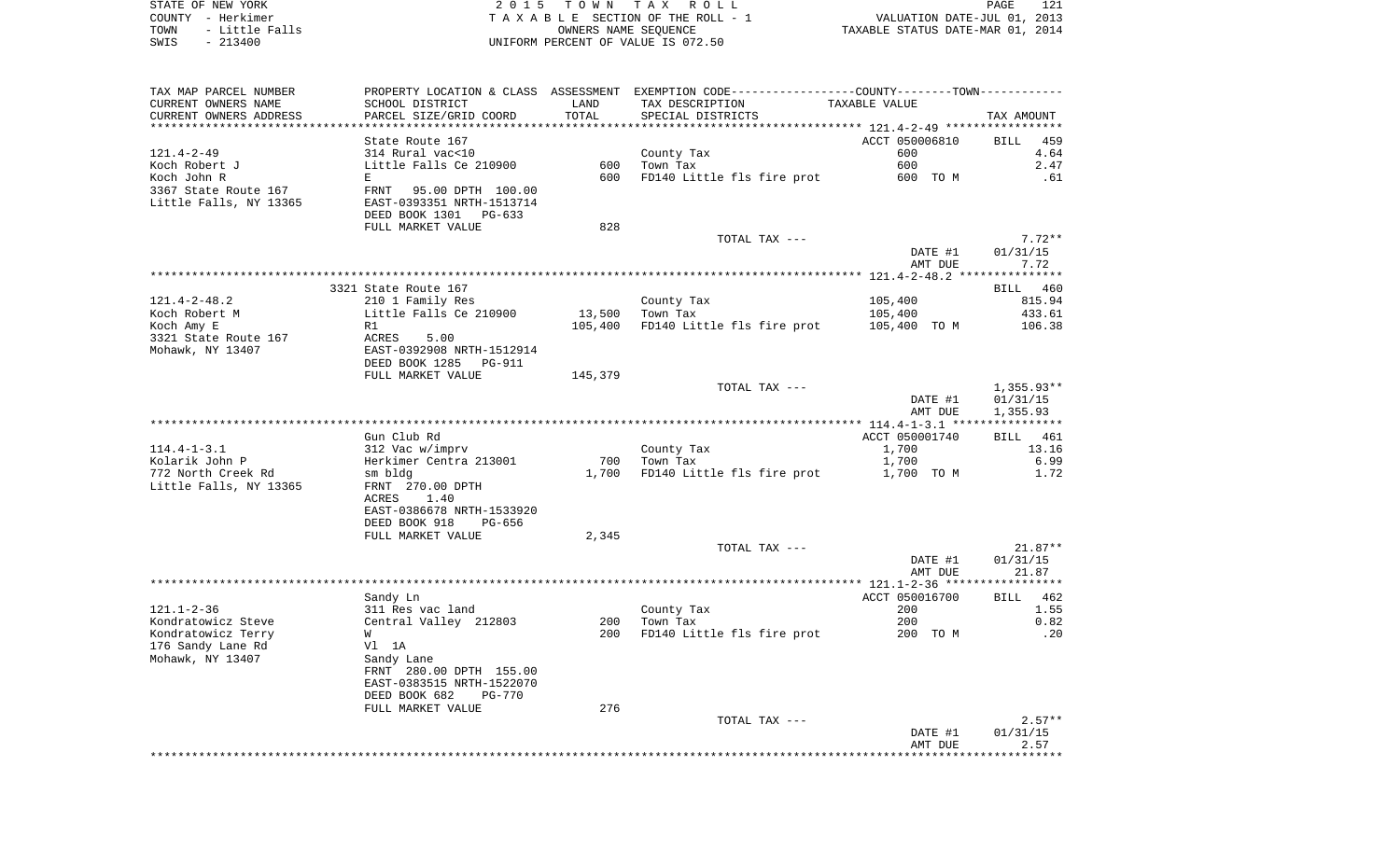| PROPERTY LOCATION & CLASS ASSESSMENT EXEMPTION CODE---------------COUNTY-------TOWN---------<br>CURRENT OWNERS NAME<br>LAND<br>SCHOOL DISTRICT<br>TAX DESCRIPTION<br>TAXABLE VALUE<br>TOTAL<br>TAX AMOUNT<br>CURRENT OWNERS ADDRESS<br>PARCEL SIZE/GRID COORD<br>SPECIAL DISTRICTS<br>ACCT 050011940<br><b>BILL</b><br>176 Sandy Ln<br>463<br>10,875<br>210 1 Family Res<br>VET COM CT 41131<br>10,875<br>Central Valley 212803<br>4,700 VET DIS CT 41141<br>21,750<br>21,750<br>67,100<br>County Tax<br>34,475<br>266.89<br>W<br>176 Sandy Lane Rd<br>141.83<br>$R-1$<br>Town Tax<br>34,475<br>67.72<br>Mohawk, NY 13407<br>FD140 Little fls fire prot<br>67,100 TO M<br>Sandy Lane<br>FRNT 100.00 DPTH 146.00<br>EAST-0383645 NRTH-1522171<br>DEED BOOK 682<br><b>PG-770</b><br>92,552<br>FULL MARKET VALUE<br>TOTAL TAX ---<br>DATE #1<br>01/31/15<br>AMT DUE<br>476.44<br>233 Sandy Lane Rd<br>ACCT 050019630<br>BILL 464<br>$121.2 - 4 - 2$<br>210 1 Family Res<br>County Tax<br>67,000<br>518.67<br>Korce Dennis<br>Central Valley 212803<br>6,800<br>Town Tax<br>67,000<br>275.64<br>Korce Joy<br>67,000<br>FD140 Little fls fire prot<br>67,000 TO M<br>67.62<br>East<br>233 Sandy Lane Rd<br>additional land added 200<br>Mohawk, NY 13407<br>FRNT 372.00 DPTH<br>ACRES<br>0.70<br>EAST-0384210 NRTH-1521229<br>DEED BOOK 00649 PG-00723<br>92,414<br>FULL MARKET VALUE<br>TOTAL TAX ---<br>DATE #1<br>01/31/15<br>AMT DUE<br>861.93<br>Sandy Ln<br>ACCT 050006750<br><b>BILL</b><br>465<br>AG MKTS L 41720<br>7,043<br>112 Dairy farm<br>7,043<br>Central Valley 212803<br>43,800<br>564.79<br>County Tax<br>72,957<br>80,000<br>72,957<br>300.14<br>ACRES 143.00<br>Town Tax<br>73.64<br>EAST-0384516 NRTH-1521317<br>FD140 Little fls fire prot<br>72,957 TO M<br>233 Sandy Lane Rd<br>Mohawk, NY 13407<br>DEED BOOK 1146<br>7,043 EX<br>$PG-31$<br>110,345<br>FULL MARKET VALUE<br>MAY BE SUBJECT TO PAYMENT<br>TOTAL TAX ---<br>$938.57**$<br>DATE #1<br>01/31/15<br>AMT DUE<br>938.57 | COUNTY - Herkimer<br>TOWN<br>- Little Falls<br>SWIS<br>$-213400$ |  | TAXABLE SECTION OF THE ROLL - 1<br>OWNERS NAME SEQUENCE<br>UNIFORM PERCENT OF VALUE IS 072.50 | VALUATION DATE-JUL 01, 2013<br>TAXABLE STATUS DATE-MAR 01, 2014 |  |
|------------------------------------------------------------------------------------------------------------------------------------------------------------------------------------------------------------------------------------------------------------------------------------------------------------------------------------------------------------------------------------------------------------------------------------------------------------------------------------------------------------------------------------------------------------------------------------------------------------------------------------------------------------------------------------------------------------------------------------------------------------------------------------------------------------------------------------------------------------------------------------------------------------------------------------------------------------------------------------------------------------------------------------------------------------------------------------------------------------------------------------------------------------------------------------------------------------------------------------------------------------------------------------------------------------------------------------------------------------------------------------------------------------------------------------------------------------------------------------------------------------------------------------------------------------------------------------------------------------------------------------------------------------------------------------------------------------------------------------------------------------------------------------------------------------------------------------------------------------------------------------------------------------------------------------------------------------------------------------------------------|------------------------------------------------------------------|--|-----------------------------------------------------------------------------------------------|-----------------------------------------------------------------|--|
| 476.44**<br>861.93**                                                                                                                                                                                                                                                                                                                                                                                                                                                                                                                                                                                                                                                                                                                                                                                                                                                                                                                                                                                                                                                                                                                                                                                                                                                                                                                                                                                                                                                                                                                                                                                                                                                                                                                                                                                                                                                                                                                                                                                 |                                                                  |  |                                                                                               |                                                                 |  |
|                                                                                                                                                                                                                                                                                                                                                                                                                                                                                                                                                                                                                                                                                                                                                                                                                                                                                                                                                                                                                                                                                                                                                                                                                                                                                                                                                                                                                                                                                                                                                                                                                                                                                                                                                                                                                                                                                                                                                                                                      | TAX MAP PARCEL NUMBER                                            |  |                                                                                               |                                                                 |  |
|                                                                                                                                                                                                                                                                                                                                                                                                                                                                                                                                                                                                                                                                                                                                                                                                                                                                                                                                                                                                                                                                                                                                                                                                                                                                                                                                                                                                                                                                                                                                                                                                                                                                                                                                                                                                                                                                                                                                                                                                      |                                                                  |  |                                                                                               |                                                                 |  |
|                                                                                                                                                                                                                                                                                                                                                                                                                                                                                                                                                                                                                                                                                                                                                                                                                                                                                                                                                                                                                                                                                                                                                                                                                                                                                                                                                                                                                                                                                                                                                                                                                                                                                                                                                                                                                                                                                                                                                                                                      |                                                                  |  |                                                                                               |                                                                 |  |
|                                                                                                                                                                                                                                                                                                                                                                                                                                                                                                                                                                                                                                                                                                                                                                                                                                                                                                                                                                                                                                                                                                                                                                                                                                                                                                                                                                                                                                                                                                                                                                                                                                                                                                                                                                                                                                                                                                                                                                                                      |                                                                  |  |                                                                                               |                                                                 |  |
|                                                                                                                                                                                                                                                                                                                                                                                                                                                                                                                                                                                                                                                                                                                                                                                                                                                                                                                                                                                                                                                                                                                                                                                                                                                                                                                                                                                                                                                                                                                                                                                                                                                                                                                                                                                                                                                                                                                                                                                                      | $121.1 - 2 - 37$                                                 |  |                                                                                               |                                                                 |  |
|                                                                                                                                                                                                                                                                                                                                                                                                                                                                                                                                                                                                                                                                                                                                                                                                                                                                                                                                                                                                                                                                                                                                                                                                                                                                                                                                                                                                                                                                                                                                                                                                                                                                                                                                                                                                                                                                                                                                                                                                      | Kondratowicz Steve                                               |  |                                                                                               |                                                                 |  |
|                                                                                                                                                                                                                                                                                                                                                                                                                                                                                                                                                                                                                                                                                                                                                                                                                                                                                                                                                                                                                                                                                                                                                                                                                                                                                                                                                                                                                                                                                                                                                                                                                                                                                                                                                                                                                                                                                                                                                                                                      | Kondratowicz Terry                                               |  |                                                                                               |                                                                 |  |
|                                                                                                                                                                                                                                                                                                                                                                                                                                                                                                                                                                                                                                                                                                                                                                                                                                                                                                                                                                                                                                                                                                                                                                                                                                                                                                                                                                                                                                                                                                                                                                                                                                                                                                                                                                                                                                                                                                                                                                                                      |                                                                  |  |                                                                                               |                                                                 |  |
|                                                                                                                                                                                                                                                                                                                                                                                                                                                                                                                                                                                                                                                                                                                                                                                                                                                                                                                                                                                                                                                                                                                                                                                                                                                                                                                                                                                                                                                                                                                                                                                                                                                                                                                                                                                                                                                                                                                                                                                                      |                                                                  |  |                                                                                               |                                                                 |  |
|                                                                                                                                                                                                                                                                                                                                                                                                                                                                                                                                                                                                                                                                                                                                                                                                                                                                                                                                                                                                                                                                                                                                                                                                                                                                                                                                                                                                                                                                                                                                                                                                                                                                                                                                                                                                                                                                                                                                                                                                      |                                                                  |  |                                                                                               |                                                                 |  |
|                                                                                                                                                                                                                                                                                                                                                                                                                                                                                                                                                                                                                                                                                                                                                                                                                                                                                                                                                                                                                                                                                                                                                                                                                                                                                                                                                                                                                                                                                                                                                                                                                                                                                                                                                                                                                                                                                                                                                                                                      |                                                                  |  |                                                                                               |                                                                 |  |
|                                                                                                                                                                                                                                                                                                                                                                                                                                                                                                                                                                                                                                                                                                                                                                                                                                                                                                                                                                                                                                                                                                                                                                                                                                                                                                                                                                                                                                                                                                                                                                                                                                                                                                                                                                                                                                                                                                                                                                                                      |                                                                  |  |                                                                                               |                                                                 |  |
|                                                                                                                                                                                                                                                                                                                                                                                                                                                                                                                                                                                                                                                                                                                                                                                                                                                                                                                                                                                                                                                                                                                                                                                                                                                                                                                                                                                                                                                                                                                                                                                                                                                                                                                                                                                                                                                                                                                                                                                                      |                                                                  |  |                                                                                               |                                                                 |  |
|                                                                                                                                                                                                                                                                                                                                                                                                                                                                                                                                                                                                                                                                                                                                                                                                                                                                                                                                                                                                                                                                                                                                                                                                                                                                                                                                                                                                                                                                                                                                                                                                                                                                                                                                                                                                                                                                                                                                                                                                      |                                                                  |  |                                                                                               |                                                                 |  |
|                                                                                                                                                                                                                                                                                                                                                                                                                                                                                                                                                                                                                                                                                                                                                                                                                                                                                                                                                                                                                                                                                                                                                                                                                                                                                                                                                                                                                                                                                                                                                                                                                                                                                                                                                                                                                                                                                                                                                                                                      |                                                                  |  |                                                                                               |                                                                 |  |
|                                                                                                                                                                                                                                                                                                                                                                                                                                                                                                                                                                                                                                                                                                                                                                                                                                                                                                                                                                                                                                                                                                                                                                                                                                                                                                                                                                                                                                                                                                                                                                                                                                                                                                                                                                                                                                                                                                                                                                                                      |                                                                  |  |                                                                                               |                                                                 |  |
|                                                                                                                                                                                                                                                                                                                                                                                                                                                                                                                                                                                                                                                                                                                                                                                                                                                                                                                                                                                                                                                                                                                                                                                                                                                                                                                                                                                                                                                                                                                                                                                                                                                                                                                                                                                                                                                                                                                                                                                                      |                                                                  |  |                                                                                               |                                                                 |  |
|                                                                                                                                                                                                                                                                                                                                                                                                                                                                                                                                                                                                                                                                                                                                                                                                                                                                                                                                                                                                                                                                                                                                                                                                                                                                                                                                                                                                                                                                                                                                                                                                                                                                                                                                                                                                                                                                                                                                                                                                      |                                                                  |  |                                                                                               |                                                                 |  |
|                                                                                                                                                                                                                                                                                                                                                                                                                                                                                                                                                                                                                                                                                                                                                                                                                                                                                                                                                                                                                                                                                                                                                                                                                                                                                                                                                                                                                                                                                                                                                                                                                                                                                                                                                                                                                                                                                                                                                                                                      |                                                                  |  |                                                                                               |                                                                 |  |
|                                                                                                                                                                                                                                                                                                                                                                                                                                                                                                                                                                                                                                                                                                                                                                                                                                                                                                                                                                                                                                                                                                                                                                                                                                                                                                                                                                                                                                                                                                                                                                                                                                                                                                                                                                                                                                                                                                                                                                                                      |                                                                  |  |                                                                                               |                                                                 |  |
|                                                                                                                                                                                                                                                                                                                                                                                                                                                                                                                                                                                                                                                                                                                                                                                                                                                                                                                                                                                                                                                                                                                                                                                                                                                                                                                                                                                                                                                                                                                                                                                                                                                                                                                                                                                                                                                                                                                                                                                                      |                                                                  |  |                                                                                               |                                                                 |  |
|                                                                                                                                                                                                                                                                                                                                                                                                                                                                                                                                                                                                                                                                                                                                                                                                                                                                                                                                                                                                                                                                                                                                                                                                                                                                                                                                                                                                                                                                                                                                                                                                                                                                                                                                                                                                                                                                                                                                                                                                      |                                                                  |  |                                                                                               |                                                                 |  |
|                                                                                                                                                                                                                                                                                                                                                                                                                                                                                                                                                                                                                                                                                                                                                                                                                                                                                                                                                                                                                                                                                                                                                                                                                                                                                                                                                                                                                                                                                                                                                                                                                                                                                                                                                                                                                                                                                                                                                                                                      |                                                                  |  |                                                                                               |                                                                 |  |
|                                                                                                                                                                                                                                                                                                                                                                                                                                                                                                                                                                                                                                                                                                                                                                                                                                                                                                                                                                                                                                                                                                                                                                                                                                                                                                                                                                                                                                                                                                                                                                                                                                                                                                                                                                                                                                                                                                                                                                                                      |                                                                  |  |                                                                                               |                                                                 |  |
|                                                                                                                                                                                                                                                                                                                                                                                                                                                                                                                                                                                                                                                                                                                                                                                                                                                                                                                                                                                                                                                                                                                                                                                                                                                                                                                                                                                                                                                                                                                                                                                                                                                                                                                                                                                                                                                                                                                                                                                                      |                                                                  |  |                                                                                               |                                                                 |  |
|                                                                                                                                                                                                                                                                                                                                                                                                                                                                                                                                                                                                                                                                                                                                                                                                                                                                                                                                                                                                                                                                                                                                                                                                                                                                                                                                                                                                                                                                                                                                                                                                                                                                                                                                                                                                                                                                                                                                                                                                      |                                                                  |  |                                                                                               |                                                                 |  |
|                                                                                                                                                                                                                                                                                                                                                                                                                                                                                                                                                                                                                                                                                                                                                                                                                                                                                                                                                                                                                                                                                                                                                                                                                                                                                                                                                                                                                                                                                                                                                                                                                                                                                                                                                                                                                                                                                                                                                                                                      |                                                                  |  |                                                                                               |                                                                 |  |
|                                                                                                                                                                                                                                                                                                                                                                                                                                                                                                                                                                                                                                                                                                                                                                                                                                                                                                                                                                                                                                                                                                                                                                                                                                                                                                                                                                                                                                                                                                                                                                                                                                                                                                                                                                                                                                                                                                                                                                                                      |                                                                  |  |                                                                                               |                                                                 |  |
|                                                                                                                                                                                                                                                                                                                                                                                                                                                                                                                                                                                                                                                                                                                                                                                                                                                                                                                                                                                                                                                                                                                                                                                                                                                                                                                                                                                                                                                                                                                                                                                                                                                                                                                                                                                                                                                                                                                                                                                                      | $121.2 - 4 - 3.1$                                                |  |                                                                                               |                                                                 |  |
|                                                                                                                                                                                                                                                                                                                                                                                                                                                                                                                                                                                                                                                                                                                                                                                                                                                                                                                                                                                                                                                                                                                                                                                                                                                                                                                                                                                                                                                                                                                                                                                                                                                                                                                                                                                                                                                                                                                                                                                                      | Korce Dennis P                                                   |  |                                                                                               |                                                                 |  |
|                                                                                                                                                                                                                                                                                                                                                                                                                                                                                                                                                                                                                                                                                                                                                                                                                                                                                                                                                                                                                                                                                                                                                                                                                                                                                                                                                                                                                                                                                                                                                                                                                                                                                                                                                                                                                                                                                                                                                                                                      | Korce Joy A                                                      |  |                                                                                               |                                                                 |  |
|                                                                                                                                                                                                                                                                                                                                                                                                                                                                                                                                                                                                                                                                                                                                                                                                                                                                                                                                                                                                                                                                                                                                                                                                                                                                                                                                                                                                                                                                                                                                                                                                                                                                                                                                                                                                                                                                                                                                                                                                      |                                                                  |  |                                                                                               |                                                                 |  |
|                                                                                                                                                                                                                                                                                                                                                                                                                                                                                                                                                                                                                                                                                                                                                                                                                                                                                                                                                                                                                                                                                                                                                                                                                                                                                                                                                                                                                                                                                                                                                                                                                                                                                                                                                                                                                                                                                                                                                                                                      |                                                                  |  |                                                                                               |                                                                 |  |
|                                                                                                                                                                                                                                                                                                                                                                                                                                                                                                                                                                                                                                                                                                                                                                                                                                                                                                                                                                                                                                                                                                                                                                                                                                                                                                                                                                                                                                                                                                                                                                                                                                                                                                                                                                                                                                                                                                                                                                                                      |                                                                  |  |                                                                                               |                                                                 |  |
|                                                                                                                                                                                                                                                                                                                                                                                                                                                                                                                                                                                                                                                                                                                                                                                                                                                                                                                                                                                                                                                                                                                                                                                                                                                                                                                                                                                                                                                                                                                                                                                                                                                                                                                                                                                                                                                                                                                                                                                                      | UNDER AGDIST LAW TIL 2018                                        |  |                                                                                               |                                                                 |  |
|                                                                                                                                                                                                                                                                                                                                                                                                                                                                                                                                                                                                                                                                                                                                                                                                                                                                                                                                                                                                                                                                                                                                                                                                                                                                                                                                                                                                                                                                                                                                                                                                                                                                                                                                                                                                                                                                                                                                                                                                      |                                                                  |  |                                                                                               |                                                                 |  |
|                                                                                                                                                                                                                                                                                                                                                                                                                                                                                                                                                                                                                                                                                                                                                                                                                                                                                                                                                                                                                                                                                                                                                                                                                                                                                                                                                                                                                                                                                                                                                                                                                                                                                                                                                                                                                                                                                                                                                                                                      |                                                                  |  |                                                                                               |                                                                 |  |
|                                                                                                                                                                                                                                                                                                                                                                                                                                                                                                                                                                                                                                                                                                                                                                                                                                                                                                                                                                                                                                                                                                                                                                                                                                                                                                                                                                                                                                                                                                                                                                                                                                                                                                                                                                                                                                                                                                                                                                                                      |                                                                  |  |                                                                                               |                                                                 |  |

STATE OF NEW YORK **EXECUTE:**  $2015$  TOWN TAX ROLL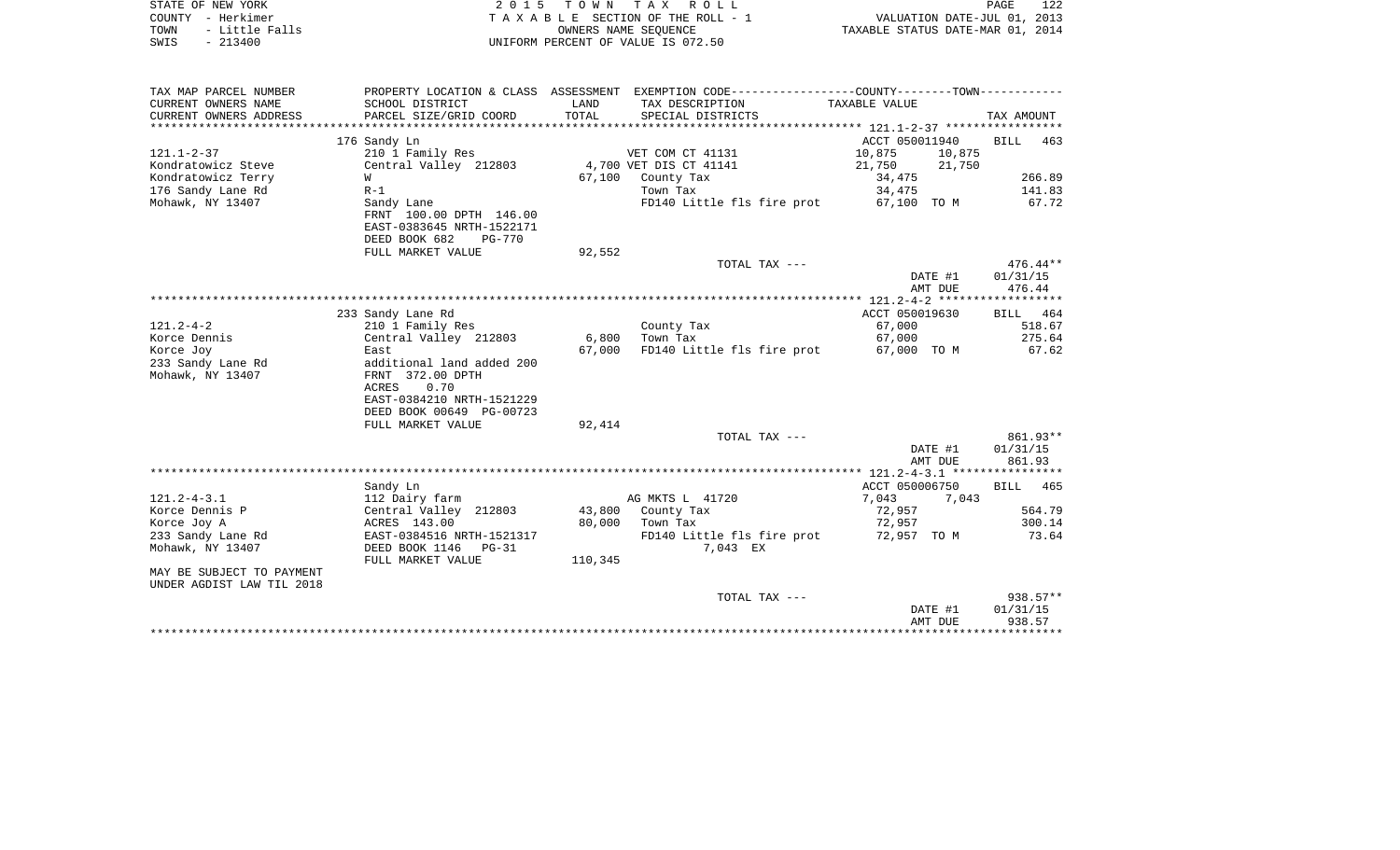| STATE OF NEW YORK      | 2015 TOWN TAX ROLL                 | 123<br>PAGE                      |
|------------------------|------------------------------------|----------------------------------|
| COUNTY - Herkimer      | TAXABLE SECTION OF THE ROLL - 1    | VALUATION DATE-JUL 01, 2013      |
| - Little Falls<br>TOWN | OWNERS NAME SEOUENCE               | TAXABLE STATUS DATE-MAR 01, 2014 |
| $-213400$<br>SWIS      | UNIFORM PERCENT OF VALUE IS 072.50 |                                  |

| ACCT 050009090<br>BILL<br>466<br>Sandy Ln<br>105 Vac farmland<br>AG MKTS L 41720<br>3,993<br>3,993<br>Central Valley 212803<br>96.05<br>16,400<br>County Tax<br>12,407<br>51.04<br>Korce Joy A<br>16,400<br>Town Tax<br>12,407<br>N<br>233 Sandy Lane Rd<br>FD140 Little fls fire prot<br>12.52<br>Farm49a<br>12,407 TO M<br>3,993 EX<br>Sandy Lane<br>ACRES 47.70<br>EAST-0386250 NRTH-1521029<br>MAY BE SUBJECT TO PAYMENT<br>DEED BOOK 1146<br>UNDER AGDIST LAW TIL 2018<br>PG-31<br>22,621<br>FULL MARKET VALUE<br>TOTAL TAX ---<br>$159.61**$<br>01/31/15<br>DATE #1<br>AMT DUE<br>159.61<br>ACCT 050006720<br>Sandy Ln<br><b>BILL</b><br>467<br>AG MKTS L 41720<br>2,204<br>2,204<br>120 Field crops<br>121.51<br>Little Falls Ce 210900<br>17,400<br>15,696<br>County Tax<br>64.57<br>Korce Joy A<br>17,900<br>15,696<br>Е<br>Town Tax<br>233 Sandy Lane Rd<br>FD140 Little fls fire prot<br>15.84<br>R-1 Farm Land<br>15,696 TO M<br>2,204 EX<br>Mohawk, NY 13407<br>Sandy Lane<br>FRNT 1455.00 DPTH<br>MAY BE SUBJECT TO PAYMENT<br>ACRES 57.80<br>UNDER AGDIST LAW TIL 2018<br>EAST-0388545 NRTH-1520915<br>DEED BOOK 1146<br>$PG-31$<br>FULL MARKET VALUE<br>24,690<br>$201.92**$<br>TOTAL TAX ---<br>DATE #1<br>01/31/15<br>201.92<br>AMT DUE<br>ACCT 050006750<br><b>BILL</b><br>257 Sandy Ln<br>468<br>210 1 Family Res<br>VET COM CT 41131<br>7,000<br>7,000<br>Central Valley 212803<br>8,000<br>21,000<br>162.57<br>Korce Mary Joan<br>County Tax<br>257 Sandy Ln<br>Life Use Andrew & Teresa<br>86.39<br>28,000<br>Town Tax<br>21,000<br>ACRES<br>1.00<br>FD140 Little fls fire prot<br>28.26<br>Mohawk, NY 13407<br>28,000 TO M<br>EAST-0384856 NRTH-1521317<br>DEED BOOK 1446 PG-28<br>MAY BE SUBJECT TO PAYMENT<br>UNDER AGDIST LAW TIL 2017<br>38,621<br>FULL MARKET VALUE<br>$277.22**$<br>TOTAL TAX ---<br>01/31/15<br>DATE #1<br>277.22<br>AMT DUE | TAX MAP PARCEL NUMBER<br>CURRENT OWNERS NAME<br>CURRENT OWNERS ADDRESS | PROPERTY LOCATION & CLASS ASSESSMENT<br>SCHOOL DISTRICT<br>PARCEL SIZE/GRID COORD | LAND<br>TOTAL | EXEMPTION CODE-----------------COUNTY-------TOWN-----------<br>TAX DESCRIPTION<br>SPECIAL DISTRICTS | TAXABLE VALUE | TAX AMOUNT |
|-----------------------------------------------------------------------------------------------------------------------------------------------------------------------------------------------------------------------------------------------------------------------------------------------------------------------------------------------------------------------------------------------------------------------------------------------------------------------------------------------------------------------------------------------------------------------------------------------------------------------------------------------------------------------------------------------------------------------------------------------------------------------------------------------------------------------------------------------------------------------------------------------------------------------------------------------------------------------------------------------------------------------------------------------------------------------------------------------------------------------------------------------------------------------------------------------------------------------------------------------------------------------------------------------------------------------------------------------------------------------------------------------------------------------------------------------------------------------------------------------------------------------------------------------------------------------------------------------------------------------------------------------------------------------------------------------------------------------------------------------------------------------------------------------------------------------------------------------------------------------------|------------------------------------------------------------------------|-----------------------------------------------------------------------------------|---------------|-----------------------------------------------------------------------------------------------------|---------------|------------|
|                                                                                                                                                                                                                                                                                                                                                                                                                                                                                                                                                                                                                                                                                                                                                                                                                                                                                                                                                                                                                                                                                                                                                                                                                                                                                                                                                                                                                                                                                                                                                                                                                                                                                                                                                                                                                                                                             |                                                                        |                                                                                   |               |                                                                                                     |               |            |
|                                                                                                                                                                                                                                                                                                                                                                                                                                                                                                                                                                                                                                                                                                                                                                                                                                                                                                                                                                                                                                                                                                                                                                                                                                                                                                                                                                                                                                                                                                                                                                                                                                                                                                                                                                                                                                                                             |                                                                        |                                                                                   |               |                                                                                                     |               |            |
|                                                                                                                                                                                                                                                                                                                                                                                                                                                                                                                                                                                                                                                                                                                                                                                                                                                                                                                                                                                                                                                                                                                                                                                                                                                                                                                                                                                                                                                                                                                                                                                                                                                                                                                                                                                                                                                                             | $121.2 - 4 - 5.1$                                                      |                                                                                   |               |                                                                                                     |               |            |
|                                                                                                                                                                                                                                                                                                                                                                                                                                                                                                                                                                                                                                                                                                                                                                                                                                                                                                                                                                                                                                                                                                                                                                                                                                                                                                                                                                                                                                                                                                                                                                                                                                                                                                                                                                                                                                                                             | Korce Dennis P                                                         |                                                                                   |               |                                                                                                     |               |            |
|                                                                                                                                                                                                                                                                                                                                                                                                                                                                                                                                                                                                                                                                                                                                                                                                                                                                                                                                                                                                                                                                                                                                                                                                                                                                                                                                                                                                                                                                                                                                                                                                                                                                                                                                                                                                                                                                             |                                                                        |                                                                                   |               |                                                                                                     |               |            |
|                                                                                                                                                                                                                                                                                                                                                                                                                                                                                                                                                                                                                                                                                                                                                                                                                                                                                                                                                                                                                                                                                                                                                                                                                                                                                                                                                                                                                                                                                                                                                                                                                                                                                                                                                                                                                                                                             |                                                                        |                                                                                   |               |                                                                                                     |               |            |
|                                                                                                                                                                                                                                                                                                                                                                                                                                                                                                                                                                                                                                                                                                                                                                                                                                                                                                                                                                                                                                                                                                                                                                                                                                                                                                                                                                                                                                                                                                                                                                                                                                                                                                                                                                                                                                                                             | Mohawk, NY 13407                                                       |                                                                                   |               |                                                                                                     |               |            |
|                                                                                                                                                                                                                                                                                                                                                                                                                                                                                                                                                                                                                                                                                                                                                                                                                                                                                                                                                                                                                                                                                                                                                                                                                                                                                                                                                                                                                                                                                                                                                                                                                                                                                                                                                                                                                                                                             |                                                                        |                                                                                   |               |                                                                                                     |               |            |
|                                                                                                                                                                                                                                                                                                                                                                                                                                                                                                                                                                                                                                                                                                                                                                                                                                                                                                                                                                                                                                                                                                                                                                                                                                                                                                                                                                                                                                                                                                                                                                                                                                                                                                                                                                                                                                                                             |                                                                        |                                                                                   |               |                                                                                                     |               |            |
|                                                                                                                                                                                                                                                                                                                                                                                                                                                                                                                                                                                                                                                                                                                                                                                                                                                                                                                                                                                                                                                                                                                                                                                                                                                                                                                                                                                                                                                                                                                                                                                                                                                                                                                                                                                                                                                                             |                                                                        |                                                                                   |               |                                                                                                     |               |            |
|                                                                                                                                                                                                                                                                                                                                                                                                                                                                                                                                                                                                                                                                                                                                                                                                                                                                                                                                                                                                                                                                                                                                                                                                                                                                                                                                                                                                                                                                                                                                                                                                                                                                                                                                                                                                                                                                             |                                                                        |                                                                                   |               |                                                                                                     |               |            |
|                                                                                                                                                                                                                                                                                                                                                                                                                                                                                                                                                                                                                                                                                                                                                                                                                                                                                                                                                                                                                                                                                                                                                                                                                                                                                                                                                                                                                                                                                                                                                                                                                                                                                                                                                                                                                                                                             |                                                                        |                                                                                   |               |                                                                                                     |               |            |
|                                                                                                                                                                                                                                                                                                                                                                                                                                                                                                                                                                                                                                                                                                                                                                                                                                                                                                                                                                                                                                                                                                                                                                                                                                                                                                                                                                                                                                                                                                                                                                                                                                                                                                                                                                                                                                                                             |                                                                        |                                                                                   |               |                                                                                                     |               |            |
|                                                                                                                                                                                                                                                                                                                                                                                                                                                                                                                                                                                                                                                                                                                                                                                                                                                                                                                                                                                                                                                                                                                                                                                                                                                                                                                                                                                                                                                                                                                                                                                                                                                                                                                                                                                                                                                                             |                                                                        |                                                                                   |               |                                                                                                     |               |            |
|                                                                                                                                                                                                                                                                                                                                                                                                                                                                                                                                                                                                                                                                                                                                                                                                                                                                                                                                                                                                                                                                                                                                                                                                                                                                                                                                                                                                                                                                                                                                                                                                                                                                                                                                                                                                                                                                             |                                                                        |                                                                                   |               |                                                                                                     |               |            |
|                                                                                                                                                                                                                                                                                                                                                                                                                                                                                                                                                                                                                                                                                                                                                                                                                                                                                                                                                                                                                                                                                                                                                                                                                                                                                                                                                                                                                                                                                                                                                                                                                                                                                                                                                                                                                                                                             | $121.2 - 4 - 40.1$                                                     |                                                                                   |               |                                                                                                     |               |            |
|                                                                                                                                                                                                                                                                                                                                                                                                                                                                                                                                                                                                                                                                                                                                                                                                                                                                                                                                                                                                                                                                                                                                                                                                                                                                                                                                                                                                                                                                                                                                                                                                                                                                                                                                                                                                                                                                             | Korce Dennis P                                                         |                                                                                   |               |                                                                                                     |               |            |
|                                                                                                                                                                                                                                                                                                                                                                                                                                                                                                                                                                                                                                                                                                                                                                                                                                                                                                                                                                                                                                                                                                                                                                                                                                                                                                                                                                                                                                                                                                                                                                                                                                                                                                                                                                                                                                                                             |                                                                        |                                                                                   |               |                                                                                                     |               |            |
|                                                                                                                                                                                                                                                                                                                                                                                                                                                                                                                                                                                                                                                                                                                                                                                                                                                                                                                                                                                                                                                                                                                                                                                                                                                                                                                                                                                                                                                                                                                                                                                                                                                                                                                                                                                                                                                                             |                                                                        |                                                                                   |               |                                                                                                     |               |            |
|                                                                                                                                                                                                                                                                                                                                                                                                                                                                                                                                                                                                                                                                                                                                                                                                                                                                                                                                                                                                                                                                                                                                                                                                                                                                                                                                                                                                                                                                                                                                                                                                                                                                                                                                                                                                                                                                             |                                                                        |                                                                                   |               |                                                                                                     |               |            |
|                                                                                                                                                                                                                                                                                                                                                                                                                                                                                                                                                                                                                                                                                                                                                                                                                                                                                                                                                                                                                                                                                                                                                                                                                                                                                                                                                                                                                                                                                                                                                                                                                                                                                                                                                                                                                                                                             |                                                                        |                                                                                   |               |                                                                                                     |               |            |
|                                                                                                                                                                                                                                                                                                                                                                                                                                                                                                                                                                                                                                                                                                                                                                                                                                                                                                                                                                                                                                                                                                                                                                                                                                                                                                                                                                                                                                                                                                                                                                                                                                                                                                                                                                                                                                                                             |                                                                        |                                                                                   |               |                                                                                                     |               |            |
|                                                                                                                                                                                                                                                                                                                                                                                                                                                                                                                                                                                                                                                                                                                                                                                                                                                                                                                                                                                                                                                                                                                                                                                                                                                                                                                                                                                                                                                                                                                                                                                                                                                                                                                                                                                                                                                                             |                                                                        |                                                                                   |               |                                                                                                     |               |            |
|                                                                                                                                                                                                                                                                                                                                                                                                                                                                                                                                                                                                                                                                                                                                                                                                                                                                                                                                                                                                                                                                                                                                                                                                                                                                                                                                                                                                                                                                                                                                                                                                                                                                                                                                                                                                                                                                             |                                                                        |                                                                                   |               |                                                                                                     |               |            |
|                                                                                                                                                                                                                                                                                                                                                                                                                                                                                                                                                                                                                                                                                                                                                                                                                                                                                                                                                                                                                                                                                                                                                                                                                                                                                                                                                                                                                                                                                                                                                                                                                                                                                                                                                                                                                                                                             |                                                                        |                                                                                   |               |                                                                                                     |               |            |
|                                                                                                                                                                                                                                                                                                                                                                                                                                                                                                                                                                                                                                                                                                                                                                                                                                                                                                                                                                                                                                                                                                                                                                                                                                                                                                                                                                                                                                                                                                                                                                                                                                                                                                                                                                                                                                                                             |                                                                        |                                                                                   |               |                                                                                                     |               |            |
|                                                                                                                                                                                                                                                                                                                                                                                                                                                                                                                                                                                                                                                                                                                                                                                                                                                                                                                                                                                                                                                                                                                                                                                                                                                                                                                                                                                                                                                                                                                                                                                                                                                                                                                                                                                                                                                                             |                                                                        |                                                                                   |               |                                                                                                     |               |            |
|                                                                                                                                                                                                                                                                                                                                                                                                                                                                                                                                                                                                                                                                                                                                                                                                                                                                                                                                                                                                                                                                                                                                                                                                                                                                                                                                                                                                                                                                                                                                                                                                                                                                                                                                                                                                                                                                             |                                                                        |                                                                                   |               |                                                                                                     |               |            |
|                                                                                                                                                                                                                                                                                                                                                                                                                                                                                                                                                                                                                                                                                                                                                                                                                                                                                                                                                                                                                                                                                                                                                                                                                                                                                                                                                                                                                                                                                                                                                                                                                                                                                                                                                                                                                                                                             |                                                                        |                                                                                   |               |                                                                                                     |               |            |
|                                                                                                                                                                                                                                                                                                                                                                                                                                                                                                                                                                                                                                                                                                                                                                                                                                                                                                                                                                                                                                                                                                                                                                                                                                                                                                                                                                                                                                                                                                                                                                                                                                                                                                                                                                                                                                                                             |                                                                        |                                                                                   |               |                                                                                                     |               |            |
|                                                                                                                                                                                                                                                                                                                                                                                                                                                                                                                                                                                                                                                                                                                                                                                                                                                                                                                                                                                                                                                                                                                                                                                                                                                                                                                                                                                                                                                                                                                                                                                                                                                                                                                                                                                                                                                                             | $121.2 - 4 - 3.2$                                                      |                                                                                   |               |                                                                                                     |               |            |
|                                                                                                                                                                                                                                                                                                                                                                                                                                                                                                                                                                                                                                                                                                                                                                                                                                                                                                                                                                                                                                                                                                                                                                                                                                                                                                                                                                                                                                                                                                                                                                                                                                                                                                                                                                                                                                                                             |                                                                        |                                                                                   |               |                                                                                                     |               |            |
|                                                                                                                                                                                                                                                                                                                                                                                                                                                                                                                                                                                                                                                                                                                                                                                                                                                                                                                                                                                                                                                                                                                                                                                                                                                                                                                                                                                                                                                                                                                                                                                                                                                                                                                                                                                                                                                                             |                                                                        |                                                                                   |               |                                                                                                     |               |            |
|                                                                                                                                                                                                                                                                                                                                                                                                                                                                                                                                                                                                                                                                                                                                                                                                                                                                                                                                                                                                                                                                                                                                                                                                                                                                                                                                                                                                                                                                                                                                                                                                                                                                                                                                                                                                                                                                             |                                                                        |                                                                                   |               |                                                                                                     |               |            |
|                                                                                                                                                                                                                                                                                                                                                                                                                                                                                                                                                                                                                                                                                                                                                                                                                                                                                                                                                                                                                                                                                                                                                                                                                                                                                                                                                                                                                                                                                                                                                                                                                                                                                                                                                                                                                                                                             |                                                                        |                                                                                   |               |                                                                                                     |               |            |
|                                                                                                                                                                                                                                                                                                                                                                                                                                                                                                                                                                                                                                                                                                                                                                                                                                                                                                                                                                                                                                                                                                                                                                                                                                                                                                                                                                                                                                                                                                                                                                                                                                                                                                                                                                                                                                                                             |                                                                        |                                                                                   |               |                                                                                                     |               |            |
|                                                                                                                                                                                                                                                                                                                                                                                                                                                                                                                                                                                                                                                                                                                                                                                                                                                                                                                                                                                                                                                                                                                                                                                                                                                                                                                                                                                                                                                                                                                                                                                                                                                                                                                                                                                                                                                                             |                                                                        |                                                                                   |               |                                                                                                     |               |            |
|                                                                                                                                                                                                                                                                                                                                                                                                                                                                                                                                                                                                                                                                                                                                                                                                                                                                                                                                                                                                                                                                                                                                                                                                                                                                                                                                                                                                                                                                                                                                                                                                                                                                                                                                                                                                                                                                             |                                                                        |                                                                                   |               |                                                                                                     |               |            |
|                                                                                                                                                                                                                                                                                                                                                                                                                                                                                                                                                                                                                                                                                                                                                                                                                                                                                                                                                                                                                                                                                                                                                                                                                                                                                                                                                                                                                                                                                                                                                                                                                                                                                                                                                                                                                                                                             |                                                                        |                                                                                   |               |                                                                                                     |               |            |
|                                                                                                                                                                                                                                                                                                                                                                                                                                                                                                                                                                                                                                                                                                                                                                                                                                                                                                                                                                                                                                                                                                                                                                                                                                                                                                                                                                                                                                                                                                                                                                                                                                                                                                                                                                                                                                                                             |                                                                        |                                                                                   |               |                                                                                                     |               |            |
|                                                                                                                                                                                                                                                                                                                                                                                                                                                                                                                                                                                                                                                                                                                                                                                                                                                                                                                                                                                                                                                                                                                                                                                                                                                                                                                                                                                                                                                                                                                                                                                                                                                                                                                                                                                                                                                                             |                                                                        |                                                                                   |               |                                                                                                     |               |            |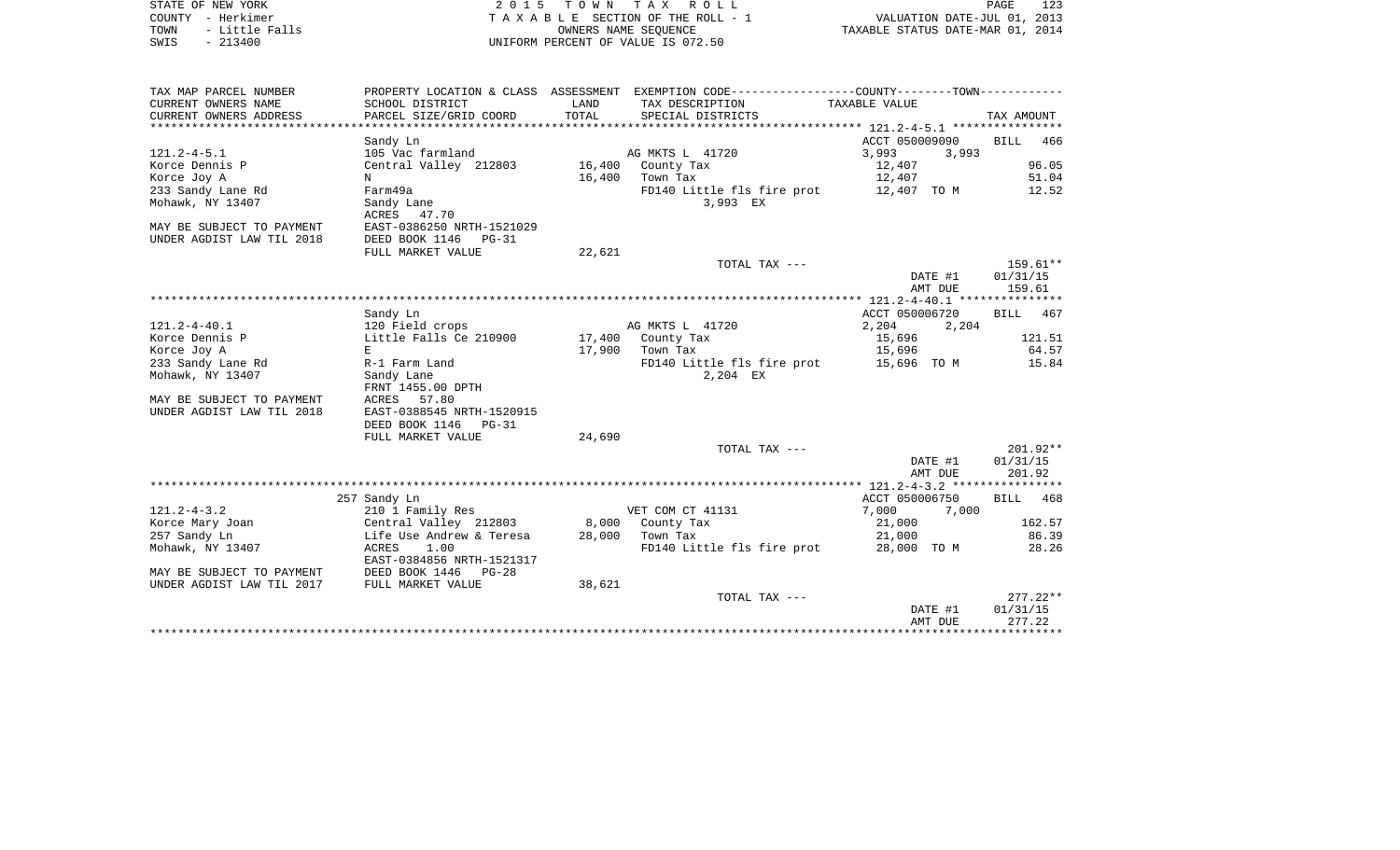| STATE OF NEW YORK |  |          |                |  |
|-------------------|--|----------|----------------|--|
| COUNTY - Herkimer |  |          |                |  |
| TOWN              |  |          | - Little Falls |  |
| SWTS              |  | - 213400 |                |  |

2015 TOWN TAX ROLL TA X A B L E SECTION OF THE ROLL - 1 TOWN - Little Falls OWNERS NAME SEQUENCE TAXABLE STATUS DATE-MAR 01, 2014 SWIS - 213400 UNIFORM PERCENT OF VALUE IS 072.50

| TAX MAP PARCEL NUMBER  |                           |        | PROPERTY LOCATION & CLASS ASSESSMENT EXEMPTION CODE------------------COUNTY--------TOWN--------- |                |            |
|------------------------|---------------------------|--------|--------------------------------------------------------------------------------------------------|----------------|------------|
| CURRENT OWNERS NAME    | SCHOOL DISTRICT           | LAND   | TAX DESCRIPTION                                                                                  | TAXABLE VALUE  |            |
| CURRENT OWNERS ADDRESS | PARCEL SIZE/GRID COORD    | TOTAL  | SPECIAL DISTRICTS                                                                                |                | TAX AMOUNT |
|                        |                           |        |                                                                                                  |                |            |
|                        | Decker Rd                 |        |                                                                                                  | ACCT 050990260 | BILL 469   |
| $121.3 - 1 - 4.2$      | 314 Rural vac<10          |        | County Tax                                                                                       | 2,500          | 19.35      |
| Kozakowski Marilyn J   | Central Valley 212803     | 2,500  | Town Tax                                                                                         | 2,500          | 10.28      |
| 199 Oregon Rd          | East                      | 2,500  | FD140 Little fls fire prot                                                                       | 2,500 TO M     | 2.52       |
| Mohawk, NY 13407       | 2.50<br><b>ACRES</b>      |        |                                                                                                  |                |            |
|                        | EAST-0382716 NRTH-1514705 |        |                                                                                                  |                |            |
|                        | DEED BOOK 906<br>PG-597   |        |                                                                                                  |                |            |
|                        | FULL MARKET VALUE         | 3,448  |                                                                                                  |                |            |
|                        |                           |        | TOTAL TAX ---                                                                                    |                | $32.15**$  |
|                        |                           |        |                                                                                                  | DATE #1        | 01/31/15   |
|                        |                           |        |                                                                                                  | AMT DUE        | 32.15      |
|                        |                           |        |                                                                                                  |                |            |
|                        | Oregan Rd                 |        |                                                                                                  | ACCT 050009600 | BILL 470   |
| $121.3 - 1 - 4.1$      | 105 Vac farmland          |        | County Tax                                                                                       | 8,800          | 68.12      |
| Kozakowski Robert      | Central Valley 212803     | 8,800  | Town Tax                                                                                         | 8,800          | 36.20      |
| Kozakowski Marilyn     | S                         | 8,800  | FD140 Little fls fire prot                                                                       | 8,800 TO M     | 8.88       |
| 199 Oregon Rd          | ACRES 35.00               |        |                                                                                                  |                |            |
| Mohawk, NY 13407       | EAST-0382848 NRTH-1514076 |        |                                                                                                  |                |            |
|                        | DEED BOOK 00629 PG-00933  |        |                                                                                                  |                |            |
|                        | FULL MARKET VALUE         | 12,138 |                                                                                                  |                |            |
|                        |                           |        | TOTAL TAX ---                                                                                    |                | $113.20**$ |
|                        |                           |        |                                                                                                  | DATE #1        | 01/31/15   |
|                        |                           |        |                                                                                                  | AMT DUE        | 113.20     |
|                        |                           |        |                                                                                                  |                |            |
|                        | Paines Hollow Rd          |        |                                                                                                  | ACCT 050012690 | BILL 471   |
| $127.2 - 2 - 7$        | 312 Vac w/imprv           |        | County Tax                                                                                       | 70,400         | 545.00     |
| Krainski James         | Owen D Young<br>215001    | 60,200 | Town Tax                                                                                         | 70,400         | 289.62     |
| Krainski Deborah       | ACRES 149.90              | 70,400 | FD140 Little fls fire prot                                                                       | 70,400 TO M    | 71.06      |
| 21 Horseshoe Cir       | EAST-0386637 NRTH-1508788 |        |                                                                                                  |                |            |
| Ware Mass, 01082       | DEED BOOK 744<br>$PG-125$ |        |                                                                                                  |                |            |
|                        | FULL MARKET VALUE         | 97,103 |                                                                                                  |                |            |
|                        |                           |        | TOTAL TAX ---                                                                                    |                | $905.68**$ |
|                        |                           |        |                                                                                                  | DATE #1        | 01/31/15   |
|                        |                           |        |                                                                                                  | AMT DUE        | 905.68     |
|                        |                           |        |                                                                                                  |                |            |
|                        | 1470 State Route 5S       |        |                                                                                                  | ACCT 050007290 | BILL 472   |
| $121.2 - 4 - 17$       | 210 1 Family Res          |        | County Tax                                                                                       | 69,700         | 539.58     |
| Kramer Joseph Jr       | Little Falls Ce 210900    | 8,800  | Town Tax                                                                                         | 69,700         | 286.75     |
| Kramer Catherine       | S                         | 69,700 | FD140 Little fls fire prot                                                                       | 69,700 TO M    | 70.35      |
| 1470 State Rte 5S      | ACRES<br>1.50             |        |                                                                                                  |                |            |
| Mohawk, NY 13407       | EAST-0387564 NRTH-1524100 |        |                                                                                                  |                |            |
|                        | DEED BOOK 00520 PG-00438  |        |                                                                                                  |                |            |
|                        | FULL MARKET VALUE         | 96,138 |                                                                                                  |                |            |
|                        |                           |        | TOTAL TAX ---                                                                                    |                | 896.68**   |
|                        |                           |        |                                                                                                  | DATE #1        | 01/31/15   |
|                        |                           |        |                                                                                                  | AMT DUE        | 896.68     |
|                        |                           |        |                                                                                                  |                |            |
|                        |                           |        |                                                                                                  |                |            |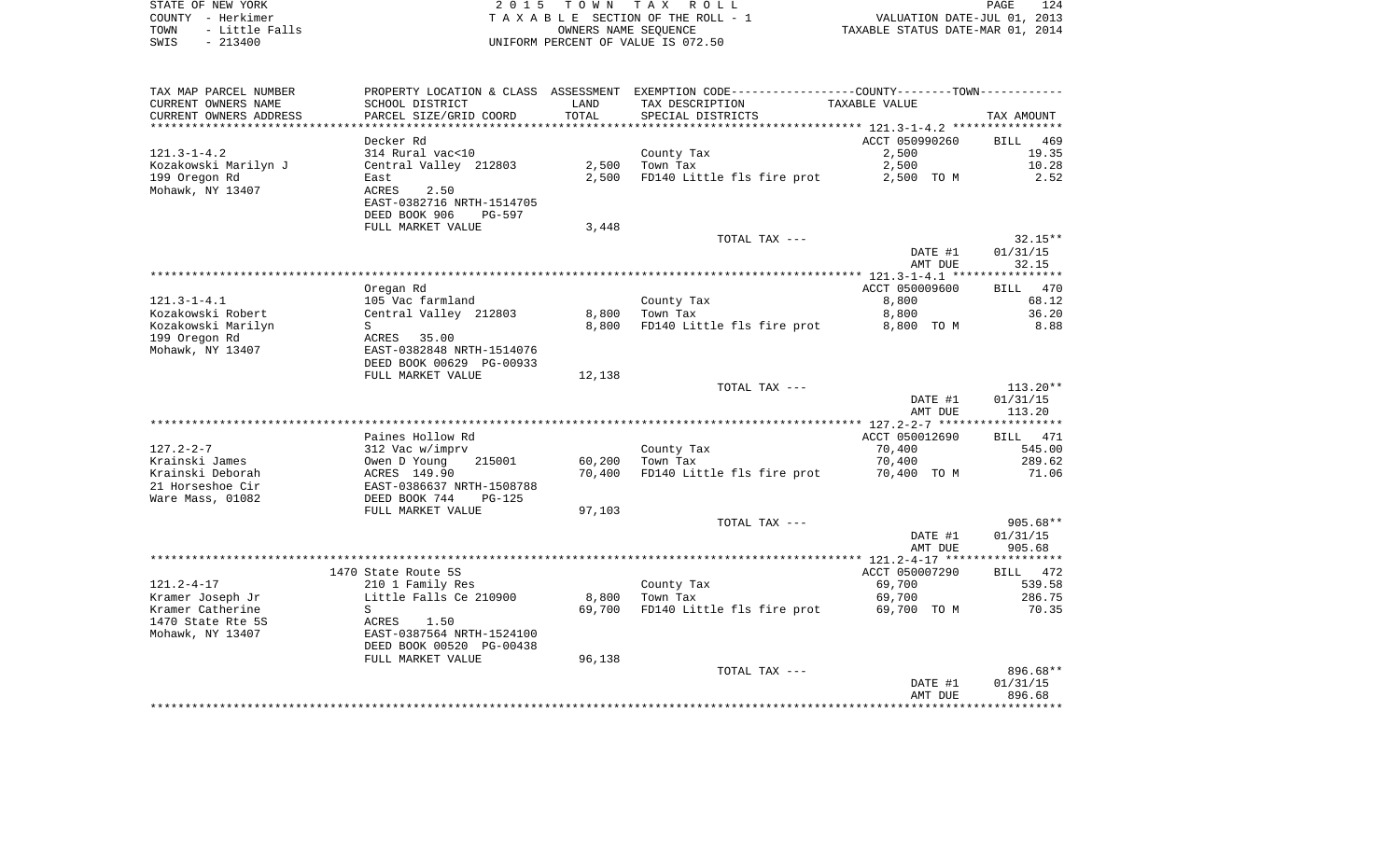| STATE OF NEW YORK      | 2015 TOWN TAX ROLL                 | 125<br>PAGE                      |
|------------------------|------------------------------------|----------------------------------|
| COUNTY - Herkimer      | TAXABLE SECTION OF THE ROLL - 1    | VALUATION DATE-JUL 01, 2013      |
| - Little Falls<br>TOWN | OWNERS NAME SEOUENCE               | TAXABLE STATUS DATE-MAR 01, 2014 |
| $-213400$<br>SWIS      | UNIFORM PERCENT OF VALUE IS 072.50 |                                  |

| TAX MAP PARCEL NUMBER  |                           |         | PROPERTY LOCATION & CLASS ASSESSMENT EXEMPTION CODE---------------COUNTY-------TOWN---------- |                |              |
|------------------------|---------------------------|---------|-----------------------------------------------------------------------------------------------|----------------|--------------|
| CURRENT OWNERS NAME    | SCHOOL DISTRICT           | LAND    | TAX DESCRIPTION                                                                               | TAXABLE VALUE  |              |
| CURRENT OWNERS ADDRESS | PARCEL SIZE/GRID COORD    | TOTAL   | SPECIAL DISTRICTS                                                                             |                | TAX AMOUNT   |
| *********************  |                           |         |                                                                                               |                |              |
|                        | 473 Dise Rd               |         |                                                                                               |                | BILL<br>473  |
| $114.2 - 2 - 21.2$     | 210 1 Family Res          |         | County Tax                                                                                    | 60,000         | 464.48       |
| Krasuski Keith         | Little Falls Ce 210900    | 10,000  | Town Tax                                                                                      | 60,000         | 246.84       |
| Krasuski Tarra         | ACRES<br>3.50             | 60,000  | FD140 Little fls fire prot                                                                    | 60,000 TO M    | 60.56        |
| 473 Dise Rd            | EAST-0393907 NRTH-1541320 |         |                                                                                               |                |              |
| Little Falls, NY 13365 | DEED BOOK 1443<br>PG-139  |         |                                                                                               |                |              |
|                        | FULL MARKET VALUE         | 82,759  |                                                                                               |                |              |
|                        |                           |         | TOTAL TAX ---                                                                                 |                | 771.88**     |
|                        |                           |         |                                                                                               | DATE #1        | 01/31/15     |
|                        |                           |         |                                                                                               | AMT DUE        | 771.88       |
|                        |                           |         |                                                                                               |                |              |
|                        | 655 Gun Club Rd           |         |                                                                                               |                | 474<br>BILL  |
| $114.4 - 2 - 5.3$      | 210 1 Family Res          |         | County Tax                                                                                    | 132,600        | 1,026.51     |
| Kress Kevin            | Herkimer Centra 213001    | 9,400   | Town Tax                                                                                      | 132,600        | 545.52       |
| Kress Christina        | R1 2G SP                  | 132,600 | FD140 Little fls fire prot                                                                    | 132,600 TO M   | 133.83       |
| 655 Gun Club Rd        | Burt Rd Side              |         |                                                                                               |                |              |
| Little Falls, NY 13365 | ACRES<br>2.70             |         |                                                                                               |                |              |
|                        | EAST-0386516 NRTH-1536380 |         |                                                                                               |                |              |
|                        | DEED BOOK 1381<br>PG-499  |         |                                                                                               |                |              |
|                        | FULL MARKET VALUE         | 182,897 |                                                                                               |                |              |
|                        |                           |         | TOTAL TAX ---                                                                                 |                | 1,705.86**   |
|                        |                           |         |                                                                                               | DATE #1        | 01/31/15     |
|                        |                           |         |                                                                                               | AMT DUE        | 1,705.86     |
|                        |                           |         |                                                                                               |                |              |
|                        | 281 Oregon Rd             |         |                                                                                               | ACCT 050099910 | BILL 475     |
| $121.3 - 1 - 5.2$      | 270 Mfg housing           |         | County Tax                                                                                    | 41,700         | 322.82       |
| Kruger Lorraine        | Central Valley 212803     | 10,400  | Town Tax                                                                                      | 41,700         | 171.55       |
| PO Box 203             | ACRES<br>2.60             | 41,700  | FD140 Little fls fire prot                                                                    | 41,700 TO M    | 42.09        |
| Mohawk, NY 13407       | EAST-0383317 NRTH-1512214 |         |                                                                                               |                |              |
|                        | DEED BOOK 778<br>$PG-423$ |         |                                                                                               |                |              |
|                        | FULL MARKET VALUE         | 57,517  |                                                                                               |                |              |
|                        |                           |         | TOTAL TAX ---                                                                                 |                | $536.46**$   |
|                        |                           |         |                                                                                               | DATE #1        | 01/31/15     |
|                        |                           |         |                                                                                               | AMT DUE        | 536.46       |
|                        |                           |         |                                                                                               |                |              |
|                        | 1489 State Route 169      |         |                                                                                               | ACCT 050099110 | BILL 476     |
| $114.2 - 1 - 11.3$     | 270 Mfg housing           |         | County Tax                                                                                    | 53,200         | 411.84       |
| Krukowski Mary         | Little Falls Ce 210900    | 21,300  | Town Tax                                                                                      | 53,200         | 218.86       |
| 1489 State Route 169   | ACRES 10.80               | 53,200  | School Relevy                                                                                 |                | 1,437.60     |
| Little Falls, NY 13365 | EAST-0387323 NRTH-1540577 |         | FD140 Little fls fire prot 53,200 TO M                                                        |                | 53.70        |
|                        | DEED BOOK 728<br>PG-317   |         |                                                                                               |                |              |
|                        | FULL MARKET VALUE         | 73,379  |                                                                                               |                |              |
|                        |                           |         | TOTAL TAX ---                                                                                 |                | $2,122.00**$ |
|                        |                           |         |                                                                                               | DATE #1        | 01/31/15     |
|                        |                           |         |                                                                                               | AMT DUE        | 2,122.00     |
|                        |                           |         |                                                                                               |                |              |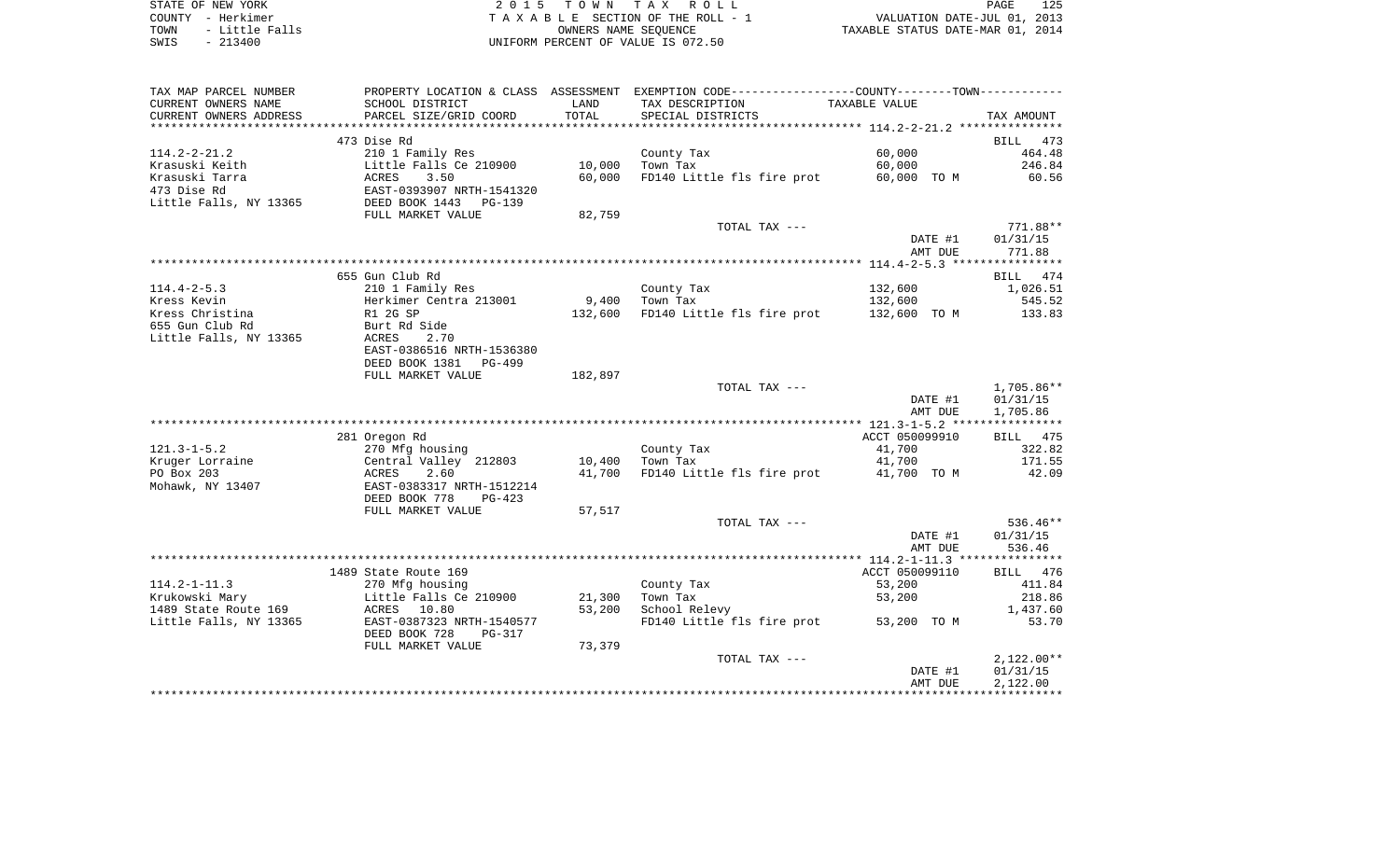STATE OF NEW YORK **EXECUTE:**  $2015$  TOWN TAX ROLL COUNTY - Herkimer<br>
T A X A B L E SECTION OF THE ROLL - 1<br>
TOWN - Little Falls<br>
SWIS - 213400 - 2013400 - UNIFORM PERCENT OF VALUE IS 072.50 TOWN - Little Falls OWNERS NAME SEQUENCE TAXABLE STATUS DATE-MAR 01, 2014 SWIS - 213400 UNIFORM PERCENT OF VALUE IS 072.50

| TAX MAP PARCEL NUMBER  |                           |         | PROPERTY LOCATION & CLASS ASSESSMENT EXEMPTION CODE---------------COUNTY-------TOWN---------- |                          |                          |
|------------------------|---------------------------|---------|-----------------------------------------------------------------------------------------------|--------------------------|--------------------------|
| CURRENT OWNERS NAME    | SCHOOL DISTRICT           | LAND    | TAX DESCRIPTION                                                                               | TAXABLE VALUE            |                          |
| CURRENT OWNERS ADDRESS | PARCEL SIZE/GRID COORD    | TOTAL   | SPECIAL DISTRICTS                                                                             |                          | TAX AMOUNT               |
|                        |                           |         |                                                                                               |                          |                          |
|                        | James Ter                 |         |                                                                                               | ACCT 050099950           | <b>BILL</b><br>477       |
| $114.2 - 2 - 32.5$     | 311 Res vac land          |         | County Tax                                                                                    | 2,800                    | 21.68                    |
| Krutz David            | Little Falls Ce 210900    | 2,800   | Town Tax                                                                                      | 2,800                    | 11.52                    |
| Krutz Joan             | ACRES<br>1.20             | 2,800   | FD140 Little fls fire prot                                                                    | 2,800 TO M               | 2.83                     |
| 136 High School Rd     | EAST-0391888 NRTH-1537661 |         |                                                                                               |                          |                          |
| Little Falls, NY 13365 | DEED BOOK 782<br>$PG-347$ |         |                                                                                               |                          |                          |
|                        | FULL MARKET VALUE         | 3,862   |                                                                                               |                          |                          |
|                        |                           |         | TOTAL TAX ---                                                                                 |                          | $36.03**$                |
|                        |                           |         |                                                                                               | DATE #1                  | 01/31/15                 |
|                        |                           |         |                                                                                               | AMT DUE                  | 36.03                    |
|                        |                           |         |                                                                                               |                          |                          |
|                        | 136 High School Rd        |         |                                                                                               | ACCT 050010920           | BILL 478                 |
| $114.51 - 2 - 3$       | 210 1 Family Res          |         | County Tax                                                                                    | 81,900                   | 634.02                   |
| Krutz David            | Little Falls Ce 210900    | 5,200   | Town Tax                                                                                      | 81,900                   | 336.94                   |
| Krutz Joan             | FRNT 100.00 DPTH 182.56   | 81,900  | FD140 Little fls fire prot                                                                    | 81,900 TO M              | 82.66                    |
| 136 High School Rd     | EAST-0391767 NRTH-1537817 |         |                                                                                               |                          |                          |
| Little Falls, NY 13365 | DEED BOOK 684<br>PG-237   |         |                                                                                               |                          |                          |
|                        | FULL MARKET VALUE         | 112,966 |                                                                                               |                          |                          |
|                        |                           |         | TOTAL TAX ---                                                                                 |                          | $1,053.62**$             |
|                        |                           |         |                                                                                               | DATE #1                  | 01/31/15                 |
|                        |                           |         |                                                                                               | AMT DUE                  | 1,053.62                 |
|                        |                           |         |                                                                                               |                          |                          |
|                        | 149 Lakeview Dr           |         |                                                                                               | ACCT 050100330           | BILL 479                 |
| $114.3 - 3 - 14$       | 210 1 Family Res          |         | County Tax                                                                                    | 199,500                  | 1,544.41                 |
| LaBate Joseph          | Herkimer Centra 213001    | 30,700  | Town Tax                                                                                      | 199,500                  | 820.74                   |
| 149 Lakeview Dr        | ACRES<br>5.40             | 199,500 | FD140 Little fls fire prot                                                                    | 199,500 TO M             | 201.36                   |
| Little Falls, NY 13365 | EAST-0380857 NRTH-1531281 |         |                                                                                               |                          |                          |
|                        | DEED BOOK 1342<br>PG-684  |         |                                                                                               |                          |                          |
|                        |                           |         |                                                                                               |                          |                          |
|                        | FULL MARKET VALUE         | 275,172 | TOTAL TAX ---                                                                                 |                          |                          |
|                        |                           |         |                                                                                               |                          | $2,566.51**$<br>01/31/15 |
|                        |                           |         |                                                                                               | DATE #1<br>AMT DUE       | 2,566.51                 |
|                        |                           |         |                                                                                               |                          |                          |
|                        | 224 Gun Club Rd           |         |                                                                                               |                          | BILL 480                 |
| $114.4 - 1 - 36.2$     | 210 1 Family Res          |         | County Tax                                                                                    | ACCT 050990620<br>55,500 | 429.65                   |
|                        |                           |         |                                                                                               |                          |                          |
| Labreche Steven E      | Little Falls Ce 210900    | 9,700   | Town Tax                                                                                      | 55,500                   | 228.33                   |
| Labreche Mary K        | East                      | 55,500  | FD140 Little fls fire prot                                                                    | 55,500 TO M              | 56.02                    |
| 224 Gun Club Rd        | R1                        |         |                                                                                               |                          |                          |
| Little Falls, NY 13365 | Gun Club Rd               |         |                                                                                               |                          |                          |
|                        | <b>ACRES</b><br>2.10      |         |                                                                                               |                          |                          |
|                        | EAST-0386047 NRTH-1528258 |         |                                                                                               |                          |                          |
|                        | DEED BOOK 841<br>$PG-428$ |         |                                                                                               |                          |                          |
|                        | FULL MARKET VALUE         | 76,552  |                                                                                               |                          |                          |
|                        |                           |         | TOTAL TAX ---                                                                                 |                          | 714.00**                 |
|                        |                           |         |                                                                                               | DATE #1                  | 01/31/15                 |
|                        |                           |         |                                                                                               | AMT DUE                  | 714.00                   |
|                        |                           |         |                                                                                               |                          |                          |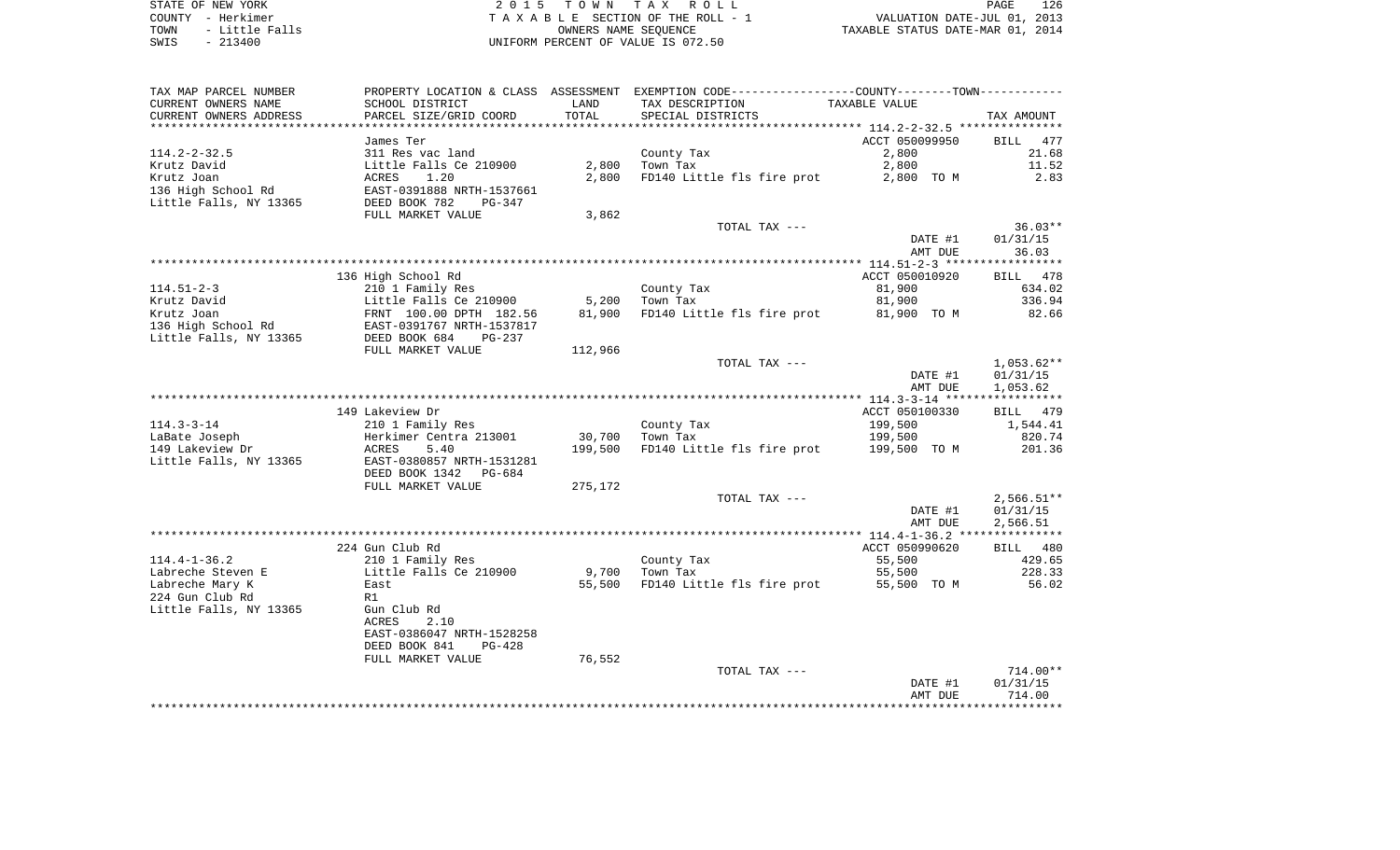| COUNTY - Herkimer<br>TOWN<br>- Little Falls  |                                                           |         | TAXABLE SECTION OF THE ROLL - 1<br>OWNERS NAME SEQUENCE                                                           | VALUATION DATE-JUL 01, 2013<br>TAXABLE STATUS DATE-MAR 01, 2014 |              |
|----------------------------------------------|-----------------------------------------------------------|---------|-------------------------------------------------------------------------------------------------------------------|-----------------------------------------------------------------|--------------|
| $-213400$<br>SWIS                            |                                                           |         | UNIFORM PERCENT OF VALUE IS 072.50                                                                                |                                                                 |              |
|                                              |                                                           |         |                                                                                                                   |                                                                 |              |
| TAX MAP PARCEL NUMBER<br>CURRENT OWNERS NAME | SCHOOL DISTRICT                                           | LAND    | PROPERTY LOCATION & CLASS ASSESSMENT EXEMPTION CODE----------------COUNTY-------TOWN----------<br>TAX DESCRIPTION | TAXABLE VALUE                                                   |              |
| CURRENT OWNERS ADDRESS                       | PARCEL SIZE/GRID COORD                                    | TOTAL   | SPECIAL DISTRICTS                                                                                                 |                                                                 | TAX AMOUNT   |
| ************************                     |                                                           |         |                                                                                                                   |                                                                 |              |
|                                              | 1359 State Route 169                                      |         |                                                                                                                   | ACCT 050003905                                                  | BILL 481     |
| $114.2 - 1 - 47$                             | 210 1 Family Res                                          |         | County Tax                                                                                                        | 69,500                                                          | 538.03       |
| LaCoppola Kimberly                           | Little Falls Ce 210900                                    |         | 6,100 Town Tax                                                                                                    | 69,500                                                          | 285.92       |
| 1359 State Route 169                         | E                                                         | 69,500  | FD140 Little fls fire prot 69,500 TO M                                                                            |                                                                 | 70.15        |
| Little Falls, NY 13365                       | $R-1$                                                     |         |                                                                                                                   |                                                                 |              |
|                                              | Route 169<br>FRNT 150.20 DPTH 150.00                      |         |                                                                                                                   |                                                                 |              |
|                                              |                                                           |         |                                                                                                                   |                                                                 |              |
|                                              | EAST-0389388 NRTH-1539230<br>DEED BOOK 1446 PG-641        |         |                                                                                                                   |                                                                 |              |
|                                              | FULL MARKET VALUE                                         | 95,862  |                                                                                                                   |                                                                 |              |
|                                              |                                                           |         | TOTAL TAX ---                                                                                                     |                                                                 | 894.10**     |
|                                              |                                                           |         |                                                                                                                   | DATE #1                                                         | 01/31/15     |
|                                              |                                                           |         |                                                                                                                   | AMT DUE                                                         | 894.10       |
|                                              |                                                           |         |                                                                                                                   |                                                                 |              |
|                                              | Burt Rd                                                   |         |                                                                                                                   | ACCT 050099660                                                  | BILL 482     |
| 114.2-3-2                                    | 240 Rural res                                             |         | County Tax                                                                                                        | 142,600                                                         | 1,103.93     |
| Lacourse Martin                              |                                                           |         | 20,000 Town Tax                                                                                                   | 142,600                                                         | 586.65       |
| Lacourse Leslie                              | Herkimer Centra 213001<br>FRNT 292.70 DPTH<br>ACRES 10.70 | 142,600 | FD140 Little fls fire prot 142,600 TO M                                                                           |                                                                 | 143.93       |
| 851 Burt Rd                                  |                                                           |         |                                                                                                                   |                                                                 |              |
| Little Falls, NY 13365                       | EAST-0387242 NRTH-1537832                                 |         |                                                                                                                   |                                                                 |              |
|                                              | DEED BOOK 770<br>PG-351                                   |         |                                                                                                                   |                                                                 |              |
|                                              | FULL MARKET VALUE                                         | 196,690 |                                                                                                                   |                                                                 |              |
|                                              |                                                           |         | TOTAL TAX ---                                                                                                     |                                                                 | $1,834.51**$ |
|                                              |                                                           |         |                                                                                                                   | DATE #1                                                         | 01/31/15     |
|                                              |                                                           |         |                                                                                                                   | AMT DUE                                                         | 1,834.51     |
|                                              |                                                           |         |                                                                                                                   |                                                                 |              |
|                                              | Middleville Rd                                            |         |                                                                                                                   | ACCT 050010770                                                  | 483<br>BILL  |
| $107.3 - 1 - 1$                              | 120 Field crops                                           |         | AG MKTS<br>41730                                                                                                  | $0 \qquad \qquad$                                               | $\Omega$     |
| Lamanna Carmen                               | Little Falls Ce 210900                                    |         | 8,200 County Tax                                                                                                  | 18,200                                                          | 140.89       |
| 119 Eatonville Rd                            | $E_{\perp}$                                               |         | 18,200 Town Tax                                                                                                   | 18,200                                                          | 74.87        |
| Little Falls, NY 13365                       | Farm43a<br>Rt-169                                         |         | FD140 Little fls fire prot 18,200 TO M                                                                            |                                                                 | 18.37        |
| MAY BE SUBJECT TO PAYMENT                    | ACRES 26.90                                               |         |                                                                                                                   |                                                                 |              |
| UNDER AGDIST LAW TIL 2021                    | EAST-0378085 NRTH-1547285                                 |         |                                                                                                                   |                                                                 |              |
|                                              | DEED BOOK 00639 PG-00280                                  |         |                                                                                                                   |                                                                 |              |
|                                              | FULL MARKET VALUE                                         | 25,103  |                                                                                                                   |                                                                 |              |
|                                              |                                                           |         | TOTAL TAX ---                                                                                                     |                                                                 | $234.13**$   |
|                                              |                                                           |         |                                                                                                                   | DATE #1                                                         | 01/31/15     |
|                                              |                                                           |         |                                                                                                                   | AMT DUE                                                         | 234.13       |
|                                              |                                                           |         |                                                                                                                   |                                                                 |              |

STATE OF NEW YORK **EXECUTE:**  $2015$  TOWN TAX ROLL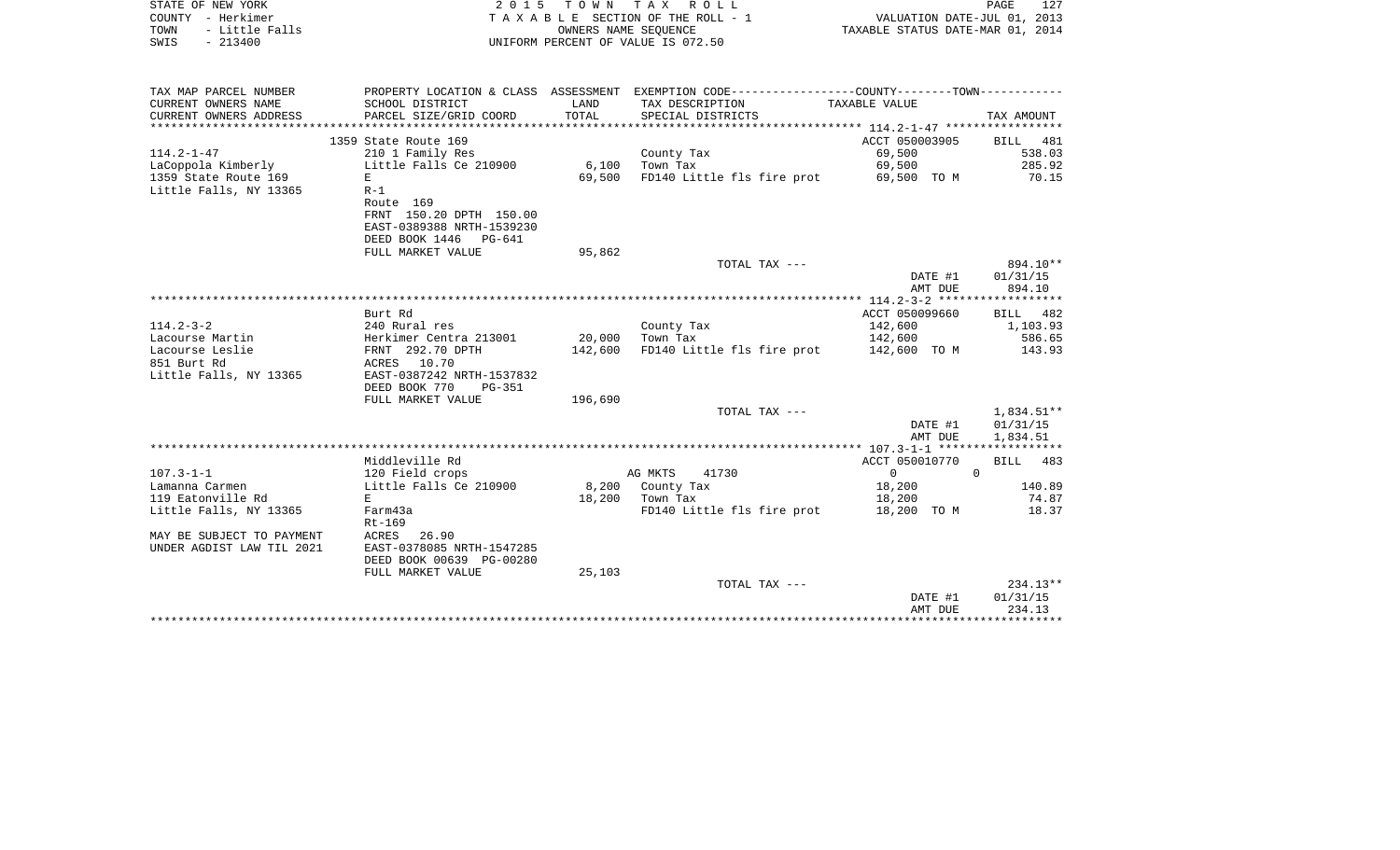| STATE OF NEW YORK                                |                                            |                  | 2015 TOWN TAX ROLL                                                                            |                                  | PAGE<br>128    |
|--------------------------------------------------|--------------------------------------------|------------------|-----------------------------------------------------------------------------------------------|----------------------------------|----------------|
| COUNTY - Herkimer                                |                                            |                  | TAXABLE SECTION OF THE ROLL - 1                                                               | VALUATION DATE-JUL 01, 2013      |                |
| TOWN<br>- Little Falls                           |                                            |                  | OWNERS NAME SEQUENCE                                                                          | TAXABLE STATUS DATE-MAR 01, 2014 |                |
| $-213400$<br>SWIS                                |                                            |                  | UNIFORM PERCENT OF VALUE IS 072.50                                                            |                                  |                |
|                                                  |                                            |                  |                                                                                               |                                  |                |
| TAX MAP PARCEL NUMBER                            |                                            |                  | PROPERTY LOCATION & CLASS ASSESSMENT EXEMPTION CODE---------------COUNTY-------TOWN---------- |                                  |                |
| CURRENT OWNERS NAME                              | SCHOOL DISTRICT                            | LAND             | TAX DESCRIPTION                                                                               | TAXABLE VALUE                    |                |
| CURRENT OWNERS ADDRESS<br>********************** | PARCEL SIZE/GRID COORD                     | TOTAL            | SPECIAL DISTRICTS                                                                             |                                  | TAX AMOUNT     |
|                                                  | Middleville Rd                             |                  |                                                                                               | ACCT 050000450                   | BILL 484       |
| $107.3 - 1 - 4.2$                                | 105 Vac farmland                           |                  | AG MKTS 41730                                                                                 | 4,221<br>4,221                   |                |
| Lamanna Carmen                                   | Little Falls Ce 210900                     |                  | 18,000 County Tax                                                                             | 13,779                           | 106.67         |
| 119 Eatonville Rd                                | South                                      |                  | 18,000 Town Tax                                                                               | 13,779                           | 56.69          |
| Little Falls, NY 13365                           | Farm Land                                  |                  | FD140 Little fls fire prot 18,000 TO M                                                        |                                  | 18.17          |
|                                                  | Rt 169                                     |                  |                                                                                               |                                  |                |
| MAY BE SUBJECT TO PAYMENT                        | ACRES<br>36.00                             |                  |                                                                                               |                                  |                |
| UNDER AGDIST LAW TIL 2021                        | EAST-0378204 NRTH-1546352                  |                  |                                                                                               |                                  |                |
|                                                  | DEED BOOK 688<br>PG-271                    |                  |                                                                                               |                                  |                |
|                                                  | FULL MARKET VALUE                          | 24,828           |                                                                                               |                                  |                |
|                                                  |                                            |                  | TOTAL TAX ---                                                                                 |                                  | 181.53**       |
|                                                  |                                            |                  |                                                                                               | DATE #1                          | 01/31/15       |
|                                                  |                                            |                  |                                                                                               | AMT DUE                          | 181.53         |
|                                                  |                                            |                  |                                                                                               |                                  |                |
|                                                  | State Route 169                            |                  |                                                                                               | ACCT 050002790                   | BILL 485       |
| 114.1-1-1                                        | 105 Vac farmland                           |                  | County Tax                                                                                    | 22,900                           | 177.28         |
| Lamanna Carmen J<br>119 Eatonville Rd            | Little Falls Ce 210900<br>ACRES 67.10      | 22,900<br>22,900 | Town Tax<br>FD140 Little fls fire prot                                                        | 22,900<br>22,900 TO M            | 94.21<br>23.11 |
| Little Falls, NY 13365                           | EAST-0378837 NRTH-1544014                  |                  |                                                                                               |                                  |                |
|                                                  | DEED BOOK 852<br>PG-349                    |                  |                                                                                               |                                  |                |
|                                                  | FULL MARKET VALUE                          | 31,586           |                                                                                               |                                  |                |
|                                                  |                                            |                  | TOTAL TAX ---                                                                                 |                                  | $294.60**$     |
|                                                  |                                            |                  |                                                                                               | DATE #1                          | 01/31/15       |
|                                                  |                                            |                  |                                                                                               | AMT DUE                          | 294.60         |
|                                                  |                                            |                  |                                                                                               |                                  |                |
|                                                  | State Route 169                            |                  |                                                                                               | ACCT 050007590                   | BILL 486       |
| 107.3-1-4.1                                      | 210 1 Family Res                           |                  | County Tax                                                                                    | 62,300                           | 482.29         |
| Lamanna Patricia                                 | Little Falls Ce 210900                     | 8,800            | Town Tax                                                                                      | 62,300                           | 256.30         |
| 119 Eatonville Rd                                | S                                          | 62,300           | FD140 Little fls fire prot                                                                    | 62,300 TO M                      | 62.88          |
| Little Falls, NY 13365                           | $R-1$                                      |                  |                                                                                               |                                  |                |
|                                                  | Rt 169                                     |                  |                                                                                               |                                  |                |
|                                                  | FRNT 210.00 DPTH 300.00                    |                  |                                                                                               |                                  |                |
|                                                  | EAST-0378260 NRTH-1545746<br>DEED BOOK 688 |                  |                                                                                               |                                  |                |
|                                                  | PG-271<br>FULL MARKET VALUE                | 85,931           |                                                                                               |                                  |                |
|                                                  |                                            |                  | TOTAL TAX ---                                                                                 |                                  | 801.47**       |
|                                                  |                                            |                  |                                                                                               | DATE #1                          | 01/31/15       |
|                                                  |                                            |                  |                                                                                               | AMT DUE                          | 801.47         |
|                                                  |                                            |                  |                                                                                               |                                  |                |
|                                                  | 117 Boepple Rd                             |                  |                                                                                               | ACCT 050099860                   | BILL 487       |
| 127.2-2-19.3                                     | 210 1 Family Res                           |                  | County Tax                                                                                    | 104,000                          | 805.11         |
| Lamanna Rocco                                    | Little Falls Ce 210900                     | 8,500            | Town Tax                                                                                      | 104,000                          | 427.85         |
| Lamanna Beverly                                  | FRNT 489.00 DPTH                           | 104,000          | FD140 Little fls fire prot                                                                    | 104,000 TO M                     | 104.97         |
| 117 Boepple Rd                                   | 1.30<br>ACRES                              |                  |                                                                                               |                                  |                |
| Mohawk, NY 13407                                 | EAST-0393914 NRTH-1510229                  |                  |                                                                                               |                                  |                |
|                                                  | DEED BOOK 787<br>$PG-28$                   |                  |                                                                                               |                                  |                |
|                                                  | FULL MARKET VALUE                          | 143,448          |                                                                                               |                                  |                |

TOTAL TAX ---  $\begin{array}{cccc} 1,337.93^{**} \\ -& -& 1,337.93^{**} \\ \end{array}$  DATE #1 01/31/15 AMT DUE 1,337.93 \*\*\*\*\*\*\*\*\*\*\*\*\*\*\*\*\*\*\*\*\*\*\*\*\*\*\*\*\*\*\*\*\*\*\*\*\*\*\*\*\*\*\*\*\*\*\*\*\*\*\*\*\*\*\*\*\*\*\*\*\*\*\*\*\*\*\*\*\*\*\*\*\*\*\*\*\*\*\*\*\*\*\*\*\*\*\*\*\*\*\*\*\*\*\*\*\*\*\*\*\*\*\*\*\*\*\*\*\*\*\*\*\*\*\*\*\*\*\*\*\*\*\*\*\*\*\*\*\*\*\*\*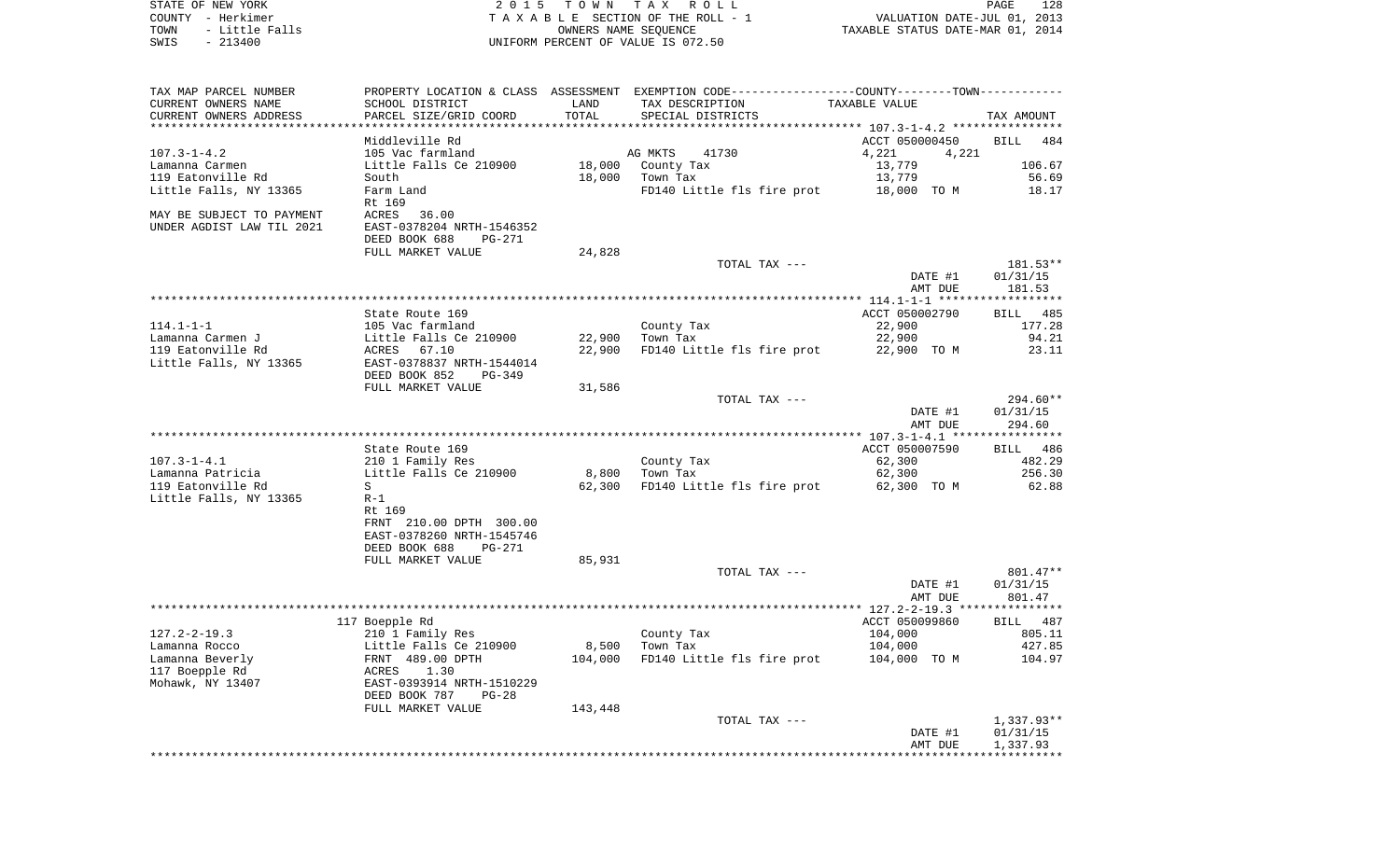STATE OF NEW YORK 2 0 1 5 T O W N T A X R O L L PAGE 129COUNTY - Herkimer<br>
T A X A B L E SECTION OF THE ROLL - 1<br>
TOWN - Little Falls<br>
SWIS - 213400 - 2013400 - UNIFORM PERCENT OF VALUE IS 072.50 TOWN IAA ROLL<br>LE SECTION OF THE ROLL - 1 VALUATION DATE-JUL 01, 2013<br>OWNERS NAME SEQUENCE TAXABLE STATUS DATE-MAR 01, 2014 UNIFORM PERCENT OF VALUE IS 072.50

PAGE 129

| TAX MAP PARCEL NUMBER<br>CURRENT OWNERS NAME<br>CURRENT OWNERS ADDRESS | PROPERTY LOCATION & CLASS ASSESSMENT<br>SCHOOL DISTRICT<br>PARCEL SIZE/GRID COORD | LAND<br>TOTAL | TAX DESCRIPTION<br>SPECIAL DISTRICTS | EXEMPTION CODE-----------------COUNTY-------TOWN-----------<br>TAXABLE VALUE | TAX AMOUNT         |
|------------------------------------------------------------------------|-----------------------------------------------------------------------------------|---------------|--------------------------------------|------------------------------------------------------------------------------|--------------------|
| ******************                                                     |                                                                                   | *********     |                                      | ********************************* 127.2-2-20.9 **********                    |                    |
|                                                                        | Boepple Rd                                                                        |               |                                      | ACCT 050099350                                                               | <b>BILL</b><br>488 |
| $127.2 - 2 - 20.9$                                                     | 314 Rural vac<10                                                                  |               | County Tax                           | 5,500                                                                        | 42.58              |
| Lamanna Rocco                                                          | Little Falls Ce 210900                                                            | 5,500         | Town Tax                             | 5,500                                                                        | 22.63              |
| Lamanna Beverly                                                        | ACRES<br>4.00                                                                     | 5,500         | FD140 Little fls fire prot           | 5,500 TO M                                                                   | 5.55               |
| 117 Boepple Rd                                                         | EAST-0393871 NRTH-1510487                                                         |               |                                      |                                                                              |                    |
| Mohawk, NY 13407                                                       | DEED BOOK 801<br>PG-347                                                           |               |                                      |                                                                              |                    |
|                                                                        | FULL MARKET VALUE                                                                 | 7,586         |                                      |                                                                              |                    |
|                                                                        |                                                                                   |               | TOTAL TAX ---                        |                                                                              | $70.76**$          |
|                                                                        |                                                                                   |               |                                      | DATE #1                                                                      | 01/31/15           |
|                                                                        |                                                                                   |               |                                      | AMT DUE                                                                      | 70.76              |
|                                                                        |                                                                                   |               |                                      |                                                                              |                    |
|                                                                        | 196 Gun Club Rd                                                                   |               |                                      | ACCT 050019040                                                               | <b>BILL</b><br>489 |
| $121.2 - 1 - 1$                                                        | 210 1 Family Res                                                                  |               | VETCOM CTS 41130                     | 10,875<br>10,875                                                             |                    |
| Lamanna Ronald J                                                       | Little Falls Ce 210900                                                            | 6,200         | County Tax                           | 58,725                                                                       | 454.61             |
| Urich Lisa Marie                                                       | R1                                                                                | 69,600        | Town Tax                             | 58,725                                                                       | 241.59             |
| 196 Gun Club Rd                                                        | life use Lawrence Lamanna                                                         |               | FD140 Little fls fire prot           | 100 TO M                                                                     | .10                |
| Little Falls, NY 13365                                                 | FRNT 200.00 DPTH 100.00                                                           |               |                                      |                                                                              |                    |
|                                                                        | EAST-0385714 NRTH-1527801                                                         |               |                                      |                                                                              |                    |
|                                                                        | DEED BOOK 809<br>PG-281                                                           |               |                                      |                                                                              |                    |
|                                                                        | FULL MARKET VALUE                                                                 | 96,000        |                                      |                                                                              |                    |
|                                                                        |                                                                                   |               | TOTAL TAX ---                        |                                                                              | $696.30**$         |
|                                                                        |                                                                                   |               |                                      | DATE #1                                                                      | 01/31/15           |
|                                                                        |                                                                                   |               |                                      | AMT DUE                                                                      | 696.30             |
|                                                                        |                                                                                   |               |                                      |                                                                              | ***********        |
|                                                                        | 196 Gun Club Rd                                                                   |               |                                      | ACCT 050007620                                                               | BILL 490           |
| $121.2 - 1 - 2$                                                        | 314 Rural vac<10                                                                  |               | County Tax                           | 3,800                                                                        | 29.42              |
| Lamanna Ronald J                                                       | Little Falls Ce 210900                                                            | 3,800         | Town Tax                             | 3,800                                                                        | 15.63              |
| Urich Lisa Marie                                                       | vac ld                                                                            | 3,800         | FD140 Little fls fire prot           | 3,800 TO M                                                                   | 3.84               |
| 196 Gun Club Rd                                                        | ACRES<br>1.50                                                                     |               |                                      |                                                                              |                    |
| Little Falls, NY 13365                                                 | EAST-0385805 NRTH-1527899                                                         |               |                                      |                                                                              |                    |
|                                                                        | DEED BOOK 809<br><b>PG-281</b>                                                    |               |                                      |                                                                              |                    |
|                                                                        | FULL MARKET VALUE                                                                 | 5,241         |                                      |                                                                              |                    |
|                                                                        |                                                                                   |               | TOTAL TAX ---                        |                                                                              | 48.89**            |
|                                                                        |                                                                                   |               |                                      | DATE #1                                                                      | 01/31/15           |
|                                                                        |                                                                                   |               |                                      | AMT DUE                                                                      | 48.89              |
|                                                                        |                                                                                   |               |                                      |                                                                              |                    |
|                                                                        | 142 Jacksonburg Rd                                                                |               |                                      |                                                                              | BILL<br>491        |
| $121.2 - 4 - 59.5$                                                     | 210 1 Family Res                                                                  |               | County Tax                           | 207,300                                                                      | 1,604.79           |
| Langdon III Robert B                                                   | Little Falls Ce 210900                                                            | 20,300        | Town Tax                             | 207,300                                                                      | 852.83             |
| Langdon Sabrina                                                        | R1 G Partial                                                                      | 207,300       | FD140 Little fls fire prot           | 207,300 TO M                                                                 | 209.23             |
| 142 Jacksonburg Ln                                                     | ACRES<br>5.90                                                                     |               |                                      |                                                                              |                    |
| Little Falls, NY 13365                                                 | EAST-0390075 NRTH-1522330                                                         |               |                                      |                                                                              |                    |
|                                                                        | DEED BOOK 1135<br>$PG-447$                                                        |               |                                      |                                                                              |                    |
|                                                                        | FULL MARKET VALUE                                                                 | 285,931       | TOTAL TAX ---                        |                                                                              | $2,666.85**$       |
|                                                                        |                                                                                   |               |                                      | DATE #1                                                                      | 01/31/15           |
|                                                                        |                                                                                   |               |                                      | AMT DUE                                                                      | 2,666.85           |
|                                                                        |                                                                                   |               |                                      |                                                                              |                    |
|                                                                        |                                                                                   |               |                                      |                                                                              |                    |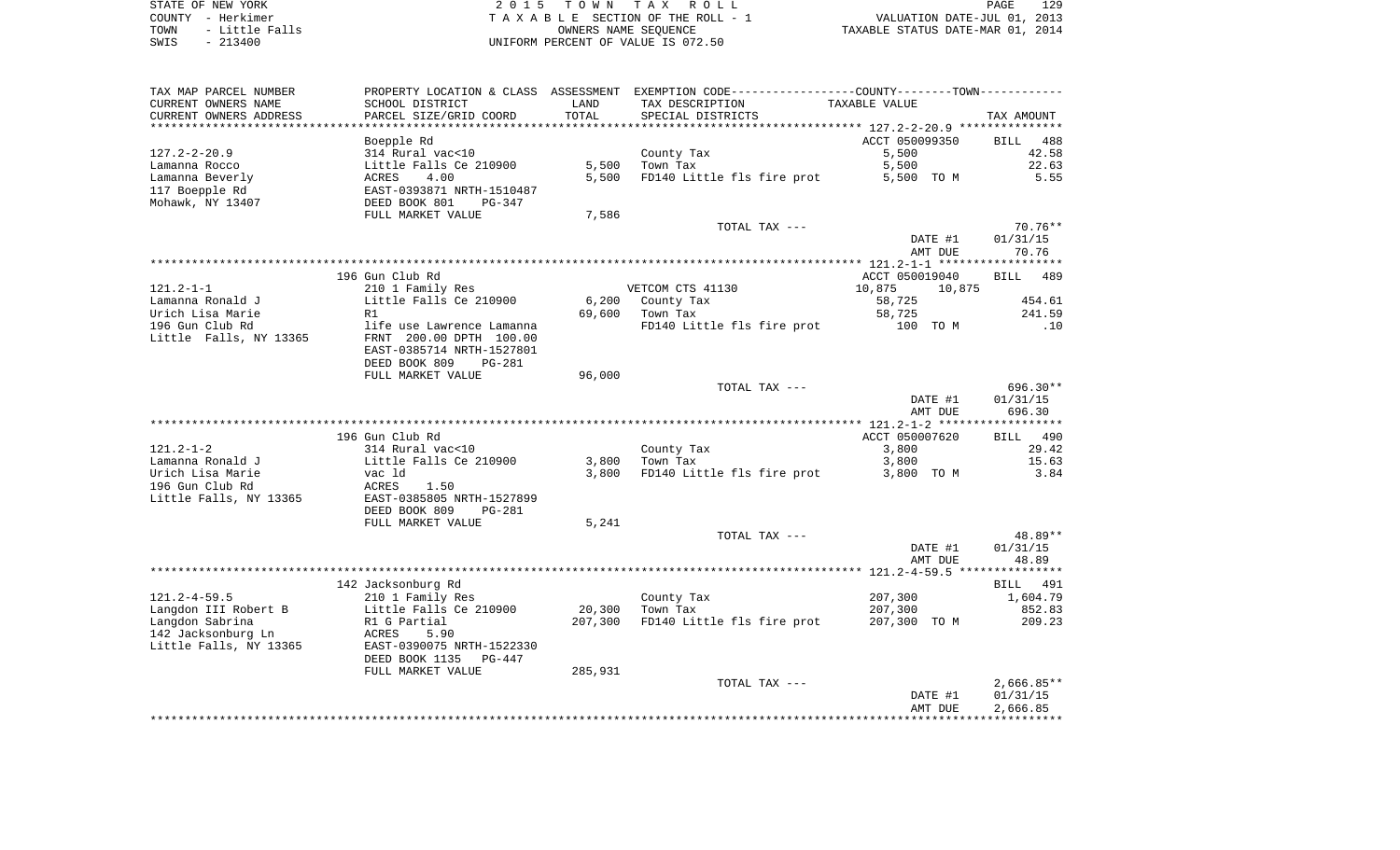STATE OF NEW YORK **EXECUTE:**  $2015$  TOWN TAX ROLL COUNTY - Herkimer<br>
T A X A B L E SECTION OF THE ROLL - 1<br>
TOWN - Little Falls<br>
SWIS - 213400 - 2013400 - UNIFORM PERCENT OF VALUE IS 072.50 TOWN - Little Falls OWNERS NAME SEQUENCE TAXABLE STATUS DATE-MAR 01, 2014 SWIS - 213400 UNIFORM PERCENT OF VALUE IS 072.50

| TAXABLE VALUE<br>CURRENT OWNERS NAME<br>SCHOOL DISTRICT<br>LAND<br>TAX DESCRIPTION<br>TOTAL<br>CURRENT OWNERS ADDRESS<br>PARCEL SIZE/GRID COORD<br>SPECIAL DISTRICTS<br>TAX AMOUNT<br>ACCT 050007625<br>581 Sandy Lane Rd<br>BILL 492<br>$121.2 - 4 - 29$<br>210 1 Family Res<br>County Tax<br>82,600<br>639.44<br>Lanphier Joanne<br>Little Falls Ce 210900<br>Town Tax<br>82,600<br>339.82<br>15,100<br>FD140 Little fls fire prot 82,600 TO M<br>581 Sandy Lane Rd<br>ACRES<br>5.70<br>82,600<br>83.37<br>Mohawk, NY 13407<br>EAST-0388689 NRTH-1523194<br>DEED BOOK 1239 PG-26<br>FULL MARKET VALUE<br>113,931<br>$1,062.63**$<br>TOTAL TAX ---<br>DATE #1<br>01/31/15<br>1,062.63<br>AMT DUE<br>880 Burt Rd<br>ACCT 050010740<br>BILL<br>493<br>$\Omega$<br>$114.2 - 1 - 54$<br>CW_15_VET/ 41162<br>6,525<br>210 1 Family Res<br>Little Falls Ce 210900<br>372.94<br>Lasowski Joseph<br>8,000 County Tax<br>48,175<br>Lasowski Betty<br>Town Tax<br>54,700<br>225.04<br>S<br>54,700<br>880 Burt Rd<br>R1<br>FD140 Little fls fire prot<br>54,700 TO M<br>55.21<br>Little Falls, NY 13365<br>Burt Rd<br><b>ACRES</b><br>1.00<br>EAST-0387861 NRTH-1537332<br>DEED BOOK 00610 PG-00404<br>FULL MARKET VALUE<br>75,448<br>653.19**<br>TOTAL TAX ---<br>DATE #1<br>01/31/15<br>653.19<br>AMT DUE<br>105 Nulls Rd<br>ACCT 050010590<br>BILL 494<br>$121.4 - 2 - 39$<br>240 Rural res<br>County Tax<br>100,400<br>777.24<br>Laveck John<br>Little Falls Ce 210900<br>52,000<br>Town Tax<br>100,400<br>413.04<br>Reiling Justin<br>100,400<br>FD140 Little fls fire prot<br>101.33<br>Farm60a<br>100,400 TO M<br>105 Nulls Rd<br>ACRES<br>60.00<br>Little Falls, NY 13365<br>EAST-0393443 NRTH-1516144<br>DEED BOOK 1488<br>PG-181<br>FULL MARKET VALUE<br>138,483<br>TOTAL TAX ---<br>$1,291.61**$<br>DATE #1<br>01/31/15<br>AMT DUE<br>1,291.61<br>1170 Shells Bush Rd<br>ACCT 050001920<br>BILL 495<br>$114.1 - 1 - 25.1$<br>AGRIC 10 Y 41700<br>39,500<br>270 Mfg housing<br>39,500<br>Lavigne Gerard<br>Little Falls Ce 210900<br>76,700 AGRIC 10 Y 41700<br>39,500<br>39,500<br>Simmons Mary<br>222,150 AGRIC 10 Y 41700<br>5,000<br>5,000<br>1/3 interest<br>1170 Shells Bush Rd<br>ACRES 267.00<br>AG MKTS L 41720<br>$\overline{0}$<br>$\Omega$<br>EAST-0381555 NRTH-1540332<br>Little Falls, NY 13365<br>County Tax<br>138,150<br>1,069.48<br>DEED BOOK 1267 PG-51<br>Town Tax<br>138,150<br>568.35<br>MAY BE SUBJECT TO PAYMENT<br>FULL MARKET VALUE<br>306,414 FD140 Little fls fire prot<br>222,150 TO M<br>224.22<br>UNDER AGDIST LAW TIL 2021<br>1,862.05**<br>TOTAL TAX ---<br>01/31/15<br>DATE #1<br>1,862.05<br>AMT DUE | TAX MAP PARCEL NUMBER | PROPERTY LOCATION & CLASS ASSESSMENT | EXEMPTION CODE-----------------COUNTY-------TOWN----------- |  |
|-----------------------------------------------------------------------------------------------------------------------------------------------------------------------------------------------------------------------------------------------------------------------------------------------------------------------------------------------------------------------------------------------------------------------------------------------------------------------------------------------------------------------------------------------------------------------------------------------------------------------------------------------------------------------------------------------------------------------------------------------------------------------------------------------------------------------------------------------------------------------------------------------------------------------------------------------------------------------------------------------------------------------------------------------------------------------------------------------------------------------------------------------------------------------------------------------------------------------------------------------------------------------------------------------------------------------------------------------------------------------------------------------------------------------------------------------------------------------------------------------------------------------------------------------------------------------------------------------------------------------------------------------------------------------------------------------------------------------------------------------------------------------------------------------------------------------------------------------------------------------------------------------------------------------------------------------------------------------------------------------------------------------------------------------------------------------------------------------------------------------------------------------------------------------------------------------------------------------------------------------------------------------------------------------------------------------------------------------------------------------------------------------------------------------------------------------------------------------------------------------------------------------------------------------------------------------------------------------------------------------------------------|-----------------------|--------------------------------------|-------------------------------------------------------------|--|
|                                                                                                                                                                                                                                                                                                                                                                                                                                                                                                                                                                                                                                                                                                                                                                                                                                                                                                                                                                                                                                                                                                                                                                                                                                                                                                                                                                                                                                                                                                                                                                                                                                                                                                                                                                                                                                                                                                                                                                                                                                                                                                                                                                                                                                                                                                                                                                                                                                                                                                                                                                                                                                         |                       |                                      |                                                             |  |
|                                                                                                                                                                                                                                                                                                                                                                                                                                                                                                                                                                                                                                                                                                                                                                                                                                                                                                                                                                                                                                                                                                                                                                                                                                                                                                                                                                                                                                                                                                                                                                                                                                                                                                                                                                                                                                                                                                                                                                                                                                                                                                                                                                                                                                                                                                                                                                                                                                                                                                                                                                                                                                         |                       |                                      |                                                             |  |
|                                                                                                                                                                                                                                                                                                                                                                                                                                                                                                                                                                                                                                                                                                                                                                                                                                                                                                                                                                                                                                                                                                                                                                                                                                                                                                                                                                                                                                                                                                                                                                                                                                                                                                                                                                                                                                                                                                                                                                                                                                                                                                                                                                                                                                                                                                                                                                                                                                                                                                                                                                                                                                         |                       |                                      |                                                             |  |
|                                                                                                                                                                                                                                                                                                                                                                                                                                                                                                                                                                                                                                                                                                                                                                                                                                                                                                                                                                                                                                                                                                                                                                                                                                                                                                                                                                                                                                                                                                                                                                                                                                                                                                                                                                                                                                                                                                                                                                                                                                                                                                                                                                                                                                                                                                                                                                                                                                                                                                                                                                                                                                         |                       |                                      |                                                             |  |
|                                                                                                                                                                                                                                                                                                                                                                                                                                                                                                                                                                                                                                                                                                                                                                                                                                                                                                                                                                                                                                                                                                                                                                                                                                                                                                                                                                                                                                                                                                                                                                                                                                                                                                                                                                                                                                                                                                                                                                                                                                                                                                                                                                                                                                                                                                                                                                                                                                                                                                                                                                                                                                         |                       |                                      |                                                             |  |
|                                                                                                                                                                                                                                                                                                                                                                                                                                                                                                                                                                                                                                                                                                                                                                                                                                                                                                                                                                                                                                                                                                                                                                                                                                                                                                                                                                                                                                                                                                                                                                                                                                                                                                                                                                                                                                                                                                                                                                                                                                                                                                                                                                                                                                                                                                                                                                                                                                                                                                                                                                                                                                         |                       |                                      |                                                             |  |
|                                                                                                                                                                                                                                                                                                                                                                                                                                                                                                                                                                                                                                                                                                                                                                                                                                                                                                                                                                                                                                                                                                                                                                                                                                                                                                                                                                                                                                                                                                                                                                                                                                                                                                                                                                                                                                                                                                                                                                                                                                                                                                                                                                                                                                                                                                                                                                                                                                                                                                                                                                                                                                         |                       |                                      |                                                             |  |
|                                                                                                                                                                                                                                                                                                                                                                                                                                                                                                                                                                                                                                                                                                                                                                                                                                                                                                                                                                                                                                                                                                                                                                                                                                                                                                                                                                                                                                                                                                                                                                                                                                                                                                                                                                                                                                                                                                                                                                                                                                                                                                                                                                                                                                                                                                                                                                                                                                                                                                                                                                                                                                         |                       |                                      |                                                             |  |
|                                                                                                                                                                                                                                                                                                                                                                                                                                                                                                                                                                                                                                                                                                                                                                                                                                                                                                                                                                                                                                                                                                                                                                                                                                                                                                                                                                                                                                                                                                                                                                                                                                                                                                                                                                                                                                                                                                                                                                                                                                                                                                                                                                                                                                                                                                                                                                                                                                                                                                                                                                                                                                         |                       |                                      |                                                             |  |
|                                                                                                                                                                                                                                                                                                                                                                                                                                                                                                                                                                                                                                                                                                                                                                                                                                                                                                                                                                                                                                                                                                                                                                                                                                                                                                                                                                                                                                                                                                                                                                                                                                                                                                                                                                                                                                                                                                                                                                                                                                                                                                                                                                                                                                                                                                                                                                                                                                                                                                                                                                                                                                         |                       |                                      |                                                             |  |
|                                                                                                                                                                                                                                                                                                                                                                                                                                                                                                                                                                                                                                                                                                                                                                                                                                                                                                                                                                                                                                                                                                                                                                                                                                                                                                                                                                                                                                                                                                                                                                                                                                                                                                                                                                                                                                                                                                                                                                                                                                                                                                                                                                                                                                                                                                                                                                                                                                                                                                                                                                                                                                         |                       |                                      |                                                             |  |
|                                                                                                                                                                                                                                                                                                                                                                                                                                                                                                                                                                                                                                                                                                                                                                                                                                                                                                                                                                                                                                                                                                                                                                                                                                                                                                                                                                                                                                                                                                                                                                                                                                                                                                                                                                                                                                                                                                                                                                                                                                                                                                                                                                                                                                                                                                                                                                                                                                                                                                                                                                                                                                         |                       |                                      |                                                             |  |
|                                                                                                                                                                                                                                                                                                                                                                                                                                                                                                                                                                                                                                                                                                                                                                                                                                                                                                                                                                                                                                                                                                                                                                                                                                                                                                                                                                                                                                                                                                                                                                                                                                                                                                                                                                                                                                                                                                                                                                                                                                                                                                                                                                                                                                                                                                                                                                                                                                                                                                                                                                                                                                         |                       |                                      |                                                             |  |
|                                                                                                                                                                                                                                                                                                                                                                                                                                                                                                                                                                                                                                                                                                                                                                                                                                                                                                                                                                                                                                                                                                                                                                                                                                                                                                                                                                                                                                                                                                                                                                                                                                                                                                                                                                                                                                                                                                                                                                                                                                                                                                                                                                                                                                                                                                                                                                                                                                                                                                                                                                                                                                         |                       |                                      |                                                             |  |
|                                                                                                                                                                                                                                                                                                                                                                                                                                                                                                                                                                                                                                                                                                                                                                                                                                                                                                                                                                                                                                                                                                                                                                                                                                                                                                                                                                                                                                                                                                                                                                                                                                                                                                                                                                                                                                                                                                                                                                                                                                                                                                                                                                                                                                                                                                                                                                                                                                                                                                                                                                                                                                         |                       |                                      |                                                             |  |
|                                                                                                                                                                                                                                                                                                                                                                                                                                                                                                                                                                                                                                                                                                                                                                                                                                                                                                                                                                                                                                                                                                                                                                                                                                                                                                                                                                                                                                                                                                                                                                                                                                                                                                                                                                                                                                                                                                                                                                                                                                                                                                                                                                                                                                                                                                                                                                                                                                                                                                                                                                                                                                         |                       |                                      |                                                             |  |
|                                                                                                                                                                                                                                                                                                                                                                                                                                                                                                                                                                                                                                                                                                                                                                                                                                                                                                                                                                                                                                                                                                                                                                                                                                                                                                                                                                                                                                                                                                                                                                                                                                                                                                                                                                                                                                                                                                                                                                                                                                                                                                                                                                                                                                                                                                                                                                                                                                                                                                                                                                                                                                         |                       |                                      |                                                             |  |
|                                                                                                                                                                                                                                                                                                                                                                                                                                                                                                                                                                                                                                                                                                                                                                                                                                                                                                                                                                                                                                                                                                                                                                                                                                                                                                                                                                                                                                                                                                                                                                                                                                                                                                                                                                                                                                                                                                                                                                                                                                                                                                                                                                                                                                                                                                                                                                                                                                                                                                                                                                                                                                         |                       |                                      |                                                             |  |
|                                                                                                                                                                                                                                                                                                                                                                                                                                                                                                                                                                                                                                                                                                                                                                                                                                                                                                                                                                                                                                                                                                                                                                                                                                                                                                                                                                                                                                                                                                                                                                                                                                                                                                                                                                                                                                                                                                                                                                                                                                                                                                                                                                                                                                                                                                                                                                                                                                                                                                                                                                                                                                         |                       |                                      |                                                             |  |
|                                                                                                                                                                                                                                                                                                                                                                                                                                                                                                                                                                                                                                                                                                                                                                                                                                                                                                                                                                                                                                                                                                                                                                                                                                                                                                                                                                                                                                                                                                                                                                                                                                                                                                                                                                                                                                                                                                                                                                                                                                                                                                                                                                                                                                                                                                                                                                                                                                                                                                                                                                                                                                         |                       |                                      |                                                             |  |
|                                                                                                                                                                                                                                                                                                                                                                                                                                                                                                                                                                                                                                                                                                                                                                                                                                                                                                                                                                                                                                                                                                                                                                                                                                                                                                                                                                                                                                                                                                                                                                                                                                                                                                                                                                                                                                                                                                                                                                                                                                                                                                                                                                                                                                                                                                                                                                                                                                                                                                                                                                                                                                         |                       |                                      |                                                             |  |
|                                                                                                                                                                                                                                                                                                                                                                                                                                                                                                                                                                                                                                                                                                                                                                                                                                                                                                                                                                                                                                                                                                                                                                                                                                                                                                                                                                                                                                                                                                                                                                                                                                                                                                                                                                                                                                                                                                                                                                                                                                                                                                                                                                                                                                                                                                                                                                                                                                                                                                                                                                                                                                         |                       |                                      |                                                             |  |
|                                                                                                                                                                                                                                                                                                                                                                                                                                                                                                                                                                                                                                                                                                                                                                                                                                                                                                                                                                                                                                                                                                                                                                                                                                                                                                                                                                                                                                                                                                                                                                                                                                                                                                                                                                                                                                                                                                                                                                                                                                                                                                                                                                                                                                                                                                                                                                                                                                                                                                                                                                                                                                         |                       |                                      |                                                             |  |
|                                                                                                                                                                                                                                                                                                                                                                                                                                                                                                                                                                                                                                                                                                                                                                                                                                                                                                                                                                                                                                                                                                                                                                                                                                                                                                                                                                                                                                                                                                                                                                                                                                                                                                                                                                                                                                                                                                                                                                                                                                                                                                                                                                                                                                                                                                                                                                                                                                                                                                                                                                                                                                         |                       |                                      |                                                             |  |
|                                                                                                                                                                                                                                                                                                                                                                                                                                                                                                                                                                                                                                                                                                                                                                                                                                                                                                                                                                                                                                                                                                                                                                                                                                                                                                                                                                                                                                                                                                                                                                                                                                                                                                                                                                                                                                                                                                                                                                                                                                                                                                                                                                                                                                                                                                                                                                                                                                                                                                                                                                                                                                         |                       |                                      |                                                             |  |
|                                                                                                                                                                                                                                                                                                                                                                                                                                                                                                                                                                                                                                                                                                                                                                                                                                                                                                                                                                                                                                                                                                                                                                                                                                                                                                                                                                                                                                                                                                                                                                                                                                                                                                                                                                                                                                                                                                                                                                                                                                                                                                                                                                                                                                                                                                                                                                                                                                                                                                                                                                                                                                         |                       |                                      |                                                             |  |
|                                                                                                                                                                                                                                                                                                                                                                                                                                                                                                                                                                                                                                                                                                                                                                                                                                                                                                                                                                                                                                                                                                                                                                                                                                                                                                                                                                                                                                                                                                                                                                                                                                                                                                                                                                                                                                                                                                                                                                                                                                                                                                                                                                                                                                                                                                                                                                                                                                                                                                                                                                                                                                         |                       |                                      |                                                             |  |
|                                                                                                                                                                                                                                                                                                                                                                                                                                                                                                                                                                                                                                                                                                                                                                                                                                                                                                                                                                                                                                                                                                                                                                                                                                                                                                                                                                                                                                                                                                                                                                                                                                                                                                                                                                                                                                                                                                                                                                                                                                                                                                                                                                                                                                                                                                                                                                                                                                                                                                                                                                                                                                         |                       |                                      |                                                             |  |
|                                                                                                                                                                                                                                                                                                                                                                                                                                                                                                                                                                                                                                                                                                                                                                                                                                                                                                                                                                                                                                                                                                                                                                                                                                                                                                                                                                                                                                                                                                                                                                                                                                                                                                                                                                                                                                                                                                                                                                                                                                                                                                                                                                                                                                                                                                                                                                                                                                                                                                                                                                                                                                         |                       |                                      |                                                             |  |
|                                                                                                                                                                                                                                                                                                                                                                                                                                                                                                                                                                                                                                                                                                                                                                                                                                                                                                                                                                                                                                                                                                                                                                                                                                                                                                                                                                                                                                                                                                                                                                                                                                                                                                                                                                                                                                                                                                                                                                                                                                                                                                                                                                                                                                                                                                                                                                                                                                                                                                                                                                                                                                         |                       |                                      |                                                             |  |
|                                                                                                                                                                                                                                                                                                                                                                                                                                                                                                                                                                                                                                                                                                                                                                                                                                                                                                                                                                                                                                                                                                                                                                                                                                                                                                                                                                                                                                                                                                                                                                                                                                                                                                                                                                                                                                                                                                                                                                                                                                                                                                                                                                                                                                                                                                                                                                                                                                                                                                                                                                                                                                         |                       |                                      |                                                             |  |
|                                                                                                                                                                                                                                                                                                                                                                                                                                                                                                                                                                                                                                                                                                                                                                                                                                                                                                                                                                                                                                                                                                                                                                                                                                                                                                                                                                                                                                                                                                                                                                                                                                                                                                                                                                                                                                                                                                                                                                                                                                                                                                                                                                                                                                                                                                                                                                                                                                                                                                                                                                                                                                         |                       |                                      |                                                             |  |
|                                                                                                                                                                                                                                                                                                                                                                                                                                                                                                                                                                                                                                                                                                                                                                                                                                                                                                                                                                                                                                                                                                                                                                                                                                                                                                                                                                                                                                                                                                                                                                                                                                                                                                                                                                                                                                                                                                                                                                                                                                                                                                                                                                                                                                                                                                                                                                                                                                                                                                                                                                                                                                         |                       |                                      |                                                             |  |
|                                                                                                                                                                                                                                                                                                                                                                                                                                                                                                                                                                                                                                                                                                                                                                                                                                                                                                                                                                                                                                                                                                                                                                                                                                                                                                                                                                                                                                                                                                                                                                                                                                                                                                                                                                                                                                                                                                                                                                                                                                                                                                                                                                                                                                                                                                                                                                                                                                                                                                                                                                                                                                         |                       |                                      |                                                             |  |
|                                                                                                                                                                                                                                                                                                                                                                                                                                                                                                                                                                                                                                                                                                                                                                                                                                                                                                                                                                                                                                                                                                                                                                                                                                                                                                                                                                                                                                                                                                                                                                                                                                                                                                                                                                                                                                                                                                                                                                                                                                                                                                                                                                                                                                                                                                                                                                                                                                                                                                                                                                                                                                         |                       |                                      |                                                             |  |
|                                                                                                                                                                                                                                                                                                                                                                                                                                                                                                                                                                                                                                                                                                                                                                                                                                                                                                                                                                                                                                                                                                                                                                                                                                                                                                                                                                                                                                                                                                                                                                                                                                                                                                                                                                                                                                                                                                                                                                                                                                                                                                                                                                                                                                                                                                                                                                                                                                                                                                                                                                                                                                         |                       |                                      |                                                             |  |
|                                                                                                                                                                                                                                                                                                                                                                                                                                                                                                                                                                                                                                                                                                                                                                                                                                                                                                                                                                                                                                                                                                                                                                                                                                                                                                                                                                                                                                                                                                                                                                                                                                                                                                                                                                                                                                                                                                                                                                                                                                                                                                                                                                                                                                                                                                                                                                                                                                                                                                                                                                                                                                         |                       |                                      |                                                             |  |
|                                                                                                                                                                                                                                                                                                                                                                                                                                                                                                                                                                                                                                                                                                                                                                                                                                                                                                                                                                                                                                                                                                                                                                                                                                                                                                                                                                                                                                                                                                                                                                                                                                                                                                                                                                                                                                                                                                                                                                                                                                                                                                                                                                                                                                                                                                                                                                                                                                                                                                                                                                                                                                         |                       |                                      |                                                             |  |
|                                                                                                                                                                                                                                                                                                                                                                                                                                                                                                                                                                                                                                                                                                                                                                                                                                                                                                                                                                                                                                                                                                                                                                                                                                                                                                                                                                                                                                                                                                                                                                                                                                                                                                                                                                                                                                                                                                                                                                                                                                                                                                                                                                                                                                                                                                                                                                                                                                                                                                                                                                                                                                         |                       |                                      |                                                             |  |
|                                                                                                                                                                                                                                                                                                                                                                                                                                                                                                                                                                                                                                                                                                                                                                                                                                                                                                                                                                                                                                                                                                                                                                                                                                                                                                                                                                                                                                                                                                                                                                                                                                                                                                                                                                                                                                                                                                                                                                                                                                                                                                                                                                                                                                                                                                                                                                                                                                                                                                                                                                                                                                         |                       |                                      |                                                             |  |
|                                                                                                                                                                                                                                                                                                                                                                                                                                                                                                                                                                                                                                                                                                                                                                                                                                                                                                                                                                                                                                                                                                                                                                                                                                                                                                                                                                                                                                                                                                                                                                                                                                                                                                                                                                                                                                                                                                                                                                                                                                                                                                                                                                                                                                                                                                                                                                                                                                                                                                                                                                                                                                         |                       |                                      |                                                             |  |
|                                                                                                                                                                                                                                                                                                                                                                                                                                                                                                                                                                                                                                                                                                                                                                                                                                                                                                                                                                                                                                                                                                                                                                                                                                                                                                                                                                                                                                                                                                                                                                                                                                                                                                                                                                                                                                                                                                                                                                                                                                                                                                                                                                                                                                                                                                                                                                                                                                                                                                                                                                                                                                         |                       |                                      |                                                             |  |
|                                                                                                                                                                                                                                                                                                                                                                                                                                                                                                                                                                                                                                                                                                                                                                                                                                                                                                                                                                                                                                                                                                                                                                                                                                                                                                                                                                                                                                                                                                                                                                                                                                                                                                                                                                                                                                                                                                                                                                                                                                                                                                                                                                                                                                                                                                                                                                                                                                                                                                                                                                                                                                         |                       |                                      |                                                             |  |
|                                                                                                                                                                                                                                                                                                                                                                                                                                                                                                                                                                                                                                                                                                                                                                                                                                                                                                                                                                                                                                                                                                                                                                                                                                                                                                                                                                                                                                                                                                                                                                                                                                                                                                                                                                                                                                                                                                                                                                                                                                                                                                                                                                                                                                                                                                                                                                                                                                                                                                                                                                                                                                         |                       |                                      |                                                             |  |
|                                                                                                                                                                                                                                                                                                                                                                                                                                                                                                                                                                                                                                                                                                                                                                                                                                                                                                                                                                                                                                                                                                                                                                                                                                                                                                                                                                                                                                                                                                                                                                                                                                                                                                                                                                                                                                                                                                                                                                                                                                                                                                                                                                                                                                                                                                                                                                                                                                                                                                                                                                                                                                         |                       |                                      |                                                             |  |
|                                                                                                                                                                                                                                                                                                                                                                                                                                                                                                                                                                                                                                                                                                                                                                                                                                                                                                                                                                                                                                                                                                                                                                                                                                                                                                                                                                                                                                                                                                                                                                                                                                                                                                                                                                                                                                                                                                                                                                                                                                                                                                                                                                                                                                                                                                                                                                                                                                                                                                                                                                                                                                         |                       |                                      |                                                             |  |
|                                                                                                                                                                                                                                                                                                                                                                                                                                                                                                                                                                                                                                                                                                                                                                                                                                                                                                                                                                                                                                                                                                                                                                                                                                                                                                                                                                                                                                                                                                                                                                                                                                                                                                                                                                                                                                                                                                                                                                                                                                                                                                                                                                                                                                                                                                                                                                                                                                                                                                                                                                                                                                         |                       |                                      |                                                             |  |
|                                                                                                                                                                                                                                                                                                                                                                                                                                                                                                                                                                                                                                                                                                                                                                                                                                                                                                                                                                                                                                                                                                                                                                                                                                                                                                                                                                                                                                                                                                                                                                                                                                                                                                                                                                                                                                                                                                                                                                                                                                                                                                                                                                                                                                                                                                                                                                                                                                                                                                                                                                                                                                         |                       |                                      |                                                             |  |
|                                                                                                                                                                                                                                                                                                                                                                                                                                                                                                                                                                                                                                                                                                                                                                                                                                                                                                                                                                                                                                                                                                                                                                                                                                                                                                                                                                                                                                                                                                                                                                                                                                                                                                                                                                                                                                                                                                                                                                                                                                                                                                                                                                                                                                                                                                                                                                                                                                                                                                                                                                                                                                         |                       |                                      |                                                             |  |
|                                                                                                                                                                                                                                                                                                                                                                                                                                                                                                                                                                                                                                                                                                                                                                                                                                                                                                                                                                                                                                                                                                                                                                                                                                                                                                                                                                                                                                                                                                                                                                                                                                                                                                                                                                                                                                                                                                                                                                                                                                                                                                                                                                                                                                                                                                                                                                                                                                                                                                                                                                                                                                         |                       |                                      |                                                             |  |
|                                                                                                                                                                                                                                                                                                                                                                                                                                                                                                                                                                                                                                                                                                                                                                                                                                                                                                                                                                                                                                                                                                                                                                                                                                                                                                                                                                                                                                                                                                                                                                                                                                                                                                                                                                                                                                                                                                                                                                                                                                                                                                                                                                                                                                                                                                                                                                                                                                                                                                                                                                                                                                         |                       |                                      |                                                             |  |
|                                                                                                                                                                                                                                                                                                                                                                                                                                                                                                                                                                                                                                                                                                                                                                                                                                                                                                                                                                                                                                                                                                                                                                                                                                                                                                                                                                                                                                                                                                                                                                                                                                                                                                                                                                                                                                                                                                                                                                                                                                                                                                                                                                                                                                                                                                                                                                                                                                                                                                                                                                                                                                         |                       |                                      |                                                             |  |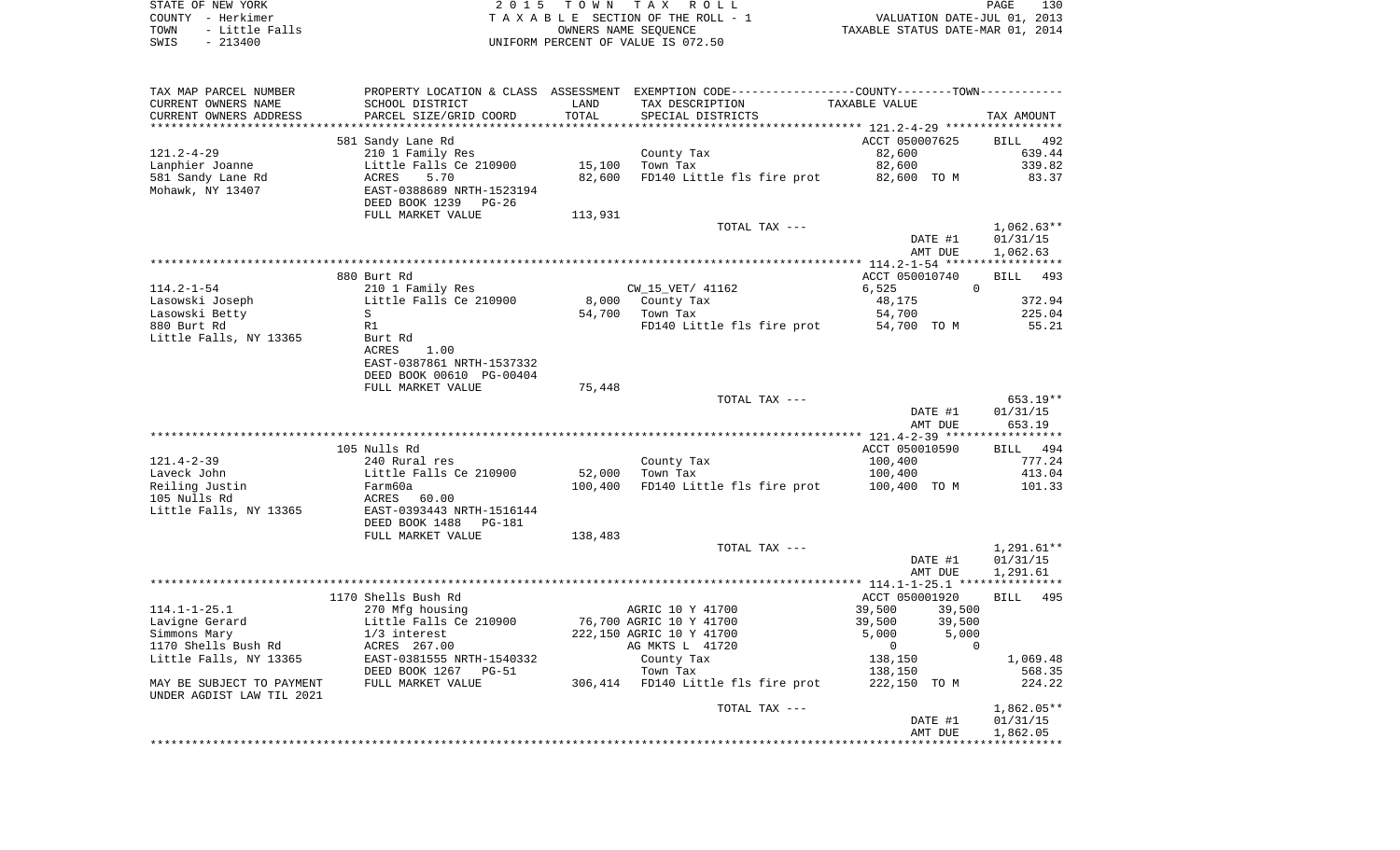| STATE OF NEW YORK<br>COUNTY - Herkimer<br>- Little Falls<br>TOWN<br>$-213400$<br>SWIS | 2 0 1 5                                                                                                       |                | TOWN TAX ROLL<br>TAXABLE SECTION OF THE ROLL - 1<br>OWNERS NAME SEOUENCE<br>UNIFORM PERCENT OF VALUE IS 072.50 | VALUATION DATE-JUL 01, 2013<br>TAXABLE STATUS DATE-MAR 01, 2014 | 131<br>PAGE                          |
|---------------------------------------------------------------------------------------|---------------------------------------------------------------------------------------------------------------|----------------|----------------------------------------------------------------------------------------------------------------|-----------------------------------------------------------------|--------------------------------------|
| TAX MAP PARCEL NUMBER                                                                 |                                                                                                               |                | PROPERTY LOCATION & CLASS ASSESSMENT EXEMPTION CODE---------------COUNTY-------TOWN----------                  |                                                                 |                                      |
| CURRENT OWNERS NAME<br>CURRENT OWNERS ADDRESS                                         | SCHOOL DISTRICT<br>PARCEL SIZE/GRID COORD                                                                     | LAND<br>TOTAL  | TAX DESCRIPTION<br>SPECIAL DISTRICTS                                                                           | TAXABLE VALUE                                                   | TAX AMOUNT                           |
|                                                                                       |                                                                                                               |                |                                                                                                                |                                                                 |                                      |
| $114.2 - 1 - 61$<br>Lawyer John<br>Lawyer Georgianna                                  | Burt Rd<br>314 Rural vac<10<br>Little Falls Ce 210900<br>S                                                    | 1,100<br>1,100 | County Tax<br>Town Tax<br>FD140 Little fls fire prot                                                           | ACCT 050007680<br>1,100<br>1,100<br>1,100 TO M                  | BILL 496<br>8.52<br>4.53<br>1.11     |
| 13400 SE 86th Cir<br>Summerfield, FL 34491                                            | $VI$ $1/2A$<br>Burt Rd<br>FRNT 100.00 DPTH 221.40<br>EAST-0388490 NRTH-1537874<br>DEED BOOK 00583 PG-00377    |                |                                                                                                                |                                                                 |                                      |
|                                                                                       | FULL MARKET VALUE                                                                                             | 1,517          |                                                                                                                |                                                                 |                                      |
|                                                                                       |                                                                                                               |                | TOTAL TAX ---                                                                                                  |                                                                 | $14.16**$                            |
|                                                                                       |                                                                                                               |                |                                                                                                                | DATE #1<br>AMT DUE                                              | 01/31/15<br>14.16                    |
|                                                                                       |                                                                                                               |                |                                                                                                                |                                                                 |                                      |
| 121.2-3-11                                                                            | Paines Hollow Rd<br>210 1 Family Res                                                                          |                | County Tax                                                                                                     | ACCT 050007770<br>53,600                                        | BILL 497<br>414.94                   |
| Lenarcic Frederick                                                                    | Little Falls Ce 210900                                                                                        | 7,600          | Town Tax                                                                                                       | 53,600                                                          | 220.51                               |
| 699 Breckenridge Dr                                                                   | E                                                                                                             | 53,600         | School Relevy                                                                                                  |                                                                 | 2,307.20                             |
| Port Orange, FL 32127                                                                 | R1 1A<br>Rt 167<br>FRNT 200.00 DPTH<br>0.89<br>ACRES<br>EAST-0391357 NRTH-1522189<br>DEED BOOK 00456 PG-00531 |                | FD140 Little fls fire prot                                                                                     | 53,600 TO M                                                     | 54.10                                |
|                                                                                       | FULL MARKET VALUE                                                                                             | 73,931         |                                                                                                                |                                                                 |                                      |
|                                                                                       |                                                                                                               |                | TOTAL TAX ---                                                                                                  | DATE #1<br>AMT DUE                                              | $2,996.75**$<br>01/31/15<br>2,996.75 |
|                                                                                       |                                                                                                               |                |                                                                                                                |                                                                 |                                      |
| 121.27-1-8                                                                            | Flint Ave Ext<br>311 Res vac land                                                                             |                | County Tax                                                                                                     | ACCT 050011430<br>4,000                                         | BILL 498<br>30.97                    |
| Leon Dayton<br>Leon Florence<br>404 Flint Ave Ext<br>Little Falls, NY 13365           | Little Falls Ce 210900<br>ACRES<br>2.00<br>EAST-0392810 NRTH-1527712<br>DEED BOOK 687<br>PG-600               | 4,000<br>4,000 | Town Tax<br>FD140 Little fls fire prot                                                                         | 4,000<br>4,000 TO M                                             | 16.46<br>4.04                        |
|                                                                                       | FULL MARKET VALUE                                                                                             | 5,517          |                                                                                                                |                                                                 |                                      |
|                                                                                       |                                                                                                               |                | TOTAL TAX ---                                                                                                  |                                                                 | $51.47**$                            |
|                                                                                       |                                                                                                               |                |                                                                                                                | DATE #1<br>AMT DUE                                              | 01/31/15<br>51.47                    |

\*\*\*\*\*\*\*\*\*\*\*\*\*\*\*\*\*\*\*\*\*\*\*\*\*\*\*\*\*\*\*\*\*\*\*\*\*\*\*\*\*\*\*\*\*\*\*\*\*\*\*\*\*\*\*\*\*\*\*\*\*\*\*\*\*\*\*\*\*\*\*\*\*\*\*\*\*\*\*\*\*\*\*\*\*\*\*\*\*\*\*\*\*\*\*\*\*\*\*\*\*\*\*\*\*\*\*\*\*\*\*\*\*\*\*\*\*\*\*\*\*\*\*\*\*\*\*\*\*\*\*\*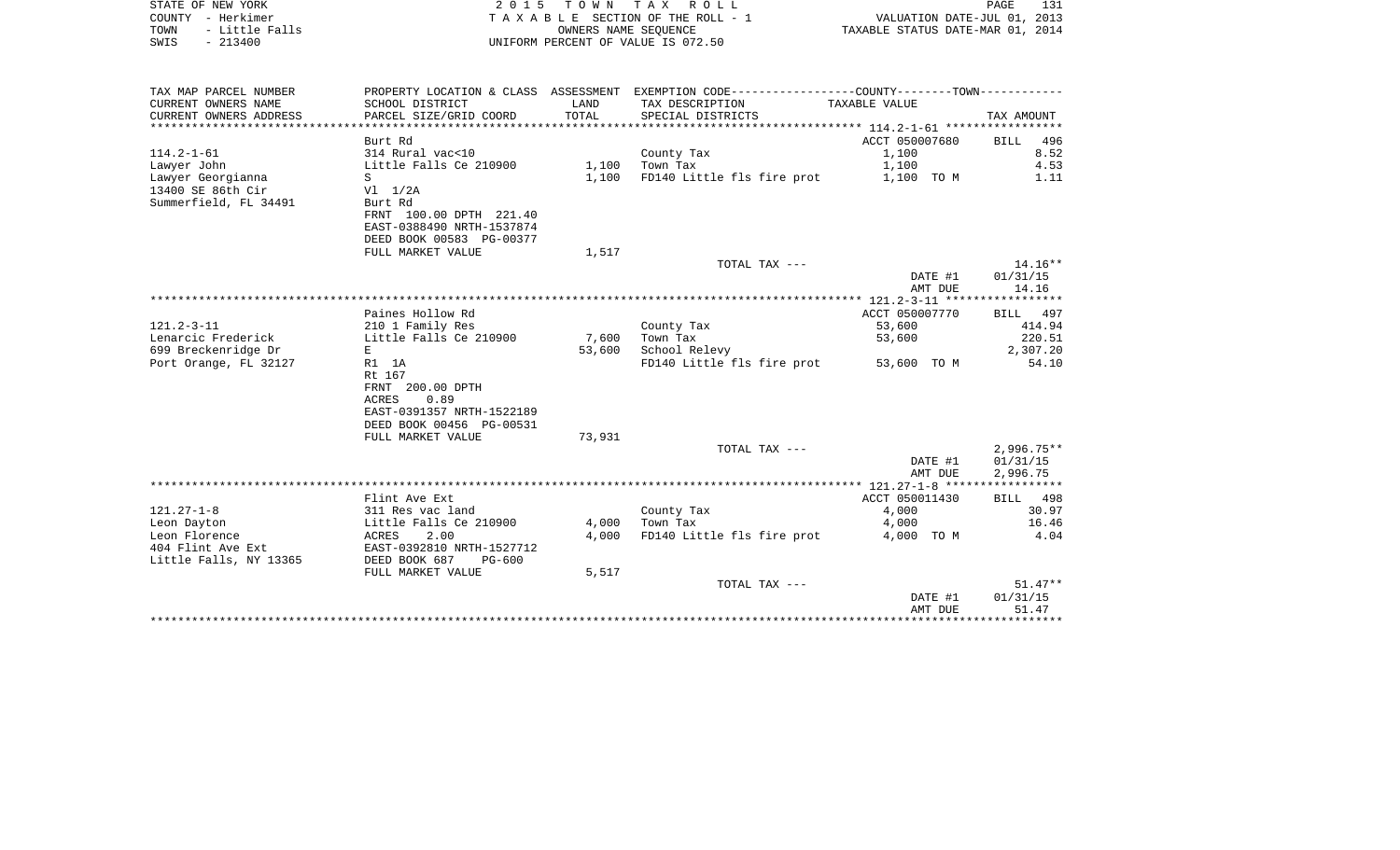| STATE OF NEW YORK<br>COUNTY - Herkimer<br>TOWN<br>- Little Falls<br>$-213400$<br>SWIS | 2 0 1 5                                               | T O W N       | TAX ROLL<br>T A X A B L E SECTION OF THE ROLL - 1<br>OWNERS NAME SEOUENCE<br>UNIFORM PERCENT OF VALUE IS 072.50 | VALUATION DATE-JUL 01, 2013<br>TAXABLE STATUS DATE-MAR 01, 2014 | PAGE<br>132        |
|---------------------------------------------------------------------------------------|-------------------------------------------------------|---------------|-----------------------------------------------------------------------------------------------------------------|-----------------------------------------------------------------|--------------------|
|                                                                                       |                                                       |               |                                                                                                                 |                                                                 |                    |
| TAX MAP PARCEL NUMBER                                                                 |                                                       |               | PROPERTY LOCATION & CLASS ASSESSMENT EXEMPTION CODE---------------COUNTY-------TOWN----------                   |                                                                 |                    |
| CURRENT OWNERS NAME<br>CURRENT OWNERS ADDRESS                                         | SCHOOL DISTRICT<br>PARCEL SIZE/GRID COORD             | LAND<br>TOTAL | TAX DESCRIPTION<br>SPECIAL DISTRICTS                                                                            | TAXABLE VALUE                                                   | TAX AMOUNT         |
|                                                                                       |                                                       |               |                                                                                                                 | *********** 121.27-1-9 ***********                              |                    |
|                                                                                       | 404 Flint Ave Ext                                     |               |                                                                                                                 | ACCT 050003030                                                  | BILL<br>499        |
| $121.27 - 1 - 9$                                                                      | 210 1 Family Res                                      |               | County Tax                                                                                                      | 40,600                                                          | 314.30             |
| Leon Dayton                                                                           | Little Falls Ce 210900                                | 5,500         | Town Tax                                                                                                        | 40,600                                                          | 167.03             |
| Leon Wife<br>404 Flint Ave Ext                                                        | N<br>$R-1$                                            | 40,600        | FD140 Little fls fire prot                                                                                      | 40,600 TO M                                                     | 40.98              |
| Little Falls, NY 13365                                                                | 167                                                   |               |                                                                                                                 |                                                                 |                    |
|                                                                                       | FRNT 190.00 DPTH 100.00                               |               |                                                                                                                 |                                                                 |                    |
|                                                                                       | EAST-0392792 NRTH-1527431                             |               |                                                                                                                 |                                                                 |                    |
|                                                                                       | DEED BOOK 00642 PG-00876                              |               |                                                                                                                 |                                                                 |                    |
|                                                                                       | FULL MARKET VALUE                                     | 56,000        | TOTAL TAX ---                                                                                                   |                                                                 | 522.31**           |
|                                                                                       |                                                       |               |                                                                                                                 | DATE #1                                                         | 01/31/15           |
|                                                                                       |                                                       |               |                                                                                                                 | AMT DUE                                                         | 522.31             |
|                                                                                       |                                                       |               |                                                                                                                 | ***************** 114.84-2-4 ******************                 |                    |
|                                                                                       | 307 Flint Ave Ext                                     |               |                                                                                                                 | ACCT 050012180                                                  | 500<br><b>BILL</b> |
| $114.84 - 2 - 4$<br>Leskovar Robert V                                                 | 210 1 Family Res<br>Little Falls Ce 210900            | 4,600         | County Tax<br>Town Tax                                                                                          | 37,100<br>37,100                                                | 287.21<br>152.63   |
| 307 Flint Ave Ext                                                                     | S                                                     | 37,100        | FD140 Little fls fire prot                                                                                      | 37,100 TO M                                                     | 37.45              |
| Little Falls, NY 13365                                                                | $R-1$                                                 |               |                                                                                                                 |                                                                 |                    |
|                                                                                       | $Rt-167$                                              |               |                                                                                                                 |                                                                 |                    |
|                                                                                       | FRNT 145.00 DPTH 100.00                               |               |                                                                                                                 |                                                                 |                    |
|                                                                                       | EAST-0393913 NRTH-1529042<br>DEED BOOK 00614 PG-00682 |               |                                                                                                                 |                                                                 |                    |
|                                                                                       | FULL MARKET VALUE                                     | 51,172        |                                                                                                                 |                                                                 |                    |
|                                                                                       |                                                       |               | TOTAL TAX ---                                                                                                   |                                                                 | $477.29**$         |
|                                                                                       |                                                       |               |                                                                                                                 | DATE #1                                                         | 01/31/15           |
|                                                                                       |                                                       |               |                                                                                                                 | AMT DUE                                                         | 477.29             |
|                                                                                       | Top Notch Rd                                          |               |                                                                                                                 | ACCT 050003660                                                  | BILL 501           |
| $114.2 - 2 - 3.2$                                                                     | 105 Vac farmland                                      |               | County Tax                                                                                                      | 11,500                                                          | 89.03              |
| Levellie David                                                                        | Little Falls Ce 210900                                | 11,500        | Town Tax                                                                                                        | 11,500                                                          | 47.31              |
| 1789 State Route 169                                                                  | N                                                     | 11,500        | FD140 Little fls fire prot                                                                                      | 11,500 TO M                                                     | 11.61              |
| Little Falls, NY 13365                                                                | $R-1$ 7A                                              |               |                                                                                                                 |                                                                 |                    |
|                                                                                       | Top Notch Rd                                          |               |                                                                                                                 |                                                                 |                    |
| MAY BE SUBJECT TO PAYMENT<br>UNDER AGDIST LAW TIL 2017                                | ACRES<br>15.90<br>EAST-0392876 NRTH-1545595           |               |                                                                                                                 |                                                                 |                    |
|                                                                                       | DEED BOOK 1471<br>$PG-432$                            |               |                                                                                                                 |                                                                 |                    |
|                                                                                       | FULL MARKET VALUE                                     | 15,862        |                                                                                                                 |                                                                 |                    |
|                                                                                       |                                                       |               | TOTAL TAX ---                                                                                                   |                                                                 | 147.95**           |
|                                                                                       |                                                       |               |                                                                                                                 | DATE #1                                                         | 01/31/15           |
|                                                                                       |                                                       |               |                                                                                                                 | AMT DUE                                                         | 147.95             |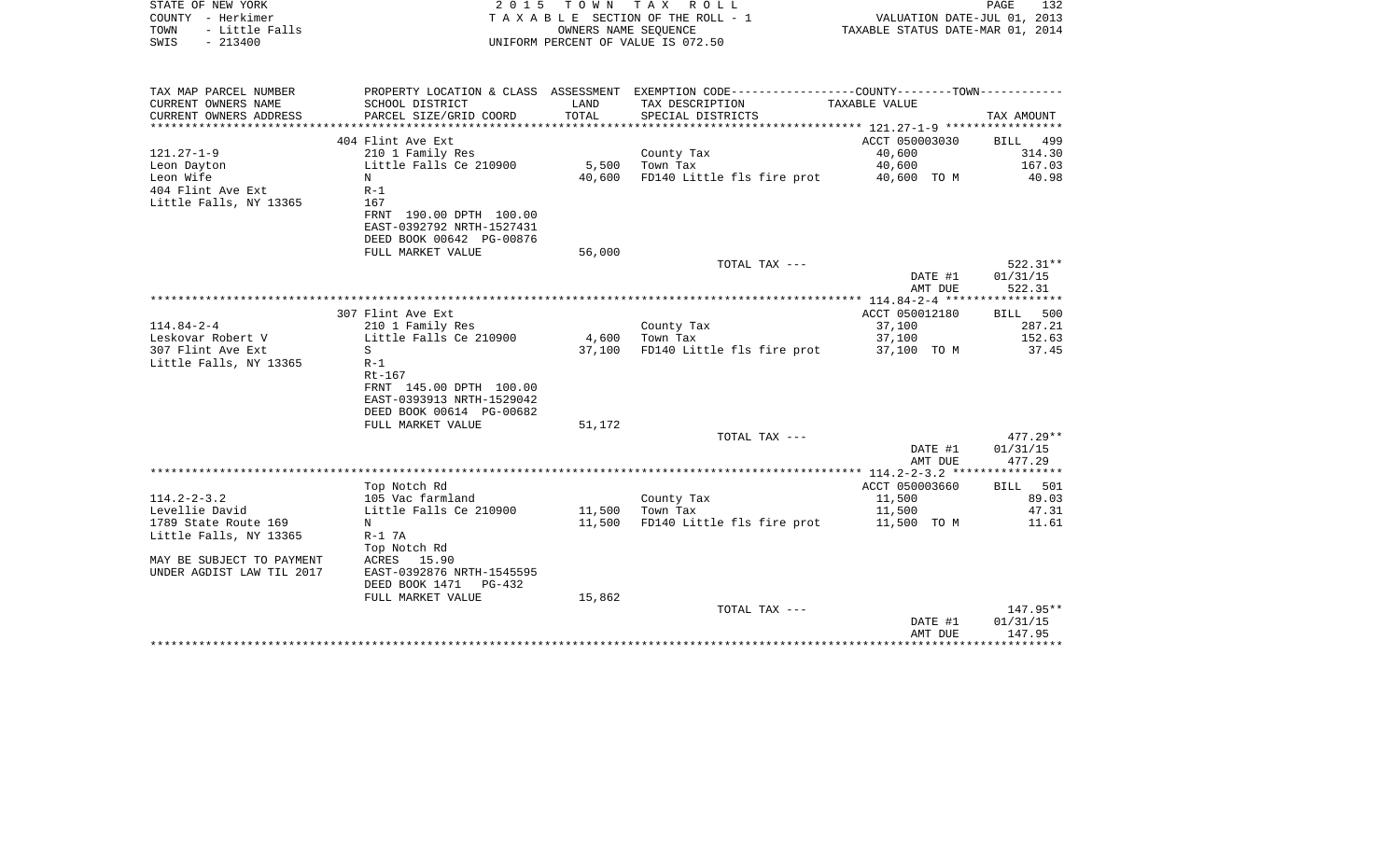| STATE OF NEW YORK      | 2015 TOWN TAX ROLL                 | 133<br>PAGE                      |
|------------------------|------------------------------------|----------------------------------|
| COUNTY - Herkimer      | TAXABLE SECTION OF THE ROLL - 1    | VALUATION DATE-JUL 01, 2013      |
| - Little Falls<br>TOWN | OWNERS NAME SEOUENCE               | TAXABLE STATUS DATE-MAR 01, 2014 |
| - 213400<br>SWIS       | UNIFORM PERCENT OF VALUE IS 072.50 |                                  |

| TAX MAP PARCEL NUMBER                | PROPERTY LOCATION & CLASS ASSESSMENT EXEMPTION CODE---------------COUNTY-------TOWN---------- |        |                            |                       |                 |
|--------------------------------------|-----------------------------------------------------------------------------------------------|--------|----------------------------|-----------------------|-----------------|
| CURRENT OWNERS NAME                  | SCHOOL DISTRICT                                                                               | LAND   | TAX DESCRIPTION            | TAXABLE VALUE         |                 |
| CURRENT OWNERS ADDRESS               | PARCEL SIZE/GRID COORD                                                                        | TOTAL  | SPECIAL DISTRICTS          |                       | TAX AMOUNT      |
| ***********************              | *******************************                                                               |        |                            |                       |                 |
|                                      | 1787 State Route 169                                                                          |        |                            | ACCT 050010020        | BILL 502        |
| $107.3 - 1 - 17$                     | 270 Mfg housing                                                                               |        | County Tax                 | 42,100                | 325.91          |
| Levellie Glenn H                     | Little Falls Ce 210900                                                                        | 11,800 | Town Tax                   | 42,100                | 173.20          |
| Levellie Bette Jean                  | mobile home & horse barn                                                                      | 42,100 | FD140 Little fls fire prot | 42,100 TO M           | 42.49           |
| 1787 State Route 169                 | ACRES<br>3.30                                                                                 |        |                            |                       |                 |
| Little Falls, NY 13365               | EAST-0382614 NRTH-1544470<br>DEED BOOK 909<br>$PG-258$                                        |        |                            |                       |                 |
|                                      | FULL MARKET VALUE                                                                             | 58,069 |                            |                       |                 |
|                                      |                                                                                               |        | TOTAL TAX ---              |                       | 541.60**        |
|                                      |                                                                                               |        |                            | DATE #1               | 01/31/15        |
|                                      |                                                                                               |        |                            | AMT DUE               | 541.60          |
|                                      |                                                                                               |        |                            |                       |                 |
|                                      | 2022 State Route 169                                                                          |        |                            | ACCT 050990350        | BILL 503        |
| $107.3 - 1 - 5.2$                    | 210 1 Family Res                                                                              |        | County Tax                 | 59,500                | 460.61          |
| Levellie Seth                        | Little Falls Ce 210900                                                                        | 9,800  | Town Tax                   | 59,500                | 244.78          |
| Levellie Naomi                       | North                                                                                         | 59,500 | FD140 Little fls fire prot | 59,500 TO M           | 60.05           |
| 2022 State Route 169                 | $R-1$                                                                                         |        |                            |                       |                 |
| Little Falls, NY 13365               | <b>Rt169</b>                                                                                  |        |                            |                       |                 |
|                                      | 2.20<br>ACRES                                                                                 |        |                            |                       |                 |
|                                      | EAST-0378917 NRTH-1546397                                                                     |        |                            |                       |                 |
|                                      | DEED BOOK 1259<br>$PG-66$                                                                     |        |                            |                       |                 |
|                                      | FULL MARKET VALUE                                                                             | 82,069 |                            |                       |                 |
|                                      |                                                                                               |        | TOTAL TAX ---              |                       | 765.44**        |
|                                      |                                                                                               |        |                            | DATE #1               | 01/31/15        |
|                                      |                                                                                               |        |                            | AMT DUE               | 765.44          |
|                                      |                                                                                               |        |                            |                       |                 |
|                                      | 6611 State Route 5                                                                            |        |                            | ACCT 050008010        | BILL 504        |
| $114.4 - 1 - 16$                     | 270 Mfg housing                                                                               | 9,200  | County Tax<br>Town Tax     | 15,200                | 117.67<br>62.53 |
| Liddon Matthew<br>6611 State Route 5 | Little Falls Ce 210900<br>ACRES 14.90                                                         | 15,200 | FD140 Little fls fire prot | 15,200<br>15,200 TO M | 15.34           |
| Little Falls, NY 13365               | EAST-0390966 NRTH-1529321                                                                     |        |                            |                       |                 |
|                                      | DEED BOOK 857<br>PG-86                                                                        |        |                            |                       |                 |
|                                      | FULL MARKET VALUE                                                                             | 20,966 |                            |                       |                 |
|                                      |                                                                                               |        | TOTAL TAX ---              |                       | $195.54**$      |
|                                      |                                                                                               |        |                            | DATE #1               | 01/31/15        |
|                                      |                                                                                               |        |                            | AMT DUE               | 195.54          |
|                                      |                                                                                               |        |                            |                       | **********      |
|                                      | Newville Rd                                                                                   |        |                            | ACCT 050001140        | BILL 505        |
| $127.2 - 2 - 22$                     | 105 Vac farmland                                                                              |        | County Tax                 | 5,600                 | 43.35           |
| Lipiec James S                       | Little Falls Ce 210900                                                                        | 5,600  | Town Tax                   | 5,600                 | 23.04           |
| Lipiec Kay E                         | ACRES<br>6.90                                                                                 | 5,600  | FD140 Little fls fire prot | 5,600 TO M            | 5.65            |
| 453 Bellinger Rd                     | EAST-0394948 NRTH-1512265                                                                     |        |                            |                       |                 |
| Little Falls, NY 13365               | DEED BOOK 1548<br><b>PG-870</b><br>FULL MARKET VALUE                                          | 7,724  |                            |                       |                 |
| PRIOR OWNER ON 3/01/2014             |                                                                                               |        |                            |                       |                 |
| Adnet Joseph                         |                                                                                               |        |                            |                       |                 |
|                                      |                                                                                               |        | TOTAL TAX ---              |                       | $72.04**$       |
|                                      |                                                                                               |        |                            | DATE #1               | 01/31/15        |
|                                      |                                                                                               |        |                            | AMT DUE               | 72.04           |
|                                      |                                                                                               |        |                            |                       | *******         |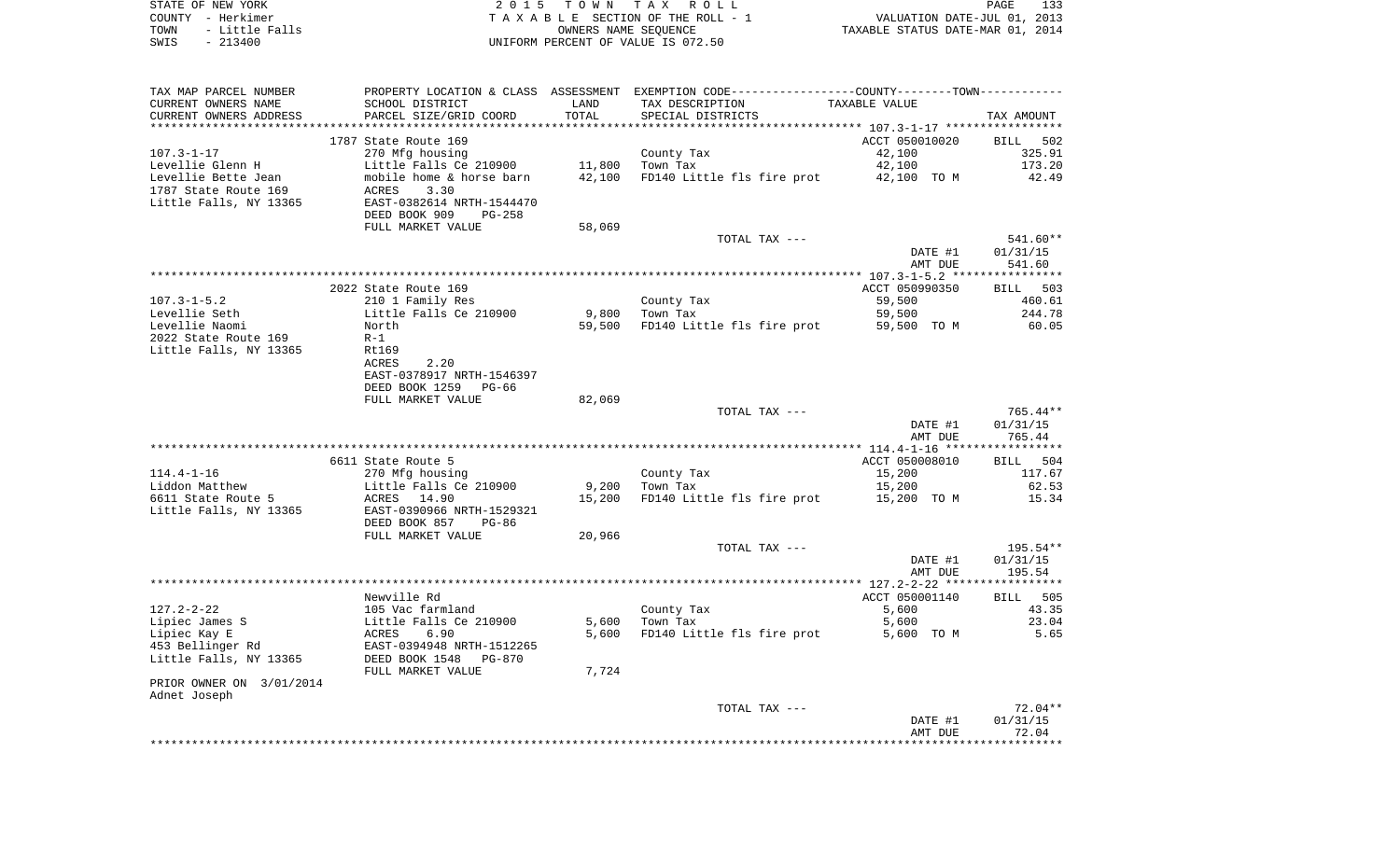| STATE OF NEW YORK       | 2015 TOWN TAX ROLL                  | 134<br>PAGE                      |
|-------------------------|-------------------------------------|----------------------------------|
| COUNTY - Herkimer       | TAXABLE SECTION OF THE ROLL - 1     | VALUATION DATE-JUL 01, 2013      |
| - Little Falls<br>TOWN  | OWNERS NAME SEOUENCE                | TAXABLE STATUS DATE-MAR 01, 2014 |
| - 213400<br><b>CMTC</b> | INITEORM PERCENT OF VALUE IS 072 50 |                                  |

TA X A B L E SECTION OF THE ROLL - 1 SWIS - 213400 UNIFORM PERCENT OF VALUE IS 072.50

| TAX MAP PARCEL NUMBER       | PROPERTY LOCATION & CLASS      | ASSESSMENT | EXEMPTION CODE-----------------COUNTY-------TOWN----------- |                                                  |                       |
|-----------------------------|--------------------------------|------------|-------------------------------------------------------------|--------------------------------------------------|-----------------------|
| CURRENT OWNERS NAME         | SCHOOL DISTRICT                | LAND       | TAX DESCRIPTION                                             | TAXABLE VALUE                                    |                       |
| CURRENT OWNERS ADDRESS      | PARCEL SIZE/GRID COORD         | TOTAL      | SPECIAL DISTRICTS                                           |                                                  | TAX AMOUNT            |
|                             |                                | ********** |                                                             | ****************** 114.3-1-25 ****************** |                       |
|                             | 263 Gun Club Rd                |            |                                                             | ACCT 050016730                                   | <b>BILL</b><br>506    |
| $114.3 - 1 - 25$            | 210 1 Family Res               |            | County Tax                                                  | 93,000                                           | 719.95                |
| Lippert Donald              | Little Falls Ce 210900         | 12,500     | Town Tax                                                    | 93,000                                           | 382.60                |
| Lippert Elaine              | <b>ACRES</b><br>4.00           | 93,000     | FD140 Little fls fire prot                                  | 93,000 TO M                                      | 93.87                 |
| 263 Gun Club Rd             | EAST-0385611 NRTH-1528989      |            |                                                             |                                                  |                       |
| Little Falls, NY 13365      | DEED BOOK 1361<br>PG-774       |            |                                                             |                                                  |                       |
|                             | FULL MARKET VALUE              | 128,276    |                                                             |                                                  |                       |
|                             |                                |            |                                                             |                                                  |                       |
|                             |                                |            | TOTAL TAX ---                                               |                                                  | 1,196.42**            |
|                             |                                |            |                                                             | DATE #1                                          | 01/31/15              |
|                             |                                |            |                                                             | AMT DUE                                          | 1,196.42              |
|                             |                                |            |                                                             |                                                  | * * * * * * * * * * * |
|                             | Resevior Rd                    |            |                                                             | ACCT 050990400                                   | BILL 507              |
| $114.2 - 2 - 53.2$          | 314 Rural vac<10               |            | County Tax                                                  | 11,200                                           | 86.70                 |
| Little Falls-Fonda Bus Corp | Little Falls Ce 210900         | 11,200     | Town Tax                                                    | 11,200                                           | 46.08                 |
| 7893 Hwy #5                 | West                           | 11,200     | FD140 Little fls fire prot                                  | 11,200 TO M                                      | 11.30                 |
| St Johnsville, NY 13452     | $V-L$                          |            |                                                             |                                                  |                       |
|                             | Resevior Rd                    |            |                                                             |                                                  |                       |
|                             | ACRES<br>7.00                  |            |                                                             |                                                  |                       |
|                             | EAST-0393259 NRTH-1540575      |            |                                                             |                                                  |                       |
|                             | DEED BOOK 698<br>PG-180        |            |                                                             |                                                  |                       |
|                             | FULL MARKET VALUE              | 15,448     |                                                             |                                                  |                       |
|                             |                                |            | TOTAL TAX ---                                               |                                                  | 144.08**              |
|                             |                                |            |                                                             | DATE #1                                          | 01/31/15              |
|                             |                                |            |                                                             | AMT DUE                                          | 144.08                |
|                             |                                |            |                                                             |                                                  |                       |
|                             | 737 Burt Rd                    |            |                                                             |                                                  | 508<br><b>BILL</b>    |
| $114.1 - 1 - 26.6$          | 210 1 Family Res               |            | County Tax                                                  | 47,200                                           | 365.39                |
| Lockwood James              | Herkimer Centra 213001         | 14,500     | Town Tax                                                    | 47,200                                           | 194.18                |
| Lockwood Anita              | partially assessed             | 47,200     | School Relevy                                               |                                                  | 999.24                |
| 737 Burt Rd                 | FRNT 218.00 DPTH               |            | FD140 Little fls fire prot                                  | 47,200 TO M                                      | 47.64                 |
|                             |                                |            |                                                             |                                                  |                       |
| Little Falls, NY 13365      | 5.30<br>ACRES                  |            |                                                             |                                                  |                       |
|                             | EAST-0385080 NRTH-1536951      |            |                                                             |                                                  |                       |
|                             | DEED BOOK 927<br>$PG-327$      |            |                                                             |                                                  |                       |
|                             | FULL MARKET VALUE              | 65,103     |                                                             |                                                  |                       |
|                             |                                |            | TOTAL TAX ---                                               |                                                  | $1,606.45**$          |
|                             |                                |            |                                                             | DATE #1                                          | 01/31/15              |
|                             |                                |            |                                                             | AMT DUE                                          | 1,606.45              |
|                             |                                |            |                                                             |                                                  |                       |
|                             | 466 Flint Ave Ext              |            |                                                             | ACCT 050002910                                   | BILL 509              |
| $121.35 - 1 - 1.1$          | 210 1 Family Res               |            | County Tax                                                  | 47,100                                           | 364.62                |
| Long Joshua                 | Little Falls Ce 210900         | 4,400      | Town Tax                                                    | 47,100                                           | 193.77                |
| 466 Flint Ave Ext           | FRNT 75.00 DPTH 175.00         | 47,100     | FD140 Little fls fire prot                                  | 47,100 TO M                                      | 47.54                 |
| Little Falls, NY 13365      | EAST-0392320 NRTH-1526313      |            |                                                             |                                                  |                       |
|                             | DEED BOOK 934<br><b>PG-171</b> |            |                                                             |                                                  |                       |
|                             | FULL MARKET VALUE              | 64,966     |                                                             |                                                  |                       |
|                             |                                |            | TOTAL TAX ---                                               |                                                  | 605.93**              |
|                             |                                |            |                                                             | DATE #1                                          | 01/31/15              |
|                             |                                |            |                                                             | AMT DUE                                          | 605.93                |
|                             |                                |            |                                                             |                                                  |                       |
|                             |                                |            |                                                             |                                                  |                       |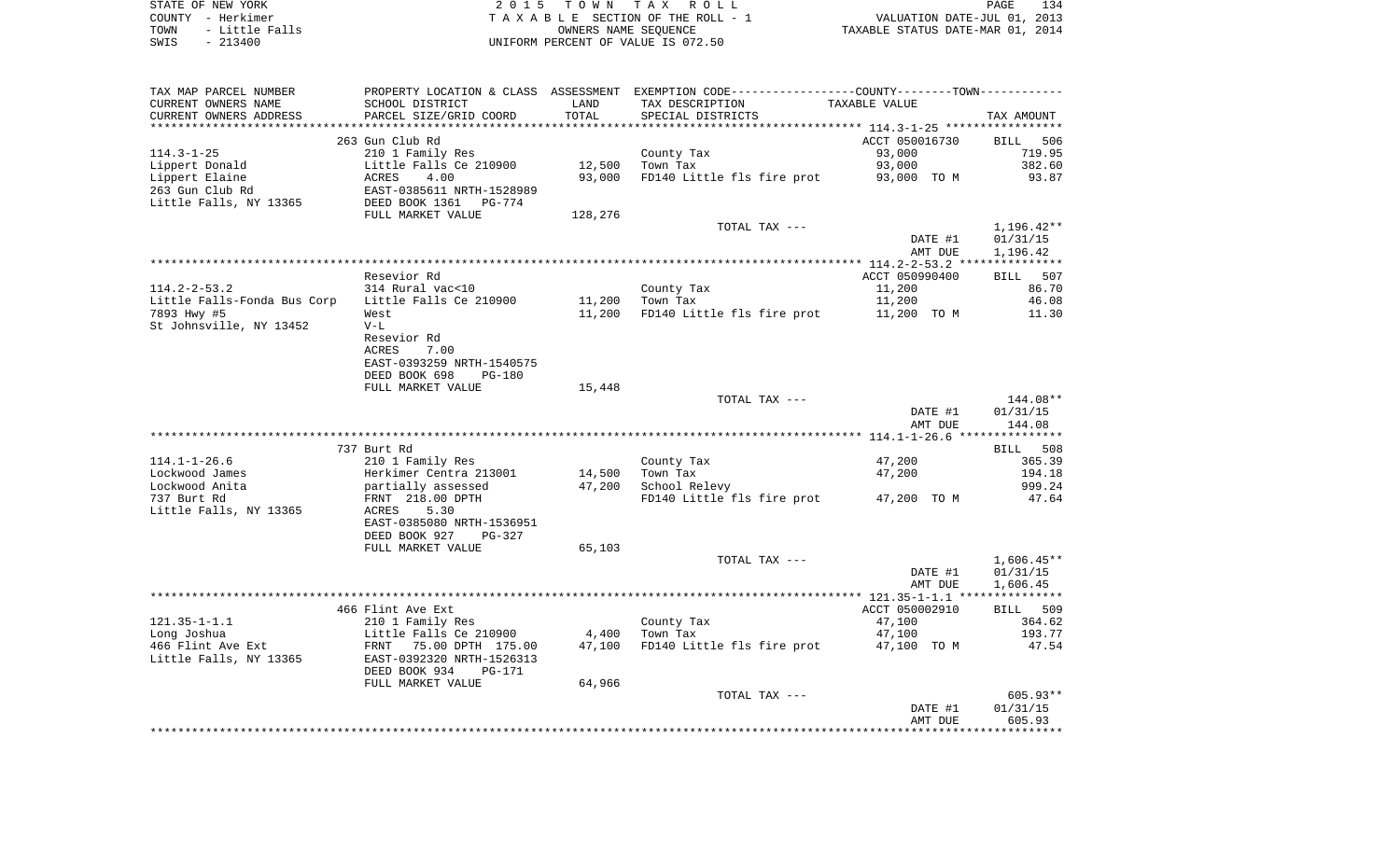|      | STATE OF NEW YORK | 2015 TOWN TAX ROLL                 | 135<br>PAGE                      |
|------|-------------------|------------------------------------|----------------------------------|
|      | COUNTY - Herkimer | TAXABLE SECTION OF THE ROLL - 1    | VALUATION DATE-JUL 01, 2013      |
| TOWN | - Little Falls    | OWNERS NAME SEOUENCE               | TAXABLE STATUS DATE-MAR 01, 2014 |
| SWIS | $-213400$         | UNIFORM PERCENT OF VALUE IS 072.50 |                                  |

| TAX MAP PARCEL NUMBER  |                           |        | PROPERTY LOCATION & CLASS ASSESSMENT EXEMPTION CODE----------------COUNTY--------TOWN---------- |                |                    |
|------------------------|---------------------------|--------|-------------------------------------------------------------------------------------------------|----------------|--------------------|
| CURRENT OWNERS NAME    | SCHOOL DISTRICT           | LAND   | TAX DESCRIPTION                                                                                 | TAXABLE VALUE  |                    |
| CURRENT OWNERS ADDRESS | PARCEL SIZE/GRID COORD    | TOTAL  | SPECIAL DISTRICTS                                                                               |                | TAX AMOUNT         |
|                        |                           |        |                                                                                                 |                |                    |
|                        | 367 Sandy Ln              |        |                                                                                                 | ACCT 050003840 | BILL 510           |
| $121.2 - 4 - 7$        | 210 1 Family Res          |        | County Tax                                                                                      | 54,300         | 420.36             |
| Longwell John          | Little Falls Ce 210900    | 8,000  | Town Tax                                                                                        | 54,300         | 223.39             |
| Lonqwell Carol         | FRNT 250.00 DPTH          | 54,300 | School Relevy                                                                                   |                | 2,337.34           |
| 217 Green St           | 1.00<br>ACRES             |        | FD140 Little fls fire prot                                                                      | 54,300 TO M    | 54.81              |
| Herkimer, NY 13350     | EAST-0386691 NRTH-1520588 |        |                                                                                                 |                |                    |
|                        | DEED BOOK 1502<br>PG-107  |        |                                                                                                 |                |                    |
|                        | FULL MARKET VALUE         | 74,897 |                                                                                                 |                |                    |
|                        |                           |        | TOTAL TAX ---                                                                                   |                | $3,035.90**$       |
|                        |                           |        |                                                                                                 | DATE #1        | 01/31/15           |
|                        |                           |        |                                                                                                 | AMT DUE        | 3,035.90           |
|                        |                           |        |                                                                                                 |                |                    |
|                        | Jacksonburg Rd            |        |                                                                                                 | ACCT 050007320 | <b>BILL</b><br>511 |
| $121.2 - 2 - 15$       | 210 1 Family Res          |        | County Tax                                                                                      | 14,200         | 109.93             |
| Lonis Margaret A       | Little Falls Ce 210900    | 9,200  | Town Tax                                                                                        | 14,200         | 58.42              |
| 1491 State Rte 5S      | N                         | 14,200 | FD140 Little fls fire prot                                                                      | 14,200 TO M    | 14.33              |
| Mohawk, NY 13407       | $R-1$                     |        |                                                                                                 |                |                    |
|                        | Rt-5S                     |        |                                                                                                 |                |                    |
|                        | ACRES<br>1.80             |        |                                                                                                 |                |                    |
|                        | EAST-0389858 NRTH-1524378 |        |                                                                                                 |                |                    |
|                        | DEED BOOK 866<br>PG-608   |        |                                                                                                 |                |                    |
|                        | FULL MARKET VALUE         | 19,586 |                                                                                                 |                |                    |
|                        |                           |        | TOTAL TAX ---                                                                                   |                | 182.68**           |
|                        |                           |        |                                                                                                 | DATE #1        | 01/31/15           |
|                        |                           |        |                                                                                                 | AMT DUE        | 182.68             |
|                        |                           |        |                                                                                                 |                |                    |
|                        | Jacksonburg Rd            |        |                                                                                                 | ACCT 050008160 | <b>BILL</b><br>512 |
| $121.2 - 2 - 4$        | 312 Vac w/imprv           |        | County Tax                                                                                      | 4,500          | 34.84              |
| Lonis Robert           | Little Falls Ce 210900    | 1,800  | Town Tax                                                                                        | 4,500          | 18.51              |
| Lonis Margaret         | N                         | 4,500  | FD140 Little fls fire prot                                                                      | 4,500 TO M     | 4.54               |
| 1491 State Route 5S    | $V-L$                     |        |                                                                                                 |                |                    |
| Mohawk, NY 13407       | Rt 5S                     |        |                                                                                                 |                |                    |
|                        | FRNT 145.00 DPTH 210.00   |        |                                                                                                 |                |                    |
|                        | EAST-0387811 NRTH-1524434 |        |                                                                                                 |                |                    |
|                        | DEED BOOK 00546 PG-00397  |        |                                                                                                 |                |                    |
|                        | FULL MARKET VALUE         | 6,207  |                                                                                                 |                |                    |
|                        |                           |        | TOTAL TAX ---                                                                                   |                | 57.89**            |
|                        |                           |        |                                                                                                 | DATE #1        | 01/31/15           |
|                        |                           |        |                                                                                                 | AMT DUE        | 57.89              |
|                        |                           |        |                                                                                                 |                |                    |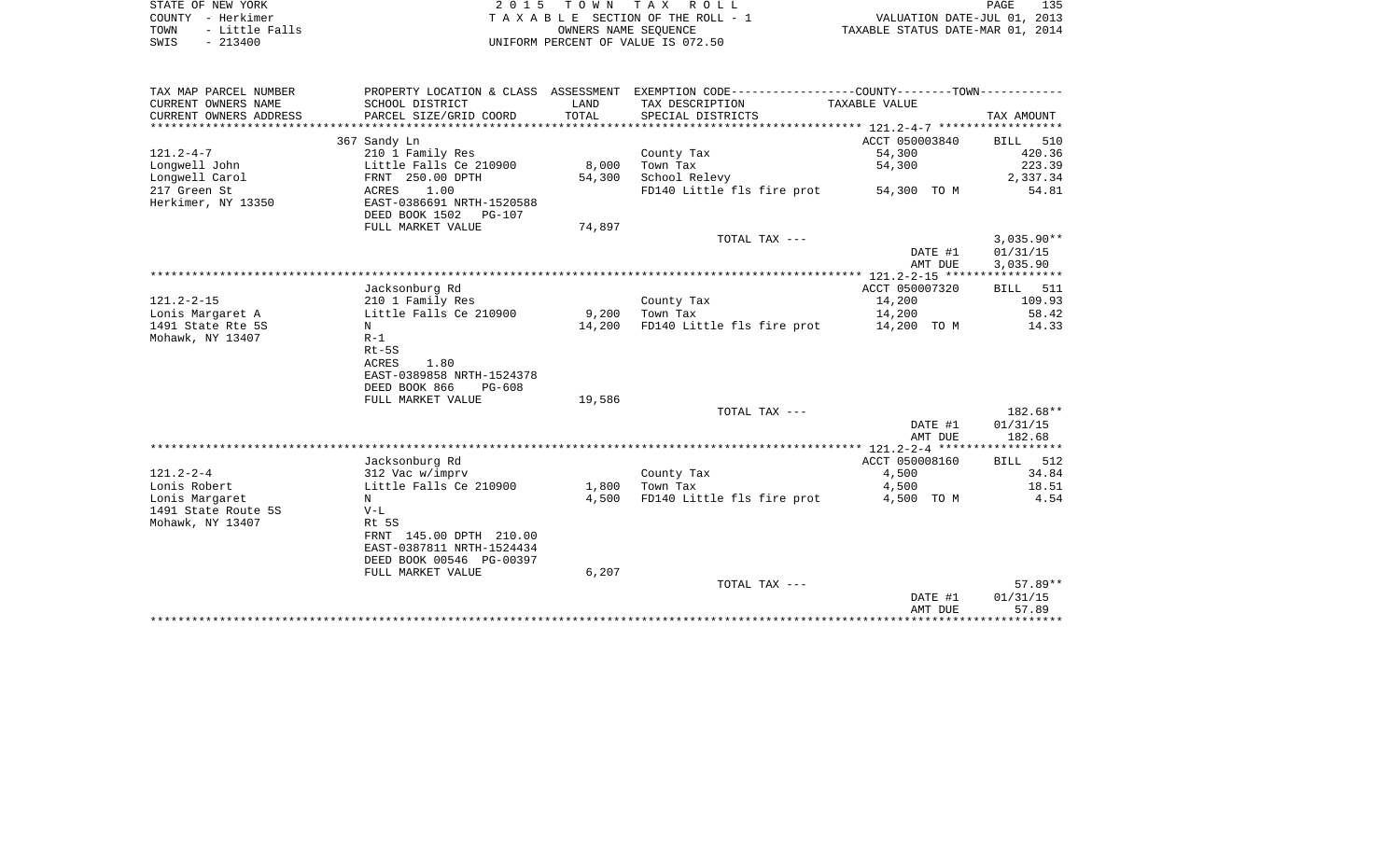| COUNTY - Herkimer<br>TOWN<br>- Little Falls<br>SWIS<br>$-213400$ |                                                      |        | TAXABLE SECTION OF THE ROLL - 1<br>OWNERS NAME SEQUENCE<br>UNIFORM PERCENT OF VALUE IS 072.50 | VALUATION DATE-JUL 01, 2013<br>TAXABLE STATUS DATE-MAR 01, 2014 |                      |
|------------------------------------------------------------------|------------------------------------------------------|--------|-----------------------------------------------------------------------------------------------|-----------------------------------------------------------------|----------------------|
|                                                                  |                                                      |        |                                                                                               |                                                                 |                      |
| TAX MAP PARCEL NUMBER                                            |                                                      |        | PROPERTY LOCATION & CLASS ASSESSMENT EXEMPTION CODE---------------COUNTY-------TOWN---------- |                                                                 |                      |
| CURRENT OWNERS NAME                                              | SCHOOL DISTRICT                                      | LAND   | TAX DESCRIPTION                                                                               | TAXABLE VALUE                                                   |                      |
| CURRENT OWNERS ADDRESS                                           | PARCEL SIZE/GRID COORD                               | TOTAL  | SPECIAL DISTRICTS                                                                             |                                                                 | TAX AMOUNT           |
|                                                                  |                                                      |        |                                                                                               |                                                                 |                      |
|                                                                  | 1491 State Route 5S                                  |        |                                                                                               | ACCT 050008190                                                  | BILL 513             |
| $121.2 - 2 - 5$<br>Lonis Robert                                  | 210 1 Family Res<br>Little Falls Ce 210900           | 7,700  | County Tax<br>Town Tax                                                                        | 61,000<br>61,000                                                | 472.23<br>250.95     |
| Lonis Margaret                                                   | N                                                    | 61,000 | FD140 Little fls fire prot 61,000 TO M                                                        |                                                                 | 61.57                |
| 1491 State Route 5S                                              | R1                                                   |        |                                                                                               |                                                                 |                      |
| Mohawk, NY 13407                                                 | FRNT 209.00 DPTH 209.00                              |        |                                                                                               |                                                                 |                      |
|                                                                  | EAST-0387969 NRTH-1524418                            |        |                                                                                               |                                                                 |                      |
|                                                                  | DEED BOOK 00512 PG-00232                             |        |                                                                                               |                                                                 |                      |
|                                                                  | FULL MARKET VALUE                                    | 84,138 |                                                                                               |                                                                 |                      |
|                                                                  |                                                      |        | TOTAL TAX ---                                                                                 | DATE #1                                                         | 784.75**<br>01/31/15 |
|                                                                  |                                                      |        |                                                                                               | AMT DUE                                                         | 784.75               |
|                                                                  |                                                      |        |                                                                                               |                                                                 |                      |
|                                                                  | 158 Sandy Ln                                         |        |                                                                                               | ACCT 050014910                                                  | 514<br>BILL          |
| 121.1-2-32                                                       | 210 1 Family Res                                     |        | County Tax                                                                                    | 58,400                                                          | 452.10               |
| Loomis Edward                                                    | Central Valley 212803                                | 7,700  | Town Tax                                                                                      | 58,400                                                          | 240.26               |
| 158 Sandy Ln                                                     | Sandy Lane                                           | 58,400 | School Relevy<br>FD140 Little fls fire prot 58,400 TO M                                       |                                                                 | 1,033.90             |
| Mohawk, NY 13407                                                 | FRNT 200.00 DPTH 200.00<br>EAST-0383489 NRTH-1522572 |        |                                                                                               |                                                                 | 58.94                |
|                                                                  | DEED BOOK 00636 PG-00319                             |        |                                                                                               |                                                                 |                      |
|                                                                  | FULL MARKET VALUE                                    | 80,552 |                                                                                               |                                                                 |                      |
|                                                                  |                                                      |        | TOTAL TAX ---                                                                                 |                                                                 | 1,785.20**           |
|                                                                  |                                                      |        |                                                                                               | DATE #1                                                         | 01/31/15             |
|                                                                  |                                                      |        |                                                                                               | AMT DUE                                                         | 1,785.20             |
|                                                                  | 558 Sandy Lane Rd                                    |        |                                                                                               | ACCT 050004320                                                  | BILL 515             |
| 121.2-4-49                                                       | 210 1 Family Res                                     |        | County Tax                                                                                    | 57,000                                                          | 441.26               |
| Lopata Laura                                                     | Little Falls Ce 210900                               | 7,800  | Town Tax                                                                                      | 57,000                                                          | 234.50               |
| 558 Sandy Lane Rd                                                | Е                                                    | 57,000 | FD140 Little fls fire prot                                                                    | 57,000 TO M                                                     | 57.53                |
| Mohawk, NY 13407                                                 | FRNT 100.00 DPTH                                     |        |                                                                                               |                                                                 |                      |
|                                                                  | ACRES<br>0.95<br>EAST-0389216 NRTH-1522767           |        |                                                                                               |                                                                 |                      |
|                                                                  | DEED BOOK 925<br>$PG-81$                             |        |                                                                                               |                                                                 |                      |
|                                                                  | FULL MARKET VALUE                                    | 78,621 |                                                                                               |                                                                 |                      |
|                                                                  |                                                      |        | TOTAL TAX ---                                                                                 |                                                                 | 733.29**             |
|                                                                  |                                                      |        |                                                                                               | DATE #1                                                         | 01/31/15             |
|                                                                  |                                                      |        |                                                                                               | AMT DUE                                                         | 733.29               |
|                                                                  | State Route 167                                      |        |                                                                                               | ACCT 050012750                                                  | BILL<br>516          |
| $121.4 - 3 - 3$                                                  | 314 Rural vac<10                                     |        | County Tax                                                                                    | 8,500                                                           | 65.80                |
| Lopez-Jerez Duglas                                               | Owen D Young 215001                                  |        | 8,500 Town Tax                                                                                | 8,500                                                           | 34.97                |
| Lopez-Maldonado Byron Manuel                                     | Е                                                    | 8,500  | FD140 Little fls fire prot                                                                    | 8,500 TO M                                                      | 8.58                 |
| PO Box 93                                                        | Rt 167                                               |        |                                                                                               |                                                                 |                      |
| Patterson, NY 12563                                              | FRNT 383.00 DPTH                                     |        |                                                                                               |                                                                 |                      |
|                                                                  | ACRES<br>4.00<br>EAST-0388596 NRTH-1512370           |        |                                                                                               |                                                                 |                      |
|                                                                  | DEED BOOK 1481<br>PG-612                             |        |                                                                                               |                                                                 |                      |
|                                                                  | FULL MARKET VALUE                                    | 11,724 |                                                                                               |                                                                 |                      |
|                                                                  |                                                      |        | TOTAL TAX ---                                                                                 |                                                                 | $109.35**$           |
|                                                                  |                                                      |        |                                                                                               | DATE #1                                                         | 01/31/15             |
|                                                                  |                                                      |        |                                                                                               | AMT DUE                                                         | 109.35               |
|                                                                  |                                                      |        |                                                                                               |                                                                 |                      |

STATE OF NEW YORK **EXECUTE:**  $2015$  TOWN TAX ROLL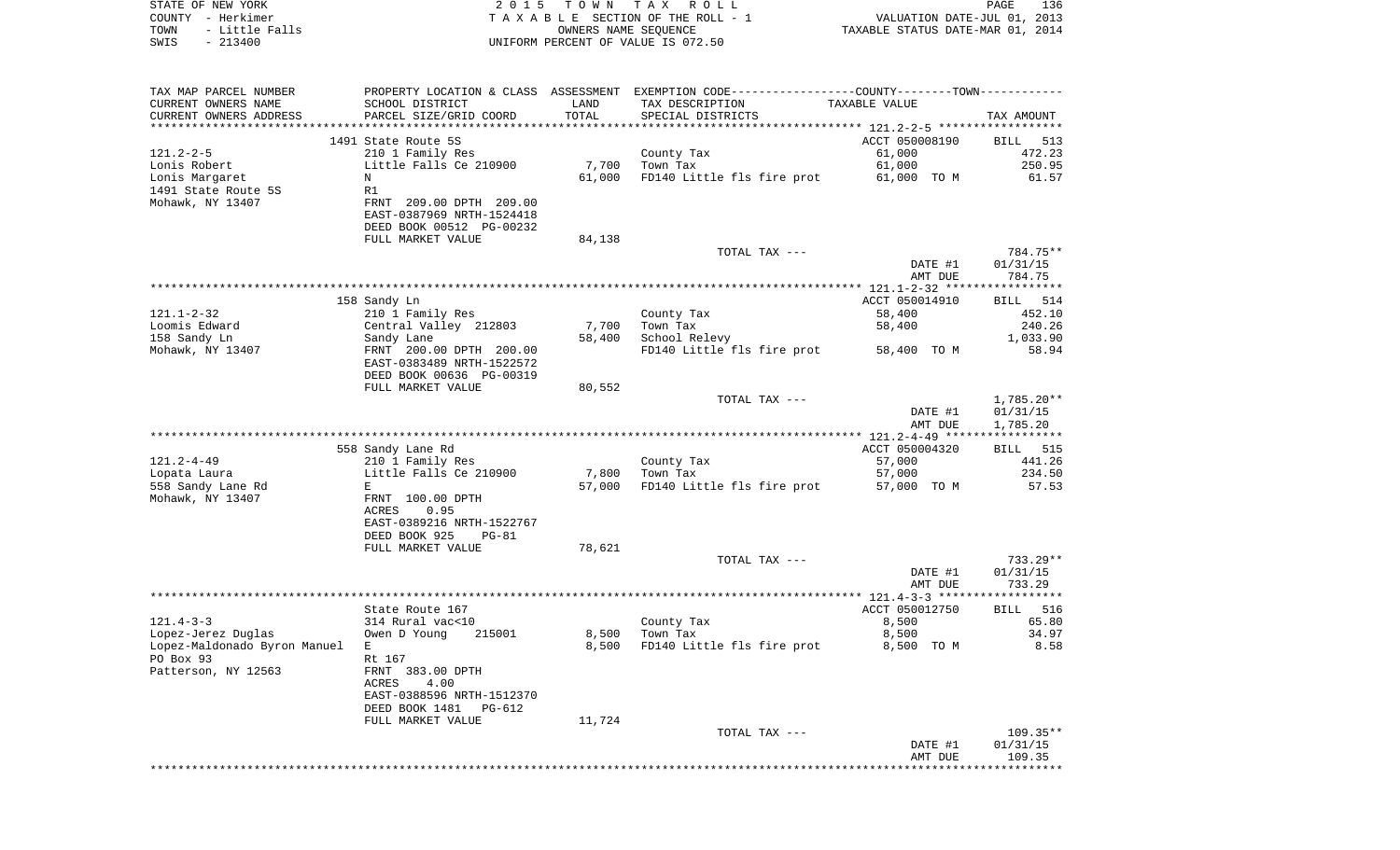| TOWN<br>SWIS                     | - Little Falls<br>$-213400$                   |                                                                | OWNERS NAME SEQUENCE | UNIFORM PERCENT OF VALUE IS 072.50                                                            | TAXABLE STATUS DATE-MAR 01, 2014 |                      |
|----------------------------------|-----------------------------------------------|----------------------------------------------------------------|----------------------|-----------------------------------------------------------------------------------------------|----------------------------------|----------------------|
|                                  |                                               |                                                                |                      |                                                                                               |                                  |                      |
|                                  | TAX MAP PARCEL NUMBER                         |                                                                |                      | PROPERTY LOCATION & CLASS ASSESSMENT EXEMPTION CODE---------------COUNTY-------TOWN---------- |                                  |                      |
|                                  | CURRENT OWNERS NAME<br>CURRENT OWNERS ADDRESS | SCHOOL DISTRICT<br>PARCEL SIZE/GRID COORD                      | LAND<br>TOTAL        | TAX DESCRIPTION<br>SPECIAL DISTRICTS                                                          | TAXABLE VALUE                    | TAX AMOUNT           |
|                                  |                                               | Paines Hollow Rd                                               |                      |                                                                                               | ACCT 050007630                   | BILL 517             |
| $127.1 - 1 - 10.1$               |                                               | 321 Abandoned ag                                               |                      | County Tax                                                                                    | 36,900                           | 285.66               |
|                                  | Losurdo Michael                               | Owen D Young<br>215001                                         | 36,900               | Town Tax                                                                                      | 36,900                           | 151.81               |
|                                  | 55 West Saddle River Rd                       | W                                                              | 36,900               | FD140 Little fls fire prot                                                                    | 36,900 TO M                      | 37.24                |
|                                  | Saddle River New Jersey 07458 ACRES           | 40.80<br>EAST-0384399 NRTH-1507484<br>DEED BOOK 00618 PG-00927 |                      |                                                                                               |                                  |                      |
|                                  |                                               | FULL MARKET VALUE                                              | 50,897               |                                                                                               |                                  |                      |
|                                  |                                               |                                                                |                      | TOTAL TAX ---                                                                                 |                                  | 474.71**             |
|                                  |                                               |                                                                |                      |                                                                                               | DATE #1<br>AMT DUE               | 01/31/15<br>474.71   |
|                                  |                                               |                                                                |                      |                                                                                               |                                  |                      |
|                                  |                                               | Paines Hollow Rd                                               |                      |                                                                                               | ACCT 050007635                   | BILL 518             |
| $127.2 - 2 - 9$                  |                                               | 105 Vac farmland                                               |                      | County Tax                                                                                    | 26,200                           | 202.82               |
|                                  | Losurdo Michael<br>55 West Saddle River Rd    | Owen D Young<br>215001<br>W                                    | 26,200<br>26,200     | Town Tax<br>FD140 Little fls fire prot                                                        | 26,200<br>26,200 TO M            | 107.79<br>26.44      |
|                                  | Saddle River New Jersey 07458 Farmland 30A.   | Rt167                                                          |                      |                                                                                               |                                  |                      |
|                                  |                                               | 23.80<br>ACRES                                                 |                      |                                                                                               |                                  |                      |
|                                  |                                               | EAST-0385764 NRTH-1506217<br>DEED BOOK 00618 PG-00927          |                      |                                                                                               |                                  |                      |
|                                  |                                               | FULL MARKET VALUE                                              | 36,138               |                                                                                               |                                  |                      |
|                                  |                                               |                                                                |                      | TOTAL TAX ---                                                                                 |                                  | $337.05**$           |
|                                  |                                               |                                                                |                      |                                                                                               | DATE #1<br>AMT DUE               | 01/31/15<br>337.05   |
|                                  |                                               |                                                                |                      |                                                                                               |                                  |                      |
|                                  |                                               | Paines Hollow Rd                                               |                      |                                                                                               | ACCT 050005910                   | BILL<br>519          |
| 127.1-1-15                       |                                               | 314 Rural vac<10                                               |                      | County Tax                                                                                    | 200                              | 1.55                 |
|                                  | Lovelace Loriann                              | Central Valley 212803                                          | 200                  | Town Tax                                                                                      | 200                              | 0.82                 |
|                                  | 2106 State Highway 168<br>Mohawk, NY 13407    | FRNT 390.00 DPTH<br>0.11<br>ACRES                              | 200                  | School Relevy<br>FD140 Little fls fire prot                                                   | 200 TO M                         | 5.62<br>.20          |
|                                  |                                               | EAST-0383644 NRTH-1505310                                      |                      |                                                                                               |                                  |                      |
|                                  |                                               | DEED BOOK 1230<br>PG-636                                       |                      |                                                                                               |                                  |                      |
|                                  |                                               | FULL MARKET VALUE                                              | 276                  |                                                                                               |                                  |                      |
|                                  |                                               |                                                                |                      | TOTAL TAX ---                                                                                 | DATE #1                          | $8.19**$<br>01/31/15 |
|                                  |                                               |                                                                |                      |                                                                                               | AMT DUE                          | 8.19                 |
|                                  |                                               |                                                                |                      |                                                                                               |                                  |                      |
|                                  |                                               | Overlook Rd                                                    |                      |                                                                                               | ACCT 050016760                   | BILL 520             |
| $121.1 - 1 - 28$<br>Lovrin James |                                               | 312 Vac w/imprv<br>Little Falls Ce 210900                      | 700                  | County Tax<br>Town Tax                                                                        | 2,500<br>2,500                   | 19.35<br>10.28       |
| Lovrin Sandra                    |                                               | $\mathbf N$                                                    |                      | 2,500 FD140 Little fls fire prot                                                              | 2,500 TO M                       | 2.52                 |
| 166 Overlook Rd                  |                                               | V-L 100X128                                                    |                      |                                                                                               |                                  |                      |
|                                  | Little Falls, NY 13365                        | Overlook Rd                                                    |                      |                                                                                               |                                  |                      |
|                                  |                                               | FRNT 100.00 DPTH 128.00<br>EAST-0383507 NRTH-1526982           |                      |                                                                                               |                                  |                      |
|                                  |                                               | DEED BOOK 675<br>PG-581<br>FULL MARKET VALUE                   | 3,448                |                                                                                               |                                  |                      |
|                                  |                                               |                                                                |                      | TOTAL TAX ---                                                                                 |                                  | $32.15**$            |
|                                  |                                               |                                                                |                      |                                                                                               | DATE #1                          | 01/31/15             |
|                                  |                                               |                                                                |                      |                                                                                               | AMT DUE                          | 32.15                |
|                                  |                                               |                                                                |                      |                                                                                               |                                  |                      |

STATE OF NEW YORK 2 0 1 5 T O W N T A X R O L L PAGE 137 COUNTY - Herkimer T A X A B L E SECTION OF THE ROLL - 1 VALUATION DATE-JUL 01, 2013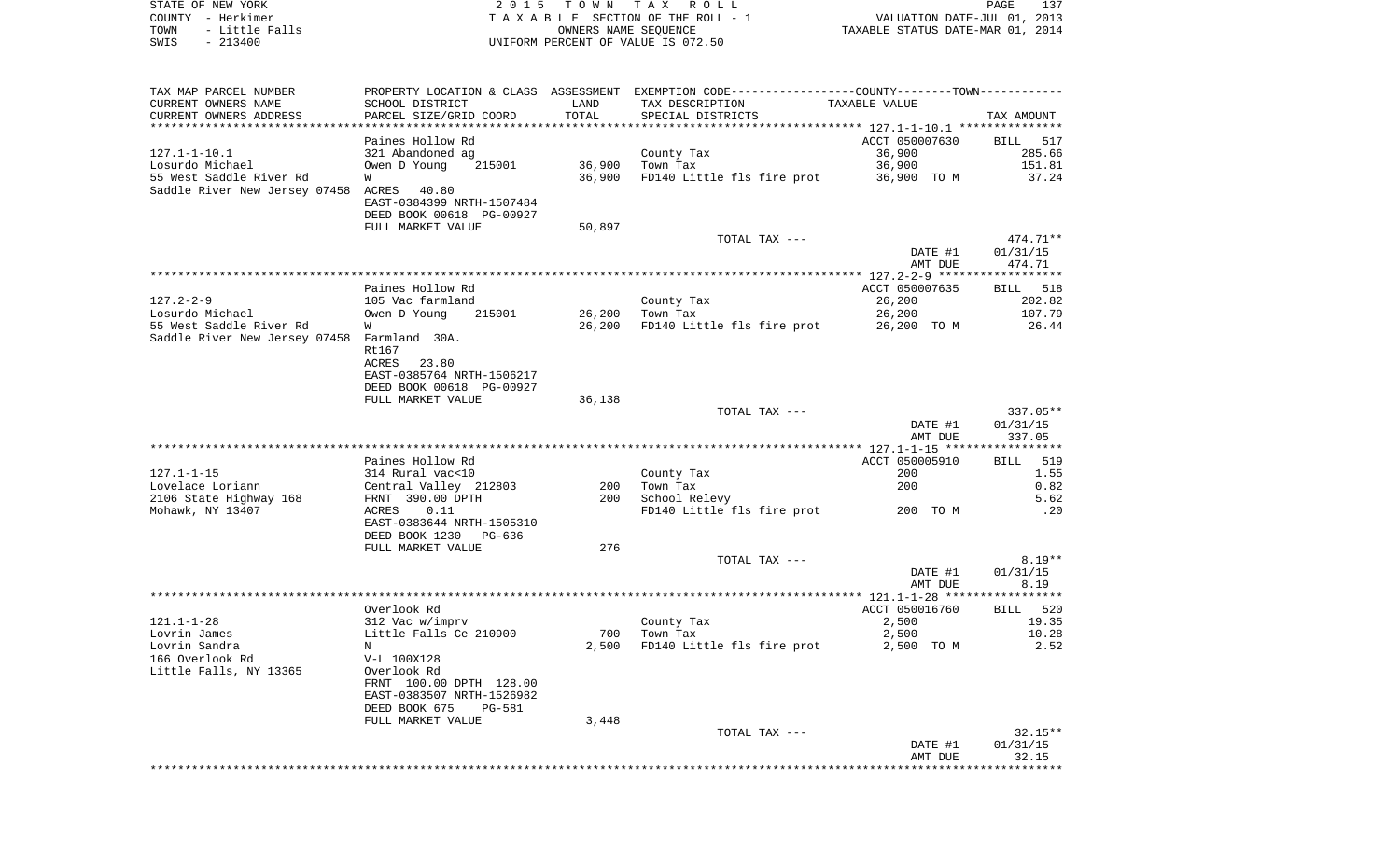| STATE OF NEW YORK<br>COUNTY - Herkimer<br>TOWN<br>- Little Falls<br>SWIS<br>$-213400$ | 2 0 1 5                                      | T O W N           | TAX ROLL<br>TAXABLE SECTION OF THE ROLL - 1<br>OWNERS NAME SEQUENCE                           | VALUATION DATE-JUL 01, 2013<br>TAXABLE STATUS DATE-MAR 01, 2014 | $\mathop{\mathtt{PAGE}}$<br>138 |
|---------------------------------------------------------------------------------------|----------------------------------------------|-------------------|-----------------------------------------------------------------------------------------------|-----------------------------------------------------------------|---------------------------------|
|                                                                                       |                                              |                   | UNIFORM PERCENT OF VALUE IS 072.50                                                            |                                                                 |                                 |
| TAX MAP PARCEL NUMBER                                                                 |                                              |                   | PROPERTY LOCATION & CLASS ASSESSMENT EXEMPTION CODE---------------COUNTY-------TOWN---------- |                                                                 |                                 |
| CURRENT OWNERS NAME                                                                   | SCHOOL DISTRICT                              | LAND              | TAX DESCRIPTION                                                                               | TAXABLE VALUE                                                   |                                 |
| CURRENT OWNERS ADDRESS                                                                | PARCEL SIZE/GRID COORD                       | TOTAL             | SPECIAL DISTRICTS                                                                             |                                                                 | TAX AMOUNT                      |
| ********************                                                                  |                                              | ***************   |                                                                                               |                                                                 |                                 |
| $121.1 - 1 - 29$                                                                      | 166 Overlook Rd<br>210 1 Family Res          |                   | County Tax                                                                                    | ACCT 050005070<br>59,600                                        | BILL<br>521<br>461.39           |
| Lovrin James                                                                          | Little Falls Ce 210900                       | 2,700             | Town Tax                                                                                      | 59,600                                                          | 245.19                          |
| Lovrin Sandra                                                                         | N                                            | 59,600            | FD140 Little fls fire prot                                                                    | 59,600 TO M                                                     | 60.15                           |
| 166 Overlook Rd                                                                       | FRNT<br>70.00 DPTH                           |                   |                                                                                               |                                                                 |                                 |
| Little Falls, NY 13365                                                                | ACRES<br>0.17                                |                   |                                                                                               |                                                                 |                                 |
|                                                                                       | EAST-0383491 NRTH-1526798                    |                   |                                                                                               |                                                                 |                                 |
|                                                                                       | DEED BOOK 675<br>PG-581<br>FULL MARKET VALUE | 82,207            |                                                                                               |                                                                 |                                 |
|                                                                                       |                                              |                   | TOTAL TAX ---                                                                                 |                                                                 | $766.73**$                      |
|                                                                                       |                                              |                   |                                                                                               | DATE #1                                                         | 01/31/15                        |
|                                                                                       |                                              |                   |                                                                                               | AMT DUE                                                         | 766.73                          |
|                                                                                       |                                              |                   |                                                                                               |                                                                 |                                 |
|                                                                                       | 204 Sandy Lane Rd                            |                   |                                                                                               | ACCT 050018200                                                  | 522<br>BILL                     |
| $121.1 - 2 - 40$<br>Lowell Charles John                                               | 210 1 Family Res<br>Central Valley 212803    | 5,700             | County Tax<br>Town Tax                                                                        | 66,700<br>66,700                                                | 516.35<br>274.40                |
| Lowell Michael Christopher                                                            | Life Use Charles A.& Mary                    | 66,700            | FD140 Little fls fire prot                                                                    | 66,700 TO M                                                     | 67.32                           |
| 204 Sandy Lane Rd                                                                     | $R-1$                                        |                   |                                                                                               |                                                                 |                                 |
| Mohawk, NY 13407                                                                      | Sandy Lane                                   |                   |                                                                                               |                                                                 |                                 |
|                                                                                       | FRNT 137.00 DPTH 146.00                      |                   |                                                                                               |                                                                 |                                 |
|                                                                                       | EAST-0383791 NRTH-1521701                    |                   |                                                                                               |                                                                 |                                 |
|                                                                                       | DEED BOOK 1434<br>$PG-352$                   |                   |                                                                                               |                                                                 |                                 |
|                                                                                       | FULL MARKET VALUE                            | 92,000            | TOTAL TAX ---                                                                                 |                                                                 | 858.07**                        |
|                                                                                       |                                              |                   |                                                                                               | DATE #1                                                         | 01/31/15                        |
|                                                                                       |                                              |                   |                                                                                               | AMT DUE                                                         | 858.07                          |
|                                                                                       |                                              |                   |                                                                                               |                                                                 |                                 |
|                                                                                       | 3249 State Route 167                         |                   |                                                                                               | ACCT 050099230                                                  | 523<br>BILL                     |
| $127.2 - 2 - 20.6$                                                                    | 240 Rural res                                |                   | County Tax<br>Town Tax                                                                        | 139,000                                                         | 1,076.06<br>571.84              |
| Lucas Darryl C<br>Hillery-Lucas Nancy                                                 | Little Falls Ce 210900<br>ACRES<br>15.00     | 20,000<br>139,000 | FD140 Little fls fire prot                                                                    | 139,000<br>139,000 TO M                                         | 140.29                          |
| PO Box 133                                                                            | EAST-0392891 NRTH-1511863                    |                   |                                                                                               |                                                                 |                                 |
| Little Falls, NY 13365                                                                | DEED BOOK 907<br>PG-436                      |                   |                                                                                               |                                                                 |                                 |
|                                                                                       | FULL MARKET VALUE                            | 191,724           |                                                                                               |                                                                 |                                 |
|                                                                                       |                                              |                   | TOTAL TAX ---                                                                                 |                                                                 | 1,788.19**                      |
|                                                                                       |                                              |                   |                                                                                               | DATE #1                                                         | 01/31/15                        |
|                                                                                       |                                              |                   |                                                                                               | AMT DUE                                                         | 1,788.19<br>****                |
|                                                                                       | Broat Rd                                     |                   |                                                                                               | ACCT 05990750                                                   | 524<br>BILL                     |
| $114.3 - 3 - 1.4$                                                                     | 311 Res vac land                             |                   | County Tax                                                                                    | 500                                                             | 3.87                            |
| Lyle Roy Alan                                                                         | Herkimer Centra 213001                       | 500               | Town Tax                                                                                      | 500                                                             | 2.06                            |
| 146 Broat Rd                                                                          | South                                        | 500               | FD140 Little fls fire prot                                                                    | 500 TO M                                                        | .50                             |
| Little Falls, NY 13365                                                                | $V-L$                                        |                   |                                                                                               |                                                                 |                                 |
|                                                                                       | Broat Rd<br>24.00 DPTH 180.00<br>FRNT        |                   |                                                                                               |                                                                 |                                 |
|                                                                                       | 0.09<br>ACRES                                |                   |                                                                                               |                                                                 |                                 |
|                                                                                       | EAST-0380504 NRTH-1531506                    |                   |                                                                                               |                                                                 |                                 |
|                                                                                       | DEED BOOK 710<br><b>PG-079</b>               |                   |                                                                                               |                                                                 |                                 |
|                                                                                       | FULL MARKET VALUE                            | 690               |                                                                                               |                                                                 |                                 |
|                                                                                       |                                              |                   | TOTAL TAX ---                                                                                 |                                                                 | $6.43**$                        |
|                                                                                       |                                              |                   |                                                                                               | DATE #1<br>AMT DUE                                              | 01/31/15<br>6.43                |
|                                                                                       |                                              |                   |                                                                                               |                                                                 | * * * * * * * * * * * * * *     |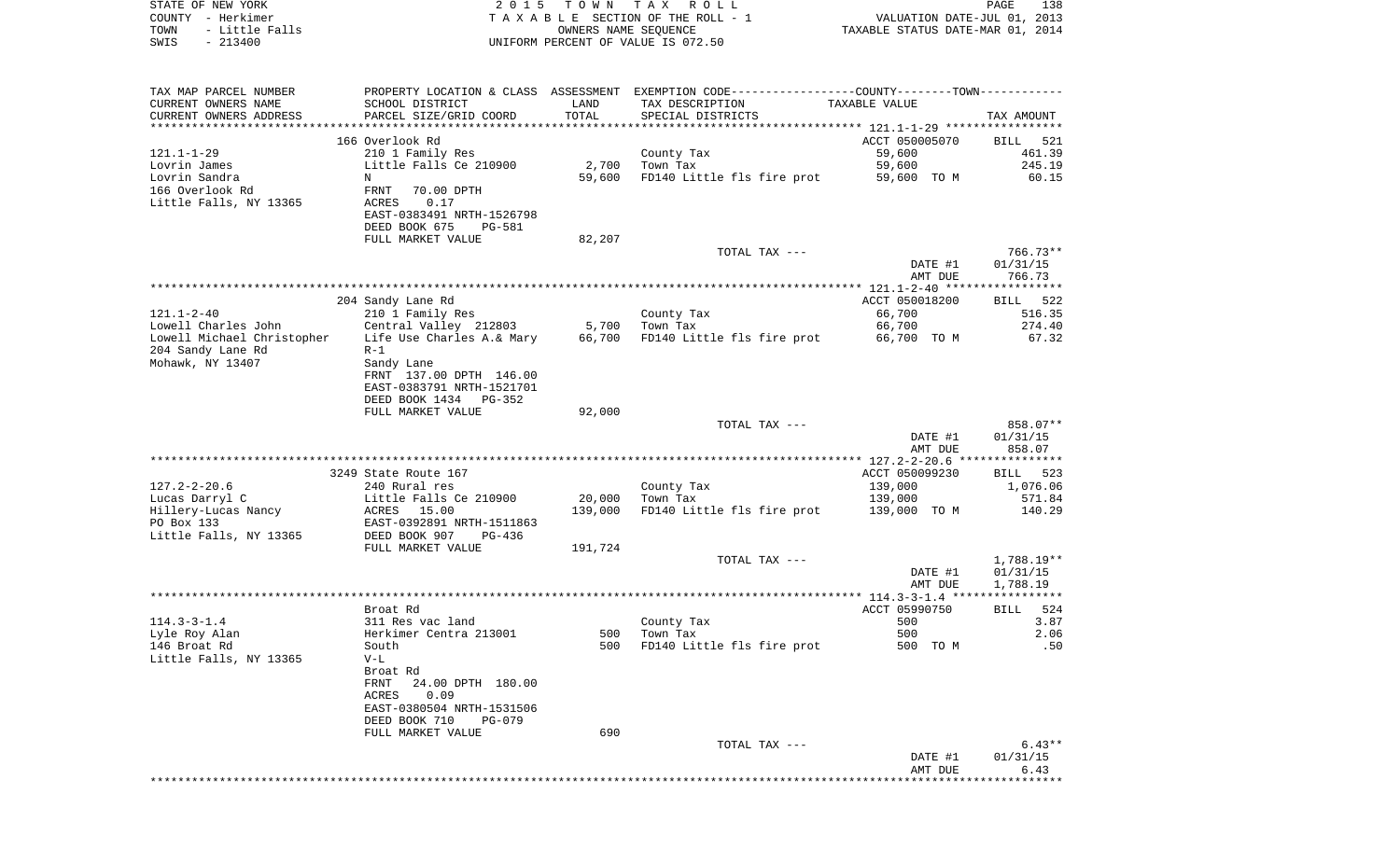| COUNTY - Herkimer<br>- Little Falls<br>TOWN   | 2 0 1 5                                                                                     | T O W N<br>OWNERS NAME SEQUENCE | TAX ROLL<br>TAXABLE SECTION OF THE ROLL - 1                                                   | TAXABLE STATUS DATE-MAR 01, 2014                 | PAGE<br>139<br>VALUATION DATE-JUL 01, 2013 |
|-----------------------------------------------|---------------------------------------------------------------------------------------------|---------------------------------|-----------------------------------------------------------------------------------------------|--------------------------------------------------|--------------------------------------------|
| $-213400$<br>SWIS                             |                                                                                             |                                 | UNIFORM PERCENT OF VALUE IS 072.50                                                            |                                                  |                                            |
| TAX MAP PARCEL NUMBER                         |                                                                                             |                                 | PROPERTY LOCATION & CLASS ASSESSMENT EXEMPTION CODE---------------COUNTY-------TOWN---------- |                                                  |                                            |
| CURRENT OWNERS NAME<br>CURRENT OWNERS ADDRESS | SCHOOL DISTRICT<br>PARCEL SIZE/GRID COORD                                                   | LAND<br>TOTAL                   | TAX DESCRIPTION<br>SPECIAL DISTRICTS                                                          | TAXABLE VALUE                                    | TAX AMOUNT                                 |
| ************************                      |                                                                                             |                                 |                                                                                               |                                                  |                                            |
| 146 Broat Rd                                  |                                                                                             |                                 |                                                                                               | ACCT 050008440                                   | BILL<br>525                                |
| $114.3 - 3 - 8$                               | 270 Mfg housing                                                                             |                                 | County Tax                                                                                    | 39,300                                           | 304.24                                     |
| Lyle Roy Alan                                 | Herkimer Centra 213001                                                                      | 13,600                          | Town Tax                                                                                      | 39,300                                           | 161.68                                     |
| 146 Broat Rd<br>S                             |                                                                                             | 39,300                          | FD140 Little fls fire prot                                                                    | 39,300 TO M                                      | 39.67                                      |
| Little Falls, NY 13365<br>Mbl Hm<br>Broat Rd  |                                                                                             |                                 |                                                                                               |                                                  |                                            |
|                                               | FRNT 180.00 DPTH 180.00<br>EAST-0380346 NRTH-1531484<br>DEED BOOK 00655 PG-00354            |                                 |                                                                                               |                                                  |                                            |
|                                               | FULL MARKET VALUE                                                                           | 54,207                          |                                                                                               |                                                  |                                            |
|                                               |                                                                                             |                                 | TOTAL TAX ---                                                                                 | DATE #1                                          | $505.59**$<br>01/31/15                     |
|                                               |                                                                                             |                                 |                                                                                               | AMT DUE                                          | 505.59                                     |
| Broat Rd                                      |                                                                                             |                                 |                                                                                               | ACCT 050008450                                   | 526<br>BILL                                |
| $114.3 - 3 - 10$                              | 311 Res vac land                                                                            |                                 | County Tax                                                                                    | 1,300                                            | 10.06                                      |
| Lyle Roy Alan                                 | Herkimer Centra 213001                                                                      | 1,300                           | Town Tax                                                                                      | 1,300                                            | 5.35                                       |
| 146 Broat Rd<br>South                         |                                                                                             | 1,300                           | FD140 Little fls fire prot                                                                    | 1,300 TO M                                       | 1.31                                       |
| Little Falls, NY 13365<br>Broat Rd<br>FRNT    | V1 60' X 180'<br>60.00 DPTH 180.00<br>EAST-0380462 NRTH-1531497<br>DEED BOOK 00660 PG-00188 |                                 |                                                                                               |                                                  |                                            |
|                                               | FULL MARKET VALUE                                                                           | 1,793                           |                                                                                               |                                                  |                                            |
|                                               |                                                                                             |                                 | TOTAL TAX ---                                                                                 | DATE #1<br>AMT DUE                               | $16.72**$<br>01/31/15<br>16.72             |
|                                               | ***************************                                                                 |                                 | ***********************************                                                           | ****************** 114.1-1-8.1 ***************** |                                            |
|                                               | Shells Bush Rd                                                                              |                                 |                                                                                               | ACCT 050019470                                   | BILL 527                                   |
| $114.1 - 1 - 8.1$<br>Macri Lisa               | 314 Rural vac<10<br>Little Falls Ce 210900                                                  |                                 | County Tax                                                                                    | 9,800                                            | 75.87<br>40.32                             |
| Comstock Douglas<br>ACRES                     | 2.80                                                                                        | 9,800<br>9,800                  | Town Tax<br>FD140 Little fls fire prot                                                        | 9,800<br>9,800 TO M                              | 9.89                                       |
| 1219 Shells Bush Rd<br>Little Falls, NY 13365 | EAST-0382708 NRTH-1541828<br>DEED BOOK 1404 PG-921                                          |                                 |                                                                                               |                                                  |                                            |
|                                               | FULL MARKET VALUE                                                                           | 13,517                          |                                                                                               |                                                  |                                            |
|                                               |                                                                                             |                                 | TOTAL TAX ---                                                                                 | DATE #1                                          | 126.08**<br>01/31/15                       |
|                                               |                                                                                             |                                 |                                                                                               | AMT DUE                                          | 126.08                                     |
|                                               |                                                                                             |                                 |                                                                                               |                                                  |                                            |
| 1219 Shells Bush Rd                           |                                                                                             |                                 |                                                                                               | ACCT 050001950                                   | 528<br>BILL                                |
| $114.1 - 1 - 10$                              | 210 1 Family Res                                                                            |                                 | County Tax                                                                                    | 86,500                                           | 669.63                                     |
| Macri Lisa                                    | Little Falls Ce 210900                                                                      | 7,700                           | Town Tax                                                                                      | 86,500                                           | 355.86                                     |
| Comstock Douglas<br>1219 Shells Bush Rd       | FRNT 200.00 DPTH 200.00<br>EAST-0382700 NRTH-1541644                                        | 86,500                          | FD140 Little fls fire prot                                                                    | 86,500 TO M                                      | 87.30                                      |
| Little Falls, NY 13365                        | DEED BOOK 1404<br>PG-921                                                                    |                                 |                                                                                               |                                                  |                                            |
|                                               | FULL MARKET VALUE                                                                           | 119,310                         |                                                                                               |                                                  |                                            |
|                                               |                                                                                             |                                 | TOTAL TAX ---                                                                                 | DATE #1                                          | 1,112.79**<br>01/31/15                     |
|                                               |                                                                                             |                                 |                                                                                               | AMT DUE                                          | 1,112.79                                   |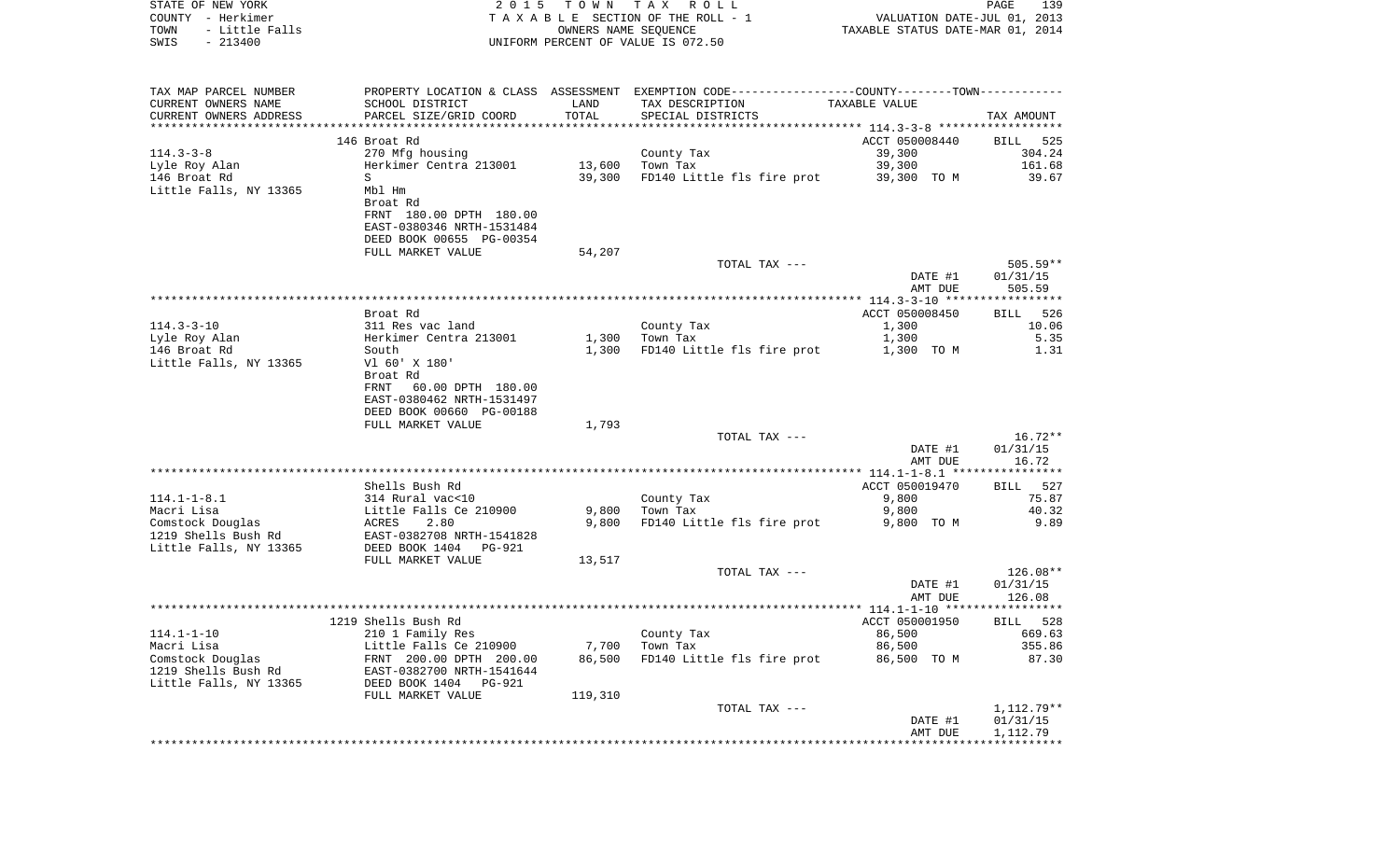STATE OF NEW YORK 2 0 1 5 T O W N T A X R O L L PAGE 140COUNTY - Herkimer **T A X A B L E** SECTION OF THE ROLL - 1 VALUATION DATE-JUL 01, 2013 TOWN - Little Falls OWNERS NAME SEQUENCE TAXABLE STATUS DATE-MAR 01, 2014 SWIS - 213400 UNIFORM PERCENT OF VALUE IS 072.50

TAX MAP PARCEL NUMBER PROPERTY LOCATION & CLASS ASSESSMENT EXEMPTION CODE------------------COUNTY--------TOWN------------ CURRENT OWNERS NAME SCHOOL DISTRICT LAND TAX DESCRIPTION TAXABLE VALUECURRENT OWNERS ADDRESS PARCEL SIZE/GRID COORD TOTAL SPECIAL DISTRICTS TAX AMOUNT \*\*\*\*\*\*\*\*\*\*\*\*\*\*\*\*\*\*\*\*\*\*\*\*\*\*\*\*\*\*\*\*\*\*\*\*\*\*\*\*\*\*\*\*\*\*\*\*\*\*\*\*\*\*\*\*\*\*\*\*\*\*\*\*\*\*\*\*\*\*\*\*\*\*\*\*\*\*\*\*\*\*\*\*\*\*\*\*\*\*\*\*\*\*\*\*\*\*\*\*\*\*\* 114.1-1-30.4 \*\*\*\*\*\*\*\*\*\*\*\*\*\*\* 636 Eatonville Rd ACCT 050100040 BILL 529858.52 114.1-1-30.4 210 1 Family Res County Tax 2001 858.5210.900 Macri Nicholas 6.24 Herkimer Centra 213001 27,700 Town Tax 110,900 110,900 456.24 Macri Katherine **ACRES** 61.60 110,900 FD140 Little fls fire prot 110,900 TO M 111.93 203 N Prospect St EAST-0380191 NRTH-0153763 Herkimer, NY 13350 DEED BOOK 1264 PG-256 FULL MARKET VALUE 152,966 TOTAL TAX --- 1,426.69\*\* DATE #1 01/31/15 AMT DUE 1,426.69 \*\*\*\*\*\*\*\*\*\*\*\*\*\*\*\*\*\*\*\*\*\*\*\*\*\*\*\*\*\*\*\*\*\*\*\*\*\*\*\*\*\*\*\*\*\*\*\*\*\*\*\*\*\*\*\*\*\*\*\*\*\*\*\*\*\*\*\*\*\*\*\*\*\*\*\*\*\*\*\*\*\*\*\*\*\*\*\*\*\*\*\*\*\*\*\*\*\*\*\*\*\*\* 121.1-2-27 \*\*\*\*\*\*\*\*\*\*\*\*\*\*\*\*\*1214 State Route 5S ACCT 050014970 BILL 530 121.1-2-27 270 Mfg housing County Tax 11,900 92.12 Maine Matthew Central Valley 212803 3,000 Town Tax 11,900 13,960 48.96 1214 State Route 5S S 11,900 FD140 Little fls fire prot 11,900 TO M 12.01 Mohawk, NY 13407 **ACRES** 1.30 EAST-0382534 NRTH-1523349 DEED BOOK 945 PG-611FULL MARKET VALUE 16,414 TOTAL TAX --- 153.09\*\* DATE #1 01/31/15 AMT DUE 153.09 \*\*\*\*\*\*\*\*\*\*\*\*\*\*\*\*\*\*\*\*\*\*\*\*\*\*\*\*\*\*\*\*\*\*\*\*\*\*\*\*\*\*\*\*\*\*\*\*\*\*\*\*\*\*\*\*\*\*\*\*\*\*\*\*\*\*\*\*\*\*\*\*\*\*\*\*\*\*\*\*\*\*\*\*\*\*\*\*\*\*\*\*\*\*\*\*\*\*\*\*\*\*\* 121.1-2-8 \*\*\*\*\*\*\*\*\*\*\*\*\*\*\*\*\*\***BILL** 531 1187 State Route 5s ACCT 050005820 BILL 531 ACCT 050005820 121.1-2-8 210 1 Family Res VET WAR CT 41121 6,465 6,465 Maine Michael Central Valley 212803 7,000 County Tax 36,635 283.61 Maine Judy N 43,100 Town Tax 36,635 150.72 1187 State Route 5S FRNT 227.00 DPTH School Relevy School Relevy 3.51 Mohawk, NY 13407 **ACRES** 0.76 **FD140** Little fls fire prot 43,100 TO M 43.50 EAST-0381919 NRTH-1523533 DEED BOOK 937 PG-41FULL MARKET VALUE 59,448 TOTAL TAX --- 481.34\*\* DATE #1 01/31/15 AMT DUE 481.34 \*\*\*\*\*\*\*\*\*\*\*\*\*\*\*\*\*\*\*\*\*\*\*\*\*\*\*\*\*\*\*\*\*\*\*\*\*\*\*\*\*\*\*\*\*\*\*\*\*\*\*\*\*\*\*\*\*\*\*\*\*\*\*\*\*\*\*\*\*\*\*\*\*\*\*\*\*\*\*\*\*\*\*\*\*\*\*\*\*\*\*\*\*\*\*\*\*\*\*\*\*\*\* 121.1-2-16 \*\*\*\*\*\*\*\*\*\*\*\*\*\*\*\*\*BILL 532 1167 State Route 5S ACCT 050009210 121.1-2-16 210 1 Family Res County Tax 32,300 250.05 Maine Michael Central Valley 212803 6,400 Town Tax 32,300 132.88 Maine Judy W 32,300 School Relevy 909.64 1187 State Route 5S R-1 1/2A Review Review FD140 Little fls fire prot 32,300 TO M 32.60 Mohawk, NY 13407 Rt-5S FRNT 128.50 DPTH 200.00 EAST-0381533 NRTH-1523537 DEED BOOK 734 PG-165FULL MARKET VALUE 44,552 TOTAL TAX  $---$  1,325.17\*\* DATE #1 01/31/15 AMT DUE 1,325.17 \*\*\*\*\*\*\*\*\*\*\*\*\*\*\*\*\*\*\*\*\*\*\*\*\*\*\*\*\*\*\*\*\*\*\*\*\*\*\*\*\*\*\*\*\*\*\*\*\*\*\*\*\*\*\*\*\*\*\*\*\*\*\*\*\*\*\*\*\*\*\*\*\*\*\*\*\*\*\*\*\*\*\*\*\*\*\*\*\*\*\*\*\*\*\*\*\*\*\*\*\*\*\*\*\*\*\*\*\*\*\*\*\*\*\*\*\*\*\*\*\*\*\*\*\*\*\*\*\*\*\*\*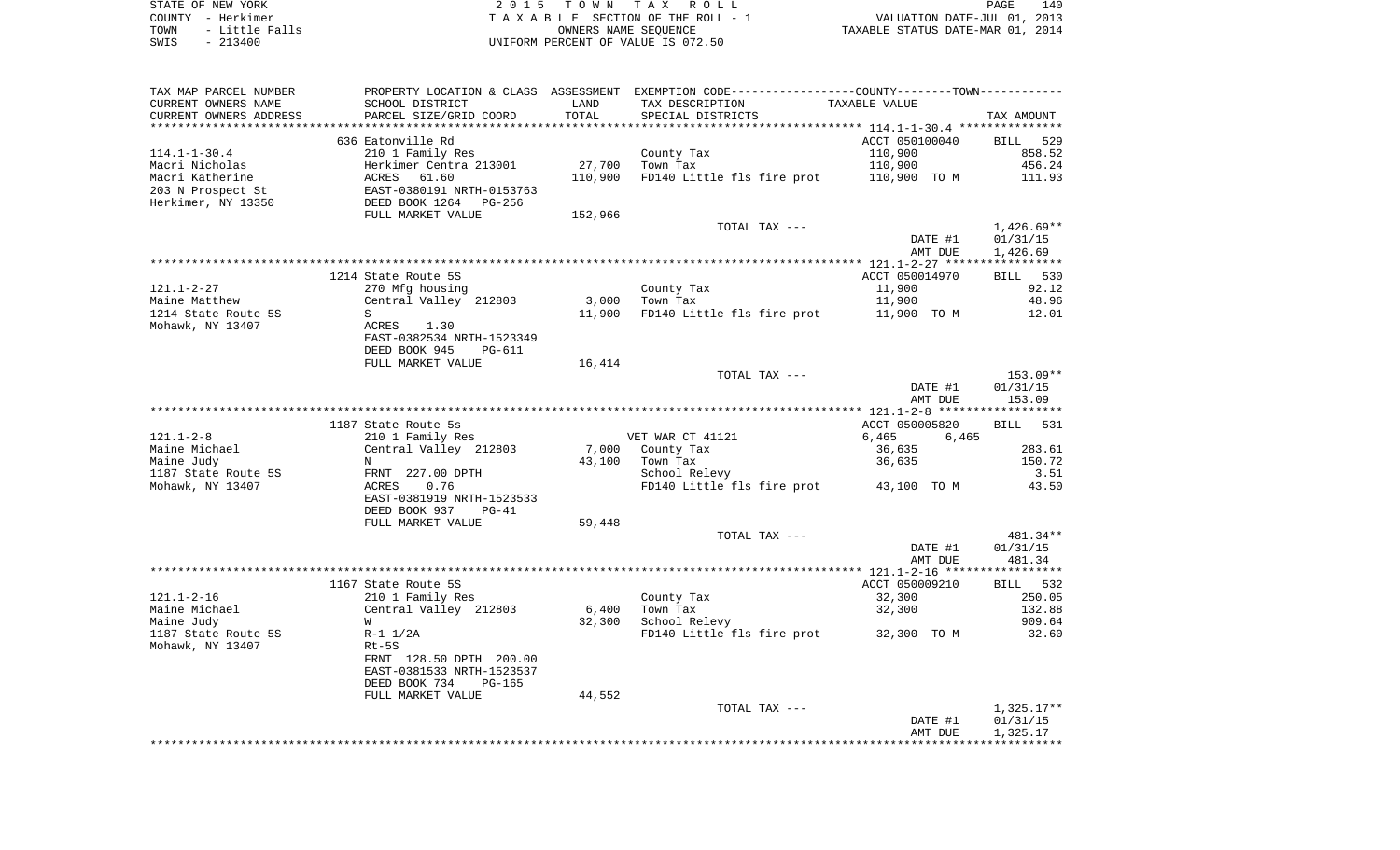| STATE OF NEW YORK      | 2015 TOWN TAX ROLL                  | 141<br>PAGE                      |
|------------------------|-------------------------------------|----------------------------------|
| COUNTY - Herkimer      | TAXABLE SECTION OF THE ROLL - 1     | VALUATION DATE-JUL 01, 2013      |
| - Little Falls<br>TOWN | OWNERS NAME SEOUENCE                | TAXABLE STATUS DATE-MAR 01, 2014 |
| CMTC _ 012400          | INITEOPM DEPOEME OF VAIIE IS 072 EO |                                  |

SWIS - 213400 UNIFORM PERCENT OF VALUE IS 072.50

| TAX MAP PARCEL NUMBER  |                                 |         | PROPERTY LOCATION & CLASS ASSESSMENT EXEMPTION CODE----------------COUNTY-------TOWN----------- |                |              |
|------------------------|---------------------------------|---------|-------------------------------------------------------------------------------------------------|----------------|--------------|
| CURRENT OWNERS NAME    | SCHOOL DISTRICT                 | LAND    | TAX DESCRIPTION                                                                                 | TAXABLE VALUE  |              |
| CURRENT OWNERS ADDRESS | PARCEL SIZE/GRID COORD          | TOTAL   | SPECIAL DISTRICTS                                                                               |                | TAX AMOUNT   |
|                        |                                 |         |                                                                                                 |                |              |
|                        | Burt Rd                         |         |                                                                                                 | ACCT 050099380 | BILL 533     |
| $114.2 - 3 - 1$        | 240 Rural res                   |         | County Tax                                                                                      | 136,000        | 1,052.83     |
| Malone James           | Herkimer Centra 213001          | 19,400  | Town Tax                                                                                        | 136,000        | 559.50       |
| Malone Karen           | FRNT 375.00 DPTH                | 136,000 | FD140 Little fls fire prot                                                                      | 136,000 TO M   | 137.27       |
| 829 Burt Rd            | ACRES<br>10.50                  |         |                                                                                                 |                |              |
| Little Falls, NY 13365 | EAST-0387011 NRTH-1537791       |         |                                                                                                 |                |              |
|                        | DEED BOOK 749<br>$PG-220$       |         |                                                                                                 |                |              |
|                        | FULL MARKET VALUE               | 187,586 |                                                                                                 |                |              |
|                        |                                 |         |                                                                                                 |                |              |
|                        |                                 |         | TOTAL TAX ---                                                                                   |                | $1,749.60**$ |
|                        |                                 |         |                                                                                                 | DATE #1        | 01/31/15     |
|                        |                                 |         |                                                                                                 | AMT DUE        | 1,749.60     |
|                        |                                 |         |                                                                                                 |                |              |
|                        | 590 Gun Club Rd                 |         |                                                                                                 | ACCT 050099560 | BILL 534     |
| $114.4 - 2 - 11$       | 240 Rural res                   |         | County Tax                                                                                      | 90,100         | 697.50       |
| Manikas Aaron          | Herkimer Centra 213001          | 17,600  | Town Tax                                                                                        | 90,100         | 370.67       |
| Manikas Samantha       | ACRES<br>13.10                  | 90,100  | FD140 Little fls fire prot                                                                      | 90,100 TO M    | 90.94        |
| 590 Gun Club Rd        | EAST-0387875 NRTH-1535246       |         |                                                                                                 |                |              |
| Little Falls, NY 13365 | DEED BOOK 1148<br><b>PG-880</b> |         |                                                                                                 |                |              |
|                        | FULL MARKET VALUE               | 124,276 |                                                                                                 |                |              |
|                        |                                 |         | TOTAL TAX ---                                                                                   |                | 1,159.11**   |
|                        |                                 |         |                                                                                                 | DATE #1        | 01/31/15     |
|                        |                                 |         |                                                                                                 | AMT DUE        | 1,159.11     |
|                        |                                 |         |                                                                                                 |                |              |
|                        | 160 Overlook Rd                 |         |                                                                                                 | ACCT 050005010 | BILL 535     |
| $121.1 - 1 - 30$       | 210 1 Family Res                |         | County Tax                                                                                      | 57,000         | 441.26       |
| Manley Chad            | Little Falls Ce 210900          | 5,400   | Town Tax                                                                                        | 57,000         | 234.50       |
| 160 Overlook Rd        | Life Use Jane Guiney            | 57,000  | FD140 Little fls fire prot                                                                      | 57,000 TO M    | 57.53        |
| Little Falls, NY 13365 | R1                              |         |                                                                                                 |                |              |
|                        | Overlook Rd                     |         |                                                                                                 |                |              |
|                        | FRNT 100.00 DPTH 185.00         |         |                                                                                                 |                |              |
|                        | EAST-0383423 NRTH-1526800       |         |                                                                                                 |                |              |
|                        | DEED BOOK 1456<br>PG-477        |         |                                                                                                 |                |              |
|                        | FULL MARKET VALUE               | 78,621  |                                                                                                 |                |              |
|                        |                                 |         | TOTAL TAX ---                                                                                   |                | 733.29**     |
|                        |                                 |         |                                                                                                 | DATE #1        | 01/31/15     |
|                        |                                 |         |                                                                                                 |                |              |
|                        |                                 |         |                                                                                                 | AMT DUE        | 733.29       |
|                        |                                 |         |                                                                                                 |                |              |
|                        | Paines Hollow Rd                |         |                                                                                                 | ACCT 050012720 | BILL 536     |
| $127.2 - 5 - 7$        | 322 Rural vac>10                |         | County Tax                                                                                      | 10,800         | 83.61        |
| Marciante Byungja      | Owen D Young<br>215001          | 10,800  | Town Tax                                                                                        | 10,800         | 44.43        |
| 76 Meadow Dr           | FRNT 381.00 DPTH                | 10,800  | FD140 Little fls fire prot                                                                      | 10,800 TO M    | 10.90        |
| Highstown, NJ 08520    | ACRES 11.00                     |         |                                                                                                 |                |              |
|                        | EAST-0389463 NRTH-1510441       |         |                                                                                                 |                |              |
|                        | DEED BOOK 1480<br>PG-89         |         |                                                                                                 |                |              |
|                        | FULL MARKET VALUE               | 14,897  |                                                                                                 |                |              |
|                        |                                 |         | TOTAL TAX ---                                                                                   |                | 138.94**     |
|                        |                                 |         |                                                                                                 | DATE #1        | 01/31/15     |
|                        |                                 |         |                                                                                                 | AMT DUE        | 138.94       |
|                        |                                 |         |                                                                                                 |                |              |
|                        |                                 |         |                                                                                                 |                |              |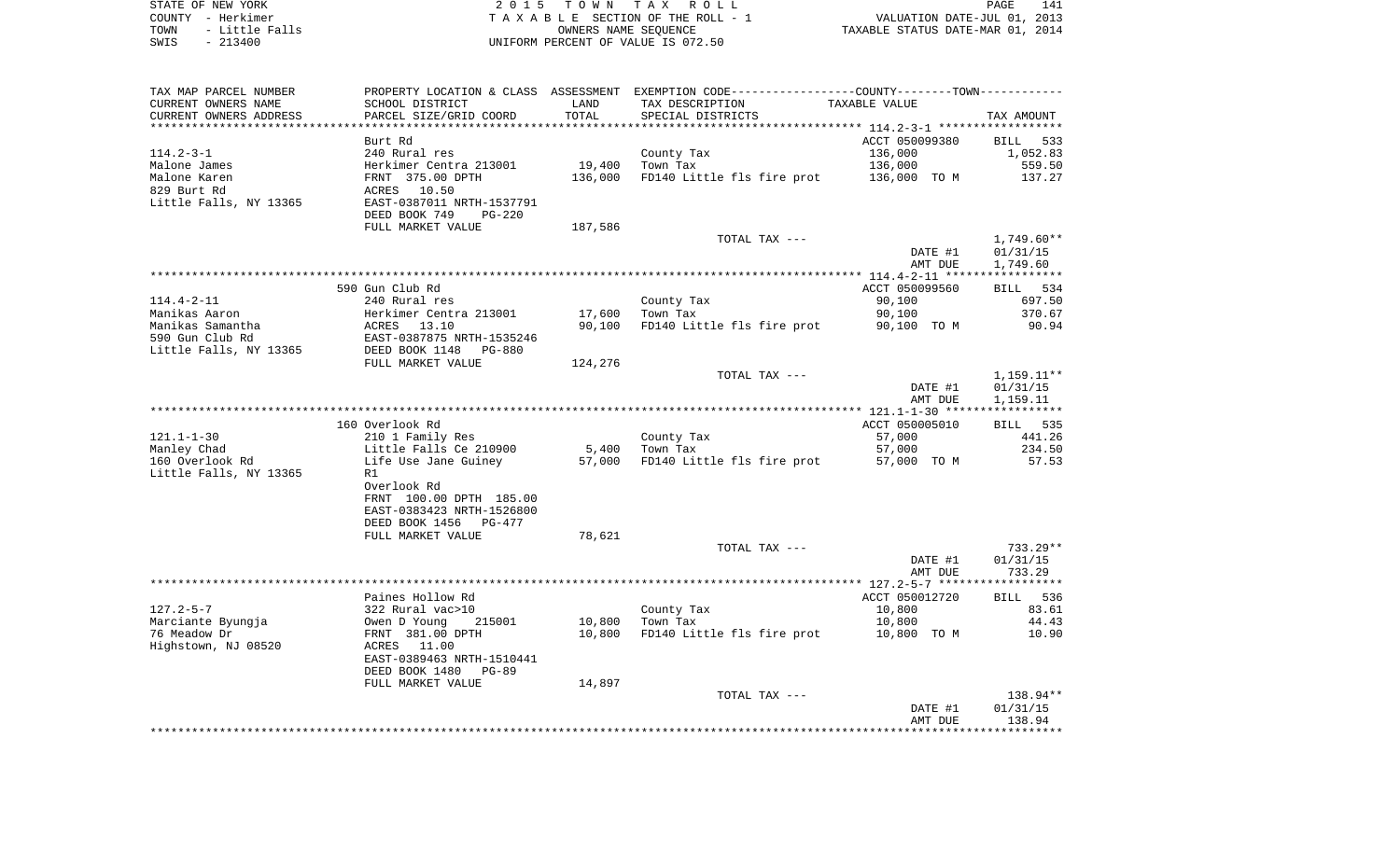|      | STATE OF NEW YORK | 2015 TOWN TAX ROLL                 | PAGE                             | 142 |
|------|-------------------|------------------------------------|----------------------------------|-----|
|      | COUNTY - Herkimer | TAXABLE SECTION OF THE ROLL - 1    | VALUATION DATE-JUL 01, 2013      |     |
| TOWN | - Little Falls    | OWNERS NAME SEOUENCE               | TAXABLE STATUS DATE-MAR 01, 2014 |     |
| SWIS | $-213400$         | UNIFORM PERCENT OF VALUE IS 072.50 |                                  |     |

| SCHOOL DISTRICT<br>LAND<br>TAX DESCRIPTION<br>TAXABLE VALUE<br>PARCEL SIZE/GRID COORD<br>TOTAL<br>SPECIAL DISTRICTS<br>TAX AMOUNT<br>******************** 114.1-1-28.4 ****************<br>ACCT 05990780<br>579 Burt Rd<br>BILL 537<br>119,900<br>210 1 Family Res<br>County Tax<br>928.20<br>8,300<br>119,900<br>Marhaver Brian T<br>Herkimer Centra 213001<br>Town Tax<br>493.27<br>579 Burt Rd<br>FRNT 167.90 DPTH<br>119,900<br>FD140 Little fls fire prot<br>119,900 TO M<br>121.02<br>Little Falls, NY 13365<br>1.20<br>ACRES<br>EAST-0382259 NRTH-1535859<br>DEED BOOK 1272 PG-341<br>FULL MARKET VALUE<br>165,379<br>1,542.49**<br>TOTAL TAX ---<br>DATE #1<br>01/31/15<br>AMT DUE<br>1,542.49<br>Burt Rd<br>538<br>BILL<br>$114.1 - 1 - 28.5$<br>314 Rural vac<10<br>County Tax<br>1,000<br>7.74<br>Marhaver Brian T<br>1,000<br>4.11<br>Herkimer Centra 213001<br>Town Tax<br>1,000<br>579 Burt Rd<br>ACRES<br>0.45<br>1,000<br>FD140 Little fls fire prot<br>1,000 TO M<br>1.01<br>Little Falls, NY 13365<br>EAST-0382409 NRTH-1535973<br>DEED BOOK 1272<br>PG-341<br>1,379<br>FULL MARKET VALUE<br>12.86**<br>TOTAL TAX ---<br>01/31/15<br>DATE #1<br>12.86<br>AMT DUE<br>122 Eatonville Rd<br>ACCT 050001710<br>BILL 539<br>60,000<br>210 1 Family Res<br>County Tax<br>464.48<br>Little Falls Ce 210900<br>8,000<br>60,000<br>246.84<br>Town Tax<br>122 Eatonville Rd<br>60,000<br>FD140 Little fls fire prot<br>60,000 TO M<br>60.56<br>N<br>Little Falls, NY 13365<br>$V-L$<br>$Rt-5$<br>1.00<br>ACRES<br>EAST-0380493 NRTH-1527075<br>DEED BOOK 1295<br>PG-800<br>FULL MARKET VALUE<br>82,759<br>TOTAL TAX ---<br>$771.88**$<br>DATE #1<br>01/31/15<br>771.88<br>AMT DUE<br>235 Dise Rd<br>ACCT 050002940<br>BILL 540<br>$114.2 - 2 - 9$<br>114 Sheep farm<br>91,400<br>707.56<br>County Tax<br>Little Falls Ce 210900<br>Marino Farm<br>17,900<br>Town Tax<br>91,400<br>376.02<br>235 Dise Rd<br>E<br>91,400<br>School Relevy<br>3,934.30<br>PO Box 933<br>FD140 Little fls fire prot<br>92.25<br>Farm34a<br>91,400 TO M<br>Little Falls, NY 13365<br>Dise Rd<br>34.00<br>ACRES<br>EAST-0390094 NRTH-1541951<br>DEED BOOK 1359<br>$PG-229$<br>FULL MARKET VALUE<br>126,069<br>TOTAL TAX ---<br>$5,110.13**$<br>01/31/15<br>DATE #1<br>5,110.13<br>AMT DUE | TAX MAP PARCEL NUMBER  |  | PROPERTY LOCATION & CLASS ASSESSMENT EXEMPTION CODE----------------COUNTY--------TOWN---------- |  |
|-----------------------------------------------------------------------------------------------------------------------------------------------------------------------------------------------------------------------------------------------------------------------------------------------------------------------------------------------------------------------------------------------------------------------------------------------------------------------------------------------------------------------------------------------------------------------------------------------------------------------------------------------------------------------------------------------------------------------------------------------------------------------------------------------------------------------------------------------------------------------------------------------------------------------------------------------------------------------------------------------------------------------------------------------------------------------------------------------------------------------------------------------------------------------------------------------------------------------------------------------------------------------------------------------------------------------------------------------------------------------------------------------------------------------------------------------------------------------------------------------------------------------------------------------------------------------------------------------------------------------------------------------------------------------------------------------------------------------------------------------------------------------------------------------------------------------------------------------------------------------------------------------------------------------------------------------------------------------------------------------------------------------------------------------------------------------------------------------------------------------------------------------------------------------------------------------------------------------------------------------------------------------------|------------------------|--|-------------------------------------------------------------------------------------------------|--|
|                                                                                                                                                                                                                                                                                                                                                                                                                                                                                                                                                                                                                                                                                                                                                                                                                                                                                                                                                                                                                                                                                                                                                                                                                                                                                                                                                                                                                                                                                                                                                                                                                                                                                                                                                                                                                                                                                                                                                                                                                                                                                                                                                                                                                                                                             | CURRENT OWNERS NAME    |  |                                                                                                 |  |
|                                                                                                                                                                                                                                                                                                                                                                                                                                                                                                                                                                                                                                                                                                                                                                                                                                                                                                                                                                                                                                                                                                                                                                                                                                                                                                                                                                                                                                                                                                                                                                                                                                                                                                                                                                                                                                                                                                                                                                                                                                                                                                                                                                                                                                                                             | CURRENT OWNERS ADDRESS |  |                                                                                                 |  |
|                                                                                                                                                                                                                                                                                                                                                                                                                                                                                                                                                                                                                                                                                                                                                                                                                                                                                                                                                                                                                                                                                                                                                                                                                                                                                                                                                                                                                                                                                                                                                                                                                                                                                                                                                                                                                                                                                                                                                                                                                                                                                                                                                                                                                                                                             |                        |  |                                                                                                 |  |
|                                                                                                                                                                                                                                                                                                                                                                                                                                                                                                                                                                                                                                                                                                                                                                                                                                                                                                                                                                                                                                                                                                                                                                                                                                                                                                                                                                                                                                                                                                                                                                                                                                                                                                                                                                                                                                                                                                                                                                                                                                                                                                                                                                                                                                                                             |                        |  |                                                                                                 |  |
|                                                                                                                                                                                                                                                                                                                                                                                                                                                                                                                                                                                                                                                                                                                                                                                                                                                                                                                                                                                                                                                                                                                                                                                                                                                                                                                                                                                                                                                                                                                                                                                                                                                                                                                                                                                                                                                                                                                                                                                                                                                                                                                                                                                                                                                                             | $114.1 - 1 - 28.4$     |  |                                                                                                 |  |
|                                                                                                                                                                                                                                                                                                                                                                                                                                                                                                                                                                                                                                                                                                                                                                                                                                                                                                                                                                                                                                                                                                                                                                                                                                                                                                                                                                                                                                                                                                                                                                                                                                                                                                                                                                                                                                                                                                                                                                                                                                                                                                                                                                                                                                                                             |                        |  |                                                                                                 |  |
|                                                                                                                                                                                                                                                                                                                                                                                                                                                                                                                                                                                                                                                                                                                                                                                                                                                                                                                                                                                                                                                                                                                                                                                                                                                                                                                                                                                                                                                                                                                                                                                                                                                                                                                                                                                                                                                                                                                                                                                                                                                                                                                                                                                                                                                                             |                        |  |                                                                                                 |  |
|                                                                                                                                                                                                                                                                                                                                                                                                                                                                                                                                                                                                                                                                                                                                                                                                                                                                                                                                                                                                                                                                                                                                                                                                                                                                                                                                                                                                                                                                                                                                                                                                                                                                                                                                                                                                                                                                                                                                                                                                                                                                                                                                                                                                                                                                             |                        |  |                                                                                                 |  |
|                                                                                                                                                                                                                                                                                                                                                                                                                                                                                                                                                                                                                                                                                                                                                                                                                                                                                                                                                                                                                                                                                                                                                                                                                                                                                                                                                                                                                                                                                                                                                                                                                                                                                                                                                                                                                                                                                                                                                                                                                                                                                                                                                                                                                                                                             |                        |  |                                                                                                 |  |
|                                                                                                                                                                                                                                                                                                                                                                                                                                                                                                                                                                                                                                                                                                                                                                                                                                                                                                                                                                                                                                                                                                                                                                                                                                                                                                                                                                                                                                                                                                                                                                                                                                                                                                                                                                                                                                                                                                                                                                                                                                                                                                                                                                                                                                                                             |                        |  |                                                                                                 |  |
|                                                                                                                                                                                                                                                                                                                                                                                                                                                                                                                                                                                                                                                                                                                                                                                                                                                                                                                                                                                                                                                                                                                                                                                                                                                                                                                                                                                                                                                                                                                                                                                                                                                                                                                                                                                                                                                                                                                                                                                                                                                                                                                                                                                                                                                                             |                        |  |                                                                                                 |  |
|                                                                                                                                                                                                                                                                                                                                                                                                                                                                                                                                                                                                                                                                                                                                                                                                                                                                                                                                                                                                                                                                                                                                                                                                                                                                                                                                                                                                                                                                                                                                                                                                                                                                                                                                                                                                                                                                                                                                                                                                                                                                                                                                                                                                                                                                             |                        |  |                                                                                                 |  |
|                                                                                                                                                                                                                                                                                                                                                                                                                                                                                                                                                                                                                                                                                                                                                                                                                                                                                                                                                                                                                                                                                                                                                                                                                                                                                                                                                                                                                                                                                                                                                                                                                                                                                                                                                                                                                                                                                                                                                                                                                                                                                                                                                                                                                                                                             |                        |  |                                                                                                 |  |
|                                                                                                                                                                                                                                                                                                                                                                                                                                                                                                                                                                                                                                                                                                                                                                                                                                                                                                                                                                                                                                                                                                                                                                                                                                                                                                                                                                                                                                                                                                                                                                                                                                                                                                                                                                                                                                                                                                                                                                                                                                                                                                                                                                                                                                                                             |                        |  |                                                                                                 |  |
|                                                                                                                                                                                                                                                                                                                                                                                                                                                                                                                                                                                                                                                                                                                                                                                                                                                                                                                                                                                                                                                                                                                                                                                                                                                                                                                                                                                                                                                                                                                                                                                                                                                                                                                                                                                                                                                                                                                                                                                                                                                                                                                                                                                                                                                                             |                        |  |                                                                                                 |  |
|                                                                                                                                                                                                                                                                                                                                                                                                                                                                                                                                                                                                                                                                                                                                                                                                                                                                                                                                                                                                                                                                                                                                                                                                                                                                                                                                                                                                                                                                                                                                                                                                                                                                                                                                                                                                                                                                                                                                                                                                                                                                                                                                                                                                                                                                             |                        |  |                                                                                                 |  |
|                                                                                                                                                                                                                                                                                                                                                                                                                                                                                                                                                                                                                                                                                                                                                                                                                                                                                                                                                                                                                                                                                                                                                                                                                                                                                                                                                                                                                                                                                                                                                                                                                                                                                                                                                                                                                                                                                                                                                                                                                                                                                                                                                                                                                                                                             |                        |  |                                                                                                 |  |
|                                                                                                                                                                                                                                                                                                                                                                                                                                                                                                                                                                                                                                                                                                                                                                                                                                                                                                                                                                                                                                                                                                                                                                                                                                                                                                                                                                                                                                                                                                                                                                                                                                                                                                                                                                                                                                                                                                                                                                                                                                                                                                                                                                                                                                                                             |                        |  |                                                                                                 |  |
|                                                                                                                                                                                                                                                                                                                                                                                                                                                                                                                                                                                                                                                                                                                                                                                                                                                                                                                                                                                                                                                                                                                                                                                                                                                                                                                                                                                                                                                                                                                                                                                                                                                                                                                                                                                                                                                                                                                                                                                                                                                                                                                                                                                                                                                                             |                        |  |                                                                                                 |  |
|                                                                                                                                                                                                                                                                                                                                                                                                                                                                                                                                                                                                                                                                                                                                                                                                                                                                                                                                                                                                                                                                                                                                                                                                                                                                                                                                                                                                                                                                                                                                                                                                                                                                                                                                                                                                                                                                                                                                                                                                                                                                                                                                                                                                                                                                             |                        |  |                                                                                                 |  |
|                                                                                                                                                                                                                                                                                                                                                                                                                                                                                                                                                                                                                                                                                                                                                                                                                                                                                                                                                                                                                                                                                                                                                                                                                                                                                                                                                                                                                                                                                                                                                                                                                                                                                                                                                                                                                                                                                                                                                                                                                                                                                                                                                                                                                                                                             |                        |  |                                                                                                 |  |
|                                                                                                                                                                                                                                                                                                                                                                                                                                                                                                                                                                                                                                                                                                                                                                                                                                                                                                                                                                                                                                                                                                                                                                                                                                                                                                                                                                                                                                                                                                                                                                                                                                                                                                                                                                                                                                                                                                                                                                                                                                                                                                                                                                                                                                                                             |                        |  |                                                                                                 |  |
|                                                                                                                                                                                                                                                                                                                                                                                                                                                                                                                                                                                                                                                                                                                                                                                                                                                                                                                                                                                                                                                                                                                                                                                                                                                                                                                                                                                                                                                                                                                                                                                                                                                                                                                                                                                                                                                                                                                                                                                                                                                                                                                                                                                                                                                                             |                        |  |                                                                                                 |  |
|                                                                                                                                                                                                                                                                                                                                                                                                                                                                                                                                                                                                                                                                                                                                                                                                                                                                                                                                                                                                                                                                                                                                                                                                                                                                                                                                                                                                                                                                                                                                                                                                                                                                                                                                                                                                                                                                                                                                                                                                                                                                                                                                                                                                                                                                             |                        |  |                                                                                                 |  |
|                                                                                                                                                                                                                                                                                                                                                                                                                                                                                                                                                                                                                                                                                                                                                                                                                                                                                                                                                                                                                                                                                                                                                                                                                                                                                                                                                                                                                                                                                                                                                                                                                                                                                                                                                                                                                                                                                                                                                                                                                                                                                                                                                                                                                                                                             |                        |  |                                                                                                 |  |
|                                                                                                                                                                                                                                                                                                                                                                                                                                                                                                                                                                                                                                                                                                                                                                                                                                                                                                                                                                                                                                                                                                                                                                                                                                                                                                                                                                                                                                                                                                                                                                                                                                                                                                                                                                                                                                                                                                                                                                                                                                                                                                                                                                                                                                                                             |                        |  |                                                                                                 |  |
|                                                                                                                                                                                                                                                                                                                                                                                                                                                                                                                                                                                                                                                                                                                                                                                                                                                                                                                                                                                                                                                                                                                                                                                                                                                                                                                                                                                                                                                                                                                                                                                                                                                                                                                                                                                                                                                                                                                                                                                                                                                                                                                                                                                                                                                                             |                        |  |                                                                                                 |  |
|                                                                                                                                                                                                                                                                                                                                                                                                                                                                                                                                                                                                                                                                                                                                                                                                                                                                                                                                                                                                                                                                                                                                                                                                                                                                                                                                                                                                                                                                                                                                                                                                                                                                                                                                                                                                                                                                                                                                                                                                                                                                                                                                                                                                                                                                             |                        |  |                                                                                                 |  |
|                                                                                                                                                                                                                                                                                                                                                                                                                                                                                                                                                                                                                                                                                                                                                                                                                                                                                                                                                                                                                                                                                                                                                                                                                                                                                                                                                                                                                                                                                                                                                                                                                                                                                                                                                                                                                                                                                                                                                                                                                                                                                                                                                                                                                                                                             | $121.1 - 1 - 8$        |  |                                                                                                 |  |
|                                                                                                                                                                                                                                                                                                                                                                                                                                                                                                                                                                                                                                                                                                                                                                                                                                                                                                                                                                                                                                                                                                                                                                                                                                                                                                                                                                                                                                                                                                                                                                                                                                                                                                                                                                                                                                                                                                                                                                                                                                                                                                                                                                                                                                                                             | Marhaver Gail          |  |                                                                                                 |  |
|                                                                                                                                                                                                                                                                                                                                                                                                                                                                                                                                                                                                                                                                                                                                                                                                                                                                                                                                                                                                                                                                                                                                                                                                                                                                                                                                                                                                                                                                                                                                                                                                                                                                                                                                                                                                                                                                                                                                                                                                                                                                                                                                                                                                                                                                             |                        |  |                                                                                                 |  |
|                                                                                                                                                                                                                                                                                                                                                                                                                                                                                                                                                                                                                                                                                                                                                                                                                                                                                                                                                                                                                                                                                                                                                                                                                                                                                                                                                                                                                                                                                                                                                                                                                                                                                                                                                                                                                                                                                                                                                                                                                                                                                                                                                                                                                                                                             |                        |  |                                                                                                 |  |
|                                                                                                                                                                                                                                                                                                                                                                                                                                                                                                                                                                                                                                                                                                                                                                                                                                                                                                                                                                                                                                                                                                                                                                                                                                                                                                                                                                                                                                                                                                                                                                                                                                                                                                                                                                                                                                                                                                                                                                                                                                                                                                                                                                                                                                                                             |                        |  |                                                                                                 |  |
|                                                                                                                                                                                                                                                                                                                                                                                                                                                                                                                                                                                                                                                                                                                                                                                                                                                                                                                                                                                                                                                                                                                                                                                                                                                                                                                                                                                                                                                                                                                                                                                                                                                                                                                                                                                                                                                                                                                                                                                                                                                                                                                                                                                                                                                                             |                        |  |                                                                                                 |  |
|                                                                                                                                                                                                                                                                                                                                                                                                                                                                                                                                                                                                                                                                                                                                                                                                                                                                                                                                                                                                                                                                                                                                                                                                                                                                                                                                                                                                                                                                                                                                                                                                                                                                                                                                                                                                                                                                                                                                                                                                                                                                                                                                                                                                                                                                             |                        |  |                                                                                                 |  |
|                                                                                                                                                                                                                                                                                                                                                                                                                                                                                                                                                                                                                                                                                                                                                                                                                                                                                                                                                                                                                                                                                                                                                                                                                                                                                                                                                                                                                                                                                                                                                                                                                                                                                                                                                                                                                                                                                                                                                                                                                                                                                                                                                                                                                                                                             |                        |  |                                                                                                 |  |
|                                                                                                                                                                                                                                                                                                                                                                                                                                                                                                                                                                                                                                                                                                                                                                                                                                                                                                                                                                                                                                                                                                                                                                                                                                                                                                                                                                                                                                                                                                                                                                                                                                                                                                                                                                                                                                                                                                                                                                                                                                                                                                                                                                                                                                                                             |                        |  |                                                                                                 |  |
|                                                                                                                                                                                                                                                                                                                                                                                                                                                                                                                                                                                                                                                                                                                                                                                                                                                                                                                                                                                                                                                                                                                                                                                                                                                                                                                                                                                                                                                                                                                                                                                                                                                                                                                                                                                                                                                                                                                                                                                                                                                                                                                                                                                                                                                                             |                        |  |                                                                                                 |  |
|                                                                                                                                                                                                                                                                                                                                                                                                                                                                                                                                                                                                                                                                                                                                                                                                                                                                                                                                                                                                                                                                                                                                                                                                                                                                                                                                                                                                                                                                                                                                                                                                                                                                                                                                                                                                                                                                                                                                                                                                                                                                                                                                                                                                                                                                             |                        |  |                                                                                                 |  |
|                                                                                                                                                                                                                                                                                                                                                                                                                                                                                                                                                                                                                                                                                                                                                                                                                                                                                                                                                                                                                                                                                                                                                                                                                                                                                                                                                                                                                                                                                                                                                                                                                                                                                                                                                                                                                                                                                                                                                                                                                                                                                                                                                                                                                                                                             |                        |  |                                                                                                 |  |
|                                                                                                                                                                                                                                                                                                                                                                                                                                                                                                                                                                                                                                                                                                                                                                                                                                                                                                                                                                                                                                                                                                                                                                                                                                                                                                                                                                                                                                                                                                                                                                                                                                                                                                                                                                                                                                                                                                                                                                                                                                                                                                                                                                                                                                                                             |                        |  |                                                                                                 |  |
|                                                                                                                                                                                                                                                                                                                                                                                                                                                                                                                                                                                                                                                                                                                                                                                                                                                                                                                                                                                                                                                                                                                                                                                                                                                                                                                                                                                                                                                                                                                                                                                                                                                                                                                                                                                                                                                                                                                                                                                                                                                                                                                                                                                                                                                                             |                        |  |                                                                                                 |  |
|                                                                                                                                                                                                                                                                                                                                                                                                                                                                                                                                                                                                                                                                                                                                                                                                                                                                                                                                                                                                                                                                                                                                                                                                                                                                                                                                                                                                                                                                                                                                                                                                                                                                                                                                                                                                                                                                                                                                                                                                                                                                                                                                                                                                                                                                             |                        |  |                                                                                                 |  |
|                                                                                                                                                                                                                                                                                                                                                                                                                                                                                                                                                                                                                                                                                                                                                                                                                                                                                                                                                                                                                                                                                                                                                                                                                                                                                                                                                                                                                                                                                                                                                                                                                                                                                                                                                                                                                                                                                                                                                                                                                                                                                                                                                                                                                                                                             |                        |  |                                                                                                 |  |
|                                                                                                                                                                                                                                                                                                                                                                                                                                                                                                                                                                                                                                                                                                                                                                                                                                                                                                                                                                                                                                                                                                                                                                                                                                                                                                                                                                                                                                                                                                                                                                                                                                                                                                                                                                                                                                                                                                                                                                                                                                                                                                                                                                                                                                                                             |                        |  |                                                                                                 |  |
|                                                                                                                                                                                                                                                                                                                                                                                                                                                                                                                                                                                                                                                                                                                                                                                                                                                                                                                                                                                                                                                                                                                                                                                                                                                                                                                                                                                                                                                                                                                                                                                                                                                                                                                                                                                                                                                                                                                                                                                                                                                                                                                                                                                                                                                                             |                        |  |                                                                                                 |  |
|                                                                                                                                                                                                                                                                                                                                                                                                                                                                                                                                                                                                                                                                                                                                                                                                                                                                                                                                                                                                                                                                                                                                                                                                                                                                                                                                                                                                                                                                                                                                                                                                                                                                                                                                                                                                                                                                                                                                                                                                                                                                                                                                                                                                                                                                             |                        |  |                                                                                                 |  |
|                                                                                                                                                                                                                                                                                                                                                                                                                                                                                                                                                                                                                                                                                                                                                                                                                                                                                                                                                                                                                                                                                                                                                                                                                                                                                                                                                                                                                                                                                                                                                                                                                                                                                                                                                                                                                                                                                                                                                                                                                                                                                                                                                                                                                                                                             |                        |  |                                                                                                 |  |
|                                                                                                                                                                                                                                                                                                                                                                                                                                                                                                                                                                                                                                                                                                                                                                                                                                                                                                                                                                                                                                                                                                                                                                                                                                                                                                                                                                                                                                                                                                                                                                                                                                                                                                                                                                                                                                                                                                                                                                                                                                                                                                                                                                                                                                                                             |                        |  |                                                                                                 |  |
|                                                                                                                                                                                                                                                                                                                                                                                                                                                                                                                                                                                                                                                                                                                                                                                                                                                                                                                                                                                                                                                                                                                                                                                                                                                                                                                                                                                                                                                                                                                                                                                                                                                                                                                                                                                                                                                                                                                                                                                                                                                                                                                                                                                                                                                                             |                        |  |                                                                                                 |  |
|                                                                                                                                                                                                                                                                                                                                                                                                                                                                                                                                                                                                                                                                                                                                                                                                                                                                                                                                                                                                                                                                                                                                                                                                                                                                                                                                                                                                                                                                                                                                                                                                                                                                                                                                                                                                                                                                                                                                                                                                                                                                                                                                                                                                                                                                             |                        |  |                                                                                                 |  |
|                                                                                                                                                                                                                                                                                                                                                                                                                                                                                                                                                                                                                                                                                                                                                                                                                                                                                                                                                                                                                                                                                                                                                                                                                                                                                                                                                                                                                                                                                                                                                                                                                                                                                                                                                                                                                                                                                                                                                                                                                                                                                                                                                                                                                                                                             |                        |  |                                                                                                 |  |
|                                                                                                                                                                                                                                                                                                                                                                                                                                                                                                                                                                                                                                                                                                                                                                                                                                                                                                                                                                                                                                                                                                                                                                                                                                                                                                                                                                                                                                                                                                                                                                                                                                                                                                                                                                                                                                                                                                                                                                                                                                                                                                                                                                                                                                                                             |                        |  |                                                                                                 |  |
|                                                                                                                                                                                                                                                                                                                                                                                                                                                                                                                                                                                                                                                                                                                                                                                                                                                                                                                                                                                                                                                                                                                                                                                                                                                                                                                                                                                                                                                                                                                                                                                                                                                                                                                                                                                                                                                                                                                                                                                                                                                                                                                                                                                                                                                                             |                        |  |                                                                                                 |  |
|                                                                                                                                                                                                                                                                                                                                                                                                                                                                                                                                                                                                                                                                                                                                                                                                                                                                                                                                                                                                                                                                                                                                                                                                                                                                                                                                                                                                                                                                                                                                                                                                                                                                                                                                                                                                                                                                                                                                                                                                                                                                                                                                                                                                                                                                             |                        |  |                                                                                                 |  |
|                                                                                                                                                                                                                                                                                                                                                                                                                                                                                                                                                                                                                                                                                                                                                                                                                                                                                                                                                                                                                                                                                                                                                                                                                                                                                                                                                                                                                                                                                                                                                                                                                                                                                                                                                                                                                                                                                                                                                                                                                                                                                                                                                                                                                                                                             |                        |  |                                                                                                 |  |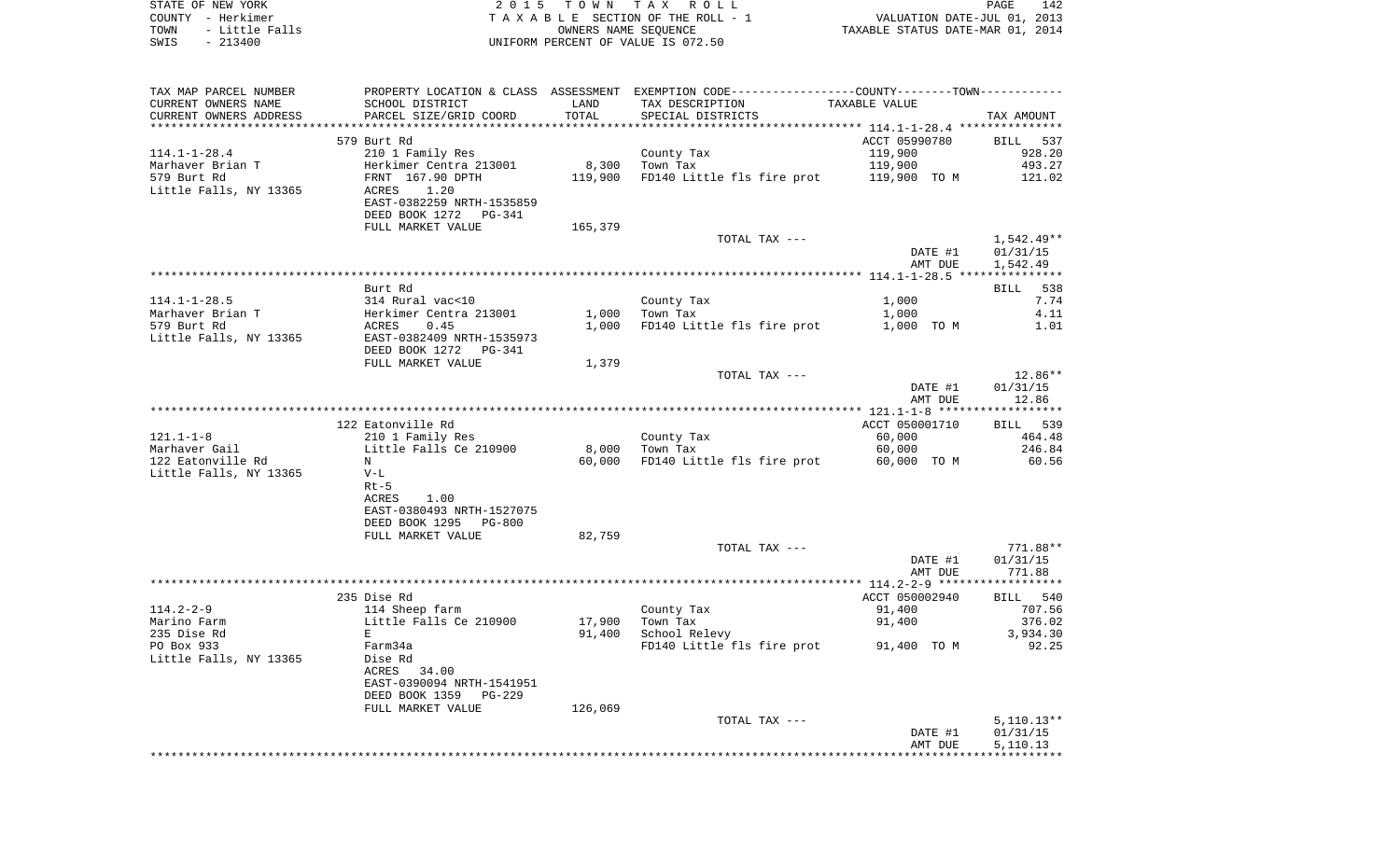|      | STATE OF NEW YORK | 2015 TOWN TAX ROLL                 | 143<br>PAGE                      |
|------|-------------------|------------------------------------|----------------------------------|
|      | COUNTY – Herkimer | TAXABLE SECTION OF THE ROLL - 1    | VALUATION DATE-JUL 01, 2013      |
| TOWN | - Little Falls    | OWNERS NAME SEOUENCE               | TAXABLE STATUS DATE-MAR 01, 2014 |
| SWIS | - 213400          | UNIFORM PERCENT OF VALUE IS 072.50 |                                  |

| TAX MAP PARCEL NUMBER                                                  | PROPERTY LOCATION & CLASS ASSESSMENT EXEMPTION CODE----------------COUNTY--------TOWN---------- |         |                                        |                |         |             |              |
|------------------------------------------------------------------------|-------------------------------------------------------------------------------------------------|---------|----------------------------------------|----------------|---------|-------------|--------------|
| CURRENT OWNERS NAME                                                    | SCHOOL DISTRICT                                                                                 | LAND    | TAX DESCRIPTION                        | TAXABLE VALUE  |         |             |              |
| CURRENT OWNERS ADDRESS                                                 | PARCEL SIZE/GRID COORD                                                                          | TOTAL   | SPECIAL DISTRICTS                      |                |         | TAX AMOUNT  |              |
|                                                                        |                                                                                                 |         |                                        |                |         |             |              |
|                                                                        | 438 Flint Ave Ext                                                                               |         |                                        | ACCT 050012060 |         | <b>BILL</b> | 541          |
| $121.27 - 1 - 14.1$                                                    | 210 1 Family Res                                                                                |         | VETFUND CT 41101                       | 2,275          | 2,275   |             |              |
| Mario & Delores Restante Trust Little Falls Ce 210900                  |                                                                                                 | 8,300   | County Tax                             | 81,925         |         |             | 634.22       |
| 438 Flint Ave Ext                                                      | FRNT 300.00 DPTH                                                                                | 84,200  | Town Tax                               | 81,925         |         |             | 337.04       |
| Little Falls, NY 13365                                                 | <b>ACRES</b><br>1.20<br>EAST-0392569 NRTH-1526866<br>DEED BOOK 1256<br>PG-690                   |         | FD140 Little fls fire prot             | 84,200 TO M    |         |             | 84.98        |
|                                                                        | FULL MARKET VALUE                                                                               | 116,138 |                                        |                |         |             |              |
|                                                                        |                                                                                                 |         | TOTAL TAX ---                          |                |         |             | $1,056.24**$ |
|                                                                        |                                                                                                 |         |                                        |                | DATE #1 |             | 01/31/15     |
|                                                                        |                                                                                                 |         |                                        |                | AMT DUE | 1,056.24    |              |
|                                                                        | 1189 Shells Bush Rd                                                                             |         |                                        | ACCT 050004710 |         |             | BILL 542     |
| $114.1 - 1 - 7$                                                        | 210 1 Family Res                                                                                |         | County Tax                             | 74,200         |         |             | 574.41       |
| Mark D. Gorinshek & Carry Lynn Little Falls Ce 210900                  |                                                                                                 | 8,300   | Town Tax                               | 74,200         |         |             | 305.26       |
| Trustees Beverly Gorinshek Irr ACRES                                   | 1.20                                                                                            | 74,200  | FD140 Little fls fire prot             | 74,200 TO M    |         |             | 74.89        |
| 1189 Shells Bush Rd                                                    |                                                                                                 |         |                                        |                |         |             |              |
| Little Falls, NY 13365                                                 | EAST-0382124 NRTH-1541717<br>5 DEED BOOK 1456 PG-715                                            |         |                                        |                |         |             |              |
|                                                                        | FULL MARKET VALUE                                                                               | 102,345 |                                        |                |         |             |              |
|                                                                        |                                                                                                 |         | TOTAL TAX ---                          |                |         |             | 954.56**     |
|                                                                        |                                                                                                 |         |                                        |                | DATE #1 | 01/31/15    |              |
|                                                                        |                                                                                                 |         |                                        |                | AMT DUE |             | 954.56       |
|                                                                        |                                                                                                 |         |                                        |                |         |             |              |
|                                                                        | 339 Oregon Rd                                                                                   |         |                                        | ACCT 050009660 |         |             | BILL 543     |
| $121.4 - 2 - 12.1$                                                     | 270 Mfg housing                                                                                 |         | County Tax                             | 12,000         |         |             | 92.90        |
| Markwardt Fred C                                                       | Central Valley 212803                                                                           | 7,600   | Town Tax                               | 12,000         |         |             | 49.37        |
| Markwardt Florence A<br>339 Oregon Rd                                  | FRNT 176.00 DPTH 220.00<br>EAST-0384524 NRTH-1512066                                            | 12,000  | FD140 Little fls fire prot 12,000 TO M |                |         |             | 12.11        |
| Mohawk, NY 13407                                                       | DEED BOOK 1288<br>PG-57                                                                         |         |                                        |                |         |             |              |
|                                                                        | FULL MARKET VALUE                                                                               | 16,552  |                                        |                |         |             |              |
|                                                                        |                                                                                                 |         | TOTAL TAX ---                          |                | DATE #1 | 01/31/15    | 154.38**     |
|                                                                        |                                                                                                 |         |                                        |                | AMT DUE |             | 154.38       |
|                                                                        |                                                                                                 |         |                                        |                |         |             |              |
|                                                                        | 152 Overlook Rd                                                                                 |         |                                        | ACCT 050013560 |         |             | BILL 544     |
| $121.1 - 1 - 32$                                                       | 210 1 Family Res                                                                                |         | County Tax                             | 80,300         |         |             | 621.64       |
| Marlene Seifried Trustee                                               | Little Falls Ce 210900                                                                          | 5,400   | Town Tax                               | 80,300         |         |             | 330.35       |
| Rev Trust Dated Oct 2, 2013 FRNT 100.00 DPTH 185.00<br>152 Overlook Rd | EAST-0383216 NRTH-1526797                                                                       | 80,300  | FD140 Little fls fire prot             | 80,300 TO M    |         |             | 81.05        |
| Little Falls, NY 13365                                                 | DEED BOOK 1505<br>PG-572                                                                        |         |                                        |                |         |             |              |
|                                                                        | FULL MARKET VALUE                                                                               | 110,759 |                                        |                |         |             |              |
|                                                                        |                                                                                                 |         | TOTAL TAX ---                          |                |         |             | $1,033.04**$ |
|                                                                        |                                                                                                 |         |                                        |                | DATE #1 | 01/31/15    |              |
|                                                                        |                                                                                                 |         |                                        |                | AMT DUE | 1,033.04    |              |
|                                                                        |                                                                                                 |         |                                        |                |         |             |              |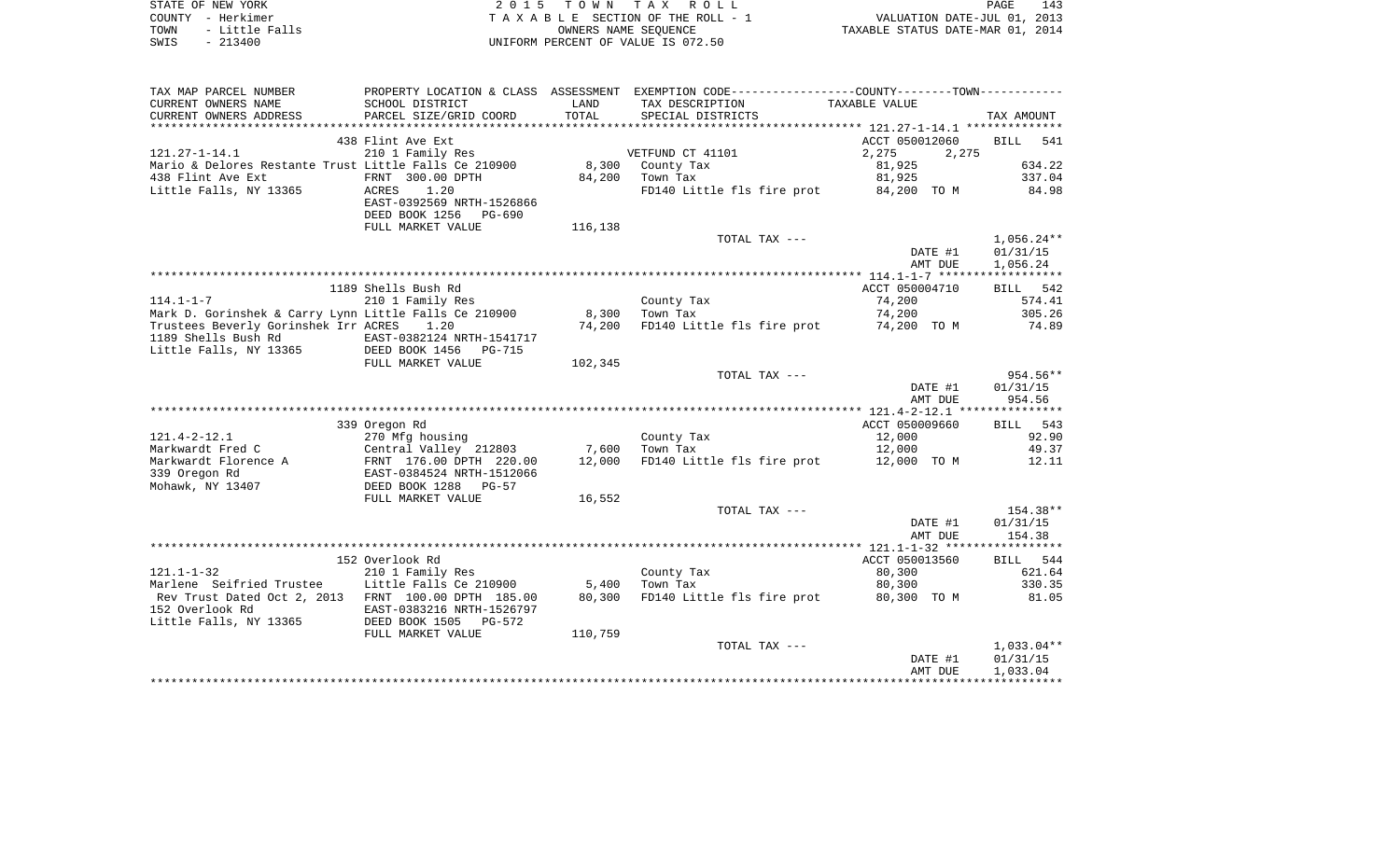| STATE OF NEW YORK<br>COUNTY - Herkimer<br>TOWN<br>- Little Falls<br>SWIS<br>$-213400$ | 2 0 1 5                                            | OWNERS NAME SEQUENCE | TOWN TAX ROLL<br>T A X A B L E SECTION OF THE ROLL - 1<br>UNIFORM PERCENT OF VALUE IS 072.50  | VALUATION DATE-JUL 01, 2013<br>TAXABLE STATUS DATE-MAR 01, 2014 | PAGE<br>144        |
|---------------------------------------------------------------------------------------|----------------------------------------------------|----------------------|-----------------------------------------------------------------------------------------------|-----------------------------------------------------------------|--------------------|
|                                                                                       |                                                    |                      |                                                                                               |                                                                 |                    |
| TAX MAP PARCEL NUMBER                                                                 |                                                    |                      | PROPERTY LOCATION & CLASS ASSESSMENT EXEMPTION CODE---------------COUNTY-------TOWN---------- |                                                                 |                    |
| CURRENT OWNERS NAME                                                                   | SCHOOL DISTRICT<br>PARCEL SIZE/GRID COORD          | LAND<br>TOTAL        | TAX DESCRIPTION                                                                               | TAXABLE VALUE                                                   |                    |
| CURRENT OWNERS ADDRESS<br>**********************                                      | ****************************                       |                      | SPECIAL DISTRICTS                                                                             |                                                                 | TAX AMOUNT         |
|                                                                                       | 1291 State Route 169                               |                      |                                                                                               | ACCT 050013110                                                  | <b>BILL</b><br>545 |
| $114.2 - 1 - 69$                                                                      | 210 1 Family Res                                   |                      | County Tax                                                                                    | 58,200                                                          | 450.55             |
| Marmet Robert                                                                         | Little Falls Ce 210900                             | 5,700                | Town Tax                                                                                      | 58,200                                                          | 239.43             |
| S<br>Marmet Lucy                                                                      |                                                    | 58,200               | FD140 Little fls fire prot                                                                    | 58,200 TO M                                                     | 58.74              |
| 1291 State Route 169<br>R1                                                            |                                                    |                      |                                                                                               |                                                                 |                    |
| Little Falls, NY 13365                                                                | Rt 169                                             |                      |                                                                                               |                                                                 |                    |
|                                                                                       | FRNT<br>80.00 DPTH 250.00                          |                      |                                                                                               |                                                                 |                    |
|                                                                                       | EAST-0390350 NRTH-1538249<br>DEED BOOK 1377 PG-241 |                      |                                                                                               |                                                                 |                    |
|                                                                                       | FULL MARKET VALUE                                  | 80,276               |                                                                                               |                                                                 |                    |
|                                                                                       |                                                    |                      | TOTAL TAX ---                                                                                 |                                                                 | 748.72**           |
|                                                                                       |                                                    |                      |                                                                                               | DATE #1                                                         | 01/31/15           |
|                                                                                       |                                                    |                      |                                                                                               | AMT DUE                                                         | 748.72             |
|                                                                                       |                                                    |                      |                                                                                               |                                                                 |                    |
|                                                                                       | 132 Ohara Rd                                       |                      |                                                                                               | ACCT 050003000                                                  | 546<br><b>BILL</b> |
| $114.2 - 2 - 41$                                                                      | 210 1 Family Res                                   |                      | County Tax                                                                                    | 61,000                                                          | 472.23             |
| Marocco Roger                                                                         | Little Falls Ce 210900                             | 8,900                | Town Tax                                                                                      | 61,000                                                          | 250.95             |
| Marocco Michele<br>W                                                                  |                                                    | 61,000               | FD140 Little fls fire prot                                                                    | 61,000 TO M                                                     | 61.57              |
| 132 Ohara Rd                                                                          | FRNT 140.00 DPTH 160.00                            |                      |                                                                                               |                                                                 |                    |
| Little Falls, NY 13365                                                                | ACRES<br>1.60<br>EAST-0390595 NRTH-1539218         |                      |                                                                                               |                                                                 |                    |
|                                                                                       | DEED BOOK 774<br>$PG-426$                          |                      |                                                                                               |                                                                 |                    |
|                                                                                       | FULL MARKET VALUE                                  | 84,138               |                                                                                               |                                                                 |                    |
|                                                                                       |                                                    |                      | TOTAL TAX ---                                                                                 |                                                                 | 784.75**           |
|                                                                                       |                                                    |                      |                                                                                               | DATE #1                                                         | 01/31/15           |
|                                                                                       |                                                    |                      |                                                                                               | AMT DUE                                                         | 784.75             |
|                                                                                       |                                                    |                      |                                                                                               |                                                                 |                    |
|                                                                                       | 1531 State Route 169                               |                      |                                                                                               | ACCT 050008550                                                  | 547<br>BILL        |
| $114.2 - 1 - 8$                                                                       | 210 1 Family Res                                   |                      | County Tax                                                                                    | 62,100                                                          | 480.74             |
| Marosek Donald<br>S                                                                   | Little Falls Ce 210900                             | 7,700                | Town Tax                                                                                      | 62,100                                                          | 255.48             |
| Marosek Fay<br>1531 State Route 169<br>R1                                             |                                                    | 62,100               | FD140 Little fls fire prot                                                                    | 62,100 TO M                                                     | 62.68              |
| Little Falls, NY 13365                                                                | Rt-169                                             |                      |                                                                                               |                                                                 |                    |
|                                                                                       | FRNT 400.00 DPTH 100.00                            |                      |                                                                                               |                                                                 |                    |
|                                                                                       | EAST-0386922 NRTH-1541501                          |                      |                                                                                               |                                                                 |                    |
|                                                                                       | DEED BOOK 00509 PG-00156                           |                      |                                                                                               |                                                                 |                    |
|                                                                                       | FULL MARKET VALUE                                  | 85,655               |                                                                                               |                                                                 |                    |
|                                                                                       |                                                    |                      | TOTAL TAX ---                                                                                 |                                                                 | 798.90**           |
|                                                                                       |                                                    |                      |                                                                                               | DATE #1                                                         | 01/31/15           |
|                                                                                       |                                                    |                      |                                                                                               | AMT DUE                                                         | 798.90             |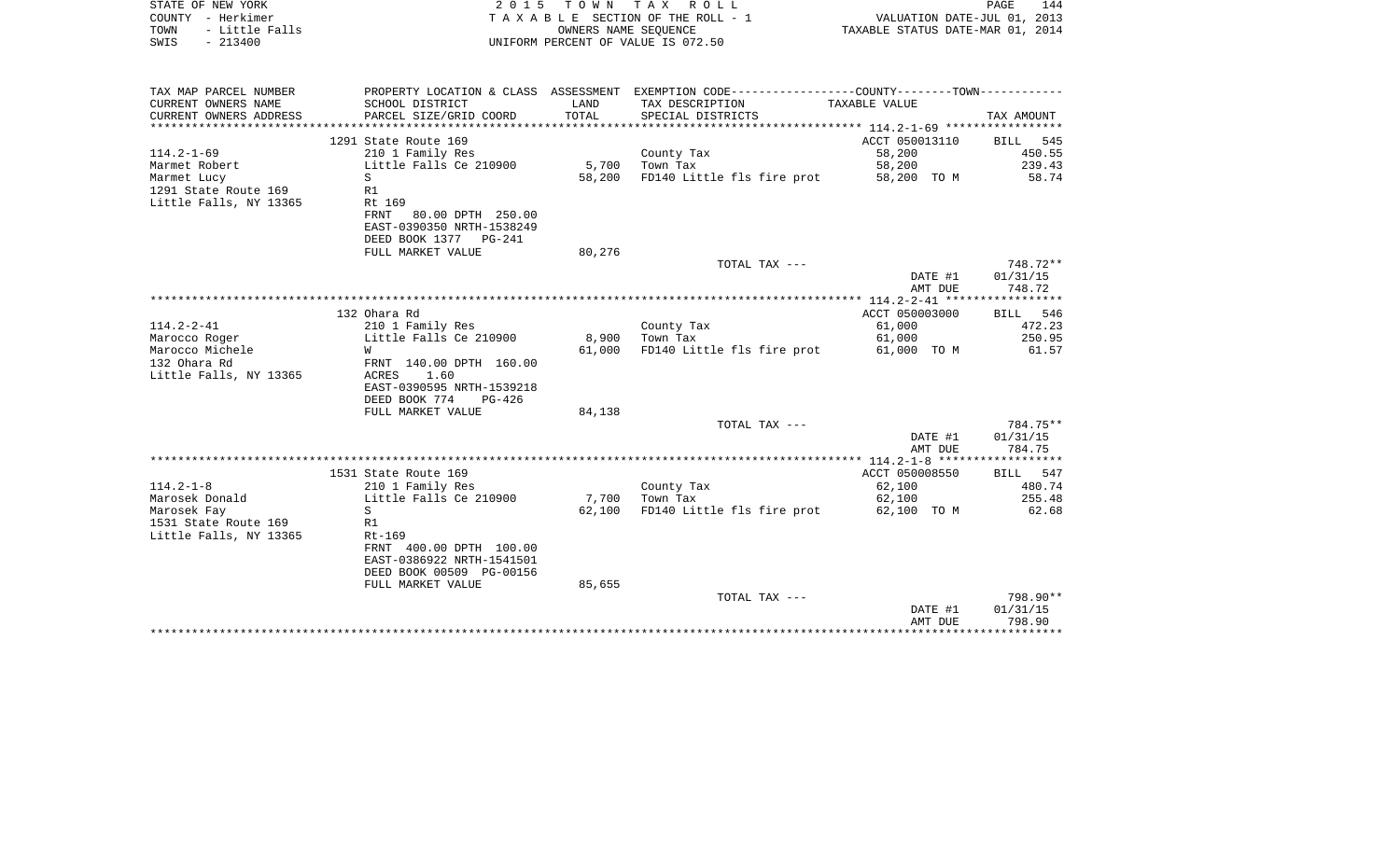STATE OF NEW YORK 2 0 1 5 T O W N T A X R O L L PAGE 145COUNTY - Herkimer **T A X A B L E** SECTION OF THE ROLL - 1 VALUATION DATE-JUL 01, 2013 TOWN - Little Falls OWNERS NAME SEQUENCE TAXABLE STATUS DATE-MAR 01, 2014 SWIS - 213400 UNIFORM PERCENT OF VALUE IS 072.50TAX MAP PARCEL NUMBER PROPERTY LOCATION & CLASS ASSESSMENT EXEMPTION CODE------------------COUNTY--------TOWN------------ CURRENT OWNERS NAME SCHOOL DISTRICT LAND TAX DESCRIPTION TAXABLE VALUECURRENT OWNERS ADDRESS PARCEL SIZE/GRID COORD TOTAL SPECIAL DISTRICTS TAX AMOUNT \*\*\*\*\*\*\*\*\*\*\*\*\*\*\*\*\*\*\*\*\*\*\*\*\*\*\*\*\*\*\*\*\*\*\*\*\*\*\*\*\*\*\*\*\*\*\*\*\*\*\*\*\*\*\*\*\*\*\*\*\*\*\*\*\*\*\*\*\*\*\*\*\*\*\*\*\*\*\*\*\*\*\*\*\*\*\*\*\*\*\*\*\*\*\*\*\*\*\*\*\*\*\* 114.2-1-9 \*\*\*\*\*\*\*\*\*\*\*\*\*\*\*\*\*\*Middleville Rd ACCT 050019060 BILL 548  $0.77$ 114.2-1-9 314 Rural vac<10 County Tax 100 Marosek Donald Little Falls Ce 210900 100 Town Tax 100 0.41Marosek Fay **South** 100 FD140 Little fls fire prot 100 TO M .10 1531 State Route 169 V-L 1Ac.Little Falls, NY 13365 Rt 169 FRNT 400.00 DPTH 108.00 EAST-0386851 NRTH-1541432 DEED BOOK 00509 PG-00156FULL MARKET VALUE 138 TOTAL TAX  $---$  1.28\*\* DATE #1 01/31/15 AMT DUE 1.28 \*\*\*\*\*\*\*\*\*\*\*\*\*\*\*\*\*\*\*\*\*\*\*\*\*\*\*\*\*\*\*\*\*\*\*\*\*\*\*\*\*\*\*\*\*\*\*\*\*\*\*\*\*\*\*\*\*\*\*\*\*\*\*\*\*\*\*\*\*\*\*\*\*\*\*\*\*\*\*\*\*\*\*\*\*\*\*\*\*\*\*\*\*\*\*\*\*\*\*\*\*\*\* 114.2-1-2.4 \*\*\*\*\*\*\*\*\*\*\*\*\*\*\*\* Middleville Rd ACCT 05990730 BILL 54990730 BILL 54990730 BILL 54990730 BILL 54990730 BILL 54990730 BILL 549907 BILL 549 114.2-1-2.4 105 Vac farmland County Tax 17,200 133.15 Marosek Lawrence Little Falls Ce 210900 17,200 Town Tax 17,200 70.76 Marosek Joanna ACRES 57.10 17,200 FD140 Little fls fire prot 17,200 TO M 17.36 364 Top Notch Rd EAST-0385638 NRTH-1540994 Little Falls, NY 13365 DEED BOOK 707 PG-630 FULL MARKET VALUE 23,724 TOTAL TAX --- 221.27\*\* DATE #1 01/31/15 AMT DUE 221.27 \*\*\*\*\*\*\*\*\*\*\*\*\*\*\*\*\*\*\*\*\*\*\*\*\*\*\*\*\*\*\*\*\*\*\*\*\*\*\*\*\*\*\*\*\*\*\*\*\*\*\*\*\*\*\*\*\*\*\*\*\*\*\*\*\*\*\*\*\*\*\*\*\*\*\*\*\*\*\*\*\*\*\*\*\*\*\*\*\*\*\*\*\*\*\*\*\*\*\*\*\*\*\* 114.2-1-4.2 \*\*\*\*\*\*\*\*\*\*\*\*\*\*\*\*State Route 169 BILL 550 114.2-1-4.2 105 Vac farmland County Tax 27,500 212.89 Marosek Lawrence Little Falls Ce 210900 27,500 Town Tax 27,500 113.13 864 Top Notch Rd Vac Ld Vac Hotel 27,500 FD140 Little fls fire prot 27,500 TO M 27.76 Little Falls, NY 13365 FRNT 1950.00 DPTH ACRES 50.00 EAST-0386965 NRTH-1542859 DEED BOOK 1494 PG-350FULL MARKET VALUE 37,931 TOTAL TAX --- 353.78\*\* DATE #1 01/31/15 AMT DUE 353.78 \*\*\*\*\*\*\*\*\*\*\*\*\*\*\*\*\*\*\*\*\*\*\*\*\*\*\*\*\*\*\*\*\*\*\*\*\*\*\*\*\*\*\*\*\*\*\*\*\*\*\*\*\*\*\*\*\*\*\*\*\*\*\*\*\*\*\*\*\*\*\*\*\*\*\*\*\*\*\*\*\*\*\*\*\*\*\*\*\*\*\*\*\*\*\*\*\*\*\*\*\*\*\* 114.2-1-11.1 \*\*\*\*\*\*\*\*\*\*\*\*\*\*\* Middleville Rd ACCT 050009300 BILL 551114.2-1-11.1 322 Rural vac>10 County Tax 13,600 105.28 Marosek Lawrence Little Falls Ce 210900 13,600 Town Tax 13,600 55.95 Marosek Michael S 5 S 13,600 FD140 Little fls fire prot 13,600 TO M 13.73 364 Top Notch Rd .01 Ac To County 6/00 Little Falls, NY 13365 Rt-169 ACRES 50.90 EAST-0388088 NRTH-1538417 DEED BOOK 1471 PG-402FULL MARKET VALUE 18,759 TOTAL TAX --- 174.96\*\* DATE #1 01/31/15 AMT DUE 174.96\*\*\*\*\*\*\*\*\*\*\*\*\*\*\*\*\*\*\*\*\*\*\*\*\*\*\*\*\*\*\*\*\*\*\*\*\*\*\*\*\*\*\*\*\*\*\*\*\*\*\*\*\*\*\*\*\*\*\*\*\*\*\*\*\*\*\*\*\*\*\*\*\*\*\*\*\*\*\*\*\*\*\*\*\*\*\*\*\*\*\*\*\*\*\*\*\*\*\*\*\*\*\*\*\*\*\*\*\*\*\*\*\*\*\*\*\*\*\*\*\*\*\*\*\*\*\*\*\*\*\*\*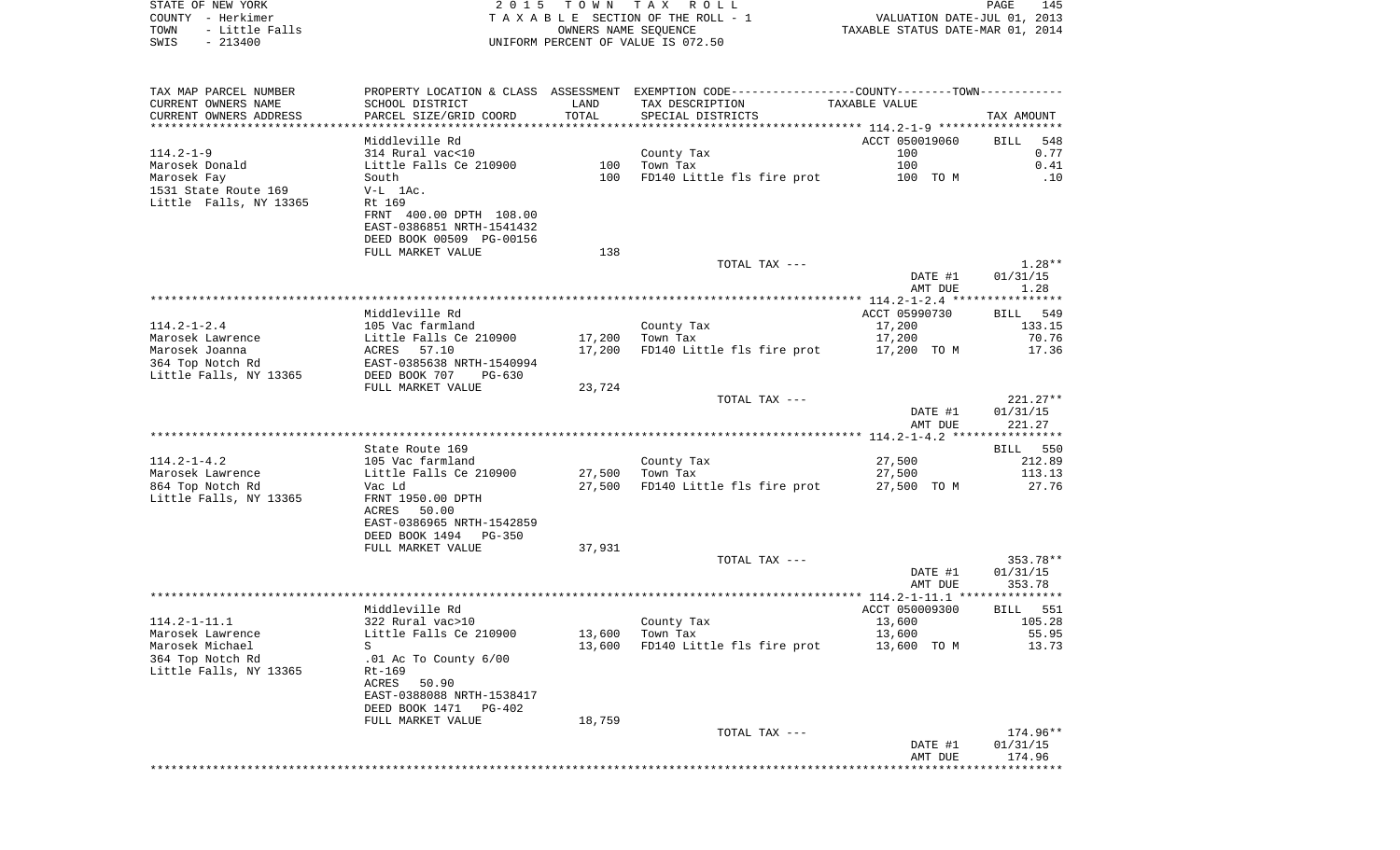| COUNTY - Herkimer<br>TOWN - Little Falls<br>$-213400$<br>SWIS |                                                                                                                                                                                                                                          | OWNERS NAME SEQUENCE | TAXABLE SECTION OF THE ROLL - 1<br>UNIFORM PERCENT OF VALUE IS 072.50                         | VALUATION DATE-JUL 01, 2013<br>TAXABLE STATUS DATE-MAR 01, 2014 |                      |
|---------------------------------------------------------------|------------------------------------------------------------------------------------------------------------------------------------------------------------------------------------------------------------------------------------------|----------------------|-----------------------------------------------------------------------------------------------|-----------------------------------------------------------------|----------------------|
|                                                               |                                                                                                                                                                                                                                          |                      |                                                                                               |                                                                 |                      |
| TAX MAP PARCEL NUMBER                                         |                                                                                                                                                                                                                                          |                      | PROPERTY LOCATION & CLASS ASSESSMENT EXEMPTION CODE---------------COUNTY-------TOWN---------- |                                                                 |                      |
| CURRENT OWNERS NAME                                           | SCHOOL DISTRICT                                                                                                                                                                                                                          | LAND                 | TAX DESCRIPTION                                                                               | TAXABLE VALUE                                                   |                      |
| CURRENT OWNERS ADDRESS                                        | PARCEL SIZE/GRID COORD                                                                                                                                                                                                                   | TOTAL                | SPECIAL DISTRICTS                                                                             |                                                                 | TAX AMOUNT           |
|                                                               | 364 Top Notch Rd                                                                                                                                                                                                                         |                      |                                                                                               | ACCT 050014460                                                  | BILL 552             |
| 114.2-2-2                                                     | 112 Dairy farm                                                                                                                                                                                                                           |                      | County Tax                                                                                    | 113,800                                                         | 880.97               |
| Marosek Lawrence D                                            | Little Falls Ce 210900                                                                                                                                                                                                                   |                      | 44,000 Town Tax                                                                               | 113,800                                                         | 468.17               |
| 364 Top Notch Rd                                              | $\mathbf N$                                                                                                                                                                                                                              |                      | 113,800 FD140 Little fls fire prot 113,800 TO M                                               |                                                                 | 114.86               |
| Little Falls, NY 13365                                        | Farm                                                                                                                                                                                                                                     |                      |                                                                                               |                                                                 |                      |
|                                                               | Top Notch Rd                                                                                                                                                                                                                             |                      |                                                                                               |                                                                 |                      |
|                                                               | ACRES 81.30                                                                                                                                                                                                                              |                      |                                                                                               |                                                                 |                      |
|                                                               | EAST-0392261 NRTH-1544682                                                                                                                                                                                                                |                      |                                                                                               |                                                                 |                      |
|                                                               | DEED BOOK 673<br>PG-251                                                                                                                                                                                                                  |                      |                                                                                               |                                                                 |                      |
|                                                               | FULL MARKET VALUE                                                                                                                                                                                                                        | 156,966              |                                                                                               |                                                                 |                      |
|                                                               |                                                                                                                                                                                                                                          |                      | TOTAL TAX ---                                                                                 |                                                                 | $1,464.00**$         |
|                                                               |                                                                                                                                                                                                                                          |                      |                                                                                               | DATE #1<br>AMT DUE                                              | 01/31/15<br>1,464.00 |
|                                                               |                                                                                                                                                                                                                                          |                      |                                                                                               |                                                                 |                      |
|                                                               | Middleville Rd                                                                                                                                                                                                                           |                      |                                                                                               | ACCT 050100430                                                  | BILL 553             |
| $114.2 - 1 - 2.5$                                             | 314 Rural vac<10                                                                                                                                                                                                                         |                      | County Tax                                                                                    | 3,900                                                           | 30.19                |
| Marosek Michael                                               |                                                                                                                                                                                                                                          |                      | $3,900$ Town Tax                                                                              | 3,900                                                           | 16.04                |
| Marosek Mary E                                                |                                                                                                                                                                                                                                          | 3,900                | FD140 Little fls fire prot 3,900 TO M                                                         |                                                                 | 3.94                 |
| PO Box 1002                                                   | Little Falls Ce 210900<br>ACRES 6.40<br>EAST-0384996 NRTH-1541557<br>DEED BOOK 814 PG-14                                                                                                                                                 |                      |                                                                                               |                                                                 |                      |
| Little Falls, NY 13365                                        |                                                                                                                                                                                                                                          |                      |                                                                                               |                                                                 |                      |
|                                                               | FULL MARKET VALUE                                                                                                                                                                                                                        | 5,379                | TOTAL TAX ---                                                                                 |                                                                 | $50.17**$            |
|                                                               |                                                                                                                                                                                                                                          |                      |                                                                                               | DATE #1                                                         | 01/31/15             |
|                                                               |                                                                                                                                                                                                                                          |                      |                                                                                               | AMT DUE                                                         | 50.17                |
|                                                               |                                                                                                                                                                                                                                          |                      |                                                                                               |                                                                 |                      |
|                                                               | NYS 169                                                                                                                                                                                                                                  |                      |                                                                                               |                                                                 | <b>BILL</b> 554      |
| $114.2 - 1 - 2.7$                                             | 314 Rural vac<10                                                                                                                                                                                                                         |                      | County Tax                                                                                    | 300                                                             | 2.32                 |
| Marosek Michael                                               | Little Falls Ce 210900<br>FRNT   23.00 DPTH                                                                                                                                                                                              |                      | 300 Town Tax                                                                                  | 300                                                             | 1.23                 |
| Marosek Mary                                                  |                                                                                                                                                                                                                                          |                      | 300 FD140 Little fls fire prot                                                                | 300 TO M                                                        | .30                  |
| PO Box 1002                                                   | ACRES 0.93<br>EAST-0386464 NRTH-1541741                                                                                                                                                                                                  |                      |                                                                                               |                                                                 |                      |
| Little Falls, NY 13365                                        | DEED BOOK 1513 PG-763                                                                                                                                                                                                                    |                      |                                                                                               |                                                                 |                      |
|                                                               | FULL MARKET VALUE                                                                                                                                                                                                                        | 414                  |                                                                                               |                                                                 |                      |
|                                                               |                                                                                                                                                                                                                                          |                      | TOTAL TAX ---                                                                                 |                                                                 | $3.85**$             |
|                                                               |                                                                                                                                                                                                                                          |                      |                                                                                               | DATE #1                                                         | 01/31/15             |
|                                                               |                                                                                                                                                                                                                                          |                      |                                                                                               | AMT DUE                                                         | 3.85                 |
|                                                               |                                                                                                                                                                                                                                          |                      |                                                                                               |                                                                 |                      |
|                                                               | Middleville Rd                                                                                                                                                                                                                           |                      |                                                                                               | ACCT 050002730                                                  | <b>BILL</b> 555      |
|                                                               |                                                                                                                                                                                                                                          |                      | County Tax                                                                                    | 21,400                                                          | 165.67               |
|                                                               |                                                                                                                                                                                                                                          |                      | 21,400 Town Tax                                                                               | 21,400                                                          | 88.04                |
|                                                               |                                                                                                                                                                                                                                          | 21,400               | FD140 Little fls fire prot                                                                    | 21,400 TO M                                                     | 21.60                |
|                                                               |                                                                                                                                                                                                                                          |                      |                                                                                               |                                                                 |                      |
|                                                               | 114.2-1-4.1<br>Marosek Michael (105 Vac farmland<br>Marosek Mary (105 Vac farmland Little Falls Ce 210900)<br>Marosek Mary (107 FRNT 501.00 DPTH<br>Middleville Rd (108 RAST-0386569 NRTH-1540207<br>PO Box 1002 (205 RAST-0386569 NRTH- |                      |                                                                                               |                                                                 |                      |
|                                                               | FULL MARKET VALUE                                                                                                                                                                                                                        | 29,517               |                                                                                               |                                                                 |                      |
|                                                               |                                                                                                                                                                                                                                          |                      | TOTAL TAX ---                                                                                 |                                                                 | $275.31**$           |
|                                                               |                                                                                                                                                                                                                                          |                      |                                                                                               | DATE #1                                                         | 01/31/15             |
|                                                               |                                                                                                                                                                                                                                          |                      |                                                                                               | AMT DUE                                                         | 275.31               |
|                                                               |                                                                                                                                                                                                                                          |                      |                                                                                               |                                                                 | ************         |

STATE OF NEW YORK **EXECUTE:**  $2015$  TOWN TAX ROLL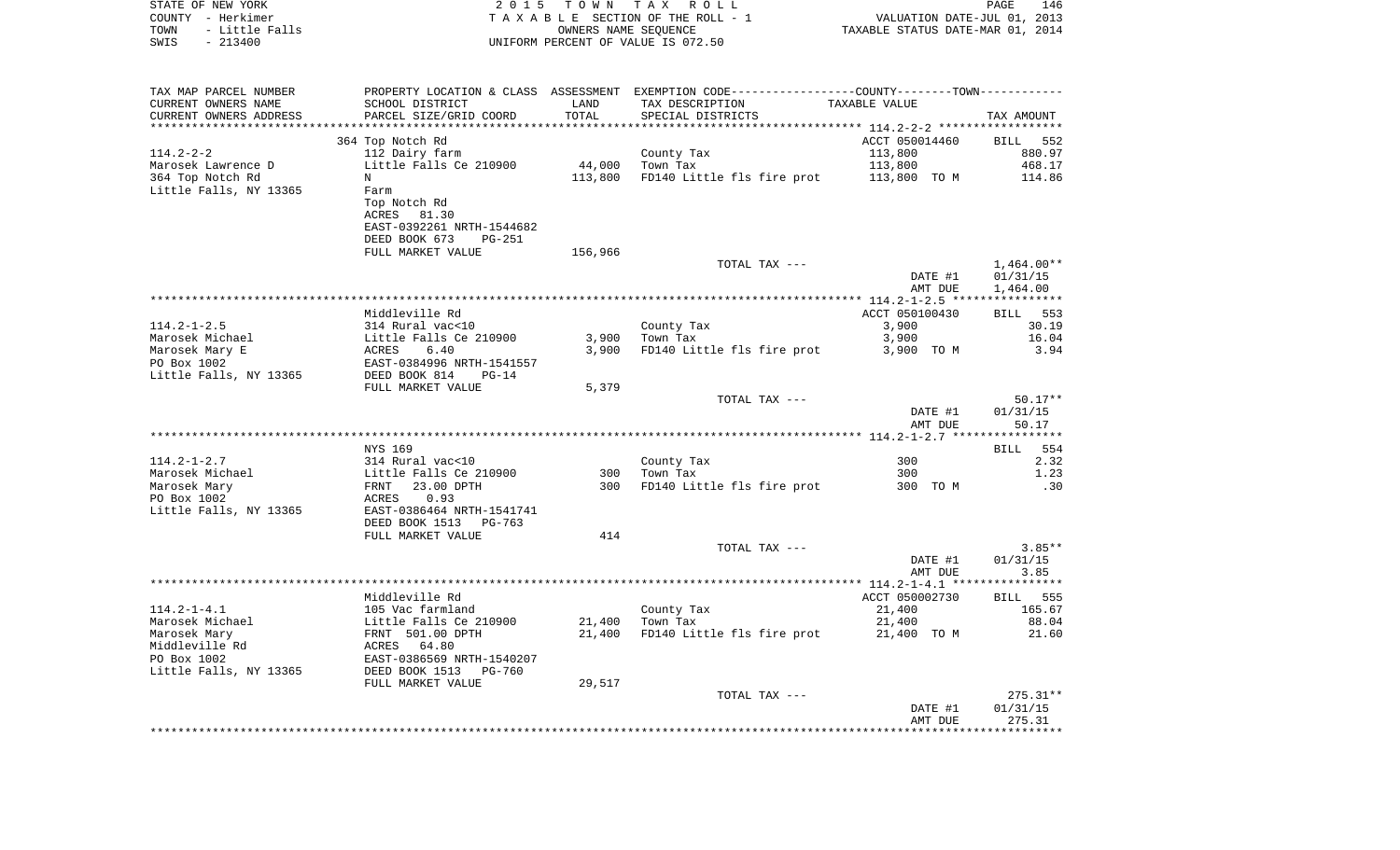| STATE OF NEW YORK<br>COUNTY - Herkimer<br>- Little Falls<br>TOWN<br>$-213400$<br>SWIS | 2 0 1 5                                                                           | T O W N<br>OWNERS NAME SEQUENCE | TAX ROLL<br>TAXABLE SECTION OF THE ROLL - 1<br>UNIFORM PERCENT OF VALUE IS 072.50                   | VALUATION DATE-JUL 01, 2013<br>TAXABLE STATUS DATE-MAR 01, 2014 | PAGE<br>147           |
|---------------------------------------------------------------------------------------|-----------------------------------------------------------------------------------|---------------------------------|-----------------------------------------------------------------------------------------------------|-----------------------------------------------------------------|-----------------------|
| TAX MAP PARCEL NUMBER<br>CURRENT OWNERS NAME<br>CURRENT OWNERS ADDRESS                | PROPERTY LOCATION & CLASS ASSESSMENT<br>SCHOOL DISTRICT<br>PARCEL SIZE/GRID COORD | LAND<br>TOTAL                   | EXEMPTION CODE-----------------COUNTY-------TOWN-----------<br>TAX DESCRIPTION<br>SPECIAL DISTRICTS | TAXABLE VALUE                                                   | TAX AMOUNT            |
| ************************                                                              |                                                                                   |                                 |                                                                                                     |                                                                 |                       |
|                                                                                       | Cole Rd                                                                           |                                 |                                                                                                     |                                                                 | BILL<br>556           |
| $107.4 - 1 - 1$                                                                       | 210 1 Family Res                                                                  |                                 | County Tax                                                                                          | 51,800                                                          | 401.01                |
| Marosek Michael L<br>PO Box 1002                                                      | Little Falls Ce 210900<br>Cole & Rockwell                                         | 10,600<br>51,800                | Town Tax<br>FD140 Little fls fire prot                                                              | 51,800                                                          | 213.10<br>52.28       |
| Little Falls, NY 13365                                                                | R1                                                                                |                                 |                                                                                                     | 51,800 TO M                                                     |                       |
|                                                                                       | FRNT 678.00 DPTH                                                                  |                                 |                                                                                                     |                                                                 |                       |
|                                                                                       | ACRES<br>2.70                                                                     |                                 |                                                                                                     |                                                                 |                       |
|                                                                                       | EAST-0385974 NRTH-1544702                                                         |                                 |                                                                                                     |                                                                 |                       |
|                                                                                       | DEED BOOK 865<br>PG-221<br>FULL MARKET VALUE                                      | 71,448                          |                                                                                                     |                                                                 |                       |
|                                                                                       |                                                                                   |                                 | TOTAL TAX ---                                                                                       |                                                                 | 666.39**              |
|                                                                                       |                                                                                   |                                 |                                                                                                     | DATE #1                                                         | 01/31/15              |
|                                                                                       |                                                                                   |                                 |                                                                                                     | AMT DUE                                                         | 666.39                |
|                                                                                       | 254 Oregon Rd                                                                     |                                 |                                                                                                     | ACCT 050015690                                                  | 557<br>BILL           |
| $127.1 - 1 - 1.1$                                                                     | 210 1 Family Res                                                                  |                                 | County Tax                                                                                          | 73,100                                                          | 565.90                |
| Marquisee Timothy                                                                     | Central Valley 212803                                                             | 8,900                           | Town Tax                                                                                            | 73,100                                                          | 300.73                |
| Marquisee Cathleen                                                                    | R1                                                                                | 73,100                          | FD140 Little fls fire prot                                                                          | 73,100 TO M                                                     | 73.78                 |
| 254 Oregon Rd<br>Mohawk, NY 13407                                                     | FRNT 170.00 DPTH 350.00<br>ACRES<br>1.60                                          |                                 |                                                                                                     |                                                                 |                       |
|                                                                                       | EAST-0382812 NRTH-1511951                                                         |                                 |                                                                                                     |                                                                 |                       |
|                                                                                       | DEED BOOK 810<br>PG-223                                                           |                                 |                                                                                                     |                                                                 |                       |
|                                                                                       | FULL MARKET VALUE                                                                 | 100,828                         |                                                                                                     |                                                                 |                       |
|                                                                                       |                                                                                   |                                 | TOTAL TAX ---                                                                                       | DATE #1                                                         | 940.41**<br>01/31/15  |
|                                                                                       |                                                                                   |                                 |                                                                                                     | AMT DUE                                                         | 940.41                |
|                                                                                       |                                                                                   |                                 |                                                                                                     |                                                                 |                       |
|                                                                                       | 276 Nulls Rd                                                                      |                                 |                                                                                                     | ACCT 050099530                                                  | 558<br>BILL           |
| $121.4 - 2 - 33.5$<br>Martin John E                                                   | 210 1 Family Res<br>Little Falls Ce 210900                                        | 10,200                          | County Tax<br>Town Tax                                                                              | 95,000<br>95,000                                                | 735.43<br>390.83      |
| Martin Lori L                                                                         | partial                                                                           | 95,000                          | FD140 Little fls fire prot                                                                          | 95,000 TO M                                                     | 95.88                 |
| 276 Nulls Rd                                                                          | ACRES 12.90                                                                       |                                 |                                                                                                     |                                                                 |                       |
| Little Falls, NY 13365-5302                                                           | EAST-0395254 NRTH-1517515                                                         |                                 |                                                                                                     |                                                                 |                       |
|                                                                                       | DEED BOOK 906<br><b>PG-295</b><br>FULL MARKET VALUE                               | 131,034                         |                                                                                                     |                                                                 |                       |
|                                                                                       |                                                                                   |                                 | TOTAL TAX ---                                                                                       |                                                                 | 1,222.14**            |
|                                                                                       |                                                                                   |                                 |                                                                                                     | DATE #1                                                         | 01/31/15              |
|                                                                                       |                                                                                   |                                 |                                                                                                     | AMT DUE                                                         | 1,222.14              |
|                                                                                       |                                                                                   |                                 |                                                                                                     |                                                                 |                       |
| $114.1 - 1 - 26.3$                                                                    | Burt Rd<br>312 Vac w/imprv                                                        |                                 | County Tax                                                                                          | 56,700                                                          | 559<br>BILL<br>438.94 |
| Matousek Louella                                                                      | Herkimer Centra 213001                                                            | 36,700                          | Town Tax                                                                                            | 56,700                                                          | 233.26                |
| 621 Ronald St                                                                         | plbrn                                                                             | 56,700                          | FD140 Little fls fire prot                                                                          | 56,700 TO M                                                     | 57.23                 |
| Herkimer, NY 13350                                                                    | FRNT 248.00 DPTH                                                                  |                                 |                                                                                                     |                                                                 |                       |
|                                                                                       | ACRES 100.50<br>EAST-0384392 NRTH-1538252                                         |                                 |                                                                                                     |                                                                 |                       |
|                                                                                       | DEED BOOK 1306<br>PG-256                                                          |                                 |                                                                                                     |                                                                 |                       |
|                                                                                       | FULL MARKET VALUE                                                                 | 78,207                          |                                                                                                     |                                                                 |                       |
|                                                                                       |                                                                                   |                                 | TOTAL TAX ---                                                                                       |                                                                 | $729.43**$            |
|                                                                                       |                                                                                   |                                 |                                                                                                     | DATE #1<br>AMT DUE                                              | 01/31/15<br>729.43    |
|                                                                                       |                                                                                   |                                 |                                                                                                     | ******************************                                  |                       |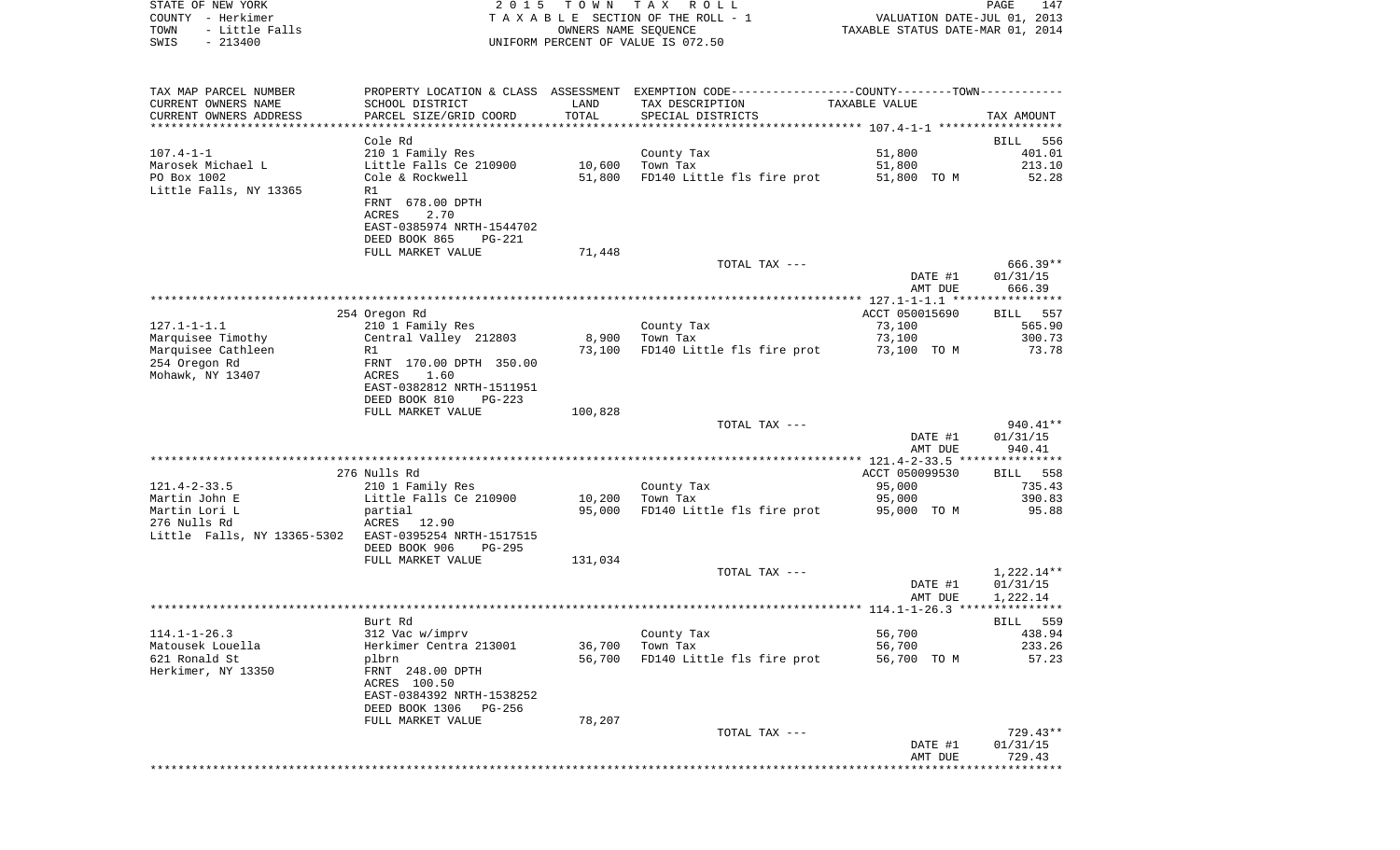| STATE OF NEW YORK      | 2015 TOWN TAX ROLL                 |                                  | PAGE | 148 |
|------------------------|------------------------------------|----------------------------------|------|-----|
| COUNTY - Herkimer      | TAXABLE SECTION OF THE ROLL - 1    | VALUATION DATE-JUL 01, 2013      |      |     |
| - Little Falls<br>TOWN | OWNERS NAME SEOUENCE               | TAXABLE STATUS DATE-MAR 01, 2014 |      |     |
| SWIS<br>$-213400$      | UNIFORM PERCENT OF VALUE IS 072.50 |                                  |      |     |
|                        |                                    |                                  |      |     |

| TAX MAP PARCEL NUMBER  |                            |        | PROPERTY LOCATION & CLASS ASSESSMENT EXEMPTION CODE---------------COUNTY-------TOWN---------- |                |                    |
|------------------------|----------------------------|--------|-----------------------------------------------------------------------------------------------|----------------|--------------------|
| CURRENT OWNERS NAME    | SCHOOL DISTRICT            | LAND   | TAX DESCRIPTION                                                                               | TAXABLE VALUE  |                    |
| CURRENT OWNERS ADDRESS | PARCEL SIZE/GRID COORD     | TOTAL  | SPECIAL DISTRICTS                                                                             |                | TAX AMOUNT         |
|                        |                            |        |                                                                                               |                |                    |
|                        | 2033 State Route 169       |        |                                                                                               | ACCT 050016290 | BILL 560           |
| $107.3 - 1 - 3$        | 210 1 Family Res           |        | County Tax                                                                                    | 61,100         | 473.00             |
| Maxwell Richard J      | Little Falls Ce 210900     | 14,000 | Town Tax                                                                                      | 61,100         | 251.36             |
| Maxwell Francis P      | Life Use                   | 61,100 | FD140 Little fls fire prot                                                                    | 61,100 TO M    | 61.67              |
| 2033 State Route 169   | ACRES<br>1.50              |        |                                                                                               |                |                    |
| Little Falls, NY 13365 | EAST-0378522 NRTH-1546178  |        |                                                                                               |                |                    |
|                        | DEED BOOK 1160 PG-116      |        |                                                                                               |                |                    |
|                        | FULL MARKET VALUE          | 84,276 |                                                                                               |                |                    |
|                        |                            |        | TOTAL TAX ---                                                                                 |                | 786.03**           |
|                        |                            |        |                                                                                               | DATE #1        | 01/31/15           |
|                        |                            |        |                                                                                               | AMT DUE        | 786.03             |
|                        |                            |        |                                                                                               |                | ****************** |
|                        | 1523 State Route 5S        |        |                                                                                               | ACCT 050002250 | BILL 561           |
| $121.2 - 2 - 8$        | 210 1 Family Res           |        | County Tax                                                                                    | 67,900         | 525.64             |
| Maylo Richard          | Little Falls Ce 210900     | 8,000  | Town Tax                                                                                      | 67,900         | 279.34             |
| Maylo Cristie          | N                          | 67,900 | FD140 Little fls fire prot                                                                    | 67,900 TO M    | 68.53              |
| 1523 State Rt $5-S$    | $R-1$                      |        |                                                                                               |                |                    |
| Mohawk, NY 13407       | $Rt-5$                     |        |                                                                                               |                |                    |
|                        | 210.00 DPTH 210.00<br>FRNT |        |                                                                                               |                |                    |
|                        | 1.00<br>ACRES              |        |                                                                                               |                |                    |
|                        | EAST-0388601 NRTH-1524402  |        |                                                                                               |                |                    |
|                        | DEED BOOK 1277 PG-53       |        |                                                                                               |                |                    |
|                        | FULL MARKET VALUE          | 93,655 |                                                                                               |                |                    |
|                        |                            |        | TOTAL TAX ---                                                                                 |                | 873.51**           |
|                        |                            |        |                                                                                               | DATE #1        | 01/31/15           |
|                        |                            |        |                                                                                               | AMT DUE        | 873.51             |
|                        |                            |        |                                                                                               |                |                    |
|                        | Deck Rd                    |        |                                                                                               | ACCT 050009000 | 562<br>BILL        |
| $127.4 - 2 - 16.1$     | 322 Rural vac>10           |        | County Tax                                                                                    | 350            | 2.71               |
| Mayton John            | Owen D Young<br>215001     | 350    | Town Tax                                                                                      | 350            | 1.44               |
| Mayton Paul            | N                          | 350    | FD140 Little fls fire prot                                                                    | 350 TO M       | .35                |
| 1794 State Route 168   | Deck Rd                    |        |                                                                                               |                |                    |
| Mohawk, NY 13407       | FRNT 270.00 DPTH 262.00    |        |                                                                                               |                |                    |
|                        | EAST-0389033 NRTH-1502645  |        |                                                                                               |                |                    |
|                        | DEED BOOK 694<br>PG-587    |        |                                                                                               |                |                    |
|                        | FULL MARKET VALUE          | 483    |                                                                                               |                |                    |
|                        |                            |        | TOTAL TAX ---                                                                                 |                | $4.50**$           |
|                        |                            |        |                                                                                               | DATE #1        | 01/31/15           |
|                        |                            |        |                                                                                               | AMT DUE        | 4.50               |
|                        |                            |        |                                                                                               |                |                    |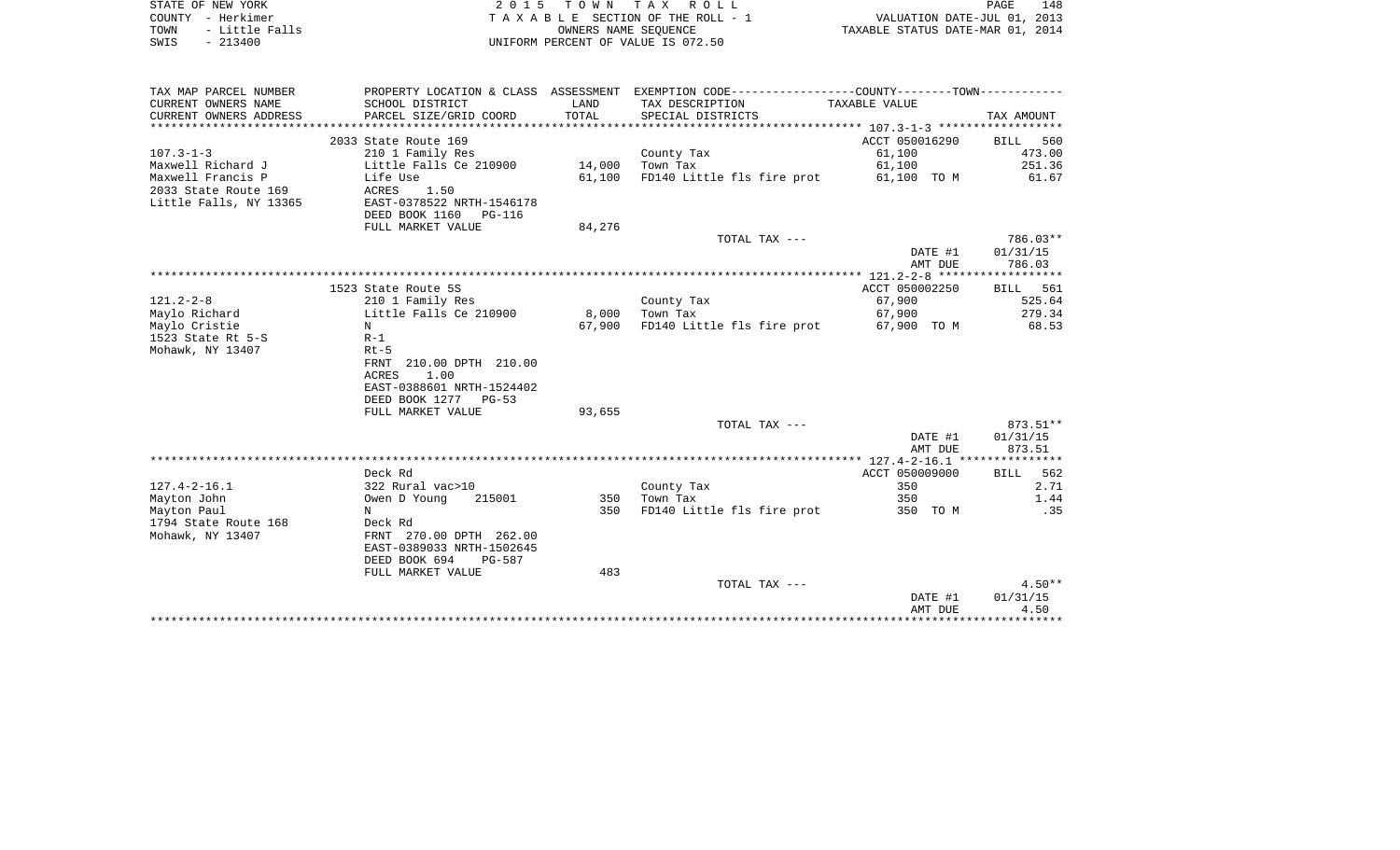| STATE OF NEW YORK      | 2015 TOWN TAX ROLL                 | 149<br>PAGE                      |
|------------------------|------------------------------------|----------------------------------|
| COUNTY - Herkimer      | TAXABLE SECTION OF THE ROLL - 1    | VALUATION DATE-JUL 01, 2013      |
| - Little Falls<br>TOWN | OWNERS NAME SEOUENCE               | TAXABLE STATUS DATE-MAR 01, 2014 |
| $-213400$<br>SWIS      | UNIFORM PERCENT OF VALUE IS 072.50 |                                  |

| TAX MAP PARCEL NUMBER  |                                            |        | PROPERTY LOCATION & CLASS ASSESSMENT EXEMPTION CODE----------------COUNTY--------TOWN---------- |                |                 |
|------------------------|--------------------------------------------|--------|-------------------------------------------------------------------------------------------------|----------------|-----------------|
| CURRENT OWNERS NAME    | SCHOOL DISTRICT                            | LAND   | TAX DESCRIPTION                                                                                 | TAXABLE VALUE  |                 |
| CURRENT OWNERS ADDRESS | PARCEL SIZE/GRID COORD                     | TOTAL  | SPECIAL DISTRICTS                                                                               |                | TAX AMOUNT      |
|                        |                                            |        |                                                                                                 |                |                 |
|                        | Paines Hollow Rd                           |        |                                                                                                 | ACCT 05990790  | BILL 563        |
| $121.2 - 4 - 59.4$     | 322 Rural vac>10                           |        | County Tax                                                                                      | 13,300         | 102.96          |
| McCarthy John          | Little Falls Ce 210900                     | 13,300 | Town Tax                                                                                        | 13,300         | 54.72           |
| 1631 State Route 5S    | ACRES 16.80                                | 13,300 | FD140 Little fls fire prot 13,300 TO M                                                          |                | 13.42           |
| Little Falls, NY 13365 | EAST-0390685 NRTH-1523457                  |        |                                                                                                 |                |                 |
|                        | DEED BOOK 824<br>PG-426                    |        |                                                                                                 |                |                 |
|                        | FULL MARKET VALUE                          | 18,345 |                                                                                                 |                |                 |
|                        |                                            |        | TOTAL TAX ---                                                                                   |                | $171.10**$      |
|                        |                                            |        |                                                                                                 | DATE #1        | 01/31/15        |
|                        |                                            |        |                                                                                                 | AMT DUE        | 171.10          |
|                        |                                            |        |                                                                                                 |                |                 |
|                        | Jacksonburg Rd                             |        |                                                                                                 | ACCT 050008850 | BILL 564        |
| $121.2 - 4 - 59.888$   | 474 Billboard                              |        | County Tax                                                                                      | 7,900          | 61.16           |
| McCarthy John          | Little Falls Ce 210900                     | 400    | Town Tax                                                                                        | 7,900          | 32.50           |
| 1631 State Route 5S    | S                                          | 7,900  | FD140 Little fls fire prot                                                                      | 7,900 TO M     | 7.97            |
| Little Falls, NY 13365 | Sign On 121.2-4-39.1                       |        |                                                                                                 |                |                 |
|                        | $Rt-5S$                                    |        |                                                                                                 |                |                 |
|                        | 0.01<br>ACRES                              |        |                                                                                                 |                |                 |
|                        | EAST-0353342 NRTH-1098454                  |        |                                                                                                 |                |                 |
|                        | DEED BOOK 00000                            |        |                                                                                                 |                |                 |
|                        | FULL MARKET VALUE                          | 10,897 |                                                                                                 |                |                 |
|                        |                                            |        | TOTAL TAX ---                                                                                   |                | $101.63**$      |
|                        |                                            |        |                                                                                                 | DATE #1        | 01/31/15        |
|                        |                                            |        |                                                                                                 | AMT DUE        | 101.63          |
|                        |                                            |        |                                                                                                 |                |                 |
|                        | Paines Hollow Rd                           |        |                                                                                                 | ACCT 050018050 | <b>BILL</b> 565 |
| $121.2 - 4 - 64$       | 311 Res vac land                           |        | County Tax                                                                                      | 800            | 6.19            |
| Mccarthy John          | Little Falls Ce 210900                     |        | 800 Town Tax                                                                                    | 800            | 3.29            |
| 1631 State Route 5S    | W                                          | 800    | FD140 Little fls fire prot                                                                      | 800 TO M       | .81             |
| Little Falls, NY 13365 | V-L 102 X34                                |        |                                                                                                 |                |                 |
|                        | Rt 167                                     |        |                                                                                                 |                |                 |
|                        | FRNT 340.00 DPTH                           |        |                                                                                                 |                |                 |
|                        | 0.52<br>ACRES                              |        |                                                                                                 |                |                 |
|                        | EAST-0390822 NRTH-1523594<br>DEED BOOK 824 |        |                                                                                                 |                |                 |
|                        | PG-426<br>FULL MARKET VALUE                |        |                                                                                                 |                |                 |
|                        |                                            | 1,103  | TOTAL TAX ---                                                                                   |                | $10.29**$       |
|                        |                                            |        |                                                                                                 | DATE #1        | 01/31/15        |
|                        |                                            |        |                                                                                                 | AMT DUE        | 10.29           |
|                        |                                            |        |                                                                                                 |                |                 |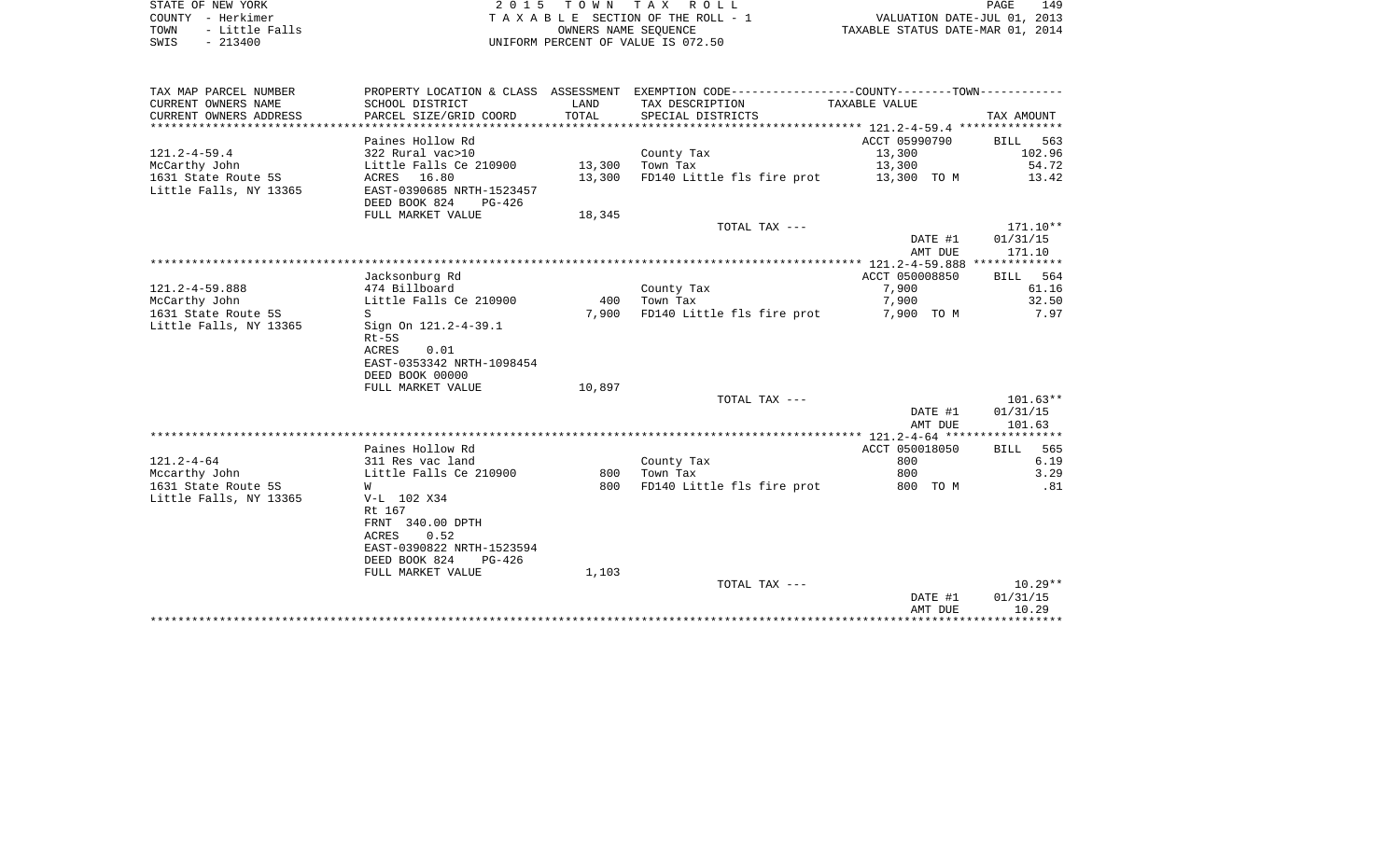| STATE OF NEW YORK      | 2015 TOWN TAX ROLL                 | 150<br>PAGE                      |
|------------------------|------------------------------------|----------------------------------|
| COUNTY - Herkimer      | TAXABLE SECTION OF THE ROLL - 1    | VALUATION DATE-JUL 01, 2013      |
| - Little Falls<br>TOWN | OWNERS NAME SEOUENCE               | TAXABLE STATUS DATE-MAR 01, 2014 |
| - 213400<br>SWIS       | UNIFORM PERCENT OF VALUE IS 072.50 |                                  |

| TAX MAP PARCEL NUMBER                          | PROPERTY LOCATION & CLASS ASSESSMENT EXEMPTION CODE----------------COUNTY--------TOWN----------- |         |                            |                  |                  |
|------------------------------------------------|--------------------------------------------------------------------------------------------------|---------|----------------------------|------------------|------------------|
| CURRENT OWNERS NAME                            | SCHOOL DISTRICT                                                                                  | LAND    | TAX DESCRIPTION            | TAXABLE VALUE    |                  |
| CURRENT OWNERS ADDRESS                         | PARCEL SIZE/GRID COORD                                                                           | TOTAL   | SPECIAL DISTRICTS          |                  | TAX AMOUNT       |
|                                                |                                                                                                  |         |                            |                  |                  |
|                                                | 1476 State Route 5S                                                                              |         |                            | ACCT 050009570   | BILL<br>566      |
| $121.2 - 4 - 18$                               | 210 1 Family Res                                                                                 |         | CW_10_VET/ 41152           | 4,350            | $\Omega$         |
| Mccaw Robert                                   | Little Falls Ce 210900                                                                           | 5,000   | County Tax                 | 60,150           | 465.65           |
| Mccaw Margaret                                 | FRNT 100.00 DPTH 165.00                                                                          | 64,500  | Town Tax                   | 64,500           | 265.35           |
| 1476 State Route 5-S                           | EAST-0387729 NRTH-1524166                                                                        |         | FD140 Little fls fire prot | 64,500 TO M      | 65.10            |
| Mohawk, NY 13407                               | DEED BOOK 702<br>$PG-945$                                                                        |         |                            |                  |                  |
|                                                | FULL MARKET VALUE                                                                                | 88,966  |                            |                  |                  |
|                                                |                                                                                                  |         | TOTAL TAX ---              |                  | 796.10**         |
|                                                |                                                                                                  |         |                            | DATE #1          | 01/31/15         |
|                                                |                                                                                                  |         |                            | AMT DUE          | 796.10           |
|                                                |                                                                                                  |         |                            |                  |                  |
|                                                | Oregon Rd                                                                                        |         |                            | ACCT 050013830   | BILL 567         |
| $121.4 - 2 - 7$                                | 323 Vacant rural                                                                                 |         | County Tax                 | 2,500            | 19.35            |
| Mccoy Richard                                  | Little Falls Ce 210900                                                                           | 2,500   | Town Tax                   | 2,500            | 10.28            |
| Mccoy Cindy                                    | W                                                                                                | 2,500   | FD140 Little fls fire prot | 2,500 TO M       | 2.52             |
| 352 Decker Rd                                  | ACRES<br>16.50                                                                                   |         |                            |                  |                  |
| Mohawk, NY 13407                               | EAST-0386006 NRTH-1515831                                                                        |         |                            |                  |                  |
|                                                | DEED BOOK 859<br>$PG-80$                                                                         |         |                            |                  |                  |
|                                                | FULL MARKET VALUE                                                                                | 3,448   |                            |                  |                  |
|                                                |                                                                                                  |         | TOTAL TAX ---              |                  | $32.15**$        |
|                                                |                                                                                                  |         |                            | DATE #1          | 01/31/15         |
|                                                |                                                                                                  |         |                            | AMT DUE          | 32.15            |
|                                                |                                                                                                  |         |                            |                  |                  |
|                                                | 352 Decker Rd                                                                                    |         |                            | ACCT 050013860   | BILL 568         |
| $121.4 - 2 - 9$                                | 240 Rural res                                                                                    |         | County Tax                 | 122,300          | 946.77           |
| Mccoy Richard                                  | Central Valley 212803                                                                            | 60,900  | Town Tax                   | 122,300          | 503.14           |
| Mccoy Cindy                                    | N                                                                                                | 122,300 | FD140 Little fls fire prot | 122,300 TO M     | 123.44           |
| 352 Decker Rd                                  | ACRES 170.00                                                                                     |         |                            |                  |                  |
| Mohawk, NY 13407                               | EAST-0384635 NRTH-1515727                                                                        |         |                            |                  |                  |
|                                                | DEED BOOK 859<br>$PG-80$                                                                         |         |                            |                  |                  |
|                                                | FULL MARKET VALUE                                                                                | 168,690 |                            |                  |                  |
|                                                |                                                                                                  |         | TOTAL TAX ---              |                  | $1,573.35**$     |
|                                                |                                                                                                  |         |                            | DATE #1          | 01/31/15         |
|                                                |                                                                                                  |         |                            | AMT DUE          | 1,573.35         |
|                                                |                                                                                                  |         |                            |                  |                  |
|                                                | 1314 State Route 169                                                                             |         |                            | ACCT 050016320   | BILL 569         |
| $114.2 - 2 - 43$<br>McKenney Ian Carlton Ruth  | 210 1 Family Res<br>Little Falls Ce 210900                                                       | 6,900   | County Tax<br>Town Tax     | 89,700<br>89,700 | 694.40<br>369.02 |
|                                                |                                                                                                  |         |                            |                  | 90.53            |
| 1314 State Route 169<br>Little Falls, NY 13365 | R1 G Shed<br>FRNT 140.00 DPTH                                                                    | 89,700  | FD140 Little fls fire prot | 89,700 TO M      |                  |
|                                                | ACRES<br>0.72                                                                                    |         |                            |                  |                  |
|                                                | EAST-0390219 NRTH-1538787                                                                        |         |                            |                  |                  |
|                                                | DEED BOOK 1201<br>PG-116                                                                         |         |                            |                  |                  |
|                                                | FULL MARKET VALUE                                                                                | 123,724 |                            |                  |                  |
|                                                |                                                                                                  |         | TOTAL TAX ---              |                  | $1,153.95**$     |
|                                                |                                                                                                  |         |                            | DATE #1          | 01/31/15         |
|                                                |                                                                                                  |         |                            | AMT DUE          | 1,153.95         |
|                                                |                                                                                                  |         |                            |                  |                  |
|                                                |                                                                                                  |         |                            |                  |                  |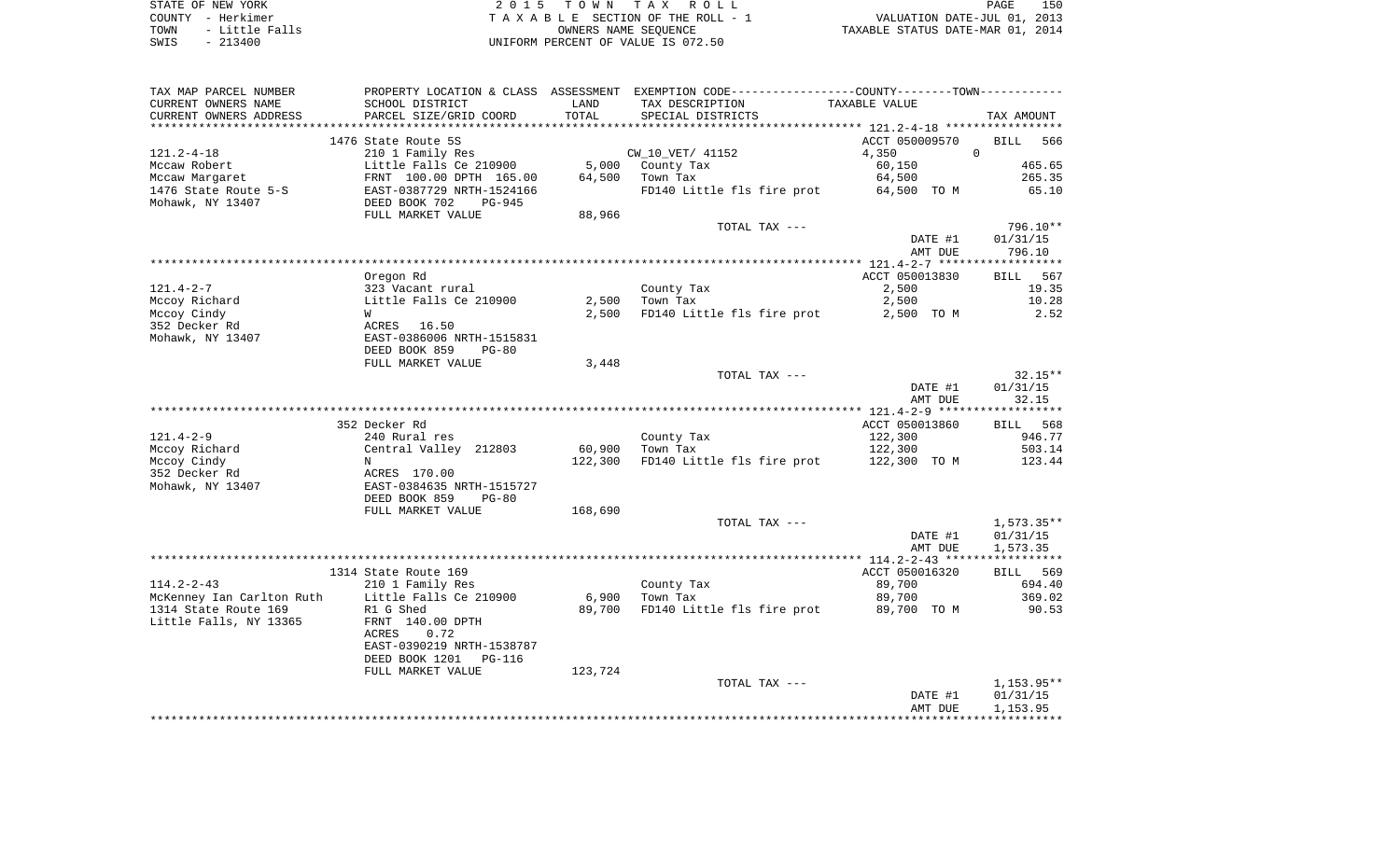| STATE OF NEW YORK      | 2015 TOWN TAX ROLL                    | 151<br>PAGE                      |
|------------------------|---------------------------------------|----------------------------------|
| COUNTY - Herkimer      | T A X A B L E SECTION OF THE ROLL - 1 | VALUATION DATE-JUL 01, 2013      |
| - Little Falls<br>TOWN | OWNERS NAME SEOUENCE                  | TAXABLE STATUS DATE-MAR 01, 2014 |
| $-213400$<br>SWIS      | UNIFORM PERCENT OF VALUE IS 072.50    |                                  |

| TAX MAP PARCEL NUMBER<br>PROPERTY LOCATION & CLASS ASSESSMENT |                 | EXEMPTION CODE----------------COUNTY-------TOWN----------- |                    |                    |
|---------------------------------------------------------------|-----------------|------------------------------------------------------------|--------------------|--------------------|
| CURRENT OWNERS NAME<br>SCHOOL DISTRICT                        | LAND            | TAX DESCRIPTION                                            | TAXABLE VALUE      |                    |
| CURRENT OWNERS ADDRESS<br>PARCEL SIZE/GRID COORD              | TOTAL           | SPECIAL DISTRICTS                                          |                    | TAX AMOUNT         |
|                                                               |                 |                                                            |                    |                    |
| 2657 State Route 167                                          |                 |                                                            | ACCT 050016160     | BILL<br>570        |
| $127.2 - 2 - 8$<br>270 Mfg housing                            |                 | County Tax                                                 | 22,400             | 173.41             |
| Mckusick John R<br>Owen D Young<br>215001                     |                 | 10,400 Town Tax                                            | 22,400             | 92.15              |
| 2657 State Route 167<br>MH G                                  | 22,400          | FD140 Little fls fire prot 22,400 TO M                     |                    | 22.61              |
| Mohawk, NY 13407<br>ACRES<br>2.60                             |                 |                                                            |                    |                    |
| EAST-0386265 NRTH-1507398                                     |                 |                                                            |                    |                    |
| DEED BOOK 708<br>PG-471                                       |                 |                                                            |                    |                    |
| FULL MARKET VALUE                                             | 30,897          |                                                            |                    |                    |
|                                                               |                 | TOTAL TAX ---                                              |                    | 288.17**           |
|                                                               |                 |                                                            | DATE #1            | 01/31/15           |
|                                                               |                 |                                                            | AMT DUE            | 288.17             |
|                                                               |                 |                                                            |                    |                    |
| 1298 State Route 169                                          |                 |                                                            | ACCT 050013530     | BILL 571           |
| $114.2 - 2 - 44$<br>210 1 Family Res                          |                 | County Tax                                                 | 63,300             | 490.03             |
| Little Falls Ce 210900<br>Mclaughlin Charles Sr               | 10,600 Town Tax |                                                            | 63,300             | 260.42             |
| Mclaughlin MaryAnna<br>N                                      | 63,300          | FD140 Little fls fire prot 63,300 TO M                     |                    | 63.89              |
| 1298 State Route 169<br>R1                                    |                 |                                                            |                    |                    |
| Little Falls, NY 13365<br>Rt 169                              |                 |                                                            |                    |                    |
| ACRES<br>2.75                                                 |                 |                                                            |                    |                    |
| EAST-0390433 NRTH-1538699                                     |                 |                                                            |                    |                    |
| DEED BOOK 831<br>PG-570                                       |                 |                                                            |                    |                    |
| FULL MARKET VALUE                                             | 87,310          |                                                            |                    |                    |
|                                                               |                 | TOTAL TAX ---                                              |                    | $814.34**$         |
|                                                               |                 |                                                            | DATE #1            | 01/31/15           |
|                                                               |                 |                                                            | AMT DUE            | 814.34             |
|                                                               |                 |                                                            |                    |                    |
| 1130 State Route 5S                                           |                 |                                                            | ACCT 050003360     | BILL 572           |
| $121.1 - 2 - 12$<br>210 1 Family Res                          |                 | County Tax                                                 | 43,100             | 333.65             |
| Mead Joseph C<br>Central Valley 212803                        | 600             | Town Tax                                                   | 43,100             | 177.31             |
| Mead Becky Boepple<br>S                                       | 43,100          | FD140 Little fls fire prot                                 | 43,100 TO M        | 43.50              |
| 1130 State Route 5-S<br>$R-1$                                 |                 |                                                            |                    |                    |
| Mohawk, NY 13407<br>$Rt-5-S$                                  |                 |                                                            |                    |                    |
| 45.00 DPTH 38.37<br>FRNT                                      |                 |                                                            |                    |                    |
| EAST-0380948 NRTH-1523312                                     |                 |                                                            |                    |                    |
| DEED BOOK 847<br>PG-409                                       |                 |                                                            |                    |                    |
| FULL MARKET VALUE                                             | 59,448          |                                                            |                    |                    |
|                                                               |                 | TOTAL TAX ---                                              |                    | 554.46**           |
|                                                               |                 |                                                            | DATE #1<br>AMT DUE | 01/31/15<br>554.46 |
|                                                               |                 |                                                            |                    |                    |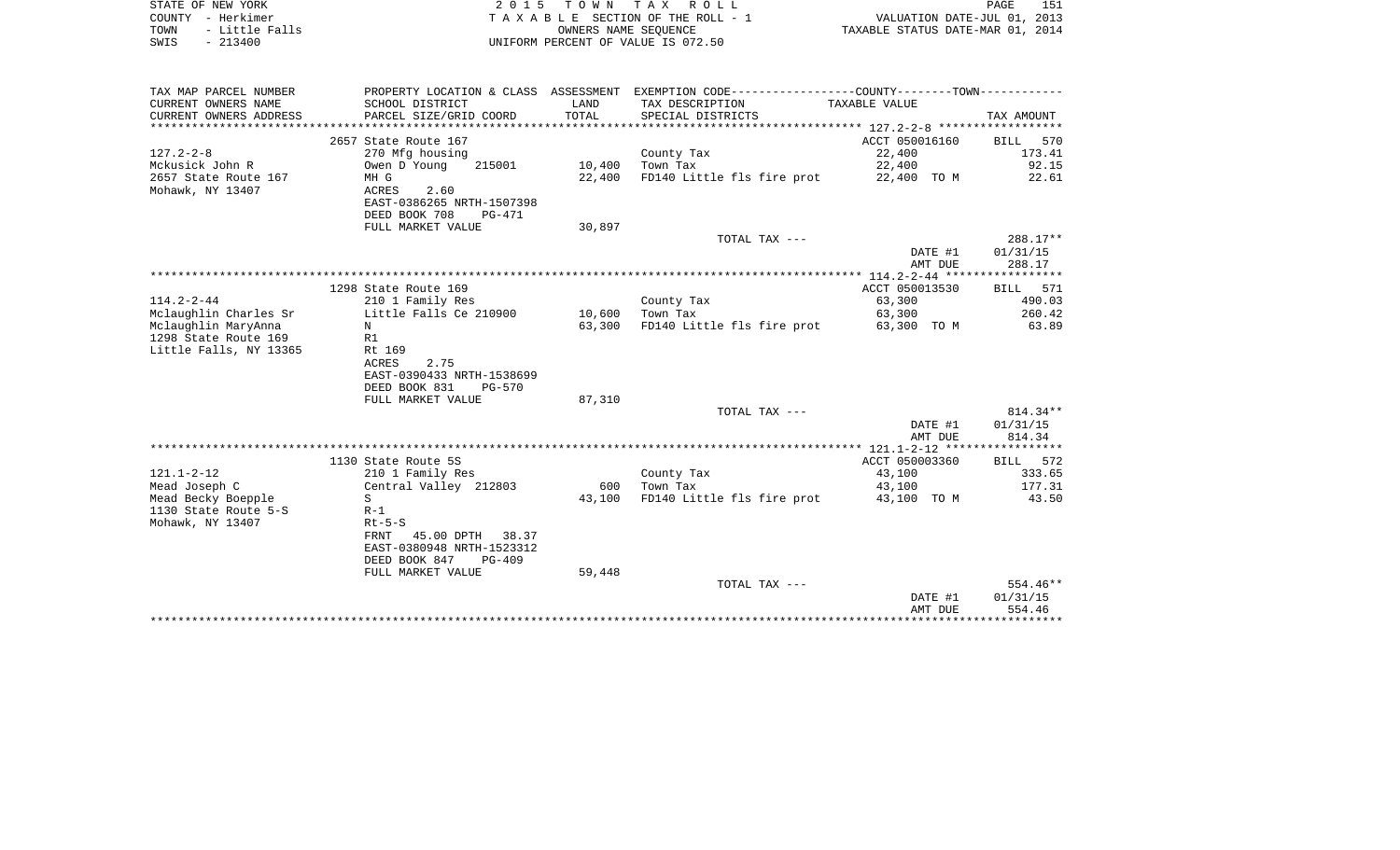| STATE OF NEW YORK |  |           |                |  |
|-------------------|--|-----------|----------------|--|
| COUNTY - Herkimer |  |           |                |  |
| TOWN              |  |           | - Little Falls |  |
| SWIS              |  | $-213400$ |                |  |

STATE OF NEW YORK 2 0 1 5 T O W N T A X R O L L PAGE 152 COUNTY - Herkimer T A X A B L E SECTION OF THE ROLL - 1 VALUATION DATE-JUL 01, 2013 TOWN - Little Falls OWNERS NAME SEQUENCE TAXABLE STATUS DATE-MAR 01, 2014 UNIFORM PERCENT OF VALUE IS 072.50

| TAX MAP PARCEL NUMBER                         | PROPERTY LOCATION & CLASS ASSESSMENT    |                | EXEMPTION CODE-----------------COUNTY-------TOWN----------- |                         |                             |
|-----------------------------------------------|-----------------------------------------|----------------|-------------------------------------------------------------|-------------------------|-----------------------------|
| CURRENT OWNERS NAME                           | SCHOOL DISTRICT                         | LAND           | TAX DESCRIPTION                                             | TAXABLE VALUE           |                             |
| CURRENT OWNERS ADDRESS                        | PARCEL SIZE/GRID COORD                  | TOTAL          | SPECIAL DISTRICTS                                           |                         | TAX AMOUNT                  |
|                                               | State Route 167                         |                |                                                             | ACCT 050004680          | <b>BILL</b><br>573          |
| $127.2 - 2 - 18.1$                            | 312 Vac w/imprv                         |                | County Tax                                                  | 32,700                  | 253.14                      |
| Menapace Frank                                | Little Falls Ce 210900                  | 26,500         | Town Tax                                                    | 32,700                  | 134.53                      |
| Menapace Ada                                  | ACRES 133.20                            | 32,700         | FD140 Little fls fire prot                                  | 32,700 TO M             | 33.00                       |
| 817 Talson Park Dr                            | EAST-0391174 NRTH-1510356               |                |                                                             |                         |                             |
| Herkimer, NY 13350                            | DEED BOOK 746<br>$PG-210$               |                |                                                             |                         |                             |
|                                               | FULL MARKET VALUE                       | 45,103         |                                                             |                         |                             |
|                                               |                                         |                | TOTAL TAX ---                                               |                         | $420.67**$                  |
|                                               |                                         |                |                                                             | DATE #1                 | 01/31/15                    |
|                                               |                                         |                |                                                             | AMT DUE                 | 420.67                      |
|                                               |                                         |                |                                                             |                         |                             |
| $127.2 - 2 - 18.2$                            | Paines Hollow Rd<br>322 Rural vac>10    |                | County Tax                                                  | ACCT 050990310<br>4,000 | 574<br><b>BILL</b><br>30.97 |
| Menapace Frank                                | Little Falls Ce 210900                  | 4,000          | Town Tax                                                    | 4,000                   | 16.46                       |
| Menapace Ada                                  | ACRES<br>19.80                          | 4,000          | FD140 Little fls fire prot                                  | 4,000 TO M              | 4.04                        |
| 817 Talson Park Dr                            | EAST-0390793 NRTH-1509949               |                |                                                             |                         |                             |
| Herkimer, NY 13350                            | DEED BOOK 814<br>$PG-328$               |                |                                                             |                         |                             |
|                                               | FULL MARKET VALUE                       | 5,517          |                                                             |                         |                             |
|                                               |                                         |                | TOTAL TAX ---                                               |                         | $51.47**$                   |
|                                               |                                         |                |                                                             | DATE #1                 | 01/31/15                    |
|                                               |                                         |                |                                                             | AMT DUE                 | 51.47                       |
|                                               |                                         |                |                                                             |                         |                             |
|                                               | Johnny Cake Rd                          |                |                                                             | ACCT 050018030          | 575<br><b>BILL</b>          |
| $127.2 - 2 - 24$                              | 314 Rural vac<10                        |                | County Tax                                                  | 2,100                   | 16.26                       |
| Menapace Frank<br>Menapace Ada                | Little Falls Ce 210900<br>ACRES<br>7.00 | 2,100<br>2,100 | Town Tax<br>FD140 Little fls fire prot                      | 2,100<br>2,100 TO M     | 8.64<br>2.12                |
| 817 Talson Park Dr                            | EAST-0393947 NRTH-1509186               |                |                                                             |                         |                             |
| Herkimer, NY 13350                            | DEED BOOK 805<br>$PG-77$                |                |                                                             |                         |                             |
|                                               | FULL MARKET VALUE                       | 2,897          |                                                             |                         |                             |
|                                               |                                         |                | TOTAL TAX ---                                               |                         | $27.02**$                   |
|                                               |                                         |                |                                                             | DATE #1                 | 01/31/15                    |
|                                               |                                         |                |                                                             | AMT DUE                 | 27.02                       |
|                                               |                                         |                |                                                             |                         |                             |
|                                               | 148 State Route 170                     |                |                                                             | ACCT 050007410          | 576<br>BILL                 |
| $114.2 - 2 - 55$                              | 210 1 Family Res                        |                | County Tax                                                  | 95,400                  | 738.53                      |
| Mendl Frank W                                 | Little Falls Ce 210900                  | 7,300          | Town Tax                                                    | 95,400                  | 392.47                      |
| 148 State Route 170<br>Little Falls, NY 13365 | E<br>FRNT 378.00 DPTH<br>95.00          | 95,400         | FD140 Little fls fire prot                                  | 95,400 TO M             | 96.29                       |
|                                               | EAST-0397039 NRTH-1542391               |                |                                                             |                         |                             |
|                                               | DEED BOOK 680<br>$PG-983$               |                |                                                             |                         |                             |
|                                               | FULL MARKET VALUE                       | 131,586        |                                                             |                         |                             |
|                                               |                                         |                | TOTAL TAX ---                                               |                         | $1,227.29**$                |
|                                               |                                         |                |                                                             | DATE #1                 | 01/31/15                    |
|                                               |                                         |                |                                                             | AMT DUE                 | 1,227.29                    |
|                                               |                                         |                |                                                             |                         |                             |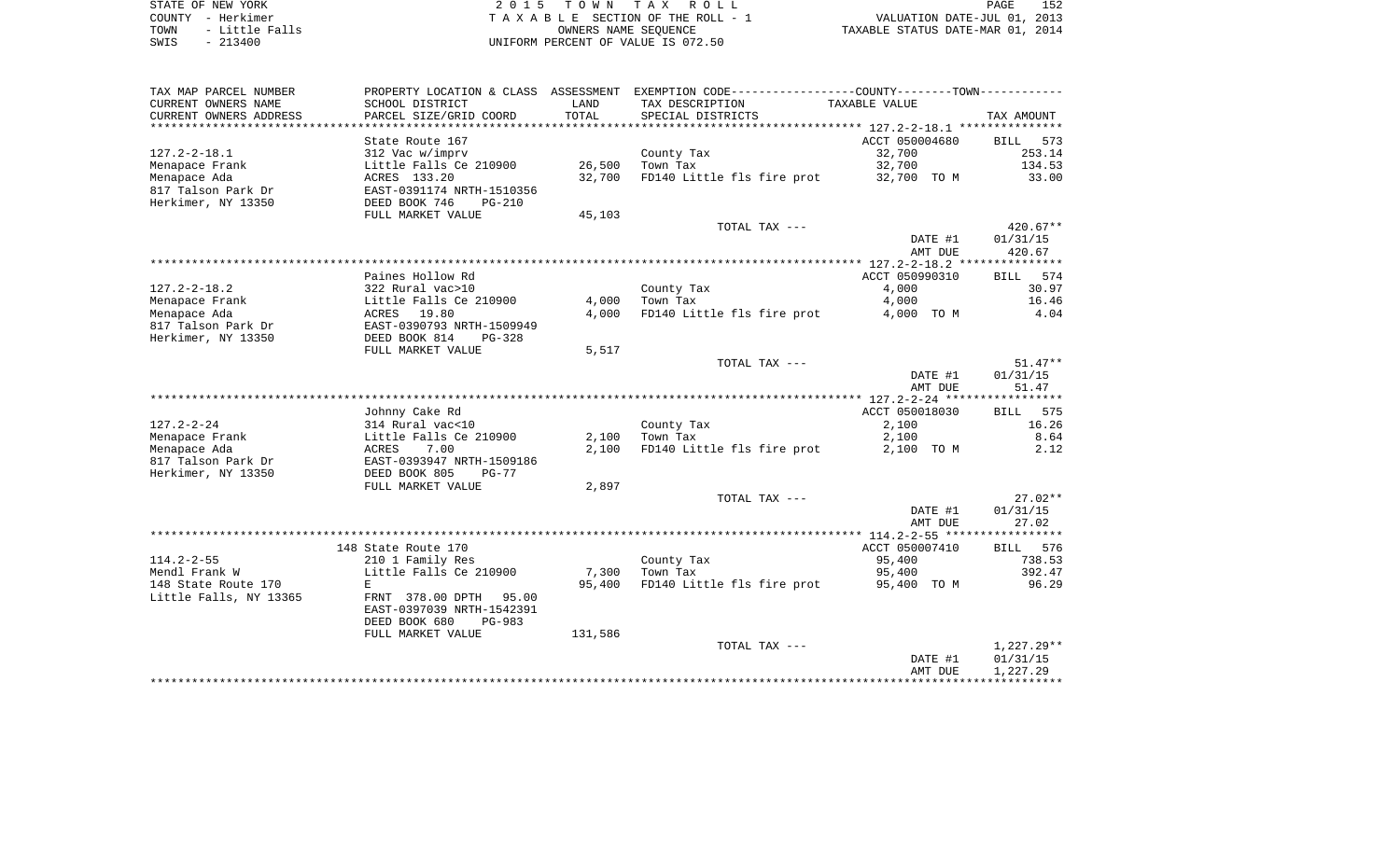COUNTY - Herkimer **T A X A B L E** SECTION OF THE ROLL - 1 VALUATION DATE-JUL 01, 2013 TOWN - Little Falls OWNERS NAME SEQUENCE TAXABLE STATUS DATE-MAR 01, 2014 SWIS - 213400 UNIFORM PERCENT OF VALUE IS 072.50TAX MAP PARCEL NUMBER PROPERTY LOCATION & CLASS ASSESSMENT EXEMPTION CODE------------------COUNTY--------TOWN------------ CURRENT OWNERS NAME SCHOOL DISTRICT LAND TAX DESCRIPTION TAXABLE VALUECURRENT OWNERS ADDRESS PARCEL SIZE/GRID COORD TOTAL SPECIAL DISTRICTS TAX AMOUNT \*\*\*\*\*\*\*\*\*\*\*\*\*\*\*\*\*\*\*\*\*\*\*\*\*\*\*\*\*\*\*\*\*\*\*\*\*\*\*\*\*\*\*\*\*\*\*\*\*\*\*\*\*\*\*\*\*\*\*\*\*\*\*\*\*\*\*\*\*\*\*\*\*\*\*\*\*\*\*\*\*\*\*\*\*\*\*\*\*\*\*\*\*\*\*\*\*\*\*\*\*\*\* 121.2-1-10 \*\*\*\*\*\*\*\*\*\*\*\*\*\*\*\*\*182 Gun Club Rd **ACCT** 050019030 BILL 577 121.2-1-10 210 1 Family Res County Tax 80,000 619.31 Messina Nicholas Little Falls Ce 210900 8,800 Town Tax 80,000 329.12 Messina Robin East 80,000 FD140 Little fls fire prot 80,000 TO M 80.74 182 Gun Club Rd ACRES 1.50 Little Falls, NY 13365 EAST-0385792 NRTH-1527498 DEED BOOK 731 PG-280FULL MARKET VALUE 110,345 TOTAL TAX --- 1,029.17\*\* DATE #1 01/31/15 AMT DUE 1,029.17 \*\*\*\*\*\*\*\*\*\*\*\*\*\*\*\*\*\*\*\*\*\*\*\*\*\*\*\*\*\*\*\*\*\*\*\*\*\*\*\*\*\*\*\*\*\*\*\*\*\*\*\*\*\*\*\*\*\*\*\*\*\*\*\*\*\*\*\*\*\*\*\*\*\*\*\*\*\*\*\*\*\*\*\*\*\*\*\*\*\*\*\*\*\*\*\*\*\*\*\*\*\*\* 121.1-2-15 \*\*\*\*\*\*\*\*\*\*\*\*\*\*\*\*\*1148 State Route 5S ACCT 050009270 BILL 578 530.29 121.1-2-15 210 1 Family Res County Tax 68,500 Metott Barbara Central Valley 212803 4,600 Town Tax 68,500 281.81 Metott Sam Jr S S Section 10 CB, 500 FD140 Little fls fire prot 68,500 TO M 69.14 1148 State Route 5S R-1Mohawk, NY 13407 Rt-5S FRNT 100.00 DPTH 145.00 EAST-0381211 NRTH-1523245 DEED BOOK 00512 PG-00189FULL MARKET VALUE 94,483 TOTAL TAX --- 881.24\*\* DATE #1 01/31/15 AMT DUE 881.24 \*\*\*\*\*\*\*\*\*\*\*\*\*\*\*\*\*\*\*\*\*\*\*\*\*\*\*\*\*\*\*\*\*\*\*\*\*\*\*\*\*\*\*\*\*\*\*\*\*\*\*\*\*\*\*\*\*\*\*\*\*\*\*\*\*\*\*\*\*\*\*\*\*\*\*\*\*\*\*\*\*\*\*\*\*\*\*\*\*\*\*\*\*\*\*\*\*\*\*\*\*\*\* 121.1-2-3 \*\*\*\*\*\*\*\*\*\*\*\*\*\*\*\*\*\*1147 State Route 5S ACCT 050009120 BILL 579 121.1-2-3 210 1 Family Res VET WAR CT 41121 6,525 6,525 Metott James Central Valley 212803 6,600 County Tax 48,875 378.36 Metott Linda FRNT 103.00 DPTH 255.00 55,400 Town Tax 48,875 201.07 1147 State Route 5S EAST-0381147 NRTH-1523531 FD140 Little fls fire prot 55,400 TO M 55.92 Mohawk, NY 13407 DEED BOOK 00626 PG-00645 FULL MARKET VALUE 76,414 TOTAL TAX --- 635.35\*\* DATE #1 01/31/15 AMT DUE 635.35 \*\*\*\*\*\*\*\*\*\*\*\*\*\*\*\*\*\*\*\*\*\*\*\*\*\*\*\*\*\*\*\*\*\*\*\*\*\*\*\*\*\*\*\*\*\*\*\*\*\*\*\*\*\*\*\*\*\*\*\*\*\*\*\*\*\*\*\*\*\*\*\*\*\*\*\*\*\*\*\*\*\*\*\*\*\*\*\*\*\*\*\*\*\*\*\*\*\*\*\*\*\*\* 121.1-2-17.1 \*\*\*\*\*\*\*\*\*\*\*\*\*\*\* Jacksonburg Rd ACCT 050009150 BILL 580 121.1-2-17.1 484 1 use sm bld County Tax 17,600 136.25 Metott James Central Valley 212803 8,000 Town Tax 17,600 72.41 Metott Linda S 17,600 FD140 Little fls fire prot 17,600 TO M 17.76 1147 State Route 5S CommMohawk, NY 13407 Rt-5S FRNT 100.00 DPTH ACRES 1.00 EAST-0381107 NRTH-1523194 DEED BOOK 682 PG-342FULL MARKET VALUE 24,276 TOTAL TAX --- 226.42\*\* DATE #1 01/31/15 AMT DUE 226.42\*\*\*\*\*\*\*\*\*\*\*\*\*\*\*\*\*\*\*\*\*\*\*\*\*\*\*\*\*\*\*\*\*\*\*\*\*\*\*\*\*\*\*\*\*\*\*\*\*\*\*\*\*\*\*\*\*\*\*\*\*\*\*\*\*\*\*\*\*\*\*\*\*\*\*\*\*\*\*\*\*\*\*\*\*\*\*\*\*\*\*\*\*\*\*\*\*\*\*\*\*\*\*\*\*\*\*\*\*\*\*\*\*\*\*\*\*\*\*\*\*\*\*\*\*\*\*\*\*\*\*\*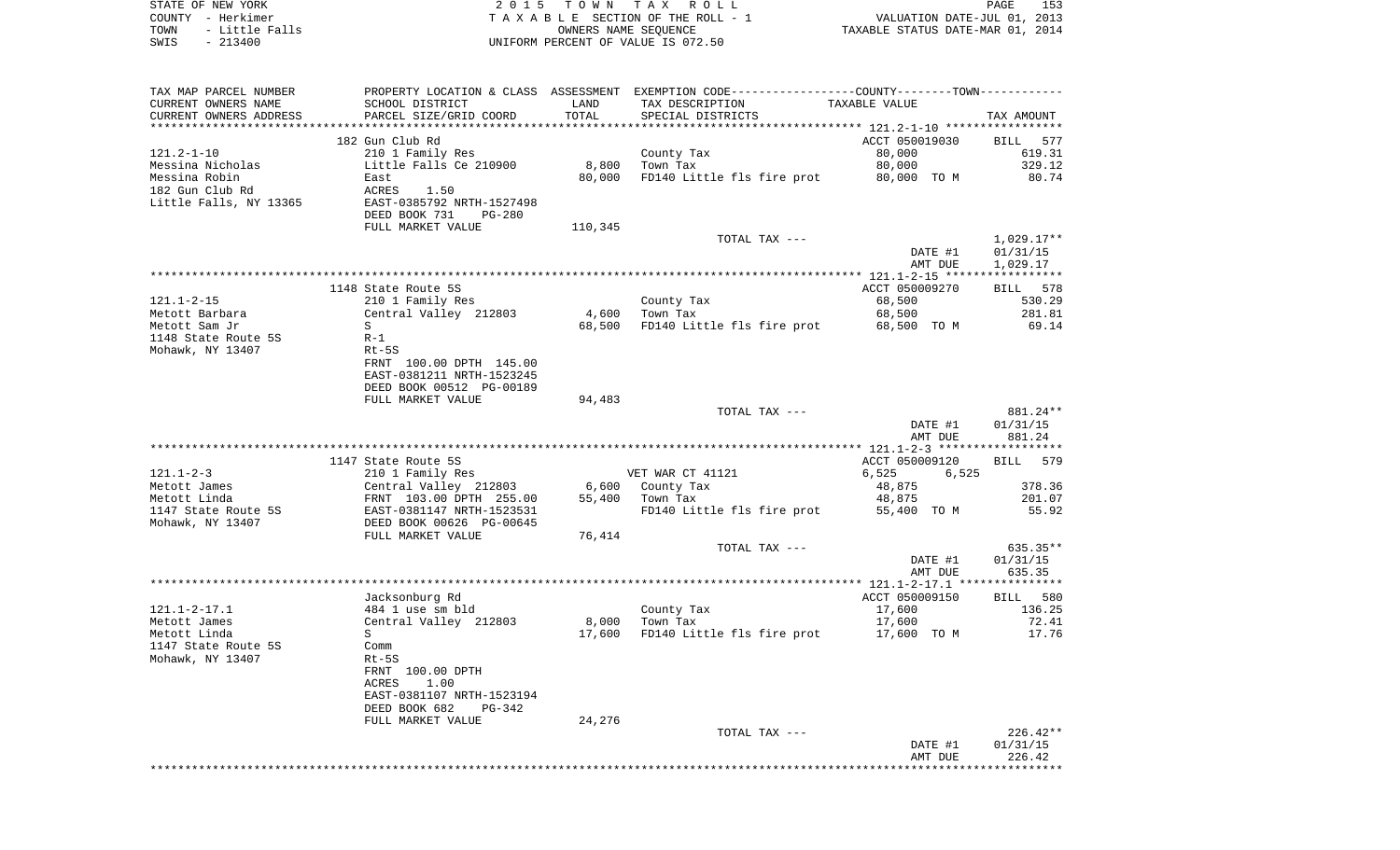| COUNTY - Herkimer<br>TOWN<br>- Little Falls<br>$-213400$<br>SWIS |                                              |         | TAXABLE SECTION OF THE ROLL - 1<br>OWNERS NAME SEQUENCE<br>UNIFORM PERCENT OF VALUE IS 072.50  | VALUATION DATE-JUL 01, 2013<br>TAXABLE STATUS DATE-MAR 01, 2014 |                          |
|------------------------------------------------------------------|----------------------------------------------|---------|------------------------------------------------------------------------------------------------|-----------------------------------------------------------------|--------------------------|
| TAX MAP PARCEL NUMBER                                            |                                              |         | PROPERTY LOCATION & CLASS ASSESSMENT EXEMPTION CODE----------------COUNTY-------TOWN---------- |                                                                 |                          |
| CURRENT OWNERS NAME                                              | SCHOOL DISTRICT                              | LAND    | TAX DESCRIPTION                                                                                | TAXABLE VALUE                                                   |                          |
| CURRENT OWNERS ADDRESS                                           | PARCEL SIZE/GRID COORD                       | TOTAL   | SPECIAL DISTRICTS                                                                              |                                                                 | TAX AMOUNT               |
| **********************                                           | ***************************                  |         |                                                                                                |                                                                 |                          |
|                                                                  | Jacksonburg Rd                               |         |                                                                                                | ACCT 050990370                                                  | <b>BILL</b><br>581       |
| 121.1-2-17.2                                                     | 311 Res vac land                             |         | County Tax                                                                                     | 1,500                                                           | 11.61                    |
| Metott Samuel                                                    | Central Valley 212803                        |         | $1,500$ Town Tax                                                                               | 1,500                                                           | 6.17<br>1.51             |
| Metott Barbara<br>1148 State Route 5S                            | South<br>$V-L$                               |         | 1,500 FD140 Little fls fire prot                                                               | 1,500 TO M                                                      |                          |
| Mohawk, NY 13407                                                 | $5-S$                                        |         |                                                                                                |                                                                 |                          |
|                                                                  | FRNT<br>94.00 DPTH                           |         |                                                                                                |                                                                 |                          |
|                                                                  | 0.58<br>ACRES                                |         |                                                                                                |                                                                 |                          |
|                                                                  | EAST-0381301 NRTH-1523185                    |         |                                                                                                |                                                                 |                          |
|                                                                  | DEED BOOK 682<br>PG-340                      |         |                                                                                                |                                                                 |                          |
|                                                                  | FULL MARKET VALUE                            | 2,069   |                                                                                                |                                                                 |                          |
|                                                                  |                                              |         | TOTAL TAX ---                                                                                  |                                                                 | $19.29**$                |
|                                                                  |                                              |         |                                                                                                | DATE #1                                                         | 01/31/15                 |
|                                                                  |                                              |         |                                                                                                | AMT DUE                                                         | 19.29                    |
|                                                                  | 1569 State Route 5S                          |         |                                                                                                | ACCT 050005250                                                  | BILL 582                 |
| $121.2 - 2 - 14$                                                 | 210 1 Family Res                             |         | County Tax                                                                                     | 82,900                                                          | 641.76                   |
| Metzger Patricia                                                 | Little Falls Ce 210900                       | 8,000   | Town Tax                                                                                       | 82,900                                                          | 341.05                   |
| 1569 State Route 5S                                              | N                                            | 82,900  | School Relevy                                                                                  |                                                                 | 2,716.03                 |
| Mohawk, NY 13407                                                 | $R-1$                                        |         | FD140 Little fls fire prot                                                                     | 82,900 TO M                                                     | 83.67                    |
|                                                                  | $Rt-5S$                                      |         |                                                                                                |                                                                 |                          |
|                                                                  | FRNT 200.00 DPTH 210.00                      |         |                                                                                                |                                                                 |                          |
|                                                                  | EAST-0389585 NRTH-1524375                    |         |                                                                                                |                                                                 |                          |
|                                                                  | DEED BOOK 1355<br>PG-681                     |         |                                                                                                |                                                                 |                          |
|                                                                  | FULL MARKET VALUE                            | 114,345 |                                                                                                |                                                                 |                          |
|                                                                  |                                              |         | TOTAL TAX ---                                                                                  | DATE #1                                                         | $3,782.51**$<br>01/31/15 |
|                                                                  |                                              |         |                                                                                                | AMT DUE                                                         | 3,782.51                 |
|                                                                  |                                              |         |                                                                                                |                                                                 |                          |
|                                                                  | 161 Ohara Rd                                 |         |                                                                                                | ACCT 050014130                                                  | BILL 583                 |
| 114.2-1-34                                                       | 210 1 Family Res                             |         | County Tax                                                                                     | 82,400                                                          | 637.89                   |
| Mielcarski Eric P                                                | Little Falls Ce 210900                       |         | 5,700 Town Tax                                                                                 | 82,400                                                          | 338.99                   |
| Mielcarski Laurel W                                              | W                                            | 82,400  | FD140 Little fls fire prot                                                                     | 82,400 TO M                                                     | 83.17                    |
| 161 Ohara Rd                                                     | R1 G Shed                                    |         |                                                                                                |                                                                 |                          |
| Little Falls, NY 13365                                           | O'hara Rd                                    |         |                                                                                                |                                                                 |                          |
|                                                                  | FRNT 100.00 DPTH 200.00                      |         |                                                                                                |                                                                 |                          |
|                                                                  | EAST-0390326 NRTH-1539814                    |         |                                                                                                |                                                                 |                          |
|                                                                  | DEED BOOK 883<br>PG-331<br>FULL MARKET VALUE | 113,655 |                                                                                                |                                                                 |                          |
|                                                                  |                                              |         | TOTAL TAX ---                                                                                  |                                                                 | 1,060.05**               |
|                                                                  |                                              |         |                                                                                                | DATE #1                                                         | 01/31/15                 |
|                                                                  |                                              |         |                                                                                                | AMT DUE                                                         | 1,060.05                 |
|                                                                  |                                              |         |                                                                                                |                                                                 |                          |

STATE OF NEW YORK **EXECUTE:**  $2015$  TOWN TAX ROLL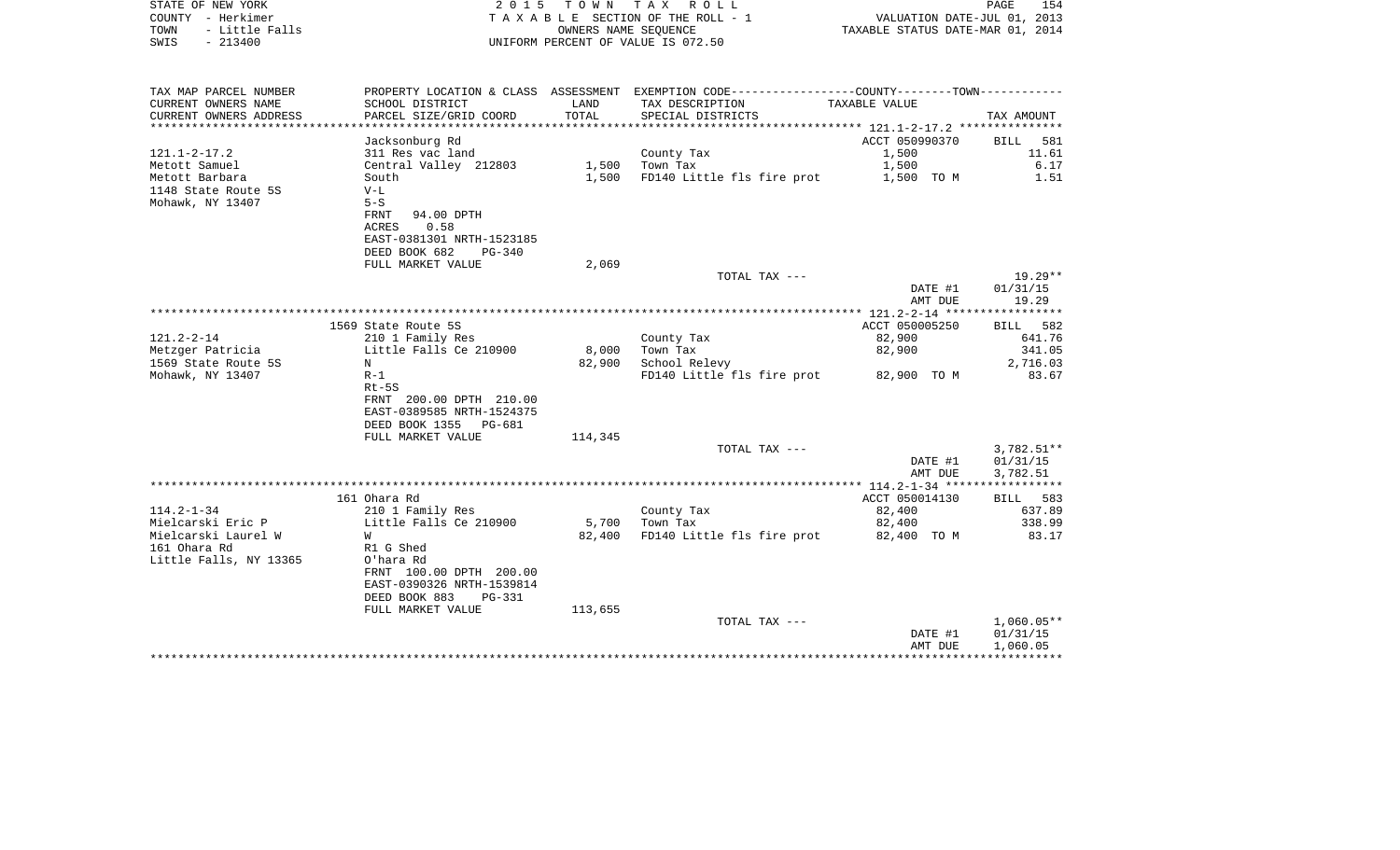|      | STATE OF NEW YORK | 2015 TOWN TAX ROLL                 |                                  | PAGE | 155 |
|------|-------------------|------------------------------------|----------------------------------|------|-----|
|      | COUNTY - Herkimer | TAXABLE SECTION OF THE ROLL - 1    | VALUATION DATE-JUL 01, 2013      |      |     |
| TOWN | - Little Falls    | OWNERS NAME SEOUENCE               | TAXABLE STATUS DATE-MAR 01, 2014 |      |     |
| SWIS | $-213400$         | UNIFORM PERCENT OF VALUE IS 072.50 |                                  |      |     |

| TAX MAP PARCEL NUMBER  |                                |                             | PROPERTY LOCATION & CLASS ASSESSMENT EXEMPTION CODE---------------COUNTY-------TOWN--------- |                |                 |
|------------------------|--------------------------------|-----------------------------|----------------------------------------------------------------------------------------------|----------------|-----------------|
| CURRENT OWNERS NAME    | SCHOOL DISTRICT                | LAND                        | TAX DESCRIPTION                                                                              | TAXABLE VALUE  |                 |
| CURRENT OWNERS ADDRESS | PARCEL SIZE/GRID COORD         | TOTAL                       | SPECIAL DISTRICTS                                                                            |                | TAX AMOUNT      |
|                        |                                | * * * * * * * * * * * * * * |                                                                                              |                |                 |
|                        | 2499 State Route 167           |                             |                                                                                              | ACCT 050019620 | BILL 584        |
| $127.1 - 1 - 11.2$     | 210 1 Family Res               |                             | County Tax                                                                                   | 56,100         | 434.29          |
| Mika Mitchell          | 215001<br>Owen D Young         | 8,000                       | Town Tax                                                                                     | 56,100         | 230.79          |
| Mika Mary D            | West                           | 56,100                      | FD140 Little fls fire prot                                                                   | 56,100 TO M    | 56.62           |
| 2499 State Route 167   | ACRES 1.00                     |                             |                                                                                              |                |                 |
| Mohawk, NY 13407       | EAST-0384310 NRTH-1504895      |                             |                                                                                              |                |                 |
|                        | DEED BOOK 833<br><b>PG-135</b> |                             |                                                                                              |                |                 |
|                        | FULL MARKET VALUE              | 77,379                      |                                                                                              |                |                 |
|                        |                                |                             | TOTAL TAX ---                                                                                |                | 721.70**        |
|                        |                                |                             |                                                                                              | DATE #1        | 01/31/15        |
|                        |                                |                             |                                                                                              | AMT DUE        | 721.70          |
|                        |                                |                             |                                                                                              |                |                 |
|                        | 1535 State Route 5S            |                             |                                                                                              | ACCT 050013980 | <b>BILL</b> 585 |
| $121.2 - 2 - 9$        | 210 1 Family Res               |                             | County Tax                                                                                   | 93,400         | 723.05          |
| Miller Bernard Jr      | Little Falls Ce 210900         |                             | $5,800$ Town Tax                                                                             | 93,400         | 384.25          |
| Miller Joanne          | $R-2$                          | 93,400                      | FD140 Little fls fire prot                                                                   | 93,400 TO M    | 94.27           |
| 1535 State Route 5S    | $Rt-5S$                        |                             |                                                                                              |                |                 |
| Mohawk, NY 13407       | FRNT 100.00 DPTH 210.00        |                             |                                                                                              |                |                 |
|                        | EAST-0388868 NRTH-1524411      |                             |                                                                                              |                |                 |
|                        | DEED BOOK 00655 PG-00084       |                             |                                                                                              |                |                 |
|                        | FULL MARKET VALUE              | 128,828                     |                                                                                              |                |                 |
|                        |                                |                             | TOTAL TAX ---                                                                                |                | $1,201.57**$    |
|                        |                                |                             |                                                                                              | DATE #1        | 01/31/15        |
|                        |                                |                             |                                                                                              | AMT DUE        | 1,201.57        |
|                        |                                |                             |                                                                                              |                |                 |
|                        | 194 Sandy Lane Rd              |                             |                                                                                              | ACCT 050016680 | BILL 586        |
| $121.1 - 2 - 39$       | 270 Mfg housing                |                             | County Tax                                                                                   | 37,900         | 293.40          |
| Miller Daniel E        | Central Valley 212803          |                             | $6,400$ Town Tax                                                                             | 37,900         | 155.92          |
| 3 Water St             | W                              | 37,900                      | FD140 Little fls fire prot                                                                   | 37,900 TO M    | 38.25           |
| Johnstown, NY 12095    | Moble Home                     |                             |                                                                                              |                |                 |
|                        | Sandy Lane                     |                             |                                                                                              |                |                 |
|                        | FRNT 180.00 DPTH 146.00        |                             |                                                                                              |                |                 |
|                        | EAST-0383744 NRTH-1521849      |                             |                                                                                              |                |                 |
|                        | DEED BOOK 700<br>$PG-725$      |                             |                                                                                              |                |                 |
|                        | FULL MARKET VALUE              | 52,276                      |                                                                                              |                |                 |
|                        |                                |                             | TOTAL TAX ---                                                                                |                | 487.57**        |
|                        |                                |                             |                                                                                              | DATE #1        | 01/31/15        |
|                        |                                |                             |                                                                                              | AMT DUE        | 487.57          |
|                        |                                |                             |                                                                                              |                |                 |
|                        | 639 Gun Club Rd                |                             |                                                                                              | ACCT 050100480 | BILL 587        |
| $114.4 - 2 - 5.2$      | 210 1 Family Res               |                             | County Tax                                                                                   | 90,300         | 699.05          |
| Miller Darrin          | Herkimer Centra 213001         | 9,400                       | Town Tax                                                                                     | 90,300         | 371.49          |
| Miller-Raux Gina       | R1 G2                          | 90,300                      | FD140 Little fls fire prot                                                                   | 90,300 TO M    | 91.14           |
| 639 Gun Club Rd        | Gun Club Rd Side               |                             |                                                                                              |                |                 |
| Little Falls, NY 13365 | FRNT 382.00 DPTH               |                             |                                                                                              |                |                 |
|                        | 2.80<br>ACRES                  |                             |                                                                                              |                |                 |
|                        | EAST-0386547 NRTH-1536225      |                             |                                                                                              |                |                 |
|                        | DEED BOOK 1286<br>PG-902       |                             |                                                                                              |                |                 |
|                        | FULL MARKET VALUE              | 124,552                     |                                                                                              |                |                 |
|                        |                                |                             | TOTAL TAX ---                                                                                |                | $1,161.68**$    |
|                        |                                |                             |                                                                                              | DATE #1        | 01/31/15        |
|                        |                                |                             |                                                                                              | AMT DUE        | 1,161.68        |
|                        |                                |                             |                                                                                              |                |                 |
|                        |                                |                             |                                                                                              |                |                 |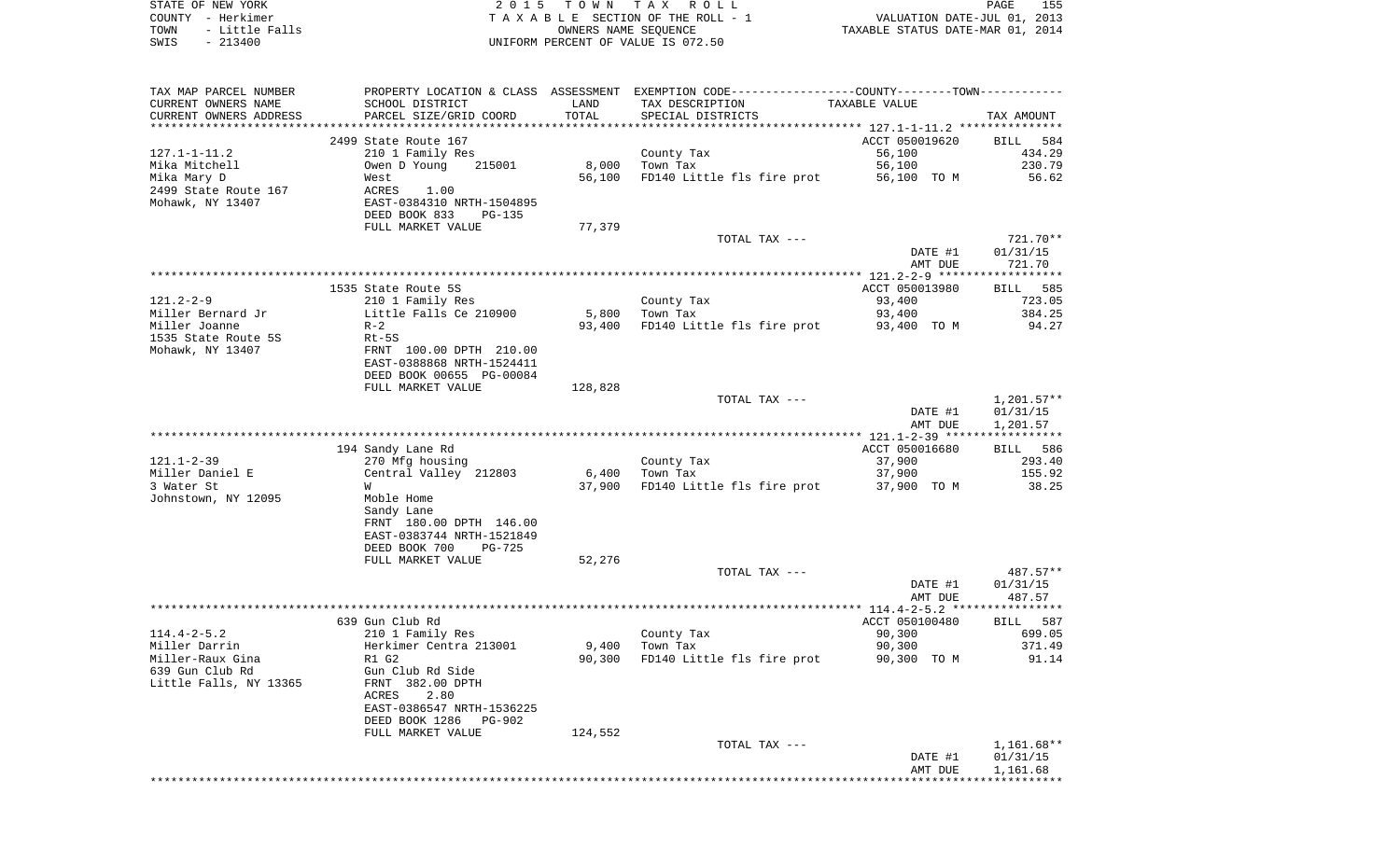| STATE OF NEW YORK<br>COUNTY - Herkimer<br>TOWN<br>- Little Falls | 2 0 1 5                                               |                          | TOWN TAX ROLL<br>TAXABLE SECTION OF THE ROLL - 1<br>OWNERS NAME SEOUENCE | VALUATION DATE-JUL 01, 2013<br>TAXABLE STATUS DATE-MAR 01, 2014 | PAGE<br>156          |
|------------------------------------------------------------------|-------------------------------------------------------|--------------------------|--------------------------------------------------------------------------|-----------------------------------------------------------------|----------------------|
| $-213400$<br>SWIS                                                |                                                       |                          | UNIFORM PERCENT OF VALUE IS 072.50                                       |                                                                 |                      |
| TAX MAP PARCEL NUMBER                                            | PROPERTY LOCATION & CLASS ASSESSMENT                  |                          | EXEMPTION CODE-----------------COUNTY-------TOWN-----------              |                                                                 |                      |
| CURRENT OWNERS NAME                                              | SCHOOL DISTRICT                                       | LAND                     | TAX DESCRIPTION                                                          | TAXABLE VALUE                                                   |                      |
| CURRENT OWNERS ADDRESS                                           | PARCEL SIZE/GRID COORD<br>************************    | TOTAL<br>*************** | SPECIAL DISTRICTS                                                        | ·******************* 121.2-2-10 ******************              | TAX AMOUNT           |
|                                                                  | Jacksonburg Rd                                        |                          |                                                                          | ACCT 050014490                                                  | BILL 588             |
| $121.2 - 2 - 10$                                                 | 311 Res vac land                                      |                          | County Tax                                                               | 2,700                                                           | 20.90                |
| Miller Johanna                                                   | Little Falls Ce 210900                                | 2,700                    | Town Tax                                                                 | 2,700                                                           | 11.11                |
| 103 Windsor Dr S                                                 | N                                                     | 2,700                    | FD140 Little fls fire prot                                               | 2,700 TO M                                                      | 2.73                 |
| N. Syracuse, NY 13212                                            | $V-L 1 1/2A$                                          |                          |                                                                          |                                                                 |                      |
|                                                                  | $Rt-5S$                                               |                          |                                                                          |                                                                 |                      |
|                                                                  | FRNT 233.00 DPTH 175.00                               |                          |                                                                          |                                                                 |                      |
|                                                                  | 1.10<br>ACRES                                         |                          |                                                                          |                                                                 |                      |
|                                                                  | EAST-0389025 NRTH-1524398<br>DEED BOOK 1142    PG-751 |                          |                                                                          |                                                                 |                      |
|                                                                  | FULL MARKET VALUE                                     | 3,724                    |                                                                          |                                                                 |                      |
|                                                                  |                                                       |                          | TOTAL TAX ---                                                            |                                                                 | $34.74**$            |
|                                                                  |                                                       |                          |                                                                          | DATE #1                                                         | 01/31/15             |
|                                                                  |                                                       |                          |                                                                          | AMT DUE                                                         | 34.74                |
|                                                                  |                                                       |                          |                                                                          |                                                                 |                      |
|                                                                  | 217 Gun Club Rd                                       |                          |                                                                          | ACCT 050011370                                                  | 589<br>BILL          |
| $114.3 - 1 - 28$                                                 | 270 Mfg housing                                       |                          | County Tax                                                               | 30,000                                                          | 232.24               |
| Miller Kim                                                       | Little Falls Ce 210900                                | 8,000                    | Town Tax                                                                 | 30,000                                                          | 123.42               |
| 217 Gun Club Rd                                                  | W                                                     | 30,000                   | FD140 Little fls fire prot                                               | 30,000 TO M                                                     | 30.28                |
| Little Falls, NY 13365                                           | Trl                                                   |                          |                                                                          |                                                                 |                      |
|                                                                  | Gun Club Rd                                           |                          |                                                                          |                                                                 |                      |
|                                                                  | ACRES<br>1.00                                         |                          |                                                                          |                                                                 |                      |
|                                                                  | EAST-0385583 NRTH-1528252                             |                          |                                                                          |                                                                 |                      |
|                                                                  | DEED BOOK 905<br>$PG-177$                             |                          |                                                                          |                                                                 |                      |
|                                                                  | FULL MARKET VALUE                                     | 41,379                   |                                                                          |                                                                 |                      |
|                                                                  |                                                       |                          | TOTAL TAX ---                                                            | DATE #1                                                         | 385.94**<br>01/31/15 |
|                                                                  |                                                       |                          |                                                                          | AMT DUE                                                         | 385.94               |
|                                                                  |                                                       |                          |                                                                          |                                                                 |                      |
|                                                                  | 147 Sandy Lane Rd                                     |                          |                                                                          | ACCT 050001320                                                  | BILL 590             |
| $121.1 - 2 - 41$                                                 | 210 1 Family Res                                      |                          | County Tax                                                               | 59,100                                                          | 457.52               |
| Miller Leah                                                      | Central Valley 212803                                 | 6,800                    | Town Tax                                                                 | 59,100                                                          | 243.14               |
| 147 Sandy Lane Rd                                                | Е                                                     | 59,100                   | FD140 Little fls fire prot                                               | 59,100 TO M                                                     | 59.65                |
| Mohawk, NY 13407                                                 | $R-1$                                                 |                          |                                                                          |                                                                 |                      |
|                                                                  | $5-S$                                                 |                          |                                                                          |                                                                 |                      |
|                                                                  | FRNT 150.00 DPTH 200.00                               |                          |                                                                          |                                                                 |                      |
|                                                                  | EAST-0383720 NRTH-1522963                             |                          |                                                                          |                                                                 |                      |
|                                                                  | DEED BOOK 1451<br>PG-889                              |                          |                                                                          |                                                                 |                      |
|                                                                  | FULL MARKET VALUE                                     | 81,517                   |                                                                          |                                                                 |                      |
|                                                                  |                                                       |                          | TOTAL TAX ---                                                            |                                                                 | 760.31**             |
|                                                                  |                                                       |                          |                                                                          | DATE #1<br>AMT DUE                                              | 01/31/15<br>760.31   |
|                                                                  |                                                       |                          |                                                                          |                                                                 |                      |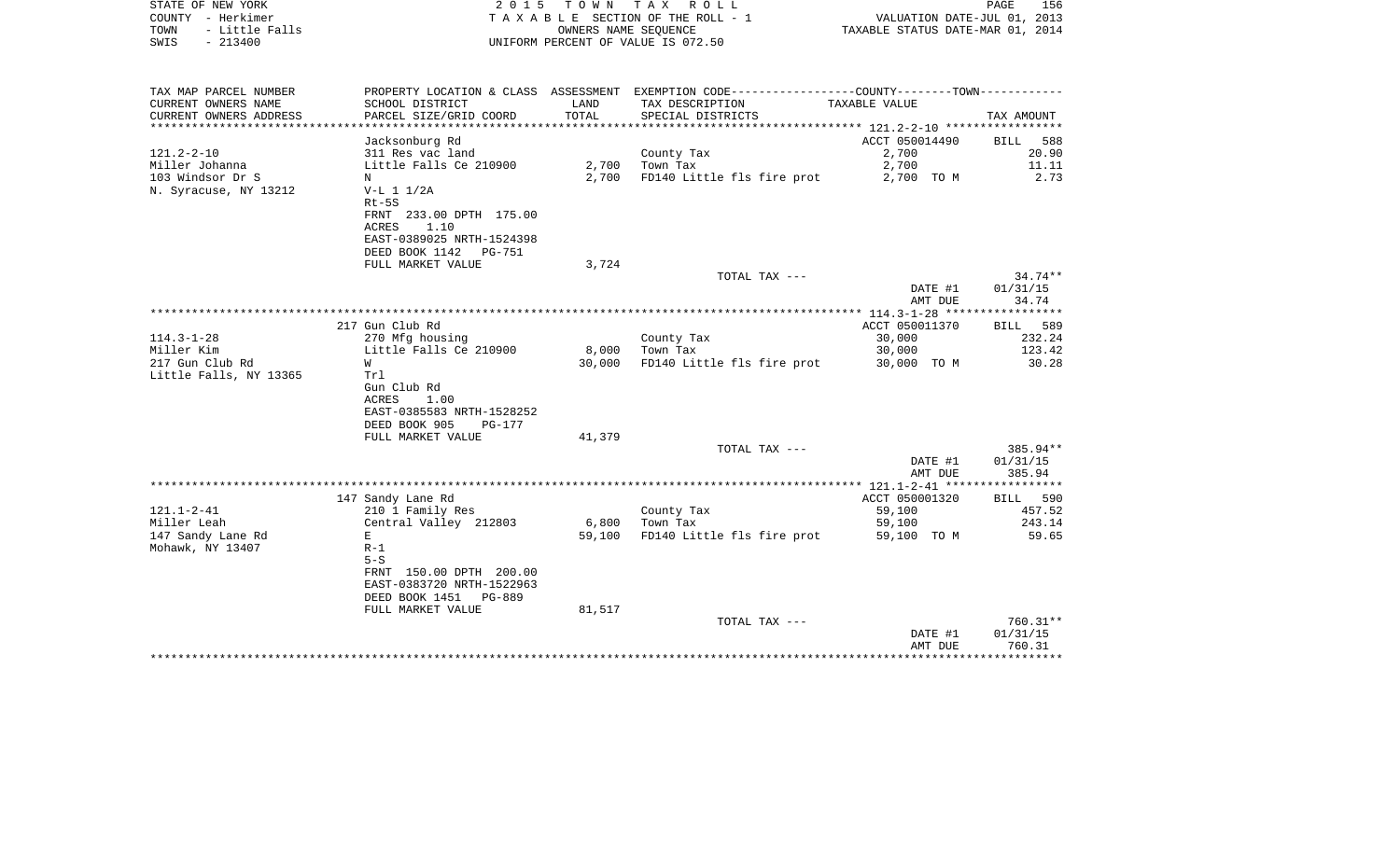| TOWN<br>SWIS                           | $-213400$ | - Little Falls |                                            | OWNERS NAME SEQUENCE | UNIFORM PERCENT OF VALUE IS 072.50                                                            | TAXABLE STATUS DATE-MAR 01, 2014    |                    |
|----------------------------------------|-----------|----------------|--------------------------------------------|----------------------|-----------------------------------------------------------------------------------------------|-------------------------------------|--------------------|
|                                        |           |                |                                            |                      |                                                                                               |                                     |                    |
| TAX MAP PARCEL NUMBER                  |           |                |                                            |                      | PROPERTY LOCATION & CLASS ASSESSMENT EXEMPTION CODE---------------COUNTY-------TOWN---------- |                                     |                    |
| CURRENT OWNERS NAME                    |           |                | SCHOOL DISTRICT                            | LAND                 | TAX DESCRIPTION                                                                               | TAXABLE VALUE                       |                    |
| CURRENT OWNERS ADDRESS                 |           |                | PARCEL SIZE/GRID COORD                     | TOTAL                | SPECIAL DISTRICTS                                                                             |                                     | TAX AMOUNT         |
|                                        |           |                |                                            |                      |                                                                                               | ********** 121.2-4-58 ************* |                    |
|                                        |           |                | Jacksonburg Rd                             |                      |                                                                                               | ACCT 050006270                      | BILL 591           |
| $121.2 - 4 - 58$<br>Miller Nicholas Jr |           |                | 210 1 Family Res<br>Little Falls Ce 210900 | 7,000                | County Tax<br>Town Tax                                                                        | 15,000<br>15,000                    | 116.12<br>61.71    |
| 8 Gibson St                            |           |                | S                                          | 15,000               | FD140 Little fls fire prot                                                                    | 15,000 TO M                         | 15.14              |
| Dolgeville, NY 13329                   |           |                | FRNT 380.00 DPTH                           |                      |                                                                                               |                                     |                    |
|                                        |           |                | ACRES<br>0.74                              |                      |                                                                                               |                                     |                    |
|                                        |           |                | EAST-0389312 NRTH-1524165                  |                      |                                                                                               |                                     |                    |
|                                        |           |                | DEED BOOK 770<br><b>PG-159</b>             |                      |                                                                                               |                                     |                    |
|                                        |           |                | FULL MARKET VALUE                          | 20,690               |                                                                                               |                                     |                    |
|                                        |           |                |                                            |                      | TOTAL TAX ---                                                                                 |                                     | 192.97**           |
|                                        |           |                |                                            |                      |                                                                                               | DATE #1                             | 01/31/15           |
|                                        |           |                |                                            |                      |                                                                                               | AMT DUE                             | 192.97             |
|                                        |           |                |                                            |                      |                                                                                               | ***************** 114.2-2-15.1 ***  | **********         |
|                                        |           |                | Dise Rd                                    |                      |                                                                                               |                                     | 592<br><b>BILL</b> |
| $114.2 - 2 - 15.1$                     |           |                | 314 Rural vac<10                           |                      | County Tax                                                                                    | 12,500                              | 96.77              |
| Miller Philipp                         |           |                | Little Falls Ce 210900                     | 12,500               | Town Tax                                                                                      | 12,500                              | 51.42              |
| 171 E State St                         |           |                | Vac Ld                                     | 12,500               | FD140 Little fls fire prot                                                                    | 12,500 TO M                         | 12.62              |
| Ilion, NY 13357                        |           |                | FRNT 175.00 DPTH<br>ACRES<br>10.00         |                      |                                                                                               |                                     |                    |
|                                        |           |                | EAST-0392930 NRTH-1541127                  |                      |                                                                                               |                                     |                    |
|                                        |           |                | DEED BOOK 1218<br>$PG-252$                 |                      |                                                                                               |                                     |                    |
|                                        |           |                | FULL MARKET VALUE                          | 17,241               |                                                                                               |                                     |                    |
|                                        |           |                |                                            |                      | TOTAL TAX ---                                                                                 |                                     | $160.81**$         |
|                                        |           |                |                                            |                      |                                                                                               | DATE #1                             | 01/31/15           |
|                                        |           |                |                                            |                      |                                                                                               | AMT DUE                             | 160.81             |
|                                        |           |                |                                            |                      |                                                                                               |                                     |                    |
|                                        |           |                | 344 Flint Ave Ext                          |                      |                                                                                               | ACCT 050002310                      | BILL 593           |
| 121.27-1-24                            |           |                | 210 1 Family Res                           |                      | County Tax                                                                                    | 35,600                              | 275.59             |
| Miller William J                       |           |                | Little Falls Ce 210900                     | 3,200                | Town Tax                                                                                      | 35,600                              | 146.46             |
| 31 1/2 Casler St                       |           |                | N                                          | 35,600               | School Relevy                                                                                 |                                     | 1,532.39           |
| Little Falls, NY 13365                 |           |                | $R-1$<br>FRNT 78.00 DPTH 122.60            |                      | FD140 Little fls fire prot                                                                    | 35,600 TO M                         | 35.93              |
|                                        |           |                | EAST-0393375 NRTH-1528482                  |                      |                                                                                               |                                     |                    |
|                                        |           |                | DEED BOOK 874<br><b>PG-606</b>             |                      |                                                                                               |                                     |                    |
|                                        |           |                | FULL MARKET VALUE                          | 49,103               |                                                                                               |                                     |                    |
|                                        |           |                |                                            |                      | TOTAL TAX ---                                                                                 |                                     | $1,990.37**$       |
|                                        |           |                |                                            |                      |                                                                                               | DATE #1                             | 01/31/15           |
|                                        |           |                |                                            |                      |                                                                                               | AMT DUE                             | 1,990.37           |
|                                        |           |                |                                            |                      |                                                                                               |                                     |                    |
|                                        |           |                | Sandy Ln                                   |                      |                                                                                               | ACCT 050003810                      | BILL 594           |
| $121.1 - 2 - 30.1$                     |           |                | 311 Res vac land                           |                      | County Tax                                                                                    | 8,200                               | 63.48              |
| Mills Keith                            |           |                | Central Valley 212803                      | 8,200                | Town Tax                                                                                      | 8,200                               | 33.73              |
| 16 Walnut St                           |           |                | 7.80<br>ACRES                              | 8,200                | School Relevy                                                                                 |                                     | 230.26             |
| Mohawk, NY 13407                       |           |                | EAST-0382937 NRTH-1522795                  |                      | FD140 Little fls fire prot                                                                    | 8,200 TO M                          | 8.28               |
|                                        |           |                | DEED BOOK 1116<br>$PG-57$                  |                      |                                                                                               |                                     |                    |
|                                        |           |                | FULL MARKET VALUE                          | 11,310               | TOTAL TAX ---                                                                                 |                                     | 335.75**           |
|                                        |           |                |                                            |                      |                                                                                               | DATE #1                             | 01/31/15           |
|                                        |           |                |                                            |                      |                                                                                               | AMT DUE                             | 335.75             |
|                                        |           |                |                                            |                      |                                                                                               |                                     |                    |

STATE OF NEW YORK 2 0 1 5 T O W N T A X R O L L PAGE 157 COUNTY - Herkimer T A X A B L E SECTION OF THE ROLL - 1 VALUATION DATE-JUL 01, 2013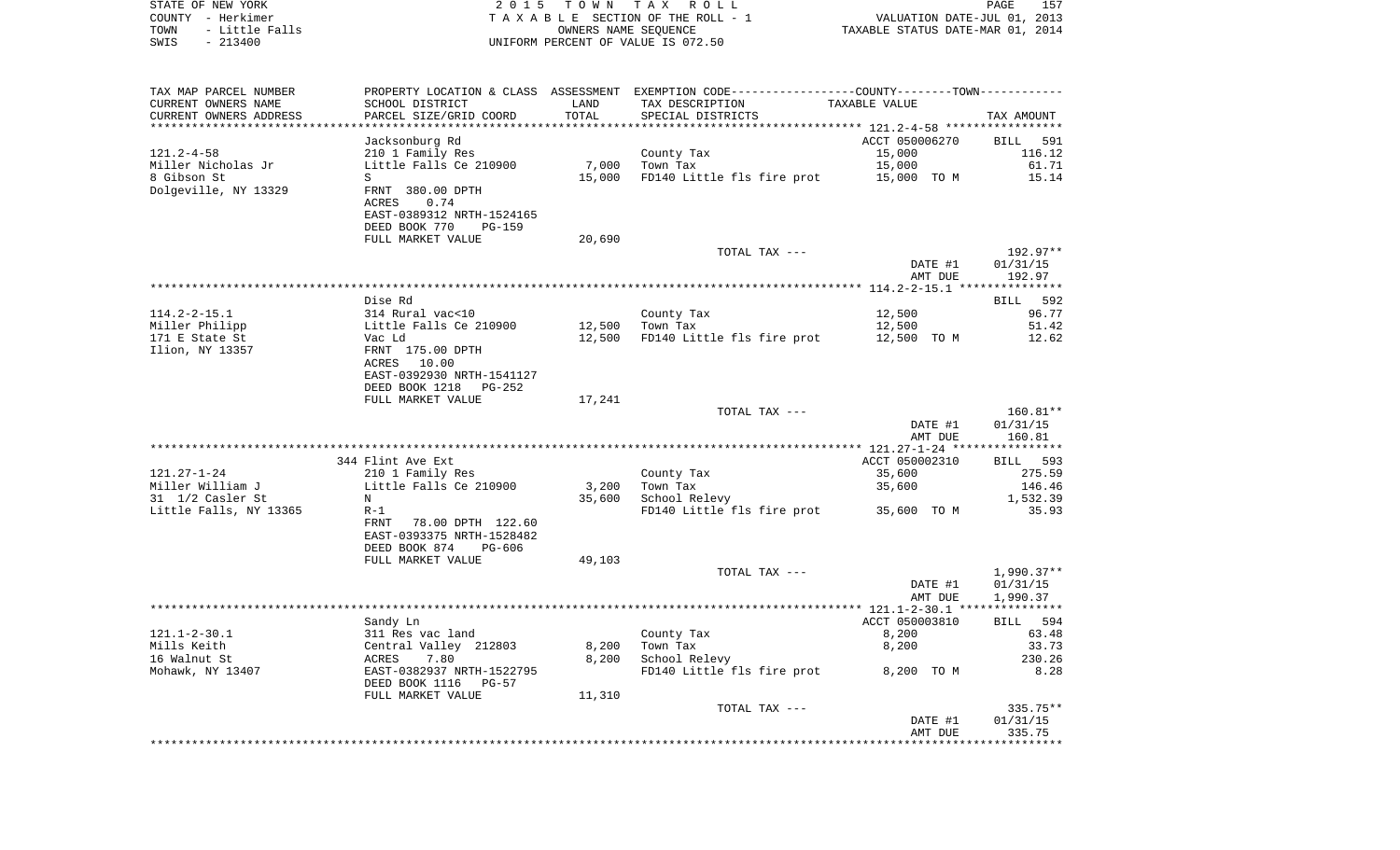| STATE OF NEW YORK<br>COUNTY - Herkimer<br>- Little Falls<br>TOWN<br>$-213400$<br>SWIS | 2 0 1 5                                       | T O W N<br>UNIFORM PERCENT OF VALUE IS 072.50 | TAX ROLL<br>TAXABLE SECTION OF THE ROLL - 1<br>OWNERS NAME SEQUENCE                           | VALUATION DATE-JUL 01, 2013<br>TAXABLE STATUS DATE-MAR 01, 2014 | 158<br>PAGE              |
|---------------------------------------------------------------------------------------|-----------------------------------------------|-----------------------------------------------|-----------------------------------------------------------------------------------------------|-----------------------------------------------------------------|--------------------------|
| TAX MAP PARCEL NUMBER                                                                 |                                               |                                               | PROPERTY LOCATION & CLASS ASSESSMENT EXEMPTION CODE---------------COUNTY-------TOWN---------- |                                                                 |                          |
| CURRENT OWNERS NAME<br>CURRENT OWNERS ADDRESS                                         | SCHOOL DISTRICT<br>PARCEL SIZE/GRID COORD     | LAND<br>TOTAL                                 | TAX DESCRIPTION<br>SPECIAL DISTRICTS                                                          | TAXABLE VALUE                                                   | TAX AMOUNT               |
| ************************                                                              | 181 Overlook Rd                               |                                               |                                                                                               | ACCT 050011280                                                  | 595<br>BILL              |
| $121.1 - 1 - 46$                                                                      | 210 1 Family Res                              |                                               | County Tax                                                                                    | 93,000                                                          | 719.95                   |
| Mizerak William                                                                       | Little Falls Ce 210900                        | 11,600                                        | Town Tax                                                                                      | 93,000                                                          | 382.60                   |
| Mizerak Star                                                                          | N                                             | 93,000                                        | School Relevy                                                                                 |                                                                 | 2,364.98                 |
| 181 Overlook Rd<br>Little Falls, NY 13365                                             | $R-1$<br>$Rt-5$                               |                                               | FD140 Little fls fire prot                                                                    | 93,000 TO M                                                     | 93.87                    |
|                                                                                       | ACRES<br>3.40                                 |                                               |                                                                                               |                                                                 |                          |
|                                                                                       | EAST-0383904 NRTH-1526840                     |                                               |                                                                                               |                                                                 |                          |
|                                                                                       | DEED BOOK 687<br><b>PG-906</b>                |                                               |                                                                                               |                                                                 |                          |
|                                                                                       | FULL MARKET VALUE                             | 128,276                                       | TOTAL TAX ---                                                                                 |                                                                 | $3,561.40**$             |
|                                                                                       |                                               |                                               |                                                                                               | DATE #1                                                         | 01/31/15                 |
|                                                                                       |                                               |                                               |                                                                                               | AMT DUE                                                         | 3,561.40                 |
|                                                                                       |                                               |                                               |                                                                                               |                                                                 |                          |
| $114.51 - 2 - 4$                                                                      | 114 High School Rd<br>210 1 Family Res        |                                               | County Tax                                                                                    | ACCT 050009690<br>85,800                                        | 596<br>BILL<br>664.21    |
| Mlinar EtAL Richard                                                                   | Little Falls Ce 210900                        | 8,000                                         | Town Tax                                                                                      | 85,800                                                          | 352.98                   |
| C/O Albert Mlinar                                                                     | Life Use                                      | 85,800                                        | FD140 Little fls fire prot                                                                    | 85,800 TO M                                                     | 86.60                    |
| 114 High School Rd                                                                    | FRNT 150.00 DPTH                              |                                               |                                                                                               |                                                                 |                          |
| Little Falls, NY 13365                                                                | 1.00<br>ACRES<br>EAST-0391657 NRTH-1537699    |                                               |                                                                                               |                                                                 |                          |
|                                                                                       | DEED BOOK 1175<br>PG-381                      |                                               |                                                                                               |                                                                 |                          |
|                                                                                       | FULL MARKET VALUE                             | 118,345                                       |                                                                                               |                                                                 |                          |
|                                                                                       |                                               |                                               | TOTAL TAX ---                                                                                 | DATE #1                                                         | $1,103.79**$<br>01/31/15 |
|                                                                                       |                                               |                                               |                                                                                               | AMT DUE                                                         | 1,103.79                 |
|                                                                                       |                                               |                                               |                                                                                               |                                                                 |                          |
|                                                                                       | Oregon Rd Ext                                 |                                               |                                                                                               | ACCT 050012720                                                  | BILL<br>597              |
| $127.2 - 5 - 3$<br>Moening Daniel                                                     | 314 Rural vac<10<br>Owen D Young<br>215001    | 10,000                                        | County Tax<br>Town Tax                                                                        | 10,000<br>10,000                                                | 77.41<br>41.14           |
| 84 Abby Ln                                                                            | FRNT 323.00 DPTH                              | 10,000                                        | FD140 Little fls fire prot                                                                    | 10,000 TO M                                                     | 10.09                    |
| North Kingstown, RI 02852                                                             | ACRES<br>5.00                                 |                                               |                                                                                               |                                                                 |                          |
|                                                                                       | EAST-0388750 NRTH-1511616                     |                                               |                                                                                               |                                                                 |                          |
|                                                                                       | DEED BOOK 1475<br>PG-802<br>FULL MARKET VALUE | 13,793                                        |                                                                                               |                                                                 |                          |
|                                                                                       |                                               |                                               | TOTAL TAX ---                                                                                 |                                                                 | 128.64**                 |
|                                                                                       |                                               |                                               |                                                                                               | DATE #1                                                         | 01/31/15                 |
|                                                                                       |                                               |                                               |                                                                                               | AMT DUE                                                         | 128.64                   |
|                                                                                       | State Route 5                                 |                                               |                                                                                               | ACCT 050009840                                                  | 598<br><b>BILL</b>       |
| $121.2 - 1 - 13$                                                                      | 330 Vacant comm                               |                                               | County Tax                                                                                    | 2,800                                                           | 21.68                    |
| Mohawk Valley Paper Co                                                                | Little Falls Ce 210900                        | 2,800                                         | Town Tax                                                                                      | 2,800                                                           | 11.52                    |
| West Main St                                                                          | N                                             | 2,800                                         | FD140 Little fls fire prot                                                                    | 2,800 TO M                                                      | 2.83                     |
| Little Falls, NY 13365                                                                | V-L 1A<br>$Rt-5$                              |                                               |                                                                                               |                                                                 |                          |
|                                                                                       | ACRES<br>1.20                                 |                                               |                                                                                               |                                                                 |                          |
|                                                                                       | EAST-0385747 NRTH-1526443                     |                                               |                                                                                               |                                                                 |                          |
|                                                                                       | DEED BOOK 00248 PG-00068                      |                                               |                                                                                               |                                                                 |                          |
|                                                                                       | FULL MARKET VALUE                             | 3,862                                         | TOTAL TAX ---                                                                                 |                                                                 | $36.03**$                |
|                                                                                       |                                               |                                               |                                                                                               | DATE #1                                                         | 01/31/15                 |
|                                                                                       |                                               |                                               |                                                                                               | AMT DUE                                                         | 36.03                    |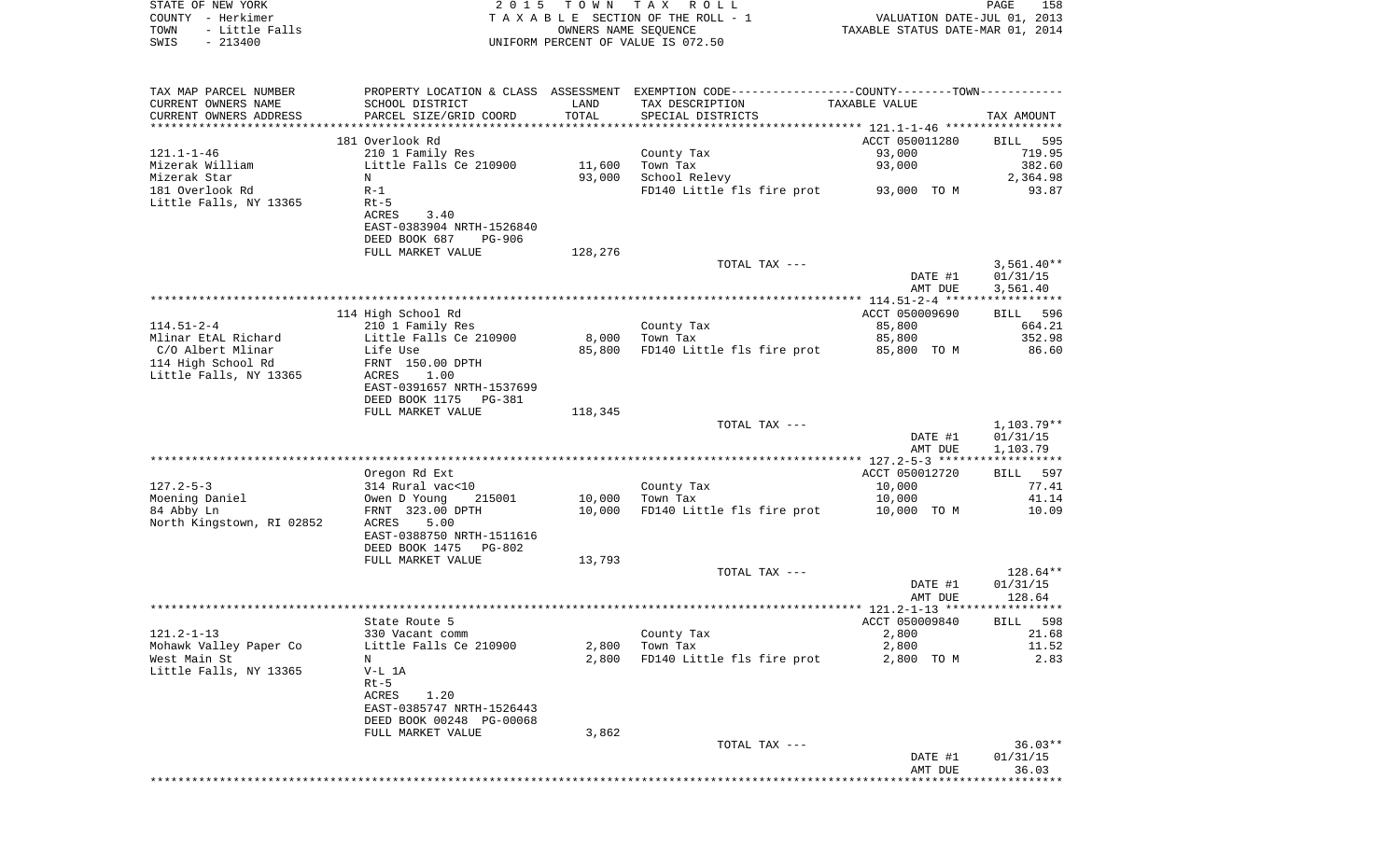| STATE OF NEW YORK<br>COUNTY - Herkimer<br>- Little Falls<br>TOWN<br>$-213400$<br>SWIS |                                                                                                                                            | OWNERS NAME SEQUENCE | 2015 TOWN TAX ROLL<br>T A X A B L E SECTION OF THE ROLL - 1<br>UNIFORM PERCENT OF VALUE IS 072.50 | VALUATION DATE-JUL 01, 2013<br>TAXABLE STATUS DATE-MAR 01, 2014 | PAGE<br>159                        |
|---------------------------------------------------------------------------------------|--------------------------------------------------------------------------------------------------------------------------------------------|----------------------|---------------------------------------------------------------------------------------------------|-----------------------------------------------------------------|------------------------------------|
| TAX MAP PARCEL NUMBER                                                                 |                                                                                                                                            | LAND                 | PROPERTY LOCATION & CLASS ASSESSMENT EXEMPTION CODE---------------COUNTY-------TOWN----------     |                                                                 |                                    |
| CURRENT OWNERS NAME<br>CURRENT OWNERS ADDRESS<br>*********************                | SCHOOL DISTRICT<br>PARCEL SIZE/GRID COORD<br>************************                                                                      | TOTAL                | TAX DESCRIPTION<br>SPECIAL DISTRICTS                                                              | TAXABLE VALUE                                                   | TAX AMOUNT                         |
|                                                                                       | Overlook Rd                                                                                                                                |                      |                                                                                                   | ACCT 050016550                                                  | <b>BILL</b><br>599                 |
| $121.1 - 1 - 27$                                                                      | 311 Res vac land                                                                                                                           |                      | County Tax                                                                                        | 1,000                                                           | 7.74                               |
| Molinaro Michael A                                                                    | Little Falls Ce 210900                                                                                                                     | 1,000                | Town Tax                                                                                          | 1,000                                                           | 4.11                               |
| 14 Valley Brook Dr                                                                    | N                                                                                                                                          | 1,000                | FD140 Little fls fire prot                                                                        | 1,000 TO M                                                      | 1.01                               |
| Little Falls, NY 13365                                                                | $V-L$ $1/2A$<br>Overlook Rd<br>FRNT 130.00 DPTH 128.00<br>EAST-0383389 NRTH-1526986                                                        |                      |                                                                                                   |                                                                 |                                    |
|                                                                                       | DEED BOOK 857<br><b>PG-101</b>                                                                                                             |                      |                                                                                                   |                                                                 |                                    |
|                                                                                       | FULL MARKET VALUE                                                                                                                          | 1,379                |                                                                                                   |                                                                 |                                    |
|                                                                                       |                                                                                                                                            |                      | TOTAL TAX ---                                                                                     | DATE #1<br>AMT DUE                                              | $12.86**$<br>01/31/15<br>12.86     |
|                                                                                       |                                                                                                                                            |                      |                                                                                                   |                                                                 |                                    |
|                                                                                       | 214 Dise Rd                                                                                                                                |                      |                                                                                                   | ACCT 050990580                                                  | 600<br>BILL                        |
| $114.2 - 1 - 26.3$                                                                    | 311 Res vac land                                                                                                                           |                      | County Tax                                                                                        | 2,200                                                           | 17.03                              |
| Moore Ronald W                                                                        | Little Falls Ce 210900                                                                                                                     | 2,200                | Town Tax                                                                                          | 2,200                                                           | 9.05                               |
| 214 Dise Rd<br>Little Falls, NY 13365                                                 | Life Use for Carl & Scarl<br>$V-L$<br>Dise Rd<br>FRNT 254.34 DPTH<br>ACRES<br>0.89<br>EAST-0389963 NRTH-1540889<br>DEED BOOK 1328<br>PG-76 | 2,200                | FD140 Little fls fire prot                                                                        | 2,200 TO M                                                      | 2.22                               |
|                                                                                       | FULL MARKET VALUE                                                                                                                          | 3,034                |                                                                                                   |                                                                 |                                    |
|                                                                                       |                                                                                                                                            |                      | TOTAL TAX ---                                                                                     | DATE #1<br>AMT DUE                                              | $28.30**$<br>01/31/15<br>28.30     |
|                                                                                       |                                                                                                                                            |                      |                                                                                                   |                                                                 |                                    |
|                                                                                       | 214 Dise Rd                                                                                                                                |                      |                                                                                                   | ACCT 050002550                                                  | BILL 601                           |
| $114.2 - 1 - 27$                                                                      | 210 1 Family Res                                                                                                                           |                      | County Tax                                                                                        | 87,600                                                          | 678.15                             |
| Moore Ronald W<br>214 Dise Rd                                                         | Little Falls Ce 210900<br>life use                                                                                                         | 7,700                | Town Tax                                                                                          | 87,600                                                          | 360.39<br>88.42                    |
| Little Falls, NY 13365                                                                | FRNT 200.00 DPTH 221.00<br>EAST-0389753 NRTH-1540883<br>DEED BOOK 1328<br>PG-76<br>FULL MARKET VALUE                                       | 87,600<br>120,828    | FD140 Little fls fire prot                                                                        | 87,600 TO M                                                     |                                    |
|                                                                                       |                                                                                                                                            |                      | TOTAL TAX ---                                                                                     | DATE #1<br>AMT DUE                                              | 1,126.96**<br>01/31/15<br>1,126.96 |
|                                                                                       |                                                                                                                                            |                      |                                                                                                   |                                                                 |                                    |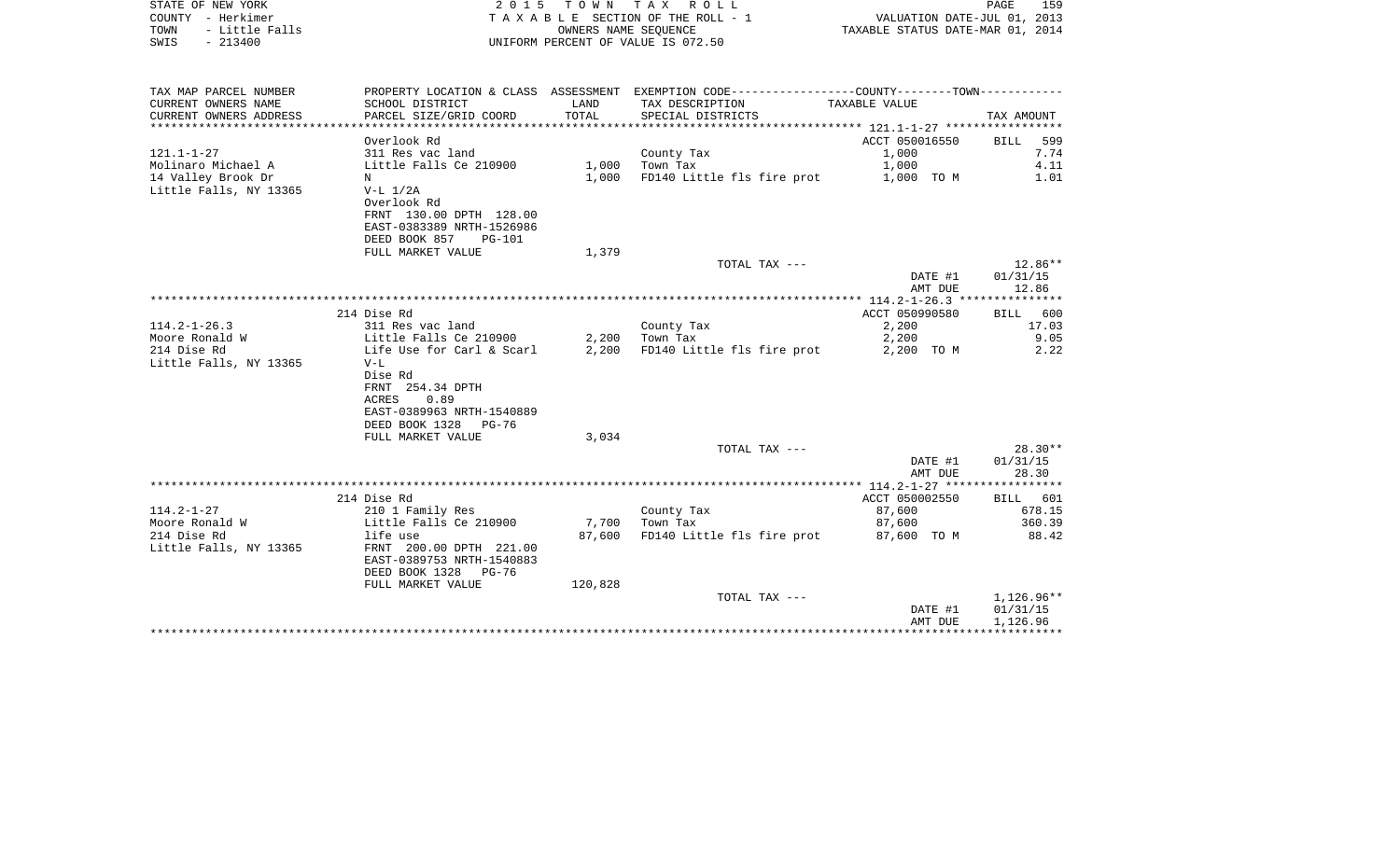| COUNTY<br>– Herkimer<br>- Little Falls<br>TOWN<br>SWIS<br>$-213400$ |                                                      |         | T A X A B L E SECTION OF THE ROLL - 1<br>OWNERS NAME SEOUENCE<br>UNIFORM PERCENT OF VALUE IS 072.50 | VALUATION DATE-JUL 01, 2013<br>TAXABLE STATUS DATE-MAR 01, 2014 |                    |  |
|---------------------------------------------------------------------|------------------------------------------------------|---------|-----------------------------------------------------------------------------------------------------|-----------------------------------------------------------------|--------------------|--|
| TAX MAP PARCEL NUMBER                                               |                                                      |         | PROPERTY LOCATION & CLASS ASSESSMENT EXEMPTION CODE---------------COUNTY-------TOWN----------       |                                                                 |                    |  |
| CURRENT OWNERS NAME                                                 | SCHOOL DISTRICT                                      | LAND    | TAX DESCRIPTION                                                                                     | TAXABLE VALUE                                                   |                    |  |
| CURRENT OWNERS ADDRESS                                              | PARCEL SIZE/GRID COORD                               | TOTAL   | SPECIAL DISTRICTS                                                                                   |                                                                 | TAX AMOUNT         |  |
| ************************                                            |                                                      |         |                                                                                                     |                                                                 |                    |  |
|                                                                     | 121 Lyle Rd                                          |         |                                                                                                     |                                                                 | <b>BILL</b><br>602 |  |
| $121.2 - 5 - 7$                                                     | 210 1 Family Res                                     |         | County Tax                                                                                          | 130,700                                                         | 1,011.80           |  |
| Morotti Joseph                                                      | Little Falls Ce 210900                               | 8,000   | Town Tax                                                                                            | 130,700                                                         | 537.70             |  |
| Morotti Lynne                                                       | Modular/ Gar                                         | 130,700 | FD140 Little fls fire prot                                                                          | 130,700 TO M                                                    | 131.92             |  |
| 137 Jacksonburg Ln<br>Little Falls, NY 13365                        | FRNT 120.00 DPTH<br>ACRES<br>1.00                    |         |                                                                                                     |                                                                 |                    |  |
|                                                                     | EAST-0390466 NRTH-1522053                            |         |                                                                                                     |                                                                 |                    |  |
|                                                                     | DEED BOOK 910<br>$PG-625$                            |         |                                                                                                     |                                                                 |                    |  |
|                                                                     | FULL MARKET VALUE                                    | 180,276 |                                                                                                     |                                                                 |                    |  |
|                                                                     |                                                      |         | TOTAL TAX ---                                                                                       |                                                                 | 1,681.42**         |  |
|                                                                     |                                                      |         |                                                                                                     | DATE #1                                                         | 01/31/15           |  |
|                                                                     |                                                      |         |                                                                                                     | AMT DUE                                                         | 1,681.42           |  |
|                                                                     |                                                      |         |                                                                                                     |                                                                 |                    |  |
|                                                                     | 1386 State Route 169                                 |         |                                                                                                     | ACCT 050005520                                                  | 603<br>BILL        |  |
| $114.2 - 1 - 17$                                                    | 210 1 Family Res                                     |         | VETCOM CTS 41130                                                                                    | 10,575<br>10,575                                                |                    |  |
| Morse Duane                                                         | Little Falls Ce 210900                               | 6,200   | County Tax                                                                                          | 31,725                                                          | 245.60             |  |
| 1386 State Route 169                                                | N                                                    | 42,300  | Town Tax                                                                                            | 31,725                                                          | 130.52             |  |
| Little Falls, NY 13365                                              | $R-1$                                                |         | FD140 Little fls fire prot                                                                          | 42,300 TO M                                                     | 42.69              |  |
|                                                                     | Middleville Rd                                       |         |                                                                                                     |                                                                 |                    |  |
|                                                                     | FRNT 176.00 DPTH 124.00<br>EAST-0389132 NRTH-1539715 |         |                                                                                                     |                                                                 |                    |  |
|                                                                     | DEED BOOK 1149<br>PG-279                             |         |                                                                                                     |                                                                 |                    |  |
|                                                                     | FULL MARKET VALUE                                    | 58,345  |                                                                                                     |                                                                 |                    |  |
|                                                                     |                                                      |         | TOTAL TAX ---                                                                                       |                                                                 | $418.81**$         |  |
|                                                                     |                                                      |         |                                                                                                     | DATE #1                                                         | 01/31/15           |  |
|                                                                     |                                                      |         |                                                                                                     | AMT DUE                                                         | 418.81             |  |
|                                                                     |                                                      |         |                                                                                                     |                                                                 |                    |  |
|                                                                     | Kochs Rd                                             |         |                                                                                                     | ACCT 050990290                                                  | 604<br><b>BILL</b> |  |
| $121.4 - 2 - 17.2$                                                  | 312 Vac w/imprv                                      |         | County Tax                                                                                          | 6,700                                                           | 51.87              |  |
| Morse Duane                                                         | Little Falls Ce 210900                               | 5,700   | Town Tax                                                                                            | 6,700                                                           | 27.56              |  |
| 1386 State Route 169                                                | West                                                 | 6,700   | FD140 Little fls fire prot                                                                          | 6,700 TO M                                                      | 6.76               |  |
| Little Falls, NY 13365                                              | Life Use John Dudish                                 |         |                                                                                                     |                                                                 |                    |  |
|                                                                     | ACRES<br>2.20                                        |         |                                                                                                     |                                                                 |                    |  |
|                                                                     | EAST-0392521 NRTH-1514309<br>DEED BOOK 1417 PG-632   |         |                                                                                                     |                                                                 |                    |  |
|                                                                     | FULL MARKET VALUE                                    | 9,241   |                                                                                                     |                                                                 |                    |  |
|                                                                     |                                                      |         | TOTAL TAX ---                                                                                       |                                                                 | $86.19**$          |  |
|                                                                     |                                                      |         |                                                                                                     | DATE #1                                                         | 01/31/15           |  |
|                                                                     |                                                      |         |                                                                                                     | AMT DUE                                                         | 86.19              |  |
|                                                                     |                                                      |         |                                                                                                     |                                                                 |                    |  |

STATE OF NEW YORK **EXECUTE:**  $2015$  TOWN TAX ROLL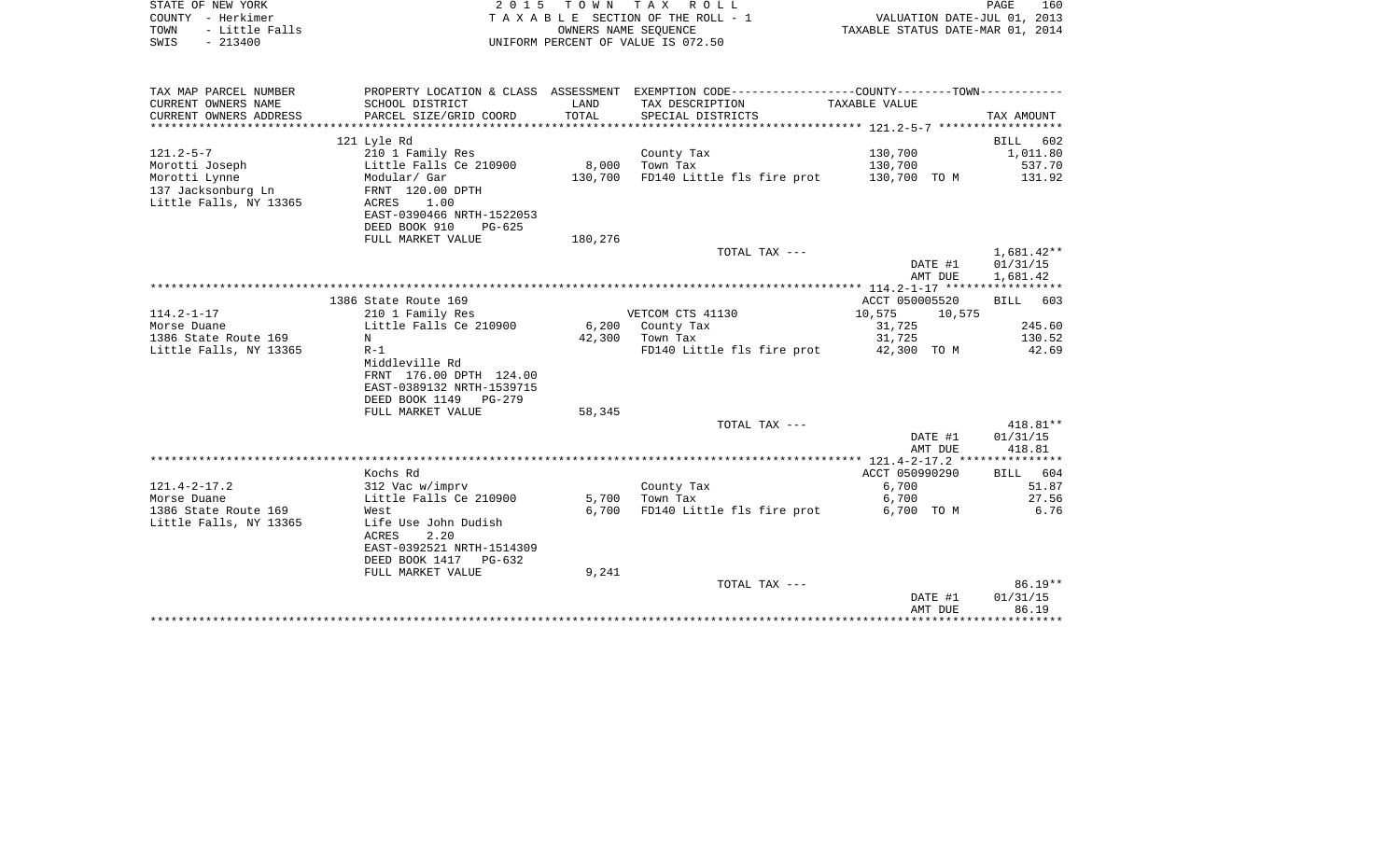| STATE OF NEW YORK<br>COUNTY - Herkimer<br>- Little Falls<br>TOWN<br>$-213400$<br>SWIS | 2 0 1 5                                                               | T O W N        | T A X<br>R O L L<br>TAXABLE SECTION OF THE ROLL - 1<br>OWNERS NAME SEQUENCE<br>UNIFORM PERCENT OF VALUE IS 072.50 | VALUATION DATE-JUL 01, 2013<br>TAXABLE STATUS DATE-MAR 01, 2014 | PAGE<br>161           |
|---------------------------------------------------------------------------------------|-----------------------------------------------------------------------|----------------|-------------------------------------------------------------------------------------------------------------------|-----------------------------------------------------------------|-----------------------|
| TAX MAP PARCEL NUMBER                                                                 |                                                                       |                | PROPERTY LOCATION & CLASS ASSESSMENT EXEMPTION CODE---------------COUNTY-------TOWN----------                     |                                                                 |                       |
| CURRENT OWNERS NAME                                                                   | SCHOOL DISTRICT                                                       | LAND           | TAX DESCRIPTION                                                                                                   | TAXABLE VALUE                                                   |                       |
| CURRENT OWNERS ADDRESS<br>********************                                        | PARCEL SIZE/GRID COORD                                                | TOTAL          | SPECIAL DISTRICTS                                                                                                 |                                                                 | TAX AMOUNT            |
|                                                                                       | 3696 State Route 167                                                  |                |                                                                                                                   | ************** 121.4-2-28.1 ****************<br>ACCT 050009960  | BILL<br>605           |
| $121.4 - 2 - 28.1$                                                                    | 210 1 Family Res                                                      |                | County Tax                                                                                                        | 48,800                                                          | 377.78                |
| Mosher ET AL                                                                          | Little Falls Ce 210900                                                | 15,600         | Town Tax                                                                                                          | 48,800                                                          | 200.76                |
| %Richard B. Mosher                                                                    | $\mathbf E$                                                           | 48,800         | School Relevy                                                                                                     |                                                                 | 2,100.58              |
| 167 Schalls Hollow Rd                                                                 | $R-1$                                                                 |                | FD140 Little fls fire prot                                                                                        | 48,800 TO M                                                     | 49.25                 |
| Little Falls, NY 13365                                                                | Rt 167                                                                |                |                                                                                                                   |                                                                 |                       |
|                                                                                       | <b>ACRES</b><br>4.00<br>EAST-0390563 NRTH-1519281                     |                |                                                                                                                   |                                                                 |                       |
|                                                                                       | DEED BOOK 1346<br>PG-71                                               |                |                                                                                                                   |                                                                 |                       |
|                                                                                       | FULL MARKET VALUE                                                     | 67,310         |                                                                                                                   |                                                                 |                       |
|                                                                                       |                                                                       |                | TOTAL TAX ---                                                                                                     |                                                                 | $2,728.37**$          |
|                                                                                       |                                                                       |                |                                                                                                                   | DATE #1                                                         | 01/31/15              |
|                                                                                       |                                                                       |                |                                                                                                                   | AMT DUE                                                         | 2,728.37              |
|                                                                                       | 170 Sandy Lane Rd                                                     |                |                                                                                                                   | ACCT 050003150                                                  | 606<br>BILL           |
| $121.1 - 2 - 31$                                                                      | 240 Rural res                                                         |                | County Tax                                                                                                        | 139,200                                                         | 1,077.60              |
| Muller Ian J                                                                          | Central Valley 212803                                                 | 22,900         | Town Tax                                                                                                          | 139,200                                                         | 572.67                |
| Muller Jessica                                                                        | W                                                                     | 139,200        | FD140 Little fls fire prot                                                                                        | 139,200 TO M                                                    | 140.50                |
| 170 Sandy Lane Rd                                                                     | $R-1$                                                                 |                |                                                                                                                   |                                                                 |                       |
| Mohawk, NY 13407                                                                      | Sandy Lane<br>ACRES<br>12.70<br>EAST-0382963 NRTH-1522399             |                |                                                                                                                   |                                                                 |                       |
|                                                                                       | DEED BOOK 1443<br>PG-60                                               |                |                                                                                                                   |                                                                 |                       |
|                                                                                       | FULL MARKET VALUE                                                     | 192,000        | TOTAL TAX ---                                                                                                     |                                                                 | $1,790.77**$          |
|                                                                                       |                                                                       |                |                                                                                                                   | DATE #1                                                         | 01/31/15              |
|                                                                                       |                                                                       |                |                                                                                                                   | AMT DUE                                                         | 1,790.77              |
|                                                                                       |                                                                       |                |                                                                                                                   | ************* 121.2-3-6 *******                                 | * * * * * * * * * * * |
|                                                                                       | 3880 State Route 167                                                  |                |                                                                                                                   | ACCT 050010120                                                  | BILL<br>607           |
| $121.2 - 3 - 6$                                                                       | 314 Rural vac<10                                                      |                | County Tax                                                                                                        | 5,000                                                           | 38.71                 |
| Murphy Michael<br>Murphy Maryann                                                      | Little Falls Ce 210900<br>E                                           | 5,000<br>5,000 | Town Tax<br>School Relevy                                                                                         | 5,000                                                           | 20.57<br>215.22       |
| 3868 State Route 167                                                                  | Rt 167                                                                |                | FD140 Little fls fire prot                                                                                        | 5,000 TO M                                                      | 5.05                  |
| Little Falls, NY 13365                                                                | FRNT 200.00 DPTH<br><b>ACRES</b><br>0.37<br>EAST-0391242 NRTH-1523093 |                |                                                                                                                   |                                                                 |                       |
|                                                                                       | DEED BOOK 00654 PG-00098                                              |                |                                                                                                                   |                                                                 |                       |
|                                                                                       | FULL MARKET VALUE                                                     | 6,897          |                                                                                                                   |                                                                 |                       |
|                                                                                       |                                                                       |                | TOTAL TAX ---                                                                                                     |                                                                 | $279.55**$            |
|                                                                                       |                                                                       |                |                                                                                                                   | DATE #1                                                         | 01/31/15              |
|                                                                                       |                                                                       |                |                                                                                                                   | AMT DUE<br>* * * * * * * * * * * * *                            | 279.55<br>.           |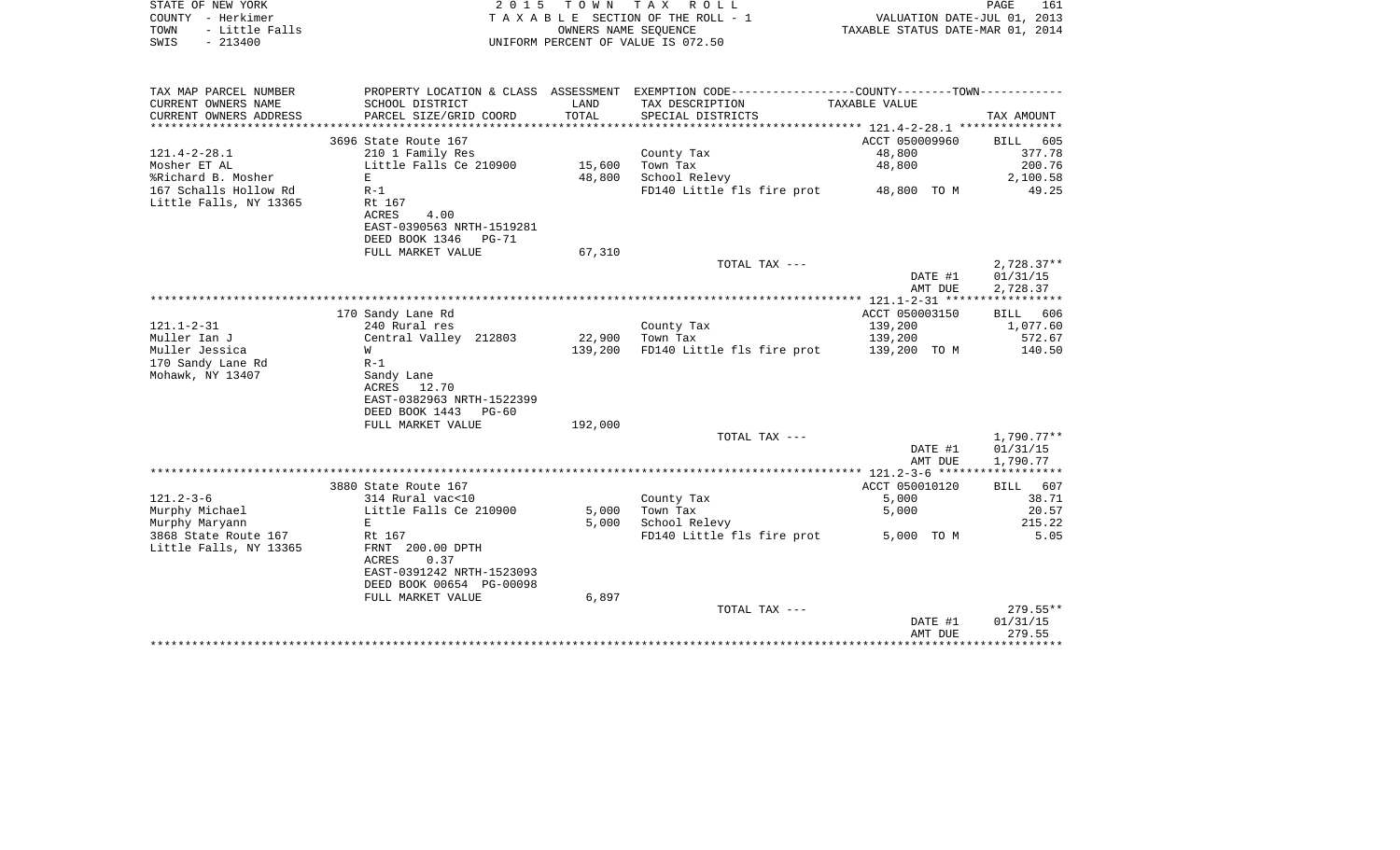| STATE OF NEW YORK<br>COUNTY - Herkimer                           |                                                                                               | 2015 TOWN | TAX ROLL<br>TAXABLE SECTION OF THE ROLL - 1                                                   | VALUATION DATE-JUL 01, 2013                   | PAGE<br>162                        |
|------------------------------------------------------------------|-----------------------------------------------------------------------------------------------|-----------|-----------------------------------------------------------------------------------------------|-----------------------------------------------|------------------------------------|
| TOWN<br>- Little Falls                                           |                                                                                               |           | OWNERS NAME SEQUENCE                                                                          | TAXABLE STATUS DATE-MAR 01, 2014              |                                    |
| $-213400$<br>SWIS                                                |                                                                                               |           | UNIFORM PERCENT OF VALUE IS 072.50                                                            |                                               |                                    |
| TAX MAP PARCEL NUMBER                                            |                                                                                               |           | PROPERTY LOCATION & CLASS ASSESSMENT EXEMPTION CODE---------------COUNTY-------TOWN---------- |                                               |                                    |
| CURRENT OWNERS NAME                                              | SCHOOL DISTRICT                                                                               | LAND      | TAX DESCRIPTION                                                                               | TAXABLE VALUE                                 |                                    |
| CURRENT OWNERS ADDRESS                                           | PARCEL SIZE/GRID COORD                                                                        | TOTAL     | SPECIAL DISTRICTS                                                                             |                                               | TAX AMOUNT                         |
| *****************                                                |                                                                                               |           |                                                                                               |                                               |                                    |
|                                                                  | 3868 State Route 167                                                                          |           |                                                                                               | ACCT 050010110                                | BILL<br>608                        |
| 121.2-3-7                                                        | 210 1 Family Res                                                                              |           | County Tax                                                                                    | 38,700                                        | 299.59                             |
| Murphy Michael                                                   | Little Falls Ce 210900                                                                        | 8,000     | Town Tax                                                                                      | 38,700                                        | 159.21                             |
| Murphy Maryann                                                   | Е                                                                                             | 38,700    | School Relevy<br>FD140 Little fls fire prot                                                   |                                               | 813.46<br>39.06                    |
| 3868 State Route 167<br>Little Falls, NY 13365                   | $R-1$ 1 Ac<br>Rt 167<br>ACRES<br>1.00<br>EAST-0391273 NRTH-1522910<br>DEED BOOK 839<br>PG-645 |           |                                                                                               | 38,700 TO M                                   |                                    |
|                                                                  | FULL MARKET VALUE                                                                             | 53,379    |                                                                                               |                                               |                                    |
|                                                                  |                                                                                               |           | TOTAL TAX ---                                                                                 | DATE #1<br>AMT DUE                            | 1,311.32**<br>01/31/15<br>1,311.32 |
|                                                                  |                                                                                               |           |                                                                                               |                                               |                                    |
|                                                                  | 1038 Shells Bush Rd                                                                           |           |                                                                                               | ACCT 05990860                                 | BILL 609                           |
| 114.1–1–25.11                                                    | 210 1 Family Res                                                                              |           | County Tax                                                                                    | 86,600                                        | 670.41                             |
| Murray Raymond                                                   | Little Falls Ce 210900                                                                        | 14,800    | Town Tax                                                                                      | 86,600                                        | 356.27                             |
| Murray Stacey                                                    | R1                                                                                            | 86,600    | FD140 Little fls fire prot                                                                    | 86,600 TO M                                   | 87.41                              |
| 1038 Shells Bush Rd<br>Herkimer, NY 13350                        | FRNT 300.00 DPTH<br>ACRES<br>5.50<br>EAST-0379113 NRTH-1540955<br>DEED BOOK 839<br>PG-432     |           |                                                                                               |                                               |                                    |
|                                                                  | FULL MARKET VALUE                                                                             | 119,448   |                                                                                               |                                               |                                    |
|                                                                  |                                                                                               |           | TOTAL TAX ---                                                                                 | DATE #1                                       | $1,114.09**$<br>01/31/15           |
|                                                                  |                                                                                               |           |                                                                                               | AMT DUE                                       | 1,114.09                           |
|                                                                  | Off Furnace St Ext                                                                            |           |                                                                                               |                                               | 610<br>BILL                        |
| $114.4 - 1 - 11$                                                 | 314 Rural vac<10                                                                              |           | County Tax                                                                                    | 9,600                                         | 74.32                              |
| Myszkowski David                                                 | Little Falls Ce 210900                                                                        | 9,600     | Town Tax                                                                                      | 9,600                                         | 39.49                              |
| Myszwoski Kelly<br>250 Gun Club Rd Ext<br>Little Falls, NY 13365 | No Frontage<br>ACRES<br>19.10<br>EAST-0391539 NRTH-1531697                                    | 9,600     | FD140 Little fls fire prot                                                                    | 9,600 TO M                                    | 9.69                               |
|                                                                  | DEED BOOK 1276<br>PG-376                                                                      |           |                                                                                               |                                               |                                    |
|                                                                  | FULL MARKET VALUE                                                                             | 13,241    |                                                                                               |                                               |                                    |
|                                                                  |                                                                                               |           | TOTAL TAX ---                                                                                 | DATE #1                                       | 123.50**<br>01/31/15               |
| *********************                                            |                                                                                               |           | ************************************                                                          | AMT DUE<br>$114.4 - 1 - 26.2$ *************** | 123.50                             |
|                                                                  | Gun Club Rd                                                                                   |           |                                                                                               | ACCT 050990380                                | BILL 611                           |
| $114.4 - 1 - 26.2$                                               | 105 Vac farmland                                                                              |           | County Tax                                                                                    | 3,000                                         | 23.22                              |
| Myszkowski David                                                 | Little Falls Ce 210900                                                                        | 3,000     | Town Tax                                                                                      | 3,000                                         | 12.34                              |
| Myszkowski Kelly                                                 | East                                                                                          | 3,000     | FD140 Little fls fire prot                                                                    | 3,000 TO M                                    | 3.03                               |
| 250 Gun Club Rd                                                  | $V-L$                                                                                         |           |                                                                                               |                                               |                                    |
| Little Falls, NY 13365                                           | Gun Club Rd                                                                                   |           |                                                                                               |                                               |                                    |
|                                                                  | 2.00<br>ACRES<br>EAST-0387881 NRTH-1529547<br>DEED BOOK 838<br>PG-521                         |           |                                                                                               |                                               |                                    |

FULL MARKET VALUE 4,138 TOTAL TAX  $-- 38.59**$  DATE #1 01/31/15 AMT DUE 38.59 \*\*\*\*\*\*\*\*\*\*\*\*\*\*\*\*\*\*\*\*\*\*\*\*\*\*\*\*\*\*\*\*\*\*\*\*\*\*\*\*\*\*\*\*\*\*\*\*\*\*\*\*\*\*\*\*\*\*\*\*\*\*\*\*\*\*\*\*\*\*\*\*\*\*\*\*\*\*\*\*\*\*\*\*\*\*\*\*\*\*\*\*\*\*\*\*\*\*\*\*\*\*\*\*\*\*\*\*\*\*\*\*\*\*\*\*\*\*\*\*\*\*\*\*\*\*\*\*\*\*\*\*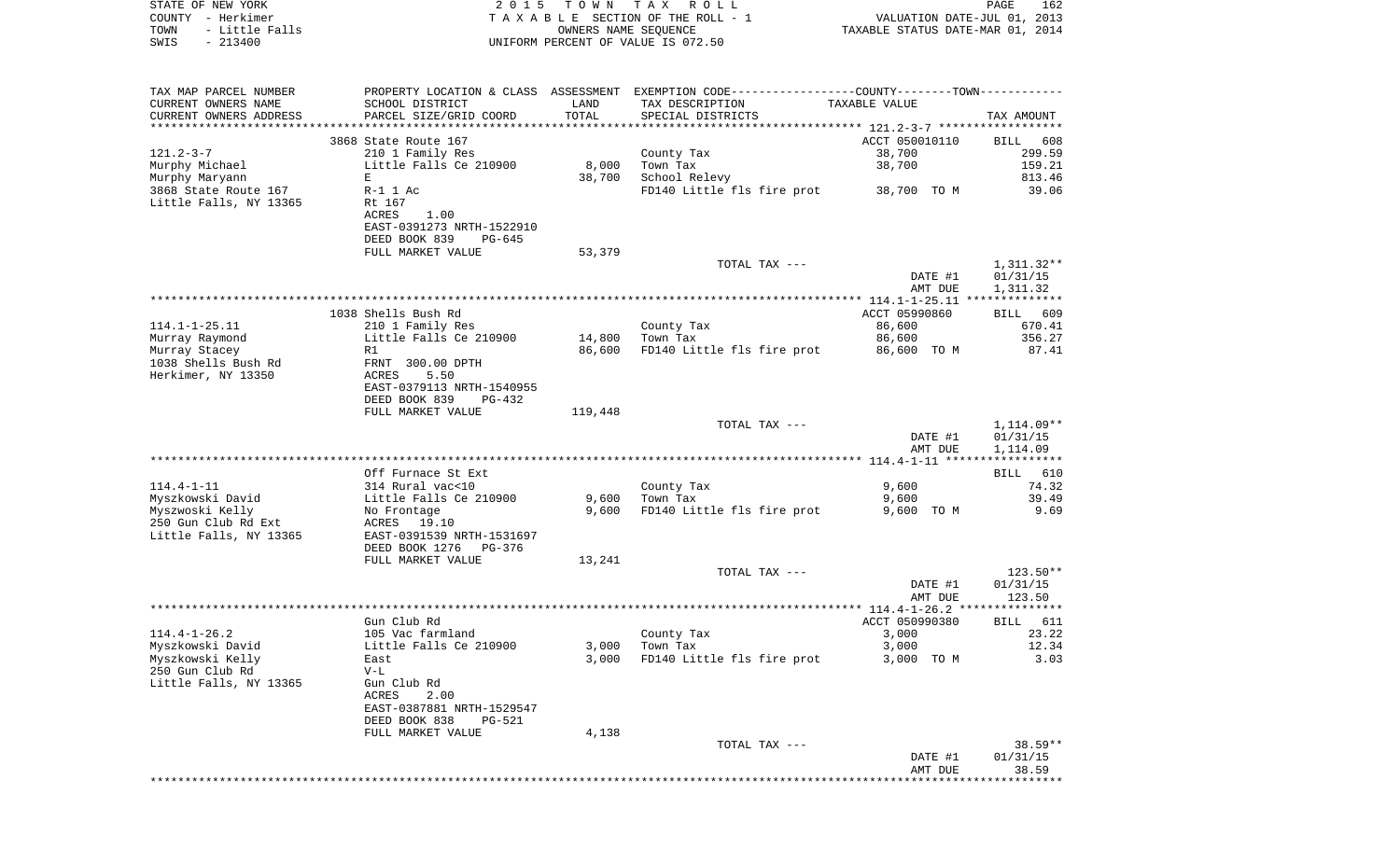| TOWN<br>- Little Falls<br>SWIS<br>$-213400$ |                                                       |                 | OWNERS NAME SEQUENCE<br>UNIFORM PERCENT OF VALUE IS 072.50                                   | TAXABLE STATUS DATE-MAR 01, 2014  |                    |
|---------------------------------------------|-------------------------------------------------------|-----------------|----------------------------------------------------------------------------------------------|-----------------------------------|--------------------|
|                                             |                                                       |                 |                                                                                              |                                   |                    |
| TAX MAP PARCEL NUMBER                       |                                                       |                 | PROPERTY LOCATION & CLASS ASSESSMENT EXEMPTION CODE---------------COUNTY-------TOWN--------- |                                   |                    |
| CURRENT OWNERS NAME                         | SCHOOL DISTRICT                                       | LAND            | TAX DESCRIPTION                                                                              | TAXABLE VALUE                     |                    |
| CURRENT OWNERS ADDRESS                      | PARCEL SIZE/GRID COORD                                | TOTAL           | SPECIAL DISTRICTS                                                                            |                                   | TAX AMOUNT         |
|                                             | ***********************                               | *************** |                                                                                              |                                   |                    |
|                                             | Gun Club Rd                                           |                 |                                                                                              | ACCT 050019220                    | BILL 612           |
| $114.4 - 1 - 27$                            | 105 Vac farmland                                      |                 | County Tax                                                                                   | 2,900                             | 22.45              |
| Myszkowski David                            | Little Falls Ce 210900                                | 2,900           | Town Tax                                                                                     | 2,900                             | 11.93              |
| Myszkowski Kelly                            | North                                                 | 2,900           | FD140 Little fls fire prot                                                                   | 50 TO M                           | .05                |
| 250 Gunclub Rd                              | $V-L$ 1.9 Ac                                          |                 |                                                                                              |                                   |                    |
| Little Falls, NY 13365                      | Gunclub Rd                                            |                 |                                                                                              |                                   |                    |
|                                             | ACRES<br>1.90<br>EAST-0387442 NRTH-1529900            |                 |                                                                                              |                                   |                    |
|                                             | DEED BOOK 689<br>$PG-089$                             |                 |                                                                                              |                                   |                    |
|                                             | FULL MARKET VALUE                                     | 4,000           |                                                                                              |                                   |                    |
|                                             |                                                       |                 | TOTAL TAX ---                                                                                |                                   | $34.43**$          |
|                                             |                                                       |                 |                                                                                              | DATE #1                           | 01/31/15           |
|                                             |                                                       |                 |                                                                                              | AMT DUE                           | 34.43              |
|                                             |                                                       |                 |                                                                                              | *************** 114.4-1-29 ****** | **********         |
|                                             | Gun Club Rd                                           |                 |                                                                                              | ACCT 050019020                    | <b>BILL</b><br>613 |
| 114.4-1-29                                  | 105 Vac farmland                                      |                 | County Tax                                                                                   | 16,000                            | 123.86             |
| Myszkowski David                            | Little Falls Ce 210900                                | 16,000          | Town Tax                                                                                     | 16,000                            | 65.82              |
| Myszkowski Kelly                            | East                                                  | 16,000          | FD140 Little fls fire prot                                                                   | 200 TO M                          | .20                |
| 250 Gun Club Rd                             | $V-L$ 11Ac.                                           |                 |                                                                                              |                                   |                    |
| Little Falls, NY 13365                      | Gun Club Rd                                           |                 |                                                                                              |                                   |                    |
|                                             | ACRES<br>11.00                                        |                 |                                                                                              |                                   |                    |
|                                             | EAST-0387267 NRTH-1529540<br>DEED BOOK 00637 PG-00358 |                 |                                                                                              |                                   |                    |
|                                             | FULL MARKET VALUE                                     | 22,069          |                                                                                              |                                   |                    |
|                                             |                                                       |                 | TOTAL TAX ---                                                                                |                                   | 189.88**           |
|                                             |                                                       |                 |                                                                                              | DATE #1                           | 01/31/15           |
|                                             |                                                       |                 |                                                                                              | AMT DUE                           | 189.88             |
|                                             |                                                       |                 |                                                                                              |                                   |                    |
|                                             | Furnace St Ext                                        |                 |                                                                                              | ACCT 050010230                    | BILL 614           |
| $114.4 - 1 - 10$                            | 105 Vac farmland                                      |                 | County Tax                                                                                   | 33,200                            | 257.01             |
| Myszkowski David W                          | Little Falls Ce 210900                                | 33,200          | Town Tax                                                                                     | 33,200                            | 136.58             |
| Myszkowski Kelly J                          | life use Walter Myszkowsk                             | 33,200          | FD140 Little fls fire prot                                                                   | 33,200 TO M                       | 33.51              |
| 250 Gun Club Rd                             | V1                                                    |                 |                                                                                              |                                   |                    |
| Little Falls, NY 13365                      | Furnace St Ext                                        |                 |                                                                                              |                                   |                    |
|                                             | ACRES 104.30                                          |                 |                                                                                              |                                   |                    |
|                                             | EAST-0390328 NRTH-1532346                             |                 |                                                                                              |                                   |                    |
|                                             | DEED BOOK 1386<br>PG-581<br>FULL MARKET VALUE         | 45,793          |                                                                                              |                                   |                    |
|                                             |                                                       |                 | TOTAL TAX ---                                                                                |                                   | 427.10**           |
|                                             |                                                       |                 |                                                                                              | DATE #1                           | 01/31/15           |
|                                             |                                                       |                 |                                                                                              | AMT DUE                           | 427.10             |
|                                             |                                                       |                 |                                                                                              |                                   | ************       |

COUNTY - Herkimer T A X A B L E SECTION OF THE ROLL - 1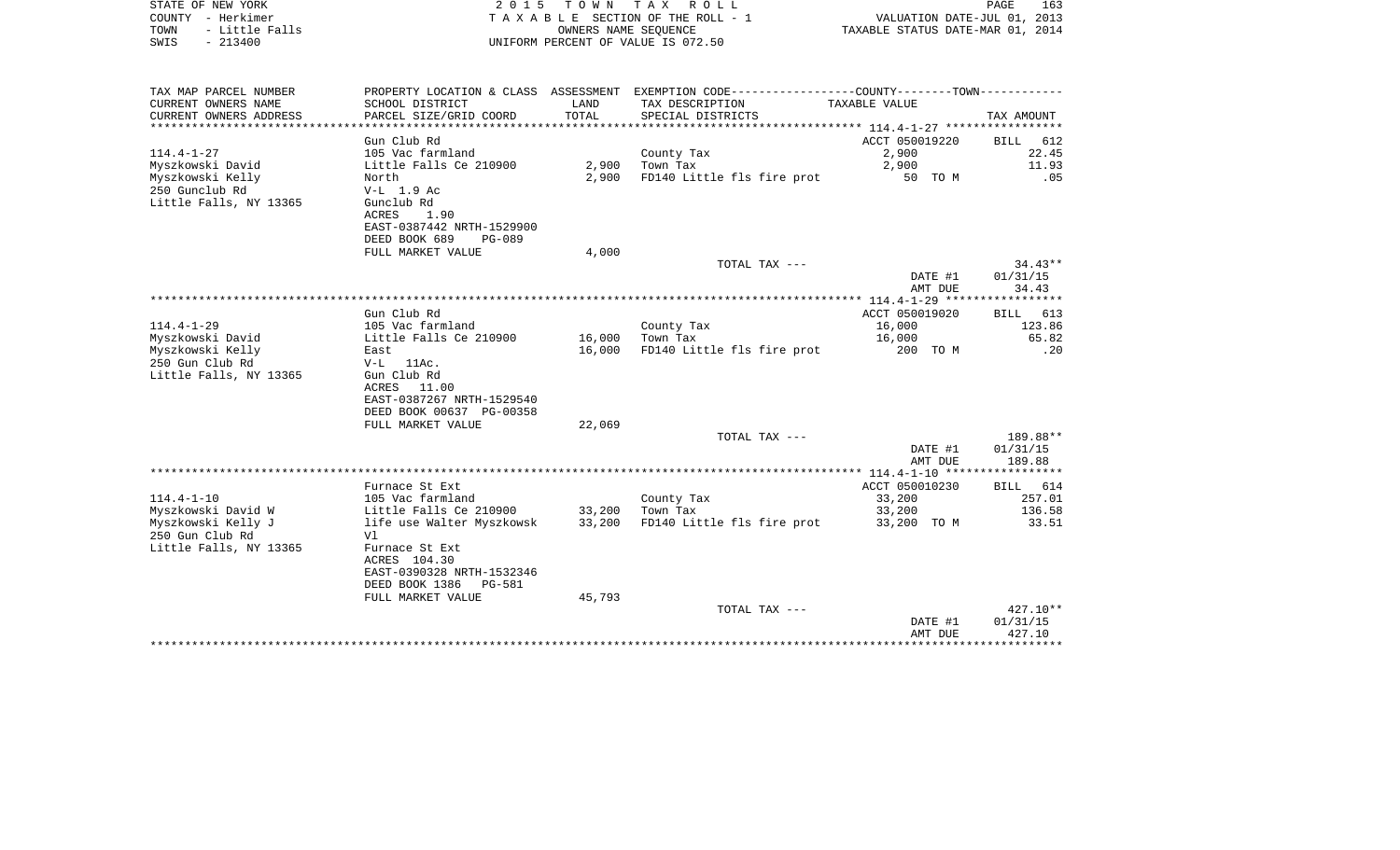| STATE OF NEW YORK<br>COUNTY - Herkimer<br>TOWN<br>- Little Falls<br>SWIS<br>$-213400$ | 2 0 1 5                                             | T O W N           | TAX ROLL<br>TAXABLE SECTION OF THE ROLL - 1<br>OWNERS NAME SEOUENCE<br>UNIFORM PERCENT OF VALUE IS 072.50 | VALUATION DATE-JUL 01, 2013<br>TAXABLE STATUS DATE-MAR 01, 2014 | PAGE<br>164              |
|---------------------------------------------------------------------------------------|-----------------------------------------------------|-------------------|-----------------------------------------------------------------------------------------------------------|-----------------------------------------------------------------|--------------------------|
| TAX MAP PARCEL NUMBER                                                                 |                                                     |                   | PROPERTY LOCATION & CLASS ASSESSMENT EXEMPTION CODE---------------COUNTY-------TOWN----------             |                                                                 |                          |
| CURRENT OWNERS NAME<br>CURRENT OWNERS ADDRESS                                         | SCHOOL DISTRICT<br>PARCEL SIZE/GRID COORD           | LAND<br>TOTAL     | TAX DESCRIPTION<br>SPECIAL DISTRICTS                                                                      | TAXABLE VALUE                                                   | TAX AMOUNT               |
| ************************                                                              | State Route 5                                       |                   |                                                                                                           | ACCT 050009900                                                  | BILL<br>615              |
| $114.4 - 1 - 14$                                                                      | 105 Vac farmland                                    |                   | County Tax                                                                                                | 33,100                                                          | 256.24                   |
| Myszkowski David W                                                                    | Little Falls Ce 210900                              | 33,100            | Town Tax                                                                                                  | 33,100                                                          | 136.17                   |
| Myszkowski Kelly J                                                                    | Life Use Walter Myszkowsk                           | 33,100            | FD140 Little fls fire prot                                                                                | 33,100 TO M                                                     | 33.41                    |
| 250 Gun Club Rd<br>Little Falls, NY 13365                                             | $V-L$ 33A<br>Rt 5                                   |                   |                                                                                                           |                                                                 |                          |
|                                                                                       | ACRES<br>41.80                                      |                   |                                                                                                           |                                                                 |                          |
|                                                                                       | EAST-0391036 NRTH-1530154                           |                   |                                                                                                           |                                                                 |                          |
|                                                                                       | DEED BOOK 1386<br>PG-581                            |                   |                                                                                                           |                                                                 |                          |
|                                                                                       | FULL MARKET VALUE                                   | 45,655            | TOTAL TAX ---                                                                                             |                                                                 | 425.82**                 |
|                                                                                       |                                                     |                   |                                                                                                           | DATE #1                                                         | 01/31/15                 |
|                                                                                       |                                                     |                   |                                                                                                           | AMT DUE                                                         | 425.82                   |
|                                                                                       |                                                     |                   |                                                                                                           | ************* 114.4-1-22 ***                                    | **********               |
| $114.4 - 1 - 22$                                                                      | State Route 5<br>311 Res vac land                   |                   | County Tax                                                                                                | ACCT 050010200<br>7,000                                         | 616<br>BILL<br>54.19     |
| Myszkowski David W                                                                    | Little Falls Ce 210900                              | 7,000             | Town Tax                                                                                                  | 7,000                                                           | 28.80                    |
| Myszkowski Kelly J                                                                    | N                                                   | 7,000             | FD140 Little fls fire prot                                                                                | 7,000 TO M                                                      | 7.07                     |
| 250 Gun Club Rd                                                                       | V-L 4A                                              |                   |                                                                                                           |                                                                 |                          |
| Little Falls, NY 13365                                                                | Rt 5<br>4.00<br>ACRES                               |                   |                                                                                                           |                                                                 |                          |
|                                                                                       | EAST-0389659 NRTH-1528074                           |                   |                                                                                                           |                                                                 |                          |
|                                                                                       | DEED BOOK 1386<br>PG-581                            |                   |                                                                                                           |                                                                 |                          |
|                                                                                       | FULL MARKET VALUE                                   | 9,655             |                                                                                                           |                                                                 |                          |
|                                                                                       |                                                     |                   | TOTAL TAX ---                                                                                             |                                                                 | $90.06**$                |
|                                                                                       |                                                     |                   |                                                                                                           | DATE #1<br>AMT DUE                                              | 01/31/15<br>90.06        |
|                                                                                       |                                                     |                   |                                                                                                           |                                                                 |                          |
|                                                                                       | 250 Gun Club Rd Ext                                 |                   |                                                                                                           | ACCT 050010170                                                  | <b>BILL</b><br>617       |
| $114.4 - 1 - 26.1$                                                                    | 112 Dairy farm                                      |                   | AGRIC 10 Y 42100                                                                                          | 27,900<br>27,900                                                |                          |
| Myszkowski David W<br>Myszkowski Kelly J                                              | Little Falls Ce 210900<br>Life Use Walter Myszkowsk | 90,100<br>156,600 | County Tax<br>Town Tax                                                                                    | 128,700<br>128,700                                              | 996.32<br>529.47         |
| 250 Gun Club Rd Ext                                                                   | ACRES 150.80                                        |                   | FD140 Little fls fire prot                                                                                | 156,600 TO M                                                    | 158.06                   |
| Little Falls, NY 13365                                                                | EAST-0389109 NRTH-1529715                           |                   |                                                                                                           |                                                                 |                          |
|                                                                                       | DEED BOOK 1386<br>PG-581                            |                   |                                                                                                           |                                                                 |                          |
|                                                                                       | FULL MARKET VALUE                                   | 216,000           |                                                                                                           |                                                                 |                          |
|                                                                                       |                                                     |                   | TOTAL TAX ---                                                                                             | DATE #1                                                         | $1,683.85**$<br>01/31/15 |
|                                                                                       |                                                     |                   |                                                                                                           | AMT DUE                                                         | 1,683.85                 |
|                                                                                       |                                                     |                   |                                                                                                           | *******************************                                 |                          |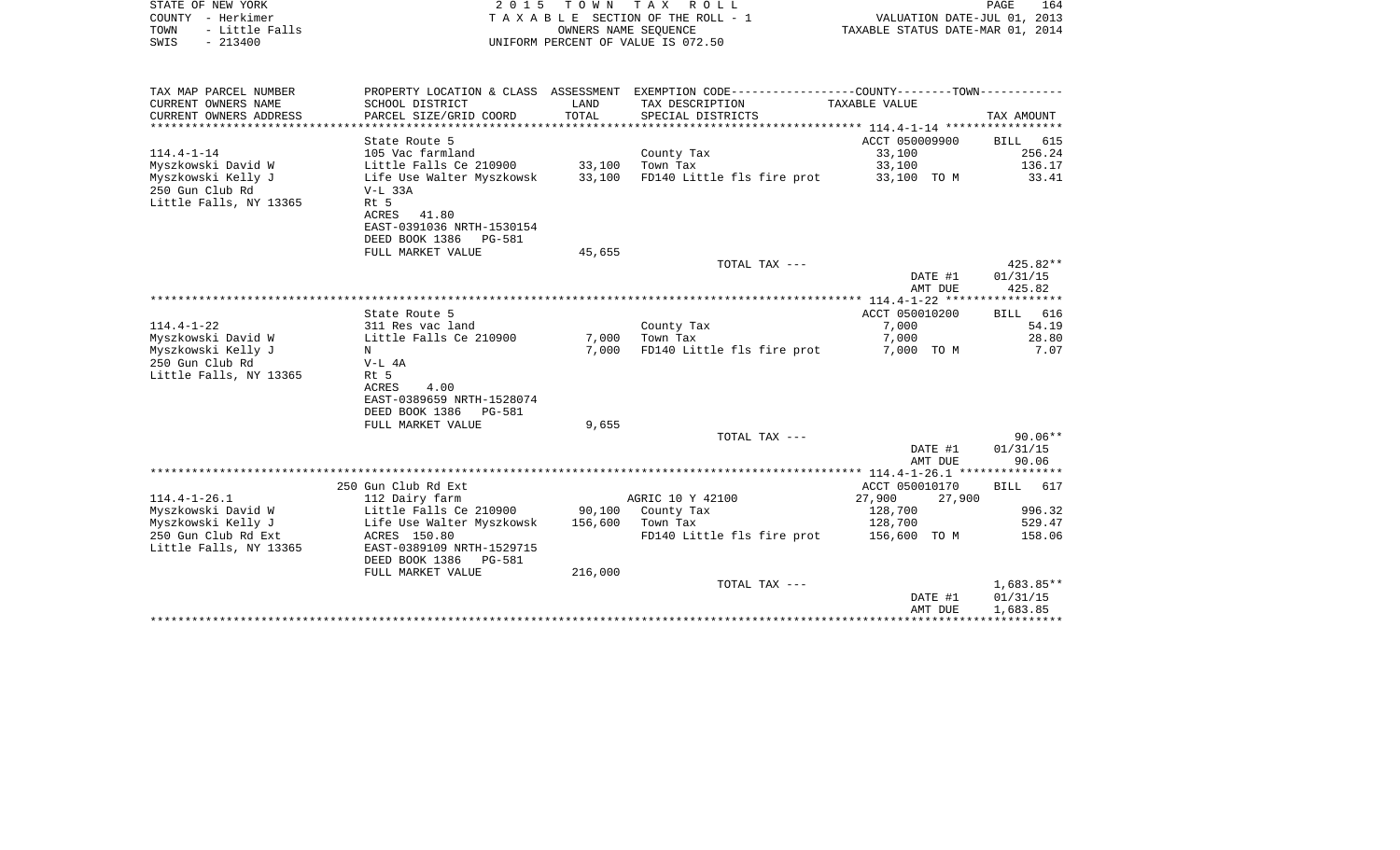STATE OF NEW YORK **EXECUTE:**  $2015$  TOWN TAX ROLL COUNTY - Herkimer<br>
T A X A B L E SECTION OF THE ROLL - 1<br>
T A X A B L E SECTION OF THE ROLL - 1<br>
OWNERS NAME SEQUENCE<br>
SWIS - 213400<br>
OWNERS NAME SEQUENCE TOWN - Little Falls OWNERS NAME SEQUENCE TAXABLE STATUS DATE-MAR 01, 2014 SWIS - 213400 UNIFORM PERCENT OF VALUE IS 072.50

| TAX MAP PARCEL NUMBER     |                                                                                                             |        | PROPERTY LOCATION & CLASS ASSESSMENT EXEMPTION CODE---------------COUNTY-------TOWN---------- |                  |            |
|---------------------------|-------------------------------------------------------------------------------------------------------------|--------|-----------------------------------------------------------------------------------------------|------------------|------------|
| CURRENT OWNERS NAME       | SCHOOL DISTRICT                                                                                             | LAND   | TAX DESCRIPTION                                                                               | TAXABLE VALUE    |            |
| CURRENT OWNERS ADDRESS    | PARCEL SIZE/GRID COORD                                                                                      | TOTAL  | SPECIAL DISTRICTS                                                                             |                  | TAX AMOUNT |
|                           |                                                                                                             |        |                                                                                               |                  |            |
|                           | State Route 5                                                                                               |        |                                                                                               | ACCT 050990390   | BILL 618   |
| $114.4 - 1 - 26.3$        | 311 Res vac land                                                                                            |        | County Tax                                                                                    | 9,300            | 72.00      |
| Myszkowski David W        | Little Falls Ce 210900                                                                                      | 9,300  | Town Tax                                                                                      | 9,300            | 38.26      |
| Myszkowski Kelly J        | Life Use Walter Myszkowsk                                                                                   | 9,300  | FD140 Little fls fire prot 9,300 TO M                                                         |                  | 9.39       |
| 250 Gun Club Rd           | 5.50<br>ACRES                                                                                               |        |                                                                                               |                  |            |
| Little Falls, NY 13365    | EAST-0388435 NRTH-1527630                                                                                   |        |                                                                                               |                  |            |
|                           | DEED BOOK 1386<br>PG-581                                                                                    |        |                                                                                               |                  |            |
|                           | FULL MARKET VALUE                                                                                           | 12,828 |                                                                                               |                  |            |
|                           |                                                                                                             |        | TOTAL TAX ---                                                                                 |                  | 119.65**   |
|                           |                                                                                                             |        |                                                                                               | DATE #1          | 01/31/15   |
|                           |                                                                                                             |        |                                                                                               | AMT DUE          | 119.65     |
|                           |                                                                                                             |        |                                                                                               |                  |            |
|                           | Fall Hill Rd                                                                                                |        |                                                                                               |                  | BILL 619   |
| $121.2 - 3 - 17.2$        | 210 1 Family Res                                                                                            |        | VETCOM CTS 41130                                                                              | 10,875<br>10,875 |            |
|                           | 210 1 Family Res<br>Little Falls Ce 210900<br>FRNT 1546.00 DPTH<br>ACRES 12.50<br>EAST-0394520 NRTH-1525319 |        |                                                                                               |                  |            |
| Nash Steven P             |                                                                                                             |        | 22,700 County Tax                                                                             | 49,125           | 380.30     |
| Nash Elba E               |                                                                                                             | 60,000 | Town Tax                                                                                      | 49,125           | 202.10     |
| Fall Hill Rd              |                                                                                                             |        | FD140 Little fls fire prot 60,000 TO M                                                        |                  | 60.56      |
| Little Falls, NY 13365    |                                                                                                             |        |                                                                                               |                  |            |
|                           | DEED BOOK 900<br>PG-300                                                                                     |        |                                                                                               |                  |            |
|                           | FULL MARKET VALUE                                                                                           | 82,759 |                                                                                               |                  |            |
|                           |                                                                                                             |        | TOTAL TAX ---                                                                                 |                  | 642.96**   |
|                           |                                                                                                             |        |                                                                                               | DATE #1          | 01/31/15   |
|                           |                                                                                                             |        |                                                                                               | AMT DUE          | 642.96     |
|                           |                                                                                                             |        |                                                                                               |                  |            |
|                           | Paines Hollow Rd                                                                                            |        |                                                                                               | ACCT 050012720   | BILL 620   |
| $127.2 - 5 - 6$           | 320 Rural vacant                                                                                            |        | County Tax                                                                                    | 10,000           | 77.41      |
| Nelson Brian              | Owen D Young 215001                                                                                         | 10,000 | Town Tax                                                                                      | 10,000           | 41.14      |
| 254 South Main St Ste 104 | FRNT 392.00 DPTH                                                                                            | 10,000 | School Relevy                                                                                 |                  | 259.52     |
| New City, NY 10656        | ACRES 10.00                                                                                                 |        | FD140 Little fls fire prot 10,000 TO M                                                        |                  | 10.09      |
|                           | EAST-0389571 NRTH-1510808                                                                                   |        |                                                                                               |                  |            |
|                           | DEED BOOK 1478 PG-491                                                                                       |        |                                                                                               |                  |            |
|                           | FULL MARKET VALUE                                                                                           | 13,793 |                                                                                               |                  |            |
|                           |                                                                                                             |        | TOTAL TAX ---                                                                                 |                  | 388.16**   |
|                           |                                                                                                             |        |                                                                                               | DATE #1          | 01/31/15   |
|                           |                                                                                                             |        |                                                                                               | AMT DUE          | 388.16     |
|                           |                                                                                                             |        |                                                                                               |                  |            |
|                           | 517 Oregon Rd                                                                                               |        |                                                                                               | ACCT 050015084   | BILL 621   |
| $121.4 - 2 - 15.1$        | 270 Mfg housing                                                                                             |        | County Tax<br>Town Tax                                                                        | 13,600           | 105.28     |
| Newberry Ervin            | Central Valley 212803                                                                                       |        | 7,400 Town Tax                                                                                | 13,600           | 55.95      |
| 517 Oregon Rd             | N                                                                                                           |        | 13,600 FD140 Little fls fire prot                                                             | 13,600 TO M      | 13.73      |
| Mohawk, NY 13407          | Mbl Hm                                                                                                      |        |                                                                                               |                  |            |
|                           | Oregan Rd                                                                                                   |        |                                                                                               |                  |            |
|                           | FRNT 100.00 DPTH 375.00                                                                                     |        |                                                                                               |                  |            |
|                           | EAST-0387824 NRTH-1512337                                                                                   |        |                                                                                               |                  |            |
|                           | DEED BOOK 883<br>$PG-97$                                                                                    |        |                                                                                               |                  |            |
|                           | FULL MARKET VALUE                                                                                           | 18,759 |                                                                                               |                  |            |
|                           |                                                                                                             |        | TOTAL TAX ---                                                                                 |                  | 174.96**   |
|                           |                                                                                                             |        |                                                                                               | DATE #1          | 01/31/15   |
|                           |                                                                                                             |        |                                                                                               | AMT DUE          | 174.96     |
|                           |                                                                                                             |        |                                                                                               |                  |            |
|                           |                                                                                                             |        |                                                                                               |                  |            |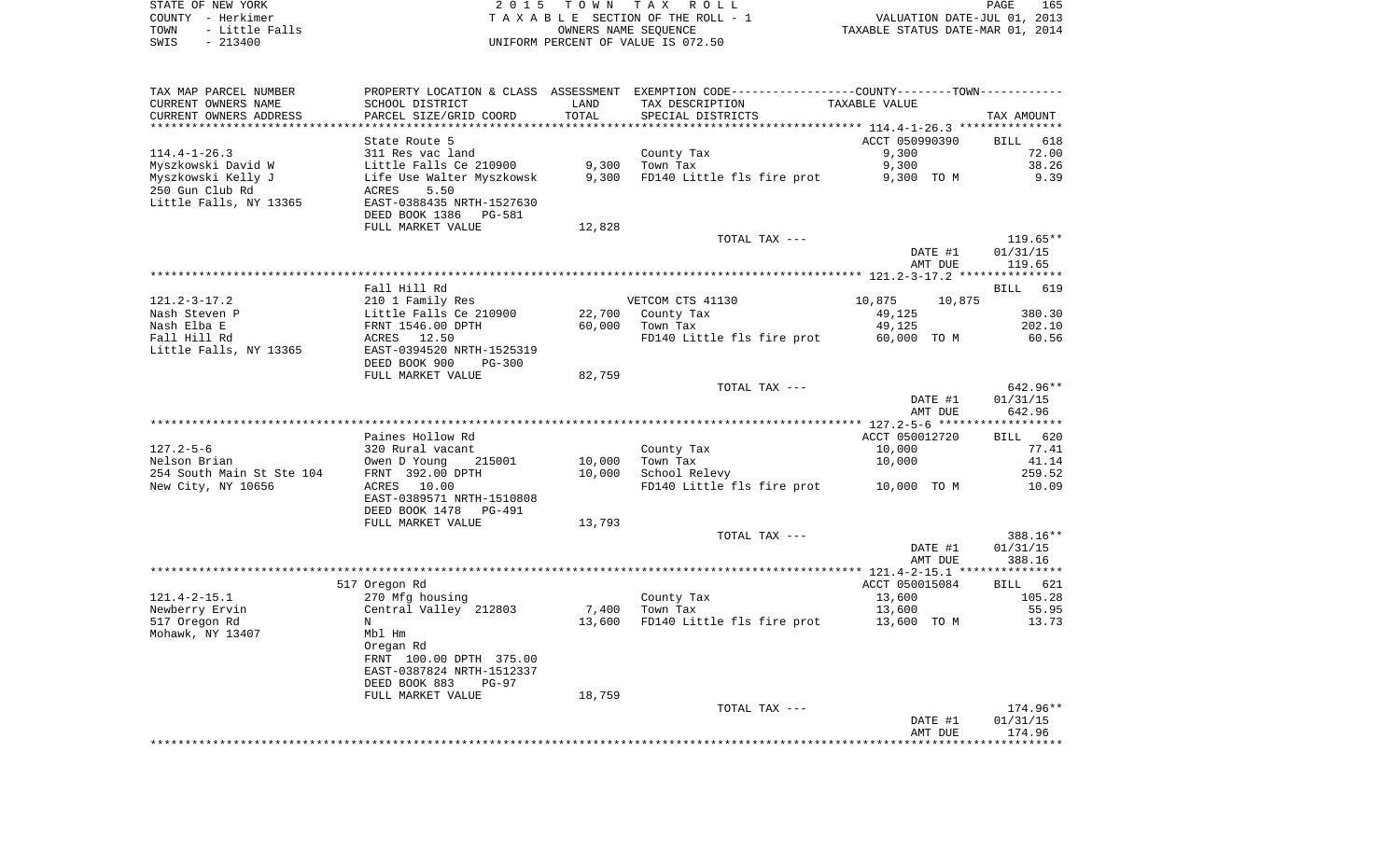| STATE OF NEW YORK                                                               | 2 0 1 5                              | T O W N                                    | T A X<br>R O L L                      |                                  | 166<br>PAGE                 |
|---------------------------------------------------------------------------------|--------------------------------------|--------------------------------------------|---------------------------------------|----------------------------------|-----------------------------|
| – Herkimer<br>COUNTY                                                            |                                      |                                            | T A X A B L E SECTION OF THE ROLL - 1 |                                  | VALUATION DATE-JUL 01, 2013 |
| - Little Falls<br>TOWN                                                          |                                      |                                            | OWNERS NAME SEOUENCE                  | TAXABLE STATUS DATE-MAR 01, 2014 |                             |
| $-213400$<br>SWIS                                                               |                                      |                                            | UNIFORM PERCENT OF VALUE IS 072.50    |                                  |                             |
|                                                                                 |                                      |                                            |                                       |                                  |                             |
| TAX MAP PARCEL NUMBER                                                           | PROPERTY LOCATION & CLASS ASSESSMENT |                                            |                                       |                                  |                             |
| CURRENT OWNERS NAME                                                             | SCHOOL DISTRICT                      | <b>EXAMPLE THE STATE OF STATE OF STATE</b> | TAX DESCRIPTION                       | TAXABLE VALUE                    |                             |
| CURRENT OWNERS ADDRESS     PARCEL SIZE/GRID COORD     TOTAL   SPECIAL DISTRICTS |                                      |                                            |                                       |                                  | TAX AMOUNT                  |
|                                                                                 |                                      |                                            |                                       |                                  |                             |
|                                                                                 | Flint Ave Ext                        |                                            |                                       | ACCT 050002280                   | BILL 622                    |
| $121.27 - 1 - 2$                                                                | 210 1 Family Res                     |                                            | County Tax                            | 25,600                           | 198.18                      |
| Nichols Brenda <b>compared to the State</b>                                     | Little Falls Ce 210900 1,000         |                                            | Town Tax                              | 25,600                           | 105.32                      |
| 338 Flint Ave Ext                                                               | N                                    | 25,600                                     | School Relevy                         |                                  | 1,101.94                    |
| Little Falls, NY 13365                                                          | R-1 1/3A                             |                                            | FD140 Little fls fire prot            | 25,600 TO M                      | 25.84                       |
|                                                                                 | 167                                  |                                            |                                       |                                  |                             |
|                                                                                 | 30.00 DPTH<br>86.00<br>FRNT          |                                            |                                       |                                  |                             |
|                                                                                 | EAST-0393450 NRTH-1528576            |                                            |                                       |                                  |                             |

|                        | DEED BOOK 1319 PG-123     |         |                            |                |                    |
|------------------------|---------------------------|---------|----------------------------|----------------|--------------------|
|                        | FULL MARKET VALUE         |         |                            |                |                    |
|                        |                           | 35,310  |                            |                |                    |
|                        |                           |         | TOTAL TAX ---              |                | 1,431.28**         |
|                        |                           |         |                            | DATE #1        | 01/31/15           |
|                        |                           |         |                            | AMT DUE        | 1,431.28           |
|                        |                           |         |                            |                |                    |
|                        | 424 Dise Rd               |         |                            | ACCT 050019000 | <b>BILL</b><br>623 |
| $114.2 - 2 - 19$       | 210 1 Family Res          |         | VETWAR CTS 41120           | 6,525<br>6,525 |                    |
| Nobile David           | Little Falls Ce 210900    |         | 7,700 County Tax           | 66,575         | 515.38             |
| Nobile Mary            | W.                        | 73,100  | Town Tax                   | 66,575         | 273.89             |
| 424 Dise Rd            | $R-1$                     |         | FD140 Little fls fire prot | 73,100 TO M    | 73.78              |
| Little Falls, NY 13365 | Dise Rd                   |         |                            |                |                    |
|                        | FRNT 208.70 DPTH 195.00   |         |                            |                |                    |
|                        | EAST-0393356 NRTH-1541326 |         |                            |                |                    |
|                        | DEED BOOK 00621 PG-00665  |         |                            |                |                    |
|                        | FULL MARKET VALUE         | 100,828 |                            |                |                    |
|                        |                           |         | TOTAL TAX ---              |                | $863.05**$         |
|                        |                           |         |                            | DATE #1        | 01/31/15           |
|                        |                           |         |                            |                |                    |
|                        |                           |         |                            | AMT DUE        | 863.05             |
|                        |                           |         |                            |                |                    |
|                        | Dise Rd                   |         |                            | ACCT 050018310 | BILL<br>624        |
| $114.2 - 2 - 18$       | 314 Rural vac<10          |         | County Tax                 | 2,300          | 17.81              |
| Nobile David U         | Little Falls Ce 210900    | 2,300   | Town Tax                   | 2,300          | 9.46               |
| Nobile Mary Ann        | South                     | 2,300   | FD140 Little fls fire prot | 2,300 TO M     | 2.32               |
| 424 Dise Rd            | $V-L$ 1Ac                 |         |                            |                |                    |
| Little Falls, NY 13365 | Dise Rd                   |         |                            |                |                    |
|                        | FRNT 300.00 DPTH          |         |                            |                |                    |
|                        | 0.92<br>ACRES             |         |                            |                |                    |
|                        | EAST-0393350 NRTH-1541532 |         |                            |                |                    |
|                        | DEED BOOK 904<br>$PG-402$ |         |                            |                |                    |
|                        | FULL MARKET VALUE         | 3,172   |                            |                |                    |
|                        |                           |         | TOTAL TAX ---              |                | $29.59**$          |
|                        |                           |         |                            | DATE #1        | 01/31/15           |
|                        |                           |         |                            | AMT DUE        | 29.59              |
|                        |                           |         |                            |                |                    |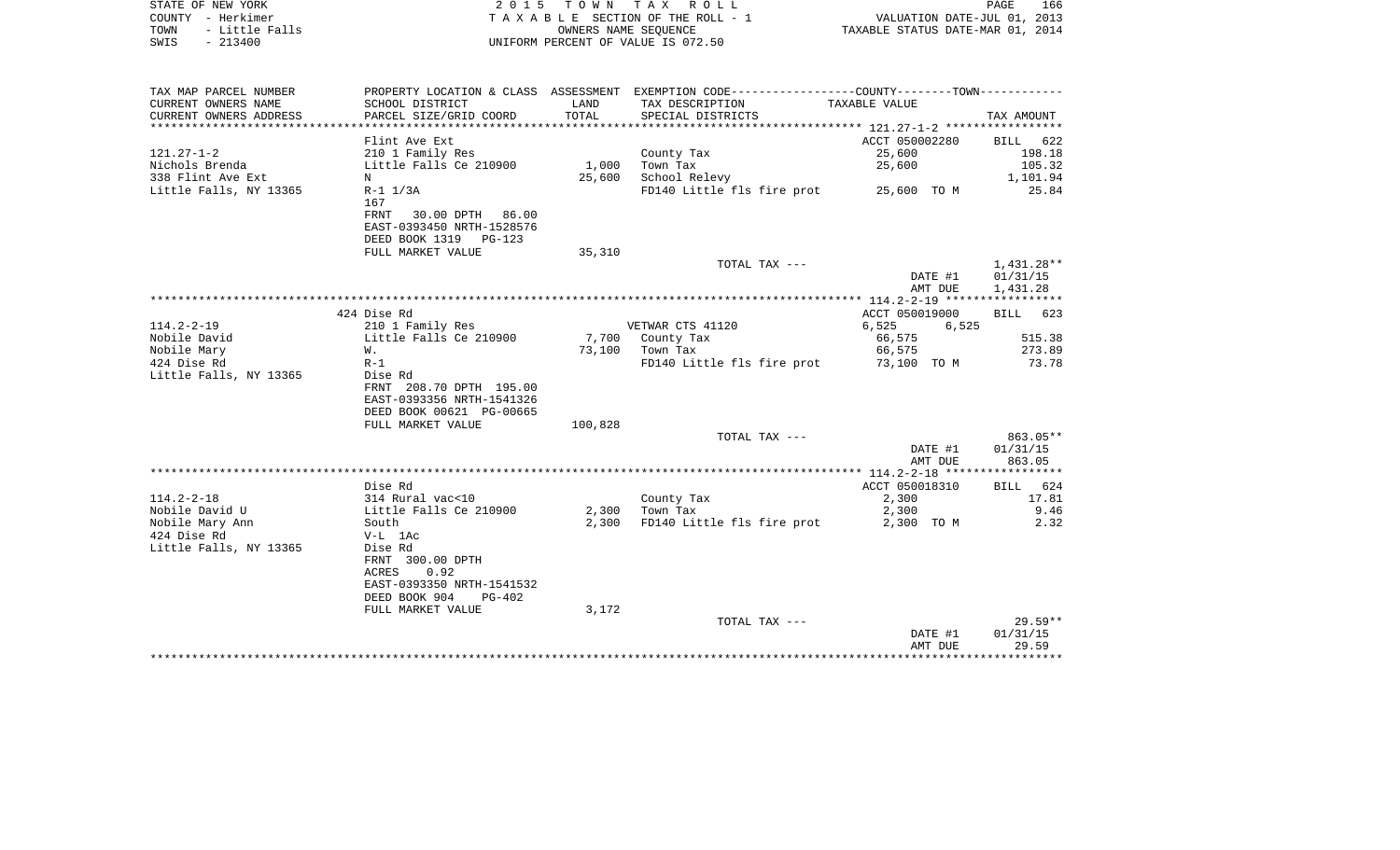| TAX MAP PARCEL NUMBER<br>PROPERTY LOCATION & CLASS ASSESSMENT EXEMPTION CODE---------------COUNTY-------TOWN----------<br>CURRENT OWNERS NAME<br>SCHOOL DISTRICT<br>LAND<br>TAX DESCRIPTION<br>TAXABLE VALUE<br>CURRENT OWNERS ADDRESS<br>PARCEL SIZE/GRID COORD<br>TOTAL<br>SPECIAL DISTRICTS<br>TAX AMOUNT<br>***********************<br>229 Gun Club Rd<br>ACCT 050011550<br>BILL<br>84,800<br>114.3-1-27<br>210 1 Family Res<br>County Tax<br>656.47<br>Noffer Daniel<br>Little Falls Ce 210900<br>8,200<br>Town Tax<br>84,800<br>348.87<br>Noffer Dawn<br>85.59<br>84,800<br>FD140 Little fls fire prot<br>84,800 TO M<br>W<br>229 Gun Club Rd<br>$R-1$<br>Little Falls, NY 13365<br>Gun Club Rd<br>FRNT 150.00 DPTH 330.00<br>EAST-0385625 NRTH-1528455<br>DEED BOOK 700<br>$PG-412$<br>116,966<br>FULL MARKET VALUE<br>$1,090.93**$<br>TOTAL TAX ---<br>DATE #1<br>01/31/15<br>1,090.93<br>AMT DUE<br>Overlook Rd<br>ACCT 050016720<br><b>BILL</b><br>8.52<br>$121.1 - 1 - 36$<br>1,100<br>311 Res vac land<br>County Tax<br>Little Falls Ce 210900<br>4.53<br>Noonan David<br>1,100<br>Town Tax<br>1,100<br>Menapace Tracey<br>1,100<br>FD140 Little fls fire prot<br>1.11<br>S<br>1,100 TO M<br>122 Overlook Rd<br>Vl<br>Little Falls, NY 13365<br>Overlook Rd<br>FRNT 100.00 DPTH 185.00<br>EAST-0382719 NRTH-1526801<br>DEED BOOK 869<br>$PG-61$<br>FULL MARKET VALUE<br>1,517<br>$14.16**$<br>TOTAL TAX ---<br>DATE #1<br>01/31/15<br>14.16<br>AMT DUE<br>122 Overlook Rd<br>ACCT 050010415<br>627<br>BILL<br>$121.1 - 1 - 37$<br>VETWAR CTS 41120<br>210 1 Family Res<br>6,525<br>6,525<br>Noonan David<br>Little Falls Ce 210900<br>5,400<br>County Tax<br>49,075<br>379.91<br>Menapace Tracey<br>S<br>55,600<br>Town Tax<br>201.89<br>49,075<br>122 Overlook Rd<br>$R-1$<br>FD140 Little fls fire prot<br>55,600 TO M<br>56.12<br>Little Falls, NY 13365<br>Life Use David & Lucy<br>FRNT 100.00 DPTH 185.00<br>EAST-0382623 NRTH-1526803<br>DEED BOOK 869<br>$PG-61$<br>76,690<br>FULL MARKET VALUE<br>637.92**<br>TOTAL TAX ---<br>DATE #1<br>01/31/15 | COUNTY - Herkimer<br>TOWN<br>- Little Falls<br>SWIS<br>$-213400$ |  | T A X A B L E SECTION OF THE ROLL - 1<br>OWNERS NAME SEQUENCE<br>UNIFORM PERCENT OF VALUE IS 072.50 | VALUATION DATE-JUL 01, 2013<br>TAXABLE STATUS DATE-MAR 01, 2014 |     |
|-------------------------------------------------------------------------------------------------------------------------------------------------------------------------------------------------------------------------------------------------------------------------------------------------------------------------------------------------------------------------------------------------------------------------------------------------------------------------------------------------------------------------------------------------------------------------------------------------------------------------------------------------------------------------------------------------------------------------------------------------------------------------------------------------------------------------------------------------------------------------------------------------------------------------------------------------------------------------------------------------------------------------------------------------------------------------------------------------------------------------------------------------------------------------------------------------------------------------------------------------------------------------------------------------------------------------------------------------------------------------------------------------------------------------------------------------------------------------------------------------------------------------------------------------------------------------------------------------------------------------------------------------------------------------------------------------------------------------------------------------------------------------------------------------------------------------------------------------------------------------------------------------------------------------------------------------------------------------------------------------------------------------------------------------------------------------|------------------------------------------------------------------|--|-----------------------------------------------------------------------------------------------------|-----------------------------------------------------------------|-----|
|                                                                                                                                                                                                                                                                                                                                                                                                                                                                                                                                                                                                                                                                                                                                                                                                                                                                                                                                                                                                                                                                                                                                                                                                                                                                                                                                                                                                                                                                                                                                                                                                                                                                                                                                                                                                                                                                                                                                                                                                                                                                         |                                                                  |  |                                                                                                     |                                                                 |     |
|                                                                                                                                                                                                                                                                                                                                                                                                                                                                                                                                                                                                                                                                                                                                                                                                                                                                                                                                                                                                                                                                                                                                                                                                                                                                                                                                                                                                                                                                                                                                                                                                                                                                                                                                                                                                                                                                                                                                                                                                                                                                         |                                                                  |  |                                                                                                     |                                                                 |     |
|                                                                                                                                                                                                                                                                                                                                                                                                                                                                                                                                                                                                                                                                                                                                                                                                                                                                                                                                                                                                                                                                                                                                                                                                                                                                                                                                                                                                                                                                                                                                                                                                                                                                                                                                                                                                                                                                                                                                                                                                                                                                         |                                                                  |  |                                                                                                     |                                                                 | 625 |
|                                                                                                                                                                                                                                                                                                                                                                                                                                                                                                                                                                                                                                                                                                                                                                                                                                                                                                                                                                                                                                                                                                                                                                                                                                                                                                                                                                                                                                                                                                                                                                                                                                                                                                                                                                                                                                                                                                                                                                                                                                                                         |                                                                  |  |                                                                                                     |                                                                 |     |
|                                                                                                                                                                                                                                                                                                                                                                                                                                                                                                                                                                                                                                                                                                                                                                                                                                                                                                                                                                                                                                                                                                                                                                                                                                                                                                                                                                                                                                                                                                                                                                                                                                                                                                                                                                                                                                                                                                                                                                                                                                                                         |                                                                  |  |                                                                                                     |                                                                 |     |
|                                                                                                                                                                                                                                                                                                                                                                                                                                                                                                                                                                                                                                                                                                                                                                                                                                                                                                                                                                                                                                                                                                                                                                                                                                                                                                                                                                                                                                                                                                                                                                                                                                                                                                                                                                                                                                                                                                                                                                                                                                                                         |                                                                  |  |                                                                                                     |                                                                 |     |
|                                                                                                                                                                                                                                                                                                                                                                                                                                                                                                                                                                                                                                                                                                                                                                                                                                                                                                                                                                                                                                                                                                                                                                                                                                                                                                                                                                                                                                                                                                                                                                                                                                                                                                                                                                                                                                                                                                                                                                                                                                                                         |                                                                  |  |                                                                                                     |                                                                 |     |
|                                                                                                                                                                                                                                                                                                                                                                                                                                                                                                                                                                                                                                                                                                                                                                                                                                                                                                                                                                                                                                                                                                                                                                                                                                                                                                                                                                                                                                                                                                                                                                                                                                                                                                                                                                                                                                                                                                                                                                                                                                                                         |                                                                  |  |                                                                                                     |                                                                 |     |
|                                                                                                                                                                                                                                                                                                                                                                                                                                                                                                                                                                                                                                                                                                                                                                                                                                                                                                                                                                                                                                                                                                                                                                                                                                                                                                                                                                                                                                                                                                                                                                                                                                                                                                                                                                                                                                                                                                                                                                                                                                                                         |                                                                  |  |                                                                                                     |                                                                 |     |
|                                                                                                                                                                                                                                                                                                                                                                                                                                                                                                                                                                                                                                                                                                                                                                                                                                                                                                                                                                                                                                                                                                                                                                                                                                                                                                                                                                                                                                                                                                                                                                                                                                                                                                                                                                                                                                                                                                                                                                                                                                                                         |                                                                  |  |                                                                                                     |                                                                 |     |
|                                                                                                                                                                                                                                                                                                                                                                                                                                                                                                                                                                                                                                                                                                                                                                                                                                                                                                                                                                                                                                                                                                                                                                                                                                                                                                                                                                                                                                                                                                                                                                                                                                                                                                                                                                                                                                                                                                                                                                                                                                                                         |                                                                  |  |                                                                                                     |                                                                 | 626 |
|                                                                                                                                                                                                                                                                                                                                                                                                                                                                                                                                                                                                                                                                                                                                                                                                                                                                                                                                                                                                                                                                                                                                                                                                                                                                                                                                                                                                                                                                                                                                                                                                                                                                                                                                                                                                                                                                                                                                                                                                                                                                         |                                                                  |  |                                                                                                     |                                                                 |     |
|                                                                                                                                                                                                                                                                                                                                                                                                                                                                                                                                                                                                                                                                                                                                                                                                                                                                                                                                                                                                                                                                                                                                                                                                                                                                                                                                                                                                                                                                                                                                                                                                                                                                                                                                                                                                                                                                                                                                                                                                                                                                         |                                                                  |  |                                                                                                     |                                                                 |     |
|                                                                                                                                                                                                                                                                                                                                                                                                                                                                                                                                                                                                                                                                                                                                                                                                                                                                                                                                                                                                                                                                                                                                                                                                                                                                                                                                                                                                                                                                                                                                                                                                                                                                                                                                                                                                                                                                                                                                                                                                                                                                         |                                                                  |  |                                                                                                     |                                                                 |     |
|                                                                                                                                                                                                                                                                                                                                                                                                                                                                                                                                                                                                                                                                                                                                                                                                                                                                                                                                                                                                                                                                                                                                                                                                                                                                                                                                                                                                                                                                                                                                                                                                                                                                                                                                                                                                                                                                                                                                                                                                                                                                         |                                                                  |  |                                                                                                     |                                                                 |     |
|                                                                                                                                                                                                                                                                                                                                                                                                                                                                                                                                                                                                                                                                                                                                                                                                                                                                                                                                                                                                                                                                                                                                                                                                                                                                                                                                                                                                                                                                                                                                                                                                                                                                                                                                                                                                                                                                                                                                                                                                                                                                         |                                                                  |  |                                                                                                     |                                                                 |     |
|                                                                                                                                                                                                                                                                                                                                                                                                                                                                                                                                                                                                                                                                                                                                                                                                                                                                                                                                                                                                                                                                                                                                                                                                                                                                                                                                                                                                                                                                                                                                                                                                                                                                                                                                                                                                                                                                                                                                                                                                                                                                         |                                                                  |  |                                                                                                     |                                                                 |     |
|                                                                                                                                                                                                                                                                                                                                                                                                                                                                                                                                                                                                                                                                                                                                                                                                                                                                                                                                                                                                                                                                                                                                                                                                                                                                                                                                                                                                                                                                                                                                                                                                                                                                                                                                                                                                                                                                                                                                                                                                                                                                         |                                                                  |  |                                                                                                     |                                                                 |     |
|                                                                                                                                                                                                                                                                                                                                                                                                                                                                                                                                                                                                                                                                                                                                                                                                                                                                                                                                                                                                                                                                                                                                                                                                                                                                                                                                                                                                                                                                                                                                                                                                                                                                                                                                                                                                                                                                                                                                                                                                                                                                         |                                                                  |  |                                                                                                     |                                                                 |     |
|                                                                                                                                                                                                                                                                                                                                                                                                                                                                                                                                                                                                                                                                                                                                                                                                                                                                                                                                                                                                                                                                                                                                                                                                                                                                                                                                                                                                                                                                                                                                                                                                                                                                                                                                                                                                                                                                                                                                                                                                                                                                         |                                                                  |  |                                                                                                     |                                                                 |     |
|                                                                                                                                                                                                                                                                                                                                                                                                                                                                                                                                                                                                                                                                                                                                                                                                                                                                                                                                                                                                                                                                                                                                                                                                                                                                                                                                                                                                                                                                                                                                                                                                                                                                                                                                                                                                                                                                                                                                                                                                                                                                         |                                                                  |  |                                                                                                     |                                                                 |     |
|                                                                                                                                                                                                                                                                                                                                                                                                                                                                                                                                                                                                                                                                                                                                                                                                                                                                                                                                                                                                                                                                                                                                                                                                                                                                                                                                                                                                                                                                                                                                                                                                                                                                                                                                                                                                                                                                                                                                                                                                                                                                         |                                                                  |  |                                                                                                     |                                                                 |     |
|                                                                                                                                                                                                                                                                                                                                                                                                                                                                                                                                                                                                                                                                                                                                                                                                                                                                                                                                                                                                                                                                                                                                                                                                                                                                                                                                                                                                                                                                                                                                                                                                                                                                                                                                                                                                                                                                                                                                                                                                                                                                         |                                                                  |  |                                                                                                     |                                                                 |     |
|                                                                                                                                                                                                                                                                                                                                                                                                                                                                                                                                                                                                                                                                                                                                                                                                                                                                                                                                                                                                                                                                                                                                                                                                                                                                                                                                                                                                                                                                                                                                                                                                                                                                                                                                                                                                                                                                                                                                                                                                                                                                         |                                                                  |  |                                                                                                     |                                                                 |     |
|                                                                                                                                                                                                                                                                                                                                                                                                                                                                                                                                                                                                                                                                                                                                                                                                                                                                                                                                                                                                                                                                                                                                                                                                                                                                                                                                                                                                                                                                                                                                                                                                                                                                                                                                                                                                                                                                                                                                                                                                                                                                         |                                                                  |  |                                                                                                     |                                                                 |     |
| 637.92<br>AMT DUE                                                                                                                                                                                                                                                                                                                                                                                                                                                                                                                                                                                                                                                                                                                                                                                                                                                                                                                                                                                                                                                                                                                                                                                                                                                                                                                                                                                                                                                                                                                                                                                                                                                                                                                                                                                                                                                                                                                                                                                                                                                       |                                                                  |  |                                                                                                     |                                                                 |     |

STATE OF NEW YORK **EXECUTE:** TO W N TAX ROLL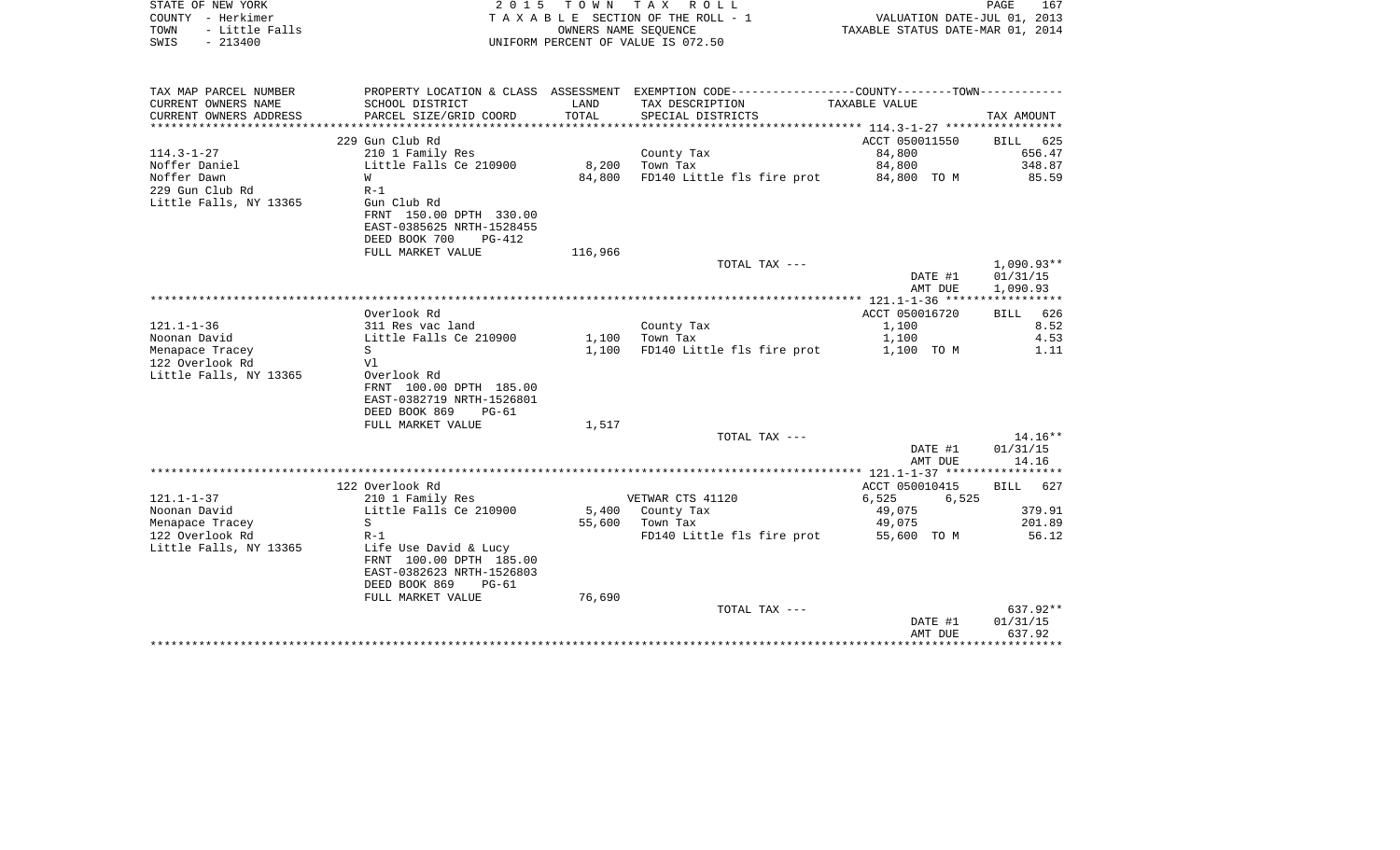| STATE OF NEW YORK |           |                |  |
|-------------------|-----------|----------------|--|
| COUNTY - Herkimer |           |                |  |
| TOWN              |           | - Little Falls |  |
| SWIS              | $-213400$ |                |  |

2015 TOWN TAX ROLL TA X A B L E SECTION OF THE ROLL - 1 TOWN - Little Falls OWNERS NAME SEQUENCE TAXABLE STATUS DATE-MAR 01, 2014 SWIS - 213400 UNIFORM PERCENT OF VALUE IS 072.50

| TAX MAP PARCEL NUMBER  | PROPERTY LOCATION & CLASS ASSESSMENT EXEMPTION CODE---------------COUNTY-------TOWN---------- |         |                                               |                  |            |
|------------------------|-----------------------------------------------------------------------------------------------|---------|-----------------------------------------------|------------------|------------|
| CURRENT OWNERS NAME    | SCHOOL DISTRICT                                                                               | LAND    | TAX DESCRIPTION                               | TAXABLE VALUE    |            |
| CURRENT OWNERS ADDRESS | PARCEL SIZE/GRID COORD                                                                        | TOTAL   | SPECIAL DISTRICTS                             |                  | TAX AMOUNT |
|                        |                                                                                               |         |                                               |                  |            |
|                        | 844 Burt Rd                                                                                   |         |                                               | ACCT 050018100   | BILL 628   |
| $114.4 - 1 - 5$        | 210 1 Family Res                                                                              |         | County Tax                                    | 75,600           | 585.25     |
| Noonan Eugene          | Herkimer Centra 213001                                                                        |         | 11,900 Town Tax                               | 75,600           | 311.02     |
| Noonan Evelyn          |                                                                                               | 75,600  | FD140 Little fls fire prot 75,600 TO M        |                  | 76.30      |
| 844 Burt Rd            | Herkimer Centra 213001<br>ACRES     2.30<br>EAST-0387453 NRTH-1536744                         |         |                                               |                  |            |
|                        | Little Falls, NY 13365 DEED BOOK 00521 PG-00520                                               |         |                                               |                  |            |
|                        | FULL MARKET VALUE                                                                             | 104,276 |                                               |                  |            |
|                        |                                                                                               |         | TOTAL TAX ---                                 |                  | 972.57**   |
|                        |                                                                                               |         |                                               |                  |            |
|                        |                                                                                               |         |                                               | DATE #1          | 01/31/15   |
|                        |                                                                                               |         |                                               | AMT DUE          | 972.57     |
|                        |                                                                                               |         |                                               |                  |            |
|                        | 860 Burt Rd                                                                                   |         |                                               | ACCT 050099360   | BILL 629   |
| $114.4 - 1 - 4.3$      | 210 1 Family Res                                                                              |         | County Tax                                    | 71,300           | 551.96     |
| Noonan Kenneth         | Herkimer Centra 213001                                                                        |         | 9,000 Town Tax                                | 71,300           | 293.33     |
| Noonan Teddi           | R1 2G windmill                                                                                |         | 71,300 FD140 Little fls fire prot 71,300 TO M |                  | 71.96      |
| 860 Burt Rd            | FRNT 260.70 DPTH                                                                              |         |                                               |                  |            |
| Little Falls, NY 13365 | ACRES<br>1.30                                                                                 |         |                                               |                  |            |
|                        | EAST-0350900 NRTH-1112290                                                                     |         |                                               |                  |            |
|                        | DEED BOOK 833<br>PG-642                                                                       |         |                                               |                  |            |
|                        | FULL MARKET VALUE                                                                             | 98,345  |                                               |                  |            |
|                        |                                                                                               |         | TOTAL TAX ---                                 |                  | $917.25**$ |
|                        |                                                                                               |         |                                               | DATE #1          | 01/31/15   |
|                        |                                                                                               |         |                                               | AMT DUE          | 917.25     |
|                        |                                                                                               |         |                                               |                  |            |
|                        | 1690 State Route 5S                                                                           |         |                                               | ACCT 050010380   | BILL 630   |
| $121.2 - 3 - 4$        | 210 1 Family Res                                                                              |         | VETCOM CTS 41130                              | 10,875<br>10,875 |            |
| Norwich Joseph         | Little Falls Ce 210900                                                                        |         | 6,300 County Tax                              | 46,425           | 359.40     |
| Attn: Mary Norwich     | S                                                                                             |         | 57,300 Town Tax                               | 46,425           | 190.99     |
| 1690 State Rt 5-S      | $R-1$                                                                                         |         | FD140 Little fls fire prot 57,300 TO M        |                  | 57.83      |
| Little Falls, NY 13365 | FRNT 125.00 DPTH 200.00                                                                       |         |                                               |                  |            |
|                        | EAST-0391887 NRTH-1524532                                                                     |         |                                               |                  |            |
|                        | DEED BOOK 838<br>PG-201                                                                       |         |                                               |                  |            |
|                        |                                                                                               |         |                                               |                  |            |
|                        | FULL MARKET VALUE                                                                             | 79,034  |                                               |                  |            |
|                        |                                                                                               |         | TOTAL TAX ---                                 |                  | 608.22**   |
|                        |                                                                                               |         |                                               | DATE #1          | 01/31/15   |
|                        |                                                                                               |         |                                               | AMT DUE          | 608.22     |
|                        |                                                                                               |         |                                               |                  |            |
|                        | 1387 State Route 169                                                                          |         |                                               | ACCT 050010440   | BILL 631   |
| $114.2 - 1 - 18$       | 210 1 Family Res                                                                              |         | County Tax                                    | 67,000           | 518.67     |
| Novak David            | Little Falls Ce 210900                                                                        | 4,100   | Town Tax                                      | 67,000           | 275.64     |
| 10462 Rosemont Dr      | Lena Novak                                                                                    | 67,000  | FD140 Little fls fire prot 67,000 TO M        |                  | 67.62      |
| Laurel, MD 20723       | FRNT 75.00 DPTH 150.00                                                                        |         |                                               |                  |            |
|                        | EAST-0388969 NRTH-1539607                                                                     |         |                                               |                  |            |
|                        | DEED BOOK 805<br>PG-44                                                                        |         |                                               |                  |            |
|                        | FULL MARKET VALUE                                                                             | 92,414  |                                               |                  |            |
|                        |                                                                                               |         | TOTAL TAX ---                                 |                  | 861.93**   |
|                        |                                                                                               |         |                                               | DATE #1          | 01/31/15   |
|                        |                                                                                               |         |                                               | AMT DUE          | 861.93     |
|                        |                                                                                               |         |                                               |                  |            |
|                        |                                                                                               |         |                                               |                  |            |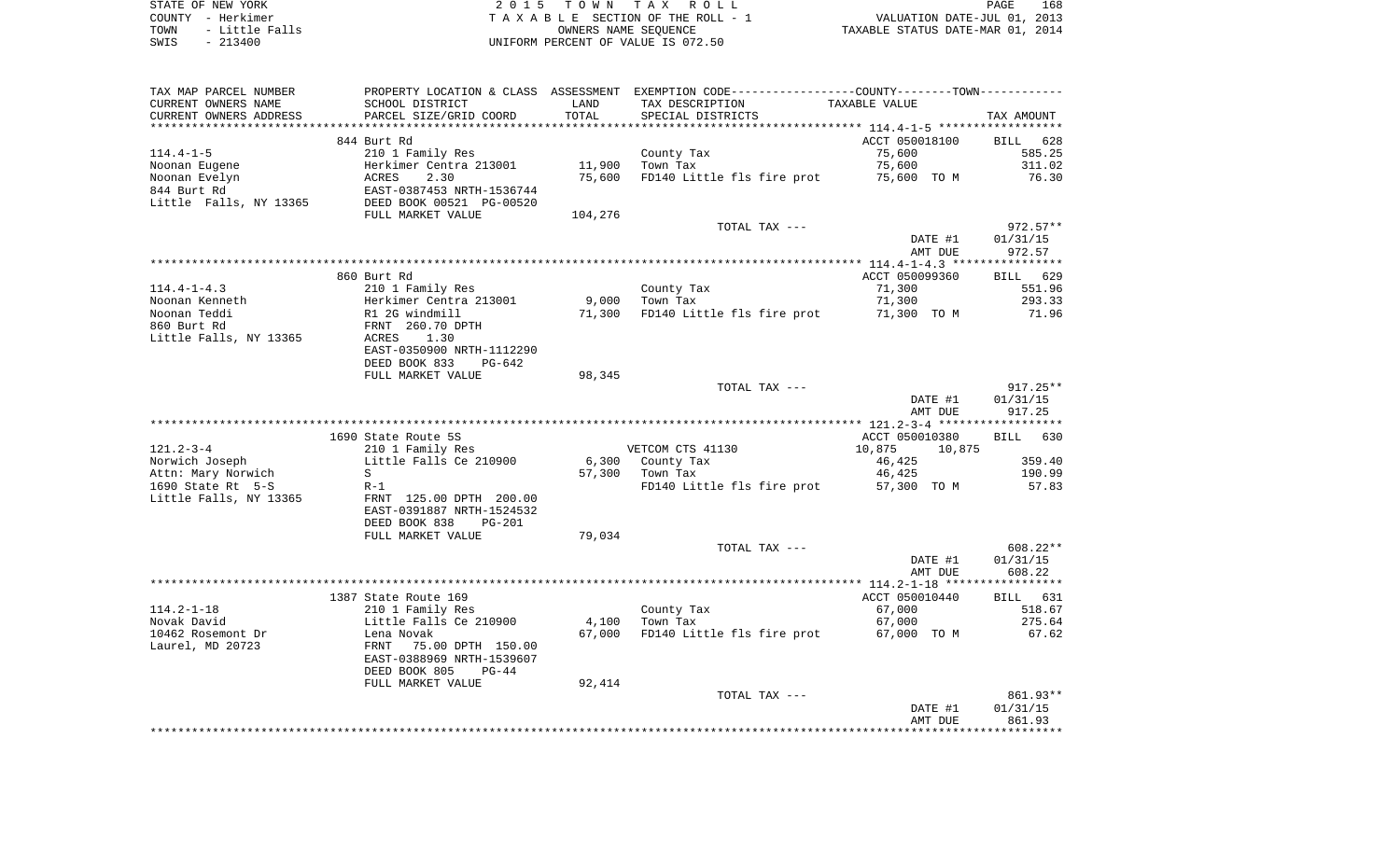| STATE OF NEW YORK<br>COUNTY - Herkimer<br>- Little Falls<br>TOWN<br>$-213400$<br>SWIS | 2 0 1 5                                                | OWNERS NAME SEOUENCE | TOWN TAX ROLL<br>T A X A B L E SECTION OF THE ROLL - 1<br>UNIFORM PERCENT OF VALUE IS 072.50                       | VALUATION DATE-JUL 01, 2013<br>TAXABLE STATUS DATE-MAR 01, 2014 | PAGE<br>169                 |
|---------------------------------------------------------------------------------------|--------------------------------------------------------|----------------------|--------------------------------------------------------------------------------------------------------------------|-----------------------------------------------------------------|-----------------------------|
| TAX MAP PARCEL NUMBER<br>CURRENT OWNERS NAME                                          | SCHOOL DISTRICT                                        | LAND                 | PROPERTY LOCATION & CLASS ASSESSMENT EXEMPTION CODE----------------COUNTY--------TOWN----------<br>TAX DESCRIPTION | TAXABLE VALUE                                                   |                             |
| CURRENT OWNERS ADDRESS                                                                | PARCEL SIZE/GRID COORD                                 | TOTAL                | SPECIAL DISTRICTS                                                                                                  |                                                                 | TAX AMOUNT                  |
|                                                                                       | 1351 State Route 169                                   |                      |                                                                                                                    | ACCT 050003695                                                  | 632<br>BILL                 |
| $114.2 - 1 - 46$                                                                      | 210 1 Family Res                                       |                      | County Tax                                                                                                         | 62,300                                                          | 482.29                      |
| Null Donald<br>Null Ann                                                               | Little Falls Ce 210900<br>W                            | 7,300<br>62,300      | Town Tax                                                                                                           | 62,300<br>62,300 TO M                                           | 256.30<br>62.88             |
| 1351 State Route 169                                                                  | Doublewide                                             |                      | FD140 Little fls fire prot                                                                                         |                                                                 |                             |
| Little Falls, NY 13365                                                                | Route 169                                              |                      |                                                                                                                    |                                                                 |                             |
|                                                                                       | FRNT 240.00 DPTH 150.00                                |                      |                                                                                                                    |                                                                 |                             |
|                                                                                       | EAST-0389536 NRTH-1539090<br>DEED BOOK 683<br>$PG-235$ |                      |                                                                                                                    |                                                                 |                             |
|                                                                                       | FULL MARKET VALUE                                      | 85,931               |                                                                                                                    |                                                                 |                             |
|                                                                                       |                                                        |                      | TOTAL TAX ---                                                                                                      |                                                                 | 801.47**                    |
|                                                                                       |                                                        |                      |                                                                                                                    | DATE #1<br>AMT DUE                                              | 01/31/15<br>801.47          |
|                                                                                       |                                                        |                      |                                                                                                                    |                                                                 |                             |
|                                                                                       | 154 Nulls Rd                                           |                      |                                                                                                                    | ACCT 050010530                                                  | 633<br>BILL                 |
| $121.4 - 2 - 44$<br>Null Irvin W                                                      | 210 1 Family Res<br>Little Falls Ce 210900             | 8,500                | County Tax<br>Town Tax                                                                                             | 24,000<br>24,000                                                | 185.79<br>98.74             |
| 154 Nulls Rd                                                                          | S                                                      | 24,000               | School Relevy                                                                                                      |                                                                 | 180.69                      |
| Little Falls, NY 13365                                                                | $R-1$                                                  |                      | FD140 Little fls fire prot                                                                                         | 24,000 TO M                                                     | 24.22                       |
|                                                                                       | Null Rd                                                |                      |                                                                                                                    |                                                                 |                             |
|                                                                                       | <b>ACRES</b><br>1.30<br>EAST-0394157 NRTH-1515352      |                      |                                                                                                                    |                                                                 |                             |
|                                                                                       | DEED BOOK 876<br>$PG-622$                              |                      |                                                                                                                    |                                                                 |                             |
|                                                                                       | FULL MARKET VALUE                                      | 33,103               |                                                                                                                    |                                                                 |                             |
|                                                                                       |                                                        |                      | TOTAL TAX ---                                                                                                      | DATE #1                                                         | 489.44**<br>01/31/15        |
|                                                                                       |                                                        |                      |                                                                                                                    | AMT DUE                                                         | 489.44                      |
|                                                                                       |                                                        |                      |                                                                                                                    |                                                                 |                             |
| $127.2 - 5 - 9$                                                                       | Paines Hollow Rd<br>311 Res vac land                   |                      | County Tax                                                                                                         | ACCT 050012720<br>10,000                                        | <b>BILL</b><br>634<br>77.41 |
| O'Connor Leonard                                                                      | Owen D Young<br>215001                                 | 10,000               | Town Tax                                                                                                           | 10,000                                                          | 41.14                       |
| 1505 Cross Island Pkwy Apt 2A FRNT 517.00 DPTH                                        |                                                        | 10,000               | School Relevy                                                                                                      |                                                                 | 259.52                      |
| Whitestone, NY 13357-2601                                                             | 5.00<br>ACRES                                          |                      | FD140 Little fls fire prot                                                                                         | 10,000 TO M                                                     | 10.09                       |
|                                                                                       | EAST-0388654 NRTH-1509841<br>DEED BOOK 1471<br>PG-541  |                      |                                                                                                                    |                                                                 |                             |
|                                                                                       | FULL MARKET VALUE                                      | 13,793               |                                                                                                                    |                                                                 |                             |
|                                                                                       |                                                        |                      | TOTAL TAX ---                                                                                                      |                                                                 | 388.16**                    |
|                                                                                       |                                                        |                      |                                                                                                                    | DATE #1<br>AMT DUE                                              | 01/31/15<br>388.16          |
|                                                                                       |                                                        |                      |                                                                                                                    |                                                                 |                             |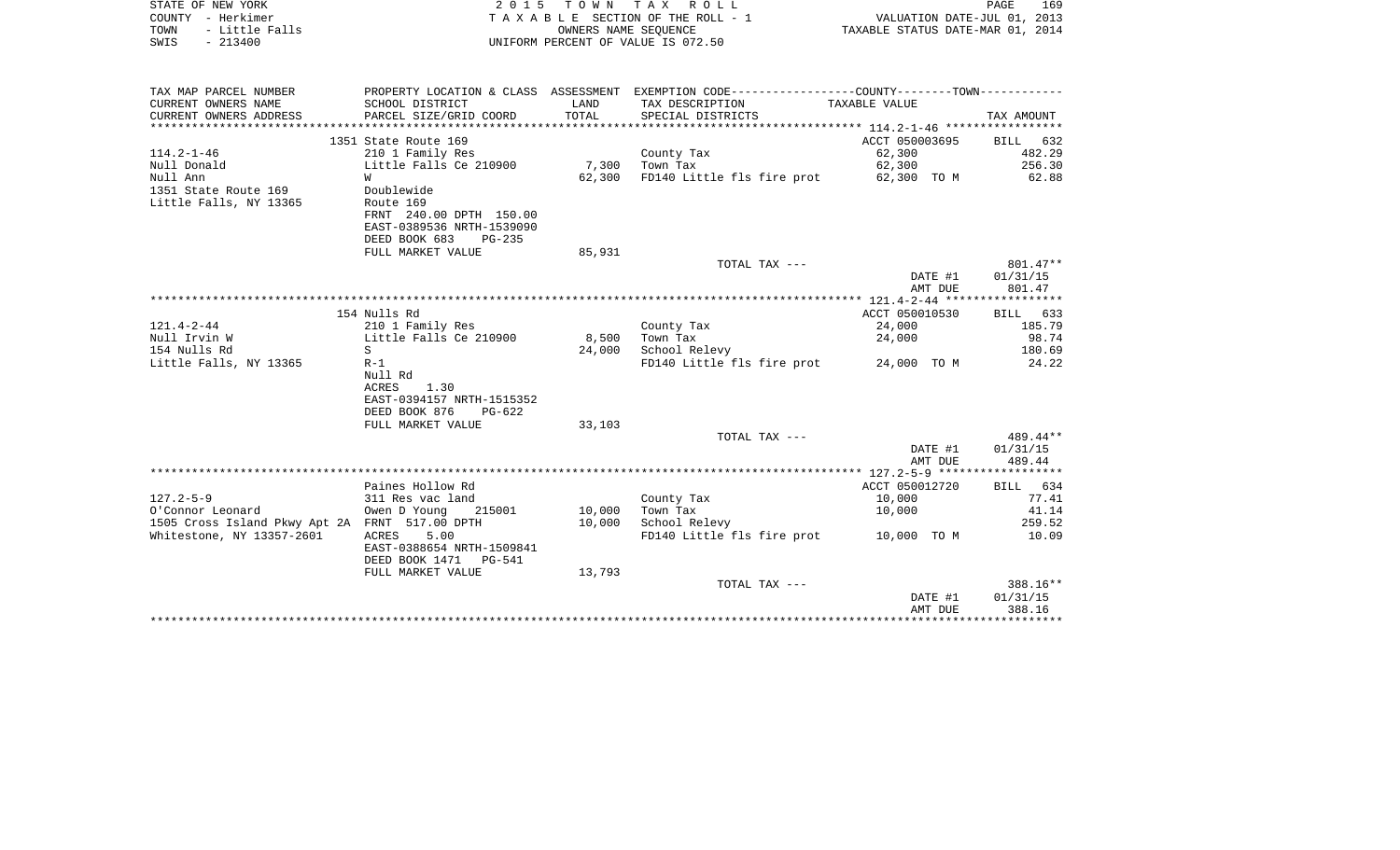| STATE OF NEW YORK      | 2015 TOWN TAX ROLL                 | 170<br>PAGE                      |
|------------------------|------------------------------------|----------------------------------|
| COUNTY - Herkimer      | TAXABLE SECTION OF THE ROLL - 1    | VALUATION DATE-JUL 01, 2013      |
| - Little Falls<br>TOWN | OWNERS NAME SEOUENCE               | TAXABLE STATUS DATE-MAR 01, 2014 |
| SWIS<br>$-213400$      | UNIFORM PERCENT OF VALUE IS 072.50 |                                  |

 $\begin{array}{c} 170 \\ 2013 \\ 2014 \end{array}$ 

| TAX MAP PARCEL NUMBER  | PROPERTY LOCATION & CLASS ASSESSMENT |         | EXEMPTION CODE-----------------COUNTY-------TOWN----------- |                |              |
|------------------------|--------------------------------------|---------|-------------------------------------------------------------|----------------|--------------|
| CURRENT OWNERS NAME    | SCHOOL DISTRICT                      | LAND    | TAX DESCRIPTION                                             | TAXABLE VALUE  |              |
| CURRENT OWNERS ADDRESS | PARCEL SIZE/GRID COORD               | TOTAL   | SPECIAL DISTRICTS                                           |                | TAX AMOUNT   |
|                        |                                      |         |                                                             |                |              |
|                        | 245 Gun Club Rd                      |         |                                                             | ACCT 050100080 | BILL<br>635  |
| $114.3 - 1 - 22.2$     | 210 1 Family Res                     |         | County Tax                                                  | 69,800         | 540.35       |
| Oberle Francis         | Little Falls Ce 210900               | 9,500   | Town Tax                                                    | 69,800         | 287.16       |
| 245 Gun Club Rd        | R1 G                                 | 69,800  | School Relevy                                               |                | 2,152.14     |
| Little Falls, NY       | <b>ACRES</b><br>2.00                 |         | FD140 Little fls fire prot                                  | 69,800 TO M    | 70.45        |
|                        | EAST-0385719 NRTH-1528678            |         |                                                             |                |              |
|                        | DEED BOOK 888<br>PG-362              |         |                                                             |                |              |
|                        | FULL MARKET VALUE                    | 96,276  |                                                             |                |              |
|                        |                                      |         | TOTAL TAX ---                                               |                | $3,050.10**$ |
|                        |                                      |         |                                                             | DATE #1        | 01/31/15     |
|                        |                                      |         |                                                             | AMT DUE        | 3,050.10     |
|                        |                                      |         |                                                             |                |              |
|                        | Nulls Rd                             |         |                                                             | ACCT 050099320 | BILL 636     |
| $121.4 - 2 - 33.4$     | 240 Rural res                        |         | County Tax                                                  | 76,400         | 591.44       |
| Oconnor Don            | Little Falls Ce 210900               | 29,000  | Town Tax                                                    | 76,400         | 314.31       |
| Oconnor Lorraine       | R1 shed                              | 76,400  | FD140 Little fls fire prot                                  | 76,400 TO M    | 77.11        |
| 2900 Clark Ave         | 20.40<br>ACRES                       |         |                                                             |                |              |
| Oceanside, NY 11572    | EAST-0393570 NRTH-1516978            |         |                                                             |                |              |
|                        | DEED BOOK 755<br>$PG-162$            |         |                                                             |                |              |
|                        | FULL MARKET VALUE                    | 105,379 | TOTAL TAX ---                                               |                | 982.86**     |
|                        |                                      |         |                                                             | DATE #1        | 01/31/15     |
|                        |                                      |         |                                                             | AMT DUE        | 982.86       |
|                        |                                      |         |                                                             |                |              |
|                        | Null Rd                              |         |                                                             | ACCT 050099820 | BILL 637     |
| $121.4 - 2 - 33.6$     | 322 Rural vac>10                     |         | County Tax                                                  | 27,300         | 211.34       |
| Oconnor Donald         | Little Falls Ce 210900               | 27,300  | Town Tax                                                    | 27,300         | 112.31       |
| Oconnor Lorraine       | ACRES<br>24.10                       | 27,300  | FD140 Little fls fire prot                                  | 27,300 TO M    | 27.55        |
| 2900 Clark Ave         | EAST-0393574 NRTH-1517426            |         |                                                             |                |              |
| Oceanside, NY 11572    | DEED BOOK 755<br>PG-162              |         |                                                             |                |              |
|                        | FULL MARKET VALUE                    | 37,655  |                                                             |                |              |
|                        |                                      |         | TOTAL TAX ---                                               |                | 351.20**     |
|                        |                                      |         |                                                             | DATE #1        | 01/31/15     |
|                        |                                      |         |                                                             | AMT DUE        | 351.20       |
|                        |                                      |         |                                                             |                |              |
|                        | Flint Ave Ext                        |         |                                                             | ACCT 050005460 | BILL 638     |
| $121.35 - 1 - 8$       | 210 1 Family Res                     |         | County Tax                                                  | 58,300         | 451.32       |
| Oldick Dale H          | Little Falls Ce 210900               | 11,200  | Town Tax                                                    | 58,300         | 239.85       |
| 1147 Paradise Rd       | S                                    | 58,300  | FD140 Little fls fire prot                                  | 58,300 TO M    | 58.84        |
| Little Falls, NY 13365 | R1                                   |         |                                                             |                |              |
|                        | Rt-167                               |         |                                                             |                |              |
|                        | <b>ACRES</b><br>1.20                 |         |                                                             |                |              |
|                        | EAST-0392424 NRTH-1526096            |         |                                                             |                |              |
|                        | DEED BOOK 733<br><b>PG-153</b>       |         |                                                             |                |              |
|                        | FULL MARKET VALUE                    | 80,414  | TOTAL TAX ---                                               |                | 750.01**     |
|                        |                                      |         |                                                             | DATE #1        | 01/31/15     |
|                        |                                      |         |                                                             | AMT DUE        | 750.01       |
|                        |                                      |         |                                                             |                |              |
|                        |                                      |         |                                                             |                |              |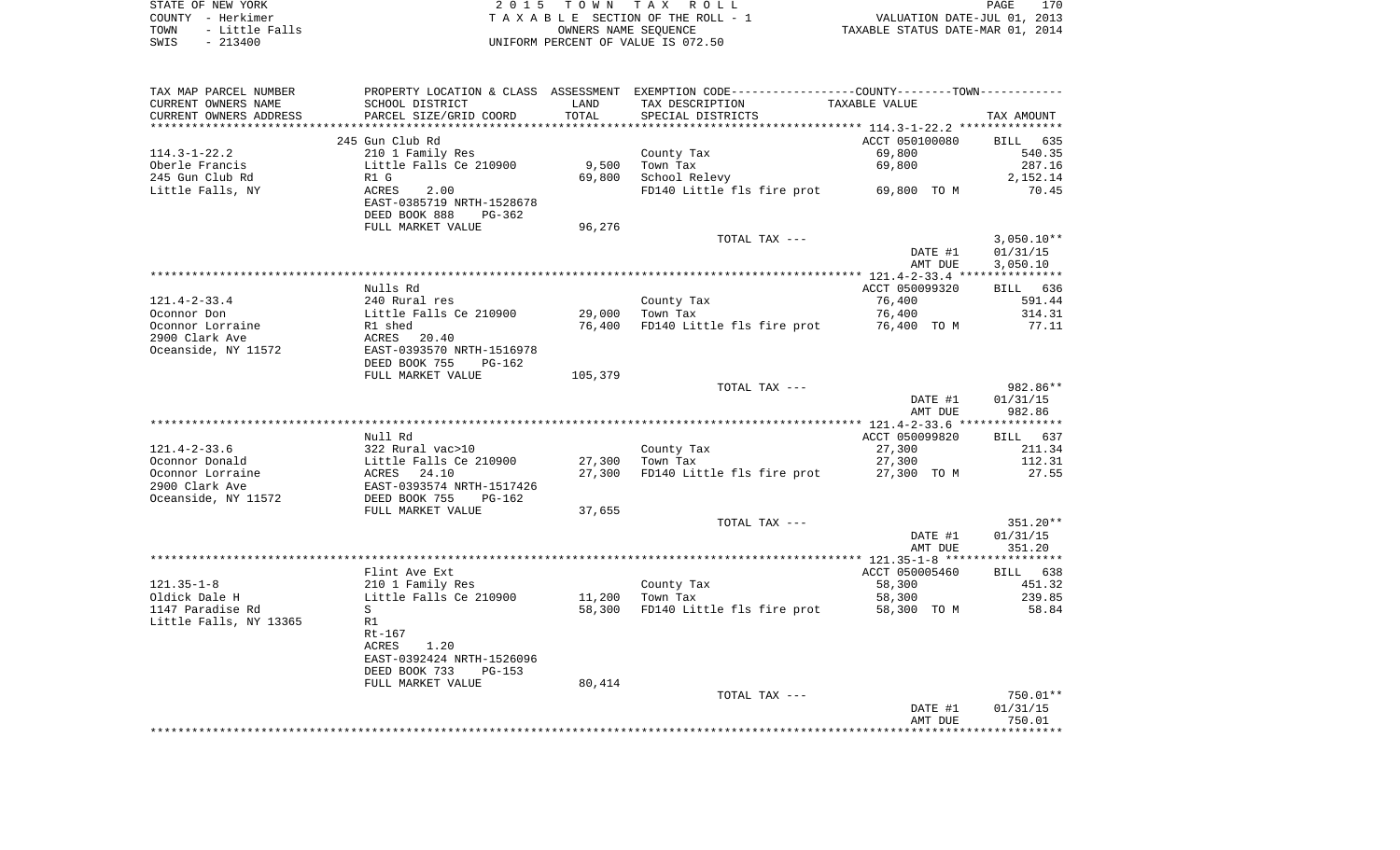| STATE OF NEW YORK<br>COUNTY - Herkimer             | 2 0 1 5                                              | TOWN TAX             | R O L L<br>TAXABLE SECTION OF THE ROLL - 1                                                    | VALUATION DATE-JUL 01, 2013      | PAGE<br>171                 |
|----------------------------------------------------|------------------------------------------------------|----------------------|-----------------------------------------------------------------------------------------------|----------------------------------|-----------------------------|
| - Little Falls<br>TOWN                             |                                                      | OWNERS NAME SEQUENCE |                                                                                               | TAXABLE STATUS DATE-MAR 01, 2014 |                             |
| $-213400$<br>SWIS                                  |                                                      |                      | UNIFORM PERCENT OF VALUE IS 072.50                                                            |                                  |                             |
| TAX MAP PARCEL NUMBER                              |                                                      |                      | PROPERTY LOCATION & CLASS ASSESSMENT EXEMPTION CODE---------------COUNTY-------TOWN---------- |                                  |                             |
| CURRENT OWNERS NAME                                | SCHOOL DISTRICT                                      | LAND                 | TAX DESCRIPTION                                                                               | TAXABLE VALUE                    |                             |
| CURRENT OWNERS ADDRESS<br>************************ | PARCEL SIZE/GRID COORD                               | TOTAL                | SPECIAL DISTRICTS                                                                             |                                  | TAX AMOUNT                  |
|                                                    | 1173 State Route 5S                                  |                      |                                                                                               | ACCT 050002700                   | 639<br>BILL                 |
| $121.1 - 2 - 7$                                    | 270 Mfg housing                                      |                      | County Tax                                                                                    | 65,800                           | 509.38                      |
| Olson Scott                                        | Central Valley 212803                                | 7,400                | Town Tax                                                                                      | 65,800                           | 270.70                      |
| 1173 State Route 5S                                | S                                                    | 65,800               | FD140 Little fls fire prot                                                                    | 65,800 TO M                      | 66.41                       |
| Mohawk, NY 13407                                   | $Rt-5-S$                                             |                      |                                                                                               |                                  |                             |
|                                                    | FRNT 182.00 DPTH 200.00<br>EAST-0381713 NRTH-1523529 |                      |                                                                                               |                                  |                             |
|                                                    | DEED BOOK 1272 PG-228                                |                      |                                                                                               |                                  |                             |
|                                                    | FULL MARKET VALUE                                    | 90,759               |                                                                                               |                                  |                             |
|                                                    |                                                      |                      | TOTAL TAX ---                                                                                 | DATE #1                          | $846.49**$<br>01/31/15      |
|                                                    |                                                      |                      |                                                                                               | AMT DUE                          | 846.49                      |
|                                                    |                                                      |                      |                                                                                               |                                  |                             |
|                                                    | 328 Top Notch Rd                                     |                      |                                                                                               | ACCT 050010800                   | BILL<br>640                 |
| $114.2 - 2 - 1$                                    | 112 Dairy farm                                       |                      | AGRIC 10 Y 42100                                                                              | 22,600<br>22,600                 |                             |
| Ough Robert                                        | Little Falls Ce 210900                               | 71,700               | County Tax                                                                                    | 90,500                           | 700.60                      |
| Ough Mary                                          | ACRES 143.50<br>EAST-0390229 NRTH-1544658            | 113,100              | Town Tax                                                                                      | 90,500                           | 372.32<br>3,895.57          |
| 328 Top Notch Rd<br>Little Falls, NY 13365         | DEED BOOK 00481 PG-00118                             |                      | School Relevy<br>FD140 Little fls fire prot                                                   | 113,100 TO M                     | 114.15                      |
|                                                    | FULL MARKET VALUE                                    | 156,000              |                                                                                               |                                  |                             |
|                                                    |                                                      |                      | TOTAL TAX ---                                                                                 |                                  | 5,082.64**                  |
|                                                    |                                                      |                      |                                                                                               | DATE #1                          | 01/31/15                    |
|                                                    |                                                      |                      |                                                                                               | AMT DUE                          | 5,082.64                    |
|                                                    |                                                      |                      |                                                                                               | ACCT 050018060                   |                             |
| $121.2 - 4 - 57.1$                                 | Jacksonburg Rd<br>311 Res vac land                   |                      | County Tax                                                                                    | 4,200                            | <b>BILL</b><br>641<br>32.51 |
| Overlook Ridge Inc.                                | Little Falls Ce 210900                               | 4,200                | Town Tax                                                                                      | 4,200                            | 17.28                       |
| PO Box 2                                           | $S$ .                                                | 4,200                | FD140 Little fls fire prot                                                                    | 4,200 TO M                       | 4.24                        |
| Little Falls, NY 13365                             | $V-L$                                                |                      |                                                                                               |                                  |                             |
|                                                    | $Rt$ 5-S                                             |                      |                                                                                               |                                  |                             |
|                                                    | ACRES<br>2.10                                        |                      |                                                                                               |                                  |                             |
|                                                    | EAST-0389593 NRTH-1524019<br>DEED BOOK 1341 PG-801   |                      |                                                                                               |                                  |                             |
|                                                    | FULL MARKET VALUE                                    | 5,793                |                                                                                               |                                  |                             |
|                                                    |                                                      |                      | TOTAL TAX ---                                                                                 |                                  | $54.03**$                   |
|                                                    |                                                      |                      |                                                                                               | DATE #1                          | 01/31/15                    |
|                                                    |                                                      |                      |                                                                                               | AMT DUE                          | 54.03                       |
|                                                    |                                                      |                      |                                                                                               |                                  |                             |
| $121.1 - 1 - 55.2$                                 | State Route 5                                        |                      |                                                                                               |                                  | 642<br>BILL<br>61.93        |
| Pabes William                                      | 314 Rural vac<10<br>Little Falls Ce 210900           | 8,000                | County Tax<br>Town Tax                                                                        | 8,000<br>8,000                   | 32.91                       |
| Pabes Mary Susan                                   | FRNT 322.00 DPTH                                     | 8,000                | School Relevy                                                                                 |                                  | 344.36                      |
| 208 Eatonville Rd                                  | 1.00<br>ACRES                                        |                      | FD140 Little fls fire prot                                                                    | 8,000 TO M                       | 8.07                        |
| Little Falls, NY 13365                             | EAST-0384030 NRTH-1526475                            |                      |                                                                                               |                                  |                             |
|                                                    | DEED BOOK 1406<br>PG-979                             |                      |                                                                                               |                                  |                             |
|                                                    | FULL MARKET VALUE                                    | 11,034               |                                                                                               |                                  |                             |
|                                                    |                                                      |                      | TOTAL TAX ---                                                                                 | DATE #1                          | $447.27**$<br>01/31/15      |
|                                                    |                                                      |                      |                                                                                               | AMT DUE                          | 447.27                      |
|                                                    |                                                      |                      |                                                                                               |                                  |                             |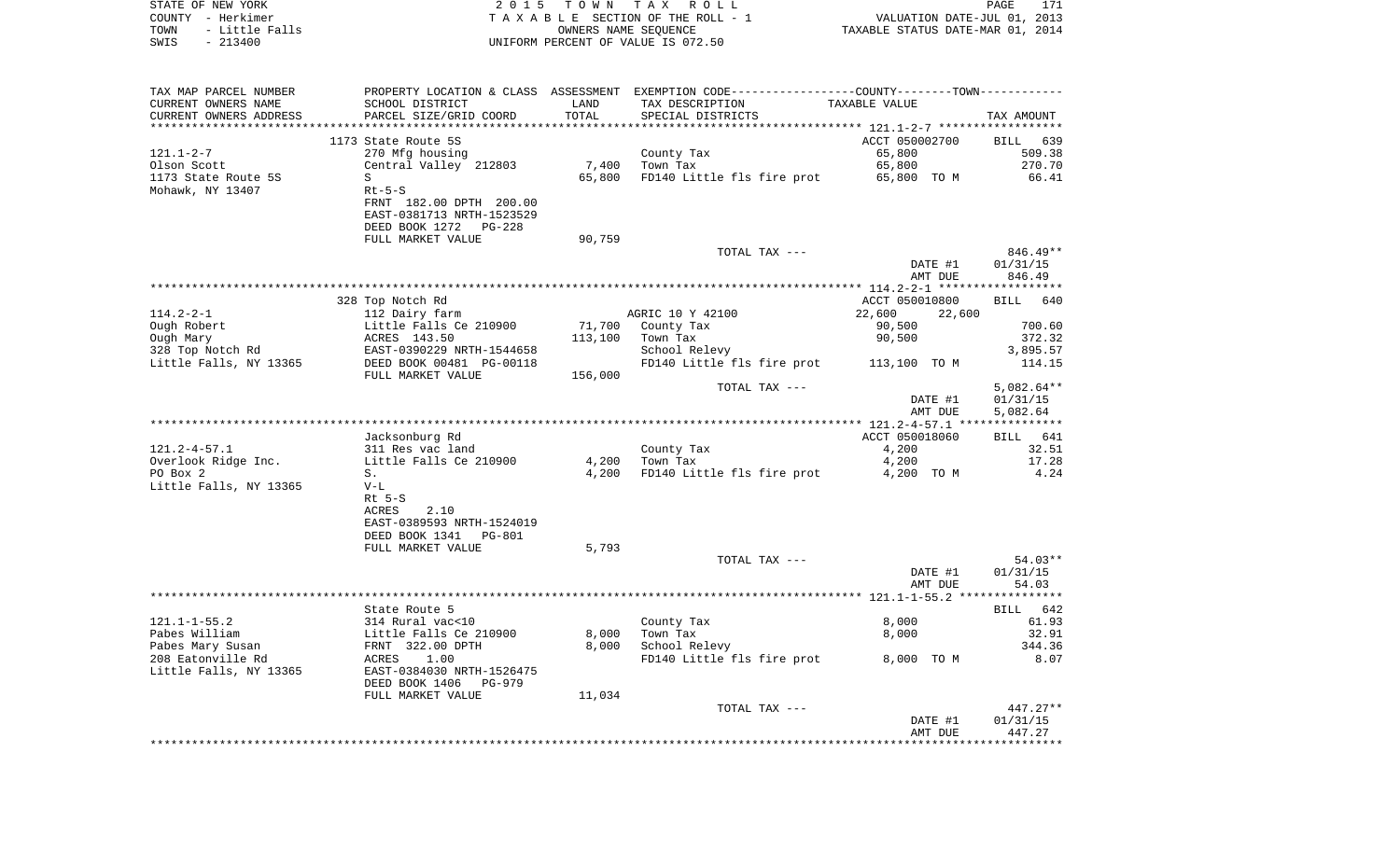| STATE OF NEW YORK      | 2015 TOWN TAX ROLL                 | 172<br>PAGE                      |
|------------------------|------------------------------------|----------------------------------|
| COUNTY - Herkimer      | TAXABLE SECTION OF THE ROLL - 1    | VALUATION DATE-JUL 01, 2013      |
| - Little Falls<br>TOWN | OWNERS NAME SEOUENCE               | TAXABLE STATUS DATE-MAR 01, 2014 |
| $-213400$<br>SWIS      | UNIFORM PERCENT OF VALUE IS 072.50 |                                  |

| TAX MAP PARCEL NUMBER  | PROPERTY LOCATION & CLASS ASSESSMENT |              | EXEMPTION CODE-----------------COUNTY--------TOWN----------- |                |            |
|------------------------|--------------------------------------|--------------|--------------------------------------------------------------|----------------|------------|
| CURRENT OWNERS NAME    | SCHOOL DISTRICT                      | LAND         | TAX DESCRIPTION                                              | TAXABLE VALUE  |            |
| CURRENT OWNERS ADDRESS | PARCEL SIZE/GRID COORD               | TOTAL        | SPECIAL DISTRICTS                                            |                | TAX AMOUNT |
|                        |                                      |              |                                                              |                |            |
|                        | State Route 5                        |              |                                                              | ACCT 050011700 | BILL 643   |
| $121.1 - 1 - 55.888$   | 474 Billboard                        |              | County Tax                                                   | 3,500          | 27.09      |
| Pabes William          | Little Falls Ce 210900               | $\mathbf{0}$ | Town Tax                                                     | 3,500          | 14.40      |
| Pabes Mary Susan       | S included in 5/02 sale              | 3,500        | School Relevy                                                |                | 150.67     |
| 208 Eatonville Rd      | Sign On 121.1-1-55                   |              | FD140 Little fls fire prot                                   | 3,500 TO M     | 3.53       |
| Little Falls, NY 13365 | $Rt-5$                               |              |                                                              |                |            |
|                        | ACRES<br>0.01                        |              |                                                              |                |            |
|                        | EAST-0347057 NRTH-1101847            |              |                                                              |                |            |
|                        | DEED BOOK 1406<br>PG-979             |              |                                                              |                |            |
|                        | FULL MARKET VALUE                    | 4,828        |                                                              |                |            |
|                        |                                      |              | TOTAL TAX ---                                                |                | 195.69**   |
|                        |                                      |              |                                                              | DATE #1        | 01/31/15   |
|                        |                                      |              |                                                              | AMT DUE        | 195.69     |
|                        |                                      |              |                                                              |                |            |
|                        | 208 Eatonville Rd                    |              |                                                              | ACCT 050009420 | BILL 644   |
| $121.1 - 1 - 2$        | 210 1 Family Res                     |              | County Tax                                                   | 72,200         | 558.93     |
| Pabes William M        | Little Falls Ce 210900               | 8,000        | Town Tax                                                     | 72,200         | 297.03     |
| Pabes Mary S           | R1 G SP                              | 72,200       | FD140 Little fls fire prot                                   | 72,200 TO M    | 72.87      |
| 208 Eatonville Rd      | FRNT 100.00 DPTH 430.00              |              |                                                              |                |            |
| Little Falls, NY 13365 | EAST-0380444 NRTH-1528840            |              |                                                              |                |            |
|                        | DEED BOOK 841<br>$PG-58$             |              |                                                              |                |            |
|                        | FULL MARKET VALUE                    | 99,586       |                                                              |                |            |
|                        |                                      |              | TOTAL TAX ---                                                |                | 928.83**   |
|                        |                                      |              |                                                              | DATE #1        | 01/31/15   |
|                        |                                      |              |                                                              | AMT DUE        | 928.83     |
|                        |                                      |              |                                                              |                |            |
|                        | 449 Sandy Lane Rd                    |              |                                                              | ACCT 050004560 | BILL 645   |
| $121.2 - 4 - 35$       | 210 1 Family Res                     |              | County Tax                                                   | 59,300         | 459.07     |
| Papaleo John           | Little Falls Ce 210900               | 4,300        | Town Tax                                                     | 59,300         | 243.96     |
| Papaleo Mary           | W                                    | 59,300       | FD140 Little fls fire prot                                   | 59,300 TO M    | 59.85      |
| 449 Sandy Lane Rd      | $R-1$                                |              |                                                              |                |            |
| Mohawk, NY 13407       | Sandy Lane                           |              |                                                              |                |            |
|                        | FRNT 125.00 DPTH 100.00              |              |                                                              |                |            |
|                        | EAST-0388017 NRTH-1521025            |              |                                                              |                |            |
|                        | DEED BOOK 00620 PG-00985             |              |                                                              |                |            |
|                        | FULL MARKET VALUE                    | 81,793       |                                                              |                |            |
|                        |                                      |              | TOTAL TAX ---                                                |                | 762.88**   |
|                        |                                      |              |                                                              | DATE #1        | 01/31/15   |
|                        |                                      |              |                                                              | AMT DUE        | 762.88     |
|                        |                                      |              |                                                              |                |            |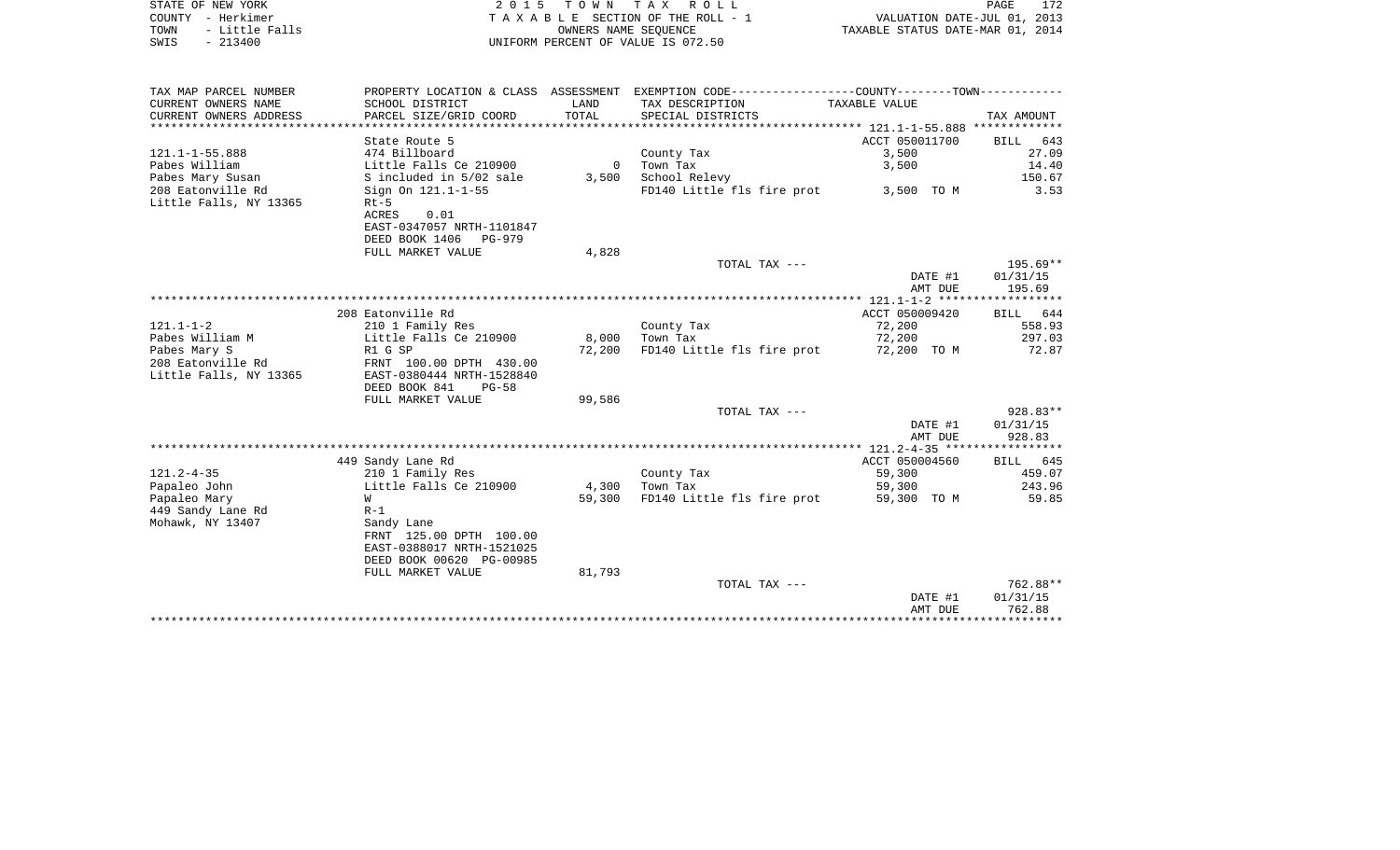| STATE OF NEW YORK<br>COUNTY - Herkimer        | 2 0 1 5                                    |               | TOWN TAX ROLL<br>TAXABLE SECTION OF THE ROLL - 1                                              | VALUATION DATE-JUL 01, 2013      | PAGE<br>173           |
|-----------------------------------------------|--------------------------------------------|---------------|-----------------------------------------------------------------------------------------------|----------------------------------|-----------------------|
| TOWN<br>- Little Falls                        |                                            |               | OWNERS NAME SEQUENCE                                                                          | TAXABLE STATUS DATE-MAR 01, 2014 |                       |
| SWIS<br>$-213400$                             |                                            |               | UNIFORM PERCENT OF VALUE IS 072.50                                                            |                                  |                       |
|                                               |                                            |               |                                                                                               |                                  |                       |
| TAX MAP PARCEL NUMBER                         |                                            |               | PROPERTY LOCATION & CLASS ASSESSMENT EXEMPTION CODE---------------COUNTY-------TOWN---------- |                                  |                       |
| CURRENT OWNERS NAME<br>CURRENT OWNERS ADDRESS | SCHOOL DISTRICT<br>PARCEL SIZE/GRID COORD  | LAND<br>TOTAL | TAX DESCRIPTION<br>SPECIAL DISTRICTS                                                          | TAXABLE VALUE                    | TAX AMOUNT            |
| **************************                    |                                            |               |                                                                                               |                                  |                       |
|                                               | 592 Sandy Lane Rd                          |               |                                                                                               | ACCT 050002365                   | BILL<br>646           |
| 121.2-4-54                                    | 210 1 Family Res                           |               | County Tax                                                                                    | 69,300                           | 536.48                |
| Paparella Anthony                             | Little Falls Ce 210900                     | 5,200         | Town Tax                                                                                      | 69,300                           | 285.10                |
| Paparella Mary                                | Е                                          | 69,300        | FD140 Little fls fire prot                                                                    | 69,300 TO M                      | 69.94                 |
| 592 Sandy Lane Rd                             | $R-1$                                      |               |                                                                                               |                                  |                       |
| Mohawk, NY 13407                              | Sandy Lane<br>FRNT<br>70.00 DPTH 247.00    |               |                                                                                               |                                  |                       |
|                                               | EAST-0389358 NRTH-1523506                  |               |                                                                                               |                                  |                       |
|                                               | DEED BOOK 673<br>PG-8                      |               |                                                                                               |                                  |                       |
|                                               | FULL MARKET VALUE                          | 95,586        |                                                                                               |                                  |                       |
|                                               |                                            |               | TOTAL TAX ---                                                                                 |                                  | 891.52**              |
|                                               |                                            |               |                                                                                               | DATE #1                          | 01/31/15              |
|                                               |                                            |               |                                                                                               | AMT DUE                          | 891.52                |
|                                               |                                            |               |                                                                                               |                                  |                       |
| 121.4-2-11.2                                  | 301 Oregon Rd<br>270 Mfg housing           |               | County Tax                                                                                    | 55,900                           | BILL<br>647<br>432.74 |
| Parker Charles                                | Central Valley 212803                      | 5,000         | Town Tax                                                                                      | 55,900                           | 229.97                |
| Parker Brianne                                | MH Rear lot                                | 55,900        | FD140 Little fls fire prot                                                                    | 55,900 TO M                      | 56.42                 |
| 301 Oregon Rd                                 | ACRES<br>1.00                              |               |                                                                                               |                                  |                       |
| Mohawk, NY 13407                              | EAST-0383791 NRTH-1512158                  |               |                                                                                               |                                  |                       |
|                                               | DEED BOOK 1090<br>PG-275                   |               |                                                                                               |                                  |                       |
|                                               | FULL MARKET VALUE                          | 77,103        |                                                                                               |                                  |                       |
|                                               |                                            |               | TOTAL TAX ---                                                                                 | DATE #1                          | 719.13**<br>01/31/15  |
|                                               |                                            |               |                                                                                               | AMT DUE                          | 719.13                |
|                                               |                                            |               |                                                                                               |                                  |                       |
|                                               | 299 Oregon Rd                              |               |                                                                                               | ACCT 050008940                   | BILL<br>648           |
| 121.4-2-11.1                                  | 270 Mfg housing                            |               | County Tax                                                                                    | 23,200                           | 179.60                |
| Parker David                                  | Central Valley 212803                      | 8,000         | Town Tax                                                                                      | 23,200                           | 95.44                 |
| Parker Eileen                                 | Land Contract                              | 23,200        | FD140 Little fls fire prot                                                                    | 23,200 TO M                      | 23.42                 |
| 299 Oregon Rd<br>Mohawk, NY 13407             | ACRES<br>1.00<br>EAST-0383696 NRTH-1512158 |               |                                                                                               |                                  |                       |
|                                               | DEED BOOK 861<br>PG-37                     |               |                                                                                               |                                  |                       |
|                                               | FULL MARKET VALUE                          | 32,000        |                                                                                               |                                  |                       |
|                                               |                                            |               | TOTAL TAX ---                                                                                 |                                  | 298.46**              |
|                                               |                                            |               |                                                                                               | DATE #1                          | 01/31/15              |
|                                               |                                            |               |                                                                                               | AMT DUE                          | 298.46                |
|                                               |                                            |               |                                                                                               | ACCT 050009180                   | 649                   |
| 121.1-2-6                                     | Jacksonburg Rd<br>210 1 Family Res         |               | County Tax                                                                                    | 25,000                           | BILL<br>193.54        |
| Parks Mildred                                 | Central Valley 212803                      | 5,900         | Town Tax                                                                                      | 25,000                           | 102.85                |
| PO Box 784                                    | N                                          | 25,000        | FD140 Little fls fire prot                                                                    | 25,000 TO M                      | 25.23                 |
| Herkimer, NY 13350                            | $R-1$ $1/2A$                               |               |                                                                                               |                                  |                       |
|                                               | $Rt-5S$                                    |               |                                                                                               |                                  |                       |
|                                               | FRNT 120.90 DPTH 174.67                    |               |                                                                                               |                                  |                       |
|                                               | EAST-0381415 NRTH-1523501                  |               |                                                                                               |                                  |                       |
|                                               | DEED BOOK 1181<br>PG-539                   |               |                                                                                               |                                  |                       |
|                                               | FULL MARKET VALUE                          | 34,483        | TOTAL TAX ---                                                                                 |                                  | $321.62**$            |
|                                               |                                            |               |                                                                                               | DATE #1                          | 01/31/15              |
|                                               |                                            |               |                                                                                               | AMT DUE                          | 321.62                |
|                                               |                                            |               |                                                                                               |                                  |                       |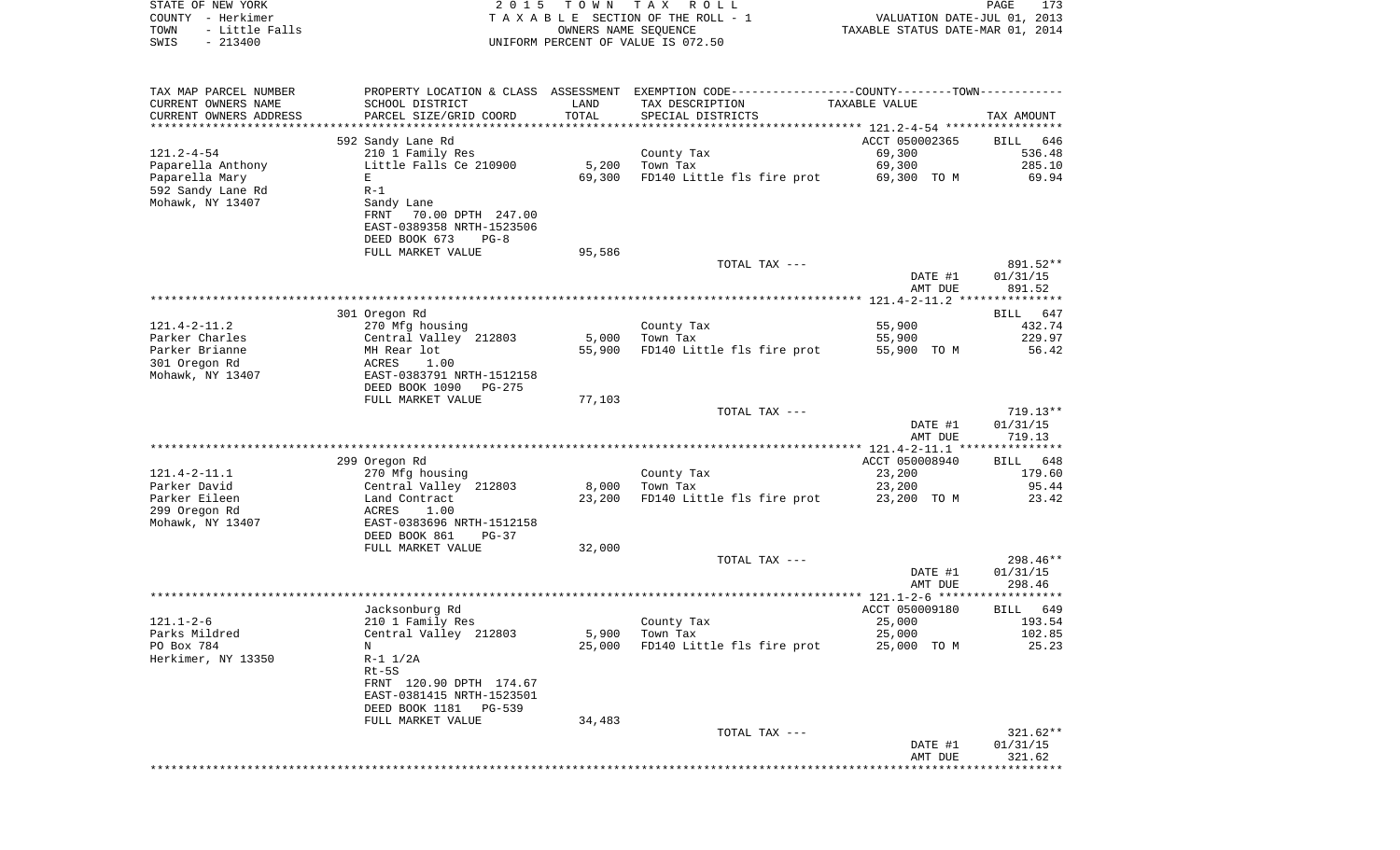| STATE OF NEW YORK      | 2 0 1 5                   | TOWN       | T A X<br>ROLL                                               |                | 174<br>PAGE                      |
|------------------------|---------------------------|------------|-------------------------------------------------------------|----------------|----------------------------------|
| - Herkimer<br>COUNTY   |                           |            | T A X A B L E SECTION OF THE ROLL - 1                       |                | VALUATION DATE-JUL 01, 2013      |
| - Little Falls<br>TOWN |                           |            | OWNERS NAME SEOUENCE                                        |                | TAXABLE STATUS DATE-MAR 01, 2014 |
| SWIS<br>$-213400$      |                           |            | UNIFORM PERCENT OF VALUE IS 072.50                          |                |                                  |
|                        |                           |            |                                                             |                |                                  |
| TAX MAP PARCEL NUMBER  | PROPERTY LOCATION & CLASS | ASSESSMENT | EXEMPTION CODE-----------------COUNTY-------TOWN----------- |                |                                  |
| CURRENT OWNERS NAME    | SCHOOL DISTRICT           | LAND       | TAX DESCRIPTION                                             | TAXABLE VALUE  |                                  |
| CURRENT OWNERS ADDRESS | PARCEL SIZE/GRID COORD    | TOTAL      | SPECIAL DISTRICTS                                           |                | TAX AMOUNT                       |
|                        |                           |            |                                                             |                |                                  |
|                        | Paines Hollow Rd          |            |                                                             | ACCT 050003240 | BILL 650                         |
| 121.2-3-10             | 210 1 Family Res          |            | County Tax                                                  | 49,500         | 383.20                           |
| Parmon Daniel          | Little Falls Ce 210900    | 5,400      | Town Tax                                                    |                | 203.64                           |
| Parmon Donna           | E                         | 49,500     | School Relevy                                               |                | 1,278.35                         |
| 3838 State Route 167   | $R-1$ 3/4A                |            | FD140 Little fls fire prot 49,500 TO M                      |                | 49.96                            |
| Little Falls, NY 13365 | Rt 167                    |            |                                                             |                |                                  |
|                        | 75.00 DPTH 250.00<br>FRNT |            |                                                             |                |                                  |
|                        | EAST-0391368 NRTH-1522306 |            |                                                             |                |                                  |
|                        | DEED BOOK 1164 PG-866     |            |                                                             |                |                                  |

|                           | FULL MARKET VALUE          | 68,276  |                            |                |                    |
|---------------------------|----------------------------|---------|----------------------------|----------------|--------------------|
|                           |                            |         | TOTAL TAX ---              |                | 1,915.15**         |
|                           |                            |         |                            | DATE #1        | 01/31/15           |
|                           |                            |         |                            | AMT DUE        | 1,915.15           |
|                           |                            |         |                            |                |                    |
|                           | 314 Oregon Rd              |         |                            | ACCT 050001170 | <b>BILL</b><br>651 |
| $127.1 - 1 - 8$           | 210 1 Family Res           |         | County Tax                 | 88,100         | 682.02             |
| Parrelli F B              | Central Valley 212803      | 50,500  | Town Tax                   | 88,100         | 362.44             |
| Parrelli E                | Gilbert Land Contract      | 88,100  | FD140 Little fls fire prot | 88,100 TO M    | 88.92              |
| C/O Alexandra Gilbert     | $R-1$                      |         |                            |                |                    |
| 314 Oregon Rd             | Merge W/127.1-1-7          |         |                            |                |                    |
| Mohawk, NY 13407          | ACRES 112.94               |         |                            |                |                    |
|                           | EAST-0384732 NRTH-1510776  |         |                            |                |                    |
| MAY BE SUBJECT TO PAYMENT | DEED BOOK 688<br>$PG-89$   |         |                            |                |                    |
| UNDER AGDIST LAW TIL 2016 | FULL MARKET VALUE          | 121,517 |                            |                |                    |
|                           |                            |         | TOTAL TAX ---              |                | $1,133.38**$       |
|                           |                            |         |                            | DATE #1        | 01/31/15           |
|                           |                            |         |                            | AMT DUE        | 1,133.38           |
|                           |                            |         |                            |                |                    |
|                           | Gun Club Rd                |         |                            |                | 652<br>BILL        |
| $114.4 - 3 - 17$          | 314 Rural vac<10           |         | County Tax                 | 3,950          | 30.58              |
| Paschal Susan             | Little Falls Ce 210900     | 3,950   | Town Tax                   | 3,950          | 16.25              |
| 4 Mohawk St               | no frontage                | 3,950   | School Relevy              |                | 170.03             |
| Little Falls, NY 13365    | ACRES<br>7.90              |         | FD140 Little fls fire prot | 3,950 TO M     | 3.99               |
|                           | EAST-0388122 NRTH-1533120  |         |                            |                |                    |
| PRIOR OWNER ON 3/01/2014  | DEED BOOK 1523<br>$PG-243$ |         |                            |                |                    |
| Christmas & Associates    | FULL MARKET VALUE          | 5,448   |                            |                |                    |
|                           |                            |         | TOTAL TAX ---              |                | $220.85**$         |
|                           |                            |         |                            | DATE #1        | 01/31/15           |
|                           |                            |         |                            | AMT DUE        | 220.85             |
|                           |                            |         |                            |                |                    |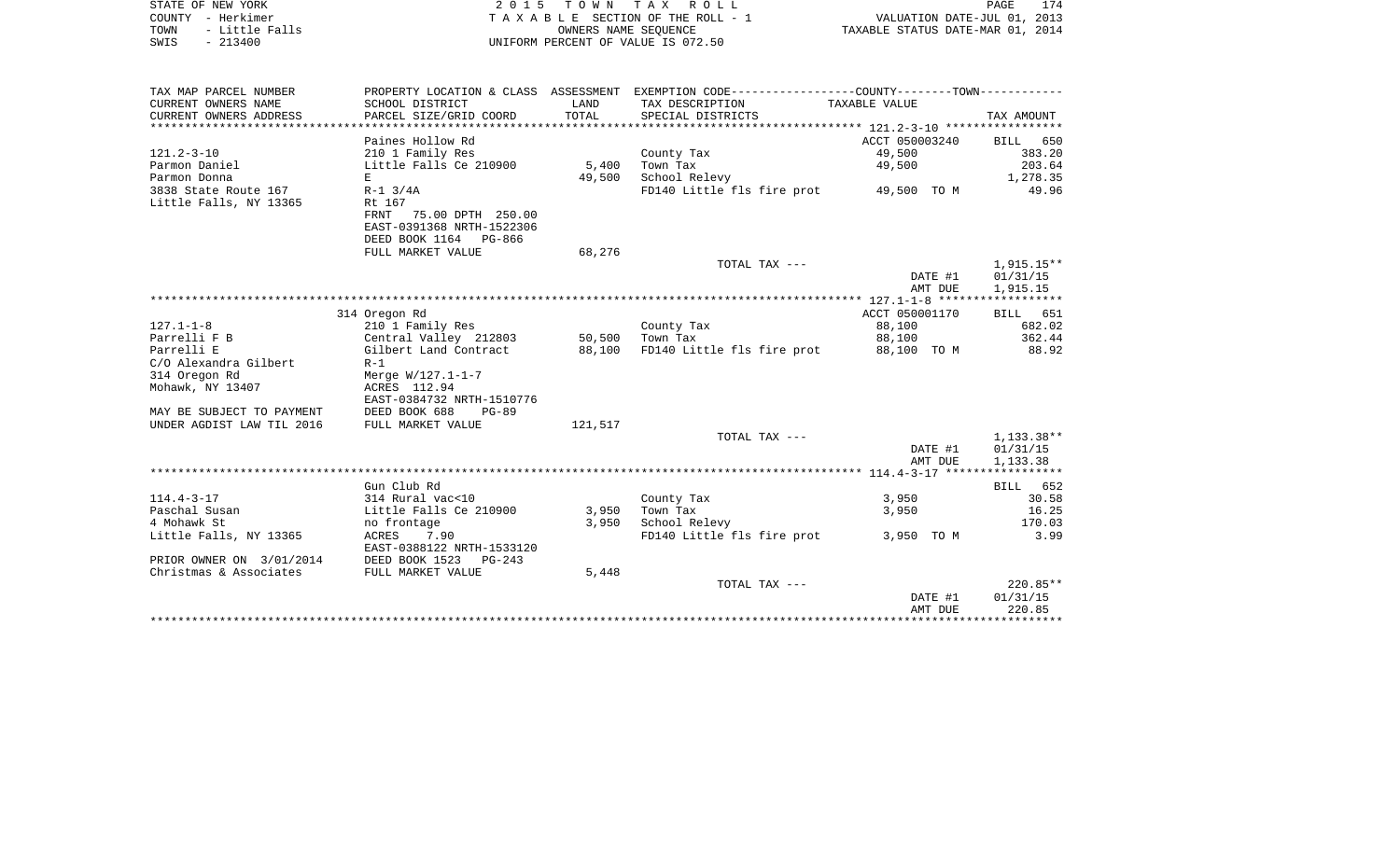| STATE OF NEW YORK |                | 2015 TOWN TAX ROLL                 | 175<br>PAGE                      |  |
|-------------------|----------------|------------------------------------|----------------------------------|--|
| COUNTY - Herkimer |                | TAXABLE SECTION OF THE ROLL - 1    | VALUATION DATE-JUL 01, 2013      |  |
| TOWN              | - Little Falls | OWNERS NAME SEOUENCE               | TAXABLE STATUS DATE-MAR 01, 2014 |  |
| SWIS              | - 213400       | UNIFORM PERCENT OF VALUE IS 072.50 |                                  |  |

| TAX MAP PARCEL NUMBER  |                                                  |        | PROPERTY LOCATION & CLASS ASSESSMENT EXEMPTION CODE----------------COUNTY--------TOWN----------- |                |            |
|------------------------|--------------------------------------------------|--------|--------------------------------------------------------------------------------------------------|----------------|------------|
| CURRENT OWNERS NAME    | SCHOOL DISTRICT                                  | LAND   | TAX DESCRIPTION                                                                                  | TAXABLE VALUE  |            |
| CURRENT OWNERS ADDRESS | PARCEL SIZE/GRID COORD                           | TOTAL  | SPECIAL DISTRICTS                                                                                |                | TAX AMOUNT |
|                        |                                                  |        |                                                                                                  |                |            |
|                        | 2447 State Route 167                             |        |                                                                                                  | ACCT 050010890 | BILL 653   |
| $127.4 - 2 - 1$        | 210 1 Family Res                                 |        | County Tax                                                                                       | 69,300         | 536.48     |
| Pashley Mark A         | Owen D Young<br>215001                           | 8,200  | Town Tax                                                                                         | 69,300         | 285.10     |
| Pashley Vaunice J      | FRNT 300.00 DPTH 330.00                          | 69,300 | FD140 Little fls fire prot                                                                       | 69,300 TO M    | 69.94      |
| 2447 State Route 167   | ACRES<br>0.90                                    |        |                                                                                                  |                |            |
| Mohawk, NY 13407       | EAST-0383899 NRTH-1504027                        |        |                                                                                                  |                |            |
|                        | DEED BOOK 899<br>$PG-158$                        |        |                                                                                                  |                |            |
|                        | FULL MARKET VALUE                                | 95,586 |                                                                                                  |                |            |
|                        |                                                  |        | TOTAL TAX ---                                                                                    |                | 891.52**   |
|                        |                                                  |        |                                                                                                  | DATE #1        | 01/31/15   |
|                        |                                                  |        |                                                                                                  | AMT DUE        | 891.52     |
|                        |                                                  |        |                                                                                                  |                |            |
|                        | 491 Flint Ave Ext                                |        |                                                                                                  | ACCT 050010470 | BILL 654   |
| $121.35 - 1 - 6$       | 210 1 Family Res                                 |        | County Tax                                                                                       | 46,000         | 356.10     |
| Pasquale Linda M       | Little Falls Ce 210900                           | 8,000  | Town Tax                                                                                         | 46,000         | 189.24     |
| 491 Flint Ave Ext      | ACRES<br>1.00                                    | 46,000 | FD140 Little fls fire prot                                                                       | 46,000 TO M    | 46.43      |
| Little Falls, NY 13365 | EAST-0392369 NRTH-1525705                        |        |                                                                                                  |                |            |
|                        | DEED BOOK 846<br>$PG-263$                        |        |                                                                                                  |                |            |
|                        | FULL MARKET VALUE                                | 63,448 |                                                                                                  |                |            |
|                        |                                                  |        | TOTAL TAX ---                                                                                    |                | 591.77**   |
|                        |                                                  |        |                                                                                                  | DATE #1        | 01/31/15   |
|                        |                                                  |        |                                                                                                  | AMT DUE        | 591.77     |
|                        |                                                  |        |                                                                                                  |                |            |
|                        | Flint Ave Ext                                    |        |                                                                                                  | ACCT 050011490 | BILL 655   |
| $121.27 - 1 - 22$      | 210 1 Family Res                                 |        | County Tax                                                                                       | 21,000         | 162.57     |
| Pasquale Randy         | Little Falls Ce 210900                           | 2,900  | Town Tax                                                                                         | 21,000         | 86.39      |
| 27 Flint Ave Ext       | S                                                | 21,000 | FD140 Little fls fire prot                                                                       | 21,000 TO M    | 21.20      |
| Little Falls, NY 13365 | $R-1$ $1/2A$                                     |        |                                                                                                  |                |            |
|                        | $Rt-167$                                         |        |                                                                                                  |                |            |
|                        | FRNT<br>60.00 DPTH 129.00                        |        |                                                                                                  |                |            |
|                        | EAST-0392800 NRTH-1526923                        |        |                                                                                                  |                |            |
|                        | DEED BOOK 854<br><b>PG-430</b>                   |        |                                                                                                  |                |            |
|                        | FULL MARKET VALUE                                | 28,966 |                                                                                                  |                |            |
|                        |                                                  |        | TOTAL TAX ---                                                                                    |                | $270.16**$ |
|                        |                                                  |        |                                                                                                  | DATE #1        | 01/31/15   |
|                        |                                                  |        |                                                                                                  | AMT DUE        | 270.16     |
|                        | Flint Ave Ext                                    |        |                                                                                                  | ACCT 050012630 | BILL 656   |
| $121.27 - 1 - 21$      | 210 1 Family Res                                 |        |                                                                                                  | 38,900         | 301.14     |
| Pasquale Randy F       |                                                  | 2,400  | County Tax                                                                                       | 38,900         | 160.03     |
| 431 Flint Ave Ext      | Little Falls Ce 210900<br>FRNT 50.00 DPTH 129.00 | 38,900 | Town Tax<br>FD140 Little fls fire prot                                                           | 38,900 TO M    | 39.26      |
| Little Falls, NY 13365 | EAST-0392781 NRTH-1526872                        |        |                                                                                                  |                |            |
|                        | DEED BOOK 843<br><b>PG-580</b>                   |        |                                                                                                  |                |            |
|                        |                                                  | 53,655 |                                                                                                  |                |            |
|                        | FULL MARKET VALUE                                |        | TOTAL TAX ---                                                                                    |                | $500.43**$ |
|                        |                                                  |        |                                                                                                  | DATE #1        | 01/31/15   |
|                        |                                                  |        |                                                                                                  | AMT DUE        | 500.43     |
|                        |                                                  |        |                                                                                                  |                |            |
|                        |                                                  |        |                                                                                                  |                |            |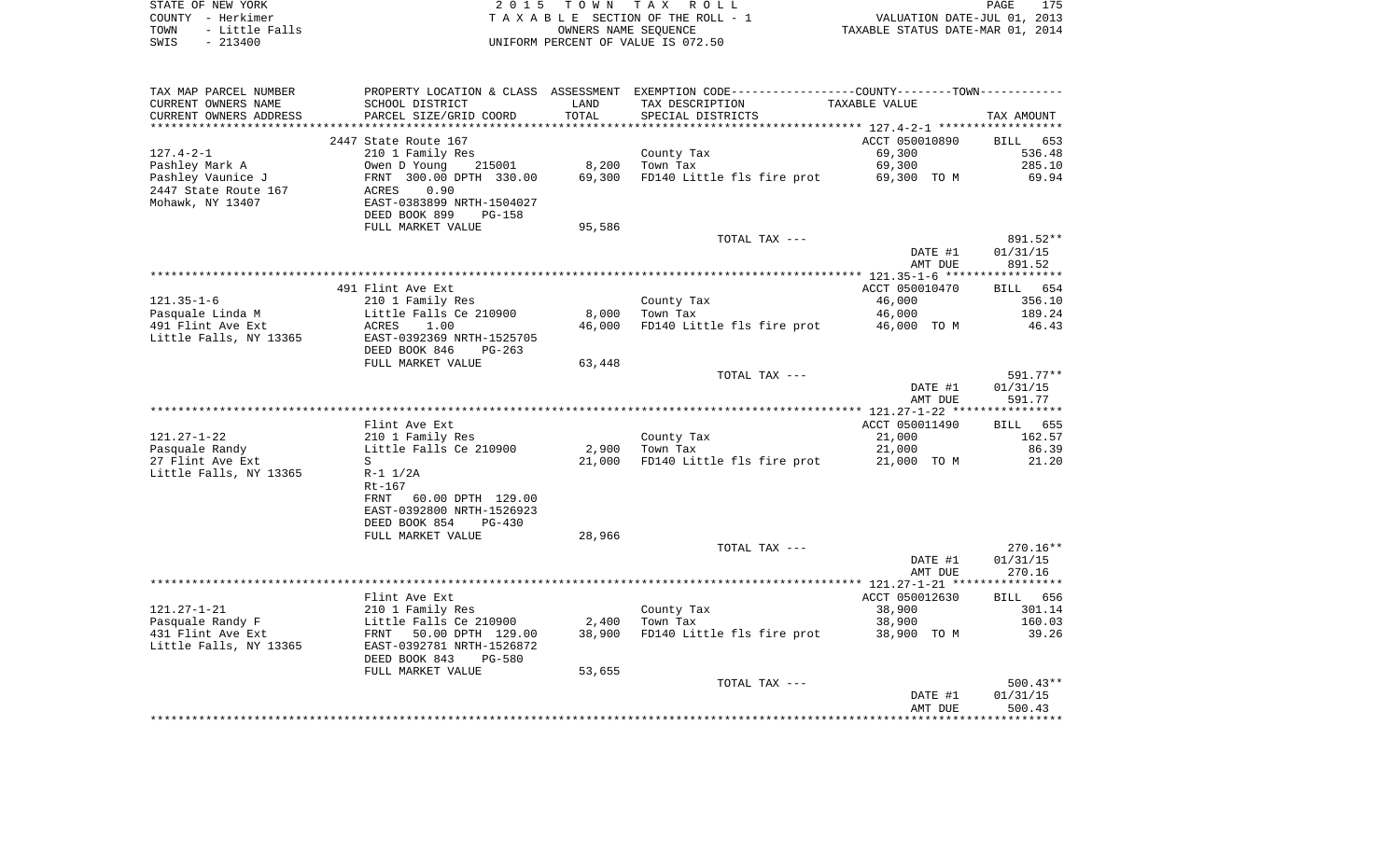| STATE OF NEW YORK<br>COUNTY - Herkimer<br>- Little Falls<br>TOWN<br>$-213400$<br>SWIS |                                                                                                |         | 2015 TOWN TAX ROLL<br>TAXABLE SECTION OF THE ROLL - 1<br>OWNERS NAME SEQUENCE<br>UNIFORM PERCENT OF VALUE IS 072.50 | VALUATION DATE-JUL 01, 2013<br>TAXABLE STATUS DATE-MAR 01, 2014 | PAGE<br>176          |
|---------------------------------------------------------------------------------------|------------------------------------------------------------------------------------------------|---------|---------------------------------------------------------------------------------------------------------------------|-----------------------------------------------------------------|----------------------|
| TAX MAP PARCEL NUMBER                                                                 | PROPERTY LOCATION & CLASS ASSESSMENT EXEMPTION CODE----------------COUNTY-------TOWN---------- |         |                                                                                                                     |                                                                 |                      |
| CURRENT OWNERS NAME                                                                   | SCHOOL DISTRICT                                                                                | LAND    | TAX DESCRIPTION                                                                                                     | TAXABLE VALUE                                                   |                      |
| CURRENT OWNERS ADDRESS                                                                | PARCEL SIZE/GRID COORD                                                                         | TOTAL   | SPECIAL DISTRICTS                                                                                                   |                                                                 | TAX AMOUNT           |
|                                                                                       | 6224 State Route 5                                                                             |         |                                                                                                                     | ACCT 050002640                                                  | BILL 657             |
| 121.1-1-44                                                                            | 470 Misc service                                                                               |         | County Tax                                                                                                          | 116,800                                                         | 904.20               |
| Pathfinder Properties LLC                                                             | Little Falls Ce 210900                                                                         |         | 8,500 Town Tax                                                                                                      | 116,800                                                         | 480.51               |
| 427 Otsego St                                                                         | S                                                                                              | 116,800 | FD140 Little fls fire prot 116,800 TO M                                                                             |                                                                 | 117.89               |
| Ilion, NY 13365                                                                       | Comm. 1Ac                                                                                      |         |                                                                                                                     |                                                                 |                      |
|                                                                                       | $Rt-5$<br>ACRES<br>1.30                                                                        |         |                                                                                                                     |                                                                 |                      |
|                                                                                       | EAST-0384386 NRTH-1526449                                                                      |         |                                                                                                                     |                                                                 |                      |
|                                                                                       | DEED BOOK 1133 PG-783                                                                          |         |                                                                                                                     |                                                                 |                      |
|                                                                                       | FULL MARKET VALUE                                                                              | 161,103 |                                                                                                                     |                                                                 |                      |
|                                                                                       |                                                                                                |         | TOTAL TAX ---                                                                                                       |                                                                 | 1,502.60**           |
|                                                                                       |                                                                                                |         |                                                                                                                     | DATE #1<br>AMT DUE                                              | 01/31/15<br>1,502.60 |
|                                                                                       |                                                                                                |         |                                                                                                                     |                                                                 |                      |
|                                                                                       | 1520 State Route 169                                                                           |         |                                                                                                                     | ACCT 050011160                                                  | BILL 658             |
| 114.2-1-7                                                                             | 210 1 Family Res                                                                               |         | County Tax                                                                                                          | 60,000                                                          | 464.48               |
| Peckay Pat                                                                            | Little Falls Ce 210900 7,400                                                                   |         | Town Tax                                                                                                            | 60,000                                                          | 246.84               |
| 1520 State Route 169<br>Little Falls, NY 13365                                        | FRNT 264.00 DPTH 140.00<br>EAST-0387177 NRTH-1541504                                           | 60,000  | FD140 Little fls fire prot 60,000 TO M                                                                              |                                                                 | 60.56                |
|                                                                                       | DEED BOOK 866<br>PG-45                                                                         |         |                                                                                                                     |                                                                 |                      |
|                                                                                       | FULL MARKET VALUE                                                                              | 82,759  |                                                                                                                     |                                                                 |                      |
|                                                                                       |                                                                                                |         | TOTAL TAX ---                                                                                                       |                                                                 | 771.88**             |
|                                                                                       |                                                                                                |         |                                                                                                                     | DATE #1<br>AMT DUE                                              | 01/31/15<br>771.88   |
|                                                                                       |                                                                                                |         |                                                                                                                     |                                                                 |                      |
|                                                                                       | 173 Dise Rd                                                                                    |         |                                                                                                                     | ACCT 050000060                                                  | BILL 659             |
| $114.2 - 1 - 6.1$                                                                     | 240 Rural res                                                                                  |         | County Tax                                                                                                          | 63,700                                                          | 493.13               |
| Pelzer Barbara                                                                        | Little Falls Ce 210900                                                                         | 24,700  | Town Tax                                                                                                            | 63,700                                                          | 262.06               |
| 173 Dise Rd<br>Little Falls, NY 13365                                                 | ACRES 15.00<br>EAST-0389664 NRTH-1541391                                                       | 63,700  | FD140 Little fls fire prot 63,700 TO M                                                                              |                                                                 | 64.29                |
|                                                                                       | DEED BOOK 905<br>PG-571                                                                        |         |                                                                                                                     |                                                                 |                      |
|                                                                                       | FULL MARKET VALUE                                                                              | 87,862  |                                                                                                                     |                                                                 |                      |
|                                                                                       |                                                                                                |         | TOTAL TAX ---                                                                                                       |                                                                 | 819.48**             |
|                                                                                       |                                                                                                |         |                                                                                                                     | DATE #1                                                         | 01/31/15             |
|                                                                                       |                                                                                                |         |                                                                                                                     | AMT DUE                                                         | 819.48               |
|                                                                                       | 175 Gun Club Rd                                                                                |         |                                                                                                                     | ACCT 050010950                                                  | BILL 660             |
| 121.2-1-11                                                                            | 210 1 Family Res                                                                               |         | County Tax                                                                                                          | 84,900                                                          | 657.25               |
| Pelzer David                                                                          | Little Falls Ce 210900                                                                         | 8,400   | Town Tax                                                                                                            | 84,900                                                          | 349.28               |
| Corriero Karen<br>175 Gun Club Rd                                                     | $W$ and $W$<br>$R-1$                                                                           |         | 84,900 FD140 Little fls fire prot 84,900 TO M                                                                       |                                                                 | 85.69                |
| Little Falls, NY 13365                                                                | Gun Club Rd                                                                                    |         |                                                                                                                     |                                                                 |                      |
|                                                                                       | 1.25<br>ACRES                                                                                  |         |                                                                                                                     |                                                                 |                      |
|                                                                                       | EAST-0385509 NRTH-1527398                                                                      |         |                                                                                                                     |                                                                 |                      |
|                                                                                       | DEED BOOK 1496<br>PG-705                                                                       |         |                                                                                                                     |                                                                 |                      |
|                                                                                       | FULL MARKET VALUE                                                                              | 117,103 | TOTAL TAX ---                                                                                                       |                                                                 | $1,092.22**$         |
|                                                                                       |                                                                                                |         |                                                                                                                     | DATE #1                                                         | 01/31/15             |
|                                                                                       |                                                                                                |         |                                                                                                                     | AMT DUE                                                         | 1,092.22             |
|                                                                                       |                                                                                                |         |                                                                                                                     |                                                                 |                      |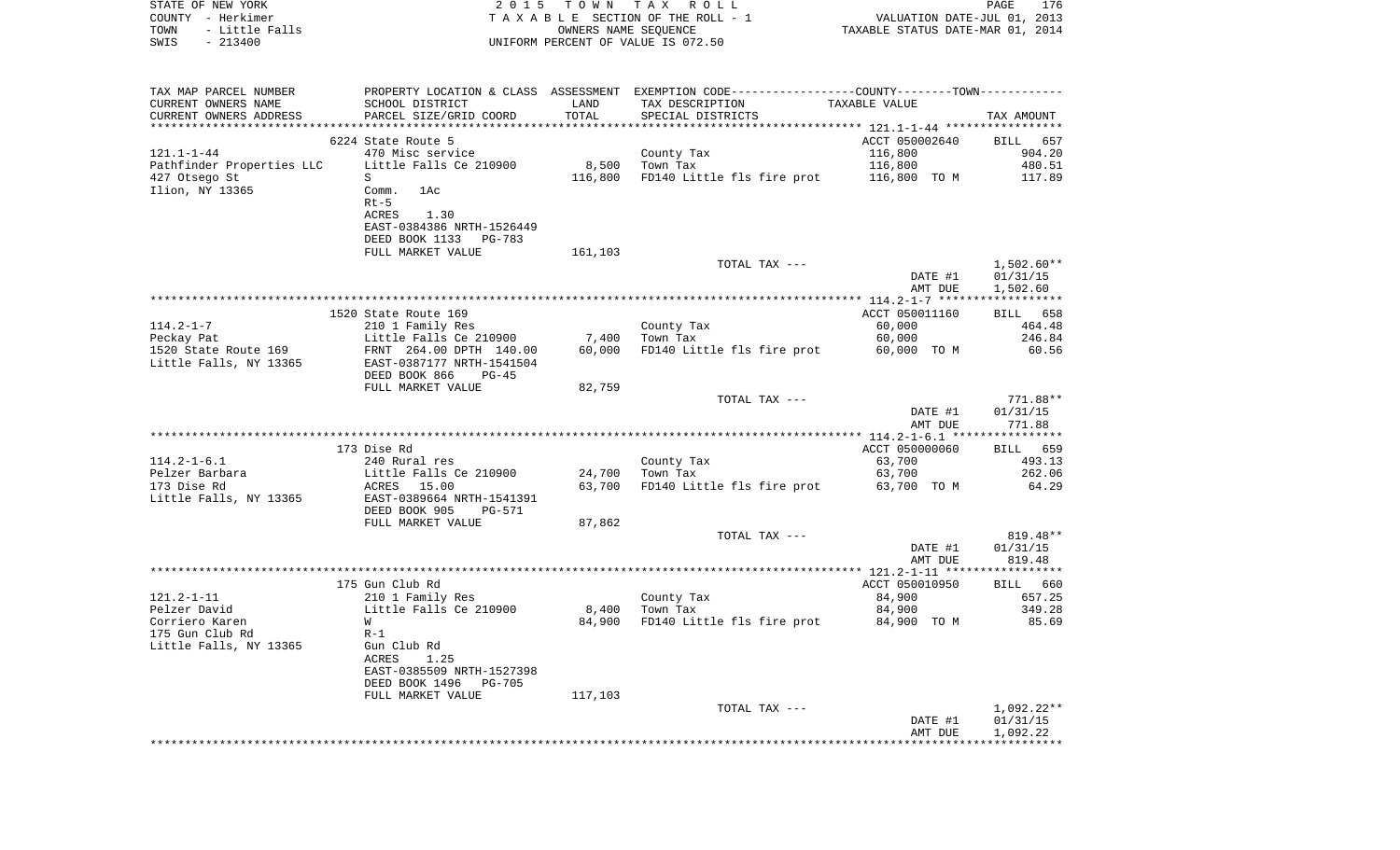| STATE OF NEW YORK      | 2015 TOWN TAX ROLL                 | PAGE                             |
|------------------------|------------------------------------|----------------------------------|
| COUNTY - Herkimer      | TAXABLE SECTION OF THE ROLL - 1    | VALUATION DATE-JUL 01, 2013      |
| - Little Falls<br>TOWN | OWNERS NAME SEOUENCE               | TAXABLE STATUS DATE-MAR 01, 2014 |
| SWIS<br>$-213400$      | UNIFORM PERCENT OF VALUE IS 072.50 |                                  |

| TAX MAP PARCEL NUMBER<br>CURRENT OWNERS NAME<br>CURRENT OWNERS ADDRESS | SCHOOL DISTRICT<br>PARCEL SIZE/GRID COORD                                                                  | LAND<br>TOTAL    | PROPERTY LOCATION & CLASS ASSESSMENT EXEMPTION CODE----------------COUNTY-------TOWN-----------<br>TAX DESCRIPTION<br>SPECIAL DISTRICTS | TAXABLE VALUE                | TAX AMOUNT                           |
|------------------------------------------------------------------------|------------------------------------------------------------------------------------------------------------|------------------|-----------------------------------------------------------------------------------------------------------------------------------------|------------------------------|--------------------------------------|
| 121.1-2-11                                                             | Jacksonburg Rd                                                                                             |                  |                                                                                                                                         | ACCT 050011100<br>25,500     | BILL 661<br>197.41                   |
| Pendergrass Robert<br>112 Casler Rd<br>Mohawk, NY 13407                | 270 Mfg housing<br>Central Valley 212803<br>FRNT 316.50 DPTH<br>0.20<br>ACRES<br>EAST-0382420 NRTH-1523554 | 1,600<br>25,500  | County Tax<br>Town Tax<br>FD140 Little fls fire prot                                                                                    | 25,500<br>25,500 TO M        | 104.91<br>25.74                      |
|                                                                        | DEED BOOK 930<br>PG-474<br>FULL MARKET VALUE                                                               | 35,172           |                                                                                                                                         |                              |                                      |
|                                                                        |                                                                                                            |                  | TOTAL TAX ---                                                                                                                           | DATE #1<br>AMT DUE           | 328.06**<br>01/31/15<br>328.06       |
|                                                                        |                                                                                                            |                  |                                                                                                                                         |                              |                                      |
| $121.1 - 2 - 20.2$                                                     | Jacksonburg Rd<br>311 Res vac land                                                                         |                  | County Tax                                                                                                                              | ACCT 050990105<br>2,200      | <b>BILL</b><br>662<br>17.03          |
| Pendergrass Robert<br>112 Casler Rd                                    | Central Valley 212803<br>South                                                                             | 2,200<br>2,200   | Town Tax<br>FD140 Little fls fire prot                                                                                                  | 2,200<br>2,200 TO M          | 9.05<br>2.22                         |
| Mohawk, NY 13407                                                       | $V-L$ 5.4 Ac<br>Rt 5S<br>ACRES<br>5.40<br>EAST-0381544 NRTH-1522452<br>DEED BOOK 930<br>PG-464             |                  |                                                                                                                                         |                              |                                      |
|                                                                        | FULL MARKET VALUE                                                                                          | 3,034            |                                                                                                                                         |                              |                                      |
|                                                                        |                                                                                                            |                  | TOTAL TAX ---                                                                                                                           | DATE #1<br>AMT DUE           | $28.30**$<br>01/31/15<br>28.30       |
|                                                                        |                                                                                                            |                  |                                                                                                                                         |                              |                                      |
| $121.1 - 2 - 22$                                                       | 112 Casler Rd<br>240 Rural res                                                                             |                  | County Tax                                                                                                                              | ACCT 050000450<br>91,300     | BILL 663<br>706.79                   |
| Pendergrass Robert S<br>112 Casler Rd<br>Mohawk, NY 13407              | Central Valley 212803<br>ACRES 26.40<br>EAST-0382020 NRTH-1522346                                          | 22,800<br>91,300 | Town Tax<br>FD140 Little fls fire prot                                                                                                  | 91,300<br>91,300 TO M        | 375.61<br>92.15                      |
|                                                                        | DEED BOOK 1371<br>PG-48<br>FULL MARKET VALUE                                                               | 125,931          |                                                                                                                                         |                              |                                      |
|                                                                        |                                                                                                            |                  | TOTAL TAX ---                                                                                                                           | DATE #1<br>AMT DUE           | $1,174.55**$<br>01/31/15<br>1,174.55 |
|                                                                        |                                                                                                            |                  |                                                                                                                                         |                              |                                      |
| $121.1 - 2 - 24.2$<br>Pendergrass Robert S                             | Jacksonburg Rd<br>311 Res vac land<br>Central Valley 212803                                                | 600              | County Tax<br>Town Tax                                                                                                                  | ACCT 050990180<br>600<br>600 | 664<br><b>BILL</b><br>4.64<br>2.47   |
| 112 Casler Rd<br>Mohawk, NY 13407                                      | South<br>$V-L$ 4.Ac<br>$Rt$ 5-S<br>4.00<br>ACRES<br>EAST-0382186 NRTH-1522826<br>DEED BOOK 1371<br>PG-48   | 600              | FD140 Little fls fire prot                                                                                                              | 600 TO M                     | .61                                  |
|                                                                        | FULL MARKET VALUE                                                                                          | 828              | TOTAL TAX ---                                                                                                                           | DATE #1                      | $7.72**$<br>01/31/15                 |
|                                                                        |                                                                                                            |                  |                                                                                                                                         | AMT DUE                      | 7.72                                 |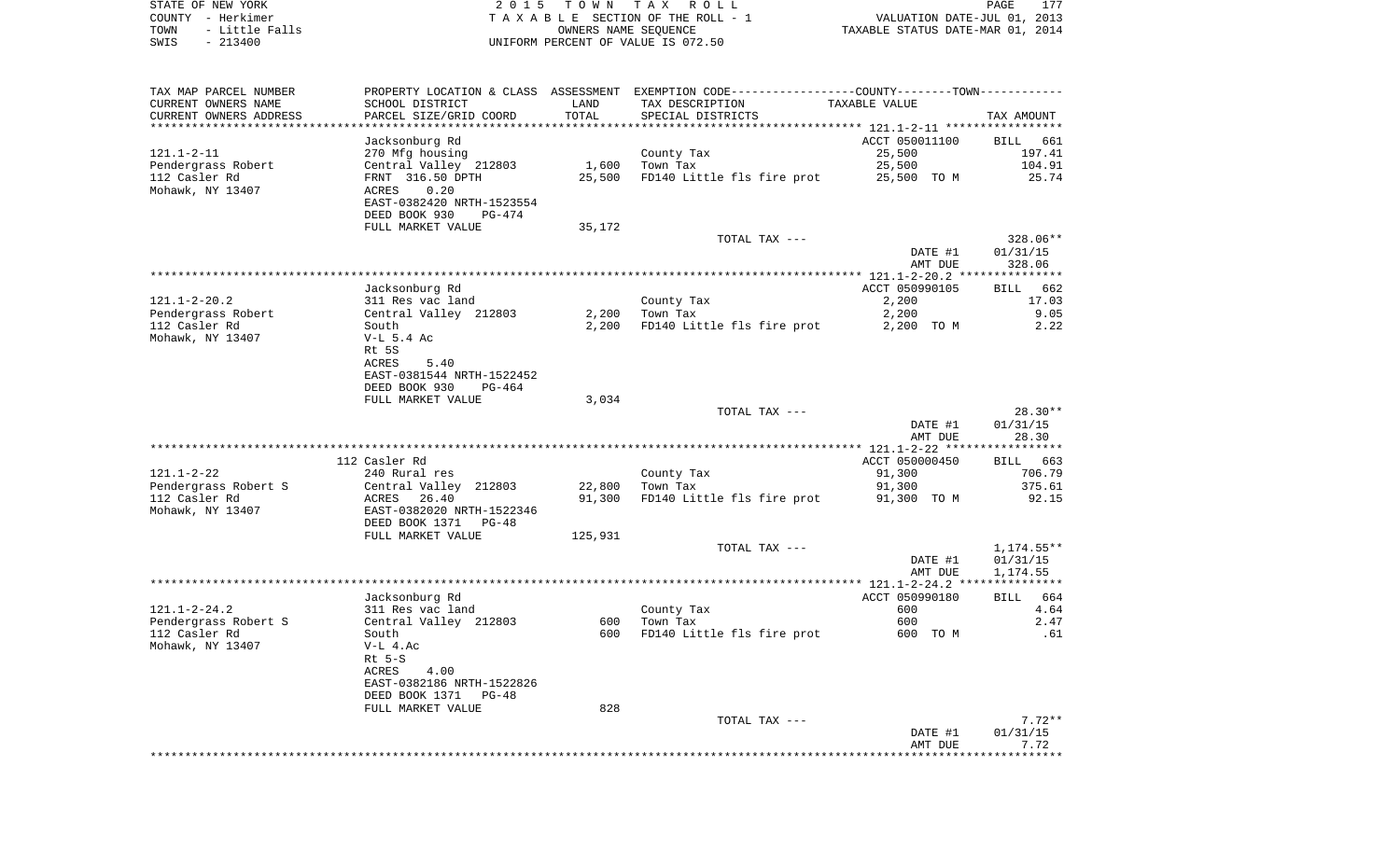| STATE OF NEW YORK                                                                                                                                                                                                              | 2015                      |            | TOWN TAX ROLL                      |                                                             | PAGE                        | 178 |
|--------------------------------------------------------------------------------------------------------------------------------------------------------------------------------------------------------------------------------|---------------------------|------------|------------------------------------|-------------------------------------------------------------|-----------------------------|-----|
| - Herkimer<br>COUNTY                                                                                                                                                                                                           |                           |            | TAXABLE SECTION OF THE ROLL - 1    |                                                             | VALUATION DATE-JUL 01, 2013 |     |
| - Little Falls<br>TOWN                                                                                                                                                                                                         |                           |            | OWNERS NAME SEOUENCE               | TAXABLE STATUS DATE-MAR 01, 2014                            |                             |     |
| SWIS<br>$-213400$                                                                                                                                                                                                              |                           |            | UNIFORM PERCENT OF VALUE IS 072.50 |                                                             |                             |     |
|                                                                                                                                                                                                                                |                           |            |                                    |                                                             |                             |     |
|                                                                                                                                                                                                                                |                           |            |                                    |                                                             |                             |     |
| TAX MAP PARCEL NUMBER                                                                                                                                                                                                          | PROPERTY LOCATION & CLASS | ASSESSMENT |                                    | EXEMPTION CODE-----------------COUNTY-------TOWN----------- |                             |     |
| CURRENT OWNERS NAME                                                                                                                                                                                                            | SCHOOL DISTRICT           | LAND       | TAX DESCRIPTION                    | TAXABLE VALUE                                               |                             |     |
| CURRENT OWNERS ADDRESS                                                                                                                                                                                                         | PARCEL SIZE/GRID COORD    | TOTAL      | SPECIAL DISTRICTS                  |                                                             | TAX AMOUNT                  |     |
| the think the think the think the think the think the think the think the think the think the think the think the think the think the think the think the think the think the the think the the theory and the think the theor |                           |            |                                    |                                                             |                             |     |

|                     |                           |        |                            | $121.1 - 2 - 18$ ***************** |                    |
|---------------------|---------------------------|--------|----------------------------|------------------------------------|--------------------|
|                     | 1162 State Route 5S       |        |                            | ACCT 050011070                     | <b>BILL</b><br>665 |
| $121.1 - 2 - 18$    | 210 1 Family Res          |        | County Tax                 | 54,700                             | 423.46             |
| Pendergrass Roger   | Central Valley 212803     | 12,800 | Town Tax                   | 54,700                             | 225.04             |
| 1162 State Route 5S | Rt 5S R1                  | 54,700 | FD140 Little fls fire prot | 54,700 TO M                        | 55.21              |
| Mohawk, NY 13407    | <b>ACRES</b><br>4.20      |        |                            |                                    |                    |
|                     | EAST-0381547 NRTH-1522990 |        |                            |                                    |                    |
|                     | DEED BOOK 1189<br>PG-190  |        |                            |                                    |                    |
|                     | FULL MARKET VALUE         | 75,448 |                            |                                    |                    |
|                     |                           |        | TOTAL TAX ---              |                                    | $703.71**$         |
|                     |                           |        |                            | DATE #1                            | 01/31/15           |
|                     |                           |        |                            | AMT DUE                            | 703.71             |
|                     |                           |        |                            |                                    |                    |
|                     | 1172 State Route 5S       |        |                            | ACCT 050011130                     | BILL 666           |
| $121.1 - 2 - 19$    | 210 1 Family Res          |        | County Tax                 | 37,600                             | 291.08             |
| Pendergrass Roger   | Central Valley 212803     | 5,000  | Town Tax                   | 37,600                             | 154.69             |
| 1162 State Route 5S | S                         | 37,600 | FD140 Little fls fire prot | 37,600 TO M                        | 37.95              |
| Mohawk, NY 13407    | $R-1$ $1/2A$              |        |                            |                                    |                    |
|                     | $Rt-5S$                   |        |                            |                                    |                    |
|                     | 95.94 DPTH 170.00<br>FRNT |        |                            |                                    |                    |
|                     | EAST-0381597 NRTH-1523256 |        |                            |                                    |                    |
|                     | DEED BOOK 930<br>$PG-461$ |        |                            |                                    |                    |
|                     | FULL MARKET VALUE         | 51,862 |                            |                                    |                    |
|                     |                           |        | TOTAL TAX ---              |                                    | 483.72**           |
|                     |                           |        |                            | DATE #1                            | 01/31/15           |
|                     |                           |        |                            | AMT DUE                            | 483.72             |
|                     |                           |        |                            |                                    |                    |
|                     | State Route 5S            |        |                            | ACCT 050016110                     | <b>BILL</b><br>667 |
| $121.1 - 2 - 20.1$  | 311 Res vac land          |        | County Tax                 | 1,000                              | 7.74               |
| Pendergrass Roger E | Central Valley 212803     | 1,000  | Town Tax                   | 1,000                              | 4.11               |
| 1162 State Route 5S | $_{\rm N}$                | 1,000  | FD140 Little fls fire prot | 1,000 TO M                         | 1.01               |
| Mohawk, NY 13407    | $V-L$                     |        |                            |                                    |                    |
|                     | $Rt-5S$                   |        |                            |                                    |                    |
|                     | 6.50<br>ACRES             |        |                            |                                    |                    |
|                     | EAST-0381190 NRTH-1522729 |        |                            |                                    |                    |
|                     | DEED BOOK 773<br>PG-697   |        |                            |                                    |                    |
|                     | FULL MARKET VALUE         | 1,379  |                            |                                    |                    |
|                     |                           |        | TOTAL TAX ---              |                                    | $12.86**$          |
|                     |                           |        |                            | DATE #1                            | 01/31/15           |
|                     |                           |        |                            | AMT DUE                            | 12.86              |
|                     |                           |        |                            |                                    |                    |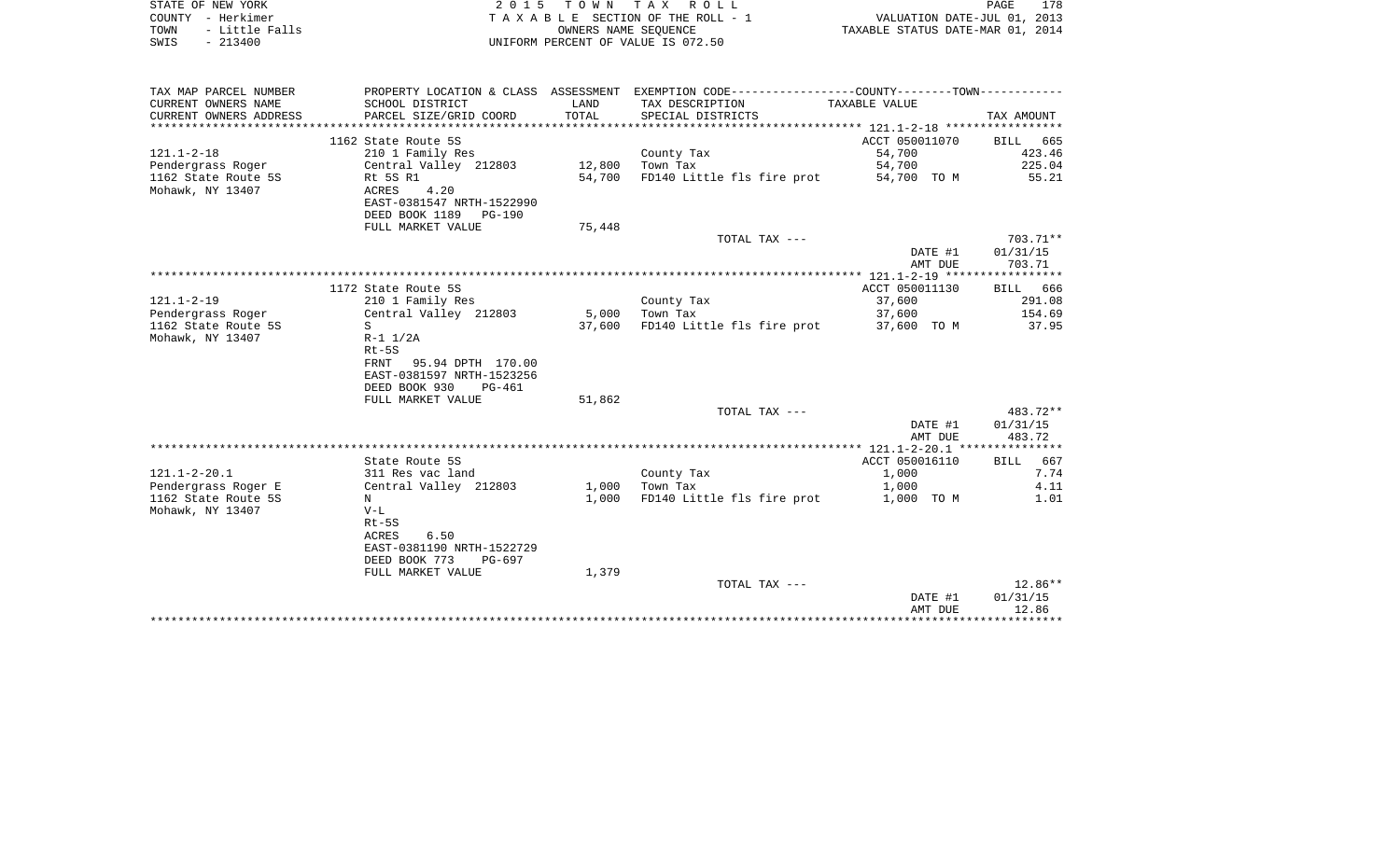| STATE OF NEW YORK |  |           |                |  |
|-------------------|--|-----------|----------------|--|
| COUNTY - Herkimer |  |           |                |  |
| TOWN              |  |           | - Little Falls |  |
| SWIS              |  | $-213400$ |                |  |

STATE OF NEW YORK 2 0 1 5 T O W N T A X R O L L PAGE 179TA X A B L E SECTION OF THE ROLL - 1 TOWN - Little Falls OWNERS NAME SEQUENCE TAXABLE STATUS DATE-MAR 01, 2014 SWIS - 213400 UNIFORM PERCENT OF VALUE IS 072.50

| TAX MAP PARCEL NUMBER    |                                 |         | PROPERTY LOCATION & CLASS ASSESSMENT EXEMPTION CODE----------------COUNTY-------TOWN---------- |                |                    |
|--------------------------|---------------------------------|---------|------------------------------------------------------------------------------------------------|----------------|--------------------|
| CURRENT OWNERS NAME      | SCHOOL DISTRICT                 | LAND    | TAX DESCRIPTION                                                                                | TAXABLE VALUE  |                    |
| CURRENT OWNERS ADDRESS   | PARCEL SIZE/GRID COORD          | TOTAL   | SPECIAL DISTRICTS                                                                              |                | TAX AMOUNT         |
| ***********************  | ***************************     |         |                                                                                                |                |                    |
|                          | 900 Burt Rd                     |         |                                                                                                | ACCT 050018340 | 668<br><b>BILL</b> |
| $114.2 - 1 - 57$         | 210 1 Family Res                |         | County Tax                                                                                     | 99,000         | 766.40             |
| Pepper Andrew N          | Little Falls Ce 210900          | 5,800   | Town Tax                                                                                       | 99,000         | 407.29             |
| Tyrell-Pepper Kimberly A | FRNT 100.00 DPTH 207.65         | 99,000  | FD140 Little fls fire prot                                                                     | 99,000 TO M    | 99.92              |
| 900 Burt Rd              | EAST-0388105 NRTH-1537616       |         |                                                                                                |                |                    |
| Little Falls, NY 13365   | DEED BOOK 1445<br><b>PG-948</b> |         |                                                                                                |                |                    |
|                          | FULL MARKET VALUE               | 136,552 |                                                                                                |                |                    |
|                          |                                 |         | TOTAL TAX ---                                                                                  |                | $1,273.61**$       |
|                          |                                 |         |                                                                                                | DATE #1        | 01/31/15           |
|                          |                                 |         |                                                                                                | AMT DUE        | 1,273.61           |
|                          |                                 |         |                                                                                                |                |                    |
|                          | Burt Rd                         |         |                                                                                                | ACCT 050002880 | BILL 669           |
| $114.2 - 1 - 58$         | 314 Rural vac<10                |         | County Tax                                                                                     | 1,200          | 9.29               |
| Pepper Andrew N          | Little Falls Ce 210900          | 1,200   | Town Tax                                                                                       | 1,200          | 4.94               |
| Tyrell-Pepper Kimberly A | FRNT 100.00 DPTH 207.65         | 1,200   | FD140 Little fls fire prot                                                                     | 1,200 TO M     | 1.21               |
| 900 Burt Rd              | EAST-0388181 NRTH-1537690       |         |                                                                                                |                |                    |
| Little Falls, NY 13365   | DEED BOOK 1445 PG-948           |         |                                                                                                |                |                    |
|                          | FULL MARKET VALUE               | 1,655   |                                                                                                |                |                    |
|                          |                                 |         | TOTAL TAX ---                                                                                  |                | $15.44**$          |
|                          |                                 |         |                                                                                                | DATE #1        | 01/31/15           |
|                          |                                 |         |                                                                                                | AMT DUE        | 15.44              |
|                          |                                 |         |                                                                                                |                |                    |
|                          | 1268 State Route 5S             |         |                                                                                                | ACCT 050011220 | BILL 670           |
| $121.1 - 2 - 46$         | 210 1 Family Res                |         | VET WAR CT 41121                                                                               | 6,525<br>6,525 |                    |
| Perri James Jr           | Central Valley 212803           |         | 4,600 County Tax                                                                               | 45,875         | 355.14             |
| Perri Bette              | FRNT 114.00 DPTH 100.00         | 52,400  | Town Tax                                                                                       | 45,875         | 188.73             |
| 1268 State Route 5S      | EAST-0383620 NRTH-1523552       |         | FD140 Little fls fire prot                                                                     | 52,400 TO M    | 52.89              |
| Mohawk, NY 13407         | DEED BOOK 796<br>$PG-281$       |         |                                                                                                |                |                    |
|                          | FULL MARKET VALUE               | 72,276  |                                                                                                |                |                    |
|                          |                                 |         | TOTAL TAX ---                                                                                  |                | 596.76**           |
|                          |                                 |         |                                                                                                | DATE #1        | 01/31/15           |
|                          |                                 |         |                                                                                                | AMT DUE        | 596.76             |
|                          |                                 |         |                                                                                                |                |                    |
|                          | 627 Gun Club Rd                 |         |                                                                                                | ACCT 050099630 | BILL 671           |
| $114.4 - 2 - 6$          | 210 1 Family Res                |         | County Tax                                                                                     | 92,500         | 716.08             |
| Perry Edmond             | Herkimer Centra 213001          | 14,000  | Town Tax                                                                                       | 92,500         | 380.54             |
| Perry Hannah             | 6.10<br>ACRES                   | 92,500  | FD140 Little fls fire prot                                                                     | 92,500 TO M    | 93.36              |
| 627 Gun Club Rd          | EAST-0386294 NRTH-1535804       |         |                                                                                                |                |                    |
| Little Falls, NY 13365   | DEED BOOK 1102<br>PG-373        |         |                                                                                                |                |                    |
|                          | FULL MARKET VALUE               | 127,586 |                                                                                                |                |                    |
|                          |                                 |         | TOTAL TAX ---                                                                                  |                | 1,189.98**         |
|                          |                                 |         |                                                                                                | DATE #1        | 01/31/15           |
|                          |                                 |         |                                                                                                | AMT DUE        | 1,189.98           |
|                          |                                 |         |                                                                                                |                |                    |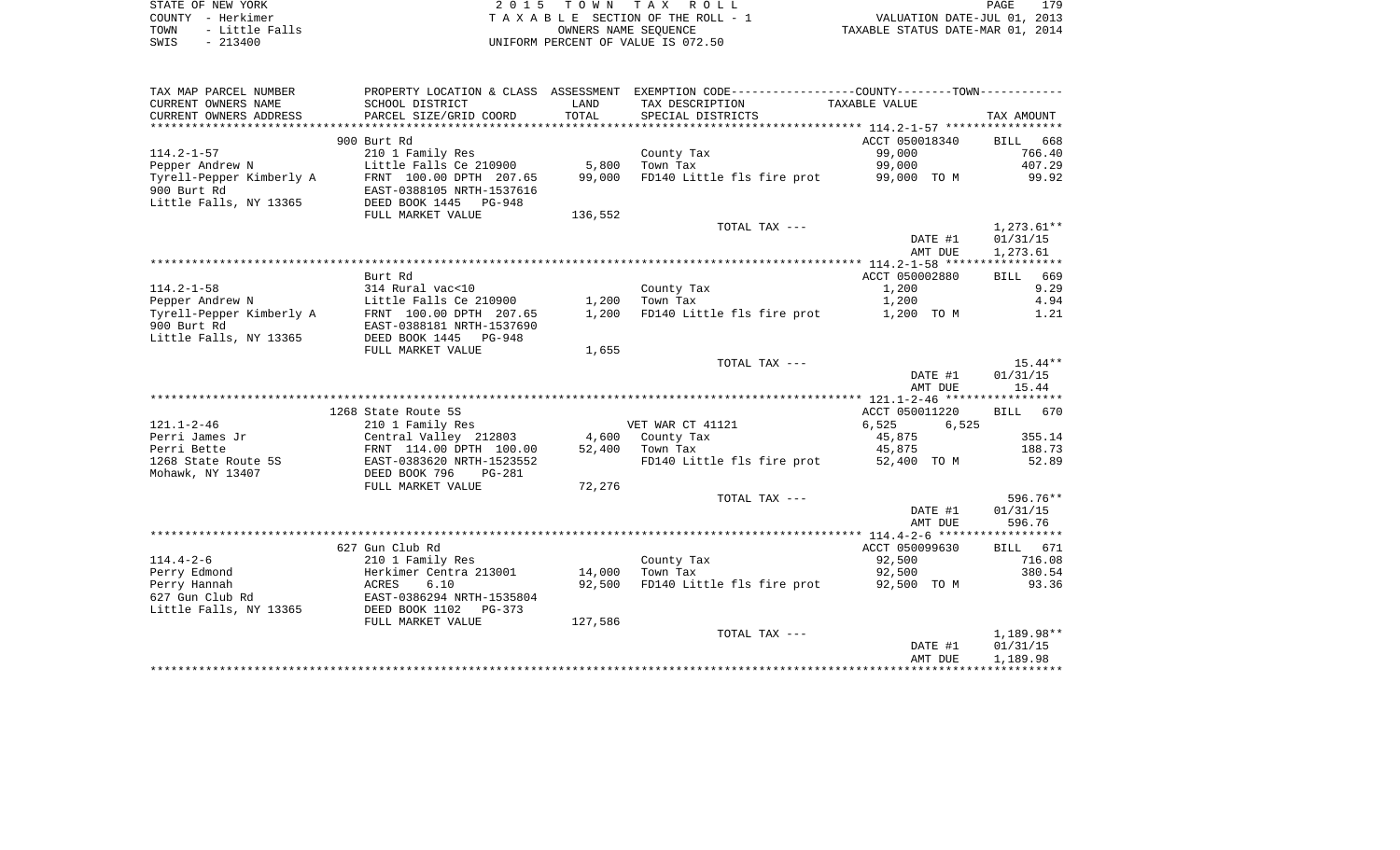| STATE OF NEW YORK<br>COUNTY - Herkimer<br>- Little Falls<br>TOWN<br>$-213400$<br>SWIS | 2 0 1 5                                              | OWNERS NAME SEQUENCE | TOWN TAX ROLL<br>TAXABLE SECTION OF THE ROLL - 1<br>UNIFORM PERCENT OF VALUE IS 072.50        | VALUATION DATE-JUL 01, 2013<br>TAXABLE STATUS DATE-MAR 01, 2014 | PAGE<br>180       |
|---------------------------------------------------------------------------------------|------------------------------------------------------|----------------------|-----------------------------------------------------------------------------------------------|-----------------------------------------------------------------|-------------------|
|                                                                                       |                                                      |                      |                                                                                               |                                                                 |                   |
| TAX MAP PARCEL NUMBER                                                                 |                                                      |                      | PROPERTY LOCATION & CLASS ASSESSMENT EXEMPTION CODE---------------COUNTY-------TOWN---------- |                                                                 |                   |
| CURRENT OWNERS NAME                                                                   | SCHOOL DISTRICT                                      | LAND                 | TAX DESCRIPTION                                                                               | TAXABLE VALUE                                                   |                   |
| CURRENT OWNERS ADDRESS                                                                | PARCEL SIZE/GRID COORD                               | TOTAL                | SPECIAL DISTRICTS                                                                             |                                                                 | TAX AMOUNT        |
| **********************                                                                |                                                      |                      |                                                                                               |                                                                 |                   |
|                                                                                       | 1427 State Route 5S                                  |                      |                                                                                               | ACCT 050011400                                                  | BILL<br>672       |
| $121.2 - 4 - 13$                                                                      | 210 1 Family Res                                     |                      | County Tax                                                                                    | 55,300                                                          | 428.10<br>227.50  |
| Petkovsek Daniel<br>Petkovsek Tracy                                                   | Little Falls Ce 210900<br>Ν                          | 6,000<br>55,300      | Town Tax<br>FD140 Little fls fire prot                                                        | 55,300<br>55,300 TO M                                           | 55.81             |
| 1427 State Route 5S                                                                   | $R-1$                                                |                      |                                                                                               |                                                                 |                   |
| Mohawk, NY 13407                                                                      | FRNT 280.00 DPTH 100.00                              |                      |                                                                                               |                                                                 |                   |
|                                                                                       | EAST-0386628 NRTH-1524182                            |                      |                                                                                               |                                                                 |                   |
|                                                                                       | DEED BOOK 1176<br>PG-411                             |                      |                                                                                               |                                                                 |                   |
|                                                                                       | FULL MARKET VALUE                                    | 76,276               |                                                                                               |                                                                 |                   |
|                                                                                       |                                                      |                      | TOTAL TAX ---                                                                                 |                                                                 | 711.41**          |
|                                                                                       |                                                      |                      |                                                                                               | DATE #1                                                         | 01/31/15          |
|                                                                                       |                                                      |                      |                                                                                               | AMT DUE                                                         | 711.41            |
|                                                                                       | 1740 State Route 169                                 |                      |                                                                                               | ACCT 050002370                                                  | 673<br>BILL       |
| $107.3 - 1 - 21$                                                                      | 210 1 Family Res                                     |                      | County Tax                                                                                    | 56,300                                                          | 435.84            |
| Petkovsek Debra Lynn                                                                  | Little Falls Ce 210900                               | 5,000                | Town Tax                                                                                      | 56,300                                                          | 231.62            |
| Attn: Comstock Harry L.                                                               | FRNT 160.00 DPTH 228.00                              | 56,300               | FD140 Little fls fire prot                                                                    | 56,300 TO M                                                     | 56.82             |
| 1740 State Route 169                                                                  | ACRES<br>0.37                                        |                      |                                                                                               |                                                                 |                   |
| Little Falls, NY 13365                                                                | EAST-0383691 NRTH-1544320                            |                      |                                                                                               |                                                                 |                   |
|                                                                                       | DEED BOOK 900<br>PG-108<br>FULL MARKET VALUE         | 77,655               |                                                                                               |                                                                 |                   |
|                                                                                       |                                                      |                      | TOTAL TAX ---                                                                                 |                                                                 | 724.28**          |
|                                                                                       |                                                      |                      |                                                                                               | DATE #1                                                         | 01/31/15          |
|                                                                                       |                                                      |                      |                                                                                               | AMT DUE                                                         | 724.28            |
|                                                                                       |                                                      |                      |                                                                                               |                                                                 |                   |
|                                                                                       | State Route 169                                      |                      |                                                                                               |                                                                 | 674<br>BILL       |
| $114.2 - 1 - 14.3$                                                                    | 314 Rural vac<10                                     |                      | County Tax                                                                                    | 1,500                                                           | 11.61             |
| Petrie Charles<br>326 Burwell Rd                                                      | Little Falls Ce 210900<br>VL                         | 1,500<br>1,500       | Town Tax<br>School Relevy                                                                     | 1,500                                                           | 6.17<br>64.57     |
| Little Falls, NY 13365                                                                | FRNT 170.70 DPTH                                     |                      | FD140 Little fls fire prot                                                                    | 1,500 TO M                                                      | 1.51              |
|                                                                                       | ACRES<br>0.50                                        |                      |                                                                                               |                                                                 |                   |
|                                                                                       | EAST-0389286 NRTH-1540045                            |                      |                                                                                               |                                                                 |                   |
|                                                                                       | DEED BOOK 1513<br>PG-218                             |                      |                                                                                               |                                                                 |                   |
|                                                                                       | FULL MARKET VALUE                                    | 2,069                |                                                                                               |                                                                 |                   |
|                                                                                       |                                                      |                      | TOTAL TAX ---                                                                                 |                                                                 | 83.86**           |
|                                                                                       |                                                      |                      |                                                                                               | DATE #1<br>AMT DUE                                              | 01/31/15<br>83.86 |
|                                                                                       |                                                      |                      |                                                                                               |                                                                 |                   |
|                                                                                       | 227 Johnny Cake Rd                                   |                      |                                                                                               | ACCT 050000420                                                  | 675<br>BILL       |
| $127.2 - 2 - 12$                                                                      | 210 1 Family Res                                     |                      | County Tax                                                                                    | 185,000                                                         | 1,432.16          |
| Phillips David                                                                        | Owen D Young<br>215001                               | 73,500               | Town Tax                                                                                      | 185,000                                                         | 761.09            |
| 67 Hudson St Apt 4C                                                                   | Greenhouse Systems                                   | 185,000              | FD140 Little fls fire prot                                                                    | 185,000 TO M                                                    | 186.72            |
| New York, NY 10013                                                                    | ACRES 105.00                                         |                      |                                                                                               |                                                                 |                   |
|                                                                                       | EAST-0389355 NRTH-1507054<br>DEED BOOK 936<br>PG-425 |                      |                                                                                               |                                                                 |                   |
|                                                                                       | FULL MARKET VALUE                                    | 255,172              |                                                                                               |                                                                 |                   |
|                                                                                       |                                                      |                      | TOTAL TAX ---                                                                                 |                                                                 | $2,379.97**$      |
|                                                                                       |                                                      |                      |                                                                                               | DATE #1                                                         | 01/31/15          |
|                                                                                       |                                                      |                      |                                                                                               | AMT DUE                                                         | 2,379.97          |
|                                                                                       |                                                      |                      |                                                                                               |                                                                 |                   |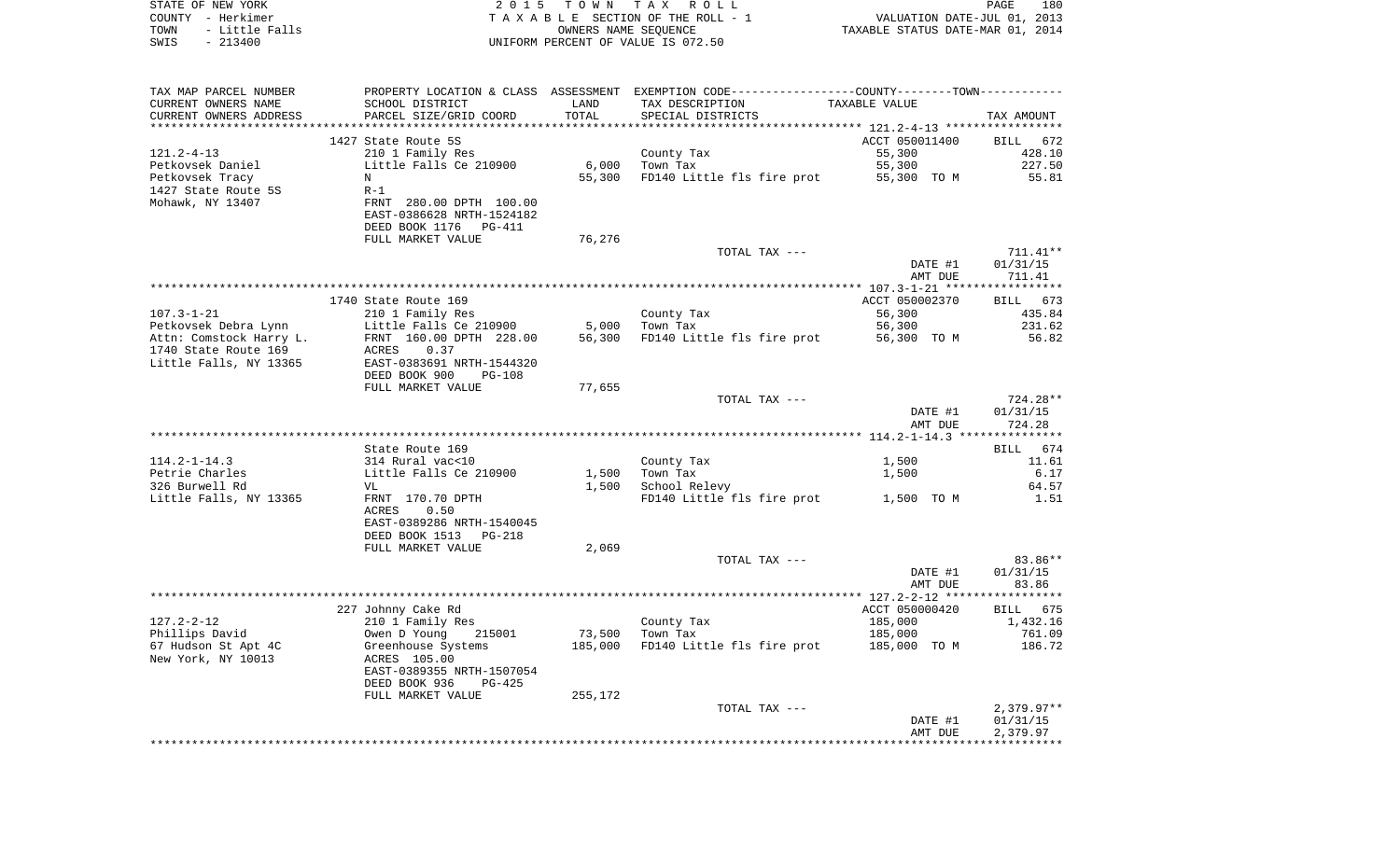|      | STATE OF NEW YORK | 2015 TOWN TAX ROLL                 | 181<br>PAGE                      |
|------|-------------------|------------------------------------|----------------------------------|
|      | COUNTY - Herkimer | TAXABLE SECTION OF THE ROLL - 1    | VALUATION DATE-JUL 01, 2013      |
| TOWN | - Little Falls    | OWNERS NAME SEOUENCE               | TAXABLE STATUS DATE-MAR 01, 2014 |
| SWIS | $-213400$         | UNIFORM PERCENT OF VALUE IS 072.50 |                                  |

| TAX MAP PARCEL NUMBER  |                                 |         | PROPERTY LOCATION & CLASS ASSESSMENT EXEMPTION CODE---------------COUNTY-------TOWN---------- |                      |              |
|------------------------|---------------------------------|---------|-----------------------------------------------------------------------------------------------|----------------------|--------------|
| CURRENT OWNERS NAME    | SCHOOL DISTRICT                 | LAND    | TAX DESCRIPTION                                                                               | <b>TAXABLE VALUE</b> |              |
| CURRENT OWNERS ADDRESS | PARCEL SIZE/GRID COORD          | TOTAL   | SPECIAL DISTRICTS                                                                             |                      | TAX AMOUNT   |
|                        |                                 |         |                                                                                               |                      |              |
|                        | 1334 State Route 169            |         |                                                                                               | ACCT 050013020       | 676<br>BILL  |
| $114.2 - 1 - 24$       | 210 1 Family Res                |         | County Tax                                                                                    | 92,500               | 716.08       |
| Piana Anthony          | Little Falls Ce 210900          | 10,300  | Town Tax                                                                                      | 92,500               | 380.54       |
| Piana Judith           | ACRES<br>2.55                   | 92,500  | FD140 Little fls fire prot                                                                    | 92,500 TO M          | 93.36        |
| 1334 State Rte 169     | EAST-0389872 NRTH-1539144       |         |                                                                                               |                      |              |
| Little Falls, NY 13365 | DEED BOOK 00613 PG-00412        |         |                                                                                               |                      |              |
|                        | FULL MARKET VALUE               | 127,586 |                                                                                               |                      |              |
|                        |                                 |         | TOTAL TAX ---                                                                                 |                      | 1,189.98**   |
|                        |                                 |         |                                                                                               | DATE #1              | 01/31/15     |
|                        |                                 |         |                                                                                               | AMT DUE              | 1,189.98     |
|                        |                                 |         |                                                                                               |                      |              |
|                        | 3309 State Route 167            |         |                                                                                               | ACCT 050001440       | BILL<br>677  |
| $121.4 - 2 - 16$       | 210 1 Family Res                |         | County Tax                                                                                    | 74,200               | 574.41       |
| Poirier Clay           | Little Falls Ce 210900          | 6,800   | Town Tax                                                                                      | 74,200               | 305.26       |
| Poirier June           | W                               | 74,200  | FD140 Little fls fire prot                                                                    | 74,200 TO M          | 74.89        |
| RD2 Box 278            | $R-1$ $1/2A$                    |         |                                                                                               |                      |              |
| Mohawk, NY 13407       | 167                             |         |                                                                                               |                      |              |
|                        | FRNT 150.00 DPTH 200.00         |         |                                                                                               |                      |              |
|                        |                                 |         |                                                                                               |                      |              |
|                        | EAST-0392994 NRTH-1512699       |         |                                                                                               |                      |              |
|                        | DEED BOOK 770<br>PG-426         |         |                                                                                               |                      |              |
|                        | FULL MARKET VALUE               | 102,345 |                                                                                               |                      |              |
|                        |                                 |         | TOTAL TAX ---                                                                                 |                      | 954.56**     |
|                        |                                 |         |                                                                                               | DATE #1              | 01/31/15     |
|                        |                                 |         |                                                                                               | AMT DUE              | 954.56       |
|                        |                                 |         |                                                                                               |                      |              |
|                        | 2084 State Route 168            |         |                                                                                               |                      | 678<br>BILL  |
| $127.1 - 1 - 13.4$     | 210 1 Family Res                |         | County Tax                                                                                    | 90,500               | 700.60       |
| Pope Peter             | Central Valley 212803           | 7,000   | Town Tax                                                                                      | 90,500               | 372.32       |
| 2084 State Route 168   | R1                              | 90,500  | FD140 Little fls fire prot                                                                    | 90,500 TO M          | 91.34        |
| Mohawk, NY 13407       | FRNT 169.00 DPTH                |         |                                                                                               |                      |              |
|                        | <b>ACRES</b><br>0.72            |         |                                                                                               |                      |              |
|                        | EAST-0383941 NRTH-1504283       |         |                                                                                               |                      |              |
|                        | DEED BOOK 1298<br><b>PG-270</b> |         |                                                                                               |                      |              |
|                        | FULL MARKET VALUE               | 124,828 |                                                                                               |                      |              |
|                        |                                 |         | TOTAL TAX ---                                                                                 |                      | $1,164.26**$ |
|                        |                                 |         |                                                                                               | DATE #1              | 01/31/15     |
|                        |                                 |         |                                                                                               | AMT DUE              | 1,164.26     |
|                        |                                 |         |                                                                                               |                      |              |
|                        | State Route 167                 |         |                                                                                               |                      | BILL 679     |
| $121.2 - 2 - 3.6$      | 314 Rural vac<10                |         | County Tax                                                                                    | 3,900                | 30.19        |
| Popiel Edward          | Little Falls Ce 210900          | 3,900   | Town Tax                                                                                      | 3,900                | 16.04        |
| 1511 State Route 5S    | ACRES 10.00                     | 3,900   | FD140 Little fls fire prot                                                                    | 3,900 TO M           | 3.94         |
| Mohawk, NY 13407       | EAST-0388347 NRTH-1524904       |         |                                                                                               |                      |              |
|                        | DEED BOOK 916<br><b>PG-206</b>  |         |                                                                                               |                      |              |
|                        | FULL MARKET VALUE               | 5,379   |                                                                                               |                      |              |
|                        |                                 |         | TOTAL TAX ---                                                                                 |                      | $50.17**$    |
|                        |                                 |         |                                                                                               | DATE #1              | 01/31/15     |
|                        |                                 |         |                                                                                               | AMT DUE              | 50.17        |
|                        |                                 |         |                                                                                               |                      |              |
|                        |                                 |         |                                                                                               |                      |              |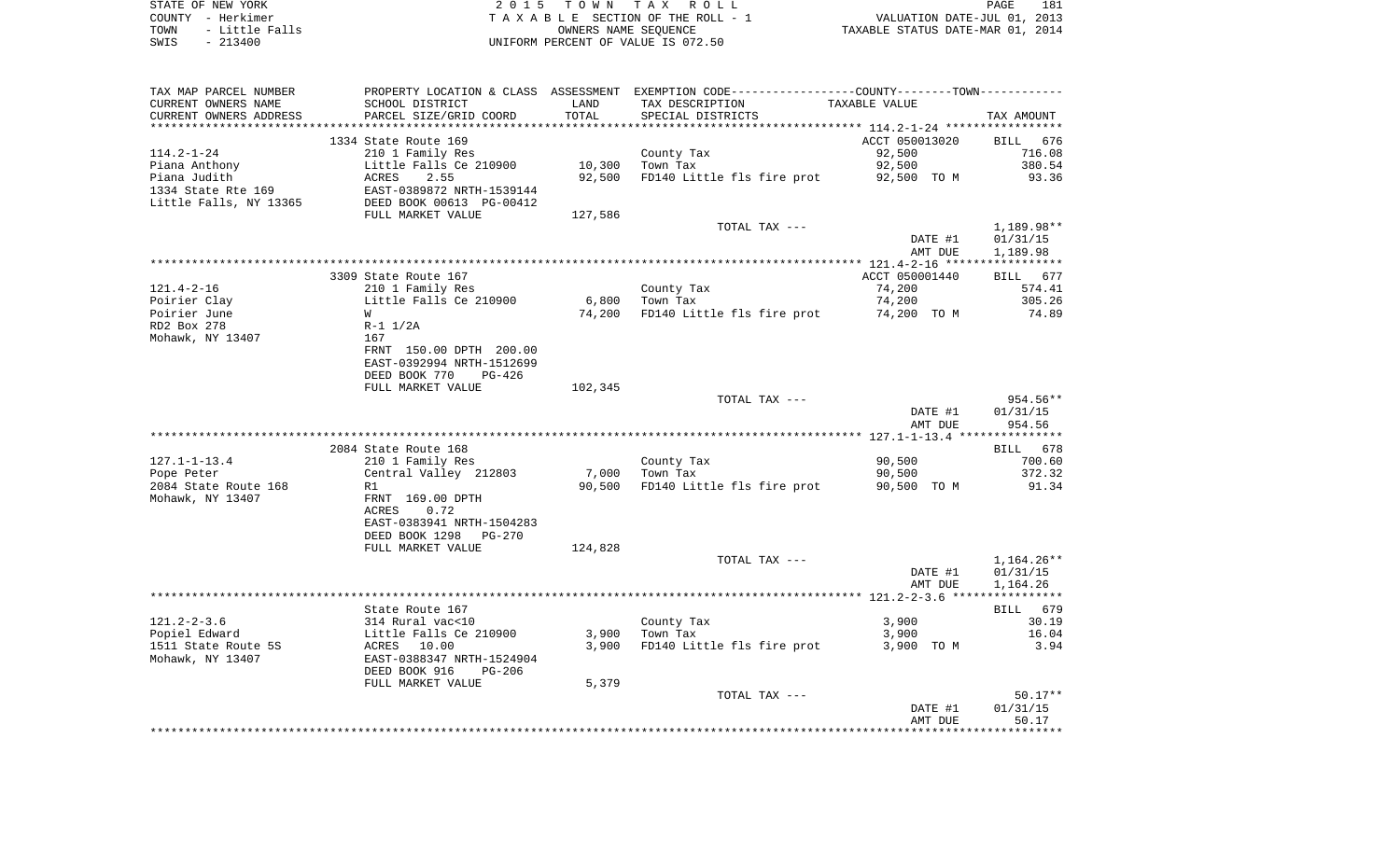STATE OF NEW YORK **EXECUTE:**  $2015$  TOWN TAX ROLL

COUNTY - Herkimer<br>
T A X A B L E SECTION OF THE ROLL - 1<br>
T A X A B L E SECTION OF THE ROLL - 1<br>
OWNERS NAME SEQUENCE<br>
SWIS - 213400<br>
OWNERS NAME SEQUENCE TOWN - Little Falls OWNERS NAME SEQUENCE TAXABLE STATUS DATE-MAR 01, 2014 SWIS - 213400 UNIFORM PERCENT OF VALUE IS 072.50

| TAX MAP PARCEL NUMBER     | PROPERTY LOCATION & CLASS ASSESSMENT |                        | EXEMPTION CODE-----------------COUNTY-------TOWN----------- |                                                   |                    |
|---------------------------|--------------------------------------|------------------------|-------------------------------------------------------------|---------------------------------------------------|--------------------|
| CURRENT OWNERS NAME       | SCHOOL DISTRICT                      | LAND                   | TAX DESCRIPTION                                             | TAXABLE VALUE                                     |                    |
| CURRENT OWNERS ADDRESS    | PARCEL SIZE/GRID COORD               | TOTAL                  | SPECIAL DISTRICTS                                           |                                                   | TAX AMOUNT         |
|                           |                                      | ********************** |                                                             | ******************* 121.2-2-7 ******************* |                    |
|                           | 1511 State Route 5S                  |                        |                                                             | ACCT 050003450                                    | BILL 680           |
| $121.2 - 2 - 7$           | 210 1 Family Res                     |                        | County Tax                                                  | 63,800                                            | 493.90             |
| Popiel Edward E           | Little Falls Ce 210900               | 6,100                  | Town Tax                                                    | 63,800                                            | 262.47             |
| Weaver Mary A             | FRNT 125.00 DPTH 186.00              | 63,800                 | FD140 Little fls fire prot                                  | 63,800 TO M                                       | 64.39              |
| 1511 State Route 5S       | EAST-0388429 NRTH-1524396            |                        |                                                             |                                                   |                    |
| Mohawk, NY 13407          | DEED BOOK 789<br>$PG-323$            |                        |                                                             |                                                   |                    |
|                           |                                      |                        |                                                             |                                                   |                    |
|                           | FULL MARKET VALUE                    | 88,000                 |                                                             |                                                   |                    |
|                           |                                      |                        | TOTAL TAX ---                                               |                                                   | 820.76**           |
|                           |                                      |                        |                                                             | DATE #1                                           | 01/31/15           |
|                           |                                      |                        |                                                             | AMT DUE                                           | 820.76             |
|                           |                                      |                        |                                                             |                                                   |                    |
|                           | Deck Rd                              |                        |                                                             | ACCT 050008970                                    | BILL 681           |
| $127.4 - 2 - 15$          | 322 Rural vac>10                     |                        | AG MKTS L 41720                                             | 20,071<br>20,071                                  |                    |
| Prokopienko David         | Owen D Young<br>215001               | 29,700                 | County Tax                                                  | 9,629                                             | 74.54              |
| 2331 State Route 168      | S                                    | 29,700                 | Town Tax                                                    | 9,629                                             | 39.61              |
| Mohawk, NY 13407          | V-L 45A                              |                        | FD140 Little fls fire prot                                  | 9,629 TO M                                        | 9.72               |
|                           | Deck Rd                              |                        | 20,071 EX                                                   |                                                   |                    |
| MAY BE SUBJECT TO PAYMENT | ACRES<br>30.40                       |                        |                                                             |                                                   |                    |
| UNDER AGDIST LAW TIL 2018 | EAST-0390049 NRTH-1502695            |                        |                                                             |                                                   |                    |
|                           | DEED BOOK 1294<br>PG-934             |                        |                                                             |                                                   |                    |
|                           | FULL MARKET VALUE                    | 40,966                 |                                                             |                                                   |                    |
|                           |                                      |                        | TOTAL TAX ---                                               |                                                   | $123.87**$         |
|                           |                                      |                        |                                                             |                                                   | 01/31/15           |
|                           |                                      |                        |                                                             | DATE #1                                           |                    |
|                           |                                      |                        |                                                             | AMT DUE                                           | 123.87             |
|                           |                                      |                        |                                                             |                                                   |                    |
|                           | Deck Rd                              |                        |                                                             |                                                   | BILL 682           |
| $127.4 - 2 - 16.2$        | 120 Field crops                      |                        | AG MKTS L 41720                                             | 18,908<br>18,908                                  |                    |
| Prokopienko David         | 215001<br>Owen D Young               | 31,000                 | County Tax                                                  | 12,092                                            | 93.61              |
| 2331 State Route 168      | farm land                            | 31,000                 | Town Tax                                                    | 12,092                                            | 49.75              |
| Mohawk, NY 13407          | ACRES 32.60                          |                        | FD140 Little fls fire prot                                  | 12,092 TO M                                       | 12.20              |
|                           | EAST-0389033 NRTH-1502645            |                        | 18,908 EX                                                   |                                                   |                    |
| MAY BE SUBJECT TO PAYMENT | DEED BOOK 1294<br>$PG-934$           |                        |                                                             |                                                   |                    |
| UNDER AGDIST LAW TIL 2018 | FULL MARKET VALUE                    | 42,759                 |                                                             |                                                   |                    |
|                           |                                      |                        | TOTAL TAX ---                                               |                                                   | 155.56**           |
|                           |                                      |                        |                                                             | DATE #1                                           | 01/31/15           |
|                           |                                      |                        |                                                             | AMT DUE                                           | 155.56             |
|                           |                                      |                        |                                                             |                                                   |                    |
|                           | Paines Hollow Rd                     |                        |                                                             | ACCT 050009295                                    | <b>BILL</b><br>683 |
| $127.1 - 1 - 11.1$        | 113 Cattle farm                      |                        | AG MKTS<br>41730                                            | 5,952<br>5,952                                    |                    |
| Prokopienko John          | Owen D Young<br>215001               |                        | 24,150 County Tax                                           | 39,598                                            | 306.54             |
| 2331 State Route 168      | FRNT 2210.00 DPTH                    | 45,550                 | Town Tax                                                    | 39,598                                            | 162.91             |
|                           |                                      |                        |                                                             |                                                   |                    |
| Mohawk, NY 13407          | ACRES 74.00                          |                        | FD140 Little fls fire prot 45,550 TO M                      |                                                   | 45.97              |
|                           | EAST-0384293 NRTH-1506256            |                        |                                                             |                                                   |                    |
| MAY BE SUBJECT TO PAYMENT | DEED BOOK 1511<br>$PG-7$             |                        |                                                             |                                                   |                    |
| UNDER AGDIST LAW TIL 2021 | FULL MARKET VALUE                    | 62,828                 |                                                             |                                                   |                    |
|                           |                                      |                        | TOTAL TAX ---                                               |                                                   | $515.42**$         |
|                           |                                      |                        |                                                             | DATE #1                                           | 01/31/15           |
|                           |                                      |                        |                                                             | AMT DUE                                           | 515.42             |
|                           |                                      |                        |                                                             |                                                   |                    |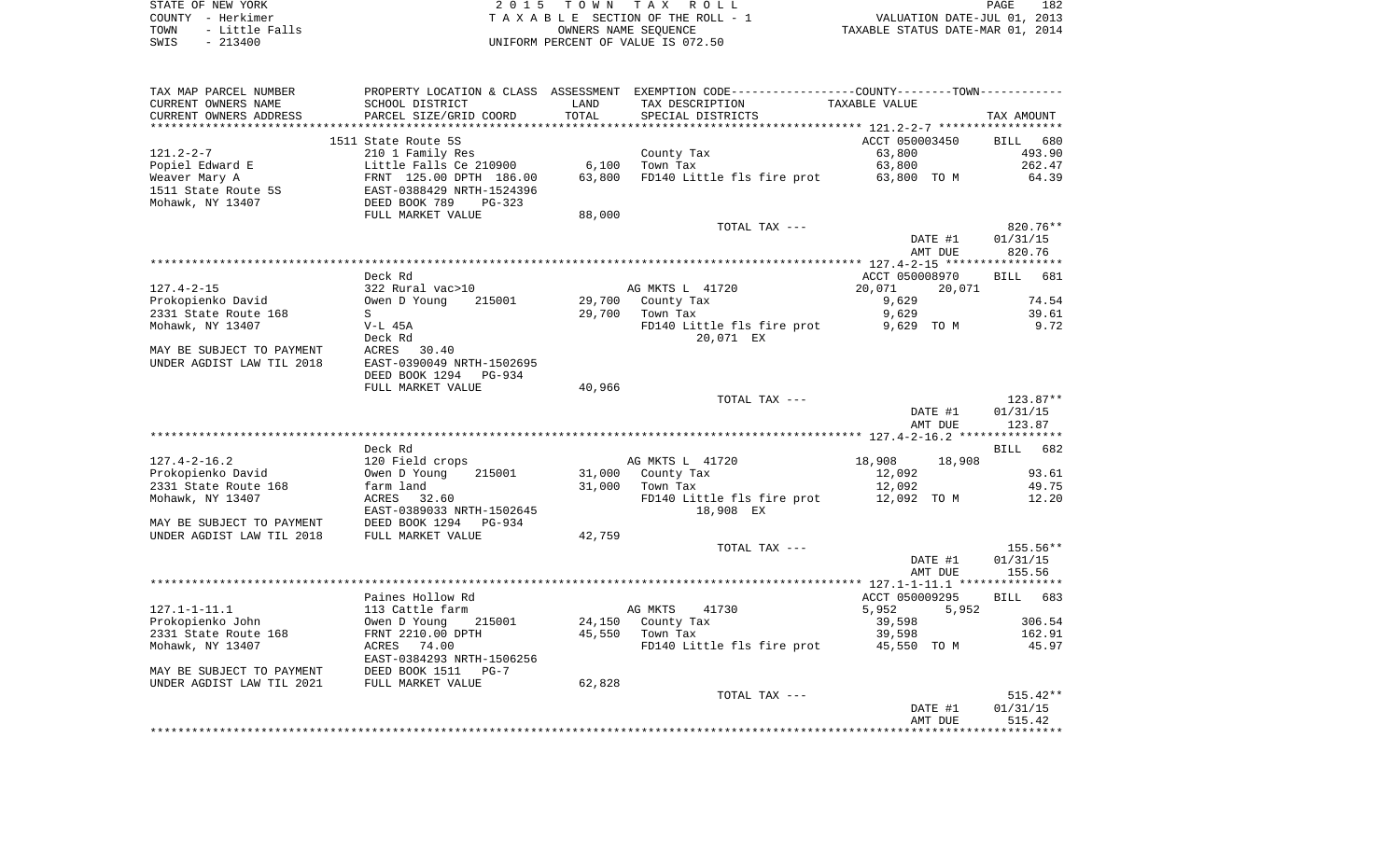STATE OF NEW YORK 2 0 1 5 T O W N T A X R O L L PAGE 183COUNTY - Herkimer **T A X A B L E** SECTION OF THE ROLL - 1 VALUATION DATE-JUL 01, 2013 TOWN - Little Falls OWNERS NAME SEQUENCE TAXABLE STATUS DATE-MAR 01, 2014 SWIS - 213400 UNIFORM PERCENT OF VALUE IS 072.50

TAX MAP PARCEL NUMBER PROPERTY LOCATION & CLASS ASSESSMENT EXEMPTION CODE------------------COUNTY--------TOWN------------ CURRENT OWNERS NAME SCHOOL DISTRICT LAND TAX DESCRIPTION TAXABLE VALUECURRENT OWNERS ADDRESS PARCEL SIZE/GRID COORD TOTAL SPECIAL DISTRICTS TAX AMOUNT \*\*\*\*\*\*\*\*\*\*\*\*\*\*\*\*\*\*\*\*\*\*\*\*\*\*\*\*\*\*\*\*\*\*\*\*\*\*\*\*\*\*\*\*\*\*\*\*\*\*\*\*\*\*\*\*\*\*\*\*\*\*\*\*\*\*\*\*\*\*\*\*\*\*\*\*\*\*\*\*\*\*\*\*\*\*\*\*\*\*\*\*\*\*\*\*\*\*\*\*\*\*\* 127.4-2-2.2 \*\*\*\*\*\*\*\*\*\*\*\*\*\*\*\*State Route 168 **BILL 68** ACCT 050990320 BILL 684 127.4-2-2.2 105 Vac farmland AG MKTS L 41720 2,844 2,844 2,844 Prokopienko John Central Valley 212803 19,900 County Tax 17,056 132.04 2331 State Route 168 South 19,900 Town Tax 17,056 70.17 Mohawk, NY 13407 Farm Land Farm Land FD140 Little fls fire prot 17,056 TO M 17.21 Rt 178 2,844 EX MAY BE SUBJECT TO PAYMENT ACRES 54.50 UNDER AGDIST LAW TIL 2018 EAST-0384645 NRTH-1502655 DEED BOOK 830 PG-535FULL MARKET VALUE 27,448 TOTAL TAX --- 219.42\*\* DATE #1 01/31/15 AMT DUE 219.42 \*\*\*\*\*\*\*\*\*\*\*\*\*\*\*\*\*\*\*\*\*\*\*\*\*\*\*\*\*\*\*\*\*\*\*\*\*\*\*\*\*\*\*\*\*\*\*\*\*\*\*\*\*\*\*\*\*\*\*\*\*\*\*\*\*\*\*\*\*\*\*\*\*\*\*\*\*\*\*\*\*\*\*\*\*\*\*\*\*\*\*\*\*\*\*\*\*\*\*\*\*\*\* 127.2-2-10 \*\*\*\*\*\*\*\*\*\*\*\*\*\*\*\*\* Johnny Cake Rd ACCT 050016080 BILL 685 127.2-2-10 113 Cattle farm AG MKTS L 41720 34,723 34,723 Prokopienko Mary Owen D Young 215001 59,900 County Tax 45,277 350.51 2331 State Route 168 ACRES 77.70 80,000 Town Tax 45,277 186.27 Mohawk, NY 13407 **EAST-0387265 NRTH-1506613** FD140 Little fls fire prot 45,277 TO M 45.70 DEED BOOK 798 PG-23 34,723 EX MAY BE SUBJECT TO PAYMENT FULL MARKET VALUE  $110.345$ UNDER AGDIST LAW TIL 2018 TOTAL TAX --- 582.48\*\* DATE #1 01/31/15 AMT DUE 582.48 \*\*\*\*\*\*\*\*\*\*\*\*\*\*\*\*\*\*\*\*\*\*\*\*\*\*\*\*\*\*\*\*\*\*\*\*\*\*\*\*\*\*\*\*\*\*\*\*\*\*\*\*\*\*\*\*\*\*\*\*\*\*\*\*\*\*\*\*\*\*\*\*\*\*\*\*\*\*\*\*\*\*\*\*\*\*\*\*\*\*\*\*\*\*\*\*\*\*\*\*\*\*\* 114.2-2-29 \*\*\*\*\*\*\*\*\*\*\*\*\*\*\*\*\* Resevior Rd ACCT 050007710 BILL 686114.2-2-29 210 1 Family Res County Tax 64,100 496.22 Pugliese Joe Little Falls Ce 210900 6,800 Town Tax 64,100 263.71 Pugliese Deborah FRNT 190.00 DPTH 64,100 FD140 Little fls fire prot 64,100 TO M 64.70 1239 Topnotch Rd ACRES 0.71 Little Falls, NY 13365 EAST-0393374 NRTH-1538951 DEED BOOK 701 PG-7FULL MARKET VALUE 88,414 TOTAL TAX --- 824.63\*\* DATE #1 01/31/15 AMT DUE 824.63 \*\*\*\*\*\*\*\*\*\*\*\*\*\*\*\*\*\*\*\*\*\*\*\*\*\*\*\*\*\*\*\*\*\*\*\*\*\*\*\*\*\*\*\*\*\*\*\*\*\*\*\*\*\*\*\*\*\*\*\*\*\*\*\*\*\*\*\*\*\*\*\*\*\*\*\*\*\*\*\*\*\*\*\*\*\*\*\*\*\*\*\*\*\*\*\*\*\*\*\*\*\*\* 114.1-1-28.2 \*\*\*\*\*\*\*\*\*\*\*\*\*\*\*BILL 687 589 Burt Rd ACCT 050100440 114.1-1-28.2 210 1 Family Res County Tax 109,400 846.91 Purdon Bruce **12 12 Extimer Centra 213001** 8,800 Town Tax 109,400 109,400 450.07 589 Burt Rd ACRES 1.80 109,400 FD140 Little fls fire prot 109,400 TO M 110.42 Little Falls, NY 13365 EAST-0382220 NRTH-1536099 DEED BOOK 1272 PG-341FULL MARKET VALUE 150,897 TOTAL TAX  $---$  1,407.40\*\* DATE #1 01/31/15 AMT DUE 1,407.40 \*\*\*\*\*\*\*\*\*\*\*\*\*\*\*\*\*\*\*\*\*\*\*\*\*\*\*\*\*\*\*\*\*\*\*\*\*\*\*\*\*\*\*\*\*\*\*\*\*\*\*\*\*\*\*\*\*\*\*\*\*\*\*\*\*\*\*\*\*\*\*\*\*\*\*\*\*\*\*\*\*\*\*\*\*\*\*\*\*\*\*\*\*\*\*\*\*\*\*\*\*\*\*\*\*\*\*\*\*\*\*\*\*\*\*\*\*\*\*\*\*\*\*\*\*\*\*\*\*\*\*\*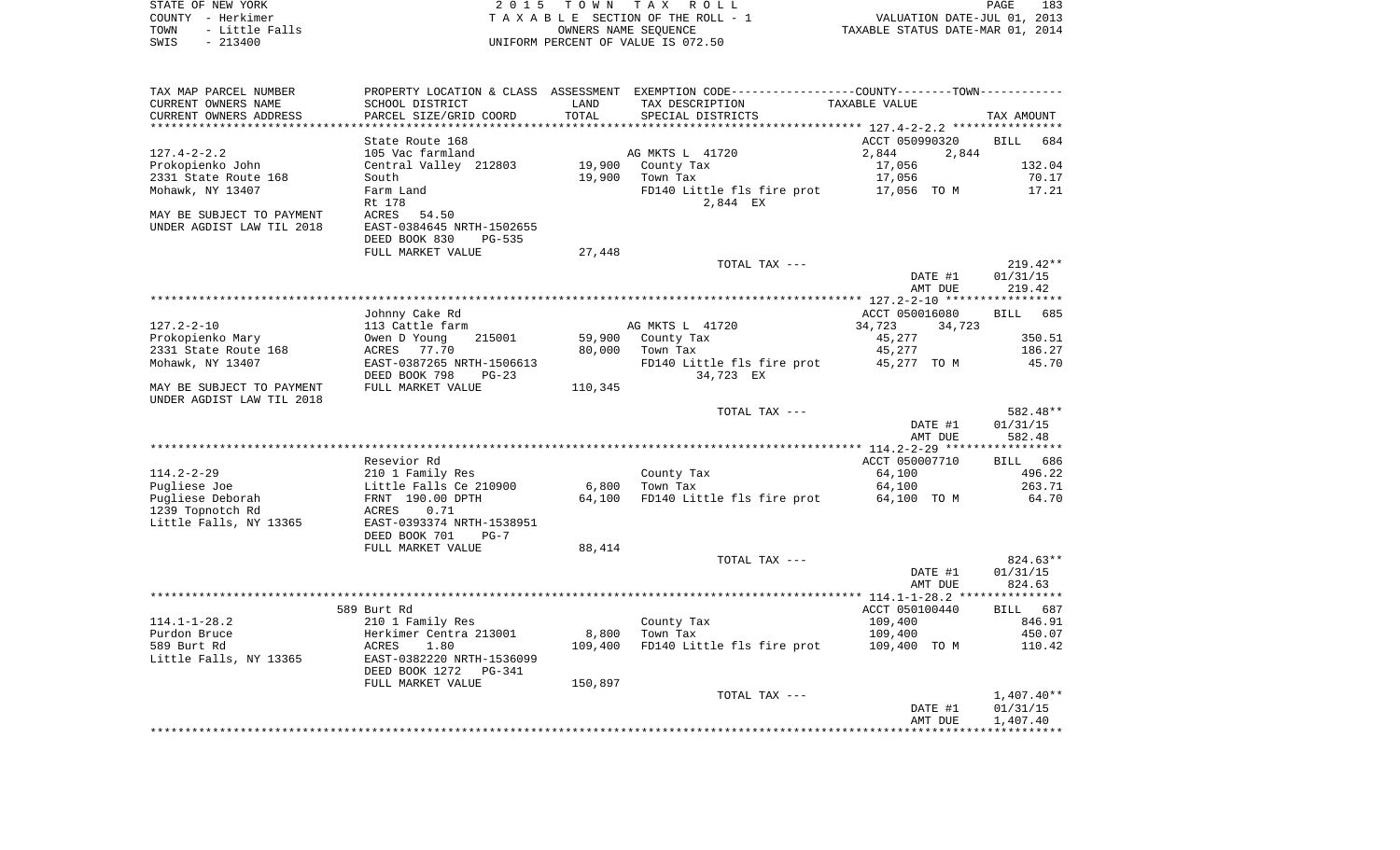|      | STATE OF NEW YORK | 2015 TOWN TAX ROLL                 | PAGE                             | 184 |
|------|-------------------|------------------------------------|----------------------------------|-----|
|      | COUNTY - Herkimer | TAXABLE SECTION OF THE ROLL - 1    | VALUATION DATE-JUL 01, 2013      |     |
| TOWN | - Little Falls    | OWNERS NAME SEOUENCE               | TAXABLE STATUS DATE-MAR 01, 2014 |     |
| SWIS | $-213400$         | UNIFORM PERCENT OF VALUE IS 072.50 |                                  |     |

| CURRENT OWNERS NAME<br>SCHOOL DISTRICT<br>LAND<br>TAX DESCRIPTION<br>TAXABLE VALUE<br>CURRENT OWNERS ADDRESS<br>TOTAL<br>PARCEL SIZE/GRID COORD<br>SPECIAL DISTRICTS<br>TAX AMOUNT<br>1195 State Route 5S<br>ACCT 050005790<br>688<br>BILL<br>23,100<br>178.83<br>270 Mfg housing<br>County Tax<br>23,100<br>95.03<br>Quackenbush Roger<br>Central Valley 212803<br>4,400<br>Town Tax<br>479 Flint Ave Ext<br>School Relevy<br>650.55<br>N<br>23,100<br>FD140 Little fls fire prot 23,100 TO M<br>Little Falls, NY 13365<br>Mbl Hm<br>23.31<br>$Rt-5S$<br>FRNT 125.00 DPTH 130.00<br>EAST-0382078 NRTH-1523536<br>DEED BOOK 837<br>PG-077<br>FULL MARKET VALUE<br>31,862<br>$947.72**$<br>TOTAL TAX ---<br>DATE #1<br>01/31/15<br>AMT DUE<br>947.72<br>344 Dise Rd<br>ACCT 050016640<br>BILL 689<br>$114.2 - 2 - 12$<br>312 Vac w/imprv<br>County Tax<br>13,300<br>102.96<br>54.72<br>Ouatrino Charles<br>Little Falls Ce 210900<br>8,200<br>Town Tax<br>13,300<br>FD140 Little fls fire prot 13,300 TO M<br>FRNT 275.00 DPTH<br>Ouatrino Janet<br>13,300<br>13.42<br>344 Dise Rd<br>ACRES 1.20<br>Little Falls, NY 13365<br>EAST-0392098 NRTH-1541546<br>DEED BOOK 1155 PG-110<br>18,345<br>FULL MARKET VALUE<br>$171.10**$<br>TOTAL TAX ---<br>DATE #1<br>01/31/15<br>AMT DUE<br>171.10<br>ACCT 050016630<br>352 Dise Rd<br>BILL 690<br>$114.2 - 2 - 13$<br>210 1 Family Res<br>County Tax<br>665.76<br>86,000<br>Little Falls Ce 210900<br>Ouatrino Charles<br>6,100<br>Town Tax<br>86,000<br>353.80<br>FD140 Little fls fire prot<br>Quatrino Janet<br>$S_{\mathcal{L}}$<br>86,000<br>86,000 TO M<br>86.80<br>352 Dise Rd<br>Moble Home<br>Little Falls, NY 13365<br>Dise Rd<br>FRNT 150.00 DPTH 150.20<br>EAST-0392370 NRTH-1541571<br>DEED BOOK 699<br>PG-328<br>FULL MARKET VALUE<br>118,621<br>$1,106.36**$<br>TOTAL TAX ---<br>DATE #1<br>01/31/15<br>1,106.36<br>AMT DUE | TAX MAP PARCEL NUMBER |  | PROPERTY LOCATION & CLASS ASSESSMENT EXEMPTION CODE---------------COUNTY-------TOWN--------- |  |
|------------------------------------------------------------------------------------------------------------------------------------------------------------------------------------------------------------------------------------------------------------------------------------------------------------------------------------------------------------------------------------------------------------------------------------------------------------------------------------------------------------------------------------------------------------------------------------------------------------------------------------------------------------------------------------------------------------------------------------------------------------------------------------------------------------------------------------------------------------------------------------------------------------------------------------------------------------------------------------------------------------------------------------------------------------------------------------------------------------------------------------------------------------------------------------------------------------------------------------------------------------------------------------------------------------------------------------------------------------------------------------------------------------------------------------------------------------------------------------------------------------------------------------------------------------------------------------------------------------------------------------------------------------------------------------------------------------------------------------------------------------------------------------------------------------------------------------------------------------------------------------|-----------------------|--|----------------------------------------------------------------------------------------------|--|
|                                                                                                                                                                                                                                                                                                                                                                                                                                                                                                                                                                                                                                                                                                                                                                                                                                                                                                                                                                                                                                                                                                                                                                                                                                                                                                                                                                                                                                                                                                                                                                                                                                                                                                                                                                                                                                                                                    |                       |  |                                                                                              |  |
|                                                                                                                                                                                                                                                                                                                                                                                                                                                                                                                                                                                                                                                                                                                                                                                                                                                                                                                                                                                                                                                                                                                                                                                                                                                                                                                                                                                                                                                                                                                                                                                                                                                                                                                                                                                                                                                                                    |                       |  |                                                                                              |  |
|                                                                                                                                                                                                                                                                                                                                                                                                                                                                                                                                                                                                                                                                                                                                                                                                                                                                                                                                                                                                                                                                                                                                                                                                                                                                                                                                                                                                                                                                                                                                                                                                                                                                                                                                                                                                                                                                                    |                       |  |                                                                                              |  |
|                                                                                                                                                                                                                                                                                                                                                                                                                                                                                                                                                                                                                                                                                                                                                                                                                                                                                                                                                                                                                                                                                                                                                                                                                                                                                                                                                                                                                                                                                                                                                                                                                                                                                                                                                                                                                                                                                    |                       |  |                                                                                              |  |
|                                                                                                                                                                                                                                                                                                                                                                                                                                                                                                                                                                                                                                                                                                                                                                                                                                                                                                                                                                                                                                                                                                                                                                                                                                                                                                                                                                                                                                                                                                                                                                                                                                                                                                                                                                                                                                                                                    | $121.1 - 2 - 9$       |  |                                                                                              |  |
|                                                                                                                                                                                                                                                                                                                                                                                                                                                                                                                                                                                                                                                                                                                                                                                                                                                                                                                                                                                                                                                                                                                                                                                                                                                                                                                                                                                                                                                                                                                                                                                                                                                                                                                                                                                                                                                                                    |                       |  |                                                                                              |  |
|                                                                                                                                                                                                                                                                                                                                                                                                                                                                                                                                                                                                                                                                                                                                                                                                                                                                                                                                                                                                                                                                                                                                                                                                                                                                                                                                                                                                                                                                                                                                                                                                                                                                                                                                                                                                                                                                                    |                       |  |                                                                                              |  |
|                                                                                                                                                                                                                                                                                                                                                                                                                                                                                                                                                                                                                                                                                                                                                                                                                                                                                                                                                                                                                                                                                                                                                                                                                                                                                                                                                                                                                                                                                                                                                                                                                                                                                                                                                                                                                                                                                    |                       |  |                                                                                              |  |
|                                                                                                                                                                                                                                                                                                                                                                                                                                                                                                                                                                                                                                                                                                                                                                                                                                                                                                                                                                                                                                                                                                                                                                                                                                                                                                                                                                                                                                                                                                                                                                                                                                                                                                                                                                                                                                                                                    |                       |  |                                                                                              |  |
|                                                                                                                                                                                                                                                                                                                                                                                                                                                                                                                                                                                                                                                                                                                                                                                                                                                                                                                                                                                                                                                                                                                                                                                                                                                                                                                                                                                                                                                                                                                                                                                                                                                                                                                                                                                                                                                                                    |                       |  |                                                                                              |  |
|                                                                                                                                                                                                                                                                                                                                                                                                                                                                                                                                                                                                                                                                                                                                                                                                                                                                                                                                                                                                                                                                                                                                                                                                                                                                                                                                                                                                                                                                                                                                                                                                                                                                                                                                                                                                                                                                                    |                       |  |                                                                                              |  |
|                                                                                                                                                                                                                                                                                                                                                                                                                                                                                                                                                                                                                                                                                                                                                                                                                                                                                                                                                                                                                                                                                                                                                                                                                                                                                                                                                                                                                                                                                                                                                                                                                                                                                                                                                                                                                                                                                    |                       |  |                                                                                              |  |
|                                                                                                                                                                                                                                                                                                                                                                                                                                                                                                                                                                                                                                                                                                                                                                                                                                                                                                                                                                                                                                                                                                                                                                                                                                                                                                                                                                                                                                                                                                                                                                                                                                                                                                                                                                                                                                                                                    |                       |  |                                                                                              |  |
|                                                                                                                                                                                                                                                                                                                                                                                                                                                                                                                                                                                                                                                                                                                                                                                                                                                                                                                                                                                                                                                                                                                                                                                                                                                                                                                                                                                                                                                                                                                                                                                                                                                                                                                                                                                                                                                                                    |                       |  |                                                                                              |  |
|                                                                                                                                                                                                                                                                                                                                                                                                                                                                                                                                                                                                                                                                                                                                                                                                                                                                                                                                                                                                                                                                                                                                                                                                                                                                                                                                                                                                                                                                                                                                                                                                                                                                                                                                                                                                                                                                                    |                       |  |                                                                                              |  |
|                                                                                                                                                                                                                                                                                                                                                                                                                                                                                                                                                                                                                                                                                                                                                                                                                                                                                                                                                                                                                                                                                                                                                                                                                                                                                                                                                                                                                                                                                                                                                                                                                                                                                                                                                                                                                                                                                    |                       |  |                                                                                              |  |
|                                                                                                                                                                                                                                                                                                                                                                                                                                                                                                                                                                                                                                                                                                                                                                                                                                                                                                                                                                                                                                                                                                                                                                                                                                                                                                                                                                                                                                                                                                                                                                                                                                                                                                                                                                                                                                                                                    |                       |  |                                                                                              |  |
|                                                                                                                                                                                                                                                                                                                                                                                                                                                                                                                                                                                                                                                                                                                                                                                                                                                                                                                                                                                                                                                                                                                                                                                                                                                                                                                                                                                                                                                                                                                                                                                                                                                                                                                                                                                                                                                                                    |                       |  |                                                                                              |  |
|                                                                                                                                                                                                                                                                                                                                                                                                                                                                                                                                                                                                                                                                                                                                                                                                                                                                                                                                                                                                                                                                                                                                                                                                                                                                                                                                                                                                                                                                                                                                                                                                                                                                                                                                                                                                                                                                                    |                       |  |                                                                                              |  |
|                                                                                                                                                                                                                                                                                                                                                                                                                                                                                                                                                                                                                                                                                                                                                                                                                                                                                                                                                                                                                                                                                                                                                                                                                                                                                                                                                                                                                                                                                                                                                                                                                                                                                                                                                                                                                                                                                    |                       |  |                                                                                              |  |
|                                                                                                                                                                                                                                                                                                                                                                                                                                                                                                                                                                                                                                                                                                                                                                                                                                                                                                                                                                                                                                                                                                                                                                                                                                                                                                                                                                                                                                                                                                                                                                                                                                                                                                                                                                                                                                                                                    |                       |  |                                                                                              |  |
|                                                                                                                                                                                                                                                                                                                                                                                                                                                                                                                                                                                                                                                                                                                                                                                                                                                                                                                                                                                                                                                                                                                                                                                                                                                                                                                                                                                                                                                                                                                                                                                                                                                                                                                                                                                                                                                                                    |                       |  |                                                                                              |  |
|                                                                                                                                                                                                                                                                                                                                                                                                                                                                                                                                                                                                                                                                                                                                                                                                                                                                                                                                                                                                                                                                                                                                                                                                                                                                                                                                                                                                                                                                                                                                                                                                                                                                                                                                                                                                                                                                                    |                       |  |                                                                                              |  |
|                                                                                                                                                                                                                                                                                                                                                                                                                                                                                                                                                                                                                                                                                                                                                                                                                                                                                                                                                                                                                                                                                                                                                                                                                                                                                                                                                                                                                                                                                                                                                                                                                                                                                                                                                                                                                                                                                    |                       |  |                                                                                              |  |
|                                                                                                                                                                                                                                                                                                                                                                                                                                                                                                                                                                                                                                                                                                                                                                                                                                                                                                                                                                                                                                                                                                                                                                                                                                                                                                                                                                                                                                                                                                                                                                                                                                                                                                                                                                                                                                                                                    |                       |  |                                                                                              |  |
|                                                                                                                                                                                                                                                                                                                                                                                                                                                                                                                                                                                                                                                                                                                                                                                                                                                                                                                                                                                                                                                                                                                                                                                                                                                                                                                                                                                                                                                                                                                                                                                                                                                                                                                                                                                                                                                                                    |                       |  |                                                                                              |  |
|                                                                                                                                                                                                                                                                                                                                                                                                                                                                                                                                                                                                                                                                                                                                                                                                                                                                                                                                                                                                                                                                                                                                                                                                                                                                                                                                                                                                                                                                                                                                                                                                                                                                                                                                                                                                                                                                                    |                       |  |                                                                                              |  |
|                                                                                                                                                                                                                                                                                                                                                                                                                                                                                                                                                                                                                                                                                                                                                                                                                                                                                                                                                                                                                                                                                                                                                                                                                                                                                                                                                                                                                                                                                                                                                                                                                                                                                                                                                                                                                                                                                    |                       |  |                                                                                              |  |
|                                                                                                                                                                                                                                                                                                                                                                                                                                                                                                                                                                                                                                                                                                                                                                                                                                                                                                                                                                                                                                                                                                                                                                                                                                                                                                                                                                                                                                                                                                                                                                                                                                                                                                                                                                                                                                                                                    |                       |  |                                                                                              |  |
|                                                                                                                                                                                                                                                                                                                                                                                                                                                                                                                                                                                                                                                                                                                                                                                                                                                                                                                                                                                                                                                                                                                                                                                                                                                                                                                                                                                                                                                                                                                                                                                                                                                                                                                                                                                                                                                                                    |                       |  |                                                                                              |  |
|                                                                                                                                                                                                                                                                                                                                                                                                                                                                                                                                                                                                                                                                                                                                                                                                                                                                                                                                                                                                                                                                                                                                                                                                                                                                                                                                                                                                                                                                                                                                                                                                                                                                                                                                                                                                                                                                                    |                       |  |                                                                                              |  |
|                                                                                                                                                                                                                                                                                                                                                                                                                                                                                                                                                                                                                                                                                                                                                                                                                                                                                                                                                                                                                                                                                                                                                                                                                                                                                                                                                                                                                                                                                                                                                                                                                                                                                                                                                                                                                                                                                    |                       |  |                                                                                              |  |
|                                                                                                                                                                                                                                                                                                                                                                                                                                                                                                                                                                                                                                                                                                                                                                                                                                                                                                                                                                                                                                                                                                                                                                                                                                                                                                                                                                                                                                                                                                                                                                                                                                                                                                                                                                                                                                                                                    |                       |  |                                                                                              |  |
|                                                                                                                                                                                                                                                                                                                                                                                                                                                                                                                                                                                                                                                                                                                                                                                                                                                                                                                                                                                                                                                                                                                                                                                                                                                                                                                                                                                                                                                                                                                                                                                                                                                                                                                                                                                                                                                                                    |                       |  |                                                                                              |  |
|                                                                                                                                                                                                                                                                                                                                                                                                                                                                                                                                                                                                                                                                                                                                                                                                                                                                                                                                                                                                                                                                                                                                                                                                                                                                                                                                                                                                                                                                                                                                                                                                                                                                                                                                                                                                                                                                                    |                       |  |                                                                                              |  |
|                                                                                                                                                                                                                                                                                                                                                                                                                                                                                                                                                                                                                                                                                                                                                                                                                                                                                                                                                                                                                                                                                                                                                                                                                                                                                                                                                                                                                                                                                                                                                                                                                                                                                                                                                                                                                                                                                    |                       |  |                                                                                              |  |
|                                                                                                                                                                                                                                                                                                                                                                                                                                                                                                                                                                                                                                                                                                                                                                                                                                                                                                                                                                                                                                                                                                                                                                                                                                                                                                                                                                                                                                                                                                                                                                                                                                                                                                                                                                                                                                                                                    |                       |  |                                                                                              |  |
|                                                                                                                                                                                                                                                                                                                                                                                                                                                                                                                                                                                                                                                                                                                                                                                                                                                                                                                                                                                                                                                                                                                                                                                                                                                                                                                                                                                                                                                                                                                                                                                                                                                                                                                                                                                                                                                                                    |                       |  |                                                                                              |  |
|                                                                                                                                                                                                                                                                                                                                                                                                                                                                                                                                                                                                                                                                                                                                                                                                                                                                                                                                                                                                                                                                                                                                                                                                                                                                                                                                                                                                                                                                                                                                                                                                                                                                                                                                                                                                                                                                                    |                       |  |                                                                                              |  |
|                                                                                                                                                                                                                                                                                                                                                                                                                                                                                                                                                                                                                                                                                                                                                                                                                                                                                                                                                                                                                                                                                                                                                                                                                                                                                                                                                                                                                                                                                                                                                                                                                                                                                                                                                                                                                                                                                    |                       |  |                                                                                              |  |
|                                                                                                                                                                                                                                                                                                                                                                                                                                                                                                                                                                                                                                                                                                                                                                                                                                                                                                                                                                                                                                                                                                                                                                                                                                                                                                                                                                                                                                                                                                                                                                                                                                                                                                                                                                                                                                                                                    |                       |  |                                                                                              |  |
|                                                                                                                                                                                                                                                                                                                                                                                                                                                                                                                                                                                                                                                                                                                                                                                                                                                                                                                                                                                                                                                                                                                                                                                                                                                                                                                                                                                                                                                                                                                                                                                                                                                                                                                                                                                                                                                                                    |                       |  |                                                                                              |  |
|                                                                                                                                                                                                                                                                                                                                                                                                                                                                                                                                                                                                                                                                                                                                                                                                                                                                                                                                                                                                                                                                                                                                                                                                                                                                                                                                                                                                                                                                                                                                                                                                                                                                                                                                                                                                                                                                                    |                       |  |                                                                                              |  |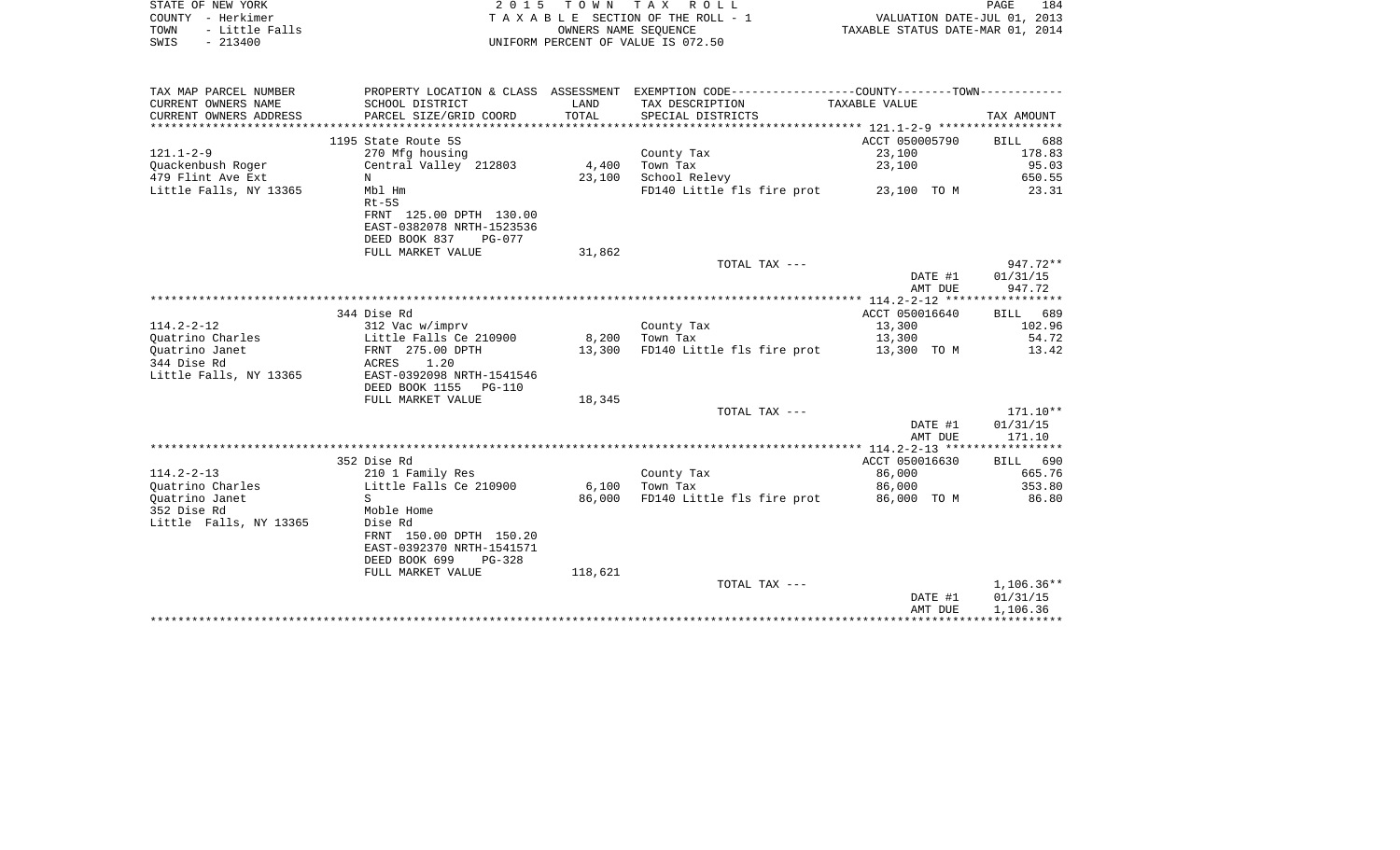| COUNTY - Herkimer<br>TOWN<br>- Little Falls |                                                     | OWNERS NAME SEQUENCE | TAXABLE SECTION OF THE ROLL - 1                                                               | VALUATION DATE-JUL 01, 2013<br>TAXABLE STATUS DATE-MAR 01, 2014 |                   |
|---------------------------------------------|-----------------------------------------------------|----------------------|-----------------------------------------------------------------------------------------------|-----------------------------------------------------------------|-------------------|
| $-213400$<br>SWIS                           |                                                     |                      | UNIFORM PERCENT OF VALUE IS 072.50                                                            |                                                                 |                   |
| TAX MAP PARCEL NUMBER                       |                                                     |                      | PROPERTY LOCATION & CLASS ASSESSMENT EXEMPTION CODE---------------COUNTY-------TOWN---------- |                                                                 |                   |
| CURRENT OWNERS NAME                         | SCHOOL DISTRICT                                     | LAND                 | TAX DESCRIPTION                                                                               | TAXABLE VALUE                                                   |                   |
| CURRENT OWNERS ADDRESS                      | PARCEL SIZE/GRID COORD                              | TOTAL                | SPECIAL DISTRICTS                                                                             |                                                                 | TAX AMOUNT        |
|                                             |                                                     |                      |                                                                                               |                                                                 |                   |
| $114.2 - 2 - 14$                            | Dise Rd<br>314 Rural vac<10                         |                      |                                                                                               | ACCT 050018410                                                  | BILL 691          |
| Quatrino Charles                            | Little Falls Ce 210900                              |                      | County Tax<br>$2,500$ Town Tax                                                                | 2,500<br>2,500                                                  | 19.35<br>10.28    |
| Quatrino Janet                              | South                                               | 2,500                | FD140 Little fls fire prot                                                                    | 300 TO M                                                        | .30               |
| RD2                                         | V-L 1Ac                                             |                      |                                                                                               |                                                                 |                   |
| Little Falls, NY 13365                      | Dise Rd                                             |                      |                                                                                               |                                                                 |                   |
|                                             | ACRES<br>1.00                                       |                      |                                                                                               |                                                                 |                   |
|                                             | EAST-0392554 NRTH-1541586                           |                      |                                                                                               |                                                                 |                   |
|                                             | DEED BOOK 720<br>PG-254                             |                      |                                                                                               |                                                                 |                   |
|                                             | FULL MARKET VALUE                                   | 3,448                | TOTAL TAX ---                                                                                 |                                                                 | 29.93**           |
|                                             |                                                     |                      |                                                                                               | DATE #1                                                         | 01/31/15          |
|                                             |                                                     |                      |                                                                                               | AMT DUE                                                         | 29.93             |
|                                             |                                                     |                      |                                                                                               |                                                                 |                   |
|                                             | Dise Rd                                             |                      |                                                                                               | ACCT 050990590                                                  | BILL 692          |
| $114.2 - 2 - 61$                            | 314 Rural vac<10                                    |                      | County Tax                                                                                    | 5,000                                                           | 38.71             |
| Quatrino Charles                            | Little Falls Ce 210900                              | 5,000                | Town Tax                                                                                      | 5,000                                                           | 20.57<br>5.05     |
| Quatrino Janet<br>RD#2 Box 50               | South<br>$V-L$                                      | 5,000                | FD140 Little fls fire prot                                                                    | 5,000 TO M                                                      |                   |
| Little Falls, NY 13365                      | Dise Rd                                             |                      |                                                                                               |                                                                 |                   |
|                                             | FRNT 150.00 DPTH 50.00<br>EAST-0392383 NRTH-1541472 |                      |                                                                                               |                                                                 |                   |
|                                             | DEED BOOK 699<br>PG-328                             |                      |                                                                                               |                                                                 |                   |
|                                             | FULL MARKET VALUE                                   | 6,897                |                                                                                               |                                                                 |                   |
|                                             |                                                     |                      | TOTAL TAX ---                                                                                 |                                                                 | $64.33**$         |
|                                             |                                                     |                      |                                                                                               | DATE #1<br>AMT DUE                                              | 01/31/15<br>64.33 |
|                                             |                                                     |                      |                                                                                               |                                                                 |                   |
|                                             | Gun Club Rd                                         |                      |                                                                                               |                                                                 | BILL 693          |
| 114.4-3-9                                   | 314 Rural vac<10                                    |                      | County Tax                                                                                    | 18,900                                                          | 146.31            |
| Ouresh Nafisa                               | Little Falls Ce 210900                              | 18,900               | Town Tax                                                                                      | 18,900                                                          | 77.75             |
| 18022 W Mission Ln                          | ACRES<br>5.40                                       | 18,900               | FD140 Little fls fire prot                                                                    | 18,900 TO M                                                     | 19.08             |
| Waddell, AZ 85355                           | EAST-0387114 NRTH-1533882                           |                      |                                                                                               |                                                                 |                   |
|                                             | DEED BOOK 1485 PG-949<br>FULL MARKET VALUE          | 26,069               |                                                                                               |                                                                 |                   |
|                                             |                                                     |                      | TOTAL TAX ---                                                                                 |                                                                 | 243.14**          |
|                                             |                                                     |                      |                                                                                               | DATE #1                                                         | 01/31/15          |
|                                             |                                                     |                      |                                                                                               | AMT DUE                                                         | 243.14            |
|                                             |                                                     |                      |                                                                                               |                                                                 |                   |
|                                             | Gun Club Rd                                         |                      |                                                                                               |                                                                 | BILL 694          |
| $114.4 - 3 - 26$                            | 314 Rural vac<10                                    |                      | County Tax<br>Town Tax                                                                        | 2,950                                                           | 22.84             |
| Rader Dusten M<br>Rader Allysa E            | Little Falls Ce 210900<br>no frontage               | 2,950<br>2,950       | FD140 Little fls fire prot                                                                    | 2,950<br>2,950 TO M                                             | 12.14<br>2.98     |
| 1150 Steuben Hill Rd                        | ACRES<br>5.90                                       |                      |                                                                                               |                                                                 |                   |
| Herkimer, NY 13350                          | EAST-0387303 NRTH-1532952                           |                      |                                                                                               |                                                                 |                   |
|                                             | DEED BOOK 1541<br>PG-303                            |                      |                                                                                               |                                                                 |                   |
| PRIOR OWNER ON 3/01/2014                    | FULL MARKET VALUE                                   | 4,069                |                                                                                               |                                                                 |                   |
| Christmas & Associates                      |                                                     |                      |                                                                                               |                                                                 |                   |
|                                             |                                                     |                      | TOTAL TAX ---                                                                                 |                                                                 | $37.96**$         |
|                                             |                                                     |                      |                                                                                               | DATE #1<br>AMT DUE                                              | 01/31/15<br>37.96 |
|                                             |                                                     |                      |                                                                                               | ********************************                                |                   |
|                                             |                                                     |                      |                                                                                               |                                                                 |                   |

STATE OF NEW YORK **EXECUTE:**  $2015$  TOWN TAX ROLL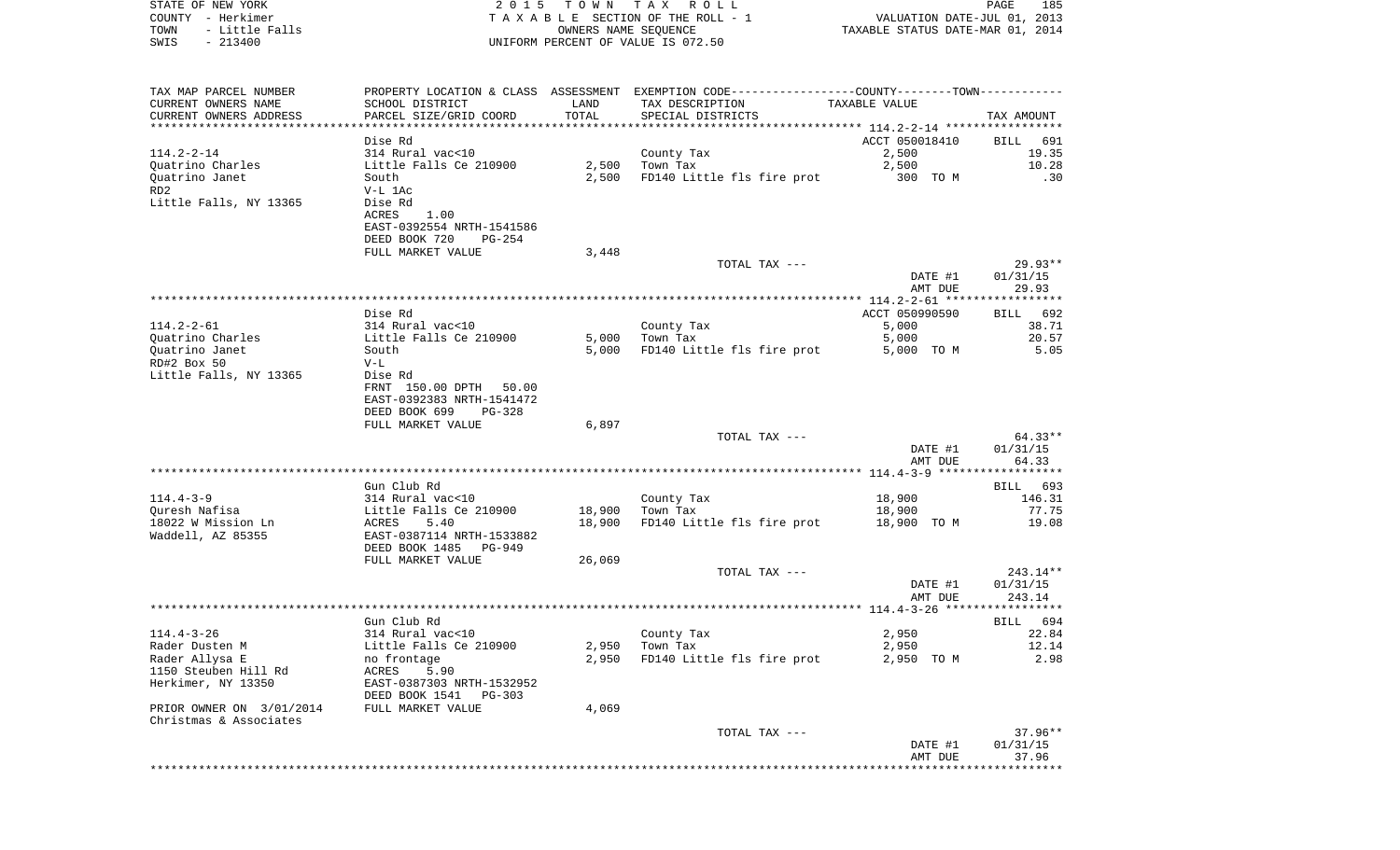STATE OF NEW YORK **EXECUTE:**  $2015$  TOWN TAX ROLL COUNTY - Herkimer<br>
T A X A B L E SECTION OF THE ROLL - 1<br>
T A X A B L E SECTION OF THE ROLL - 1<br>
OWNERS NAME SEQUENCE<br>
SWIS - 213400<br>
OWNERS NAME SEQUENCE TOWN - Little Falls OWNERS NAME SEQUENCE TAXABLE STATUS DATE-MAR 01, 2014 SWIS - 213400 UNIFORM PERCENT OF VALUE IS 072.50

| TAX MAP PARCEL NUMBER  | PROPERTY LOCATION & CLASS ASSESSMENT |        | EXEMPTION CODE-----------------COUNTY-------TOWN- |                |                    |
|------------------------|--------------------------------------|--------|---------------------------------------------------|----------------|--------------------|
| CURRENT OWNERS NAME    | SCHOOL DISTRICT                      | LAND   | TAX DESCRIPTION                                   | TAXABLE VALUE  |                    |
| CURRENT OWNERS ADDRESS | PARCEL SIZE/GRID COORD               | TOTAL  | SPECIAL DISTRICTS                                 |                | TAX AMOUNT         |
| **************         |                                      |        |                                                   |                |                    |
|                        | Johnnycake Rd                        |        |                                                   | ACCT 050100140 | <b>BILL</b><br>695 |
| $127.2 - 3 - 4$        | 314 Rural vac<10                     |        | County Tax                                        | 9,900          | 76.64              |
| Ramdass Hymraj         | Little Falls Ce 210900               | 9,900  | Town Tax                                          | 9,900          | 40.73              |
| 4366 Matilda Ave       | 5.90<br>ACRES                        | 9,900  | FD140 Little fls fire prot                        | 9,900 TO M     | 9.99               |
| Bronx, NY 10466        | EAST-0394080 NRTH-1505676            |        |                                                   |                |                    |
|                        | DEED BOOK 940<br>PG-411              |        |                                                   |                |                    |
|                        | FULL MARKET VALUE                    | 13,655 |                                                   |                |                    |
|                        |                                      |        | TOTAL TAX ---                                     |                | $127.36**$         |
|                        |                                      |        |                                                   | DATE #1        | 01/31/15           |
|                        |                                      |        |                                                   | AMT DUE        | 127.36             |
|                        |                                      |        |                                                   |                |                    |
|                        | 1473 State Route 5S                  |        |                                                   | ACCT 050099120 | 696<br>BILL        |
| $121.2 - 2 - 3.2$      | 210 1 Family Res                     |        | County Tax                                        | 56,800         | 439.71             |
| Rathbun Malcolm        | Little Falls Ce 210900               | 9,100  | Town Tax                                          | 56,800         | 233.67             |
| Rathbun Doris          | North                                | 56,800 | FD140 Little fls fire prot                        | 56,800 TO M    | 57.33              |
| 1473 State Route 5S    | $R-1$                                |        |                                                   |                |                    |
| Mohawk, NY 13407       | Rt 5S                                |        |                                                   |                |                    |
|                        | FRNT 388.00 DPTH                     |        |                                                   |                |                    |
|                        | <b>ACRES</b><br>1.75                 |        |                                                   |                |                    |
|                        | EAST-0387530 NRTH-1524450            |        |                                                   |                |                    |
|                        | DEED BOOK 725<br>$PG-252$            |        |                                                   |                |                    |
|                        | FULL MARKET VALUE                    | 78,345 |                                                   |                |                    |
|                        |                                      |        | TOTAL TAX ---                                     |                | 730.71**           |
|                        |                                      |        |                                                   | DATE #1        | 01/31/15           |
|                        |                                      |        |                                                   | AMT DUE        | 730.71             |
|                        |                                      |        |                                                   |                |                    |
|                        | Jacksonburg Rd                       |        |                                                   | ACCT 050019720 | 697<br>BILL        |
| $121.2 - 2 - 3.4$      | 321 Abandoned ag                     |        | County Tax                                        | 11,100         | 85.93              |
| Rathbun Malcolm        | Little Falls Ce 210900               | 11,100 | Town Tax                                          | 11,100         | 45.67              |
| Rathbun Doris          | 7.80<br>ACRES                        | 11,100 | FD140 Little fls fire prot                        | 11,100 TO M    | 11.20              |
| 1473 State Route 5S    | EAST-0387739 NRTH-1524812            |        |                                                   |                |                    |
| Mohawk, NY 13407       | DEED BOOK 815<br>$PG-49$             |        |                                                   |                |                    |
|                        | FULL MARKET VALUE                    | 15,310 |                                                   |                |                    |
|                        |                                      |        | TOTAL TAX ---                                     |                | 142.80**           |
|                        |                                      |        |                                                   | DATE #1        | 01/31/15           |
|                        |                                      |        |                                                   | AMT DUE        | 142.80             |
|                        |                                      |        |                                                   |                |                    |
|                        | 3800 State Route 167                 |        |                                                   | ACCT 05990720  | 698<br>BILL        |
| $121.2 - 4 - 67.2$     | 270 Mfg housing                      |        | County Tax                                        | 26,800         | 207.47             |
| Rathbun Richard A      | Little Falls Ce 210900               | 6,700  | Town Tax                                          | 26,800         | 110.25             |
| 3800 State Route 167   | East                                 | 26,800 | FD140 Little fls fire prot                        | 26,800 TO M    | 27.05              |
| Little Falls, NY 13365 | FRNT 232.00 DPTH                     |        |                                                   |                |                    |
|                        | 0.68<br>ACRES                        |        |                                                   |                |                    |
|                        | EAST-0391224 NRTH-1521530            |        |                                                   |                |                    |
|                        | DEED BOOK 1457<br>$PG-47$            |        |                                                   |                |                    |
|                        | FULL MARKET VALUE                    | 36,966 |                                                   |                |                    |
|                        |                                      |        | TOTAL TAX ---                                     |                | $344.77**$         |
|                        |                                      |        |                                                   | DATE #1        | 01/31/15           |
|                        |                                      |        |                                                   | AMT DUE        | 344.77             |
|                        |                                      |        |                                                   |                |                    |
|                        |                                      |        |                                                   |                |                    |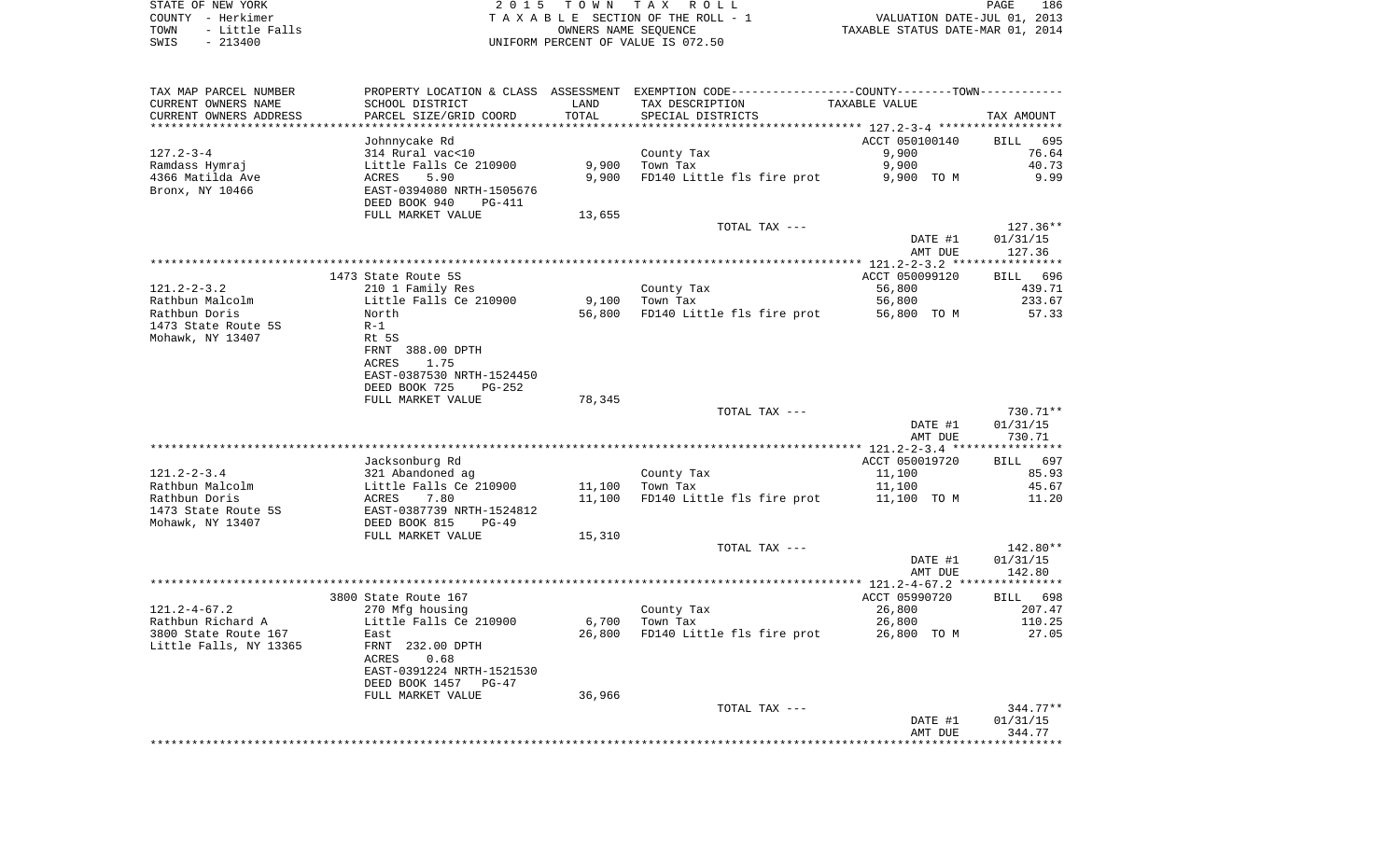| STATE OF NEW YORK      | 2015 TOWN TAX ROLL                 | 187<br>PAGE                      |
|------------------------|------------------------------------|----------------------------------|
| COUNTY - Herkimer      | TAXABLE SECTION OF THE ROLL - 1    | VALUATION DATE-JUL 01, 2013      |
| - Little Falls<br>TOWN | OWNERS NAME SEOUENCE               | TAXABLE STATUS DATE-MAR 01, 2014 |
| $-213400$<br>SWIS      | UNIFORM PERCENT OF VALUE IS 072.50 |                                  |

 $\begin{array}{c} 187 \\ 2013 \\ 2014 \end{array}$ 

| TAX MAP PARCEL NUMBER  |                           |        | PROPERTY LOCATION & CLASS ASSESSMENT EXEMPTION CODE---------------COUNTY-------TOWN---------- |                |             |
|------------------------|---------------------------|--------|-----------------------------------------------------------------------------------------------|----------------|-------------|
| CURRENT OWNERS NAME    | SCHOOL DISTRICT           | LAND   | TAX DESCRIPTION                                                                               | TAXABLE VALUE  |             |
| CURRENT OWNERS ADDRESS | PARCEL SIZE/GRID COORD    | TOTAL  | SPECIAL DISTRICTS                                                                             |                | TAX AMOUNT  |
|                        |                           |        |                                                                                               |                |             |
|                        | 1129 State Route 5S       |        |                                                                                               | ACCT 050012000 | 699<br>BILL |
| $121.1 - 2 - 1$        | 270 Mfg housing           |        | County Tax                                                                                    | 30,000         | 232.24      |
| Rathbun Timothy        | Central Valley 212803     | 5,800  | Town Tax                                                                                      | 30,000         | 123.42      |
| Rathbun Jacqueline     | FRNT 40.00 DPTH           | 30,000 | FD140 Little fls fire prot 30,000 TO M                                                        |                | 30.28       |
| 1109 State Route 5S    | 0.47<br>ACRES             |        |                                                                                               |                |             |
| Mohawk, NY 13407       | EAST-0380928 NRTH-1523575 |        |                                                                                               |                |             |
|                        | DEED BOOK 1130 PG-441     |        |                                                                                               |                |             |
|                        | FULL MARKET VALUE         | 41,379 |                                                                                               |                |             |
|                        |                           |        | TOTAL TAX ---                                                                                 |                | 385.94**    |
|                        |                           |        |                                                                                               | DATE #1        | 01/31/15    |
|                        |                           |        |                                                                                               | AMT DUE        | 385.94      |
|                        |                           |        |                                                                                               |                |             |
|                        | 1155 State Route 5S       |        |                                                                                               | ACCT 050013440 | BILL 700    |
| $121.1 - 2 - 5$        | 210 1 Family Res          |        | County Tax                                                                                    | 30,000         | 232.24      |
| Raymond Heather        | Central Valley 212803     | 1,900  | Town Tax                                                                                      | 30,000         | 123.42      |
| 1155 State Route 5S    | N                         | 30,000 | School Relevy                                                                                 |                | 844.88      |
| Mohawk, NY 13407       | R1 1/4 A                  |        | FD140 Little fls fire prot 30,000 TO M                                                        |                | 30.28       |
|                        | Rt 5S                     |        |                                                                                               |                |             |
|                        | FRNT<br>50.00 DPTH 107.00 |        |                                                                                               |                |             |
|                        | EAST-0381338 NRTH-1523454 |        |                                                                                               |                |             |
|                        | DEED BOOK 1361 PG-878     |        |                                                                                               |                |             |
|                        | FULL MARKET VALUE         | 41,379 |                                                                                               |                |             |
|                        |                           |        | TOTAL TAX ---                                                                                 |                | 1,230.82**  |
|                        |                           |        |                                                                                               | DATE #1        | 01/31/15    |
|                        |                           |        |                                                                                               | AMT DUE        | 1,230.82    |
|                        |                           |        |                                                                                               |                |             |
|                        | 3918 State Route 167      |        |                                                                                               | ACCT 050006510 | BILL 701    |
| $121.2 - 3 - 5$        | 210 1 Family Res          |        | County Tax                                                                                    | 67,900         | 525.64      |
| Reardon Cathy A        | Little Falls Ce 210900    |        | $6,900$ Town Tax                                                                              | 67,900         | 279.34      |
| 3918 State Route 167   | E                         | 67,900 | FD140 Little fls fire prot                                                                    | 67,900 TO M    | 68.53       |
| Little Falls, NY 13365 | $R-1$                     |        |                                                                                               |                |             |
|                        | Rt-167                    |        |                                                                                               |                |             |
|                        | ACRES<br>0.72             |        |                                                                                               |                |             |
|                        | EAST-0391120 NRTH-1523835 |        |                                                                                               |                |             |
|                        | DEED BOOK 1450 PG-130     |        |                                                                                               |                |             |
|                        | FULL MARKET VALUE         | 93,655 |                                                                                               |                |             |
|                        |                           |        | TOTAL TAX ---                                                                                 |                | $873.51**$  |
|                        |                           |        |                                                                                               | DATE #1        | 01/31/15    |
|                        |                           |        |                                                                                               | AMT DUE        | 873.51      |
|                        |                           |        |                                                                                               |                |             |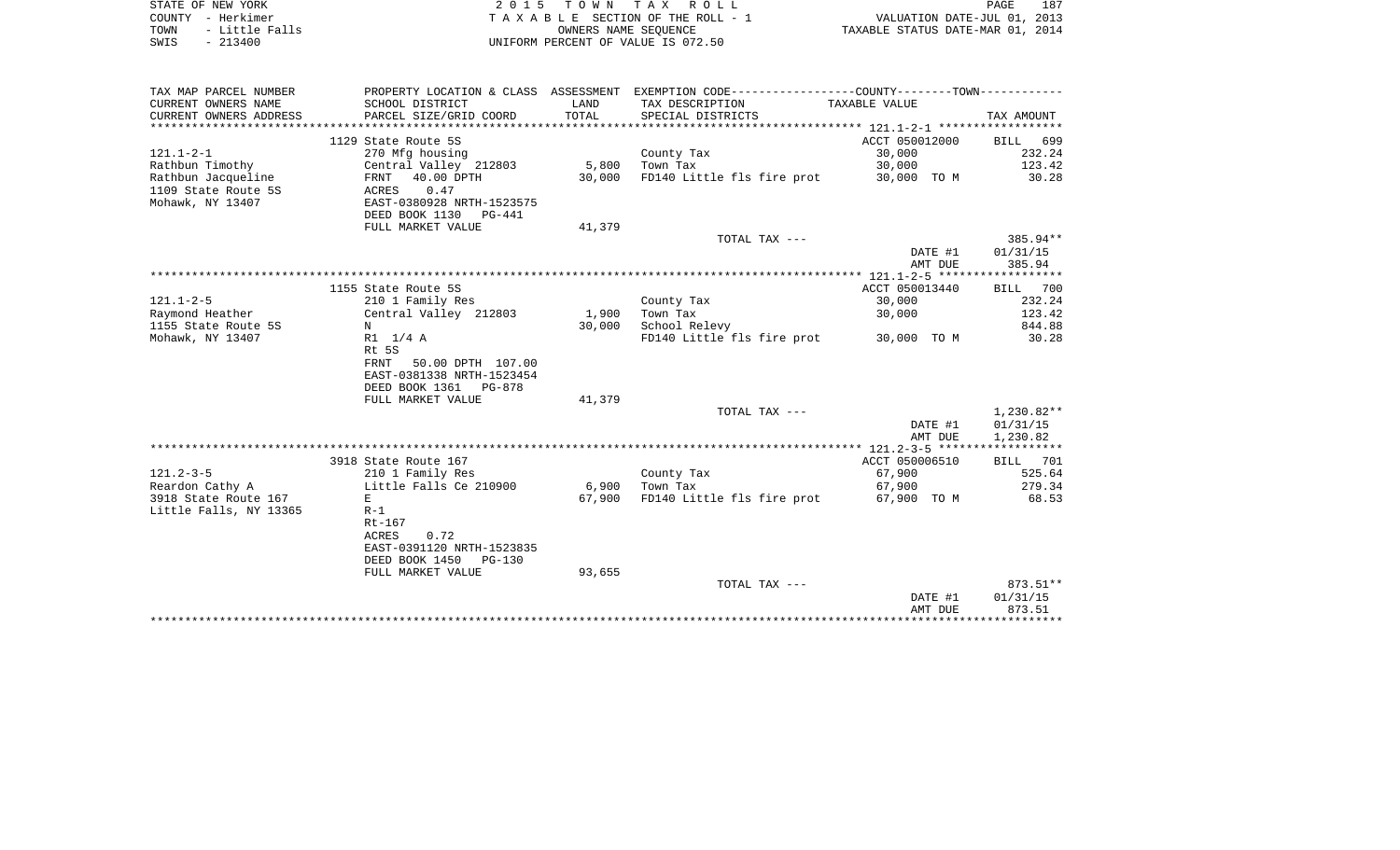| STATE OF NEW YORK |  |          |                |  |  |
|-------------------|--|----------|----------------|--|--|
| COUNTY - Herkimer |  |          |                |  |  |
| TOWN              |  |          | - Little Falls |  |  |
| <b>CMTC</b>       |  | - 213400 |                |  |  |

STATE OF NEW YORK 2 0 1 5 T O W N T A X R O L L PAGE 188COUNTY - Herkimer<br>
T A X A B L E SECTION OF THE ROLL - 1<br>
OWNERS NAME SECTION OF THE ROLL - 1 TOWN - Little Falls OWNERS NAME SEQUENCE TAXABLE STATUS DATE-MAR 01, 2014 SWIS - 213400 UNIFORM PERCENT OF VALUE IS 072.50

| TAX MAP PARCEL NUMBER     |                           |         | PROPERTY LOCATION & CLASS ASSESSMENT EXEMPTION CODE---------------COUNTY-------TOWN---------- |                  |                    |
|---------------------------|---------------------------|---------|-----------------------------------------------------------------------------------------------|------------------|--------------------|
| CURRENT OWNERS NAME       | SCHOOL DISTRICT           | LAND    | TAX DESCRIPTION                                                                               | TAXABLE VALUE    |                    |
| CURRENT OWNERS ADDRESS    | PARCEL SIZE/GRID COORD    | TOTAL   | SPECIAL DISTRICTS                                                                             |                  | TAX AMOUNT         |
|                           |                           |         |                                                                                               |                  |                    |
|                           | Burt Rd                   |         |                                                                                               | ACCT 050014430   | BILL 702           |
| $114.1 - 1 - 29.1$        | 322 Rural vac>10          |         | AG MKTS L 41720                                                                               | 31,787<br>31,787 |                    |
| Reardon Daniel            | Herkimer Centra 213001    |         | 65,600 County Tax                                                                             | 33,813           | 261.76             |
| 629 Burt Rd               | ACRES<br>83.40            | 65,600  | Town Tax                                                                                      | 33,813           | 139.11             |
| Little Falls, NY 13365    | EAST-0380893 NRTH-1536684 |         | FD140 Little fls fire prot                                                                    | 33,813 TO M      | 34.13              |
|                           | DEED BOOK 945<br>PG-335   |         | 31,787 EX                                                                                     |                  |                    |
| MAY BE SUBJECT TO PAYMENT | FULL MARKET VALUE         | 90,483  |                                                                                               |                  |                    |
| UNDER AGDIST LAW TIL 2018 |                           |         |                                                                                               |                  |                    |
|                           |                           |         | TOTAL TAX ---                                                                                 |                  | $435.00**$         |
|                           |                           |         |                                                                                               | DATE #1          | 01/31/15           |
|                           |                           |         |                                                                                               | AMT DUE          | 435.00             |
|                           |                           |         |                                                                                               |                  |                    |
|                           | 629 Burt Rd               |         |                                                                                               | ACCT 050006330   | 703                |
|                           |                           |         |                                                                                               |                  | BILL               |
| $114.1 - 1 - 27$          | 241 Rural res&ag          |         | AG MKTS L 41720                                                                               | $\overline{0}$   | $\mathbf{0}$       |
| Reardon Daniel B          | Herkimer Centra 213001    |         | 52,900 County Tax                                                                             | 152,100          | 1,177.47           |
| Reardon Joan              | ACRES 137.80              | 152,100 | Town Tax                                                                                      | 152,100          | 625.74             |
| 629 Burt Rd               | EAST-0382722 NRTH-1537638 |         | FD140 Little fls fire prot 152,100 TO M                                                       |                  | 153.52             |
| Little Falls, NY 13365    | DEED BOOK 874<br>PG-564   |         |                                                                                               |                  |                    |
|                           | FULL MARKET VALUE         | 209,793 |                                                                                               |                  |                    |
| MAY BE SUBJECT TO PAYMENT |                           |         |                                                                                               |                  |                    |
| UNDER AGDIST LAW TIL 2018 |                           |         |                                                                                               |                  |                    |
|                           |                           |         | TOTAL TAX ---                                                                                 |                  | $1,956.73**$       |
|                           |                           |         |                                                                                               | DATE #1          | 01/31/15           |
|                           |                           |         |                                                                                               | AMT DUE          | 1,956.73           |
|                           |                           |         |                                                                                               |                  |                    |
|                           | Eatonbush Rd              |         |                                                                                               | ACCT 050006360   | 704<br><b>BILL</b> |
| $114.1 - 1 - 31$          | 835 Cable tv              |         | County Tax                                                                                    | 300              | 2.32               |
| Reardon Daniel B & Joan   | Herkimer Centra 213001    | 300     | Town Tax                                                                                      | 300              | 1.23               |
| 629 Burt Rd               | N                         | 300     | FD140 Little fls fire prot                                                                    | 300 TO M         | .30                |
| Little Falls, NY 13365    | Antenna On 114.1-1-27     |         |                                                                                               |                  |                    |
|                           | Wten Albany Ch 10&19      |         |                                                                                               |                  |                    |
|                           | 0.01<br>ACRES             |         |                                                                                               |                  |                    |
|                           | EAST-0380207 NRTH-1539134 |         |                                                                                               |                  |                    |
|                           | DEED BOOK 874<br>$PG-564$ |         |                                                                                               |                  |                    |
|                           | FULL MARKET VALUE         | 414     |                                                                                               |                  |                    |
|                           |                           |         | TOTAL TAX ---                                                                                 |                  | $3.85**$           |
|                           |                           |         |                                                                                               | DATE #1          | 01/31/15           |
|                           |                           |         |                                                                                               | AMT DUE          | 3.85               |
|                           |                           |         |                                                                                               |                  |                    |
|                           | 3912 State Route 167      |         |                                                                                               | ACCT 050990680   | BILL 705           |
| $121.2 - 3 - 16.7$        | 240 Rural res             |         |                                                                                               |                  | 479.97             |
|                           |                           |         | County Tax                                                                                    | 62,000           |                    |
| Reardon David             | Little Falls Ce 210900    | 12,500  | Town Tax                                                                                      | 62,000           | 255.07             |
| Reardon Diana             | ACRES<br>19.00            | 62,000  | FD140 Little fls fire prot 62,000 TO M                                                        |                  | 62.58              |
| 3912 State Route 167      | EAST-0391859 NRTH-1523656 |         |                                                                                               |                  |                    |
| Little Falls, NY 13365    | DEED BOOK 705<br>PG-126   |         |                                                                                               |                  |                    |
|                           | FULL MARKET VALUE         | 85,517  |                                                                                               |                  |                    |
|                           |                           |         | TOTAL TAX ---                                                                                 |                  | 797.62**           |
|                           |                           |         |                                                                                               | DATE #1          | 01/31/15           |
|                           |                           |         |                                                                                               | AMT DUE          | 797.62             |
|                           |                           |         |                                                                                               |                  |                    |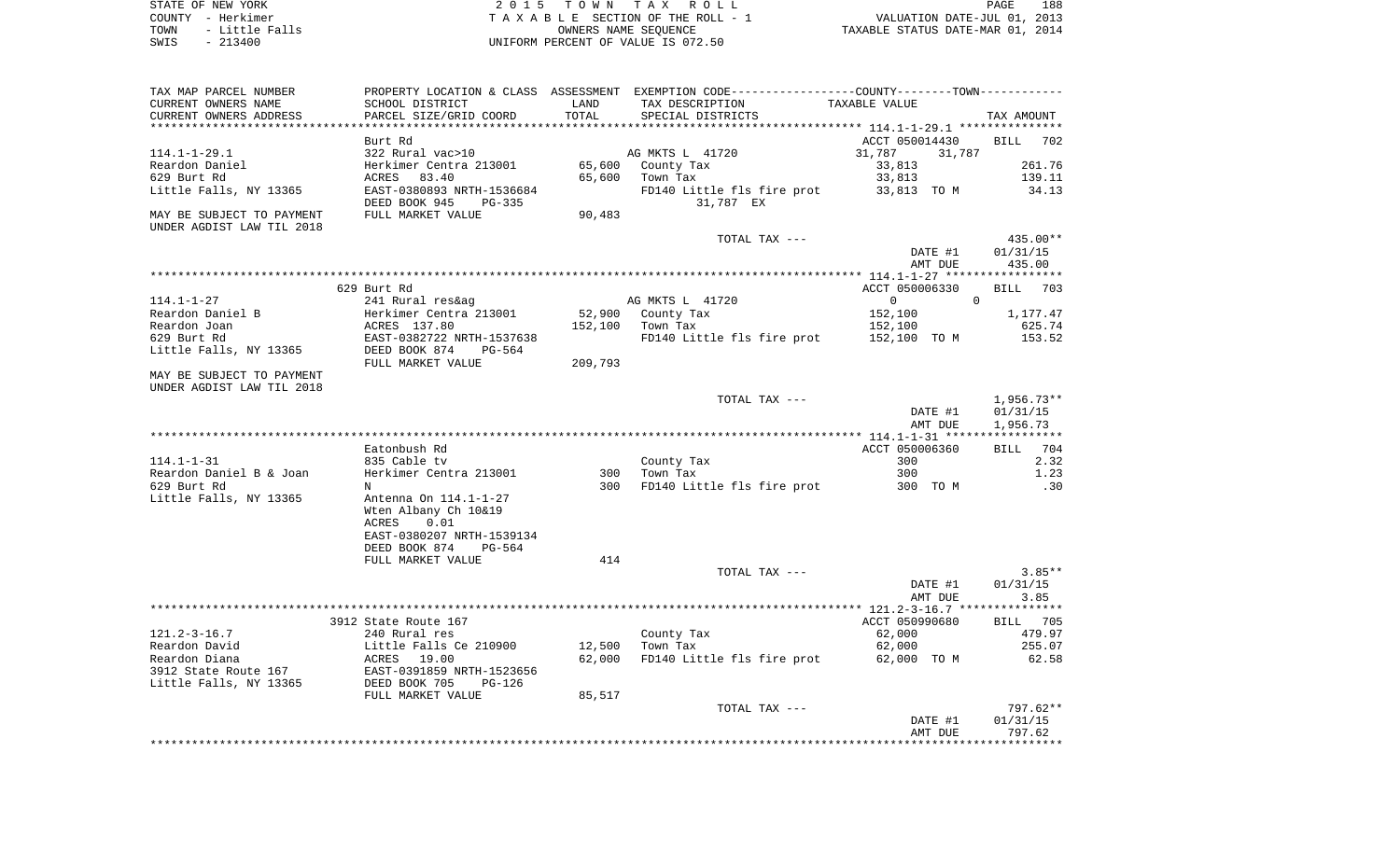| STATE OF NEW YORK      | 2015 TOWN TAX ROLL                 | 189<br>PAGE                      |
|------------------------|------------------------------------|----------------------------------|
| COUNTY - Herkimer      | TAXABLE SECTION OF THE ROLL - 1    | VALUATION DATE-JUL 01, 2013      |
| - Little Falls<br>TOWN | OWNERS NAME SEOUENCE               | TAXABLE STATUS DATE-MAR 01, 2014 |
| $-213400$<br>SWIS      | UNIFORM PERCENT OF VALUE IS 072.50 |                                  |

| TAX MAP PARCEL NUMBER         |                                                        |                 | PROPERTY LOCATION & CLASS ASSESSMENT EXEMPTION CODE----------------COUNTY-------TOWN----------- |                       |                    |
|-------------------------------|--------------------------------------------------------|-----------------|-------------------------------------------------------------------------------------------------|-----------------------|--------------------|
| CURRENT OWNERS NAME           | SCHOOL DISTRICT                                        | LAND            | TAX DESCRIPTION                                                                                 | TAXABLE VALUE         |                    |
| CURRENT OWNERS ADDRESS        | PARCEL SIZE/GRID COORD                                 | TOTAL           | SPECIAL DISTRICTS                                                                               |                       | TAX AMOUNT         |
|                               |                                                        |                 |                                                                                                 |                       |                    |
|                               | Paines Hollow Rd                                       |                 |                                                                                                 | ACCT 050990230        | <b>BILL</b><br>706 |
| $121.2 - 3 - 16.8$            | 311 Res vac land                                       |                 | County Tax                                                                                      | 1,300                 | 10.06              |
| Reardon David                 | Little Falls Ce 210900                                 | 1,300           | Town Tax                                                                                        | 1,300                 | 5.35               |
| Reardon Diana                 | V-L 180X121                                            | 1,300           | FD140 Little fls fire prot                                                                      | 1,300 TO M            | 1.31               |
| 3912 State Route 167          | ACRES<br>0.50                                          |                 |                                                                                                 |                       |                    |
| Little Falls, NY 13365        | EAST-0391278 NRTH-1523857                              |                 |                                                                                                 |                       |                    |
|                               | DEED BOOK 1289<br>PG-127                               |                 |                                                                                                 |                       |                    |
|                               | FULL MARKET VALUE                                      | 1,793           |                                                                                                 |                       |                    |
|                               |                                                        |                 | TOTAL TAX ---                                                                                   |                       | $16.72**$          |
|                               |                                                        |                 |                                                                                                 | DATE #1               | 01/31/15           |
|                               |                                                        |                 |                                                                                                 | AMT DUE               | 16.72              |
|                               |                                                        |                 |                                                                                                 |                       |                    |
|                               | 3906 State Route 167                                   |                 |                                                                                                 | ACCT 050990650        | BILL 707           |
| $121.2 - 3 - 16.3$            | 312 Vac w/imprv                                        |                 | County Tax                                                                                      | 19,300                | 149.41             |
| Reardon David A               | Little Falls Ce 210900                                 | 9,100           | Town Tax                                                                                        | 19,300                | 79.40              |
| Reardon Diana L               | ACRES<br>1.72                                          | 19,300          | FD140 Little fls fire prot                                                                      | 19,300 TO M           | 19.48              |
| 3912 State Route 167          | EAST-0391206 NRTH-1523586<br>DEED BOOK 909<br>$PG-608$ |                 |                                                                                                 |                       |                    |
| Little Falls, NY 13365        | FULL MARKET VALUE                                      | 26,621          |                                                                                                 |                       |                    |
|                               |                                                        |                 | TOTAL TAX ---                                                                                   |                       | 248.29**           |
|                               |                                                        |                 |                                                                                                 | DATE #1               | 01/31/15           |
|                               |                                                        |                 |                                                                                                 | AMT DUE               | 248.29             |
|                               |                                                        |                 |                                                                                                 |                       |                    |
|                               | Paines Hollow Rd                                       |                 |                                                                                                 | ACCT 050012720        | 708<br>BILL        |
| $127.2 - 5 - 2$               | 314 Rural vac<10                                       |                 | County Tax                                                                                      | 10,000                | 77.41              |
| Reese Allen                   | Owen D Young<br>215001                                 | 10,000          | Town Tax                                                                                        | 10,000                | 41.14              |
| Reese Wendy                   | 5.00<br>ACRES                                          | 10,000          | FD140 Little fls fire prot                                                                      | 10,000 TO M           | 10.09              |
| 374 Skyline Dr                | EAST-0388417 NRTH-1511824                              |                 |                                                                                                 |                       |                    |
| Staten Island, NY 10304       | DEED BOOK 1475<br>PG-806                               |                 |                                                                                                 |                       |                    |
|                               | FULL MARKET VALUE                                      | 13,793          |                                                                                                 |                       |                    |
|                               |                                                        |                 | TOTAL TAX ---                                                                                   |                       | 128.64**           |
|                               |                                                        |                 |                                                                                                 | DATE #1               | 01/31/15           |
|                               |                                                        |                 |                                                                                                 | AMT DUE               | 128.64             |
|                               |                                                        |                 |                                                                                                 |                       |                    |
|                               | 119 Ohara Rd                                           |                 |                                                                                                 | ACCT 050011790        | 709<br>BILL        |
| $114.2 - 1 - 39$              | 210 1 Family Res                                       |                 | County Tax                                                                                      | 17,500                | 135.47             |
| Regan Michael<br>Regan Sandra | Little Falls Ce 210900<br>W                            | 6,800<br>17,500 | Town Tax<br>FD140 Little fls fire prot                                                          | 17,500<br>17,500 TO M | 71.99<br>17.66     |
| 124 Ohara Rd                  | R1                                                     |                 |                                                                                                 |                       |                    |
| Little Falls, NY 13365        | O Hara Rd                                              |                 |                                                                                                 |                       |                    |
|                               | FRNT 124.20 DPTH                                       |                 |                                                                                                 |                       |                    |
|                               | ACRES<br>0.71                                          |                 |                                                                                                 |                       |                    |
|                               | EAST-0390124 NRTH-1539131                              |                 |                                                                                                 |                       |                    |
|                               | DEED BOOK 1357<br>$PG-200$                             |                 |                                                                                                 |                       |                    |
|                               | FULL MARKET VALUE                                      | 24,138          |                                                                                                 |                       |                    |
|                               |                                                        |                 | TOTAL TAX ---                                                                                   |                       | $225.12**$         |
|                               |                                                        |                 |                                                                                                 | DATE #1               | 01/31/15           |
|                               |                                                        |                 |                                                                                                 | AMT DUE               | 225.12             |
|                               |                                                        |                 |                                                                                                 |                       | ********           |
|                               |                                                        |                 |                                                                                                 |                       |                    |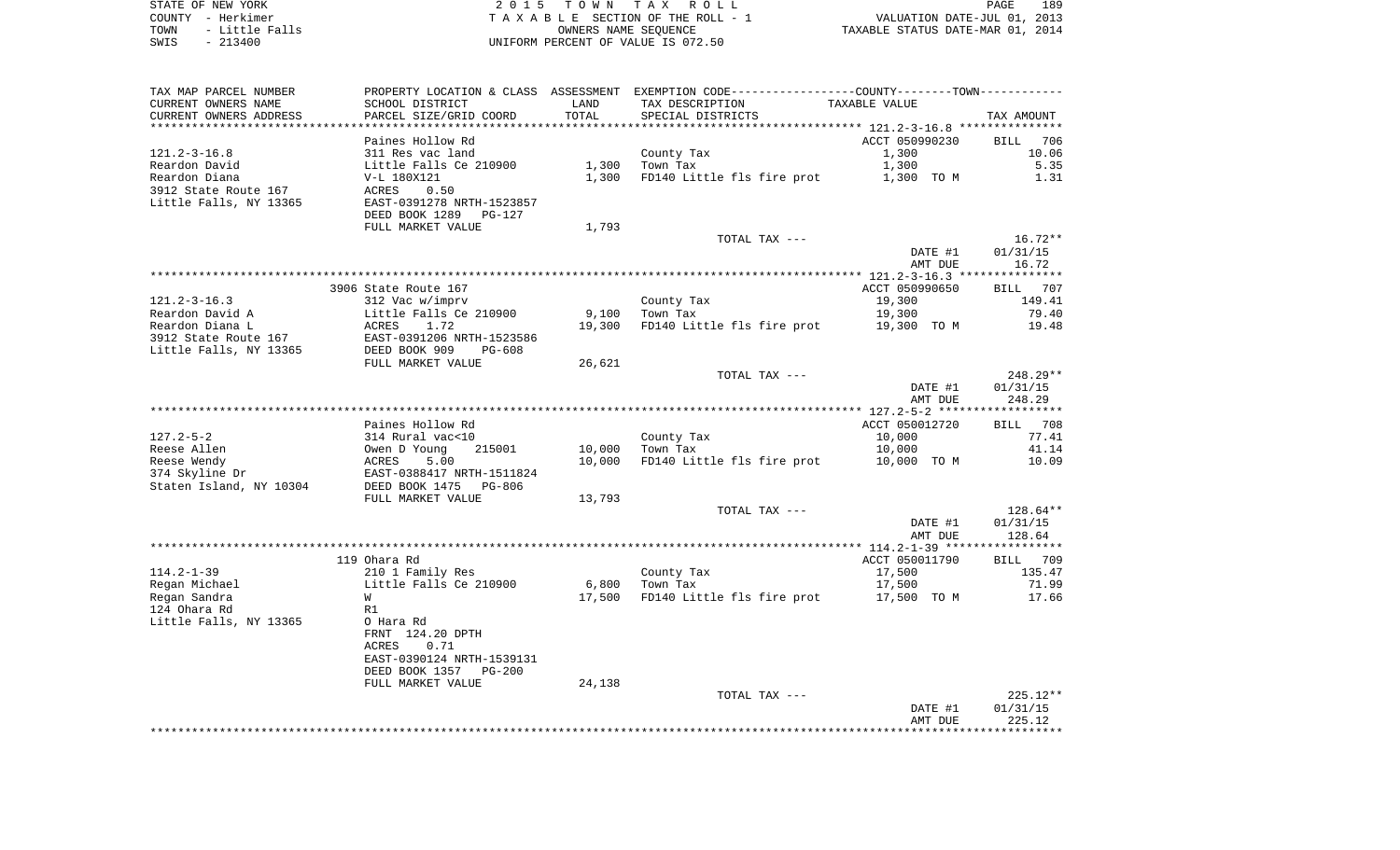| COUNTY - Herkimer                           |                                                      |         | TAXABLE SECTION OF THE ROLL - 1                                                                | VALUATION DATE-JUL 01, 2013      |                      |
|---------------------------------------------|------------------------------------------------------|---------|------------------------------------------------------------------------------------------------|----------------------------------|----------------------|
| TOWN<br>- Little Falls<br>$-213400$<br>SWIS |                                                      |         | OWNERS NAME SEQUENCE<br>UNIFORM PERCENT OF VALUE IS 072.50                                     | TAXABLE STATUS DATE-MAR 01, 2014 |                      |
|                                             |                                                      |         |                                                                                                |                                  |                      |
| TAX MAP PARCEL NUMBER                       |                                                      |         | PROPERTY LOCATION & CLASS ASSESSMENT EXEMPTION CODE---------------COUNTY--------TOWN---------- |                                  |                      |
| CURRENT OWNERS NAME                         | SCHOOL DISTRICT                                      | LAND    | TAX DESCRIPTION                                                                                | TAXABLE VALUE                    |                      |
| CURRENT OWNERS ADDRESS                      | PARCEL SIZE/GRID COORD                               | TOTAL   | SPECIAL DISTRICTS                                                                              |                                  | TAX AMOUNT           |
|                                             |                                                      |         |                                                                                                |                                  |                      |
|                                             | Ohara Rd                                             |         |                                                                                                | ACCT 050007200                   | BILL<br>710          |
| 114.2-2-38<br>Regan Michael                 | 311 Res vac land                                     | 300     | County Tax<br>Town Tax                                                                         | 300<br>300                       | 2.32<br>1.23         |
| Regan Sandra                                | Little Falls Ce 210900<br>N                          | 300     | FD140 Little fls fire prot                                                                     | 300 TO M                         | .30                  |
| 124 O'hara Rd                               | $V-L$                                                |         |                                                                                                |                                  |                      |
| Little Falls, NY 13365                      | Ohara Rd                                             |         |                                                                                                |                                  |                      |
|                                             | FRNT 180.00 DPTH 249.90                              |         |                                                                                                |                                  |                      |
|                                             | 2.00<br>ACRES                                        |         |                                                                                                |                                  |                      |
|                                             | EAST-0390574 NRTH-1538990                            |         |                                                                                                |                                  |                      |
|                                             | DEED BOOK 761<br>PG-196                              |         |                                                                                                |                                  |                      |
|                                             | FULL MARKET VALUE                                    | 414     |                                                                                                |                                  |                      |
|                                             |                                                      |         | TOTAL TAX ---                                                                                  | DATE #1                          | $3.85**$<br>01/31/15 |
|                                             |                                                      |         |                                                                                                | AMT DUE                          | 3.85                 |
|                                             |                                                      |         |                                                                                                |                                  |                      |
|                                             | 124 Ohara Rd                                         |         |                                                                                                | ACCT 050007230                   | BILL 711             |
| 114.2-2-42                                  | 210 1 Family Res                                     |         | County Tax                                                                                     | 75,200                           | 582.15               |
| Regan Michael                               | Little Falls Ce 210900                               | 8,200   | Town Tax                                                                                       | 75,200                           | 309.37               |
| Regan Sandra                                | FRNT 200.00 DPTH                                     |         | 75,200 FD140 Little fls fire prot                                                              | 75,200 TO M                      | 75.90                |
| 124 Ohara Rd                                | 1.13<br>ACRES                                        |         |                                                                                                |                                  |                      |
| Little Falls, NY 13365                      | EAST-0390355 NRTH-1539089<br>DEED BOOK 761<br>PG-196 |         |                                                                                                |                                  |                      |
|                                             | FULL MARKET VALUE                                    | 103,724 |                                                                                                |                                  |                      |
|                                             |                                                      |         | TOTAL TAX ---                                                                                  |                                  | $967.42**$           |
|                                             |                                                      |         |                                                                                                | DATE #1                          | 01/31/15             |
|                                             |                                                      |         |                                                                                                | AMT DUE                          | 967.42               |
|                                             |                                                      |         |                                                                                                |                                  |                      |
|                                             | Ohara Rd                                             |         |                                                                                                | ACCT 050099510                   | BILL 712             |
| 114.2-2-49<br>Regan Michael                 | 314 Rural vac<10<br>Little Falls Ce 210900           | 1,300   | County Tax<br>Town Tax                                                                         | 1,300<br>1,300                   | 10.06<br>5.35        |
| 124 O'hara Rd                               | East                                                 | 1,300   | FD140 Little fls fire prot                                                                     | 1,300 TO M                       | 1.31                 |
| Little Falls, NY 13365                      | ACRES<br>0.51                                        |         |                                                                                                |                                  |                      |
|                                             | EAST-0390589 NRTH-1539837                            |         |                                                                                                |                                  |                      |
|                                             | DEED BOOK 767<br>PG-73                               |         |                                                                                                |                                  |                      |
|                                             | FULL MARKET VALUE                                    | 1,793   |                                                                                                |                                  |                      |
|                                             |                                                      |         | TOTAL TAX ---                                                                                  |                                  | $16.72**$            |
|                                             |                                                      |         |                                                                                                | DATE #1                          | 01/31/15             |
|                                             |                                                      |         |                                                                                                | AMT DUE                          | 16.72                |
|                                             | 460 Flint Ave Ext                                    |         |                                                                                                | ACCT 050012120                   | 713<br>BILL          |
| 121.27-1-17                                 | 210 1 Family Res                                     |         | County Tax                                                                                     | 79,200                           | 613.12               |
| Restante Paul Jr                            | Little Falls Ce 210900                               | 6,200   | Town Tax                                                                                       | 79,200                           | 325.83               |
| Linney & Rejman                             | Ν                                                    | 79,200  | FD140 Little fls fire prot                                                                     | 79,200 TO M                      | 79.94                |
| 460 Flint Ave Ext                           | $R-1$                                                |         |                                                                                                |                                  |                      |
| Little Falls, NY 13365                      | Rt-167                                               |         |                                                                                                |                                  |                      |
|                                             | FRNT 140.00 DPTH 175.00                              |         |                                                                                                |                                  |                      |
|                                             | EAST-0392375 NRTH-1526404                            |         |                                                                                                |                                  |                      |
|                                             | DEED BOOK 816<br>PG-517<br>FULL MARKET VALUE         | 109,241 |                                                                                                |                                  |                      |
|                                             |                                                      |         | TOTAL TAX ---                                                                                  |                                  | $1,018.89**$         |
|                                             |                                                      |         |                                                                                                | DATE #1                          | 01/31/15             |
|                                             |                                                      |         |                                                                                                | AMT DUE                          | 1,018.89             |
|                                             |                                                      |         |                                                                                                |                                  |                      |

PAGE 190

STATE OF NEW YORK **EXECUTE:**  $2015$  TOWN TAX ROLL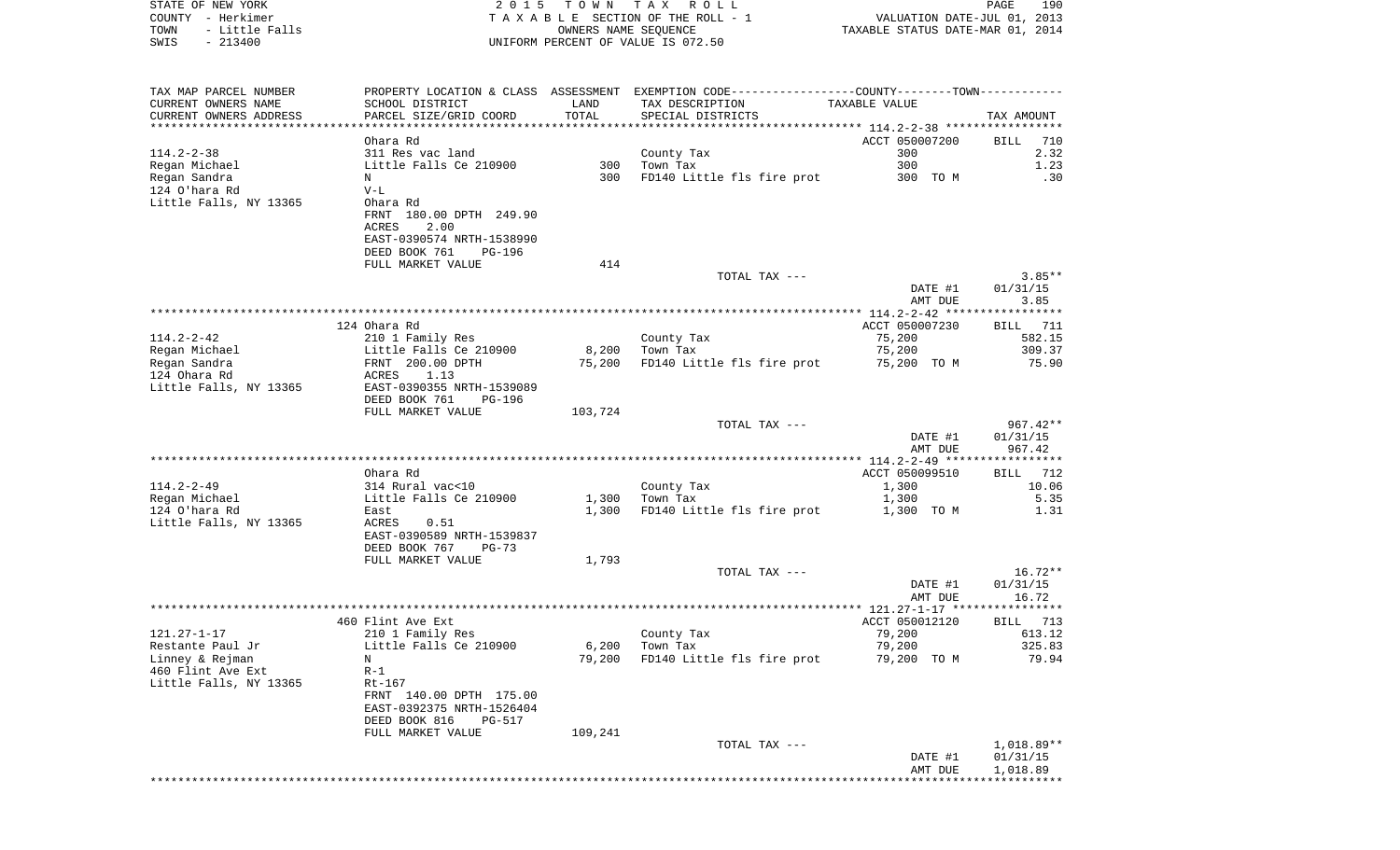| STATE OF NEW YORK<br>COUNTY - Herkimer        |                                                                       | 2015 TOWN            | T A X<br>R O L L<br>TAXABLE SECTION OF THE ROLL - 1                                         | VALUATION DATE-JUL 01, 2013      | PAGE<br>191                    |
|-----------------------------------------------|-----------------------------------------------------------------------|----------------------|---------------------------------------------------------------------------------------------|----------------------------------|--------------------------------|
| TOWN<br>- Little Falls<br>SWIS<br>$-213400$   |                                                                       | OWNERS NAME SEOUENCE | UNIFORM PERCENT OF VALUE IS 072.50                                                          | TAXABLE STATUS DATE-MAR 01, 2014 |                                |
| TAX MAP PARCEL NUMBER                         |                                                                       |                      | PROPERTY LOCATION & CLASS ASSESSMENT EXEMPTION CODE--------------COUNTY-------TOWN--------- |                                  |                                |
| CURRENT OWNERS NAME<br>CURRENT OWNERS ADDRESS | SCHOOL DISTRICT<br>PARCEL SIZE/GRID COORD                             | LAND<br>TOTAL        | TAX DESCRIPTION<br>SPECIAL DISTRICTS                                                        | TAXABLE VALUE                    | TAX AMOUNT                     |
|                                               |                                                                       |                      |                                                                                             |                                  |                                |
| $127.4 - 2 - 20.2$                            | 1836 State Route 168<br>270 Mfg housing                               |                      | County Tax                                                                                  | ACCT 050019610<br>33,400         | BILL<br>714<br>258.56          |
| Reynolds Raymond                              | Owen D Young<br>215001                                                | 8,000                | Town Tax                                                                                    | 33,400                           | 137.41                         |
| Reynolds Brenda                               | North                                                                 | 33,400               | FD140 Little fls fire prot                                                                  | 33,400 TO M                      | 33.71                          |
| 1582 Shoemaker Rd<br>Mohawk, NY 13407         | FRNT 240.02 DPTH 200.00<br>ACRES<br>0.99<br>EAST-0388279 NRTH-1501936 |                      |                                                                                             |                                  |                                |
|                                               | DEED BOOK 649<br>$PG-34$                                              |                      |                                                                                             |                                  |                                |
|                                               | FULL MARKET VALUE                                                     | 46,069               |                                                                                             |                                  |                                |
|                                               |                                                                       |                      | TOTAL TAX ---                                                                               | DATE #1<br>AMT DUE               | 429.68**<br>01/31/15<br>429.68 |
|                                               |                                                                       |                      |                                                                                             |                                  |                                |
|                                               | 441 Eatonville Rd                                                     |                      |                                                                                             | ACCT 050019730                   | 715<br>BILL                    |
| $114.3 - 1 - 3.2$                             | 280 Res Multiple                                                      |                      | County Tax                                                                                  | 77,000                           | 596.09                         |
| Rice Bertram<br>441 Eatonville Rd             | Herkimer Centra 213001<br>FRNT 725.00 DPTH                            | 12,200<br>77,000     | Town Tax<br>FD140 Little fls fire prot                                                      | 77,000<br>77,000 TO M            | 316.78<br>77.72                |
| Little Falls, NY 13365                        | ACRES<br>4.00                                                         |                      |                                                                                             |                                  |                                |
|                                               | EAST-0379728 NRTH-1533568<br>DEED BOOK 1485<br>PG-374                 |                      |                                                                                             |                                  |                                |
|                                               | FULL MARKET VALUE                                                     | 106,207              |                                                                                             |                                  |                                |
|                                               |                                                                       |                      | TOTAL TAX ---                                                                               | DATE #1<br>AMT DUE               | 990.59**<br>01/31/15<br>990.59 |
|                                               |                                                                       |                      |                                                                                             |                                  |                                |
|                                               | 2790 State Route 167                                                  |                      |                                                                                             |                                  | 716<br>BILL.                   |
| 127.2-2-11.3<br>Rice Elizabeth Ann            | 311 Res vac land                                                      | 14,200               | County Tax<br>Town Tax                                                                      | 14,200<br>14,200                 | 109.93<br>58.42                |
| 2790 State Route 167                          | 215001<br>Owen D Young<br>FRNT 1787.00 DPTH                           | 14,200               | FD140 Little fls fire prot                                                                  | 14,200 TO M                      | 14.33                          |
| Mohawk, NY 13407                              | 12.40<br>ACRES<br>EAST-0387800 NRTH-1507700                           |                      |                                                                                             |                                  |                                |
|                                               | DEED BOOK 938<br>PG-164                                               |                      |                                                                                             |                                  |                                |
|                                               | FULL MARKET VALUE                                                     | 19,586               | TOTAL TAX ---                                                                               |                                  | 182.68**                       |
|                                               |                                                                       |                      |                                                                                             | DATE #1<br>AMT DUE               | 01/31/15<br>182.68             |
|                                               |                                                                       |                      |                                                                                             |                                  |                                |
|                                               | 123 Johnny Cake Rd                                                    |                      |                                                                                             | ACCT 050003600                   | 717<br>BILL                    |
| $127.2 - 2 - 11.1$<br>Rice ET AL Elizabeth    | 240 Rural res<br>Owen D Young<br>215001                               | 12,100               | County Tax<br>Town Tax                                                                      | 45,200<br>45,200                 | 349.91<br>185.95               |
| McKusick Charles & Ethel                      | Life Use                                                              | 45,200               | FD140 Little fls fire prot                                                                  | 45,200 TO M                      | 45.62                          |
| 123 Johnny Cake Rd                            | $R-1$                                                                 |                      |                                                                                             |                                  |                                |
| Mohawk, NY 13407                              | Johnny Cake Rd<br>FRNT 560.00 DPTH<br>ACRES<br>4.70                   |                      |                                                                                             |                                  |                                |
|                                               | EAST-0387767 NRTH-1507620<br>DEED BOOK 938<br>PG-168                  |                      |                                                                                             |                                  |                                |
|                                               | FULL MARKET VALUE                                                     | 62,345               |                                                                                             |                                  |                                |
|                                               |                                                                       |                      | TOTAL TAX ---                                                                               | DATE #1                          | 581.48**<br>01/31/15           |

\*\*\*\*\*\*\*\*\*\*\*\*\*\*\*\*\*\*\*\*\*\*\*\*\*\*\*\*\*\*\*\*\*\*\*\*\*\*\*\*\*\*\*\*\*\*\*\*\*\*\*\*\*\*\*\*\*\*\*\*\*\*\*\*\*\*\*\*\*\*\*\*\*\*\*\*\*\*\*\*\*\*\*\*\*\*\*\*\*\*\*\*\*\*\*\*\*\*\*\*\*\*\*\*\*\*\*\*\*\*\*\*\*\*\*\*\*\*\*\*\*\*\*\*\*\*\*\*\*\*\*\*

AMT DUE 581.48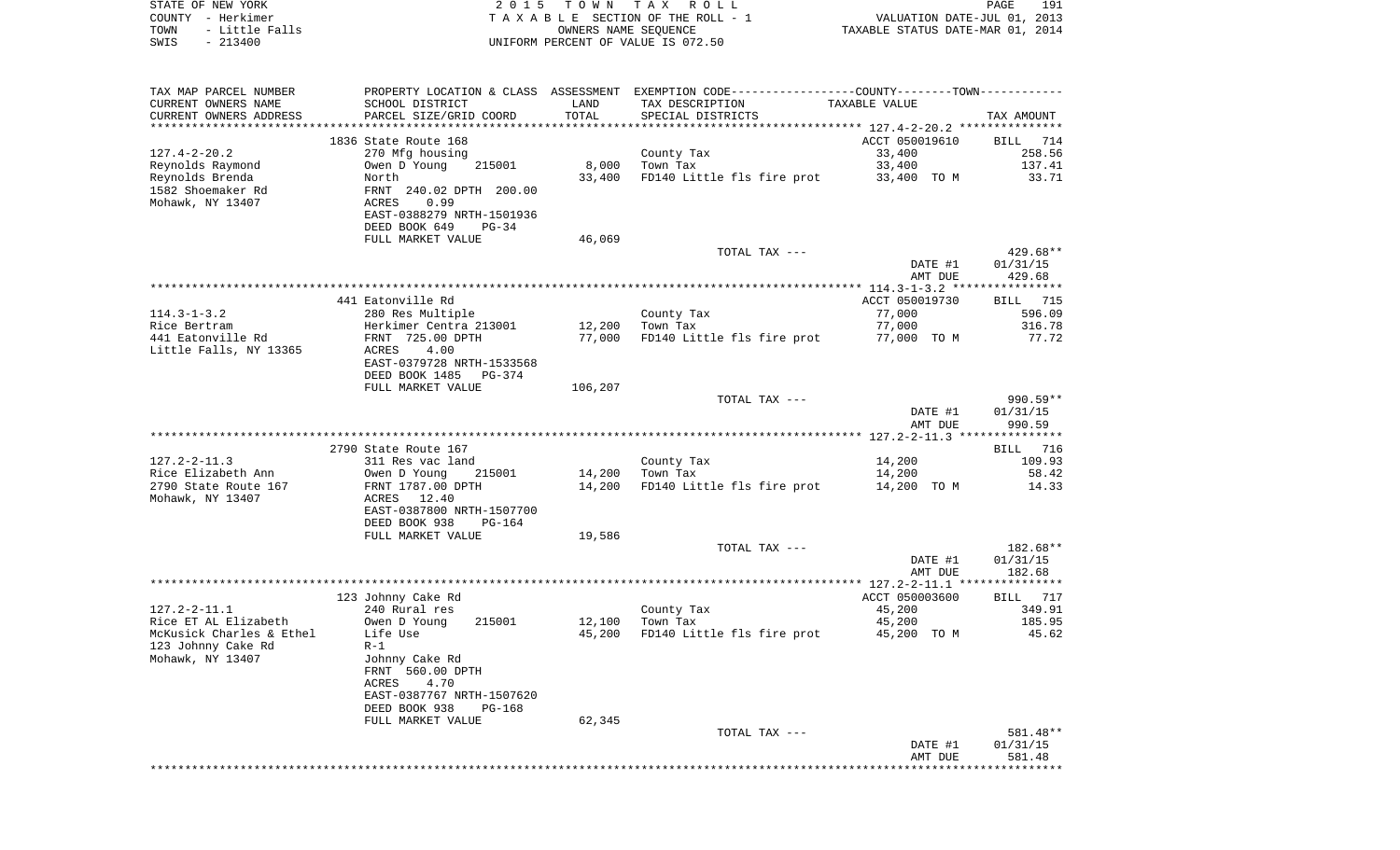| STATE OF NEW YORK      | 2015 TOWN TAX ROLL                 | 192<br>PAGE                      |
|------------------------|------------------------------------|----------------------------------|
| COUNTY - Herkimer      | TAXABLE SECTION OF THE ROLL - 1    | VALUATION DATE-JUL 01, 2013      |
| - Little Falls<br>TOWN | OWNERS NAME SEOUENCE               | TAXABLE STATUS DATE-MAR 01, 2014 |
| $-213400$<br>SWIS      | UNIFORM PERCENT OF VALUE IS 072.50 |                                  |

| TAX MAP PARCEL NUMBER                         |                                                                                    |               | PROPERTY LOCATION & CLASS ASSESSMENT EXEMPTION CODE---------------COUNTY--------TOWN---------- | TAXABLE VALUE            |                              |
|-----------------------------------------------|------------------------------------------------------------------------------------|---------------|------------------------------------------------------------------------------------------------|--------------------------|------------------------------|
| CURRENT OWNERS NAME<br>CURRENT OWNERS ADDRESS | SCHOOL DISTRICT<br>PARCEL SIZE/GRID COORD                                          | LAND<br>TOTAL | TAX DESCRIPTION<br>SPECIAL DISTRICTS                                                           |                          | TAX AMOUNT                   |
|                                               |                                                                                    |               |                                                                                                |                          |                              |
|                                               | 2790 State Route 167                                                               |               |                                                                                                | ACCT 050019210           | BILL 718                     |
| $127.2 - 2 - 14$                              | 210 1 Family Res                                                                   |               | County Tax                                                                                     | 71,600                   | 554.29                       |
| Rice Garth                                    | 215001                                                                             | 7,100         | Town Tax                                                                                       | 71,600                   | 294.56                       |
| Rice Elizabeth                                |                                                                                    | 71,600        | FD140 Little fls fire prot                                                                     | 1,050 TO M               | 1.06                         |
| 2790 State Route 167                          |                                                                                    |               |                                                                                                |                          |                              |
| Mohawk, NY 13407                              |                                                                                    |               |                                                                                                |                          |                              |
|                                               | FULL MARKET VALUE                                                                  | 98,759        |                                                                                                |                          |                              |
|                                               |                                                                                    |               | TOTAL TAX ---                                                                                  |                          | 849.91**                     |
|                                               |                                                                                    |               |                                                                                                | DATE #1                  | 01/31/15                     |
|                                               |                                                                                    |               |                                                                                                | AMT DUE                  | 849.91                       |
|                                               |                                                                                    |               |                                                                                                |                          |                              |
|                                               | State Route 167                                                                    |               |                                                                                                | ACCT 050012720           | BILL 719                     |
| 127.2-5-12.1                                  |                                                                                    |               | County Tax                                                                                     | 200                      | 1.55                         |
| Rice Garth                                    |                                                                                    | 200           | Town Tax                                                                                       | 200                      | 0.82                         |
| Rice Elizabeth                                | 314 Rural vac<10<br>Owen D Young 215001<br>Lot #13 Hardwood Hills<br>NYS Route 167 |               | 200 FD140 Little fls fire prot                                                                 | 200 TO M                 | $\overline{\phantom{0}}$ .20 |
| 2790 State Route 167                          |                                                                                    |               |                                                                                                |                          |                              |
| Mohawk, NY 13407                              | ACRES 0.20                                                                         |               |                                                                                                |                          |                              |
|                                               | EAST-0388581 NRTH-1508706                                                          |               |                                                                                                |                          |                              |
|                                               | DEED BOOK 1483<br>PG-93                                                            |               |                                                                                                |                          |                              |
|                                               | FULL MARKET VALUE                                                                  | 276           |                                                                                                |                          |                              |
|                                               |                                                                                    |               | TOTAL TAX ---                                                                                  |                          | $2.57**$                     |
|                                               |                                                                                    |               |                                                                                                | DATE #1                  | 01/31/15                     |
|                                               |                                                                                    |               |                                                                                                | AMT DUE                  | 2.57                         |
|                                               |                                                                                    |               |                                                                                                |                          |                              |
|                                               | 110 Cheese Factory Rd                                                              |               |                                                                                                | ACCT 050099700           | BILL 720                     |
| 121.4-2-33.7                                  | 210 1 Family Res                                                                   |               | County Tax                                                                                     | 27,100                   | 209.79                       |
| Rich Ronald D                                 | Zio i Family Res<br>Little Falls Ce 210900                                         |               | 9,400 Town Tax                                                                                 | 27,100                   | 111.49                       |
| PO Box 913                                    | ACRES 1.90                                                                         |               | 27,100 FD140 Little fls fire prot 27,100 TO M                                                  |                          | 27.35                        |
| Little Falls, NY 13365                        | EAST-0390608 NRTH-1517991                                                          |               |                                                                                                |                          |                              |
|                                               | DEED BOOK 780<br>PG-242                                                            |               |                                                                                                |                          |                              |
|                                               | FULL MARKET VALUE                                                                  | 37,379        |                                                                                                |                          |                              |
|                                               |                                                                                    |               | TOTAL TAX ---                                                                                  |                          | $348.63**$                   |
|                                               |                                                                                    |               |                                                                                                | DATE #1                  | 01/31/15                     |
|                                               |                                                                                    |               |                                                                                                | AMT DUE                  | 348.63                       |
|                                               |                                                                                    |               |                                                                                                |                          |                              |
|                                               | 164 Ohara Rd<br>210 1 Family Res                                                   |               |                                                                                                | ACCT 050003120<br>66,200 | BILL 721<br>512.48           |
| 114.2-2-37.1<br>Richards Thelma               | Little Falls Ce 210900                                                             |               | County Tax<br>5,800 Town Tax                                                                   | 66,200                   | 272.35                       |
| 164 Ohara Rd                                  | E                                                                                  | 66,200        | FD140 Little fls fire prot 66,200 TO M                                                         |                          | 66.82                        |
| Little Falls, NY 13365                        | $R-1$ $1/2A$                                                                       |               |                                                                                                |                          |                              |
|                                               | O'hara Rd                                                                          |               |                                                                                                |                          |                              |
|                                               | FRNT 100.00 DPTH 219.00                                                            |               |                                                                                                |                          |                              |
|                                               | EAST-0390582 NRTH-1539945                                                          |               |                                                                                                |                          |                              |
|                                               | DEED BOOK 1497 PG-402                                                              |               |                                                                                                |                          |                              |
|                                               | FULL MARKET VALUE                                                                  | 91,310        |                                                                                                |                          |                              |
|                                               |                                                                                    |               | TOTAL TAX ---                                                                                  |                          | 851.65**                     |
|                                               |                                                                                    |               |                                                                                                | DATE #1                  | 01/31/15                     |
|                                               |                                                                                    |               |                                                                                                | AMT DUE                  | 851.65                       |
|                                               |                                                                                    |               |                                                                                                |                          |                              |
|                                               |                                                                                    |               |                                                                                                |                          |                              |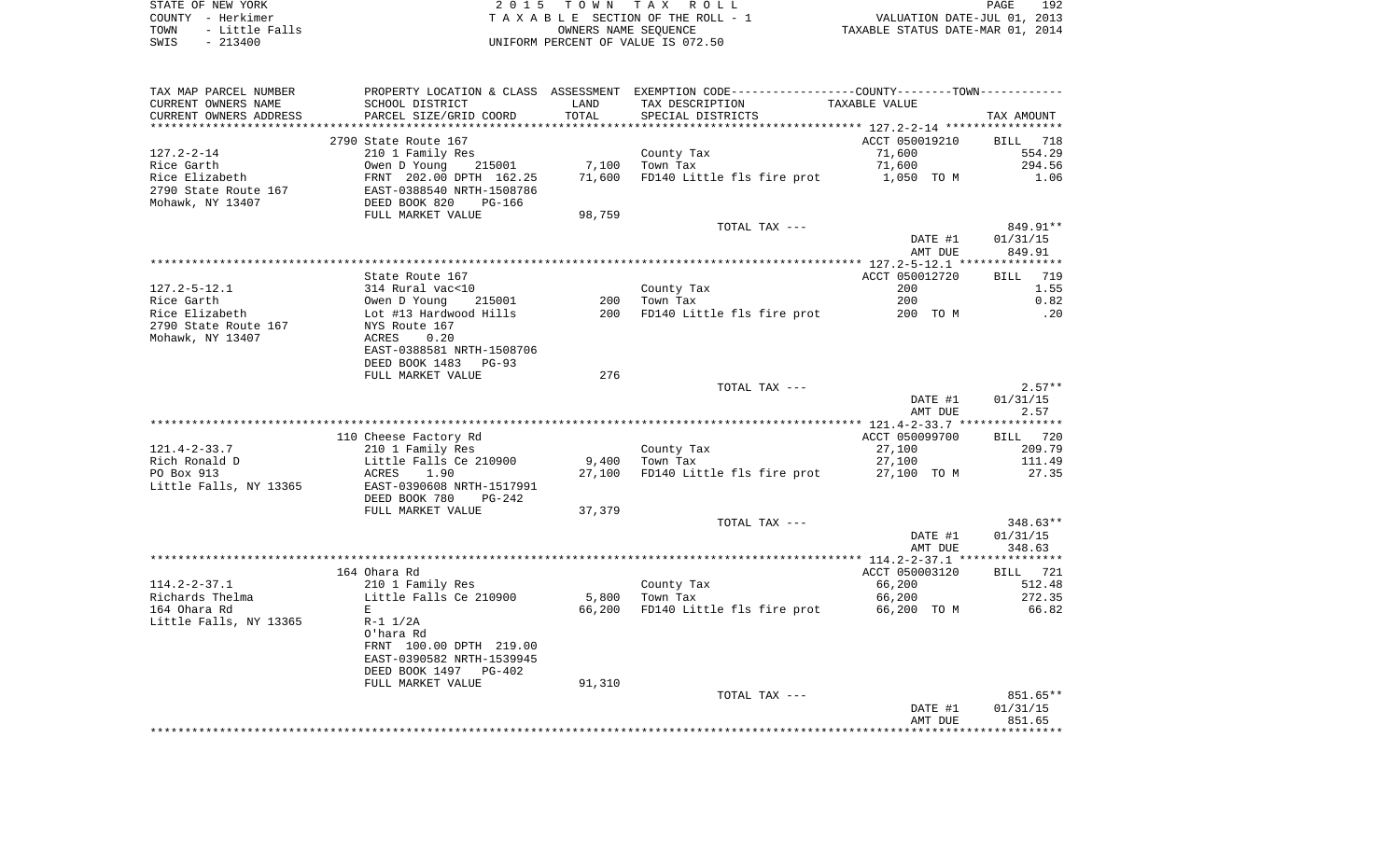| STATE OF NEW YORK      | 2015 TOWN TAX ROLL                 | 193<br>PAGE                      |
|------------------------|------------------------------------|----------------------------------|
| COUNTY - Herkimer      | TAXABLE SECTION OF THE ROLL - 1    | VALUATION DATE-JUL 01, 2013      |
| - Little Falls<br>TOWN | OWNERS NAME SEOUENCE               | TAXABLE STATUS DATE-MAR 01, 2014 |
| $-213400$<br>SWIS      | UNIFORM PERCENT OF VALUE IS 072.50 |                                  |

| TAX MAP PARCEL NUMBER                 |                                                    |         | PROPERTY LOCATION & CLASS ASSESSMENT EXEMPTION CODE---------------COUNTY-------TOWN---------- |                |            |
|---------------------------------------|----------------------------------------------------|---------|-----------------------------------------------------------------------------------------------|----------------|------------|
| CURRENT OWNERS NAME                   | SCHOOL DISTRICT                                    | LAND    | TAX DESCRIPTION                                                                               | TAXABLE VALUE  |            |
| CURRENT OWNERS ADDRESS                | PARCEL SIZE/GRID COORD                             | TOTAL   | SPECIAL DISTRICTS                                                                             |                | TAX AMOUNT |
|                                       |                                                    |         |                                                                                               |                |            |
|                                       | Sandy Lane Rd                                      |         |                                                                                               |                | BILL 722   |
| 121.1-2-30.2                          | 314 Rural vac<10                                   |         | County Tax                                                                                    | 12,400         | 95.99      |
| Rickard Mark                          | Central Valley 212803                              | 12,400  | Town Tax                                                                                      | 12,400         | 51.01      |
| 32 Benedict Ave                       | ACRES<br>8.30                                      | 12,400  | FD140 Little fls fire prot                                                                    | 12,400 TO M    | 12.52      |
| Ilion, NY 13357                       | EAST-0382937 NRTH-1522795<br>DEED BOOK 1542 PG-602 |         |                                                                                               |                |            |
| PRIOR OWNER ON 3/01/2014<br>Beam Phil | FULL MARKET VALUE                                  | 17,103  |                                                                                               |                |            |
|                                       |                                                    |         | TOTAL TAX ---                                                                                 |                | 159.52**   |
|                                       |                                                    |         |                                                                                               | DATE #1        | 01/31/15   |
|                                       |                                                    |         |                                                                                               | AMT DUE        | 159.52     |
|                                       |                                                    |         |                                                                                               |                |            |
|                                       | 107 Sandy Lane Rd                                  |         |                                                                                               | ACCT 050011010 | BILL 723   |
| 121.1-2-43                            | 270 Mfg housing                                    |         | County Tax                                                                                    | 21,300         | 164.89     |
| Riddell James                         | Central Valley 212803                              | 5,300   | Town Tax                                                                                      | 21,300         | 87.63      |
| Riddell Roberta                       | $\mathbf N$                                        | 21,300  | FD140 Little fls fire prot                                                                    | 21,300 TO M    | 21.50      |
| 107 Sandy Lane Rd                     | FRNT 170.03 DPTH 125.00                            |         |                                                                                               |                |            |
| Mohawk, NY 13407                      | EAST-0383159 NRTH-1523509                          |         |                                                                                               |                |            |
|                                       | DEED BOOK 751<br>PG-170                            |         |                                                                                               |                |            |
|                                       | FULL MARKET VALUE                                  | 29,379  |                                                                                               |                |            |
|                                       |                                                    |         | TOTAL TAX ---                                                                                 |                | $274.02**$ |
|                                       |                                                    |         |                                                                                               | DATE #1        | 01/31/15   |
|                                       |                                                    |         |                                                                                               | AMT DUE        | 274.02     |
|                                       |                                                    |         |                                                                                               |                |            |
|                                       | 483 Flint Ave Ext                                  |         |                                                                                               | ACCT 050000840 | BILL 724   |
| 121.35-1-7                            | 210 1 Family Res                                   |         | County Tax                                                                                    | 32,800         | 253.92     |
| Rider Dianne                          | Little Falls Ce 210900                             | 8,900   | Town Tax                                                                                      | 32,800         | 134.94     |
| 483 Flint Ave Ext                     | ACRES<br>1.08                                      | 32,800  | School Relevy                                                                                 |                | 559.48     |
| Little Falls, NY 13365                | EAST-0392387 NRTH-1525838                          |         | FD140 Little fls fire prot 32,800 TO M                                                        |                | 33.11      |
|                                       | DEED BOOK 929<br>PG-115                            |         |                                                                                               |                |            |
|                                       | FULL MARKET VALUE                                  | 45,241  | TOTAL TAX ---                                                                                 |                | 981.45**   |
|                                       |                                                    |         |                                                                                               | DATE #1        | 01/31/15   |
|                                       |                                                    |         |                                                                                               | AMT DUE        | 981.45     |
|                                       |                                                    |         |                                                                                               |                |            |
|                                       | 719 Burt Rd                                        |         |                                                                                               |                | BILL 725   |
| $114.1 - 1 - 26.4$                    | 210 1 Family Res                                   |         | County Tax                                                                                    | 140,600        | 1,088.44   |
| Rivenburg John                        | Herkimer Centra 213001                             | 10,000  | Town Tax                                                                                      | 140,600        | 578.43     |
| Braga Gail                            | R1 G D                                             | 140,600 | FD140 Little fls fire prot                                                                    | 140,600 TO M   | 141.91     |
| 719 Burt Rd                           | FRNT 218.00 DPTH                                   |         |                                                                                               |                |            |
| Little Falls, NY 13365                | ACRES<br>5.30                                      |         |                                                                                               |                |            |
|                                       | EAST-0384881 NRTH-1536934                          |         |                                                                                               |                |            |
|                                       | DEED BOOK 893<br>PG-529                            |         |                                                                                               |                |            |
|                                       | FULL MARKET VALUE                                  | 193,931 |                                                                                               |                |            |
|                                       |                                                    |         | TOTAL TAX ---                                                                                 |                | 1,808.78** |
|                                       |                                                    |         |                                                                                               | DATE #1        | 01/31/15   |
|                                       |                                                    |         |                                                                                               | AMT DUE        | 1,808.78   |
|                                       |                                                    |         |                                                                                               |                |            |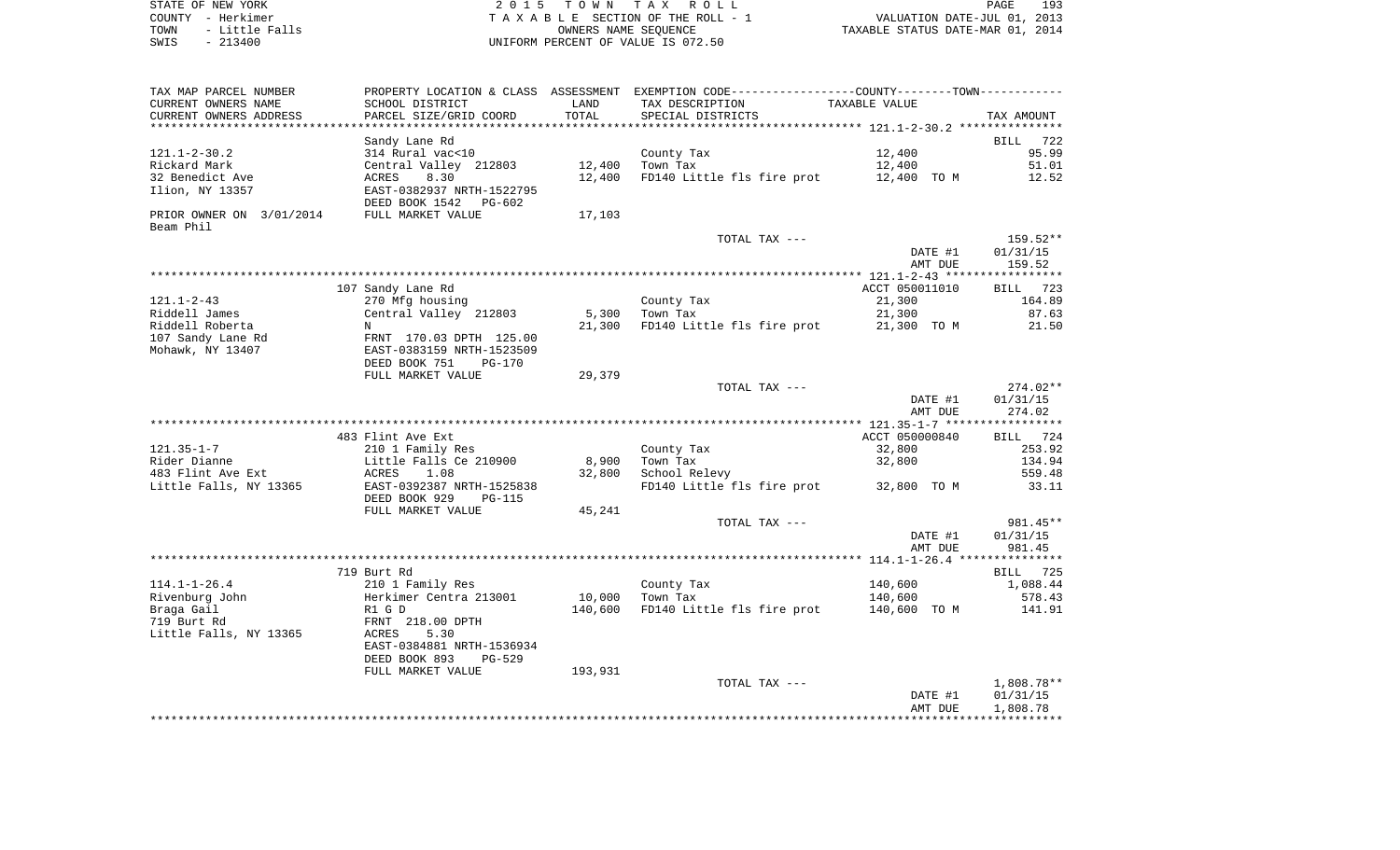STATE OF NEW YORK **EXECUTE:**  $2015$  TOWN TAX ROLL COUNTY - Herkimer<br>
T A X A B L E SECTION OF THE ROLL - 1<br>
T A X A B L E SECTION OF THE ROLL - 1<br>
OWNERS NAME SEQUENCE<br>
SWIS - 213400<br>
OWNERS NAME SEQUENCE TOWN - Little Falls OWNERS NAME SEQUENCE TAXABLE STATUS DATE-MAR 01, 2014 SWIS - 213400 UNIFORM PERCENT OF VALUE IS 072.50

| TAX MAP PARCEL NUMBER     | PROPERTY LOCATION & CLASS ASSESSMENT |         | EXEMPTION CODE-----------------COUNTY--------TOWN----------- |                |                       |
|---------------------------|--------------------------------------|---------|--------------------------------------------------------------|----------------|-----------------------|
| CURRENT OWNERS NAME       | SCHOOL DISTRICT                      | LAND    | TAX DESCRIPTION                                              | TAXABLE VALUE  |                       |
| CURRENT OWNERS ADDRESS    | PARCEL SIZE/GRID COORD               | TOTAL   | SPECIAL DISTRICTS                                            |                | TAX AMOUNT            |
|                           |                                      |         |                                                              |                |                       |
|                           | Valley Brook                         |         |                                                              |                | 726<br><b>BILL</b>    |
| $114.4 - 1 - 41$          | 314 Rural vac<10                     |         | County Tax                                                   | 400            | 3.10                  |
| Rock City Development LLC | Little Falls Ce 210900               | 400     | Town Tax                                                     | 400            | 1.65                  |
| PO Box 2                  | rear lot                             | 400     | FD140 Little fls fire prot                                   | 400 TO M       | .40                   |
| Little Falls, NY 13365    | ACRES<br>2.90                        |         |                                                              |                |                       |
|                           | DEED BOOK 1341<br>PG-796             |         |                                                              |                |                       |
|                           | FULL MARKET VALUE                    | 552     |                                                              |                |                       |
|                           |                                      |         | TOTAL TAX ---                                                |                | $5.15**$              |
|                           |                                      |         |                                                              | DATE #1        | 01/31/15              |
|                           |                                      |         |                                                              | AMT DUE        | 5.15                  |
|                           |                                      |         |                                                              |                |                       |
|                           | 163 Rockwell Rd                      |         |                                                              | ACCT 050012210 | 727<br><b>BILL</b>    |
| $107.3 - 1 - 22$          | 270 Mfg housing                      |         | County Tax                                                   | 74,200         | 574.41                |
| Rockwell Wayne            | Little Falls Ce 210900               | 34,500  | Town Tax                                                     | 74,200         | 305.26                |
| Rockwell Sheila           | ACRES 78.90                          | 74,200  | FD140 Little fls fire prot                                   | 74,200 TO M    | 74.89                 |
| 163 Rockwell Rd           | EAST-0383906 NRTH-1545625            |         |                                                              |                |                       |
|                           | DEED BOOK 1358<br>PG-655             |         |                                                              |                |                       |
| Little Falls, NY 13365    |                                      |         |                                                              |                |                       |
|                           | FULL MARKET VALUE                    | 102,345 |                                                              |                | 954.56**              |
|                           |                                      |         | TOTAL TAX ---                                                |                |                       |
|                           |                                      |         |                                                              | DATE #1        | 01/31/15              |
|                           |                                      |         |                                                              | AMT DUE        | 954.56<br>*********** |
|                           |                                      |         |                                                              |                |                       |
|                           | 1375 State Route 169                 |         |                                                              | ACCT 050012270 | 728<br>BILL           |
| $114.2 - 1 - 20$          | 210 1 Family Res                     |         | County Tax                                                   | 63,000         | 487.71                |
| Rohacek Florence          | Little Falls Ce 210900               | 4,700   | Town Tax                                                     | 63,000         | 259.18                |
| 1375 State Route 169      | S                                    | 63,000  | FD140 Little fls fire prot                                   | 63,000 TO M    | 63.59                 |
| Little Falls, NY 13365    | $R-1$                                |         |                                                              |                |                       |
|                           | Rt-169                               |         |                                                              |                |                       |
|                           | FRNT 100.00 DPTH 150.00              |         |                                                              |                |                       |
|                           | EAST-0389155 NRTH-1539430            |         |                                                              |                |                       |
|                           | DEED BOOK 947<br>$PG-193$            |         |                                                              |                |                       |
|                           | FULL MARKET VALUE                    | 86,897  |                                                              |                |                       |
|                           |                                      |         | TOTAL TAX ---                                                |                | $810.48**$            |
|                           |                                      |         |                                                              | DATE #1        | 01/31/15              |
|                           |                                      |         |                                                              | AMT DUE        | 810.48                |
|                           |                                      |         |                                                              |                |                       |
|                           | Paines Hallow Rd                     |         |                                                              | ACCT 050099210 | 729<br>BILL           |
| $127.2 - 2 - 20.4$        | 314 Rural vac<10                     |         | County Tax                                                   | 6,500          | 50.32                 |
| Rossi Robert              | Little Falls Ce 210900               | 6,500   | Town Tax                                                     | 6,500          | 26.74                 |
| Rossi Gisele              | ACRES<br>9.10                        | 6,500   | FD140 Little fls fire prot                                   | 6,500 TO M     | 6.56                  |
| 58 Hancock St             | EAST-0393764 NRTH-1511368            |         |                                                              |                |                       |
| Little Falls, NY 13365    | DEED BOOK 778<br><b>PG-288</b>       |         |                                                              |                |                       |
|                           | FULL MARKET VALUE                    | 8,966   |                                                              |                |                       |
|                           |                                      |         | TOTAL TAX ---                                                |                | $83.62**$             |
|                           |                                      |         |                                                              | DATE #1        | 01/31/15              |
|                           |                                      |         |                                                              | AMT DUE        | 83.62                 |
|                           |                                      |         |                                                              |                |                       |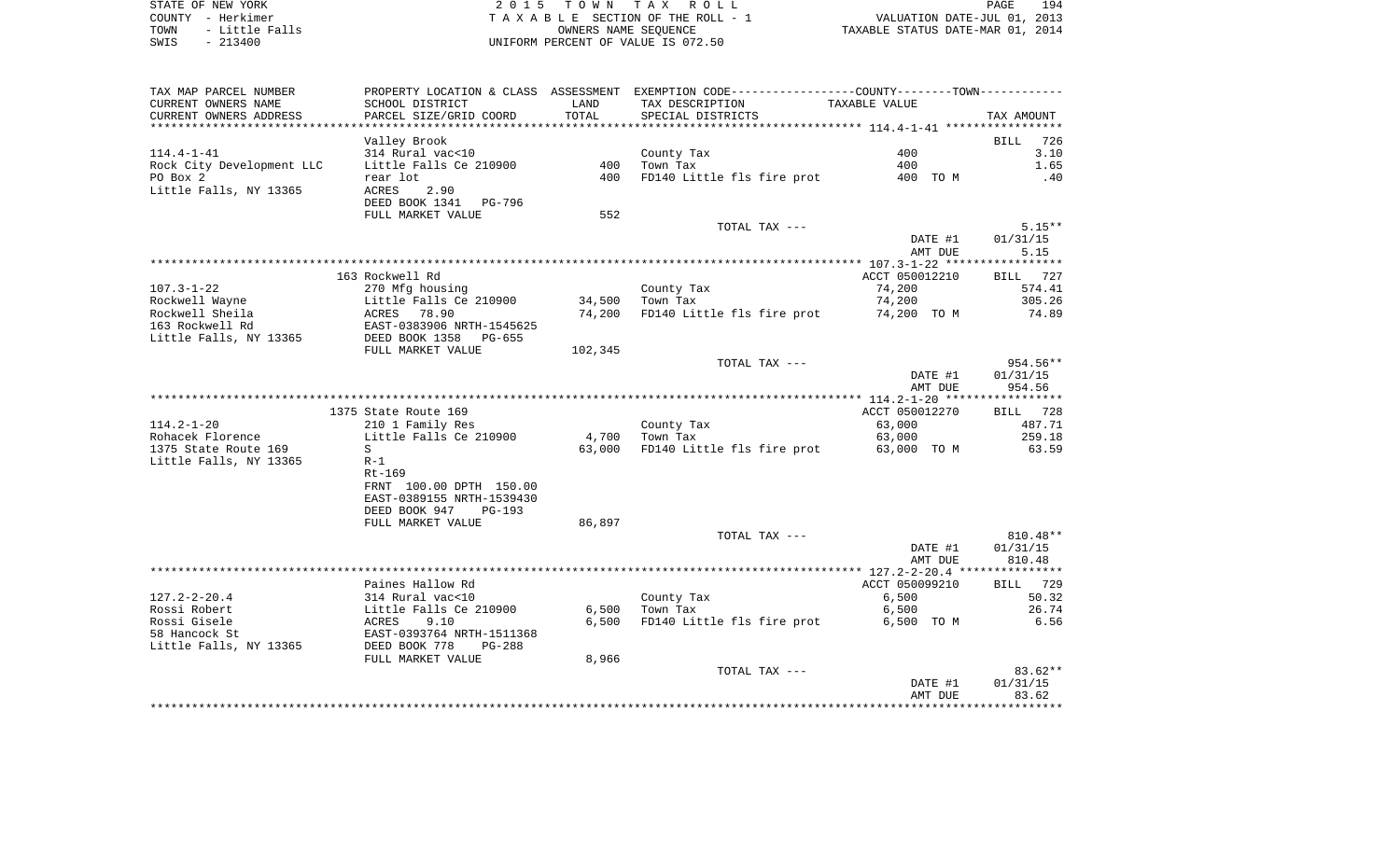| STATE OF NEW YORK<br>COUNTY - Herkimer<br>TOWN<br>- Little Falls<br>$-213400$<br>SWIS | 2 0 1 5                                    | OWNERS NAME SEQUENCE | TOWN TAX ROLL<br>TAXABLE SECTION OF THE ROLL - 1<br>UNIFORM PERCENT OF VALUE IS 072.50        | VALUATION DATE-JUL 01, 2013<br>TAXABLE STATUS DATE-MAR 01, 2014 | PAGE<br>195          |
|---------------------------------------------------------------------------------------|--------------------------------------------|----------------------|-----------------------------------------------------------------------------------------------|-----------------------------------------------------------------|----------------------|
|                                                                                       |                                            |                      |                                                                                               |                                                                 |                      |
| TAX MAP PARCEL NUMBER                                                                 |                                            |                      | PROPERTY LOCATION & CLASS ASSESSMENT EXEMPTION CODE---------------COUNTY-------TOWN---------- |                                                                 |                      |
| CURRENT OWNERS NAME                                                                   | SCHOOL DISTRICT                            | LAND                 | TAX DESCRIPTION                                                                               | TAXABLE VALUE                                                   |                      |
| CURRENT OWNERS ADDRESS                                                                | PARCEL SIZE/GRID COORD                     | TOTAL                | SPECIAL DISTRICTS                                                                             |                                                                 | TAX AMOUNT           |
| ***********************                                                               |                                            |                      |                                                                                               |                                                                 |                      |
|                                                                                       | Paines Hallow Rd                           |                      |                                                                                               | ACCT 050099220<br>9,500                                         | BILL<br>730<br>73.54 |
| 127.2-2-20.5<br>Rossi Robert                                                          | 312 Vac w/imprv<br>Little Falls Ce 210900  | 9,500                | County Tax<br>Town Tax                                                                        | 9,500                                                           | 39.08                |
| Rossi Giesle                                                                          | East                                       | 9,500                | FD140 Little fls fire prot                                                                    | 9,500 TO M                                                      | 9.59                 |
| 58 Hancock St                                                                         | $V-L$                                      |                      |                                                                                               |                                                                 |                      |
| Little Falls, NY 13365                                                                | Rt 167                                     |                      |                                                                                               |                                                                 |                      |
|                                                                                       | 9.70<br>ACRES                              |                      |                                                                                               |                                                                 |                      |
|                                                                                       | EAST-0393498 NRTH-1512120                  |                      |                                                                                               |                                                                 |                      |
|                                                                                       | DEED BOOK 739<br>PG-268                    |                      |                                                                                               |                                                                 |                      |
|                                                                                       | FULL MARKET VALUE                          | 13,103               |                                                                                               |                                                                 |                      |
|                                                                                       |                                            |                      | TOTAL TAX ---                                                                                 |                                                                 | $122.21**$           |
|                                                                                       |                                            |                      |                                                                                               | DATE #1                                                         | 01/31/15             |
|                                                                                       |                                            |                      |                                                                                               | AMT DUE                                                         | 122.21               |
|                                                                                       |                                            |                      |                                                                                               |                                                                 |                      |
|                                                                                       | Paines Hollow Rd                           |                      |                                                                                               | ACCT 050016580                                                  | 731<br>BILL          |
| 121.2-2-20.1                                                                          | 311 Res vac land                           |                      | County Tax                                                                                    | 10,600                                                          | 82.06                |
| Rowland Inc James F<br>494 Flint Avenue Ext                                           | Little Falls Ce 210900                     | 10,600<br>10,600     | Town Tax                                                                                      | 10,600<br>10,600 TO M                                           | 43.61<br>10.70       |
| Little Falls, NY 13365                                                                | W<br>$V-L$                                 |                      | FD140 Little fls fire prot                                                                    |                                                                 |                      |
|                                                                                       | Rt167                                      |                      |                                                                                               |                                                                 |                      |
|                                                                                       | ACRES<br>6.60                              |                      |                                                                                               |                                                                 |                      |
|                                                                                       | EAST-0391515 NRTH-1525916                  |                      |                                                                                               |                                                                 |                      |
|                                                                                       | DEED BOOK 1146<br>PG-832                   |                      |                                                                                               |                                                                 |                      |
|                                                                                       | FULL MARKET VALUE                          | 14,621               |                                                                                               |                                                                 |                      |
|                                                                                       |                                            |                      | TOTAL TAX ---                                                                                 |                                                                 | $136.37**$           |
|                                                                                       |                                            |                      |                                                                                               | DATE #1                                                         | 01/31/15             |
|                                                                                       |                                            |                      |                                                                                               | AMT DUE                                                         | 136.37               |
|                                                                                       |                                            |                      |                                                                                               |                                                                 |                      |
|                                                                                       | 494 Flint Ave Ext                          |                      |                                                                                               | ACCT 050013950                                                  | BILL 732             |
| 121.35–1–5                                                                            | 432 Gas station                            |                      | County Tax                                                                                    | 56,200                                                          | 435.07               |
| Rowland, Inc James<br>494 Flint Avenue Ext                                            | Little Falls Ce 210900<br>1.10<br>ACRES    | 8,200<br>56,200      | Town Tax<br>FD140 Little fls fire prot                                                        | 56,200<br>56,200 TO M                                           | 231.21<br>56.72      |
| Little Falls, NY 13365                                                                | EAST-0391973 NRTH-1525879                  |                      |                                                                                               |                                                                 |                      |
|                                                                                       | DEED BOOK 1136<br>PG-403                   |                      |                                                                                               |                                                                 |                      |
|                                                                                       | FULL MARKET VALUE                          | 77,517               |                                                                                               |                                                                 |                      |
|                                                                                       |                                            |                      | TOTAL TAX ---                                                                                 |                                                                 | 723.00**             |
|                                                                                       |                                            |                      |                                                                                               | DATE #1                                                         | 01/31/15             |
|                                                                                       |                                            |                      |                                                                                               | AMT DUE                                                         | 723.00               |
|                                                                                       |                                            |                      |                                                                                               |                                                                 |                      |
|                                                                                       | James Ter                                  |                      |                                                                                               | ACCT 050099690                                                  | BILL 733             |
| 114.2-2-32.4                                                                          | 311 Res vac land                           |                      | County Tax                                                                                    | 3,900                                                           | 30.19                |
| Rowley Michael                                                                        | Little Falls Ce 210900                     | 3,900                | Town Tax                                                                                      | 3,900                                                           | 16.04                |
| Rowley Shannan<br>406 W Monroe St                                                     | 1.90<br>ACRES<br>EAST-0392064 NRTH-1537665 | 3,900                | FD140 Little fls fire prot                                                                    | 3,900 TO M                                                      | 3.94                 |
| Little Falls, NY 13365                                                                | DEED BOOK 1432<br>PG-402                   |                      |                                                                                               |                                                                 |                      |
|                                                                                       | FULL MARKET VALUE                          | 5,379                |                                                                                               |                                                                 |                      |
|                                                                                       |                                            |                      | TOTAL TAX ---                                                                                 |                                                                 | $50.17**$            |
|                                                                                       |                                            |                      |                                                                                               | DATE #1                                                         | 01/31/15             |
|                                                                                       |                                            |                      |                                                                                               | AMT DUE                                                         | 50.17                |
|                                                                                       |                                            |                      |                                                                                               |                                                                 |                      |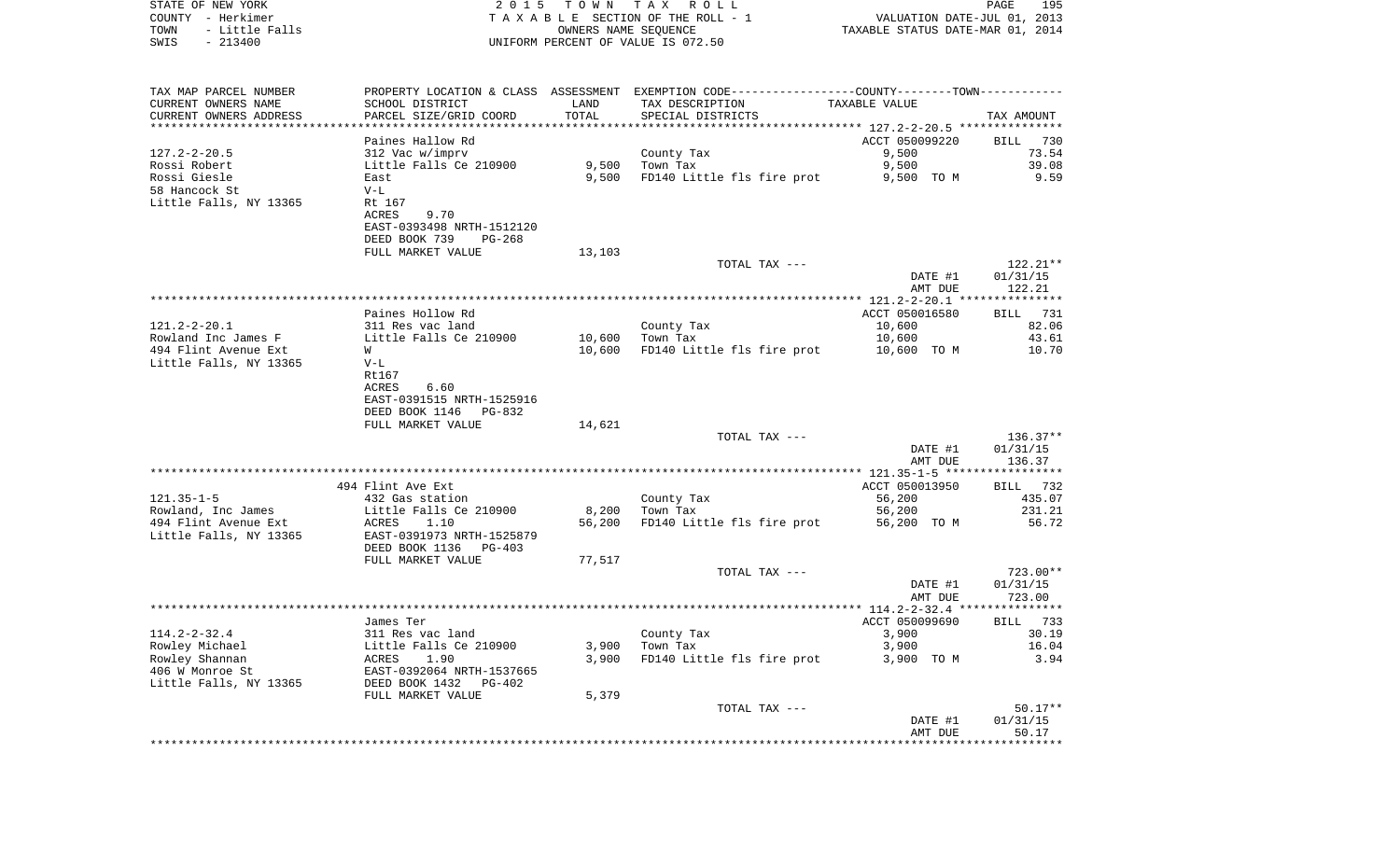| STATE OF NEW YORK<br>COUNTY - Herkimer<br>- Little Falls<br>TOWN<br>$-213400$<br>SWIS | 2 0 1 5                                    | T O W N        | TAX ROLL<br>TAXABLE SECTION OF THE ROLL - 1<br>OWNERS NAME SEQUENCE<br>UNIFORM PERCENT OF VALUE IS 072.50 | TAXABLE STATUS DATE-MAR 01, 2014 | PAGE<br>196<br>VALUATION DATE-JUL 01, 2013 |
|---------------------------------------------------------------------------------------|--------------------------------------------|----------------|-----------------------------------------------------------------------------------------------------------|----------------------------------|--------------------------------------------|
| TAX MAP PARCEL NUMBER                                                                 |                                            |                | PROPERTY LOCATION & CLASS ASSESSMENT EXEMPTION CODE---------------COUNTY-------TOWN----------             |                                  |                                            |
| CURRENT OWNERS NAME                                                                   | SCHOOL DISTRICT                            | LAND           | TAX DESCRIPTION                                                                                           | TAXABLE VALUE                    |                                            |
| CURRENT OWNERS ADDRESS<br>************************                                    | PARCEL SIZE/GRID COORD                     | TOTAL          | SPECIAL DISTRICTS                                                                                         |                                  | TAX AMOUNT                                 |
|                                                                                       | High School Rd                             |                |                                                                                                           | ACCT 050006960                   | 734<br>BILL                                |
| $114.2 - 2 - 54.1$                                                                    | 311 Res vac land                           |                | County Tax                                                                                                | 4,200                            | 32.51                                      |
| Rowley Michael                                                                        | Little Falls Ce 210900                     | 4,200          | Town Tax                                                                                                  | 4,200                            | 17.28                                      |
| Rowley Shannan                                                                        | VL                                         | 4,200          | FD140 Little fls fire prot                                                                                | 4,200 TO M                       | 4.24                                       |
| 406 W Monroe St                                                                       | FRNT 260.00 DPTH                           |                |                                                                                                           |                                  |                                            |
| Little Falls, NY 13365                                                                | ACRES<br>1.70                              |                |                                                                                                           |                                  |                                            |
|                                                                                       | EAST-0392210 NRTH-1537906                  |                |                                                                                                           |                                  |                                            |
|                                                                                       | DEED BOOK 1432<br>PG-402                   |                |                                                                                                           |                                  |                                            |
|                                                                                       | FULL MARKET VALUE                          | 5,793          |                                                                                                           |                                  | $54.03**$                                  |
|                                                                                       |                                            |                | TOTAL TAX ---                                                                                             | DATE #1                          | 01/31/15                                   |
|                                                                                       |                                            |                |                                                                                                           | AMT DUE                          | 54.03                                      |
|                                                                                       |                                            |                |                                                                                                           |                                  |                                            |
|                                                                                       | 121 Broat Rd                               |                |                                                                                                           | ACCT 050012390                   | BILL 735                                   |
| $114.3 - 1 - 15$                                                                      | 210 1 Family Res                           |                | County Tax                                                                                                | 73,200                           | 566.67                                     |
| Ruggerio Louis                                                                        | Herkimer Centra 213001                     | 14,800         | Town Tax                                                                                                  | 73,200                           | 301.14                                     |
| 121 Broat Rd                                                                          | N                                          | 73,200         | School Relevy                                                                                             |                                  | 1,299.69                                   |
| Little Falls, NY 13365                                                                | inc./lots $13,14$                          |                | FD140 Little fls fire prot                                                                                | 73,200 TO M                      | 73.88                                      |
|                                                                                       | FRNT 304.00 DPTH                           |                |                                                                                                           |                                  |                                            |
|                                                                                       | ACRES<br>1.10<br>EAST-0379912 NRTH-1531648 |                |                                                                                                           |                                  |                                            |
|                                                                                       | DEED BOOK 00616 PG-00252                   |                |                                                                                                           |                                  |                                            |
|                                                                                       | FULL MARKET VALUE                          | 100,966        |                                                                                                           |                                  |                                            |
|                                                                                       |                                            |                | TOTAL TAX ---                                                                                             |                                  | $2,241.38**$                               |
|                                                                                       |                                            |                |                                                                                                           | DATE #1                          | 01/31/15                                   |
|                                                                                       |                                            |                |                                                                                                           | AMT DUE                          | 2,241.38                                   |
|                                                                                       |                                            |                |                                                                                                           |                                  |                                            |
|                                                                                       | Broat Rd                                   |                |                                                                                                           | ACCT 050100100                   | 736<br>BILL                                |
| $114.3 - 3 - 12.2$                                                                    | 311 Res vac land                           |                | County Tax                                                                                                | 3,100                            | 24.00                                      |
| Ruggerio Louis<br>Ruggerio Laurie                                                     | Herkimer Centra 213001<br>ACRES<br>1.00    | 3,100<br>3,100 | Town Tax<br>School Relevy                                                                                 | 3,100                            | 12.75<br>109.91                            |
| 121 Broat Rd                                                                          | EAST-0379962 NRTH-1531434                  |                | FD140 Little fls fire prot                                                                                | 3,100 TO M                       | 3.13                                       |
| Little Falls, NY 13365                                                                | DEED BOOK 791<br>PG-219                    |                |                                                                                                           |                                  |                                            |
|                                                                                       | FULL MARKET VALUE                          | 4,276          |                                                                                                           |                                  |                                            |
|                                                                                       |                                            |                | TOTAL TAX ---                                                                                             |                                  | 149.79**                                   |
|                                                                                       |                                            |                |                                                                                                           | DATE #1                          | 01/31/15                                   |
|                                                                                       |                                            |                |                                                                                                           | AMT DUE                          | 149.79                                     |
|                                                                                       |                                            |                |                                                                                                           |                                  |                                            |
| $121.4 - 2 - 20.3$                                                                    | 124 Koch Rd                                |                |                                                                                                           |                                  | 737<br>BILL                                |
| Sadekoski Dave                                                                        | 240 Rural res<br>Little Falls Ce 210900    | 10,800         | County Tax<br>Town Tax                                                                                    | 136,100<br>136,100               | 1,053.61<br>559.91                         |
| Sadekoski Kathryn A                                                                   | R1 G                                       | 136,100        | FD140 Little fls fire prot                                                                                | 136,100 TO M                     | 137.37                                     |
| 124 Koch Rd                                                                           | deck                                       |                |                                                                                                           |                                  |                                            |
| Little Falls, NY 13365                                                                | FRNT 432.00 DPTH                           |                |                                                                                                           |                                  |                                            |
|                                                                                       | 2.80<br>ACRES                              |                |                                                                                                           |                                  |                                            |
|                                                                                       | EAST-0392360 NRTH-1514797                  |                |                                                                                                           |                                  |                                            |
|                                                                                       | DEED BOOK 904<br><b>PG-681</b>             |                |                                                                                                           |                                  |                                            |
|                                                                                       | FULL MARKET VALUE                          | 187,724        |                                                                                                           |                                  |                                            |
|                                                                                       |                                            |                | TOTAL TAX ---                                                                                             | DATE #1                          | $1,750.89**$<br>01/31/15                   |
|                                                                                       |                                            |                |                                                                                                           | AMT DUE                          | 1,750.89                                   |
|                                                                                       |                                            |                |                                                                                                           |                                  |                                            |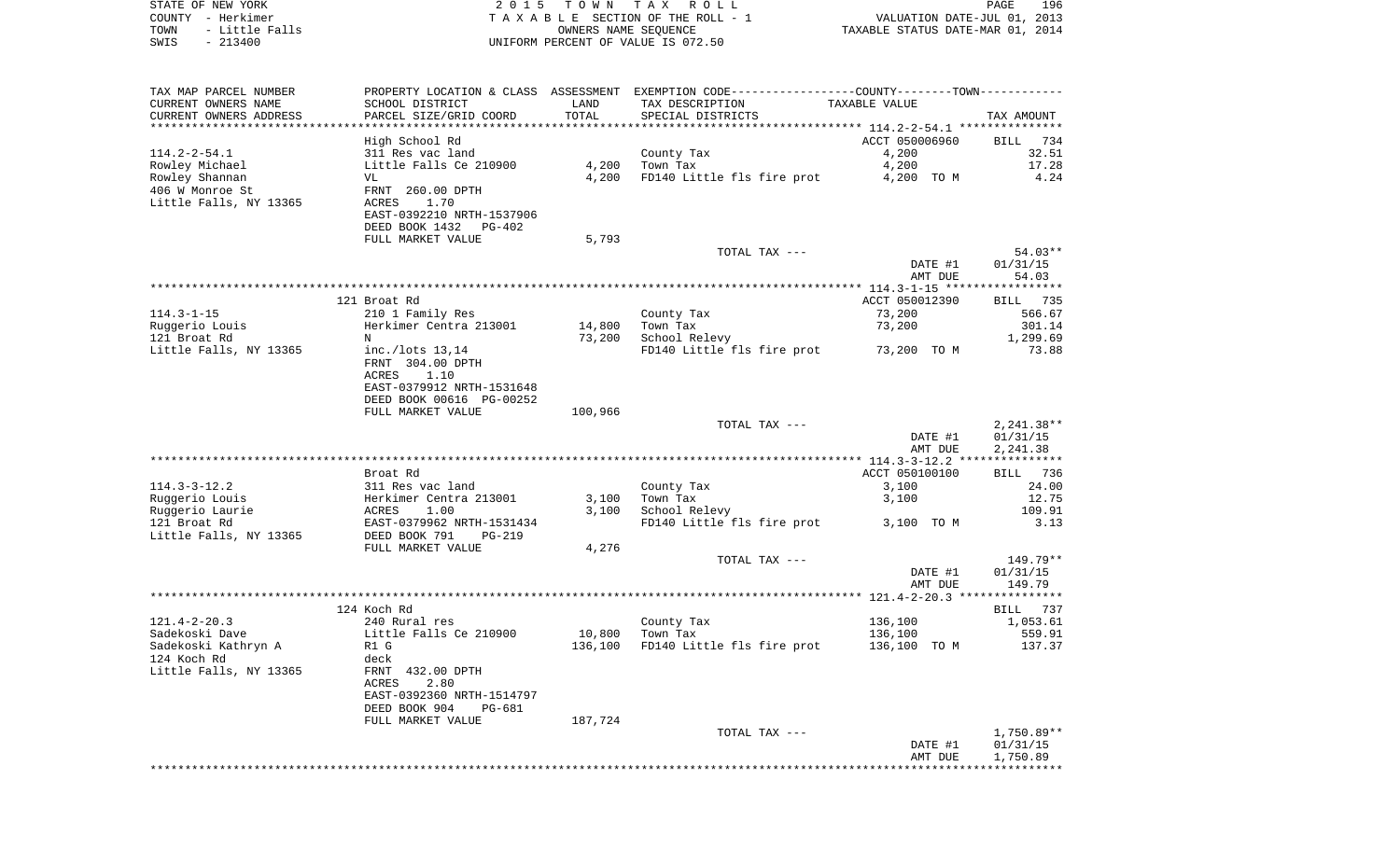| STATE OF NEW YORK      | 2015 TOWN TAX ROLL                 | 197<br><b>PAGE</b>               |
|------------------------|------------------------------------|----------------------------------|
| COUNTY - Herkimer      | TAXABLE SECTION OF THE ROLL - 1    | VALUATION DATE-JUL 01, 2013      |
| - Little Falls<br>TOWN | OWNERS NAME SEOUENCE               | TAXABLE STATUS DATE-MAR 01, 2014 |
| SWIS<br>- 213400       | UNIFORM PERCENT OF VALUE IS 072.50 |                                  |

| TAX MAP PARCEL NUMBER     | PROPERTY LOCATION & CLASS      |         | ASSESSMENT EXEMPTION CODE-----------------COUNTY-------TOWN----------- |                |                    |
|---------------------------|--------------------------------|---------|------------------------------------------------------------------------|----------------|--------------------|
| CURRENT OWNERS NAME       | SCHOOL DISTRICT                | LAND    | TAX DESCRIPTION                                                        | TAXABLE VALUE  |                    |
| CURRENT OWNERS ADDRESS    | PARCEL SIZE/GRID COORD         | TOTAL   | SPECIAL DISTRICTS                                                      |                | TAX AMOUNT         |
| *********************     | *****************************  |         |                                                                        |                |                    |
|                           | 144 Koch Rd.                   |         |                                                                        |                | BILL<br>738        |
| $121.4 - 2 - 20.2$        | 210 1 Family Res               |         | County Tax                                                             | 101,000        | 781.88             |
| Sadekoski Michael         | Little Falls Ce 210900         | 10,900  | Town Tax                                                               | 101,000        | 415.51             |
| 144 Koch Rd               | FRNT 315.00 DPTH               | 101,000 | FD140 Little fls fire prot                                             | 101,000 TO M   | 101.94             |
| Little Falls, NY 13365    | 2.90<br>ACRES                  |         |                                                                        |                |                    |
|                           | EAST-0391989 NRTH-1514782      |         |                                                                        |                |                    |
|                           | DEED BOOK 846<br><b>PG-486</b> |         |                                                                        |                |                    |
|                           | FULL MARKET VALUE              | 139,310 |                                                                        |                |                    |
|                           |                                |         | TOTAL TAX ---                                                          |                | $1,299.33**$       |
|                           |                                |         |                                                                        | DATE #1        | 01/31/15           |
|                           |                                |         |                                                                        | AMT DUE        | 1,299.33           |
|                           |                                |         |                                                                        |                |                    |
|                           | 193 Lakeview Dr                |         |                                                                        | ACCT 050099260 | 739<br><b>BILL</b> |
| $114.3 - 3 - 17$          | 210 1 Family Res               |         | County Tax                                                             | 229,600        | 1,777.43           |
| Sadlon Richard            | Herkimer Centra 213001         | 33,700  | Town Tax                                                               | 229,600        | 944.57             |
| Sadlon Beth               | ACRES<br>6.50                  | 229,600 | FD140 Little fls fire prot                                             | 229,600 TO M   | 231.74             |
| 193 Lakeview Dr           | EAST-0382029 NRTH-1530912      |         |                                                                        |                |                    |
| Little Falls, NY 13365    | DEED BOOK 734<br><b>PG-186</b> |         |                                                                        |                |                    |
|                           | FULL MARKET VALUE              | 316,690 |                                                                        |                |                    |
|                           |                                |         | TOTAL TAX ---                                                          |                | $2,953.74**$       |
|                           |                                |         |                                                                        | DATE #1        | 01/31/15           |
|                           |                                |         |                                                                        | AMT DUE        | 2,953.74           |
|                           |                                |         |                                                                        |                |                    |
|                           | Lakeview Dr                    |         |                                                                        | ACCT 050100340 | 740<br>BILL        |
| $114.3 - 3 - 18$          | 311 Res vac land               |         | County Tax                                                             | 19,100         | 147.86             |
| Sadlon Richard John       | Herkimer Centra 213001         | 19,100  | Town Tax                                                               | 19,100         | 78.58              |
| Sadlon Beth               | ACRES<br>5.70                  | 19,100  | FD140 Little fls fire prot                                             | 19,100 TO M    | 19.28              |
| 193 Lake View Dr          | EAST-0382154 NRTH-1530596      |         |                                                                        |                |                    |
| Little Falls, NY 13365    | DEED BOOK 903<br><b>PG-511</b> |         |                                                                        |                |                    |
|                           | FULL MARKET VALUE              | 26,345  |                                                                        |                |                    |
|                           |                                |         | TOTAL TAX ---                                                          |                | $245.72**$         |
|                           |                                |         |                                                                        | DATE #1        | 01/31/15           |
|                           |                                |         |                                                                        | AMT DUE        | 245.72             |
|                           |                                |         |                                                                        |                |                    |
|                           | 1878 State Route 169           |         |                                                                        | ACCT 050015090 | 741<br>BILL        |
| $107.3 - 1 - 11.1$        | 112 Dairy farm                 |         | County Tax                                                             | 103,100        | 798.14             |
| Sagatis Jason             | Little Falls Ce 210900         | 26,600  | Town Tax                                                               | 103,100        | 424.15             |
| Sagatis Carrie            | N                              | 103,100 | FD140 Little fls fire prot                                             | 103,100 TO M   | 104.06             |
| 1878 State Route 169      | Farm                           |         |                                                                        |                |                    |
| Little Falls, NY 13365    | Rt 169                         |         |                                                                        |                |                    |
|                           | ACRES<br>45.10                 |         |                                                                        |                |                    |
| MAY BE SUBJECT TO PAYMENT | EAST-0380324 NRTH-1544067      |         |                                                                        |                |                    |
| UNDER AGDIST LAW TIL 2014 | DEED BOOK 1170<br>$PG-393$     |         |                                                                        |                |                    |
|                           | FULL MARKET VALUE              | 142,207 |                                                                        |                |                    |
|                           |                                |         | TOTAL TAX ---                                                          |                | $1,326.35**$       |
|                           |                                |         |                                                                        | DATE #1        | 01/31/15           |
|                           |                                |         |                                                                        | AMT DUE        | 1,326.35           |
|                           |                                |         |                                                                        |                |                    |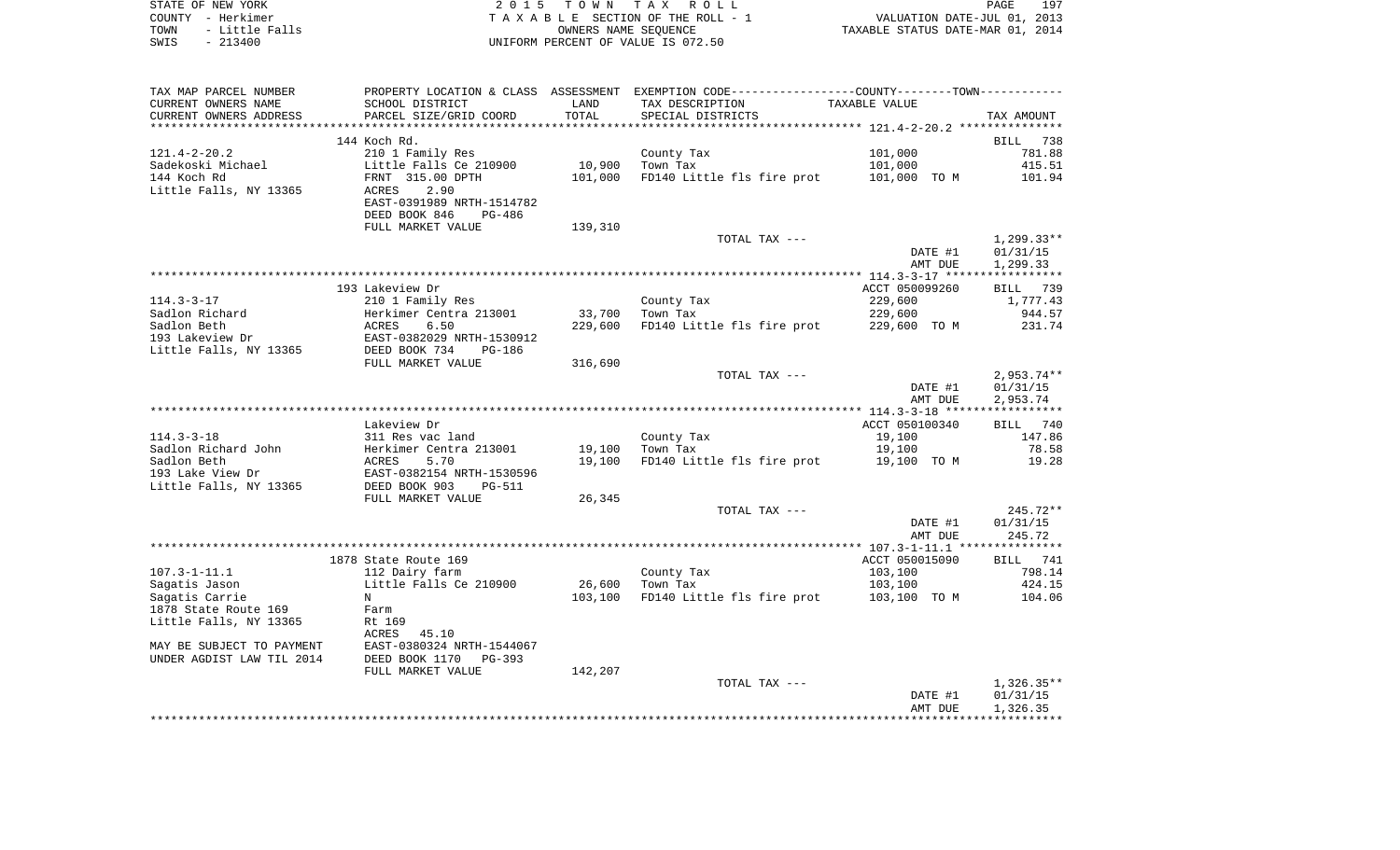STATE OF NEW YORK **EXECUTE:**  $2015$  TOWN TAX ROLL COUNTY - Herkimer<br>
T A X A B L E SECTION OF THE ROLL - 1<br>
T A X A B L E SECTION OF THE ROLL - 1<br>
OWNERS NAME SEQUENCE<br>
SWIS - 213400<br>
OWNERS NAME SEQUENCE TOWN - Little Falls OWNERS NAME SEQUENCE TAXABLE STATUS DATE-MAR 01, 2014 SWIS - 213400 UNIFORM PERCENT OF VALUE IS 072.50

| TAX MAP PARCEL NUMBER      |                                            |         | PROPERTY LOCATION & CLASS ASSESSMENT EXEMPTION CODE----------------COUNTY-------TOWN---------- |                                    |                 |
|----------------------------|--------------------------------------------|---------|------------------------------------------------------------------------------------------------|------------------------------------|-----------------|
| CURRENT OWNERS NAME        | SCHOOL DISTRICT                            | LAND    | TAX DESCRIPTION                                                                                | TAXABLE VALUE                      |                 |
| CURRENT OWNERS ADDRESS     | PARCEL SIZE/GRID COORD                     | TOTAL   | SPECIAL DISTRICTS                                                                              |                                    | TAX AMOUNT      |
|                            |                                            |         |                                                                                                |                                    |                 |
|                            | 464 Sandy Lane Rd                          |         |                                                                                                | ACCT 050099100                     | BILL<br>742     |
| $121.2 - 4 - 40.2$         | 210 1 Family Res                           |         | County Tax                                                                                     | 69,700                             | 539.58          |
| Sagatis Kathleen           | Little Falls Ce 210900                     | 8,400   | Town Tax                                                                                       | 69,700                             | 286.75          |
| 464 Sandy Lane Rd          | ACRES<br>1.10                              | 69,700  | FD140 Little fls fire prot                                                                     | 69,700 TO M                        | 70.35           |
| Mohawk, NY 13407           | EAST-0388404 NRTH-1521056                  |         |                                                                                                |                                    |                 |
|                            | DEED BOOK 818<br><b>PG-154</b>             |         |                                                                                                |                                    |                 |
|                            | FULL MARKET VALUE                          | 96,138  | TOTAL TAX ---                                                                                  |                                    | 896.68**        |
|                            |                                            |         |                                                                                                | DATE #1                            | 01/31/15        |
|                            |                                            |         |                                                                                                | AMT DUE                            | 896.68          |
|                            |                                            |         |                                                                                                | ***************** 121.2-2-40 ***** | **********      |
|                            | Fall Hill Rd                               |         |                                                                                                | ACCT 050003455                     | BILL 743        |
| $121.2 - 2 - 40$           | 210 1 Family Res                           |         | County Tax                                                                                     | 105,200                            | 814.40          |
| Sagatis William            | Little Falls Ce 210900                     | 9,500   | Town Tax                                                                                       | 105,200                            | 432.79          |
| Sagatis Linda              | R1 G Plebrn                                | 105,200 | FD140 Little fls fire prot                                                                     | 105,200 TO M                       | 106.18          |
| 1865 State Route 5-S       | $R-1$                                      |         |                                                                                                |                                    |                 |
| Little Falls, NY 13365     | Rt5-S                                      |         |                                                                                                |                                    |                 |
|                            | <b>ACRES</b><br>4.10                       |         |                                                                                                |                                    |                 |
|                            | EAST-0395083 NRTH-1525867                  |         |                                                                                                |                                    |                 |
|                            | DEED BOOK 00652 PG-00349                   |         |                                                                                                |                                    |                 |
|                            | FULL MARKET VALUE                          | 145,103 |                                                                                                |                                    |                 |
|                            |                                            |         | TOTAL TAX ---                                                                                  |                                    | $1,353.37**$    |
|                            |                                            |         |                                                                                                | DATE #1                            | 01/31/15        |
|                            |                                            |         |                                                                                                | AMT DUE                            | 1,353.37        |
|                            |                                            |         |                                                                                                |                                    | ***********     |
|                            | Sandy Ln                                   |         |                                                                                                | ACCT 050012570                     | BILL 744        |
| $121.2 - 4 - 10$           | 314 Rural vac<10                           |         | County Tax                                                                                     | 3,300                              | 25.55           |
| Sagatis William A Sr       | Little Falls Ce 210900                     | 3,300   | Town Tax                                                                                       | 3,300                              | 13.58           |
| C/O Bernard & Jean Sagatis | N                                          | 3,300   | FD140 Little fls fire prot                                                                     | 3,300 TO M                         | 3.33            |
| 411 Sandy Ln               | V1 1 1/2 A                                 |         |                                                                                                |                                    |                 |
| Mohawk, NY 13407           | Sandy Lane                                 |         |                                                                                                |                                    |                 |
|                            | ACRES<br>1.50<br>EAST-0387314 NRTH-1520574 |         |                                                                                                |                                    |                 |
|                            | DEED BOOK 907<br>PG-329                    |         |                                                                                                |                                    |                 |
|                            | FULL MARKET VALUE                          | 4,552   |                                                                                                |                                    |                 |
|                            |                                            |         | TOTAL TAX ---                                                                                  |                                    | $42.46**$       |
|                            |                                            |         |                                                                                                | DATE #1                            | 01/31/15        |
|                            |                                            |         |                                                                                                | AMT DUE                            | 42.46           |
|                            |                                            |         |                                                                                                |                                    | ***********     |
|                            | 411 Sandy Ln                               |         |                                                                                                | ACCT 050012600                     | <b>BILL</b> 745 |
| $121.2 - 4 - 11$           | 210 1 Family Res                           |         | County Tax                                                                                     | 60,500                             | 468.36          |
| Sagatis William A Sr       | Little Falls Ce 210900                     | 6,400   | Town Tax                                                                                       | 60,500                             | 248.90          |
| 1865 State Route 5S        | W                                          | 60,500  | FD140 Little fls fire prot                                                                     | 60,500 TO M                        | 61.06           |
| Little Falls, NY 13365     | R1                                         |         |                                                                                                |                                    |                 |
|                            | Sandy Lane                                 |         |                                                                                                |                                    |                 |
|                            | FRNT 133.00 DPTH                           |         |                                                                                                |                                    |                 |
|                            | ACRES<br>0.60                              |         |                                                                                                |                                    |                 |
|                            | EAST-0387459 NRTH-1520634                  |         |                                                                                                |                                    |                 |
|                            | DEED BOOK 907<br>$PG-329$                  |         |                                                                                                |                                    |                 |
|                            | FULL MARKET VALUE                          | 83,448  |                                                                                                |                                    | $778.32**$      |
|                            |                                            |         | TOTAL TAX ---                                                                                  | DATE #1                            | 01/31/15        |
|                            |                                            |         |                                                                                                | AMT DUE                            | 778.32          |
|                            |                                            |         |                                                                                                |                                    |                 |
|                            |                                            |         |                                                                                                |                                    |                 |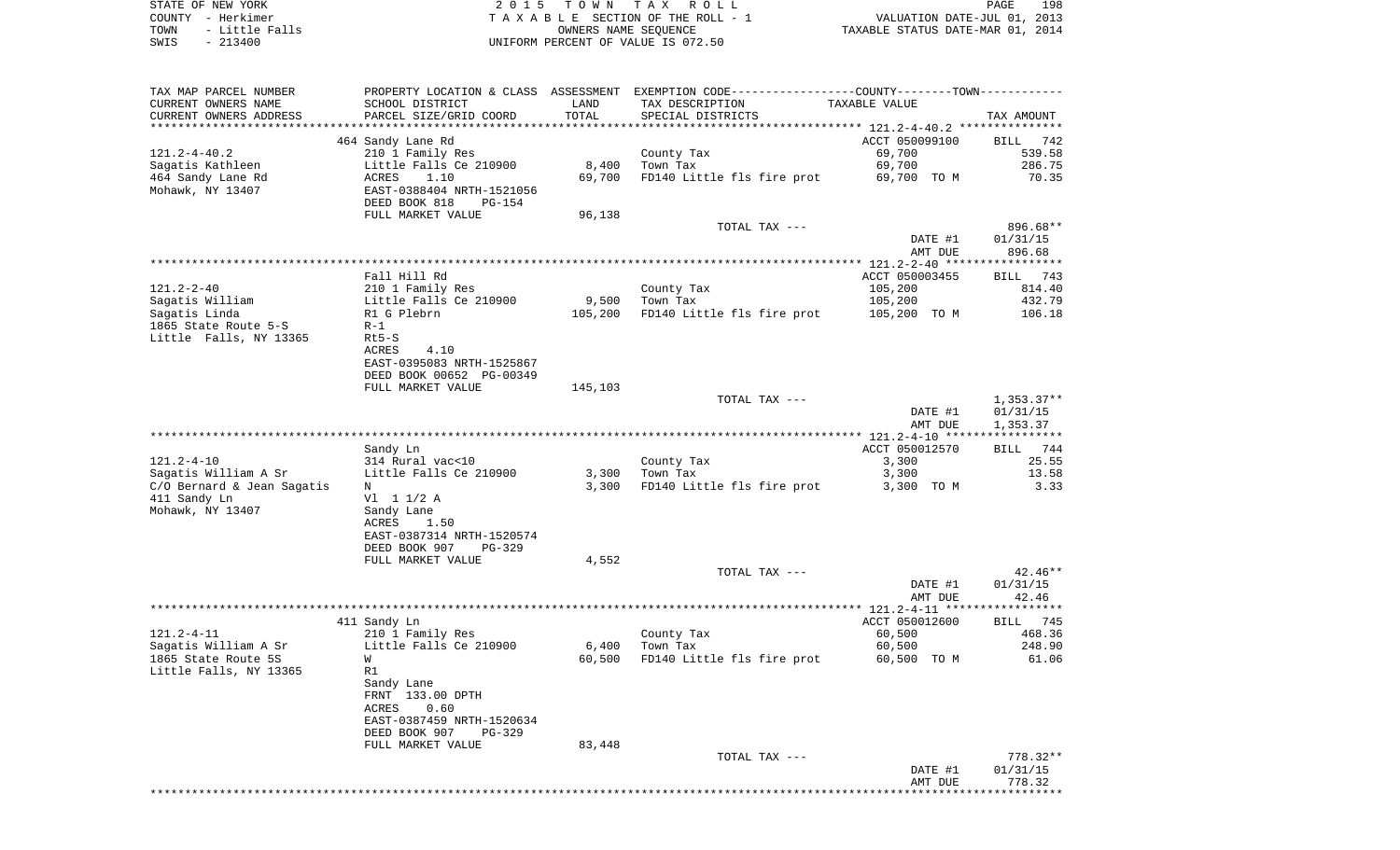| STATE OF NEW YORK<br>COUNTY - Herkimer<br>TOWN<br>- Little Falls |                                              |         | 2015 TOWN TAX ROLL<br>TAXABLE SECTION OF THE ROLL - 1<br>OWNERS NAME SEQUENCE                  | VALUATION DATE-JUL 01, 2013<br>TAXABLE STATUS DATE-MAR 01, 2014 | PAGE<br>199            |
|------------------------------------------------------------------|----------------------------------------------|---------|------------------------------------------------------------------------------------------------|-----------------------------------------------------------------|------------------------|
| $-213400$<br>SWIS                                                |                                              |         | UNIFORM PERCENT OF VALUE IS 072.50                                                             |                                                                 |                        |
| TAX MAP PARCEL NUMBER                                            |                                              |         | PROPERTY LOCATION & CLASS ASSESSMENT EXEMPTION CODE----------------COUNTY-------TOWN---------- |                                                                 |                        |
| CURRENT OWNERS NAME                                              | SCHOOL DISTRICT                              | LAND    | TAX DESCRIPTION                                                                                | TAXABLE VALUE                                                   |                        |
| CURRENT OWNERS ADDRESS                                           | PARCEL SIZE/GRID COORD                       | TOTAL   | SPECIAL DISTRICTS                                                                              |                                                                 | TAX AMOUNT             |
|                                                                  |                                              |         |                                                                                                |                                                                 |                        |
|                                                                  | 122 Weckesser Rd                             |         |                                                                                                | ACCT 050015990                                                  | BILL 746               |
| 121.4-2-27                                                       | 240 Rural res                                | 7,300   | County Tax<br>Town Tax                                                                         | 48,300                                                          | 373.91<br>198.71       |
| Saqatis William Jr.<br>122 Weckesser Rd                          | Little Falls Ce 210900<br>E                  | 48,300  | FD140 Little fls fire prot                                                                     | 48,300<br>48,300 TO M                                           | 48.75                  |
| Little Falls, NY 13365                                           | $R-1$                                        |         |                                                                                                |                                                                 |                        |
|                                                                  | Rt-167                                       |         |                                                                                                |                                                                 |                        |
|                                                                  | ACRES 12.20                                  |         |                                                                                                |                                                                 |                        |
|                                                                  | EAST-0390499 NRTH-1520371                    |         |                                                                                                |                                                                 |                        |
|                                                                  | DEED BOOK 1438 PG-558                        |         |                                                                                                |                                                                 |                        |
|                                                                  | FULL MARKET VALUE                            | 66,621  |                                                                                                |                                                                 |                        |
|                                                                  |                                              |         | TOTAL TAX ---                                                                                  |                                                                 | $621.37**$             |
|                                                                  |                                              |         |                                                                                                | DATE #1                                                         | 01/31/15               |
|                                                                  |                                              |         |                                                                                                | AMT DUE                                                         | 621.37                 |
|                                                                  | 640 Gun Club Rd                              |         |                                                                                                | ACCT 050099620                                                  | BILL 747               |
| 114.4-2-15                                                       | 210 1 Family Res                             |         | County Tax                                                                                     | 92,400                                                          | 715.31                 |
| Salamone James                                                   | Herkimer Centra 213001                       | 14,700  | Town Tax                                                                                       | 92,400                                                          | 380.13                 |
| Salamone Joann                                                   | ACRES<br>6.60                                | 92,400  | FD140 Little fls fire prot 92,400 TO M                                                         |                                                                 | 93.26                  |
| 640 Gun Club Rd                                                  | EAST-0387190 NRTH-1536166                    |         |                                                                                                |                                                                 |                        |
| Little Falls, NY 13365                                           | DEED BOOK 1259 PG-294                        |         |                                                                                                |                                                                 |                        |
|                                                                  | FULL MARKET VALUE                            | 127,448 |                                                                                                |                                                                 |                        |
|                                                                  |                                              |         | TOTAL TAX ---                                                                                  | DATE #1                                                         | 1,188.70**<br>01/31/15 |
|                                                                  |                                              |         |                                                                                                | AMT DUE                                                         | 1,188.70               |
|                                                                  | 209 State Route 170                          |         |                                                                                                |                                                                 | BILL 748               |
| 114.2-2-7.4                                                      | 314 Rural vac<10                             |         | County Tax                                                                                     | 6,300                                                           | 48.77                  |
| Salamone John                                                    | Little Falls Ce 210900                       | 6,300   | Town Tax                                                                                       | 6,300                                                           | 25.92                  |
| 820 Davis Rd                                                     | Vac Ld                                       | 6,300   | FD140 Little fls fire prot                                                                     | 6,300 TO M                                                      | 6.36                   |
| Little Falls, NY 13365                                           | FRNT 346.00 DPTH                             |         |                                                                                                |                                                                 |                        |
|                                                                  | ACRES<br>8.50                                |         |                                                                                                |                                                                 |                        |
|                                                                  | EAST-0396237 NRTH-1543350                    |         |                                                                                                |                                                                 |                        |
|                                                                  | DEED BOOK 855<br>PG-262<br>FULL MARKET VALUE | 8,690   |                                                                                                |                                                                 |                        |
|                                                                  |                                              |         | TOTAL TAX ---                                                                                  |                                                                 | 81.05**                |
|                                                                  |                                              |         |                                                                                                | DATE #1                                                         | 01/31/15               |
|                                                                  |                                              |         |                                                                                                | AMT DUE                                                         | 81.05                  |
|                                                                  |                                              |         |                                                                                                |                                                                 |                        |
|                                                                  | Burt Rd                                      |         |                                                                                                | ACCT 050012540                                                  | BILL 749               |
| $114.2 - 1 - 55$                                                 | 312 Vac w/imprv                              |         | County Tax                                                                                     | 6,500                                                           | 50.32                  |
| Salamone Richard                                                 | Little Falls Ce 210900                       | 1,100   | Town Tax                                                                                       | 6,500                                                           | 26.74                  |
| Salamone Laura                                                   | S                                            | 6,500   | FD140 Little fls fire prot                                                                     | 6,500 TO M                                                      | 6.56                   |
| 224 Spruce Dr N<br>Little Falls, NY 13365                        | Gar<br>Burt Rd                               |         |                                                                                                |                                                                 |                        |
|                                                                  | FRNT 100.00 DPTH 200.00                      |         |                                                                                                |                                                                 |                        |
|                                                                  | EAST-0387969 NRTH-1537457                    |         |                                                                                                |                                                                 |                        |
|                                                                  | DEED BOOK 782<br>PG-367                      |         |                                                                                                |                                                                 |                        |
|                                                                  | FULL MARKET VALUE                            | 8,966   |                                                                                                |                                                                 |                        |
|                                                                  |                                              |         | TOTAL TAX ---                                                                                  |                                                                 | $83.62**$              |
|                                                                  |                                              |         |                                                                                                | DATE #1                                                         | 01/31/15               |
|                                                                  |                                              |         |                                                                                                | AMT DUE                                                         | 83.62                  |
|                                                                  |                                              |         |                                                                                                |                                                                 |                        |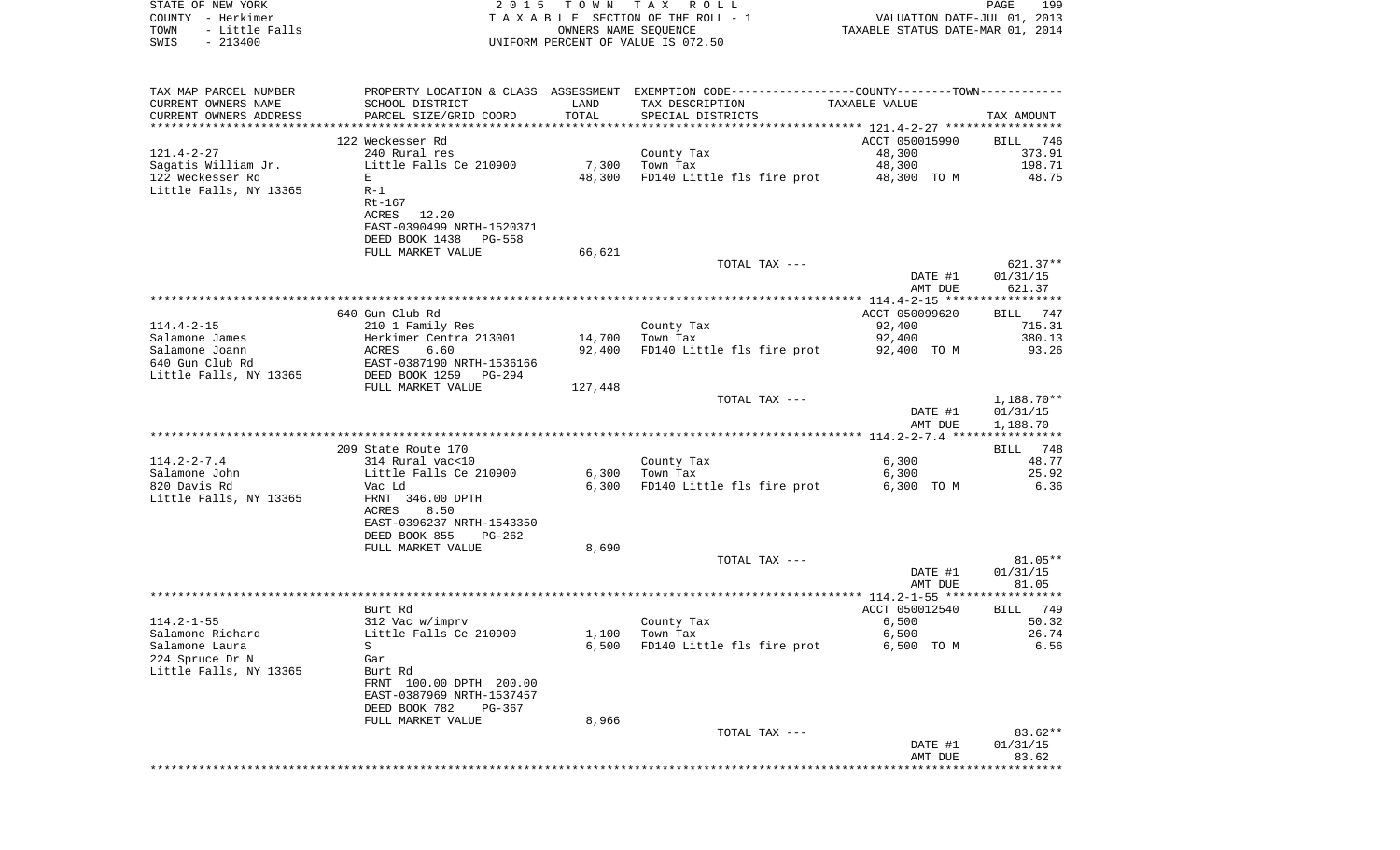| STATE OF NEW YORK<br>COUNTY - Herkimer<br>TOWN<br>- Little Falls<br>$-213400$<br>SWIS | 2 0 1 5                                                         |               | TOWN TAX ROLL<br>TAXABLE SECTION OF THE ROLL - 1<br>OWNERS NAME SEQUENCE<br>UNIFORM PERCENT OF VALUE IS 072.50 | VALUATION DATE-JUL 01, 2013<br>TAXABLE STATUS DATE-MAR 01, 2014 | PAGE<br>200                          |
|---------------------------------------------------------------------------------------|-----------------------------------------------------------------|---------------|----------------------------------------------------------------------------------------------------------------|-----------------------------------------------------------------|--------------------------------------|
| TAX MAP PARCEL NUMBER                                                                 |                                                                 |               | PROPERTY LOCATION & CLASS ASSESSMENT EXEMPTION CODE----------------COUNTY-------TOWN----------                 |                                                                 |                                      |
| CURRENT OWNERS NAME<br>CURRENT OWNERS ADDRESS                                         | SCHOOL DISTRICT<br>PARCEL SIZE/GRID COORD                       | LAND<br>TOTAL | TAX DESCRIPTION<br>SPECIAL DISTRICTS                                                                           | TAXABLE VALUE                                                   | TAX AMOUNT                           |
|                                                                                       |                                                                 |               |                                                                                                                |                                                                 |                                      |
| 114.2-1-56                                                                            | 892 Burt Rd<br>210 1 Family Res                                 |               | County Tax                                                                                                     | ACCT 050012510<br>82,900                                        | BILL<br>750<br>641.76                |
| Salamone Richard                                                                      | Little Falls Ce 210900                                          | 5,800         | Town Tax                                                                                                       | 82,900                                                          | 341.05                               |
| Salamone Laura                                                                        | S                                                               | 82,900        | FD140 Little fls fire prot                                                                                     | 82,900 TO M                                                     | 83.67                                |
| 224 Spruce Dr N                                                                       | R1                                                              |               |                                                                                                                |                                                                 |                                      |
| Little Falls, NY 13365                                                                | Burt Rd<br>FRNT 100.00 DPTH 207.65<br>EAST-0388037 NRTH-1537531 |               |                                                                                                                |                                                                 |                                      |
|                                                                                       | DEED BOOK 782<br>PG-367                                         |               |                                                                                                                |                                                                 |                                      |
|                                                                                       | FULL MARKET VALUE                                               | 114,345       |                                                                                                                |                                                                 |                                      |
|                                                                                       |                                                                 |               | TOTAL TAX ---                                                                                                  | DATE #1<br>AMT DUE                                              | $1,066.48**$<br>01/31/15<br>1,066.48 |
|                                                                                       |                                                                 |               |                                                                                                                |                                                                 |                                      |
| 114.4-2-9                                                                             | 566 Gun Club Rd<br>240 Rural res                                |               | County Tax                                                                                                     | ACCT 050099390<br>89,200                                        | <b>BILL</b> 751<br>690.53            |
| Salamone Steve                                                                        | Herkimer Centra 213001                                          | 17,600        | Town Tax                                                                                                       | 89,200                                                          | 366.97                               |
| Salamone Colleen                                                                      | ACRES<br>13.10                                                  | 89,200        | FD140 Little fls fire prot                                                                                     | 89,200 TO M                                                     | 90.03                                |
| 566 Gun Club Rd                                                                       | EAST-0387890 NRTH-1534747                                       |               |                                                                                                                |                                                                 |                                      |
| Little Falls, NY 13365                                                                | DEED BOOK 750<br>PG-318                                         |               |                                                                                                                |                                                                 |                                      |
|                                                                                       | FULL MARKET VALUE                                               | 123,034       |                                                                                                                |                                                                 |                                      |
|                                                                                       |                                                                 |               | TOTAL TAX ---                                                                                                  |                                                                 | $1,147.53**$                         |
|                                                                                       |                                                                 |               |                                                                                                                | DATE #1                                                         | 01/31/15                             |
|                                                                                       |                                                                 |               |                                                                                                                | AMT DUE                                                         | 1,147.53                             |
|                                                                                       | 764 Burt Rd                                                     |               |                                                                                                                | ACCT 050099370                                                  | BILL 752                             |
| 114.4-2-4.1                                                                           | 210 1 Family Res                                                |               | County Tax                                                                                                     | 95,000                                                          | 735.43                               |
| Salarpi Linda                                                                         | Herkimer Centra 213001                                          | 10,100        | Town Tax                                                                                                       | 95,000                                                          | 390.83                               |
| 764 Burt Rd                                                                           | ACRES<br>3.40                                                   | 95,000        | FD140 Little fls fire prot                                                                                     | 95,000 TO M                                                     | 95.88                                |
| Little Falls, NY 13365                                                                | EAST-0385892 NRTH-1536255<br>DEED BOOK 804<br><b>PG-510</b>     |               |                                                                                                                |                                                                 |                                      |
|                                                                                       | FULL MARKET VALUE                                               | 131,034       |                                                                                                                |                                                                 |                                      |
|                                                                                       |                                                                 |               | TOTAL TAX ---                                                                                                  | DATE #1<br>AMT DUE                                              | 1,222.14**<br>01/31/15<br>1,222.14   |
|                                                                                       |                                                                 |               |                                                                                                                |                                                                 |                                      |
|                                                                                       | Burt Rd                                                         |               |                                                                                                                | ACCT 050099430                                                  | BILL 753                             |
| 114.4-2-4.2                                                                           | 311 Res vac land                                                |               | County Tax                                                                                                     | 12,200                                                          | 94.45                                |
| Salarpi Linda                                                                         | Herkimer Centra 213001                                          | 12,200        | Town Tax                                                                                                       | 12,200                                                          | 50.19                                |
| 764 Burt Rd                                                                           | ACRES<br>3.40                                                   | 12,200        | FD140 Little fls fire prot                                                                                     | 12,200 TO M                                                     | 12.31                                |
| Little Falls, NY 13365                                                                | EAST-0386116 NRTH-1536271<br>DEED BOOK 1251<br>PG-756           |               |                                                                                                                |                                                                 |                                      |
|                                                                                       | FULL MARKET VALUE                                               | 16,828        | TOTAL TAX ---                                                                                                  |                                                                 | $156.95**$                           |
|                                                                                       |                                                                 |               |                                                                                                                | DATE #1                                                         | 01/31/15                             |
|                                                                                       |                                                                 |               |                                                                                                                | AMT DUE                                                         | 156.95                               |
|                                                                                       |                                                                 |               |                                                                                                                |                                                                 | ***********                          |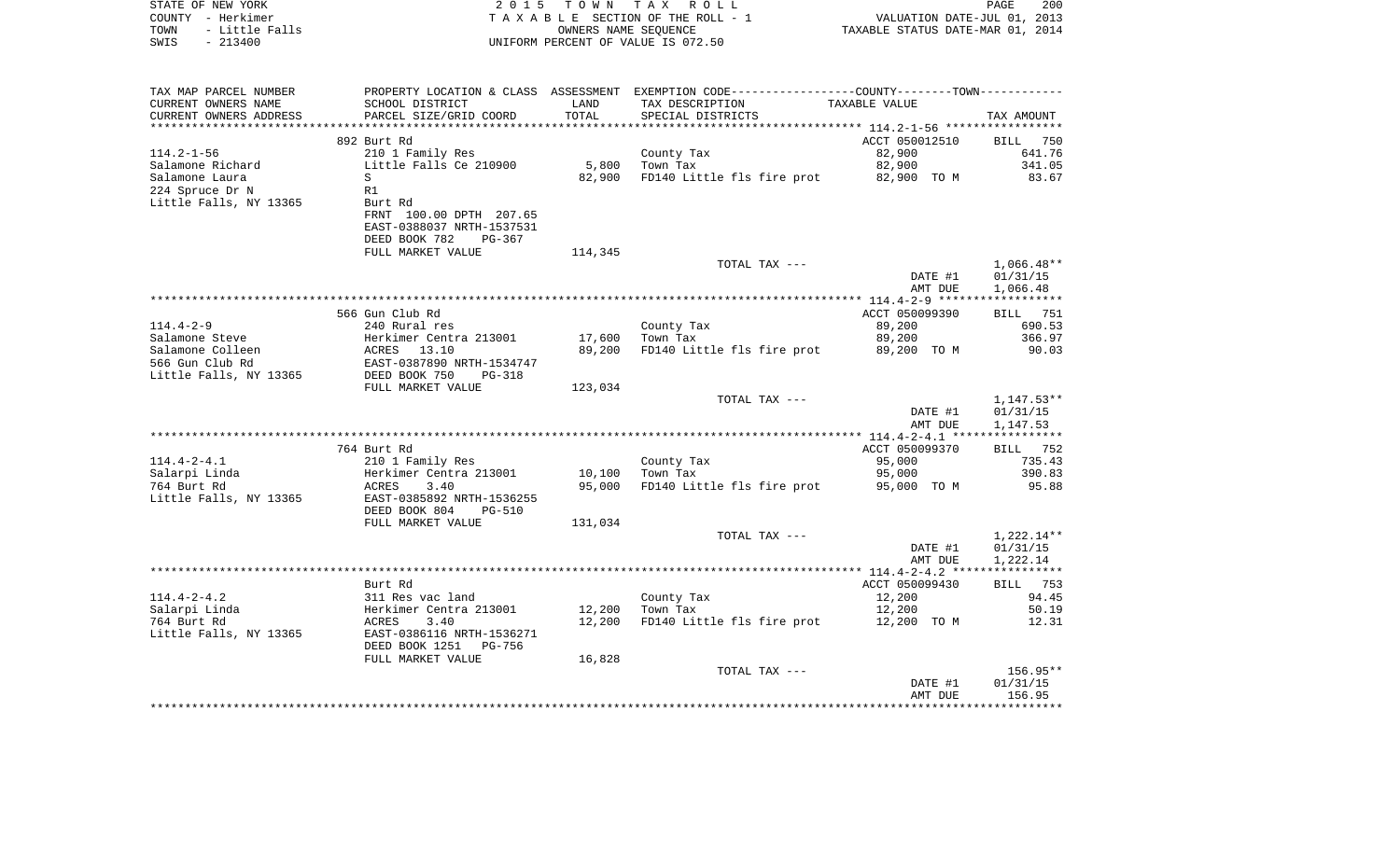|      | STATE OF NEW YORK | 2015 TOWN TAX ROLL                 | PAGE                             | 201 |
|------|-------------------|------------------------------------|----------------------------------|-----|
|      | COUNTY - Herkimer | TAXABLE SECTION OF THE ROLL - 1    | VALUATION DATE-JUL 01, 2013      |     |
| TOWN | - Little Falls    | OWNERS NAME SEOUENCE               | TAXABLE STATUS DATE-MAR 01, 2014 |     |
| SWIS | $-213400$         | UNIFORM PERCENT OF VALUE IS 072.50 |                                  |     |

| CURRENT OWNERS NAME      | SCHOOL DISTRICT           | LAND    | TAX DESCRIPTION            | TAXABLE VALUE  |                 |
|--------------------------|---------------------------|---------|----------------------------|----------------|-----------------|
| CURRENT OWNERS ADDRESS   | PARCEL SIZE/GRID COORD    | TOTAL   | SPECIAL DISTRICTS          |                | TAX AMOUNT      |
|                          |                           |         |                            |                |                 |
|                          | 576 Gun Club Rd           |         |                            | ACCT 050099610 | BILL 754        |
| $114.4 - 2 - 10$         | 240 Rural res             |         | County Tax                 | 109,700        | 849.23          |
| Sammons Rose Ann         | Herkimer Centra 213001    | 17,600  | Town Tax                   | 109,700        | 451.30          |
| Sammons John P           | 13.10<br>ACRES            | 109,700 | FD140 Little fls fire prot | 109,700 TO M   | 110.72          |
| 576 Gun Club Rd          | EAST-0387879 NRTH-1535004 |         |                            |                |                 |
| Little Falls, NY 13365   | DEED BOOK 816<br>PG-214   |         |                            |                |                 |
|                          | FULL MARKET VALUE         | 151,310 |                            |                |                 |
|                          |                           |         | TOTAL TAX ---              |                | $1,411.25**$    |
|                          |                           |         |                            | DATE #1        | 01/31/15        |
|                          |                           |         |                            | AMT DUE        | 1,411.25        |
|                          |                           |         |                            |                |                 |
|                          | 1820 State Route 168      |         |                            |                | <b>BILL</b> 755 |
| $127.4 - 2 - 18$         | 270 Mfg housing           |         | County Tax                 | 17,800         | 137.80          |
| Sanders Lee W Jr         | Owen D Young<br>215001    | 400     | Town Tax                   | 17,800         | 73.23           |
| 1820 State Route 168     | FRNT 85.00 DPTH 145.00    | 17,800  | School Relevy              |                | 5.37            |
| Mohawk, NY 13407         | EAST-0388522 NRTH-1501719 |         | FD140 Little fls fire prot | 17,800 TO M    | 17.97           |
|                          | DEED BOOK 942<br>PG-311   |         |                            |                |                 |
|                          | FULL MARKET VALUE         | 24,552  |                            |                |                 |
|                          |                           |         | TOTAL TAX ---              |                | 234.37**        |
|                          |                           |         |                            | DATE #1        | 01/31/15        |
|                          |                           |         |                            | AMT DUE        | 234.37          |
|                          |                           |         |                            |                |                 |
|                          | Gun Club Rd               |         |                            |                | BILL 756        |
| $114.4 - 3 - 5$          | 314 Rural vac<10          |         | County Tax                 | 23,100         | 178.83          |
| Sanford Brandon          | Little Falls Ce 210900    | 23,100  | Town Tax                   | 23,100         | 95.03           |
| Sanford Lauri            | FRNT 300.00 DPTH          | 23,100  | FD140 Little fls fire prot | 23,100 TO M    | 23.31           |
| 87 Prospect St           | ACRES<br>6.60             |         |                            |                |                 |
| Little Falls, NY 13365   | EAST-0386439 NRTH-1532895 |         |                            |                |                 |
|                          | DEED BOOK 1533<br>PG-840  |         |                            |                |                 |
| PRIOR OWNER ON 3/01/2014 | FULL MARKET VALUE         | 31,862  |                            |                |                 |
| Christmas & Associates   |                           |         |                            |                |                 |
|                          |                           |         | TOTAL TAX ---              |                | 297.17**        |
|                          |                           |         |                            | DATE #1        | 01/31/15        |
|                          |                           |         |                            | AMT DUE        | 297.17          |
|                          |                           |         |                            |                |                 |
|                          | Gun Club Rd               |         |                            | ACCT 050019090 | 757<br>BILL     |
| $114.4 - 1 - 34$         | 311 Res vac land          |         | County Tax                 | 2,100          | 16.26           |
| Savage Josephine         | Little Falls Ce 210900    | 2,100   | Town Tax                   | 2,100          | 8.64            |
| 230 Gun Club Rd          | East                      | 2,100   | FD140 Little fls fire prot | 50 TO M        | .05             |
| Little Falls, NY 13365   | $V-L$ 1Ac.                |         |                            |                |                 |
|                          | Gunclub Rd.               |         |                            |                |                 |
|                          | FRNT 263.00 DPTH 120.00   |         |                            |                |                 |
|                          | EAST-0385969 NRTH-1528628 |         |                            |                |                 |
|                          | DEED BOOK 00636 PG-00127  |         |                            |                |                 |
|                          | FULL MARKET VALUE         | 2,897   |                            |                |                 |
|                          |                           |         | TOTAL TAX ---              |                | $24.95**$       |
|                          |                           |         |                            | DATE #1        | 01/31/15        |
|                          |                           |         |                            | AMT DUE        | 24.95           |
|                          |                           |         |                            |                |                 |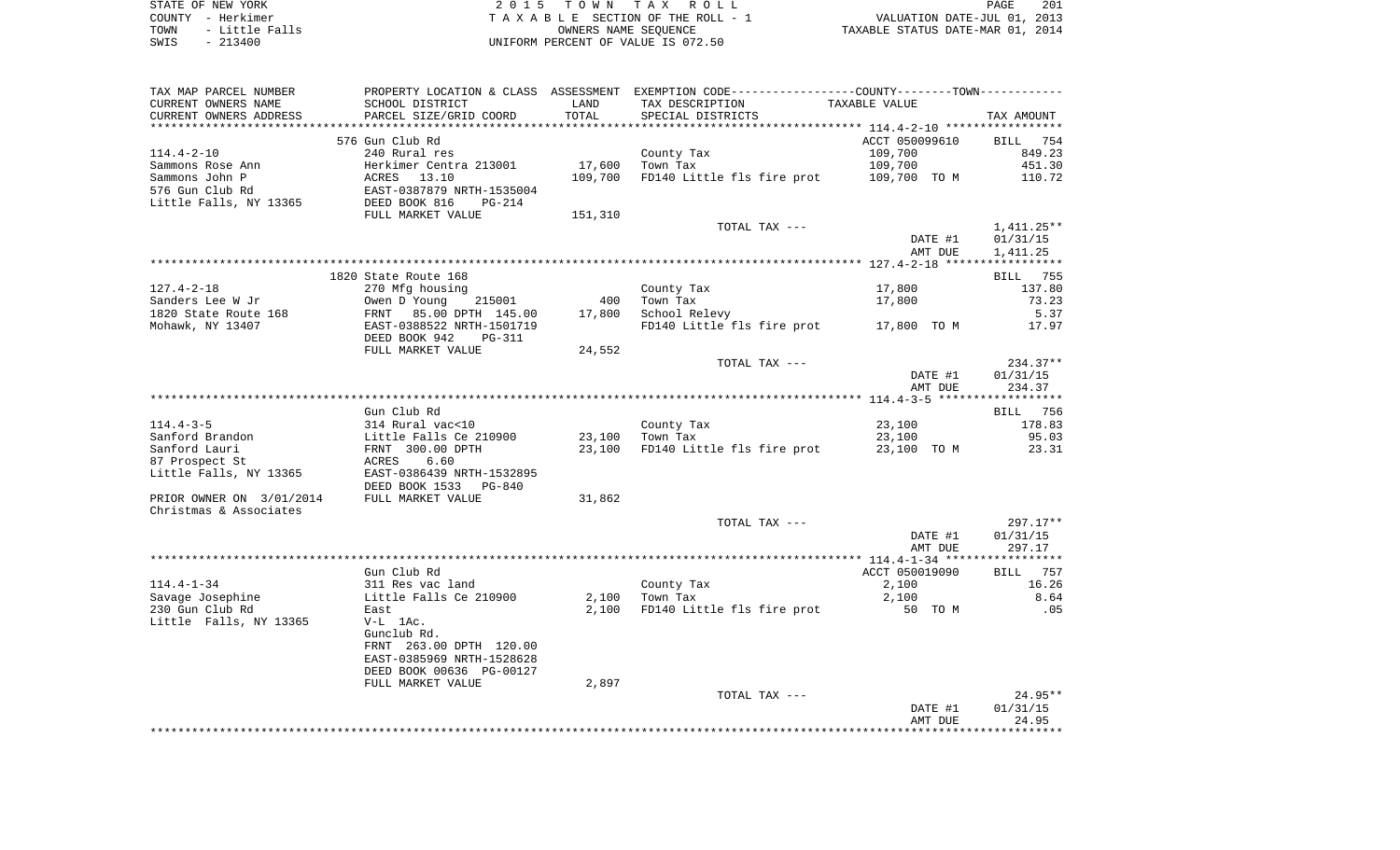| STATE OF NEW YORK<br>– Herkimer<br>COUNTY<br>- Little Falls<br>TOWN | 2015                      |            | TOWN TAX ROLL<br>TAXABLE SECTION OF THE ROLL - 1<br>OWNERS NAME SEOUENCE | TAXABLE STATUS DATE-MAR 01, 2014 | PAGE<br>VALUATION DATE-JUL 01, 2013 | 202 |
|---------------------------------------------------------------------|---------------------------|------------|--------------------------------------------------------------------------|----------------------------------|-------------------------------------|-----|
| $-213400$<br>SWIS                                                   |                           |            | UNIFORM PERCENT OF VALUE IS 072.50                                       |                                  |                                     |     |
|                                                                     |                           |            |                                                                          |                                  |                                     |     |
| TAX MAP PARCEL NUMBER                                               | PROPERTY LOCATION & CLASS | ASSESSMENT | EXEMPTION CODE-----------------COUNTY--------TOWN-----------             |                                  |                                     |     |
| CURRENT OWNERS NAME                                                 | SCHOOL DISTRICT           | LAND       | TAX DESCRIPTION                                                          | TAXABLE VALUE                    |                                     |     |
| CURRENT OWNERS ADDRESS                                              | PARCEL SIZE/GRID COORD    | TOTAL      | SPECIAL DISTRICTS                                                        |                                  | TAX AMOUNT                          |     |
|                                                                     |                           |            |                                                                          |                                  |                                     |     |

| $114.4 - 1 - 35$                          | 230 Gun Club Rd<br>210 1 Family Res |        | County Tax                 | ACCT 050003510<br>39,000 | BILL 758<br>301.92 |
|-------------------------------------------|-------------------------------------|--------|----------------------------|--------------------------|--------------------|
| Savage Josephine                          | Little Falls Ce 210900              | 3,000  | Town Tax                   | 39,000                   | 160.45             |
| 230 Gun Club Rd<br>Little Falls, NY 13365 | E.<br>FRNT 109.00 DPTH 75.00        | 39,000 | FD140 Little fls fire prot | 39,000 TO M              | 39.36              |
|                                           | EAST-0385885 NRTH-1528469           |        |                            |                          |                    |
|                                           | DEED BOOK 00615 PG-00506            |        |                            |                          |                    |
|                                           | FULL MARKET VALUE                   | 53,793 |                            |                          |                    |
|                                           |                                     |        | TOTAL TAX ---              |                          | $501.73**$         |
|                                           |                                     |        |                            | DATE #1                  | 01/31/15           |
|                                           |                                     |        |                            | AMT DUE                  | 501.73             |
|                                           |                                     |        |                            |                          |                    |
|                                           | 763 Burt Rd                         |        |                            | ACCT 050012930           | BILL 759           |
| $114.2 - 1 - 53$                          | 210 1 Family Res                    |        | County Tax                 | 70,000                   | 541.90             |
| Scanlon Eileen                            | Herkimer Centra 213001              | 10,300 | Town Tax                   | 70,000                   | 287.98             |
| Scanlon Lois                              | N                                   | 70,000 | FD140 Little fls fire prot | 70,000 TO M              | 70.65              |
| 743 Burt Rd                               | R1                                  |        |                            |                          |                    |
| Little Falls, NY 13365                    | Burt Rd<br>ACRES<br>2.50            |        |                            |                          |                    |
|                                           | EAST-0385888 NRTH-1536739           |        |                            |                          |                    |
|                                           | DEED BOOK 1344 PG-789               |        |                            |                          |                    |
|                                           | FULL MARKET VALUE                   | 96,552 |                            |                          |                    |
|                                           |                                     |        | TOTAL TAX ---              |                          | $900.53**$         |
|                                           |                                     |        |                            | DATE #1                  | 01/31/15           |
|                                           |                                     |        |                            | AMT DUE                  | 900.53             |
|                                           |                                     |        |                            |                          |                    |
|                                           | 1584 State Route 169                |        |                            | ACCT 050006420           | BILL 760           |
| $114.2 - 1 - 2.1$                         | 210 1 Family Res                    |        | County Tax                 | 57,800                   | 447.45             |
| Scanlon Joseph                            | Little Falls Ce 210900              | 10,400 | Town Tax                   | 57,800                   | 237.79             |
| Scanlon Valerie                           | N                                   | 57,800 | School Relevy              |                          | 1,635.60           |
| 1584 State Route 169                      | R1                                  |        | FD140 Little fls fire prot | 57,800 TO M              | 58.34              |
| Little Falls, NY 13365                    | Rt-169                              |        |                            |                          |                    |
|                                           | <b>ACRES</b><br>2.60                |        |                            |                          |                    |
|                                           | EAST-0386232 NRTH-1542564           |        |                            |                          |                    |
|                                           | DEED BOOK 707<br>PG-385             |        |                            |                          |                    |
|                                           | FULL MARKET VALUE                   | 79,724 |                            |                          | $2,379.18**$       |
|                                           |                                     |        | TOTAL TAX ---              | DATE #1                  | 01/31/15           |
|                                           |                                     |        |                            | AMT DUE                  | 2,379.18           |
|                                           |                                     |        |                            |                          |                    |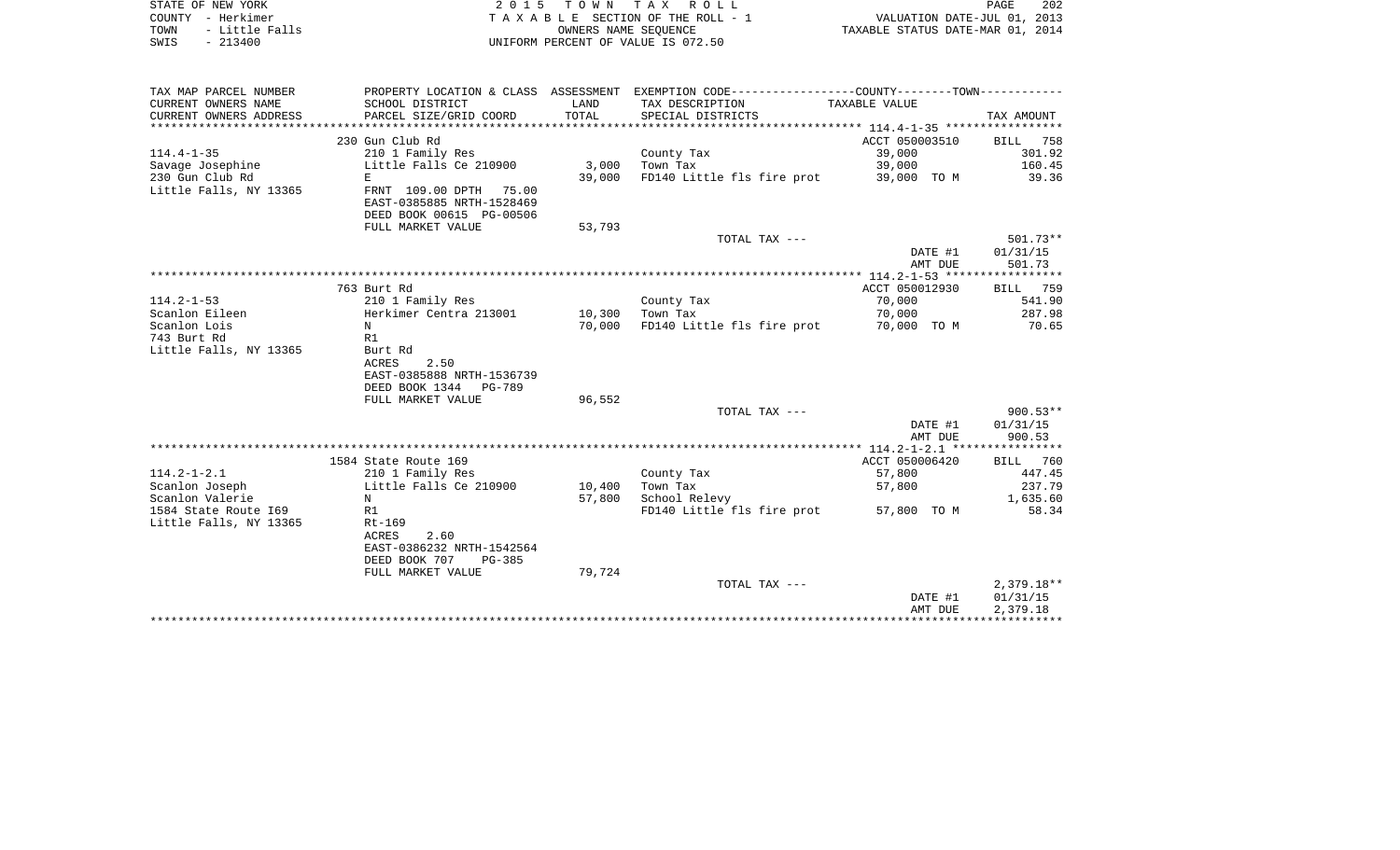| STATE OF NEW YORK<br>COUNTY - Herkimer        |                                                                                               |               | 2015 TOWN TAX ROLL<br>TAXABLE SECTION OF THE ROLL - 1      |                                  |          | PAGE<br>203<br>VALUATION DATE-JUL 01, 2013 |
|-----------------------------------------------|-----------------------------------------------------------------------------------------------|---------------|------------------------------------------------------------|----------------------------------|----------|--------------------------------------------|
| - Little Falls<br>TOWN<br>$-213400$<br>SWIS   |                                                                                               |               | OWNERS NAME SEQUENCE<br>UNIFORM PERCENT OF VALUE IS 072.50 | TAXABLE STATUS DATE-MAR 01, 2014 |          |                                            |
|                                               |                                                                                               |               |                                                            |                                  |          |                                            |
| TAX MAP PARCEL NUMBER                         | PROPERTY LOCATION & CLASS ASSESSMENT EXEMPTION CODE---------------COUNTY-------TOWN---------- |               |                                                            |                                  |          |                                            |
| CURRENT OWNERS NAME<br>CURRENT OWNERS ADDRESS | SCHOOL DISTRICT<br>PARCEL SIZE/GRID COORD                                                     | LAND<br>TOTAL | TAX DESCRIPTION<br>SPECIAL DISTRICTS                       | TAXABLE VALUE                    |          | TAX AMOUNT                                 |
|                                               | 408 Sandy Ln                                                                                  |               |                                                            | ACCT 050010500                   |          | BILL 761                                   |
| $121.2 - 4 - 38$                              | 210 1 Family Res                                                                              |               | County Tax                                                 | 66,400                           |          | 514.03                                     |
| Scanlon Katherine                             | Little Falls Ce 210900                                                                        |               | 9,900 Town Tax                                             | 66,400                           |          | 273.17                                     |
| 408 Sandy Ln                                  | FRNT 497.00 DPTH                                                                              | 66,400        | FD140 Little fls fire prot                                 | 66,400 TO M                      |          | 67.02                                      |
| Mohawk, NY 13407                              | ACRES<br>1.80<br>EAST-0387583 NRTH-1520396                                                    |               |                                                            |                                  |          |                                            |
|                                               | DEED BOOK 1404 PG-986                                                                         |               |                                                            |                                  |          |                                            |
|                                               | FULL MARKET VALUE                                                                             | 91,586        |                                                            |                                  |          | 854.22**                                   |
|                                               |                                                                                               |               | TOTAL TAX ---                                              |                                  | DATE #1  | 01/31/15                                   |
|                                               |                                                                                               |               |                                                            |                                  | AMT DUE  | 854.22                                     |
|                                               |                                                                                               |               |                                                            |                                  |          |                                            |
|                                               | 743 Burt Rd                                                                                   |               |                                                            | ACCT 050012900                   |          | <b>BILL</b> 762                            |
| $114.2 - 1 - 52$                              | 120 Field crops                                                                               |               | AG MKTS<br>41730                                           | $\overline{0}$                   | $\Omega$ |                                            |
| Scanlon Marion                                | Herkimer Centra 213001                                                                        |               | 31,400 County Tax                                          | 71,800                           |          | 555.83                                     |
| Scanlon Lois                                  | $\mathbf N$                                                                                   |               | 71,800 Town Tax                                            | 71,800                           |          | 295.38                                     |
| 817 State Rte 170                             | Farm                                                                                          |               | FD140 Little fls fire prot                                 | 71,800 TO M                      |          | 72.47                                      |
| Little Falls, NY 13365                        | Burt Rd                                                                                       |               |                                                            |                                  |          |                                            |
| MAY BE SUBJECT TO PAYMENT                     | FRNT 1414.00 DPTH<br>ACRES<br>95.90                                                           |               |                                                            |                                  |          |                                            |
| UNDER AGDIST LAW TIL 2021                     | EAST-0385985 NRTH-1538043                                                                     |               |                                                            |                                  |          |                                            |
|                                               | DEED BOOK 1276 PG-895                                                                         |               |                                                            |                                  |          |                                            |
|                                               | FULL MARKET VALUE                                                                             | 99,034        |                                                            |                                  |          |                                            |
|                                               |                                                                                               |               | TOTAL TAX ---                                              |                                  |          | 923.68**                                   |
|                                               |                                                                                               |               |                                                            |                                  | DATE #1  | 01/31/15                                   |
|                                               |                                                                                               |               |                                                            |                                  | AMT DUE  | 923.68                                     |
|                                               |                                                                                               |               |                                                            |                                  |          |                                            |
|                                               | 743 Burt Rd                                                                                   |               |                                                            | ACCT 050990150                   |          | BILL 763                                   |
| $114.3 - 1 - 9$<br>Scanlon Marion             | 120 Field crops<br>Herkimer Centra 213001                                                     |               | AG MKTS<br>41730<br>13,200 County Tax                      | 1,996<br>11,204                  | 1,996    | 86.73                                      |
| Scanlon Lois                                  | South                                                                                         |               | 13,200 Town Tax                                            | 11,204                           |          | 46.09                                      |
| 817 State Route 170                           | Farm Land 22.3 A                                                                              |               | FD140 Little fls fire prot                                 | 13,200 TO M                      |          | 13.32                                      |
| Little Falls, NY 13365                        | Burt Rd                                                                                       |               |                                                            |                                  |          |                                            |
|                                               |                                                                                               |               |                                                            |                                  |          |                                            |

\*\*\*\*\*\*\*\*\*\*\*\*\*\*\*\*\*\*\*\*\*\*\*\*\*\*\*\*\*\*\*\*\*\*\*\*\*\*\*\*\*\*\*\*\*\*\*\*\*\*\*\*\*\*\*\*\*\*\*\*\*\*\*\*\*\*\*\*\*\*\*\*\*\*\*\*\*\*\*\*\*\*\*\*\*\*\*\*\*\*\*\*\*\*\*\*\*\*\*\*\*\*\*\*\*\*\*\*\*\*\*\*\*\*\*\*\*\*\*\*\*\*\*\*\*\*\*\*\*\*\*\*

TOTAL TAX  $---$  146.14\*\*

 DATE #1 01/31/15 AMT DUE 146.14

ACRES 22.30

FULL MARKET VALUE 18,207

MAY BE SUBJECT TO PAYMENT EAST-0384679 NRTH-1535580

UNDER AGDIST LAW TIL 2021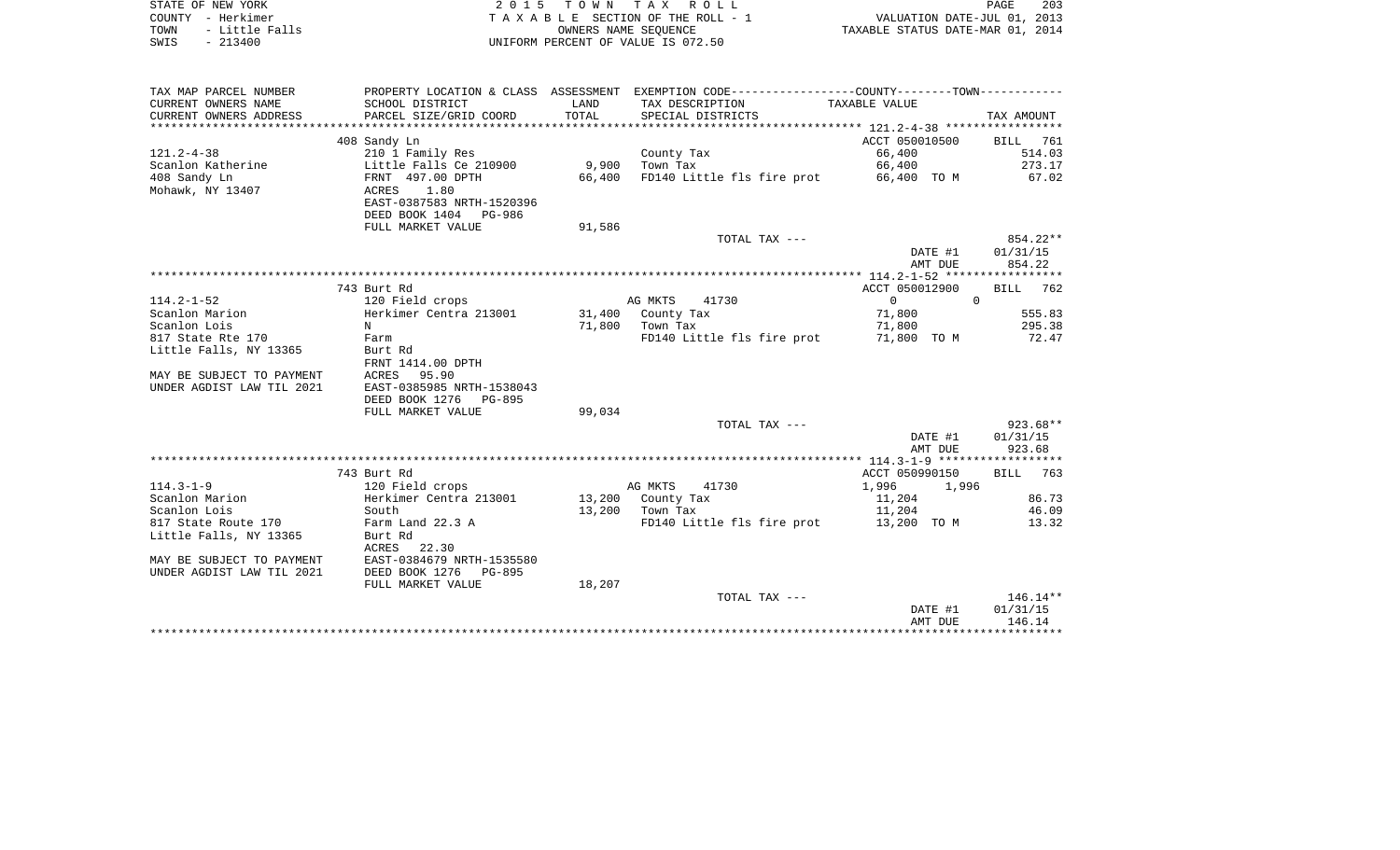| STATE OF NEW YORK |                |                                    |                      | 2015 TOWN TAX ROLL              |  | PAGE                             | 204 |
|-------------------|----------------|------------------------------------|----------------------|---------------------------------|--|----------------------------------|-----|
| COUNTY - Herkimer |                |                                    |                      | TAXABLE SECTION OF THE ROLL - 1 |  | VALUATION DATE-JUL 01, 2013      |     |
| TOWN              | - Little Falls |                                    | OWNERS NAME SEOUENCE |                                 |  | TAXABLE STATUS DATE-MAR 01, 2014 |     |
| SWIS<br>$-213400$ |                | UNIFORM PERCENT OF VALUE IS 072.50 |                      |                                 |  |                                  |     |

| SCHOOL DISTRICT<br>LAND<br>TAX DESCRIPTION<br>TAXABLE VALUE<br>TOTAL<br>PARCEL SIZE/GRID COORD<br>SPECIAL DISTRICTS<br>TAX AMOUNT<br>1243 Shellsbush Rd<br>BILL 764<br>$114.1 - 1 - 13.1$<br>270 Mfg housing<br>13,000<br>County Tax<br>100.64<br>8,300<br>53.48<br>Scanlon Theresa<br>Little Falls Ce 210900<br>Town Tax<br>13,000<br>1243 Shellsbush Rd<br>FRNT 108.00 DPTH<br>13,000<br>School Relevy<br>559.58<br>Little Falls, NY 13365<br>FD140 Little fls fire prot 13,000 TO M<br>ACRES<br>1.00<br>13.12<br>EAST-0383185 NRTH-1541709<br>DEED BOOK 1091<br>PG-993<br>FULL MARKET VALUE<br>17,931<br>726.82**<br>TOTAL TAX ---<br>DATE #1<br>01/31/15<br>726.82<br>AMT DUE<br>ACCT 050014790<br>Burt Rd<br><b>BILL</b><br>765<br>County Tax<br>8.52<br>$114.2 - 1 - 59$<br>314 Rural vac<10<br>1,100<br>1,100<br>Little Falls Ce 210900<br>1,100<br>Town Tax<br>4.53<br>Scarano Fred<br>FRNT 100.00 DPTH 219.50<br>EAST-0388262 NRTH-1537754<br>DEED BOOK 00536 PG-00337<br>FULL MARKET VALUE<br>1,100<br>FD140 Little fls fire prot<br>Susman Linda<br>1,100 TO M<br>1.11<br>Attn: Rock Scarano<br>1633 State Route 5S<br>Little Falls, NY 13365<br>1,517<br>$14.16**$<br>TOTAL TAX ---<br>01/31/15<br>DATE #1<br>14.16<br>AMT DUE<br>ACCT 050007530<br>766<br>Burt Rd<br><b>BILL</b><br>9.29<br>$114.2 - 1 - 62$<br>1,200<br>314 Rural vac<10<br>County Tax<br>1,200<br>4.94<br>Scarano Fred<br>Little Falls Ce 210900<br>1,200<br>Town Tax<br>FRNT 100.00 DPTH 210.70<br>EAST-0388580 NRTH-1537913<br>Scarano Gail<br>1,200<br>FD140 Little fls fire prot<br>1,200 TO M<br>1.21<br>56 Jackson St<br>Little Falls, NY 13365<br>DEED BOOK 824<br>$PG-268$<br>1,655<br>FULL MARKET VALUE<br>TOTAL TAX ---<br>15.44**<br>DATE #1<br>01/31/15<br>15.44<br>AMT DUE<br>ACCT 050700360<br>1633 State Route 169<br>BILL 767<br>724.98<br>$121.2 - 2 - 22.1$<br>210 1 Family Res<br>County Tax<br>93,650<br>Scarano Michele<br>13,500<br>385.28<br>Little Falls Ce 210900<br>Town Tax<br>93,650<br>1633 State Route 5S<br>93,650 FD140 Little fls fire prot<br>93,650 TO M<br>94.52<br>FRNT 867.00 DPTH<br>Little Falls, NY 13365<br>ACRES<br>4.20<br>EAST-0391061 NRTH-1524909<br>DEED BOOK 936<br>$PG-99$<br>129,172<br>FULL MARKET VALUE<br>1,204.78**<br>TOTAL TAX ---<br>01/31/15<br>DATE #1<br>AMT DUE<br>1,204.78 | TAX MAP PARCEL NUMBER    |  | PROPERTY LOCATION & CLASS ASSESSMENT EXEMPTION CODE---------------COUNTY--------TOWN---------- |  |
|--------------------------------------------------------------------------------------------------------------------------------------------------------------------------------------------------------------------------------------------------------------------------------------------------------------------------------------------------------------------------------------------------------------------------------------------------------------------------------------------------------------------------------------------------------------------------------------------------------------------------------------------------------------------------------------------------------------------------------------------------------------------------------------------------------------------------------------------------------------------------------------------------------------------------------------------------------------------------------------------------------------------------------------------------------------------------------------------------------------------------------------------------------------------------------------------------------------------------------------------------------------------------------------------------------------------------------------------------------------------------------------------------------------------------------------------------------------------------------------------------------------------------------------------------------------------------------------------------------------------------------------------------------------------------------------------------------------------------------------------------------------------------------------------------------------------------------------------------------------------------------------------------------------------------------------------------------------------------------------------------------------------------------------------------------------------------------------------------------------------------------------------------------------------------------------------------------------------------------------------------------------------------------------------------------------------------|--------------------------|--|------------------------------------------------------------------------------------------------|--|
|                                                                                                                                                                                                                                                                                                                                                                                                                                                                                                                                                                                                                                                                                                                                                                                                                                                                                                                                                                                                                                                                                                                                                                                                                                                                                                                                                                                                                                                                                                                                                                                                                                                                                                                                                                                                                                                                                                                                                                                                                                                                                                                                                                                                                                                                                                                          | CURRENT OWNERS NAME      |  |                                                                                                |  |
|                                                                                                                                                                                                                                                                                                                                                                                                                                                                                                                                                                                                                                                                                                                                                                                                                                                                                                                                                                                                                                                                                                                                                                                                                                                                                                                                                                                                                                                                                                                                                                                                                                                                                                                                                                                                                                                                                                                                                                                                                                                                                                                                                                                                                                                                                                                          | CURRENT OWNERS ADDRESS   |  |                                                                                                |  |
|                                                                                                                                                                                                                                                                                                                                                                                                                                                                                                                                                                                                                                                                                                                                                                                                                                                                                                                                                                                                                                                                                                                                                                                                                                                                                                                                                                                                                                                                                                                                                                                                                                                                                                                                                                                                                                                                                                                                                                                                                                                                                                                                                                                                                                                                                                                          | ************************ |  |                                                                                                |  |
|                                                                                                                                                                                                                                                                                                                                                                                                                                                                                                                                                                                                                                                                                                                                                                                                                                                                                                                                                                                                                                                                                                                                                                                                                                                                                                                                                                                                                                                                                                                                                                                                                                                                                                                                                                                                                                                                                                                                                                                                                                                                                                                                                                                                                                                                                                                          |                          |  |                                                                                                |  |
|                                                                                                                                                                                                                                                                                                                                                                                                                                                                                                                                                                                                                                                                                                                                                                                                                                                                                                                                                                                                                                                                                                                                                                                                                                                                                                                                                                                                                                                                                                                                                                                                                                                                                                                                                                                                                                                                                                                                                                                                                                                                                                                                                                                                                                                                                                                          |                          |  |                                                                                                |  |
|                                                                                                                                                                                                                                                                                                                                                                                                                                                                                                                                                                                                                                                                                                                                                                                                                                                                                                                                                                                                                                                                                                                                                                                                                                                                                                                                                                                                                                                                                                                                                                                                                                                                                                                                                                                                                                                                                                                                                                                                                                                                                                                                                                                                                                                                                                                          |                          |  |                                                                                                |  |
|                                                                                                                                                                                                                                                                                                                                                                                                                                                                                                                                                                                                                                                                                                                                                                                                                                                                                                                                                                                                                                                                                                                                                                                                                                                                                                                                                                                                                                                                                                                                                                                                                                                                                                                                                                                                                                                                                                                                                                                                                                                                                                                                                                                                                                                                                                                          |                          |  |                                                                                                |  |
|                                                                                                                                                                                                                                                                                                                                                                                                                                                                                                                                                                                                                                                                                                                                                                                                                                                                                                                                                                                                                                                                                                                                                                                                                                                                                                                                                                                                                                                                                                                                                                                                                                                                                                                                                                                                                                                                                                                                                                                                                                                                                                                                                                                                                                                                                                                          |                          |  |                                                                                                |  |
|                                                                                                                                                                                                                                                                                                                                                                                                                                                                                                                                                                                                                                                                                                                                                                                                                                                                                                                                                                                                                                                                                                                                                                                                                                                                                                                                                                                                                                                                                                                                                                                                                                                                                                                                                                                                                                                                                                                                                                                                                                                                                                                                                                                                                                                                                                                          |                          |  |                                                                                                |  |
|                                                                                                                                                                                                                                                                                                                                                                                                                                                                                                                                                                                                                                                                                                                                                                                                                                                                                                                                                                                                                                                                                                                                                                                                                                                                                                                                                                                                                                                                                                                                                                                                                                                                                                                                                                                                                                                                                                                                                                                                                                                                                                                                                                                                                                                                                                                          |                          |  |                                                                                                |  |
|                                                                                                                                                                                                                                                                                                                                                                                                                                                                                                                                                                                                                                                                                                                                                                                                                                                                                                                                                                                                                                                                                                                                                                                                                                                                                                                                                                                                                                                                                                                                                                                                                                                                                                                                                                                                                                                                                                                                                                                                                                                                                                                                                                                                                                                                                                                          |                          |  |                                                                                                |  |
|                                                                                                                                                                                                                                                                                                                                                                                                                                                                                                                                                                                                                                                                                                                                                                                                                                                                                                                                                                                                                                                                                                                                                                                                                                                                                                                                                                                                                                                                                                                                                                                                                                                                                                                                                                                                                                                                                                                                                                                                                                                                                                                                                                                                                                                                                                                          |                          |  |                                                                                                |  |
|                                                                                                                                                                                                                                                                                                                                                                                                                                                                                                                                                                                                                                                                                                                                                                                                                                                                                                                                                                                                                                                                                                                                                                                                                                                                                                                                                                                                                                                                                                                                                                                                                                                                                                                                                                                                                                                                                                                                                                                                                                                                                                                                                                                                                                                                                                                          |                          |  |                                                                                                |  |
|                                                                                                                                                                                                                                                                                                                                                                                                                                                                                                                                                                                                                                                                                                                                                                                                                                                                                                                                                                                                                                                                                                                                                                                                                                                                                                                                                                                                                                                                                                                                                                                                                                                                                                                                                                                                                                                                                                                                                                                                                                                                                                                                                                                                                                                                                                                          |                          |  |                                                                                                |  |
|                                                                                                                                                                                                                                                                                                                                                                                                                                                                                                                                                                                                                                                                                                                                                                                                                                                                                                                                                                                                                                                                                                                                                                                                                                                                                                                                                                                                                                                                                                                                                                                                                                                                                                                                                                                                                                                                                                                                                                                                                                                                                                                                                                                                                                                                                                                          |                          |  |                                                                                                |  |
|                                                                                                                                                                                                                                                                                                                                                                                                                                                                                                                                                                                                                                                                                                                                                                                                                                                                                                                                                                                                                                                                                                                                                                                                                                                                                                                                                                                                                                                                                                                                                                                                                                                                                                                                                                                                                                                                                                                                                                                                                                                                                                                                                                                                                                                                                                                          |                          |  |                                                                                                |  |
|                                                                                                                                                                                                                                                                                                                                                                                                                                                                                                                                                                                                                                                                                                                                                                                                                                                                                                                                                                                                                                                                                                                                                                                                                                                                                                                                                                                                                                                                                                                                                                                                                                                                                                                                                                                                                                                                                                                                                                                                                                                                                                                                                                                                                                                                                                                          |                          |  |                                                                                                |  |
|                                                                                                                                                                                                                                                                                                                                                                                                                                                                                                                                                                                                                                                                                                                                                                                                                                                                                                                                                                                                                                                                                                                                                                                                                                                                                                                                                                                                                                                                                                                                                                                                                                                                                                                                                                                                                                                                                                                                                                                                                                                                                                                                                                                                                                                                                                                          |                          |  |                                                                                                |  |
|                                                                                                                                                                                                                                                                                                                                                                                                                                                                                                                                                                                                                                                                                                                                                                                                                                                                                                                                                                                                                                                                                                                                                                                                                                                                                                                                                                                                                                                                                                                                                                                                                                                                                                                                                                                                                                                                                                                                                                                                                                                                                                                                                                                                                                                                                                                          |                          |  |                                                                                                |  |
|                                                                                                                                                                                                                                                                                                                                                                                                                                                                                                                                                                                                                                                                                                                                                                                                                                                                                                                                                                                                                                                                                                                                                                                                                                                                                                                                                                                                                                                                                                                                                                                                                                                                                                                                                                                                                                                                                                                                                                                                                                                                                                                                                                                                                                                                                                                          |                          |  |                                                                                                |  |
|                                                                                                                                                                                                                                                                                                                                                                                                                                                                                                                                                                                                                                                                                                                                                                                                                                                                                                                                                                                                                                                                                                                                                                                                                                                                                                                                                                                                                                                                                                                                                                                                                                                                                                                                                                                                                                                                                                                                                                                                                                                                                                                                                                                                                                                                                                                          |                          |  |                                                                                                |  |
|                                                                                                                                                                                                                                                                                                                                                                                                                                                                                                                                                                                                                                                                                                                                                                                                                                                                                                                                                                                                                                                                                                                                                                                                                                                                                                                                                                                                                                                                                                                                                                                                                                                                                                                                                                                                                                                                                                                                                                                                                                                                                                                                                                                                                                                                                                                          |                          |  |                                                                                                |  |
|                                                                                                                                                                                                                                                                                                                                                                                                                                                                                                                                                                                                                                                                                                                                                                                                                                                                                                                                                                                                                                                                                                                                                                                                                                                                                                                                                                                                                                                                                                                                                                                                                                                                                                                                                                                                                                                                                                                                                                                                                                                                                                                                                                                                                                                                                                                          |                          |  |                                                                                                |  |
|                                                                                                                                                                                                                                                                                                                                                                                                                                                                                                                                                                                                                                                                                                                                                                                                                                                                                                                                                                                                                                                                                                                                                                                                                                                                                                                                                                                                                                                                                                                                                                                                                                                                                                                                                                                                                                                                                                                                                                                                                                                                                                                                                                                                                                                                                                                          |                          |  |                                                                                                |  |
|                                                                                                                                                                                                                                                                                                                                                                                                                                                                                                                                                                                                                                                                                                                                                                                                                                                                                                                                                                                                                                                                                                                                                                                                                                                                                                                                                                                                                                                                                                                                                                                                                                                                                                                                                                                                                                                                                                                                                                                                                                                                                                                                                                                                                                                                                                                          |                          |  |                                                                                                |  |
|                                                                                                                                                                                                                                                                                                                                                                                                                                                                                                                                                                                                                                                                                                                                                                                                                                                                                                                                                                                                                                                                                                                                                                                                                                                                                                                                                                                                                                                                                                                                                                                                                                                                                                                                                                                                                                                                                                                                                                                                                                                                                                                                                                                                                                                                                                                          |                          |  |                                                                                                |  |
|                                                                                                                                                                                                                                                                                                                                                                                                                                                                                                                                                                                                                                                                                                                                                                                                                                                                                                                                                                                                                                                                                                                                                                                                                                                                                                                                                                                                                                                                                                                                                                                                                                                                                                                                                                                                                                                                                                                                                                                                                                                                                                                                                                                                                                                                                                                          |                          |  |                                                                                                |  |
|                                                                                                                                                                                                                                                                                                                                                                                                                                                                                                                                                                                                                                                                                                                                                                                                                                                                                                                                                                                                                                                                                                                                                                                                                                                                                                                                                                                                                                                                                                                                                                                                                                                                                                                                                                                                                                                                                                                                                                                                                                                                                                                                                                                                                                                                                                                          |                          |  |                                                                                                |  |
|                                                                                                                                                                                                                                                                                                                                                                                                                                                                                                                                                                                                                                                                                                                                                                                                                                                                                                                                                                                                                                                                                                                                                                                                                                                                                                                                                                                                                                                                                                                                                                                                                                                                                                                                                                                                                                                                                                                                                                                                                                                                                                                                                                                                                                                                                                                          |                          |  |                                                                                                |  |
|                                                                                                                                                                                                                                                                                                                                                                                                                                                                                                                                                                                                                                                                                                                                                                                                                                                                                                                                                                                                                                                                                                                                                                                                                                                                                                                                                                                                                                                                                                                                                                                                                                                                                                                                                                                                                                                                                                                                                                                                                                                                                                                                                                                                                                                                                                                          |                          |  |                                                                                                |  |
|                                                                                                                                                                                                                                                                                                                                                                                                                                                                                                                                                                                                                                                                                                                                                                                                                                                                                                                                                                                                                                                                                                                                                                                                                                                                                                                                                                                                                                                                                                                                                                                                                                                                                                                                                                                                                                                                                                                                                                                                                                                                                                                                                                                                                                                                                                                          |                          |  |                                                                                                |  |
|                                                                                                                                                                                                                                                                                                                                                                                                                                                                                                                                                                                                                                                                                                                                                                                                                                                                                                                                                                                                                                                                                                                                                                                                                                                                                                                                                                                                                                                                                                                                                                                                                                                                                                                                                                                                                                                                                                                                                                                                                                                                                                                                                                                                                                                                                                                          |                          |  |                                                                                                |  |
|                                                                                                                                                                                                                                                                                                                                                                                                                                                                                                                                                                                                                                                                                                                                                                                                                                                                                                                                                                                                                                                                                                                                                                                                                                                                                                                                                                                                                                                                                                                                                                                                                                                                                                                                                                                                                                                                                                                                                                                                                                                                                                                                                                                                                                                                                                                          |                          |  |                                                                                                |  |
|                                                                                                                                                                                                                                                                                                                                                                                                                                                                                                                                                                                                                                                                                                                                                                                                                                                                                                                                                                                                                                                                                                                                                                                                                                                                                                                                                                                                                                                                                                                                                                                                                                                                                                                                                                                                                                                                                                                                                                                                                                                                                                                                                                                                                                                                                                                          |                          |  |                                                                                                |  |
|                                                                                                                                                                                                                                                                                                                                                                                                                                                                                                                                                                                                                                                                                                                                                                                                                                                                                                                                                                                                                                                                                                                                                                                                                                                                                                                                                                                                                                                                                                                                                                                                                                                                                                                                                                                                                                                                                                                                                                                                                                                                                                                                                                                                                                                                                                                          |                          |  |                                                                                                |  |
|                                                                                                                                                                                                                                                                                                                                                                                                                                                                                                                                                                                                                                                                                                                                                                                                                                                                                                                                                                                                                                                                                                                                                                                                                                                                                                                                                                                                                                                                                                                                                                                                                                                                                                                                                                                                                                                                                                                                                                                                                                                                                                                                                                                                                                                                                                                          |                          |  |                                                                                                |  |
|                                                                                                                                                                                                                                                                                                                                                                                                                                                                                                                                                                                                                                                                                                                                                                                                                                                                                                                                                                                                                                                                                                                                                                                                                                                                                                                                                                                                                                                                                                                                                                                                                                                                                                                                                                                                                                                                                                                                                                                                                                                                                                                                                                                                                                                                                                                          |                          |  |                                                                                                |  |
|                                                                                                                                                                                                                                                                                                                                                                                                                                                                                                                                                                                                                                                                                                                                                                                                                                                                                                                                                                                                                                                                                                                                                                                                                                                                                                                                                                                                                                                                                                                                                                                                                                                                                                                                                                                                                                                                                                                                                                                                                                                                                                                                                                                                                                                                                                                          |                          |  |                                                                                                |  |
|                                                                                                                                                                                                                                                                                                                                                                                                                                                                                                                                                                                                                                                                                                                                                                                                                                                                                                                                                                                                                                                                                                                                                                                                                                                                                                                                                                                                                                                                                                                                                                                                                                                                                                                                                                                                                                                                                                                                                                                                                                                                                                                                                                                                                                                                                                                          |                          |  |                                                                                                |  |
|                                                                                                                                                                                                                                                                                                                                                                                                                                                                                                                                                                                                                                                                                                                                                                                                                                                                                                                                                                                                                                                                                                                                                                                                                                                                                                                                                                                                                                                                                                                                                                                                                                                                                                                                                                                                                                                                                                                                                                                                                                                                                                                                                                                                                                                                                                                          |                          |  |                                                                                                |  |
|                                                                                                                                                                                                                                                                                                                                                                                                                                                                                                                                                                                                                                                                                                                                                                                                                                                                                                                                                                                                                                                                                                                                                                                                                                                                                                                                                                                                                                                                                                                                                                                                                                                                                                                                                                                                                                                                                                                                                                                                                                                                                                                                                                                                                                                                                                                          |                          |  |                                                                                                |  |
|                                                                                                                                                                                                                                                                                                                                                                                                                                                                                                                                                                                                                                                                                                                                                                                                                                                                                                                                                                                                                                                                                                                                                                                                                                                                                                                                                                                                                                                                                                                                                                                                                                                                                                                                                                                                                                                                                                                                                                                                                                                                                                                                                                                                                                                                                                                          |                          |  |                                                                                                |  |
|                                                                                                                                                                                                                                                                                                                                                                                                                                                                                                                                                                                                                                                                                                                                                                                                                                                                                                                                                                                                                                                                                                                                                                                                                                                                                                                                                                                                                                                                                                                                                                                                                                                                                                                                                                                                                                                                                                                                                                                                                                                                                                                                                                                                                                                                                                                          |                          |  |                                                                                                |  |
|                                                                                                                                                                                                                                                                                                                                                                                                                                                                                                                                                                                                                                                                                                                                                                                                                                                                                                                                                                                                                                                                                                                                                                                                                                                                                                                                                                                                                                                                                                                                                                                                                                                                                                                                                                                                                                                                                                                                                                                                                                                                                                                                                                                                                                                                                                                          |                          |  |                                                                                                |  |
|                                                                                                                                                                                                                                                                                                                                                                                                                                                                                                                                                                                                                                                                                                                                                                                                                                                                                                                                                                                                                                                                                                                                                                                                                                                                                                                                                                                                                                                                                                                                                                                                                                                                                                                                                                                                                                                                                                                                                                                                                                                                                                                                                                                                                                                                                                                          |                          |  |                                                                                                |  |
|                                                                                                                                                                                                                                                                                                                                                                                                                                                                                                                                                                                                                                                                                                                                                                                                                                                                                                                                                                                                                                                                                                                                                                                                                                                                                                                                                                                                                                                                                                                                                                                                                                                                                                                                                                                                                                                                                                                                                                                                                                                                                                                                                                                                                                                                                                                          |                          |  |                                                                                                |  |
|                                                                                                                                                                                                                                                                                                                                                                                                                                                                                                                                                                                                                                                                                                                                                                                                                                                                                                                                                                                                                                                                                                                                                                                                                                                                                                                                                                                                                                                                                                                                                                                                                                                                                                                                                                                                                                                                                                                                                                                                                                                                                                                                                                                                                                                                                                                          |                          |  |                                                                                                |  |
|                                                                                                                                                                                                                                                                                                                                                                                                                                                                                                                                                                                                                                                                                                                                                                                                                                                                                                                                                                                                                                                                                                                                                                                                                                                                                                                                                                                                                                                                                                                                                                                                                                                                                                                                                                                                                                                                                                                                                                                                                                                                                                                                                                                                                                                                                                                          |                          |  |                                                                                                |  |
|                                                                                                                                                                                                                                                                                                                                                                                                                                                                                                                                                                                                                                                                                                                                                                                                                                                                                                                                                                                                                                                                                                                                                                                                                                                                                                                                                                                                                                                                                                                                                                                                                                                                                                                                                                                                                                                                                                                                                                                                                                                                                                                                                                                                                                                                                                                          |                          |  |                                                                                                |  |
|                                                                                                                                                                                                                                                                                                                                                                                                                                                                                                                                                                                                                                                                                                                                                                                                                                                                                                                                                                                                                                                                                                                                                                                                                                                                                                                                                                                                                                                                                                                                                                                                                                                                                                                                                                                                                                                                                                                                                                                                                                                                                                                                                                                                                                                                                                                          |                          |  |                                                                                                |  |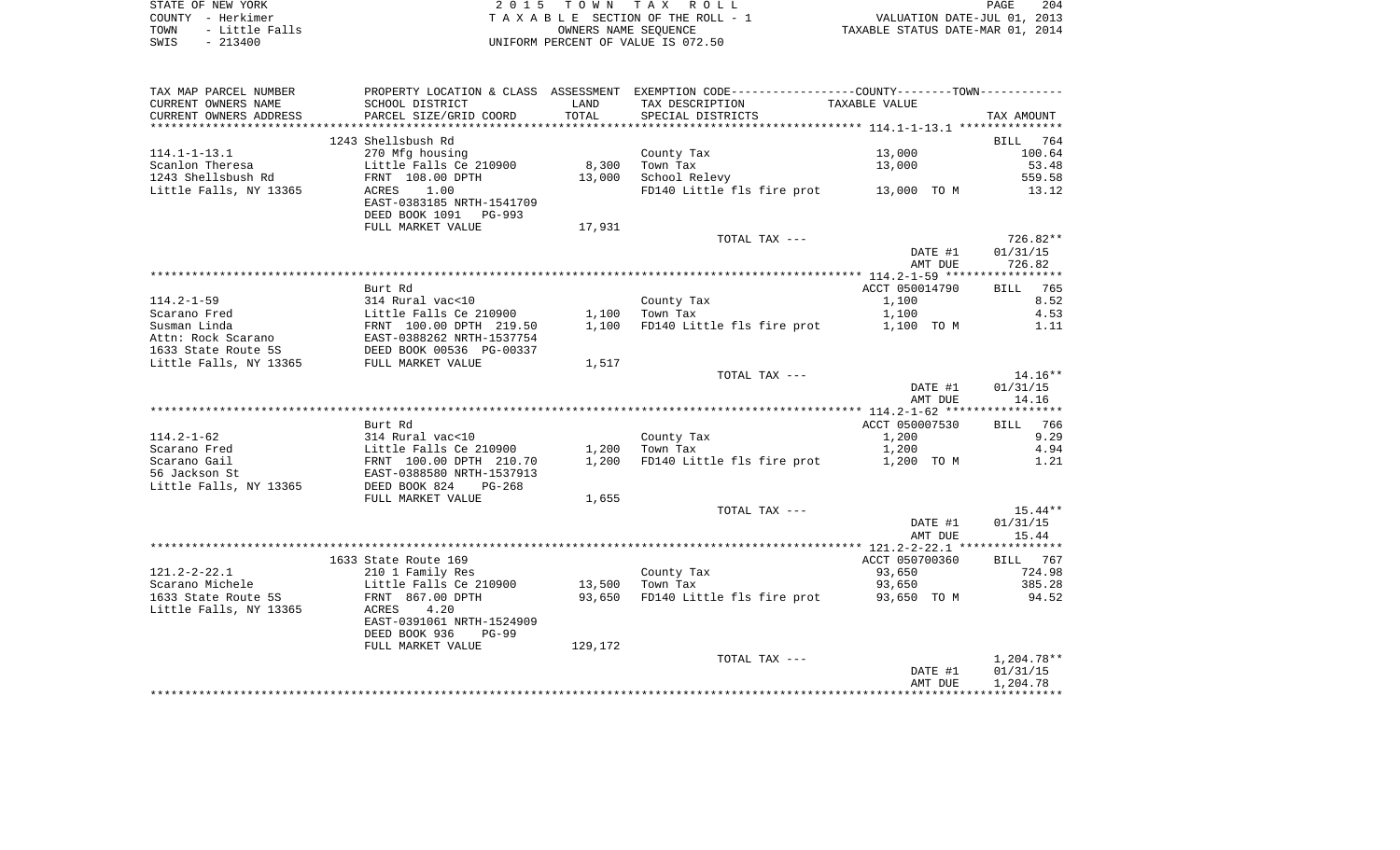|      | STATE OF NEW YORK | 2015 TOWN TAX ROLL                 | 205<br><b>PAGE</b>               |  |
|------|-------------------|------------------------------------|----------------------------------|--|
|      | COUNTY - Herkimer | TAXABLE SECTION OF THE ROLL - 1    | VALUATION DATE-JUL 01, 2013      |  |
| TOWN | - Little Falls    | OWNERS NAME SEOUENCE               | TAXABLE STATUS DATE-MAR 01, 2014 |  |
| SWIS | $-213400$         | UNIFORM PERCENT OF VALUE IS 072.50 |                                  |  |

| TAX MAP PARCEL NUMBER  |                           |        | PROPERTY LOCATION & CLASS ASSESSMENT EXEMPTION CODE----------------COUNTY-------TOWN---------- |                |                 |
|------------------------|---------------------------|--------|------------------------------------------------------------------------------------------------|----------------|-----------------|
| CURRENT OWNERS NAME    | SCHOOL DISTRICT           | LAND   | TAX DESCRIPTION                                                                                | TAXABLE VALUE  |                 |
| CURRENT OWNERS ADDRESS | PARCEL SIZE/GRID COORD    | TOTAL  | SPECIAL DISTRICTS                                                                              |                | TAX AMOUNT      |
|                        |                           |        |                                                                                                |                |                 |
|                        | 1631 State Route 5S       |        |                                                                                                |                | BILL 768        |
| $121.2 - 2 - 22.2$     | 312 Vac w/imprv           |        | County Tax                                                                                     | 7,700          | 59.61           |
| Scarano Michelle       | Little Falls Ce 210900    | 2,000  | Town Tax                                                                                       | 7,700          | 31.68           |
| 1633 State Route 5S    | Barn                      | 7,700  | FD140 Little fls fire prot                                                                     | 7,700 TO M     | 7.77            |
| Little Falls, NY 13365 | FRNT 105.00 DPTH 182.00   |        |                                                                                                |                |                 |
|                        | EAST-0390809 NRTH-1524393 |        |                                                                                                |                |                 |
|                        | DEED BOOK 1458<br>PG-262  |        |                                                                                                |                |                 |
|                        | FULL MARKET VALUE         | 10,621 |                                                                                                |                |                 |
|                        |                           |        | TOTAL TAX ---                                                                                  |                | $99.06**$       |
|                        |                           |        |                                                                                                | DATE #1        | 01/31/15        |
|                        |                           |        |                                                                                                | AMT DUE        | 99.06           |
|                        |                           |        |                                                                                                |                |                 |
|                        | 116 Overlook Rd           |        |                                                                                                | ACCT 050009990 | BILL 769        |
| $121.1 - 1 - 38$       | 210 1 Family Res          |        | County Tax                                                                                     | 68,700         | 531.83          |
| Scarano Philip         | Little Falls Ce 210900    | 5,200  | Town Tax                                                                                       | 68,700         | 282.63          |
| Scarano Marchell       | N                         | 68,700 | FD140 Little fls fire prot                                                                     | 68,700 TO M    | 69.34           |
| 116 Overlook Rd        | $R-1$                     |        |                                                                                                |                |                 |
| Little Falls, NY 13365 | Rt 5                      |        |                                                                                                |                |                 |
|                        | FRNT 105.00 DPTH 185.00   |        |                                                                                                |                |                 |
|                        | EAST-0382521 NRTH-1526798 |        |                                                                                                |                |                 |
|                        | DEED BOOK 00638 PG-01024  |        |                                                                                                |                |                 |
|                        | FULL MARKET VALUE         | 94,759 |                                                                                                |                |                 |
|                        |                           |        | TOTAL TAX ---                                                                                  |                | 883.80**        |
|                        |                           |        |                                                                                                | DATE #1        | 01/31/15        |
|                        |                           |        |                                                                                                | AMT DUE        | 883.80          |
|                        |                           |        |                                                                                                |                |                 |
|                        | Overlook Rd               |        |                                                                                                | ACCT 050019440 | BILL<br>770     |
| $121.1 - 1 - 39$       | 311 Res vac land          |        | County Tax                                                                                     | 400            | 3.10            |
| Scarano Philip         | Little Falls Ce 210900    | 400    | Town Tax                                                                                       | 400            | 1.65            |
| Scarano Marchell       | North                     | 400    | FD140 Little fls fire prot                                                                     | 50 TO M        | .05             |
| 116 Overlook Rd        | FRNT<br>80.00 DPTH        |        |                                                                                                |                |                 |
| Little Falls, NY 13365 |                           |        |                                                                                                |                |                 |
|                        |                           |        |                                                                                                |                |                 |
|                        | ACRES<br>0.14             |        |                                                                                                |                |                 |
|                        | EAST-0382423 NRTH-1526769 |        |                                                                                                |                |                 |
|                        | DEED BOOK 00639 PG-00898  |        |                                                                                                |                |                 |
|                        | FULL MARKET VALUE         | 552    |                                                                                                |                |                 |
|                        |                           |        | TOTAL TAX ---                                                                                  |                | $4.80**$        |
|                        |                           |        |                                                                                                | DATE #1        | 01/31/15        |
|                        |                           |        |                                                                                                | AMT DUE        | 4.80            |
|                        |                           |        |                                                                                                |                |                 |
|                        | Burt Rd                   |        |                                                                                                | ACCT 050008580 | <b>BILL</b> 771 |
| $114.2 - 1 - 64$       | 312 Vac w/imprv           |        | County Tax                                                                                     | 56,400         | 436.62          |
| Scarano Rock           | Little Falls Ce 210900    | 36,900 | Town Tax                                                                                       | 56,400         | 232.03          |
| Rock Dominick & Fred   | S                         | 56,400 | FD140 Little fls fire prot                                                                     | 56,400 TO M    | 56.92           |
| 1633 State Route 5S    | 76.00 DPTH<br>FRNT        |        |                                                                                                |                |                 |
| Little Falls, NY 13365 | 88.00<br>ACRES            |        |                                                                                                |                |                 |
|                        | EAST-0388821 NRTH-1536810 |        |                                                                                                |                |                 |
|                        | DEED BOOK 865<br>PG-528   |        |                                                                                                |                |                 |
|                        | FULL MARKET VALUE         | 77,793 |                                                                                                |                |                 |
|                        |                           |        | TOTAL TAX ---                                                                                  |                | 725.57**        |
|                        |                           |        |                                                                                                | DATE #1        | 01/31/15        |
|                        |                           |        |                                                                                                | AMT DUE        | 725.57          |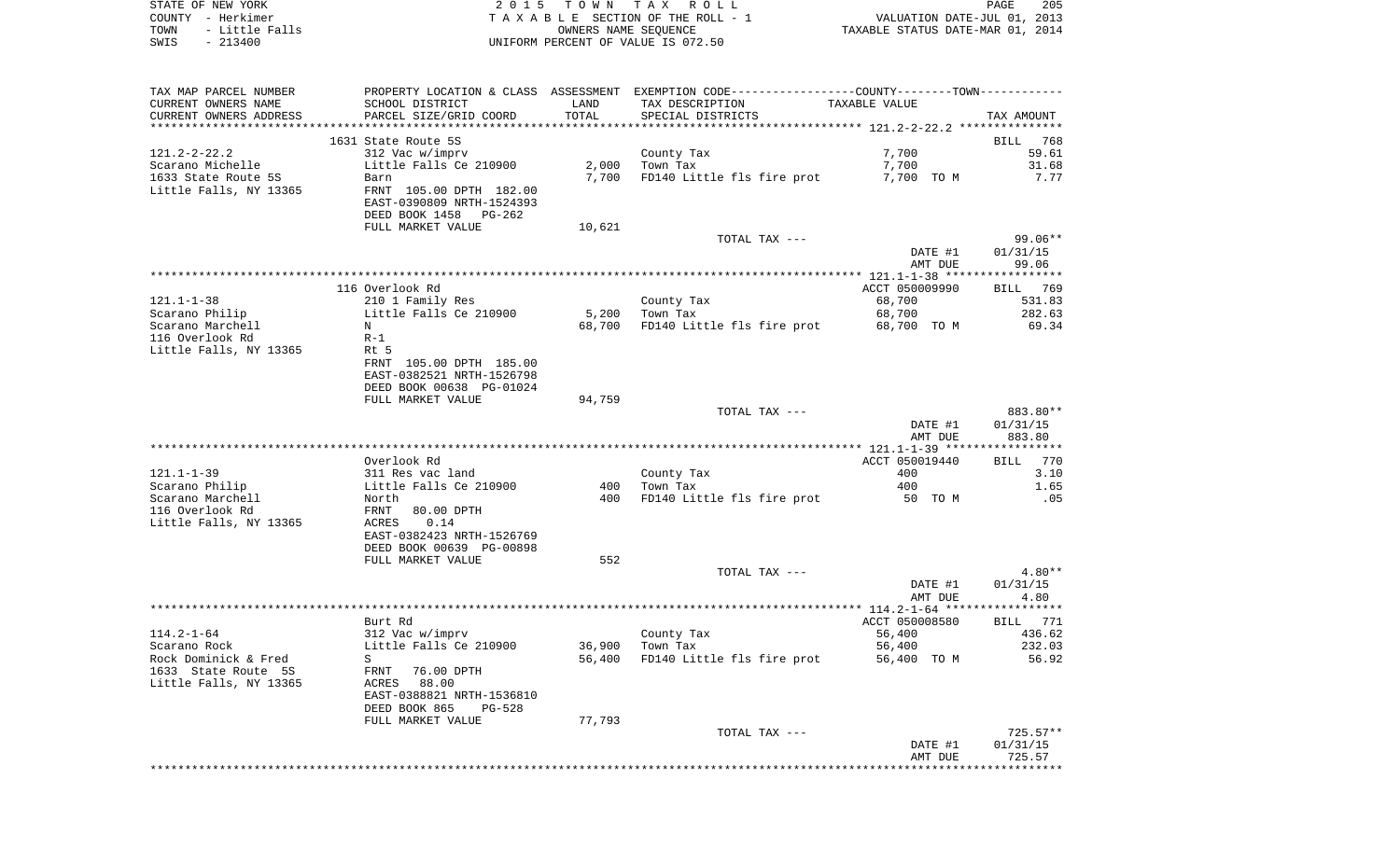| STATE OF NEW YORK      | 2015 TOWN TAX ROLL                 |
|------------------------|------------------------------------|
| COUNTY - Herkimer      | TAXABLE SECTION OF THE ROLL - 1    |
| - Little Falls<br>TOWN | OWNERS NAME SEOUENCE               |
| CMTC – 213400          | INIEORM PERCENT OF VALUE IS 072 50 |

COUNTY - Herkimer<br>
T A X A B L E SECTION OF THE ROLL - 1<br>
OWNERS NAME SECTION OF THE ROLL - 1 TOWN - Little Falls OWNERS NAME SEQUENCE TAXABLE STATUS DATE-MAR 01, 2014 SWIS - 213400 UNIFORM PERCENT OF VALUE IS 072.50

| TAX MAP PARCEL NUMBER  |                            |         | PROPERTY LOCATION & CLASS ASSESSMENT EXEMPTION CODE----------------COUNTY-------TOWN-------- |                    |                   |
|------------------------|----------------------------|---------|----------------------------------------------------------------------------------------------|--------------------|-------------------|
| CURRENT OWNERS NAME    | SCHOOL DISTRICT            | LAND    | TAX DESCRIPTION                                                                              | TAXABLE VALUE      |                   |
| CURRENT OWNERS ADDRESS | PARCEL SIZE/GRID COORD     | TOTAL   | SPECIAL DISTRICTS                                                                            |                    | TAX AMOUNT        |
| **************         |                            |         |                                                                                              |                    |                   |
|                        | 6053 State Route 5         |         |                                                                                              | ACCT 050008520     | BILL<br>772       |
| $121.1 - 1 - 12$       | 210 1 Family Res           |         | County Tax                                                                                   | 80,000             | 619.31            |
| Schaub Francis         | Little Falls Ce 210900     | 7,300   | Town Tax                                                                                     | 80,000             | 329.12            |
| 991 N Blossom St       | FRNT 164.00 DPTH 220.00    | 80,000  | FD140 Little fls fire prot                                                                   | 80,000 TO M        | 80.74             |
| Elmira, NY 14059       | EAST-0380950 NRTH-1526789  |         |                                                                                              |                    |                   |
|                        | DEED BOOK 924<br>$PG-62$   |         |                                                                                              |                    |                   |
|                        | FULL MARKET VALUE          | 110,345 |                                                                                              |                    |                   |
|                        |                            |         | TOTAL TAX ---                                                                                |                    | $1,029.17**$      |
|                        |                            |         |                                                                                              | DATE #1            | 01/31/15          |
|                        |                            |         |                                                                                              | AMT DUE            | 1,029.17          |
|                        |                            |         |                                                                                              |                    |                   |
|                        | 121 Lakeview Dr            |         |                                                                                              | ACCT 050100310     | BILL 773          |
| $114.3 - 3 - 12.1$     | 210 1 Family Res           |         | VET COM CT 41131                                                                             | 10,875<br>10,875   |                   |
| Schell Michael E       | Herkimer Centra 213001     |         | 31,200 County Tax                                                                            | 156,425            | 1,210.95          |
| 121 Lake View Dr       | R1 3G                      | 167,300 | Town Tax                                                                                     | 156,425            | 643.53            |
| Little Falls, NY 13365 | ACRES<br>5.60              |         | FD140 Little fls fire prot                                                                   | 167,300 TO M       | 168.86            |
|                        | EAST-0380090 NRTH-1531187  |         |                                                                                              |                    |                   |
|                        | DEED BOOK 902<br>$PG-61$   |         |                                                                                              |                    |                   |
|                        | FULL MARKET VALUE          | 230,759 |                                                                                              |                    |                   |
|                        |                            |         | TOTAL TAX ---                                                                                |                    | $2,023.34**$      |
|                        |                            |         |                                                                                              | DATE #1            | 01/31/15          |
|                        |                            |         |                                                                                              | AMT DUE            | 2,023.34          |
|                        |                            |         |                                                                                              |                    |                   |
|                        | Middleville Rd             |         |                                                                                              | ACCT 050006990     | BILL 774          |
| $114.2 - 2 - 32.1$     | 322 Rural vac>10           |         | County Tax                                                                                   | 58,600             | 453.65            |
| Schlag Kenneth         | Little Falls Ce 210900     | 58,600  | Town Tax                                                                                     | 58,600             | 241.08            |
| Schlag Phyllis         | 82.30<br>ACRES             | 58,600  | FD140 Little fls fire prot                                                                   | 58,600 TO M        | 59.15             |
| 239 Loomis St          | EAST-0391459 NRTH-1539592  |         |                                                                                              |                    |                   |
| Little Falls, NY 13365 | DEED BOOK 1375<br>$PG-403$ |         |                                                                                              |                    |                   |
|                        | FULL MARKET VALUE          | 80,828  |                                                                                              |                    |                   |
|                        |                            |         | TOTAL TAX ---                                                                                |                    | 753.88**          |
|                        |                            |         |                                                                                              | DATE #1            | 01/31/15          |
|                        |                            |         |                                                                                              | AMT DUE            | 753.88            |
|                        |                            |         |                                                                                              |                    |                   |
|                        | Ohara Rd                   |         |                                                                                              | ACCT 050007050     | BILL 775          |
| $114.2 - 2 - 39$       | 311 Res vac land           |         | County Tax                                                                                   | 2,300              | 17.81             |
| Schlag Kenneth         | Little Falls Ce 210900     | 2,300   | Town Tax                                                                                     | 2,300              | 9.46              |
| Schlag Phyllis         | E                          | 2,300   | FD140 Little fls fire prot                                                                   | 2,300 TO M         | 2.32              |
| 239 Loomis St          | $V-L 1 1/2A$               |         |                                                                                              |                    |                   |
| Little Falls, NY 13365 | $Rt-169$                   |         |                                                                                              |                    |                   |
|                        | FRNT 215.00 DPTH 195.03    |         |                                                                                              |                    |                   |
|                        | EAST-0390553 NRTH-1539687  |         |                                                                                              |                    |                   |
|                        | DEED BOOK 1375<br>$PG-403$ |         |                                                                                              |                    |                   |
|                        | FULL MARKET VALUE          | 3,172   |                                                                                              |                    |                   |
|                        |                            |         | TOTAL TAX ---                                                                                |                    | $29.59**$         |
|                        |                            |         |                                                                                              | DATE #1<br>AMT DUE | 01/31/15<br>29.59 |
|                        |                            |         |                                                                                              |                    | ***********       |
|                        |                            |         |                                                                                              |                    |                   |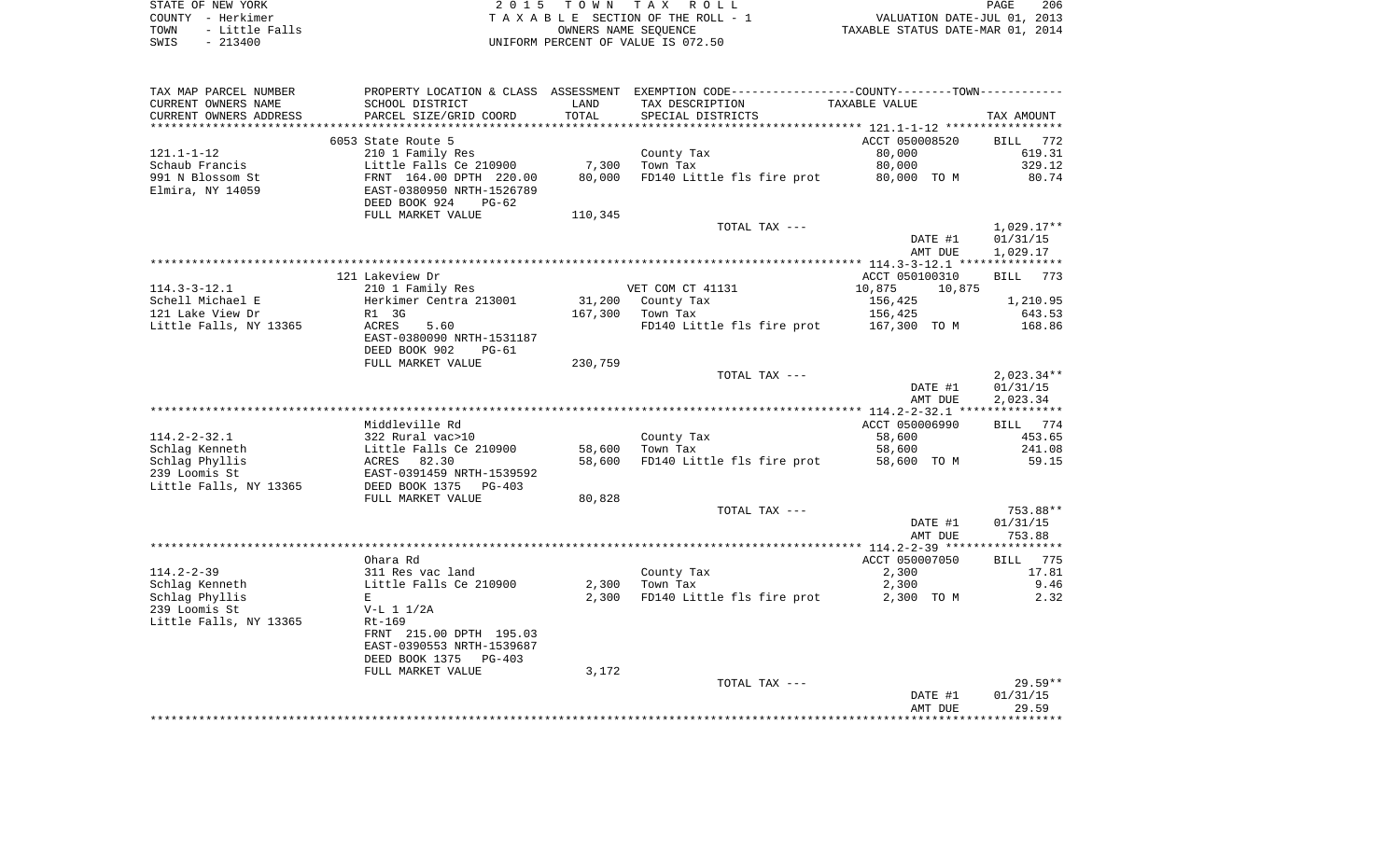STATE OF NEW YORK **EXECUTE:**  $2015$  TOWN TAX ROLL COUNTY - Herkimer<br>
T A X A B L E SECTION OF THE ROLL - 1<br>
T A X A B L E SECTION OF THE ROLL - 1<br>
OWNERS NAME SEQUENCE<br>
SWIS - 213400<br>
OWNERS NAME SEQUENCE TOWN - Little Falls OWNERS NAME SEQUENCE TAXABLE STATUS DATE-MAR 01, 2014 SWIS - 213400 UNIFORM PERCENT OF VALUE IS 072.50

| TAX MAP PARCEL NUMBER     |                                 |         | PROPERTY LOCATION & CLASS ASSESSMENT EXEMPTION CODE----------------COUNTY--------TOWN----------- |                |              |
|---------------------------|---------------------------------|---------|--------------------------------------------------------------------------------------------------|----------------|--------------|
| CURRENT OWNERS NAME       | SCHOOL DISTRICT                 | LAND    | TAX DESCRIPTION                                                                                  | TAXABLE VALUE  |              |
| CURRENT OWNERS ADDRESS    | PARCEL SIZE/GRID COORD          | TOTAL   | SPECIAL DISTRICTS                                                                                |                | TAX AMOUNT   |
|                           |                                 |         |                                                                                                  |                |              |
|                           | Jacksonburg Rd                  |         |                                                                                                  | ACCT 050011190 | BILL 776     |
| $121.2 - 4 - 22$          | 210 1 Family Res                |         | County Tax                                                                                       | 57,300         | 443.58       |
| Schrader Rudolph          | Little Falls Ce 210900          | 4,700   | Town Tax                                                                                         | 57,300         | 235.73       |
| Schrader Kimberly         | FRNT 100.00 DPTH 150.00         | 57,300  | FD140 Little fls fire prot                                                                       | 57,300 TO M    | 57.83        |
| 1506 State Route 5S       | EAST-0388268 NRTH-1524137       |         |                                                                                                  |                |              |
| Mohawk, NY 13407          | DEED BOOK 1231 PG-312           |         |                                                                                                  |                |              |
|                           | FULL MARKET VALUE               | 79,034  |                                                                                                  |                |              |
|                           |                                 |         | TOTAL TAX ---                                                                                    |                | $737.14**$   |
|                           |                                 |         |                                                                                                  | DATE #1        | 01/31/15     |
|                           |                                 |         |                                                                                                  | AMT DUE        | 737.14       |
|                           |                                 |         |                                                                                                  |                |              |
|                           |                                 |         |                                                                                                  |                |              |
|                           | 1868 State Route 168            |         |                                                                                                  |                | BILL 777     |
| $127.4 - 2 - 20.3$        | 240 Rural res                   |         | County Tax                                                                                       | 155,200        | 1,201.47     |
| Schuurman Denise          | Owen D Young<br>215001          | 34,700  | Town Tax                                                                                         | 155,200        | 638.49       |
| 1868 State Route 168      | 27.50<br>ACRES                  | 155,200 | School Relevy                                                                                    |                | 3,497.20     |
| Mohawk, NY 13407          | EAST-0388060 NRTH-1502780       |         | FD140 Little fls fire prot                                                                       | 155,200 TO M   | 156.64       |
|                           | DEED BOOK 1536<br><b>PG-585</b> |         |                                                                                                  |                |              |
| PRIOR OWNER ON 3/01/2014  | FULL MARKET VALUE               | 214,069 |                                                                                                  |                |              |
| Schuurman Jacob T         |                                 |         |                                                                                                  |                |              |
|                           |                                 |         | TOTAL TAX ---                                                                                    |                | $5,493.80**$ |
|                           |                                 |         |                                                                                                  | DATE #1        | 01/31/15     |
|                           |                                 |         |                                                                                                  | AMT DUE        | 5,493.80     |
|                           |                                 |         |                                                                                                  |                |              |
|                           | 873 Burt Rd                     |         |                                                                                                  | ACCT 050099670 | BILL 778     |
| $114.2 - 3 - 3$           | 210 1 Family Res                |         | County Tax                                                                                       | 106,900        | 827.56       |
|                           |                                 |         | Town Tax                                                                                         |                | 439.79       |
| Schwasnick Charles A      | Herkimer Centra 213001          | 21,100  |                                                                                                  | 106,900        |              |
| 873 Burt Rd               | R1 Att Gar                      | 106,900 | FD140 Little fls fire prot                                                                       | 106,900 TO M   | 107.89       |
| Little Falls, NY 13365    | FRNT 610.40 DPTH                |         |                                                                                                  |                |              |
|                           | 9.70<br>ACRES                   |         |                                                                                                  |                |              |
|                           | EAST-0387475 NRTH-1537879       |         |                                                                                                  |                |              |
|                           | DEED BOOK 879<br>$PG-302$       |         |                                                                                                  |                |              |
|                           | FULL MARKET VALUE               | 147,448 |                                                                                                  |                |              |
|                           |                                 |         | TOTAL TAX ---                                                                                    |                | $1,375.24**$ |
|                           |                                 |         |                                                                                                  | DATE #1        | 01/31/15     |
|                           |                                 |         |                                                                                                  | AMT DUE        | 1,375.24     |
|                           |                                 |         |                                                                                                  |                |              |
|                           | State Route 5S                  |         |                                                                                                  |                | 779<br>BILL  |
| $121.2 - 2 - 3.5$         | 314 Rural vac<10                |         | AG MKTS L 41720                                                                                  | 761<br>761     |              |
| Schwasnick David C        | Little Falls Ce 210900          | 2,600   | County Tax                                                                                       | 1,839          | 14.24        |
| Schwasnick Charles A      | ACRES<br>6.30                   | 2,600   | Town Tax                                                                                         | 1,839          | 7.57         |
| 419 Sandy Lane Rd         | EAST-0387190 NRTH-1524608       |         |                                                                                                  |                |              |
| Mohawk, NY 13407          | DEED BOOK 1362<br>PG-172        |         |                                                                                                  |                |              |
|                           |                                 |         |                                                                                                  |                |              |
|                           | FULL MARKET VALUE               | 3,586   |                                                                                                  |                |              |
| MAY BE SUBJECT TO PAYMENT |                                 |         |                                                                                                  |                |              |
| UNDER AGDIST LAW TIL 2018 |                                 |         |                                                                                                  |                |              |
|                           |                                 |         | TOTAL TAX ---                                                                                    |                | $21.81**$    |
|                           |                                 |         |                                                                                                  | DATE #1        | 01/31/15     |
|                           |                                 |         |                                                                                                  | AMT DUE        | 21.81        |
|                           |                                 |         |                                                                                                  |                |              |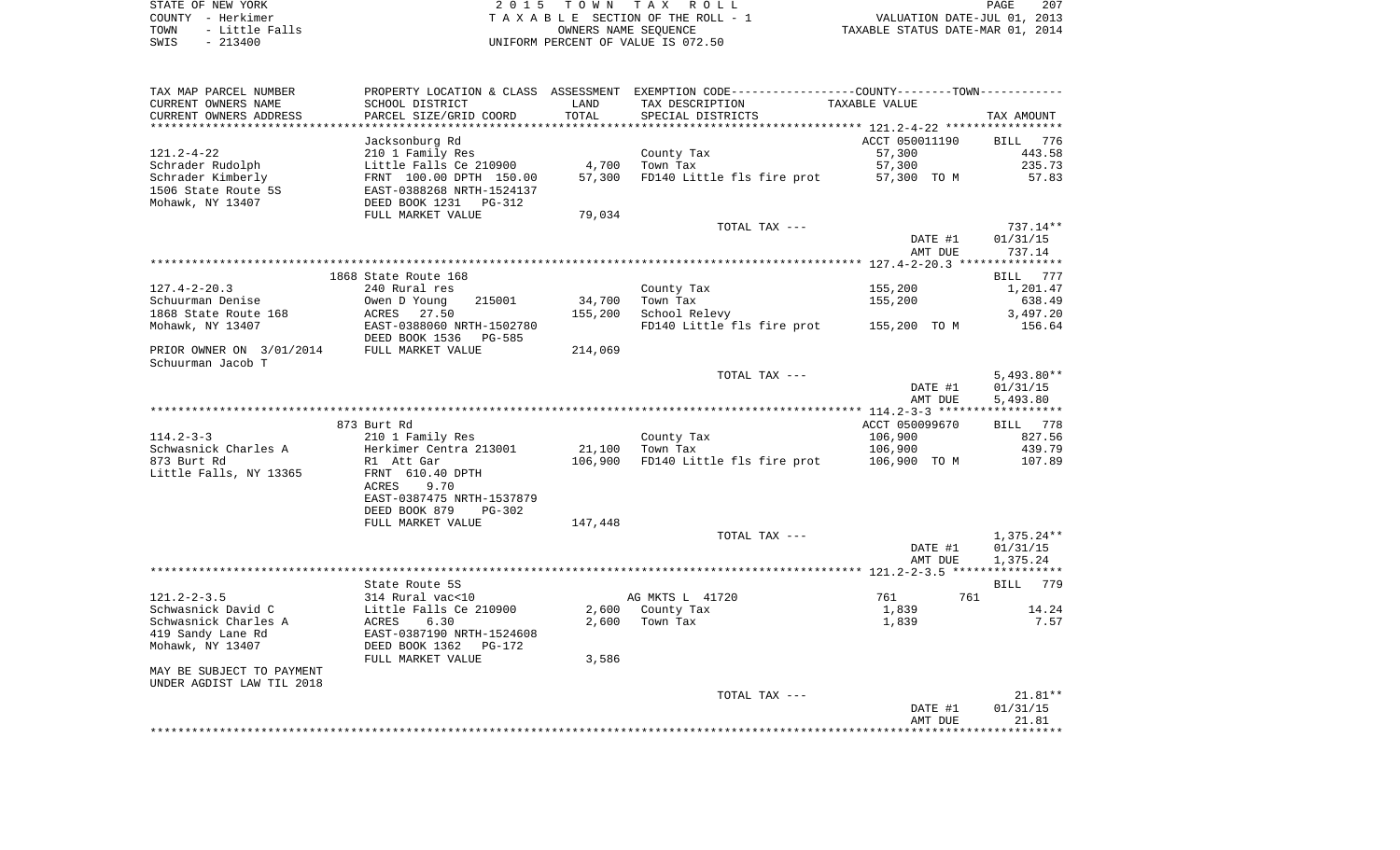| STATE OF NEW YORK |                   | 2015 TOWN TAX ROLL                 | 208<br>PAGE                      |
|-------------------|-------------------|------------------------------------|----------------------------------|
|                   | COUNTY - Herkimer | TAXABLE SECTION OF THE ROLL - 1    | VALUATION DATE-JUL 01, 2013      |
| TOWN              | - Little Falls    | OWNERS NAME SEOUENCE               | TAXABLE STATUS DATE-MAR 01, 2014 |
| SWIS              | - 213400          | UNIFORM PERCENT OF VALUE IS 072.50 |                                  |

| TAX MAP PARCEL NUMBER<br>CURRENT OWNERS NAME      | SCHOOL DISTRICT                                          | LAND    | PROPERTY LOCATION & CLASS ASSESSMENT EXEMPTION CODE---------------COUNTY-------TOWN---------<br>TAX DESCRIPTION | TAXABLE VALUE    |                       |
|---------------------------------------------------|----------------------------------------------------------|---------|-----------------------------------------------------------------------------------------------------------------|------------------|-----------------------|
| CURRENT OWNERS ADDRESS<br>*********************** | PARCEL SIZE/GRID COORD<br>****************************** | TOTAL   | SPECIAL DISTRICTS                                                                                               |                  | TAX AMOUNT            |
|                                                   | 1456 State Route 5S                                      |         |                                                                                                                 | ACCT 050013140   | <b>BILL</b><br>780    |
| $121.2 - 4 - 16$                                  | 120 Field crops                                          |         | AG MKTS L 41720                                                                                                 | 20,813<br>20,813 |                       |
| Schwasnick David C                                | Little Falls Ce 210900                                   | 40,700  | County Tax                                                                                                      | 88,687           | 686.56                |
| Schwasnick Charles A                              | 37.30<br>ACRES                                           | 109,500 | Town Tax                                                                                                        | 88,687           | 364.86                |
| 419 Sandy Lane Rd                                 | EAST-0387221 NRTH-1523702                                |         | FD140 Little fls fire prot                                                                                      | 88,687 TO M      | 89.51                 |
| Mohawk, NY 13407                                  | DEED BOOK 1362<br>PG-172                                 |         | 20,813 EX                                                                                                       |                  |                       |
|                                                   | FULL MARKET VALUE                                        | 151,034 |                                                                                                                 |                  |                       |
| MAY BE SUBJECT TO PAYMENT                         |                                                          |         |                                                                                                                 |                  |                       |
| UNDER AGDIST LAW TIL 2018                         |                                                          |         |                                                                                                                 |                  |                       |
|                                                   |                                                          |         | TOTAL TAX ---                                                                                                   |                  | $1,140.93**$          |
|                                                   |                                                          |         |                                                                                                                 | DATE #1          | 01/31/15              |
|                                                   |                                                          |         |                                                                                                                 | AMT DUE          | 1,140.93              |
|                                                   |                                                          |         |                                                                                                                 |                  |                       |
|                                                   | 419 Sandy Lane Rd                                        |         |                                                                                                                 | ACCT 050099520   | <b>BILL</b> 781       |
| $121.2 - 4 - 40.3$                                | 210 1 Family Res                                         |         | County Tax                                                                                                      | 65,100           | 503.97                |
| Schwasnick David C                                | Little Falls Ce 210900                                   | 8,300   | Town Tax                                                                                                        | 65,100           | 267.82                |
| 419 Sandy Lane Rd                                 | FRNT 200.00 DPTH                                         | 65,100  | FD140 Little fls fire prot                                                                                      | 65,100 TO M      | 65.71                 |
| Mohawk, NY 13407                                  | ACRES<br>1.23                                            |         |                                                                                                                 |                  |                       |
|                                                   | EAST-0387575 NRTH-1520723                                |         |                                                                                                                 |                  |                       |
|                                                   | DEED BOOK 763<br><b>PG-201</b>                           |         |                                                                                                                 |                  |                       |
|                                                   | FULL MARKET VALUE                                        | 89,793  |                                                                                                                 |                  |                       |
|                                                   |                                                          |         | TOTAL TAX ---                                                                                                   |                  | $837.50**$            |
|                                                   |                                                          |         |                                                                                                                 | DATE #1          | 01/31/15              |
|                                                   |                                                          |         |                                                                                                                 | AMT DUE          | 837.50                |
|                                                   |                                                          |         |                                                                                                                 |                  | * * * * * * * * * * * |
|                                                   | 1424 State Route 5S                                      |         |                                                                                                                 | ACCT 050013350   | BILL 782              |
| $121.2 - 4 - 15$                                  | 210 1 Family Res                                         |         | County Tax                                                                                                      | 93,800           | 726.14                |
| Schwasnick Herman                                 | Little Falls Ce 210900                                   | 9,100   | Town Tax                                                                                                        | 93,800           | 385.89                |
| Schwasnick Kathleen                               | ACRES<br>1.70                                            | 93,800  | FD140 Little fls fire prot                                                                                      | 93,800 TO M      | 94.67                 |
| 1424 State Route 5S                               | EAST-0386773 NRTH-1523910                                |         |                                                                                                                 |                  |                       |
| Mohawk, NY 13407                                  | DEED BOOK 00599 PG-00537                                 |         |                                                                                                                 |                  |                       |
|                                                   | FULL MARKET VALUE                                        | 129,379 |                                                                                                                 |                  |                       |
|                                                   |                                                          |         | TOTAL TAX ---                                                                                                   |                  | $1,206.70**$          |
|                                                   |                                                          |         |                                                                                                                 | DATE #1          | 01/31/15              |
|                                                   |                                                          |         |                                                                                                                 | AMT DUE          | 1,206.70              |
|                                                   |                                                          |         |                                                                                                                 | ACCT 050013200   | BILL 783              |
| $121.2 - 4 - 28$                                  | 603 Sandy Ln                                             |         |                                                                                                                 |                  | 671.95                |
| Schwasnick Kirk                                   | 210 1 Family Res<br>Little Falls Ce 210900               | 8,000   | County Tax<br>Town Tax                                                                                          | 86,800<br>86,800 | 357.09                |
| Schwasnick Shelly                                 | W                                                        | 86,800  | FD140 Little fls fire prot                                                                                      | 86,800 TO M      | 87.61                 |
| 603 Sandy Lane Rd                                 | R1 1A                                                    |         |                                                                                                                 |                  |                       |
| Mohawk, NY 13407                                  | Sandy Lane                                               |         |                                                                                                                 |                  |                       |
|                                                   | FRNT 209.00 DPTH 209.00                                  |         |                                                                                                                 |                  |                       |
|                                                   | EAST-0389066 NRTH-1523696                                |         |                                                                                                                 |                  |                       |
|                                                   | DEED BOOK 903<br>PG-179                                  |         |                                                                                                                 |                  |                       |
|                                                   | FULL MARKET VALUE                                        | 119,724 |                                                                                                                 |                  |                       |
|                                                   |                                                          |         | TOTAL TAX ---                                                                                                   |                  | $1,116.65**$          |
|                                                   |                                                          |         |                                                                                                                 | DATE #1          | 01/31/15              |
|                                                   |                                                          |         |                                                                                                                 | AMT DUE          | 1,116.65              |
|                                                   |                                                          |         |                                                                                                                 |                  |                       |
|                                                   |                                                          |         |                                                                                                                 |                  |                       |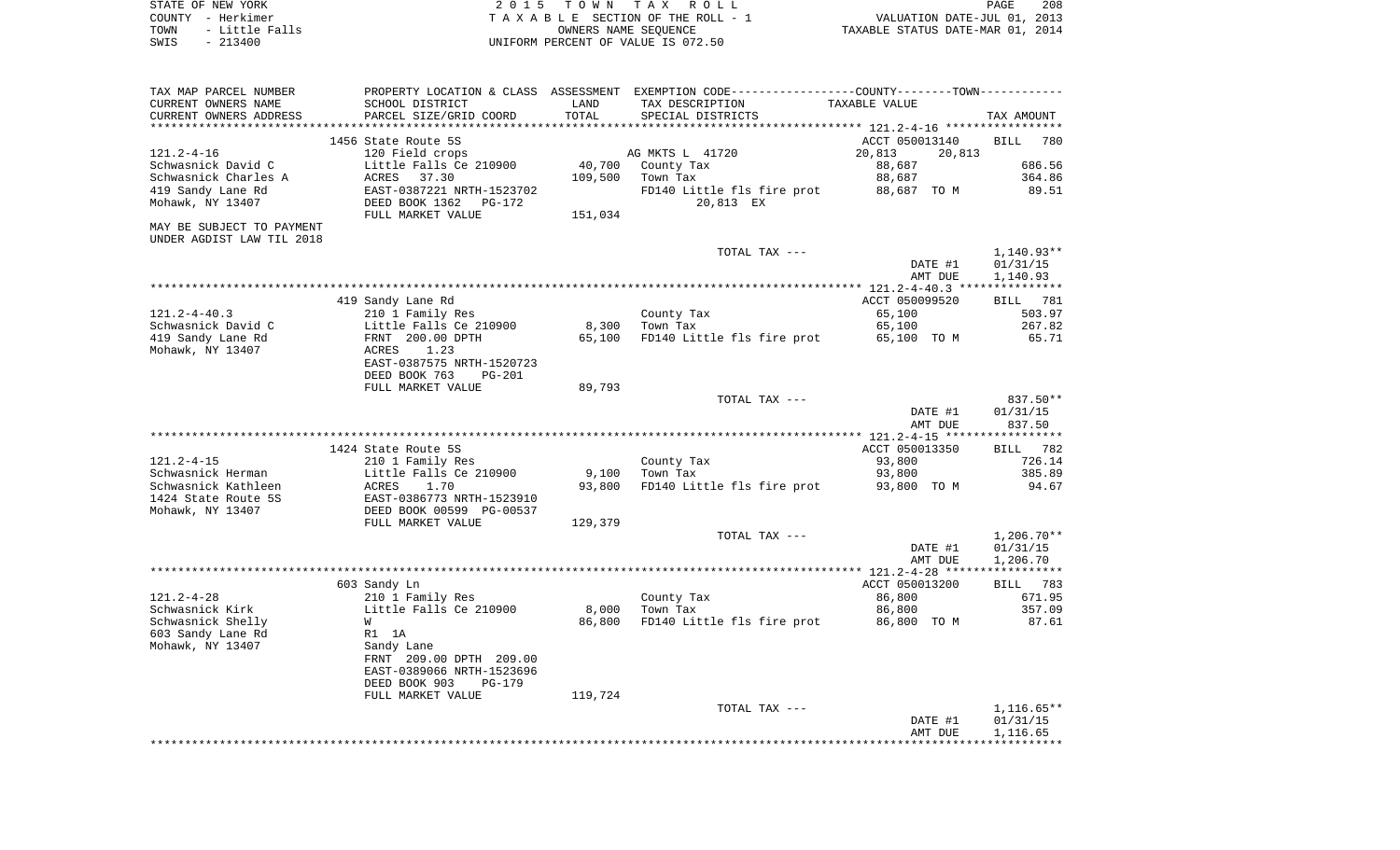| STATE OF NEW YORK      | 2015 TOWN TAX ROLL                 | 209<br>PAGE                      |
|------------------------|------------------------------------|----------------------------------|
| COUNTY - Herkimer      | TAXABLE SECTION OF THE ROLL - 1    | VALUATION DATE-JUL 01, 2013      |
| - Little Falls<br>TOWN | OWNERS NAME SEOUENCE               | TAXABLE STATUS DATE-MAR 01, 2014 |
| SWIS<br>$-213400$      | UNIFORM PERCENT OF VALUE IS 072.50 |                                  |

| TAX MAP PARCEL NUMBER<br>CURRENT OWNERS NAME                                                                                        | SCHOOL DISTRICT                                                                             | LAND                  | PROPERTY LOCATION & CLASS ASSESSMENT EXEMPTION CODE----------------COUNTY-------TOWN----------<br>TAX DESCRIPTION | TAXABLE VALUE                                |                                                 |
|-------------------------------------------------------------------------------------------------------------------------------------|---------------------------------------------------------------------------------------------|-----------------------|-------------------------------------------------------------------------------------------------------------------|----------------------------------------------|-------------------------------------------------|
| CURRENT OWNERS ADDRESS<br>*********************                                                                                     | PARCEL SIZE/GRID COORD<br>************************                                          | TOTAL<br>************ | SPECIAL DISTRICTS                                                                                                 |                                              | TAX AMOUNT                                      |
|                                                                                                                                     |                                                                                             |                       |                                                                                                                   |                                              |                                                 |
| 121.2-4-12.2<br>Schwasnick Kirk & Luczynski Ed Central Valley 212803<br>Trustees of The Schwasnick Fam ACRES<br>1355 State Route 5S | 1355 State Route 5S<br>210 1 Family Res<br>1.80<br>EAST-0386708 NRTH-1523016                | 8,000<br>84,000       | County Tax<br>Town Tax<br>FD140 Little fls fire prot                                                              | 84,000<br>84,000<br>84,000 TO M              | <b>BILL</b><br>784<br>650.28<br>345.58<br>84.78 |
| Mohawk, NY 13407                                                                                                                    | DEED BOOK 1344<br>PG-161                                                                    |                       |                                                                                                                   |                                              |                                                 |
|                                                                                                                                     | FULL MARKET VALUE                                                                           | 115,862               | TOTAL TAX ---                                                                                                     |                                              | $1,080.64**$                                    |
|                                                                                                                                     |                                                                                             |                       |                                                                                                                   | DATE #1<br>AMT DUE                           | 01/31/15<br>1,080.64                            |
|                                                                                                                                     |                                                                                             |                       |                                                                                                                   |                                              |                                                 |
|                                                                                                                                     | Sandy Ln                                                                                    |                       |                                                                                                                   | ACCT 050008820                               | <b>BILL</b><br>785                              |
| $121.1 - 2 - 34$                                                                                                                    | 120 Field crops                                                                             |                       | AG MKTS L 41720                                                                                                   | 933<br>933                                   |                                                 |
| Schwasnick Realty LLC                                                                                                               | Central Valley 212803                                                                       | 8,600                 | County Tax                                                                                                        | 7,667                                        | 59.35                                           |
| 1355 State Route 5S                                                                                                                 | Sandy Lane                                                                                  | 8,600                 | Town Tax                                                                                                          | 7,667                                        | 31.54                                           |
| Mohawk, NY 13407                                                                                                                    | ACRES<br>19.10<br>EAST-0383205 NRTH-1521776                                                 |                       | FD140 Little fls fire prot<br>933 EX                                                                              | 7,667 TO M                                   | 7.74                                            |
| MAY BE SUBJECT TO PAYMENT<br>UNDER AGDIST LAW TIL 2018                                                                              | DEED BOOK 918<br>$PG-636$<br>FULL MARKET VALUE                                              | 11,862                |                                                                                                                   |                                              |                                                 |
|                                                                                                                                     |                                                                                             |                       | TOTAL TAX ---                                                                                                     |                                              | $98.63**$                                       |
|                                                                                                                                     |                                                                                             |                       |                                                                                                                   | DATE #1<br>AMT DUE                           | 01/31/15<br>98.63                               |
|                                                                                                                                     |                                                                                             |                       |                                                                                                                   |                                              |                                                 |
| 121.2-3-12.2                                                                                                                        | Paines Hollow Rd<br>105 Vac farmland                                                        |                       | AG MKTS L 41720                                                                                                   | ACCT 050990530<br>$\Omega$<br>$\overline{0}$ | <b>BILL</b><br>786                              |
| Schwasnick Realty LLC<br>1355 State Route 5S<br>Mohawk, NY 13407                                                                    | Little Falls Ce 210900<br>East<br>Farm Land<br>Rt 167                                       | 9,400<br>9,400        | County Tax<br>Town Tax<br>FD140 Little fls fire prot                                                              | 9,400<br>9,400<br>9,400 TO M                 | 72.77<br>38.67<br>9.49                          |
| MAY BE SUBJECT TO PAYMENT<br>UNDER AGDIST LAW TIL 2018                                                                              | ACRES<br>33.70<br>EAST-0391833 NRTH-1522178<br>DEED BOOK 918<br>PG-636<br>FULL MARKET VALUE | 12,966                |                                                                                                                   |                                              |                                                 |
|                                                                                                                                     |                                                                                             |                       | TOTAL TAX ---                                                                                                     |                                              | $120.93**$                                      |
|                                                                                                                                     |                                                                                             |                       |                                                                                                                   | DATE #1<br>AMT DUE                           | 01/31/15<br>120.93                              |
|                                                                                                                                     |                                                                                             |                       |                                                                                                                   |                                              |                                                 |
|                                                                                                                                     | 1355 State Route 5S                                                                         |                       |                                                                                                                   | ACCT 050013230                               | <b>BILL</b><br>787                              |
| $121.2 - 4 - 12.1$                                                                                                                  | 112 Dairy farm                                                                              |                       | AGRIC 10 Y 41700                                                                                                  | 59,500<br>59,500                             |                                                 |
| Schwasnick Realty LLC                                                                                                               | Central Valley 212803<br>ACRES 154.70                                                       | 308,000               | 50,000 AG MKTS L 41720                                                                                            | $\mathbf 0$<br>$\Omega$<br>248,500           |                                                 |
| % Joseph Schwasnick<br>1355 State Route 5S                                                                                          | EAST-0385176 NRTH-1523889                                                                   |                       | County Tax<br>Town Tax                                                                                            | 248,500                                      | 1,923.74<br>1,022.33                            |
| Mohawk, NY 13407                                                                                                                    | DEED BOOK 918<br>PG-636<br>FULL MARKET VALUE                                                | 424,828               | FD140 Little fls fire prot                                                                                        | 308,000 TO M                                 | 310.87                                          |
| MAY BE SUBJECT TO PAYMENT<br>UNDER AGDIST LAW TIL 2018                                                                              |                                                                                             |                       |                                                                                                                   |                                              |                                                 |
|                                                                                                                                     |                                                                                             |                       | TOTAL TAX ---                                                                                                     |                                              | $3,256.94**$                                    |
|                                                                                                                                     |                                                                                             |                       |                                                                                                                   | DATE #1<br>AMT DUE                           | 01/31/15<br>3,256.94                            |
|                                                                                                                                     |                                                                                             |                       |                                                                                                                   |                                              |                                                 |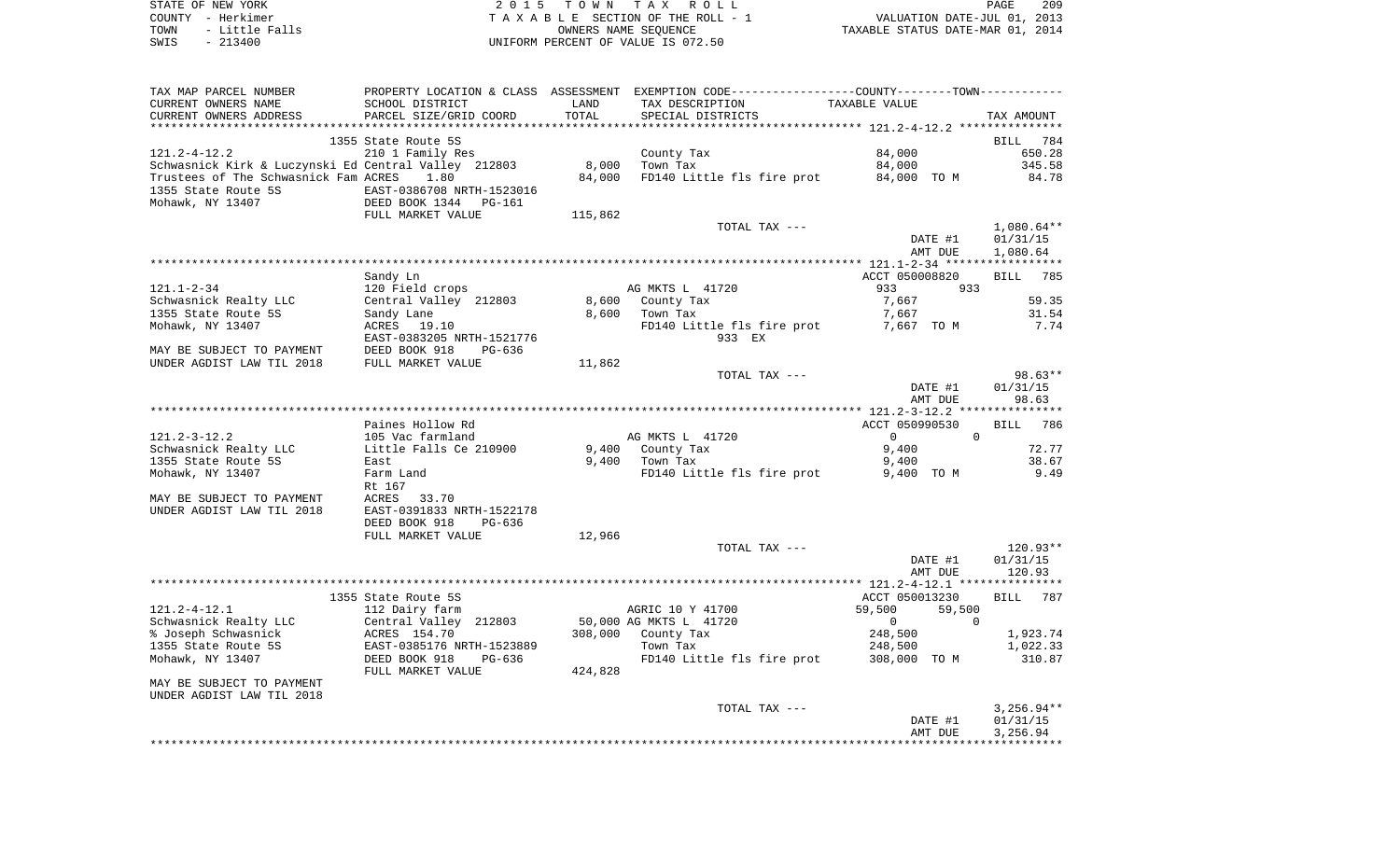STATE OF NEW YORK 2 0 1 5 T O W N T A X R O L L PAGE 210COUNTY - Herkimer **T A X A B L E** SECTION OF THE ROLL - 1 VALUATION DATE-JUL 01, 2013 TOWN - Little Falls OWNERS NAME SEQUENCE TAXABLE STATUS DATE-MAR 01, 2014 SWIS - 213400 UNIFORM PERCENT OF VALUE IS 072.50TAX MAP PARCEL NUMBER PROPERTY LOCATION & CLASS ASSESSMENT EXEMPTION CODE------------------COUNTY--------TOWN------------ CURRENT OWNERS NAME SCHOOL DISTRICT LAND TAX DESCRIPTION TAXABLE VALUECURRENT OWNERS ADDRESS PARCEL SIZE/GRID COORD TOTAL SPECIAL DISTRICTS TAX AMOUNT \*\*\*\*\*\*\*\*\*\*\*\*\*\*\*\*\*\*\*\*\*\*\*\*\*\*\*\*\*\*\*\*\*\*\*\*\*\*\*\*\*\*\*\*\*\*\*\*\*\*\*\*\*\*\*\*\*\*\*\*\*\*\*\*\*\*\*\*\*\*\*\*\*\*\*\*\*\*\*\*\*\*\*\*\*\*\*\*\*\*\*\*\*\*\*\*\*\*\*\*\*\*\* 121.2-4-12.888 \*\*\*\*\*\*\*\*\*\*\*\*\* Jacksonburg Rd ACCT 050013320 BILL 788 121.2-4-12.888 474 Billboard County Tax 3,100 24.00 Schwasnick Realty LLC and Little Falls Ce 210900 100 100 Town Tax 3,100 3,100 12.75 1355 State Route 5S State Route 5S State Route 5S State Route 3, 13 State Route 5S State Route 5.13 Mohawk, NY 13407 Sign On 121.2-4-12 Rt 5S ACRES 0.01 EAST-0349472 NRTH-1098152 DEED BOOK 918 PG-636FULL MARKET VALUE 4,276 TOTAL TAX  $---$  39.88\*\* DATE #1 01/31/15 AMT DUE 39.88 \*\*\*\*\*\*\*\*\*\*\*\*\*\*\*\*\*\*\*\*\*\*\*\*\*\*\*\*\*\*\*\*\*\*\*\*\*\*\*\*\*\*\*\*\*\*\*\*\*\*\*\*\*\*\*\*\*\*\*\*\*\*\*\*\*\*\*\*\*\*\*\*\*\*\*\*\*\*\*\*\*\*\*\*\*\*\*\*\*\*\*\*\*\*\*\*\*\*\*\*\*\*\* 121.2-4-59.8 \*\*\*\*\*\*\*\*\*\*\*\*\*\*\* Jacksonburg/Paines Hollow BILL 789 121.2-4-59.8 105 Vac farmland AG MKTS L 41720 23,400 23,400 Schwasnick Realty LLC Little Falls Ce 210900 36,900 County Tax 13,500 104.51 603 Sandy Lane Rd ACRES 46.70 36,900 Town Tax 13,500 55.54 Mohawk, NY 13407 **EAST-0389894 NRTH-1522988** FD140 Little fls fire prot 13,500 TO M 13.63 DEED BOOK 1344 PG-522 23,400 EX MAY BE SUBJECT TO PAYMENT FULL MARKET VALUE 60.897 UNDER AGDIST LAW TIL 2018 TOTAL TAX --- 173.68\*\* DATE #1 01/31/15 AMT DUE 173.68 \*\*\*\*\*\*\*\*\*\*\*\*\*\*\*\*\*\*\*\*\*\*\*\*\*\*\*\*\*\*\*\*\*\*\*\*\*\*\*\*\*\*\*\*\*\*\*\*\*\*\*\*\*\*\*\*\*\*\*\*\*\*\*\*\*\*\*\*\*\*\*\*\*\*\*\*\*\*\*\*\*\*\*\*\*\*\*\*\*\*\*\*\*\*\*\*\*\*\*\*\*\*\* 121.2-4-67.1 \*\*\*\*\*\*\*\*\*\*\*\*\*\*\*3787 State Route 167 ACCT 050000960 BILL 790 121.2-4-67.1 240 Rural res AG MKTS L 41720 0 0 0 0 Schwasnick Realty LLC and Little Falls Ce 210900 49,700 County Tax 31,500 91,500 708.34 1355 State Route 5S ACRES 127.00 91,500 Town Tax 91,500 376.43 Mohawk, NY 13407 EAST-0390583 NRTH-1521142 FD140 Little fls fire prot 91,500 TO M 92.35 DEED BOOK 1283 PG-737MAY BE SUBJECT TO PAYMENT FULL MARKET VALUE  $126.207$ UNDER AGDIST LAW TIL 2018 TOTAL TAX --- 1,177.12\*\* DATE #1 01/31/15 AMT DUE 1,177.12 \*\*\*\*\*\*\*\*\*\*\*\*\*\*\*\*\*\*\*\*\*\*\*\*\*\*\*\*\*\*\*\*\*\*\*\*\*\*\*\*\*\*\*\*\*\*\*\*\*\*\*\*\*\*\*\*\*\*\*\*\*\*\*\*\*\*\*\*\*\*\*\*\*\*\*\*\*\*\*\*\*\*\*\*\*\*\*\*\*\*\*\*\*\*\*\*\*\*\*\*\*\*\* 121.3-1-1 \*\*\*\*\*\*\*\*\*\*\*\*\*\*\*\*\*\* Decker Rd ACCT 050013290 BILL 791121.3-1-1 321 Abandoned ag AG MKTS L 41720 0 0 Schwasnick Realty LLC 6 Central Valley 212803 46,900 County Tax 46,900 466,900 363.07 1355 State Route 5S S 46,900 Town Tax 46,900 192.95 Mohawk, NY 13407 Sandy Lane Sandy Lane FD140 Little fls fire prot 46,900 TO M 47.34 ACRES 187.90MAY BE SUBJECT TO PAYMENT EAST-0382877 NRTH-1519706UNDER AGDIST LAW TIL 2018 DEED BOOK 918 PG-636FULL MARKET VALUE 64,690 TOTAL TAX --- 603.36\*\* DATE #1 01/31/15 AMT DUE 603.36

\*\*\*\*\*\*\*\*\*\*\*\*\*\*\*\*\*\*\*\*\*\*\*\*\*\*\*\*\*\*\*\*\*\*\*\*\*\*\*\*\*\*\*\*\*\*\*\*\*\*\*\*\*\*\*\*\*\*\*\*\*\*\*\*\*\*\*\*\*\*\*\*\*\*\*\*\*\*\*\*\*\*\*\*\*\*\*\*\*\*\*\*\*\*\*\*\*\*\*\*\*\*\*\*\*\*\*\*\*\*\*\*\*\*\*\*\*\*\*\*\*\*\*\*\*\*\*\*\*\*\*\*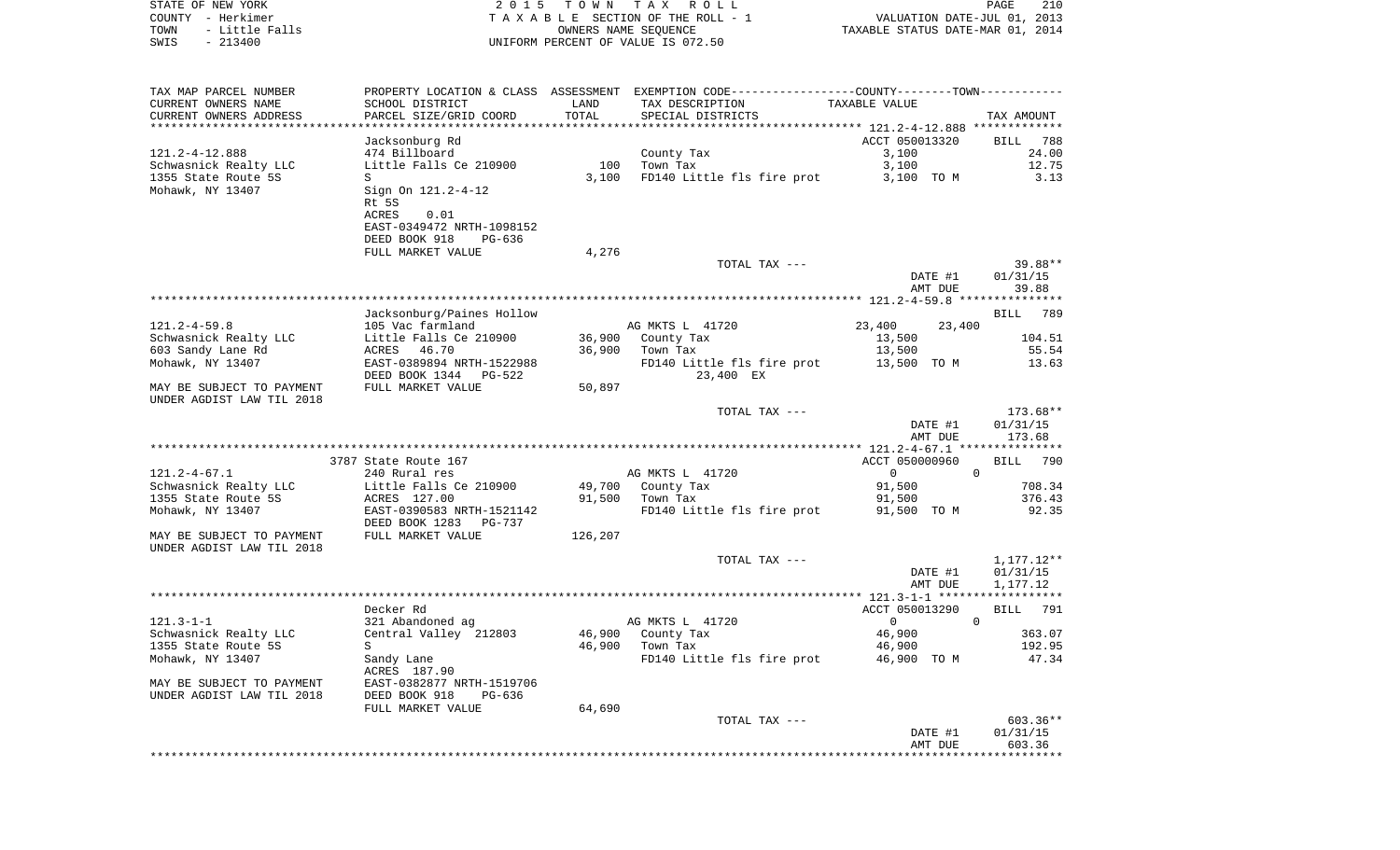| COUNTY - Herkimer<br>TAXABLE SECTION OF THE ROLL - 1    | STATE OF NEW YORK | 2015 TOWN TAX ROLL | PAGE                             |
|---------------------------------------------------------|-------------------|--------------------|----------------------------------|
|                                                         |                   |                    | VALUATION DATE-JUL 01, 2013      |
| - Little Falls<br>TOWN<br>OWNERS NAME SEOUENCE          |                   |                    | TAXABLE STATUS DATE-MAR 01, 2014 |
| $-213400$<br>SWIS<br>UNIFORM PERCENT OF VALUE IS 072.50 |                   |                    |                                  |

| TAX MAP PARCEL NUMBER       |                                 |        | PROPERTY LOCATION & CLASS ASSESSMENT EXEMPTION CODE---------------COUNTY-------TOWN---------- |                |                    |
|-----------------------------|---------------------------------|--------|-----------------------------------------------------------------------------------------------|----------------|--------------------|
| CURRENT OWNERS NAME         | SCHOOL DISTRICT                 | LAND   | TAX DESCRIPTION                                                                               | TAXABLE VALUE  |                    |
| CURRENT OWNERS ADDRESS      | PARCEL SIZE/GRID COORD          | TOTAL  | SPECIAL DISTRICTS                                                                             |                | TAX AMOUNT         |
|                             |                                 |        |                                                                                               |                |                    |
|                             | Cheesefactory Rd                |        |                                                                                               | ACCT 050013260 | <b>BILL</b><br>792 |
| $121.4 - 2 - 1$             | 105 Vac farmland                |        | AG MKTS L 41720                                                                               | $\overline{0}$ | $\Omega$           |
| Schwasnick Realty LLC       | Central Valley 212803           | 5,200  | County Tax                                                                                    | 5,200          | 40.26              |
| 1355 State Route 5S         | W                               | 5,200  | Town Tax                                                                                      | 5,200          | 21.39              |
| Mohawk, NY 13407            | Farm14a                         |        | FD140 Little fls fire prot                                                                    | 5,200 TO M     | 5.25               |
|                             | Sandy Lane                      |        |                                                                                               |                |                    |
|                             |                                 |        |                                                                                               |                |                    |
| MAY BE SUBJECT TO PAYMENT   | ACRES 14.00                     |        |                                                                                               |                |                    |
| UNDER AGDIST LAW TIL 2018   | EAST-0385694 NRTH-1519889       |        |                                                                                               |                |                    |
|                             | DEED BOOK 834<br>$PG-279$       |        |                                                                                               |                |                    |
|                             | FULL MARKET VALUE               | 7,172  |                                                                                               |                |                    |
|                             |                                 |        | TOTAL TAX ---                                                                                 |                | $66.90**$          |
|                             |                                 |        |                                                                                               | DATE #1        | 01/31/15           |
|                             |                                 |        |                                                                                               | AMT DUE        | 66.90              |
|                             |                                 |        |                                                                                               |                |                    |
|                             | State Route 168                 |        |                                                                                               |                | BILL 793           |
| $127.4 - 2 - 17$            | 314 Rural vac<10                |        | County Tax                                                                                    | 1,500          | 11.61              |
| Sebation Delbert            | 215001<br>Owen D Young          | 1,500  | Town Tax                                                                                      | 1,500          | 6.17               |
| 137 Elmer Sitts Rd          | 1.00<br>ACRES                   | 1,500  | FD140 Little fls fire prot                                                                    | 1,500 TO M     | 1.51               |
| Richfield Springs, NY 13439 | EAST-0388658 NRTH-1501808       |        |                                                                                               |                |                    |
|                             | FULL MARKET VALUE               | 2,069  |                                                                                               |                |                    |
|                             |                                 |        | TOTAL TAX ---                                                                                 |                | $19.29**$          |
|                             |                                 |        |                                                                                               | DATE #1        | 01/31/15           |
|                             |                                 |        |                                                                                               | AMT DUE        | 19.29              |
|                             |                                 |        |                                                                                               |                |                    |
|                             | 1385 State Route 169            |        |                                                                                               | ACCT 050016170 | BILL 794           |
| $114.2 - 1 - 19$            | 210 1 Family Res                |        | County Tax                                                                                    | 52,800         | 408.75             |
| Servidone Robert            | Little Falls Ce 210900          | 4,100  | Town Tax                                                                                      | 52,800         | 217.22             |
| 1385 State Route 169        | FRNT 75.00 DPTH 150.00          | 52,800 | FD140 Little fls fire prot                                                                    | 52,800 TO M    | 53.29              |
| Little Falls, NY 13365      | EAST-0389031 NRTH-1539555       |        |                                                                                               |                |                    |
|                             | DEED BOOK 919<br>PG-381         |        |                                                                                               |                |                    |
|                             | FULL MARKET VALUE               | 72,828 |                                                                                               |                |                    |
|                             |                                 |        | TOTAL TAX ---                                                                                 |                | $679.26**$         |
|                             |                                 |        |                                                                                               | DATE #1        | 01/31/15           |
|                             |                                 |        |                                                                                               | AMT DUE        | 679.26             |
|                             |                                 |        |                                                                                               |                |                    |
|                             | 580 Oregon Rd                   |        |                                                                                               | ACCT 050099880 | BILL 795           |
| $127.2 - 2 - 4.4$           | 210 1 Family Res                |        | County Tax                                                                                    | 42,300         | 327.46             |
| Shafer LeAnne               | Owen D Young<br>215001          | 8,000  | Town Tax                                                                                      | 42,300         | 174.02             |
| Shafer Charles              | ACRES<br>1.00                   | 42,300 | FD140 Little fls fire prot                                                                    | 42,300 TO M    | 42.69              |
| 580 Oregon Rd               | EAST-0387937 NRTH-1510986       |        |                                                                                               |                |                    |
|                             |                                 |        |                                                                                               |                |                    |
| Mohawk, NY 13407            | DEED BOOK 1353<br><b>PG-708</b> |        |                                                                                               |                |                    |
|                             | FULL MARKET VALUE               | 58,345 |                                                                                               |                |                    |
|                             |                                 |        | TOTAL TAX ---                                                                                 |                | $544.17**$         |
|                             |                                 |        |                                                                                               | DATE #1        | 01/31/15           |
|                             |                                 |        |                                                                                               | AMT DUE        | 544.17             |
|                             |                                 |        |                                                                                               |                |                    |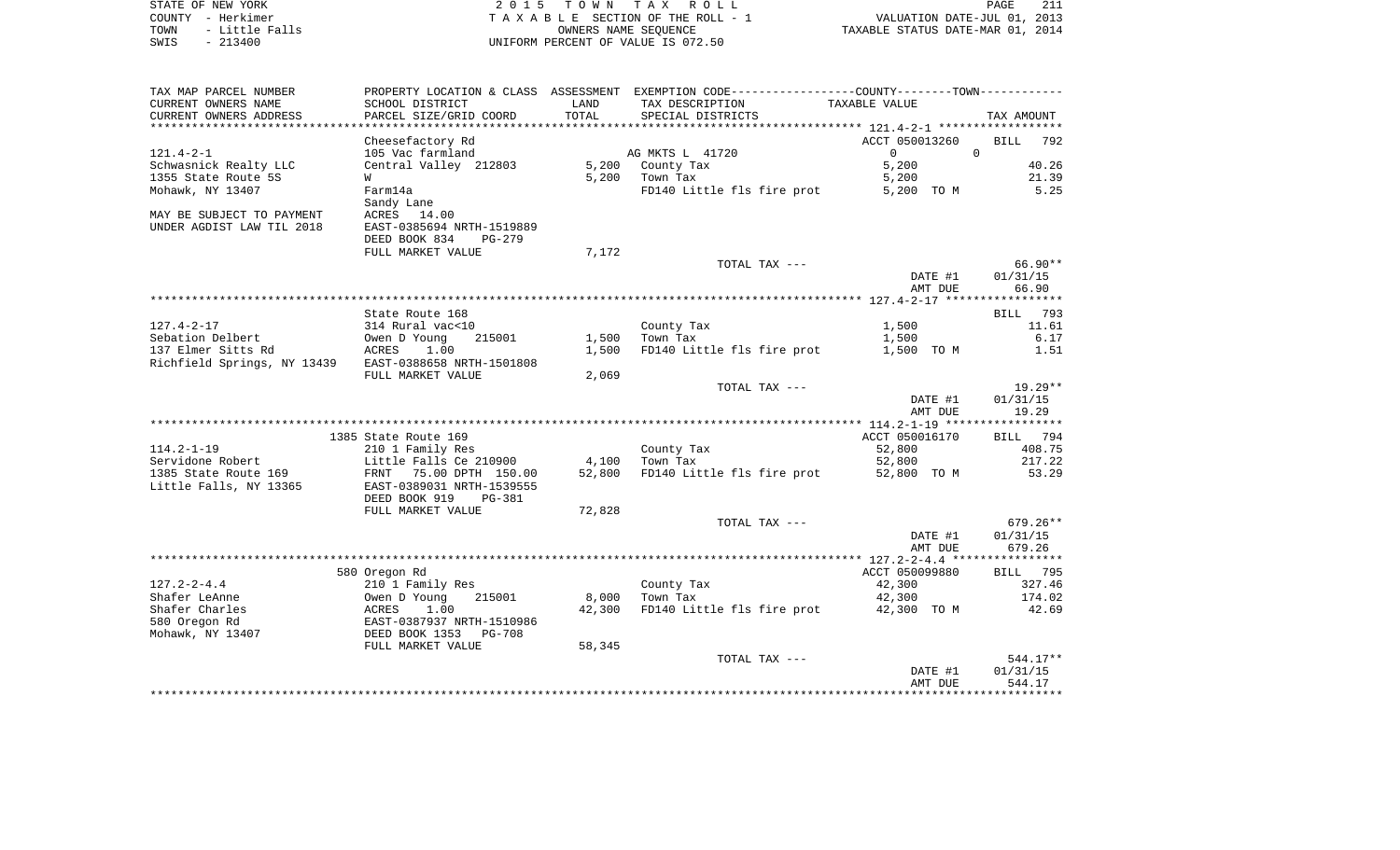| $-213400$<br>UNIFORM PERCENT OF VALUE IS 072.50<br>SWIS<br>PROPERTY LOCATION & CLASS ASSESSMENT EXEMPTION CODE----------------COUNTY-------TOWN----------<br>TAX MAP PARCEL NUMBER<br>CURRENT OWNERS NAME<br>SCHOOL DISTRICT<br>TAXABLE VALUE<br>LAND<br>TAX DESCRIPTION | TAX AMOUNT           |
|--------------------------------------------------------------------------------------------------------------------------------------------------------------------------------------------------------------------------------------------------------------------------|----------------------|
|                                                                                                                                                                                                                                                                          |                      |
|                                                                                                                                                                                                                                                                          |                      |
|                                                                                                                                                                                                                                                                          |                      |
| TOTAL<br>CURRENT OWNERS ADDRESS<br>PARCEL SIZE/GRID COORD<br>SPECIAL DISTRICTS                                                                                                                                                                                           |                      |
| 425 Flint Ave Ext<br>ACCT 050007170                                                                                                                                                                                                                                      | BILL 796             |
| 121.27-1-23<br>64,500<br>210 1 Family Res<br>County Tax                                                                                                                                                                                                                  | 499.32               |
| 4,500<br>64,500<br>Sherman Thomas<br>Little Falls Ce 210900<br>Town Tax                                                                                                                                                                                                  | 265.35               |
| FD140 Little fls fire prot<br>Sherman Janice<br>S<br>64,500<br>64,500 TO M                                                                                                                                                                                               | 65.10                |
| 425 Flint Ave Ext<br>$R-1$                                                                                                                                                                                                                                               |                      |
| Little Falls, NY 13365<br>Rt-167                                                                                                                                                                                                                                         |                      |
| FRNT<br>90.00 DPTH 150.00                                                                                                                                                                                                                                                |                      |
| EAST-0392828 NRTH-1526990                                                                                                                                                                                                                                                |                      |
| DEED BOOK 705<br>PG-475<br>88,966<br>FULL MARKET VALUE                                                                                                                                                                                                                   |                      |
| TOTAL TAX ---                                                                                                                                                                                                                                                            | 829.77**             |
| DATE #1                                                                                                                                                                                                                                                                  | 01/31/15             |
| AMT DUE                                                                                                                                                                                                                                                                  | 829.77               |
|                                                                                                                                                                                                                                                                          |                      |
| 415 Flint Ave Ext<br>ACCT 050013500                                                                                                                                                                                                                                      | <b>BILL</b><br>797   |
| 121.2-2-36<br>AG MKTS L 41720<br>12,062<br>112 Dairy farm<br>12,062                                                                                                                                                                                                      |                      |
| Sherwood Gradon<br>Little Falls Ce 210900<br>52,000<br>182,638<br>County Tax                                                                                                                                                                                             | 1,413.88             |
| Sherwood Grace<br>ACRES 109.00<br>194,700<br>182,638<br>Town Tax<br>415 Flint Ave Ext<br>EAST-0394014 NRTH-1527755<br>FD140 Little fls fire prot<br>182,638 TO M                                                                                                         | 751.37<br>184.34     |
| Little Falls, NY 13365<br>DEED BOOK 00568 PG-00297<br>12,062 EX                                                                                                                                                                                                          |                      |
| FULL MARKET VALUE<br>268,552                                                                                                                                                                                                                                             |                      |
| MAY BE SUBJECT TO PAYMENT                                                                                                                                                                                                                                                |                      |
| UNDER AGDIST LAW TIL 2018                                                                                                                                                                                                                                                |                      |
| TOTAL TAX ---                                                                                                                                                                                                                                                            | 2,349.59**           |
| DATE #1<br>AMT DUE                                                                                                                                                                                                                                                       | 01/31/15<br>2,349.59 |
|                                                                                                                                                                                                                                                                          |                      |
| Johnnycake Rd<br>ACCT 050019410                                                                                                                                                                                                                                          | BILL 798             |
| 127.2-2-27<br>270 Mfg housing<br>County Tax<br>20,300                                                                                                                                                                                                                    | 157.15               |
| 20,300<br>Sherwood Thomas<br>Little Falls Ce 210900<br>4,700<br>Town Tax                                                                                                                                                                                                 | 83.51                |
| 20,300<br>School Relevy<br>Sherwood Nancy<br>Johnnycake Rd                                                                                                                                                                                                               | 21.43                |
| PO Box 131<br>FRNT 150.00 DPTH 100.00<br>FD140 Little fls fire prot 20,300 TO M                                                                                                                                                                                          | 20.49                |
| Little Falls, NY 13365<br>EAST-0394150 NRTH-1506228<br>DEED BOOK 783<br>$PG-9$                                                                                                                                                                                           |                      |
| 28,000<br>FULL MARKET VALUE                                                                                                                                                                                                                                              |                      |
| TOTAL TAX ---                                                                                                                                                                                                                                                            | 282.58**             |
| DATE #1                                                                                                                                                                                                                                                                  | 01/31/15             |
| AMT DUE                                                                                                                                                                                                                                                                  | 282.58               |
|                                                                                                                                                                                                                                                                          |                      |
| 1294 Shells Bush Rd<br>ACCT 050003900<br>114.1-1-21.2<br>270 Mfg housing<br>County Tax<br>28,400                                                                                                                                                                         | BILL 799<br>219.86   |
| Simmons Mary R<br>Little Falls Ce 210900<br>5,800<br>Town Tax<br>28,400                                                                                                                                                                                                  | 116.84               |
| 1170 Shells Bush Rd<br>FRNT 150.00 DPTH 150.00<br>28,400<br>FD140 Little fls fire prot<br>28,400 TO M                                                                                                                                                                    | 28.66                |
| Little Falls, NY 13365<br>EAST-0384193 NRTH-1541733                                                                                                                                                                                                                      |                      |
| DEED BOOK 1444<br>PG-939                                                                                                                                                                                                                                                 |                      |
| 39,172<br>FULL MARKET VALUE                                                                                                                                                                                                                                              |                      |
| TOTAL TAX ---                                                                                                                                                                                                                                                            | $365.36**$           |
| DATE #1                                                                                                                                                                                                                                                                  | 01/31/15             |
| AMT DUE<br>*******************************                                                                                                                                                                                                                               | 365.36               |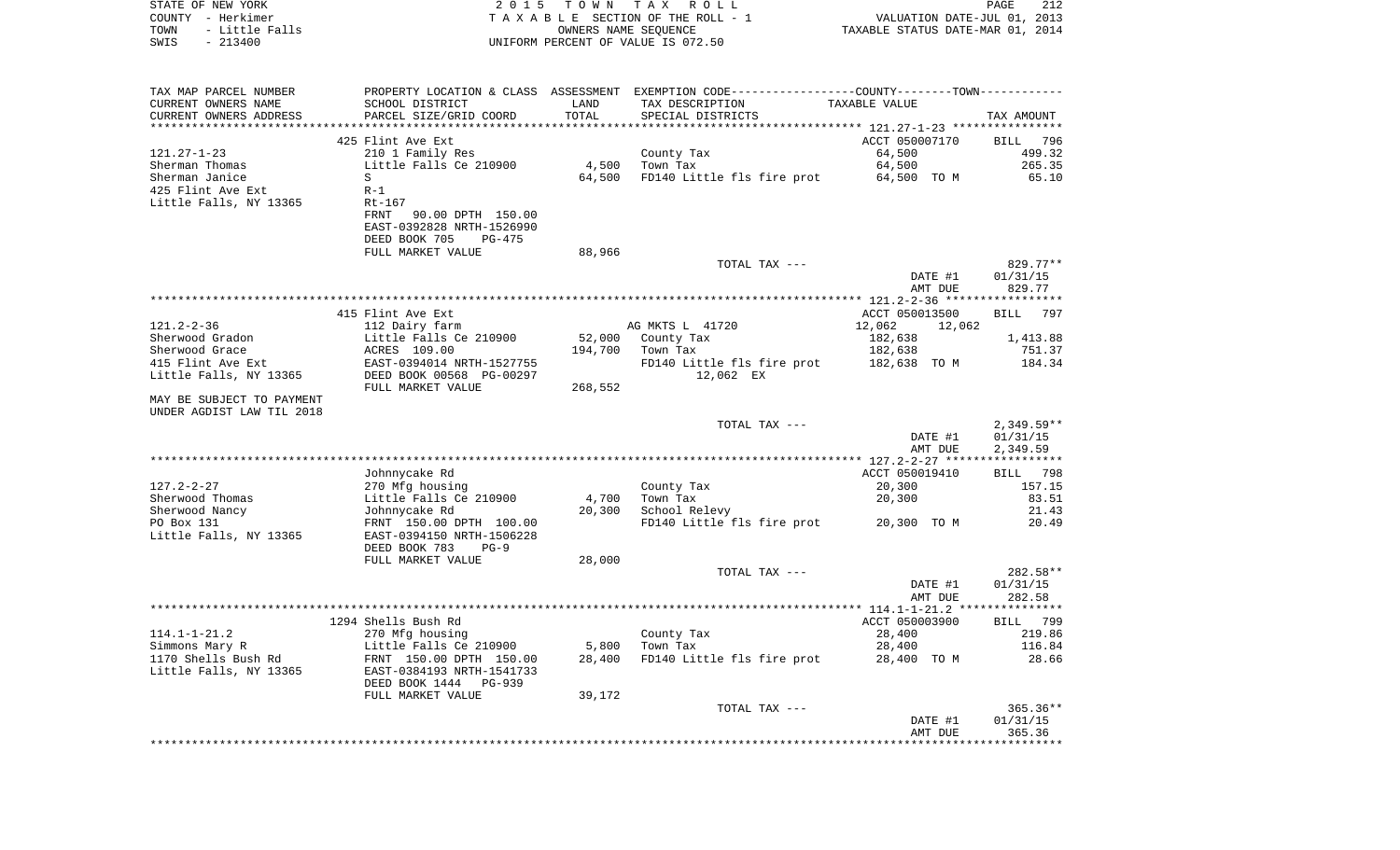| STATE OF NEW YORK<br>COUNTY - Herkimer<br>- Little Falls<br>TOWN<br>$-213400$<br>SWIS | 2 0 1 5                                               | T O W N | T A X<br>R O L L<br>TAXABLE SECTION OF THE ROLL - 1<br>OWNERS NAME SEQUENCE<br>UNIFORM PERCENT OF VALUE IS 072.50 | VALUATION DATE-JUL 01,<br>TAXABLE STATUS DATE-MAR 01, 2014 | PAGE<br>213<br>2013      |
|---------------------------------------------------------------------------------------|-------------------------------------------------------|---------|-------------------------------------------------------------------------------------------------------------------|------------------------------------------------------------|--------------------------|
| TAX MAP PARCEL NUMBER                                                                 |                                                       |         | PROPERTY LOCATION & CLASS ASSESSMENT EXEMPTION CODE---------------COUNTY-------TOWN----------                     |                                                            |                          |
| CURRENT OWNERS NAME                                                                   | SCHOOL DISTRICT                                       | LAND    | TAX DESCRIPTION                                                                                                   | TAXABLE VALUE                                              |                          |
| CURRENT OWNERS ADDRESS                                                                | PARCEL SIZE/GRID COORD                                | TOTAL   | SPECIAL DISTRICTS                                                                                                 |                                                            | TAX AMOUNT               |
| *********************                                                                 |                                                       |         |                                                                                                                   |                                                            |                          |
|                                                                                       | 1197 Shells Bush Rd                                   |         |                                                                                                                   | ACCT 050000180                                             | 800<br>BILL              |
| $114.1 - 1 - 9.1$<br>Simpson A. Bruce                                                 | 210 1 Family Res<br>Little Falls Ce 210900            | 4,100   | County Tax<br>Town Tax                                                                                            | 59,200<br>59,200                                           | 458.29<br>243.55         |
| 87 Ramshorn Rd                                                                        | W                                                     | 59,200  | FD140 Little fls fire prot                                                                                        | 59,200 TO M                                                | 59.75                    |
| Dudley, MA 01571                                                                      | Shells Bush                                           |         |                                                                                                                   |                                                            |                          |
|                                                                                       | FRNT<br>75.00 DPTH 150.00                             |         |                                                                                                                   |                                                            |                          |
|                                                                                       | EAST-0382349 NRTH-1541653                             |         |                                                                                                                   |                                                            |                          |
|                                                                                       | DEED BOOK 1347<br>PG-295                              |         |                                                                                                                   |                                                            |                          |
|                                                                                       | FULL MARKET VALUE                                     | 81,655  |                                                                                                                   |                                                            |                          |
|                                                                                       |                                                       |         | TOTAL TAX ---                                                                                                     |                                                            | 761.59**                 |
|                                                                                       |                                                       |         |                                                                                                                   | DATE #1                                                    | 01/31/15                 |
|                                                                                       |                                                       |         |                                                                                                                   | AMT DUE                                                    | 761.59                   |
|                                                                                       | 1203 Shells Bush Rd                                   |         |                                                                                                                   | ACCT 050099930                                             | 801<br>BILL              |
| $114.1 - 1 - 9.2$                                                                     | 210 1 Family Res                                      |         | County Tax                                                                                                        | 89,900                                                     | 695.95                   |
| Simpson A. Bruce                                                                      | Little Falls Ce 210900                                | 6,800   | Town Tax                                                                                                          | 89,900                                                     | 369.85                   |
| Simpson Ryan B                                                                        | FRNT 200.00 DPTH 150.00                               | 89,900  | FD140 Little fls fire prot                                                                                        | 89,900 TO M                                                | 90.74                    |
| 87 Ramshorn Rd                                                                        | EAST-0382471 NRTH-1541648                             |         |                                                                                                                   |                                                            |                          |
| Dudley, MA 01571                                                                      | DEED BOOK 923<br>$PG-326$                             |         |                                                                                                                   |                                                            |                          |
|                                                                                       | FULL MARKET VALUE                                     | 124,000 |                                                                                                                   |                                                            |                          |
|                                                                                       |                                                       |         | TOTAL TAX ---                                                                                                     | DATE #1                                                    | $1,156.54**$<br>01/31/15 |
|                                                                                       |                                                       |         |                                                                                                                   | AMT DUE                                                    | 1,156.54                 |
|                                                                                       |                                                       |         |                                                                                                                   |                                                            |                          |
|                                                                                       | Cheesefactory Rd                                      |         |                                                                                                                   | ACCT 050008790                                             | BILL<br>802              |
| $121.4 - 2 - 2$                                                                       | 120 Field crops                                       |         | County Tax                                                                                                        | 78,400                                                     | 606.93                   |
| Simpson A. Bruce                                                                      | Little Falls Ce 210900                                | 45,000  | Town Tax                                                                                                          | 78,400                                                     | 322.54                   |
| Simpson Ryan B                                                                        | ACRES 176.20                                          | 78,400  | FD140 Little fls fire prot                                                                                        | 78,400 TO M                                                | 79.13                    |
| 87 Ramshorn Rd<br>Dudley, MA 01571                                                    | EAST-0386837 NRTH-1518315<br>DEED BOOK 1207<br>PG-122 |         |                                                                                                                   |                                                            |                          |
|                                                                                       | FULL MARKET VALUE                                     | 108,138 |                                                                                                                   |                                                            |                          |
|                                                                                       |                                                       |         | TOTAL TAX ---                                                                                                     |                                                            | $1,008.60**$             |
|                                                                                       |                                                       |         |                                                                                                                   | DATE #1                                                    | 01/31/15                 |
|                                                                                       |                                                       |         |                                                                                                                   | AMT DUE                                                    | 1,008.60                 |
|                                                                                       |                                                       |         |                                                                                                                   |                                                            | **************           |
|                                                                                       | Cheesfactory Rd                                       |         |                                                                                                                   | ACCT 050008910                                             | 803<br>BILL              |
| $121.4 - 2 - 2.888$<br>Simpson A. Bruce                                               | 474 Billboard<br>Little Falls Ce 210900               | 100     | County Tax<br>Town Tax                                                                                            | 11,800<br>11,800                                           | 91.35<br>48.55           |
| Simpson Ryan B                                                                        | S                                                     | 11,800  | FD140 Little fls fire prot                                                                                        | 11,800 TO M                                                | 11.91                    |
| 87 Ramshorn Rd                                                                        | Sign On 121.4-2-2                                     |         |                                                                                                                   |                                                            |                          |
| Dudley, MA 01571                                                                      | Thruway                                               |         |                                                                                                                   |                                                            |                          |
|                                                                                       | ACRES<br>0.01                                         |         |                                                                                                                   |                                                            |                          |
|                                                                                       | EAST-0350014 NRTH-1093674                             |         |                                                                                                                   |                                                            |                          |
|                                                                                       | DEED BOOK 1207 PG-118                                 |         |                                                                                                                   |                                                            |                          |
|                                                                                       | FULL MARKET VALUE                                     | 16,276  |                                                                                                                   |                                                            |                          |
|                                                                                       |                                                       |         | TOTAL TAX ---                                                                                                     |                                                            | 151.81**                 |
|                                                                                       |                                                       |         |                                                                                                                   | DATE #1<br>AMT DUE                                         | 01/31/15<br>151.81       |
|                                                                                       |                                                       |         |                                                                                                                   |                                                            |                          |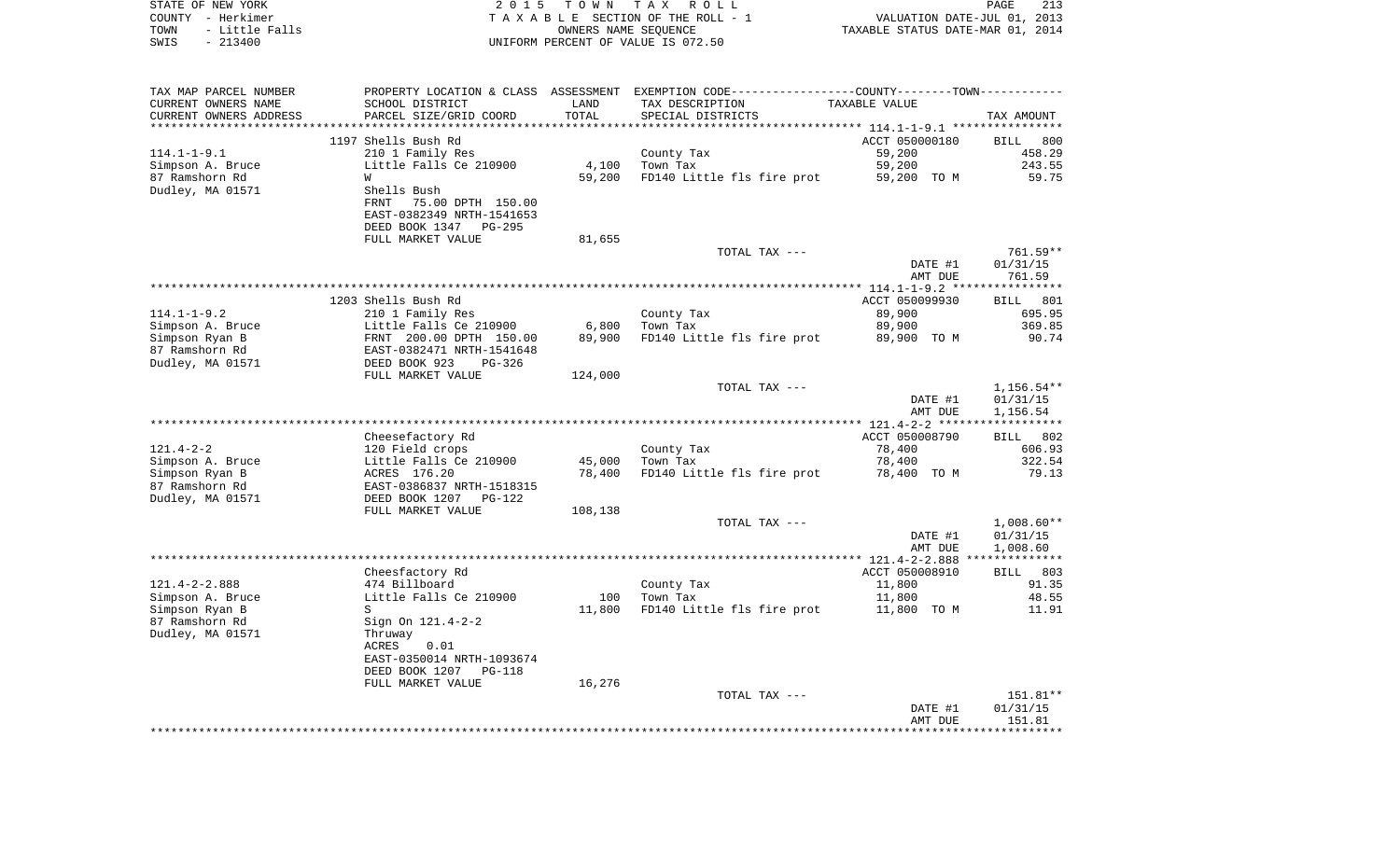| STATE OF NEW YORK      | 2015 TOWN TAX ROLL                 | PAGE                             |
|------------------------|------------------------------------|----------------------------------|
| COUNTY - Herkimer      | TAXABLE SECTION OF THE ROLL - 1    | VALUATION DATE-JUL 01, 2013      |
| - Little Falls<br>TOWN | OWNERS NAME SEOUENCE               | TAXABLE STATUS DATE-MAR 01, 2014 |
| $-213400$<br>SWIS      | UNIFORM PERCENT OF VALUE IS 072.50 |                                  |

| TAX MAP PARCEL NUMBER<br>CURRENT OWNERS NAME<br>CURRENT OWNERS ADDRESS | PROPERTY LOCATION & CLASS<br>SCHOOL DISTRICT<br>PARCEL SIZE/GRID COORD | ASSESSMENT<br>LAND<br>TOTAL | EXEMPTION CODE-----------------COUNTY-------TOWN-----------<br>TAX DESCRIPTION<br>SPECIAL DISTRICTS | TAXABLE VALUE  | TAX AMOUNT         |
|------------------------------------------------------------------------|------------------------------------------------------------------------|-----------------------------|-----------------------------------------------------------------------------------------------------|----------------|--------------------|
| *********************                                                  |                                                                        |                             |                                                                                                     |                |                    |
|                                                                        | Cheesefactory Rd                                                       |                             |                                                                                                     | ACCT 050012370 | 804<br><b>BILL</b> |
| $121.4 - 2 - 3$                                                        | 323 Vacant rural                                                       |                             | County Tax                                                                                          | 4,500          | 34.84              |
| Simpson A. Bruce                                                       | Little Falls Ce 210900                                                 | 4,500                       | Town Tax                                                                                            | 4,500          | 18.51              |
| Simpson Ryan B                                                         | S                                                                      | 4,500                       | FD140 Little fls fire prot                                                                          | 4,500 TO M     | 4.54               |
| 87 Ramshorn Rd                                                         | 12.90<br>ACRES                                                         |                             |                                                                                                     |                |                    |
| Dudley, MA 01571                                                       | EAST-0387828 NRTH-1519517                                              |                             |                                                                                                     |                |                    |
|                                                                        | DEED BOOK 1207<br><b>PG-118</b>                                        |                             |                                                                                                     |                |                    |
|                                                                        | FULL MARKET VALUE                                                      | 6,207                       |                                                                                                     |                |                    |
|                                                                        |                                                                        |                             | TOTAL TAX ---                                                                                       |                | 57.89**            |
|                                                                        |                                                                        |                             |                                                                                                     | DATE #1        | 01/31/15           |
|                                                                        |                                                                        |                             |                                                                                                     | AMT DUE        | 57.89              |
|                                                                        |                                                                        |                             |                                                                                                     | *****          | **********         |
|                                                                        | 262 Cheese Factory Rd                                                  |                             |                                                                                                     | ACCT 050100510 | 805<br><b>BILL</b> |
| $121.4 - 2 - 4$                                                        | 314 Rural vac<10                                                       |                             | County Tax                                                                                          | 11,800         | 91.35              |
| Simpson A. Bruce                                                       | Little Falls Ce 210900                                                 | 11,800                      | Town Tax                                                                                            | 11,800         | 48.55              |
| Simpson Ryan B                                                         | vacant land                                                            | 11,800                      | FD140 Little fls fire prot                                                                          | 11,800 TO M    | 11.91              |
| 87 Ramshorn Dr                                                         | ACRES<br>3.50                                                          |                             |                                                                                                     |                |                    |
| Dudley, MA 01571                                                       | EAST-0388513 NRTH-1519582                                              |                             |                                                                                                     |                |                    |
|                                                                        | DEED BOOK 1165<br>$PG-503$                                             |                             |                                                                                                     |                |                    |
|                                                                        | FULL MARKET VALUE                                                      | 16,276                      |                                                                                                     |                |                    |
|                                                                        |                                                                        |                             | TOTAL TAX ---                                                                                       |                | 151.81**           |
|                                                                        |                                                                        |                             |                                                                                                     | DATE #1        | 01/31/15           |
|                                                                        |                                                                        |                             |                                                                                                     | AMT DUE        | 151.81             |
|                                                                        |                                                                        |                             |                                                                                                     |                | ****************** |
|                                                                        | Cheesefactory Rd                                                       |                             |                                                                                                     | ACCT 050016380 | 806<br>BILL        |
| $121.4 - 2 - 5$                                                        | 551 Ski area                                                           |                             | County Tax                                                                                          | 215,000        | 1,664.40           |
| Simpson A. Bruce                                                       | Little Falls Ce 210900                                                 | 55,000                      | Town Tax                                                                                            | 215,000        | 884.51             |
| Simpson Ryan                                                           | S                                                                      | 215,000                     | FD140 Little fls fire prot                                                                          | 215,000 TO M   | 217.00             |
| 87 Ramshorn Rd                                                         | Recreation Area                                                        |                             |                                                                                                     |                |                    |
| Dudley, MA 01571                                                       | Cheese Factory                                                         |                             |                                                                                                     |                |                    |
|                                                                        | ACRES 186.00                                                           |                             |                                                                                                     |                |                    |
|                                                                        | EAST-0388582 NRTH-1517377                                              |                             |                                                                                                     |                |                    |
|                                                                        | DEED BOOK 885<br><b>PG-546</b>                                         |                             |                                                                                                     |                |                    |
|                                                                        | FULL MARKET VALUE                                                      | 296,552                     |                                                                                                     |                |                    |
|                                                                        |                                                                        |                             | TOTAL TAX ---                                                                                       |                | $2,765.91**$       |
|                                                                        |                                                                        |                             |                                                                                                     | DATE #1        | 01/31/15           |
|                                                                        |                                                                        |                             |                                                                                                     | AMT DUE        | 2,765.91           |
|                                                                        |                                                                        |                             |                                                                                                     | ****           | *****              |
|                                                                        | Paines Hollow Rd                                                       |                             |                                                                                                     | ACCT 050006840 | 807<br><b>BILL</b> |
| $121.4 - 2 - 6$                                                        | 323 Vacant rural                                                       |                             | County Tax                                                                                          | 3,200          | 24.77              |
| Simpson A. Bruce                                                       | Little Falls Ce 210900                                                 | 3,200                       | Town Tax                                                                                            | 3,200          | 13.16              |
| Simpson Ryan B                                                         | W                                                                      | 3,200                       | FD140 Little fls fire prot                                                                          | 3,200 TO M     | 3.23               |
| 87 Ramshorn Rd                                                         | ACRES<br>31.70                                                         |                             |                                                                                                     |                |                    |
| Dudley, MA 01571                                                       | EAST-0389241 NRTH-1515001                                              |                             |                                                                                                     |                |                    |
|                                                                        | DEED BOOK 1193<br>$PG-879$                                             |                             |                                                                                                     |                |                    |
|                                                                        | FULL MARKET VALUE                                                      | 4,414                       |                                                                                                     |                |                    |
|                                                                        |                                                                        |                             | TOTAL TAX ---                                                                                       |                | $41.16**$          |
|                                                                        |                                                                        |                             |                                                                                                     | DATE #1        | 01/31/15           |
|                                                                        |                                                                        |                             |                                                                                                     | AMT DUE        | 41.16              |
|                                                                        |                                                                        |                             |                                                                                                     |                |                    |
|                                                                        |                                                                        |                             |                                                                                                     |                |                    |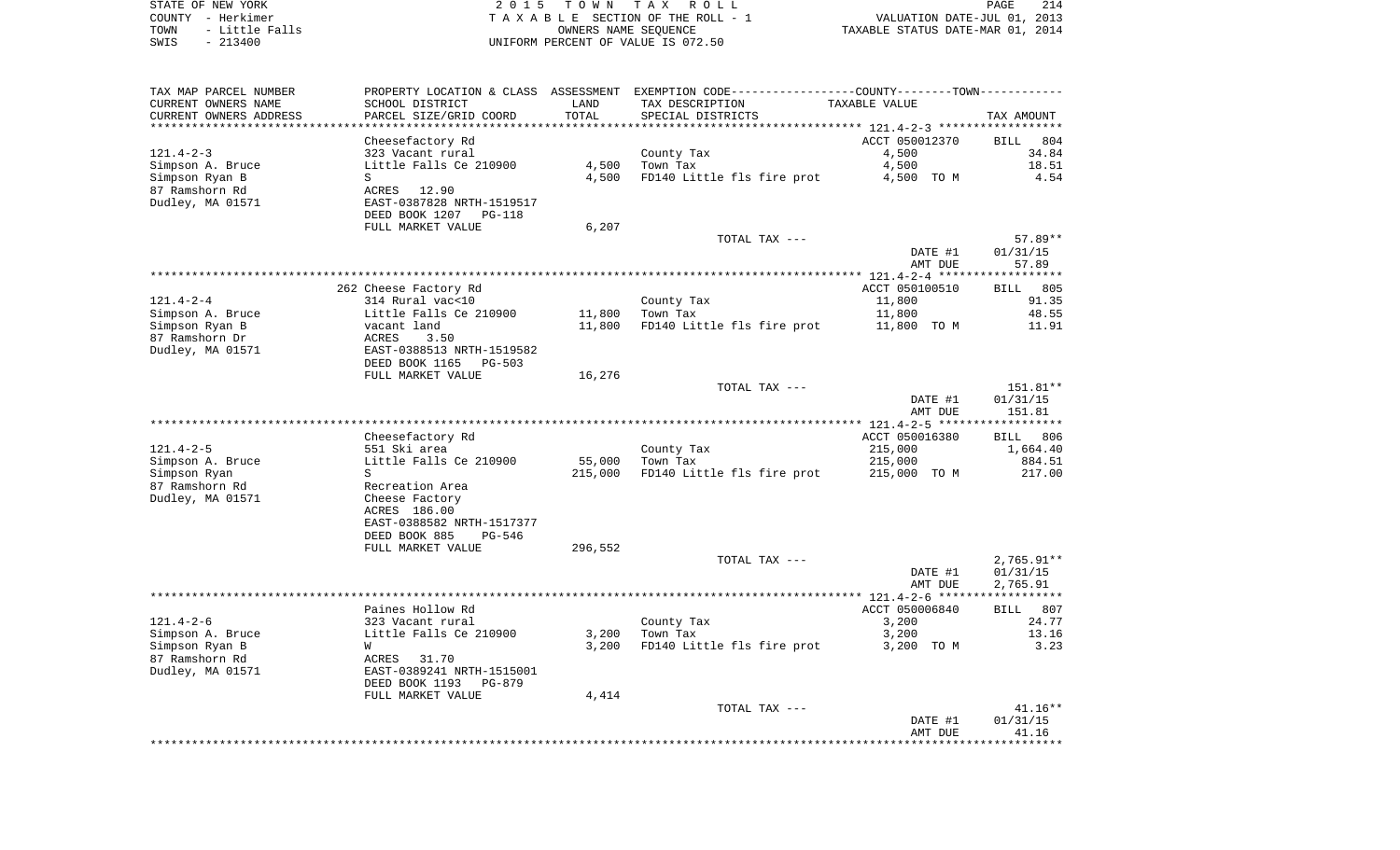|      | STATE OF NEW YORK | 2015 TOWN TAX ROLL                 | 215<br>PAGE                      |
|------|-------------------|------------------------------------|----------------------------------|
|      | COUNTY - Herkimer | TAXABLE SECTION OF THE ROLL - 1    | VALUATION DATE-JUL 01, 2013      |
| TOWN | - Little Falls    | OWNERS NAME SEOUENCE               | TAXABLE STATUS DATE-MAR 01, 2014 |
| SWIS | $-213400$         | UNIFORM PERCENT OF VALUE IS 072.50 |                                  |

| TAX MAP PARCEL NUMBER<br>CURRENT OWNERS NAME      | SCHOOL DISTRICT                         | LAND    | PROPERTY LOCATION & CLASS ASSESSMENT EXEMPTION CODE----------------COUNTY--------TOWN-----------<br>TAX DESCRIPTION | TAXABLE VALUE    |                              |
|---------------------------------------------------|-----------------------------------------|---------|---------------------------------------------------------------------------------------------------------------------|------------------|------------------------------|
| CURRENT OWNERS ADDRESS<br>*********************** | PARCEL SIZE/GRID COORD                  | TOTAL   | SPECIAL DISTRICTS                                                                                                   |                  | TAX AMOUNT                   |
|                                                   |                                         |         |                                                                                                                     |                  |                              |
|                                                   | 3187 State Route 167D                   |         |                                                                                                                     | ACCT 050015300   | <b>BILL</b><br>808<br>407.20 |
| $127.2 - 2 - 19.1$                                | 240 Rural res<br>Little Falls Ce 210900 | 13,000  | County Tax<br>Town Tax                                                                                              | 52,600<br>52,600 | 216.40                       |
| Simpson A. Bruce<br>Simpson Ryan B                | ACRES 11.00                             | 52,600  | FD140 Little fls fire prot                                                                                          | 52,600 TO M      | 53.09                        |
| 87 Rams Horn Rd                                   | EAST-0392807 NRTH-1510404               |         |                                                                                                                     |                  |                              |
| Dudley, MA 01571                                  | DEED BOOK 934<br>$PG-388$               |         |                                                                                                                     |                  |                              |
|                                                   | FULL MARKET VALUE                       | 72,552  |                                                                                                                     |                  |                              |
|                                                   |                                         |         | TOTAL TAX ---                                                                                                       |                  | $676.69**$                   |
|                                                   |                                         |         |                                                                                                                     | DATE #1          | 01/31/15                     |
|                                                   |                                         |         |                                                                                                                     | AMT DUE          | 676.69                       |
|                                                   |                                         |         |                                                                                                                     |                  |                              |
|                                                   | Paines Hollow R                         |         |                                                                                                                     | ACCT 050099830   | 809<br><b>BILL</b>           |
| $121.4 - 2 - 33.8$                                | 474 Billboard                           |         | County Tax                                                                                                          | 900              | 6.97                         |
| Simpson Bruce                                     | Little Falls Ce 210900                  | 100     | Town Tax                                                                                                            | 900              | 3.70                         |
| Simpson Ryan B                                    | FRNT 44.75 DPTH 20.00                   | 900     | FD140 Little fls fire prot                                                                                          | 900 TO M         | .91                          |
| 87 Ramshorn Rd                                    | EAST-0390822 NRTH-1517836               |         |                                                                                                                     |                  |                              |
| Dudley, MA 01571                                  | DEED BOOK 889<br><b>PG-111</b>          |         |                                                                                                                     |                  |                              |
|                                                   | FULL MARKET VALUE                       | 1,241   |                                                                                                                     |                  |                              |
|                                                   |                                         |         | TOTAL TAX ---                                                                                                       |                  | $11.58**$                    |
|                                                   |                                         |         |                                                                                                                     | DATE #1          | 01/31/15                     |
|                                                   |                                         |         |                                                                                                                     | AMT DUE          | 11.58                        |
|                                                   |                                         |         |                                                                                                                     |                  | ***********                  |
|                                                   | 615 Sandy Lane Rd                       |         |                                                                                                                     | ACCT 050016020   | BILL 810                     |
| 121.2-4-27                                        | 210 1 Family Res                        |         | County Tax                                                                                                          | 76,200           | 589.90                       |
| Siri Et Al Randolph J                             | Little Falls Ce 210900                  | 9,100   | Town Tax                                                                                                            | 76,200           | 313.49                       |
| 615 Sandy Lane Rd                                 | W                                       | 76,200  | FD140 Little fls fire prot                                                                                          | 76,200 TO M      | 76.91                        |
| Mohawk, NY 13407                                  | $R-1$                                   |         |                                                                                                                     |                  |                              |
|                                                   | Sandy Lane                              |         |                                                                                                                     |                  |                              |
|                                                   | ACRES<br>1.66                           |         |                                                                                                                     |                  |                              |
|                                                   | EAST-0388988 NRTH-1523893               |         |                                                                                                                     |                  |                              |
|                                                   | DEED BOOK 1440<br>PG-743                |         |                                                                                                                     |                  |                              |
|                                                   | FULL MARKET VALUE                       | 105,103 | TOTAL TAX ---                                                                                                       |                  | 980.30**                     |
|                                                   |                                         |         |                                                                                                                     | DATE #1          | 01/31/15                     |
|                                                   |                                         |         |                                                                                                                     | AMT DUE          | 980.30                       |
|                                                   |                                         |         |                                                                                                                     |                  |                              |
|                                                   | Sandy Ln                                |         |                                                                                                                     | ACCT 050014105   | <b>BILL</b> 811              |
| $121.2 - 4 - 33$                                  | 311 Res vac land                        |         | County Tax                                                                                                          | 1,300            | 10.06                        |
| Slabe Bradley                                     | Little Falls Ce 210900                  | 1,300   | Town Tax                                                                                                            | 1,300            | 5.35                         |
| 518 Sandy Ln                                      | W                                       | 1,300   | FD140 Little fls fire prot                                                                                          | 1,300 TO M       | 1.31                         |
| Mohawk, NY 13407                                  | $V-L$ 1/2 A                             |         |                                                                                                                     |                  |                              |
|                                                   | Sandy Lane                              |         |                                                                                                                     |                  |                              |
|                                                   | FRNT 125.00 DPTH 175.00                 |         |                                                                                                                     |                  |                              |
|                                                   | EAST-0388783 NRTH-1522524               |         |                                                                                                                     |                  |                              |
|                                                   | DEED BOOK 939<br>PG-627                 |         |                                                                                                                     |                  |                              |
|                                                   | FULL MARKET VALUE                       | 1,793   |                                                                                                                     |                  |                              |
|                                                   |                                         |         | TOTAL TAX ---                                                                                                       |                  | $16.72**$                    |
|                                                   |                                         |         |                                                                                                                     | DATE #1          | 01/31/15                     |
|                                                   |                                         |         |                                                                                                                     | AMT DUE          | 16.72                        |
|                                                   |                                         |         |                                                                                                                     |                  |                              |
|                                                   |                                         |         |                                                                                                                     |                  |                              |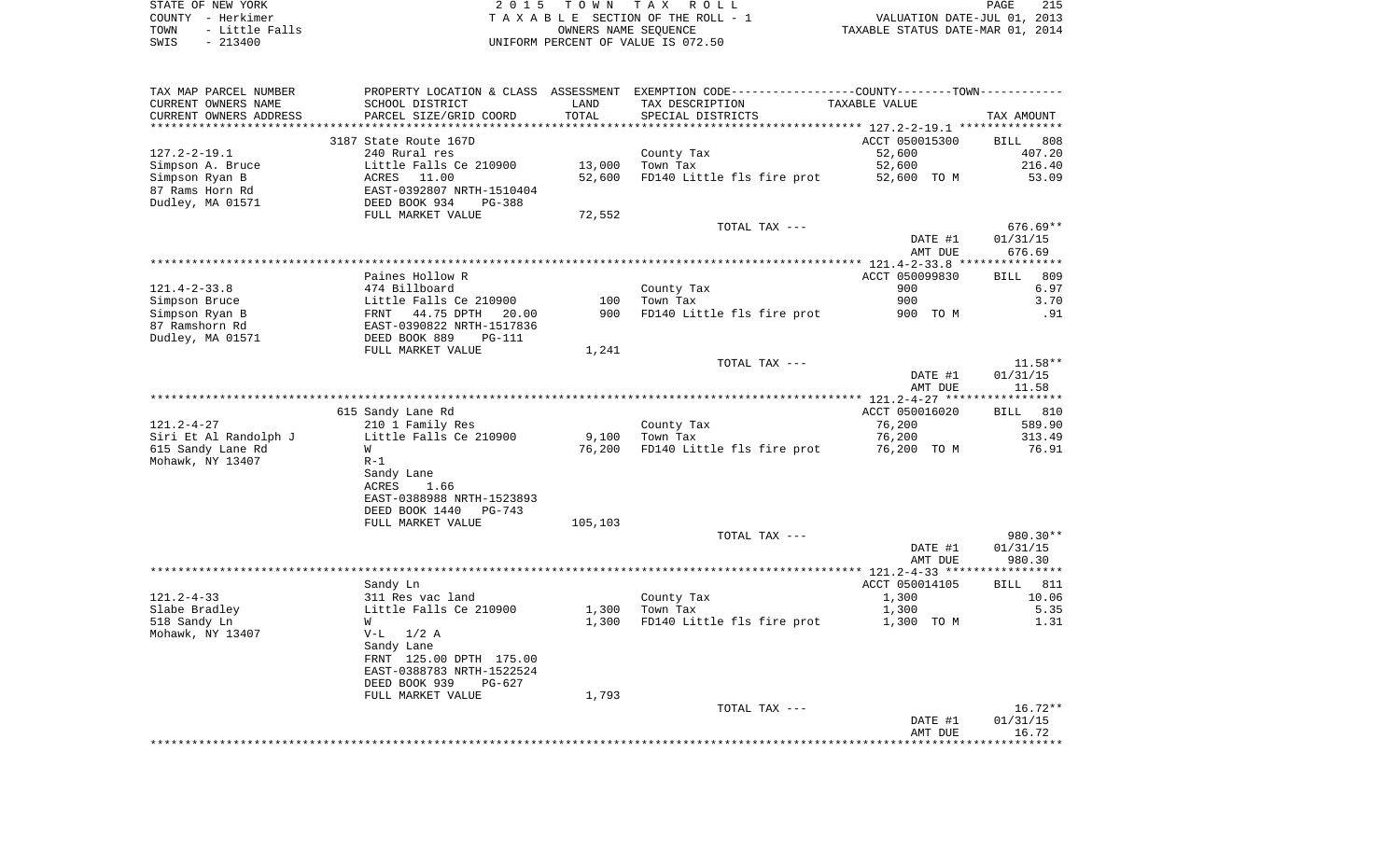|      | STATE OF NEW YORK | 2015 TOWN TAX ROLL                 | 216<br>PAGE                      |
|------|-------------------|------------------------------------|----------------------------------|
|      | COUNTY - Herkimer | TAXABLE SECTION OF THE ROLL - 1    | VALUATION DATE-JUL 01, 2013      |
| TOWN | - Little Falls    | OWNERS NAME SEOUENCE               | TAXABLE STATUS DATE-MAR 01, 2014 |
| SWIS | $-213400$         | UNIFORM PERCENT OF VALUE IS 072.50 |                                  |

| TAX MAP PARCEL NUMBER<br>CURRENT OWNERS NAME<br>CURRENT OWNERS ADDRESS | SCHOOL DISTRICT<br>PARCEL SIZE/GRID COORD                                                               | LAND<br>TOTAL | PROPERTY LOCATION & CLASS ASSESSMENT EXEMPTION CODE----------------COUNTY-------TOWN-----------<br>TAX DESCRIPTION<br>SPECIAL DISTRICTS | TAXABLE VALUE                      | TAX AMOUNT                           |
|------------------------------------------------------------------------|---------------------------------------------------------------------------------------------------------|---------------|-----------------------------------------------------------------------------------------------------------------------------------------|------------------------------------|--------------------------------------|
| ***********************                                                | ****************************                                                                            |               |                                                                                                                                         |                                    |                                      |
| $121.2 - 4 - 44.1$<br>Slabe Bradley                                    | 518 Sandy Lane Rd<br>240 Rural res<br>Little Falls Ce 210900                                            | 22,500        | County Tax<br>Town Tax                                                                                                                  | ACCT 050003060<br>78,700<br>78,700 | <b>BILL</b> 812<br>609.25<br>323.77  |
| 518 Sandy Lane Rd<br>Mohawk, NY 13407                                  | ACRES 12.20<br>EAST-0389078 NRTH-1522124<br>DEED BOOK 829<br>PG-181                                     | 78,700        | FD140 Little fls fire prot                                                                                                              | 78,700 TO M                        | 79.43                                |
|                                                                        | FULL MARKET VALUE                                                                                       | 108,552       |                                                                                                                                         |                                    |                                      |
|                                                                        |                                                                                                         |               | TOTAL TAX ---                                                                                                                           | DATE #1<br>AMT DUE                 | $1,012.45**$<br>01/31/15<br>1,012.45 |
|                                                                        | Sandy Ln                                                                                                |               |                                                                                                                                         | ACCT 050013770                     | <b>BILL</b><br>813                   |
| 121.2-4-41<br>Slabe Edward                                             | 311 Res vac land<br>Little Falls Ce 210900                                                              | 1,100         | County Tax<br>Town Tax                                                                                                                  | 1,100<br>1,100                     | 8.52<br>4.53                         |
| Slabe June                                                             | E                                                                                                       | 1,100         | FD140 Little fls fire prot                                                                                                              | 1,100 TO M                         | 1.11                                 |
| 482 Sandy Lane Rd<br>Mohawk, NY 13407                                  | $VI$ $1/2$ A<br>Sandy Lane<br>FRNT 125.00 DPTH 125.00<br>EAST-0388459 NRTH-1521243                      |               |                                                                                                                                         |                                    |                                      |
|                                                                        | DEED BOOK 00593 PG-00602                                                                                |               |                                                                                                                                         |                                    |                                      |
|                                                                        | FULL MARKET VALUE                                                                                       | 1,517         |                                                                                                                                         |                                    |                                      |
|                                                                        |                                                                                                         |               | TOTAL TAX ---                                                                                                                           |                                    | 14.16**                              |
|                                                                        |                                                                                                         |               |                                                                                                                                         | DATE #1                            | 01/31/15                             |
|                                                                        |                                                                                                         |               |                                                                                                                                         | AMT DUE                            | 14.16                                |
|                                                                        |                                                                                                         |               |                                                                                                                                         |                                    |                                      |
| $121.2 - 4 - 42$                                                       | 482 Sandy Ln                                                                                            |               |                                                                                                                                         | ACCT 050013740<br>63,000           | BILL 814<br>487.71                   |
| Slabe Edward                                                           | 210 1 Family Res<br>Little Falls Ce 210900                                                              | 7,000         | County Tax<br>Town Tax                                                                                                                  | 63,000                             | 259.18                               |
| Slabe June                                                             | E                                                                                                       | 63,000        | FD140 Little fls fire prot                                                                                                              | 63,000 TO M                        | 63.59                                |
| 482 Sandy Lane Rd                                                      | FRNT 250.00 DPTH                                                                                        |               |                                                                                                                                         |                                    |                                      |
| Mohawk, NY 13407                                                       | ACRES<br>0.76<br>EAST-0388603 NRTH-1521382<br>DEED BOOK 00502 PG-00537                                  |               |                                                                                                                                         |                                    |                                      |
|                                                                        | FULL MARKET VALUE                                                                                       | 86,897        |                                                                                                                                         |                                    |                                      |
|                                                                        |                                                                                                         |               | TOTAL TAX ---                                                                                                                           |                                    | 810.48**                             |
|                                                                        |                                                                                                         |               |                                                                                                                                         | DATE #1<br>AMT DUE                 | 01/31/15<br>810.48                   |
|                                                                        |                                                                                                         |               |                                                                                                                                         |                                    |                                      |
|                                                                        | 492 Sandy Ln                                                                                            |               |                                                                                                                                         | ACCT 050013800                     | <b>BILL</b> 815                      |
| $121.2 - 4 - 43$                                                       | 210 1 Family Res                                                                                        |               | VETWAR CTS 41120                                                                                                                        | 6,525<br>6,525                     |                                      |
| Slabe Herbert Allen ET AL                                              | Little Falls Ce 210900                                                                                  | 8,000         | County Tax                                                                                                                              | 51,475                             | 398.49                               |
| Attn: Frank Slabe<br>492 Sandy Ln                                      | $\mathbf{E}$<br>$R-1$                                                                                   | 58,000        | Town Tax<br>FD140 Little fls fire prot                                                                                                  | 51,475<br>58,000 TO M              | 211.77<br>58.54                      |
| Mohawk, NY 13407                                                       | Sandy Lane<br>FRNT 380.00 DPTH<br>ACRES<br>1.80<br>EAST-0388735 NRTH-1521635<br>DEED BOOK 941<br>PG-306 |               |                                                                                                                                         |                                    |                                      |
|                                                                        | FULL MARKET VALUE                                                                                       | 80,000        | TOTAL TAX ---                                                                                                                           |                                    | 668.80**                             |
|                                                                        |                                                                                                         |               |                                                                                                                                         | DATE #1                            | 01/31/15                             |
|                                                                        |                                                                                                         |               |                                                                                                                                         | AMT DUE                            | 668.80                               |
|                                                                        |                                                                                                         |               |                                                                                                                                         |                                    | **********                           |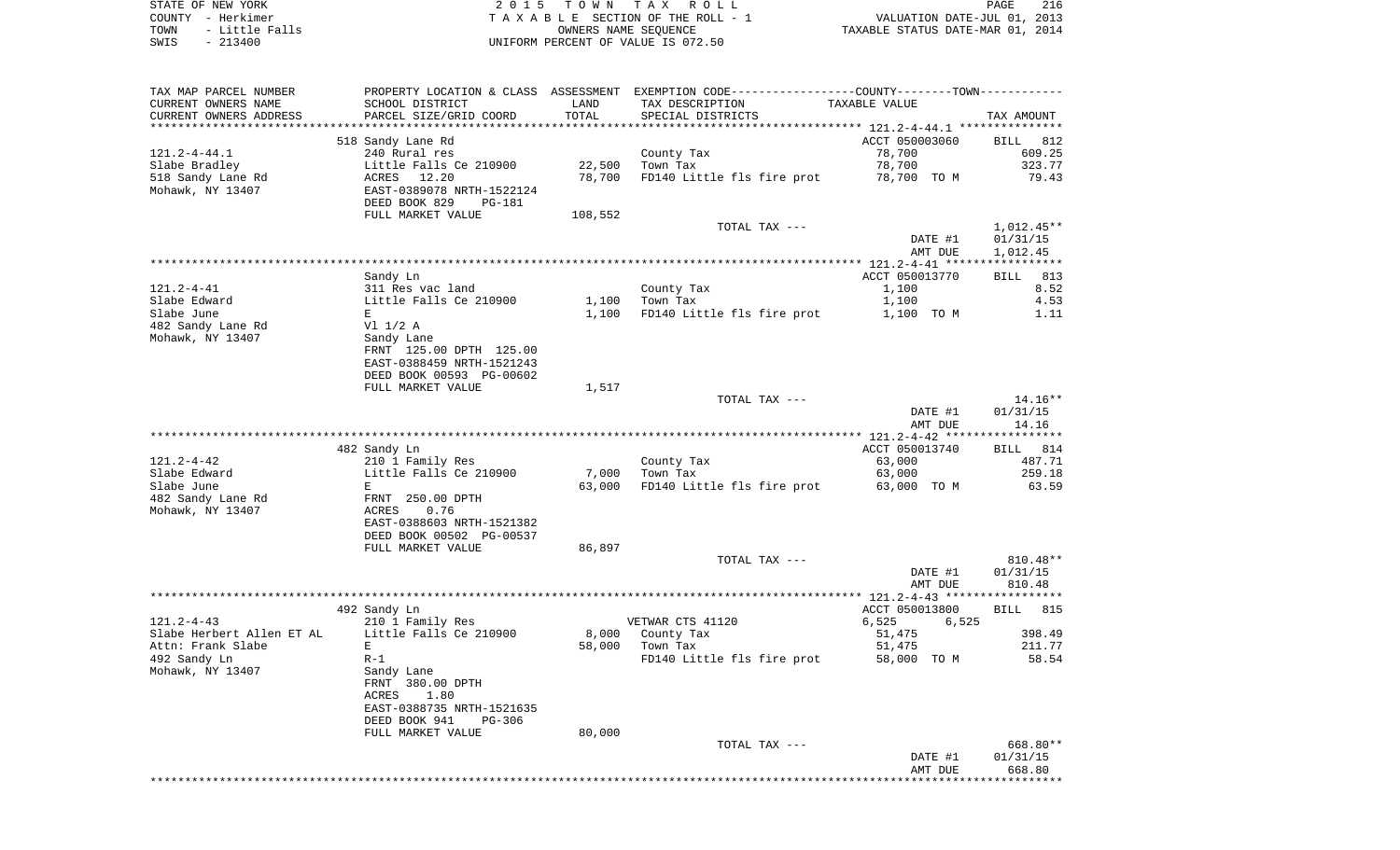| STATE OF NEW YORK<br>COUNTY – Herkimer<br>TOWN – Little Falls<br>SWIS – 213400<br>UNIFORM PERCENT OF VALUE IS 072.50<br>PROPERTY LOCATION & CLASS ASSESSMENT EXEMPTION CODE----------------COUNTY--------TOWN----------<br>TAX MAP PARCEL NUMBER<br>TAX DESCRIPTION<br>CURRENT OWNERS NAME<br>SCHOOL DISTRICT<br>LAND<br>TAXABLE VALUE<br>TOTAL<br>CURRENT OWNERS ADDRESS<br>PARCEL SIZE/GRID COORD<br>SPECIAL DISTRICTS<br>TAX AMOUNT<br>ACCT 050013680 BILL 816<br>146 Overlook Rd<br>210 1 Family Res<br>121.1-1-33<br>57,000<br>County Tax<br>5,400 Town Tax<br>57,000<br>Little Falls Ce 210900<br>Slaboc Gary<br>146 Overlook Rd<br>57,000 FD140 Little fls fire prot<br>S<br>57,000 TO M<br>Little Falls, NY 13365<br>R1<br>Rt 5<br>FRNT 100.00 DPTH 185.00<br>EAST-0383113 NRTH-1526801<br>DEED BOOK 00576 PG-00060<br>78,621<br>FULL MARKET VALUE<br>TOTAL TAX ---<br>DATE #1<br>AMT DUE<br>ACCT 050016500<br>State Route 5<br>County Tax<br>700<br>700<br>700 Town Tax<br>2.88<br>700 FD140 Little fls fire prot 700 TOM<br>DEED BOOK 00617 PG-00508<br>FULL MARKET VALUE<br>966<br>TOTAL TAX ---<br>DATE #1<br>AMT DUE<br>1374 State Route 169<br>ACCT 050018360<br>BILL 818<br>114.2-1-21<br>210 1 Family Res<br>210 1 Family Res<br>210 1 Family Res<br>210 1 Family Res<br>210 1 Family Res<br>210 1 Family Res<br>210 1 Family Res<br>210 1 Family Res<br>210 1 Family Res<br>210 1 Family Res<br>210 1 Family Res<br>210 1 Family<br>County Tax<br>Town Tay<br>$42,600$<br>$42,600$<br>FD140 Little fls fire prot 42,600 TO M<br>DEED BOOK 855 PG-345<br>FULL MARKET VALUE<br>58,759<br>TOTAL TAX ---<br>DATE #1<br>AMT DUE<br>133 Ohara Rd<br>ACCT 050099940<br>114.2-1-25.2<br>210 1 Family Res<br>Little Falls Ce 210900<br>ACRES 1.00<br>County Tax<br>Town Tax<br>103,600<br>802.01<br>8,000 Town Tax<br>Slaboc Michael<br>426.21<br>103,600<br>FD140 Little fls fire prot 103,600 TO M<br>133 Ohara Rd<br>103,600<br>104.56<br>Little Falls, NY 13365          EAST-0389873 NRTH-1539429<br>DEED BOOK 793<br>PG-688<br>142,897<br>FULL MARKET VALUE<br>TOTAL TAX --- |  |  |         |                          |
|--------------------------------------------------------------------------------------------------------------------------------------------------------------------------------------------------------------------------------------------------------------------------------------------------------------------------------------------------------------------------------------------------------------------------------------------------------------------------------------------------------------------------------------------------------------------------------------------------------------------------------------------------------------------------------------------------------------------------------------------------------------------------------------------------------------------------------------------------------------------------------------------------------------------------------------------------------------------------------------------------------------------------------------------------------------------------------------------------------------------------------------------------------------------------------------------------------------------------------------------------------------------------------------------------------------------------------------------------------------------------------------------------------------------------------------------------------------------------------------------------------------------------------------------------------------------------------------------------------------------------------------------------------------------------------------------------------------------------------------------------------------------------------------------------------------------------------------------------------------------------------------------------------------------------------------------------------------------------------------------------------------------------------------------------------------------------------------------|--|--|---------|--------------------------|
|                                                                                                                                                                                                                                                                                                                                                                                                                                                                                                                                                                                                                                                                                                                                                                                                                                                                                                                                                                                                                                                                                                                                                                                                                                                                                                                                                                                                                                                                                                                                                                                                                                                                                                                                                                                                                                                                                                                                                                                                                                                                                            |  |  |         |                          |
|                                                                                                                                                                                                                                                                                                                                                                                                                                                                                                                                                                                                                                                                                                                                                                                                                                                                                                                                                                                                                                                                                                                                                                                                                                                                                                                                                                                                                                                                                                                                                                                                                                                                                                                                                                                                                                                                                                                                                                                                                                                                                            |  |  |         |                          |
|                                                                                                                                                                                                                                                                                                                                                                                                                                                                                                                                                                                                                                                                                                                                                                                                                                                                                                                                                                                                                                                                                                                                                                                                                                                                                                                                                                                                                                                                                                                                                                                                                                                                                                                                                                                                                                                                                                                                                                                                                                                                                            |  |  |         |                          |
|                                                                                                                                                                                                                                                                                                                                                                                                                                                                                                                                                                                                                                                                                                                                                                                                                                                                                                                                                                                                                                                                                                                                                                                                                                                                                                                                                                                                                                                                                                                                                                                                                                                                                                                                                                                                                                                                                                                                                                                                                                                                                            |  |  |         |                          |
|                                                                                                                                                                                                                                                                                                                                                                                                                                                                                                                                                                                                                                                                                                                                                                                                                                                                                                                                                                                                                                                                                                                                                                                                                                                                                                                                                                                                                                                                                                                                                                                                                                                                                                                                                                                                                                                                                                                                                                                                                                                                                            |  |  |         |                          |
|                                                                                                                                                                                                                                                                                                                                                                                                                                                                                                                                                                                                                                                                                                                                                                                                                                                                                                                                                                                                                                                                                                                                                                                                                                                                                                                                                                                                                                                                                                                                                                                                                                                                                                                                                                                                                                                                                                                                                                                                                                                                                            |  |  |         |                          |
|                                                                                                                                                                                                                                                                                                                                                                                                                                                                                                                                                                                                                                                                                                                                                                                                                                                                                                                                                                                                                                                                                                                                                                                                                                                                                                                                                                                                                                                                                                                                                                                                                                                                                                                                                                                                                                                                                                                                                                                                                                                                                            |  |  |         | 441.26                   |
|                                                                                                                                                                                                                                                                                                                                                                                                                                                                                                                                                                                                                                                                                                                                                                                                                                                                                                                                                                                                                                                                                                                                                                                                                                                                                                                                                                                                                                                                                                                                                                                                                                                                                                                                                                                                                                                                                                                                                                                                                                                                                            |  |  |         | 234.50                   |
|                                                                                                                                                                                                                                                                                                                                                                                                                                                                                                                                                                                                                                                                                                                                                                                                                                                                                                                                                                                                                                                                                                                                                                                                                                                                                                                                                                                                                                                                                                                                                                                                                                                                                                                                                                                                                                                                                                                                                                                                                                                                                            |  |  |         | 57.53                    |
|                                                                                                                                                                                                                                                                                                                                                                                                                                                                                                                                                                                                                                                                                                                                                                                                                                                                                                                                                                                                                                                                                                                                                                                                                                                                                                                                                                                                                                                                                                                                                                                                                                                                                                                                                                                                                                                                                                                                                                                                                                                                                            |  |  |         |                          |
|                                                                                                                                                                                                                                                                                                                                                                                                                                                                                                                                                                                                                                                                                                                                                                                                                                                                                                                                                                                                                                                                                                                                                                                                                                                                                                                                                                                                                                                                                                                                                                                                                                                                                                                                                                                                                                                                                                                                                                                                                                                                                            |  |  |         |                          |
|                                                                                                                                                                                                                                                                                                                                                                                                                                                                                                                                                                                                                                                                                                                                                                                                                                                                                                                                                                                                                                                                                                                                                                                                                                                                                                                                                                                                                                                                                                                                                                                                                                                                                                                                                                                                                                                                                                                                                                                                                                                                                            |  |  |         |                          |
|                                                                                                                                                                                                                                                                                                                                                                                                                                                                                                                                                                                                                                                                                                                                                                                                                                                                                                                                                                                                                                                                                                                                                                                                                                                                                                                                                                                                                                                                                                                                                                                                                                                                                                                                                                                                                                                                                                                                                                                                                                                                                            |  |  |         | $733.29**$               |
|                                                                                                                                                                                                                                                                                                                                                                                                                                                                                                                                                                                                                                                                                                                                                                                                                                                                                                                                                                                                                                                                                                                                                                                                                                                                                                                                                                                                                                                                                                                                                                                                                                                                                                                                                                                                                                                                                                                                                                                                                                                                                            |  |  |         | 01/31/15<br>733.29       |
|                                                                                                                                                                                                                                                                                                                                                                                                                                                                                                                                                                                                                                                                                                                                                                                                                                                                                                                                                                                                                                                                                                                                                                                                                                                                                                                                                                                                                                                                                                                                                                                                                                                                                                                                                                                                                                                                                                                                                                                                                                                                                            |  |  |         |                          |
|                                                                                                                                                                                                                                                                                                                                                                                                                                                                                                                                                                                                                                                                                                                                                                                                                                                                                                                                                                                                                                                                                                                                                                                                                                                                                                                                                                                                                                                                                                                                                                                                                                                                                                                                                                                                                                                                                                                                                                                                                                                                                            |  |  |         | BILL 817                 |
|                                                                                                                                                                                                                                                                                                                                                                                                                                                                                                                                                                                                                                                                                                                                                                                                                                                                                                                                                                                                                                                                                                                                                                                                                                                                                                                                                                                                                                                                                                                                                                                                                                                                                                                                                                                                                                                                                                                                                                                                                                                                                            |  |  |         | 5.42                     |
|                                                                                                                                                                                                                                                                                                                                                                                                                                                                                                                                                                                                                                                                                                                                                                                                                                                                                                                                                                                                                                                                                                                                                                                                                                                                                                                                                                                                                                                                                                                                                                                                                                                                                                                                                                                                                                                                                                                                                                                                                                                                                            |  |  |         | .71                      |
|                                                                                                                                                                                                                                                                                                                                                                                                                                                                                                                                                                                                                                                                                                                                                                                                                                                                                                                                                                                                                                                                                                                                                                                                                                                                                                                                                                                                                                                                                                                                                                                                                                                                                                                                                                                                                                                                                                                                                                                                                                                                                            |  |  |         |                          |
|                                                                                                                                                                                                                                                                                                                                                                                                                                                                                                                                                                                                                                                                                                                                                                                                                                                                                                                                                                                                                                                                                                                                                                                                                                                                                                                                                                                                                                                                                                                                                                                                                                                                                                                                                                                                                                                                                                                                                                                                                                                                                            |  |  |         |                          |
|                                                                                                                                                                                                                                                                                                                                                                                                                                                                                                                                                                                                                                                                                                                                                                                                                                                                                                                                                                                                                                                                                                                                                                                                                                                                                                                                                                                                                                                                                                                                                                                                                                                                                                                                                                                                                                                                                                                                                                                                                                                                                            |  |  |         | $9.01**$<br>01/31/15     |
|                                                                                                                                                                                                                                                                                                                                                                                                                                                                                                                                                                                                                                                                                                                                                                                                                                                                                                                                                                                                                                                                                                                                                                                                                                                                                                                                                                                                                                                                                                                                                                                                                                                                                                                                                                                                                                                                                                                                                                                                                                                                                            |  |  |         | 9.01                     |
|                                                                                                                                                                                                                                                                                                                                                                                                                                                                                                                                                                                                                                                                                                                                                                                                                                                                                                                                                                                                                                                                                                                                                                                                                                                                                                                                                                                                                                                                                                                                                                                                                                                                                                                                                                                                                                                                                                                                                                                                                                                                                            |  |  |         |                          |
|                                                                                                                                                                                                                                                                                                                                                                                                                                                                                                                                                                                                                                                                                                                                                                                                                                                                                                                                                                                                                                                                                                                                                                                                                                                                                                                                                                                                                                                                                                                                                                                                                                                                                                                                                                                                                                                                                                                                                                                                                                                                                            |  |  |         | 329.78                   |
|                                                                                                                                                                                                                                                                                                                                                                                                                                                                                                                                                                                                                                                                                                                                                                                                                                                                                                                                                                                                                                                                                                                                                                                                                                                                                                                                                                                                                                                                                                                                                                                                                                                                                                                                                                                                                                                                                                                                                                                                                                                                                            |  |  |         | 175.26                   |
|                                                                                                                                                                                                                                                                                                                                                                                                                                                                                                                                                                                                                                                                                                                                                                                                                                                                                                                                                                                                                                                                                                                                                                                                                                                                                                                                                                                                                                                                                                                                                                                                                                                                                                                                                                                                                                                                                                                                                                                                                                                                                            |  |  |         | 43.00                    |
|                                                                                                                                                                                                                                                                                                                                                                                                                                                                                                                                                                                                                                                                                                                                                                                                                                                                                                                                                                                                                                                                                                                                                                                                                                                                                                                                                                                                                                                                                                                                                                                                                                                                                                                                                                                                                                                                                                                                                                                                                                                                                            |  |  |         |                          |
|                                                                                                                                                                                                                                                                                                                                                                                                                                                                                                                                                                                                                                                                                                                                                                                                                                                                                                                                                                                                                                                                                                                                                                                                                                                                                                                                                                                                                                                                                                                                                                                                                                                                                                                                                                                                                                                                                                                                                                                                                                                                                            |  |  |         | 548.04**                 |
|                                                                                                                                                                                                                                                                                                                                                                                                                                                                                                                                                                                                                                                                                                                                                                                                                                                                                                                                                                                                                                                                                                                                                                                                                                                                                                                                                                                                                                                                                                                                                                                                                                                                                                                                                                                                                                                                                                                                                                                                                                                                                            |  |  |         | 01/31/15                 |
|                                                                                                                                                                                                                                                                                                                                                                                                                                                                                                                                                                                                                                                                                                                                                                                                                                                                                                                                                                                                                                                                                                                                                                                                                                                                                                                                                                                                                                                                                                                                                                                                                                                                                                                                                                                                                                                                                                                                                                                                                                                                                            |  |  |         | 548.04                   |
|                                                                                                                                                                                                                                                                                                                                                                                                                                                                                                                                                                                                                                                                                                                                                                                                                                                                                                                                                                                                                                                                                                                                                                                                                                                                                                                                                                                                                                                                                                                                                                                                                                                                                                                                                                                                                                                                                                                                                                                                                                                                                            |  |  |         |                          |
|                                                                                                                                                                                                                                                                                                                                                                                                                                                                                                                                                                                                                                                                                                                                                                                                                                                                                                                                                                                                                                                                                                                                                                                                                                                                                                                                                                                                                                                                                                                                                                                                                                                                                                                                                                                                                                                                                                                                                                                                                                                                                            |  |  |         | BILL 819                 |
|                                                                                                                                                                                                                                                                                                                                                                                                                                                                                                                                                                                                                                                                                                                                                                                                                                                                                                                                                                                                                                                                                                                                                                                                                                                                                                                                                                                                                                                                                                                                                                                                                                                                                                                                                                                                                                                                                                                                                                                                                                                                                            |  |  |         |                          |
|                                                                                                                                                                                                                                                                                                                                                                                                                                                                                                                                                                                                                                                                                                                                                                                                                                                                                                                                                                                                                                                                                                                                                                                                                                                                                                                                                                                                                                                                                                                                                                                                                                                                                                                                                                                                                                                                                                                                                                                                                                                                                            |  |  |         |                          |
|                                                                                                                                                                                                                                                                                                                                                                                                                                                                                                                                                                                                                                                                                                                                                                                                                                                                                                                                                                                                                                                                                                                                                                                                                                                                                                                                                                                                                                                                                                                                                                                                                                                                                                                                                                                                                                                                                                                                                                                                                                                                                            |  |  |         |                          |
|                                                                                                                                                                                                                                                                                                                                                                                                                                                                                                                                                                                                                                                                                                                                                                                                                                                                                                                                                                                                                                                                                                                                                                                                                                                                                                                                                                                                                                                                                                                                                                                                                                                                                                                                                                                                                                                                                                                                                                                                                                                                                            |  |  |         |                          |
|                                                                                                                                                                                                                                                                                                                                                                                                                                                                                                                                                                                                                                                                                                                                                                                                                                                                                                                                                                                                                                                                                                                                                                                                                                                                                                                                                                                                                                                                                                                                                                                                                                                                                                                                                                                                                                                                                                                                                                                                                                                                                            |  |  | DATE #1 | $1,332.78**$<br>01/31/15 |

AMT DUE 1,332.78 \*\*\*\*\*\*\*\*\*\*\*\*\*\*\*\*\*\*\*\*\*\*\*\*\*\*\*\*\*\*\*\*\*\*\*\*\*\*\*\*\*\*\*\*\*\*\*\*\*\*\*\*\*\*\*\*\*\*\*\*\*\*\*\*\*\*\*\*\*\*\*\*\*\*\*\*\*\*\*\*\*\*\*\*\*\*\*\*\*\*\*\*\*\*\*\*\*\*\*\*\*\*\*\*\*\*\*\*\*\*\*\*\*\*\*\*\*\*\*\*\*\*\*\*\*\*\*\*\*\*\*\*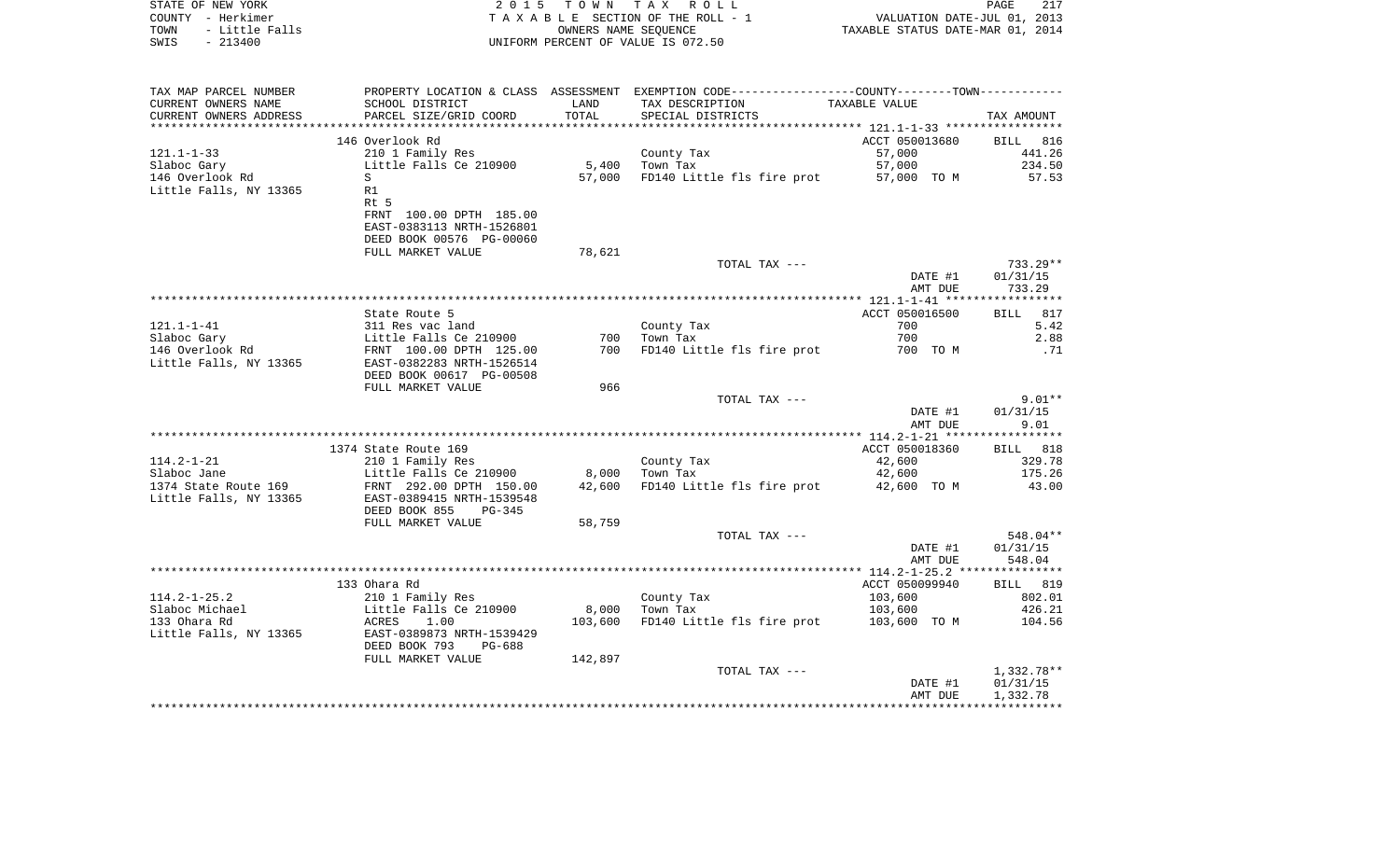| TAX MAP PARCEL NUMBER  |                           |         | PROPERTY LOCATION & CLASS ASSESSMENT EXEMPTION CODE---------------COUNTY-------TOWN---------- |                |            |
|------------------------|---------------------------|---------|-----------------------------------------------------------------------------------------------|----------------|------------|
| CURRENT OWNERS NAME    | SCHOOL DISTRICT           | LAND    | TAX DESCRIPTION                                                                               | TAXABLE VALUE  |            |
| CURRENT OWNERS ADDRESS | PARCEL SIZE/GRID COORD    | TOTAL   | SPECIAL DISTRICTS                                                                             |                | TAX AMOUNT |
|                        |                           |         |                                                                                               |                |            |
|                        | Dise Rd                   |         |                                                                                               | ACCT 050018140 | BILL 820   |
| $114.2 - 1 - 26.1$     | 311 Res vac land          |         | County Tax                                                                                    | 11,100         | 85.93      |
| Slaboc R               | Little Falls Ce 210900    | 11,100  | Town Tax                                                                                      | 11,100         | 45.67      |
| Slaboc Thomas G        | ACRES<br>6.90             | 11,100  | FD140 Little fls fire prot                                                                    | 11,100 TO M    | 11.20      |
| 133 O'hara Rd          | EAST-0389925 NRTH-1540554 |         |                                                                                               |                |            |
| Little Falls, NY 13365 | DEED BOOK 765<br>PG-429   |         |                                                                                               |                |            |
|                        | FULL MARKET VALUE         | 15,310  |                                                                                               |                |            |
|                        |                           |         | TOTAL TAX ---                                                                                 |                | 142.80**   |
|                        |                           |         |                                                                                               | DATE #1        | 01/31/15   |
|                        |                           |         |                                                                                               | AMT DUE        | 142.80     |
|                        |                           |         |                                                                                               |                |            |
|                        | Middleville Rd            |         |                                                                                               | ACCT 050013050 | BILL 821   |
| $114.2 - 1 - 25.1$     | 449 Other Storag          |         | County Tax                                                                                    | 51,500         | 398.68     |
| Slaboc Robert          | Little Falls Ce 210900    | 15,500  | Town Tax                                                                                      | 51,500         | 211.87     |
| Slaboc Jane            | Rt 169                    |         | 51,500 FD140 Little fls fire prot                                                             | 51,500 TO M    | 51.98      |
| 133 O'hara Rd          | ACRES<br>6.00             |         |                                                                                               |                |            |
| Little Falls, NY 13365 | EAST-0389984 NRTH-1539810 |         |                                                                                               |                |            |
|                        | DEED BOOK 699<br>$PG-425$ |         |                                                                                               |                |            |
|                        | FULL MARKET VALUE         | 71,034  |                                                                                               |                |            |
|                        |                           |         | TOTAL TAX ---                                                                                 |                | 662.53**   |
|                        |                           |         |                                                                                               | DATE #1        | 01/31/15   |
|                        |                           |         |                                                                                               | AMT DUE        | 662.53     |
|                        |                           |         |                                                                                               |                |            |
|                        | Ohara Rd                  |         |                                                                                               | ACCT 050013710 | BILL 822   |
| $114.2 - 1 - 38$       | 210 1 Family Res          |         | County Tax                                                                                    | 51,100         | 395.59     |
| Slaboc Robert M        | Little Falls Ce 210900    |         | 8,600 Town Tax                                                                                | 51,100         | 210.22     |
| 133 O'hara Rd          | W                         | 51,100  | FD140 Little fls fire prot                                                                    | 51,100 TO M    | 51.58      |
| Little Falls, NY 13365 | R1 1/2 A                  |         |                                                                                               |                |            |
|                        | O'hara Rd                 |         |                                                                                               |                |            |
|                        | 1.42<br>ACRES             |         |                                                                                               |                |            |
|                        | EAST-0390152 NRTH-1539294 |         |                                                                                               |                |            |
|                        | FULL MARKET VALUE         | 70,483  |                                                                                               |                |            |
|                        |                           |         | TOTAL TAX ---                                                                                 |                | 657.39**   |
|                        |                           |         |                                                                                               | DATE #1        | 01/31/15   |
|                        |                           |         |                                                                                               | AMT DUE        | 657.39     |
|                        |                           |         |                                                                                               |                |            |
|                        | 756 Burt Rd               |         |                                                                                               | ACCT 050099480 | BILL 823   |
| $114.4 - 2 - 3.2$      | 210 1 Family Res          |         | County Tax                                                                                    | 86,900         | 672.73     |
| Smith Carol            | Herkimer Centra 213001    |         | 38,500 Town Tax                                                                               | 86,900         | 357.51     |
| 756 Burt Rd            | R1 Plbrn SP               | 86,900  | FD140 Little fls fire prot                                                                    | 86,900 TO M    | 87.71      |
| Little Falls, NY 13365 | FRNT 384.00 DPTH          |         |                                                                                               |                |            |
|                        | ACRES<br>8.00             |         |                                                                                               |                |            |
|                        | EAST-0385586 NRTH-1536064 |         |                                                                                               |                |            |
|                        | DEED BOOK 1160<br>PG-139  |         |                                                                                               |                |            |
|                        | FULL MARKET VALUE         | 119,862 |                                                                                               |                |            |
|                        |                           |         | TOTAL TAX ---                                                                                 |                | 1,117.95** |
|                        |                           |         |                                                                                               | DATE #1        | 01/31/15   |
|                        |                           |         |                                                                                               | AMT DUE        | 1,117.95   |
|                        |                           |         |                                                                                               |                |            |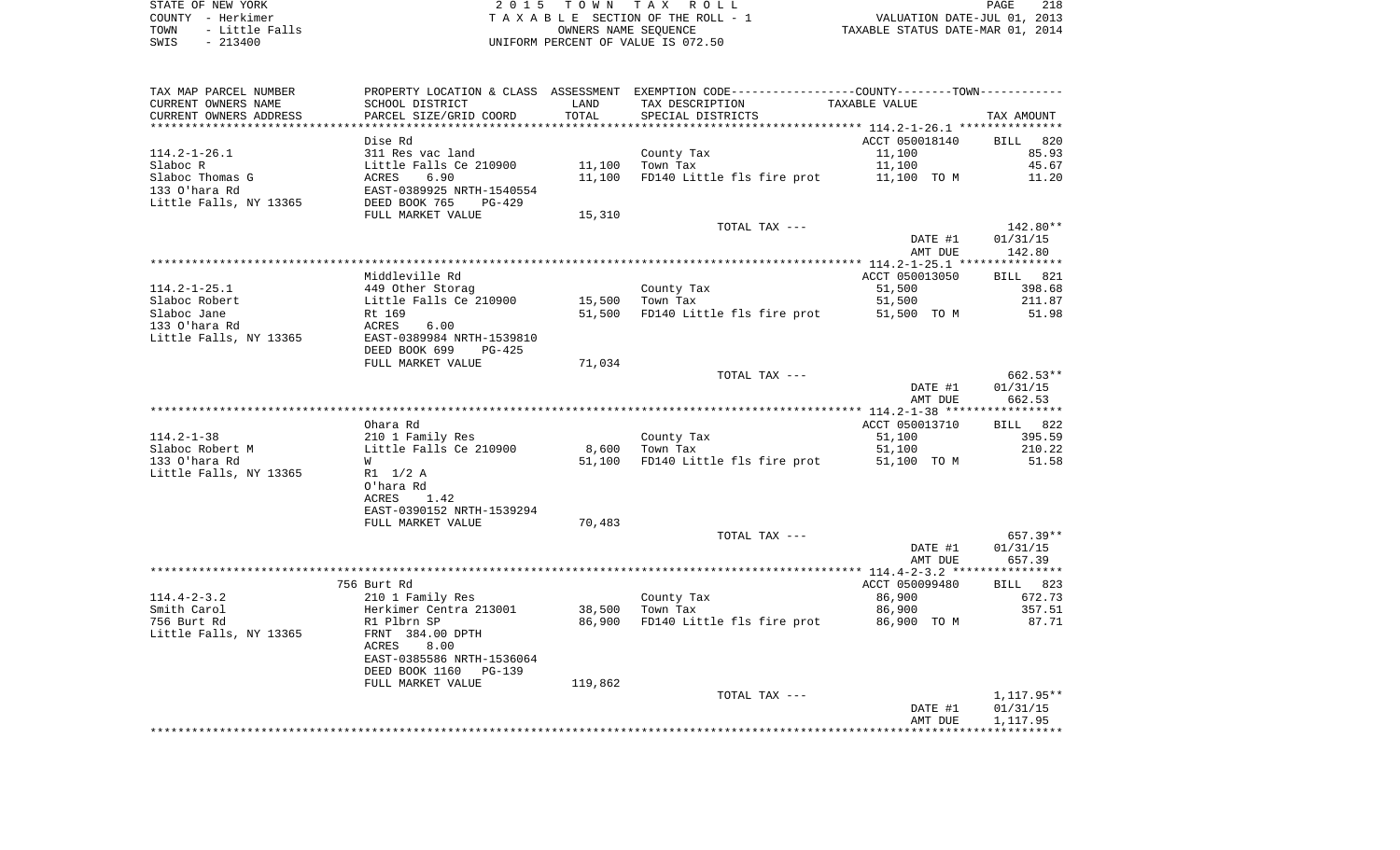| STATE OF NEW YORK      | 2015 TOWN TAX ROLL                 | 219<br>PAGE                      |
|------------------------|------------------------------------|----------------------------------|
| COUNTY - Herkimer      | TAXABLE SECTION OF THE ROLL - 1    | VALUATION DATE-JUL 01, 2013      |
| - Little Falls<br>TOWN | OWNERS NAME SEOUENCE               | TAXABLE STATUS DATE-MAR 01, 2014 |
| $-213400$<br>SWIS      | UNIFORM PERCENT OF VALUE IS 072.50 |                                  |

| TAX MAP PARCEL NUMBER<br>CURRENT OWNERS NAME | PROPERTY LOCATION & CLASS ASSESSMENT EXEMPTION CODE---------------COUNTY--------TOWN----------<br>SCHOOL DISTRICT | LAND    | TAX DESCRIPTION            | TAXABLE VALUE                           |            |
|----------------------------------------------|-------------------------------------------------------------------------------------------------------------------|---------|----------------------------|-----------------------------------------|------------|
| CURRENT OWNERS ADDRESS                       | PARCEL SIZE/GRID COORD                                                                                            | TOTAL   | SPECIAL DISTRICTS          |                                         | TAX AMOUNT |
| **********************                       |                                                                                                                   |         |                            |                                         |            |
|                                              | 1232 Shells Bush Rd                                                                                               |         |                            | ACCT 050099990                          | BILL 824   |
| 114.1-1-25.4                                 | 210 1 Family Res                                                                                                  |         | County Tax                 | 41,000                                  | 317.40     |
| Smith David                                  | Little Falls Ce 210900                                                                                            | 6,400   | Town Tax                   | 41,000                                  | 168.67     |
| Becker Julie Anne                            |                                                                                                                   | 41,000  |                            | FD140 Little fls fire prot 41,000 TO M  | 41.38      |
| 1232 Shells Bush Rd                          | FRNT 127.00 DPTH 207.00<br>EAST-0382986 NRTH-1541371                                                              |         |                            |                                         |            |
| Little Falls, NY 13365                       | DEED BOOK 1518 PG-758                                                                                             |         |                            |                                         |            |
|                                              | FULL MARKET VALUE                                                                                                 | 56,552  |                            |                                         |            |
|                                              |                                                                                                                   |         | TOTAL TAX ---              |                                         | $527.45**$ |
|                                              |                                                                                                                   |         |                            | DATE #1                                 | 01/31/15   |
|                                              |                                                                                                                   |         |                            | AMT DUE                                 | 527.45     |
|                                              |                                                                                                                   |         |                            |                                         |            |
|                                              | Highschool Rd                                                                                                     |         |                            |                                         | BILL 825   |
| $114.2 - 2 - 32.8$                           | 314 Rural vac<10<br>Little Falls Ce 210900                                                                        |         | County Tax                 | 6,000                                   | 46.45      |
| Smith George                                 |                                                                                                                   | 6,000   | Town Tax                   | 6,000                                   | 24.68      |
|                                              |                                                                                                                   | 6,000   | FD140 Little fls fire prot | 6,000 TO M                              | 6.06       |
|                                              |                                                                                                                   |         |                            |                                         |            |
|                                              |                                                                                                                   |         |                            |                                         |            |
|                                              |                                                                                                                   | 8,276   |                            |                                         |            |
|                                              |                                                                                                                   |         | TOTAL TAX ---              |                                         | $77.19**$  |
|                                              |                                                                                                                   |         |                            | DATE #1                                 | 01/31/15   |
|                                              |                                                                                                                   |         |                            | AMT DUE                                 | 77.19      |
|                                              |                                                                                                                   |         |                            |                                         |            |
|                                              | 155 High School Rd                                                                                                |         |                            |                                         | BILL 826   |
| 114.2-2-32.7                                 | 210 1 Family Res<br>Little Falls Ce 210900                                                                        |         | County Tax                 | 134,200                                 | 1,038.90   |
| Smith George H                               |                                                                                                                   |         | 11,000 Town Tax            | 134,200                                 | 552.10     |
| Smith Susan E                                | R1 G Modular<br>ACRES 4.80<br>EAST-0391459 NRTH-1538375<br>DEED BOOK 1193 PG-882                                  | 134,200 |                            | FD140 Little fls fire prot 134,200 TO M | 135.45     |
| 155 High School Rd                           |                                                                                                                   |         |                            |                                         |            |
| PO Box 903                                   |                                                                                                                   |         |                            |                                         |            |
| Little Falls, NY 13365                       | FULL MARKET VALUE                                                                                                 |         |                            |                                         |            |
|                                              |                                                                                                                   | 185,103 | TOTAL TAX ---              |                                         | 1,726.45** |
|                                              |                                                                                                                   |         |                            | DATE #1                                 | 01/31/15   |
|                                              |                                                                                                                   |         |                            | AMT DUE                                 | 1,726.45   |
|                                              |                                                                                                                   |         |                            |                                         |            |
|                                              | 201 Ohara Rd                                                                                                      |         |                            | ACCT 050014040                          | BILL 827   |
| $114.2 - 1 - 29$                             | 210 1 Family Res                                                                                                  |         | County Tax                 | 74,500                                  | 576.74     |
| Smith Marjorie A                             | Little Falls Ce 210900                                                                                            | 7,800   | Town Tax                   | 74,500                                  | 306.49     |
| 201 Ohara Rd                                 | R1 G SP                                                                                                           | 74,500  |                            | FD140 Little fls fire prot 74,500 TO M  | 75.19      |
| Little Falls, NY 13365                       | FRNT 200.00 DPTH 200.00                                                                                           |         |                            |                                         |            |
|                                              | 0.97<br>ACRES                                                                                                     |         |                            |                                         |            |
|                                              | EAST-0390235 NRTH-1540645                                                                                         |         |                            |                                         |            |
|                                              | DEED BOOK 00641 PG-00986                                                                                          |         |                            |                                         |            |
|                                              | FULL MARKET VALUE                                                                                                 | 102,759 |                            |                                         |            |
|                                              |                                                                                                                   |         | TOTAL TAX ---              |                                         | 958.42**   |
|                                              |                                                                                                                   |         |                            | DATE #1                                 | 01/31/15   |
|                                              |                                                                                                                   |         |                            | AMT DUE                                 | 958.42     |
|                                              |                                                                                                                   |         |                            |                                         |            |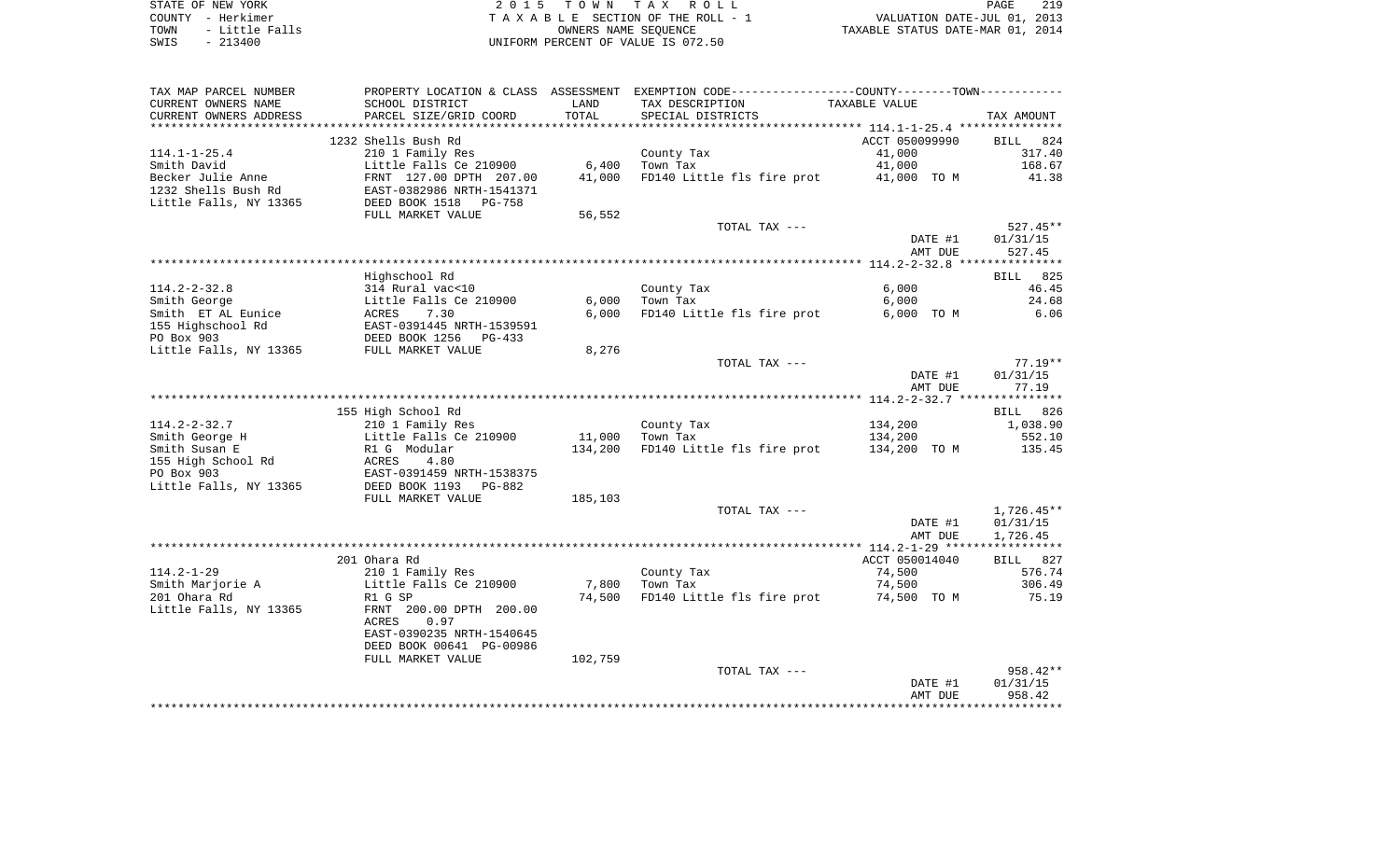| STATE OF NEW YORK      | 2015 TOWN TAX ROLL                 | 220<br>PAGE                      |
|------------------------|------------------------------------|----------------------------------|
| COUNTY - Herkimer      | TAXABLE SECTION OF THE ROLL - 1    | VALUATION DATE-JUL 01, 2013      |
| - Little Falls<br>TOWN | OWNERS NAME SEOUENCE               | TAXABLE STATUS DATE-MAR 01, 2014 |
| SWIS<br>$-213400$      | UNIFORM PERCENT OF VALUE IS 072.50 |                                  |

 $\begin{array}{c} 220 \\ 2013 \\ 2014 \end{array}$ 

| TAX MAP PARCEL NUMBER  |                                                      |         | PROPERTY LOCATION & CLASS ASSESSMENT EXEMPTION CODE---------------COUNTY--------TOWN---------- |                  |            |
|------------------------|------------------------------------------------------|---------|------------------------------------------------------------------------------------------------|------------------|------------|
| CURRENT OWNERS NAME    | SCHOOL DISTRICT                                      | LAND    | TAX DESCRIPTION                                                                                | TAXABLE VALUE    |            |
| CURRENT OWNERS ADDRESS | PARCEL SIZE/GRID COORD                               | TOTAL   | SPECIAL DISTRICTS                                                                              |                  | TAX AMOUNT |
|                        |                                                      |         |                                                                                                |                  |            |
|                        | 485 Oregon Rd                                        |         |                                                                                                | ACCT 050008130   | BILL 828   |
| $121.4 - 2 - 14.1$     | 314 Rural vac<10                                     |         | County Tax                                                                                     | 8,000            | 61.93      |
| Smith Pamela           | Central Valley 212803                                | 8,000   | Town Tax                                                                                       | 8,000            | 32.91      |
| 118 Columbus St        | FRNT 150.00 DPTH 375.00                              | 8,000   | School Relevy                                                                                  |                  | 225.31     |
| Mohawk, NY 13407       | 1.30<br>ACRES                                        |         | FD140 Little fls fire prot 8,000 TO M                                                          |                  | 8.07       |
|                        | EAST-0387171 NRTH-1512286                            |         |                                                                                                |                  |            |
|                        | DEED BOOK 904<br>PG-288                              |         |                                                                                                |                  |            |
|                        | FULL MARKET VALUE                                    | 11,034  |                                                                                                |                  |            |
|                        |                                                      |         | TOTAL TAX ---                                                                                  |                  | 328.22**   |
|                        |                                                      |         |                                                                                                | DATE #1          | 01/31/15   |
|                        |                                                      |         |                                                                                                | AMT DUE          | 328.22     |
|                        |                                                      |         |                                                                                                |                  |            |
|                        | 1715 State Route 5S                                  |         |                                                                                                | ACCT 050001530   | BILL 829   |
| $121.2 - 2 - 31$       | 210 1 Family Res                                     |         | VETWAR CTS 41120                                                                               | 6,525<br>6,525   |            |
| Smith Richard          | Little Falls Ce 210900                               |         | 5,600 County Tax                                                                               | 70,675           | 547.12     |
| Smith Jennifer         | N                                                    | 77,200  | Town Tax                                                                                       | 70,675           | 290.76     |
| 1715 State Route 5S    | R1 G S                                               |         | FD140 Little fls fire prot 77,200 TO M                                                         |                  | 77.92      |
| Little Falls, NY 13365 | 5-S Fall Hill                                        |         |                                                                                                |                  |            |
|                        | FRNT 148.00 DPTH                                     |         |                                                                                                |                  |            |
|                        | ACRES<br>0.45                                        |         |                                                                                                |                  |            |
|                        | EAST-0392224 NRTH-1524961                            |         |                                                                                                |                  |            |
|                        | DEED BOOK 943<br>PG-312                              |         |                                                                                                |                  |            |
|                        | FULL MARKET VALUE                                    | 106,483 |                                                                                                |                  | $915.80**$ |
|                        |                                                      |         | TOTAL TAX ---                                                                                  | DATE #1          | 01/31/15   |
|                        |                                                      |         |                                                                                                | AMT DUE          | 915.80     |
|                        |                                                      |         |                                                                                                |                  |            |
|                        | 1703 Fall Hill Rd                                    |         |                                                                                                | ACCT 050015420   | BILL 830   |
| $121.2 - 2 - 29$       | 210 1 Family Res                                     |         | VETCOM CTS 41130                                                                               | 10,875<br>10,875 |            |
| Smith Richard J        | Little Falls Ce 210900                               | 8,100   | County Tax                                                                                     | 51,325           | 397.33     |
| Petkovsek Tracy L      |                                                      |         | 62,200 Town Tax                                                                                | 51,325           | 211.15     |
| 1703 State Route 5S    | Life use Richard F & Lorr<br>FRNT 100.00 DPTH 410.00 |         | FD140 Little fls fire prot 62,200 TO M                                                         |                  | 62.78      |
| Little Falls, NY 13365 | ACRES<br>1.06                                        |         |                                                                                                |                  |            |
|                        | EAST-0391990 NRTH-1524995                            |         |                                                                                                |                  |            |
|                        | DEED BOOK 1353 PG-735                                |         |                                                                                                |                  |            |
|                        | FULL MARKET VALUE                                    | 85,793  |                                                                                                |                  |            |
|                        |                                                      |         | TOTAL TAX ---                                                                                  |                  | $671.26**$ |
|                        |                                                      |         |                                                                                                | DATE #1          | 01/31/15   |
|                        |                                                      |         |                                                                                                | AMT DUE          | 671.26     |
|                        |                                                      |         |                                                                                                |                  |            |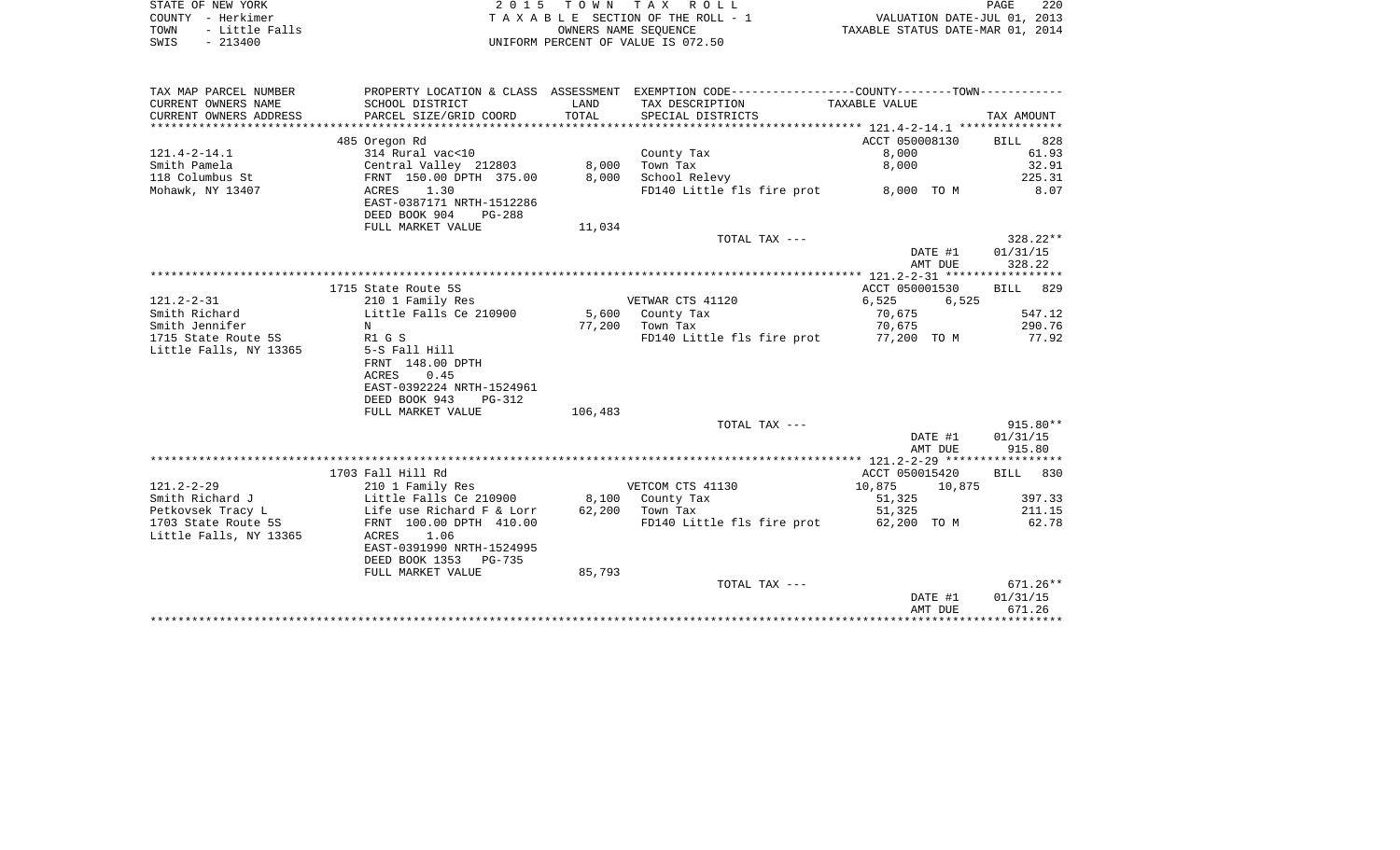STATE OF NEW YORK 2 0 1 5 T O W N T A X R O L L PAGE 221COUNTY - Herkimer **T A X A B L E** SECTION OF THE ROLL - 1 VALUATION DATE-JUL 01, 2013 TOWN - Little Falls OWNERS NAME SEQUENCE TAXABLE STATUS DATE-MAR 01, 2014 SWIS - 213400 UNIFORM PERCENT OF VALUE IS 072.50

TAX MAP PARCEL NUMBER PROPERTY LOCATION & CLASS ASSESSMENT EXEMPTION CODE------------------COUNTY--------TOWN------------ CURRENT OWNERS NAME SCHOOL DISTRICT LAND TAX DESCRIPTION TAXABLE VALUECURRENT OWNERS ADDRESS PARCEL SIZE/GRID COORD TOTAL SPECIAL DISTRICTS TAX AMOUNT \*\*\*\*\*\*\*\*\*\*\*\*\*\*\*\*\*\*\*\*\*\*\*\*\*\*\*\*\*\*\*\*\*\*\*\*\*\*\*\*\*\*\*\*\*\*\*\*\*\*\*\*\*\*\*\*\*\*\*\*\*\*\*\*\*\*\*\*\*\*\*\*\*\*\*\*\*\*\*\*\*\*\*\*\*\*\*\*\*\*\*\*\*\*\*\*\*\*\*\*\*\*\* 121.2-2-30.2 \*\*\*\*\*\*\*\*\*\*\*\*\*\*\* NYS Route 5S BILL 8317.74 121.2-2-30.2 311 Res vac land County Tax 1,000 Smith Richard J Little Falls Ce 210900 1,000 Town Tax 1,000 4.11 Smith Jennifer L 6 ACRES 0.39 1,000 FD140 Little fls fire prot 1,000 TO M 1.01 1715 NYS Route 5S DEED BOOK 1187 PG-153Little Falls, NY 13365 FULL MARKET VALUE 1,379 TOTAL TAX  $---$  12.86\*\* DATE #1 01/31/15 AMT DUE 12.86 \*\*\*\*\*\*\*\*\*\*\*\*\*\*\*\*\*\*\*\*\*\*\*\*\*\*\*\*\*\*\*\*\*\*\*\*\*\*\*\*\*\*\*\*\*\*\*\*\*\*\*\*\*\*\*\*\*\*\*\*\*\*\*\*\*\*\*\*\*\*\*\*\*\*\*\*\*\*\*\*\*\*\*\*\*\*\*\*\*\*\*\*\*\*\*\*\*\*\*\*\*\*\* 114.84-2-3 \*\*\*\*\*\*\*\*\*\*\*\*\*\*\*\*\*BILL 832 305 Flint Ave Ext. According to the Control of the ACCT 050008370 BILL 8325 BILL 8325 BILL 8325 BILL 832 BILL 832 114.84-2-3 210 1 Family Res County Tax 25,300 195.86 Snyder George L 6 104.08 Little Falls Ce 210900 1,800 Town Tax 25,300 25,300 104.08 Pope Nadine 25.54 305 Flint Ave Ext R1 Little Falls, NY 13365 Rt 167 FRNT 50.00 DPTH 100.00 EAST-0393973 NRTH-1529109 DEED BOOK 861 PG-398FULL MARKET VALUE 34,897 TOTAL TAX --- 325.48\*\* DATE #1 01/31/15 AMT DUE 325.48 \*\*\*\*\*\*\*\*\*\*\*\*\*\*\*\*\*\*\*\*\*\*\*\*\*\*\*\*\*\*\*\*\*\*\*\*\*\*\*\*\*\*\*\*\*\*\*\*\*\*\*\*\*\*\*\*\*\*\*\*\*\*\*\*\*\*\*\*\*\*\*\*\*\*\*\*\*\*\*\*\*\*\*\*\*\*\*\*\*\*\*\*\*\*\*\*\*\*\*\*\*\*\* 114.84-2-6 \*\*\*\*\*\*\*\*\*\*\*\*\*\*\*\*\*833 Flint Ave Ext ACCT 050005640 BILL 8335.42 114.84-2-6 311 Res vac land County Tax 700 5.42 Snyder LeRoy **Little Falls Ce 210900** 700 Town Tax 700 700 700 700 700 2.88 614 Oregon Rd <sup>E</sup> 700 FD140 Little fls fire prot 700 TO M .71 Mohawk, NY 13407 R-1 1/2A  $Rt-167$  FRNT 113.00 DPTH 100.00 EAST-0393795 NRTH-1528863 DEED BOOK 896 PG-650FULL MARKET VALUE 966 TOTAL TAX --- $9.01**$  DATE #1 01/31/15 AMT DUE 9.01 \*\*\*\*\*\*\*\*\*\*\*\*\*\*\*\*\*\*\*\*\*\*\*\*\*\*\*\*\*\*\*\*\*\*\*\*\*\*\*\*\*\*\*\*\*\*\*\*\*\*\*\*\*\*\*\*\*\*\*\*\*\*\*\*\*\*\*\*\*\*\*\*\*\*\*\*\*\*\*\*\*\*\*\*\*\*\*\*\*\*\*\*\*\*\*\*\*\*\*\*\*\*\* 127.2-2-4.2 \*\*\*\*\*\*\*\*\*\*\*\*\*\*\*\*BILL 834 614 Oregon Rd ACCT 050099280 BILL 8344 Oregon Rd 127.2-2-4.2 430 Mtor veh srv VETFUND CT 41101 500 500Snyder Leroy Owen D Young 215001 18,000 County Tax 29,500 228.37 614 Oregon Rd ACRES 21.50 30,000 Town Tax 29,500 121.36 Mohawk, NY 13407 EAST-0387087 NRTH-1510020 School Relevy 9.04 DEED BOOK 746 PG-170 FD140 Little fls fire prot 30,000 TO M 30.28 FULL MARKET VALUE 41,379 TOTAL TAX --- 389.05\*\* DATE #1 01/31/15 AMT DUE 389.05\*\*\*\*\*\*\*\*\*\*\*\*\*\*\*\*\*\*\*\*\*\*\*\*\*\*\*\*\*\*\*\*\*\*\*\*\*\*\*\*\*\*\*\*\*\*\*\*\*\*\*\*\*\*\*\*\*\*\*\*\*\*\*\*\*\*\*\*\*\*\*\*\*\*\*\*\*\*\*\*\*\*\*\*\*\*\*\*\*\*\*\*\*\*\*\*\*\*\*\*\*\*\*\*\*\*\*\*\*\*\*\*\*\*\*\*\*\*\*\*\*\*\*\*\*\*\*\*\*\*\*\*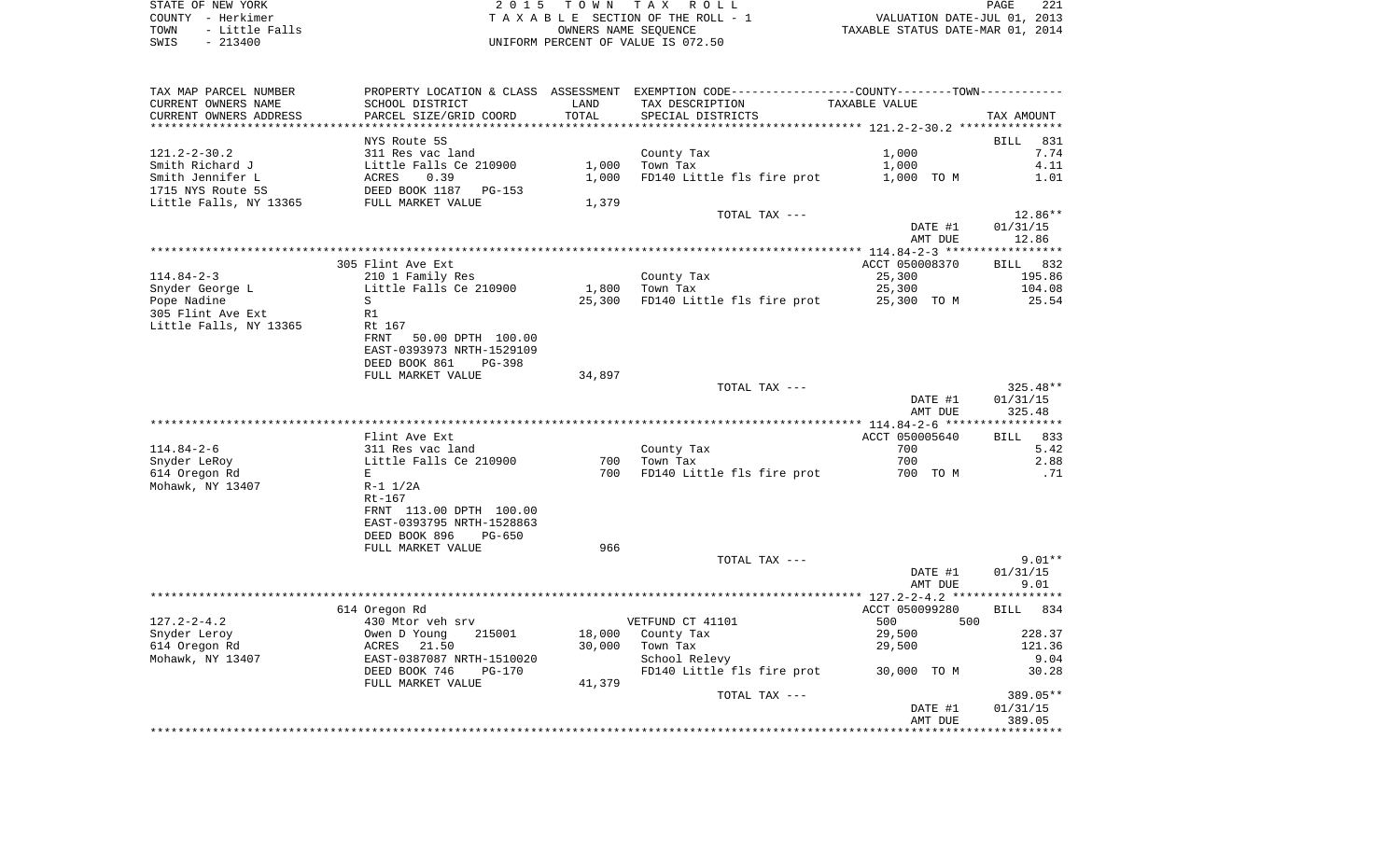| STATE OF NEW YORK      | 2015 TOWN TAX ROLL                  | 222<br><b>PAGE</b>               |
|------------------------|-------------------------------------|----------------------------------|
| COUNTY - Herkimer      | TAXABLE SECTION OF THE ROLL - 1     | VALUATION DATE-JUL 01, 2013      |
| - Little Falls<br>TOWN | OWNERS NAME SEOUENCE                | TAXABLE STATUS DATE-MAR 01, 2014 |
| CMTC _ 012400          | INITEOPM DEPOEME OF VAIIE IS 072 EO |                                  |

SWIS - 213400 UNIFORM PERCENT OF VALUE IS 072.50

| TAX MAP PARCEL NUMBER  |                                |         | PROPERTY LOCATION & CLASS ASSESSMENT EXEMPTION CODE---------------COUNTY-------TOWN---------- |                |              |
|------------------------|--------------------------------|---------|-----------------------------------------------------------------------------------------------|----------------|--------------|
| CURRENT OWNERS NAME    | SCHOOL DISTRICT                | LAND    | TAX DESCRIPTION                                                                               | TAXABLE VALUE  |              |
| CURRENT OWNERS ADDRESS | PARCEL SIZE/GRID COORD         | TOTAL   | SPECIAL DISTRICTS                                                                             |                | TAX AMOUNT   |
|                        |                                |         |                                                                                               |                |              |
|                        | 628 Oregon Rd                  |         |                                                                                               | ACCT 050016560 | BILL<br>835  |
| $127.2 - 2 - 5$        | 210 1 Family Res               |         | County Tax                                                                                    | 24,100         | 186.57       |
| Snyder Leroy           | Owen D Young<br>215001         | 3,700   | Town Tax                                                                                      | 24,100         | 99.15        |
| Snyder Beatrice        | FRNT 100.00 DPTH 100.00        | 24,100  | FD140 Little fls fire prot                                                                    | 24,100 TO M    | 24.32        |
| % Lorraine Brown       | EAST-0388240 NRTH-1509979      |         |                                                                                               |                |              |
| 8439 Cicero Ctr Rd     | DEED BOOK 699<br>PG-964        |         |                                                                                               |                |              |
| Cicero, NY 13039       | FULL MARKET VALUE              | 33,241  |                                                                                               |                |              |
|                        |                                |         |                                                                                               |                |              |
|                        |                                |         | TOTAL TAX ---                                                                                 |                | $310.04**$   |
|                        |                                |         |                                                                                               | DATE #1        | 01/31/15     |
|                        |                                |         |                                                                                               | AMT DUE        | 310.04       |
|                        |                                |         |                                                                                               |                |              |
|                        | 267 Oregon Rd                  |         |                                                                                               | ACCT 050009540 | BILL 836     |
| $121.3 - 1 - 5.1$      | 270 Mfg housing                |         | County Tax                                                                                    | 33,400         | 258.56       |
| Snyder Wayne P         | Central Valley 212803          | 10,400  | Town Tax                                                                                      | 33,400         | 137.41       |
| Carroll Virginia R     | <b>ACRES</b><br>2.60           | 33,400  | FD140 Little fls fire prot                                                                    | 33,400 TO M    | 33.71        |
| 267 Oregon Rd          | EAST-0383123 NRTH-1512290      |         |                                                                                               |                |              |
| Mohawk, NY 13407       | DEED BOOK 1326<br>PG-174       |         |                                                                                               |                |              |
|                        | FULL MARKET VALUE              | 46,069  |                                                                                               |                |              |
|                        |                                |         | TOTAL TAX ---                                                                                 |                | 429.68**     |
|                        |                                |         |                                                                                               | DATE #1        | 01/31/15     |
|                        |                                |         |                                                                                               | AMT DUE        | 429.68       |
|                        |                                |         |                                                                                               |                |              |
|                        | 596 Sandy Lane Rd              |         |                                                                                               | ACCT 050018070 | BILL 837     |
|                        |                                |         |                                                                                               |                |              |
| $121.2 - 4 - 55$       | 210 1 Family Res               |         | County Tax                                                                                    | 98,200         | 760.21       |
| Sohns Jerry            | Little Falls Ce 210900         | 7,200   | Town Tax                                                                                      | 98,200         | 403.99       |
| Sohns Joanne           | R1 2 Att Garages               | 98,200  | FD140 Little fls fire prot 98,200 TO M                                                        |                | 99.11        |
| 596 Sandy Lane Rd      | FRNT 140.00 DPTH 247.00        |         |                                                                                               |                |              |
| Mohawk, NY 13407       | EAST-0389350 NRTH-1523610      |         |                                                                                               |                |              |
|                        | DEED BOOK 806<br><b>PG-411</b> |         |                                                                                               |                |              |
|                        | FULL MARKET VALUE              | 135,448 |                                                                                               |                |              |
|                        |                                |         | TOTAL TAX ---                                                                                 |                | $1,263.31**$ |
|                        |                                |         |                                                                                               | DATE #1        | 01/31/15     |
|                        |                                |         |                                                                                               | AMT DUE        | 1,263.31     |
|                        |                                |         |                                                                                               |                |              |
|                        | 391 Sandy Ln                   |         |                                                                                               | ACCT 050014160 | 838<br>BILL  |
| $121.2 - 4 - 9$        | 210 1 Family Res               |         | County Tax                                                                                    | 55,900         | 432.74       |
| Sohns William          | Little Falls Ce 210900         | 7,600   | Town Tax                                                                                      | 55,900         | 229.97       |
| Sohns Ann              | N                              | 55,900  | FD140 Little fls fire prot                                                                    | 55,900 TO M    | 56.42        |
| 391 Sandy Lane Rd      | $R-1$                          |         |                                                                                               |                |              |
| Mohawk, NY 13407       | Sandy Lane                     |         |                                                                                               |                |              |
|                        | FRNT 123.00 DPTH 330.00        |         |                                                                                               |                |              |
|                        | EAST-0387146 NRTH-1520545      |         |                                                                                               |                |              |
|                        |                                |         |                                                                                               |                |              |
|                        | DEED BOOK 00581 PG-00760       |         |                                                                                               |                |              |
|                        | FULL MARKET VALUE              | 77,103  |                                                                                               |                |              |
|                        |                                |         | TOTAL TAX ---                                                                                 |                | $719.13**$   |
|                        |                                |         |                                                                                               | DATE #1        | 01/31/15     |
|                        |                                |         |                                                                                               | AMT DUE        | 719.13       |
|                        |                                |         |                                                                                               |                |              |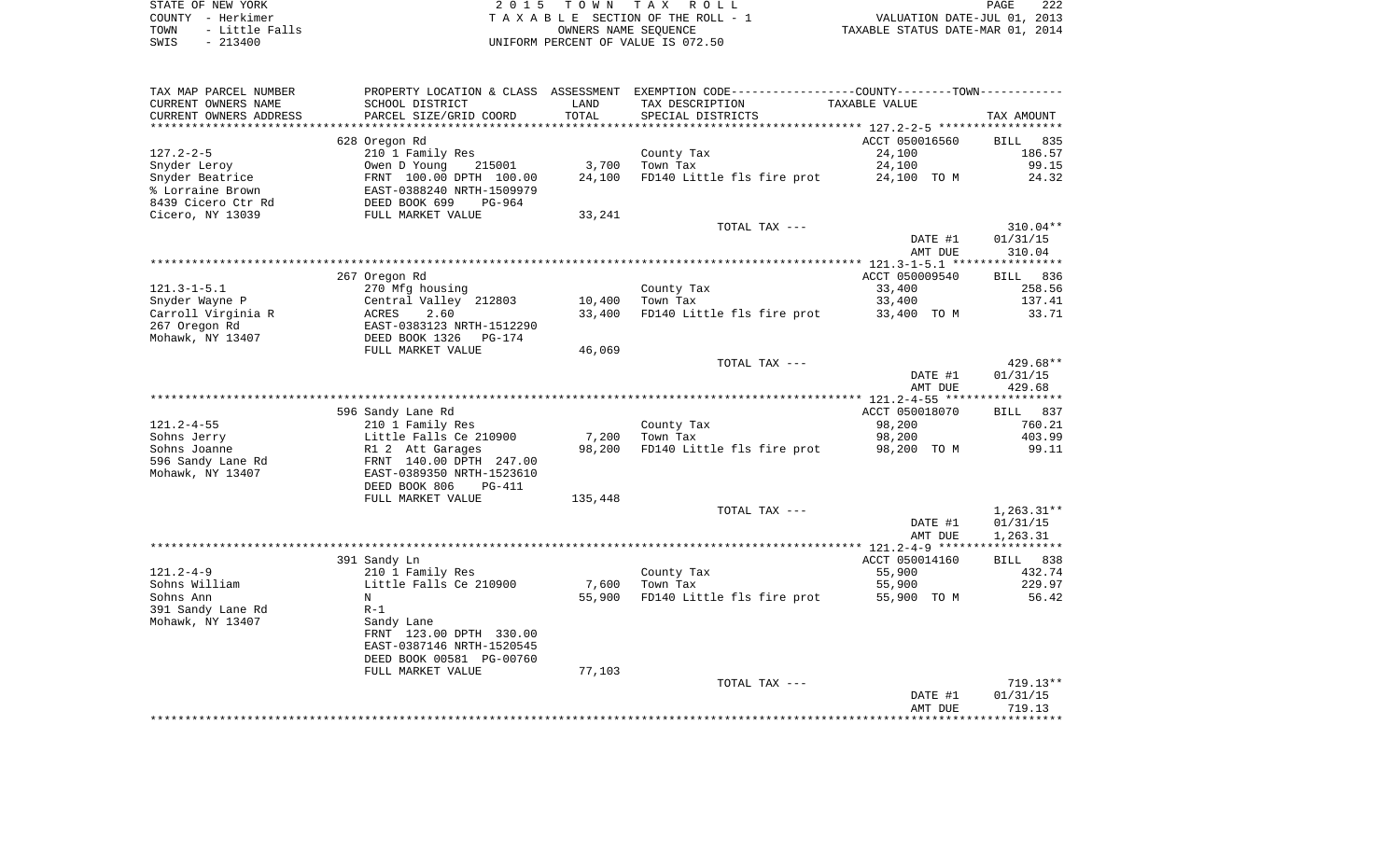| STATE OF NEW YORK |          |                |  |
|-------------------|----------|----------------|--|
| COUNTY - Herkimer |          |                |  |
| TOWN              |          | - Little Falls |  |
| ח העד             | - 213400 |                |  |

STATE OF NEW YORK 2 0 1 5 T O W N T A X R O L L PAGE 223TA X A B L E SECTION OF THE ROLL - 1 TOWN - Little Falls OWNERS NAME SEQUENCE TAXABLE STATUS DATE-MAR 01, 2014 SWIS - 213400 UNIFORM PERCENT OF VALUE IS 072.50

| TAX MAP PARCEL NUMBER  | PROPERTY LOCATION & CLASS ASSESSMENT EXEMPTION CODE---------------COUNTY-------TOWN---------- |                    |                            |                                                 |                    |
|------------------------|-----------------------------------------------------------------------------------------------|--------------------|----------------------------|-------------------------------------------------|--------------------|
| CURRENT OWNERS NAME    | SCHOOL DISTRICT                                                                               | LAND               | TAX DESCRIPTION            | TAXABLE VALUE                                   |                    |
| CURRENT OWNERS ADDRESS | PARCEL SIZE/GRID COORD                                                                        | TOTAL              | SPECIAL DISTRICTS          |                                                 | TAX AMOUNT         |
|                        |                                                                                               | ****************** |                            | ***************** 114.2-1-6.2 ***************** |                    |
|                        | Dise Rd                                                                                       |                    |                            | ACCT 050000470                                  | BILL 839           |
| $114.2 - 1 - 6.2$      | 105 Vac farmland                                                                              |                    | County Tax                 | 32,000                                          | 247.73             |
| Soukup Charles         | Little Falls Ce 210900                                                                        | 20,500             | Town Tax                   | 32,000                                          | 131.65             |
| 1 South Main St        | ACRES<br>67.40                                                                                | 32,000             | FD140 Little fls fire prot | 32,000 TO M                                     | 32.30              |
| Dolgeville, NY 13329   | EAST-0388692 NRTH-1542484                                                                     |                    |                            |                                                 |                    |
|                        | DEED BOOK 1315<br>PG-397                                                                      |                    |                            |                                                 |                    |
|                        |                                                                                               |                    |                            |                                                 |                    |
|                        | FULL MARKET VALUE                                                                             | 44,138             |                            |                                                 |                    |
|                        |                                                                                               |                    | TOTAL TAX ---              |                                                 | 411.68**           |
|                        |                                                                                               |                    |                            | DATE #1                                         | 01/31/15           |
|                        |                                                                                               |                    |                            | AMT DUE                                         | 411.68             |
|                        |                                                                                               |                    |                            |                                                 |                    |
|                        | State Route 5S                                                                                |                    |                            | ACCT 050014880                                  | BILL 840           |
| $121.1 - 2 - 42.1$     | 322 Rural vac>10                                                                              |                    | County Tax                 | 19,800                                          | 153.28             |
| Soules Therese         | Central Valley 212803                                                                         |                    | 19,800 Town Tax            | 19,800                                          | 81.46              |
| 1310 State Route 5S    | Life Use John S                                                                               | 19,800             | FD140 Little fls fire prot | 19,800 TO M                                     | 19.98              |
| Mohawk, NY 13407       | Vac Ld                                                                                        |                    |                            |                                                 |                    |
|                        | Rt 5S                                                                                         |                    |                            |                                                 |                    |
|                        | FRNT 730.00 DPTH                                                                              |                    |                            |                                                 |                    |
|                        | 15.80<br>ACRES                                                                                |                    |                            |                                                 |                    |
|                        | EAST-0383635 NRTH-1522817                                                                     |                    |                            |                                                 |                    |
|                        | DEED BOOK 1519<br>PG-498                                                                      |                    |                            |                                                 |                    |
|                        | FULL MARKET VALUE                                                                             | 27,310             |                            |                                                 |                    |
|                        |                                                                                               |                    | TOTAL TAX ---              |                                                 | 254.72**           |
|                        |                                                                                               |                    |                            | DATE #1                                         | 01/31/15           |
|                        |                                                                                               |                    |                            | AMT DUE                                         | 254.72             |
|                        |                                                                                               |                    |                            |                                                 |                    |
|                        | 1310 State Route 5S                                                                           |                    |                            | ACCT 050014940                                  | BILL 841           |
| $121.1 - 2 - 48$       | 210 1 Family Res                                                                              |                    | County Tax                 | 78,200                                          | 605.38             |
| Soules Therese L       | Central Valley 212803                                                                         | 7,000              | Town Tax                   | 78,200                                          | 321.71             |
| 1310 State Route 5S    | FRNT 185.00 DPTH 175.00                                                                       | 78,200             | FD140 Little fls fire prot | 78,200 TO M                                     | 78.93              |
| Mohawk, NY 13407       | EAST-0384443 NRTH-1523644                                                                     |                    |                            |                                                 |                    |
|                        | DEED BOOK 822<br>$PG-259$                                                                     |                    |                            |                                                 |                    |
|                        | FULL MARKET VALUE                                                                             |                    |                            |                                                 |                    |
|                        |                                                                                               | 107,862            |                            |                                                 |                    |
|                        |                                                                                               |                    | TOTAL TAX ---              |                                                 | $1,006.02**$       |
|                        |                                                                                               |                    |                            | DATE #1                                         | 01/31/15           |
|                        |                                                                                               |                    |                            | AMT DUE                                         | 1,006.02           |
|                        |                                                                                               |                    |                            |                                                 |                    |
|                        | 1151 State Route 5S                                                                           |                    |                            | ACCT 050014220                                  | BILL 842           |
| $121.1 - 2 - 4$        | 210 1 Family Res                                                                              |                    | VET COM CT 41131           | 10,875<br>10,875                                |                    |
| Spacapan Frank         | Central Valley 212803                                                                         | 7,200              | County Tax                 | 47,225                                          | 365.59             |
| Spacapan Marlene       | FRNT 110.00 DPTH                                                                              | 58,100             | Town Tax                   | 47,225                                          | 194.28             |
| 1151 State Route 5-S   | ACRES<br>0.80                                                                                 |                    | FD140 Little fls fire prot | 58,100 TO M                                     | 58.64              |
| Mohawk, NY 13407       | EAST-0381266 NRTH-1523543                                                                     |                    |                            |                                                 |                    |
|                        |                                                                                               |                    |                            |                                                 |                    |
|                        | DEED BOOK 00571 PG-00321                                                                      |                    |                            |                                                 |                    |
|                        | FULL MARKET VALUE                                                                             | 80,138             |                            |                                                 |                    |
|                        |                                                                                               |                    | TOTAL TAX ---              |                                                 | 618.51**           |
|                        |                                                                                               |                    |                            | DATE #1                                         |                    |
|                        |                                                                                               |                    |                            | AMT DUE                                         | 01/31/15<br>618.51 |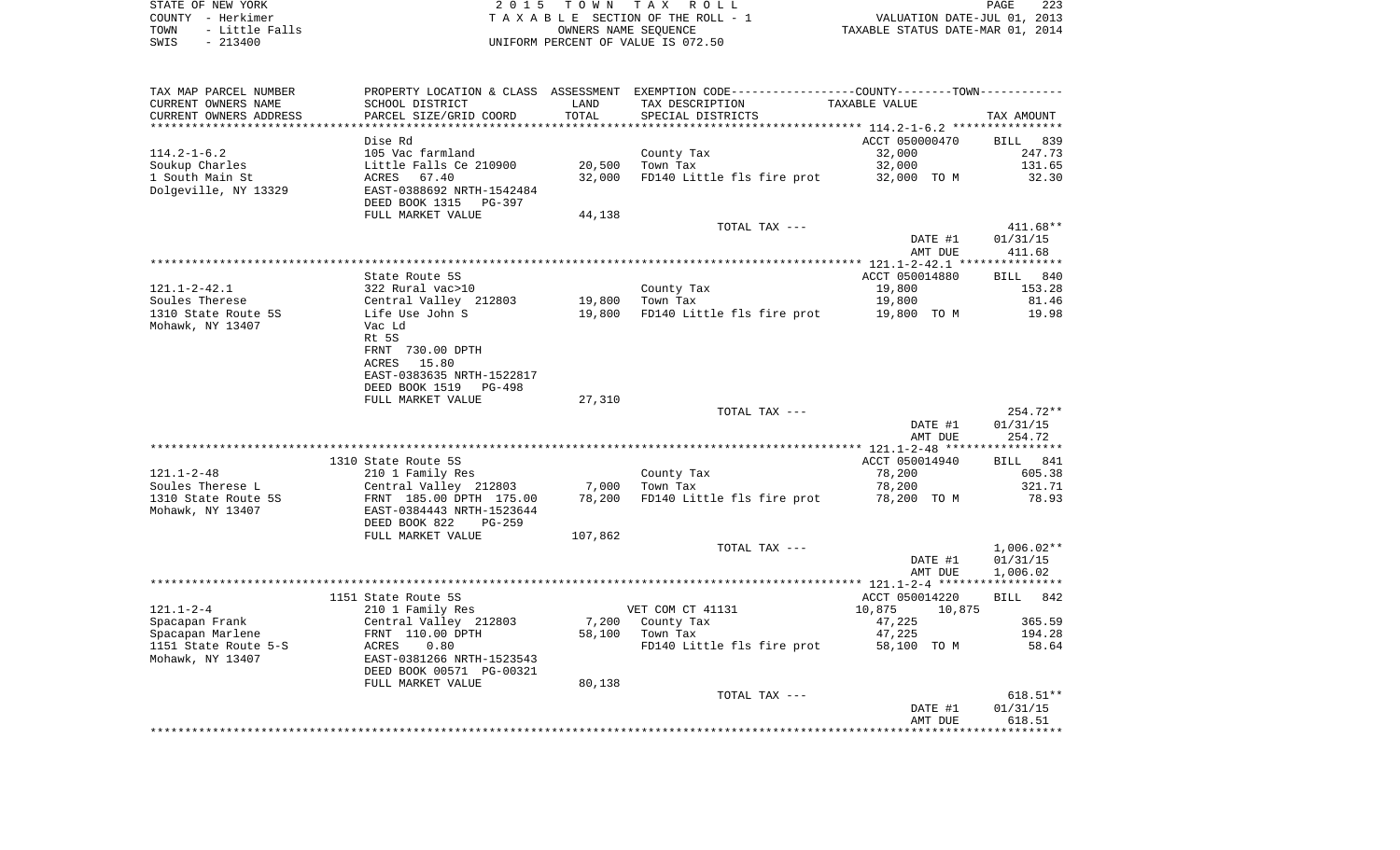| TAX MAP PARCEL NUMBER   |                           |        | PROPERTY LOCATION & CLASS ASSESSMENT EXEMPTION CODE----------------COUNTY--------TOWN-------- |                          |                    |
|-------------------------|---------------------------|--------|-----------------------------------------------------------------------------------------------|--------------------------|--------------------|
| CURRENT OWNERS NAME     | SCHOOL DISTRICT           | LAND   | TAX DESCRIPTION                                                                               | TAXABLE VALUE            |                    |
| CURRENT OWNERS ADDRESS  | PARCEL SIZE/GRID COORD    | TOTAL  | SPECIAL DISTRICTS                                                                             |                          | TAX AMOUNT         |
|                         |                           |        |                                                                                               |                          |                    |
|                         | Newville Rd               |        |                                                                                               | ACCT 050006780           | BILL 843           |
| $121.4 - 2 - 50$        | 105 Vac farmland          |        | County Tax                                                                                    | 9,000                    | 69.67              |
| Spatto James            | Little Falls Ce 210900    | 9,000  | Town Tax                                                                                      | 9,000                    | 37.03              |
| Spatto Diane            | 29.80<br>ACRES            | 9,000  | FD140 Little fls fire prot                                                                    | 9,000 TO M               | 9.08               |
| 291 Newville Rd         | EAST-0395047 NRTH-1513994 |        |                                                                                               |                          |                    |
| Little Falls, NY 13365  | DEED BOOK 892<br>PG-498   |        |                                                                                               |                          |                    |
|                         | FULL MARKET VALUE         | 12,414 |                                                                                               |                          |                    |
|                         |                           |        | TOTAL TAX ---                                                                                 |                          | 115.78**           |
|                         |                           |        |                                                                                               | DATE #1                  | 01/31/15           |
|                         |                           |        |                                                                                               | AMT DUE                  | 115.78             |
|                         |                           |        |                                                                                               |                          |                    |
|                         | Decker Rd                 |        |                                                                                               | ACCT 050006240           | <b>BILL</b><br>844 |
| $121.3 - 1 - 3$         | 314 Rural vac<10          |        | County Tax                                                                                    | 5,000                    | 38.71              |
| Spogen Fredrick         | Central Valley 212803     | 5,000  | Town Tax                                                                                      | 5,000                    | 20.57              |
| Spogen Yvonne           | 6.00<br>ACRES             | 5,000  | FD140 Little fls fire prot                                                                    | 5,000 TO M               | 5.05               |
| 808 Springdale Ave      | EAST-0382399 NRTH-1514913 |        |                                                                                               |                          |                    |
| Herkimer, NY 13350-2514 | DEED BOOK 806<br>$PG-528$ |        |                                                                                               |                          |                    |
|                         | FULL MARKET VALUE         | 6,897  |                                                                                               |                          |                    |
|                         |                           |        | TOTAL TAX ---                                                                                 |                          | $64.33**$          |
|                         |                           |        |                                                                                               | DATE #1                  | 01/31/15           |
|                         |                           |        |                                                                                               | AMT DUE                  | 64.33              |
|                         |                           |        |                                                                                               |                          |                    |
|                         | Newville Rd               |        |                                                                                               | ACCT 050001650           | 845<br><b>BILL</b> |
| $127.2 - 2 - 20.1$      | 314 Rural vac<10          |        | County Tax                                                                                    | 9,600                    | 74.32              |
| Spohn Michael           | Little Falls Ce 210900    | 9,600  | Town Tax                                                                                      | 9,600                    | 39.49              |
| PO Box 297              | E                         | 9,600  | FD140 Little fls fire prot                                                                    | 9,600 TO M               | 9.69               |
| Mohawk, NY 13407        | $V-L$                     |        |                                                                                               |                          |                    |
|                         | Newville Rd               |        |                                                                                               |                          |                    |
|                         | <b>ACRES</b><br>5.70      |        |                                                                                               |                          |                    |
|                         | EAST-0394455 NRTH-1511241 |        |                                                                                               |                          |                    |
|                         | DEED BOOK 915<br>$PG-52$  |        |                                                                                               |                          |                    |
|                         |                           |        |                                                                                               |                          |                    |
|                         | FULL MARKET VALUE         | 13,241 |                                                                                               |                          | 123.50**           |
|                         |                           |        | TOTAL TAX ---                                                                                 |                          |                    |
|                         |                           |        |                                                                                               | DATE #1                  | 01/31/15<br>123.50 |
|                         |                           |        |                                                                                               | AMT DUE                  |                    |
|                         |                           |        |                                                                                               |                          |                    |
| $127.2 - 2 - 20.2$      | Boepple Rd                |        |                                                                                               | ACCT 050099190<br>47,000 | BILL 846           |
|                         | 120 Field crops           |        | County Tax                                                                                    |                          | 363.85             |
| Spohn Michael           | Little Falls Ce 210900    | 27,200 | Town Tax                                                                                      | 47,000                   | 193.36             |
| PO Box 297              | 25.00<br>ACRES            | 47,000 | FD140 Little fls fire prot                                                                    | 47,000 TO M              | 47.44              |
| Mohawk, NY 13407        | EAST-0394358 NRTH-1512052 |        |                                                                                               |                          |                    |
|                         | DEED BOOK 842<br>$PG-504$ |        |                                                                                               |                          |                    |
|                         | FULL MARKET VALUE         | 64,828 |                                                                                               |                          |                    |
|                         |                           |        | TOTAL TAX ---                                                                                 |                          | 604.65**           |
|                         |                           |        |                                                                                               | DATE #1                  | 01/31/15           |
|                         |                           |        |                                                                                               | AMT DUE                  | 604.65             |
|                         |                           |        |                                                                                               |                          |                    |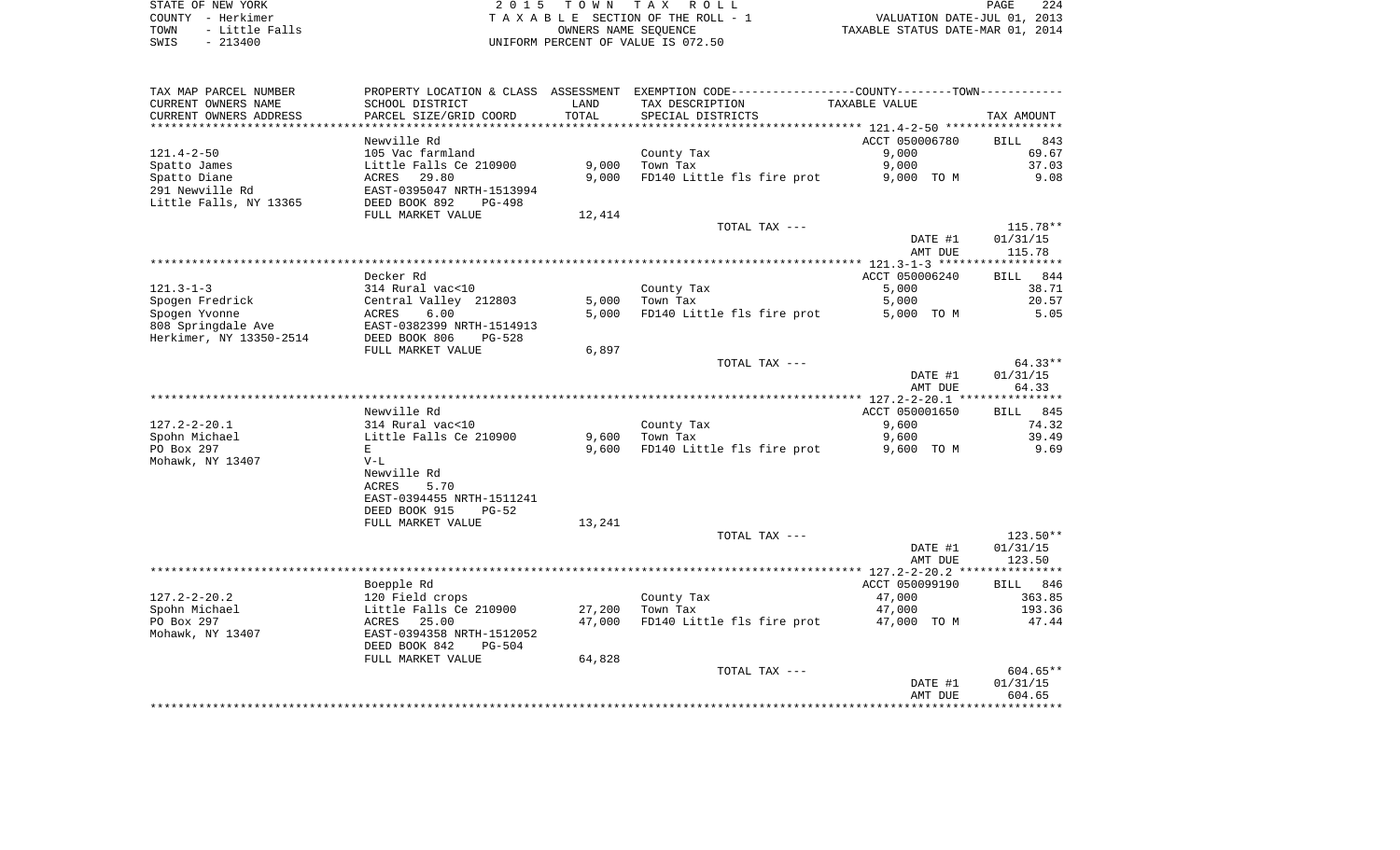|      | STATE OF NEW YORK | 2015 TOWN TAX ROLL                 | PAGE                             | 225 |
|------|-------------------|------------------------------------|----------------------------------|-----|
|      | COUNTY - Herkimer | TAXABLE SECTION OF THE ROLL - 1    | VALUATION DATE-JUL 01, 2013      |     |
| TOWN | - Little Falls    | OWNERS NAME SEOUENCE               | TAXABLE STATUS DATE-MAR 01, 2014 |     |
| SWIS | - 213400          | UNIFORM PERCENT OF VALUE IS 072.50 |                                  |     |

| TAX MAP PARCEL NUMBER   |                           |         | PROPERTY LOCATION & CLASS ASSESSMENT EXEMPTION CODE---------------COUNTY-------TOWN---------- |                |            |
|-------------------------|---------------------------|---------|-----------------------------------------------------------------------------------------------|----------------|------------|
| CURRENT OWNERS NAME     | SCHOOL DISTRICT           | LAND    | TAX DESCRIPTION                                                                               | TAXABLE VALUE  |            |
| CURRENT OWNERS ADDRESS  | PARCEL SIZE/GRID COORD    | TOTAL   | SPECIAL DISTRICTS                                                                             |                | TAX AMOUNT |
|                         |                           |         |                                                                                               |                |            |
|                         | 967 Paradise Rd           |         |                                                                                               | ACCT 050014260 | BILL 847   |
| $121.2 - 3 - 13$        | 210 1 Family Res          |         | County Tax                                                                                    | 64,000         | 495.45     |
| St. Louis Rodney        | Little Falls Ce 210900    | 9,500   | Town Tax                                                                                      | 64,000         | 263.30     |
| Attn: Gertrude St Louis | ACRES<br>2.00             | 64,000  | FD140 Little fls fire prot 64,000 TO M                                                        |                | 64.60      |
|                         |                           |         |                                                                                               |                |            |
| 967 Paradise Rd         | EAST-0393375 NRTH-1522914 |         |                                                                                               |                |            |
| Little Falls, NY 13365  | DEED BOOK 839<br>$PG-328$ |         |                                                                                               |                |            |
|                         | FULL MARKET VALUE         | 88,276  |                                                                                               |                |            |
|                         |                           |         | TOTAL TAX ---                                                                                 |                | 823.35**   |
|                         |                           |         |                                                                                               | DATE #1        | 01/31/15   |
|                         |                           |         |                                                                                               | AMT DUE        | 823.35     |
|                         |                           |         |                                                                                               |                |            |
|                         | 3926 State Route 167      |         |                                                                                               | ACCT 050003090 | BILL 848   |
| $121.2 - 3 - 2$         | 210 1 Family Res          |         | County Tax                                                                                    | 52,300         | 404.88     |
| Stahl David M           | Little Falls Ce 210900    | 8,800   | Town Tax                                                                                      | 52,300         | 215.16     |
| Parmon Lisa M           | ACRES<br>1.00             | 52,300  | FD140 Little fls fire prot                                                                    | 52,300 TO M    | 52.79      |
| 3926 State Route 167    | EAST-0391085 NRTH-1524048 |         |                                                                                               |                |            |
| Little Falls, NY 13365  | DEED BOOK 783<br>PG-669   |         |                                                                                               |                |            |
|                         | FULL MARKET VALUE         | 72,138  |                                                                                               |                |            |
|                         |                           |         |                                                                                               |                |            |
|                         |                           |         | TOTAL TAX ---                                                                                 |                | 672.83**   |
|                         |                           |         |                                                                                               | DATE #1        | 01/31/15   |
|                         |                           |         |                                                                                               | AMT DUE        | 672.83     |
|                         |                           |         |                                                                                               |                |            |
|                         | Paines Hollow Rd          |         |                                                                                               | ACCT 050013380 | BILL 849   |
| $121.4 - 2 - 24$        | 120 Field crops           |         | County Tax                                                                                    | 76,350         | 591.06     |
| Stahl Randy             | Little Falls Ce 210900    | 58,700  | Town Tax                                                                                      | 76,350         | 314.10     |
| 3645 State Route 167    | ACRES 102.40              | 76,350  | FD140 Little fls fire prot 76,350 TO M                                                        |                | 77.06      |
| Little Falls, NY 13365  | EAST-0389864 NRTH-1517625 |         |                                                                                               |                |            |
|                         | DEED BOOK 848<br>PG-177   |         |                                                                                               |                |            |
|                         | FULL MARKET VALUE         | 105,310 |                                                                                               |                |            |
|                         |                           |         | TOTAL TAX ---                                                                                 |                | $982.22**$ |
|                         |                           |         |                                                                                               | DATE #1        | 01/31/15   |
|                         |                           |         |                                                                                               | AMT DUE        | 982.22     |
|                         |                           |         |                                                                                               |                |            |
|                         | 3667 State Route 167      |         |                                                                                               | ACCT 050016710 | BILL 850   |
| $121.4 - 2 - 25$        |                           |         |                                                                                               |                | 531.06     |
|                         | 270 Mfg housing           |         | County Tax                                                                                    | 68,600         |            |
| Stahl Randy             | Little Falls Ce 210900    | 8,000   | Town Tax                                                                                      | 68,600         | 282.22     |
| 3645 State Route 167    | dblewd                    | 68,600  | FD140 Little fls fire prot 68,600 TO M                                                        |                | 69.24      |
| Little Falls, NY 13365  | ACRES<br>1.00             |         |                                                                                               |                |            |
|                         | EAST-0390151 NRTH-1518997 |         |                                                                                               |                |            |
|                         | DEED BOOK 1454 PG-316     |         |                                                                                               |                |            |
|                         | FULL MARKET VALUE         | 94,621  |                                                                                               |                |            |
|                         |                           |         | TOTAL TAX ---                                                                                 |                | 882.52**   |
|                         |                           |         |                                                                                               | DATE #1        | 01/31/15   |
|                         |                           |         |                                                                                               | AMT DUE        | 882.52     |
|                         |                           |         |                                                                                               |                |            |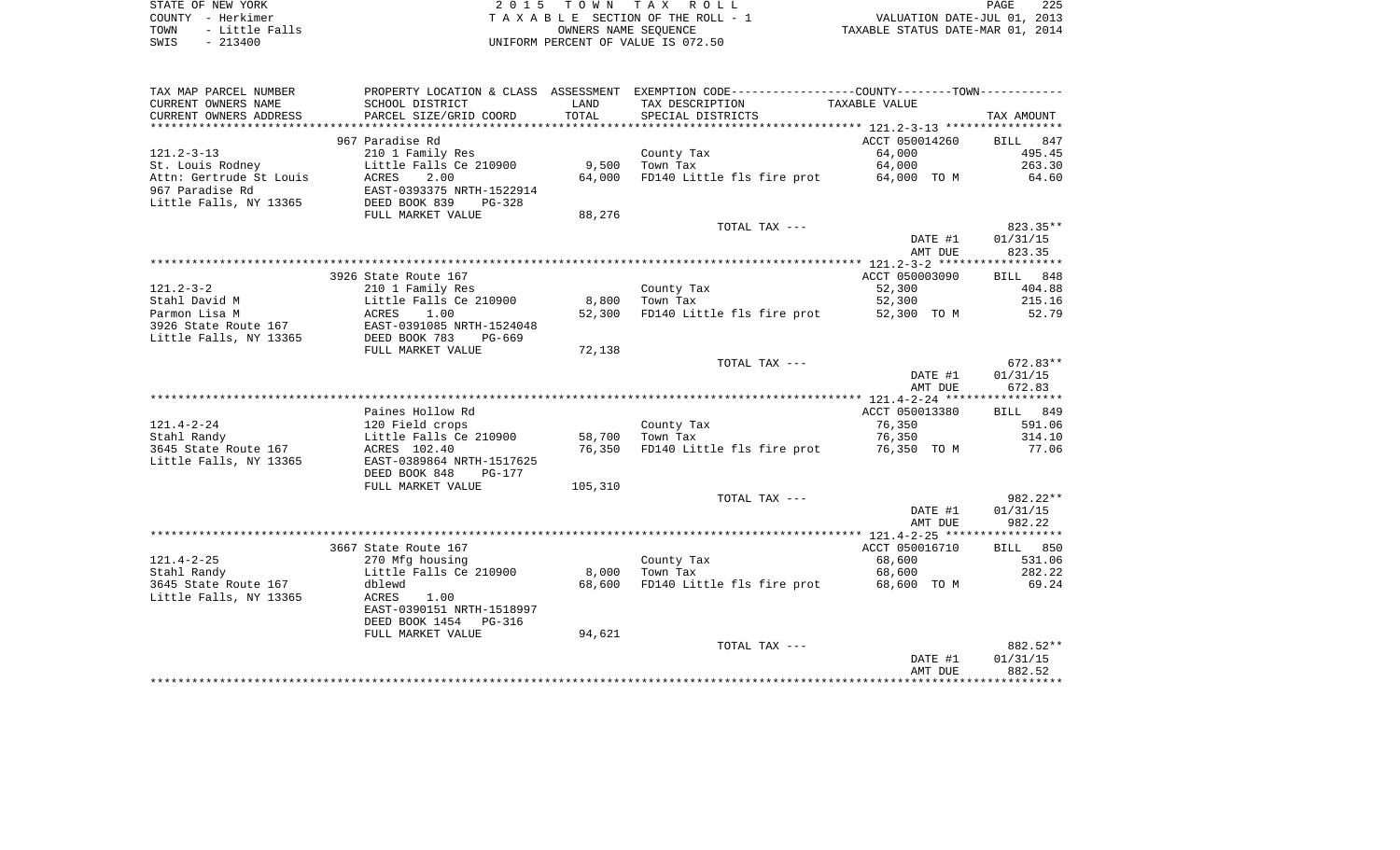| TAX MAP PARCEL NUMBER  |                            |         | PROPERTY LOCATION & CLASS ASSESSMENT EXEMPTION CODE---------------COUNTY-------TOWN---------- |                |              |
|------------------------|----------------------------|---------|-----------------------------------------------------------------------------------------------|----------------|--------------|
| CURRENT OWNERS NAME    | SCHOOL DISTRICT            | LAND    | TAX DESCRIPTION                                                                               | TAXABLE VALUE  |              |
| CURRENT OWNERS ADDRESS | PARCEL SIZE/GRID COORD     | TOTAL   | SPECIAL DISTRICTS                                                                             |                | TAX AMOUNT   |
|                        |                            |         |                                                                                               |                |              |
|                        | Eatonville Rd              |         |                                                                                               | ACCT 050990760 | BILL<br>851  |
| $114.3 - 3 - 1.5$      | 311 Res vac land           |         | County Tax                                                                                    | 5,000          | 38.71        |
| Stallman Robert O Jr   | Herkimer Centra 213001     | 5,000   | Town Tax                                                                                      | 5,000          | 20.57        |
| Stallman Kristin M     | 1.00<br>ACRES              | 5,000   | FD140 Little fls fire prot                                                                    | 5,000 TO M     | 5.05         |
| 306 Eatonville Rd      | EAST-0380266 NRTH-1530810  |         |                                                                                               |                |              |
| Herkimer, NY 13340     | DEED BOOK 884<br>$PG-114$  |         |                                                                                               |                |              |
|                        |                            |         |                                                                                               |                |              |
|                        | FULL MARKET VALUE          | 6,897   |                                                                                               |                |              |
|                        |                            |         | TOTAL TAX ---                                                                                 |                | $64.33**$    |
|                        |                            |         |                                                                                               | DATE #1        | 01/31/15     |
|                        |                            |         |                                                                                               | AMT DUE        | 64.33        |
|                        |                            |         |                                                                                               |                |              |
|                        | 306 Eatonville Rd          |         |                                                                                               | ACCT 050990160 | BILL 852     |
| $114.3 - 3 - 11$       | 210 1 Family Res           |         | County Tax                                                                                    | 78,700         | 609.25       |
| Stallman Robert O Jr   | Herkimer Centra 213001     | 17,800  | Town Tax                                                                                      | 78,700         | 323.77       |
| Stallman Kristin M     | FRNT 240.00 DPTH 200.00    | 78,700  | FD140 Little fls fire prot 78,700 TO M                                                        |                | 79.43        |
| 306 Eatonville Rd      | EAST-0380034 NRTH-1530714  |         |                                                                                               |                |              |
| Herkimer, NY 13350     | DEED BOOK 884<br>$PG-114$  |         |                                                                                               |                |              |
|                        | FULL MARKET VALUE          | 108,552 |                                                                                               |                |              |
|                        |                            |         | TOTAL TAX ---                                                                                 |                | $1,012.45**$ |
|                        |                            |         |                                                                                               |                | 01/31/15     |
|                        |                            |         |                                                                                               | DATE #1        |              |
|                        |                            |         |                                                                                               | AMT DUE        | 1,012.45     |
|                        |                            |         |                                                                                               |                |              |
|                        | 156 Overlook Rd            |         |                                                                                               | ACCT 050005040 | BILL 853     |
| $121.1 - 1 - 31$       | 210 1 Family Res           |         | County Tax                                                                                    | 88,000         | 681.24       |
| Stanley II Joseph G    | Little Falls Ce 210900     | 5,400   | Town Tax                                                                                      | 88,000         | 362.03       |
| PO Box 4562            | N                          | 88,000  | FD140 Little fls fire prot                                                                    | 88,000 TO M    | 88.82        |
| Utica, NY 13502        | $\mathbb{R}$               |         |                                                                                               |                |              |
|                        | $Rt-5$                     |         |                                                                                               |                |              |
|                        | FRNT 100.00 DPTH 185.00    |         |                                                                                               |                |              |
|                        | EAST-0383318 NRTH-1526799  |         |                                                                                               |                |              |
|                        | DEED BOOK 1452<br>$PG-274$ |         |                                                                                               |                |              |
|                        | FULL MARKET VALUE          | 121,379 |                                                                                               |                |              |
|                        |                            |         | TOTAL TAX ---                                                                                 |                | $1,132.09**$ |
|                        |                            |         |                                                                                               | DATE #1        | 01/31/15     |
|                        |                            |         |                                                                                               | AMT DUE        | 1,132.09     |
|                        | ****************           |         |                                                                                               |                |              |
|                        |                            |         |                                                                                               |                |              |
|                        | 395 Dise Rd                |         |                                                                                               | ACCT 050018320 | BILL 854     |
| $114.2 - 2 - 16$       | 210 1 Family Res           |         | County Tax                                                                                    | 114,100        | 883.30       |
| Stapf Robert Jr. J     | Little Falls Ce 210900     | 11,600  | Town Tax                                                                                      | 114,100        | 469.41       |
| Wheeler Heather L      | FRNT 719.00 DPTH           | 114,100 | FD140 Little fls fire prot                                                                    | 114,100 TO M   | 115.16       |
| 395 Dise Rd            | ACRES<br>3.40              |         |                                                                                               |                |              |
| Little Falls, NY 13365 | EAST-0392922 NRTH-1541889  |         |                                                                                               |                |              |
|                        | DEED BOOK 850<br>$PG-009$  |         |                                                                                               |                |              |
|                        | FULL MARKET VALUE          | 157,379 |                                                                                               |                |              |
|                        |                            |         | TOTAL TAX ---                                                                                 |                | $1,467.87**$ |
|                        |                            |         |                                                                                               | DATE #1        | 01/31/15     |
|                        |                            |         |                                                                                               | AMT DUE        | 1,467.87     |
|                        |                            |         |                                                                                               |                |              |
|                        |                            |         |                                                                                               |                |              |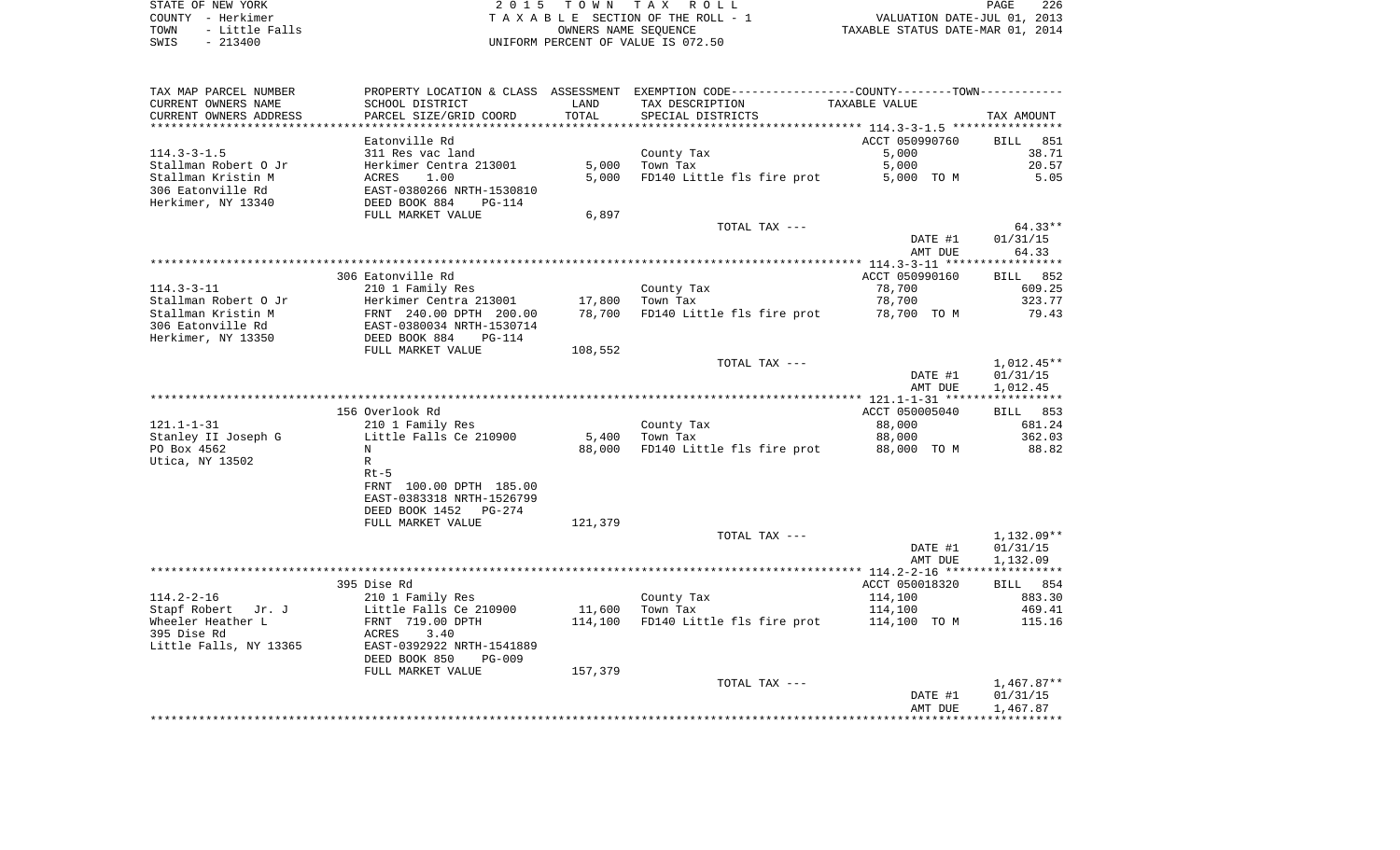| STATE OF NEW YORK<br>COUNTY - Herkimer<br>- Little Falls<br>TOWN<br>$-213400$<br>SWIS | 2 0 1 5                                              | T O W N         | TAX ROLL<br>TAXABLE SECTION OF THE ROLL - 1<br>OWNERS NAME SEQUENCE<br>UNIFORM PERCENT OF VALUE IS 072.50 | VALUATION DATE-JUL 01, 2013<br>TAXABLE STATUS DATE-MAR 01, 2014 | PAGE<br>227           |
|---------------------------------------------------------------------------------------|------------------------------------------------------|-----------------|-----------------------------------------------------------------------------------------------------------|-----------------------------------------------------------------|-----------------------|
|                                                                                       |                                                      |                 |                                                                                                           |                                                                 |                       |
| TAX MAP PARCEL NUMBER                                                                 |                                                      |                 | PROPERTY LOCATION & CLASS ASSESSMENT EXEMPTION CODE---------------COUNTY-------TOWN----------             |                                                                 |                       |
| CURRENT OWNERS NAME<br>CURRENT OWNERS ADDRESS                                         | SCHOOL DISTRICT<br>PARCEL SIZE/GRID COORD            | LAND<br>TOTAL   | TAX DESCRIPTION<br>SPECIAL DISTRICTS                                                                      | TAXABLE VALUE                                                   | TAX AMOUNT            |
| ************************                                                              |                                                      |                 |                                                                                                           |                                                                 |                       |
|                                                                                       | 111 Cole Rd                                          |                 |                                                                                                           | ACCT 050000490                                                  | BILL 855              |
| $114.2 - 1 - 2.3$                                                                     | 210 1 Family Res                                     |                 | County Tax                                                                                                | 79,600                                                          | 616.22                |
| Staring David                                                                         | Little Falls Ce 210900                               | 9,500           | Town Tax                                                                                                  | 79,600                                                          | 327.47                |
| Staring Victoria<br>111 Cole Rd                                                       | North<br>$R-1$                                       | 79,600          | School Relevy<br>FD140 Little fls fire prot 79,600 TO M                                                   |                                                                 | 2,573.98<br>80.34     |
| Little Falls, NY 13365                                                                | Cole Rd                                              |                 |                                                                                                           |                                                                 |                       |
|                                                                                       | ACRES<br>2.02                                        |                 |                                                                                                           |                                                                 |                       |
|                                                                                       | EAST-0385941 NRTH-1542628                            |                 |                                                                                                           |                                                                 |                       |
|                                                                                       | DEED BOOK 687<br>PG-742                              |                 |                                                                                                           |                                                                 |                       |
|                                                                                       | FULL MARKET VALUE                                    | 109,793         | TOTAL TAX ---                                                                                             |                                                                 | $3,598.01**$          |
|                                                                                       |                                                      |                 |                                                                                                           | DATE #1                                                         | 01/31/15              |
|                                                                                       |                                                      |                 |                                                                                                           | AMT DUE                                                         | 3,598.01              |
|                                                                                       |                                                      |                 |                                                                                                           |                                                                 |                       |
|                                                                                       | 1760 State Route 169                                 |                 |                                                                                                           | ACCT 050014400                                                  | BILL 856              |
| $107.3 - 1 - 20$                                                                      | 210 1 Family Res                                     |                 | County Tax                                                                                                | 75,000                                                          | 580.61<br>308.55      |
| Staring Dawn<br>PO Box 854                                                            | Little Falls Ce 210900<br>$_{\rm N}$                 | 6,100<br>75,000 | Town Tax<br>School Relevy                                                                                 | 75,000                                                          | 1,590.17              |
| Little Falls, NY 13365                                                                | $R-1$ $1/3A$                                         |                 | FD140 Little fls fire prot 75,000 TO M                                                                    |                                                                 | 75.70                 |
|                                                                                       | $Rt-169$                                             |                 |                                                                                                           |                                                                 |                       |
|                                                                                       | FRNT 150.00 DPTH 150.00                              |                 |                                                                                                           |                                                                 |                       |
|                                                                                       | EAST-0383339 NRTH-1544477                            |                 |                                                                                                           |                                                                 |                       |
|                                                                                       | DEED BOOK 1251 PG-288<br>FULL MARKET VALUE           | 103,448         |                                                                                                           |                                                                 |                       |
|                                                                                       |                                                      |                 | TOTAL TAX ---                                                                                             |                                                                 | $2,555.03**$          |
|                                                                                       |                                                      |                 |                                                                                                           | DATE #1                                                         | 01/31/15              |
|                                                                                       |                                                      |                 |                                                                                                           | AMT DUE                                                         | 2,555.03              |
|                                                                                       |                                                      |                 |                                                                                                           |                                                                 |                       |
| $107.3 - 1 - 19$                                                                      | 1766 State Route 169                                 |                 | County Tax                                                                                                | ACCT 050014340<br>52,900                                        | BILL 857<br>409.52    |
| Staring Mary Elizabeth                                                                | 210 1 Family Res<br>Little Falls Ce 210900           | 5,900           | Town Tax                                                                                                  | 52,900                                                          | 217.63                |
| 1766 State Route 169                                                                  | N                                                    | 52,900          | FD140 Little fls fire prot                                                                                | 52,900 TO M                                                     | 53.39                 |
| Little Falls, NY 13365                                                                | $R-1$                                                |                 |                                                                                                           |                                                                 |                       |
|                                                                                       | Rt-169                                               |                 |                                                                                                           |                                                                 |                       |
|                                                                                       | FRNT 137.00 DPTH 150.00                              |                 |                                                                                                           |                                                                 |                       |
|                                                                                       | EAST-0383208 NRTH-1544530<br>DEED BOOK 719<br>PG-202 |                 |                                                                                                           |                                                                 |                       |
|                                                                                       | FULL MARKET VALUE                                    | 72,966          |                                                                                                           |                                                                 |                       |
|                                                                                       |                                                      |                 | TOTAL TAX ---                                                                                             |                                                                 | 680.54**              |
|                                                                                       |                                                      |                 |                                                                                                           | DATE #1                                                         | 01/31/15              |
|                                                                                       |                                                      |                 |                                                                                                           | AMT DUE                                                         | 680.54<br>*********** |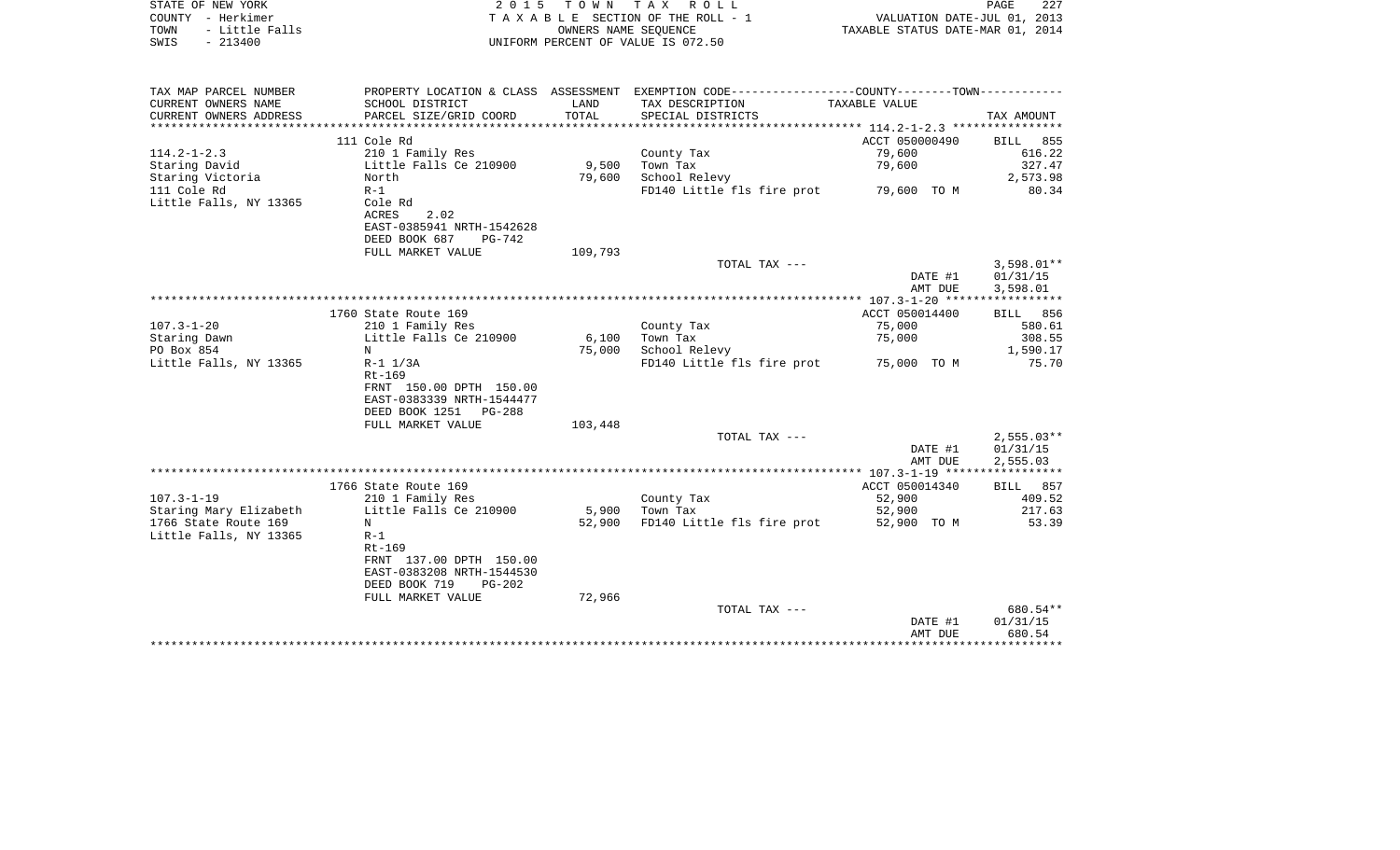| STATE OF NEW YORK      | 2015 TOWN TAX ROLL                 | 228<br>PAGE                      |
|------------------------|------------------------------------|----------------------------------|
| COUNTY - Herkimer      | TAXABLE SECTION OF THE ROLL - 1    | VALUATION DATE-JUL 01, 2013      |
| - Little Falls<br>TOWN | OWNERS NAME SEOUENCE               | TAXABLE STATUS DATE-MAR 01, 2014 |
| $-213400$<br>SWIS      | UNIFORM PERCENT OF VALUE IS 072.50 |                                  |

| SCHOOL DISTRICT                                                                                                                     | LAND                                                                                                                                                | TAX DESCRIPTION                     | TAXABLE VALUE                                                                              |                                                                                                                                                                                                                           |
|-------------------------------------------------------------------------------------------------------------------------------------|-----------------------------------------------------------------------------------------------------------------------------------------------------|-------------------------------------|--------------------------------------------------------------------------------------------|---------------------------------------------------------------------------------------------------------------------------------------------------------------------------------------------------------------------------|
| PARCEL SIZE/GRID COORD<br>*******************                                                                                       | TOTAL                                                                                                                                               | SPECIAL DISTRICTS                   |                                                                                            | TAX AMOUNT                                                                                                                                                                                                                |
| Jacksonburg Rd<br>312 Vac w/imprv<br>Central Valley 212803<br>South<br>FRNT 150.00 DPTH 239.00<br>EAST-0382220 NRTH-1523201         | 100<br>1,700                                                                                                                                        | County Tax<br>Town Tax              | ACCT 050019200<br>1,700<br>1,700<br>1,700 TO M                                             | <b>BILL</b><br>858<br>13.16<br>6.99<br>1.72                                                                                                                                                                               |
|                                                                                                                                     |                                                                                                                                                     |                                     |                                                                                            |                                                                                                                                                                                                                           |
|                                                                                                                                     |                                                                                                                                                     | TOTAL TAX ---                       | DATE #1                                                                                    | $21.87**$<br>01/31/15<br>21.87                                                                                                                                                                                            |
|                                                                                                                                     |                                                                                                                                                     |                                     |                                                                                            |                                                                                                                                                                                                                           |
| 431 Auto dealer<br>Little Falls Ce 210900                                                                                           | 21,500                                                                                                                                              | County Tax<br>Town Tax              | ACCT 050016050<br>59,800<br>59,800                                                         | <b>BILL</b> 859<br>462.94<br>246.02<br>60.36                                                                                                                                                                              |
| ACRES<br>21.00<br>EAST-0390209 NRTH-1528923<br>DEED BOOK 946<br><b>PG-370</b>                                                       |                                                                                                                                                     |                                     |                                                                                            |                                                                                                                                                                                                                           |
| FULL MARKET VALUE                                                                                                                   | 82,483                                                                                                                                              |                                     |                                                                                            |                                                                                                                                                                                                                           |
|                                                                                                                                     |                                                                                                                                                     |                                     | DATE #1<br>AMT DUE                                                                         | 769.32**<br>01/31/15<br>769.32                                                                                                                                                                                            |
|                                                                                                                                     |                                                                                                                                                     |                                     |                                                                                            | 860<br>BILL                                                                                                                                                                                                               |
| 311 Res vac land<br>Little Falls Ce 210900<br>N<br>FRNT 150.00 DPTH 100.00<br>EAST-0390033 NRTH-1528149<br>DEED BOOK 1361<br>PG-876 | 4,700<br>4,700                                                                                                                                      | County Tax<br>Town Tax              | 4,700<br>4,700<br>4,700 TO M                                                               | 36.38<br>19.34<br>4.74                                                                                                                                                                                                    |
| FULL MARKET VALUE                                                                                                                   | 6,483                                                                                                                                               |                                     |                                                                                            |                                                                                                                                                                                                                           |
|                                                                                                                                     |                                                                                                                                                     |                                     | DATE #1<br>AMT DUE                                                                         | $60.46**$<br>01/31/15<br>60.46                                                                                                                                                                                            |
|                                                                                                                                     |                                                                                                                                                     |                                     |                                                                                            |                                                                                                                                                                                                                           |
| 416 Mfg hsing pk<br>Central Valley 212803<br>South                                                                                  | 7,800                                                                                                                                               | County Tax<br>Town Tax              | 58,900<br>58,900<br>58,900 TO M                                                            | BILL 861<br>455.97<br>242.31<br>59.45                                                                                                                                                                                     |
| Mbl Home 3<br>Rt 5S<br>FRNT 110.00 DPTH 350.00<br>EAST-0382082 NRTH-1523263<br>DEED BOOK 879<br><b>PG-224</b>                       |                                                                                                                                                     |                                     |                                                                                            |                                                                                                                                                                                                                           |
|                                                                                                                                     |                                                                                                                                                     | TOTAL TAX ---                       |                                                                                            | $757.73**$                                                                                                                                                                                                                |
|                                                                                                                                     |                                                                                                                                                     |                                     | DATE #1<br>AMT DUE                                                                         | 01/31/15<br>757.73                                                                                                                                                                                                        |
|                                                                                                                                     | DEED BOOK 879<br>$PG-224$<br>FULL MARKET VALUE<br>6537 State Route 5 Rd<br>Shed Plebrn<br>6525 State Route 5<br>Jacksonburg Rd<br>FULL MARKET VALUE | 2,345<br>59,800<br>58,900<br>81,241 | FD140 Little fls fire prot<br>TOTAL TAX ---<br>FD140 Little fls fire prot<br>TOTAL TAX --- | PROPERTY LOCATION & CLASS ASSESSMENT EXEMPTION CODE----------------COUNTY--------TOWN----------<br>FD140 Little fls fire prot<br>AMT DUE<br>59,800 TO M<br>ACCT 050008220<br>ACCT 050990170<br>FD140 Little fls fire prot |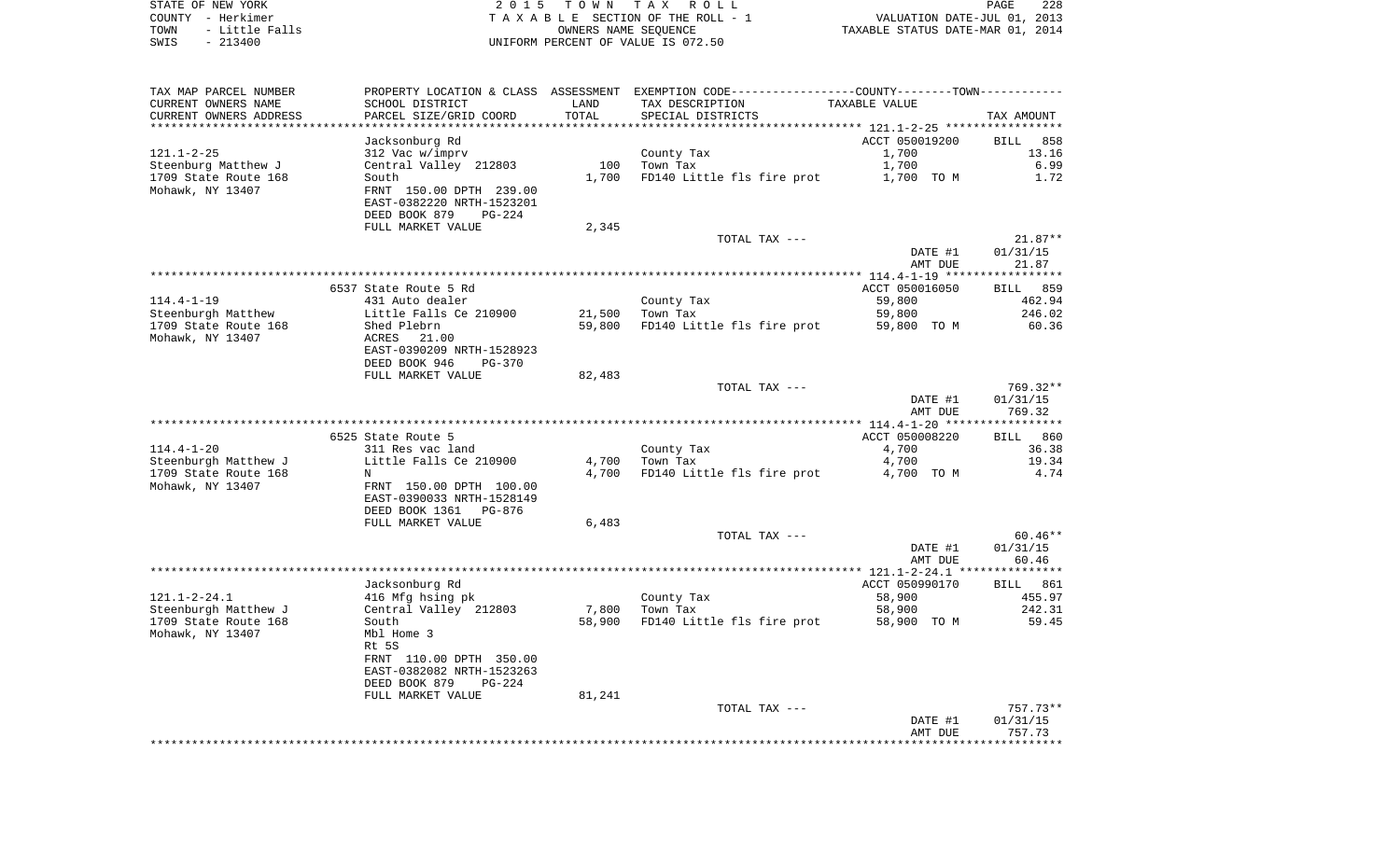| STATE OF NEW YORK<br>COUNTY - Herkimer<br>- Little Falls<br>TOWN<br>SWIS<br>$-213400$ | 2 0 1 5                                                                                                  | T O W N       | TAX ROLL<br>TAXABLE SECTION OF THE ROLL - 1<br>OWNERS NAME SEQUENCE<br>UNIFORM PERCENT OF VALUE IS 072.50                             | VALUATION DATE-JUL 01, 2013<br>TAXABLE STATUS DATE-MAR 01, 2014 | PAGE<br>229                                   |
|---------------------------------------------------------------------------------------|----------------------------------------------------------------------------------------------------------|---------------|---------------------------------------------------------------------------------------------------------------------------------------|-----------------------------------------------------------------|-----------------------------------------------|
| TAX MAP PARCEL NUMBER<br>CURRENT OWNERS NAME<br>CURRENT OWNERS ADDRESS                | SCHOOL DISTRICT<br>PARCEL SIZE/GRID COORD                                                                | LAND<br>TOTAL | PROPERTY LOCATION & CLASS ASSESSMENT EXEMPTION CODE---------------COUNTY-------TOWN----------<br>TAX DESCRIPTION<br>SPECIAL DISTRICTS | TAXABLE VALUE                                                   | TAX AMOUNT                                    |
| *************************                                                             |                                                                                                          |               |                                                                                                                                       |                                                                 |                                               |
|                                                                                       | State Route 168                                                                                          |               |                                                                                                                                       | ACCT 050019400                                                  | <b>BILL</b><br>862                            |
| $121.1 - 2 - 26$<br>Steenburgh Matthew J<br>1709 State Route 168<br>Mohawk, NY 13407  | 270 Mfg housing<br>Central Valley 212803<br>South<br>Mbl Hm 1/2Ac<br>$Rt$ 5-S<br>FRNT 150.00 DPTH 116.00 | 26,900        | County Tax<br>$6.400$ Town Tax<br>FD140 Little fls fire prot                                                                          | 26,900<br>26,900<br>700 TO M                                    | 208.24<br>110.67<br>.71                       |
|                                                                                       | EAST-0382208 NRTH-1523370<br>DEED BOOK 879<br>PG-224                                                     |               |                                                                                                                                       |                                                                 |                                               |
|                                                                                       | FULL MARKET VALUE                                                                                        | 37,103        |                                                                                                                                       |                                                                 |                                               |
|                                                                                       |                                                                                                          |               | TOTAL TAX ---                                                                                                                         | DATE #1<br>AMT DUE                                              | $319.62**$<br>01/31/15<br>319.62              |
|                                                                                       |                                                                                                          |               |                                                                                                                                       |                                                                 |                                               |
| $121.1 - 2 - 47.1$<br>Stegich James                                                   | Jacksonburg Rd<br>312 Vac w/imprv<br>Central Valley 212803                                               | 3,000         | County Tax<br>Town Tax                                                                                                                | ACCT 050014640<br>9,000<br>9,000                                | 863<br>BILL<br>69.67<br>37.03                 |
| 122 Stegich Rd<br>Mohawk, NY 13407                                                    | W<br>$R-1$ 2A<br>$Rt-5S$<br>ACRES<br>2.80                                                                | 9,000         | FD140 Little fls fire prot                                                                                                            | 9,000 TO M                                                      | 9.08                                          |
|                                                                                       | EAST-0384057 NRTH-1523990<br>DEED BOOK 00639 PG-00688<br>FULL MARKET VALUE                               | 12,414        |                                                                                                                                       |                                                                 |                                               |
|                                                                                       |                                                                                                          |               | TOTAL TAX ---                                                                                                                         | DATE #1<br>AMT DUE                                              | 115.78**<br>01/31/15<br>115.78                |
|                                                                                       | 120 Stegich Rd                                                                                           |               |                                                                                                                                       | ************** 121.1-2-47.299 *************<br>ACCT 050099500   | BILL 864                                      |
| $121.1 - 2 - 47.299$<br>Stegich James                                                 | 210 1 Family Res<br>Central Valley 212803                                                                | 300           | County Tax<br>Town Tax                                                                                                                | 39,500<br>39,500                                                | 305.79<br>162.50                              |
| 120 Stegich Rd<br>Mohawk, NY 13407                                                    | R-1 On 121.1-2-47.2<br>FRNT<br>$0.01$ DPTH<br>0.01                                                       | 39,500        | FD140 Little fls fire prot                                                                                                            | 39,500 TO M                                                     | 39.87                                         |
|                                                                                       | EAST-0347232 NRTH-1099371<br>FULL MARKET VALUE                                                           | 54,483        | TOTAL TAX ---                                                                                                                         |                                                                 | $508.16**$                                    |
|                                                                                       |                                                                                                          |               |                                                                                                                                       | DATE #1<br>AMT DUE                                              | 01/31/15<br>508.16                            |
|                                                                                       |                                                                                                          |               |                                                                                                                                       |                                                                 |                                               |
| $121.1 - 2 - 47.2$<br>Stegich James F                                                 | 122 Stegich Rd<br>210 1 Family Res<br>Central Valley 212803                                              | 2,500         | County Tax<br>Town Tax                                                                                                                | ACCT 050014580<br>40,500<br>40,500                              | BILL 865<br>313.53<br>166.62                  |
| 122 Stegich Rd<br>Mohawk, NY 13407                                                    | Ν<br>$Rt-5S$<br>ACRES<br>2.50<br>EAST-0383761 NRTH-1523827<br>DEED BOOK 00640 PG-00637                   | 40,500        | FD140 Little fls fire prot                                                                                                            | 40,500 TO M                                                     | 40.88                                         |
|                                                                                       | FULL MARKET VALUE                                                                                        | 55,862        |                                                                                                                                       |                                                                 |                                               |
|                                                                                       |                                                                                                          |               | TOTAL TAX ---                                                                                                                         | DATE #1<br>AMT DUE                                              | 521.03**<br>01/31/15<br>521.03<br>*********** |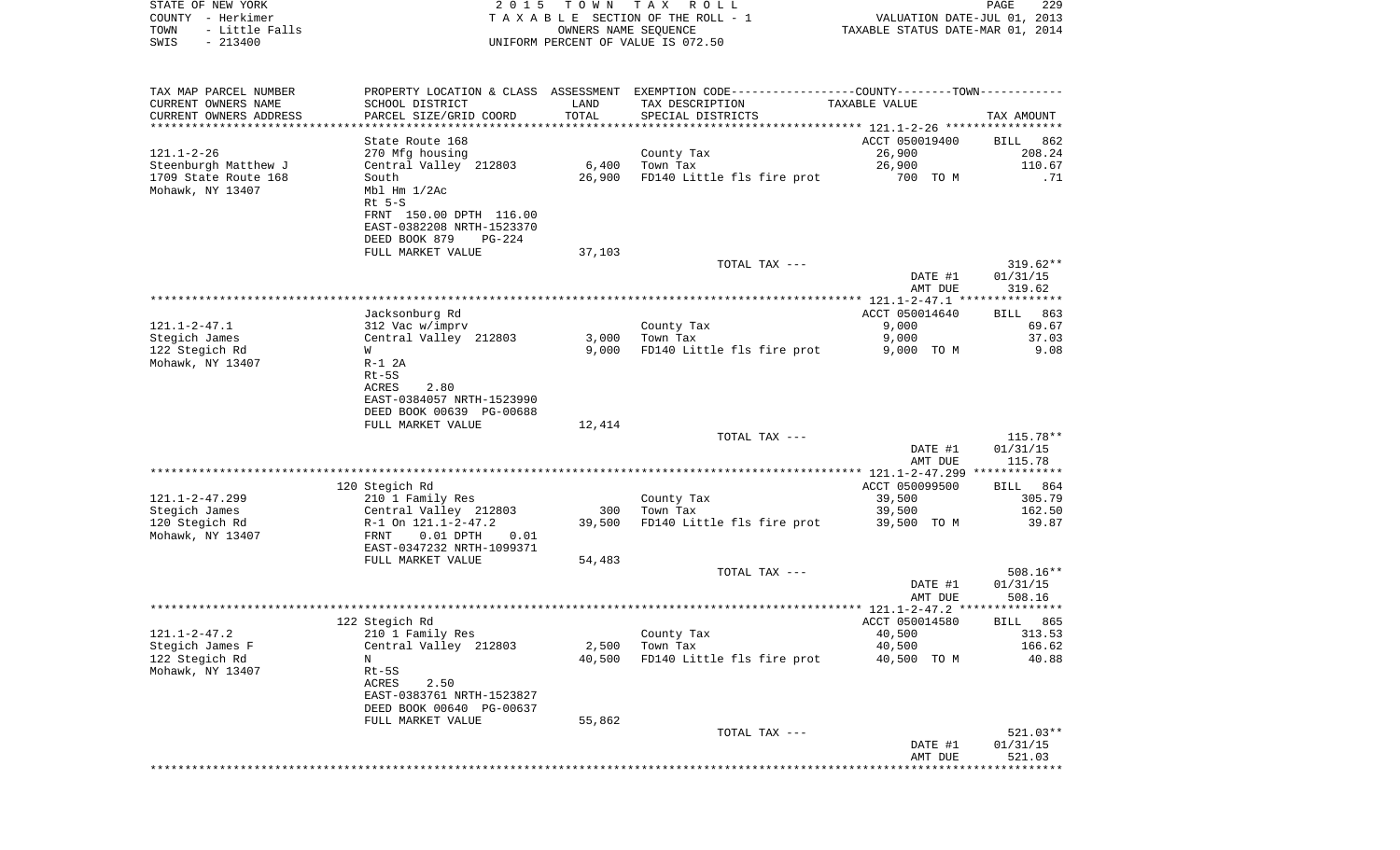| COUNTY - Herkimer<br>TOWN<br>- Little Falls<br>SWIS<br>$-213400$ |                                                                                                        | OWNERS NAME SEQUENCE | TAXABLE SECTION OF THE ROLL - 1<br>UNIFORM PERCENT OF VALUE IS 072.50                                               | VALUATION DATE-JUL 01, 2013<br>TAXABLE STATUS DATE-MAR 01, 2014 |                                      |
|------------------------------------------------------------------|--------------------------------------------------------------------------------------------------------|----------------------|---------------------------------------------------------------------------------------------------------------------|-----------------------------------------------------------------|--------------------------------------|
| TAX MAP PARCEL NUMBER<br>CURRENT OWNERS NAME                     | SCHOOL DISTRICT                                                                                        | LAND                 | PROPERTY LOCATION & CLASS ASSESSMENT EXEMPTION CODE----------------COUNTY--------TOWN-----------<br>TAX DESCRIPTION | TAXABLE VALUE                                                   |                                      |
| CURRENT OWNERS ADDRESS<br>**********************                 | PARCEL SIZE/GRID COORD                                                                                 | TOTAL                | SPECIAL DISTRICTS                                                                                                   |                                                                 | TAX AMOUNT                           |
|                                                                  | 1289 Aney Hill Rd                                                                                      |                      |                                                                                                                     | ACCT 050003870                                                  | BILL 866                             |
| $127.4 - 2 - 2.1$                                                | 210 1 Family Res                                                                                       |                      | County Tax                                                                                                          | 49,000                                                          | 379.33                               |
| Sterling Timothy C                                               | Central Valley 212803                                                                                  | 15,700               | Town Tax                                                                                                            | 49,000                                                          | 201.59                               |
| 1289 Aney Hill Rd<br>Mohawk, NY 13407                            | $\mathbf N$<br>R-1<br>Rt-167<br>ACRES<br>6.20<br>EAST-0384109 NRTH-1503552<br>DEED BOOK 1457<br>PG-139 | 49,000               | FD140 Little fls fire prot                                                                                          | 49,000 TO M                                                     | 49.46                                |
|                                                                  | FULL MARKET VALUE                                                                                      | 67,586               |                                                                                                                     |                                                                 |                                      |
|                                                                  |                                                                                                        |                      | TOTAL TAX ---                                                                                                       | DATE #1<br>AMT DUE                                              | 630.38**<br>01/31/15<br>630.38       |
|                                                                  |                                                                                                        |                      |                                                                                                                     |                                                                 |                                      |
| $114.4 - 1 - 15$                                                 | State Route 5                                                                                          |                      |                                                                                                                     | ACCT 050000780                                                  | BILL 867                             |
| Stock's Garage, Inc                                              | 330 Vacant comm<br>Little Falls Ce 210900                                                              | 4,000                | County Tax<br>Town Tax                                                                                              | 4,000<br>4,000                                                  | 30.97<br>16.46                       |
| 6636 State Route 5 Rd                                            | FRNT 169.00 DPTH                                                                                       | 4,000                | School Relevy                                                                                                       |                                                                 | 172.18                               |
| Little Falls, NY 13365                                           | ACRES<br>3.60<br>EAST-0391244 NRTH-1529560<br>DEED BOOK 1315<br>PG-303                                 |                      | FD140 Little fls fire prot                                                                                          | 4,000 TO M                                                      | 4.04                                 |
|                                                                  | FULL MARKET VALUE                                                                                      | 5,517                | TOTAL TAX ---                                                                                                       |                                                                 | $223.65**$                           |
|                                                                  |                                                                                                        |                      |                                                                                                                     | DATE #1<br>AMT DUE                                              | 01/31/15<br>223.65                   |
|                                                                  |                                                                                                        |                      |                                                                                                                     |                                                                 |                                      |
|                                                                  | State Route 5 Rd                                                                                       |                      |                                                                                                                     | ACCT 050006120                                                  | BILL 868                             |
| 114.4-1-18<br>Stock's Garage, Inc                                | 431 Auto dealer<br>Little Falls Ce 210900                                                              | 8,300                | County Tax<br>Town Tax                                                                                              | 125,000<br>125,000                                              | 967.68<br>514.25                     |
| 6636 State Route 5 Rd                                            | FRNT 600.00 DPTH 90.00                                                                                 | 125,000              | School Relevy                                                                                                       |                                                                 | 5,380.60                             |
| Little Falls, NY 13365                                           | EAST-0391729 NRTH-1529296<br>DEED BOOK 1315 PG-303                                                     |                      | FD140 Little fls fire prot 125,000 TO M                                                                             |                                                                 | 126.16                               |
|                                                                  | FULL MARKET VALUE                                                                                      | 172,414              |                                                                                                                     |                                                                 |                                      |
|                                                                  |                                                                                                        |                      | TOTAL TAX ---                                                                                                       | DATE #1<br>AMT DUE                                              | $6,988.69**$<br>01/31/15<br>6,988.69 |
|                                                                  |                                                                                                        |                      |                                                                                                                     |                                                                 |                                      |
|                                                                  | State Route 5                                                                                          |                      |                                                                                                                     | ACCT 050099550                                                  | BILL 869                             |
| 114.4-1-37                                                       | 330 Vacant comm                                                                                        |                      | County Tax                                                                                                          | 5,500                                                           | 42.58                                |
| Stock's Garage, Inc<br>6636 State Route 5 Rd                     | Little Falls Ce 210900<br>ACRES 3.00                                                                   | 5,500<br>5,500       | Town Tax<br>School Relevy                                                                                           | 5,500                                                           | 22.63<br>236.76                      |
| Little Falls, NY 13365                                           | EAST-0390791 NRTH-1528461<br>DEED BOOK 1315<br>PG-303                                                  |                      | FD140 Little fls fire prot 5,500 TO M                                                                               |                                                                 | 5.55                                 |
|                                                                  | FULL MARKET VALUE                                                                                      | 7,586                |                                                                                                                     |                                                                 |                                      |
|                                                                  |                                                                                                        |                      | TOTAL TAX ---                                                                                                       | DATE #1                                                         | $307.52**$<br>01/31/15               |
|                                                                  |                                                                                                        |                      |                                                                                                                     | AMT DUE                                                         | 307.52<br>* * * * * * * * * * * *    |

STATE OF NEW YORK **EXECUTE:**  $2015$  TOWN TAX ROLL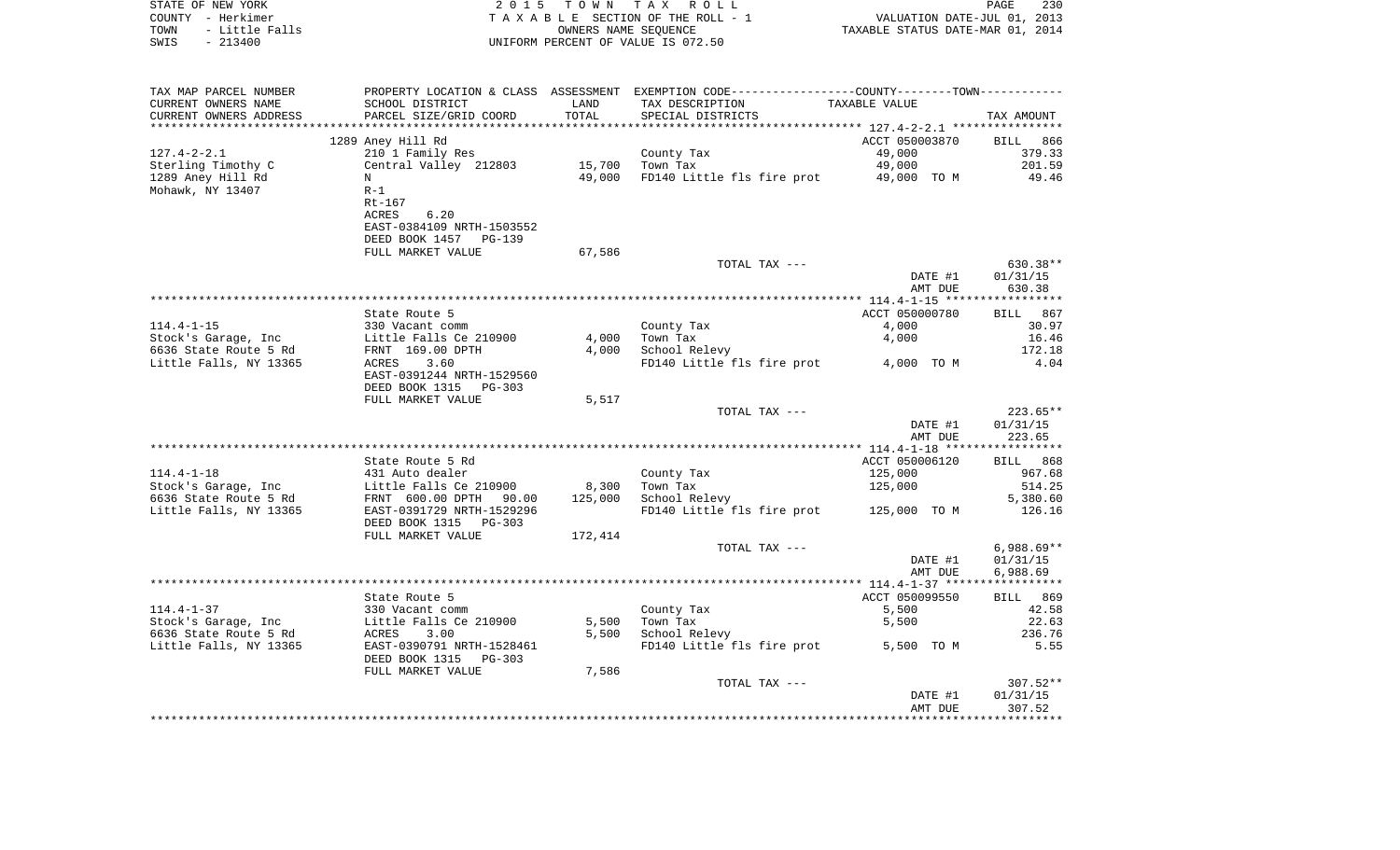|      | STATE OF NEW YORK | 2015 TOWN TAX ROLL                 |                                  | PAGE | 231 |
|------|-------------------|------------------------------------|----------------------------------|------|-----|
|      | COUNTY - Herkimer | TAXABLE SECTION OF THE ROLL - 1    | VALUATION DATE-JUL 01, 2013      |      |     |
| TOWN | - Little Falls    | OWNERS NAME SEOUENCE               | TAXABLE STATUS DATE-MAR 01, 2014 |      |     |
| SWIS | $-213400$         | UNIFORM PERCENT OF VALUE IS 072.50 |                                  |      |     |

| TAX MAP PARCEL NUMBER    |                                                      |         | PROPERTY LOCATION & CLASS ASSESSMENT EXEMPTION CODE----------------COUNTY-------TOWN---------- |                |                    |
|--------------------------|------------------------------------------------------|---------|------------------------------------------------------------------------------------------------|----------------|--------------------|
| CURRENT OWNERS NAME      | SCHOOL DISTRICT                                      | LAND    | TAX DESCRIPTION                                                                                | TAXABLE VALUE  |                    |
| CURRENT OWNERS ADDRESS   | PARCEL SIZE/GRID COORD                               | TOTAL   | SPECIAL DISTRICTS                                                                              |                | TAX AMOUNT         |
|                          |                                                      |         |                                                                                                |                |                    |
|                          | 1256 State Route 5S                                  |         |                                                                                                | ACCT 050014670 | BILL 870           |
| $121.1 - 2 - 45$         | 210 1 Family Res                                     |         | County Tax                                                                                     | 43,900         | 339.85             |
| Stoiber Frank            | Central Valley 212803                                | 6,100   | Town Tax                                                                                       | 43,900         | 180.60             |
| 4338 State Route 28      | S                                                    | 43,900  | School Relevy                                                                                  |                | 1,236.35           |
| Herkimer, NY 13350       | $R-1$ $1/2A$                                         |         | FD140 Little fls fire prot                                                                     | 43,900 TO M    | 44.31              |
|                          | $Rt-5S$                                              |         |                                                                                                |                |                    |
|                          | FRNT 240.00 DPTH 108.00                              |         |                                                                                                |                |                    |
|                          | EAST-0383431 NRTH-1523545                            |         |                                                                                                |                |                    |
|                          | DEED BOOK 852<br>$PG-473$                            |         |                                                                                                |                |                    |
|                          | FULL MARKET VALUE                                    | 60,552  |                                                                                                |                |                    |
|                          |                                                      |         | TOTAL TAX ---                                                                                  |                | 1,801.11**         |
|                          |                                                      |         |                                                                                                | DATE #1        | 01/31/15           |
|                          |                                                      |         |                                                                                                | AMT DUE        | 1,801.11           |
|                          |                                                      |         |                                                                                                |                |                    |
|                          | 1201 State Route 5S                                  |         |                                                                                                | ACCT 050008460 | BILL 871           |
| $121.1 - 2 - 10$         | 270 Mfg housing                                      |         | County Tax                                                                                     | 20,000         | 154.83             |
| Strong Andrew            | Central Valley 212803                                | 3,500   | Town Tax                                                                                       | 20,000         | 82.28              |
| 1201 State Route 5S      | S                                                    | 20,000  | School Relevy                                                                                  |                | 1.63               |
| Mohawk, NY 13407         | Trl 1/3A                                             |         | FD140 Little fls fire prot                                                                     | 20,000 TO M    | 20.19              |
|                          | Rt 5S                                                |         |                                                                                                |                |                    |
|                          | FRNT 150.00 DPTH 75.00                               |         |                                                                                                |                |                    |
|                          | EAST-0382211 NRTH-1523551                            |         |                                                                                                |                |                    |
|                          | DEED BOOK 896<br>$PG-11$                             |         |                                                                                                |                |                    |
|                          | FULL MARKET VALUE                                    | 27,586  |                                                                                                |                |                    |
|                          |                                                      |         | TOTAL TAX ---                                                                                  |                | 258.93**           |
|                          |                                                      |         |                                                                                                | DATE #1        | 01/31/15           |
|                          |                                                      |         |                                                                                                | AMT DUE        | 258.93             |
|                          |                                                      |         |                                                                                                |                |                    |
|                          | 602 Top Notch Rd                                     |         |                                                                                                | ACCT 050000700 | <b>BILL</b><br>872 |
| $114.2 - 2 - 5$          | 280 Res Multiple                                     |         | County Tax                                                                                     | 146,900        | 1,137.21           |
| Subasic Mohammed         | Little Falls Ce 210900                               | 54,800  | Town Tax                                                                                       | 146,900        | 604.35             |
| Subasic Dzevat Dzevahire | ACRES 105.00                                         | 146,900 | FD140 Little fls fire prot                                                                     | 3,900 TO M     | 3.94               |
| 60 Shewsbury Dr          | EAST-0394686 NRTH-1544872                            |         |                                                                                                |                |                    |
| Livingston, NJ 07039     | DEED BOOK 829<br>$PG-455$                            |         |                                                                                                |                |                    |
|                          | FULL MARKET VALUE                                    | 202,621 |                                                                                                |                |                    |
|                          |                                                      |         | TOTAL TAX ---                                                                                  |                | $1,745.50**$       |
|                          |                                                      |         |                                                                                                | DATE #1        | 01/31/15           |
|                          |                                                      |         |                                                                                                | AMT DUE        | 1,745.50           |
|                          |                                                      |         |                                                                                                |                |                    |
|                          | 126 High School Rd                                   |         |                                                                                                | ACCT 050000540 | BILL 873           |
| $114.51 - 2 - 2$         | 210 1 Family Res                                     |         | County Tax                                                                                     | 99,100         | 767.17             |
| Suhag Rajvir             | Little Falls Ce 210900                               | 5,800   | Town Tax                                                                                       | 99,100         | 407.70             |
| Suhaq Sunita             | E                                                    | 99,100  | FD140 Little fls fire prot                                                                     | 99,100 TO M    | 100.02             |
| 126 High School Rd       | $R-1$                                                |         |                                                                                                |                |                    |
| Little Falls, NY 13365   | Longview Rd                                          |         |                                                                                                |                |                    |
|                          | FRNT 150.00 DPTH 134.40<br>EAST-0391672 NRTH-1537878 |         |                                                                                                |                |                    |
|                          | DEED BOOK 937<br>PG-373                              |         |                                                                                                |                |                    |
|                          |                                                      |         |                                                                                                |                |                    |
|                          | FULL MARKET VALUE                                    | 136,690 | TOTAL TAX ---                                                                                  |                | 1,274.89**         |
|                          |                                                      |         |                                                                                                | DATE #1        | 01/31/15           |
|                          |                                                      |         |                                                                                                | AMT DUE        | 1,274.89           |
|                          |                                                      |         |                                                                                                |                |                    |
|                          |                                                      |         |                                                                                                |                |                    |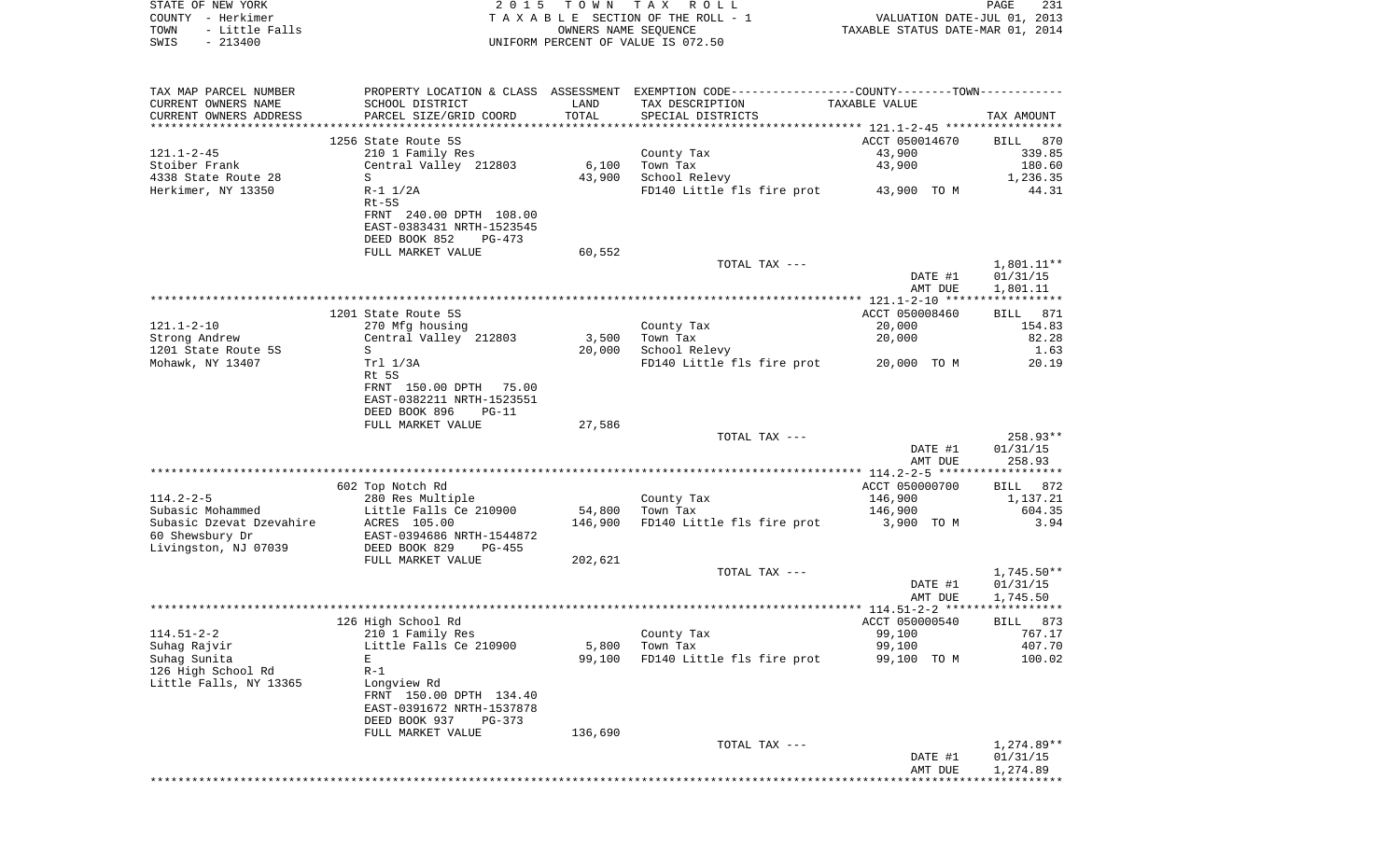| TAXABLE SECTION OF THE ROLL - 1<br>COUNTY - Herkimer<br>VALUATION DATE-JUL 01, 2013<br>- Little Falls<br>OWNERS NAME SEQUENCE<br>TOWN<br>TAXABLE STATUS DATE-MAR 01, 2014<br>$-213400$<br>UNIFORM PERCENT OF VALUE IS 072.50<br>SWIS<br>PROPERTY LOCATION & CLASS ASSESSMENT EXEMPTION CODE----------------COUNTY-------TOWN----------<br>TAX MAP PARCEL NUMBER<br>CURRENT OWNERS NAME<br>SCHOOL DISTRICT<br>LAND<br>TAX DESCRIPTION<br>TAXABLE VALUE<br>TOTAL<br>CURRENT OWNERS ADDRESS<br>PARCEL SIZE/GRID COORD<br>SPECIAL DISTRICTS<br>TAX AMOUNT<br>ACCT 050015030<br>1828 State Route 168<br><b>BILL</b><br>874<br>$127.4 - 2 - 19$<br>270 Mfg housing<br>VET WAR CT 41121<br>5,595<br>5,595<br>31,705<br>245.44<br>Sullivan Harold<br>Owen D Young<br>215001<br>7,600<br>County Tax<br>Sullivan Sharon<br>130.43<br>N<br>37,300<br>Town Tax<br>31,705<br>1828 State Route 168<br>$R-1$<br>37,300 TO M<br>37.65<br>FD140 Little fls fire prot<br>Rt 168<br>Mohawk, NY 13407<br>FRNT 180.00 DPTH 155.00<br>ACRES<br>0.89<br>EAST-0388390 NRTH-1501782<br>DEED BOOK 770<br>PG-535<br>FULL MARKET VALUE<br>51,448<br>TOTAL TAX ---<br>$413.52**$<br>DATE #1<br>01/31/15<br>413.52<br>AMT DUE<br>Fairfield Rd<br>ACCT 050019670<br>875<br>BILL<br>$114.2 - 2 - 6.1$<br>314 Rural vac<10<br>8,100<br>62.71<br>County Tax<br>Sullivan John C<br>Little Falls Ce 210900<br>8,100<br>33.32<br>8,100<br>Town Tax<br>Pedrick Ann<br>8.18<br>8.100<br>FD140 Little fls fire prot<br>8,100 TO M<br>East<br>126 Yellow Church Rd<br>ACRES<br>4.70<br>Little Falls, NY 13365<br>EAST-0396801 NRTH-1544095<br>DEED BOOK 865<br>PG-439<br>FULL MARKET VALUE<br>11,172<br>TOTAL TAX ---<br>104.21**<br>DATE #1<br>01/31/15<br>AMT DUE<br>104.21<br>ACCT 050019680<br>174 State Route 170<br>BILL 876<br>$114.2 - 2 - 6.2$<br>County Tax<br>69,400<br>537.25<br>270 Mfg housing |
|---------------------------------------------------------------------------------------------------------------------------------------------------------------------------------------------------------------------------------------------------------------------------------------------------------------------------------------------------------------------------------------------------------------------------------------------------------------------------------------------------------------------------------------------------------------------------------------------------------------------------------------------------------------------------------------------------------------------------------------------------------------------------------------------------------------------------------------------------------------------------------------------------------------------------------------------------------------------------------------------------------------------------------------------------------------------------------------------------------------------------------------------------------------------------------------------------------------------------------------------------------------------------------------------------------------------------------------------------------------------------------------------------------------------------------------------------------------------------------------------------------------------------------------------------------------------------------------------------------------------------------------------------------------------------------------------------------------------------------------------------------------------------------------------------------------------------------------------------------------------|
|                                                                                                                                                                                                                                                                                                                                                                                                                                                                                                                                                                                                                                                                                                                                                                                                                                                                                                                                                                                                                                                                                                                                                                                                                                                                                                                                                                                                                                                                                                                                                                                                                                                                                                                                                                                                                                                                     |
|                                                                                                                                                                                                                                                                                                                                                                                                                                                                                                                                                                                                                                                                                                                                                                                                                                                                                                                                                                                                                                                                                                                                                                                                                                                                                                                                                                                                                                                                                                                                                                                                                                                                                                                                                                                                                                                                     |
|                                                                                                                                                                                                                                                                                                                                                                                                                                                                                                                                                                                                                                                                                                                                                                                                                                                                                                                                                                                                                                                                                                                                                                                                                                                                                                                                                                                                                                                                                                                                                                                                                                                                                                                                                                                                                                                                     |
|                                                                                                                                                                                                                                                                                                                                                                                                                                                                                                                                                                                                                                                                                                                                                                                                                                                                                                                                                                                                                                                                                                                                                                                                                                                                                                                                                                                                                                                                                                                                                                                                                                                                                                                                                                                                                                                                     |
|                                                                                                                                                                                                                                                                                                                                                                                                                                                                                                                                                                                                                                                                                                                                                                                                                                                                                                                                                                                                                                                                                                                                                                                                                                                                                                                                                                                                                                                                                                                                                                                                                                                                                                                                                                                                                                                                     |
|                                                                                                                                                                                                                                                                                                                                                                                                                                                                                                                                                                                                                                                                                                                                                                                                                                                                                                                                                                                                                                                                                                                                                                                                                                                                                                                                                                                                                                                                                                                                                                                                                                                                                                                                                                                                                                                                     |
|                                                                                                                                                                                                                                                                                                                                                                                                                                                                                                                                                                                                                                                                                                                                                                                                                                                                                                                                                                                                                                                                                                                                                                                                                                                                                                                                                                                                                                                                                                                                                                                                                                                                                                                                                                                                                                                                     |
|                                                                                                                                                                                                                                                                                                                                                                                                                                                                                                                                                                                                                                                                                                                                                                                                                                                                                                                                                                                                                                                                                                                                                                                                                                                                                                                                                                                                                                                                                                                                                                                                                                                                                                                                                                                                                                                                     |
|                                                                                                                                                                                                                                                                                                                                                                                                                                                                                                                                                                                                                                                                                                                                                                                                                                                                                                                                                                                                                                                                                                                                                                                                                                                                                                                                                                                                                                                                                                                                                                                                                                                                                                                                                                                                                                                                     |
|                                                                                                                                                                                                                                                                                                                                                                                                                                                                                                                                                                                                                                                                                                                                                                                                                                                                                                                                                                                                                                                                                                                                                                                                                                                                                                                                                                                                                                                                                                                                                                                                                                                                                                                                                                                                                                                                     |
|                                                                                                                                                                                                                                                                                                                                                                                                                                                                                                                                                                                                                                                                                                                                                                                                                                                                                                                                                                                                                                                                                                                                                                                                                                                                                                                                                                                                                                                                                                                                                                                                                                                                                                                                                                                                                                                                     |
|                                                                                                                                                                                                                                                                                                                                                                                                                                                                                                                                                                                                                                                                                                                                                                                                                                                                                                                                                                                                                                                                                                                                                                                                                                                                                                                                                                                                                                                                                                                                                                                                                                                                                                                                                                                                                                                                     |
|                                                                                                                                                                                                                                                                                                                                                                                                                                                                                                                                                                                                                                                                                                                                                                                                                                                                                                                                                                                                                                                                                                                                                                                                                                                                                                                                                                                                                                                                                                                                                                                                                                                                                                                                                                                                                                                                     |
|                                                                                                                                                                                                                                                                                                                                                                                                                                                                                                                                                                                                                                                                                                                                                                                                                                                                                                                                                                                                                                                                                                                                                                                                                                                                                                                                                                                                                                                                                                                                                                                                                                                                                                                                                                                                                                                                     |
|                                                                                                                                                                                                                                                                                                                                                                                                                                                                                                                                                                                                                                                                                                                                                                                                                                                                                                                                                                                                                                                                                                                                                                                                                                                                                                                                                                                                                                                                                                                                                                                                                                                                                                                                                                                                                                                                     |
|                                                                                                                                                                                                                                                                                                                                                                                                                                                                                                                                                                                                                                                                                                                                                                                                                                                                                                                                                                                                                                                                                                                                                                                                                                                                                                                                                                                                                                                                                                                                                                                                                                                                                                                                                                                                                                                                     |
|                                                                                                                                                                                                                                                                                                                                                                                                                                                                                                                                                                                                                                                                                                                                                                                                                                                                                                                                                                                                                                                                                                                                                                                                                                                                                                                                                                                                                                                                                                                                                                                                                                                                                                                                                                                                                                                                     |
|                                                                                                                                                                                                                                                                                                                                                                                                                                                                                                                                                                                                                                                                                                                                                                                                                                                                                                                                                                                                                                                                                                                                                                                                                                                                                                                                                                                                                                                                                                                                                                                                                                                                                                                                                                                                                                                                     |
|                                                                                                                                                                                                                                                                                                                                                                                                                                                                                                                                                                                                                                                                                                                                                                                                                                                                                                                                                                                                                                                                                                                                                                                                                                                                                                                                                                                                                                                                                                                                                                                                                                                                                                                                                                                                                                                                     |
|                                                                                                                                                                                                                                                                                                                                                                                                                                                                                                                                                                                                                                                                                                                                                                                                                                                                                                                                                                                                                                                                                                                                                                                                                                                                                                                                                                                                                                                                                                                                                                                                                                                                                                                                                                                                                                                                     |
|                                                                                                                                                                                                                                                                                                                                                                                                                                                                                                                                                                                                                                                                                                                                                                                                                                                                                                                                                                                                                                                                                                                                                                                                                                                                                                                                                                                                                                                                                                                                                                                                                                                                                                                                                                                                                                                                     |
|                                                                                                                                                                                                                                                                                                                                                                                                                                                                                                                                                                                                                                                                                                                                                                                                                                                                                                                                                                                                                                                                                                                                                                                                                                                                                                                                                                                                                                                                                                                                                                                                                                                                                                                                                                                                                                                                     |
|                                                                                                                                                                                                                                                                                                                                                                                                                                                                                                                                                                                                                                                                                                                                                                                                                                                                                                                                                                                                                                                                                                                                                                                                                                                                                                                                                                                                                                                                                                                                                                                                                                                                                                                                                                                                                                                                     |
|                                                                                                                                                                                                                                                                                                                                                                                                                                                                                                                                                                                                                                                                                                                                                                                                                                                                                                                                                                                                                                                                                                                                                                                                                                                                                                                                                                                                                                                                                                                                                                                                                                                                                                                                                                                                                                                                     |
|                                                                                                                                                                                                                                                                                                                                                                                                                                                                                                                                                                                                                                                                                                                                                                                                                                                                                                                                                                                                                                                                                                                                                                                                                                                                                                                                                                                                                                                                                                                                                                                                                                                                                                                                                                                                                                                                     |
|                                                                                                                                                                                                                                                                                                                                                                                                                                                                                                                                                                                                                                                                                                                                                                                                                                                                                                                                                                                                                                                                                                                                                                                                                                                                                                                                                                                                                                                                                                                                                                                                                                                                                                                                                                                                                                                                     |
|                                                                                                                                                                                                                                                                                                                                                                                                                                                                                                                                                                                                                                                                                                                                                                                                                                                                                                                                                                                                                                                                                                                                                                                                                                                                                                                                                                                                                                                                                                                                                                                                                                                                                                                                                                                                                                                                     |
|                                                                                                                                                                                                                                                                                                                                                                                                                                                                                                                                                                                                                                                                                                                                                                                                                                                                                                                                                                                                                                                                                                                                                                                                                                                                                                                                                                                                                                                                                                                                                                                                                                                                                                                                                                                                                                                                     |
|                                                                                                                                                                                                                                                                                                                                                                                                                                                                                                                                                                                                                                                                                                                                                                                                                                                                                                                                                                                                                                                                                                                                                                                                                                                                                                                                                                                                                                                                                                                                                                                                                                                                                                                                                                                                                                                                     |
|                                                                                                                                                                                                                                                                                                                                                                                                                                                                                                                                                                                                                                                                                                                                                                                                                                                                                                                                                                                                                                                                                                                                                                                                                                                                                                                                                                                                                                                                                                                                                                                                                                                                                                                                                                                                                                                                     |
|                                                                                                                                                                                                                                                                                                                                                                                                                                                                                                                                                                                                                                                                                                                                                                                                                                                                                                                                                                                                                                                                                                                                                                                                                                                                                                                                                                                                                                                                                                                                                                                                                                                                                                                                                                                                                                                                     |
| Sullivan Kevin<br>Little Falls Ce 210900<br>14,800<br>69,400<br>285.51<br>Town Tax                                                                                                                                                                                                                                                                                                                                                                                                                                                                                                                                                                                                                                                                                                                                                                                                                                                                                                                                                                                                                                                                                                                                                                                                                                                                                                                                                                                                                                                                                                                                                                                                                                                                                                                                                                                  |
| Sullivan Veronica<br>ACRES<br>1.70<br>69,400<br>FD140 Little fls fire prot<br>70.05<br>69,400 TO M                                                                                                                                                                                                                                                                                                                                                                                                                                                                                                                                                                                                                                                                                                                                                                                                                                                                                                                                                                                                                                                                                                                                                                                                                                                                                                                                                                                                                                                                                                                                                                                                                                                                                                                                                                  |
| EAST-0396970 NRTH-1542912<br>174 State Route 170                                                                                                                                                                                                                                                                                                                                                                                                                                                                                                                                                                                                                                                                                                                                                                                                                                                                                                                                                                                                                                                                                                                                                                                                                                                                                                                                                                                                                                                                                                                                                                                                                                                                                                                                                                                                                    |
| DEED BOOK 943<br>Little Falls, NY 13365<br>PG-244                                                                                                                                                                                                                                                                                                                                                                                                                                                                                                                                                                                                                                                                                                                                                                                                                                                                                                                                                                                                                                                                                                                                                                                                                                                                                                                                                                                                                                                                                                                                                                                                                                                                                                                                                                                                                   |
| FULL MARKET VALUE<br>95,724<br>TOTAL TAX ---<br>892.81**                                                                                                                                                                                                                                                                                                                                                                                                                                                                                                                                                                                                                                                                                                                                                                                                                                                                                                                                                                                                                                                                                                                                                                                                                                                                                                                                                                                                                                                                                                                                                                                                                                                                                                                                                                                                            |
| DATE #1<br>01/31/15                                                                                                                                                                                                                                                                                                                                                                                                                                                                                                                                                                                                                                                                                                                                                                                                                                                                                                                                                                                                                                                                                                                                                                                                                                                                                                                                                                                                                                                                                                                                                                                                                                                                                                                                                                                                                                                 |
| 892.81<br>AMT DUE                                                                                                                                                                                                                                                                                                                                                                                                                                                                                                                                                                                                                                                                                                                                                                                                                                                                                                                                                                                                                                                                                                                                                                                                                                                                                                                                                                                                                                                                                                                                                                                                                                                                                                                                                                                                                                                   |
|                                                                                                                                                                                                                                                                                                                                                                                                                                                                                                                                                                                                                                                                                                                                                                                                                                                                                                                                                                                                                                                                                                                                                                                                                                                                                                                                                                                                                                                                                                                                                                                                                                                                                                                                                                                                                                                                     |
| ACCT 050001380<br>1914 State Route 169<br>BILL 877                                                                                                                                                                                                                                                                                                                                                                                                                                                                                                                                                                                                                                                                                                                                                                                                                                                                                                                                                                                                                                                                                                                                                                                                                                                                                                                                                                                                                                                                                                                                                                                                                                                                                                                                                                                                                  |
| $107.3 - 1 - 6$<br>114 Sheep farm<br>County Tax<br>131,000<br>1,014.12<br>Little Falls Ce 210900<br>48,800<br>538.93<br>Town Tax<br>131,000<br>Swarey Henry                                                                                                                                                                                                                                                                                                                                                                                                                                                                                                                                                                                                                                                                                                                                                                                                                                                                                                                                                                                                                                                                                                                                                                                                                                                                                                                                                                                                                                                                                                                                                                                                                                                                                                         |
| 4,786.48<br>Swarey Sally<br>131,000<br>School Relevy<br>Е                                                                                                                                                                                                                                                                                                                                                                                                                                                                                                                                                                                                                                                                                                                                                                                                                                                                                                                                                                                                                                                                                                                                                                                                                                                                                                                                                                                                                                                                                                                                                                                                                                                                                                                                                                                                           |
| 132.22<br>1914 State Route 169<br>ACRES 103.10<br>FD140 Little fls fire prot<br>131,000 TO M                                                                                                                                                                                                                                                                                                                                                                                                                                                                                                                                                                                                                                                                                                                                                                                                                                                                                                                                                                                                                                                                                                                                                                                                                                                                                                                                                                                                                                                                                                                                                                                                                                                                                                                                                                        |
| Little Falls, NY 13365<br>EAST-0380005 NRTH-1546468                                                                                                                                                                                                                                                                                                                                                                                                                                                                                                                                                                                                                                                                                                                                                                                                                                                                                                                                                                                                                                                                                                                                                                                                                                                                                                                                                                                                                                                                                                                                                                                                                                                                                                                                                                                                                 |
| DEED BOOK 1327 PG-751<br>MAY BE SUBJECT TO PAYMENT<br>FULL MARKET VALUE<br>180,690                                                                                                                                                                                                                                                                                                                                                                                                                                                                                                                                                                                                                                                                                                                                                                                                                                                                                                                                                                                                                                                                                                                                                                                                                                                                                                                                                                                                                                                                                                                                                                                                                                                                                                                                                                                  |
| UNDER AGDIST LAW TIL 2018                                                                                                                                                                                                                                                                                                                                                                                                                                                                                                                                                                                                                                                                                                                                                                                                                                                                                                                                                                                                                                                                                                                                                                                                                                                                                                                                                                                                                                                                                                                                                                                                                                                                                                                                                                                                                                           |
| $6,471.75**$<br>TOTAL TAX ---                                                                                                                                                                                                                                                                                                                                                                                                                                                                                                                                                                                                                                                                                                                                                                                                                                                                                                                                                                                                                                                                                                                                                                                                                                                                                                                                                                                                                                                                                                                                                                                                                                                                                                                                                                                                                                       |
| 01/31/15                                                                                                                                                                                                                                                                                                                                                                                                                                                                                                                                                                                                                                                                                                                                                                                                                                                                                                                                                                                                                                                                                                                                                                                                                                                                                                                                                                                                                                                                                                                                                                                                                                                                                                                                                                                                                                                            |

AMT DUE 6,471.75 \*\*\*\*\*\*\*\*\*\*\*\*\*\*\*\*\*\*\*\*\*\*\*\*\*\*\*\*\*\*\*\*\*\*\*\*\*\*\*\*\*\*\*\*\*\*\*\*\*\*\*\*\*\*\*\*\*\*\*\*\*\*\*\*\*\*\*\*\*\*\*\*\*\*\*\*\*\*\*\*\*\*\*\*\*\*\*\*\*\*\*\*\*\*\*\*\*\*\*\*\*\*\*\*\*\*\*\*\*\*\*\*\*\*\*\*\*\*\*\*\*\*\*\*\*\*\*\*\*\*\*\*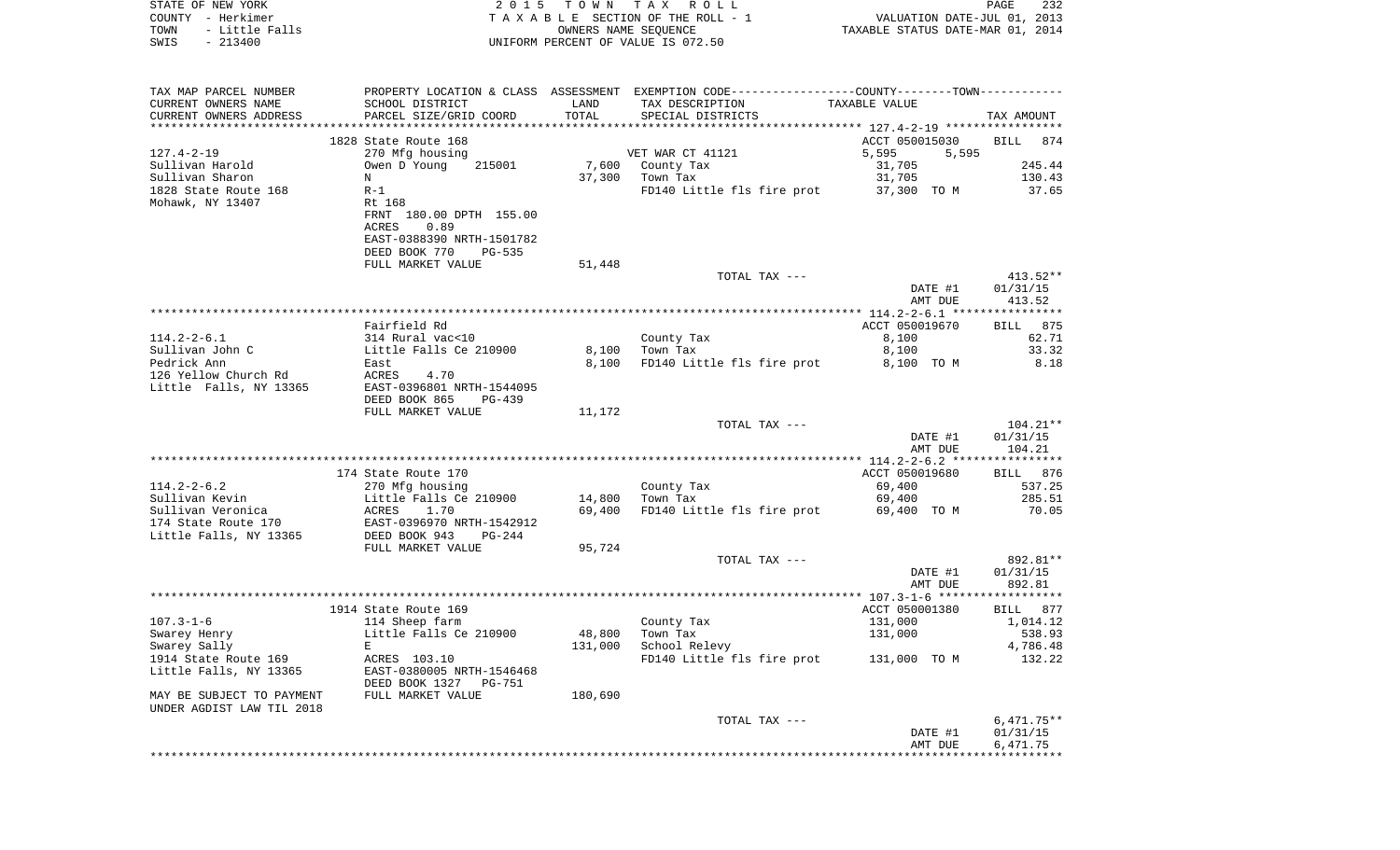| STATE OF NEW YORK                         | 2 0 1 5                                    | TOWN TAX | ROLL                                                                                          |                                  | 233<br>PAGE        |
|-------------------------------------------|--------------------------------------------|----------|-----------------------------------------------------------------------------------------------|----------------------------------|--------------------|
| COUNTY - Herkimer                         |                                            |          | TAXABLE SECTION OF THE ROLL - 1                                                               | VALUATION DATE-JUL 01, 2013      |                    |
| TOWN<br>- Little Falls                    |                                            |          | OWNERS NAME SEQUENCE                                                                          | TAXABLE STATUS DATE-MAR 01, 2014 |                    |
| $-213400$<br>SWIS                         |                                            |          | UNIFORM PERCENT OF VALUE IS 072.50                                                            |                                  |                    |
|                                           |                                            |          |                                                                                               |                                  |                    |
|                                           |                                            |          |                                                                                               |                                  |                    |
| TAX MAP PARCEL NUMBER                     |                                            |          | PROPERTY LOCATION & CLASS ASSESSMENT EXEMPTION CODE---------------COUNTY-------TOWN---------- |                                  |                    |
| CURRENT OWNERS NAME                       | SCHOOL DISTRICT                            | LAND     | TAX DESCRIPTION                                                                               | TAXABLE VALUE                    |                    |
| CURRENT OWNERS ADDRESS                    | PARCEL SIZE/GRID COORD                     | TOTAL    | SPECIAL DISTRICTS                                                                             |                                  | TAX AMOUNT         |
|                                           |                                            |          |                                                                                               |                                  |                    |
|                                           | 147 Overlook Rd                            |          |                                                                                               | ACCT 050018110                   | BILL<br>878        |
| 121.1-1-24<br>Sweet Daniel                | 210 1 Family Res<br>Little Falls Ce 210900 |          | County Tax                                                                                    | 50,350                           | 389.78<br>207.14   |
|                                           |                                            | 5,100    | Town Tax                                                                                      | 50,350<br>50,350 TO M            | 50.82              |
| 147 Overlook Rd<br>Little Falls, NY 13365 | Ν<br>R-1 100'X120'                         | 50,350   | FD140 Little fls fire prot                                                                    |                                  |                    |
|                                           | Overlook Rd                                |          |                                                                                               |                                  |                    |
|                                           | FRNT 150.00 DPTH 116.00                    |          |                                                                                               |                                  |                    |
|                                           | EAST-0383106 NRTH-1526993                  |          |                                                                                               |                                  |                    |
|                                           | DEED BOOK 1232<br>PG-606                   |          |                                                                                               |                                  |                    |
|                                           | FULL MARKET VALUE                          | 69,448   |                                                                                               |                                  |                    |
|                                           |                                            |          | TOTAL TAX ---                                                                                 |                                  | 647.74**           |
|                                           |                                            |          |                                                                                               | DATE #1                          | 01/31/15           |
|                                           |                                            |          |                                                                                               | AMT DUE                          | 647.74             |
|                                           |                                            |          |                                                                                               |                                  |                    |
|                                           | Overlook Rd                                |          |                                                                                               | ACCT 050019480                   | 879<br>BILL        |
| 121.1-1-26                                | 311 Res vac land                           |          | County Tax                                                                                    | 1,100                            | 8.52               |
| Sweet Daniel                              | Little Falls Ce 210900                     | 1,100    | Town Tax                                                                                      | 1,100                            | 4.53               |
| 147 Overlook Rd                           | North                                      | 1,100    | FD140 Little fls fire prot                                                                    | 200 TO M                         | .20                |
| Little Falls, NY 13365                    | $V-L$ 1/3 Ac                               |          |                                                                                               |                                  |                    |
|                                           | Overlook Rd                                |          |                                                                                               |                                  |                    |
|                                           | FRNT 150.00 DPTH 122.00                    |          |                                                                                               |                                  |                    |
|                                           | EAST-0383260 NRTH-1526986                  |          |                                                                                               |                                  |                    |
|                                           | DEED BOOK 1232<br>PG-606                   |          |                                                                                               |                                  |                    |
|                                           | FULL MARKET VALUE                          | 1,517    |                                                                                               |                                  |                    |
|                                           |                                            |          | TOTAL TAX ---                                                                                 |                                  | $13.25**$          |
|                                           |                                            |          |                                                                                               | DATE #1                          | 01/31/15           |
|                                           |                                            |          |                                                                                               | AMT DUE                          | 13.25              |
|                                           |                                            |          |                                                                                               |                                  |                    |
|                                           | 3454 State Route 167                       |          |                                                                                               | ACCT 050014730                   | BILL 880           |
| 121.4-2-40                                | 210 1 Family Res                           |          | County Tax                                                                                    | 71,800                           | 555.83             |
| Synenki Brian                             | Little Falls Ce 210900                     | 8,000    | Town Tax                                                                                      | 71,800                           | 295.38             |
| 3454 State Route 167                      | 1.00<br>ACRES                              | 71,800   | FD140 Little fls fire prot                                                                    | 71,800 TO M                      | 72.47              |
| Little Falls, NY 13365                    | EAST-0392774 NRTH-1515513                  |          |                                                                                               |                                  |                    |
|                                           | DEED BOOK 927<br>PG-319                    |          |                                                                                               |                                  |                    |
|                                           | FULL MARKET VALUE                          | 99,034   |                                                                                               |                                  |                    |
|                                           |                                            |          | TOTAL TAX ---                                                                                 |                                  | 923.68**           |
|                                           |                                            |          |                                                                                               | DATE #1<br>AMT DUE               | 01/31/15<br>923.68 |
|                                           |                                            |          |                                                                                               |                                  |                    |
|                                           | State Route 167                            |          |                                                                                               | ACCT 050012750                   |                    |
| 121.4-3-1                                 | 322 Rural vac>10                           |          | County Tax                                                                                    | 39,600                           | BILL 881<br>306.56 |
| Tahqavi Saeideh Moslem                    | Owen D Young<br>215001                     | 39,600   | Town Tax                                                                                      | 39,600                           | 162.91             |
| 132 Smith Clove Rd                        | E                                          | 39,600   | School Relevy                                                                                 |                                  | 1,027.66           |
| Central Valley, NY 10917-3402             | Rt 167                                     |          | FD140 Little fls fire prot                                                                    | 39,600 TO M                      | 39.97              |
|                                           | FRNT 256.00 DPTH                           |          |                                                                                               |                                  |                    |
|                                           | 30.00<br>ACRES                             |          |                                                                                               |                                  |                    |
|                                           | EAST-0388154 NRTH-1513337                  |          |                                                                                               |                                  |                    |
|                                           | DEED BOOK 1490<br>PG-897                   |          |                                                                                               |                                  |                    |
|                                           | FULL MARKET VALUE                          | 54,621   |                                                                                               |                                  |                    |
|                                           |                                            |          | TOTAL TAX ---                                                                                 |                                  | $1,537.10**$       |
|                                           |                                            |          |                                                                                               | DATE #1                          | 01/31/15           |
|                                           |                                            |          |                                                                                               | AMT DUE                          | 1,537.10           |
|                                           |                                            |          |                                                                                               |                                  |                    |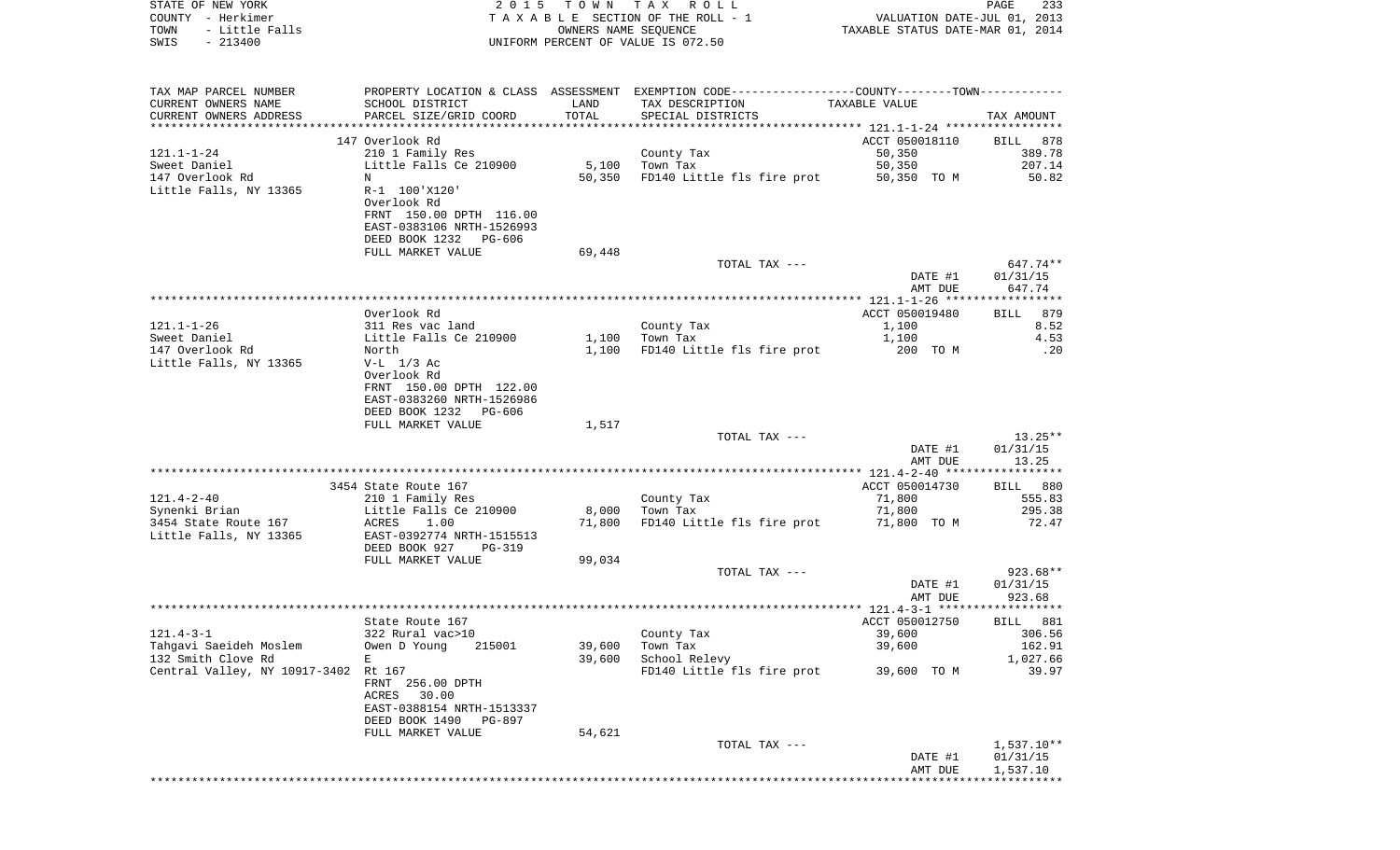|      | STATE OF NEW YORK   | 2015 TOWN TAX ROLL                 | PAGE                             | 234 |
|------|---------------------|------------------------------------|----------------------------------|-----|
|      | COUNTY - Herkimer   | TAXABLE SECTION OF THE ROLL - 1    | VALUATION DATE-JUL 01, 2013      |     |
|      | TOWN - Little Falls | OWNERS NAME SEOUENCE               | TAXABLE STATUS DATE-MAR 01, 2014 |     |
| SWIS | $-213400$           | UNIFORM PERCENT OF VALUE IS 072.50 |                                  |     |

| TAX MAP PARCEL NUMBER  |                                |         | PROPERTY LOCATION & CLASS ASSESSMENT EXEMPTION CODE----------------COUNTY-------TOWN-------- |                |              |
|------------------------|--------------------------------|---------|----------------------------------------------------------------------------------------------|----------------|--------------|
| CURRENT OWNERS NAME    | SCHOOL DISTRICT                | LAND    | TAX DESCRIPTION                                                                              | TAXABLE VALUE  |              |
| CURRENT OWNERS ADDRESS | PARCEL SIZE/GRID COORD         | TOTAL   | SPECIAL DISTRICTS                                                                            |                | TAX AMOUNT   |
|                        |                                |         |                                                                                              |                |              |
|                        | 3143 State Route 167           |         |                                                                                              | ACCT 050099200 | BILL 882     |
| $127.2 - 2 - 20.3$     | 240 Rural res                  |         | County Tax                                                                                   | 96,400         | 746.27       |
| Talaba David           | Little Falls Ce 210900         | 24,200  | Town Tax                                                                                     | 96,400         | 396.59       |
| Talaba Patricia        | West                           | 96,400  | FD140 Little fls fire prot                                                                   | 96,400 TO M    | 97.30        |
| 3143 State Route 167   | 14.40<br>ACRES                 |         |                                                                                              |                |              |
| Mohawk, NY 13407       | EAST-0393209 NRTH-1510929      |         |                                                                                              |                |              |
|                        | DEED BOOK 738<br><b>PG-218</b> |         |                                                                                              |                |              |
|                        | FULL MARKET VALUE              | 132,966 |                                                                                              |                |              |
|                        |                                |         | TOTAL TAX ---                                                                                |                | $1,240.16**$ |
|                        |                                |         |                                                                                              | DATE #1        | 01/31/15     |
|                        |                                |         |                                                                                              | AMT DUE        | 1,240.16     |
|                        |                                |         |                                                                                              |                |              |
|                        | Oregon Rd                      |         |                                                                                              | ACCT 050009630 | BILL 883     |
| $121.4 - 2 - 10.1$     | 323 Vacant rural               |         | County Tax                                                                                   | 53,200         | 411.84       |
| Talarico Frank & John  | Central Valley 212803          | 53,200  | Town Tax                                                                                     | 53,200         | 218.86       |
| Soules Mitchell Q Sr   | FRNT 820.00 DPTH               | 53,200  | FD140 Little fls fire prot                                                                   | 53,200 TO M    | 53.70        |
| 5967 State Route 5     | ACRES 189.80                   |         |                                                                                              |                |              |
| Herkimer, NY 13350     | EAST-0385699 NRTH-1513153      |         |                                                                                              |                |              |
|                        | DEED BOOK 868<br>$PG-366$      |         |                                                                                              |                |              |
|                        | FULL MARKET VALUE              | 73,379  |                                                                                              |                |              |
|                        |                                |         | TOTAL TAX ---                                                                                |                | 684.40**     |
|                        |                                |         |                                                                                              | DATE #1        | 01/31/15     |
|                        |                                |         |                                                                                              | AMT DUE        | 684.40       |
|                        |                                |         |                                                                                              |                |              |
|                        | Flint Ave Ext                  |         |                                                                                              | ACCT 050015060 | 884<br>BILL  |
| $121.27 - 1 - 6$       | 210 1 Family Res               |         | VETWAR CTS 41120                                                                             | 6,525<br>6.525 |              |
| Talbot Gary            | Little Falls Ce 210900         | 10,100  | County Tax                                                                                   | 52,475         | 406.23       |
| 137 Erie Canal Rd      | ACRES<br>2.60                  | 59,000  | Town Tax                                                                                     | 52,475         | 215.88       |
| Little Falls, NY 13365 | EAST-0393156 NRTH-1528197      |         | FD140 Little fls fire prot                                                                   | 59,000 TO M    | 59.55        |
|                        | DEED BOOK 840<br>$PG-449$      |         |                                                                                              |                |              |
|                        | FULL MARKET VALUE              | 81,379  |                                                                                              |                |              |
|                        |                                |         | TOTAL TAX ---                                                                                |                | 681.66**     |
|                        |                                |         |                                                                                              | DATE #1        | 01/31/15     |
|                        |                                |         |                                                                                              | AMT DUE        | 681.66       |
|                        |                                |         |                                                                                              |                |              |
|                        | Paines Hollow Rd               |         |                                                                                              | ACCT 050018090 | BILL 885     |
| $121.4 - 2 - 31$       | 314 Rural vac<10               |         | County Tax                                                                                   | 5,200          | 40.26        |
| Tancredi Vincent       | Little Falls Ce 210900         | 5,200   | Town Tax                                                                                     | 5,200          | 21.39        |
| Tancredi Carol         | E                              | 5,200   | FD140 Little fls fire prot                                                                   | 5,200 TO M     | 5.25         |
| PO Box 602             | ACRES<br>2.80                  |         |                                                                                              |                |              |
| Little Falls, NY 13365 | EAST-0390731 NRTH-1518497      |         |                                                                                              |                |              |
|                        | DEED BOOK 667<br>PG-344        |         |                                                                                              |                |              |
|                        |                                |         |                                                                                              |                |              |
|                        | FULL MARKET VALUE              | 7,172   | TOTAL TAX ---                                                                                |                | $66.90**$    |
|                        |                                |         |                                                                                              |                | 01/31/15     |
|                        |                                |         |                                                                                              | DATE #1        |              |
|                        |                                |         |                                                                                              | AMT DUE        | 66.90        |
|                        |                                |         |                                                                                              |                |              |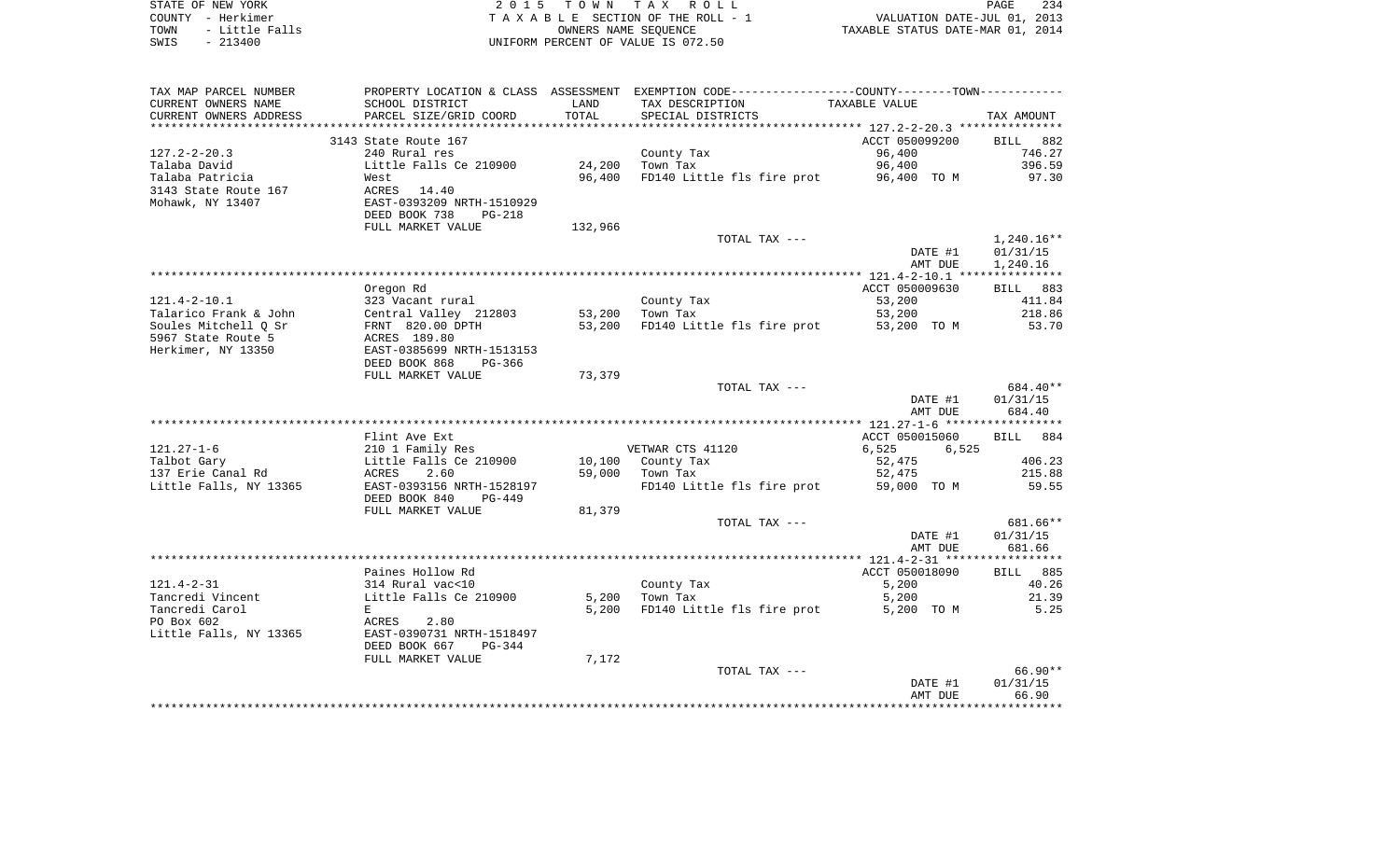| STATE OF NEW YORK      | 2015 TOWN TAX ROLL                 | 235<br>PAGE                      |
|------------------------|------------------------------------|----------------------------------|
| COUNTY - Herkimer      | TAXABLE SECTION OF THE ROLL - 1    | VALUATION DATE-JUL 01, 2013      |
| TOWN<br>- Little Falls | OWNERS NAME SEOUENCE               | TAXABLE STATUS DATE-MAR 01, 2014 |
| $-213400$<br>SWIS      | UNIFORM PERCENT OF VALUE IS 072.50 |                                  |

| TAX MAP PARCEL NUMBER    |                                 |         | PROPERTY LOCATION & CLASS ASSESSMENT EXEMPTION CODE----------------COUNTY--------TOWN----------- |                 |              |
|--------------------------|---------------------------------|---------|--------------------------------------------------------------------------------------------------|-----------------|--------------|
| CURRENT OWNERS NAME      | SCHOOL DISTRICT                 | LAND    | TAX DESCRIPTION                                                                                  | TAXABLE VALUE   |              |
| CURRENT OWNERS ADDRESS   | PARCEL SIZE/GRID COORD          | TOTAL   | SPECIAL DISTRICTS                                                                                |                 | TAX AMOUNT   |
| *********************    |                                 |         |                                                                                                  |                 |              |
|                          | 250 Nulls Rd                    |         |                                                                                                  | ACCT 05990810   | 886<br>BILL  |
| $121.4 - 2 - 33.9$       | 210 1 Family Res                |         | County Tax                                                                                       | 56,200          | 435.07       |
| Taylor Jennifer          | Little Falls Ce 210900          | 6,000   | Town Tax                                                                                         | 56,200          | 231.21       |
| 8364 Harvest Ave         | R1 G2sty                        | 56,200  | FD140 Little fls fire prot                                                                       | 56,200 TO M     | 56.72        |
| Richland, MT 49083-9714  | FRNT 113.00 DPTH 459.00         |         |                                                                                                  |                 |              |
|                          | EAST-0394891 NRTH-1516899       |         |                                                                                                  |                 |              |
|                          | DEED BOOK 1450<br>PG-691        |         |                                                                                                  |                 |              |
|                          | FULL MARKET VALUE               | 77,517  |                                                                                                  |                 |              |
|                          |                                 |         | TOTAL TAX ---                                                                                    |                 | $723.00**$   |
|                          |                                 |         |                                                                                                  | DATE #1         | 01/31/15     |
|                          |                                 |         |                                                                                                  | AMT DUE         | 723.00       |
|                          |                                 |         |                                                                                                  |                 |              |
|                          | 186 Boepple Rd                  |         |                                                                                                  | ACCT 050099340  | BILL 887     |
| $127.2 - 2 - 20.8$       | 210 1 Family Res                |         | County Tax                                                                                       | 80,000          | 619.31       |
| Temple Caryl             | Little Falls Ce 210900          | 17,500  | Town Tax                                                                                         | 80,000          | 329.12       |
| 186 Boepple Rd           | 7.70<br>ACRES                   | 80,000  | FD140 Little fls fire prot                                                                       | 80,000 TO M     | 80.74        |
| Little Falls, NY 13365   | EAST-0394722 NRTH-1510872       |         |                                                                                                  |                 |              |
|                          | DEED BOOK 940<br><b>PG-270</b>  |         |                                                                                                  |                 |              |
|                          | FULL MARKET VALUE               | 110,345 |                                                                                                  |                 |              |
|                          |                                 |         | TOTAL TAX ---                                                                                    |                 | $1,029.17**$ |
|                          |                                 |         |                                                                                                  | DATE #1         | 01/31/15     |
|                          |                                 |         |                                                                                                  | AMT DUE         | 1,029.17     |
|                          |                                 |         |                                                                                                  |                 |              |
|                          | 1302 State Route 5S             |         |                                                                                                  |                 | BILL 888     |
| $121.1 - 2 - 42.4$       | 210 1 Family Res                |         | County Tax                                                                                       | 80,700          | 624.73       |
| Therese Soules           | Central Valley 212803           | 25,000  | Town Tax                                                                                         | 80,700          | 332.00       |
| 1310 State Route 5S      | Life Use John S                 | 80,700  | FD140 Little fls fire prot                                                                       | 80,700 TO M     | 81.45        |
| Mohawk, NY 13407         | FRNT 300.00 DPTH                |         |                                                                                                  |                 |              |
|                          | 15.40<br>ACRES                  |         |                                                                                                  |                 |              |
| PRIOR OWNER ON 3/01/2014 | EAST-0384399 NRTH-1523012       |         |                                                                                                  |                 |              |
| Soules Therese           | DEED BOOK 1519<br>$PG-495$      |         |                                                                                                  |                 |              |
|                          | FULL MARKET VALUE               | 111,310 |                                                                                                  |                 |              |
|                          |                                 |         | TOTAL TAX ---                                                                                    |                 | $1,038.18**$ |
|                          |                                 |         |                                                                                                  | DATE #1         | 01/31/15     |
|                          |                                 |         |                                                                                                  | AMT DUE         | 1,038.18     |
|                          |                                 |         |                                                                                                  |                 |              |
|                          | 167 Sandy Lane Rd               |         |                                                                                                  | ACCT 0550990190 | BILL 889     |
| $121.1 - 2 - 42.2$       | 312 Vac w/imprv                 |         | County Tax                                                                                       | 8,200           | 63.48        |
| Thompson Jack E          | Central Valley 212803           | 7,200   | Town Tax                                                                                         | 8,200           | 33.73        |
| 166 Sandy Lane Rd        | FRNT 235.00 DPTH 150.00         | 8,200   | FD140 Little fls fire prot                                                                       | 8,200 TO M      | 8.28         |
| Mohawk, NY 13407         | EAST-0383805 NRTH-1522434       |         |                                                                                                  |                 |              |
|                          | DEED BOOK 1429<br><b>PG-216</b> |         |                                                                                                  |                 |              |
|                          | FULL MARKET VALUE               | 11,310  |                                                                                                  |                 |              |
|                          |                                 |         | TOTAL TAX ---                                                                                    |                 | $105.49**$   |
|                          |                                 |         |                                                                                                  | DATE #1         | 01/31/15     |
|                          |                                 |         |                                                                                                  | AMT DUE         | 105.49       |
|                          |                                 |         |                                                                                                  |                 |              |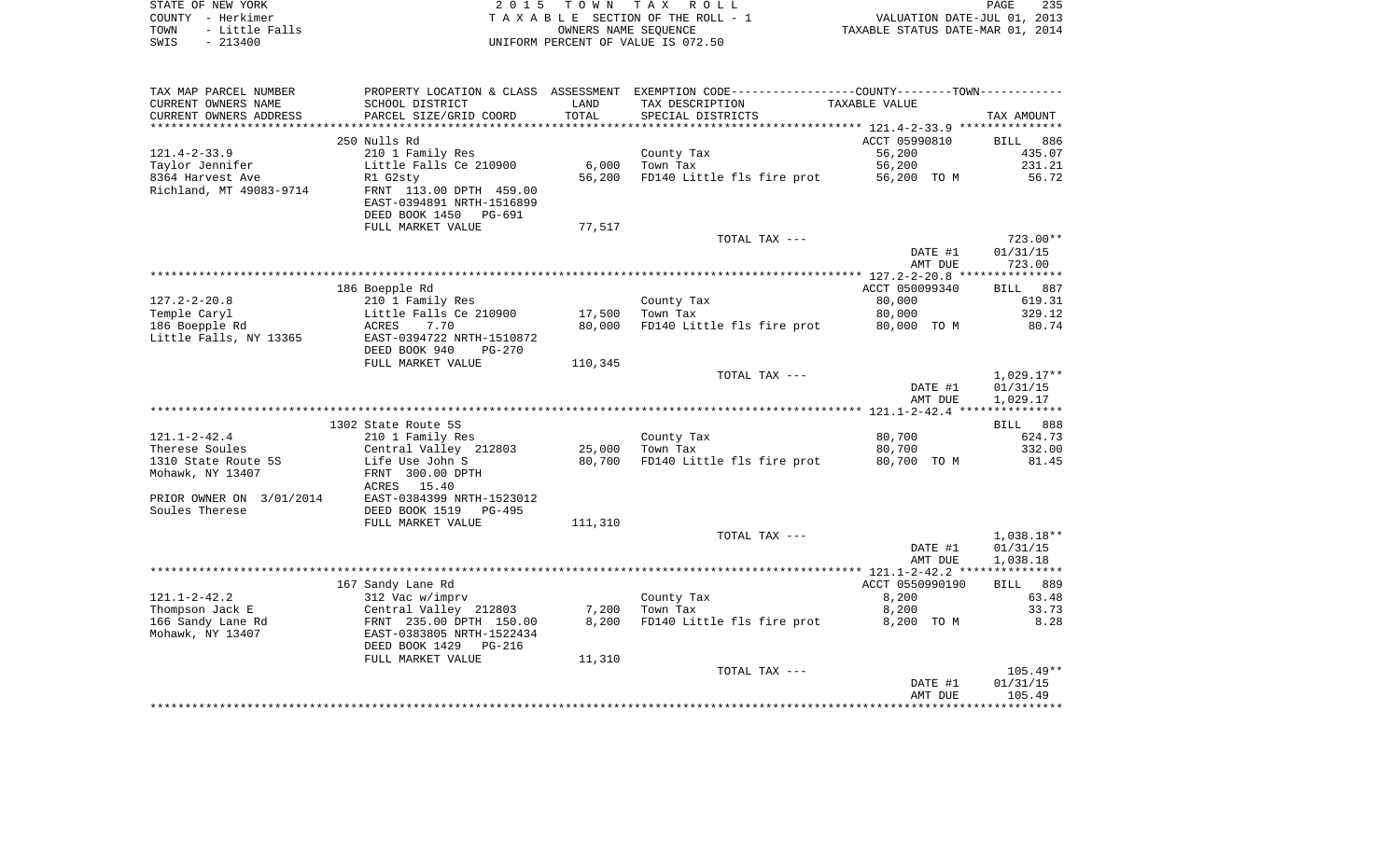| STATE OF NEW YORK      | 2015 TOWN TAX ROLL                 | 236<br>PAGE                      |
|------------------------|------------------------------------|----------------------------------|
| COUNTY - Herkimer      | TAXABLE SECTION OF THE ROLL - 1    | VALUATION DATE-JUL 01, 2013      |
| - Little Falls<br>TOWN | OWNERS NAME SEOUENCE               | TAXABLE STATUS DATE-MAR 01, 2014 |
| - 213400<br>SWIS       | UNIFORM PERCENT OF VALUE IS 072.50 |                                  |

PAGE 236

| TAX MAP PARCEL NUMBER<br>CURRENT OWNERS NAME<br>CURRENT OWNERS ADDRESS                            | PROPERTY LOCATION & CLASS ASSESSMENT<br>SCHOOL DISTRICT<br>PARCEL SIZE/GRID COORD                                                            | LAND<br>TOTAL    | EXEMPTION CODE-----------------COUNTY-------TOWN-----------<br>TAX DESCRIPTION | TAXABLE VALUE                                     |                                                    |
|---------------------------------------------------------------------------------------------------|----------------------------------------------------------------------------------------------------------------------------------------------|------------------|--------------------------------------------------------------------------------|---------------------------------------------------|----------------------------------------------------|
| **********************                                                                            |                                                                                                                                              |                  | SPECIAL DISTRICTS                                                              |                                                   | TAX AMOUNT                                         |
| $121.1 - 2 - 33$<br>Thompson Wendy M<br>166 Sandy Ln<br>Mohawk, NY 13407                          | 166 Sandy Ln<br>210 1 Family Res<br>Central Valley 212803<br>FRNT 110.00 DPTH 120.00<br>EAST-0383575 NRTH-1522430<br>DEED BOOK 853<br>PG-683 | 4,600<br>56,300  | County Tax<br>Town Tax<br>FD140 Little fls fire prot                           | ACCT 050000600<br>56,300<br>56,300<br>56,300 TO M | <b>BILL</b><br>890<br>435.84<br>231.62<br>56.82    |
|                                                                                                   | FULL MARKET VALUE                                                                                                                            | 77,655           |                                                                                |                                                   |                                                    |
|                                                                                                   |                                                                                                                                              |                  | TOTAL TAX ---                                                                  | DATE #1<br>AMT DUE                                | $724.28**$<br>01/31/15<br>724.28                   |
|                                                                                                   |                                                                                                                                              |                  |                                                                                |                                                   |                                                    |
| $127.1 - 1 - 1.2$<br>Thornton Clair<br>226 Oregon Rd<br>Mohawk, NY 13407                          | Oregan Rd<br>314 Rural vac<10<br>Central Valley 212803<br>15.00 DPTH<br>FRNT<br>ACRES<br>0.48<br>EAST-0382656 NRTH-1511999                   | 1,200<br>1,200   | County Tax<br>Town Tax<br>FD140 Little fls fire prot                           | ACCT 050015081<br>1,200<br>1,200<br>1,200 TO M    | 891<br><b>BILL</b><br>9.29<br>4.94<br>1.21         |
|                                                                                                   | DEED BOOK 856<br><b>PG-374</b><br>FULL MARKET VALUE                                                                                          | 1,655            |                                                                                |                                                   |                                                    |
|                                                                                                   |                                                                                                                                              |                  | TOTAL TAX ---                                                                  | DATE #1<br>AMT DUE                                | $15.44**$<br>01/31/15<br>15.44                     |
|                                                                                                   |                                                                                                                                              |                  |                                                                                | ************ 127.1-1-6.1 *****                    | **********                                         |
| $127.1 - 1 - 6.1$<br>Thornton Clair A<br>Thornton Margaret A<br>226 Oregon Rd<br>Mohawk, NY 13407 | Oregan Rd<br>314 Rural vac<10<br>Central Valley 212803<br>5.25<br>ACRES<br>EAST-0382953 NRTH-1511536<br>DEED BOOK 879<br>$PG-226$            | 2,500<br>2,500   | County Tax<br>Town Tax<br>FD140 Little fls fire prot                           | ACCT 050015080<br>2,500<br>2,500<br>2,500 TO M    | BILL 892<br>19.35<br>10.28<br>2.52                 |
|                                                                                                   | FULL MARKET VALUE                                                                                                                            | 3,448            |                                                                                |                                                   |                                                    |
|                                                                                                   |                                                                                                                                              |                  | TOTAL TAX ---                                                                  | DATE #1<br>AMT DUE                                | $32.15**$<br>01/31/15<br>32.15                     |
|                                                                                                   |                                                                                                                                              |                  |                                                                                |                                                   |                                                    |
| $107.3 - 1 - 11.2$<br>Tibbitts Donald<br>Tibbitts Theresa                                         | State Route 169<br>210 1 Family Res<br>Little Falls Ce 210900<br>North                                                                       | 10,300<br>74,200 | County Tax<br>Town Tax<br>School Relevy                                        | ACCT 05990740<br>74,200<br>74,200                 | 893<br><b>BILL</b><br>574.41<br>305.26<br>3,193.93 |
| State Route 169<br>Little Falls, NY 13365                                                         | $R-1$<br>Rt 169<br>ACRES<br>2.50<br>EAST-0380728 NRTH-1544699<br>DEED BOOK 708<br>PG-966<br>FULL MARKET VALUE                                | 102,345          | FD140 Little fls fire prot                                                     | 74,200 TO M                                       | 74.89                                              |
|                                                                                                   |                                                                                                                                              |                  | TOTAL TAX ---                                                                  | DATE #1<br>AMT DUE                                | 4, 148. 49**<br>01/31/15<br>4,148.49               |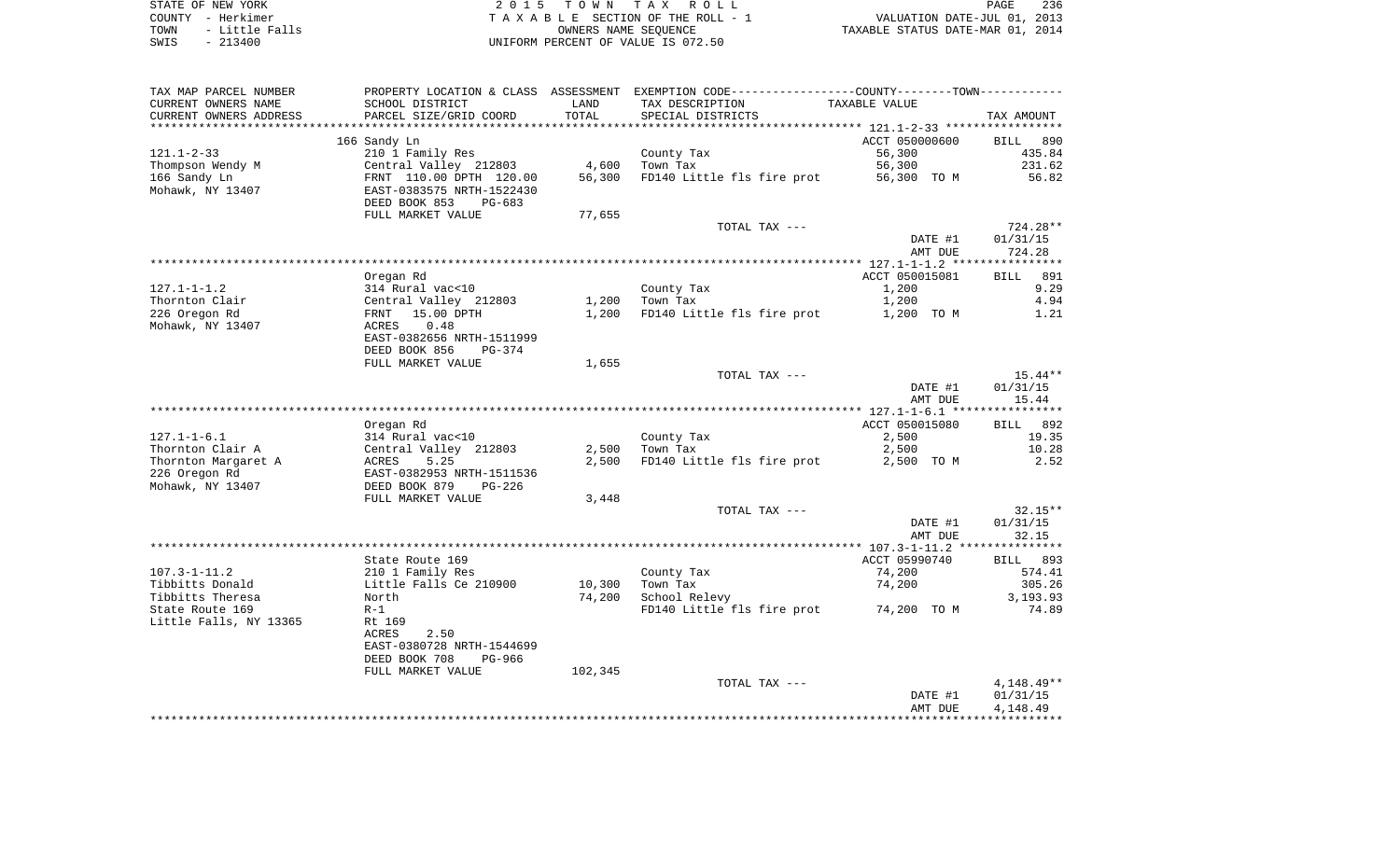| STATE OF NEW YORK<br>COUNTY - Herkimer<br>- Little Falls<br>TOWN<br>$-213400$<br>SWIS | 2 0 1 5                                                                       | OWNERS NAME SEQUENCE | TOWN TAX ROLL<br>TAXABLE SECTION OF THE ROLL - 1<br>UNIFORM PERCENT OF VALUE IS 072.50        | VALUATION DATE-JUL 01, 2013<br>TAXABLE STATUS DATE-MAR 01, 2014 | PAGE<br>237           |
|---------------------------------------------------------------------------------------|-------------------------------------------------------------------------------|----------------------|-----------------------------------------------------------------------------------------------|-----------------------------------------------------------------|-----------------------|
| TAX MAP PARCEL NUMBER                                                                 |                                                                               |                      | PROPERTY LOCATION & CLASS ASSESSMENT EXEMPTION CODE---------------COUNTY-------TOWN---------- |                                                                 |                       |
| CURRENT OWNERS NAME<br>CURRENT OWNERS ADDRESS                                         | SCHOOL DISTRICT<br>PARCEL SIZE/GRID COORD                                     | LAND<br>TOTAL        | TAX DESCRIPTION<br>SPECIAL DISTRICTS                                                          | TAXABLE VALUE                                                   | TAX AMOUNT            |
| *********************                                                                 |                                                                               |                      |                                                                                               |                                                                 |                       |
| $107.3 - 1 - 10$                                                                      | 1884 State Route 169<br>210 1 Family Res                                      |                      |                                                                                               | ACCT 050015150<br>60,500                                        | BILL 894<br>468.36    |
| Tibbitts Garth L                                                                      | Little Falls Ce 210900                                                        | 6,200                | County Tax<br>Town Tax                                                                        | 60,500                                                          | 248.90                |
| 226 Rockwell Rd                                                                       | N                                                                             | 60,500               | FD140 Little fls fire prot                                                                    | 60,500 TO M                                                     | 61.06                 |
| Little Falls, NY 13365                                                                | R 1<br>Rt 169                                                                 |                      |                                                                                               |                                                                 |                       |
|                                                                                       | FRNT 150.00 DPTH 160.00<br>EAST-0380856 NRTH-1544663<br>DEED BOOK 1447 PG-330 |                      |                                                                                               |                                                                 |                       |
|                                                                                       | FULL MARKET VALUE                                                             | 83,448               |                                                                                               |                                                                 |                       |
|                                                                                       |                                                                               |                      | TOTAL TAX ---                                                                                 |                                                                 | $778.32**$            |
|                                                                                       |                                                                               |                      |                                                                                               | DATE #1<br>AMT DUE                                              | 01/31/15<br>778.32    |
|                                                                                       |                                                                               |                      |                                                                                               |                                                                 |                       |
|                                                                                       | 226 Rockwell Rd                                                               |                      |                                                                                               | ACCT 050018160                                                  | BILL 895              |
| $107.3 - 1 - 25$<br>Tibbitts Living Trust                                             | 240 Rural res<br>Little Falls Ce 210900                                       | 19,000               | County Tax<br>Town Tax                                                                        | 103,200<br>103,200                                              | 798.91<br>424.56      |
| 226 Rockwell Rd                                                                       | E                                                                             | 103,200              | FD140 Little fls fire prot                                                                    | 103,200 TO M                                                    | 104.16                |
| Little Falls, NY 13365                                                                | R1                                                                            |                      |                                                                                               |                                                                 |                       |
|                                                                                       | Rockwell Rd                                                                   |                      |                                                                                               |                                                                 |                       |
|                                                                                       | 23.00<br>ACRES                                                                |                      |                                                                                               |                                                                 |                       |
|                                                                                       | EAST-0385056 NRTH-1544389                                                     |                      |                                                                                               |                                                                 |                       |
|                                                                                       | DEED BOOK 900<br>$PG-435$                                                     |                      |                                                                                               |                                                                 |                       |
|                                                                                       | FULL MARKET VALUE                                                             | 142,345              |                                                                                               |                                                                 |                       |
|                                                                                       |                                                                               |                      | TOTAL TAX ---                                                                                 |                                                                 | 1,327.63**            |
|                                                                                       |                                                                               |                      |                                                                                               | DATE #1                                                         | 01/31/15              |
|                                                                                       |                                                                               |                      |                                                                                               | AMT DUE                                                         | 1,327.63              |
|                                                                                       | 180 Gun Club Rd                                                               |                      |                                                                                               | ACCT 050004260                                                  | <b>BILL</b><br>896    |
| $114.4 - 1 - 28.1$                                                                    | 270 Mfg housing                                                               |                      | AGRIC 10 Y 41700                                                                              | 157,000<br>157,000                                              |                       |
| Tibbitts Roger                                                                        | Little Falls Ce 210900                                                        |                      | 23,600 AG MKTS L 41720                                                                        | $\mathbf{0}$                                                    | $\Omega$              |
| 180 Gun Club Rd                                                                       | ACRES 40.00                                                                   |                      | 215,100 County Tax                                                                            | 58,100                                                          | 449.78                |
| Little Falls, NY 13365                                                                | EAST-0386593 NRTH-1528655                                                     |                      | Town Tax                                                                                      | 58,100                                                          | 239.02                |
|                                                                                       | DEED BOOK 1173 PG-76                                                          |                      | FD140 Little fls fire prot 215,100 TO M                                                       |                                                                 | 217.10                |
| MAY BE SUBJECT TO PAYMENT<br>UNDER AGDIST LAW TIL 2019                                | FULL MARKET VALUE                                                             | 296,690              |                                                                                               |                                                                 |                       |
|                                                                                       |                                                                               |                      | TOTAL TAX ---                                                                                 |                                                                 | 905.90**              |
|                                                                                       |                                                                               |                      |                                                                                               | DATE #1                                                         | 01/31/15              |
|                                                                                       |                                                                               |                      |                                                                                               | AMT DUE                                                         | 905.90<br>*********** |
|                                                                                       |                                                                               |                      |                                                                                               |                                                                 |                       |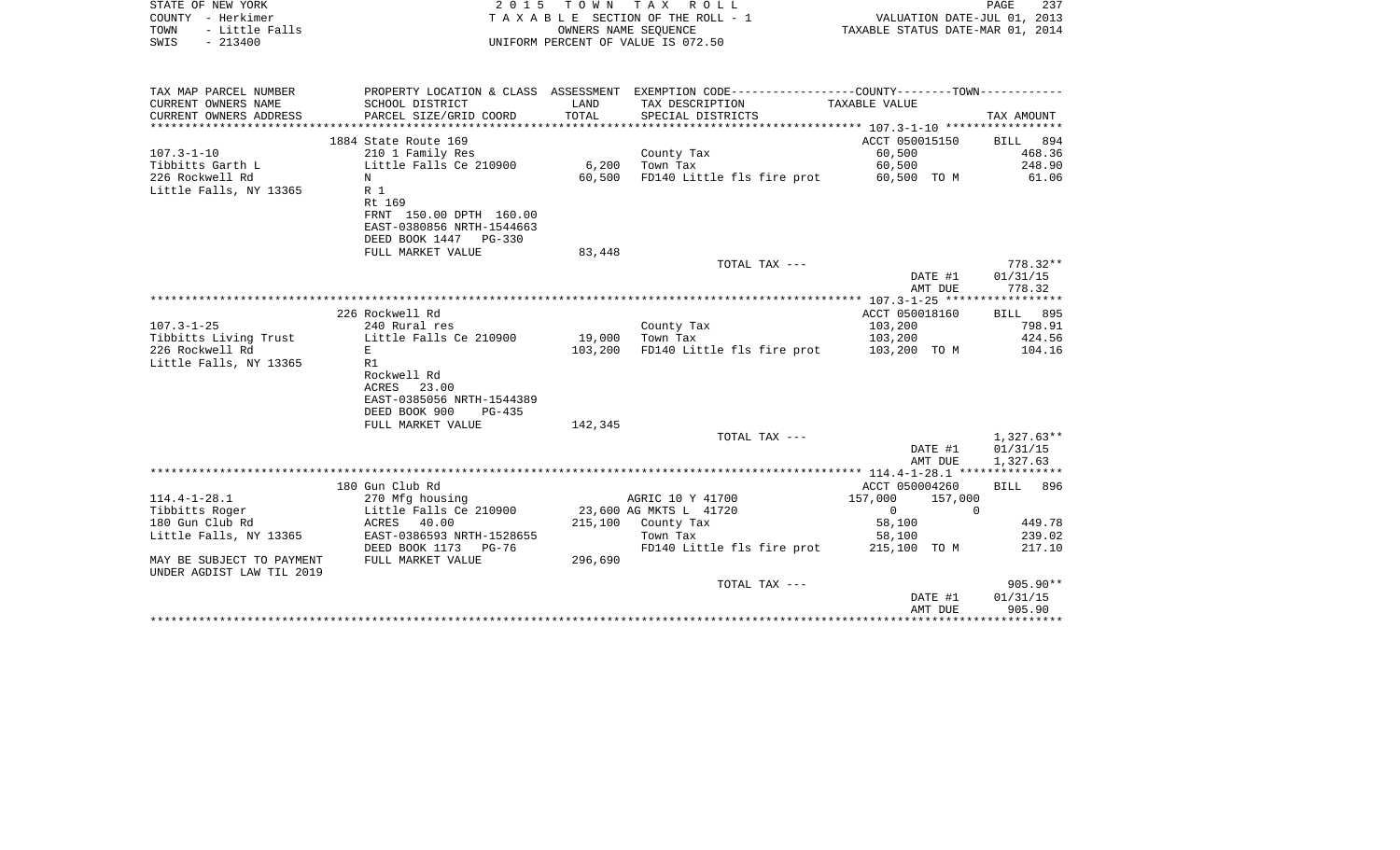| STATE OF NEW YORK      | 2015 TOWN TAX ROLL                 | 238<br>PAGE                      |
|------------------------|------------------------------------|----------------------------------|
| COUNTY - Herkimer      | TAXABLE SECTION OF THE ROLL - 1    | VALUATION DATE-JUL 01, 2013      |
| - Little Falls<br>TOWN | OWNERS NAME SEOUENCE               | TAXABLE STATUS DATE-MAR 01, 2014 |
| $-213400$<br>SWIS      | UNIFORM PERCENT OF VALUE IS 072.50 |                                  |

|  | PAGE.                           | -238 |
|--|---------------------------------|------|
|  | VALUATION DATE-JUL 01, 2013     |      |
|  | AXABLE STATUS DATE-MAR 01, 2014 |      |

| TAX MAP PARCEL NUMBER             |                                           |        | PROPERTY LOCATION & CLASS ASSESSMENT EXEMPTION CODE---------------COUNTY-------TOWN---------- |                  |                    |
|-----------------------------------|-------------------------------------------|--------|-----------------------------------------------------------------------------------------------|------------------|--------------------|
| CURRENT OWNERS NAME               | SCHOOL DISTRICT                           | LAND   | TAX DESCRIPTION                                                                               | TAXABLE VALUE    |                    |
| CURRENT OWNERS ADDRESS            | PARCEL SIZE/GRID COORD                    | TOTAL  | SPECIAL DISTRICTS                                                                             |                  | TAX AMOUNT         |
|                                   |                                           |        |                                                                                               |                  |                    |
|                                   | Gun Club Rd                               |        |                                                                                               | ACCT 050004230   | <b>BILL</b><br>897 |
| $121.2 - 1 - 3$                   | 120 Field crops<br>Little Falls Ce 210900 | 21,000 | AG MKTS L 41720                                                                               | 1,408<br>1,408   |                    |
| Tibbitts Roger<br>180 Gun Club Rd | $_{\rm N}$                                | 21,000 | County Tax                                                                                    | 19,592<br>19,592 | 151.67<br>80.60    |
| Little Falls, NY 13365            | ACRES<br>61.00                            |        | Town Tax<br>FD140 Little fls fire prot                                                        | 19,592 TO M      | 19.77              |
|                                   | EAST-0386927 NRTH-1527572                 |        | 1,408 EX                                                                                      |                  |                    |
| MAY BE SUBJECT TO PAYMENT         | DEED BOOK 00658 PG-00626                  |        |                                                                                               |                  |                    |
| UNDER AGDIST LAW TIL 2018         | FULL MARKET VALUE                         | 28,966 |                                                                                               |                  |                    |
|                                   |                                           |        | TOTAL TAX ---                                                                                 |                  | 252.04**           |
|                                   |                                           |        |                                                                                               | DATE #1          | 01/31/15           |
|                                   |                                           |        |                                                                                               | AMT DUE          | 252.04             |
|                                   |                                           |        |                                                                                               |                  | ***********        |
|                                   | Gun Club Rd                               |        |                                                                                               | ACCT 050004240   | 898<br>BILL        |
| $114.4 - 1 - 33$                  | 312 Vac w/imprv                           |        | County Tax                                                                                    | 5,600            | 43.35              |
| Tibbitts Roger I                  | Little Falls Ce 210900                    | 4,600  | Town Tax                                                                                      | 5,600            | 23.04              |
| 180 Gun Club Rd                   | East                                      | 5,600  | FD140 Little fls fire prot                                                                    | 300 TO M         | .30                |
| Little<br>Falls, NY 13365         | Gun Club Rd                               |        |                                                                                               |                  |                    |
|                                   | FRNT 100.00 DPTH 120.00                   |        |                                                                                               |                  |                    |
|                                   | EAST-0386013 NRTH-1528840                 |        |                                                                                               |                  |                    |
|                                   | DEED BOOK 680<br>PG-699                   |        |                                                                                               |                  |                    |
|                                   | FULL MARKET VALUE                         | 7,724  |                                                                                               |                  |                    |
|                                   |                                           |        | TOTAL TAX ---                                                                                 |                  | $66.69**$          |
|                                   |                                           |        |                                                                                               | DATE #1          | 01/31/15           |
|                                   |                                           |        |                                                                                               | AMT DUE          | 66.69              |
|                                   | Johnnycake Rd                             |        |                                                                                               | ACCT 050100190   | 899<br><b>BILL</b> |
| $127.2 - 3 - 9$                   | 322 Rural vac>10                          |        | County Tax                                                                                    | 13,300           | 102.96             |
| Tice Jason                        | Little Falls Ce 210900                    | 13,300 | Town Tax                                                                                      | 13,300           | 54.72              |
| ET AL                             | Vac Rec Ld                                | 13,300 | FD140 Little fls fire prot                                                                    | 13,300 TO M      | 13.42              |
| 150 CR 4007                       | ACRES 30.30                               |        |                                                                                               |                  |                    |
| New Boston, TX 75570              | EAST-0391559 NRTH-1505225                 |        |                                                                                               |                  |                    |
|                                   | DEED BOOK 801<br>$PG-69$                  |        |                                                                                               |                  |                    |
|                                   | FULL MARKET VALUE                         | 18,345 |                                                                                               |                  |                    |
|                                   |                                           |        | TOTAL TAX ---                                                                                 |                  | 171.10**           |
|                                   |                                           |        |                                                                                               | DATE #1          | 01/31/15           |
|                                   |                                           |        |                                                                                               | AMT DUE          | 171.10             |
|                                   |                                           |        |                                                                                               |                  |                    |
|                                   | Johnny Cake Rd                            |        |                                                                                               | ACCT 050005490   | BILL 900           |
| $127.2 - 3 - 10$                  | 322 Rural vac>10                          |        | County Tax                                                                                    | 5,900            | 45.67              |
| Tice Jason                        | Little Falls Ce 210900                    | 5,000  | Town Tax                                                                                      | 5,900            | 24.27              |
| ET AL<br>150 CR 4007              | Land Locked<br>ACRES<br>13.60             | 5,900  | FD140 Little fls fire prot                                                                    | 5,900 TO M       | 5.95               |
|                                   | EAST-0390531 NRTH-1503912                 |        |                                                                                               |                  |                    |
| New Boston, TX 75570              | DEED BOOK 801<br>$PG-71$                  |        |                                                                                               |                  |                    |
|                                   | FULL MARKET VALUE                         | 8,138  |                                                                                               |                  |                    |
|                                   |                                           |        | TOTAL TAX ---                                                                                 |                  | 75.89**            |
|                                   |                                           |        |                                                                                               | DATE #1          | 01/31/15           |
|                                   |                                           |        |                                                                                               | AMT DUE          | 75.89              |
|                                   |                                           |        |                                                                                               |                  |                    |
|                                   |                                           |        |                                                                                               |                  |                    |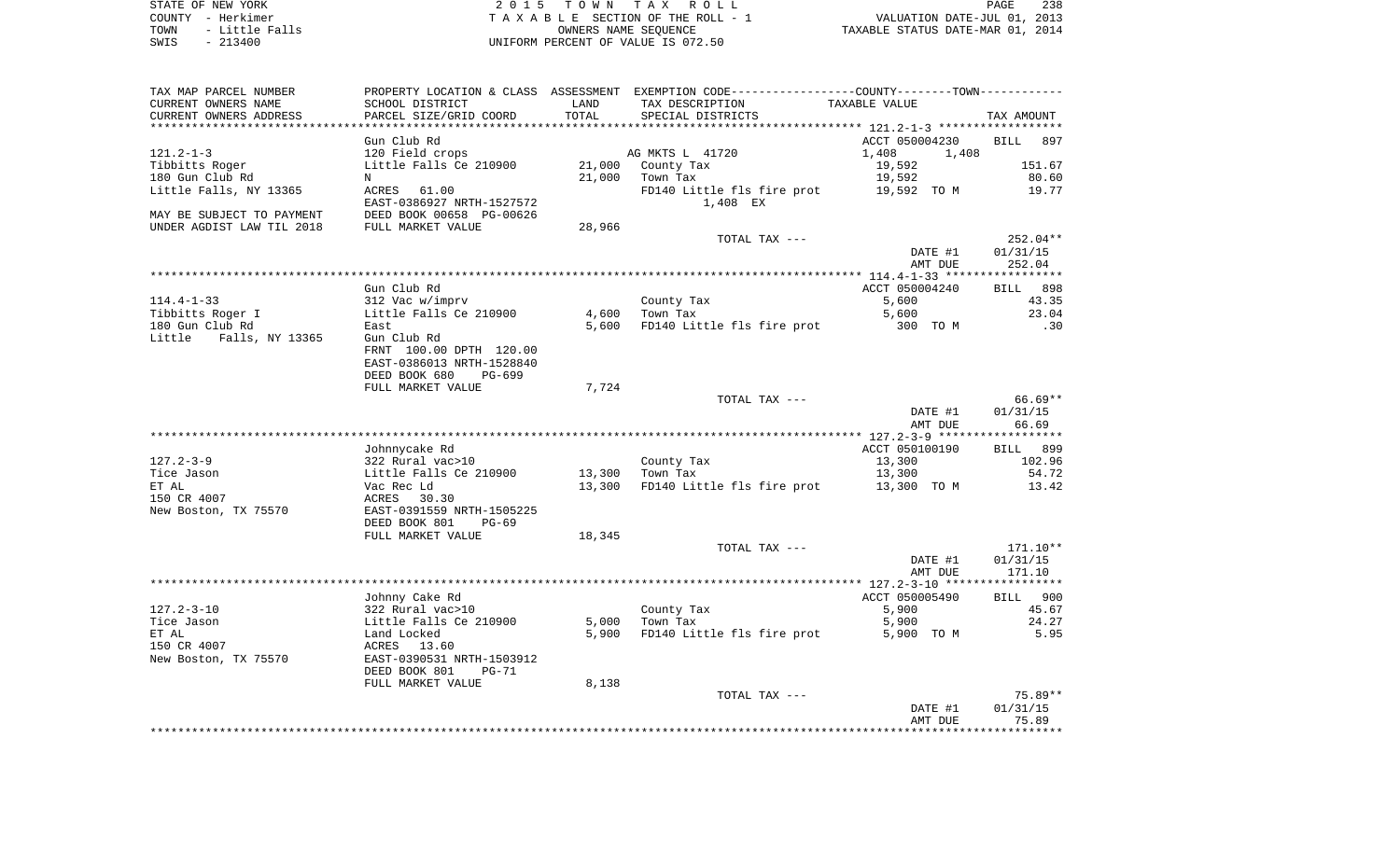| TAX MAP PARCEL NUMBER  | PROPERTY LOCATION & CLASS ASSESSMENT                  |         | EXEMPTION CODE-----------------COUNTY-------TOWN---------- |                          |                    |
|------------------------|-------------------------------------------------------|---------|------------------------------------------------------------|--------------------------|--------------------|
| CURRENT OWNERS NAME    | SCHOOL DISTRICT                                       | LAND    | TAX DESCRIPTION                                            | TAXABLE VALUE            |                    |
| CURRENT OWNERS ADDRESS | PARCEL SIZE/GRID COORD                                | TOTAL   | SPECIAL DISTRICTS                                          |                          | TAX AMOUNT         |
|                        |                                                       |         |                                                            |                          |                    |
|                        | Shells Bush Rd                                        |         |                                                            |                          | 901<br><b>BILL</b> |
| $114.1 - 1 - 25.16$    | 311 Res vac land                                      |         | County Tax                                                 | 2,100                    | 16.26              |
| Todd Scott             | Little Falls Ce 210900                                | 2,100   | Town Tax                                                   | 2,100                    | 8.64               |
| Todd Donna             | ACRES<br>1.40                                         | 2,100   | FD140 Little fls fire prot                                 | 2,100 TO M               | 2.12               |
| 1314 Shells Bush Rd    | EAST-0384539 NRTH-1541664                             |         |                                                            |                          |                    |
| Little Falls, NY 13365 | DEED BOOK 1456 PG-173                                 |         |                                                            |                          |                    |
|                        | FULL MARKET VALUE                                     | 2,897   |                                                            |                          |                    |
|                        |                                                       |         | TOTAL TAX ---                                              |                          | $27.02**$          |
|                        |                                                       |         |                                                            | DATE #1                  | 01/31/15           |
|                        |                                                       |         |                                                            | AMT DUE                  | 27.02              |
|                        |                                                       |         |                                                            |                          |                    |
|                        | 1314 Shells Bush Rd                                   |         |                                                            | ACCT 050014370           | BILL 902           |
| $114.1 - 1 - 23$       | 210 1 Family Res                                      |         | County Tax                                                 | 77,300                   | 598.41             |
| Todd Scott W           | Little Falls Ce 210900                                | 6,800   | Town Tax                                                   | 77,300                   | 318.01             |
| Todd Donna S           | FRNT 200.00 DPTH 150.00                               | 77,300  | FD140 Little fls fire prot                                 | 77,300 TO M              | 78.02              |
| 1314 Shells Bush Rd    | EAST-0384500 NRTH-1541855                             |         |                                                            |                          |                    |
| Little Falls, NY 13365 | DEED BOOK 814                                         |         |                                                            |                          |                    |
|                        | PG-353                                                |         |                                                            |                          |                    |
|                        | FULL MARKET VALUE                                     | 106,621 | TOTAL TAX ---                                              |                          | 994.44**           |
|                        |                                                       |         |                                                            |                          |                    |
|                        |                                                       |         |                                                            | DATE #1                  | 01/31/15<br>994.44 |
|                        |                                                       |         |                                                            | AMT DUE                  |                    |
|                        |                                                       |         |                                                            |                          |                    |
| $121.35 - 1 - 11$      | 1124 Paradise Rd                                      |         |                                                            | ACCT 050015180<br>64,500 | BILL 903<br>499.32 |
| Toher Thomas           | 210 1 Family Res                                      |         | County Tax                                                 | 64,500                   | 265.35             |
|                        | Little Falls Ce 210900                                | 10,100  | Town Tax<br>FD140 Little fls fire prot                     |                          |                    |
| Toher Diana            | ACRES<br>2.40                                         | 64,500  |                                                            | 64,500 TO M              | 65.10              |
| 1124 Paradise Rd       | EAST-0392754 NRTH-1526080<br>DEED BOOK 00658 PG-00566 |         |                                                            |                          |                    |
| Little Falls, NY 13365 |                                                       |         |                                                            |                          |                    |
|                        | FULL MARKET VALUE                                     | 88,966  |                                                            |                          |                    |
|                        |                                                       |         | TOTAL TAX ---                                              |                          | 829.77**           |
|                        |                                                       |         |                                                            | DATE #1<br>AMT DUE       | 01/31/15<br>829.77 |
|                        |                                                       |         |                                                            |                          |                    |
|                        |                                                       |         |                                                            |                          |                    |
| $121.27 - 1 - 10$      | Flint Ave Ext                                         |         |                                                            | ACCT 050005220           | BILL 904           |
|                        | 210 1 Family Res                                      |         | County Tax                                                 | 57,200                   | 442.81             |
| Tolman Daniel K        | Little Falls Ce 210900                                | 2,200   | Town Tax                                                   | 57,200                   | 235.32             |
| Tolman Lisa A          | FRNT 60.00 DPTH 100.00                                | 57,200  | FD140 Little fls fire prot                                 | 57,200 TO M              | 57.73              |
| 408 Flint Ave Ext      | EAST-0392756 NRTH-1527316                             |         |                                                            |                          |                    |
| Little Falls, NY 13365 | DEED BOOK 829<br>$PG-645$                             |         |                                                            |                          |                    |
|                        | FULL MARKET VALUE                                     | 78,897  |                                                            |                          |                    |
|                        |                                                       |         | TOTAL TAX ---                                              |                          | 735.86**           |
|                        |                                                       |         |                                                            | DATE #1                  | 01/31/15           |
|                        |                                                       |         |                                                            | AMT DUE                  | 735.86             |
|                        |                                                       |         |                                                            |                          |                    |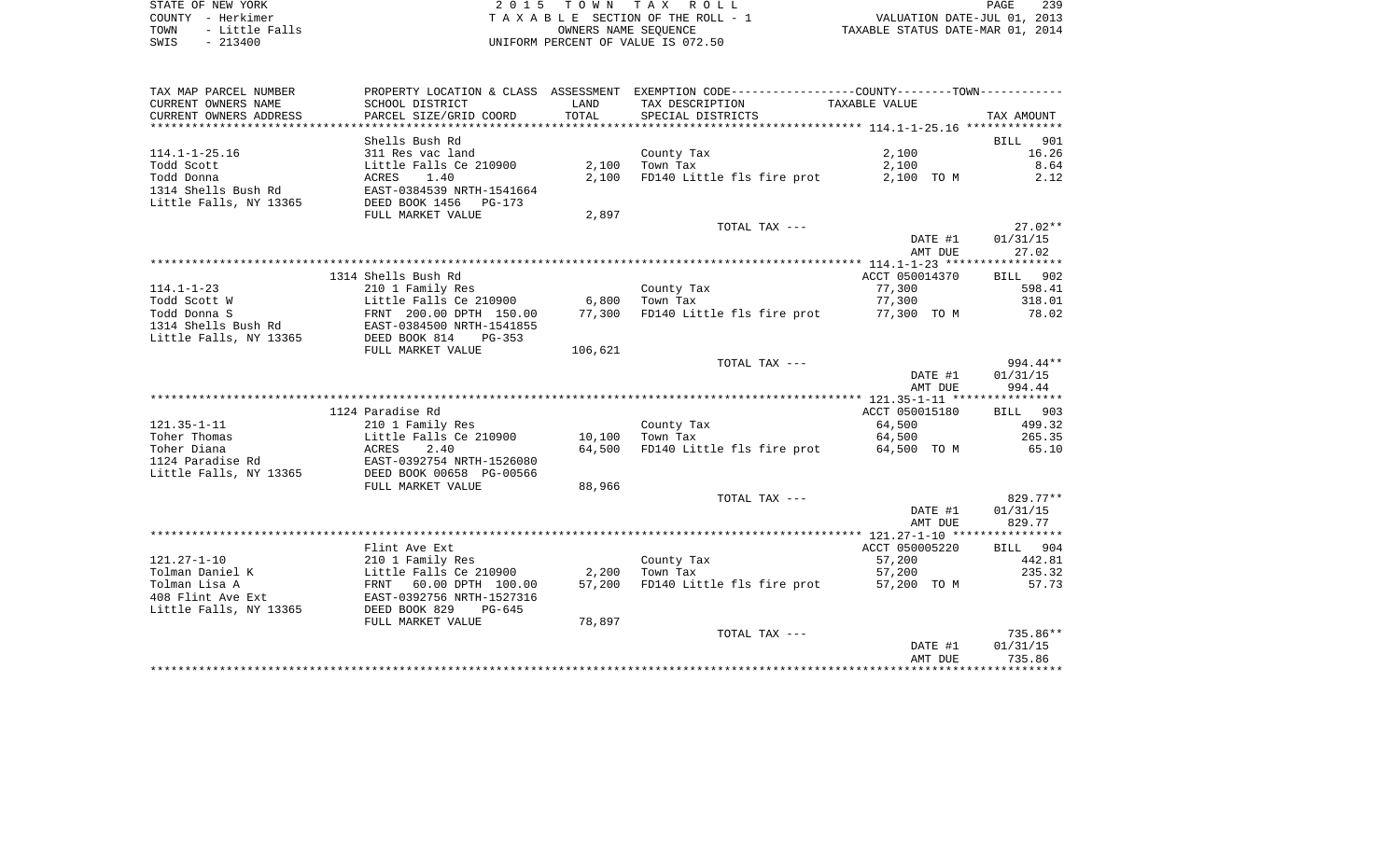| STATE OF NEW YORK      | 2015 TOWN TAX ROLL                 | 240<br>PAGE                      |
|------------------------|------------------------------------|----------------------------------|
| – Herkimer<br>COUNTY   | TAXABLE SECTION OF THE ROLL - 1    | VALUATION DATE-JUL 01, 2013      |
| - Little Falls<br>TOWN | OWNERS NAME SEOUENCE               | TAXABLE STATUS DATE-MAR 01, 2014 |
| $-213400$<br>SWIS      | UNIFORM PERCENT OF VALUE IS 072.50 |                                  |

| TAX MAP PARCEL NUMBER<br>CURRENT OWNERS NAME | PROPERTY LOCATION & CLASS ASSESSMENT<br>SCHOOL DISTRICT | LAND    | EXEMPTION CODE----------------COUNTY-------TOWN-----------<br>TAX DESCRIPTION | TAXABLE VALUE  |              |
|----------------------------------------------|---------------------------------------------------------|---------|-------------------------------------------------------------------------------|----------------|--------------|
| CURRENT OWNERS ADDRESS                       | PARCEL SIZE/GRID COORD                                  | TOTAL   | SPECIAL DISTRICTS                                                             |                | TAX AMOUNT   |
|                                              |                                                         |         |                                                                               |                |              |
|                                              | 6089 State Route 5                                      |         |                                                                               | ACCT 050016140 | BILL 905     |
| $121.1 - 1 - 17$                             | 210 1 Family Res                                        |         | County Tax                                                                    | 59,900         | 463.71       |
| Travis Bruce W                               | Little Falls Ce 210900                                  | 6,200   | Town Tax                                                                      | 59,900         | 246.43       |
| 6089 State Route 5                           | FRNT 142.00 DPTH 202.00                                 | 59,900  | FD140 Little fls fire prot                                                    | 59,900 TO M    | 60.46        |
| Little Falls, NY 13365                       | EAST-0381725 NRTH-1526868<br>DEED BOOK 791<br>PG-659    |         |                                                                               |                |              |
|                                              | FULL MARKET VALUE                                       | 82,621  |                                                                               |                |              |
|                                              |                                                         |         | TOTAL TAX ---                                                                 |                | $770.60**$   |
|                                              |                                                         |         |                                                                               | DATE #1        | 01/31/15     |
|                                              |                                                         |         |                                                                               | AMT DUE        | 770.60       |
|                                              |                                                         |         |                                                                               |                |              |
|                                              | 276 Eatonville Rd                                       |         |                                                                               | ACCT 050003750 | BILL 906     |
| $114.3 - 3 - 4$                              | 270 Mfg housing                                         |         | County Tax                                                                    | 90,200         | 698.28       |
| Trevor Lyle                                  | Herkimer Centra 213001                                  | 6,000   | Town Tax                                                                      | 90,200         | 371.08       |
| Trevor Phyllis<br>276 Eatonville Rd          | E                                                       | 90,200  | FD140 Little fls fire prot                                                    | 90,200 TO M    | 91.04        |
| Herkimer, NY 13350                           | Trai<br>Eatonville Rd                                   |         |                                                                               |                |              |
|                                              | FRNT 250.00 DPTH 120.00                                 |         |                                                                               |                |              |
|                                              | 0.68<br>ACRES                                           |         |                                                                               |                |              |
|                                              | EAST-0380091 NRTH-1530072                               |         |                                                                               |                |              |
|                                              | DEED BOOK 727<br><b>PG-058</b>                          |         |                                                                               |                |              |
|                                              | FULL MARKET VALUE                                       | 124,414 |                                                                               |                |              |
|                                              |                                                         |         | TOTAL TAX ---                                                                 |                | $1,160.40**$ |
|                                              |                                                         |         |                                                                               | DATE #1        | 01/31/15     |
|                                              |                                                         |         |                                                                               | AMT DUE        | 1,160.40     |
|                                              |                                                         |         |                                                                               |                |              |
|                                              | State Route 167                                         |         |                                                                               | ACCT 050012750 | BILL 907     |
| $121.4 - 3 - 5$                              | 322 Rural vac>10                                        |         | County Tax                                                                    | 48,500         | 375.46       |
| Tzortzinakis John N                          | Owen D Young<br>215001                                  | 48,500  | Town Tax                                                                      | 48,500         | 199.53       |
| 310 Garden City St                           | Е                                                       | 48,500  | FD140 Little fls fire prot                                                    | 48,500 TO M    | 48.95        |
| Islip Terrace, NY 11752                      | Rt 167                                                  |         |                                                                               |                |              |
|                                              | FRNT 484.00 DPTH                                        |         |                                                                               |                |              |
|                                              | 38.70<br>ACRES                                          |         |                                                                               |                |              |
|                                              | EAST-0389575 NRTH-1513145<br>DEED BOOK 1475<br>PG-572   |         |                                                                               |                |              |
|                                              | FULL MARKET VALUE                                       | 66,897  |                                                                               |                |              |
|                                              |                                                         |         | TOTAL TAX ---                                                                 |                | 623.94**     |
|                                              |                                                         |         |                                                                               | DATE #1        | 01/31/15     |
|                                              |                                                         |         |                                                                               | AMT DUE        | 623.94       |
|                                              |                                                         |         |                                                                               |                |              |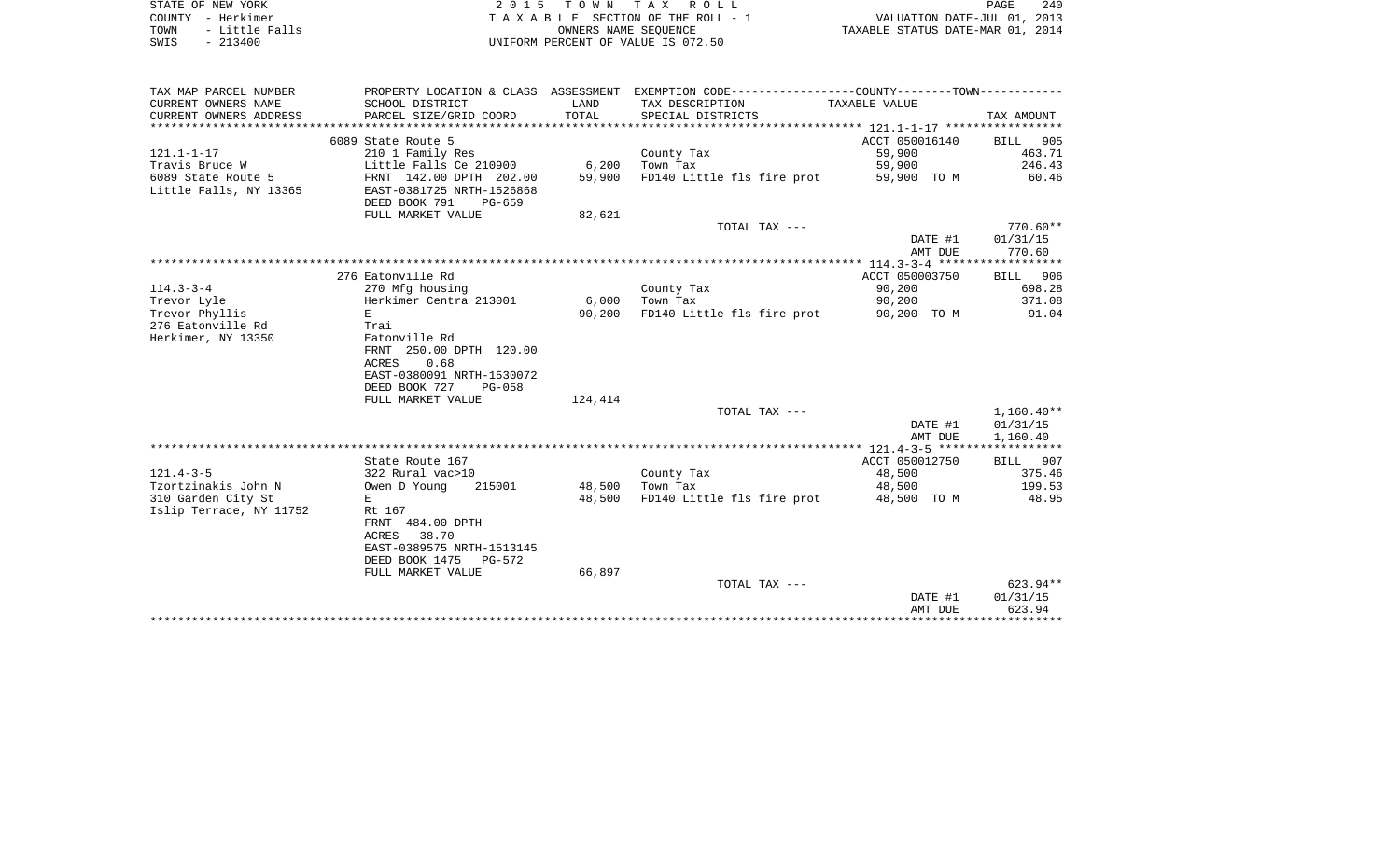STATE OF NEW YORK 2 0 1 5 T O W N T A X R O L L PAGE 241COUNTY - Herkimer **T A X A B L E** SECTION OF THE ROLL - 1 VALUATION DATE-JUL 01, 2013 TOWN - Little Falls OWNERS NAME SEQUENCE TAXABLE STATUS DATE-MAR 01, 2014 SWIS - 213400 UNIFORM PERCENT OF VALUE IS 072.50

TAX MAP PARCEL NUMBER PROPERTY LOCATION & CLASS ASSESSMENT EXEMPTION CODE------------------COUNTY--------TOWN------------ CURRENT OWNERS NAME SCHOOL DISTRICT LAND TAX DESCRIPTION TAXABLE VALUECURRENT OWNERS ADDRESS PARCEL SIZE/GRID COORD TOTAL SPECIAL DISTRICTS TAX AMOUNT \*\*\*\*\*\*\*\*\*\*\*\*\*\*\*\*\*\*\*\*\*\*\*\*\*\*\*\*\*\*\*\*\*\*\*\*\*\*\*\*\*\*\*\*\*\*\*\*\*\*\*\*\*\*\*\*\*\*\*\*\*\*\*\*\*\*\*\*\*\*\*\*\*\*\*\*\*\*\*\*\*\*\*\*\*\*\*\*\*\*\*\*\*\*\*\*\*\*\*\*\*\*\* 121.1-2-2 \*\*\*\*\*\*\*\*\*\*\*\*\*\*\*\*\*\*1141 State Route 5S ACCT 050004860 BILL 908 121.1-2-2 210 1 Family Res County Tax 46,000 356.10 Urich Gary A Central Valley 212803 7,000 Town Tax 46,000 189.24 Urich Barbra A FRNT 140.00 DPTH 255.00 46,000 FD140 Little fls fire prot 46,000 TO M 46.43 1141 State Route 5S EAST-0381031 NRTH-1523543Mohawk, NY 13407 DEED BOOK 903 PG-464 FULL MARKET VALUE 63,448 TOTAL TAX --- 591.77\*\* DATE #1 01/31/15 AMT DUE 591.77\*\*\*\*\*\*\*\*\*\*\*\*\*\* \*\*\*\*\*\*\*\*\*\*\*\*\*\*\*\*\*\*\*\*\*\*\*\*\*\*\*\*\*\*\*\*\*\*\*\*\*\*\*\*\*\*\*\*\*\*\*\*\*\*\*\*\*\*\*\*\*\*\*\*\*\*\*\*\*\*\*\*\*\*\*\*\*\*\*\*\*\*\*\*\*\*\*\*\*\*\*\*\*\*\*\*\*\*\*\*\*\*\*\*\*\*\* 114.1-1-25.13 \*\*\*\*\*\*\*\*\*\*\*\*\*\* 1136 Shells Bush Rd ACCT 05990900 BILL 909114.1-1-25.13 210 1 Family Res County Tax 121,000 936.71 Valent Jason Little Falls Ce 210900 9,500 Town Tax 121,000 497.79 1136 Shells Bush Rd R1 G 121,000 FD140 Little fls fire prot 121,000 TO M 122.13 Little Falls, NY 13365 FRNT 348.00 DPTH ACRES 2.00 EAST-0381014 NRTH-1541522 DEED BOOK 1472 PG-345FULL MARKET VALUE 166,897 TOTAL TAX --- 1,556.63\*\* DATE #1 01/31/15 AMT DUE 1,556.63 \*\*\*\*\*\*\*\*\*\*\*\*\*\*\*\*\*\*\*\*\*\*\*\*\*\*\*\*\*\*\*\*\*\*\*\*\*\*\*\*\*\*\*\*\*\*\*\*\*\*\*\*\*\*\*\*\*\*\*\*\*\*\*\*\*\*\*\*\*\*\*\*\*\*\*\*\*\*\*\*\*\*\*\*\*\*\*\*\*\*\*\*\*\*\*\*\*\*\*\*\*\*\* 107.3-1-2 \*\*\*\*\*\*\*\*\*\*\*\*\*\*\*\*\*\*2090 State Route 169 ACCT 050015390 BILL 910 107.3-1-2 210 1 Family Res County Tax 76,100 589.12 Van Allen William Little Falls Ce 210900 8,800 Town Tax 76,100 313.07 Van Allen Theresa A B E E Research Communication Control of Total Communication of Total Communication of Total Communication of Total Communication of Total Communication of Total Communication of Total Communication of T 2090 State Route 169 R-1Little Falls, NY 13365 Rt-169 ACRES 1.50 EAST-0378143 NRTH-1546882 DEED BOOK 00593 PG-00028FULL MARKET VALUE 104,966 TOTAL TAX --- 979.00\*\* DATE #1 01/31/15 AMT DUE 979.00 \*\*\*\*\*\*\*\*\*\*\*\*\*\*\*\*\*\*\*\*\*\*\*\*\*\*\*\*\*\*\*\*\*\*\*\*\*\*\*\*\*\*\*\*\*\*\*\*\*\*\*\*\*\*\*\*\*\*\*\*\*\*\*\*\*\*\*\*\*\*\*\*\*\*\*\*\*\*\*\*\*\*\*\*\*\*\*\*\*\*\*\*\*\*\*\*\*\*\*\*\*\*\* 114.2-2-25 \*\*\*\*\*\*\*\*\*\*\*\*\*\*\*\*\***BILL** 911 601 Dise Rd ACCT 050005760 BILL 9120 BILL 9120 BILL 9120 BILL 9120 BILL 9120 BILL 9120 BILL 9120 BILL 9120 BILL 911 114.2-2-25 210 1 Family Res County Tax 89,000 688.99 Van Gorder Jeffrey Little Falls Ce 210900 9,500 Town Tax 89,000 366.15 601 Dise Rd ACRES 2.00 89,000 FD140 Little fls fire prot 89,000 TO M 89.83 Little Falls, NY 13365 EAST-0396805 NRTH-1541654 DEED BOOK 895 PG-458FULL MARKET VALUE 122,759 TOTAL TAX  $---$  1,144.97\*\* DATE #1 01/31/15 AMT DUE 1,144.97 \*\*\*\*\*\*\*\*\*\*\*\*\*\*\*\*\*\*\*\*\*\*\*\*\*\*\*\*\*\*\*\*\*\*\*\*\*\*\*\*\*\*\*\*\*\*\*\*\*\*\*\*\*\*\*\*\*\*\*\*\*\*\*\*\*\*\*\*\*\*\*\*\*\*\*\*\*\*\*\*\*\*\*\*\*\*\*\*\*\*\*\*\*\*\*\*\*\*\*\*\*\*\*\*\*\*\*\*\*\*\*\*\*\*\*\*\*\*\*\*\*\*\*\*\*\*\*\*\*\*\*\*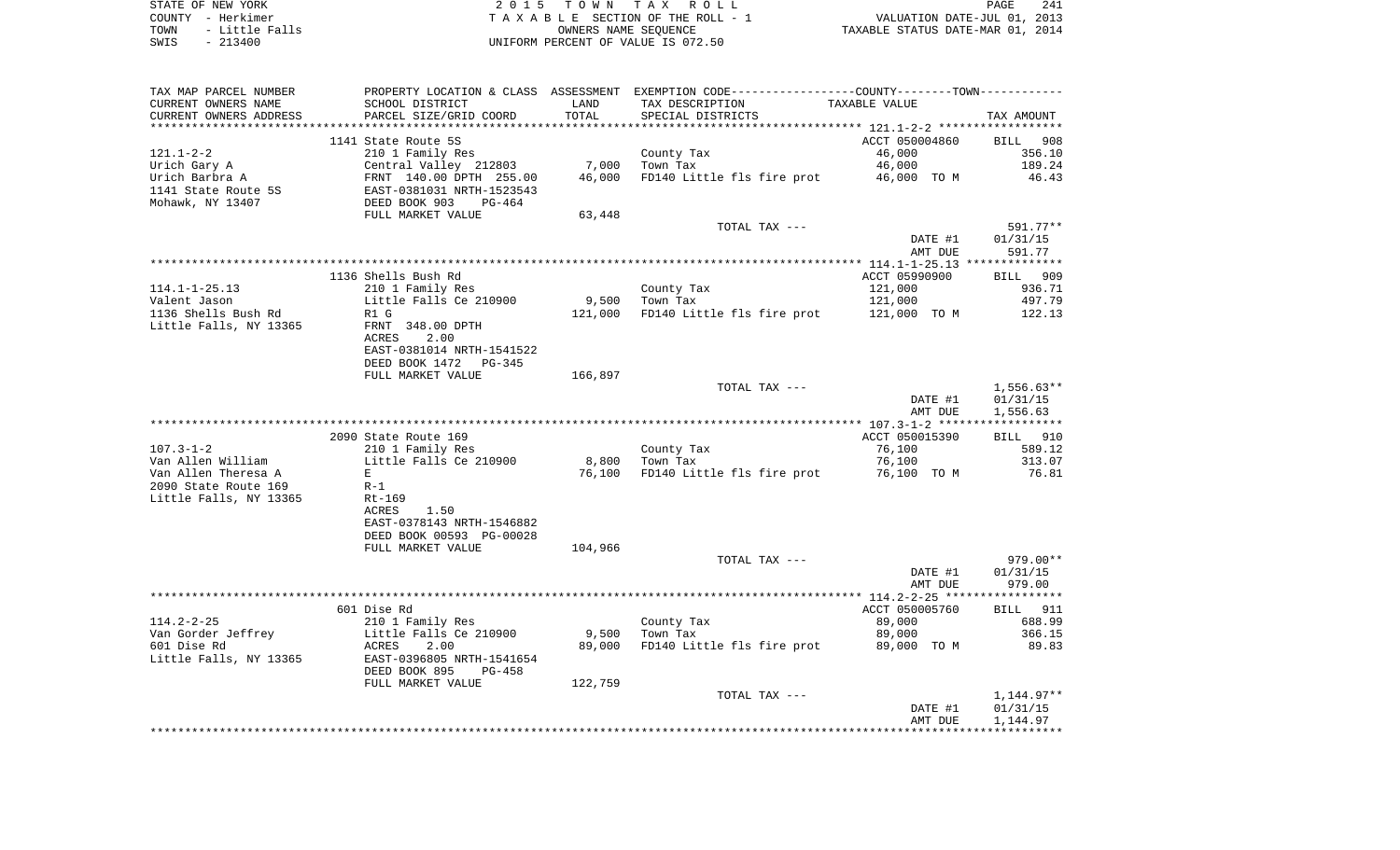| STATE OF NEW YORK |  |           |                |  |
|-------------------|--|-----------|----------------|--|
| COUNTY - Herkimer |  |           |                |  |
| TOWN              |  |           | - Little Falls |  |
| SWTS              |  | $-213400$ |                |  |

2015 TOWN TAX ROLL TA X A B L E SECTION OF THE ROLL - 1 TOWN - Little Falls OWNERS NAME SEQUENCE TAXABLE STATUS DATE-MAR 01, 2014 SWIS - 213400 UNIFORM PERCENT OF VALUE IS 072.50

| TAX MAP PARCEL NUMBER     | PROPERTY LOCATION & CLASS ASSESSMENT                 |        | EXEMPTION CODE-----------------COUNTY-------TOWN--------- |                  |                    |
|---------------------------|------------------------------------------------------|--------|-----------------------------------------------------------|------------------|--------------------|
| CURRENT OWNERS NAME       | SCHOOL DISTRICT                                      | LAND   | TAX DESCRIPTION                                           | TAXABLE VALUE    |                    |
| CURRENT OWNERS ADDRESS    | PARCEL SIZE/GRID COORD                               | TOTAL  | SPECIAL DISTRICTS                                         |                  | TAX AMOUNT         |
|                           |                                                      |        |                                                           |                  |                    |
|                           | 468 Flint Ave Ext                                    |        |                                                           | ACCT 050990630   | BILL 912           |
| $121.35 - 1 - 1.2$        | 210 1 Family Res                                     |        | County Tax                                                | 32,500           | 251.60             |
| VanCott John              | Little Falls Ce 210900                               | 3,200  | Town Tax                                                  | 32,500           | 133.70             |
| 468 Flint Ave Ext         | FRNT<br>50.00 DPTH 175.00                            | 32,500 | FD140 Little fls fire prot                                | 32,500 TO M      | 32.80              |
| Little Falls, NY 13365    | EAST-0392292 NRTH-1526261                            |        |                                                           |                  |                    |
|                           | DEED BOOK 925<br>PG-127                              |        |                                                           |                  |                    |
|                           | FULL MARKET VALUE                                    | 44,828 |                                                           |                  |                    |
|                           |                                                      |        | TOTAL TAX ---                                             |                  | 418.10**           |
|                           |                                                      |        |                                                           | DATE #1          | 01/31/15           |
|                           |                                                      |        |                                                           | AMT DUE          | 418.10             |
|                           |                                                      |        |                                                           |                  |                    |
|                           | 1297 State Route 169                                 |        |                                                           | ACCT 050004620   | 913<br>BILL        |
| $114.2 - 1 - 68$          | 210 1 Family Res                                     |        | VETCOM CTS 41130                                          | 10,875<br>10,875 |                    |
| Vanslyke Leroy            | Little Falls Ce 210900                               | 6,300  | County Tax                                                | 59,025           | 456.94             |
| Vanslyke Joan             | FRNT 101.90 DPTH 250.00                              | 69,900 | Town Tax                                                  | 59,025           | 242.83             |
| 1297 State Rte 169        | EAST-0390277 NRTH-1538313                            |        | FD140 Little fls fire prot                                | 69,900 TO M      | 70.55              |
| Little Falls, NY 13365    | DEED BOOK 702<br>PG-807                              |        |                                                           |                  |                    |
|                           | FULL MARKET VALUE                                    | 96,414 |                                                           |                  |                    |
|                           |                                                      |        | TOTAL TAX ---                                             |                  | $770.32**$         |
|                           |                                                      |        |                                                           | DATE #1          | 01/31/15           |
|                           |                                                      |        |                                                           | AMT DUE          | 770.32             |
|                           |                                                      |        |                                                           |                  |                    |
|                           | Paines Hollow Rd                                     |        |                                                           | ACCT 050010620   | <b>BILL</b><br>914 |
| $127.4 - 2 - 8$           | 105 Vac farmland                                     |        | AG MKTS L 41720                                           | 18,706<br>18,706 |                    |
| Vasapolli Angelo          | Owen D Young<br>215001                               | 29,000 | County Tax                                                | 10,294           | 79.69              |
| 372 Kaisertown Rd         | W                                                    | 29,000 | Town Tax                                                  | 10,294           | 42.35              |
| Montgomery, NY 12549      | 25A<br>$F-L$                                         |        | FD140 Little fls fire prot                                | 10,294 TO M      | 10.39              |
|                           | $Rt-167$                                             |        | 18,706 EX                                                 |                  |                    |
| MAY BE SUBJECT TO PAYMENT | ACRES<br>27.30                                       |        |                                                           |                  |                    |
| UNDER AGDIST LAW TIL 2018 | EAST-0384802 NRTH-1504796                            |        |                                                           |                  |                    |
|                           | DEED BOOK 943<br>PG-666                              |        |                                                           |                  |                    |
|                           | FULL MARKET VALUE                                    | 40,000 |                                                           |                  |                    |
|                           |                                                      |        | TOTAL TAX ---                                             |                  | $132.43**$         |
|                           |                                                      |        |                                                           | DATE #1          | 01/31/15           |
|                           |                                                      |        |                                                           | AMT DUE          | 132.43             |
|                           |                                                      |        |                                                           |                  |                    |
|                           | Paines Hollow Rd                                     |        |                                                           | ACCT 050010650   | 915<br><b>BILL</b> |
| $127.4 - 2 - 9$           | 105 Vac farmland                                     |        | AG MKTS L 41720                                           | 24,726<br>24,726 |                    |
| Vasapolli Angelo          | Owen D Young<br>215001                               | 43,200 | County Tax                                                | 18,474           | 143.01             |
| 372 Kaisertown Rd         | W                                                    | 43,200 | Town Tax                                                  | 18,474           | 76.00              |
| Montgomery, NY 12549      | $F-L$ 45A                                            |        | FD140 Little fls fire prot                                | 18,474 TO M      | 18.65              |
|                           | $Rt-167$                                             |        | 24,726 EX                                                 |                  |                    |
| MAY BE SUBJECT TO PAYMENT | ACRES<br>53.40                                       |        |                                                           |                  |                    |
|                           |                                                      |        |                                                           |                  |                    |
| UNDER AGDIST LAW TIL 2018 | EAST-0386733 NRTH-1505284<br>DEED BOOK 943<br>PG-666 |        |                                                           |                  |                    |
|                           | FULL MARKET VALUE                                    |        |                                                           |                  |                    |
|                           |                                                      | 59,586 | TOTAL TAX ---                                             |                  | 237.66**           |
|                           |                                                      |        |                                                           | DATE #1          | 01/31/15           |
|                           |                                                      |        |                                                           | AMT DUE          | 237.66             |
|                           |                                                      |        |                                                           |                  |                    |
|                           |                                                      |        |                                                           |                  |                    |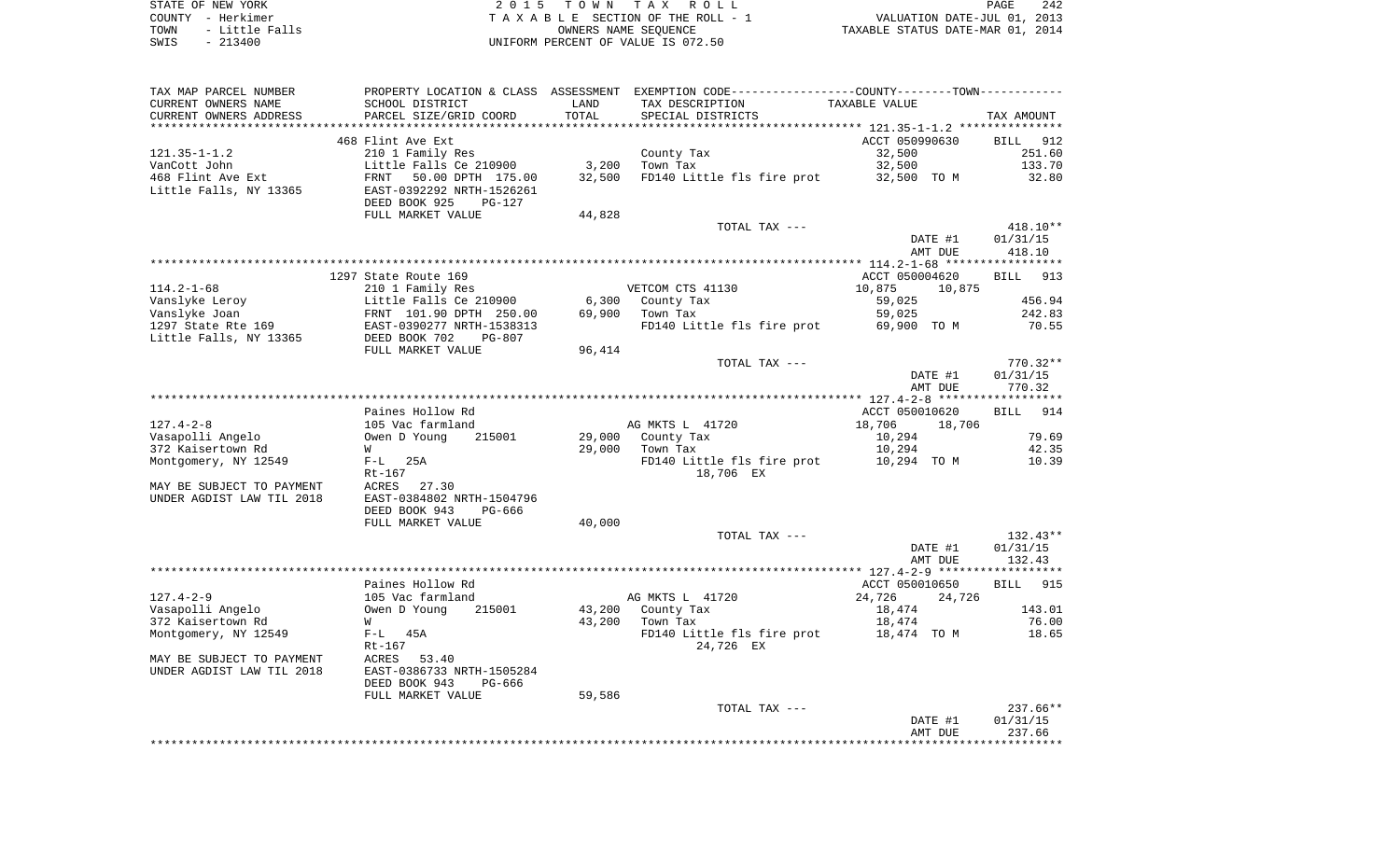| STATE OF NEW YORK<br>COUNTY - Herkimer<br>- Little Falls<br>TOWN | 2 0 1 5                                               | T O W N                  | TAX ROLL<br>TAXABLE SECTION OF THE ROLL - 1<br>OWNERS NAME SEQUENCE                         | VALUATION DATE-JUL 01, 2013<br>TAXABLE STATUS DATE-MAR 01, 2014 | PAGE<br>243          |
|------------------------------------------------------------------|-------------------------------------------------------|--------------------------|---------------------------------------------------------------------------------------------|-----------------------------------------------------------------|----------------------|
| $-213400$<br>SWIS                                                |                                                       |                          | UNIFORM PERCENT OF VALUE IS 072.50                                                          |                                                                 |                      |
| TAX MAP PARCEL NUMBER                                            |                                                       |                          | PROPERTY LOCATION & CLASS ASSESSMENT EXEMPTION CODE----------------COUNTY-------TOWN------- |                                                                 |                      |
| CURRENT OWNERS NAME                                              | SCHOOL DISTRICT                                       | LAND                     | TAX DESCRIPTION                                                                             | TAXABLE VALUE                                                   |                      |
| CURRENT OWNERS ADDRESS<br>*********************                  | PARCEL SIZE/GRID COORD<br>*************************** | TOTAL<br>*************** | SPECIAL DISTRICTS                                                                           |                                                                 | TAX AMOUNT           |
|                                                                  | 4845 Deck Rd                                          |                          |                                                                                             | ACCT 050010680                                                  | <b>BILL</b><br>916   |
| $127.4 - 2 - 10$                                                 | 241 Rural res&ag                                      |                          | AG MKTS L 41720                                                                             | 31,800<br>31,800                                                |                      |
| Vasapolli Angelo                                                 | Owen D Young<br>215001                                | 107,100                  | County Tax                                                                                  | 222,100                                                         | 1,719.37             |
| 372 Kaisertown Rd                                                | R1 G                                                  | 253,900                  | Town Tax                                                                                    | 222,100                                                         | 913.72               |
| Montgomery, NY 12549                                             | Farm217a<br>Deck Rd                                   |                          | FD140 Little fls fire prot<br>31,800 EX                                                     | 222,100 TO M                                                    | 224.17               |
| MAY BE SUBJECT TO PAYMENT                                        | ACRES 239.20                                          |                          |                                                                                             |                                                                 |                      |
| UNDER AGDIST LAW TIL 2018                                        | EAST-0388711 NRTH-1504421                             |                          |                                                                                             |                                                                 |                      |
|                                                                  | DEED BOOK 943<br>PG-666                               |                          |                                                                                             |                                                                 |                      |
|                                                                  | FULL MARKET VALUE                                     | 350,207                  | TOTAL TAX ---                                                                               |                                                                 | $2,857.26**$         |
|                                                                  |                                                       |                          |                                                                                             | DATE #1<br>AMT DUE                                              | 01/31/15<br>2,857.26 |
|                                                                  |                                                       |                          |                                                                                             |                                                                 | *******              |
|                                                                  | Deck Rd                                               |                          |                                                                                             | ACCT 050007440                                                  | 917<br>BILL          |
| $127.4 - 2 - 13$                                                 | 322 Rural vac>10                                      |                          | FOREST<br>47460                                                                             | 19,656<br>19,656                                                |                      |
| Vasapolli Elizabeth                                              | Owen D Young<br>215001                                | 44,300                   | County Tax                                                                                  | 24,644                                                          | 190.78               |
| Vasapolli Mary                                                   | E                                                     | 44,300                   | Town Tax                                                                                    | 24,644                                                          | 101.39               |
| 372 Kaisertown Rd                                                | Farm25a                                               |                          | FD140 Little fls fire prot                                                                  | 44,300 TO M                                                     | 44.71                |
| Montgomery, NY 12549                                             | Deck Rd<br><b>ACRES</b><br>59.50                      |                          |                                                                                             |                                                                 |                      |
| MAY BE SUBJECT TO PAYMENT                                        | EAST-0391726 NRTH-1503241                             |                          |                                                                                             |                                                                 |                      |
| UNDER RPTL480A UNTIL 2023                                        | DEED BOOK 907<br>$PG-296$                             |                          |                                                                                             |                                                                 |                      |
|                                                                  | FULL MARKET VALUE                                     | 61,103                   |                                                                                             |                                                                 |                      |
|                                                                  |                                                       |                          | TOTAL TAX ---                                                                               | DATE #1                                                         | 336.88**<br>01/31/15 |
|                                                                  |                                                       |                          |                                                                                             | AMT DUE                                                         | 336.88               |
|                                                                  |                                                       |                          |                                                                                             |                                                                 |                      |
|                                                                  | State Route 168                                       |                          |                                                                                             | ACCT 050100110                                                  | 918<br>BILL          |
| $127.4 - 2 - 12$                                                 | 105 Vac farmland                                      |                          | FOREST<br>47460                                                                             | 19,026<br>19,026                                                |                      |
| Vasapolli Mary<br>Vasapolli Elizabeth                            | 215001<br>Owen D Young<br>23.60                       | 24,400<br>24,400         | County Tax                                                                                  | 5,374                                                           | 41.60<br>22.11       |
| 372 Kaisertown Rd                                                | ACRES<br>EAST-0393346 NRTH-1503510                    |                          | Town Tax<br>FD140 Little fls fire prot                                                      | 5,374<br>24,400 TO M                                            | 24.63                |
| Montgomery, NY 12549                                             | DEED BOOK 907<br>$PG-292$<br>FULL MARKET VALUE        | 33,655                   |                                                                                             |                                                                 |                      |
| MAY BE SUBJECT TO PAYMENT<br>UNDER RPTL480A UNTIL 2023           |                                                       |                          |                                                                                             |                                                                 |                      |
|                                                                  |                                                       |                          | TOTAL TAX ---                                                                               |                                                                 | 88.34**              |
|                                                                  |                                                       |                          |                                                                                             | DATE #1<br>AMT DUE                                              | 01/31/15<br>88.34    |
|                                                                  |                                                       |                          |                                                                                             |                                                                 |                      |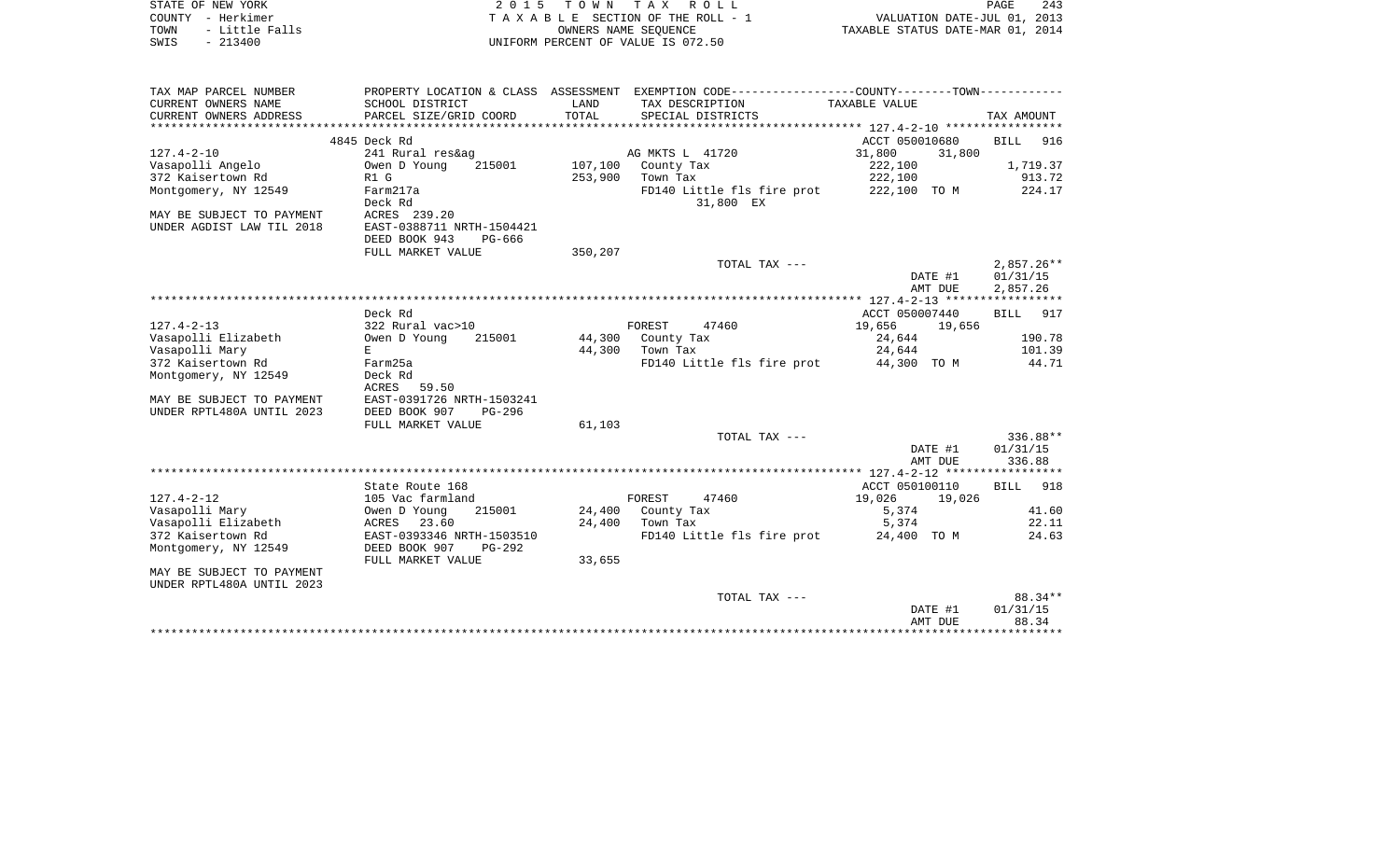COUNTY - Herkimer **T A X A B L E** SECTION OF THE ROLL - 1 VALUATION DATE-JUL 01, 2013 TOWN - Little Falls OWNERS NAME SEQUENCE TAXABLE STATUS DATE-MAR 01, 2014 SWIS - 213400 UNIFORM PERCENT OF VALUE IS 072.50TAX MAP PARCEL NUMBER PROPERTY LOCATION & CLASS ASSESSMENT EXEMPTION CODE------------------COUNTY--------TOWN------------ CURRENT OWNERS NAME SCHOOL DISTRICT LAND TAX DESCRIPTION TAXABLE VALUECURRENT OWNERS ADDRESS PARCEL SIZE/GRID COORD TOTAL SPECIAL DISTRICTS TAX AMOUNT \*\*\*\*\*\*\*\*\*\*\*\*\*\*\*\*\*\*\*\*\*\*\*\*\*\*\*\*\*\*\*\*\*\*\*\*\*\*\*\*\*\*\*\*\*\*\*\*\*\*\*\*\*\*\*\*\*\*\*\*\*\*\*\*\*\*\*\*\*\*\*\*\*\*\*\*\*\*\*\*\*\*\*\*\*\*\*\*\*\*\*\*\*\*\*\*\*\*\*\*\*\*\* 127.4-2-7 \*\*\*\*\*\*\*\*\*\*\*\*\*\*\*\*\*\* Deck Rd ACCT 050012150 BILL 919320.49 127.4-2-7 210 1 Family Res County Tax 41,400 Vasapolli Michael & Mary 0wen D Young 215001 6,200 Town Tax 41,400 41,400 170.32 Vasapolli Salvatore & Eli N 41,400 FD140 Little fls fire prot 41,400 TO M 41.79 372 Kaesertown Rd R-1 1/2A Montgomery, NY 12549 Deck Rd FRNT 194.00 DPTH 130.00 EAST-0384502 NRTH-1504117 DEED BOOK 915 PG-176FULL MARKET VALUE 57,103 TOTAL TAX  $---$  532.60\*\* DATE #1 01/31/15 AMT DUE 532.60 \*\*\*\*\*\*\*\*\*\*\*\*\*\*\*\*\*\*\*\*\*\*\*\*\*\*\*\*\*\*\*\*\*\*\*\*\*\*\*\*\*\*\*\*\*\*\*\*\*\*\*\*\*\*\*\*\*\*\*\*\*\*\*\*\*\*\*\*\*\*\*\*\*\*\*\*\*\*\*\*\*\*\*\*\*\*\*\*\*\*\*\*\*\*\*\*\*\*\*\*\*\*\* 127.4-2-20.4 \*\*\*\*\*\*\*\*\*\*\*\*\*\*\*State Route 168 BILL 920 127.4-2-20.4 112 Dairy farm AGRIC 10 Y 42100 15,100 15,100 Vasapolli Michael & Mary 0wen D Young 215001 69,900 County Tax 151,200 151,200 1,170.50<br>Vasapolli Sal & Elizabeth ACRES 112.50 166.300 Town Tax 151.200 151.200 622.04 Vasapolli Sal & Elizabeth ACRES 112.50 166,300 Town Tax 372 Kaiser Town Rd EAST-0386582 NRTH-1502780 FD140 Little fls fire prot 166,300 TO M 167.85 Montgomery, NY 12549 DEED BOOK 915 PG-277 FULL MARKET VALUE 229,379 TOTAL TAX --- 1,960.39\*\* DATE #1 01/31/15 AMT DUE 1,960.39 \*\*\*\*\*\*\*\*\*\*\*\*\*\*\*\*\*\*\*\*\*\*\*\*\*\*\*\*\*\*\*\*\*\*\*\*\*\*\*\*\*\*\*\*\*\*\*\*\*\*\*\*\*\*\*\*\*\*\*\*\*\*\*\*\*\*\*\*\*\*\*\*\*\*\*\*\*\*\*\*\*\*\*\*\*\*\*\*\*\*\*\*\*\*\*\*\*\*\*\*\*\*\* 127.2-3-7 \*\*\*\*\*\*\*\*\*\*\*\*\*\*\*\*\*\* Johnnycake Rd ACCT 050100170 BILL 921 127.2-3-7 322 Rural vac>10 FOREST 47460 19,254 19,254 Vasapolli Michael & Sal Little Falls Ce 210900 26,900 County Tax 36,500 7,646 7,646 59.19 Stone Keith ACRES 24.60 26,900 Town Tax 7,646 31.46 372 Kaisertown Rd EAST-0392641 NRTH-1505081 FD140 Little fls fire prot 26,900 TO M 27.15 Montgomery, NY 12549 DEED BOOK 1200 PG-823 FULL MARKET VALUE 37,103 MAY BE SUBJECT TO PAYMENTUNDER RPTL480A UNTIL 2023 TOTAL TAX --- 117.80\*\* DATE #1 01/31/15 AMT DUE 117.80 \*\*\*\*\*\*\*\*\*\*\*\*\*\*\*\*\*\*\*\*\*\*\*\*\*\*\*\*\*\*\*\*\*\*\*\*\*\*\*\*\*\*\*\*\*\*\*\*\*\*\*\*\*\*\*\*\*\*\*\*\*\*\*\*\*\*\*\*\*\*\*\*\*\*\*\*\*\*\*\*\*\*\*\*\*\*\*\*\*\*\*\*\*\*\*\*\*\*\*\*\*\*\* 127.2-3-8 \*\*\*\*\*\*\*\*\*\*\*\*\*\*\*\*\*\*BILL 922 Johnnycake Rd ACCT 050100180 BILL 9222 BILL 9222 BILL 9222 BILL 9222 BILL 9222 BILL 9222 BILL 9222 BILL 9222 BILL 9222 BILL 9222 BILL 9222 BILL 9222 BILL 9222 BILL 9222 BILL 9222 BILL 9222 BILL 9222 BILL 9222 BILL 9222 BIL 127.2-3-8 322 Rural vac>10 FOREST 47460 20,130 20,130 Vasapolli Michael & Sal Little Falls Ce 210900 27,400 County Tax 7,270 56.28 Stone Keith ACRES 25.20 27,400 Town Tax 7,270 29.91 372 Kaisertown Rd EAST-0392098 NRTH-1505127 FD140 Little fls fire prot 27,400 TO M 27.65 Montgomery, NY 12549 DEED BOOK 1198 PG-747 FULL MARKET VALUE 37,793 MAY BE SUBJECT TO PAYMENT UNDER RPTL480A UNTIL 2023 TOTAL TAX --- 113.84\*\* DATE #1 01/31/15 AMT DUE 113.84\*\*\*\*\*\*\*\*\*\*\*\*\*\*\*\*\*\*\*\*\*\*\*\*\*\*\*\*\*\*\*\*\*\*\*\*\*\*\*\*\*\*\*\*\*\*\*\*\*\*\*\*\*\*\*\*\*\*\*\*\*\*\*\*\*\*\*\*\*\*\*\*\*\*\*\*\*\*\*\*\*\*\*\*\*\*\*\*\*\*\*\*\*\*\*\*\*\*\*\*\*\*\*\*\*\*\*\*\*\*\*\*\*\*\*\*\*\*\*\*\*\*\*\*\*\*\*\*\*\*\*\*

STATE OF NEW YORK 2 0 1 5 T O W N T A X R O L L PAGE 244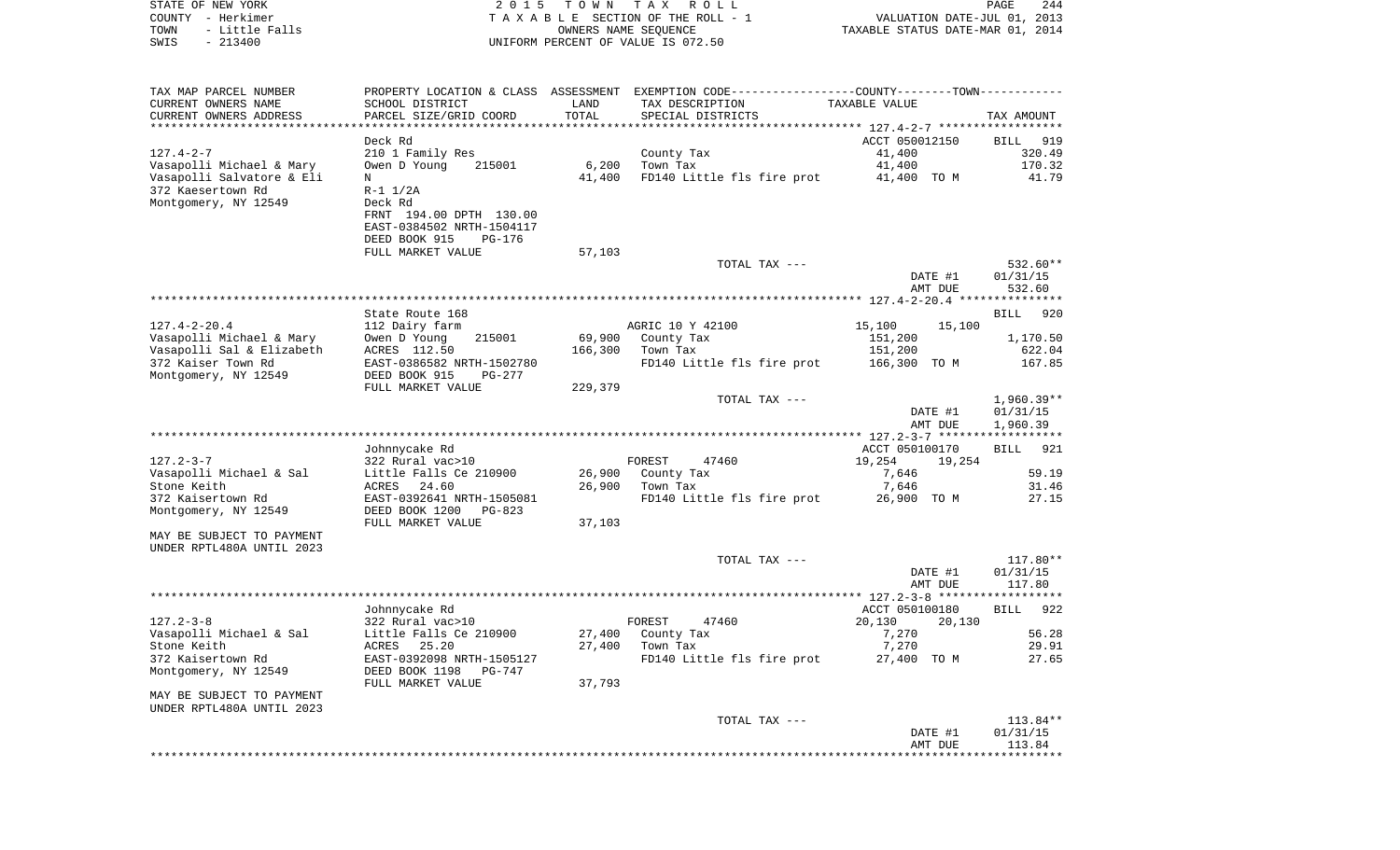| COUNTY - Herkimer<br>TOWN<br>- Little Falls<br>SWIS<br>$-213400$ | T A X A B L E SECTION OF THE ROLL - 1<br>OWNERS NAME SEQUENCE<br>UNIFORM PERCENT OF VALUE IS 072.50 |         |                                                                                                 | VALUATION DATE-JUL 01, 2013<br>TAXABLE STATUS DATE-MAR 01, 2014 |              |  |
|------------------------------------------------------------------|-----------------------------------------------------------------------------------------------------|---------|-------------------------------------------------------------------------------------------------|-----------------------------------------------------------------|--------------|--|
|                                                                  |                                                                                                     |         |                                                                                                 |                                                                 |              |  |
| TAX MAP PARCEL NUMBER                                            |                                                                                                     |         | PROPERTY LOCATION & CLASS ASSESSMENT EXEMPTION CODE----------------COUNTY--------TOWN---------- |                                                                 |              |  |
| CURRENT OWNERS NAME                                              | SCHOOL DISTRICT                                                                                     | LAND    | TAX DESCRIPTION                                                                                 | TAXABLE VALUE                                                   |              |  |
| CURRENT OWNERS ADDRESS                                           | PARCEL SIZE/GRID COORD                                                                              | TOTAL   | SPECIAL DISTRICTS                                                                               |                                                                 | TAX AMOUNT   |  |
|                                                                  |                                                                                                     |         |                                                                                                 |                                                                 |              |  |
|                                                                  | 170 Lyle Rd                                                                                         |         |                                                                                                 | ACCT 050008280                                                  | BILL 923     |  |
| 114.3-1-21.1                                                     | 449 Other Storag                                                                                    |         | County Tax                                                                                      | 164,600                                                         | 1,274.24     |  |
| Velonskis Edwin                                                  | Herkimer Centra 213001                                                                              | 26,900  | Town Tax<br>FD140 Little fls fire prot 164,600 TO M                                             | 164,600                                                         | 677.16       |  |
| C/O Global Technology Limited N<br>206 E 38th St                 | Comm                                                                                                | 164,600 |                                                                                                 |                                                                 | 166.13       |  |
| New York, NY 10016                                               | Leahman Rd                                                                                          |         |                                                                                                 |                                                                 |              |  |
|                                                                  | ACRES<br>19.00                                                                                      |         |                                                                                                 |                                                                 |              |  |
|                                                                  | EAST-0381063 NRTH-1529327                                                                           |         |                                                                                                 |                                                                 |              |  |
|                                                                  | DEED BOOK 937<br>PG-455                                                                             |         |                                                                                                 |                                                                 |              |  |
|                                                                  | FULL MARKET VALUE                                                                                   | 227,034 |                                                                                                 |                                                                 |              |  |
|                                                                  |                                                                                                     |         | TOTAL TAX ---                                                                                   |                                                                 | $2,117.53**$ |  |
|                                                                  |                                                                                                     |         |                                                                                                 | DATE #1                                                         | 01/31/15     |  |
|                                                                  |                                                                                                     |         |                                                                                                 | AMT DUE                                                         | 2,117.53     |  |
|                                                                  |                                                                                                     |         |                                                                                                 |                                                                 |              |  |
|                                                                  | 104 Lyle Rd                                                                                         |         |                                                                                                 | ACCT 050990550                                                  | BILL 924     |  |
|                                                                  |                                                                                                     |         | County Tax                                                                                      | 121,000                                                         | 936.71       |  |
|                                                                  |                                                                                                     |         | 7,000 Town Tax                                                                                  | 121,000                                                         | 497.79       |  |
|                                                                  |                                                                                                     | 121,000 | FD140 Little fls fire prot 121,000 TO M                                                         |                                                                 | 122.13       |  |
|                                                                  |                                                                                                     |         |                                                                                                 |                                                                 |              |  |
|                                                                  |                                                                                                     |         |                                                                                                 |                                                                 |              |  |
|                                                                  | FULL MARKET VALUE                                                                                   | 166,897 |                                                                                                 |                                                                 | $1,556.63**$ |  |
|                                                                  |                                                                                                     |         | TOTAL TAX ---                                                                                   | DATE #1                                                         | 01/31/15     |  |
|                                                                  |                                                                                                     |         |                                                                                                 | AMT DUE                                                         | 1,556.63     |  |
|                                                                  |                                                                                                     |         |                                                                                                 |                                                                 |              |  |
|                                                                  | 189 Lyle Rd                                                                                         |         |                                                                                                 | ACCT 050099710                                                  | BILL 925     |  |
| $114.3 - 3 - 20$                                                 | 210 1 Family Res                                                                                    |         | County Tax                                                                                      | 133,100                                                         | 1,030.38     |  |
| Velonskis Edwin                       Herkimer Centra 213001     |                                                                                                     | 32,200  | Town Tax                                                                                        | 133,100                                                         | 547.57       |  |
| C/O Global Technology Limited ACRES                              | 5.90                                                                                                | 133,100 | FD140 Little fls fire prot 133,100 TO M                                                         |                                                                 | 134.34       |  |
| 206 E 38th St                                                    | EAST-0382308 NRTH-1529701                                                                           |         |                                                                                                 |                                                                 |              |  |
| New York, NY 10016                                               | DEED BOOK 1088 PG-231                                                                               |         |                                                                                                 |                                                                 |              |  |
|                                                                  | FULL MARKET VALUE                                                                                   | 183,586 |                                                                                                 |                                                                 |              |  |
|                                                                  |                                                                                                     |         | TOTAL TAX ---                                                                                   |                                                                 | 1,712.29**   |  |
|                                                                  |                                                                                                     |         |                                                                                                 | DATE #1                                                         | 01/31/15     |  |
|                                                                  |                                                                                                     |         |                                                                                                 | AMT DUE                                                         | 1,712.29     |  |
|                                                                  |                                                                                                     |         |                                                                                                 |                                                                 |              |  |
|                                                                  | Lyle Rd                                                                                             |         |                                                                                                 | ACCT 050100350                                                  | BILL 926     |  |
| 114.3-3-21                                                       | 311 Res vac land<br>Herkimer Centra 213001                                                          |         | County Tax                                                                                      | 18,200                                                          | 140.89       |  |
| Velonskis Edwin                                                  |                                                                                                     |         | 18,200 Town Tax                                                                                 | 18,200                                                          | 74.87        |  |
| C/O Global Technology Limited ACRES                              | 5.40<br>EAST-0382248 NRTH-1529364                                                                   | 18,200  | FD140 Little fls fire prot 18,200 TO M                                                          |                                                                 | 18.37        |  |
|                                                                  |                                                                                                     |         |                                                                                                 |                                                                 |              |  |
|                                                                  | FULL MARKET VALUE                                                                                   | 25,103  |                                                                                                 |                                                                 |              |  |
|                                                                  |                                                                                                     |         | TOTAL TAX ---                                                                                   |                                                                 | $234.13**$   |  |
|                                                                  |                                                                                                     |         |                                                                                                 | DATE #1                                                         | 01/31/15     |  |
|                                                                  |                                                                                                     |         |                                                                                                 | AMT DUE                                                         | 234.13       |  |
|                                                                  |                                                                                                     |         |                                                                                                 |                                                                 |              |  |
|                                                                  |                                                                                                     |         |                                                                                                 |                                                                 |              |  |

PAGE 245

STATE OF NEW YORK **EXECUTE:**  $2015$  TOWN TAX ROLL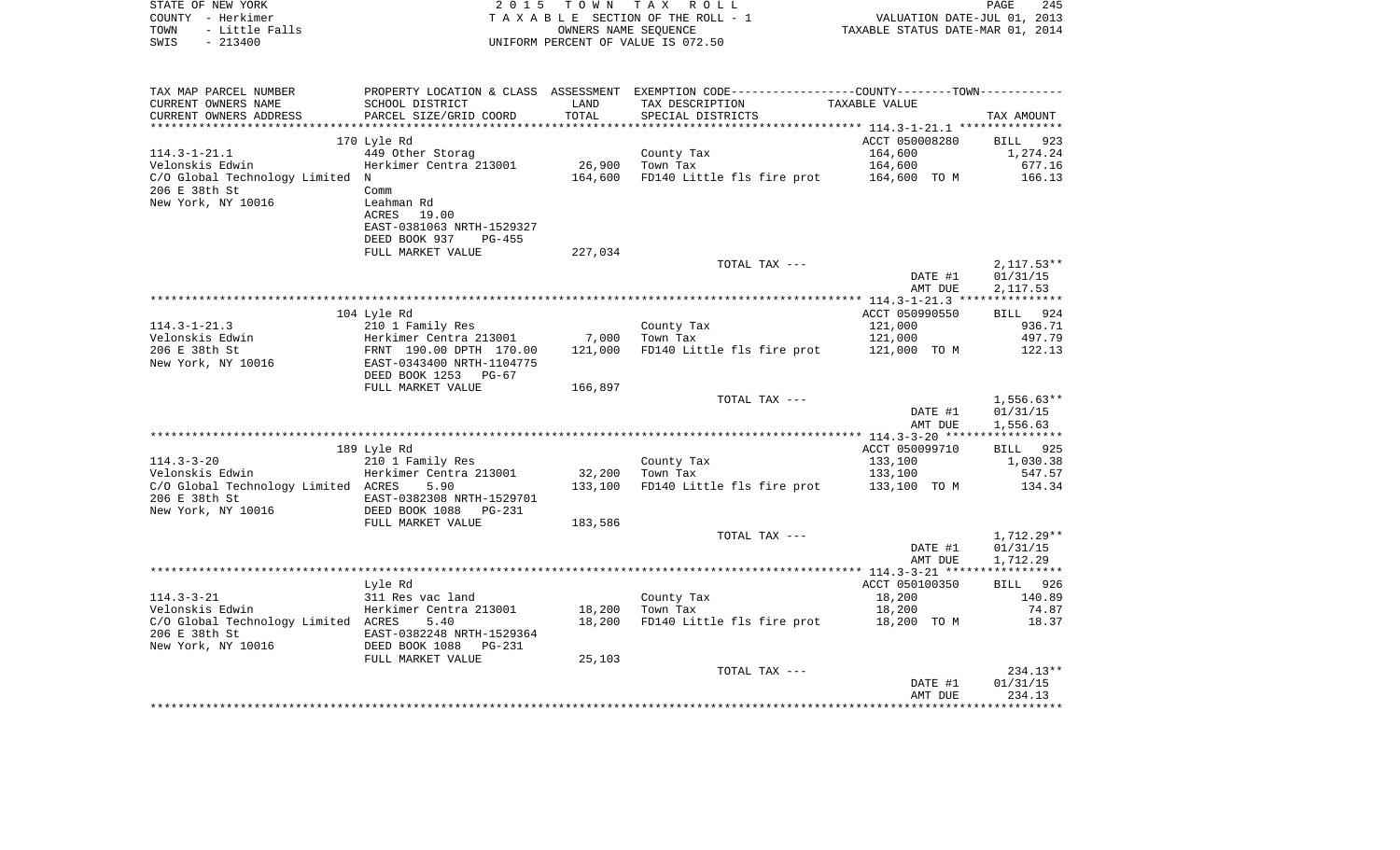| TAX MAP PARCEL NUMBER                                 |                                 |         | PROPERTY LOCATION & CLASS ASSESSMENT EXEMPTION CODE----------------COUNTY-------TOWN---------- |                |              |
|-------------------------------------------------------|---------------------------------|---------|------------------------------------------------------------------------------------------------|----------------|--------------|
| CURRENT OWNERS NAME                                   | SCHOOL DISTRICT                 | LAND    | TAX DESCRIPTION                                                                                | TAXABLE VALUE  |              |
| CURRENT OWNERS ADDRESS                                | PARCEL SIZE/GRID COORD          | TOTAL   | SPECIAL DISTRICTS                                                                              |                | TAX AMOUNT   |
| *******************                                   | ******************************* |         |                                                                                                |                |              |
|                                                       | Lyle Rd                         |         |                                                                                                | ACCT 050100370 | BILL 927     |
| $114.3 - 3 - 23$                                      | 311 Res vac land                |         | County Tax                                                                                     | 17,300         | 133.93       |
| Velonskis Edwin                                       | Herkimer Centra 213001          | 17,300  | Town Tax                                                                                       | 17,300         | 71.17        |
| C/O Global Technology Limited ACRES                   | 5.10                            | 17,300  | FD140 Little fls fire prot 17,300 TO M                                                         |                | 17.46        |
| 206 E 38th St                                         | EAST-0381589 NRTH-1529838       |         |                                                                                                |                |              |
| New York, NY 10016                                    | DEED BOOK 1088 PG-231           |         |                                                                                                |                |              |
|                                                       |                                 |         |                                                                                                |                |              |
|                                                       | FULL MARKET VALUE               | 23,862  |                                                                                                |                |              |
|                                                       |                                 |         | TOTAL TAX ---                                                                                  |                | $222.56**$   |
|                                                       |                                 |         |                                                                                                | DATE #1        | 01/31/15     |
|                                                       |                                 |         |                                                                                                | AMT DUE        | 222.56       |
|                                                       |                                 |         |                                                                                                |                |              |
|                                                       | Lakeview Dr                     |         |                                                                                                | ACCT 050100400 | BILL 928     |
| $114.3 - 3 - 27$                                      | 311 Res vac land                |         | County Tax                                                                                     | 27,800         | 215.21       |
| Velonskis Edwin                                       | Herkimer Centra 213001          | 27,800  | Town Tax                                                                                       | 27,800         | 114.37       |
| C/O Global Technology Limited ACRES                   | 8.60                            | 27,800  | FD140 Little fls fire prot                                                                     | 27,800 TO M    | 28.06        |
| 206 E 38th St                                         | EAST-0380650 NRTH-1530541       |         |                                                                                                |                |              |
| New York, NY 10016                                    | DEED BOOK 1123 PG-605           |         |                                                                                                |                |              |
|                                                       | FULL MARKET VALUE               | 38,345  |                                                                                                |                |              |
|                                                       |                                 |         | TOTAL TAX ---                                                                                  |                | $357.64**$   |
|                                                       |                                 |         |                                                                                                | DATE #1        | 01/31/15     |
|                                                       |                                 |         |                                                                                                | AMT DUE        | 357.64       |
|                                                       |                                 |         |                                                                                                |                |              |
|                                                       | 113 Lyle Rd                     |         |                                                                                                | ACCT 050099720 | BILL 929     |
| $114.79 - 1 - 1$                                      | 210 1 Family Res                |         | County Tax                                                                                     | 104,000        | 805.11       |
| Velonskis Edwin                                       | Herkimer Centra 213001          | 9,600   | Town Tax                                                                                       | 104,000        | 427.85       |
| 206 East 38th St                                      | FRNT 150.00 DPTH 139.00         | 104,000 | FD140 Little fls fire prot 104,000 TO M                                                        |                | 104.97       |
| New York, NY 10016                                    | EAST-0380295 NRTH-1529616       |         |                                                                                                |                |              |
|                                                       | DEED BOOK 1253 PG-28            |         |                                                                                                |                |              |
|                                                       | FULL MARKET VALUE               | 143,448 |                                                                                                |                |              |
|                                                       |                                 |         | TOTAL TAX ---                                                                                  |                | $1,337.93**$ |
|                                                       |                                 |         |                                                                                                | DATE #1        | 01/31/15     |
|                                                       |                                 |         |                                                                                                | AMT DUE        | 1,337.93     |
|                                                       |                                 |         |                                                                                                |                |              |
|                                                       | Lyle Rd                         |         |                                                                                                | ACCT 050100210 | BILL 930     |
| $114.79 - 1 - 2$                                      | 311 Res vac land                |         | County Tax                                                                                     | 2,600          | 20.13        |
| Velonskis Edwin                                       | Herkimer Centra 213001          | 2,600   | Town Tax                                                                                       | 2,600          | 10.70        |
|                                                       |                                 |         |                                                                                                |                |              |
| C/O Global Technology Limited FRNT 150.00 DPTH 150.00 |                                 | 2,600   | FD140 Little fls fire prot                                                                     | 2,600 TO M     | 2.62         |
| 206 E 38th St                                         | EAST-0380277 NRTH-1529760       |         |                                                                                                |                |              |
| New York, NY 10016                                    | DEED BOOK 1123 PG-606           |         |                                                                                                |                |              |
|                                                       | FULL MARKET VALUE               | 3,586   |                                                                                                |                |              |
|                                                       |                                 |         | TOTAL TAX ---                                                                                  |                | $33.45**$    |
|                                                       |                                 |         |                                                                                                | DATE #1        | 01/31/15     |
|                                                       |                                 |         |                                                                                                | AMT DUE        | 33.45        |
|                                                       |                                 |         |                                                                                                |                |              |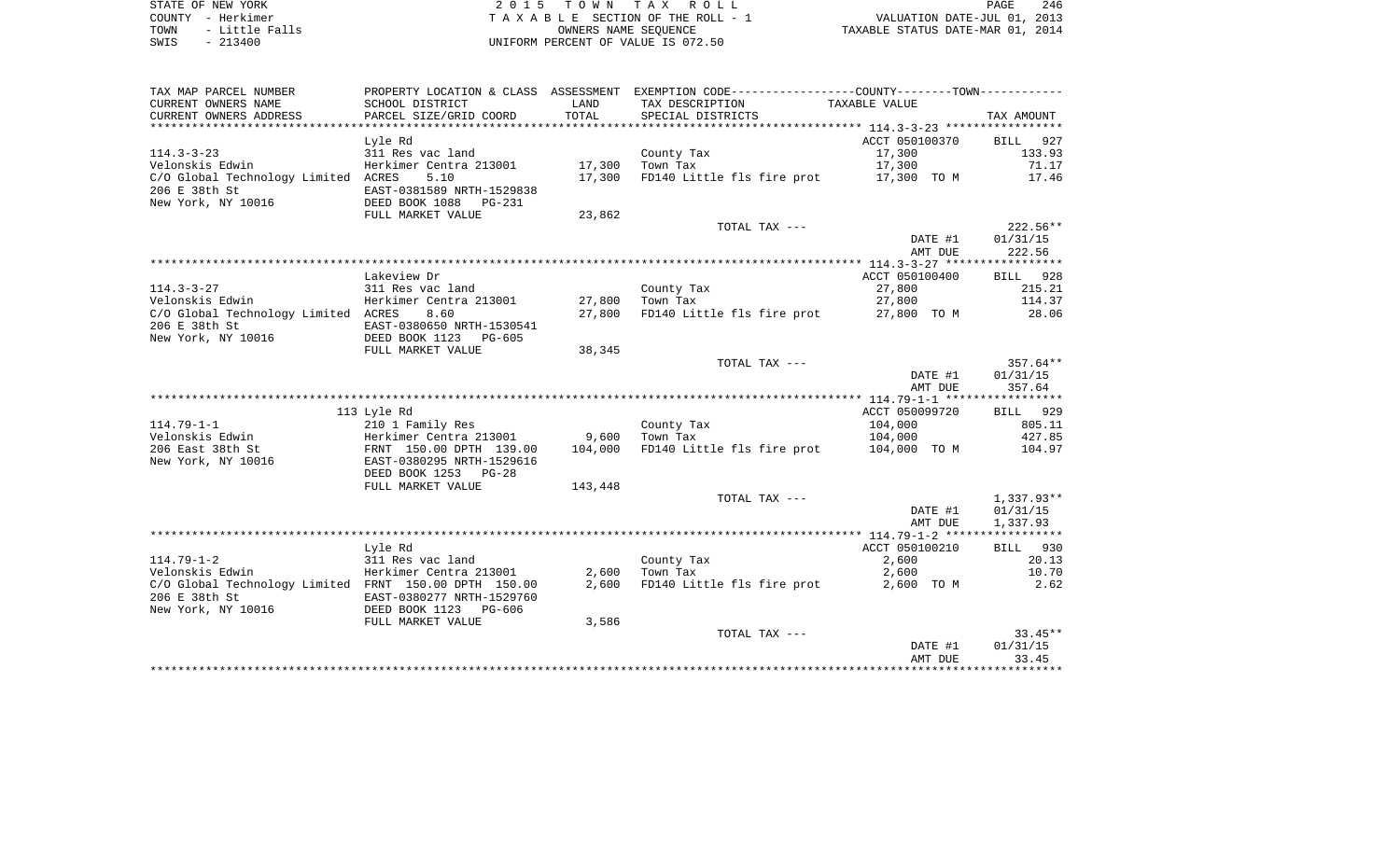| TAX MAP PARCEL NUMBER                                 |                           |       | PROPERTY LOCATION & CLASS ASSESSMENT EXEMPTION CODE----------------COUNTY-------TOWN---------- |                |            |
|-------------------------------------------------------|---------------------------|-------|------------------------------------------------------------------------------------------------|----------------|------------|
| CURRENT OWNERS NAME                                   | SCHOOL DISTRICT           | LAND  | TAX DESCRIPTION                                                                                | TAXABLE VALUE  |            |
| CURRENT OWNERS ADDRESS                                | PARCEL SIZE/GRID COORD    | TOTAL | SPECIAL DISTRICTS                                                                              |                | TAX AMOUNT |
|                                                       |                           |       |                                                                                                |                |            |
|                                                       | Lyle Rd                   |       |                                                                                                | ACCT 050003780 | BILL 931   |
|                                                       |                           |       |                                                                                                |                |            |
| $114.79 - 1 - 3$                                      | 311 Res vac land          |       | County Tax                                                                                     | 3,400          | 26.32      |
| Velonskis Edwin                                       | Herkimer Centra 213001    |       | $3,400$ Town Tax                                                                               | 3,400          | 13.99      |
| C/O Global Technology Limited FRNT 145.80 DPTH 210.60 |                           | 3,400 | FD140 Little fls fire prot 3,400 TO M                                                          |                | 3.43       |
| 206 E 38th St                                         | EAST-0380266 NRTH-1529933 |       |                                                                                                |                |            |
| New York, NY 10016                                    | DEED BOOK 1123 PG-606     |       |                                                                                                |                |            |
|                                                       | FULL MARKET VALUE         | 4,690 |                                                                                                |                |            |
|                                                       |                           |       | TOTAL TAX ---                                                                                  |                | $43.74**$  |
|                                                       |                           |       |                                                                                                | DATE #1        | 01/31/15   |
|                                                       |                           |       |                                                                                                |                |            |
|                                                       |                           |       |                                                                                                | AMT DUE        | 43.74      |
|                                                       |                           |       |                                                                                                |                |            |
|                                                       | Lyle Rd                   |       |                                                                                                | ACCT 050100220 | BILL 932   |
| $114.79 - 1 - 4$                                      | 311 Res vac land          |       | County Tax                                                                                     | 7,100          | 54.96      |
| Velonskis Edwin                                       | Herkimer Centra 213001    |       | $7,100$ Town Tax                                                                               | 7,100          | 29.21      |
| C/O Global Technology Limited ACRES                   | 1.70                      | 7,100 | FD140 Little fls fire prot 7,100 TO M                                                          |                | 7.17       |
| 206 E 38th St                                         | EAST-0380294 NRTH-1530154 |       |                                                                                                |                |            |
| New York, NY 10016                                    |                           |       |                                                                                                |                |            |
|                                                       | DEED BOOK 1123 PG-606     |       |                                                                                                |                |            |
|                                                       | FULL MARKET VALUE         | 9,793 |                                                                                                |                |            |
|                                                       |                           |       | TOTAL TAX ---                                                                                  |                | $91.34**$  |
|                                                       |                           |       |                                                                                                | DATE #1        | 01/31/15   |
|                                                       |                           |       |                                                                                                | AMT DUE        | 91.34      |
|                                                       |                           |       |                                                                                                |                |            |
|                                                       | Lyle Rd                   |       |                                                                                                | ACCT 050100230 | BILL 933   |
| $114.79 - 1 - 5$                                      | 311 Res vac land          |       | County Tax                                                                                     | 3,800          | 29.42      |
|                                                       |                           |       | $3,800$ Town Tax                                                                               |                |            |
| Velonskis Edwin                                       | Herkimer Centra 213001    |       |                                                                                                | 3,800          | 15.63      |
| C/O Global Technology Limited FRNT 120.00 DPTH        |                           | 3,800 | FD140 Little fls fire prot 3,800 TO M                                                          |                | 3.84       |
| 206 E 38th St                                         | ACRES<br>0.76             |       |                                                                                                |                |            |
| New York, NY 10016                                    | EAST-0380518 NRTH-1530149 |       |                                                                                                |                |            |
|                                                       | DEED BOOK 1123 PG-606     |       |                                                                                                |                |            |
|                                                       | FULL MARKET VALUE         | 5,241 |                                                                                                |                |            |
|                                                       |                           |       | TOTAL TAX ---                                                                                  |                | 48.89**    |
|                                                       |                           |       |                                                                                                | DATE #1        | 01/31/15   |
|                                                       |                           |       |                                                                                                | AMT DUE        |            |
|                                                       |                           |       |                                                                                                |                | 48.89      |
|                                                       |                           |       |                                                                                                |                |            |
|                                                       | Lyle Rd                   |       |                                                                                                | ACCT 050100240 | BILL 934   |
| $114.79 - 1 - 6$                                      | 311 Res vac land          |       | County Tax                                                                                     | 3,300          | 25.55      |
| Velonskis Edwin                                       | Herkimer Centra 213001    | 3,300 | Town Tax                                                                                       | 3,300          | 13.58      |
| C/O Global Technology Limited FRNT 150.00 DPTH 160.80 |                           | 3,300 | FD140 Little fls fire prot 3,300 TO M                                                          |                | 3.33       |
| 206 E 38th St                                         | EAST-0380696 NRTH-1530103 |       |                                                                                                |                |            |
| New York, NY 10016                                    | DEED BOOK 1123 PG-606     |       |                                                                                                |                |            |
|                                                       |                           |       |                                                                                                |                |            |
|                                                       | FULL MARKET VALUE         | 4,552 |                                                                                                |                |            |
|                                                       |                           |       | TOTAL TAX ---                                                                                  |                | $42.46**$  |
|                                                       |                           |       |                                                                                                | DATE #1        | 01/31/15   |
|                                                       |                           |       |                                                                                                | AMT DUE        | 42.46      |
|                                                       |                           |       |                                                                                                |                |            |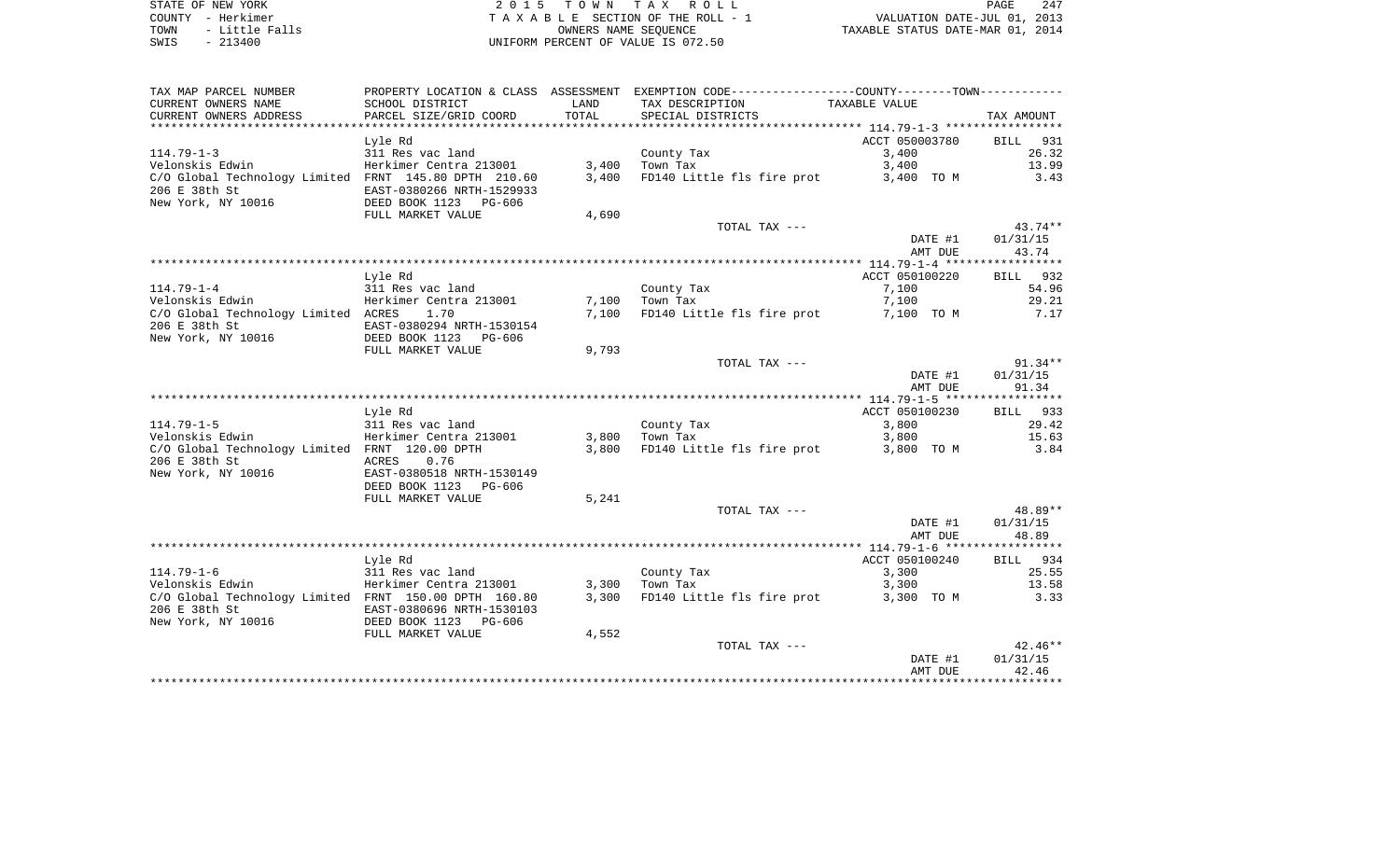| STATE OF NEW YORK      | 2015 TOWN TAX ROLL                 | 248<br>PAGE                      |
|------------------------|------------------------------------|----------------------------------|
| COUNTY - Herkimer      | TAXABLE SECTION OF THE ROLL - 1    | VALUATION DATE-JUL 01, 2013      |
| - Little Falls<br>TOWN | OWNERS NAME SEOUENCE               | TAXABLE STATUS DATE-MAR 01, 2014 |
| $-213400$<br>SWIS      | UNIFORM PERCENT OF VALUE IS 072.50 |                                  |

| TAX MAP PARCEL NUMBER  |                                                                |         | PROPERTY LOCATION & CLASS ASSESSMENT EXEMPTION CODE---------------COUNTY-------TOWN---------- |                    |                      |
|------------------------|----------------------------------------------------------------|---------|-----------------------------------------------------------------------------------------------|--------------------|----------------------|
| CURRENT OWNERS NAME    | SCHOOL DISTRICT                                                | LAND    | TAX DESCRIPTION                                                                               | TAXABLE VALUE      |                      |
| CURRENT OWNERS ADDRESS | PARCEL SIZE/GRID COORD                                         | TOTAL   | SPECIAL DISTRICTS                                                                             |                    | TAX AMOUNT           |
|                        |                                                                |         |                                                                                               |                    |                      |
|                        | 121 Lyle Rd                                                    |         |                                                                                               | ACCT 050099410     | BILL 935             |
| $114.79 - 1 - 12$      | 210 1 Family Res                                               |         | County Tax                                                                                    | 83,500             | 646.41               |
| Velonskis Edwin        | Herkimer Centra 213001                                         | 6,000   | Town Tax                                                                                      | 83,500             | 343.52               |
| 206 East 38th St       | FRNT 160.00 DPTH 135.00                                        | 83,500  | FD140 Little fls fire prot 83,500 TO M                                                        |                    | 84.28                |
| New York, NY 10016     | EAST-0380502 NRTH-1529649                                      |         |                                                                                               |                    |                      |
|                        | DEED BOOK 1253 PG-64                                           |         |                                                                                               |                    |                      |
|                        | FULL MARKET VALUE                                              | 115,172 |                                                                                               |                    |                      |
|                        |                                                                |         | TOTAL TAX ---                                                                                 |                    | 1,074.21**           |
|                        |                                                                |         |                                                                                               | DATE #1<br>AMT DUE | 01/31/15<br>1,074.21 |
|                        |                                                                |         |                                                                                               |                    |                      |
|                        | 220 Eatonville Rd                                              |         |                                                                                               | ACCT 050003670     | BILL 936             |
| $121.1 - 1 - 7$        | 210 1 Family Res                                               |         | County Tax                                                                                    | 72,300             | 559.70               |
| Velonskis Edwin        | Herkimer Centra 213001                                         | 6,200   | Town Tax                                                                                      | 72,300             | 297.44               |
| 206 E 38th St          | FRNT 120.00 DPTH 200.00                                        | 72,300  | FD140 Little fls fire prot 72,300 TO M                                                        |                    | 72.97                |
| New York, NY 10016     | EAST-0380230 NRTH-1529073                                      |         |                                                                                               |                    |                      |
|                        | DEED BOOK 1350<br>$PG-10$                                      |         |                                                                                               |                    |                      |
|                        | FULL MARKET VALUE                                              | 99,724  |                                                                                               |                    |                      |
|                        |                                                                |         | TOTAL TAX ---                                                                                 |                    | 930.11**             |
|                        |                                                                |         |                                                                                               | DATE #1            | 01/31/15             |
|                        |                                                                |         |                                                                                               | AMT DUE            | 930.11               |
|                        |                                                                |         |                                                                                               |                    |                      |
|                        | State Route 167                                                |         |                                                                                               |                    | BILL 937             |
| $121.4 - 2 - 17.3$     | 314 Rural vac<10<br>514 Kurai vactio<br>Little Falls Ce 210900 |         | County Tax                                                                                    | 4,000              | 30.97                |
| Vespi Gary             |                                                                |         | $4,000$ Town Tax                                                                              | 4,000              | 16.46                |
| 133 Boepple Rd         | FRNT 410.00 DPTH                                               | 4,000   | FD140 Little fls fire prot                                                                    | 4,000 TO M         | 4.04                 |
| Mohawk, NY 13407       | ACRES<br>1.00<br>EAST-0392799 NRTH-1514539                     |         |                                                                                               |                    |                      |
|                        | DEED BOOK 1452<br>$PG-22$                                      |         |                                                                                               |                    |                      |
|                        | FULL MARKET VALUE                                              | 5,517   |                                                                                               |                    |                      |
|                        |                                                                |         | TOTAL TAX ---                                                                                 |                    | $51.47**$            |
|                        |                                                                |         |                                                                                               | DATE #1            | 01/31/15             |
|                        |                                                                |         |                                                                                               | AMT DUE            | 51.47                |
|                        |                                                                |         |                                                                                               |                    |                      |
|                        | 133 Boepple Rd                                                 |         |                                                                                               | ACCT 050099130     | BILL 938             |
| $127.2 - 2 - 19.2$     | 270 Mfg housing                                                |         | County Tax                                                                                    | 38,500             | 298.04               |
| Vespi Gary D           | Little Falls Ce 210900                                         |         | $9,200$ Town Tax                                                                              | 38,500             | 158.39               |
| 133 Boepple Rd         | FRNT 337.30 DPTH                                               | 38,500  | FD140 Little fls fire prot 38,500 TO M                                                        |                    | 38.86                |
| Mohawk, NY 13407       | 1.40<br>ACRES                                                  |         |                                                                                               |                    |                      |
|                        | EAST-0394268 NRTH-1510234                                      |         |                                                                                               |                    |                      |
|                        | DEED BOOK 787<br>$PG-30$                                       |         |                                                                                               |                    |                      |
|                        | FULL MARKET VALUE                                              | 53,103  |                                                                                               |                    |                      |
|                        |                                                                |         | TOTAL TAX ---                                                                                 |                    | $495.29**$           |
|                        |                                                                |         |                                                                                               | DATE #1            | 01/31/15<br>495.29   |
|                        |                                                                |         |                                                                                               | AMT DUE            |                      |
|                        |                                                                |         |                                                                                               |                    |                      |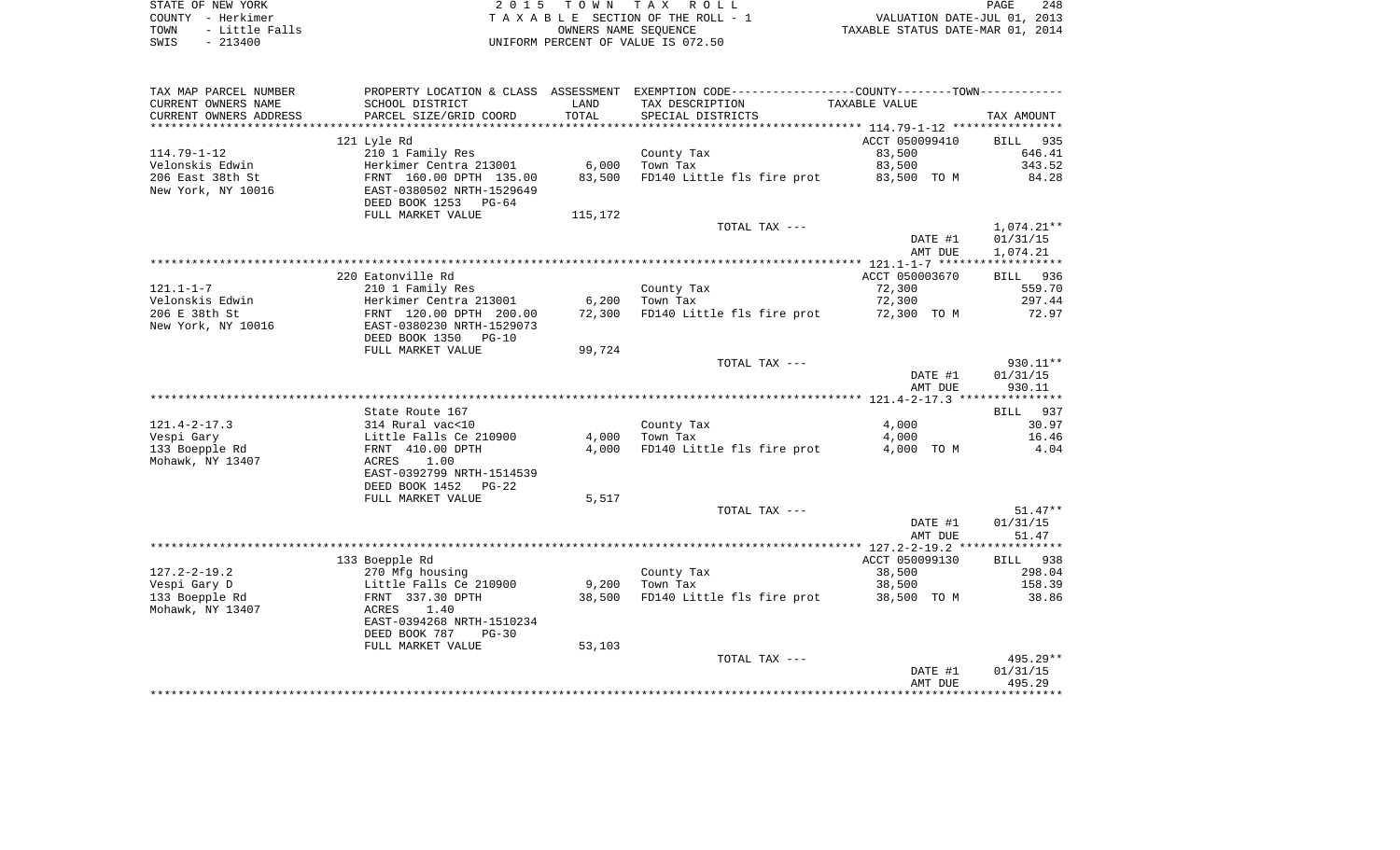| TAXABLE VALUE<br>SCHOOL DISTRICT<br>LAND<br>TAX DESCRIPTION<br>PARCEL SIZE/GRID COORD<br>TOTAL<br>SPECIAL DISTRICTS<br>TAX AMOUNT<br>******************** 121.4-2-32 ******************<br>ACCT 050008250<br>Paines Hollow Rd<br>BILL 939<br>$121.4 - 2 - 32$<br>152,200<br>421 Restaurant<br>County Tax<br>1,178.24<br>47,200<br>152,200<br>Vespi Guy<br>Little Falls Ce 210900<br>Town Tax<br>626.15<br>RD3 Box 115C<br>4.00<br>152,200<br>School Relevy<br>6,551.43<br>ACRES<br>Little Falls, NY 13365<br>EAST-0390893 NRTH-1518172<br>FD140 Little fls fire prot 152,200 TO M<br>153.62<br>DEED BOOK 768<br>$PG-346$<br>FULL MARKET VALUE<br>209,931<br>TOTAL TAX ---<br>$8,509.44**$<br>DATE #1<br>01/31/15<br>AMT DUE<br>8,509.44<br>227 Boepple Rd<br>ACCT 050099870<br>BILL 940<br>$127.2 - 2 - 20.11$<br>99,000<br>210 1 Family Res<br>County Tax<br>766.40<br>99,000<br>Vespi Guy<br>Little Falls Ce 210900<br>12,200<br>Town Tax<br>407.29<br>Vespi Cynthia<br>99,000<br>3.80<br>School Relevy<br>3,409.05<br>ACRES<br>FD140 Little fls fire prot 99,000 TO M<br>227 Boepple Rd<br>EAST-0393972 NRTH-1510880<br>99.92<br>Little Falls, NY 13365<br>DEED BOOK 813<br>$PG-209$<br>FULL MARKET VALUE<br>136,552<br>TOTAL TAX ---<br>$4,682.66**$<br>01/31/15<br>DATE #1<br>4,682.66<br>AMT DUE<br>Fall Hill Rd<br>ACCT 050003420<br>BILL 941<br>$121.2 - 3 - 17.1$<br>120 Field crops<br>AG MKTS L 41720<br>21,258<br>21,258<br>Little Falls Ce 210900<br>Via Alta Inc<br>42,200 County Tax<br>20,942<br>162.12<br>Geoff Grace<br>86.16<br>S<br>42,200<br>Town Tax<br>20,942<br>2801 St Hwy 5S<br>Farm70a<br>School Relevy<br>901.45<br>FD140 Little fls fire prot 20,942 TO M<br>$Rt-5-S$<br>21.14<br>21,258 EX<br>FRNT 148.00 DPTH<br>51.30<br>ACRES<br>EAST-0395100 NRTH-1524333<br>DEED BOOK 1266<br>PG-773<br>FULL MARKET VALUE<br>58,207<br>TOTAL TAX ---<br>1,170.87**<br>DATE #1<br>01/31/15<br>AMT DUE<br>1,170.87<br>Fall Hill Rd<br>ACCT 050003480<br>BILL 942<br>$121.2 - 3 - 22$<br>AG MKTS L 41720<br>105 Vac farmland<br>3,197<br>3,197<br>Via Alta Inc<br>Little Falls Ce 210900<br>25,000<br>County Tax<br>21,803<br>168.79<br>Geoff Grace<br>25,000<br>89.70<br>S<br>Town Tax<br>21,803<br>2801 St Hwy 5S<br>938.51<br>$F-L$ 93A<br>School Relevy<br>FD140 Little fls fire prot 21,803 TO M<br>Little Falls, NY 13365<br>$Rt-5-S$<br>22.01<br>ACRES 49.40<br>3,197 EX<br>EAST-0396315 NRTH-1524090<br>MAY BE SUBJECT TO PAYMENT<br>UNDER AGDIST LAW TIL 2018<br>DEED BOOK 1266<br>PG-773<br>FULL MARKET VALUE<br>34,483<br>$1,219.01**$<br>TOTAL TAX ---<br>DATE #1<br>01/31/15<br>1,219.01<br>AMT DUE | TAX MAP PARCEL NUMBER     |  | PROPERTY LOCATION & CLASS ASSESSMENT EXEMPTION CODE---------------COUNTY-------TOWN---------- |  |
|----------------------------------------------------------------------------------------------------------------------------------------------------------------------------------------------------------------------------------------------------------------------------------------------------------------------------------------------------------------------------------------------------------------------------------------------------------------------------------------------------------------------------------------------------------------------------------------------------------------------------------------------------------------------------------------------------------------------------------------------------------------------------------------------------------------------------------------------------------------------------------------------------------------------------------------------------------------------------------------------------------------------------------------------------------------------------------------------------------------------------------------------------------------------------------------------------------------------------------------------------------------------------------------------------------------------------------------------------------------------------------------------------------------------------------------------------------------------------------------------------------------------------------------------------------------------------------------------------------------------------------------------------------------------------------------------------------------------------------------------------------------------------------------------------------------------------------------------------------------------------------------------------------------------------------------------------------------------------------------------------------------------------------------------------------------------------------------------------------------------------------------------------------------------------------------------------------------------------------------------------------------------------------------------------------------------------------------------------------------------------------------------------------------------------------------------------------------------------------------------------------------------------------------------------------------------------------------------------------------------------------|---------------------------|--|-----------------------------------------------------------------------------------------------|--|
|                                                                                                                                                                                                                                                                                                                                                                                                                                                                                                                                                                                                                                                                                                                                                                                                                                                                                                                                                                                                                                                                                                                                                                                                                                                                                                                                                                                                                                                                                                                                                                                                                                                                                                                                                                                                                                                                                                                                                                                                                                                                                                                                                                                                                                                                                                                                                                                                                                                                                                                                                                                                                                  | CURRENT OWNERS NAME       |  |                                                                                               |  |
|                                                                                                                                                                                                                                                                                                                                                                                                                                                                                                                                                                                                                                                                                                                                                                                                                                                                                                                                                                                                                                                                                                                                                                                                                                                                                                                                                                                                                                                                                                                                                                                                                                                                                                                                                                                                                                                                                                                                                                                                                                                                                                                                                                                                                                                                                                                                                                                                                                                                                                                                                                                                                                  | CURRENT OWNERS ADDRESS    |  |                                                                                               |  |
|                                                                                                                                                                                                                                                                                                                                                                                                                                                                                                                                                                                                                                                                                                                                                                                                                                                                                                                                                                                                                                                                                                                                                                                                                                                                                                                                                                                                                                                                                                                                                                                                                                                                                                                                                                                                                                                                                                                                                                                                                                                                                                                                                                                                                                                                                                                                                                                                                                                                                                                                                                                                                                  |                           |  |                                                                                               |  |
|                                                                                                                                                                                                                                                                                                                                                                                                                                                                                                                                                                                                                                                                                                                                                                                                                                                                                                                                                                                                                                                                                                                                                                                                                                                                                                                                                                                                                                                                                                                                                                                                                                                                                                                                                                                                                                                                                                                                                                                                                                                                                                                                                                                                                                                                                                                                                                                                                                                                                                                                                                                                                                  |                           |  |                                                                                               |  |
|                                                                                                                                                                                                                                                                                                                                                                                                                                                                                                                                                                                                                                                                                                                                                                                                                                                                                                                                                                                                                                                                                                                                                                                                                                                                                                                                                                                                                                                                                                                                                                                                                                                                                                                                                                                                                                                                                                                                                                                                                                                                                                                                                                                                                                                                                                                                                                                                                                                                                                                                                                                                                                  |                           |  |                                                                                               |  |
|                                                                                                                                                                                                                                                                                                                                                                                                                                                                                                                                                                                                                                                                                                                                                                                                                                                                                                                                                                                                                                                                                                                                                                                                                                                                                                                                                                                                                                                                                                                                                                                                                                                                                                                                                                                                                                                                                                                                                                                                                                                                                                                                                                                                                                                                                                                                                                                                                                                                                                                                                                                                                                  |                           |  |                                                                                               |  |
|                                                                                                                                                                                                                                                                                                                                                                                                                                                                                                                                                                                                                                                                                                                                                                                                                                                                                                                                                                                                                                                                                                                                                                                                                                                                                                                                                                                                                                                                                                                                                                                                                                                                                                                                                                                                                                                                                                                                                                                                                                                                                                                                                                                                                                                                                                                                                                                                                                                                                                                                                                                                                                  |                           |  |                                                                                               |  |
|                                                                                                                                                                                                                                                                                                                                                                                                                                                                                                                                                                                                                                                                                                                                                                                                                                                                                                                                                                                                                                                                                                                                                                                                                                                                                                                                                                                                                                                                                                                                                                                                                                                                                                                                                                                                                                                                                                                                                                                                                                                                                                                                                                                                                                                                                                                                                                                                                                                                                                                                                                                                                                  |                           |  |                                                                                               |  |
|                                                                                                                                                                                                                                                                                                                                                                                                                                                                                                                                                                                                                                                                                                                                                                                                                                                                                                                                                                                                                                                                                                                                                                                                                                                                                                                                                                                                                                                                                                                                                                                                                                                                                                                                                                                                                                                                                                                                                                                                                                                                                                                                                                                                                                                                                                                                                                                                                                                                                                                                                                                                                                  |                           |  |                                                                                               |  |
|                                                                                                                                                                                                                                                                                                                                                                                                                                                                                                                                                                                                                                                                                                                                                                                                                                                                                                                                                                                                                                                                                                                                                                                                                                                                                                                                                                                                                                                                                                                                                                                                                                                                                                                                                                                                                                                                                                                                                                                                                                                                                                                                                                                                                                                                                                                                                                                                                                                                                                                                                                                                                                  |                           |  |                                                                                               |  |
|                                                                                                                                                                                                                                                                                                                                                                                                                                                                                                                                                                                                                                                                                                                                                                                                                                                                                                                                                                                                                                                                                                                                                                                                                                                                                                                                                                                                                                                                                                                                                                                                                                                                                                                                                                                                                                                                                                                                                                                                                                                                                                                                                                                                                                                                                                                                                                                                                                                                                                                                                                                                                                  |                           |  |                                                                                               |  |
|                                                                                                                                                                                                                                                                                                                                                                                                                                                                                                                                                                                                                                                                                                                                                                                                                                                                                                                                                                                                                                                                                                                                                                                                                                                                                                                                                                                                                                                                                                                                                                                                                                                                                                                                                                                                                                                                                                                                                                                                                                                                                                                                                                                                                                                                                                                                                                                                                                                                                                                                                                                                                                  |                           |  |                                                                                               |  |
|                                                                                                                                                                                                                                                                                                                                                                                                                                                                                                                                                                                                                                                                                                                                                                                                                                                                                                                                                                                                                                                                                                                                                                                                                                                                                                                                                                                                                                                                                                                                                                                                                                                                                                                                                                                                                                                                                                                                                                                                                                                                                                                                                                                                                                                                                                                                                                                                                                                                                                                                                                                                                                  |                           |  |                                                                                               |  |
|                                                                                                                                                                                                                                                                                                                                                                                                                                                                                                                                                                                                                                                                                                                                                                                                                                                                                                                                                                                                                                                                                                                                                                                                                                                                                                                                                                                                                                                                                                                                                                                                                                                                                                                                                                                                                                                                                                                                                                                                                                                                                                                                                                                                                                                                                                                                                                                                                                                                                                                                                                                                                                  |                           |  |                                                                                               |  |
|                                                                                                                                                                                                                                                                                                                                                                                                                                                                                                                                                                                                                                                                                                                                                                                                                                                                                                                                                                                                                                                                                                                                                                                                                                                                                                                                                                                                                                                                                                                                                                                                                                                                                                                                                                                                                                                                                                                                                                                                                                                                                                                                                                                                                                                                                                                                                                                                                                                                                                                                                                                                                                  |                           |  |                                                                                               |  |
|                                                                                                                                                                                                                                                                                                                                                                                                                                                                                                                                                                                                                                                                                                                                                                                                                                                                                                                                                                                                                                                                                                                                                                                                                                                                                                                                                                                                                                                                                                                                                                                                                                                                                                                                                                                                                                                                                                                                                                                                                                                                                                                                                                                                                                                                                                                                                                                                                                                                                                                                                                                                                                  |                           |  |                                                                                               |  |
|                                                                                                                                                                                                                                                                                                                                                                                                                                                                                                                                                                                                                                                                                                                                                                                                                                                                                                                                                                                                                                                                                                                                                                                                                                                                                                                                                                                                                                                                                                                                                                                                                                                                                                                                                                                                                                                                                                                                                                                                                                                                                                                                                                                                                                                                                                                                                                                                                                                                                                                                                                                                                                  |                           |  |                                                                                               |  |
|                                                                                                                                                                                                                                                                                                                                                                                                                                                                                                                                                                                                                                                                                                                                                                                                                                                                                                                                                                                                                                                                                                                                                                                                                                                                                                                                                                                                                                                                                                                                                                                                                                                                                                                                                                                                                                                                                                                                                                                                                                                                                                                                                                                                                                                                                                                                                                                                                                                                                                                                                                                                                                  |                           |  |                                                                                               |  |
|                                                                                                                                                                                                                                                                                                                                                                                                                                                                                                                                                                                                                                                                                                                                                                                                                                                                                                                                                                                                                                                                                                                                                                                                                                                                                                                                                                                                                                                                                                                                                                                                                                                                                                                                                                                                                                                                                                                                                                                                                                                                                                                                                                                                                                                                                                                                                                                                                                                                                                                                                                                                                                  |                           |  |                                                                                               |  |
|                                                                                                                                                                                                                                                                                                                                                                                                                                                                                                                                                                                                                                                                                                                                                                                                                                                                                                                                                                                                                                                                                                                                                                                                                                                                                                                                                                                                                                                                                                                                                                                                                                                                                                                                                                                                                                                                                                                                                                                                                                                                                                                                                                                                                                                                                                                                                                                                                                                                                                                                                                                                                                  |                           |  |                                                                                               |  |
|                                                                                                                                                                                                                                                                                                                                                                                                                                                                                                                                                                                                                                                                                                                                                                                                                                                                                                                                                                                                                                                                                                                                                                                                                                                                                                                                                                                                                                                                                                                                                                                                                                                                                                                                                                                                                                                                                                                                                                                                                                                                                                                                                                                                                                                                                                                                                                                                                                                                                                                                                                                                                                  |                           |  |                                                                                               |  |
|                                                                                                                                                                                                                                                                                                                                                                                                                                                                                                                                                                                                                                                                                                                                                                                                                                                                                                                                                                                                                                                                                                                                                                                                                                                                                                                                                                                                                                                                                                                                                                                                                                                                                                                                                                                                                                                                                                                                                                                                                                                                                                                                                                                                                                                                                                                                                                                                                                                                                                                                                                                                                                  |                           |  |                                                                                               |  |
|                                                                                                                                                                                                                                                                                                                                                                                                                                                                                                                                                                                                                                                                                                                                                                                                                                                                                                                                                                                                                                                                                                                                                                                                                                                                                                                                                                                                                                                                                                                                                                                                                                                                                                                                                                                                                                                                                                                                                                                                                                                                                                                                                                                                                                                                                                                                                                                                                                                                                                                                                                                                                                  |                           |  |                                                                                               |  |
|                                                                                                                                                                                                                                                                                                                                                                                                                                                                                                                                                                                                                                                                                                                                                                                                                                                                                                                                                                                                                                                                                                                                                                                                                                                                                                                                                                                                                                                                                                                                                                                                                                                                                                                                                                                                                                                                                                                                                                                                                                                                                                                                                                                                                                                                                                                                                                                                                                                                                                                                                                                                                                  |                           |  |                                                                                               |  |
|                                                                                                                                                                                                                                                                                                                                                                                                                                                                                                                                                                                                                                                                                                                                                                                                                                                                                                                                                                                                                                                                                                                                                                                                                                                                                                                                                                                                                                                                                                                                                                                                                                                                                                                                                                                                                                                                                                                                                                                                                                                                                                                                                                                                                                                                                                                                                                                                                                                                                                                                                                                                                                  |                           |  |                                                                                               |  |
|                                                                                                                                                                                                                                                                                                                                                                                                                                                                                                                                                                                                                                                                                                                                                                                                                                                                                                                                                                                                                                                                                                                                                                                                                                                                                                                                                                                                                                                                                                                                                                                                                                                                                                                                                                                                                                                                                                                                                                                                                                                                                                                                                                                                                                                                                                                                                                                                                                                                                                                                                                                                                                  |                           |  |                                                                                               |  |
|                                                                                                                                                                                                                                                                                                                                                                                                                                                                                                                                                                                                                                                                                                                                                                                                                                                                                                                                                                                                                                                                                                                                                                                                                                                                                                                                                                                                                                                                                                                                                                                                                                                                                                                                                                                                                                                                                                                                                                                                                                                                                                                                                                                                                                                                                                                                                                                                                                                                                                                                                                                                                                  |                           |  |                                                                                               |  |
|                                                                                                                                                                                                                                                                                                                                                                                                                                                                                                                                                                                                                                                                                                                                                                                                                                                                                                                                                                                                                                                                                                                                                                                                                                                                                                                                                                                                                                                                                                                                                                                                                                                                                                                                                                                                                                                                                                                                                                                                                                                                                                                                                                                                                                                                                                                                                                                                                                                                                                                                                                                                                                  |                           |  |                                                                                               |  |
|                                                                                                                                                                                                                                                                                                                                                                                                                                                                                                                                                                                                                                                                                                                                                                                                                                                                                                                                                                                                                                                                                                                                                                                                                                                                                                                                                                                                                                                                                                                                                                                                                                                                                                                                                                                                                                                                                                                                                                                                                                                                                                                                                                                                                                                                                                                                                                                                                                                                                                                                                                                                                                  |                           |  |                                                                                               |  |
|                                                                                                                                                                                                                                                                                                                                                                                                                                                                                                                                                                                                                                                                                                                                                                                                                                                                                                                                                                                                                                                                                                                                                                                                                                                                                                                                                                                                                                                                                                                                                                                                                                                                                                                                                                                                                                                                                                                                                                                                                                                                                                                                                                                                                                                                                                                                                                                                                                                                                                                                                                                                                                  |                           |  |                                                                                               |  |
|                                                                                                                                                                                                                                                                                                                                                                                                                                                                                                                                                                                                                                                                                                                                                                                                                                                                                                                                                                                                                                                                                                                                                                                                                                                                                                                                                                                                                                                                                                                                                                                                                                                                                                                                                                                                                                                                                                                                                                                                                                                                                                                                                                                                                                                                                                                                                                                                                                                                                                                                                                                                                                  |                           |  |                                                                                               |  |
|                                                                                                                                                                                                                                                                                                                                                                                                                                                                                                                                                                                                                                                                                                                                                                                                                                                                                                                                                                                                                                                                                                                                                                                                                                                                                                                                                                                                                                                                                                                                                                                                                                                                                                                                                                                                                                                                                                                                                                                                                                                                                                                                                                                                                                                                                                                                                                                                                                                                                                                                                                                                                                  | Little Falls, NY 13365    |  |                                                                                               |  |
|                                                                                                                                                                                                                                                                                                                                                                                                                                                                                                                                                                                                                                                                                                                                                                                                                                                                                                                                                                                                                                                                                                                                                                                                                                                                                                                                                                                                                                                                                                                                                                                                                                                                                                                                                                                                                                                                                                                                                                                                                                                                                                                                                                                                                                                                                                                                                                                                                                                                                                                                                                                                                                  |                           |  |                                                                                               |  |
|                                                                                                                                                                                                                                                                                                                                                                                                                                                                                                                                                                                                                                                                                                                                                                                                                                                                                                                                                                                                                                                                                                                                                                                                                                                                                                                                                                                                                                                                                                                                                                                                                                                                                                                                                                                                                                                                                                                                                                                                                                                                                                                                                                                                                                                                                                                                                                                                                                                                                                                                                                                                                                  | MAY BE SUBJECT TO PAYMENT |  |                                                                                               |  |
|                                                                                                                                                                                                                                                                                                                                                                                                                                                                                                                                                                                                                                                                                                                                                                                                                                                                                                                                                                                                                                                                                                                                                                                                                                                                                                                                                                                                                                                                                                                                                                                                                                                                                                                                                                                                                                                                                                                                                                                                                                                                                                                                                                                                                                                                                                                                                                                                                                                                                                                                                                                                                                  | UNDER AGDIST LAW TIL 2018 |  |                                                                                               |  |
|                                                                                                                                                                                                                                                                                                                                                                                                                                                                                                                                                                                                                                                                                                                                                                                                                                                                                                                                                                                                                                                                                                                                                                                                                                                                                                                                                                                                                                                                                                                                                                                                                                                                                                                                                                                                                                                                                                                                                                                                                                                                                                                                                                                                                                                                                                                                                                                                                                                                                                                                                                                                                                  |                           |  |                                                                                               |  |
|                                                                                                                                                                                                                                                                                                                                                                                                                                                                                                                                                                                                                                                                                                                                                                                                                                                                                                                                                                                                                                                                                                                                                                                                                                                                                                                                                                                                                                                                                                                                                                                                                                                                                                                                                                                                                                                                                                                                                                                                                                                                                                                                                                                                                                                                                                                                                                                                                                                                                                                                                                                                                                  |                           |  |                                                                                               |  |
|                                                                                                                                                                                                                                                                                                                                                                                                                                                                                                                                                                                                                                                                                                                                                                                                                                                                                                                                                                                                                                                                                                                                                                                                                                                                                                                                                                                                                                                                                                                                                                                                                                                                                                                                                                                                                                                                                                                                                                                                                                                                                                                                                                                                                                                                                                                                                                                                                                                                                                                                                                                                                                  |                           |  |                                                                                               |  |
|                                                                                                                                                                                                                                                                                                                                                                                                                                                                                                                                                                                                                                                                                                                                                                                                                                                                                                                                                                                                                                                                                                                                                                                                                                                                                                                                                                                                                                                                                                                                                                                                                                                                                                                                                                                                                                                                                                                                                                                                                                                                                                                                                                                                                                                                                                                                                                                                                                                                                                                                                                                                                                  |                           |  |                                                                                               |  |
|                                                                                                                                                                                                                                                                                                                                                                                                                                                                                                                                                                                                                                                                                                                                                                                                                                                                                                                                                                                                                                                                                                                                                                                                                                                                                                                                                                                                                                                                                                                                                                                                                                                                                                                                                                                                                                                                                                                                                                                                                                                                                                                                                                                                                                                                                                                                                                                                                                                                                                                                                                                                                                  |                           |  |                                                                                               |  |
|                                                                                                                                                                                                                                                                                                                                                                                                                                                                                                                                                                                                                                                                                                                                                                                                                                                                                                                                                                                                                                                                                                                                                                                                                                                                                                                                                                                                                                                                                                                                                                                                                                                                                                                                                                                                                                                                                                                                                                                                                                                                                                                                                                                                                                                                                                                                                                                                                                                                                                                                                                                                                                  |                           |  |                                                                                               |  |
|                                                                                                                                                                                                                                                                                                                                                                                                                                                                                                                                                                                                                                                                                                                                                                                                                                                                                                                                                                                                                                                                                                                                                                                                                                                                                                                                                                                                                                                                                                                                                                                                                                                                                                                                                                                                                                                                                                                                                                                                                                                                                                                                                                                                                                                                                                                                                                                                                                                                                                                                                                                                                                  |                           |  |                                                                                               |  |
|                                                                                                                                                                                                                                                                                                                                                                                                                                                                                                                                                                                                                                                                                                                                                                                                                                                                                                                                                                                                                                                                                                                                                                                                                                                                                                                                                                                                                                                                                                                                                                                                                                                                                                                                                                                                                                                                                                                                                                                                                                                                                                                                                                                                                                                                                                                                                                                                                                                                                                                                                                                                                                  |                           |  |                                                                                               |  |
|                                                                                                                                                                                                                                                                                                                                                                                                                                                                                                                                                                                                                                                                                                                                                                                                                                                                                                                                                                                                                                                                                                                                                                                                                                                                                                                                                                                                                                                                                                                                                                                                                                                                                                                                                                                                                                                                                                                                                                                                                                                                                                                                                                                                                                                                                                                                                                                                                                                                                                                                                                                                                                  |                           |  |                                                                                               |  |
|                                                                                                                                                                                                                                                                                                                                                                                                                                                                                                                                                                                                                                                                                                                                                                                                                                                                                                                                                                                                                                                                                                                                                                                                                                                                                                                                                                                                                                                                                                                                                                                                                                                                                                                                                                                                                                                                                                                                                                                                                                                                                                                                                                                                                                                                                                                                                                                                                                                                                                                                                                                                                                  |                           |  |                                                                                               |  |
|                                                                                                                                                                                                                                                                                                                                                                                                                                                                                                                                                                                                                                                                                                                                                                                                                                                                                                                                                                                                                                                                                                                                                                                                                                                                                                                                                                                                                                                                                                                                                                                                                                                                                                                                                                                                                                                                                                                                                                                                                                                                                                                                                                                                                                                                                                                                                                                                                                                                                                                                                                                                                                  |                           |  |                                                                                               |  |
|                                                                                                                                                                                                                                                                                                                                                                                                                                                                                                                                                                                                                                                                                                                                                                                                                                                                                                                                                                                                                                                                                                                                                                                                                                                                                                                                                                                                                                                                                                                                                                                                                                                                                                                                                                                                                                                                                                                                                                                                                                                                                                                                                                                                                                                                                                                                                                                                                                                                                                                                                                                                                                  |                           |  |                                                                                               |  |
|                                                                                                                                                                                                                                                                                                                                                                                                                                                                                                                                                                                                                                                                                                                                                                                                                                                                                                                                                                                                                                                                                                                                                                                                                                                                                                                                                                                                                                                                                                                                                                                                                                                                                                                                                                                                                                                                                                                                                                                                                                                                                                                                                                                                                                                                                                                                                                                                                                                                                                                                                                                                                                  |                           |  |                                                                                               |  |
|                                                                                                                                                                                                                                                                                                                                                                                                                                                                                                                                                                                                                                                                                                                                                                                                                                                                                                                                                                                                                                                                                                                                                                                                                                                                                                                                                                                                                                                                                                                                                                                                                                                                                                                                                                                                                                                                                                                                                                                                                                                                                                                                                                                                                                                                                                                                                                                                                                                                                                                                                                                                                                  |                           |  |                                                                                               |  |
|                                                                                                                                                                                                                                                                                                                                                                                                                                                                                                                                                                                                                                                                                                                                                                                                                                                                                                                                                                                                                                                                                                                                                                                                                                                                                                                                                                                                                                                                                                                                                                                                                                                                                                                                                                                                                                                                                                                                                                                                                                                                                                                                                                                                                                                                                                                                                                                                                                                                                                                                                                                                                                  |                           |  |                                                                                               |  |
|                                                                                                                                                                                                                                                                                                                                                                                                                                                                                                                                                                                                                                                                                                                                                                                                                                                                                                                                                                                                                                                                                                                                                                                                                                                                                                                                                                                                                                                                                                                                                                                                                                                                                                                                                                                                                                                                                                                                                                                                                                                                                                                                                                                                                                                                                                                                                                                                                                                                                                                                                                                                                                  |                           |  |                                                                                               |  |
|                                                                                                                                                                                                                                                                                                                                                                                                                                                                                                                                                                                                                                                                                                                                                                                                                                                                                                                                                                                                                                                                                                                                                                                                                                                                                                                                                                                                                                                                                                                                                                                                                                                                                                                                                                                                                                                                                                                                                                                                                                                                                                                                                                                                                                                                                                                                                                                                                                                                                                                                                                                                                                  |                           |  |                                                                                               |  |
|                                                                                                                                                                                                                                                                                                                                                                                                                                                                                                                                                                                                                                                                                                                                                                                                                                                                                                                                                                                                                                                                                                                                                                                                                                                                                                                                                                                                                                                                                                                                                                                                                                                                                                                                                                                                                                                                                                                                                                                                                                                                                                                                                                                                                                                                                                                                                                                                                                                                                                                                                                                                                                  |                           |  |                                                                                               |  |
|                                                                                                                                                                                                                                                                                                                                                                                                                                                                                                                                                                                                                                                                                                                                                                                                                                                                                                                                                                                                                                                                                                                                                                                                                                                                                                                                                                                                                                                                                                                                                                                                                                                                                                                                                                                                                                                                                                                                                                                                                                                                                                                                                                                                                                                                                                                                                                                                                                                                                                                                                                                                                                  |                           |  |                                                                                               |  |
|                                                                                                                                                                                                                                                                                                                                                                                                                                                                                                                                                                                                                                                                                                                                                                                                                                                                                                                                                                                                                                                                                                                                                                                                                                                                                                                                                                                                                                                                                                                                                                                                                                                                                                                                                                                                                                                                                                                                                                                                                                                                                                                                                                                                                                                                                                                                                                                                                                                                                                                                                                                                                                  |                           |  |                                                                                               |  |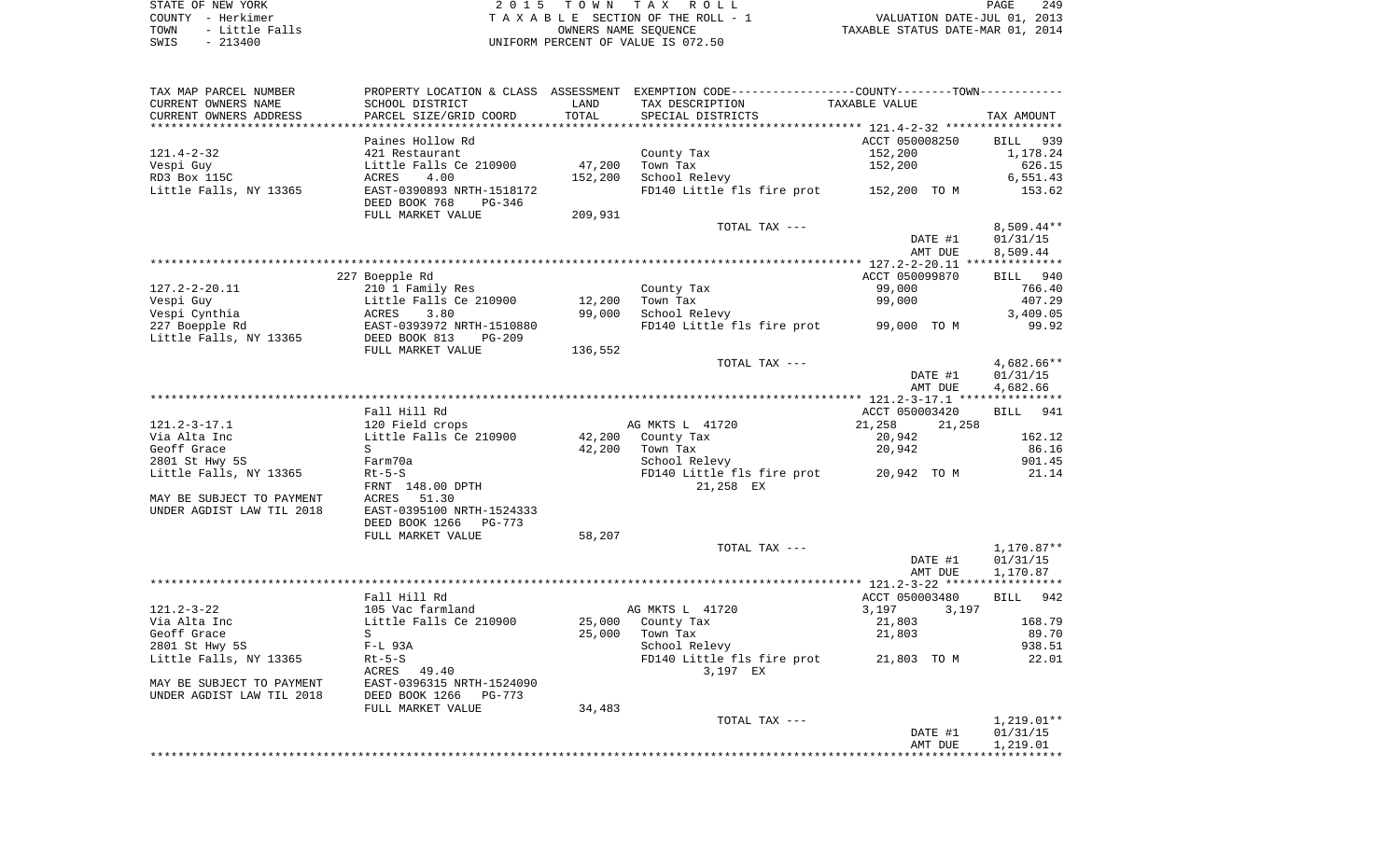| STATE OF NEW YORK |  |  |  |           |                |  |  |
|-------------------|--|--|--|-----------|----------------|--|--|
| COUNTY - Herkimer |  |  |  |           |                |  |  |
| TOWN              |  |  |  |           | - Little Falls |  |  |
| SWIS              |  |  |  | $-213400$ |                |  |  |

STATE OF NEW YORK 2 0 1 5 T O W N T A X R O L L PAGE 250 COUNTY - Herkimer T A X A B L E SECTION OF THE ROLL - 1 VALUATION DATE-JUL 01, 2013 TOWN - Little Falls OWNERS NAME SEQUENCE TAXABLE STATUS DATE-MAR 01, 2014 UNIFORM PERCENT OF VALUE IS 072.50

| *************************<br>215 Ohara Rd<br>ACCT 050099680<br><b>BILL</b><br>943<br>$114.2 - 1 - 26.4$<br>210 1 Family Res<br>79,100<br>612.35<br>County Tax<br>Little Falls Ce 210900<br>6,200<br>79,100<br>325.42<br>Town Tax<br>FRNT 204.00 DPTH 177.00<br>79,100<br>FD140 Little fls fire prot<br>79,100 TO M<br>79.84<br>215 O'hara Rd<br>EAST-0390204 NRTH-1540868<br>DEED BOOK 881<br>PG-139<br>109,103<br>FULL MARKET VALUE<br>$1,017.61**$<br>TOTAL TAX ---<br>01/31/15<br>DATE #1<br>1,017.61<br>AMT DUE<br>440 Flint Ave Ext<br>ACCT 050012090<br>944<br>BILL<br>$121.27 - 1 - 15$<br>210 1 Family Res<br>County Tax<br>58,300<br>451.32<br>Visconti Anthony Jr<br>Little Falls Ce 210900<br>58,300<br>239.85<br>6,600<br>Town Tax<br>Tumski Diana<br>FRNT 180.00 DPTH 175.00<br>58,300<br>FD140 Little fls fire prot<br>58,300 TO M<br>58.84<br>440 Flint Ave Ext<br>EAST-0392496 NRTH-1526648<br>Little Falls, NY 13365<br>DEED BOOK 785<br>$PG-323$<br>FULL MARKET VALUE<br>80,414<br>TOTAL TAX ---<br>$750.01**$<br>DATE #1<br>01/31/15<br>750.01<br>AMT DUE<br>Gun Club Rd<br>945<br>BILL<br>314 Rural vac<10<br>32.51<br>County Tax<br>4,200<br>Little Falls Ce 210900<br>4,200<br>Town Tax<br>4,200<br>17.28<br>Vollbehr Scott<br>Vollbehr Mark<br>4,200 TO M<br>4.24<br>no frontage<br>4,200<br>FD140 Little fls fire prot<br>966 Hawkins Ave<br>ACRES<br>8.40<br>Lake Grove, NY 11755<br>EAST-0387630 NRTH-1531496<br>DEED BOOK 1402<br>PG-910<br>FULL MARKET VALUE<br>5,793<br>$54.03**$<br>TOTAL TAX ---<br>DATE #1<br>01/31/15<br>54.03<br>AMT DUE<br>3897 State Route 167<br>ACCT 050099090<br><b>BILL</b><br>946<br>210 1 Family Res<br>County Tax<br>72,400<br>560.48<br>Little Falls Ce 210900<br>7,700<br>Town Tax<br>72,400<br>297.85<br>73.07<br>72,400<br>FD140 Little fls fire prot<br>72,400 TO M<br>West<br>3897 State Route 167<br>FRNT 260.00 DPTH<br>Little Falls, NY 13365<br><b>ACRES</b><br>0.93<br>EAST-0391020 NRTH-1523314<br>DEED BOOK 1480<br>PG-937<br>99,862<br>FULL MARKET VALUE<br>$931.40**$<br>TOTAL TAX ---<br>DATE #1<br>01/31/15<br>931.40<br>AMT DUE | TAX MAP PARCEL NUMBER<br>CURRENT OWNERS NAME<br>CURRENT OWNERS ADDRESS | PROPERTY LOCATION & CLASS ASSESSMENT<br>SCHOOL DISTRICT<br>PARCEL SIZE/GRID COORD | LAND<br>TOTAL | EXEMPTION CODE-----------------COUNTY-------TOWN-----------<br>TAX DESCRIPTION<br>SPECIAL DISTRICTS | TAXABLE VALUE | TAX AMOUNT |
|--------------------------------------------------------------------------------------------------------------------------------------------------------------------------------------------------------------------------------------------------------------------------------------------------------------------------------------------------------------------------------------------------------------------------------------------------------------------------------------------------------------------------------------------------------------------------------------------------------------------------------------------------------------------------------------------------------------------------------------------------------------------------------------------------------------------------------------------------------------------------------------------------------------------------------------------------------------------------------------------------------------------------------------------------------------------------------------------------------------------------------------------------------------------------------------------------------------------------------------------------------------------------------------------------------------------------------------------------------------------------------------------------------------------------------------------------------------------------------------------------------------------------------------------------------------------------------------------------------------------------------------------------------------------------------------------------------------------------------------------------------------------------------------------------------------------------------------------------------------------------------------------------------------------------------------------------------------------------------------------------------------------------------------------------------------------------------------------------------------|------------------------------------------------------------------------|-----------------------------------------------------------------------------------|---------------|-----------------------------------------------------------------------------------------------------|---------------|------------|
|                                                                                                                                                                                                                                                                                                                                                                                                                                                                                                                                                                                                                                                                                                                                                                                                                                                                                                                                                                                                                                                                                                                                                                                                                                                                                                                                                                                                                                                                                                                                                                                                                                                                                                                                                                                                                                                                                                                                                                                                                                                                                                              |                                                                        |                                                                                   |               |                                                                                                     |               |            |
|                                                                                                                                                                                                                                                                                                                                                                                                                                                                                                                                                                                                                                                                                                                                                                                                                                                                                                                                                                                                                                                                                                                                                                                                                                                                                                                                                                                                                                                                                                                                                                                                                                                                                                                                                                                                                                                                                                                                                                                                                                                                                                              |                                                                        |                                                                                   |               |                                                                                                     |               |            |
|                                                                                                                                                                                                                                                                                                                                                                                                                                                                                                                                                                                                                                                                                                                                                                                                                                                                                                                                                                                                                                                                                                                                                                                                                                                                                                                                                                                                                                                                                                                                                                                                                                                                                                                                                                                                                                                                                                                                                                                                                                                                                                              |                                                                        |                                                                                   |               |                                                                                                     |               |            |
|                                                                                                                                                                                                                                                                                                                                                                                                                                                                                                                                                                                                                                                                                                                                                                                                                                                                                                                                                                                                                                                                                                                                                                                                                                                                                                                                                                                                                                                                                                                                                                                                                                                                                                                                                                                                                                                                                                                                                                                                                                                                                                              | Vielkind James G                                                       |                                                                                   |               |                                                                                                     |               |            |
|                                                                                                                                                                                                                                                                                                                                                                                                                                                                                                                                                                                                                                                                                                                                                                                                                                                                                                                                                                                                                                                                                                                                                                                                                                                                                                                                                                                                                                                                                                                                                                                                                                                                                                                                                                                                                                                                                                                                                                                                                                                                                                              | Vielkind Donna                                                         |                                                                                   |               |                                                                                                     |               |            |
|                                                                                                                                                                                                                                                                                                                                                                                                                                                                                                                                                                                                                                                                                                                                                                                                                                                                                                                                                                                                                                                                                                                                                                                                                                                                                                                                                                                                                                                                                                                                                                                                                                                                                                                                                                                                                                                                                                                                                                                                                                                                                                              |                                                                        |                                                                                   |               |                                                                                                     |               |            |
|                                                                                                                                                                                                                                                                                                                                                                                                                                                                                                                                                                                                                                                                                                                                                                                                                                                                                                                                                                                                                                                                                                                                                                                                                                                                                                                                                                                                                                                                                                                                                                                                                                                                                                                                                                                                                                                                                                                                                                                                                                                                                                              | Little Falls, NY 13365                                                 |                                                                                   |               |                                                                                                     |               |            |
|                                                                                                                                                                                                                                                                                                                                                                                                                                                                                                                                                                                                                                                                                                                                                                                                                                                                                                                                                                                                                                                                                                                                                                                                                                                                                                                                                                                                                                                                                                                                                                                                                                                                                                                                                                                                                                                                                                                                                                                                                                                                                                              |                                                                        |                                                                                   |               |                                                                                                     |               |            |
|                                                                                                                                                                                                                                                                                                                                                                                                                                                                                                                                                                                                                                                                                                                                                                                                                                                                                                                                                                                                                                                                                                                                                                                                                                                                                                                                                                                                                                                                                                                                                                                                                                                                                                                                                                                                                                                                                                                                                                                                                                                                                                              |                                                                        |                                                                                   |               |                                                                                                     |               |            |
|                                                                                                                                                                                                                                                                                                                                                                                                                                                                                                                                                                                                                                                                                                                                                                                                                                                                                                                                                                                                                                                                                                                                                                                                                                                                                                                                                                                                                                                                                                                                                                                                                                                                                                                                                                                                                                                                                                                                                                                                                                                                                                              |                                                                        |                                                                                   |               |                                                                                                     |               |            |
|                                                                                                                                                                                                                                                                                                                                                                                                                                                                                                                                                                                                                                                                                                                                                                                                                                                                                                                                                                                                                                                                                                                                                                                                                                                                                                                                                                                                                                                                                                                                                                                                                                                                                                                                                                                                                                                                                                                                                                                                                                                                                                              |                                                                        |                                                                                   |               |                                                                                                     |               |            |
|                                                                                                                                                                                                                                                                                                                                                                                                                                                                                                                                                                                                                                                                                                                                                                                                                                                                                                                                                                                                                                                                                                                                                                                                                                                                                                                                                                                                                                                                                                                                                                                                                                                                                                                                                                                                                                                                                                                                                                                                                                                                                                              |                                                                        |                                                                                   |               |                                                                                                     |               |            |
|                                                                                                                                                                                                                                                                                                                                                                                                                                                                                                                                                                                                                                                                                                                                                                                                                                                                                                                                                                                                                                                                                                                                                                                                                                                                                                                                                                                                                                                                                                                                                                                                                                                                                                                                                                                                                                                                                                                                                                                                                                                                                                              |                                                                        |                                                                                   |               |                                                                                                     |               |            |
|                                                                                                                                                                                                                                                                                                                                                                                                                                                                                                                                                                                                                                                                                                                                                                                                                                                                                                                                                                                                                                                                                                                                                                                                                                                                                                                                                                                                                                                                                                                                                                                                                                                                                                                                                                                                                                                                                                                                                                                                                                                                                                              |                                                                        |                                                                                   |               |                                                                                                     |               |            |
|                                                                                                                                                                                                                                                                                                                                                                                                                                                                                                                                                                                                                                                                                                                                                                                                                                                                                                                                                                                                                                                                                                                                                                                                                                                                                                                                                                                                                                                                                                                                                                                                                                                                                                                                                                                                                                                                                                                                                                                                                                                                                                              |                                                                        |                                                                                   |               |                                                                                                     |               |            |
|                                                                                                                                                                                                                                                                                                                                                                                                                                                                                                                                                                                                                                                                                                                                                                                                                                                                                                                                                                                                                                                                                                                                                                                                                                                                                                                                                                                                                                                                                                                                                                                                                                                                                                                                                                                                                                                                                                                                                                                                                                                                                                              |                                                                        |                                                                                   |               |                                                                                                     |               |            |
|                                                                                                                                                                                                                                                                                                                                                                                                                                                                                                                                                                                                                                                                                                                                                                                                                                                                                                                                                                                                                                                                                                                                                                                                                                                                                                                                                                                                                                                                                                                                                                                                                                                                                                                                                                                                                                                                                                                                                                                                                                                                                                              |                                                                        |                                                                                   |               |                                                                                                     |               |            |
|                                                                                                                                                                                                                                                                                                                                                                                                                                                                                                                                                                                                                                                                                                                                                                                                                                                                                                                                                                                                                                                                                                                                                                                                                                                                                                                                                                                                                                                                                                                                                                                                                                                                                                                                                                                                                                                                                                                                                                                                                                                                                                              |                                                                        |                                                                                   |               |                                                                                                     |               |            |
|                                                                                                                                                                                                                                                                                                                                                                                                                                                                                                                                                                                                                                                                                                                                                                                                                                                                                                                                                                                                                                                                                                                                                                                                                                                                                                                                                                                                                                                                                                                                                                                                                                                                                                                                                                                                                                                                                                                                                                                                                                                                                                              |                                                                        |                                                                                   |               |                                                                                                     |               |            |
|                                                                                                                                                                                                                                                                                                                                                                                                                                                                                                                                                                                                                                                                                                                                                                                                                                                                                                                                                                                                                                                                                                                                                                                                                                                                                                                                                                                                                                                                                                                                                                                                                                                                                                                                                                                                                                                                                                                                                                                                                                                                                                              |                                                                        |                                                                                   |               |                                                                                                     |               |            |
|                                                                                                                                                                                                                                                                                                                                                                                                                                                                                                                                                                                                                                                                                                                                                                                                                                                                                                                                                                                                                                                                                                                                                                                                                                                                                                                                                                                                                                                                                                                                                                                                                                                                                                                                                                                                                                                                                                                                                                                                                                                                                                              |                                                                        |                                                                                   |               |                                                                                                     |               |            |
|                                                                                                                                                                                                                                                                                                                                                                                                                                                                                                                                                                                                                                                                                                                                                                                                                                                                                                                                                                                                                                                                                                                                                                                                                                                                                                                                                                                                                                                                                                                                                                                                                                                                                                                                                                                                                                                                                                                                                                                                                                                                                                              |                                                                        |                                                                                   |               |                                                                                                     |               |            |
|                                                                                                                                                                                                                                                                                                                                                                                                                                                                                                                                                                                                                                                                                                                                                                                                                                                                                                                                                                                                                                                                                                                                                                                                                                                                                                                                                                                                                                                                                                                                                                                                                                                                                                                                                                                                                                                                                                                                                                                                                                                                                                              |                                                                        |                                                                                   |               |                                                                                                     |               |            |
|                                                                                                                                                                                                                                                                                                                                                                                                                                                                                                                                                                                                                                                                                                                                                                                                                                                                                                                                                                                                                                                                                                                                                                                                                                                                                                                                                                                                                                                                                                                                                                                                                                                                                                                                                                                                                                                                                                                                                                                                                                                                                                              | $114.4 - 3 - 24$                                                       |                                                                                   |               |                                                                                                     |               |            |
|                                                                                                                                                                                                                                                                                                                                                                                                                                                                                                                                                                                                                                                                                                                                                                                                                                                                                                                                                                                                                                                                                                                                                                                                                                                                                                                                                                                                                                                                                                                                                                                                                                                                                                                                                                                                                                                                                                                                                                                                                                                                                                              |                                                                        |                                                                                   |               |                                                                                                     |               |            |
|                                                                                                                                                                                                                                                                                                                                                                                                                                                                                                                                                                                                                                                                                                                                                                                                                                                                                                                                                                                                                                                                                                                                                                                                                                                                                                                                                                                                                                                                                                                                                                                                                                                                                                                                                                                                                                                                                                                                                                                                                                                                                                              |                                                                        |                                                                                   |               |                                                                                                     |               |            |
|                                                                                                                                                                                                                                                                                                                                                                                                                                                                                                                                                                                                                                                                                                                                                                                                                                                                                                                                                                                                                                                                                                                                                                                                                                                                                                                                                                                                                                                                                                                                                                                                                                                                                                                                                                                                                                                                                                                                                                                                                                                                                                              |                                                                        |                                                                                   |               |                                                                                                     |               |            |
|                                                                                                                                                                                                                                                                                                                                                                                                                                                                                                                                                                                                                                                                                                                                                                                                                                                                                                                                                                                                                                                                                                                                                                                                                                                                                                                                                                                                                                                                                                                                                                                                                                                                                                                                                                                                                                                                                                                                                                                                                                                                                                              |                                                                        |                                                                                   |               |                                                                                                     |               |            |
|                                                                                                                                                                                                                                                                                                                                                                                                                                                                                                                                                                                                                                                                                                                                                                                                                                                                                                                                                                                                                                                                                                                                                                                                                                                                                                                                                                                                                                                                                                                                                                                                                                                                                                                                                                                                                                                                                                                                                                                                                                                                                                              |                                                                        |                                                                                   |               |                                                                                                     |               |            |
|                                                                                                                                                                                                                                                                                                                                                                                                                                                                                                                                                                                                                                                                                                                                                                                                                                                                                                                                                                                                                                                                                                                                                                                                                                                                                                                                                                                                                                                                                                                                                                                                                                                                                                                                                                                                                                                                                                                                                                                                                                                                                                              |                                                                        |                                                                                   |               |                                                                                                     |               |            |
|                                                                                                                                                                                                                                                                                                                                                                                                                                                                                                                                                                                                                                                                                                                                                                                                                                                                                                                                                                                                                                                                                                                                                                                                                                                                                                                                                                                                                                                                                                                                                                                                                                                                                                                                                                                                                                                                                                                                                                                                                                                                                                              |                                                                        |                                                                                   |               |                                                                                                     |               |            |
|                                                                                                                                                                                                                                                                                                                                                                                                                                                                                                                                                                                                                                                                                                                                                                                                                                                                                                                                                                                                                                                                                                                                                                                                                                                                                                                                                                                                                                                                                                                                                                                                                                                                                                                                                                                                                                                                                                                                                                                                                                                                                                              |                                                                        |                                                                                   |               |                                                                                                     |               |            |
|                                                                                                                                                                                                                                                                                                                                                                                                                                                                                                                                                                                                                                                                                                                                                                                                                                                                                                                                                                                                                                                                                                                                                                                                                                                                                                                                                                                                                                                                                                                                                                                                                                                                                                                                                                                                                                                                                                                                                                                                                                                                                                              |                                                                        |                                                                                   |               |                                                                                                     |               |            |
|                                                                                                                                                                                                                                                                                                                                                                                                                                                                                                                                                                                                                                                                                                                                                                                                                                                                                                                                                                                                                                                                                                                                                                                                                                                                                                                                                                                                                                                                                                                                                                                                                                                                                                                                                                                                                                                                                                                                                                                                                                                                                                              |                                                                        |                                                                                   |               |                                                                                                     |               |            |
|                                                                                                                                                                                                                                                                                                                                                                                                                                                                                                                                                                                                                                                                                                                                                                                                                                                                                                                                                                                                                                                                                                                                                                                                                                                                                                                                                                                                                                                                                                                                                                                                                                                                                                                                                                                                                                                                                                                                                                                                                                                                                                              | $121.2 - 4 - 59.2$                                                     |                                                                                   |               |                                                                                                     |               |            |
|                                                                                                                                                                                                                                                                                                                                                                                                                                                                                                                                                                                                                                                                                                                                                                                                                                                                                                                                                                                                                                                                                                                                                                                                                                                                                                                                                                                                                                                                                                                                                                                                                                                                                                                                                                                                                                                                                                                                                                                                                                                                                                              | Volo Joseph                                                            |                                                                                   |               |                                                                                                     |               |            |
|                                                                                                                                                                                                                                                                                                                                                                                                                                                                                                                                                                                                                                                                                                                                                                                                                                                                                                                                                                                                                                                                                                                                                                                                                                                                                                                                                                                                                                                                                                                                                                                                                                                                                                                                                                                                                                                                                                                                                                                                                                                                                                              | Volo Carolyn                                                           |                                                                                   |               |                                                                                                     |               |            |
|                                                                                                                                                                                                                                                                                                                                                                                                                                                                                                                                                                                                                                                                                                                                                                                                                                                                                                                                                                                                                                                                                                                                                                                                                                                                                                                                                                                                                                                                                                                                                                                                                                                                                                                                                                                                                                                                                                                                                                                                                                                                                                              |                                                                        |                                                                                   |               |                                                                                                     |               |            |
|                                                                                                                                                                                                                                                                                                                                                                                                                                                                                                                                                                                                                                                                                                                                                                                                                                                                                                                                                                                                                                                                                                                                                                                                                                                                                                                                                                                                                                                                                                                                                                                                                                                                                                                                                                                                                                                                                                                                                                                                                                                                                                              |                                                                        |                                                                                   |               |                                                                                                     |               |            |
|                                                                                                                                                                                                                                                                                                                                                                                                                                                                                                                                                                                                                                                                                                                                                                                                                                                                                                                                                                                                                                                                                                                                                                                                                                                                                                                                                                                                                                                                                                                                                                                                                                                                                                                                                                                                                                                                                                                                                                                                                                                                                                              |                                                                        |                                                                                   |               |                                                                                                     |               |            |
|                                                                                                                                                                                                                                                                                                                                                                                                                                                                                                                                                                                                                                                                                                                                                                                                                                                                                                                                                                                                                                                                                                                                                                                                                                                                                                                                                                                                                                                                                                                                                                                                                                                                                                                                                                                                                                                                                                                                                                                                                                                                                                              |                                                                        |                                                                                   |               |                                                                                                     |               |            |
|                                                                                                                                                                                                                                                                                                                                                                                                                                                                                                                                                                                                                                                                                                                                                                                                                                                                                                                                                                                                                                                                                                                                                                                                                                                                                                                                                                                                                                                                                                                                                                                                                                                                                                                                                                                                                                                                                                                                                                                                                                                                                                              |                                                                        |                                                                                   |               |                                                                                                     |               |            |
|                                                                                                                                                                                                                                                                                                                                                                                                                                                                                                                                                                                                                                                                                                                                                                                                                                                                                                                                                                                                                                                                                                                                                                                                                                                                                                                                                                                                                                                                                                                                                                                                                                                                                                                                                                                                                                                                                                                                                                                                                                                                                                              |                                                                        |                                                                                   |               |                                                                                                     |               |            |
|                                                                                                                                                                                                                                                                                                                                                                                                                                                                                                                                                                                                                                                                                                                                                                                                                                                                                                                                                                                                                                                                                                                                                                                                                                                                                                                                                                                                                                                                                                                                                                                                                                                                                                                                                                                                                                                                                                                                                                                                                                                                                                              |                                                                        |                                                                                   |               |                                                                                                     |               |            |
|                                                                                                                                                                                                                                                                                                                                                                                                                                                                                                                                                                                                                                                                                                                                                                                                                                                                                                                                                                                                                                                                                                                                                                                                                                                                                                                                                                                                                                                                                                                                                                                                                                                                                                                                                                                                                                                                                                                                                                                                                                                                                                              |                                                                        |                                                                                   |               |                                                                                                     |               |            |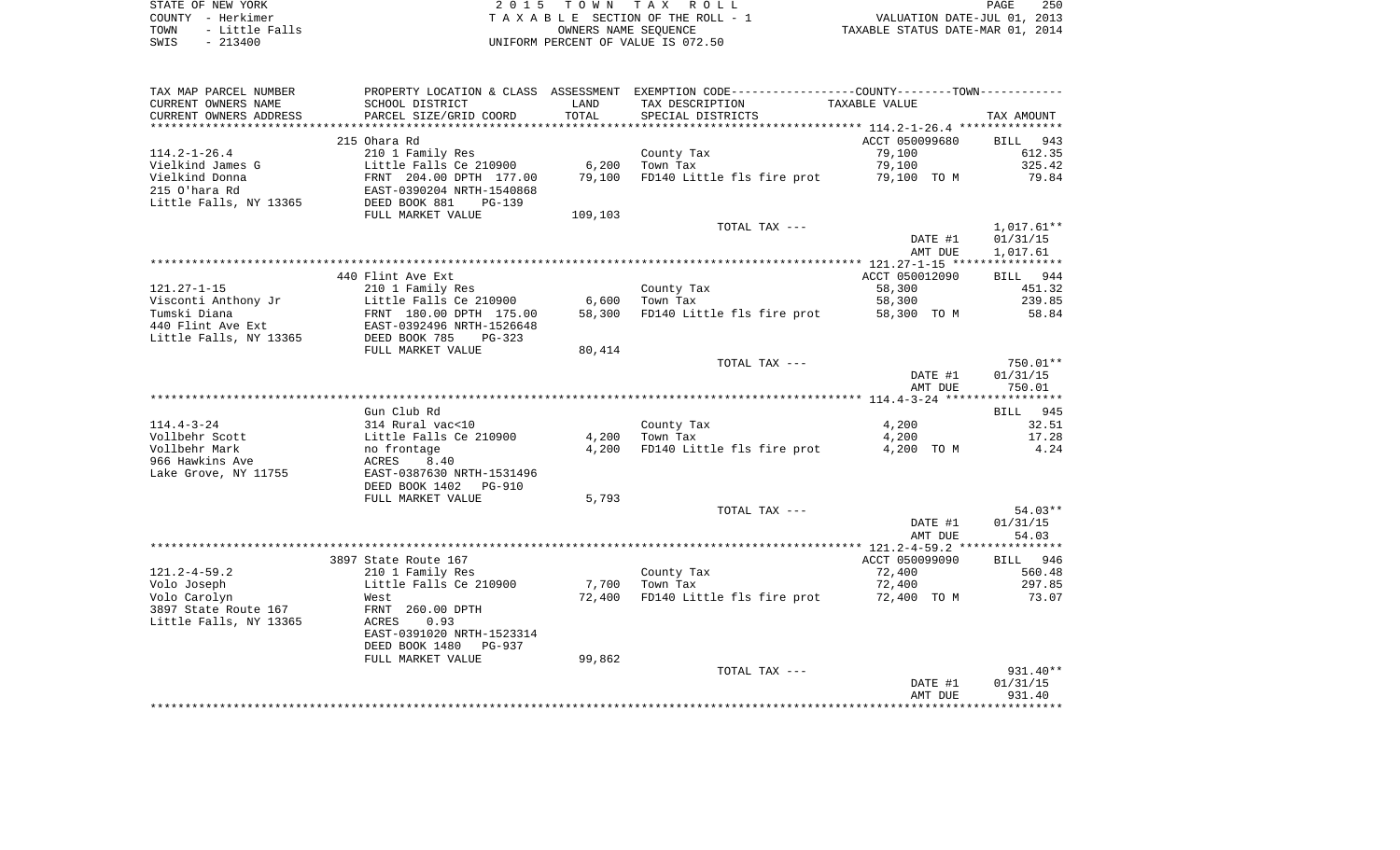| STATE OF NEW YORK      | 2015 TOWN TAX ROLL                 | 251<br>PAGE                      |
|------------------------|------------------------------------|----------------------------------|
| COUNTY - Herkimer      | TAXABLE SECTION OF THE ROLL - 1    | VALUATION DATE-JUL 01, 2013      |
| - Little Falls<br>TOWN | OWNERS NAME SEOUENCE               | TAXABLE STATUS DATE-MAR 01, 2014 |
| SWIS<br>$-213400$      | UNIFORM PERCENT OF VALUE IS 072.50 |                                  |

| TAX MAP PARCEL NUMBER                 |                                            |         | PROPERTY LOCATION & CLASS ASSESSMENT EXEMPTION CODE---------------COUNTY-------TOWN---------- |                    |                    |
|---------------------------------------|--------------------------------------------|---------|-----------------------------------------------------------------------------------------------|--------------------|--------------------|
| CURRENT OWNERS NAME                   | SCHOOL DISTRICT                            | LAND    | TAX DESCRIPTION                                                                               | TAXABLE VALUE      |                    |
| CURRENT OWNERS ADDRESS                | PARCEL SIZE/GRID COORD                     | TOTAL   | SPECIAL DISTRICTS                                                                             |                    | TAX AMOUNT         |
| **************************            |                                            |         |                                                                                               |                    |                    |
|                                       | Paines Hollow Rd                           |         |                                                                                               | ACCT 050012720     | <b>BILL</b><br>947 |
| $127.2 - 5 - 4$                       | 314 Rural vac<10                           |         | County Tax                                                                                    | 10,000             | 77.41              |
| Vought Robie                          | Owen D Young<br>215001                     | 10,000  | Town Tax                                                                                      | 10,000             | 41.14              |
| Vought Linda                          | FRNT 1004.00 DPTH                          | 10,000  | FD140 Little fls fire prot                                                                    | 10,000 TO M        | 10.09              |
| 38 Rockwood Dr<br>Waterford, CT 06385 | 5.00<br>ACRES<br>EAST-0389050 NRTH-1511449 |         |                                                                                               |                    |                    |
|                                       | DEED BOOK 1475<br>PG-793                   |         |                                                                                               |                    |                    |
|                                       | FULL MARKET VALUE                          | 13,793  |                                                                                               |                    |                    |
|                                       |                                            |         | TOTAL TAX ---                                                                                 |                    | $128.64**$         |
|                                       |                                            |         |                                                                                               | DATE #1            | 01/31/15           |
|                                       |                                            |         |                                                                                               | AMT DUE            | 128.64             |
|                                       |                                            |         |                                                                                               |                    |                    |
|                                       | Burt Rd                                    |         |                                                                                               | ACCT 050099470     | BILL 948           |
| $114.4 - 2 - 2$                       | 322 Rural vac>10                           |         | County Tax                                                                                    | 19,500             | 150.96             |
| Wadhera Om                            | Herkimer Centra 213001<br>ACRES 12.50      | 19,500  | Town Tax                                                                                      | 19,500             | 80.22              |
| Wadhera Usha                          |                                            | 19,500  | FD140 Little fls fire prot                                                                    | 19,500 TO M        | 19.68              |
| 12 Whited St                          | EAST-0385547 NRTH-1535290                  |         |                                                                                               |                    |                    |
| Little Falls, NY 13350                | DEED BOOK 845<br>PG-722                    |         |                                                                                               |                    |                    |
|                                       | FULL MARKET VALUE                          | 26,897  |                                                                                               |                    |                    |
|                                       |                                            |         | TOTAL TAX ---                                                                                 |                    | $250.86**$         |
|                                       |                                            |         |                                                                                               | DATE #1            | 01/31/15           |
|                                       |                                            |         |                                                                                               | AMT DUE            | 250.86             |
|                                       |                                            |         |                                                                                               |                    |                    |
| $114.4 - 2 - 16$                      | 816 Burt Rd                                |         |                                                                                               | ACCT 050099460     | BILL 949           |
| Wadhera Om                            | 240 Rural res<br>Herkimer Centra 213001    | 20,000  | County Tax<br>Town Tax                                                                        | 150,500<br>150,500 | 1,165.08<br>619.16 |
| Wadhera Usha                          | ACRES<br>10.90                             | 150,500 | FD140 Little fls fire prot                                                                    | 150,500 TO M       | 151.90             |
| 816 Burt Rd                           | EAST-0387192 NRTH-1536504                  |         |                                                                                               |                    |                    |
| Little Falls, NY 13365                | DEED BOOK 762<br>$PG-21$                   |         |                                                                                               |                    |                    |
|                                       | FULL MARKET VALUE                          | 207,586 |                                                                                               |                    |                    |
|                                       |                                            |         | TOTAL TAX ---                                                                                 |                    | 1,936.14**         |
|                                       |                                            |         |                                                                                               | DATE #1            | 01/31/15           |
|                                       |                                            |         |                                                                                               | AMT DUE            | 1,936.14           |
|                                       |                                            |         |                                                                                               |                    |                    |
|                                       | 475 Dise Rd                                |         |                                                                                               | ACCT 050015540     | BILL 950           |
| $114.2 - 2 - 21.1$                    | 170 Nursery                                |         | County Tax                                                                                    | 91,300             | 706.79             |
| Wagner Mark                           | Little Falls Ce 210900                     | 83,300  | Town Tax                                                                                      | 91,300             | 375.61             |
| PO Box 591                            | ACRES 140.50                               | 91,300  | FD140 Little fls fire prot                                                                    | 91,300 TO M        | 92.15              |
| Little Falls, NY 13365                | EAST-0393907 NRTH-1541320                  |         |                                                                                               |                    |                    |
|                                       | DEED BOOK 1444<br>PG-139                   |         |                                                                                               |                    |                    |
|                                       | FULL MARKET VALUE                          | 125,931 |                                                                                               |                    |                    |
|                                       |                                            |         | TOTAL TAX ---                                                                                 |                    | 1,174.55**         |
|                                       |                                            |         |                                                                                               | DATE #1<br>AMT DUE | 01/31/15           |
|                                       |                                            |         |                                                                                               |                    | 1,174.55           |
|                                       |                                            |         |                                                                                               |                    |                    |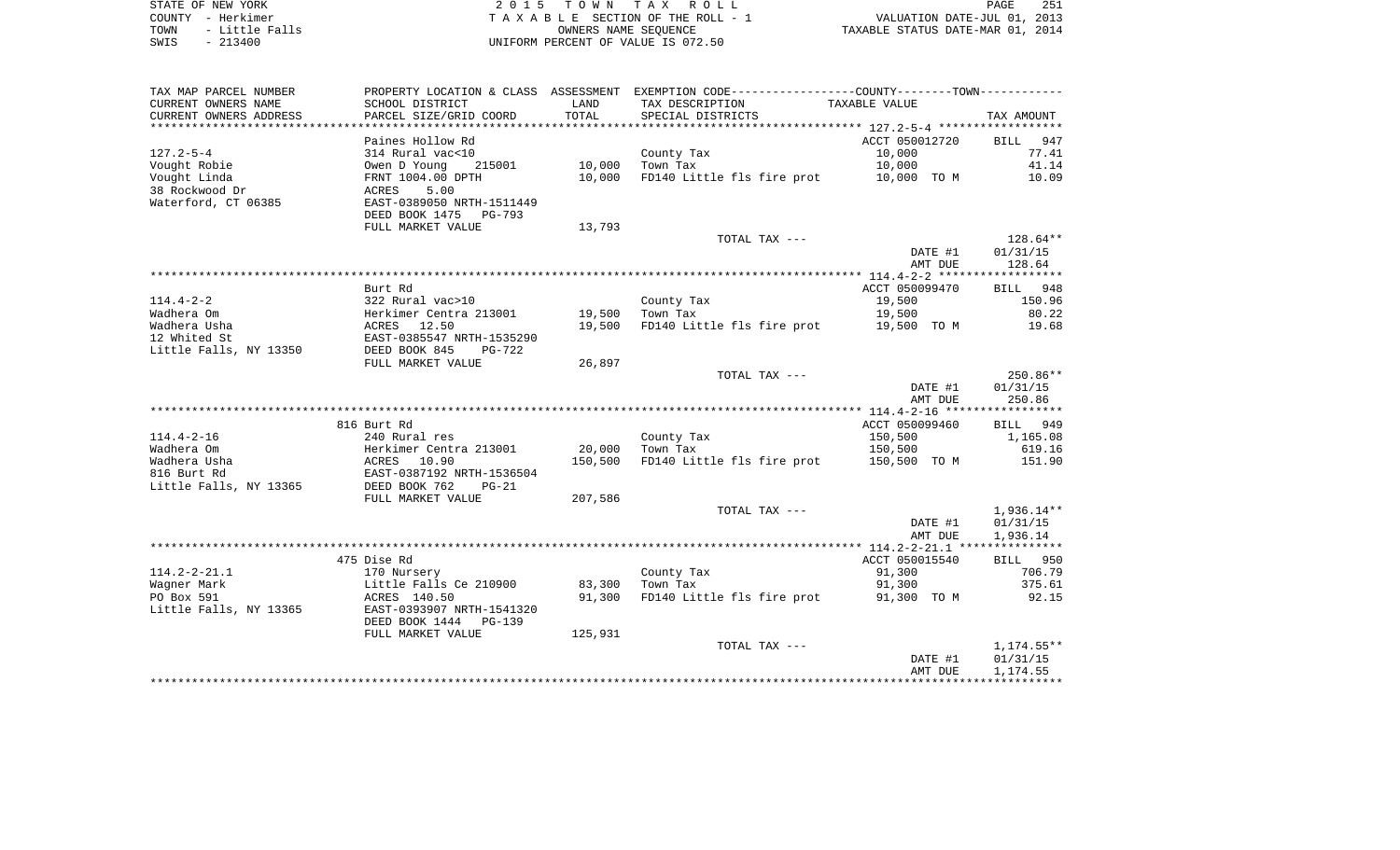| STATE OF NEW YORK      | 2015 TOWN TAX ROLL                 | 252<br>PAGE                      |
|------------------------|------------------------------------|----------------------------------|
| COUNTY - Herkimer      | TAXABLE SECTION OF THE ROLL - 1    | VALUATION DATE-JUL 01, 2013      |
| - Little Falls<br>TOWN | OWNERS NAME SEOUENCE               | TAXABLE STATUS DATE-MAR 01, 2014 |
| SWIS<br>$-213400$      | UNIFORM PERCENT OF VALUE IS 072.50 |                                  |

| TAX MAP PARCEL NUMBER    |                            |         | PROPERTY LOCATION & CLASS ASSESSMENT EXEMPTION CODE----------------COUNTY--------TOWN----------- |                    |                      |
|--------------------------|----------------------------|---------|--------------------------------------------------------------------------------------------------|--------------------|----------------------|
| CURRENT OWNERS NAME      | SCHOOL DISTRICT            | LAND    | TAX DESCRIPTION                                                                                  | TAXABLE VALUE      |                      |
| CURRENT OWNERS ADDRESS   | PARCEL SIZE/GRID COORD     | TOTAL   | SPECIAL DISTRICTS                                                                                |                    | TAX AMOUNT           |
|                          |                            |         |                                                                                                  |                    |                      |
|                          | State Route 5S             |         |                                                                                                  | ACCT 050011040     | BILL<br>951          |
| $121.2 - 3 - 19.1$       | 240 Rural res              |         | County Tax                                                                                       | 96,000             | 743.18               |
| Wallace Harry            | Little Falls Ce 210900     | 24,800  | Town Tax                                                                                         | 96,000             | 394.94               |
| 207 Poospatuck Ln        | treasure mountain          | 96,000  | School Relevy                                                                                    |                    | 4,132.30             |
| Mastic, NY 11950         | 14.10<br>ACRES             |         | FD140 Little fls fire prot                                                                       | 96,000 TO M        | 96.89                |
|                          | EAST-0396799 NRTH-1526510  |         |                                                                                                  |                    |                      |
|                          | DEED BOOK 1189<br>PG-479   |         |                                                                                                  |                    |                      |
|                          | FULL MARKET VALUE          | 132,414 |                                                                                                  |                    |                      |
|                          |                            |         | TOTAL TAX ---                                                                                    |                    | $5,367.31**$         |
|                          |                            |         |                                                                                                  | DATE #1            | 01/31/15             |
|                          |                            |         |                                                                                                  | AMT DUE            | 5,367.31             |
|                          |                            |         |                                                                                                  |                    |                      |
|                          | 166 Gun Club Rd            |         |                                                                                                  | ACCT 050005280     | BILL 952             |
| $121.2 - 1 - 9$          | 210 1 Family Res           |         | County Tax                                                                                       | 57,800             | 447.45               |
| Walrath Steven M         | Little Falls Ce 210900     | 6,800   | Town Tax                                                                                         | 57,800             | 237.79               |
| Walrath Bridgette        | N                          | 57,800  | FD140 Little fls fire prot                                                                       | 57,800 TO M        | 58.34                |
| 166 Gun Club Rd          | Trl                        |         |                                                                                                  |                    |                      |
| Little Falls, NY 13365   | Gun Club Rd                |         |                                                                                                  |                    |                      |
|                          | FRNT 150.00 DPTH 200.00    |         |                                                                                                  |                    |                      |
|                          | EAST-0385821 NRTH-1527253  |         |                                                                                                  |                    |                      |
|                          | DEED BOOK 868<br>PG-619    |         |                                                                                                  |                    |                      |
|                          | FULL MARKET VALUE          | 79,724  |                                                                                                  |                    |                      |
|                          |                            |         | TOTAL TAX ---                                                                                    |                    | 743.58**             |
|                          |                            |         |                                                                                                  | DATE #1            | 01/31/15             |
|                          |                            |         |                                                                                                  | AMT DUE            | 743.58               |
|                          |                            |         |                                                                                                  |                    |                      |
|                          | 286 Oregan Rd              |         |                                                                                                  | ACCT 050006660     | BILL 953             |
| $127.1 - 1 - 5$          | 270 Mfg housing            |         | County Tax                                                                                       | 43,200             | 334.43               |
| Walts Mark               | Central Valley 212803      | 9,500   | Town Tax                                                                                         | 43,200             | 177.72               |
| Walts Debra              | ACRES<br>2.00              | 43,200  | School Relevy                                                                                    |                    | 605.84               |
| 286 Oregon Rd            | EAST-0383466 NRTH-1511517  |         | FD140 Little fls fire prot                                                                       | 43,200 TO M        | 43.60                |
| Mohawk, NY 13407         | DEED BOOK 797<br>$PG-42$   |         |                                                                                                  |                    |                      |
|                          | FULL MARKET VALUE          | 59,586  |                                                                                                  |                    |                      |
|                          |                            |         | TOTAL TAX ---                                                                                    |                    | $1,161.59**$         |
|                          |                            |         |                                                                                                  | DATE #1            | 01/31/15             |
|                          |                            |         |                                                                                                  | AMT DUE            | 1,161.59             |
|                          |                            |         |                                                                                                  |                    |                      |
|                          | 133 Overlook Rd            |         |                                                                                                  | ACCT 050001560     | BILL 954             |
| $121.1 - 1 - 21$         | 210 1 Family Res           |         | County Tax                                                                                       | 113,700            | 880.20               |
| Ward Judy                | Little Falls Ce 210900     | 11,000  | Town Tax                                                                                         | 113,700            | 467.76               |
| Ellis Cynthia            | ACRES<br>3.00              | 113,700 | FD140 Little fls fire prot                                                                       | 113,700 TO M       | 114.76               |
| 133 Overlook Rd          | EAST-0382858 NRTH-1527080  |         |                                                                                                  |                    |                      |
| Little Falls, NY e 13365 | DEED BOOK 1085<br>$PG-485$ |         |                                                                                                  |                    |                      |
|                          | FULL MARKET VALUE          | 156,828 | TOTAL TAX ---                                                                                    |                    |                      |
|                          |                            |         |                                                                                                  |                    | $1,462.72**$         |
|                          |                            |         |                                                                                                  | DATE #1<br>AMT DUE | 01/31/15<br>1,462.72 |
|                          |                            |         |                                                                                                  |                    |                      |
|                          |                            |         |                                                                                                  |                    |                      |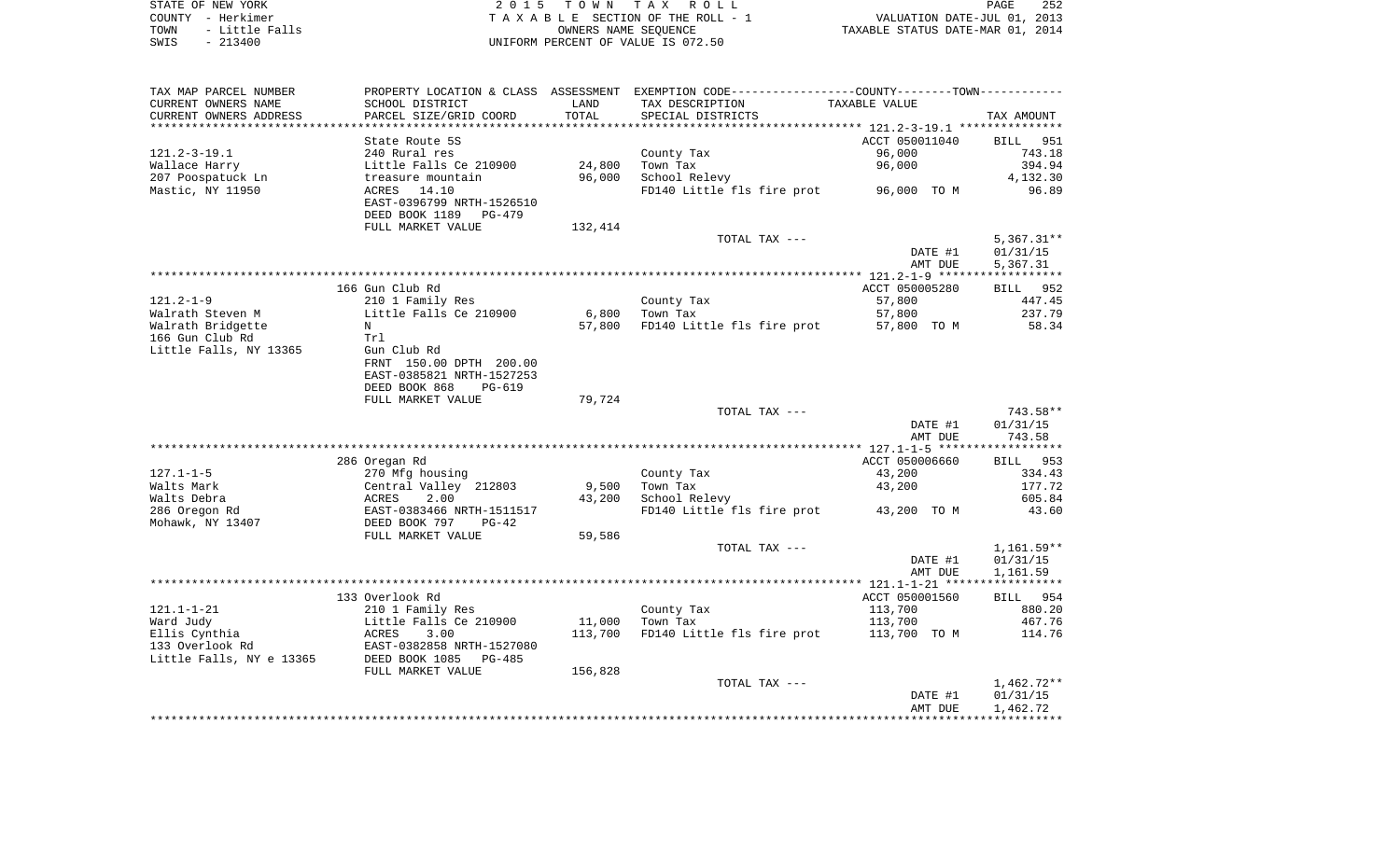|      | STATE OF NEW YORK | 2015 TOWN TAX ROLL                 | 253<br>PAGE                      |  |
|------|-------------------|------------------------------------|----------------------------------|--|
|      | COUNTY - Herkimer | TAXABLE SECTION OF THE ROLL - 1    | VALUATION DATE-JUL 01, 2013      |  |
| TOWN | - Little Falls    | OWNERS NAME SEOUENCE               | TAXABLE STATUS DATE-MAR 01, 2014 |  |
| SWIS | $-213400$         | UNIFORM PERCENT OF VALUE IS 072.50 |                                  |  |

| TAX MAP PARCEL NUMBER  |                           |        |                            | PROPERTY LOCATION & CLASS ASSESSMENT EXEMPTION CODE----------------COUNTY--------TOWN---------- |                 |
|------------------------|---------------------------|--------|----------------------------|-------------------------------------------------------------------------------------------------|-----------------|
| CURRENT OWNERS NAME    | SCHOOL DISTRICT           | LAND   | TAX DESCRIPTION            | TAXABLE VALUE                                                                                   |                 |
| CURRENT OWNERS ADDRESS | PARCEL SIZE/GRID COORD    | TOTAL  | SPECIAL DISTRICTS          |                                                                                                 | TAX AMOUNT      |
|                        |                           |        |                            |                                                                                                 |                 |
|                        | 1092 Shells Bush Rd       |        |                            | ACCT 05990770                                                                                   | <b>BILL</b> 955 |
| $114.1 - 1 - 25.9$     | 210 1 Family Res          |        | County Tax                 | 69,200                                                                                          | 535.71          |
| Ward William & Judy    | Little Falls Ce 210900    | 8,600  | Town Tax                   | 69,200                                                                                          | 284.69          |
| Ward Andrew            | MH G                      | 69,200 | FD140 Little fls fire prot | 69,200 TO M                                                                                     | 69.84           |
| 1092 Shells Bush Rd    | ACRES<br>1.40             |        |                            |                                                                                                 |                 |
| Herkimer, NY 13350     | EAST-0380286 NRTH-1541395 |        |                            |                                                                                                 |                 |
|                        | DEED BOOK 1205<br>PG-676  |        |                            |                                                                                                 |                 |
|                        | FULL MARKET VALUE         | 95,448 |                            |                                                                                                 |                 |
|                        |                           |        | TOTAL TAX ---              |                                                                                                 | 890.24**        |
|                        |                           |        |                            | DATE #1                                                                                         | 01/31/15        |
|                        |                           |        |                            | AMT DUE                                                                                         | 890.24          |
|                        |                           |        |                            |                                                                                                 |                 |
|                        | Sandy Ln                  |        |                            | ACCT 050015870                                                                                  | BILL 956        |
| $121.2 - 4 - 53$       | 311 Res vac land          |        | County Tax                 | 3,000                                                                                           | 23.22           |
|                        | Little Falls Ce 210900    | 3,000  | Town Tax                   | 3,000                                                                                           | 12.34           |
| Warner Raymond         |                           |        |                            |                                                                                                 | 3.03            |
| 89 Burwell St          | FRNT 229.00 DPTH 247.00   | 3,000  | FD140 Little fls fire prot | 3,000 TO M                                                                                      |                 |
| Little Falls, NY 13365 | EAST-0389363 NRTH-1523346 |        |                            |                                                                                                 |                 |
|                        | DEED BOOK 788<br>PG-157   |        |                            |                                                                                                 |                 |
|                        | FULL MARKET VALUE         | 4,138  |                            |                                                                                                 |                 |
|                        |                           |        | TOTAL TAX ---              |                                                                                                 | 38.59**         |
|                        |                           |        |                            | DATE #1                                                                                         | 01/31/15        |
|                        |                           |        |                            | AMT DUE                                                                                         | 38.59           |
|                        |                           |        |                            |                                                                                                 |                 |
|                        | Paines Hollow             |        |                            | ACCT 050010591                                                                                  | BILL 957        |
| $121.4 - 2 - 39.999$   | 270 Mfg housing           |        | County Tax                 | 13,800                                                                                          | 106.83          |
| Watson Roy             | Little Falls Ce 210900    | 4,000  | Town Tax                   | 13,800                                                                                          | 56.77           |
| Watson Glenda          | E                         | 13,800 | School Relevy              |                                                                                                 | 594.02          |
| 105 Nulls Rd           | Mbh On 121.4-2-39         |        |                            | FD140 Little fls fire prot 13,800 TO M                                                          | 13.93           |
| Little Falls, NY 13365 | 1.00<br>ACRES             |        |                            |                                                                                                 |                 |
|                        | EAST-0356602 NRTH-1091542 |        |                            |                                                                                                 |                 |
|                        | DEED BOOK 1403<br>PG-737  |        |                            |                                                                                                 |                 |
|                        | FULL MARKET VALUE         | 19,034 |                            |                                                                                                 |                 |
|                        |                           |        | TOTAL TAX ---              |                                                                                                 | $771.55**$      |
|                        |                           |        |                            | DATE #1                                                                                         | 01/31/15        |
|                        |                           |        |                            | AMT DUE                                                                                         | 771.55          |
|                        |                           |        |                            |                                                                                                 |                 |
|                        | 2955 State Route 167      |        |                            | ACCT 050012750                                                                                  | BILL 958        |
| $121.4 - 3 - 6$        | 120 Field crops           |        | County Tax                 | 36,600                                                                                          | 283.34          |
| Watson Todd            | Owen D Young<br>215001    | 14,000 | Town Tax                   | 36,600                                                                                          | 150.57          |
| Watson Debra           | E                         | 36,600 | FD140 Little fls fire prot | 36,600 TO M                                                                                     | 36.94           |
| 2955 State Route 167   | Rt 167                    |        |                            |                                                                                                 |                 |
| Mohawk, NY 13407       | FRNT 497.00 DPTH          |        |                            |                                                                                                 |                 |
|                        | ACRES<br>5.00             |        |                            |                                                                                                 |                 |
|                        | EAST-0389738 NRTH-1511908 |        |                            |                                                                                                 |                 |
|                        | DEED BOOK 1479<br>PG-504  |        |                            |                                                                                                 |                 |
|                        | FULL MARKET VALUE         | 50,483 |                            |                                                                                                 |                 |
|                        |                           |        | TOTAL TAX ---              |                                                                                                 | 470.85**        |
|                        |                           |        |                            | DATE #1                                                                                         | 01/31/15        |
|                        |                           |        |                            | AMT DUE                                                                                         | 470.85          |
|                        |                           |        |                            |                                                                                                 |                 |
|                        |                           |        |                            |                                                                                                 |                 |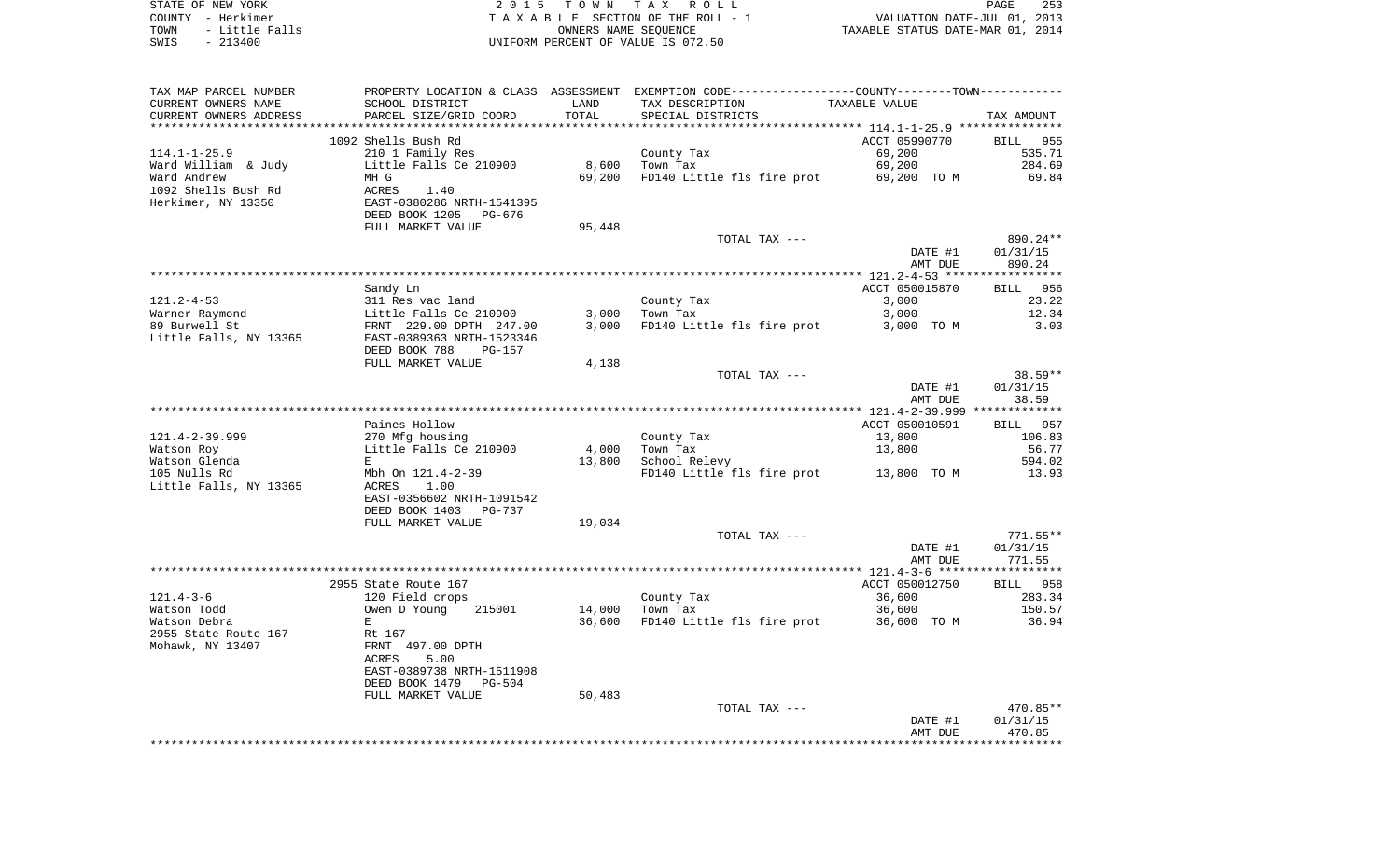| STATE OF NEW YORK<br>COUNTY - Herkimer<br>TOWN<br>- Little Falls | 2 0 1 5                                                      |                      | TOWN TAX ROLL<br>TAXABLE SECTION OF THE ROLL - 1<br>OWNERS NAME SEQUENCE                      | VALUATION DATE-JUL 01, 2013<br>TAXABLE STATUS DATE-MAR 01, 2014 | PAGE<br>254        |
|------------------------------------------------------------------|--------------------------------------------------------------|----------------------|-----------------------------------------------------------------------------------------------|-----------------------------------------------------------------|--------------------|
| $-213400$<br>SWIS                                                |                                                              |                      | UNIFORM PERCENT OF VALUE IS 072.50                                                            |                                                                 |                    |
| TAX MAP PARCEL NUMBER                                            |                                                              |                      | PROPERTY LOCATION & CLASS ASSESSMENT EXEMPTION CODE---------------COUNTY-------TOWN---------- |                                                                 |                    |
| CURRENT OWNERS NAME                                              | SCHOOL DISTRICT                                              | LAND                 | TAX DESCRIPTION                                                                               | TAXABLE VALUE                                                   |                    |
| CURRENT OWNERS ADDRESS                                           | PARCEL SIZE/GRID COORD                                       | TOTAL<br>*********** | SPECIAL DISTRICTS                                                                             |                                                                 | TAX AMOUNT         |
|                                                                  | State Route 167                                              |                      |                                                                                               | ************ 127.2-2-18.3 **********<br>ACCT 050990710          | BILL 959           |
| $127.2 - 2 - 18.3$                                               | 240 Rural res                                                |                      | County Tax                                                                                    | 96,900                                                          | 750.14             |
| Watson Todd                                                      | Little Falls Ce 210900                                       | 50,500               | Town Tax                                                                                      | 96,900                                                          | 398.65             |
| Watson Debra                                                     | N                                                            | 96,900               | FD140 Little fls fire prot                                                                    | 96,900 TO M                                                     | 97.80              |
| 2981 State Route 167                                             | $R-2$                                                        |                      |                                                                                               |                                                                 |                    |
| Mohawk, NY 13407                                                 | Rt 167                                                       |                      |                                                                                               |                                                                 |                    |
|                                                                  | ACRES<br>57.00                                               |                      |                                                                                               |                                                                 |                    |
|                                                                  | EAST-0391158 NRTH-1511796<br>DEED BOOK 1124<br>$PG-342$      |                      |                                                                                               |                                                                 |                    |
|                                                                  | FULL MARKET VALUE                                            | 133,655              |                                                                                               |                                                                 |                    |
|                                                                  |                                                              |                      | TOTAL TAX ---                                                                                 |                                                                 | $1,246.59**$       |
|                                                                  |                                                              |                      |                                                                                               | DATE #1                                                         | 01/31/15           |
|                                                                  |                                                              |                      |                                                                                               | AMT DUE                                                         | 1,246.59           |
|                                                                  |                                                              |                      |                                                                                               | **************** 121.1-1-43 *****************                   | BILL 960           |
| $121.1 - 1 - 43$                                                 | State Route 5<br>120 Field crops                             |                      | County Tax                                                                                    | ACCT 050001680<br>67,700                                        | 524.09             |
| Weaver ET AL Walter J                                            | Little Falls Ce 210900                                       | 67,700               | Town Tax                                                                                      | 67,700                                                          | 278.52             |
| 393 Darrow Rd                                                    | S                                                            | 67,700               | FD140 Little fls fire prot                                                                    | 67,700 TO M                                                     | 68.33              |
| Sprakers, NY 12166                                               | Farm90a                                                      |                      |                                                                                               |                                                                 |                    |
|                                                                  | $Rt-5$                                                       |                      |                                                                                               |                                                                 |                    |
|                                                                  | ACRES 103.80                                                 |                      |                                                                                               |                                                                 |                    |
|                                                                  | EAST-0381757 NRTH-1525506<br>DEED BOOK 1389<br><b>PG-558</b> |                      |                                                                                               |                                                                 |                    |
|                                                                  | FULL MARKET VALUE                                            | 93,379               |                                                                                               |                                                                 |                    |
|                                                                  |                                                              |                      | TOTAL TAX ---                                                                                 |                                                                 | 870.94**           |
|                                                                  |                                                              |                      |                                                                                               | DATE #1                                                         | 01/31/15           |
|                                                                  |                                                              |                      |                                                                                               | AMT DUE                                                         | 870.94             |
|                                                                  |                                                              |                      |                                                                                               |                                                                 |                    |
| $114.2 - 1 - 35$                                                 | 155 Ohara Rd<br>210 1 Family Res                             |                      | County Tax                                                                                    | ACCT 050016350<br>85,300                                        | BILL 961<br>660.34 |
| Welch Lance                                                      | Little Falls Ce 210900                                       | 5,800                | Town Tax                                                                                      | 85,300                                                          | 350.92             |
| Welch Shawn                                                      | S                                                            | 85,300               | FD140 Little fls fire prot                                                                    | 85,300 TO M                                                     | 86.09              |
| % Janet Jaquays                                                  | $R-1$                                                        |                      |                                                                                               |                                                                 |                    |
| 155 Ohara Rd                                                     | Life Use Janet Jaquays                                       |                      |                                                                                               |                                                                 |                    |
| Little Falls, NY 13365                                           | FRNT 103.00 DPTH 200.00                                      |                      |                                                                                               |                                                                 |                    |
|                                                                  | EAST-0390330 NRTH-1539723                                    |                      |                                                                                               |                                                                 |                    |
|                                                                  | DEED BOOK 1406<br>$PG-899$<br>FULL MARKET VALUE              | 117,655              |                                                                                               |                                                                 |                    |
|                                                                  |                                                              |                      | TOTAL TAX ---                                                                                 |                                                                 | $1,097.35**$       |
|                                                                  |                                                              |                      |                                                                                               | DATE #1                                                         | 01/31/15           |
|                                                                  |                                                              |                      |                                                                                               | AMT DUE                                                         | 1,097.35           |
|                                                                  |                                                              |                      |                                                                                               |                                                                 |                    |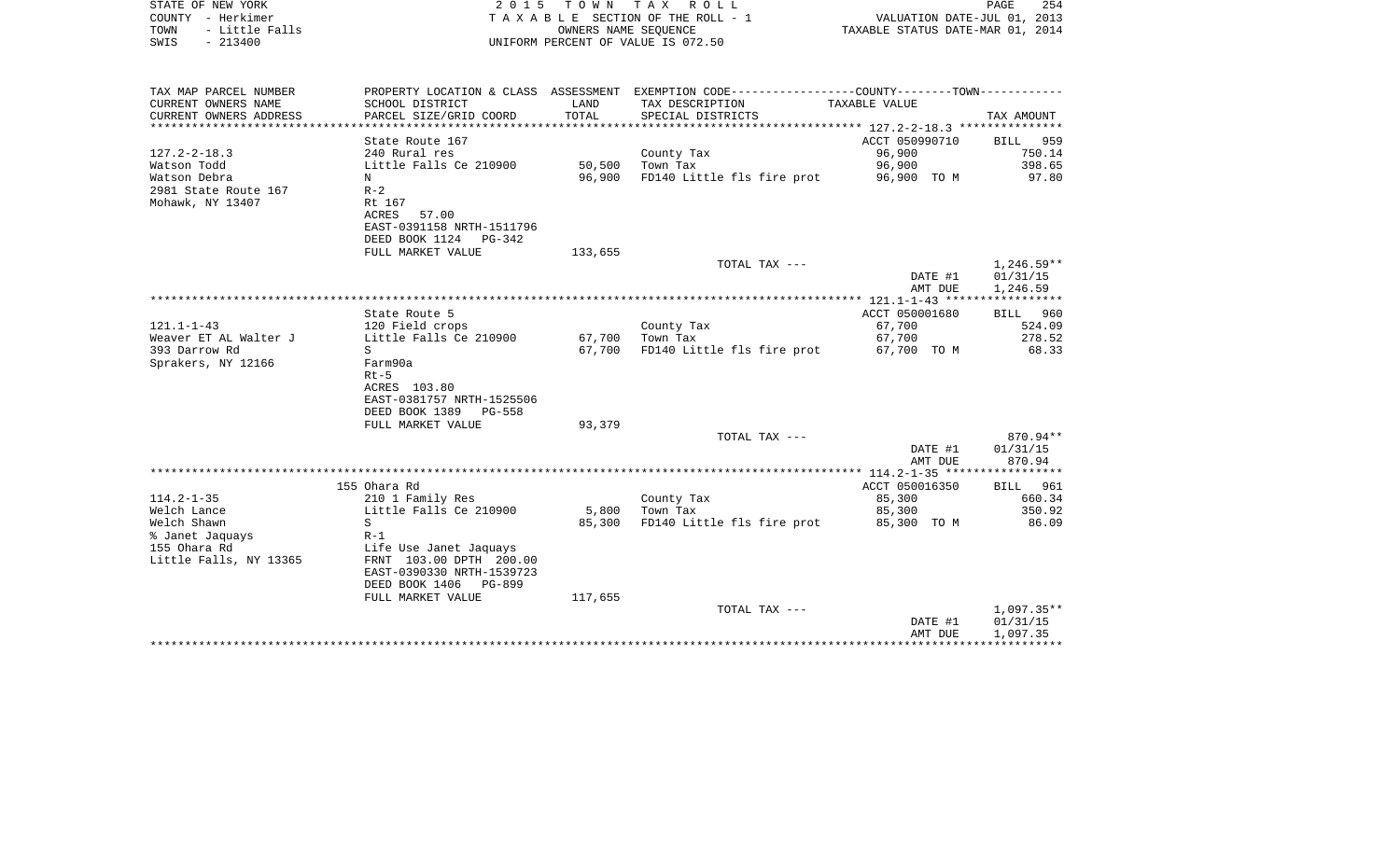| STATE OF NEW YORK<br>COUNTY - Herkimer<br>TOWN<br>- Little Falls<br>SWIS - 213400 | 2 0 1 5                                       |               | TOWN TAX ROLL<br>TAXABLE SECTION OF THE ROLL - 1<br>OWNERS NAME SEQUENCE<br>UNIFORM PERCENT OF VALUE IS 072.50 | VALUATION DATE-JUL 01, 2013<br>TAXABLE STATUS DATE-MAR 01, 2014 | PAGE<br>255            |
|-----------------------------------------------------------------------------------|-----------------------------------------------|---------------|----------------------------------------------------------------------------------------------------------------|-----------------------------------------------------------------|------------------------|
|                                                                                   |                                               |               |                                                                                                                |                                                                 |                        |
| TAX MAP PARCEL NUMBER                                                             |                                               |               | PROPERTY LOCATION & CLASS ASSESSMENT EXEMPTION CODE----------------COUNTY-------TOWN----------                 |                                                                 |                        |
| CURRENT OWNERS NAME<br>CURRENT OWNERS ADDRESS                                     | SCHOOL DISTRICT<br>PARCEL SIZE/GRID COORD     | LAND<br>TOTAL | TAX DESCRIPTION<br>SPECIAL DISTRICTS                                                                           | TAXABLE VALUE                                                   | TAX AMOUNT             |
| *********************                                                             |                                               |               |                                                                                                                |                                                                 |                        |
|                                                                                   | 340 Flint Ave Ext                             |               |                                                                                                                | ACCT 050012780                                                  | BILL 962               |
| 121.27-1-3                                                                        | 210 1 Family Res                              |               | County Tax                                                                                                     | 27,000                                                          | 209.02                 |
| Welden Linda                                                                      | Little Falls Ce 210900                        | 1,000         | Town Tax                                                                                                       | 27,000                                                          | 111.08                 |
| 412 Dillenbeck Rd<br>Little Falls, NY 13365                                       | N<br>R1                                       | 27,000        | FD140 Little fls fire prot                                                                                     | 27,000 TO M                                                     | 27.25                  |
|                                                                                   | Rt 167                                        |               |                                                                                                                |                                                                 |                        |
|                                                                                   | 28.00 DPTH 96.00<br>FRNT                      |               |                                                                                                                |                                                                 |                        |
|                                                                                   | EAST-0393431 NRTH-1528551                     |               |                                                                                                                |                                                                 |                        |
|                                                                                   | DEED BOOK 918<br>PG-408                       |               |                                                                                                                |                                                                 |                        |
|                                                                                   | FULL MARKET VALUE                             | 37,241        |                                                                                                                |                                                                 |                        |
|                                                                                   |                                               |               | TOTAL TAX ---                                                                                                  | DATE #1                                                         | $347.35**$<br>01/31/15 |
|                                                                                   |                                               |               |                                                                                                                | AMT DUE                                                         | 347.35                 |
|                                                                                   |                                               |               |                                                                                                                |                                                                 |                        |
|                                                                                   | Flint Ave Ext                                 |               |                                                                                                                | ACCT 050001290                                                  | BILL 963               |
| 121.27-1-4                                                                        | 311 Res vac land                              |               | County Tax                                                                                                     | 200                                                             | 1.55                   |
| Welden Linda<br>412 Dillenbeck Rd                                                 | Little Falls Ce 210900<br>N                   | 200<br>200    | Town Tax                                                                                                       | 200                                                             | 0.82                   |
| Little Falls, NY 13365                                                            | R-1 1/3A                                      |               | FD140 Little fls fire prot                                                                                     | 200 TO M                                                        | .20                    |
|                                                                                   | 167                                           |               |                                                                                                                |                                                                 |                        |
|                                                                                   | FRNT 32.00 DPTH 102.00                        |               |                                                                                                                |                                                                 |                        |
|                                                                                   | EAST-0393413 NRTH-1528527                     |               |                                                                                                                |                                                                 |                        |
|                                                                                   | DEED BOOK 1226 PG-55                          |               |                                                                                                                |                                                                 |                        |
|                                                                                   | FULL MARKET VALUE                             | 276           | TOTAL TAX ---                                                                                                  |                                                                 | $2.57**$               |
|                                                                                   |                                               |               |                                                                                                                | DATE #1                                                         | 01/31/15               |
|                                                                                   |                                               |               |                                                                                                                | AMT DUE                                                         | 2.57                   |
|                                                                                   |                                               |               |                                                                                                                |                                                                 |                        |
|                                                                                   | 1563 State Route 5S                           |               |                                                                                                                | ACCT 050010350                                                  | BILL 964               |
| $121.2 - 2 - 13$                                                                  | 210 1 Family Res                              |               | VETCOM CTS 41130                                                                                               | 10,875<br>10,875                                                |                        |
| Wellington Donna<br>1563 State Route 5S                                           | Little Falls Ce 210900<br>N                   |               | 5,400 County Tax<br>56,400 Town Tax                                                                            | 45,525<br>45,525                                                | 352.43<br>187.29       |
| Mohawk, NY 13407                                                                  | $R-1$                                         |               | FD140 Little fls fire prot                                                                                     | 56,400 TO M                                                     | 56.92                  |
|                                                                                   | Rt 5S                                         |               |                                                                                                                |                                                                 |                        |
|                                                                                   | FRNT 100.00 DPTH 188.00                       |               |                                                                                                                |                                                                 |                        |
|                                                                                   | EAST-0389445 NRTH-1524377                     |               |                                                                                                                |                                                                 |                        |
|                                                                                   | DEED BOOK 1261<br>PG-697<br>FULL MARKET VALUE | 77,793        |                                                                                                                |                                                                 |                        |
|                                                                                   |                                               |               | TOTAL TAX ---                                                                                                  |                                                                 | 596.64**               |
|                                                                                   |                                               |               |                                                                                                                | DATE #1                                                         | 01/31/15               |
|                                                                                   |                                               |               |                                                                                                                | AMT DUE                                                         | 596.64                 |
|                                                                                   |                                               |               |                                                                                                                |                                                                 |                        |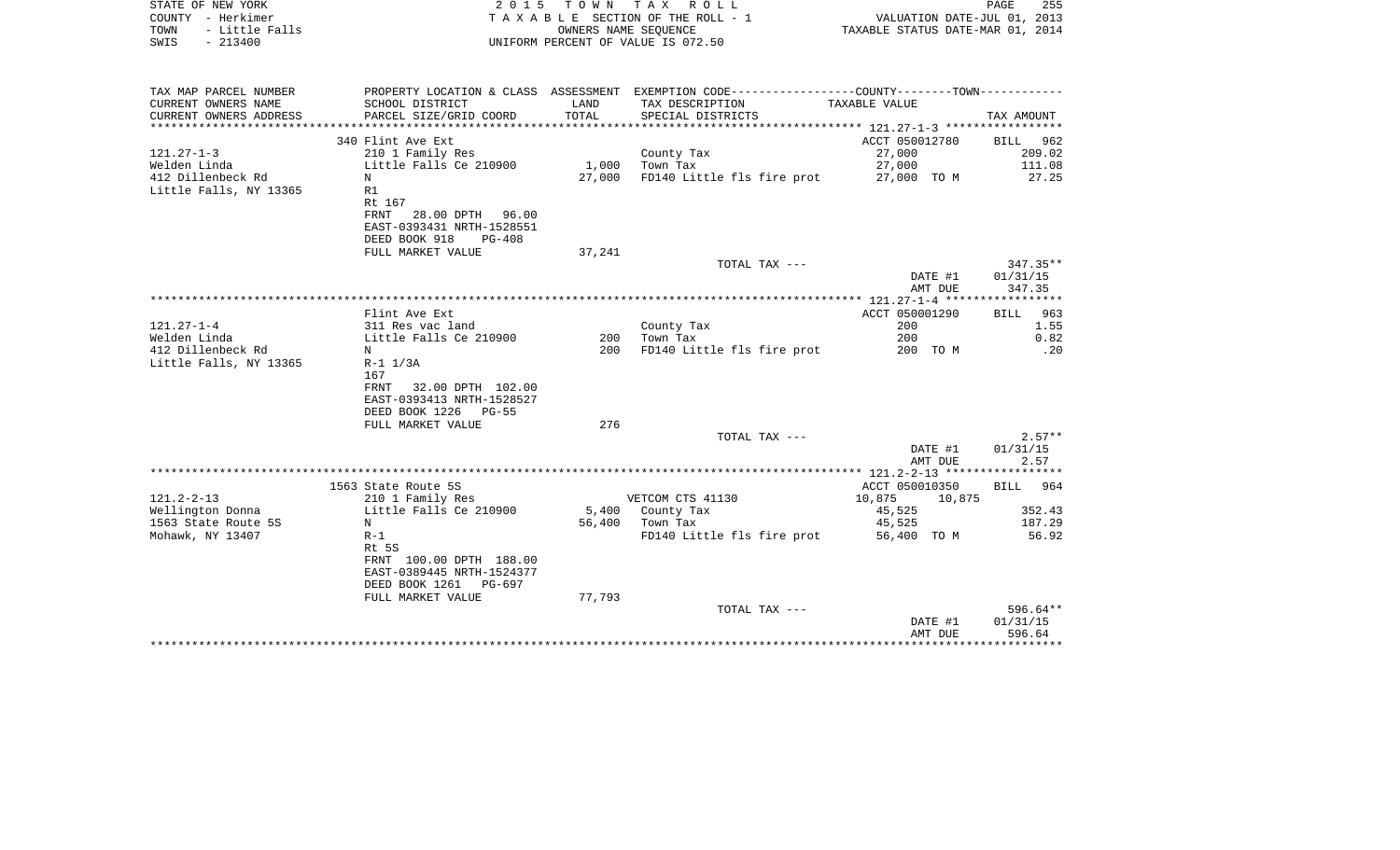| STATE OF NEW YORK<br>COUNTY - Herkimer<br>- Little Falls<br>TOWN<br>$-213400$<br>SWIS | 2 0 1 5                                              | T O W N<br>OWNERS NAME SEOUENCE | TAX ROLL<br>TAXABLE SECTION OF THE ROLL - 1<br>UNIFORM PERCENT OF VALUE IS 072.50             | VALUATION DATE-JUL 01, 2013<br>TAXABLE STATUS DATE-MAR 01, 2014 | PAGE<br>256        |
|---------------------------------------------------------------------------------------|------------------------------------------------------|---------------------------------|-----------------------------------------------------------------------------------------------|-----------------------------------------------------------------|--------------------|
| TAX MAP PARCEL NUMBER<br>CURRENT OWNERS NAME                                          |                                                      | LAND                            | PROPERTY LOCATION & CLASS ASSESSMENT EXEMPTION CODE---------------COUNTY-------TOWN---------- | TAXABLE VALUE                                                   |                    |
| CURRENT OWNERS ADDRESS<br>**************************                                  | SCHOOL DISTRICT<br>PARCEL SIZE/GRID COORD            | TOTAL                           | TAX DESCRIPTION<br>SPECIAL DISTRICTS                                                          |                                                                 | TAX AMOUNT         |
|                                                                                       | 137 Lakeview Dr                                      |                                 |                                                                                               | ACCT 050100320                                                  | BILL<br>965        |
| $114.3 - 3 - 13$                                                                      | 210 1 Family Res                                     |                                 | County Tax                                                                                    | 150,800                                                         | 1,167.40           |
| Wheet Toby                                                                            | Herkimer Centra 213001                               | 29,900                          | Town Tax                                                                                      | 150,800                                                         | 620.39             |
| Wheet Kristie                                                                         | R1 G                                                 | 150,800                         | FD140 Little fls fire prot                                                                    | 150,800 TO M                                                    | 152.20             |
| 137 Lakeview Dr                                                                       | modular                                              |                                 |                                                                                               |                                                                 |                    |
| Little Falls, NY 13365                                                                | <b>ACRES</b><br>5.10<br>EAST-0380544 NRTH-1531210    |                                 |                                                                                               |                                                                 |                    |
|                                                                                       | DEED BOOK 1505<br>PG-955                             |                                 |                                                                                               |                                                                 |                    |
|                                                                                       | FULL MARKET VALUE                                    | 208,000                         |                                                                                               |                                                                 |                    |
|                                                                                       |                                                      |                                 | TOTAL TAX ---                                                                                 |                                                                 | 1,939.99**         |
|                                                                                       |                                                      |                                 |                                                                                               | DATE #1                                                         | 01/31/15           |
|                                                                                       |                                                      |                                 |                                                                                               | AMT DUE                                                         | 1,939.99           |
|                                                                                       | State Route 5                                        |                                 |                                                                                               | ACCT 050015960                                                  | BILL 966           |
| $114.4 - 1 - 23$                                                                      | 431 Auto dealer                                      |                                 | County Tax                                                                                    | 68,000                                                          | 526.42             |
| Whitcomb Thomas                                                                       | Little Falls Ce 210900                               | 8,000                           | Town Tax                                                                                      | 68,000                                                          | 279.75             |
| 146 Ashe Rd                                                                           | FRNT 550.00 DPTH                                     | 68,000                          | FD140 Little fls fire prot                                                                    | 68,000 TO M                                                     | 68.63              |
| Little Falls, NY 13365                                                                | ACRES<br>1.00                                        |                                 |                                                                                               |                                                                 |                    |
|                                                                                       | EAST-0389664 NRTH-1527787                            |                                 |                                                                                               |                                                                 |                    |
|                                                                                       | DEED BOOK 789<br><b>PG-488</b>                       |                                 |                                                                                               |                                                                 |                    |
|                                                                                       | FULL MARKET VALUE                                    | 93,793                          | TOTAL TAX ---                                                                                 |                                                                 | 874.80**           |
|                                                                                       |                                                      |                                 |                                                                                               | DATE #1                                                         | 01/31/15           |
|                                                                                       |                                                      |                                 |                                                                                               | AMT DUE                                                         | 874.80             |
|                                                                                       |                                                      |                                 |                                                                                               | ************ 114.4-1-21 ******************                      |                    |
|                                                                                       | 6500 State Route 5                                   |                                 |                                                                                               | ACCT 050003540                                                  | <b>BILL</b><br>967 |
| $114.4 - 1 - 21$                                                                      | 484 1 use sm bld                                     |                                 | County Tax                                                                                    | 23,000                                                          | 178.05             |
| Whitcomb Thomas C<br>Whitcomb Joyce L                                                 | Little Falls Ce 210900<br>S.                         | 8,000<br>23,000                 | Town Tax<br>FD140 Little fls fire prot                                                        | 23,000<br>23,000 TO M                                           | 94.62<br>23.21     |
| 146 Ashe Rd                                                                           | Comm1/2a                                             |                                 |                                                                                               |                                                                 |                    |
| Little Falls, NY 13365                                                                | $Rt-5$                                               |                                 |                                                                                               |                                                                 |                    |
|                                                                                       | FRNT 350.00 DPTH                                     |                                 |                                                                                               |                                                                 |                    |
|                                                                                       | <b>ACRES</b><br>1.00                                 |                                 |                                                                                               |                                                                 |                    |
|                                                                                       | EAST-0390089 NRTH-1527985                            |                                 |                                                                                               |                                                                 |                    |
|                                                                                       | DEED BOOK 1443<br><b>PG-570</b><br>FULL MARKET VALUE | 31,724                          |                                                                                               |                                                                 |                    |
|                                                                                       |                                                      |                                 | TOTAL TAX ---                                                                                 |                                                                 | $295.88**$         |
|                                                                                       |                                                      |                                 |                                                                                               | DATE #1                                                         | 01/31/15           |
|                                                                                       |                                                      |                                 |                                                                                               | AMT DUE                                                         | 295.88             |
|                                                                                       |                                                      |                                 |                                                                                               | *******************************                                 |                    |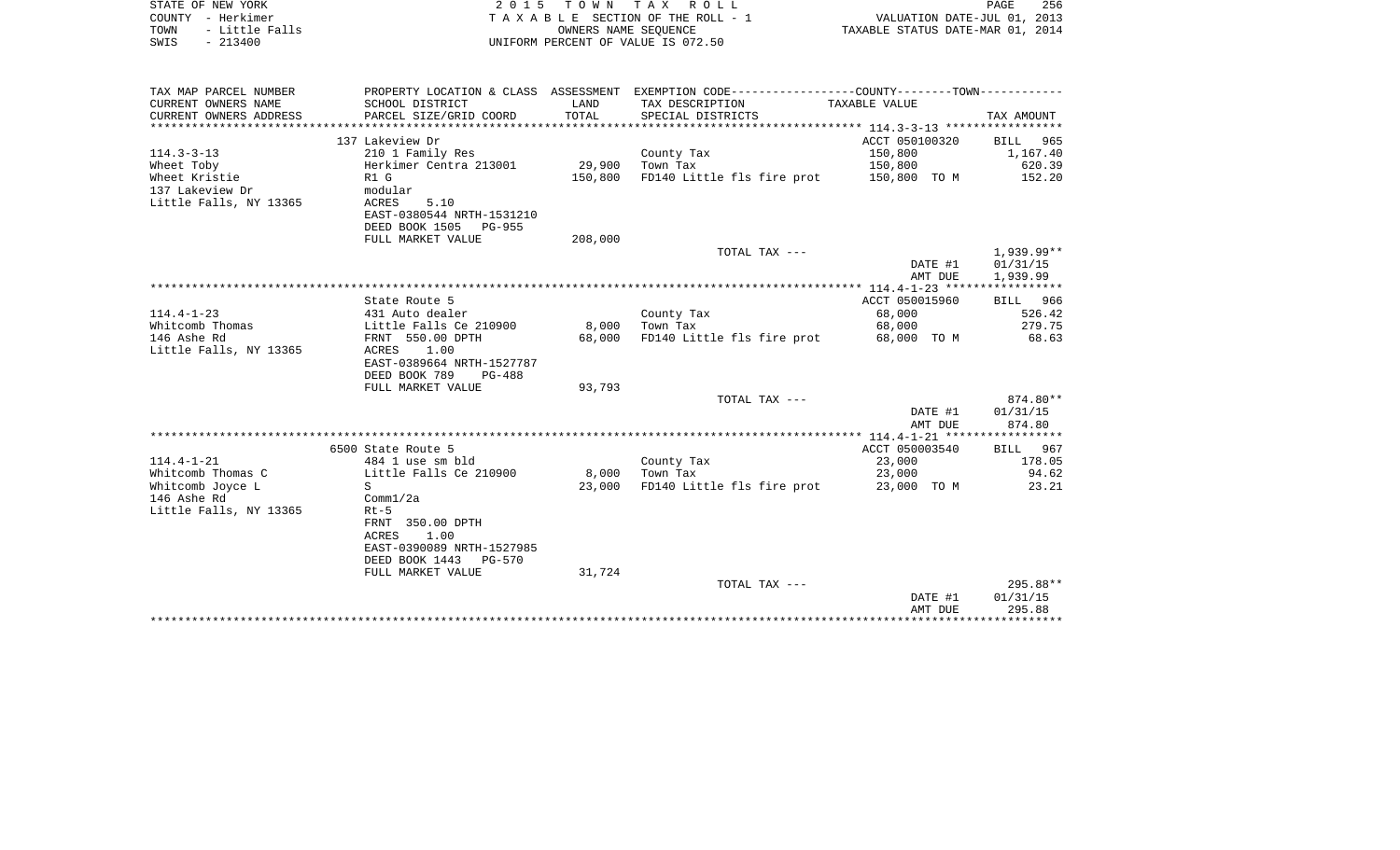| STATE OF NEW YORK                      | 2 0 1 5                                    | T O W N         | T A X<br>R O L L                                                                              |                                  | PAGE<br>257      |
|----------------------------------------|--------------------------------------------|-----------------|-----------------------------------------------------------------------------------------------|----------------------------------|------------------|
| COUNTY - Herkimer                      |                                            |                 | TAXABLE SECTION OF THE ROLL - 1                                                               | VALUATION DATE-JUL 01, 2013      |                  |
| TOWN<br>- Little Falls                 |                                            |                 | OWNERS NAME SEQUENCE                                                                          | TAXABLE STATUS DATE-MAR 01, 2014 |                  |
| SWIS<br>$-213400$                      |                                            |                 | UNIFORM PERCENT OF VALUE IS 072.50                                                            |                                  |                  |
| TAX MAP PARCEL NUMBER                  |                                            |                 | PROPERTY LOCATION & CLASS ASSESSMENT EXEMPTION CODE---------------COUNTY-------TOWN---------- |                                  |                  |
| CURRENT OWNERS NAME                    | SCHOOL DISTRICT                            | LAND            | TAX DESCRIPTION                                                                               | TAXABLE VALUE                    |                  |
| CURRENT OWNERS ADDRESS                 | PARCEL SIZE/GRID COORD                     | TOTAL           | SPECIAL DISTRICTS                                                                             |                                  | TAX AMOUNT       |
|                                        |                                            |                 |                                                                                               |                                  |                  |
|                                        | Paines Hollow Rd                           |                 |                                                                                               | ACCT 050018400                   | BILL 968         |
| $121.2 - 3 - 9$                        | 311 Res vac land                           |                 | County Tax                                                                                    | 3,500                            | 27.09            |
| Wilkes Arthur                          | Little Falls Ce 210900                     | 3,500           | Town Tax                                                                                      | 3,500                            | 14.40            |
| Wilkes Gayle                           | East                                       | 3,500           | School Relevy                                                                                 |                                  | 150.67           |
| State Route 167                        | $V-L$ 1 1-2 A                              |                 | FD140 Little fls fire prot                                                                    | 250 TO M                         | .25              |
| Little Falls, NY 13365                 | Rt 167<br>FRNT 195.00 DPTH                 |                 |                                                                                               |                                  |                  |
|                                        | ACRES<br>1.68                              |                 |                                                                                               |                                  |                  |
|                                        | EAST-0391351 NRTH-1522480                  |                 |                                                                                               |                                  |                  |
|                                        | DEED BOOK 913<br>PG-320                    |                 |                                                                                               |                                  |                  |
|                                        | FULL MARKET VALUE                          | 4,828           |                                                                                               |                                  |                  |
|                                        |                                            |                 | TOTAL TAX ---                                                                                 |                                  | 192.41**         |
|                                        |                                            |                 |                                                                                               | DATE #1                          | 01/31/15         |
|                                        |                                            |                 |                                                                                               | AMT DUE                          | 192.41           |
|                                        |                                            |                 |                                                                                               |                                  |                  |
|                                        | 3858 State Route 167                       |                 |                                                                                               | ACCT 050000360                   | BILL 969         |
| $121.2 - 3 - 8$                        | 210 1 Family Res<br>Little Falls Ce 210900 | 6,900           | County Tax<br>Town Tax                                                                        | 75,000<br>75,000                 | 580.61<br>308.55 |
| Wilks Gayle M<br>Wilks Arthur          | FRNT 206.60 DPTH                           | 75,000          | FD140 Little fls fire prot                                                                    | 75,000 TO M                      | 75.70            |
| 3858 State Route 167                   | 0.73<br>ACRES                              |                 |                                                                                               |                                  |                  |
| Little Falls, NY 13365                 | EAST-0391344 NRTH-1522645                  |                 |                                                                                               |                                  |                  |
|                                        | DEED BOOK 852<br>PG-509                    |                 |                                                                                               |                                  |                  |
|                                        | FULL MARKET VALUE                          | 103,448         |                                                                                               |                                  |                  |
|                                        |                                            |                 | TOTAL TAX ---                                                                                 |                                  | 964.86**         |
|                                        |                                            |                 |                                                                                               | DATE #1                          | 01/31/15         |
|                                        |                                            |                 |                                                                                               | AMT DUE                          | 964.86           |
|                                        |                                            |                 |                                                                                               |                                  |                  |
|                                        | 165 Johnnycake Rd                          |                 |                                                                                               | ACCT 050990300                   | BILL 970         |
| 127.2-2-11.2                           | 210 1 Family Res<br>215001                 |                 | County Tax                                                                                    | 64,200                           | 497.00<br>264.12 |
| Wratten Lynda Buelll<br>Wratten Johnny | Owen D Young<br>North                      | 8,800<br>64,200 | Town Tax                                                                                      | 64,200<br>64,200 TO M            | 64.80            |
| 165 Johnnycake Rd                      | Doublewide                                 |                 | FD140 Little fls fire prot                                                                    |                                  |                  |
| Mohawk, NY 13407                       | ACRES<br>1.50                              |                 |                                                                                               |                                  |                  |
|                                        | EAST-0388086 NRTH-1507255                  |                 |                                                                                               |                                  |                  |
|                                        | DEED BOOK 775<br>PG-285                    |                 |                                                                                               |                                  |                  |
|                                        | FULL MARKET VALUE                          | 88,552          |                                                                                               |                                  |                  |
|                                        |                                            |                 | TOTAL TAX ---                                                                                 |                                  | 825.92**         |

\*\*\*\*\*\*\*\*\*\*\*\*\*\*\*\*\*\*\*\*\*\*\*\*\*\*\*\*\*\*\*\*\*\*\*\*\*\*\*\*\*\*\*\*\*\*\*\*\*\*\*\*\*\*\*\*\*\*\*\*\*\*\*\*\*\*\*\*\*\*\*\*\*\*\*\*\*\*\*\*\*\*\*\*\*\*\*\*\*\*\*\*\*\*\*\*\*\*\*\*\*\*\*\*\*\*\*\*\*\*\*\*\*\*\*\*\*\*\*\*\*\*\*\*\*\*\*\*\*\*\*\*

DATE #1 01/31/15 AMT DUE 825.92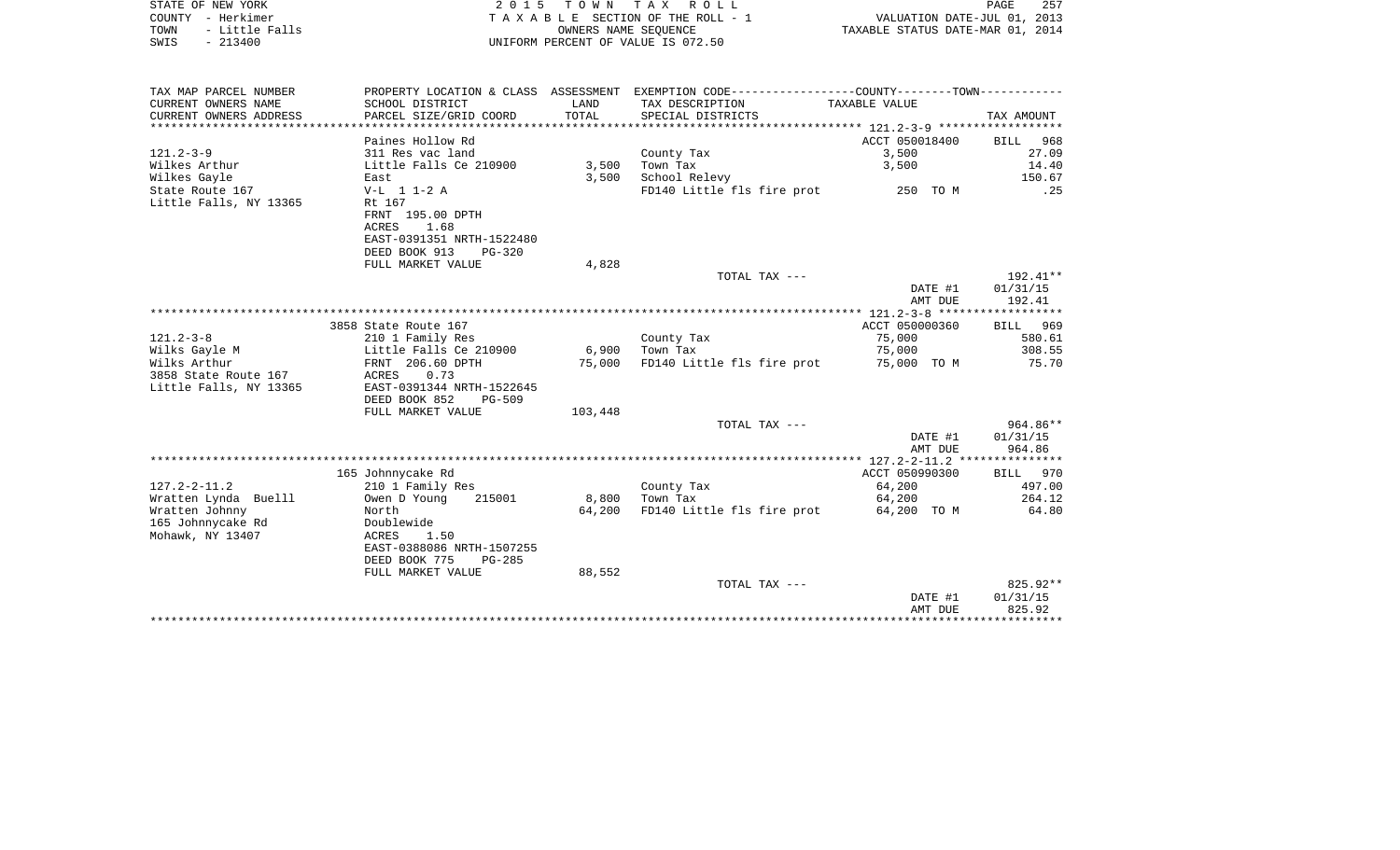| STATE OF NEW YORK |                | 2015 TOWN TAX ROLL                 |                                  | PAGE | 258 |
|-------------------|----------------|------------------------------------|----------------------------------|------|-----|
| COUNTY - Herkimer |                | TAXABLE SECTION OF THE ROLL - 1    | VALUATION DATE-JUL 01, 2013      |      |     |
| TOWN              | - Little Falls | OWNERS NAME SEOUENCE               | TAXABLE STATUS DATE-MAR 01, 2014 |      |     |
| SWIS<br>- 213400  |                | UNIFORM PERCENT OF VALUE IS 072.50 |                                  |      |     |

258<br>2013<br>2014

| TAX MAP PARCEL NUMBER<br>CURRENT OWNERS NAME | SCHOOL DISTRICT                 | LAND   | PROPERTY LOCATION & CLASS ASSESSMENT EXEMPTION CODE----------------COUNTY-------TOWN---------- | TAXABLE VALUE  |             |
|----------------------------------------------|---------------------------------|--------|------------------------------------------------------------------------------------------------|----------------|-------------|
|                                              |                                 |        | TAX DESCRIPTION                                                                                |                |             |
| CURRENT OWNERS ADDRESS                       | PARCEL SIZE/GRID COORD          | TOTAL  | SPECIAL DISTRICTS                                                                              |                | TAX AMOUNT  |
|                                              |                                 |        |                                                                                                |                |             |
|                                              | 142 State Route 170             |        |                                                                                                | ACCT 050016230 | BILL 971    |
| 114.2-2-22                                   | 210 1 Family Res                |        | County Tax                                                                                     | 55,000         | 425.78      |
| Yerina Frank W                               | Little Falls Ce 210900          | 5,000  | Town Tax                                                                                       | 55,000         | 226.27      |
| 142 State Route 170                          | Life Use Doris & Robert         | 55,000 | FD140 Little fls fire prot                                                                     | 55,000 TO M    | 55.51       |
| Little Falls, NY 13365                       | FRNT 195.00 DPTH<br>85.00       |        |                                                                                                |                |             |
|                                              | EAST-0397072 NRTH-1542130       |        |                                                                                                |                |             |
|                                              | DEED BOOK 1349<br><b>PG-513</b> |        |                                                                                                |                |             |
|                                              | FULL MARKET VALUE               | 75,862 |                                                                                                |                |             |
|                                              |                                 |        | TOTAL TAX ---                                                                                  |                | $707.56**$  |
|                                              |                                 |        |                                                                                                |                |             |
|                                              |                                 |        |                                                                                                | DATE #1        | 01/31/15    |
|                                              |                                 |        |                                                                                                | AMT DUE        | 707.56      |
|                                              |                                 |        |                                                                                                |                |             |
|                                              | Paines Hallow Rd                |        |                                                                                                | ACCT 05990820  | BILL 972    |
| $121.2 - 3 - 16.9$                           | 210 1 Family Res                |        | County Tax                                                                                     | 55,000         | 425.78      |
| York Edward                                  | Little Falls Ce 210900          | 6,300  | Town Tax                                                                                       | 55,000         | 226.27      |
| York Joyce                                   | East                            | 55,000 | FD140 Little fls fire prot                                                                     | 55,000 TO M    | 55.51       |
| 3886 State Route 167                         | $R-1$                           |        |                                                                                                |                |             |
| Little Falls, NY 13365                       | Double Wide                     |        |                                                                                                |                |             |
|                                              | FRNT 100.00 DPTH 250.00         |        |                                                                                                |                |             |
|                                              | EAST-0391284 NRTH-1523211       |        |                                                                                                |                |             |
|                                              |                                 |        |                                                                                                |                |             |
|                                              | DEED BOOK 722<br><b>PG-281</b>  |        |                                                                                                |                |             |
|                                              | FULL MARKET VALUE               | 75,862 |                                                                                                |                |             |
|                                              |                                 |        | TOTAL TAX ---                                                                                  |                | $707.56**$  |
|                                              |                                 |        |                                                                                                | DATE #1        | 01/31/15    |
|                                              |                                 |        |                                                                                                |                |             |
|                                              |                                 |        |                                                                                                | AMT DUE        | 707.56      |
|                                              |                                 |        |                                                                                                |                |             |
|                                              | Middleville Rd                  |        |                                                                                                |                | BILL 973    |
| $114.2 - 1 - 11.8$                           | 105 Vac farmland                |        | County Tax                                                                                     | 3,190          | 24.70       |
|                                              |                                 |        |                                                                                                |                | 13.12       |
| Young Christopher                            | Little Falls Ce 210900          | 3,190  | Town Tax                                                                                       | 3,190          |             |
| 2322 State Route 169                         | ACRES<br>5.80                   | 3.190  | School Relevy                                                                                  |                | 137.31      |
| Little Falls, NY 13365                       | EAST-0388786 NRTH-1539212       |        | FD140 Little fls fire prot                                                                     | 3,190 TO M     | 3.22        |
|                                              | DEED BOOK 1343<br>PG-833        |        |                                                                                                |                |             |
|                                              | FULL MARKET VALUE               | 4,400  |                                                                                                |                |             |
|                                              |                                 |        | TOTAL TAX ---                                                                                  |                | 178.35**    |
|                                              |                                 |        |                                                                                                | DATE #1        | 01/31/15    |
|                                              |                                 |        |                                                                                                | AMT DUE        | 178.35      |
|                                              |                                 |        |                                                                                                |                |             |
|                                              | Flint Ave Ext                   |        |                                                                                                | ACCT 050990640 | 974<br>BILL |
| $121.27 - 1 - 5.2$                           | 210 1 Family Res                |        | VETCOM CTS 41130                                                                               | 7,275<br>7,275 |             |
| Young Darrel                                 | Little Falls Ce 210900          | 2,100  | County Tax                                                                                     | 21,825         | 168.96      |
|                                              | FRNT 45.60 DPTH 133.75          | 29,100 | Town Tax                                                                                       | 21,825         | 89.79       |
|                                              |                                 |        |                                                                                                |                |             |
| Young Patricia<br>119 Erie Canal Rd          | EAST-0393333 NRTH-1528437       |        | FD140 Little fls fire prot                                                                     | 29,100 TO M    | 29.37       |
|                                              | DEED BOOK 705<br>PG-381         |        |                                                                                                |                |             |
|                                              | FULL MARKET VALUE               | 40,138 |                                                                                                |                |             |
|                                              |                                 |        | TOTAL TAX ---                                                                                  |                | 288.12**    |
| Little Falls, NY 13365                       |                                 |        |                                                                                                | DATE #1        | 01/31/15    |
|                                              |                                 |        |                                                                                                | AMT DUE        | 288.12      |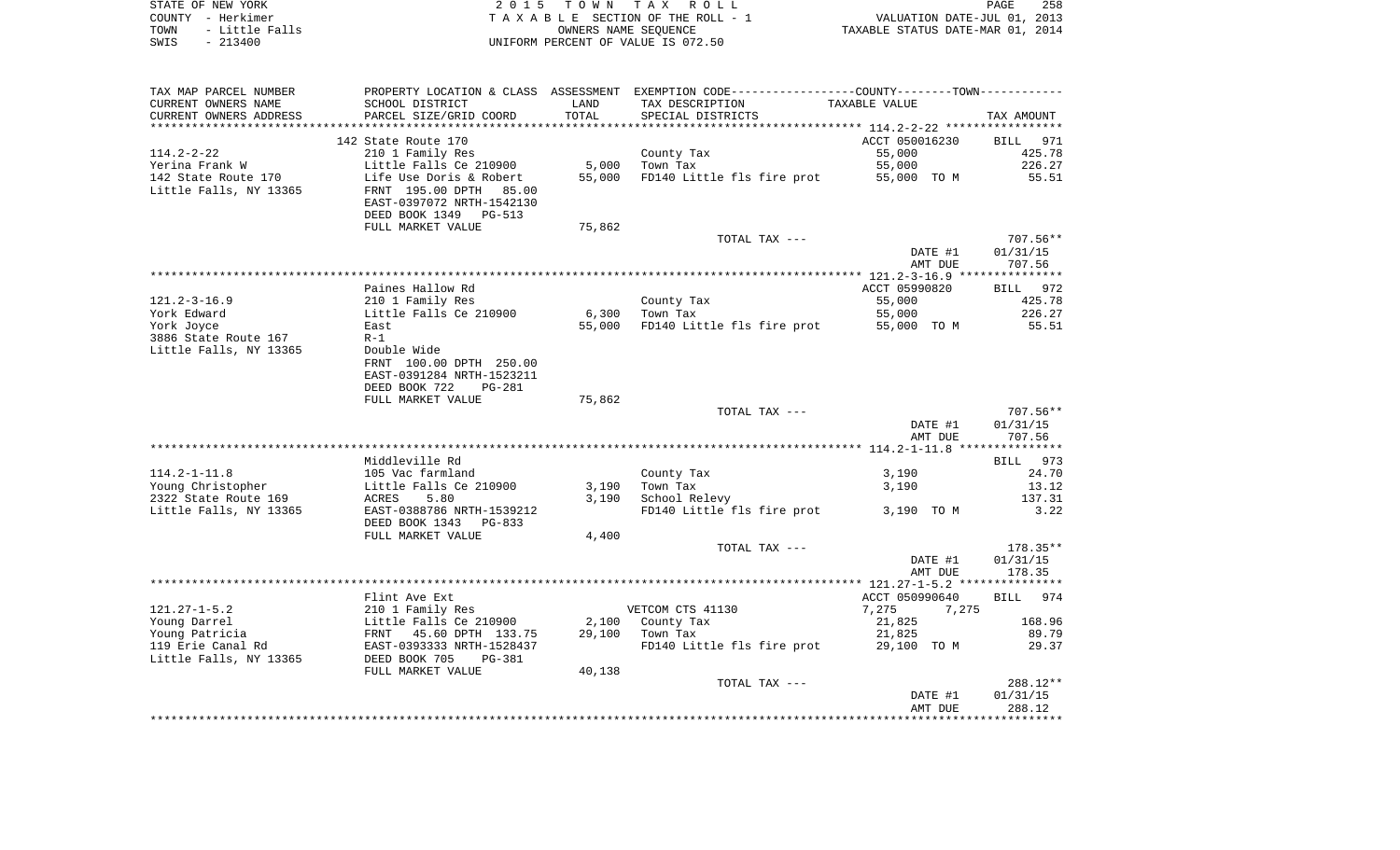| STATE OF NEW YORK<br>COUNTY - Herkimer<br>TOWN<br>- Little Falls<br>$-213400$<br>SWIS | 2 0 1 5                                              | OWNERS NAME SEQUENCE | TOWN TAX ROLL<br>T A X A B L E SECTION OF THE ROLL - 1<br>UNIFORM PERCENT OF VALUE IS 072.50  | VALUATION DATE-JUL 01, 2013<br>TAXABLE STATUS DATE-MAR 01, 2014 | PAGE<br>259            |
|---------------------------------------------------------------------------------------|------------------------------------------------------|----------------------|-----------------------------------------------------------------------------------------------|-----------------------------------------------------------------|------------------------|
|                                                                                       |                                                      |                      |                                                                                               |                                                                 |                        |
| TAX MAP PARCEL NUMBER                                                                 |                                                      |                      | PROPERTY LOCATION & CLASS ASSESSMENT EXEMPTION CODE---------------COUNTY-------TOWN---------- |                                                                 |                        |
| CURRENT OWNERS NAME                                                                   | SCHOOL DISTRICT                                      | LAND                 | TAX DESCRIPTION                                                                               | TAXABLE VALUE                                                   |                        |
| CURRENT OWNERS ADDRESS                                                                | PARCEL SIZE/GRID COORD                               | TOTAL                | SPECIAL DISTRICTS                                                                             |                                                                 | TAX AMOUNT             |
|                                                                                       | Flint Ave Ext                                        |                      |                                                                                               | ACCT 050014820                                                  | 975<br>BILL            |
| $121.27 - 1 - 5.1$                                                                    | 210 1 Family Res                                     |                      | County Tax                                                                                    | 31,000                                                          | 239.98                 |
| Young Darrel J                                                                        | Little Falls Ce 210900                               | 1,900                | Town Tax                                                                                      | 31,000                                                          | 127.53                 |
| Young Patricia                                                                        | N                                                    | 31,000               | FD140 Little fls fire prot                                                                    | 31,000 TO M                                                     | 31.29                  |
| 119 Erie Canal Rd                                                                     | $R-1$                                                |                      |                                                                                               |                                                                 |                        |
| Little Falls, NY 13365                                                                | Rt-167                                               |                      |                                                                                               |                                                                 |                        |
|                                                                                       | <b>FRNT</b><br>38.40 DPTH 143.00                     |                      |                                                                                               |                                                                 |                        |
|                                                                                       | EAST-0393306 NRTH-1528405                            |                      |                                                                                               |                                                                 |                        |
|                                                                                       | DEED BOOK 1421<br>PG-65                              |                      |                                                                                               |                                                                 |                        |
|                                                                                       | FULL MARKET VALUE                                    | 42,759               | TOTAL TAX ---                                                                                 |                                                                 | 398.80**               |
|                                                                                       |                                                      |                      |                                                                                               | DATE #1                                                         | 01/31/15               |
|                                                                                       |                                                      |                      |                                                                                               | AMT DUE                                                         | 398.80                 |
|                                                                                       |                                                      |                      |                                                                                               |                                                                 |                        |
|                                                                                       | 448 Flint Ave Ext                                    |                      |                                                                                               | ACCT 050012030                                                  | 976<br>BILL            |
| $121.27 - 1 - 16$                                                                     | 210 1 Family Res                                     |                      | County Tax                                                                                    | 70,000                                                          | 541.90                 |
| Zawtocki Ronald                                                                       | Little Falls Ce 210900                               | 5,800                | Town Tax                                                                                      | 70,000                                                          | 287.98                 |
| Zawtocki Mary                                                                         | N                                                    | 70,000               | FD140 Little fls fire prot                                                                    | 70,000 TO M                                                     | 70.65                  |
| 448 Flint Ave Ext                                                                     | $R-1$                                                |                      |                                                                                               |                                                                 |                        |
| Little Falls, NY 13365                                                                | Rt-167                                               |                      |                                                                                               |                                                                 |                        |
|                                                                                       | FRNT 120.00 DPTH 175.00<br>EAST-0392435 NRTH-1526518 |                      |                                                                                               |                                                                 |                        |
|                                                                                       | DEED BOOK 763<br>$PG-573$                            |                      |                                                                                               |                                                                 |                        |
|                                                                                       | FULL MARKET VALUE                                    | 96,552               |                                                                                               |                                                                 |                        |
|                                                                                       |                                                      |                      | TOTAL TAX ---                                                                                 |                                                                 | $900.53**$             |
|                                                                                       |                                                      |                      |                                                                                               | DATE #1                                                         | 01/31/15               |
|                                                                                       |                                                      |                      |                                                                                               | AMT DUE                                                         | 900.53                 |
|                                                                                       |                                                      |                      |                                                                                               |                                                                 |                        |
|                                                                                       | 420 Flint Ave Ext                                    |                      |                                                                                               | ACCT 050700260                                                  | 977<br>BILL            |
| $121.27 - 1 - 12$<br>Zawtocki Ronald D                                                | 651 Highway gar<br>Little Falls Ce 210900            | 3,200                | County Tax<br>Town Tax                                                                        | 6,000<br>6,000                                                  | 46.45<br>24.68         |
| Zawtocki Mary Lynn                                                                    | 85.00 DPTH 100.00<br>FRNT                            | 6,000                | FD140 Little fls fire prot                                                                    | 6,000 TO M                                                      | 6.06                   |
| 448 Flint Ave Ext                                                                     | EAST-0392692 NRTH-1527142                            |                      |                                                                                               |                                                                 |                        |
| Little Falls, NY 13365                                                                | DEED BOOK 1530<br>PG-713                             |                      |                                                                                               |                                                                 |                        |
|                                                                                       | FULL MARKET VALUE                                    | 8,276                |                                                                                               |                                                                 |                        |
| PRIOR OWNER ON 3/01/2014                                                              |                                                      |                      |                                                                                               |                                                                 |                        |
| Sherman Thomas J                                                                      |                                                      |                      |                                                                                               |                                                                 |                        |
|                                                                                       |                                                      |                      | TOTAL TAX ---                                                                                 |                                                                 | $77.19**$              |
|                                                                                       |                                                      |                      |                                                                                               | DATE #1                                                         | 01/31/15               |
|                                                                                       |                                                      |                      |                                                                                               | AMT DUE                                                         | 77.19<br>************* |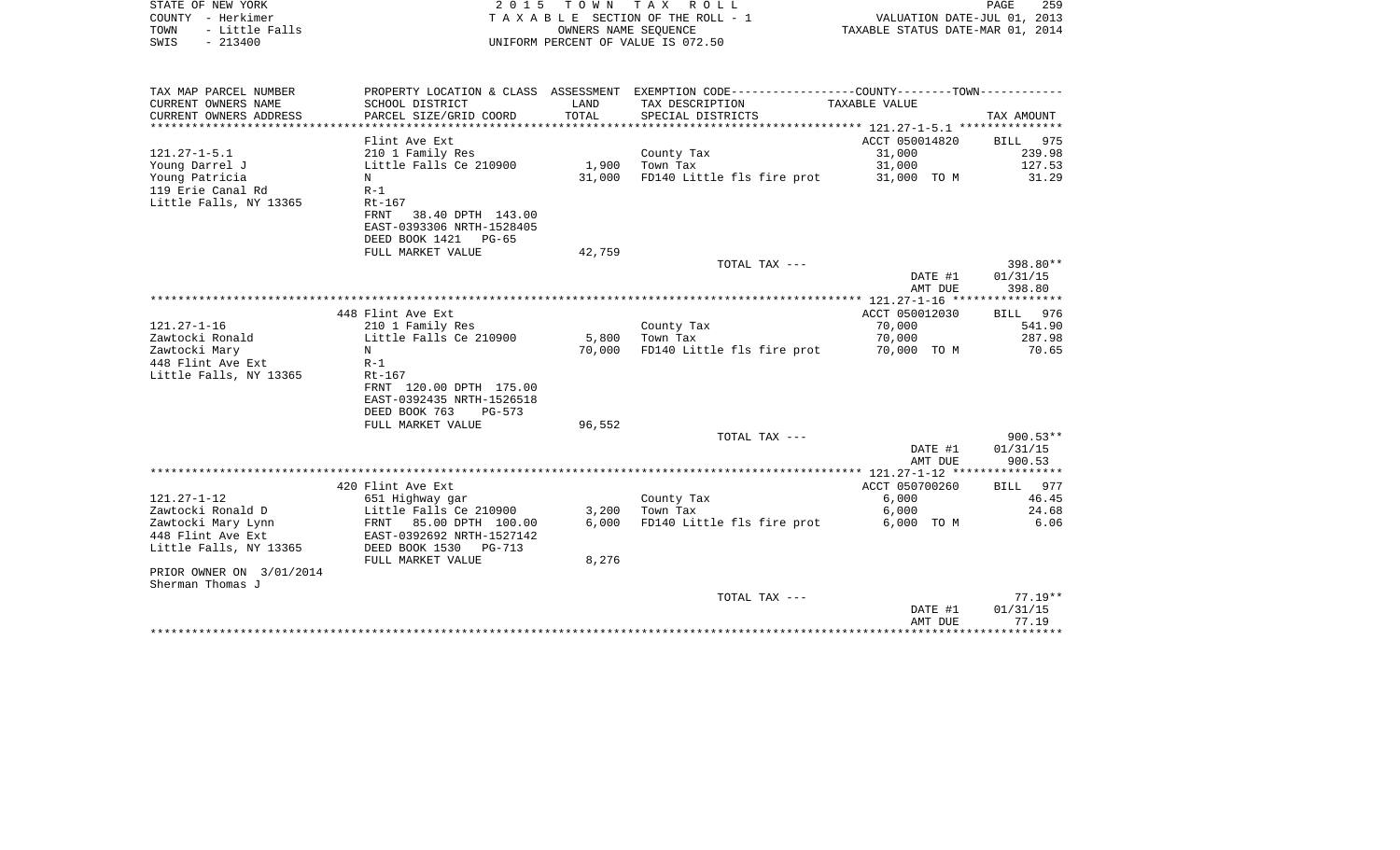| STATE OF NEW YORK      | 2015 TOWN TAX ROLL                 | PAGE                             | 260 |
|------------------------|------------------------------------|----------------------------------|-----|
| COUNTY - Herkimer      | TAXABLE SECTION OF THE ROLL - 1    | VALUATION DATE-JUL 01, 2013      |     |
| - Little Falls<br>TOWN | OWNERS NAME SEOUENCE               | TAXABLE STATUS DATE-MAR 01, 2014 |     |
| $-213400$<br>SWIS      | UNIFORM PERCENT OF VALUE IS 072.50 |                                  |     |

| TAX MAP PARCEL NUMBER<br>CURRENT OWNERS NAME                                        | PROPERTY LOCATION & CLASS ASSESSMENT<br>SCHOOL DISTRICT                                            | LAND                  | EXEMPTION CODE-----------------COUNTY-------TOWN-----------<br>TAX DESCRIPTION | TAXABLE VALUE                |                              |
|-------------------------------------------------------------------------------------|----------------------------------------------------------------------------------------------------|-----------------------|--------------------------------------------------------------------------------|------------------------------|------------------------------|
| CURRENT OWNERS ADDRESS                                                              | PARCEL SIZE/GRID COORD                                                                             | TOTAL<br>************ | SPECIAL DISTRICTS                                                              |                              | TAX AMOUNT                   |
|                                                                                     | Flint Ave Ext                                                                                      |                       |                                                                                |                              | 978<br>BILL                  |
| $121.27 - 1 - 14.2$<br>Zawtocki Ronald D<br>Zawtocki Mary Lynn<br>448 Flint Ave Ext | 314 Rural vac<10<br>Little Falls Ce 210900<br>FRNT 108.00 DPTH 175.00<br>EAST-0392629 NRTH-1527056 | 1,100<br>1,100        | County Tax<br>Town Tax<br>FD140 Little fls fire prot                           | 1,100<br>1,100<br>1,100 TO M | 8.52<br>4.53<br>1.11         |
| Little Falls, NY 13365                                                              | DEED BOOK 1530<br>PG-713<br>FULL MARKET VALUE                                                      | 1,517                 |                                                                                |                              |                              |
| PRIOR OWNER ON 3/01/2014<br>Sherman Thomas                                          |                                                                                                    |                       |                                                                                |                              |                              |
|                                                                                     |                                                                                                    |                       | TOTAL TAX ---                                                                  | DATE #1<br>AMT DUE           | 14.16**<br>01/31/15<br>14.16 |
|                                                                                     |                                                                                                    |                       |                                                                                |                              |                              |
| 114.4-3-20                                                                          | Gun Club Rd<br>322 Rural vac>10                                                                    |                       | County Tax                                                                     | 5,150                        | <b>BILL</b><br>979<br>39.87  |
| Zhizhpon Manuel                                                                     | Little Falls Ce 210900                                                                             | 5,150                 | Town Tax                                                                       | 5,150                        | 21.19                        |
| 91 Ferris Pl<br>Ossining, NY 10562                                                  | no frontage<br>ACRES<br>10.30<br>EAST-0388156 NRTH-1532224                                         | 5,150                 | FD140 Little fls fire prot                                                     | 5,150 TO M                   | 5.20                         |
|                                                                                     | DEED BOOK 1483<br>PG-771                                                                           |                       |                                                                                |                              |                              |
|                                                                                     | FULL MARKET VALUE                                                                                  | 7,103                 | TOTAL TAX ---                                                                  |                              | 66.26**                      |
|                                                                                     |                                                                                                    |                       |                                                                                | DATE #1<br>AMT DUE           | 01/31/15<br>66.26            |
|                                                                                     |                                                                                                    |                       |                                                                                |                              |                              |
| $114.1 - 1 - 28.1$                                                                  | 575 Burt Rd<br>210 1 Family Res                                                                    |                       | County Tax                                                                     | ACCT 050012990<br>95,200     | BILL 980<br>736.98           |
| Zink Jerome<br>Zink Connie<br>575 Burt Rd<br>Little Falls, NY 13365                 | Herkimer Centra 213001<br>FRNT 180.00 DPTH<br>ACRES<br>1.90<br>EAST-0382099 NRTH-1535848           | 9,400<br>95,200       | Town Tax<br>FD140 Little fls fire prot                                         | 95,200<br>95,200 TO M        | 391.65<br>96.09              |
|                                                                                     | DEED BOOK 921<br>PG-579<br>FULL MARKET VALUE                                                       | 131,310               |                                                                                |                              |                              |
|                                                                                     |                                                                                                    |                       | TOTAL TAX ---                                                                  |                              | 1,224.72**                   |
|                                                                                     |                                                                                                    |                       |                                                                                | DATE #1<br>AMT DUE           | 01/31/15<br>1,224.72         |
|                                                                                     |                                                                                                    |                       |                                                                                |                              |                              |
|                                                                                     | 157 Sandy Ln                                                                                       |                       |                                                                                | ACCT 050019640               | <b>BILL</b> 981              |
| $121.1 - 2 - 42.3$                                                                  | 270 Mfg housing                                                                                    | 7,000                 | County Tax                                                                     | 24,100<br>24,100             | 186.57<br>99.15              |
| Zorn Rainer<br>Zorn Joanne                                                          | Central Valley 212803<br>East                                                                      | 24,100                | Town Tax<br>FD140 Little fls fire prot                                         | 24,100 TO M                  | 24.32                        |
| PO Box 5                                                                            | FRNT 220.00 DPTH 150.00                                                                            |                       |                                                                                |                              |                              |
| Stratford, NY 13470                                                                 | EAST-0383723 NRTH-1522642<br>DEED BOOK 1547<br>PG-246                                              |                       |                                                                                |                              |                              |
| PRIOR OWNER ON 3/01/2014                                                            | FULL MARKET VALUE                                                                                  | 33,241                |                                                                                |                              |                              |
| Morse Stephen                                                                       |                                                                                                    |                       | TOTAL TAX ---                                                                  | DATE #1                      | $310.04**$<br>01/31/15       |
|                                                                                     |                                                                                                    |                       |                                                                                | AMT DUE                      | 310.04                       |
|                                                                                     |                                                                                                    |                       |                                                                                |                              |                              |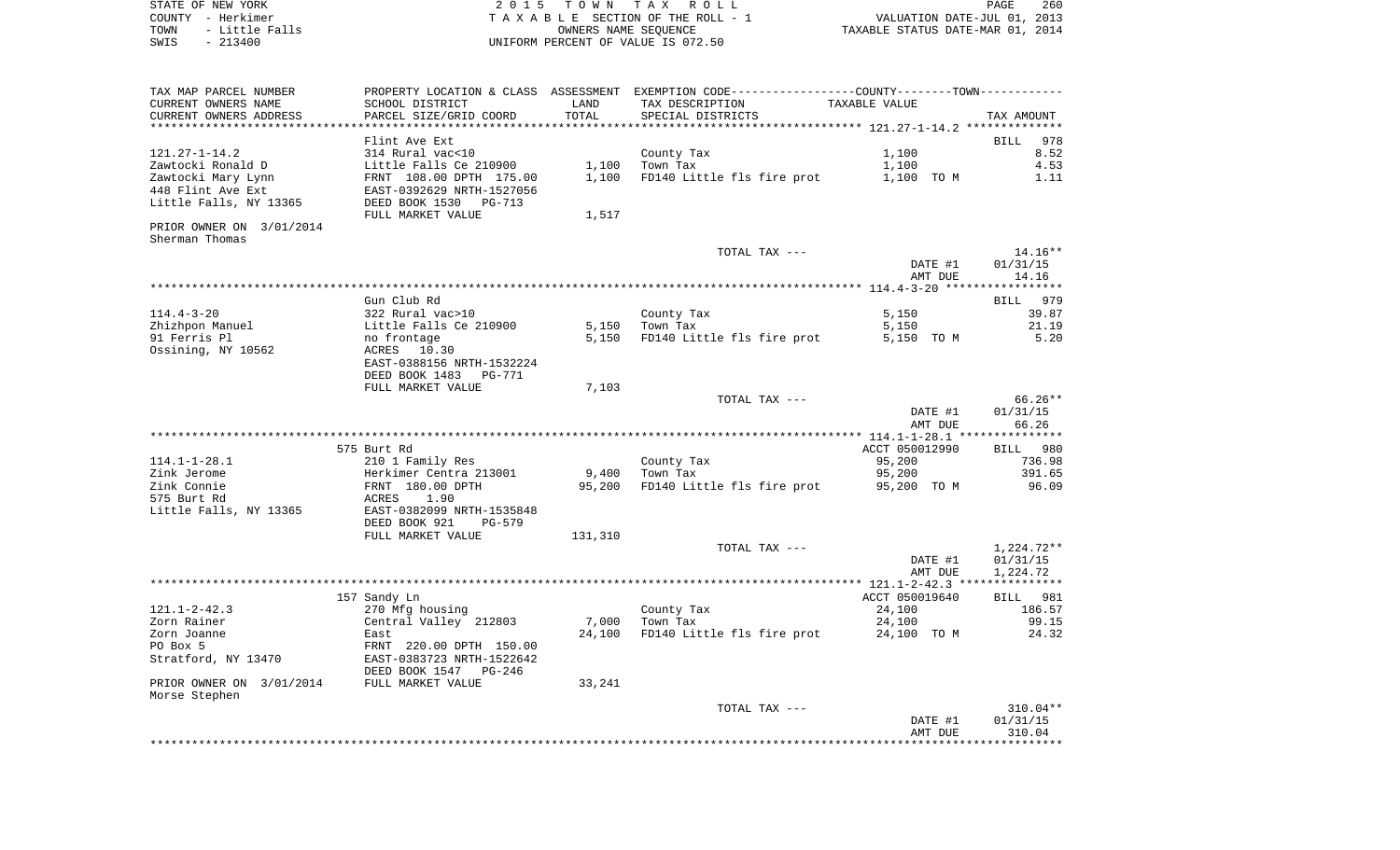|      | STATE OF NEW YORK | 2015 TOWN TAX ROLL                 |                                  | PAGE | -261 |
|------|-------------------|------------------------------------|----------------------------------|------|------|
|      | COUNTY - Herkimer | TAXABLE SECTION OF THE ROLL - 1    | VALUATION DATE-JUL 01, 2013      |      |      |
| TOWN | - Little Falls    | OWNERS NAME SEOUENCE               | TAXABLE STATUS DATE-MAR 01, 2014 |      |      |
| SWIS | $-213400$         | UNIFORM PERCENT OF VALUE IS 072.50 |                                  |      |      |
|      |                   |                                    |                                  |      |      |

| TAX MAP PARCEL NUMBER  | PROPERTY LOCATION & CLASS | ASSESSMENT | EXEMPTION CODE--           | -COUNTY--------TOWN----------- |                 |
|------------------------|---------------------------|------------|----------------------------|--------------------------------|-----------------|
| CURRENT OWNERS NAME    | SCHOOL DISTRICT           | LAND       | TAX DESCRIPTION            | TAXABLE VALUE                  |                 |
| CURRENT OWNERS ADDRESS | PARCEL SIZE/GRID COORD    | TOTAL      | SPECIAL DISTRICTS          |                                | TAX AMOUNT      |
|                        |                           |            |                            |                                | *************** |
|                        | 218 Gun Club Rd           |            |                            | ACCT 050004245                 | BILL 982        |
| $114.4 - 1 - 36.1$     | 210 1 Family Res          |            | County Tax                 | 65,000                         | 503.19          |
| Zuccaro Henry          | Little Falls Ce 210900    | 7,400      | Town Tax                   | 65,000                         | 267.41          |
| Zuccaro Leslie         | East                      | 65,000     | FD140 Little fls fire prot | 65,000<br>TO M                 | 65.60           |
| 218 Gun Club Rd        | FRNT 282.00 DPTH          |            |                            |                                |                 |
| Little Falls, 13365    | 0.86<br>ACRES             |            |                            |                                |                 |
|                        | EAST-0385816 NRTH-1528221 |            |                            |                                |                 |
|                        | PG-394<br>DEED BOOK 763   |            |                            |                                |                 |
|                        | FULL MARKET VALUE         | 89,655     |                            |                                |                 |
|                        |                           |            | TOTAL TAX ---              |                                | $836.20**$      |
|                        |                           |            |                            | DATE #1                        | 01/31/15        |
|                        |                           |            |                            | AMT DUE                        | 836.20          |
|                        |                           |            |                            |                                |                 |
|                        |                           |            |                            |                                |                 |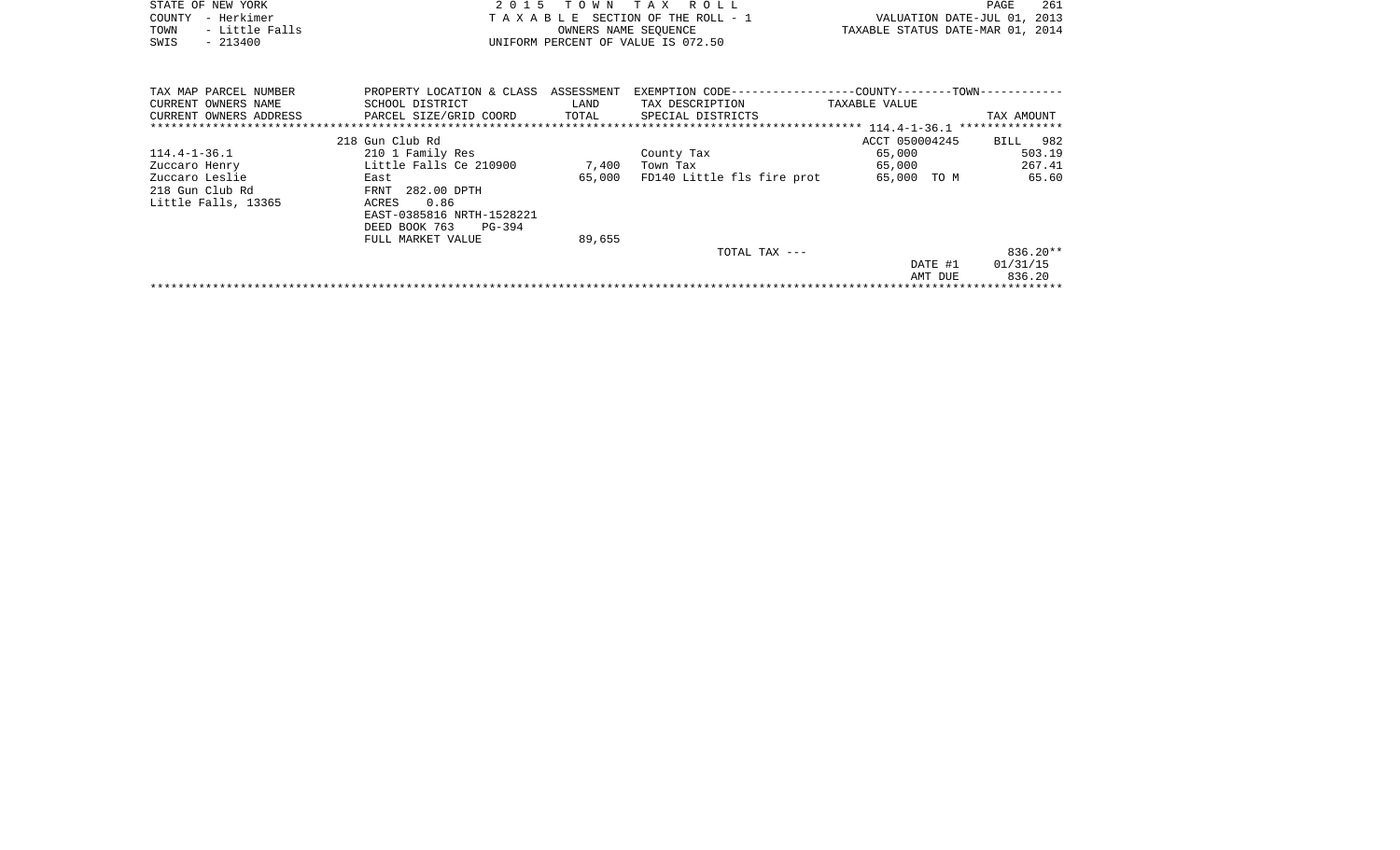|      | STATE OF NEW YORK | 2015 TOWN TAX ROLL                 | PAGE                             | 262 |
|------|-------------------|------------------------------------|----------------------------------|-----|
|      | COUNTY - Herkimer | TAXABLE SECTION OF THE ROLL - 1    | VALUATION DATE-JUL 01, 2013      |     |
| TOWN | - Little Falls    |                                    | TAXABLE STATUS DATE-MAR 01, 2014 |     |
| SWIS | $-213400$         | UNIFORM PERCENT OF VALUE IS 072.50 | RPS155/V04/L015                  |     |
|      |                   |                                    | CURRENT DATE 12/19/2014          |     |

#### R O L L S U B S E C T I O N - - T O T A L S

#### \*\*\* S P E C I A L D I S T R I C T S U M M A R Y \*\*\*

| CODE | DISTRICT NAME        | TOTAL<br>PARCELS | EXTENSION<br>TYPE | EXTENSION<br>VALUE | AD VALOREM<br>VALUE | <b>EXEMPT</b><br><b>AMOUNT</b> | TAXABLE<br><b>VALUE</b> | TOTAL<br>TAX |
|------|----------------------|------------------|-------------------|--------------------|---------------------|--------------------------------|-------------------------|--------------|
|      | FD140 Little fls fir |                  | 978 TOTAL M       |                    | 51076,950           | 392,265                        | 50684,685               | 51,156.32    |

### \*\*\* S C H O O L D I S T R I C T S U M M A R Y \*\*\*

| CODE   | DISTRICT NAME                    | TOTAL<br>PARCELS | ASSESSED<br>LAND | ASSESSED<br>TOTAL | <b>EXEMPT</b><br>AMOUNT | TOTAL<br>TAXABLE          |  |
|--------|----------------------------------|------------------|------------------|-------------------|-------------------------|---------------------------|--|
|        |                                  |                  |                  |                   | STAR AMOUNT             | STAR TAXABLE              |  |
|        | Little Falls Central             | 683              | 7559,800         | 35699,600         | 1055,925                | 34,643,675                |  |
| 210900 | Central Valley Cntrl             | 110              | 1099,100         | 4520,600          | 9931,640<br>107,713     | 24,712,035<br>4, 412, 887 |  |
| 212803 | Herkimer Central                 | 119              | 1904,700         | 8515,350          | 1432,500<br>93,328      | 2,980,387<br>8,422,022    |  |
| 213001 | Owen D Young                     | 70               | 1400,200         | 2796,000          | 1404,650<br>208,668     | 7,017,372<br>2,587,332    |  |
| 215001 |                                  |                  |                  |                   | 474,950                 | 2, 112, 382               |  |
|        | SUB-TOTAL                        | 982              | 11963,800        | 51531,550         | 1465,634                | 50,065,916                |  |
|        | $S \cup B - T \cup T A L (CONT)$ |                  |                  |                   | 13243,740               | 36,822,176                |  |
|        | TOTAL                            | 982              | 11963,800        | 51531,550         | 1465,634                | 50,065,916                |  |
|        | TO TAL (CONT)                    |                  |                  |                   | 13243,740               | 36,822,176                |  |

\*\*\* S Y S T E M C O D E S S U M M A R Y \*\*\*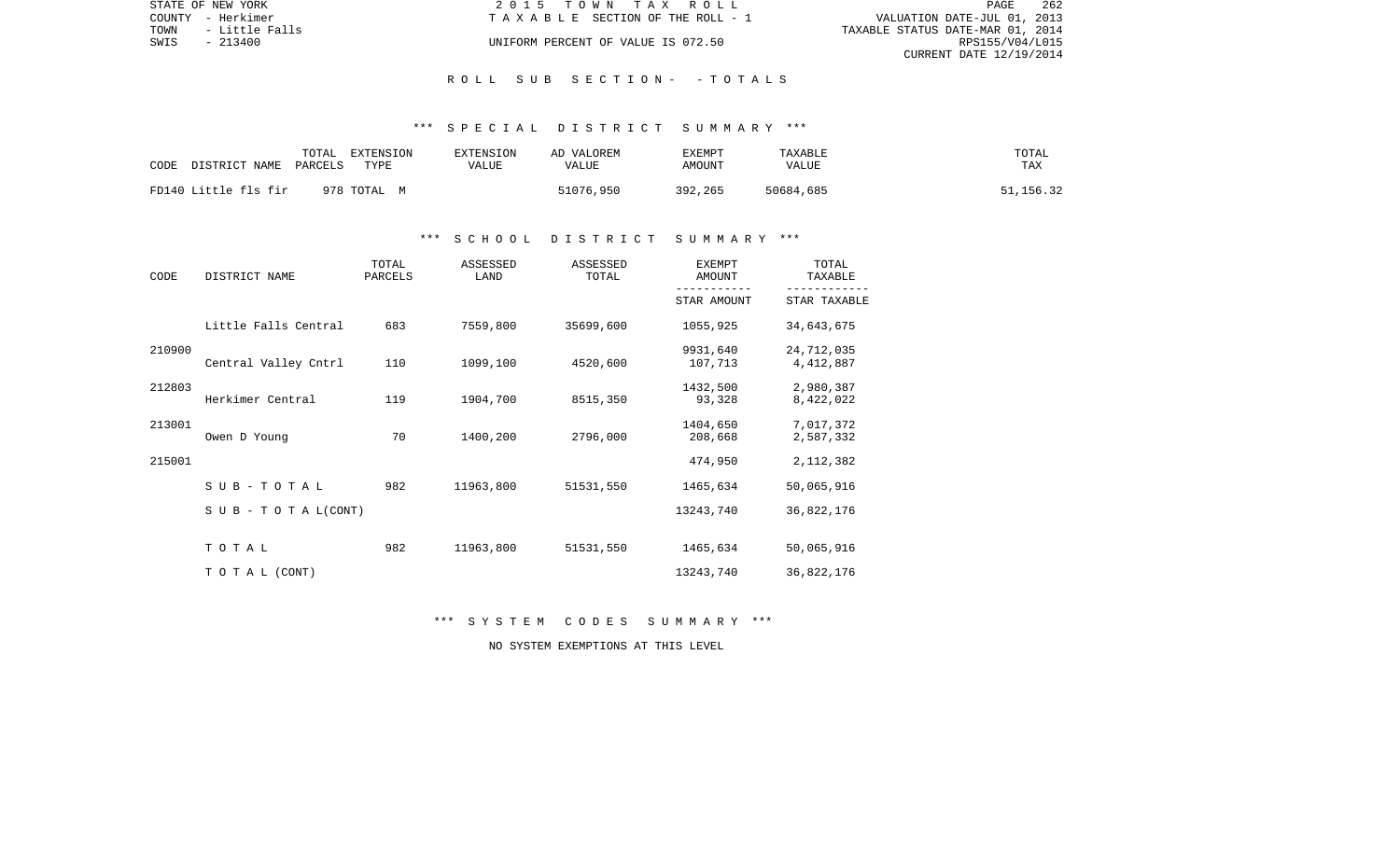| STATE OF NEW YORK      | 2015 TOWN TAX ROLL                 | 263<br>PAGE                      |
|------------------------|------------------------------------|----------------------------------|
| COUNTY - Herkimer      | TAXABLE SECTION OF THE ROLL - 1    | VALUATION DATE-JUL 01, 2013      |
| TOWN<br>- Little Falls |                                    | TAXABLE STATUS DATE-MAR 01, 2014 |
| SWIS<br>$-213400$      | UNIFORM PERCENT OF VALUE IS 072.50 | RPS155/V04/L015                  |
|                        |                                    | CURRENT DATE 12/19/2014          |
|                        |                                    |                                  |

# \*\*\* E X E M P T I O N S U M M A R Y \*\*\*

R O L L S U B S E C T I O N - - T O T A L S

|       |                | TOTAL   |          |          |
|-------|----------------|---------|----------|----------|
| CODE  | DESCRIPTION    | PARCELS | COUNTY   | TOWN     |
|       |                | 4       | 3,375    |          |
| 41101 | VETFUND CT     |         |          | 3,375    |
| 41120 | VETWAR CTS     | 20      | 128,310  | 128,310  |
| 41121 | VET WAR CT     | 7       | 44,685   | 44,685   |
| 41130 | VETCOM CTS     | 20      | 213,575  | 213,575  |
| 41131 | VET COM CT     | 7       | 72,250   | 72,250   |
| 41140 | VETDIS CTS     | 2       | 36,890   | 36,890   |
| 41141 | VET DIS CT     |         | 21,750   | 21,750   |
| 41152 | $CW$ 10 $VET/$ | 1       | 4,350    |          |
| 41162 | $CW$ 15 $VET/$ | 2       | 13,050   |          |
| 41700 | AGRIC 10 Y     | 3       | 300,500  | 300,500  |
| 41720 | AG MKTS L      | 43      | 393,026  | 393,026  |
| 41730 | AG MKTS        | 14      | 42,867   | 42,867   |
| 41800 | AGED-ALL       | 4       | 133,950  | 133,950  |
| 41801 | AGED-CT        | 1       | 34,350   | 34,350   |
| 42100 | AGRIC 10 Y     | 8       | 138,300  | 138,300  |
| 47460 | FOREST         | 4       | 78,066   | 78,066   |
|       | TOTAL          | 141     | 1659,294 | 1641,894 |

| ROLL<br>SEC | DESCRIPTION                             | TOTAL<br>PARCELS | ASSESSED<br>LAND       | ASSESSED<br>TOTAL      | <b>EXEMPT</b><br>AMOUNT | TOTAL<br>TAXABLE         | TOTAL<br>TAX                          |
|-------------|-----------------------------------------|------------------|------------------------|------------------------|-------------------------|--------------------------|---------------------------------------|
|             |                                         |                  |                        |                        | STAR AMOUNT             | STAR TAXABLE             |                                       |
|             | County Tax<br>Town Tax<br>School Relevy |                  | 11963,800<br>11963,800 | 51531,550<br>51531,550 | 1,659,294<br>1,641,894  | 49,872,256<br>49,889,656 | 386,081.64<br>205, 245.53             |
|             | SPEC DIST TAXES<br>TAXABLE              | 982              |                        |                        |                         |                          | 215,899.42<br>51,156.32<br>858,382.91 |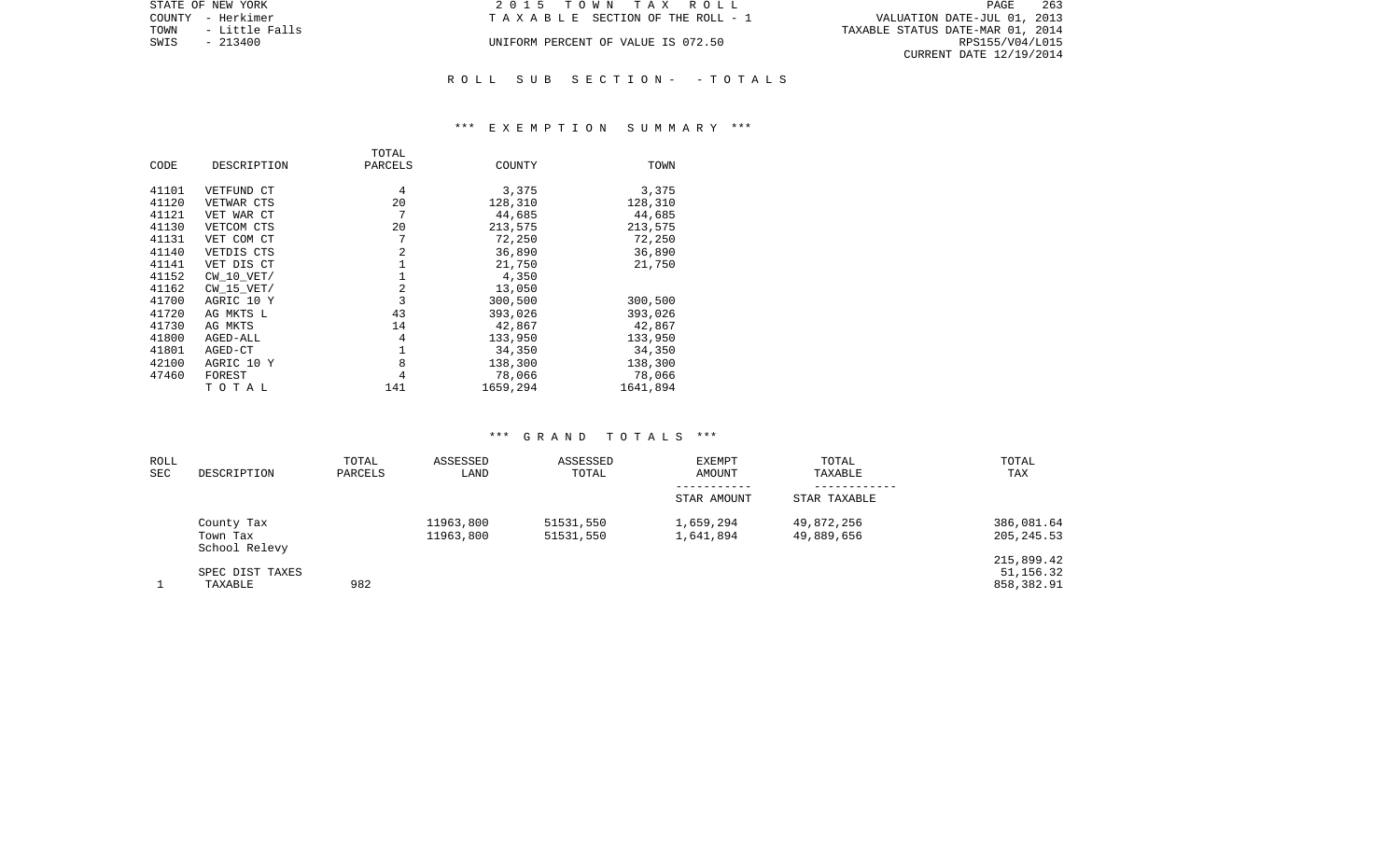| STATE OF NEW YORK |                | 2015 TOWN TAX ROLL                 | PAGE                             | 264 |
|-------------------|----------------|------------------------------------|----------------------------------|-----|
| COUNTY - Herkimer |                | TAXABLE SECTION OF THE ROLL - 1    | VALUATION DATE-JUL 01, 2013      |     |
| TOWN              | - Little Falls |                                    | TAXABLE STATUS DATE-MAR 01, 2014 |     |
| SWIS              | $-213400$      | UNIFORM PERCENT OF VALUE IS 072.50 | RPS155/V04/L015                  |     |
|                   |                |                                    | CURRENT DATE 12/19/2014          |     |

#### R O L L S E C T I O N T O T A L S

### \*\*\* S P E C I A L D I S T R I C T S U M M A R Y \*\*\*

| CODE<br>DISTRICT NAME | TOTAL<br>EXTENSION<br>TYPE<br>PARCELS | EXTENSION<br>VALUE | AD VALOREM<br>VALUE | EXEMPT<br>AMOUNT | TAXABLE<br><b>VALUE</b> | TOTAL<br>TAX |
|-----------------------|---------------------------------------|--------------------|---------------------|------------------|-------------------------|--------------|
| FD140 Little fls fir  | 978 TOTAL M                           |                    | 51076,950           | 392,265          | 50684,685               | 51,156.32    |

### \*\*\* S C H O O L D I S T R I C T S U M M A R Y \*\*\*

| CODE<br>DISTRICT NAME |                               | TOTAL<br>PARCELS | ASSESSED<br>LAND | ASSESSED<br>TOTAL | <b>EXEMPT</b><br>AMOUNT | TOTAL<br>TAXABLE        |
|-----------------------|-------------------------------|------------------|------------------|-------------------|-------------------------|-------------------------|
|                       |                               |                  |                  |                   | STAR AMOUNT             | STAR TAXABLE            |
|                       | Little Falls Central          | 683              | 7559,800         | 35699,600         | 1055,925                | 34,643,675              |
| 210900                | Central Valley Cntrl          | 110              | 1099,100         | 4520,600          | 9931,640<br>107,713     | 24,712,035<br>4,412,887 |
| 212803                | Herkimer Central              | 119              | 1904,700         | 8515,350          | 1432,500<br>93,328      | 2,980,387<br>8,422,022  |
| 213001                | Owen D Young                  | 70               | 1400,200         | 2796,000          | 1404,650<br>208,668     | 7,017,372<br>2,587,332  |
| 215001                |                               |                  |                  |                   | 474,950                 | 2, 112, 382             |
|                       | $S$ U B - T O T A L           | 982              | 11963,800        | 51531,550         | 1465,634                | 50,065,916              |
|                       | $S \cup B - T O T A L (CONT)$ |                  |                  |                   | 13243,740               | 36,822,176              |
|                       | TOTAL                         | 982              | 11963,800        | 51531,550         | 1465,634                | 50,065,916              |
|                       | TO TAL (CONT)                 |                  |                  |                   | 13243,740               | 36,822,176              |

\*\*\* S Y S T E M C O D E S S U M M A R Y \*\*\*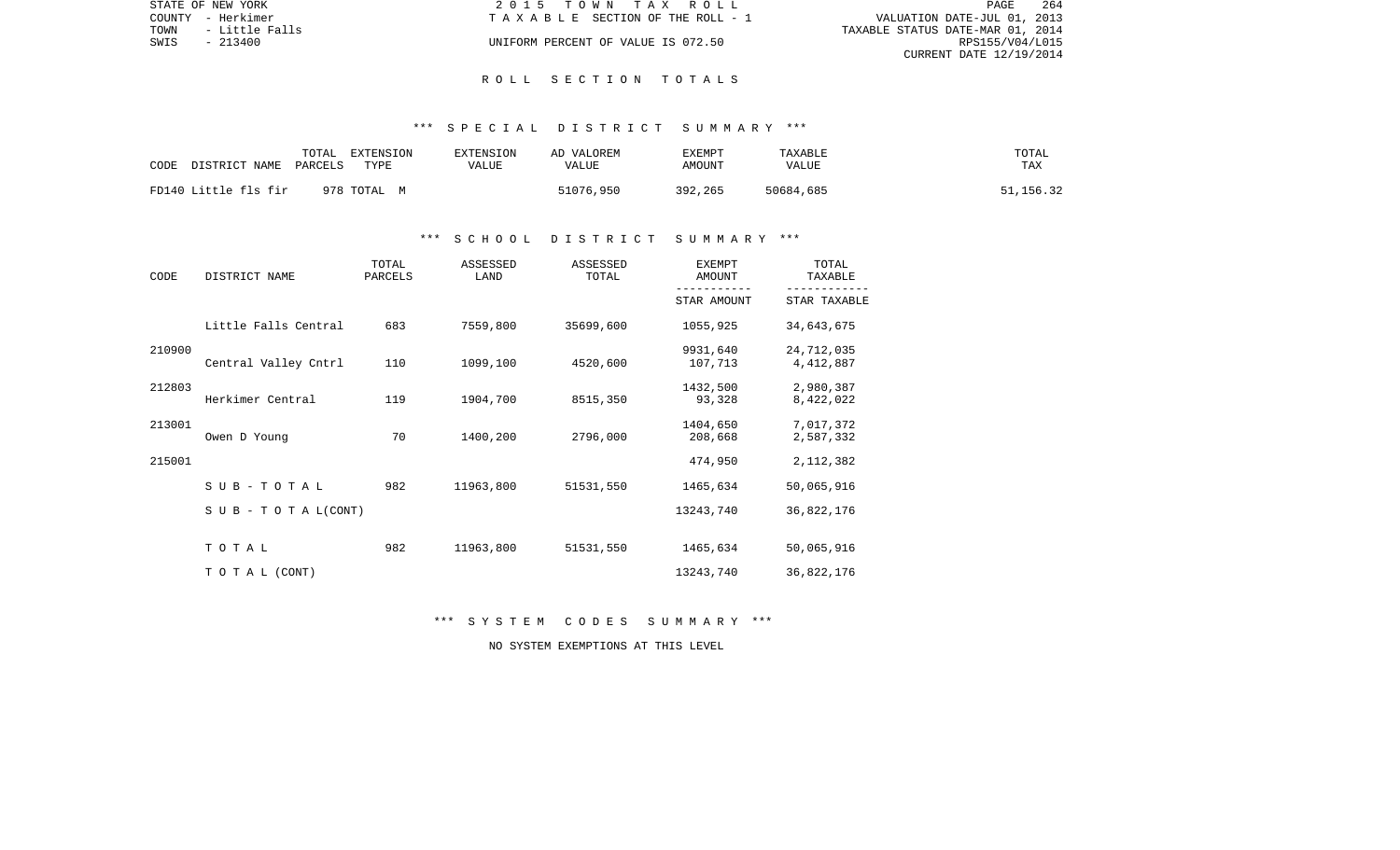| STATE OF NEW YORK      | 2015 TOWN TAX ROLL                 | 265<br>PAGE                      |
|------------------------|------------------------------------|----------------------------------|
| COUNTY - Herkimer      | TAXABLE SECTION OF THE ROLL - 1    | VALUATION DATE-JUL 01, 2013      |
| TOWN<br>- Little Falls |                                    | TAXABLE STATUS DATE-MAR 01, 2014 |
| SWIS<br>$-213400$      | UNIFORM PERCENT OF VALUE IS 072.50 | RPS155/V04/L015                  |
|                        |                                    | CURRENT DATE 12/19/2014          |
|                        |                                    |                                  |

### R O L L S E C T I O N T O T A L S

### \*\*\* E X E M P T I O N S U M M A R Y \*\*\*

|       |                | TOTAL   |          |          |
|-------|----------------|---------|----------|----------|
| CODE  | DESCRIPTION    | PARCELS | COUNTY   | TOWN     |
|       |                |         |          |          |
| 41101 | VETFUND CT     | 4       | 3,375    | 3,375    |
| 41120 | VETWAR CTS     | 20      | 128,310  | 128,310  |
| 41121 | VET WAR CT     | 7       | 44,685   | 44,685   |
| 41130 | VETCOM CTS     | 20      | 213,575  | 213,575  |
| 41131 | VET COM CT     | 7       | 72,250   | 72,250   |
| 41140 | VETDIS CTS     | 2       | 36,890   | 36,890   |
| 41141 | VET DIS CT     | 1       | 21,750   | 21,750   |
| 41152 | CW 10 VET/     | 1       | 4,350    |          |
| 41162 | $CW$ 15 $VET/$ | 2       | 13,050   |          |
| 41700 | AGRIC 10 Y     | 3       | 300,500  | 300,500  |
| 41720 | AG MKTS L      | 43      | 393,026  | 393,026  |
| 41730 | AG MKTS        | 14      | 42,867   | 42,867   |
| 41800 | AGED-ALL       | 4       | 133,950  | 133,950  |
| 41801 | AGED-CT        | 1       | 34,350   | 34,350   |
| 42100 | AGRIC 10 Y     | 8       | 138,300  | 138,300  |
| 47460 | FOREST         | 4       | 78,066   | 78,066   |
|       | TOTAL          | 141     | 1659,294 | 1641,894 |

| ROLL       |                           | TOTAL   | ASSESSED  | ASSESSED  | <b>EXEMPT</b> | TOTAL        | TOTAL       |
|------------|---------------------------|---------|-----------|-----------|---------------|--------------|-------------|
| <b>SEC</b> | DESCRIPTION               | PARCELS | LAND      | TOTAL     | AMOUNT        | TAXABLE      | TAX         |
|            |                           |         |           |           | STAR AMOUNT   | STAR TAXABLE |             |
|            | County Tax                |         | 11963,800 | 51531,550 | 1,659,294     | 49,872,256   | 386,081.64  |
|            | Town Tax<br>School Relevy |         | 11963,800 | 51531,550 | 1,641,894     | 49,889,656   | 205, 245.53 |
|            |                           |         |           |           |               |              | 215,899.42  |
|            | SPEC DIST TAXES           |         |           |           |               |              | 51,156.32   |
|            | TAXABLE                   | 982     |           |           |               |              | 858,382.91  |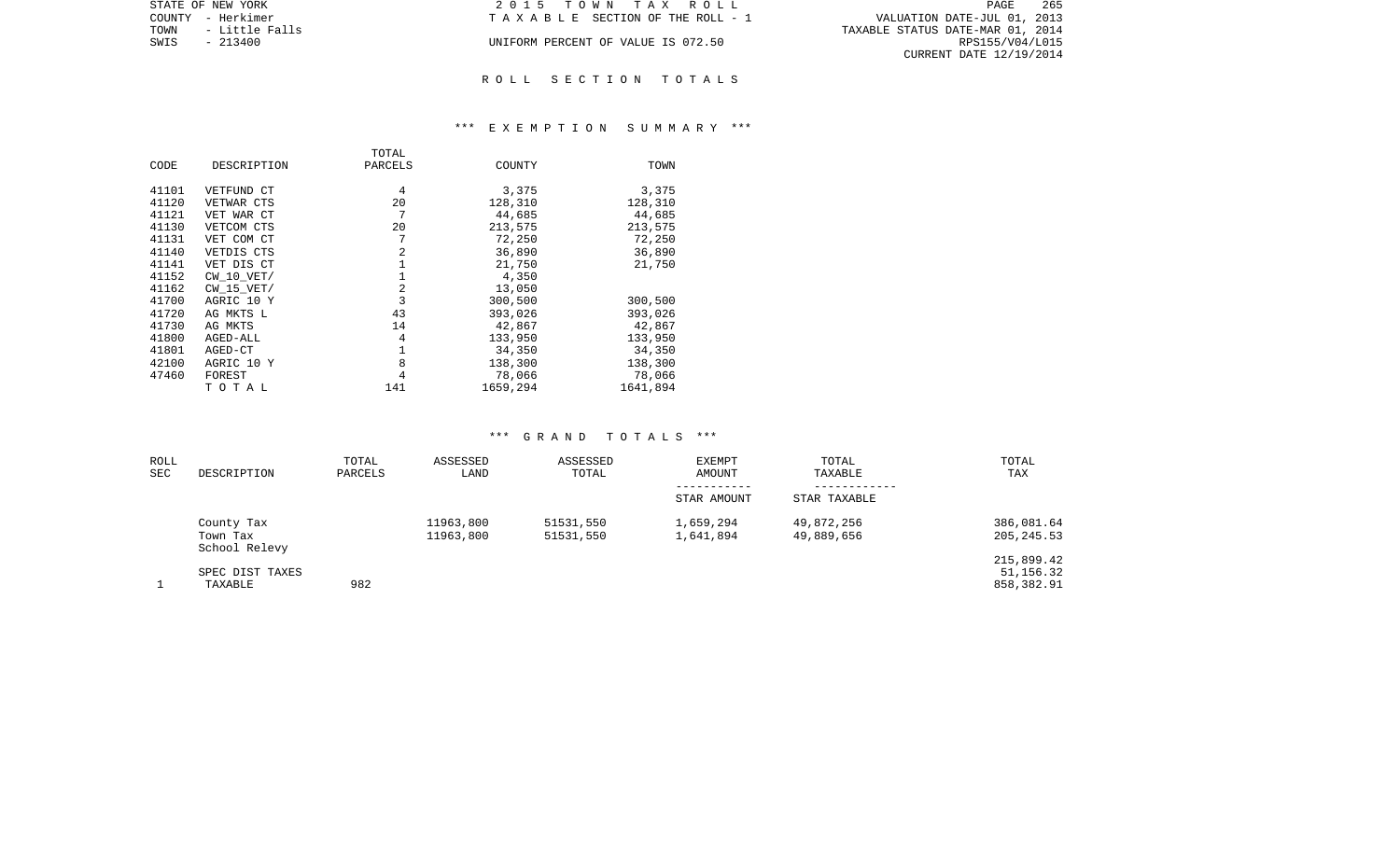| STATE OF NEW YORK      | 2015 TOWN TAX ROLL                        | 266<br>PAGE                      |
|------------------------|-------------------------------------------|----------------------------------|
| COUNTY - Herkimer      | SPECIAL FRANCHISE SECTION OF THE ROLL - 5 | VALUATION DATE-JUL 01, 2013      |
| - Little Falls<br>TOWN | OWNERS NAME SEOUENCE                      | TAXABLE STATUS DATE-MAR 01, 2014 |
| $-213400$<br>SWIS      | UNIFORM PERCENT OF VALUE IS 072.50        |                                  |

| TAX MAP PARCEL NUMBER                        |                        |                | PROPERTY LOCATION & CLASS ASSESSMENT EXEMPTION CODE----------------COUNTY--------TOWN---------- |         |            |                  |
|----------------------------------------------|------------------------|----------------|-------------------------------------------------------------------------------------------------|---------|------------|------------------|
| CURRENT OWNERS NAME                          | SCHOOL DISTRICT        | LAND           | TAX DESCRIPTION TAXABLE VALUE                                                                   |         |            |                  |
| CURRENT OWNERS ADDRESS                       | PARCEL SIZE/GRID COORD | TOTAL          | SPECIAL DISTRICTS                                                                               |         |            | TAX AMOUNT       |
|                                              |                        |                |                                                                                                 |         |            |                  |
|                                              | Thruway                |                |                                                                                                 |         |            | BILL 983         |
| $555.10-3$                                   | 867 Misc franchs       |                | County Tax                                                                                      | 34, 243 |            | 265.09           |
| BCE Nexxia Corp                              | Little Falls Ce 210900 |                | 0 Town Tax                                                                                      | 34, 243 |            | 140.88           |
| 8440 Allison Pointe Blvd, Ste thruway        |                        | 34,243         | FD140 Little fls fire prot 34,243 TO M                                                          |         |            | 34.56            |
| Indianapolis, IN 46250                       | ACRES<br>0.01          |                |                                                                                                 |         |            |                  |
|                                              | FULL MARKET VALUE      | 47,232         |                                                                                                 |         |            |                  |
|                                              |                        |                | TOTAL TAX ---                                                                                   |         |            | 440.53**         |
|                                              |                        |                |                                                                                                 |         |            | DATE #1 01/31/15 |
|                                              |                        |                |                                                                                                 |         | AMT DUE    | 440.53           |
|                                              |                        |                |                                                                                                 |         |            |                  |
|                                              | thruway                |                |                                                                                                 |         |            | BILL 984         |
| $555. - 8 - 1$                               | 830 Communicatin       |                | County Tax                                                                                      | 17,138  |            | 132.67           |
| Broadwing Communications                     | Little Falls Ce 210900 |                | 0 Town Tax                                                                                      | 17,138  |            | 70.51            |
| $c$ / $o$ Level 3                            | 66%                    | 17,138         | FD140 Little fls fire prot 17,138 TO M                                                          |         |            | 17.30            |
| 1025 Eldorado Blvd                           | FULL MARKET VALUE      | 23,639         |                                                                                                 |         |            |                  |
| Broomfield, CO 80021-9943                    |                        |                |                                                                                                 |         |            |                  |
|                                              |                        |                | TOTAL TAX ---                                                                                   |         |            | $220.48**$       |
|                                              |                        |                |                                                                                                 |         | DATE #1    | 01/31/15         |
|                                              |                        |                |                                                                                                 |         | AMT DUE    | 220.48           |
|                                              |                        |                |                                                                                                 |         |            |                  |
|                                              | thruway                |                |                                                                                                 |         |            | BILL 985         |
| $555. - 8 - 2$                               | 830 Communicatin       |                | County Tax                                                                                      | 8,829   |            | 68.35            |
| Broadwing Communications                     | Central Valley 212803  | $\sim$ 0       | Town Tax                                                                                        |         | 8,829      | 36.32            |
| $C/O$ Level 3                                | 34%                    | 8,829          | FD140 Little fls fire prot                                                                      |         | 8,829 TO M | 8.91             |
| 1025 Eldorado Blvd                           | FULL MARKET VALUE      | 12,178         |                                                                                                 |         |            |                  |
| Broomfield, CO 80021-9943                    |                        |                |                                                                                                 |         |            |                  |
|                                              |                        |                | TOTAL TAX ---                                                                                   |         |            | $113.58**$       |
|                                              |                        |                |                                                                                                 |         |            | DATE #1 01/31/15 |
|                                              |                        |                |                                                                                                 |         | AMT DUE    | 113.58           |
|                                              |                        |                |                                                                                                 |         |            |                  |
|                                              |                        |                |                                                                                                 |         |            | BILL 986         |
| $555. - 6 - 1$                               | 830 Communicatin       |                | County Tax                                                                                      | 14,121  |            | 109.32           |
|                                              |                        | $\overline{0}$ | Town Tax                                                                                        | 14,121  |            | 58.09            |
| Genuity Solutions Inc Little Falls Ce 210900 |                        |                |                                                                                                 |         |            |                  |
| Attn: Level 3                                | 66%                    | 14,121         | FD140 Little fls fire prot 14,121 TO M                                                          |         |            | 14.25            |
| 1025 Eldorado Blvd                           | FULL MARKET VALUE      | 19,477         |                                                                                                 |         |            |                  |
| Broomfield, CO 80021                         |                        |                |                                                                                                 |         |            |                  |
|                                              |                        |                | TOTAL TAX ---                                                                                   |         |            | 181.66**         |
|                                              |                        |                |                                                                                                 |         | DATE #1    | 01/31/15         |
|                                              |                        |                |                                                                                                 |         | AMT DUE    | 181.66           |
|                                              |                        |                |                                                                                                 |         |            |                  |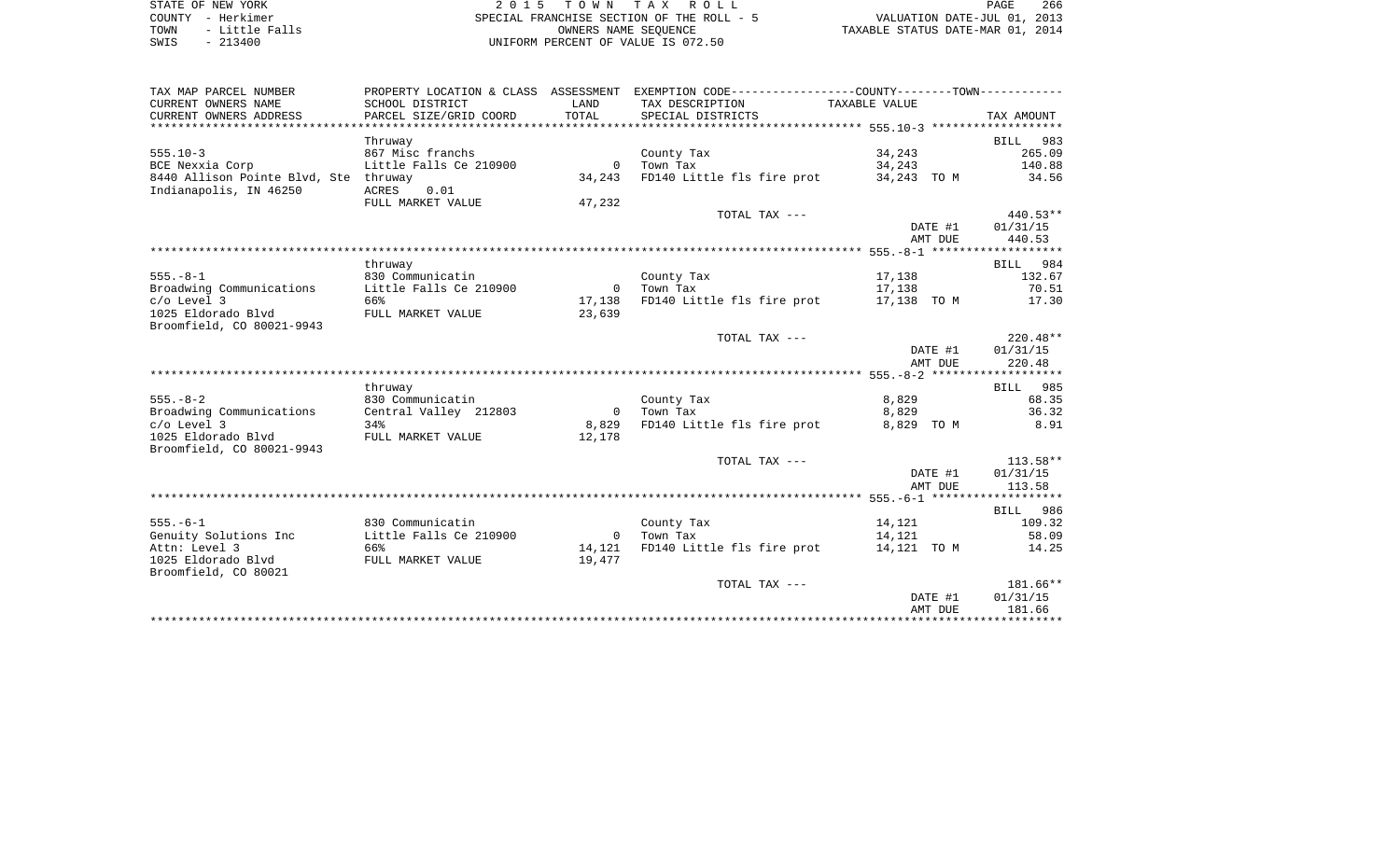|      | STATE OF NEW YORK | 2015 TOWN TAX ROLL                        | PAGE                             | 267 |
|------|-------------------|-------------------------------------------|----------------------------------|-----|
|      | COUNTY - Herkimer | SPECIAL FRANCHISE SECTION OF THE ROLL - 5 | VALUATION DATE-JUL 01, 2013      |     |
| TOWN | - Little Falls    | OWNERS NAME SEOUENCE                      | TAXABLE STATUS DATE-MAR 01, 2014 |     |
| SWIS | $-213400$         | UNIFORM PERCENT OF VALUE IS 072.50        |                                  |     |

PAGE 267

| TAX MAP PARCEL NUMBER                   |                                            |                       | PROPERTY LOCATION & CLASS ASSESSMENT EXEMPTION CODE---------------COUNTY-------TOWN---------- |                 |                              |
|-----------------------------------------|--------------------------------------------|-----------------------|-----------------------------------------------------------------------------------------------|-----------------|------------------------------|
| CURRENT OWNERS NAME                     | SCHOOL DISTRICT                            | LAND                  | TAX DESCRIPTION                                                                               | TAXABLE VALUE   |                              |
| CURRENT OWNERS ADDRESS                  | PARCEL SIZE/GRID COORD                     | TOTAL                 | SPECIAL DISTRICTS                                                                             |                 | TAX AMOUNT                   |
|                                         |                                            |                       |                                                                                               |                 | BILL 987                     |
| $555. - 6 - 2$                          | 830 Communicatin                           |                       | County Tax                                                                                    | 7,274           | 56.31                        |
| Genuity Solutions Inc                   | Central Valley 212803                      | $\mathbf 0$           | Town Tax                                                                                      | 7,274           | 29.93                        |
| Attn: Level 3                           | 34%                                        | 7,274                 | FD140 Little fls fire prot                                                                    | 7,274 TO M      | 7.34                         |
| 1025 Eldorado Blvd                      | FULL MARKET VALUE                          | 10,033                |                                                                                               |                 |                              |
| Broomfield, CO 80021                    |                                            |                       |                                                                                               |                 |                              |
|                                         |                                            |                       | TOTAL TAX ---                                                                                 |                 | 93.58**                      |
|                                         |                                            |                       |                                                                                               | DATE #1         | 01/31/15                     |
|                                         |                                            |                       |                                                                                               | AMT DUE         | 93.58<br>******************* |
|                                         | along thruway                              |                       |                                                                                               |                 | BILL 988                     |
| $555.10 - 1$                            | 830 Communicatin                           |                       | County Tax                                                                                    | 10,807          | 83.66                        |
| Global Crossing Telecom                 | Little Falls Ce 210900                     | $\circ$               | Town Tax                                                                                      | 10,807          | 44.46                        |
| Attn: Level 3 Comm                      | 64%                                        | 10,807                | FD140 Little fls fire prot                                                                    | 10,807 TO M     | 10.91                        |
| 1025 Eldorado Dr                        | 0.10<br>ACRES                              |                       |                                                                                               |                 |                              |
| Broomfield, CO 80021                    | FULL MARKET VALUE                          | 14,906                |                                                                                               |                 |                              |
|                                         |                                            |                       | TOTAL TAX ---                                                                                 |                 | 139.03**                     |
|                                         |                                            |                       |                                                                                               | DATE #1         | 01/31/15                     |
|                                         |                                            |                       |                                                                                               | AMT DUE         | 139.03                       |
|                                         |                                            |                       |                                                                                               |                 |                              |
|                                         | along thruway                              |                       |                                                                                               |                 | BILL 989                     |
| $555.10 - 2$<br>Global Crossing Telecom | 830 Communicatin<br>Central Valley 212803  | $\circ$               | County Tax<br>Town Tax                                                                        | 6,079<br>6,079  | 47.06<br>25.01               |
| Attn: Level 3 Comm                      | 36%                                        | 6,079                 | FD140 Little fls fire prot                                                                    | 6,079 TO M      | 6.14                         |
| 1025 Eldorado Dr                        | ACRES<br>0.10                              |                       |                                                                                               |                 |                              |
| Broomfield, CO 80021                    | FULL MARKET VALUE                          | 8,385                 |                                                                                               |                 |                              |
|                                         |                                            |                       | TOTAL TAX ---                                                                                 |                 | $78.21**$                    |
|                                         |                                            |                       |                                                                                               | DATE #1         | 01/31/15                     |
|                                         |                                            |                       |                                                                                               | AMT DUE         | 78.21                        |
|                                         |                                            |                       |                                                                                               |                 |                              |
|                                         | Thruway                                    |                       |                                                                                               |                 | BILL 990                     |
| $555.10 - 3 - 6$                        | 867 Misc franchs                           |                       | County Tax                                                                                    | 845             | 6.54                         |
| Intellifiber Networks<br>PO Box 54288   | Little Falls Ce 210900                     | $\overline{0}$<br>845 | Town Tax<br>FD140 Little fls fire prot                                                        | 845<br>845 TO M | 3.48<br>.85                  |
| Lexington, KY 40555                     | FULL MARKET VALUE                          | 1,166                 |                                                                                               |                 |                              |
|                                         |                                            |                       | TOTAL TAX ---                                                                                 |                 | $10.87**$                    |
|                                         |                                            |                       |                                                                                               | DATE #1         | 01/31/15                     |
|                                         |                                            |                       |                                                                                               | AMT DUE         | 10.87                        |
|                                         |                                            |                       |                                                                                               |                 |                              |
|                                         | Jacksonburg Rd                             |                       |                                                                                               | ACCT 050500030  | BILL 991                     |
| $555. - 1 - 1$                          | 861 Elec & gas                             |                       | County Tax                                                                                    | 522,352         | 4,043.74                     |
| National Grid                           | Central Valley 212803                      | $\overline{0}$        | Town Tax                                                                                      | 522,352         | 2,148.95                     |
| 300 Erie Blvd W Bldg D-Mezz             | App For School (27.00%)                    | 522,352               | FD140 Little fls fire prot                                                                    | 522,352 TO M    | 527.21                       |
| Syracuse, NY 13202                      | ACRES<br>0.01<br>EAST-0350381 NRTH-1119067 |                       |                                                                                               |                 |                              |
|                                         | FULL MARKET VALUE                          | 720,486               |                                                                                               |                 |                              |
|                                         |                                            |                       | TOTAL TAX ---                                                                                 |                 | $6,719.90**$                 |
|                                         |                                            |                       |                                                                                               | DATE #1         | 01/31/15                     |
|                                         |                                            |                       |                                                                                               | AMT DUE         | 6,719.90                     |
|                                         |                                            |                       |                                                                                               |                 |                              |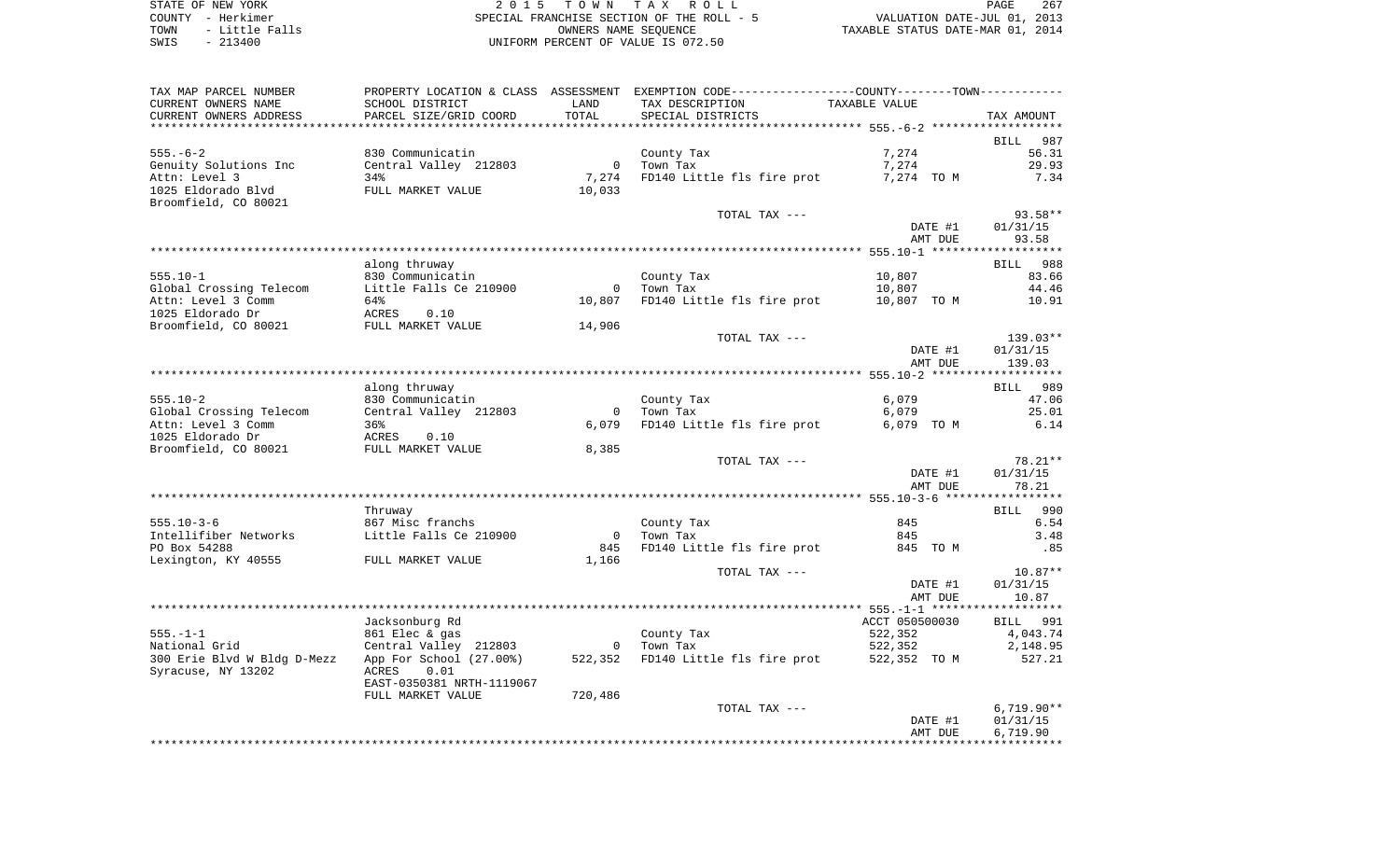STATE OF NEW YORK **EXECUTE:**  $2015$  TOWN TAX ROLL COUNTY - Herkimer<br>
TOWN - Little Falls<br>
SPECIAL FRANCHISE SECTION OF THE ROLL - 5<br>
SWIS - 213400 - 2013400 - UNIFORM PERCENT OF VALUE IS 072.50 TOWN - Little Falls OWNERS NAME SEQUENCE TAXABLE STATUS DATE-MAR 01, 2014 SWIS - 213400 UNIFORM PERCENT OF VALUE IS 072.50

| TAX MAP PARCEL NUMBER                                | PROPERTY LOCATION & CLASS ASSESSMENT |                | EXEMPTION CODE-----------------COUNTY-------TOWN----------- |                       |             |
|------------------------------------------------------|--------------------------------------|----------------|-------------------------------------------------------------|-----------------------|-------------|
| CURRENT OWNERS NAME                                  | SCHOOL DISTRICT                      | LAND           | TAX DESCRIPTION                                             | TAXABLE VALUE         |             |
| CURRENT OWNERS ADDRESS                               | PARCEL SIZE/GRID COORD               | TOTAL          | SPECIAL DISTRICTS                                           |                       | TAX AMOUNT  |
|                                                      |                                      |                |                                                             |                       |             |
|                                                      | State Route 5                        |                |                                                             | ACCT 050500030        | BILL 992    |
| $555. - 1 - 2$                                       | 861 Elec & gas                       |                | County Tax                                                  | 1412,284              | 10,933.07   |
| National Grid                                        | Little Falls Ce 210900               | $\overline{0}$ | Town Tax                                                    | 1412,284              | 5,810.12    |
| 300 Erie Blvd W Bldg D-Mezz                          | App For School (73.00%)              | 1412,284       | FD140 Little fls fire prot                                  | 1412,284 TOM 1,425.43 |             |
| Syracuse, NY 13202                                   | 0.01<br>ACRES                        |                |                                                             |                       |             |
|                                                      | EAST-0350381 NRTH-1119067            |                |                                                             |                       |             |
|                                                      | FULL MARKET VALUE                    | 1947,978       |                                                             |                       |             |
|                                                      |                                      |                | TOTAL TAX ---                                               |                       | 18,168.62** |
|                                                      |                                      |                |                                                             | DATE #1               | 01/31/15    |
|                                                      |                                      |                |                                                             | AMT DUE               | 18,168.62   |
|                                                      |                                      |                |                                                             |                       |             |
|                                                      |                                      |                |                                                             |                       | BILL 993    |
| $555. - 7 - 1$                                       | 830 Communicatin                     |                | County Tax                                                  | 53,589                | 414.85      |
| Owest Communications Corp                            | Little Falls Ce 210900               | $\overline{0}$ | Town Tax                                                    | 53,589                | 220.46      |
| 700 W Mineral Ave                                    | 66%                                  | 53,589         | FD140 Little fls fire prot                                  | 53,589 TO M           | 54.09       |
| Littleton, CO 80120                                  | FULL MARKET VALUE                    | 73,916         |                                                             |                       |             |
|                                                      |                                      |                |                                                             |                       | 689.40**    |
|                                                      |                                      |                | TOTAL TAX ---                                               |                       |             |
|                                                      |                                      |                |                                                             | DATE #1<br>AMT DUE    | 01/31/15    |
|                                                      |                                      |                |                                                             |                       | 689.40      |
|                                                      |                                      |                |                                                             |                       |             |
|                                                      |                                      |                |                                                             |                       | BILL 994    |
| $555. - 7 - 2$                                       | 830 Communicatin                     |                | County Tax                                                  | 27,607                | 213.72      |
| Qwest Communications Corp                            | Central Valley 212803                | $\overline{0}$ | Town Tax                                                    | 27,607                | 113.57      |
| 700 W Mineral Ave                                    | 34%                                  | 27,607         | FD140 Little fls fire prot                                  | 27,607 TO M           | 27.86       |
| Littleton, CO 80120                                  | FULL MARKET VALUE                    | 38,079         |                                                             |                       |             |
|                                                      |                                      |                | TOTAL TAX ---                                               |                       | $355.15**$  |
|                                                      |                                      |                |                                                             | DATE #1               | 01/31/15    |
|                                                      |                                      |                |                                                             | AMT DUE               | 355.15      |
|                                                      |                                      |                |                                                             |                       |             |
|                                                      | Thruway                              |                |                                                             |                       | BILL 995    |
| $555.10 - 3 - 5$                                     | 867 Misc franchs                     |                | County Tax                                                  | 12,080                | 93.52       |
| Shaw Business Solutions US In Little Falls Ce 210900 |                                      | $\overline{0}$ | Town Tax                                                    | 12,080                | 49.70       |
| 630 3rd Avenue SW Ste 700                            |                                      | 12,080         | FD140 Little fls fire prot                                  | 12,080 TO M           | 12.19       |
| Calgary, AB T2P-4L4,                                 | FULL MARKET VALUE                    | 16,662         |                                                             |                       |             |
|                                                      |                                      |                | TOTAL TAX ---                                               |                       | $155.41**$  |
|                                                      |                                      |                |                                                             | DATE #1               | 01/31/15    |
|                                                      |                                      |                |                                                             | AMT DUE               | 155.41      |
|                                                      |                                      |                |                                                             |                       |             |
|                                                      | Thruway mile post 213                |                |                                                             |                       | BILL 996    |
| $555. - 9 - 1$                                       | 837 Cell Tower                       |                | County Tax                                                  | 4,415                 | 34.18       |
| T Mobile Northeast LLC                               | Little Falls Ce 210900               | $\overline{0}$ | Town Tax                                                    | 4,415                 | 18.16       |
| 12920 SE 38th St                                     | ASSMT # 79500-2134                   | 4,415          |                                                             |                       |             |
| Bellevue, WA 98006                                   | FULL MARKET VALUE                    | 6,090          |                                                             |                       |             |
|                                                      |                                      |                | TOTAL TAX ---                                               |                       | $52.34**$   |
|                                                      |                                      |                |                                                             | DATE #1               | 01/31/15    |
|                                                      |                                      |                |                                                             | AMT DUE               | 52.34       |
|                                                      |                                      |                |                                                             |                       |             |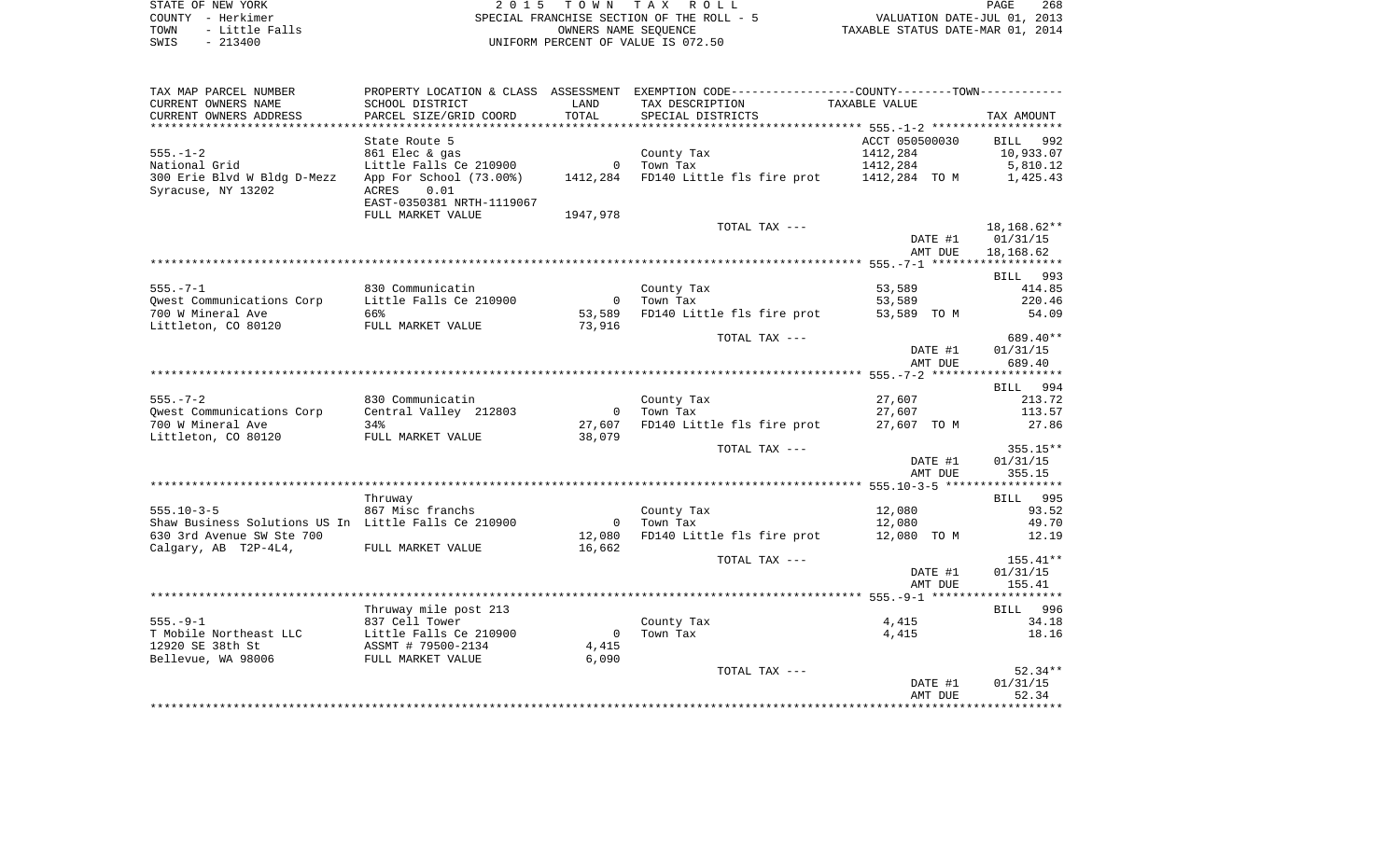STATE OF NEW YORK 2 0 1 5 T O W N T A X R O L L PAGE 269 COUNTY - Herkimer SPECIAL FRANCHISE SECTION OF THE ROLL - 5 VALUATION DATE-JUL 01, 2013 TOWN - Little Falls OWNERS NAME SEQUENCE TAXABLE STATUS DATE-MAR 01, 2014 SWIS - 213400 UNIFORM PERCENT OF VALUE IS 072.50

| TAX MAP PARCEL NUMBER                    |                                        |                | PROPERTY LOCATION & CLASS ASSESSMENT EXEMPTION CODE---------------COUNTY-------TOWN---------- |                          |                  |
|------------------------------------------|----------------------------------------|----------------|-----------------------------------------------------------------------------------------------|--------------------------|------------------|
| CURRENT OWNERS NAME                      | SCHOOL DISTRICT                        | LAND           | TAX DESCRIPTION                                                                               | TAXABLE VALUE            |                  |
| CURRENT OWNERS ADDRESS                   | PARCEL SIZE/GRID COORD                 | TOTAL          | SPECIAL DISTRICTS                                                                             |                          | TAX AMOUNT       |
| ******************************           |                                        |                |                                                                                               |                          |                  |
|                                          | Little Falls                           |                |                                                                                               |                          | BILL<br>997      |
| $555.10 - 3 - 7$                         | 830 Communicatin                       |                | County Tax                                                                                    | 4,138                    | 32.03            |
| Telus Communications Inc                 | Little Falls Ce 210900                 | $\overline{0}$ | Town Tax                                                                                      | 4,138                    | 17.02            |
| PO Box 1552                              | ACRES<br>0.01                          | 4,138          | FD140 Little fls fire prot                                                                    | 4,138 TO M               | 4.18             |
| Edmonton AB, T5J2N7                      | FULL MARKET VALUE                      | 5,708          | TOTAL TAX ---                                                                                 |                          | $53.23**$        |
|                                          |                                        |                |                                                                                               | DATE #1                  | 01/31/15         |
|                                          |                                        |                |                                                                                               | AMT DUE                  | 53.23            |
|                                          |                                        |                |                                                                                               |                          |                  |
|                                          | State Route 5                          |                |                                                                                               | ACCT 050500120           | BILL 998         |
| $555. - 5 - 1$                           | 869 Television                         |                | County Tax                                                                                    | 154,545                  | 1,196.40         |
| Time Warner Cable                        | Little Falls Ce 210900                 |                | 0 Town Tax                                                                                    | 154,545                  | 635.80           |
| PO Box 7467                              | Poles & Wire                           | 154,545        | FD140 Little fls fire prot 154,545 TO M                                                       |                          | 155.98           |
| Charlotte, NC 28241-7467 DEED BOOK 00000 |                                        |                |                                                                                               |                          |                  |
|                                          | FULL MARKET VALUE                      | 213,166        |                                                                                               |                          |                  |
|                                          |                                        |                | TOTAL TAX ---                                                                                 |                          | 1,988.18**       |
|                                          |                                        |                |                                                                                               | DATE #1                  | 01/31/15         |
|                                          |                                        |                |                                                                                               | AMT DUE                  | 1,988.18         |
|                                          | Jacksonburg Rd                         |                |                                                                                               | ACCT 050500060           | BILL 999         |
| $555. - 3 - 1.1$                         | 866 Telephone                          |                | County Tax                                                                                    | 69,650                   | 539.19           |
| Verizon New York Inc                     | Central Valley 212803                  | $\overline{0}$ | Town Tax                                                                                      | 69,650                   | 286.54           |
| %Duff & Phelps                           | App For School (27.00%)                | 69,650         | FD140 Little fls fire prot                                                                    | 69,650 TO M              | 70.30            |
| PO Box 2749                              | Poles & Wire                           |                |                                                                                               |                          |                  |
| Addison, TX 75001                        | FULL MARKET VALUE                      | 96,069         |                                                                                               |                          |                  |
|                                          |                                        |                | TOTAL TAX ---                                                                                 |                          | 896.03**         |
|                                          |                                        |                |                                                                                               | DATE #1                  | 01/31/15         |
|                                          |                                        |                |                                                                                               | AMT DUE                  | 896.03           |
|                                          |                                        |                |                                                                                               |                          | <b>BILL</b> 1000 |
| $555. - 3 - 1.2$                         | State Route 168<br>866 Telephone       |                | County Tax                                                                                    | ACCT 050500060<br>15,478 | 119.82           |
| Verizon New York Inc                     | Owen D Young<br>215001                 | $\overline{0}$ | Town Tax                                                                                      | 15,478                   | 63.68            |
| %Duff & Phelps                           | App For School (6.00%)                 | 15,478         | FD140 Little fls fire prot 15,478 TO M                                                        |                          | 15.62            |
| PO Box 2749                              | Poles & Wire                           |                |                                                                                               |                          |                  |
| Addison, TX 75001                        | FULL MARKET VALUE                      | 21,349         |                                                                                               |                          |                  |
|                                          |                                        |                | TOTAL TAX ---                                                                                 |                          | 199.12**         |
|                                          |                                        |                |                                                                                               | DATE #1                  | 01/31/15         |
|                                          |                                        |                |                                                                                               | AMT DUE                  | 199.12           |
|                                          |                                        |                |                                                                                               |                          |                  |
|                                          | Burt Rd                                |                |                                                                                               | ACCT 050500060           | <b>BILL</b> 1001 |
| $555. - 3 - 1.3$                         | 866 Telephone                          |                | County Tax                                                                                    | 18,058                   | 139.79           |
| Verizon New York Inc                     | Herkimer Centra 213001                 |                | 0 Town Tax<br>FD140 Little fls fire prot 18,058 TO M                                          | 18,058                   | 74.29            |
| %Duff & Phelps<br>PO Box 2749            | App For School (7.00%)<br>Poles & Wire | 18,058         |                                                                                               |                          | 18.23            |
| Addison, TX 75001                        | DEED BOOK 00000                        |                |                                                                                               |                          |                  |
|                                          | FULL MARKET VALUE                      | 24,908         |                                                                                               |                          |                  |
|                                          |                                        |                | TOTAL TAX ---                                                                                 |                          | $232.31**$       |
|                                          |                                        |                |                                                                                               | DATE #1                  | 01/31/15         |
|                                          |                                        |                |                                                                                               | AMT DUE                  | 232.31           |
|                                          |                                        |                |                                                                                               |                          | .                |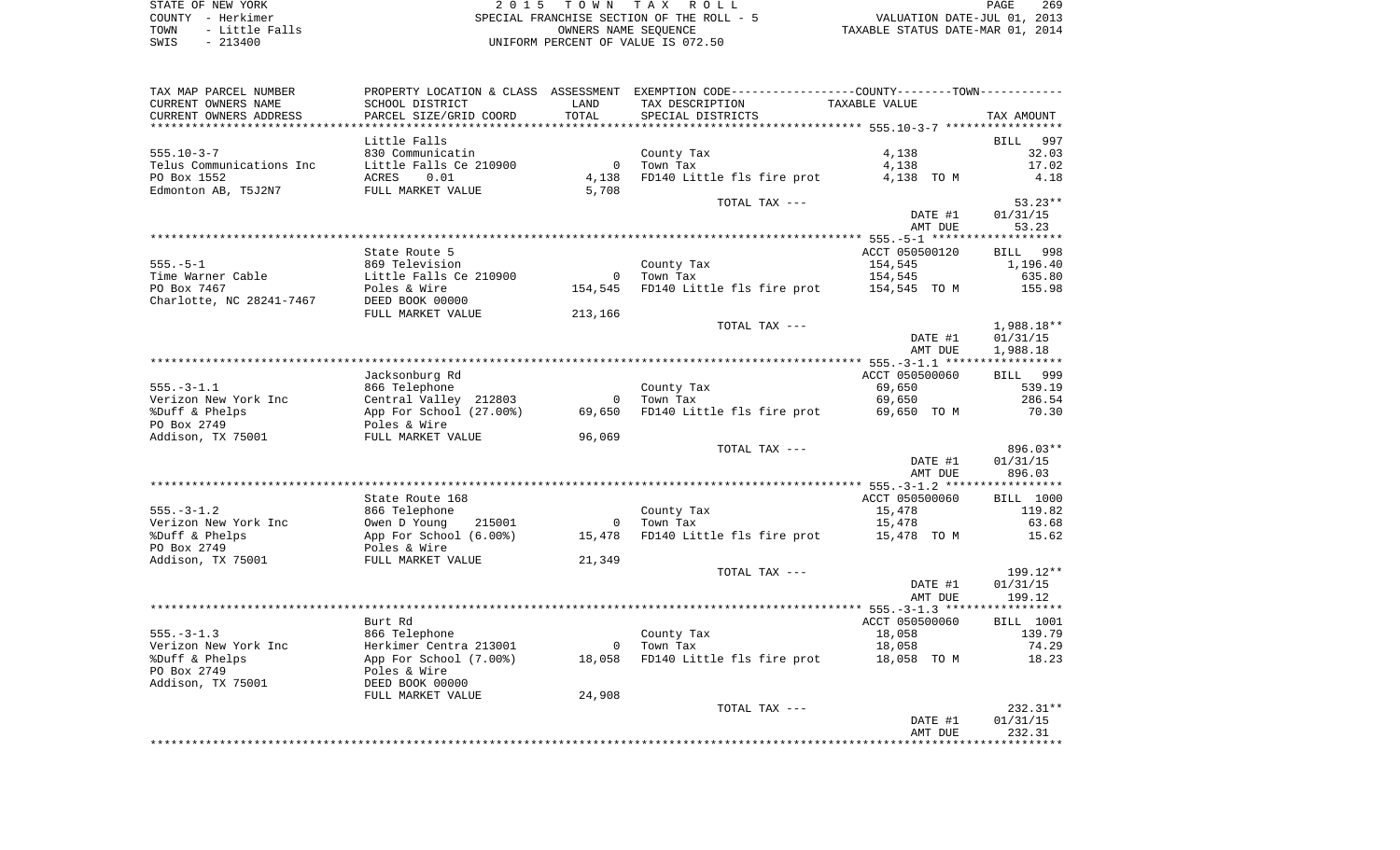|      | STATE OF NEW YORK | 2015 TOWN TAX ROLL                        | 270<br>PAGE                      |
|------|-------------------|-------------------------------------------|----------------------------------|
|      | COUNTY - Herkimer | SPECIAL FRANCHISE SECTION OF THE ROLL - 5 | VALUATION DATE-JUL 01, 2013      |
| TOWN | - Little Falls    | OWNERS NAME SEOUENCE                      | TAXABLE STATUS DATE-MAR 01, 2014 |
| SWIS | $-213400$         | UNIFORM PERCENT OF VALUE IS 072.50        |                                  |

| TAX MAP PARCEL NUMBER  | PROPERTY LOCATION & CLASS ASSESSMENT                                    |         |                                   | EXEMPTION CODE-----------------COUNTY-------TOWN----------- |                  |  |  |
|------------------------|-------------------------------------------------------------------------|---------|-----------------------------------|-------------------------------------------------------------|------------------|--|--|
| CURRENT OWNERS NAME    | SCHOOL DISTRICT                                                         | LAND    | TAX DESCRIPTION                   | TAXABLE VALUE                                               |                  |  |  |
| CURRENT OWNERS ADDRESS | PARCEL SIZE/GRID COORD TOTAL SPECIAL DISTRICTS                          |         |                                   |                                                             | TAX AMOUNT       |  |  |
|                        |                                                                         |         |                                   |                                                             |                  |  |  |
|                        | State Route 5                                                           |         |                                   | ACCT 050500060 BILL 1002                                    |                  |  |  |
| $555. - 3 - 1.4$       | 866 Telephone                                                           |         | County Tax                        | 154,780                                                     | 1,198.22         |  |  |
| Verizon New York Inc   | Little Falls Ce 210900 0                                                |         | Town Tax                          | 154,780                                                     | 636.76           |  |  |
| %Duff & Phelps         | App For School (60.00%) 154,780 FD140 Little fls fire prot 154,780 TO M |         |                                   |                                                             | 156.22           |  |  |
| PO Box 2749            | Poles & Wire                                                            |         |                                   |                                                             |                  |  |  |
| Addison, TX 75001      | FULL MARKET VALUE                                                       | 213,490 |                                   |                                                             |                  |  |  |
|                        |                                                                         |         | TOTAL TAX ---                     |                                                             | 1,991.20**       |  |  |
|                        |                                                                         |         |                                   |                                                             | DATE #1 01/31/15 |  |  |
|                        |                                                                         |         |                                   | AMT DUE                                                     | 1,991.20         |  |  |
|                        |                                                                         |         |                                   |                                                             |                  |  |  |
|                        | Thruway                                                                 |         |                                   |                                                             | BILL 1003        |  |  |
| $555.10 - 4$           | 867 Misc franchs                                                        |         | County Tax                        | 43,279                                                      | 335.04           |  |  |
| WilTel Comm Group      | Little Falls Ce 210900                                                  |         | 0 Town Tax                        | 43,279                                                      | 178.05           |  |  |
| 1025 Eldorado Blvd     | thruway                                                                 |         | 43,279 FD140 Little fls fire prot | 43,279 TO M                                                 | 43.68            |  |  |
| Broomfield, CO 80021   | 0.01<br>ACRES                                                           |         |                                   |                                                             |                  |  |  |
|                        | FULL MARKET VALUE                                                       | 59,695  |                                   |                                                             |                  |  |  |
|                        |                                                                         |         | TOTAL TAX ---                     |                                                             | $556.77**$       |  |  |
|                        |                                                                         |         |                                   | DATE #1                                                     | 01/31/15         |  |  |
|                        |                                                                         |         |                                   | AMT DUE                                                     | 556.77           |  |  |
|                        |                                                                         |         |                                   |                                                             |                  |  |  |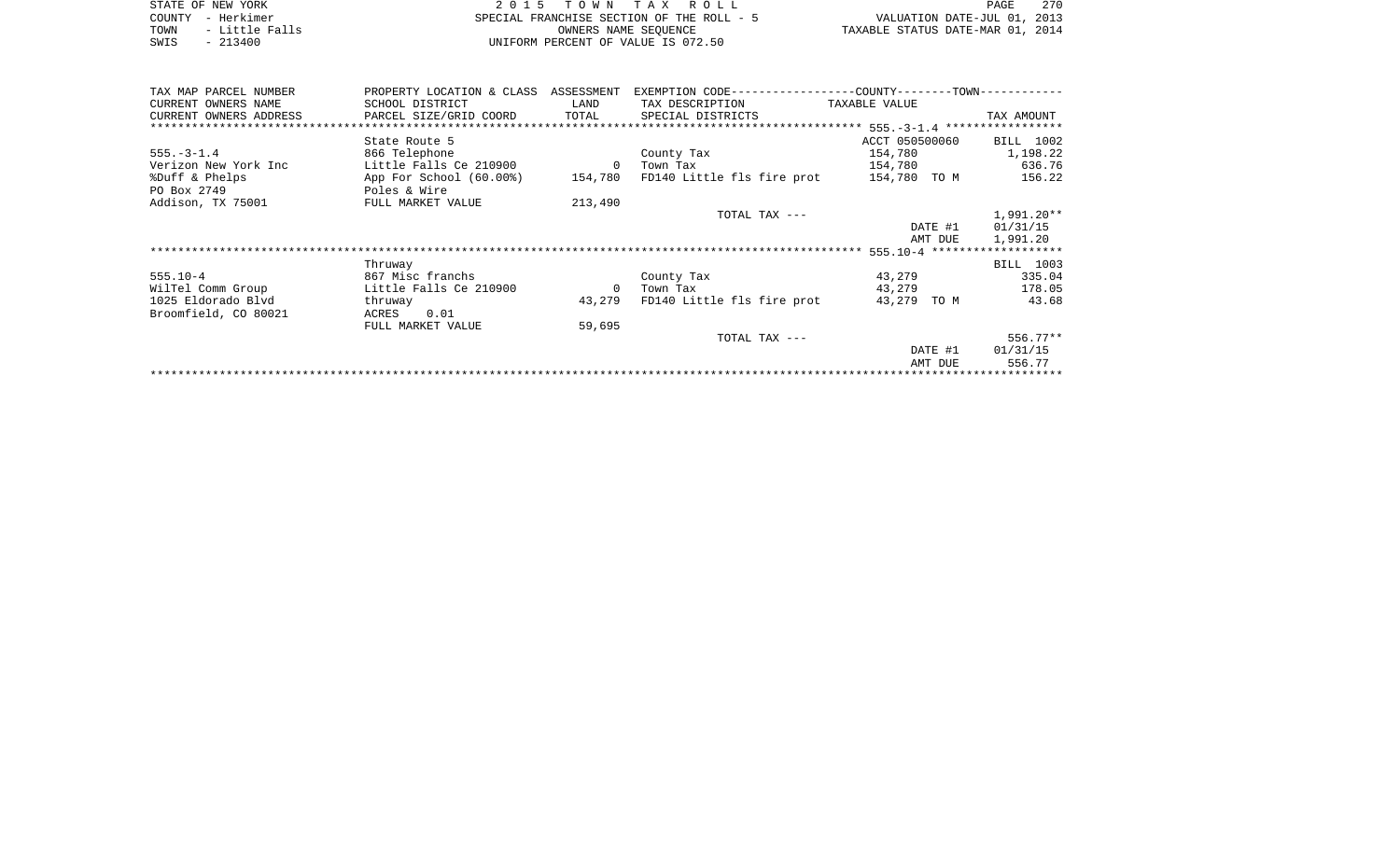PAGE 271 TALUATION DATE-JUL 01, 2013<br>TAXABLE STATUS DATE-MAR 01, 2014<br>RPS155/V04/L015 CURRENT DATE 12/19/2014

STATE OF NEW YORK **2015 TOWN TAX ROLL** COUNTY - Herkimer SPECIAL FRANCHISE SECTION OF THE ROLL - 5

TOWN - Little Falls<br>SWIS - 213400

### R O L L S U B S E C T I O N - - T O T A L S

# \*\*\* S P E C I A L D I S T R I C T S U M M A R Y \*\*\*

| CODE<br>DISTRICT NAME | TOTAL<br>EXTENSION<br>PARCELS<br>TYPE | EXTENSION<br>VALUE | AD VALOREM<br>VALUE | <b>EXEMPT</b><br>AMOUNT | TAXABLE<br>VALUE | TOTAL<br>TAX |
|-----------------------|---------------------------------------|--------------------|---------------------|-------------------------|------------------|--------------|
| FD140 Little fls fir  | 20 TOTAL<br>M                         |                    | 2587<br>.176        |                         | 2587.176         | 2,611.25     |

### \*\*\* S C H O O L D I S T R I C T S U M M A R Y \*\*\*

| CODE   | DISTRICT NAME        | TOTAL<br>PARCELS | ASSESSED<br>LAND | ASSESSED<br>TOTAL | <b>EXEMPT</b><br>AMOUNT | TOTAL<br>TAXABLE     |
|--------|----------------------|------------------|------------------|-------------------|-------------------------|----------------------|
|        |                      |                  |                  |                   | STAR AMOUNT             | STAR TAXABLE         |
|        | Little Falls Central | 13               |                  | 1916,264          |                         | 1,916,264            |
| 210900 | Central Valley Cntrl | 6                |                  | 641,791           |                         | 1,916,264<br>641,791 |
| 212803 | Herkimer Central     | 1                |                  | 18,058            |                         | 641,791<br>18,058    |
| 213001 | Owen D Young         | $\mathbf{1}$     |                  | 15,478            |                         | 18,058<br>15,478     |
| 215001 |                      |                  |                  |                   |                         | 15,478               |
|        | $S$ U B - T O T A L  | 21               |                  | 2591,591          |                         | 2,591,591            |
|        | SUB - TO TAL(CONT)   |                  |                  |                   |                         | 2,591,591            |
|        | TOTAL                | 21               |                  | 2591,591          |                         | 2,591,591            |
|        | TO TAL (CONT)        |                  |                  |                   |                         | 2,591,591            |

\*\*\* S Y S T E M C O D E S S U M M A R Y \*\*\*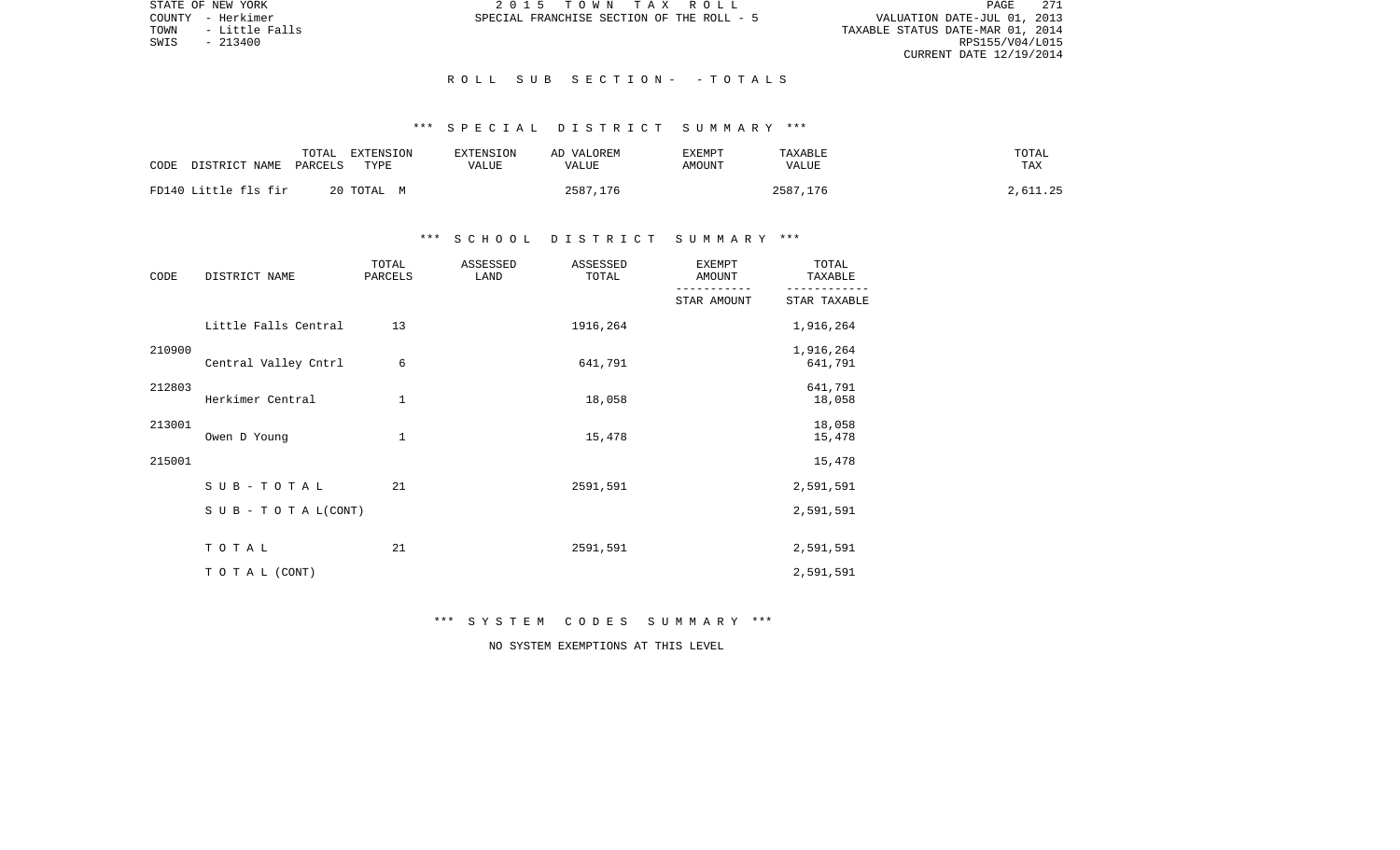PAGE 272 TOWN - LITTLE OIL 2012<br>TAXABLE STATUS DATE-MAR 01, 2014<br>RPS155/V04/L015 CURRENT DATE 12/19/2014

STATE OF NEW YORK **2015 TOWN TAX ROLL** COUNTY - Herkimer SPECIAL FRANCHISE SECTION OF THE ROLL - 5

TOWN - Little Falls<br>SWIS - 213400

#### R O L L S U B S E C T I O N - - T O T A L S

### \*\*\* E X E M P T I O N S U M M A R Y \*\*\*

#### NO EXEMPTIONS AT THIS LEVEL

| ROLL |                   | TOTAL   | ASSESSED | ASSESSED | <b>EXEMPT</b> | TOTAL        | TOTAL     |
|------|-------------------|---------|----------|----------|---------------|--------------|-----------|
| SEC  | DESCRIPTION       | PARCELS | LAND     | TOTAL    | <b>AMOUNT</b> | TAXABLE      | TAX       |
|      |                   |         |          |          |               |              |           |
|      |                   |         |          |          | STAR AMOUNT   | STAR TAXABLE |           |
|      | County Tax        |         |          | 2591,591 |               | 2,591,591    | 20,062.57 |
|      | Town Tax          |         |          | 2591,591 |               | 2,591,591    | 10,661.78 |
|      | SPEC DIST TAXES   |         |          |          |               |              | 2,611.25  |
|      | SPECIAL FRANCHISE | 21      |          |          |               |              | 33,335.60 |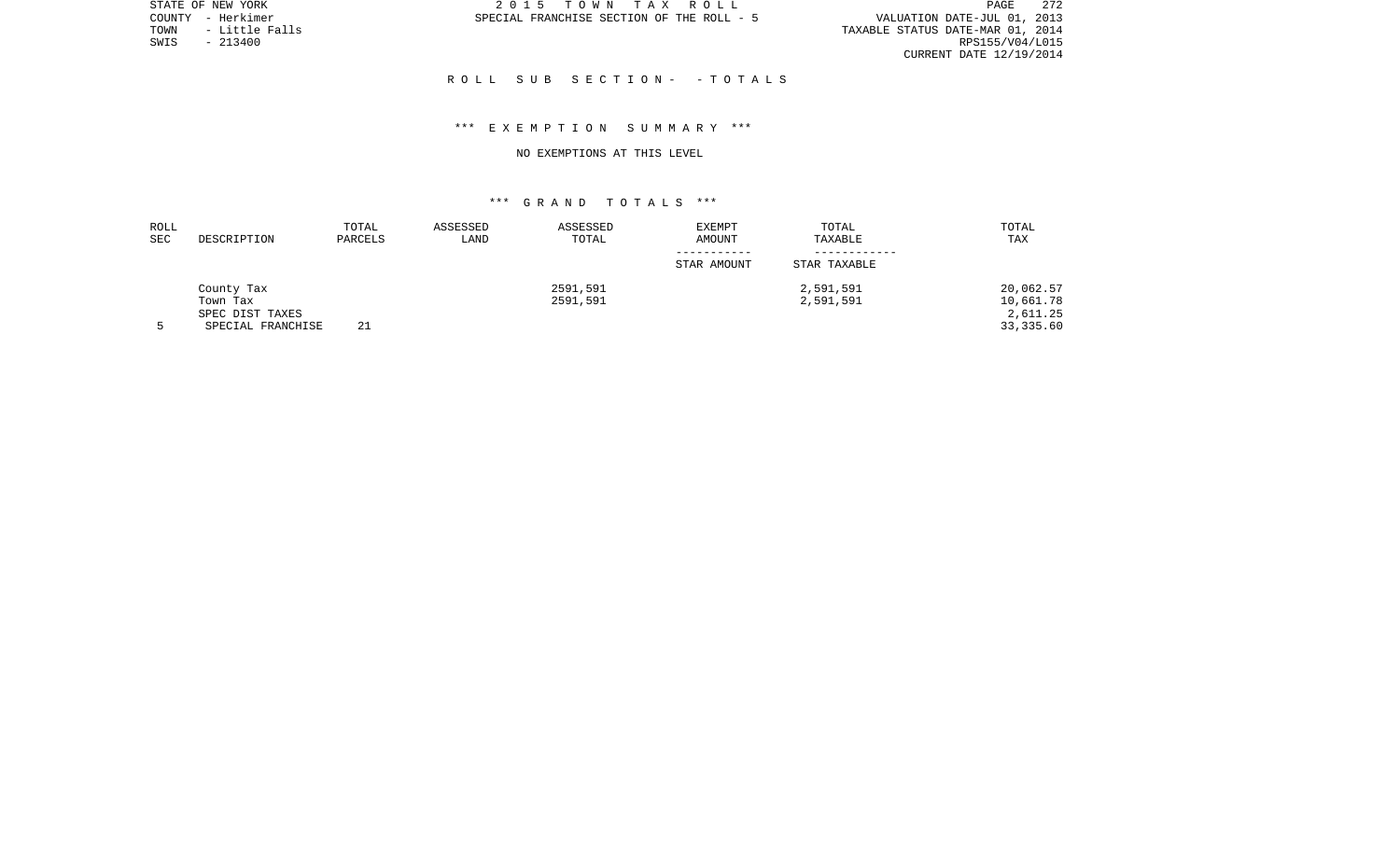PAGE 273 TALUATION DATE-JUL 01, 2013<br>TAXABLE STATUS DATE-MAR 01, 2014<br>RPS155/V04/L015 CURRENT DATE 12/19/2014

STATE OF NEW YORK **2015 TOWN TAX ROLL** COUNTY - Herkimer SPECIAL FRANCHISE SECTION OF THE ROLL - 5

TOWN - Little Falls<br>SWIS - 213400

#### R O L L S E C T I O N T O T A L S

# \*\*\* S P E C I A L D I S T R I C T S U M M A R Y \*\*\*

| CODE | DISTRICT NAME        | TOTAL<br>PARCELS | EXTENSION<br>TYPE | EXTENSION<br>VALUE | AD VALOREM<br>VALUE | EXEMPT<br>AMOUNT | TAXABLE<br>VALUE | TOTAL<br><b>TAX</b> |
|------|----------------------|------------------|-------------------|--------------------|---------------------|------------------|------------------|---------------------|
|      | FD140 Little fls fir |                  | 20 TOTAL M        |                    | 2587,176            |                  | 2587,176         | 2,611.25            |

### \*\*\* S C H O O L D I S T R I C T S U M M A R Y \*\*\*

| CODE   | DISTRICT NAME        | TOTAL<br>PARCELS | ASSESSED<br>LAND | ASSESSED<br>TOTAL | <b>EXEMPT</b><br>AMOUNT | TOTAL<br>TAXABLE     |
|--------|----------------------|------------------|------------------|-------------------|-------------------------|----------------------|
|        |                      |                  |                  |                   | STAR AMOUNT             | STAR TAXABLE         |
|        | Little Falls Central | 13               |                  | 1916,264          |                         | 1,916,264            |
| 210900 | Central Valley Cntrl | 6                |                  | 641,791           |                         | 1,916,264<br>641,791 |
| 212803 | Herkimer Central     | 1                |                  | 18,058            |                         | 641,791<br>18,058    |
| 213001 | Owen D Young         | 1                |                  | 15,478            |                         | 18,058<br>15,478     |
| 215001 |                      |                  |                  |                   |                         | 15,478               |
|        | SUB-TOTAL            | 21               |                  | 2591,591          |                         | 2,591,591            |
|        | SUB - TO TAL(CONT)   |                  |                  |                   |                         | 2,591,591            |
|        | TOTAL                | 21               |                  | 2591,591          |                         | 2,591,591            |
|        | TO TAL (CONT)        |                  |                  |                   |                         | 2,591,591            |

\*\*\* S Y S T E M C O D E S S U M M A R Y \*\*\*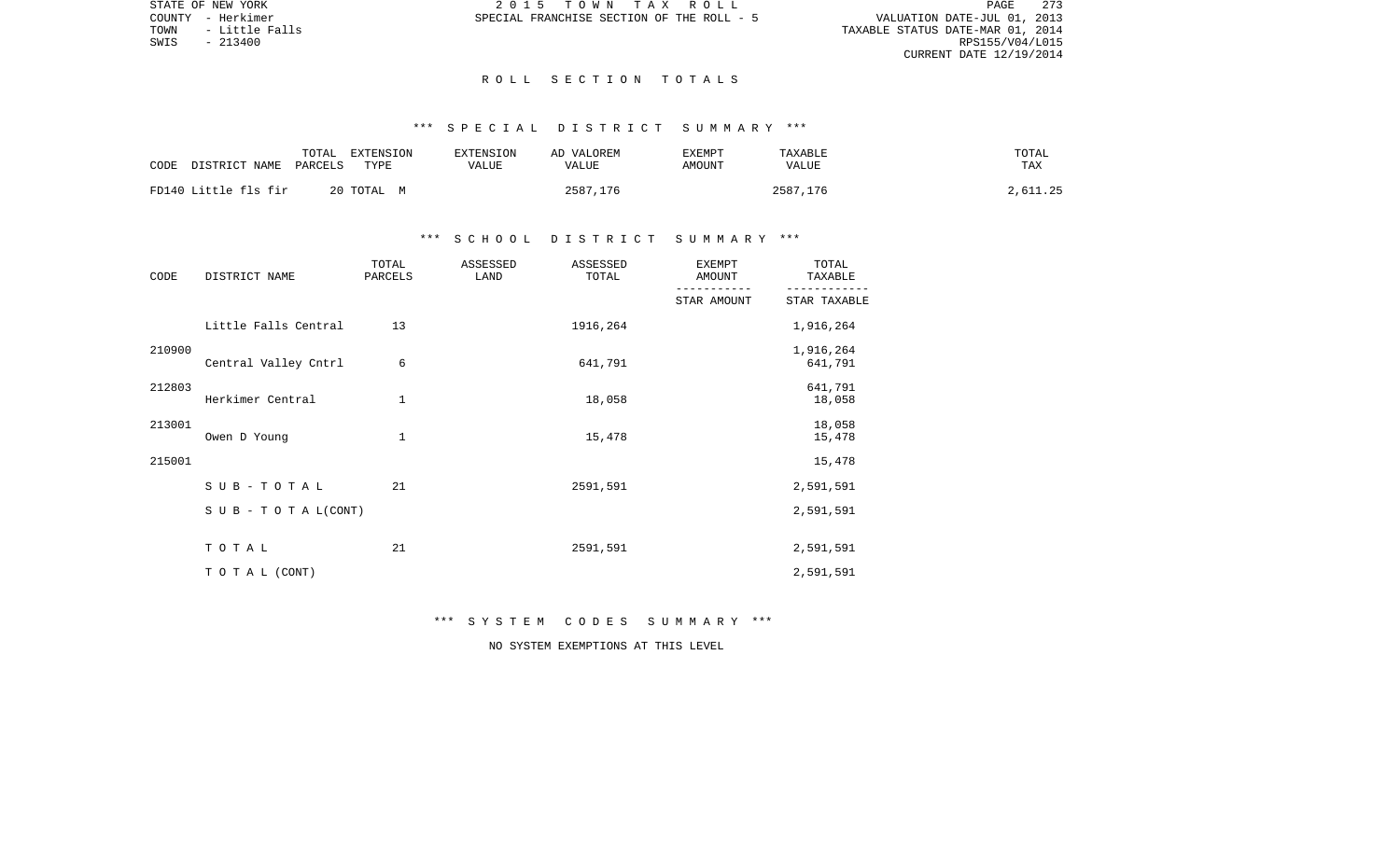PAGE 274 TOWN - LITTLE OIL 2013<br>TAXABLE STATUS DATE-MAR 01, 2014<br>RPS155/V04/L015 CURRENT DATE 12/19/2014

STATE OF NEW YORK **2015 TOWN TAX ROLL** COUNTY - Herkimer SPECIAL FRANCHISE SECTION OF THE ROLL - 5

TOWN - Little Falls<br>SWIS - 213400

#### R O L L S E C T I O N T O T A L S

### \*\*\* E X E M P T I O N S U M M A R Y \*\*\*

#### NO EXEMPTIONS AT THIS LEVEL

| ROLL |                   | TOTAL   | ASSESSED | ASSESSED | EXEMPT      | TOTAL        | TOTAL      |
|------|-------------------|---------|----------|----------|-------------|--------------|------------|
| SEC  | DESCRIPTION       | PARCELS | LAND     | TOTAL    | AMOUNT      | TAXABLE      | TAX        |
|      |                   |         |          |          | STAR AMOUNT | STAR TAXABLE |            |
|      | County Tax        |         |          | 2591,591 |             | 2,591,591    | 20,062.57  |
|      | Town Tax          |         |          | 2591,591 |             | 2,591,591    | 10,661.78  |
|      | SPEC DIST TAXES   |         |          |          |             |              | 2,611.25   |
|      | SPECIAL FRANCHISE | 21      |          |          |             |              | 33, 335.60 |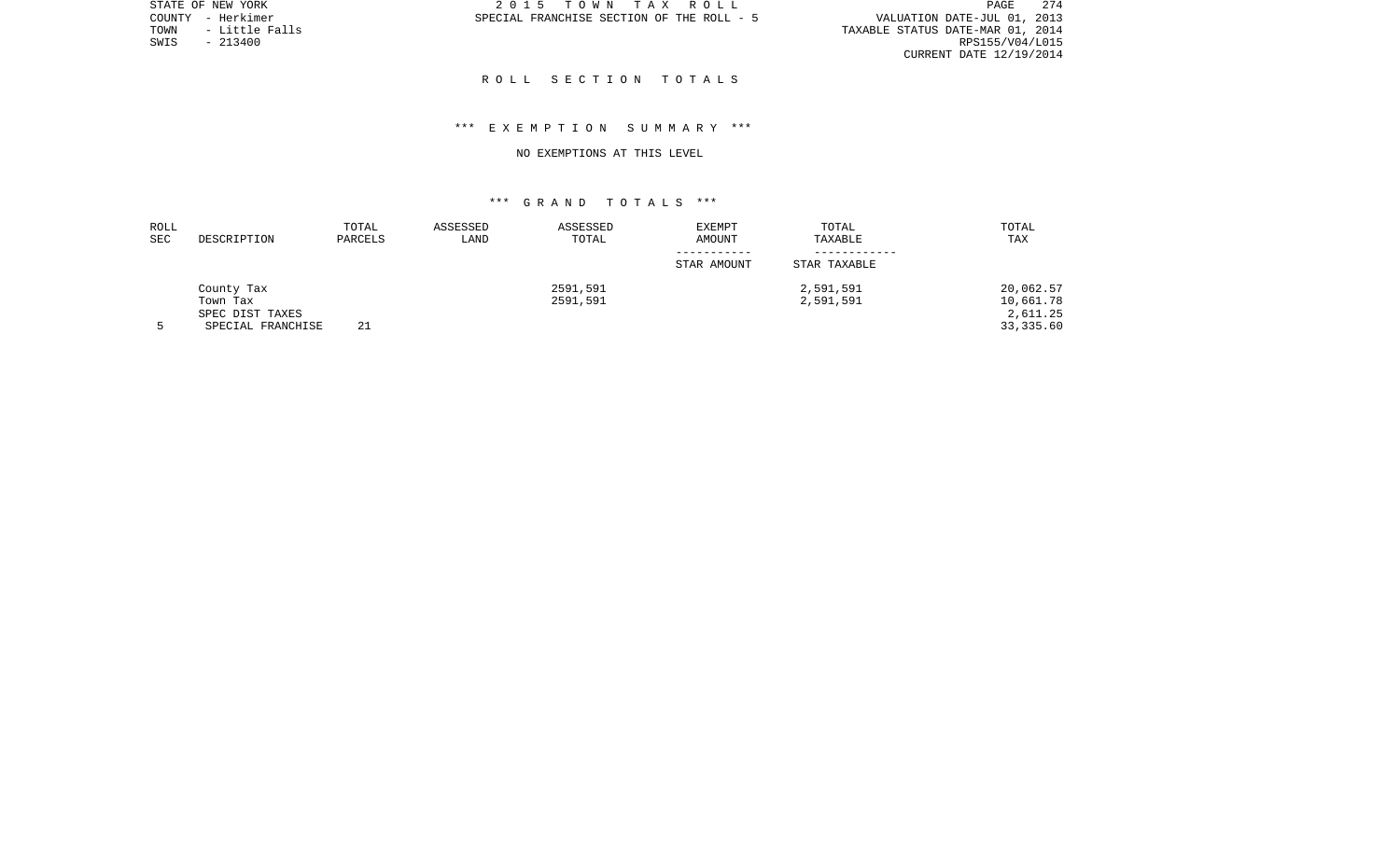| STATE OF NEW YORK      | 2015 TOWN TAX ROLL                     | 275<br>PAGE                      |
|------------------------|----------------------------------------|----------------------------------|
| COUNTY - Herkimer      | UTILITY & R.R. SECTION OF THE ROLL - 6 | VALUATION DATE-JUL 01, 2013      |
| - Little Falls<br>TOWN | OWNERS NAME SEOUENCE                   | TAXABLE STATUS DATE-MAR 01, 2014 |
| $-213400$<br>SWIS      | UNIFORM PERCENT OF VALUE IS 072.50     |                                  |

| SCHOOL DISTRICT<br>LAND<br>TAX DESCRIPTION<br>TAXABLE VALUE<br>PARCEL SIZE/GRID COORD<br>TOTAL<br>SPECIAL DISTRICTS<br>TAX AMOUNT<br>ACCT 050099970<br>Railroad Property<br>BILL 1004<br>831 Tele Comm<br>81,700<br>632.47<br>County Tax<br>336.11<br>Little Falls Ce 210900<br>Town Tax<br>81,700<br>$\circ$<br>FD140 Little fls fire prot 81,700 TO M<br>Cable 12690 Ft<br>81,700<br>82.46<br>$0.01$ DPTH<br>FRNT<br>0.01<br>FULL MARKET VALUE<br>112,690<br>TOTAL TAX ---<br>$1,051.04**$<br>DATE #1<br>01/31/15<br>1,051.04<br>AMT DUE<br>Fairfield Rd<br>ACCT 050300060<br>BILL 1005<br>9,300<br>72.00<br>822 Water supply<br>County Tax<br>City Of Little Falls<br>Little Falls Ce 210900<br>Town Tax<br>9,300<br>38.26<br>$\Omega$<br>9.39<br>Water Line<br>9,300<br>FD140 Little fls fire prot<br>9,300 TO M<br>DEED BOOK 00000<br>FULL MARKET VALUE<br>12,828<br>TOTAL TAX ---<br>$119.65**$<br>DATE #1<br>01/31/15<br>AMT DUE<br>119.65<br>Paines Holw<br>ACCT 050300150<br>BILL 1006<br>$666. - 1 - 1$<br>317,200<br>2,455.58<br>883 Gas Trans Impr<br>County Tax<br>317,200<br>Cng Transmission Corp<br>Owen D Young<br>215001<br>Town Tax<br>1,304.96<br>$\Omega$<br>Dominion Transmission Inc<br>Pipeline #30<br>317,200<br>FD140 Little fls fire prot<br>320.15<br>317,200 TO M<br>Attn: Tax Department<br>Pipeline #550<br>Ste 500<br>DEED BOOK 00000<br>PO Box 27026<br>FULL MARKET VALUE<br>437,517<br>Richmond, VA 23261-7026<br>$4,080.69**$<br>TOTAL TAX ---<br>DATE #1<br>01/31/15<br>4,080.69<br>AMT DUE<br>Niagara Mohawk Prop<br>ACCT 050099960<br>BILL 1007<br>$666. - 7 - 3$<br>189,400<br>831 Tele Comm<br>County Tax<br>1,466.22<br>MCI Telecommunications<br>Little Falls Ce 210900<br>Town Tax<br>189,400<br>779.19<br>$\overline{0}$<br>%Duff & Phelps<br>FD140 Little fls fire prot<br>189,400 TO M<br>191.16<br>Cable Lines 19,535 Ft<br>189,400<br>PO Box 2749<br>$0.01$ DPTH<br>FRNT<br>0.01<br>Addison, TX 75001<br>FULL MARKET VALUE<br>261,241<br>TOTAL TAX ---<br>$2,436.57**$<br>01/31/15<br>DATE #1<br>AMT DUE<br>2,436.57 | TAX MAP PARCEL NUMBER     |  | PROPERTY LOCATION & CLASS ASSESSMENT EXEMPTION CODE----------------COUNTY--------TOWN----------- |  |
|----------------------------------------------------------------------------------------------------------------------------------------------------------------------------------------------------------------------------------------------------------------------------------------------------------------------------------------------------------------------------------------------------------------------------------------------------------------------------------------------------------------------------------------------------------------------------------------------------------------------------------------------------------------------------------------------------------------------------------------------------------------------------------------------------------------------------------------------------------------------------------------------------------------------------------------------------------------------------------------------------------------------------------------------------------------------------------------------------------------------------------------------------------------------------------------------------------------------------------------------------------------------------------------------------------------------------------------------------------------------------------------------------------------------------------------------------------------------------------------------------------------------------------------------------------------------------------------------------------------------------------------------------------------------------------------------------------------------------------------------------------------------------------------------------------------------------------------------------------------------------------------------------------------------------------------------------------------------------------------------------------------------------------------------------------------------|---------------------------|--|--------------------------------------------------------------------------------------------------|--|
|                                                                                                                                                                                                                                                                                                                                                                                                                                                                                                                                                                                                                                                                                                                                                                                                                                                                                                                                                                                                                                                                                                                                                                                                                                                                                                                                                                                                                                                                                                                                                                                                                                                                                                                                                                                                                                                                                                                                                                                                                                                                      | CURRENT OWNERS NAME       |  |                                                                                                  |  |
|                                                                                                                                                                                                                                                                                                                                                                                                                                                                                                                                                                                                                                                                                                                                                                                                                                                                                                                                                                                                                                                                                                                                                                                                                                                                                                                                                                                                                                                                                                                                                                                                                                                                                                                                                                                                                                                                                                                                                                                                                                                                      | CURRENT OWNERS ADDRESS    |  |                                                                                                  |  |
|                                                                                                                                                                                                                                                                                                                                                                                                                                                                                                                                                                                                                                                                                                                                                                                                                                                                                                                                                                                                                                                                                                                                                                                                                                                                                                                                                                                                                                                                                                                                                                                                                                                                                                                                                                                                                                                                                                                                                                                                                                                                      |                           |  |                                                                                                  |  |
|                                                                                                                                                                                                                                                                                                                                                                                                                                                                                                                                                                                                                                                                                                                                                                                                                                                                                                                                                                                                                                                                                                                                                                                                                                                                                                                                                                                                                                                                                                                                                                                                                                                                                                                                                                                                                                                                                                                                                                                                                                                                      |                           |  |                                                                                                  |  |
|                                                                                                                                                                                                                                                                                                                                                                                                                                                                                                                                                                                                                                                                                                                                                                                                                                                                                                                                                                                                                                                                                                                                                                                                                                                                                                                                                                                                                                                                                                                                                                                                                                                                                                                                                                                                                                                                                                                                                                                                                                                                      | $666. - 7 - 4$            |  |                                                                                                  |  |
|                                                                                                                                                                                                                                                                                                                                                                                                                                                                                                                                                                                                                                                                                                                                                                                                                                                                                                                                                                                                                                                                                                                                                                                                                                                                                                                                                                                                                                                                                                                                                                                                                                                                                                                                                                                                                                                                                                                                                                                                                                                                      | AT&T Communications Of NY |  |                                                                                                  |  |
|                                                                                                                                                                                                                                                                                                                                                                                                                                                                                                                                                                                                                                                                                                                                                                                                                                                                                                                                                                                                                                                                                                                                                                                                                                                                                                                                                                                                                                                                                                                                                                                                                                                                                                                                                                                                                                                                                                                                                                                                                                                                      | Property Tax Unit         |  |                                                                                                  |  |
|                                                                                                                                                                                                                                                                                                                                                                                                                                                                                                                                                                                                                                                                                                                                                                                                                                                                                                                                                                                                                                                                                                                                                                                                                                                                                                                                                                                                                                                                                                                                                                                                                                                                                                                                                                                                                                                                                                                                                                                                                                                                      | PO Box 7207               |  |                                                                                                  |  |
|                                                                                                                                                                                                                                                                                                                                                                                                                                                                                                                                                                                                                                                                                                                                                                                                                                                                                                                                                                                                                                                                                                                                                                                                                                                                                                                                                                                                                                                                                                                                                                                                                                                                                                                                                                                                                                                                                                                                                                                                                                                                      | Bedminster, NJ 07921-7207 |  |                                                                                                  |  |
|                                                                                                                                                                                                                                                                                                                                                                                                                                                                                                                                                                                                                                                                                                                                                                                                                                                                                                                                                                                                                                                                                                                                                                                                                                                                                                                                                                                                                                                                                                                                                                                                                                                                                                                                                                                                                                                                                                                                                                                                                                                                      |                           |  |                                                                                                  |  |
|                                                                                                                                                                                                                                                                                                                                                                                                                                                                                                                                                                                                                                                                                                                                                                                                                                                                                                                                                                                                                                                                                                                                                                                                                                                                                                                                                                                                                                                                                                                                                                                                                                                                                                                                                                                                                                                                                                                                                                                                                                                                      |                           |  |                                                                                                  |  |
|                                                                                                                                                                                                                                                                                                                                                                                                                                                                                                                                                                                                                                                                                                                                                                                                                                                                                                                                                                                                                                                                                                                                                                                                                                                                                                                                                                                                                                                                                                                                                                                                                                                                                                                                                                                                                                                                                                                                                                                                                                                                      |                           |  |                                                                                                  |  |
|                                                                                                                                                                                                                                                                                                                                                                                                                                                                                                                                                                                                                                                                                                                                                                                                                                                                                                                                                                                                                                                                                                                                                                                                                                                                                                                                                                                                                                                                                                                                                                                                                                                                                                                                                                                                                                                                                                                                                                                                                                                                      |                           |  |                                                                                                  |  |
|                                                                                                                                                                                                                                                                                                                                                                                                                                                                                                                                                                                                                                                                                                                                                                                                                                                                                                                                                                                                                                                                                                                                                                                                                                                                                                                                                                                                                                                                                                                                                                                                                                                                                                                                                                                                                                                                                                                                                                                                                                                                      |                           |  |                                                                                                  |  |
|                                                                                                                                                                                                                                                                                                                                                                                                                                                                                                                                                                                                                                                                                                                                                                                                                                                                                                                                                                                                                                                                                                                                                                                                                                                                                                                                                                                                                                                                                                                                                                                                                                                                                                                                                                                                                                                                                                                                                                                                                                                                      | $666. - 2 - 1$            |  |                                                                                                  |  |
|                                                                                                                                                                                                                                                                                                                                                                                                                                                                                                                                                                                                                                                                                                                                                                                                                                                                                                                                                                                                                                                                                                                                                                                                                                                                                                                                                                                                                                                                                                                                                                                                                                                                                                                                                                                                                                                                                                                                                                                                                                                                      |                           |  |                                                                                                  |  |
|                                                                                                                                                                                                                                                                                                                                                                                                                                                                                                                                                                                                                                                                                                                                                                                                                                                                                                                                                                                                                                                                                                                                                                                                                                                                                                                                                                                                                                                                                                                                                                                                                                                                                                                                                                                                                                                                                                                                                                                                                                                                      | City Office               |  |                                                                                                  |  |
|                                                                                                                                                                                                                                                                                                                                                                                                                                                                                                                                                                                                                                                                                                                                                                                                                                                                                                                                                                                                                                                                                                                                                                                                                                                                                                                                                                                                                                                                                                                                                                                                                                                                                                                                                                                                                                                                                                                                                                                                                                                                      | Little Falls, NY 13365    |  |                                                                                                  |  |
|                                                                                                                                                                                                                                                                                                                                                                                                                                                                                                                                                                                                                                                                                                                                                                                                                                                                                                                                                                                                                                                                                                                                                                                                                                                                                                                                                                                                                                                                                                                                                                                                                                                                                                                                                                                                                                                                                                                                                                                                                                                                      |                           |  |                                                                                                  |  |
|                                                                                                                                                                                                                                                                                                                                                                                                                                                                                                                                                                                                                                                                                                                                                                                                                                                                                                                                                                                                                                                                                                                                                                                                                                                                                                                                                                                                                                                                                                                                                                                                                                                                                                                                                                                                                                                                                                                                                                                                                                                                      |                           |  |                                                                                                  |  |
|                                                                                                                                                                                                                                                                                                                                                                                                                                                                                                                                                                                                                                                                                                                                                                                                                                                                                                                                                                                                                                                                                                                                                                                                                                                                                                                                                                                                                                                                                                                                                                                                                                                                                                                                                                                                                                                                                                                                                                                                                                                                      |                           |  |                                                                                                  |  |
|                                                                                                                                                                                                                                                                                                                                                                                                                                                                                                                                                                                                                                                                                                                                                                                                                                                                                                                                                                                                                                                                                                                                                                                                                                                                                                                                                                                                                                                                                                                                                                                                                                                                                                                                                                                                                                                                                                                                                                                                                                                                      |                           |  |                                                                                                  |  |
|                                                                                                                                                                                                                                                                                                                                                                                                                                                                                                                                                                                                                                                                                                                                                                                                                                                                                                                                                                                                                                                                                                                                                                                                                                                                                                                                                                                                                                                                                                                                                                                                                                                                                                                                                                                                                                                                                                                                                                                                                                                                      |                           |  |                                                                                                  |  |
|                                                                                                                                                                                                                                                                                                                                                                                                                                                                                                                                                                                                                                                                                                                                                                                                                                                                                                                                                                                                                                                                                                                                                                                                                                                                                                                                                                                                                                                                                                                                                                                                                                                                                                                                                                                                                                                                                                                                                                                                                                                                      |                           |  |                                                                                                  |  |
|                                                                                                                                                                                                                                                                                                                                                                                                                                                                                                                                                                                                                                                                                                                                                                                                                                                                                                                                                                                                                                                                                                                                                                                                                                                                                                                                                                                                                                                                                                                                                                                                                                                                                                                                                                                                                                                                                                                                                                                                                                                                      |                           |  |                                                                                                  |  |
|                                                                                                                                                                                                                                                                                                                                                                                                                                                                                                                                                                                                                                                                                                                                                                                                                                                                                                                                                                                                                                                                                                                                                                                                                                                                                                                                                                                                                                                                                                                                                                                                                                                                                                                                                                                                                                                                                                                                                                                                                                                                      |                           |  |                                                                                                  |  |
|                                                                                                                                                                                                                                                                                                                                                                                                                                                                                                                                                                                                                                                                                                                                                                                                                                                                                                                                                                                                                                                                                                                                                                                                                                                                                                                                                                                                                                                                                                                                                                                                                                                                                                                                                                                                                                                                                                                                                                                                                                                                      |                           |  |                                                                                                  |  |
|                                                                                                                                                                                                                                                                                                                                                                                                                                                                                                                                                                                                                                                                                                                                                                                                                                                                                                                                                                                                                                                                                                                                                                                                                                                                                                                                                                                                                                                                                                                                                                                                                                                                                                                                                                                                                                                                                                                                                                                                                                                                      |                           |  |                                                                                                  |  |
|                                                                                                                                                                                                                                                                                                                                                                                                                                                                                                                                                                                                                                                                                                                                                                                                                                                                                                                                                                                                                                                                                                                                                                                                                                                                                                                                                                                                                                                                                                                                                                                                                                                                                                                                                                                                                                                                                                                                                                                                                                                                      |                           |  |                                                                                                  |  |
|                                                                                                                                                                                                                                                                                                                                                                                                                                                                                                                                                                                                                                                                                                                                                                                                                                                                                                                                                                                                                                                                                                                                                                                                                                                                                                                                                                                                                                                                                                                                                                                                                                                                                                                                                                                                                                                                                                                                                                                                                                                                      |                           |  |                                                                                                  |  |
|                                                                                                                                                                                                                                                                                                                                                                                                                                                                                                                                                                                                                                                                                                                                                                                                                                                                                                                                                                                                                                                                                                                                                                                                                                                                                                                                                                                                                                                                                                                                                                                                                                                                                                                                                                                                                                                                                                                                                                                                                                                                      |                           |  |                                                                                                  |  |
|                                                                                                                                                                                                                                                                                                                                                                                                                                                                                                                                                                                                                                                                                                                                                                                                                                                                                                                                                                                                                                                                                                                                                                                                                                                                                                                                                                                                                                                                                                                                                                                                                                                                                                                                                                                                                                                                                                                                                                                                                                                                      |                           |  |                                                                                                  |  |
|                                                                                                                                                                                                                                                                                                                                                                                                                                                                                                                                                                                                                                                                                                                                                                                                                                                                                                                                                                                                                                                                                                                                                                                                                                                                                                                                                                                                                                                                                                                                                                                                                                                                                                                                                                                                                                                                                                                                                                                                                                                                      |                           |  |                                                                                                  |  |
|                                                                                                                                                                                                                                                                                                                                                                                                                                                                                                                                                                                                                                                                                                                                                                                                                                                                                                                                                                                                                                                                                                                                                                                                                                                                                                                                                                                                                                                                                                                                                                                                                                                                                                                                                                                                                                                                                                                                                                                                                                                                      |                           |  |                                                                                                  |  |
|                                                                                                                                                                                                                                                                                                                                                                                                                                                                                                                                                                                                                                                                                                                                                                                                                                                                                                                                                                                                                                                                                                                                                                                                                                                                                                                                                                                                                                                                                                                                                                                                                                                                                                                                                                                                                                                                                                                                                                                                                                                                      |                           |  |                                                                                                  |  |
|                                                                                                                                                                                                                                                                                                                                                                                                                                                                                                                                                                                                                                                                                                                                                                                                                                                                                                                                                                                                                                                                                                                                                                                                                                                                                                                                                                                                                                                                                                                                                                                                                                                                                                                                                                                                                                                                                                                                                                                                                                                                      |                           |  |                                                                                                  |  |
|                                                                                                                                                                                                                                                                                                                                                                                                                                                                                                                                                                                                                                                                                                                                                                                                                                                                                                                                                                                                                                                                                                                                                                                                                                                                                                                                                                                                                                                                                                                                                                                                                                                                                                                                                                                                                                                                                                                                                                                                                                                                      |                           |  |                                                                                                  |  |
|                                                                                                                                                                                                                                                                                                                                                                                                                                                                                                                                                                                                                                                                                                                                                                                                                                                                                                                                                                                                                                                                                                                                                                                                                                                                                                                                                                                                                                                                                                                                                                                                                                                                                                                                                                                                                                                                                                                                                                                                                                                                      |                           |  |                                                                                                  |  |
|                                                                                                                                                                                                                                                                                                                                                                                                                                                                                                                                                                                                                                                                                                                                                                                                                                                                                                                                                                                                                                                                                                                                                                                                                                                                                                                                                                                                                                                                                                                                                                                                                                                                                                                                                                                                                                                                                                                                                                                                                                                                      |                           |  |                                                                                                  |  |
|                                                                                                                                                                                                                                                                                                                                                                                                                                                                                                                                                                                                                                                                                                                                                                                                                                                                                                                                                                                                                                                                                                                                                                                                                                                                                                                                                                                                                                                                                                                                                                                                                                                                                                                                                                                                                                                                                                                                                                                                                                                                      |                           |  |                                                                                                  |  |
|                                                                                                                                                                                                                                                                                                                                                                                                                                                                                                                                                                                                                                                                                                                                                                                                                                                                                                                                                                                                                                                                                                                                                                                                                                                                                                                                                                                                                                                                                                                                                                                                                                                                                                                                                                                                                                                                                                                                                                                                                                                                      |                           |  |                                                                                                  |  |
|                                                                                                                                                                                                                                                                                                                                                                                                                                                                                                                                                                                                                                                                                                                                                                                                                                                                                                                                                                                                                                                                                                                                                                                                                                                                                                                                                                                                                                                                                                                                                                                                                                                                                                                                                                                                                                                                                                                                                                                                                                                                      |                           |  |                                                                                                  |  |
|                                                                                                                                                                                                                                                                                                                                                                                                                                                                                                                                                                                                                                                                                                                                                                                                                                                                                                                                                                                                                                                                                                                                                                                                                                                                                                                                                                                                                                                                                                                                                                                                                                                                                                                                                                                                                                                                                                                                                                                                                                                                      |                           |  |                                                                                                  |  |
|                                                                                                                                                                                                                                                                                                                                                                                                                                                                                                                                                                                                                                                                                                                                                                                                                                                                                                                                                                                                                                                                                                                                                                                                                                                                                                                                                                                                                                                                                                                                                                                                                                                                                                                                                                                                                                                                                                                                                                                                                                                                      |                           |  |                                                                                                  |  |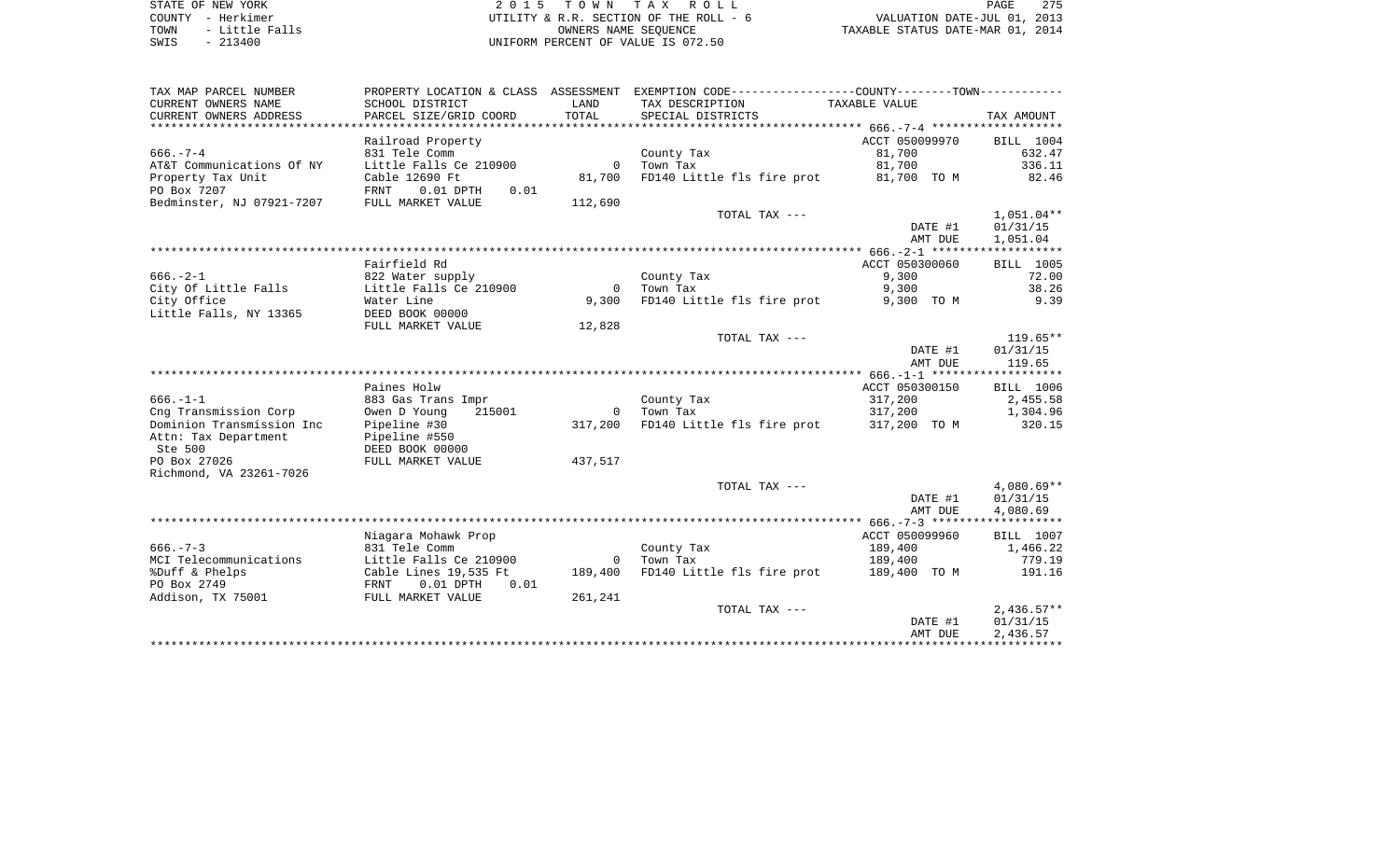| STATE OF NEW YORK      | 2015 TOWN TAX ROLL                     | 276<br>PAGE                      |
|------------------------|----------------------------------------|----------------------------------|
| COUNTY - Herkimer      | UTILITY & R.R. SECTION OF THE ROLL - 6 | VALUATION DATE-JUL 01, 2013      |
| - Little Falls<br>TOWN | OWNERS NAME SEOUENCE                   | TAXABLE STATUS DATE-MAR 01, 2014 |
| SWIS<br>$-213400$      | UNIFORM PERCENT OF VALUE IS 072.50     |                                  |

| TAX MAP PARCEL NUMBER                           |                                               |          | PROPERTY LOCATION & CLASS ASSESSMENT EXEMPTION CODE----------------COUNTY-------TOWN---------- |                                            |                         |
|-------------------------------------------------|-----------------------------------------------|----------|------------------------------------------------------------------------------------------------|--------------------------------------------|-------------------------|
| CURRENT OWNERS NAME                             | SCHOOL DISTRICT                               | LAND     | TAX DESCRIPTION                                                                                | TAXABLE VALUE                              |                         |
| CURRENT OWNERS ADDRESS                          | PARCEL SIZE/GRID COORD                        | TOTAL    | SPECIAL DISTRICTS                                                                              |                                            | TAX AMOUNT              |
| **********************                          |                                               |          |                                                                                                |                                            |                         |
|                                                 | Middleville Rd                                |          |                                                                                                |                                            | <b>BILL 1008</b>        |
| $114.2 - 1 - 2.8$<br>Niagara Mohawk Power Corp  | 872 Elec-Substation<br>Little Falls Ce 210900 | 0        | County Tax<br>Town Tax                                                                         | 1807,000<br>1807,000                       | 13,988.73<br>7,433.98   |
| 300 Erie Blvd W                                 | Substation for Wind Turbi                     | 1807,000 | FD140 Little fls fire prot                                                                     | 1807,000 TO M                              | 1,823.81                |
| Syracuse, NY 13202                              | ACRES<br>4.20                                 |          |                                                                                                |                                            |                         |
|                                                 | EAST-0385854 NRTH-1544362                     |          |                                                                                                |                                            |                         |
|                                                 | DEED BOOK 1384<br><b>PG-238</b>               |          |                                                                                                |                                            |                         |
|                                                 | FULL MARKET VALUE                             | 2492,414 |                                                                                                |                                            |                         |
|                                                 |                                               |          | TOTAL TAX ---                                                                                  |                                            | 23, 246.52**            |
|                                                 |                                               |          |                                                                                                | DATE #1                                    | 01/31/15                |
|                                                 |                                               |          |                                                                                                | AMT DUE                                    | 23, 246.52              |
|                                                 |                                               |          |                                                                                                |                                            | * * * * * * * * * * * * |
| $114.2 - 1 - 5$                                 | State Route 5S<br>884 Elec Dist Out           |          | County Tax                                                                                     | 75,000                                     | BILL 1009<br>580.61     |
| Niagara Mohawk Power Corp                       | Little Falls Ce 210900                        | 75,000   | Town Tax                                                                                       | 75,000                                     | 308.55                  |
| Attn: Real Estate Tax Dept                      | Edic-New Scotland #14                         | 75,000   | FD140 Little fls fire prot                                                                     | 75,000 TO M                                | 75.70                   |
| 300 Erie Blvd West                              | Edic-New Scotland #18                         |          |                                                                                                |                                            |                         |
| Syracuse, NY 13202                              | (upper Town Line)                             |          |                                                                                                |                                            |                         |
|                                                 | ACRES 150.40                                  |          |                                                                                                |                                            |                         |
|                                                 | EAST-0387165 NRTH-1543710                     |          |                                                                                                |                                            |                         |
|                                                 | FULL MARKET VALUE                             | 103,448  |                                                                                                |                                            |                         |
|                                                 |                                               |          | TOTAL TAX ---                                                                                  |                                            | 964.86**                |
|                                                 |                                               |          |                                                                                                | DATE #1<br>AMT DUE                         | 01/31/15<br>964.86      |
|                                                 |                                               |          |                                                                                                |                                            |                         |
|                                                 | 812004-05 State Route 168                     |          |                                                                                                | ACCT 050300210                             | BILL 1010               |
| $127.4 - 2 - 22$                                | 884 Elec Dist Out                             |          | County Tax                                                                                     | 13,500                                     | 104.51                  |
| Niagara Mohawk Power Corp                       | 215001<br>Owen D Young                        | 13,500   | Town Tax                                                                                       | 13,500                                     | 55.54                   |
| Attn: Real Estate Tax Dept                      | Transmission Facilities                       | 13,500   | FD140 Little fls fire prot                                                                     | 13,500 TO M                                | 13.63                   |
| 300 Erie Blvd West                              | Porter Rotterdam #30                          |          |                                                                                                |                                            |                         |
| Syracuse, NY 13202                              | Porter Rotterdam #31                          |          |                                                                                                |                                            |                         |
|                                                 | ACRES<br>27.40<br>EAST-0386472 NRTH-1502518   |          |                                                                                                |                                            |                         |
|                                                 | FULL MARKET VALUE                             | 18,621   |                                                                                                |                                            |                         |
|                                                 |                                               |          | TOTAL TAX ---                                                                                  |                                            | $173.68**$              |
|                                                 |                                               |          |                                                                                                | DATE #1                                    | 01/31/15                |
|                                                 |                                               |          |                                                                                                | AMT DUE                                    | 173.68                  |
|                                                 |                                               |          |                                                                                                | ************* 634.89-9999-132.35-1003 **** |                         |
| 812004                                          |                                               |          |                                                                                                |                                            | BILL 1011               |
| 634.89-9999-132.35-1003                         | 882 Elec Trans Imp                            |          | County Tax                                                                                     | 12,899                                     | 99.86                   |
| Niagara Mohawk Power Corp                       | Central Valley 212803                         | $\Omega$ | Town Tax                                                                                       | 12,899                                     | 53.07                   |
| Attn: Real Estate Tax Dep<br>300 Erie Blvd West | Electric Trans<br>Porter-Rotterdam #30        | 12,899   | FD140 Little fls fire prot                                                                     | 12,899 TO M                                | 13.02                   |
| Syracuse, NY 13202                              | T333                                          |          |                                                                                                |                                            |                         |
|                                                 | FULL MARKET VALUE                             | 17,792   |                                                                                                |                                            |                         |
|                                                 |                                               |          | TOTAL TAX ---                                                                                  |                                            | 165.95**                |
|                                                 |                                               |          |                                                                                                | DATE #1                                    | 01/31/15                |
|                                                 |                                               |          |                                                                                                | AMT DUE                                    | 165.95                  |
|                                                 |                                               |          |                                                                                                |                                            |                         |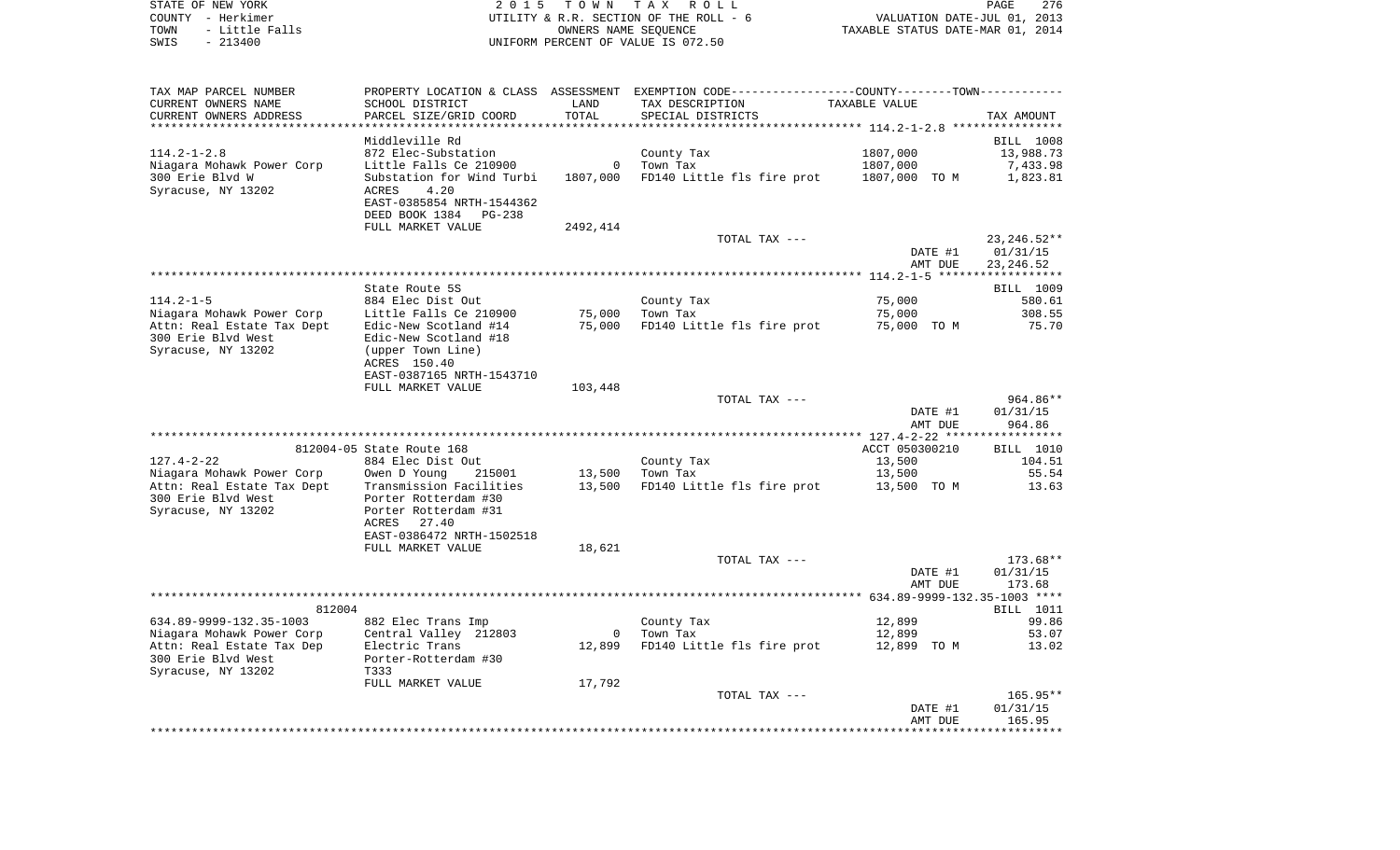| STATE OF NEW YORK      | 2015 TOWN TAX ROLL                     | 277<br>PAGE                      |
|------------------------|----------------------------------------|----------------------------------|
| COUNTY - Herkimer      | UTILITY & R.R. SECTION OF THE ROLL - 6 | VALUATION DATE-JUL 01, 2013      |
| - Little Falls<br>TOWN | OWNERS NAME SEOUENCE                   | TAXABLE STATUS DATE-MAR 01, 2014 |
| $-213400$<br>SWIS      | UNIFORM PERCENT OF VALUE IS 072.50     |                                  |
|                        |                                        |                                  |

| TAX MAP PARCEL NUMBER     |                        |                | PROPERTY LOCATION & CLASS ASSESSMENT EXEMPTION CODE---------------COUNTY-------TOWN---------- |               |                  |
|---------------------------|------------------------|----------------|-----------------------------------------------------------------------------------------------|---------------|------------------|
| CURRENT OWNERS NAME       | SCHOOL DISTRICT        | LAND           | TAX DESCRIPTION                                                                               | TAXABLE VALUE |                  |
| CURRENT OWNERS ADDRESS    | PARCEL SIZE/GRID COORD | TOTAL          | SPECIAL DISTRICTS                                                                             |               | TAX AMOUNT       |
|                           |                        |                |                                                                                               |               |                  |
|                           | State Route 5          |                |                                                                                               |               | BILL 1012        |
| 634.89-9999-132.35-1013   | 882 Elec Trans Imp     |                | County Tax                                                                                    | 33,170        | 256.78           |
| Niagara Mohawk Power Corp | Little Falls Ce 210900 |                | 0 Town Tax                                                                                    | 33,170        | 136.46           |
|                           |                        |                |                                                                                               |               |                  |
| Attn: Real Estate Tax Dep | Electric Trans         | 33,170         | FD140 Little fls fire prot                                                                    | 33,170 TO M   | 33.48            |
| 300 Erie Blvd West        | Porter-Rotterdam #31   |                |                                                                                               |               |                  |
| Syracuse, NY 13202        | $T - 366$              |                |                                                                                               |               |                  |
|                           | FULL MARKET VALUE      | 45,752         |                                                                                               |               |                  |
|                           |                        |                | TOTAL TAX ---                                                                                 |               | $426.72**$       |
|                           |                        |                |                                                                                               | DATE #1       | 01/31/15         |
|                           |                        |                |                                                                                               | AMT DUE       | 426.72           |
|                           |                        |                |                                                                                               |               |                  |
| 812050                    |                        |                |                                                                                               |               | BILL 1013        |
| 634.89-9999-132.35-1021   | 882 Elec Trans Imp     |                | County Tax                                                                                    | 207,570       | 1,606.88         |
| Niagara Mohawk Power Corp | Little Falls Ce 210900 | $\overline{0}$ | Town Tax                                                                                      | 207,570       | 853.94           |
| Attn: Real Estate Tax Dep | Electric Trans         | 207,570        | FD140 Little fls fire prot                                                                    | 207,570 TO M  | 209.50           |
| 300 Erie Blvd West        | New Scotland #14       |                |                                                                                               |               |                  |
| Syracuse, NY 13202        | $T-368$ Edic           |                |                                                                                               |               |                  |
|                           |                        |                |                                                                                               |               |                  |
|                           | FULL MARKET VALUE      | 286,303        |                                                                                               |               |                  |
|                           |                        |                | TOTAL TAX ---                                                                                 |               | $2,670.32**$     |
|                           |                        |                |                                                                                               | DATE #1       | 01/31/15         |
|                           |                        |                |                                                                                               | AMT DUE       | 2,670.32         |
|                           |                        |                |                                                                                               |               |                  |
| 812054                    |                        |                |                                                                                               |               | BILL 1014        |
| 634.89-9999-132.35-1031   | 882 Elec Trans Imp     |                | County Tax                                                                                    | 1047,574      | 8,109.70         |
| Niagara Mohawk Power Corp | Little Falls Ce 210900 |                | 0 Town Tax                                                                                    | 1047,574      | 4,309.71         |
| Attn: Real Estate Tax Dep | Electric Trans         |                | 1047,574 FD140 Little fls fire prot                                                           | 1047,574 TO M | 1,057.32         |
| 300 Erie Blvd West        | New Scotland # 18      |                |                                                                                               |               |                  |
| Syracuse, NY 13202        | T-390 Edic             |                |                                                                                               |               |                  |
|                           | FULL MARKET VALUE      | 1444,930       |                                                                                               |               |                  |
|                           |                        |                | TOTAL TAX ---                                                                                 |               | 13,476.73**      |
|                           |                        |                |                                                                                               | DATE #1       | 01/31/15         |
|                           |                        |                |                                                                                               | AMT DUE       | 13,476.73        |
|                           |                        |                |                                                                                               |               |                  |
|                           |                        |                |                                                                                               |               |                  |
|                           | State Route 5          |                |                                                                                               |               | <b>BILL</b> 1015 |
| 634.89-9999-132.35-1041   | 882 Elec Trans Imp     |                | County Tax                                                                                    | 49,348        | 382.02           |
| Niagara Mohawk Power Corp | Herkimer Centra 213001 |                | 0 Town Tax                                                                                    | 49,348        | 203.02           |
| Attn: Real Estate Tax Dep | Electric Trans         | 49,348         | FD140 Little fls fire prot                                                                    | 49,348 TO M   | 49.81            |
| 300 Erie Blvd West        | Porter-Inghams #5      |                |                                                                                               |               |                  |
| Syracuse, NY 13202        | Porter Valley #4 T-503 |                |                                                                                               |               |                  |
|                           | FULL MARKET VALUE      | 68,066         |                                                                                               |               |                  |
|                           |                        |                | TOTAL TAX ---                                                                                 |               | 634.85**         |
|                           |                        |                |                                                                                               | DATE #1       | 01/31/15         |
|                           |                        |                |                                                                                               | AMT DUE       | 634.85           |
|                           |                        |                |                                                                                               |               |                  |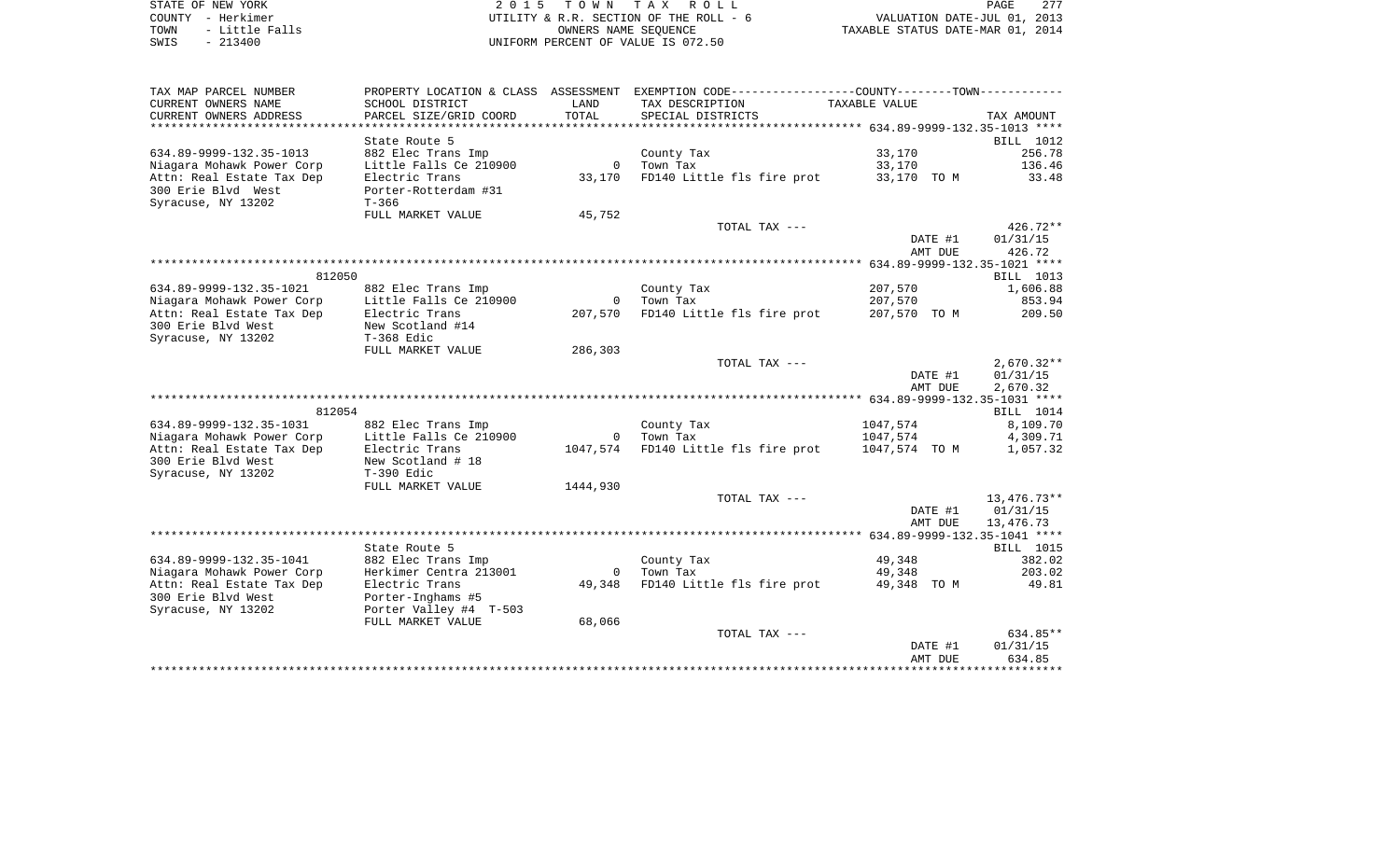|      | STATE OF NEW YORK | 2015 TOWN TAX ROLL                     | 278<br>PAGE                      |
|------|-------------------|----------------------------------------|----------------------------------|
|      | COUNTY – Herkimer | UTILITY & R.R. SECTION OF THE ROLL - 6 | VALUATION DATE-JUL 01, 2013      |
| TOWN | - Little Falls    | OWNERS NAME SEOUENCE                   | TAXABLE STATUS DATE-MAR 01, 2014 |
| SWIS | - 213400          | UNIFORM PERCENT OF VALUE IS 072.50     |                                  |

| TAX MAP PARCEL NUMBER                               | PROPERTY LOCATION & CLASS ASSESSMENT         |                | EXEMPTION CODE----------------COUNTY-------TOWN----------- |                                    |         |                          |
|-----------------------------------------------------|----------------------------------------------|----------------|------------------------------------------------------------|------------------------------------|---------|--------------------------|
| CURRENT OWNERS NAME                                 | SCHOOL DISTRICT                              | LAND           | TAX DESCRIPTION                                            | TAXABLE VALUE                      |         |                          |
| CURRENT OWNERS ADDRESS                              | PARCEL SIZE/GRID COORD                       | TOTAL          | SPECIAL DISTRICTS                                          |                                    |         | TAX AMOUNT               |
|                                                     |                                              |                |                                                            |                                    |         |                          |
|                                                     | 81223 Route 5S                               |                |                                                            |                                    |         | BILL 1016                |
| 634.89-9999-132.35-1051                             | 882 Elec Trans Imp                           |                | County Tax                                                 | 48,764                             |         | 377.50                   |
| Niagara Mohawk Power Corp                           | Little Falls Ce 210900                       | $\Omega$       | Town Tax                                                   | 48,764                             |         | 200.61                   |
| Attn: Real Estate Tax Dep                           | Electric Trans 85%                           | 48,764         | FD140 Little fls fire prot 48,764 TO M                     |                                    |         | 49.22                    |
| 300 Erie Blvd West                                  | Valley-Little Falls #23<br>FULL MARKET VALUE |                |                                                            |                                    |         |                          |
| Syracuse, NY 13202                                  |                                              | 67,261         |                                                            |                                    |         |                          |
|                                                     |                                              |                | TOTAL TAX ---                                              |                                    |         | $627.33**$               |
|                                                     |                                              |                |                                                            |                                    | DATE #1 | 01/31/15                 |
|                                                     |                                              |                |                                                            |                                    | AMT DUE | 627.33                   |
|                                                     |                                              |                |                                                            |                                    |         |                          |
|                                                     | 812372 State Route 5S                        |                |                                                            |                                    |         | BILL 1017                |
| 634.89-9999-132.35-1054                             | 882 Elec Trans Imp                           |                | County Tax                                                 | 8,605                              |         | 66.61                    |
| Niagara Mohawk Power Corp                           | Little Falls Ce 210900                       | $\overline{0}$ | Town Tax                                                   | 8,605                              |         | 35.40                    |
| Attn: Real Estate Tax Dep                           | Electric Trans 15%                           | 8,605          | FD140 Little fls fire prot                                 | 8,605 TO M                         |         | 8.69                     |
| 300 Erie Blvd West                                  | Valley-Little Falls #23<br>FULL MARKET VALUE |                |                                                            |                                    |         |                          |
| Syracuse, NY 13202                                  |                                              | 11,869         |                                                            |                                    |         |                          |
|                                                     |                                              |                | TOTAL TAX ---                                              |                                    |         | $110.70**$               |
|                                                     |                                              |                |                                                            |                                    | DATE #1 | 01/31/15                 |
|                                                     |                                              |                |                                                            |                                    | AMT DUE | 110.70                   |
|                                                     |                                              |                |                                                            |                                    |         |                          |
|                                                     | 999999 Middleville Rd                        |                |                                                            |                                    |         | BILL 1018                |
| 634.89-9999-132.35-1881                             | 884 Elec Dist Out                            |                | County Tax                                                 | 153,627                            |         | 1,189.29                 |
| Niagara Mohawk Power Corp                           | Little Falls Ce 210900                       | $\overline{0}$ | Town Tax                                                   | 153,627                            |         | 632.02                   |
| Attn: Real Estate Tax Dep Electric Distribution 49% |                                              | 153,627        | FD140 Little fls fire prot                                 | 153,627 TO M                       |         | 155.06                   |
| 300 Erie Blvd West                                  | FULL MARKET VALUE                            | 211,899        |                                                            |                                    |         |                          |
| Syracuse, NY 13202                                  |                                              |                |                                                            |                                    |         |                          |
|                                                     |                                              |                | TOTAL TAX ---                                              |                                    | DATE #1 | $1,976.37**$<br>01/31/15 |
|                                                     |                                              |                |                                                            |                                    | AMT DUE | 1,976.37                 |
|                                                     |                                              |                |                                                            |                                    |         |                          |
|                                                     | 999999 Route 5                               |                |                                                            |                                    |         | BILL 1019                |
| 634.89-9999-132.35-1882                             | 884 Elec Dist Out                            |                | County Tax                                                 | 37,623                             |         | 291.26                   |
| Niagara Mohawk Power Corp                           | Herkimer Centra 213001                       | $\Omega$       | Town Tax                                                   | 37,623                             |         | 154.78                   |
| Attn: Real Estate Tax Dep                           | Electric Distribution 12%                    | 37,623         | FD140 Little fls fire prot                                 | 37,623 TO M                        |         | 37.97                    |
| 300 Erie Blvd West                                  | ACRES 37.14                                  |                |                                                            |                                    |         |                          |
| Syracuse, NY 13202                                  | FULL MARKET VALUE                            | 51,894         |                                                            |                                    |         |                          |
|                                                     |                                              |                | TOTAL TAX ---                                              |                                    |         | 484.01**                 |
|                                                     |                                              |                |                                                            |                                    | DATE #1 | 01/31/15                 |
|                                                     |                                              |                |                                                            |                                    | AMT DUE | 484.01                   |
|                                                     |                                              |                |                                                            | ********************************** |         |                          |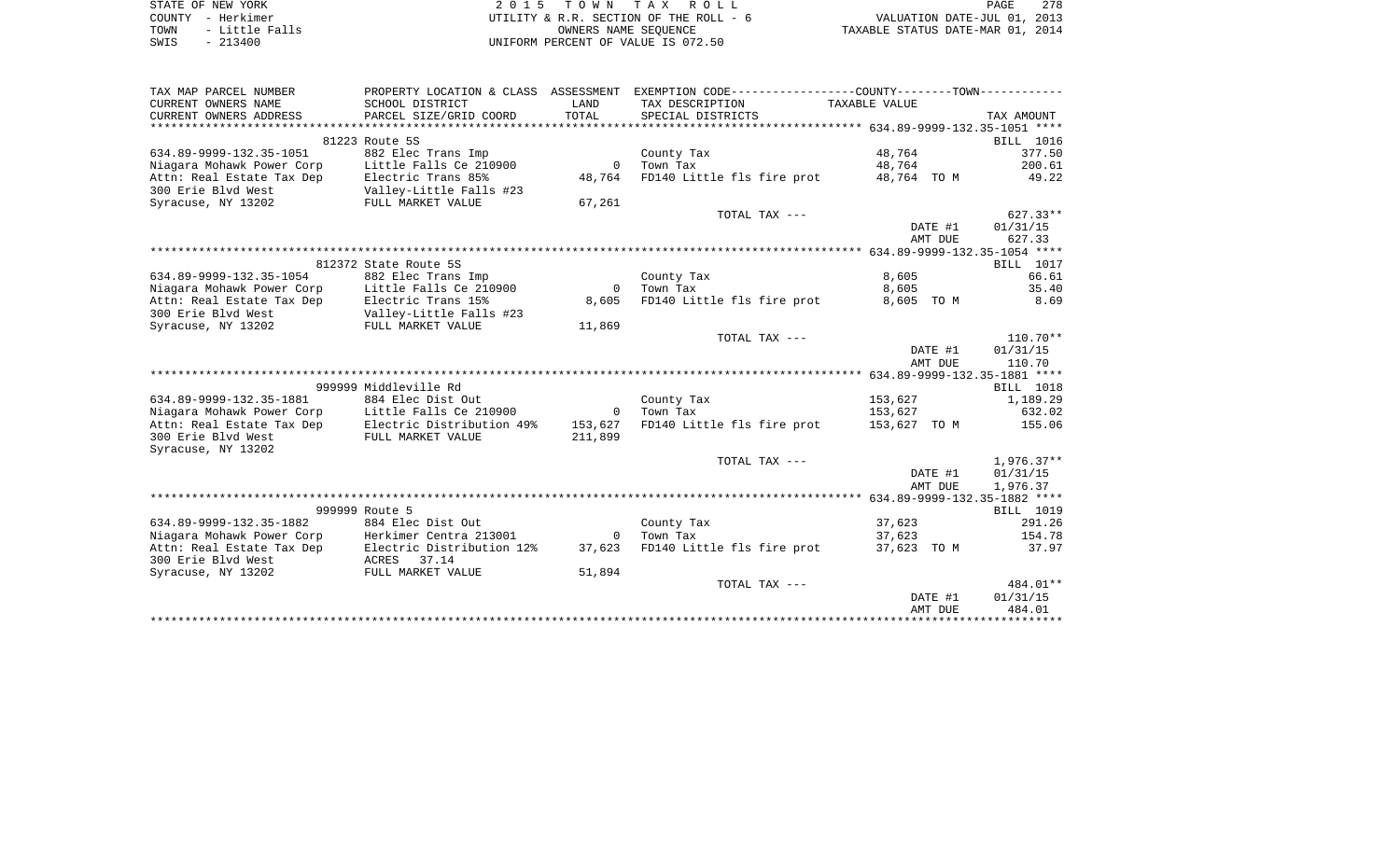|      | STATE OF NEW YORK | 2015 TOWN TAX ROLL                     | 279<br>PAGE                      |
|------|-------------------|----------------------------------------|----------------------------------|
|      | COUNTY - Herkimer | UTILITY & R.R. SECTION OF THE ROLL - 6 | VALUATION DATE-JUL 01, 2013      |
| TOWN | - Little Falls    | OWNERS NAME SEOUENCE                   | TAXABLE STATUS DATE-MAR 01, 2014 |
| SWIS | - 213400          | UNIFORM PERCENT OF VALUE IS 072.50     |                                  |

| TAX MAP PARCEL NUMBER                                                    | PROPERTY LOCATION & CLASS ASSESSMENT                           |                | EXEMPTION CODE----------------COUNTY-------TOWN----------- |                |                                       |
|--------------------------------------------------------------------------|----------------------------------------------------------------|----------------|------------------------------------------------------------|----------------|---------------------------------------|
| CURRENT OWNERS NAME                                                      | SCHOOL DISTRICT                                                | LAND           | TAX DESCRIPTION                                            | TAXABLE VALUE  |                                       |
| CURRENT OWNERS ADDRESS                                                   | PARCEL SIZE/GRID COORD                                         | TOTAL          | SPECIAL DISTRICTS                                          |                | TAX AMOUNT                            |
|                                                                          |                                                                |                |                                                            |                |                                       |
|                                                                          | 999999 Paines Hallow Rd                                        |                |                                                            |                | BILL 1020                             |
| 634.89-9999-132.35-1883                                                  | 884 Elec Dist Out                                              |                | County Tax                                                 | 116,004        | 898.03                                |
| Niagara Mohawk Power Corp                                                | Owen D Young                                                   | 215001 0       | Town Tax                                                   | 116,004        | 477.24                                |
| Attn: Real Estate Tax Dep                                                | Electric Distribution 37% 116,004<br>FULL MARKET VALUE 160,006 |                | FD140 Little fls fire prot                                 |                | 116,004 TO M 117.08                   |
| 300 Erie Blvd West                                                       |                                                                |                |                                                            |                |                                       |
| Syracuse, NY 13202                                                       |                                                                |                |                                                            |                |                                       |
|                                                                          |                                                                |                | TOTAL TAX ---                                              |                | $1,492.35**$                          |
|                                                                          |                                                                |                |                                                            |                | DATE #1<br>01/31/15                   |
|                                                                          |                                                                |                |                                                            |                | AMT DUE<br>1,492.35                   |
|                                                                          |                                                                |                |                                                            |                |                                       |
|                                                                          | 999999 State Route 5S<br>884 Elec Dist Out                     |                |                                                            |                | BILL 1021                             |
| 634.89-9999-132.35-1884                                                  |                                                                | $\overline{0}$ | County Tax                                                 | 6,270<br>6,270 | 48.54<br>25.79                        |
| Niagara Mohawk Power Corp Central Valley 212803                          |                                                                |                | Town Tax<br>FD140 Little fls fire prot                     | 6,270 TO M     | 6.33                                  |
| Attn: Real Estate Tax Dep Electric Distribution 2%<br>300 Erie Blyd West | FULL MARKET VALUE                                              | 6,270<br>8,648 |                                                            |                |                                       |
| Syracuse, NY 13202                                                       |                                                                |                |                                                            |                |                                       |
|                                                                          |                                                                |                | TOTAL TAX ---                                              |                | $80.66**$                             |
|                                                                          |                                                                |                |                                                            |                | DATE #1<br>01/31/15                   |
|                                                                          |                                                                |                |                                                            |                | 80.66<br>AMT DUE                      |
|                                                                          |                                                                |                |                                                            |                |                                       |
| 999988                                                                   |                                                                |                |                                                            |                | BILL 1022                             |
| 634.89-9999-132.35-2881                                                  | 885 Gas Outside Pla                                            |                | County Tax                                                 | 126,952        | 982.79                                |
| Niagara Mohawk Power Corp                                                | Little Falls Ce 210900                                         | $\overline{0}$ | Town Tax                                                   | 126,952        | 522.28                                |
| Attn: Real Estate Tax Dep Gas Distribution 85%                           |                                                                | 126,952        | FD140 Little fls fire prot                                 |                | 126,952 TO M 128.13                   |
| 300 Erie Blvd West                                                       | Code 5 100.00000 (84879)                                       |                |                                                            |                |                                       |
| Syracuse, NY 13202                                                       | FULL MARKET VALUE                                              | 175,106        |                                                            |                |                                       |
|                                                                          |                                                                |                | TOTAL TAX ---                                              |                | $1,633.20**$                          |
|                                                                          |                                                                |                |                                                            |                | DATE #1<br>01/31/15                   |
|                                                                          |                                                                |                |                                                            |                | AMT DUE<br>1,633.20                   |
|                                                                          |                                                                |                |                                                            |                |                                       |
|                                                                          | 999988 State Route 5S                                          |                |                                                            |                | BILL 1023                             |
| 634.89-9999-132.35-2884                                                  | 885 Gas Outside Pla                                            |                | County Tax                                                 | 22,403         | 173.43                                |
| Niagara Mohawk Power Corp                                                | Central Valley 212803                                          | $\overline{0}$ | Town Tax                                                   | 22,403         | 92.17                                 |
| Attn: Real Estate Tax Dep                                                | Gas Distribution 15%                                           | 22,403         | FD140 Little fls fire prot                                 |                | 22,403 TO M<br>22.61                  |
| 300 Erie Blvd West                                                       | Code 5 100.00000 (14979)<br>----- -------- -------             |                |                                                            |                |                                       |
| Syracuse, NY 13202                                                       | FULL MARKET VALUE                                              | 30,901         |                                                            |                |                                       |
|                                                                          |                                                                |                | TOTAL TAX ---                                              |                | 288.21**                              |
|                                                                          |                                                                |                |                                                            |                | DATE #1<br>01/31/15                   |
|                                                                          |                                                                |                |                                                            |                | 288.21<br>AMT DUE                     |
|                                                                          |                                                                |                |                                                            |                | ************************************* |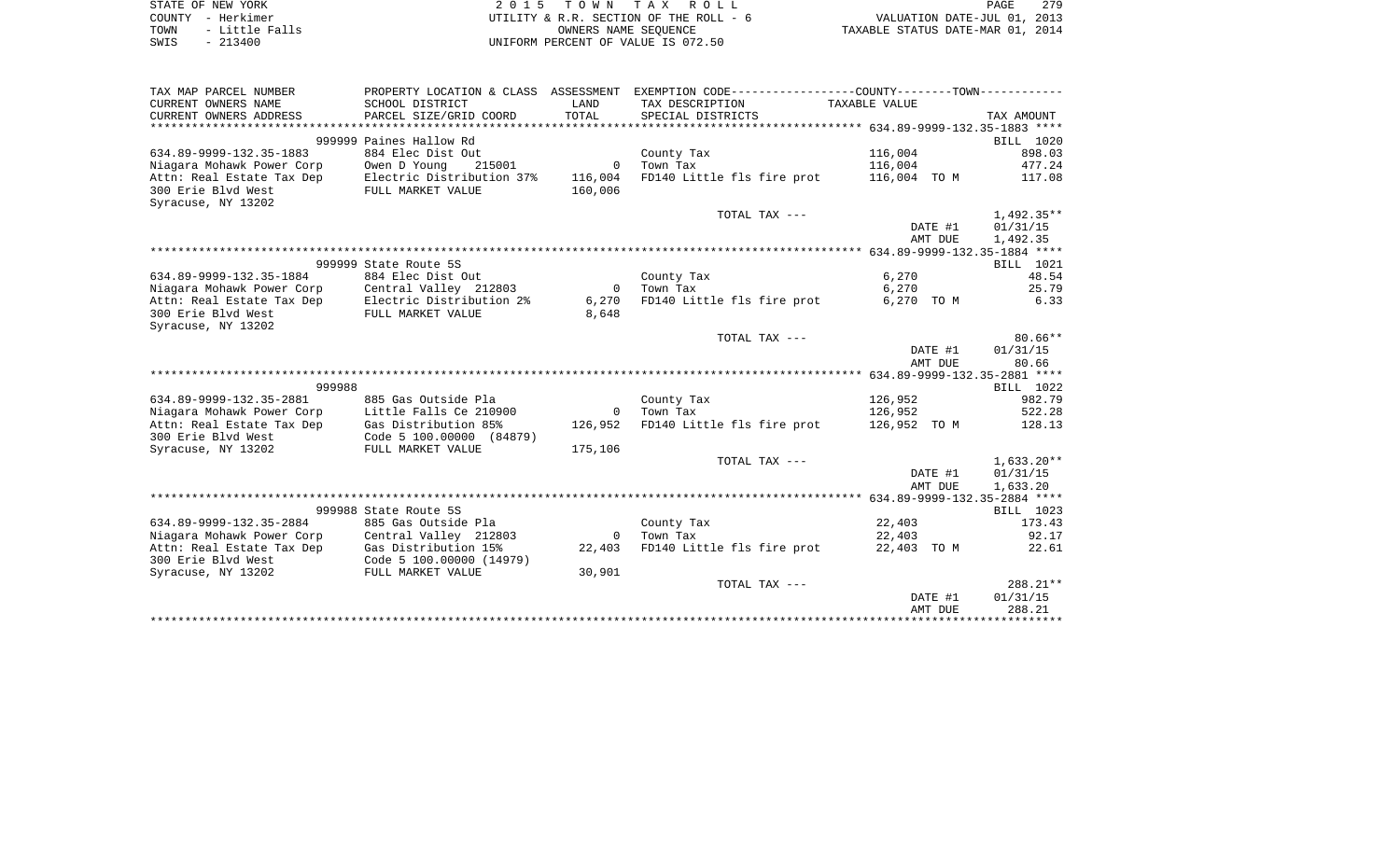| STATE OF NEW YORK      | 2015 TOWN TAX ROLL                     | 280<br>PAGE                      |
|------------------------|----------------------------------------|----------------------------------|
| COUNTY - Herkimer      | UTILITY & R.R. SECTION OF THE ROLL - 6 | VALUATION DATE-JUL 01, 2013      |
| - Little Falls<br>TOWN | OWNERS NAME SEOUENCE                   | TAXABLE STATUS DATE-MAR 01, 2014 |
| $-213400$<br>SWIS      | UNIFORM PERCENT OF VALUE IS 072.50     |                                  |

| TAX MAP PARCEL NUMBER     |                                |                | PROPERTY LOCATION & CLASS ASSESSMENT EXEMPTION CODE----------------COUNTY-------TOWN---------- |                |              |
|---------------------------|--------------------------------|----------------|------------------------------------------------------------------------------------------------|----------------|--------------|
| CURRENT OWNERS NAME       | SCHOOL DISTRICT                | LAND           | TAX DESCRIPTION                                                                                | TAXABLE VALUE  |              |
| CURRENT OWNERS ADDRESS    | PARCEL SIZE/GRID COORD         | TOTAL          | SPECIAL DISTRICTS                                                                              |                | TAX AMOUNT   |
|                           |                                |                |                                                                                                |                |              |
|                           | Rail Rd Property               |                |                                                                                                | ACCT 050099070 | BILL 1024    |
| $666. - 7 - 1$            | 831 Tele Comm                  |                | County Tax                                                                                     | 46,600         | 360.75       |
| US Sprint Communications  | Little Falls Ce 210900         | $\overline{0}$ | Town Tax                                                                                       | 46,600         | 191.71       |
| Attn: Property Tax Dept   | South                          | 46,600         | FD140 Little fls fire prot 46,600 TO M                                                         |                | 47.03        |
| PO Box 12913              | Cable Lines .344 Mi            |                |                                                                                                |                |              |
| Shawnee Mission, KS 66212 | Cable Lines 2.027 Mi           |                |                                                                                                |                |              |
|                           | FRNT<br>$0.01$ DPTH<br>0.01    |                |                                                                                                |                |              |
|                           | FULL MARKET VALUE              | 64,276         |                                                                                                |                |              |
|                           |                                |                | TOTAL TAX ---                                                                                  |                | 599.49**     |
|                           |                                |                |                                                                                                | DATE #1        | 01/31/15     |
|                           |                                |                |                                                                                                | AMT DUE        | 599.49       |
|                           |                                |                |                                                                                                |                |              |
|                           | Jacksonburg Rd                 |                |                                                                                                | ACCT 050300120 | BILL 1025    |
| $666. - 3 - 3.1$          | 831 Tele Comm                  |                | County Tax                                                                                     | 79,006         | 611.62       |
| Verizon New York Inc      | Central Valley 212803          | $\overline{0}$ | Town Tax                                                                                       | 79,006         | 325.03       |
| %Duff & Phelps            | App For School (41.82%) 79,006 |                | FD140 Little fls fire prot 79,006 TO M                                                         |                | 79.74        |
| PO Box 2749               | Poles & Wire                   |                |                                                                                                |                |              |
| Addison, TX 75001         | FULL MARKET VALUE              | 108,974        |                                                                                                |                |              |
|                           |                                |                | TOTAL TAX ---                                                                                  |                | $1,016.39**$ |
|                           |                                |                |                                                                                                | DATE #1        | 01/31/15     |
|                           |                                |                |                                                                                                | AMT DUE        | 1,016.39     |
|                           |                                |                |                                                                                                |                |              |
|                           | State Route 168                |                |                                                                                                | ACCT 050300120 | BILL 1026    |
| $666. - 3 - 3.2$          | 831 Tele Comm                  |                | County Tax                                                                                     | 908            | 7.03         |
| Verizon New York Inc      | Herkimer Centra 213001         | $\overline{0}$ | Town Tax                                                                                       | 908            | 3.74         |
| %Duff & Phelps            | App For School (.48%)          |                | 908 FD140 Little fls fire prot                                                                 | 908 TO M       | .92          |
| PO Box 2749               | Poles & Wire                   |                |                                                                                                |                |              |
| Addison, TX 75001         | DEED BOOK 00000                |                |                                                                                                |                |              |
|                           | FULL MARKET VALUE              | 1,252          |                                                                                                |                |              |
|                           |                                |                | TOTAL TAX ---                                                                                  |                | $11.69**$    |
|                           |                                |                |                                                                                                | DATE #1        | 01/31/15     |
|                           |                                |                |                                                                                                | AMT DUE        | 11.69        |
|                           |                                |                |                                                                                                |                |              |
|                           | State Route 5                  |                |                                                                                                | ACCT 050300120 | BILL 1027    |
| $666. - 3 - 3.3$          | 831 Tele Comm                  |                | County Tax                                                                                     | 379            | 2.93         |
| Verizon New York Inc      | Owen D Young<br>215001         | $\overline{0}$ | Town Tax                                                                                       | 379            | 1.56         |
| %Duff & Phelps            | App For School (.20%)          | 379            | FD140 Little fls fire prot 379 TO M                                                            |                | .38          |
| PO Box 2749               | Poles & Wire                   |                |                                                                                                |                |              |
| Addison, TX 75001         | FULL MARKET VALUE              | 523            |                                                                                                |                |              |
|                           |                                |                | TOTAL TAX ---                                                                                  |                | $4.87**$     |
|                           |                                |                |                                                                                                | DATE #1        | 01/31/15     |
|                           |                                |                |                                                                                                | AMT DUE        | 4.87         |
|                           |                                |                |                                                                                                |                |              |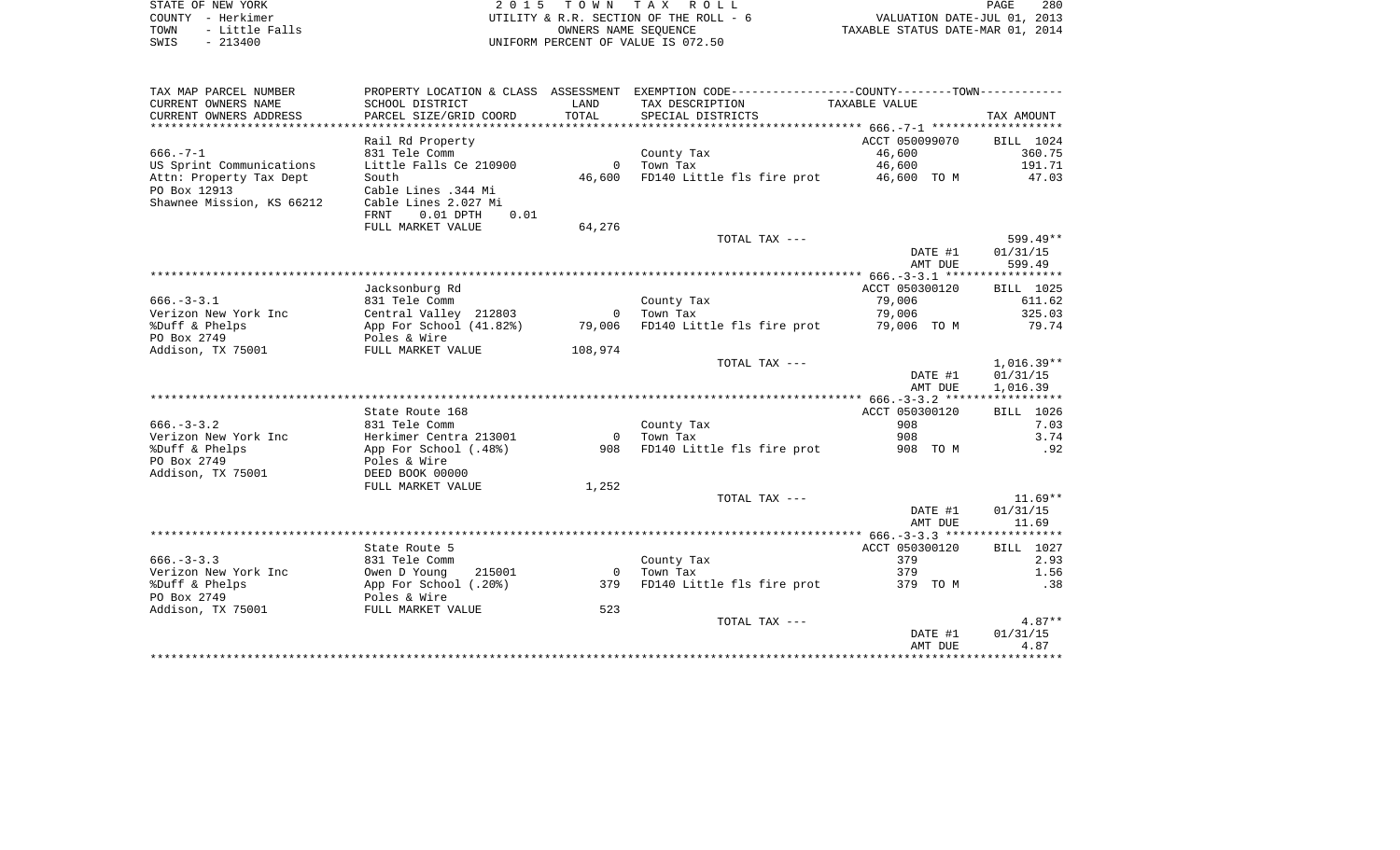|      | STATE OF NEW YORK | 2015 TOWN TAX ROLL                     | PAGE                             | 281 |
|------|-------------------|----------------------------------------|----------------------------------|-----|
|      | COUNTY - Herkimer | UTILITY & R.R. SECTION OF THE ROLL - 6 | VALUATION DATE-JUL 01, 2013      |     |
| TOWN | - Little Falls    | OWNERS NAME SEOUENCE                   | TAXABLE STATUS DATE-MAR 01, 2014 |     |
| SWIS | $-213400$         | UNIFORM PERCENT OF VALUE IS 072.50     |                                  |     |

| TAX DESCRIPTION<br>CURRENT OWNERS NAME<br>SCHOOL DISTRICT<br>LAND<br>TAXABLE VALUE<br>CURRENT OWNERS ADDRESS<br>PARCEL SIZE/GRID COORD<br>TOTAL<br>SPECIAL DISTRICTS | TAX AMOUNT<br>BILL 1028 |  |  |  |  |  |  |  |  |  |
|----------------------------------------------------------------------------------------------------------------------------------------------------------------------|-------------------------|--|--|--|--|--|--|--|--|--|
|                                                                                                                                                                      |                         |  |  |  |  |  |  |  |  |  |
|                                                                                                                                                                      |                         |  |  |  |  |  |  |  |  |  |
| $666. - 3 - 3.4$ ******************                                                                                                                                  |                         |  |  |  |  |  |  |  |  |  |
| ACCT 050300120<br>State Route 5                                                                                                                                      |                         |  |  |  |  |  |  |  |  |  |
| 831 Tele Comm<br>$666. - 3 - 3.4$<br>108,607<br>County Tax                                                                                                           | 840.77                  |  |  |  |  |  |  |  |  |  |
| Little Falls Ce 210900<br>Verizon New York Inc<br>108,607<br>$\Omega$<br>Town Tax                                                                                    | 446.81                  |  |  |  |  |  |  |  |  |  |
| FD140 Little fls fire prot<br>108,607<br>%Duff & Phelps<br>App For School (57.48%)<br>108,607 TO M                                                                   | 109.62                  |  |  |  |  |  |  |  |  |  |
| PO Box 2749<br>Poles & Wire                                                                                                                                          |                         |  |  |  |  |  |  |  |  |  |
| 149,803<br>Addison, TX 75001<br>FULL MARKET VALUE                                                                                                                    |                         |  |  |  |  |  |  |  |  |  |
| $TOTAL$ $TAX$ $---$                                                                                                                                                  | $1,397.20**$            |  |  |  |  |  |  |  |  |  |
| DATE #1                                                                                                                                                              | 01/31/15                |  |  |  |  |  |  |  |  |  |
| AMT DUE                                                                                                                                                              | 1,397.20                |  |  |  |  |  |  |  |  |  |
|                                                                                                                                                                      |                         |  |  |  |  |  |  |  |  |  |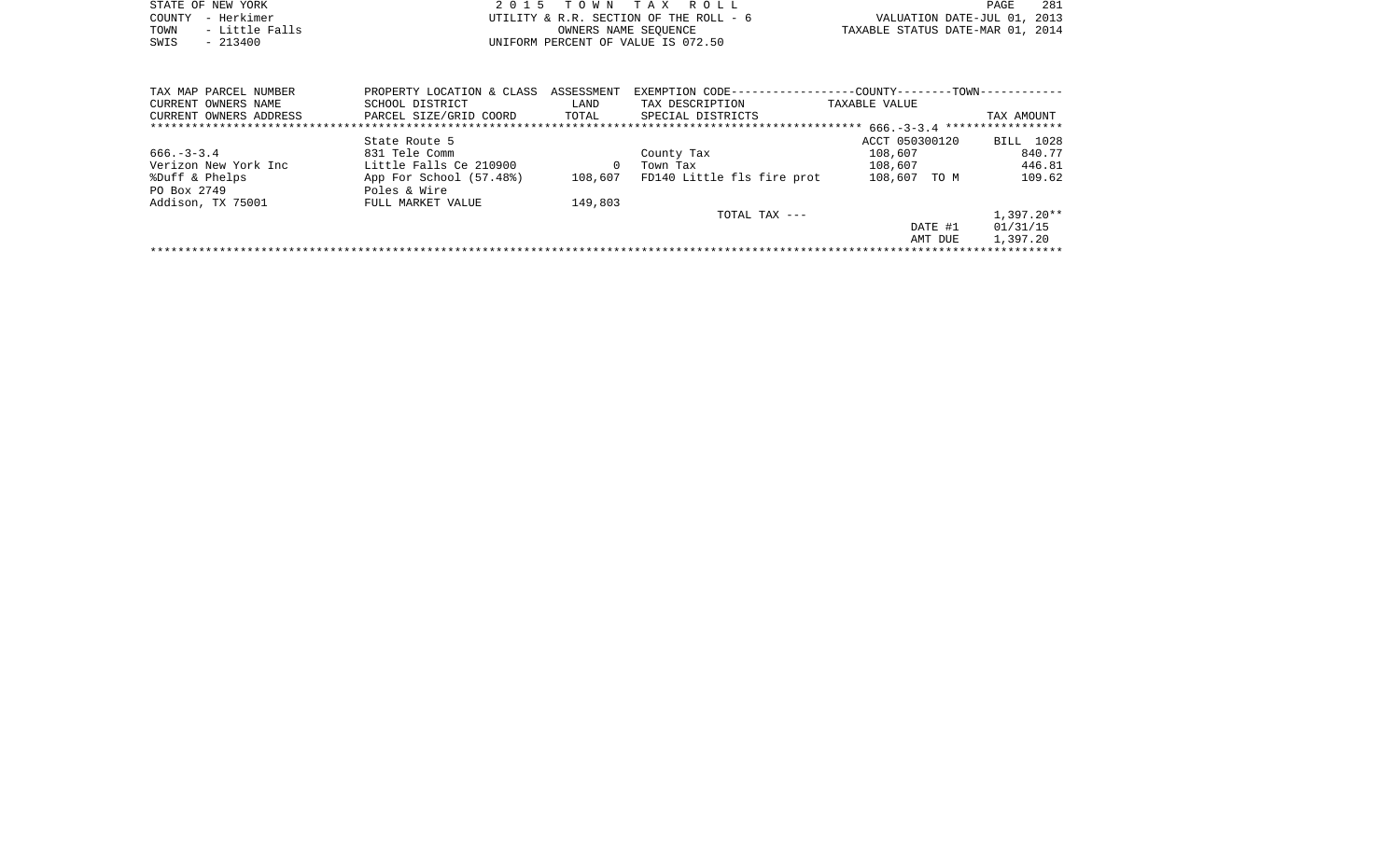|      | STATE OF NEW YORK | 2015 TOWN TAX ROLL                     | 282<br>PAGE                      |
|------|-------------------|----------------------------------------|----------------------------------|
|      | COUNTY - Herkimer | UTILITY & R.R. SECTION OF THE ROLL - 6 | VALUATION DATE-JUL 01, 2013      |
| TOWN | - Little Falls    |                                        | TAXABLE STATUS DATE-MAR 01, 2014 |
| SWIS | $-213400$         | UNIFORM PERCENT OF VALUE IS 072.50     | RPS155/V04/L015                  |
|      |                   |                                        | CURRENT DATE 12/19/2014          |

#### R O L L S U B S E C T I O N - - T O T A L S

### \*\*\* S P E C I A L D I S T R I C T S U M M A R Y \*\*\*

| CODE | DISTRICT NAME        | TOTAL<br>PARCELS | EXTENSION<br>TYPE | <b>EXTENSION</b><br>VALUE | AD VALOREM<br>VALUE | <b>EXEMPT</b><br>AMOUNT | TAXABLE<br>VALUE | TOTAL<br>TAX |
|------|----------------------|------------------|-------------------|---------------------------|---------------------|-------------------------|------------------|--------------|
|      | FD140 Little fls fir |                  | 25 TOTAL M        |                           | 4599,409            |                         | 4599,409         | 4,642.21     |

### \*\*\* S C H O O L D I S T R I C T S U M M A R Y \*\*\*

| CODE   | DISTRICT NAME                    | TOTAL<br>PARCELS | ASSESSED<br>LAND | ASSESSED<br>TOTAL | EXEMPT<br>AMOUNT | TOTAL<br>TAXABLE     |
|--------|----------------------------------|------------------|------------------|-------------------|------------------|----------------------|
|        |                                  |                  |                  |                   | STAR AMOUNT      | STAR TAXABLE         |
|        | Little Falls Central             | 14               | 75,000           | 3943,869          |                  | 3,943,869            |
| 210900 | Central Valley Cntrl             | 4                |                  | 120,578           |                  | 3,943,869<br>120,578 |
| 212803 | Herkimer Central                 | 3                |                  | 87,879            |                  | 120,578<br>87,879    |
| 213001 | Owen D Young                     | 4                | 13,500           | 447,083           |                  | 87,879<br>447,083    |
| 215001 |                                  |                  |                  |                   |                  | 447,083              |
|        | $S$ U B - T O T A L              | 25               | 88,500           | 4599,409          |                  | 4,599,409            |
|        | $S \cup B - T \cup T A L (CONT)$ |                  |                  |                   |                  | 4,599,409            |
|        | TOTAL                            | 25               | 88,500           | 4599,409          |                  | 4,599,409            |
|        | TO TAL (CONT)                    |                  |                  |                   |                  | 4,599,409            |

\*\*\* S Y S T E M C O D E S S U M M A R Y \*\*\*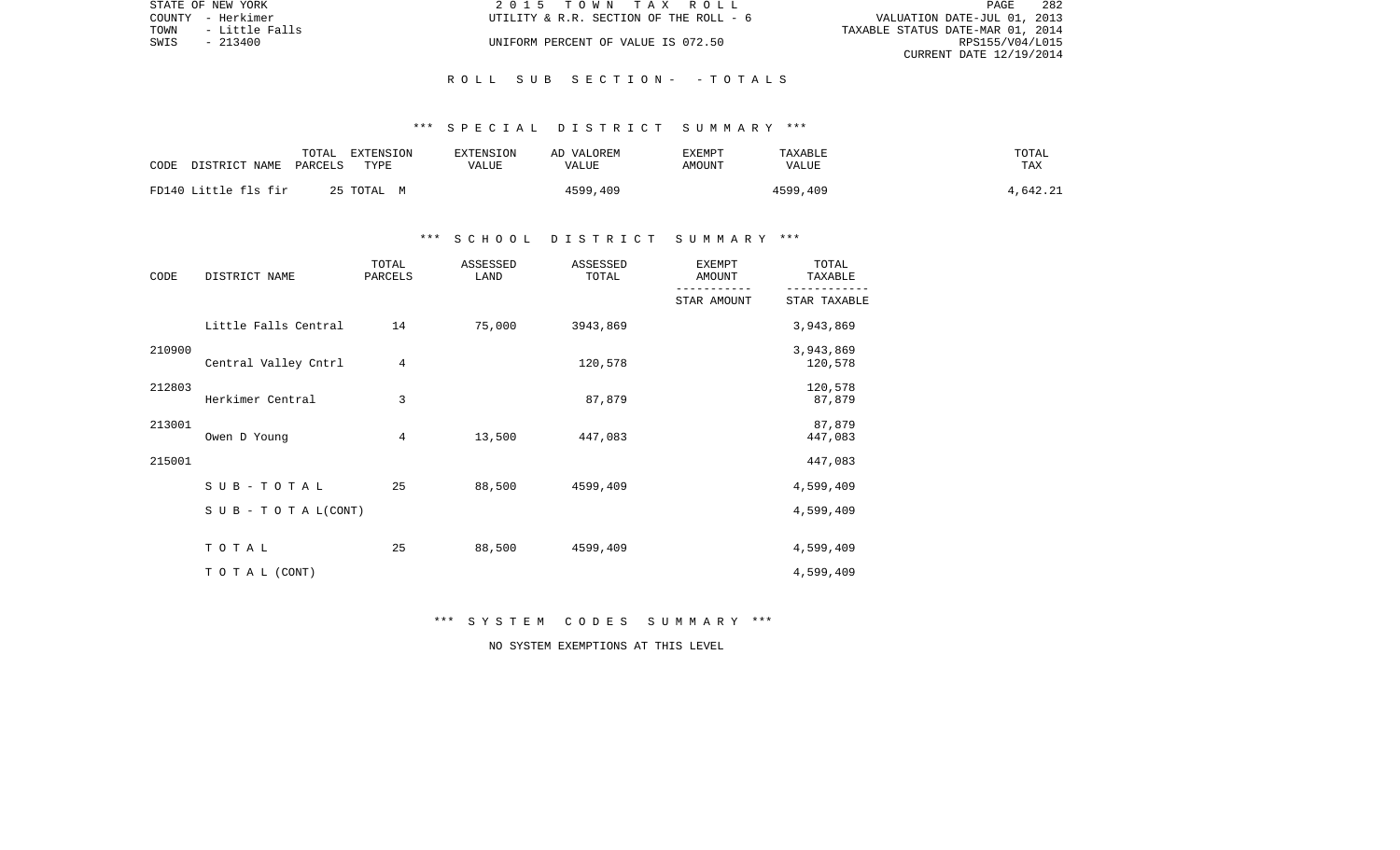|                                  | PAGE                        | 283             |  |
|----------------------------------|-----------------------------|-----------------|--|
|                                  | VALUATION DATE-JUL 01, 2013 |                 |  |
| TAXABLE STATUS DATE-MAR 01, 2014 |                             |                 |  |
|                                  |                             | RPS155/V04/L015 |  |
|                                  | CURRENT DATE 12/19/2014     |                 |  |

STATE OF NEW YORK **2015 TOWN TAX ROLL** COUNTY - Herkimer  $UTILLITY \& R.R.$  SECTION OF THE ROLL - 6

UNIFORM PERCENT OF VALUE IS 072.50

TOWN - Little Falls<br>SWIS - 213400

### R O L L S U B S E C T I O N - - T O T A L S

## \*\*\* E X E M P T I O N S U M M A R Y \*\*\*

#### NO EXEMPTIONS AT THIS LEVEL

| ROLL<br><b>SEC</b> | DESCRIPTION      | TOTAL<br>PARCELS | ASSESSED<br>LAND | ASSESSED<br>TOTAL | EXEMPT<br>AMOUNT | TOTAL<br>TAXABLE | TOTAL<br>TAX |
|--------------------|------------------|------------------|------------------|-------------------|------------------|------------------|--------------|
|                    |                  |                  |                  |                   | STAR AMOUNT      | STAR TAXABLE     |              |
|                    | County Tax       |                  | 88,500           | 4599,409          |                  | 4,599,409        | 35,605.91    |
|                    | Town Tax         |                  | 88,500           | 4599,409          |                  | 4,599,409        | 18,921.93    |
|                    | SPEC DIST TAXES  |                  |                  |                   |                  |                  | 4,642.21     |
|                    | UTILITIES & N.C. | 25               |                  |                   |                  |                  | 59,170.05    |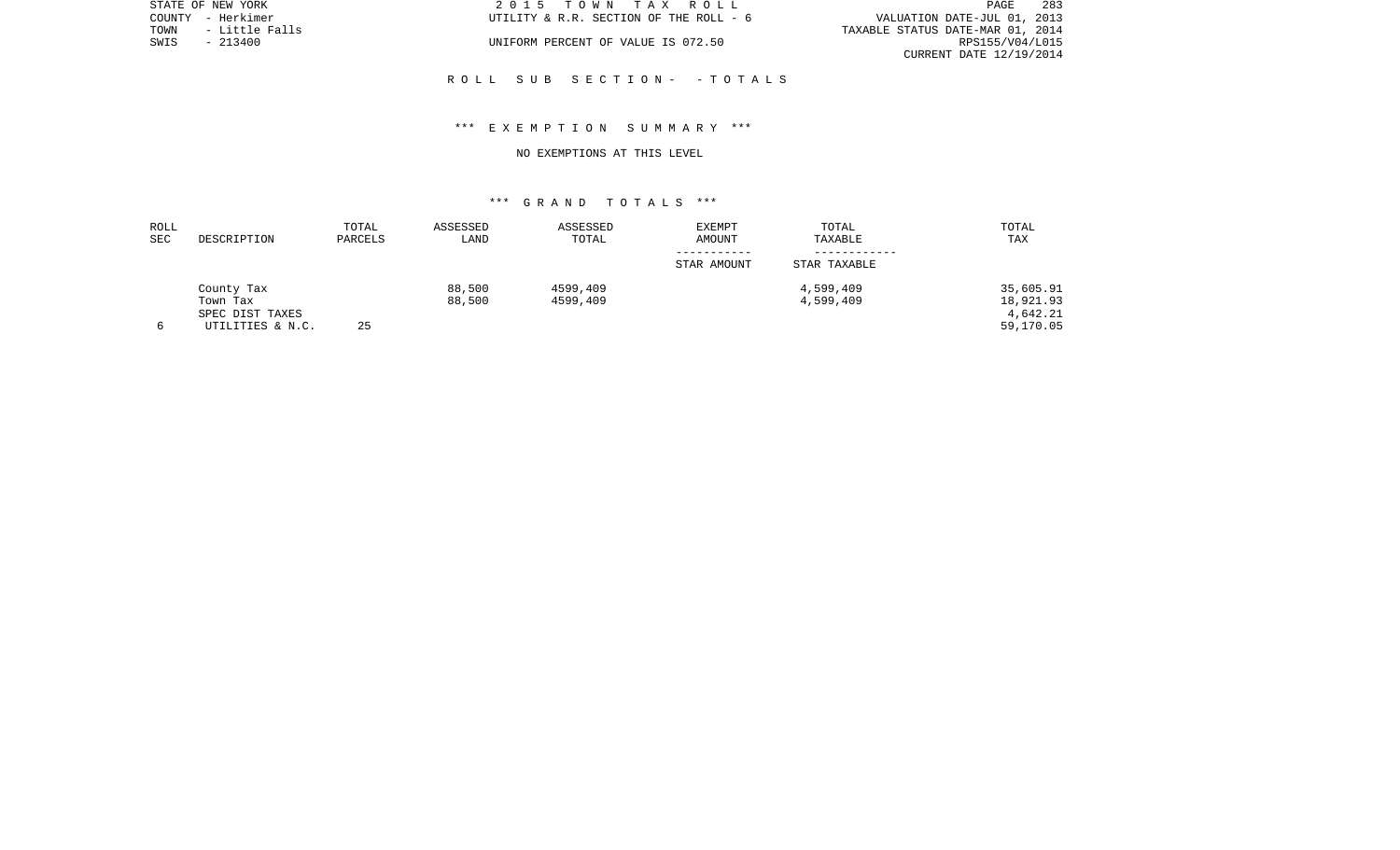| STATE OF NEW YORK      | 2015 TOWN TAX ROLL                     | - 284<br><b>PAGE</b>             |  |
|------------------------|----------------------------------------|----------------------------------|--|
| COUNTY - Herkimer      | UTILITY & R.R. SECTION OF THE ROLL - 6 | VALUATION DATE-JUL 01, 2013      |  |
| TOWN<br>- Little Falls |                                        | TAXABLE STATUS DATE-MAR 01, 2014 |  |
| SWIS<br>- 213400       | UNIFORM PERCENT OF VALUE IS 072.50     | RPS155/V04/L015                  |  |
|                        |                                        | CURRENT DATE 12/19/2014          |  |

#### R O L L S E C T I O N T O T A L S

### \*\*\* S P E C I A L D I S T R I C T S U M M A R Y \*\*\*

| CODE | DISTRICT NAME        | TOTAL<br>PARCELS | EXTENSION<br>TYPE | EXTENSION<br>VALUE | AD VALOREM<br>VALUE | EXEMPT<br>AMOUNT | TAXABLE<br>VALUE | TOTAL<br>TAX |
|------|----------------------|------------------|-------------------|--------------------|---------------------|------------------|------------------|--------------|
|      | FD140 Little fls fir |                  | 25 TOTAL M        |                    | 4599,409            |                  | 4599,409         | 4,642.21     |

### \*\*\* S C H O O L D I S T R I C T S U M M A R Y \*\*\*

| CODE   | DISTRICT NAME                    | TOTAL<br>PARCELS | ASSESSED<br>LAND | ASSESSED<br>TOTAL | <b>EXEMPT</b><br>AMOUNT | TOTAL<br>TAXABLE     |
|--------|----------------------------------|------------------|------------------|-------------------|-------------------------|----------------------|
|        |                                  |                  |                  |                   | STAR AMOUNT             | STAR TAXABLE         |
|        | Little Falls Central             | 14               | 75,000           | 3943,869          |                         | 3,943,869            |
| 210900 | Central Valley Cntrl             | 4                |                  | 120,578           |                         | 3,943,869<br>120,578 |
| 212803 | Herkimer Central                 | 3                |                  | 87,879            |                         | 120,578<br>87,879    |
| 213001 | Owen D Young                     | 4                | 13,500           | 447,083           |                         | 87,879<br>447,083    |
| 215001 |                                  |                  |                  |                   |                         | 447,083              |
|        | SUB-TOTAL                        | 25               | 88,500           | 4599,409          |                         | 4,599,409            |
|        | $S \cup B - T \cup T A L (CONT)$ |                  |                  |                   |                         | 4,599,409            |
|        | TOTAL                            | 25               | 88,500           | 4599,409          |                         | 4,599,409            |
|        | TO TAL (CONT)                    |                  |                  |                   |                         | 4,599,409            |

\*\*\* S Y S T E M C O D E S S U M M A R Y \*\*\*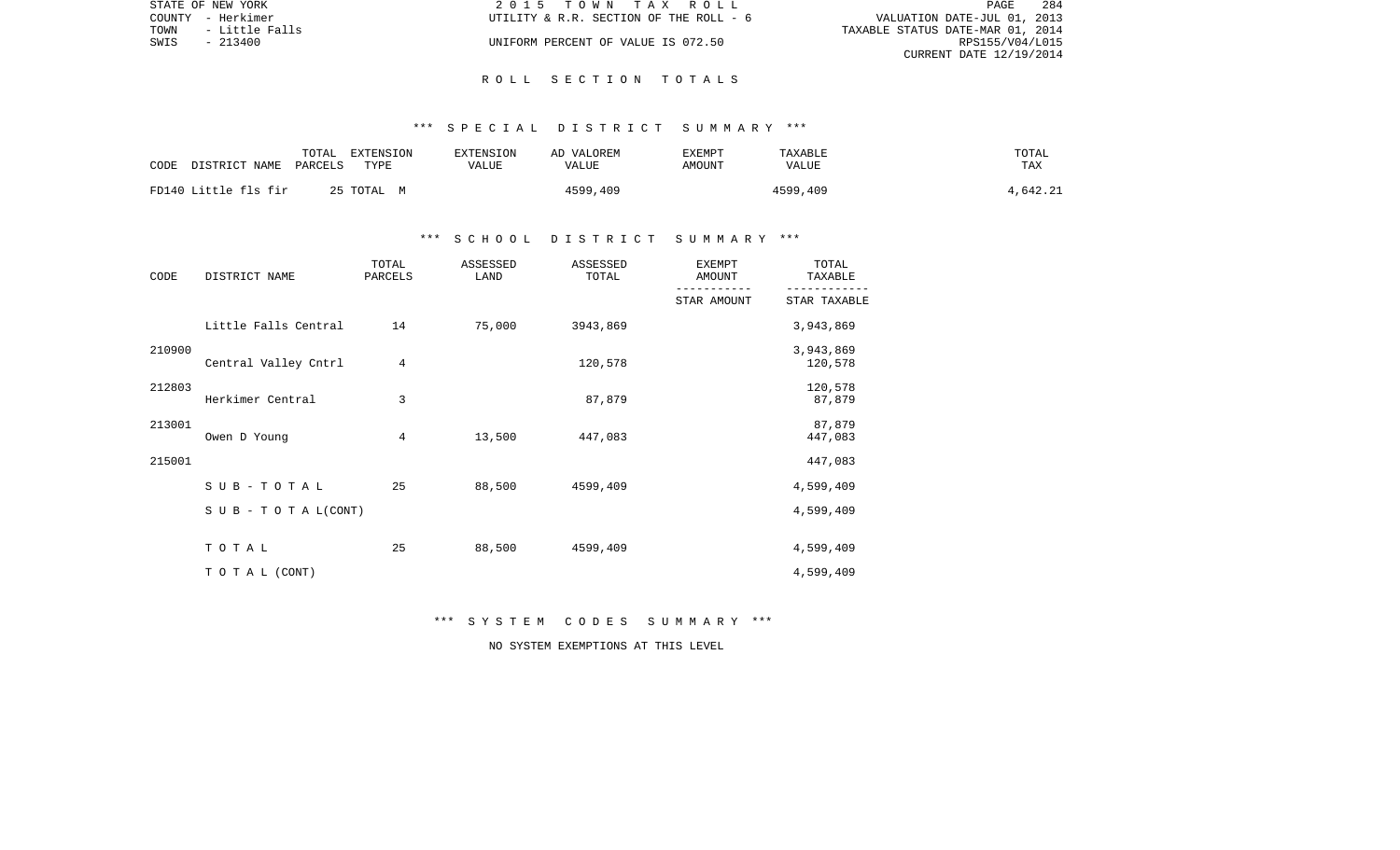| STATE OF NEW YORK      | 2015 TOWN TAX ROLL                     | 285<br>PAGE                      |
|------------------------|----------------------------------------|----------------------------------|
| COUNTY - Herkimer      | UTILITY & R.R. SECTION OF THE ROLL - 6 | VALUATION DATE-JUL 01, 2013      |
| - Little Falls<br>TOWN |                                        | TAXABLE STATUS DATE-MAR 01, 2014 |
| SWIS<br>$-213400$      | UNIFORM PERCENT OF VALUE IS 072.50     | RPS155/V04/L015                  |
|                        |                                        | CURRENT DATE 12/19/2014          |
|                        |                                        |                                  |

R O L L S E C T I O N T O T A L S

STATE OF NEW YORK

## \*\*\* E X E M P T I O N S U M M A R Y \*\*\*

#### NO EXEMPTIONS AT THIS LEVEL

| ROLL |                  | TOTAL   | ASSESSED | ASSESSED | <b>EXEMPT</b> | TOTAL        | TOTAL     |
|------|------------------|---------|----------|----------|---------------|--------------|-----------|
| SEC  | DESCRIPTION      | PARCELS | LAND     | TOTAL    | AMOUNT        | TAXABLE      | TAX       |
|      |                  |         |          |          | STAR AMOUNT   | STAR TAXABLE |           |
|      | County Tax       |         | 88,500   | 4599,409 |               | 4,599,409    | 35,605.91 |
|      | Town Tax         |         | 88,500   | 4599,409 |               | 4,599,409    | 18,921.93 |
|      | SPEC DIST TAXES  |         |          |          |               |              | 4,642.21  |
|      | UTILITIES & N.C. | 25      |          |          |               |              | 59,170.05 |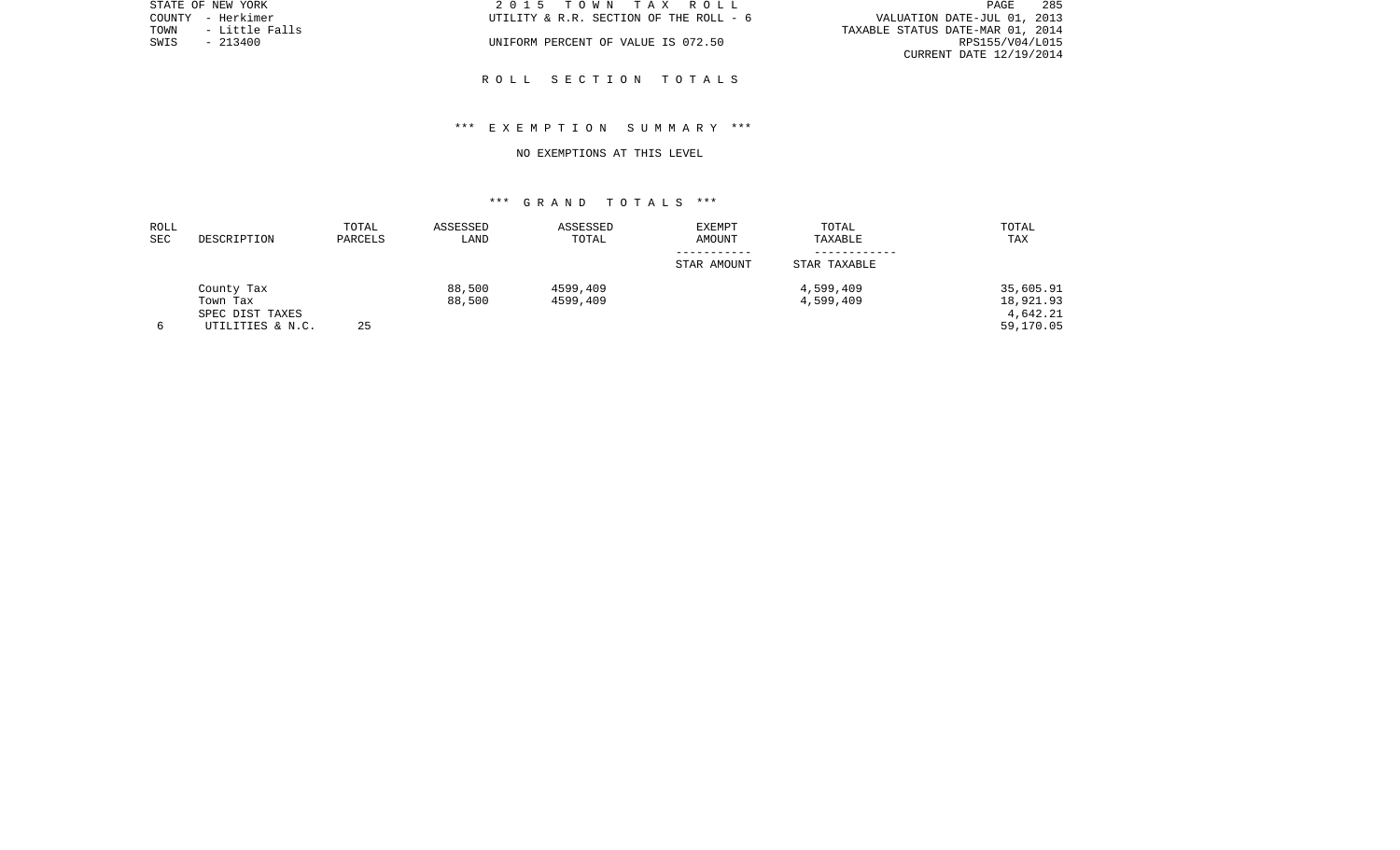|      | STATE OF NEW YORK | 2015 TOWN TAX ROLL                       | PAGE                             | 286 |
|------|-------------------|------------------------------------------|----------------------------------|-----|
|      | COUNTY - Herkimer | CEILING RAILROAD SECTION OF THE ROLL - 7 | VALUATION DATE-JUL 01, 2013      |     |
| TOWN | - Little Falls    | OWNERS NAME SEOUENCE                     | TAXABLE STATUS DATE-MAR 01, 2014 |     |
| SWIS | $-213400$         | UNIFORM PERCENT OF VALUE IS 072.50       |                                  |     |

| TAX MAP PARCEL NUMBER   | PROPERTY LOCATION & CLASS | ASSESSMENT   | EXEMPTION CODE-            | -COUNTY------<br>$--TOWN-$ |                  |
|-------------------------|---------------------------|--------------|----------------------------|----------------------------|------------------|
| CURRENT OWNERS NAME     | SCHOOL DISTRICT           | LAND         | TAX DESCRIPTION            | TAXABLE VALUE              |                  |
| CURRENT OWNERS ADDRESS  | PARCEL SIZE/GRID COORD    | TOTAL        | SPECIAL DISTRICTS          |                            | TAX AMOUNT       |
|                         |                           |              |                            | $121.2 - 1 - 5.1$          | **************** |
|                         | State Route 5             |              |                            | ACCT 050300030             | BILL 1029        |
| $121.2 - 1 - 5.1$       | 842 Ceiling rr            |              | County Tax                 | 797,225                    | 6,171.65         |
| CSX Transportation Inc. | Little Falls Ce 210900    | $\mathbf{0}$ | Town Tax                   | 797,225                    | 3, 279, 78       |
| 500 Water St J-910      | 35.60<br>ACRES            | 797,225      | FD140 Little fls fire prot | 797,225 TO M               | 804.64           |
| Jacksonville, FL 32202  | EAST-0350587 NRTH-1102068 |              |                            |                            |                  |
|                         | DEED BOOK 870<br>PG-260   |              |                            |                            |                  |
|                         | FULL MARKET VALUE         | 1099,621     |                            |                            |                  |
|                         |                           |              | TOTAL TAX ---              |                            | $10.256.07**$    |
|                         |                           |              |                            | DATE #1                    | 01/31/15         |
|                         |                           |              |                            | AMT DUE                    | 10,256.07        |
|                         |                           |              |                            |                            |                  |
|                         |                           |              |                            |                            |                  |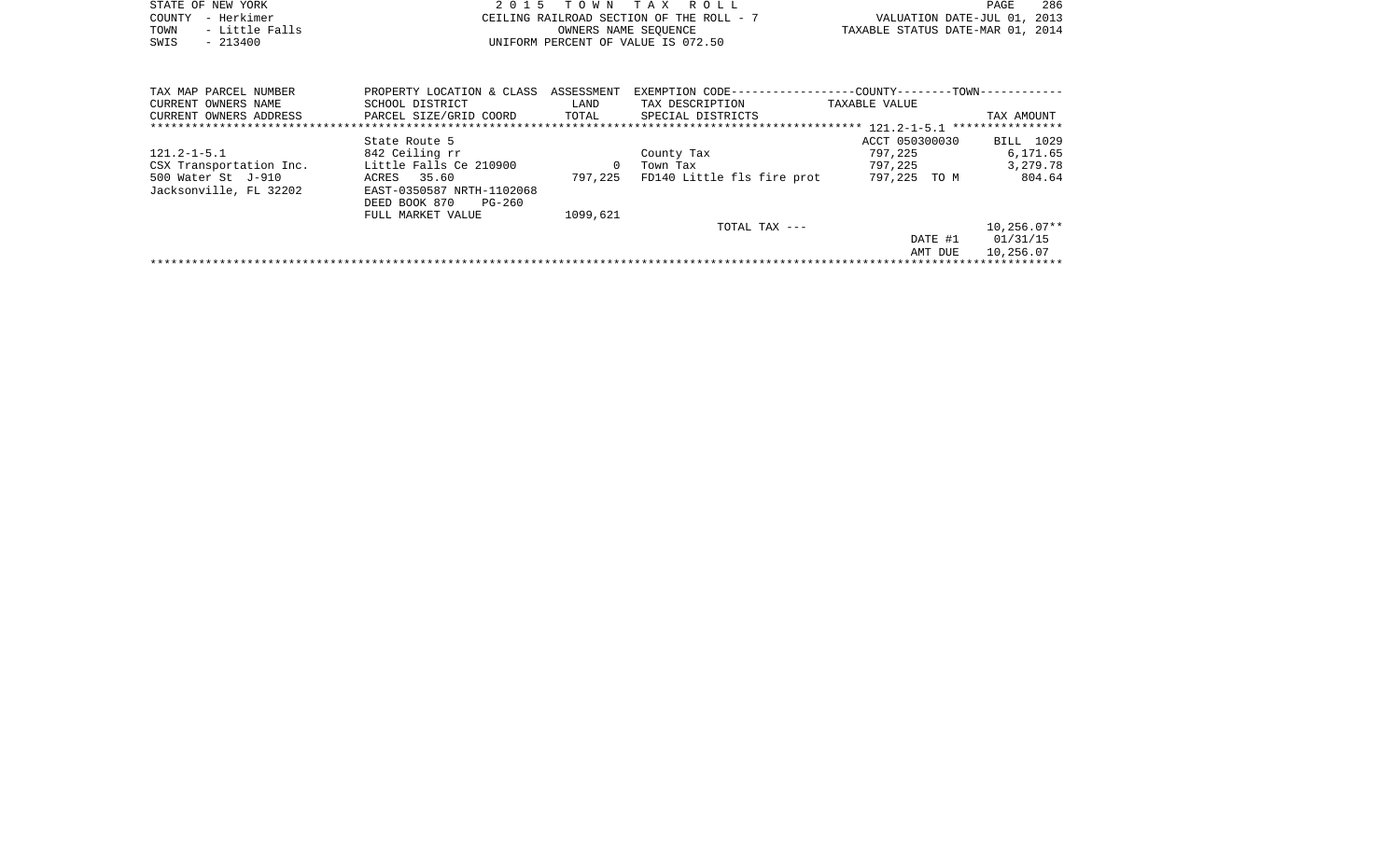| STATE OF NEW YORK      | 2015 TOWN TAX ROLL                       | - 287<br>PAGE                    |
|------------------------|------------------------------------------|----------------------------------|
| COUNTY - Herkimer      | CEILING RAILROAD SECTION OF THE ROLL - 7 | VALUATION DATE-JUL 01, 2013      |
| TOWN<br>- Little Falls |                                          | TAXABLE STATUS DATE-MAR 01, 2014 |
| SWIS<br>- 213400       | UNIFORM PERCENT OF VALUE IS 072.50       | RPS155/V04/L015                  |
|                        |                                          | CURRENT DATE 12/19/2014          |

### R O L L S U B S E C T I O N - - T O T A L S

#### \*\*\* S P E C I A L D I S T R I C T S U M M A R Y \*\*\*

| CODE | DISTRICT NAME        | TOTAL<br>PARCELS | EXTENSION<br>TYPE | EXTENSION<br>VALUE | AD VALOREM<br>VALUE | EXEMPT<br>AMOUNT | TAXABLE<br>VALUE | TOTAL<br>TAX |
|------|----------------------|------------------|-------------------|--------------------|---------------------|------------------|------------------|--------------|
|      | FD140 Little fls fir |                  | TOTAL M           |                    | 797,225             |                  | 797,225          | 804.64       |

### \*\*\* S C H O O L D I S T R I C T S U M M A R Y \*\*\*

| CODE   | DISTRICT NAME        | TOTAL<br>PARCELS | ASSESSED<br>LAND | ASSESSED<br>TOTAL | EXEMPT<br>AMOUNT | TOTAL<br>TAXABLE |
|--------|----------------------|------------------|------------------|-------------------|------------------|------------------|
|        |                      |                  |                  |                   | STAR AMOUNT      | STAR TAXABLE     |
|        | Little Falls Central |                  |                  | 797,225           |                  | 797,225          |
| 210900 |                      |                  |                  |                   |                  | 797,225          |
|        | SUB-TOTAL            | 1                |                  | 797,225           |                  | 797,225          |
|        | SUB - TO TAL(CONT)   |                  |                  |                   |                  | 797,225          |
|        |                      |                  |                  |                   |                  |                  |
|        | TOTAL                |                  |                  | 797,225           |                  | 797,225          |
|        | T O T A L (CONT)     |                  |                  |                   |                  | 797,225          |

### \*\*\* S Y S T E M C O D E S S U M M A R Y \*\*\*

#### NO SYSTEM EXEMPTIONS AT THIS LEVEL

## \*\*\* E X E M P T I O N S U M M A R Y \*\*\*

# NO EXEMPTIONS AT THIS LEVEL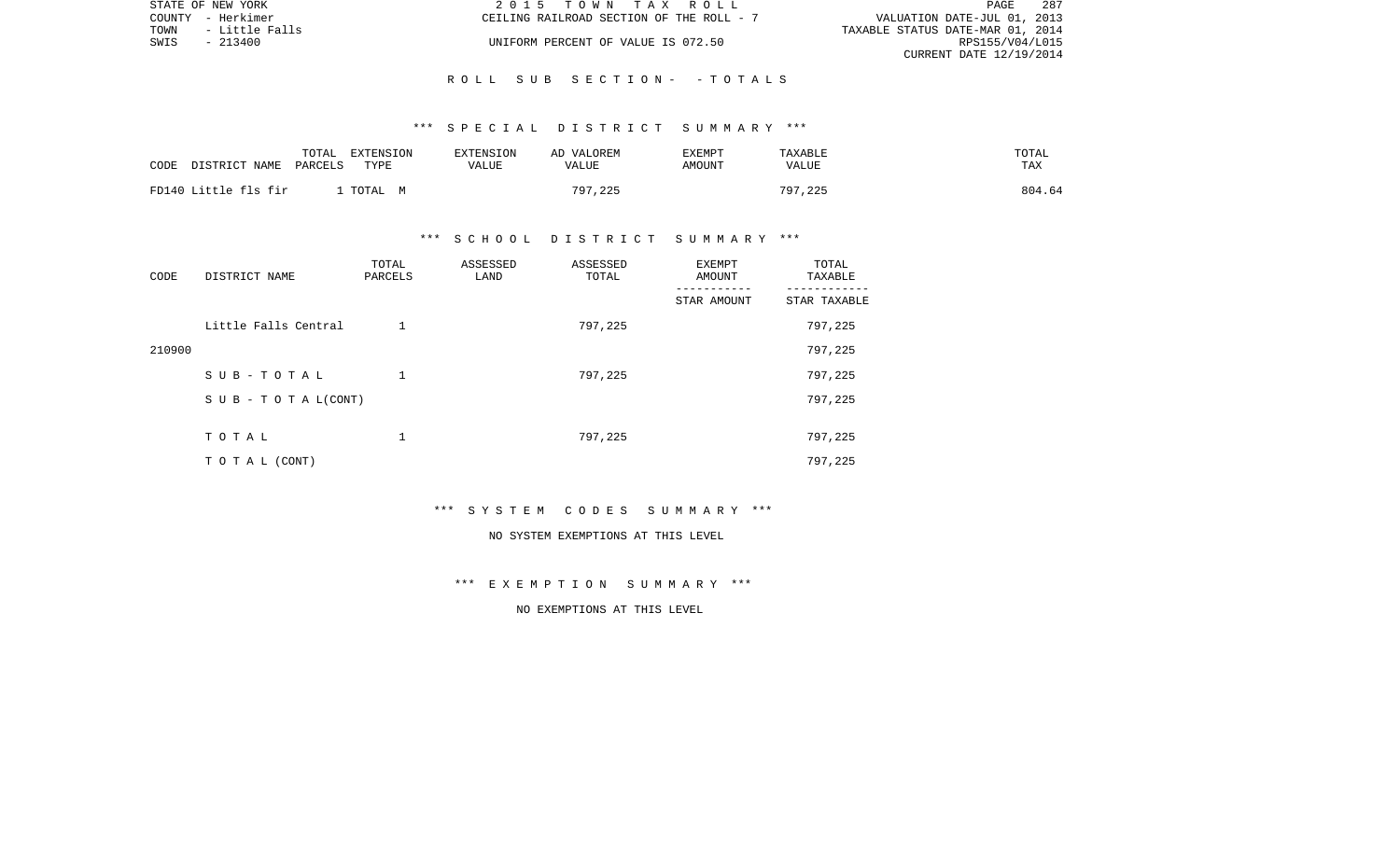|      | STATE OF NEW YORK | 2015 TOWN TAX ROLL                       | -288<br>PAGE                     |
|------|-------------------|------------------------------------------|----------------------------------|
|      | COUNTY - Herkimer | CEILING RAILROAD SECTION OF THE ROLL - 7 | VALUATION DATE-JUL 01, 2013      |
| TOWN | - Little Falls    |                                          | TAXABLE STATUS DATE-MAR 01, 2014 |
| SWIS | $-213400$         | UNIFORM PERCENT OF VALUE IS 072.50       | RPS155/V04/L015                  |
|      |                   |                                          | CURRENT DATE 12/19/2014          |

## R O L L S U B S E C T I O N - - T O T A L S

| ROLL       |                   | TOTAL   | ASSESSED | ASSESSED | <b>EXEMPT</b> | TOTAL        | TOTAL     |
|------------|-------------------|---------|----------|----------|---------------|--------------|-----------|
| <b>SEC</b> | DESCRIPTION       | PARCELS | LAND     | TOTAL    | AMOUNT        | TAXABLE      | TAX       |
|            |                   |         |          |          |               |              |           |
|            |                   |         |          |          | STAR AMOUNT   | STAR TAXABLE |           |
|            | County Tax        |         |          | 797,225  |               | 797,225      | 6,171.65  |
|            | Town Tax          |         |          | 797,225  |               | 797,225      | 3,279.78  |
|            | SPEC DIST TAXES   |         |          |          |               |              | 804.64    |
|            | CEILING RAILROADS |         |          |          |               |              | 10,256.07 |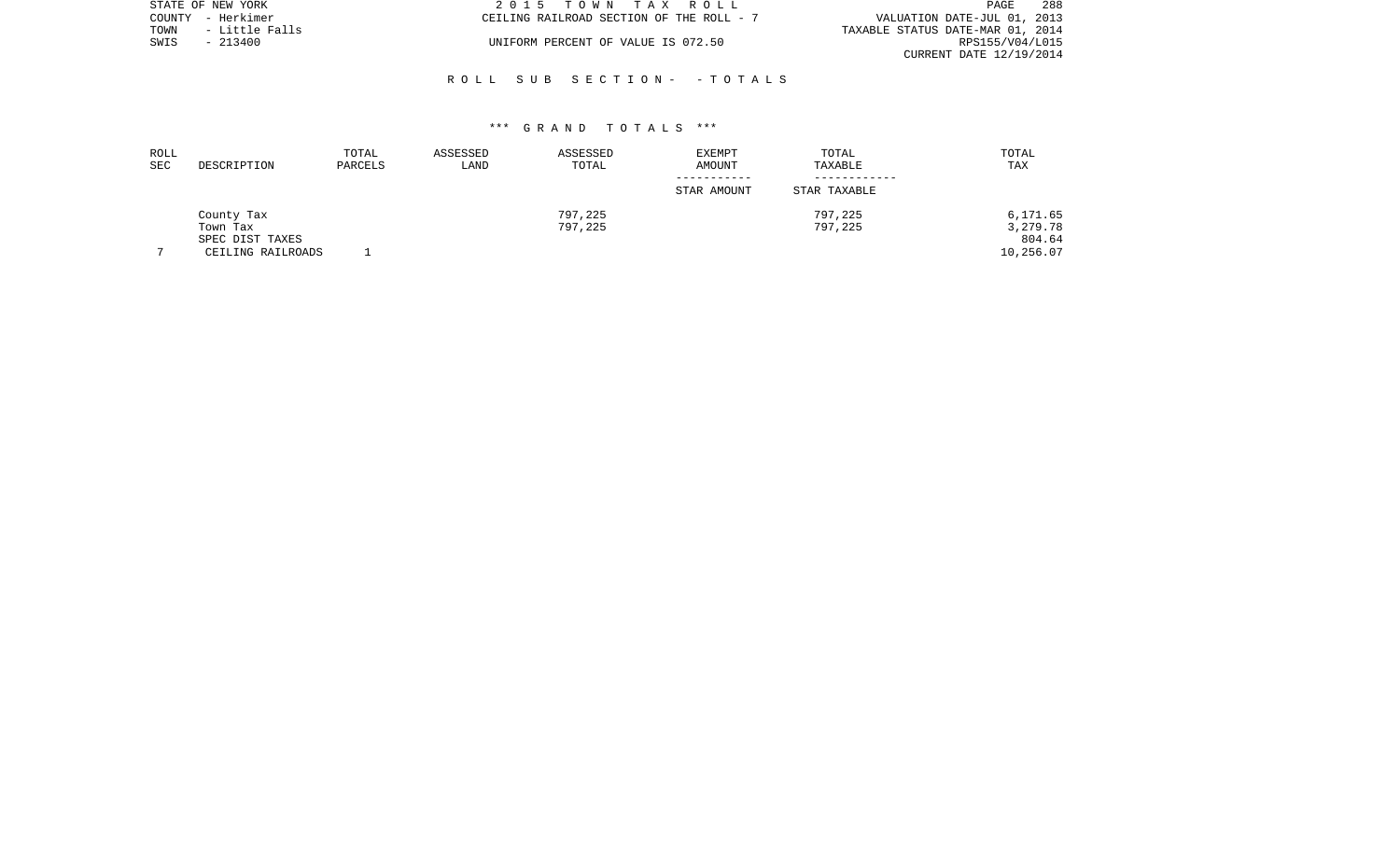| STATE OF NEW YORK |                | 2015 TOWN TAX ROLL                                                      | PAGE                    | 289 |
|-------------------|----------------|-------------------------------------------------------------------------|-------------------------|-----|
| COUNTY - Herkimer |                | VALUATION DATE-JUL 01, 2013<br>CEILING RAILROAD SECTION OF THE ROLL - 7 |                         |     |
| TOWN              | - Little Falls | TAXABLE STATUS DATE-MAR 01, 2014                                        |                         |     |
| SWIS<br>$-213400$ |                | UNIFORM PERCENT OF VALUE IS 072.50                                      | RPS155/V04/L015         |     |
|                   |                |                                                                         | CURRENT DATE 12/19/2014 |     |

### R O L L S E C T I O N T O T A L S

## \*\*\* S P E C I A L D I S T R I C T S U M M A R Y \*\*\*

| CODE | DISTRICT NAME        | TOTAL<br>EXTENSION<br>PARCELS<br>TYPE | EXTENSION<br>VALUE | AD VALOREM<br>VALUE | <b>EXEMPT</b><br>AMOUNT | TAXABLE<br>VALUE | TOTAL<br><b>TAX</b> |
|------|----------------------|---------------------------------------|--------------------|---------------------|-------------------------|------------------|---------------------|
|      | FD140 Little fls fir | TOTAL M                               |                    | 797,225             |                         | 797,225          | 804.64              |

## \*\*\* S C H O O L D I S T R I C T S U M M A R Y \*\*\*

| CODE   | DISTRICT NAME        | TOTAL<br>PARCELS | ASSESSED<br>LAND | ASSESSED<br>TOTAL | EXEMPT<br>AMOUNT | TOTAL<br>TAXABLE |
|--------|----------------------|------------------|------------------|-------------------|------------------|------------------|
|        |                      |                  |                  |                   | STAR AMOUNT      | STAR TAXABLE     |
|        | Little Falls Central |                  |                  | 797,225           |                  | 797,225          |
| 210900 |                      |                  |                  |                   |                  | 797,225          |
|        | SUB-TOTAL            | 1                |                  | 797,225           |                  | 797,225          |
|        | SUB - TO TAL(CONT)   |                  |                  |                   |                  | 797,225          |
|        |                      |                  |                  |                   |                  |                  |
|        | TOTAL                | 1                |                  | 797,225           |                  | 797,225          |
|        | T O T A L (CONT)     |                  |                  |                   |                  | 797,225          |

## \*\*\* S Y S T E M C O D E S S U M M A R Y \*\*\*

#### NO SYSTEM EXEMPTIONS AT THIS LEVEL

## \*\*\* E X E M P T I O N S U M M A R Y \*\*\*

## NO EXEMPTIONS AT THIS LEVEL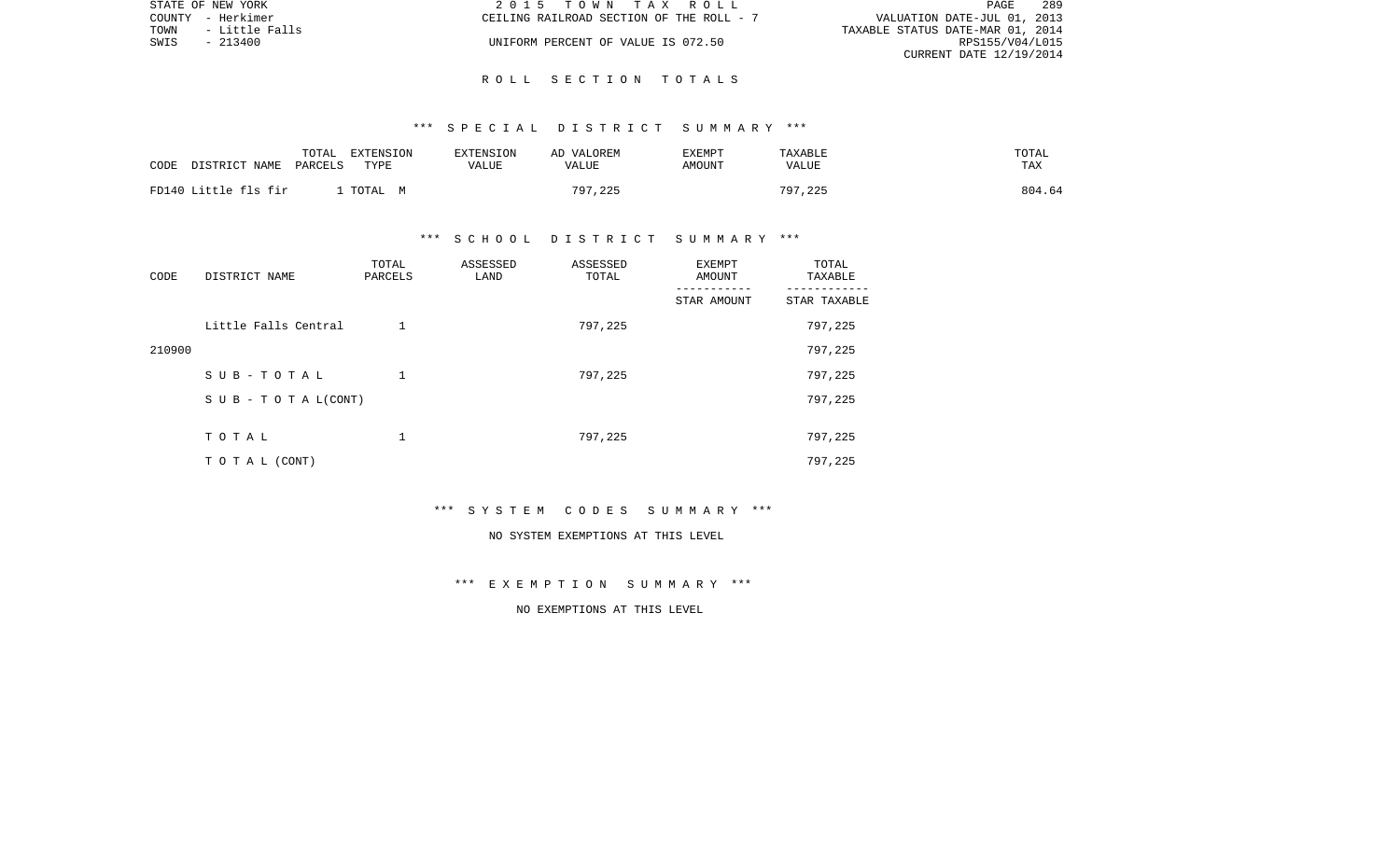|      | STATE OF NEW YORK | 2015 TOWN TAX ROLL                       |  |                                  | PAGE            | 290 |
|------|-------------------|------------------------------------------|--|----------------------------------|-----------------|-----|
|      | COUNTY - Herkimer | CEILING RAILROAD SECTION OF THE ROLL - 7 |  | VALUATION DATE-JUL 01, 2013      |                 |     |
| TOWN | - Little Falls    |                                          |  | TAXABLE STATUS DATE-MAR 01, 2014 |                 |     |
| SWIS | $-213400$         | UNIFORM PERCENT OF VALUE IS 072.50       |  |                                  | RPS155/V04/L015 |     |
|      |                   |                                          |  | CURRENT DATE 12/19/2014          |                 |     |

### R O L L S E C T I O N T O T A L S

| ROLL<br>SEC    | DESCRIPTION       | TOTAL<br>PARCELS | ASSESSED<br>LAND | ASSESSED<br>TOTAL | <b>EXEMPT</b><br>AMOUNT | TOTAL<br>TAXABLE | TOTAL<br>TAX |
|----------------|-------------------|------------------|------------------|-------------------|-------------------------|------------------|--------------|
|                |                   |                  |                  |                   | STAR AMOUNT             | STAR TAXABLE     |              |
|                | County Tax        |                  |                  | 797,225           |                         | 797,225          | 6,171.65     |
|                | Town Tax          |                  |                  | 797,225           |                         | 797,225          | 3,279.78     |
|                | SPEC DIST TAXES   |                  |                  |                   |                         |                  | 804.64       |
| $\overline{ }$ | CEILING RAILROADS |                  |                  |                   |                         |                  | 10,256.07    |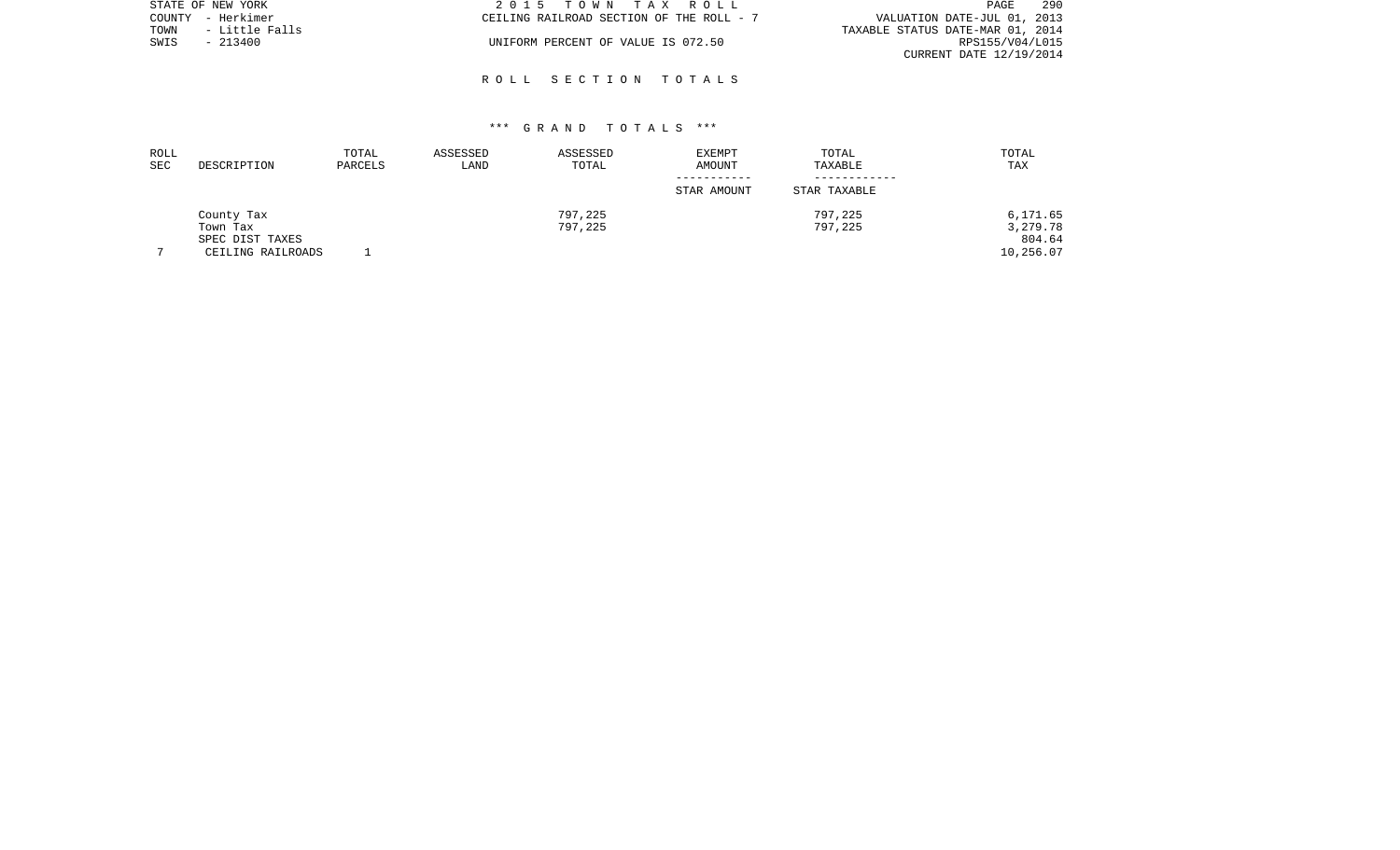| STATE OF NEW YORK<br>COUNTY - Herkimer<br>TOWN<br>- Little Falls<br>SWIS<br>$-213400$             | 2 0 1 5                                                                                                                                       |               | TOWN TAX ROLL<br>WHOLLY EXEMPT SECTION OF THE ROLL - 8<br>OWNERS NAME SEOUENCE<br>UNIFORM PERCENT OF VALUE IS 072.50 |                                        | PAGE<br>291<br>VALUATION DATE-JUL 01, 2013<br>TAXABLE STATUS DATE-MAR 01, 2014 |
|---------------------------------------------------------------------------------------------------|-----------------------------------------------------------------------------------------------------------------------------------------------|---------------|----------------------------------------------------------------------------------------------------------------------|----------------------------------------|--------------------------------------------------------------------------------|
| TAX MAP PARCEL NUMBER<br>CURRENT OWNERS NAME<br>CURRENT OWNERS ADDRESS<br>*********************** | PROPERTY LOCATION & CLASS ASSESSMENT EXEMPTION CODE----------------COUNTY--------TOWN-----------<br>SCHOOL DISTRICT<br>PARCEL SIZE/GRID COORD | LAND<br>TOTAL | TAX DESCRIPTION<br>SPECIAL DISTRICTS                                                                                 | TAXABLE VALUE                          | TAX AMOUNT                                                                     |
|                                                                                                   |                                                                                                                                               |               |                                                                                                                      |                                        |                                                                                |
| $555. - 2 - 1$                                                                                    | 867 Misc franchs                                                                                                                              |               | MUN OWNED 13100                                                                                                      | 161,788                                | 161,788                                                                        |
| Adesta Communication Inc<br>1200 Landmark Ctr Ste 1300                                            | Little Falls Ce 210900<br>72905-2134<br>66% Of Total                                                                                          | 161,788       | 0 County Tax<br>Town Tax                                                                                             | 0.00<br>0.00                           | 0.00<br>0.00                                                                   |
| Omaha Nebraska, 68102                                                                             | FULL MARKET VALUE                                                                                                                             | 223,156       |                                                                                                                      |                                        |                                                                                |
|                                                                                                   |                                                                                                                                               |               | TOTAL TAX ---                                                                                                        |                                        | $0.00**$                                                                       |
|                                                                                                   |                                                                                                                                               |               |                                                                                                                      | ********** 555. - 2-2 ************     |                                                                                |
| $555. - 2 - 2$                                                                                    | 867 Misc franchs                                                                                                                              |               |                                                                                                                      |                                        |                                                                                |
| Adesta Communication Inc                                                                          | Central Valley 212803                                                                                                                         | 0             | MUN OWNED 13100<br>County Tax                                                                                        | 83,345<br>0.00                         | 83,345<br>0.00                                                                 |
| 1200 Landmark Ctr Ste 1300                                                                        | 72905-2134                                                                                                                                    | 83,345        | Town Tax                                                                                                             | 0.00                                   | 0.00                                                                           |
| Omaha Nebraska, 68102                                                                             | 34% Of Total                                                                                                                                  |               |                                                                                                                      |                                        |                                                                                |
|                                                                                                   | FULL MARKET VALUE                                                                                                                             | 114,959       |                                                                                                                      |                                        |                                                                                |
|                                                                                                   |                                                                                                                                               |               | TOTAL TAX ---                                                                                                        |                                        | $0.00**$                                                                       |
|                                                                                                   | Middleville Rd                                                                                                                                |               |                                                                                                                      | ACCT 050700320                         |                                                                                |
| $114.2 - 1 - 66$                                                                                  | 695 Cemetery                                                                                                                                  |               | C CEM-LND 13110                                                                                                      | 36,700                                 | 36,700                                                                         |
| Cemetery Fair View                                                                                | Little Falls Ce 210900                                                                                                                        |               | 36,700 County Tax                                                                                                    | 0.00                                   | 0.00                                                                           |
| Middleville Rd                                                                                    | ACRES 44.30                                                                                                                                   | 36,700        | Town Tax                                                                                                             | 0.00                                   | 0.00                                                                           |
| Little Falls, NY 13365                                                                            | EAST-0390367 NRTH-1537512<br>DEED BOOK 00167 PG-00115                                                                                         |               | FD140 Little fls fire prot<br>36,700 EX                                                                              |                                        | 0 TO M                                                                         |
|                                                                                                   | FULL MARKET VALUE                                                                                                                             | 50,621        |                                                                                                                      |                                        |                                                                                |
|                                                                                                   |                                                                                                                                               |               | TOTAL TAX ---                                                                                                        |                                        | $0.00**$                                                                       |
|                                                                                                   | Top Notch Rd                                                                                                                                  |               |                                                                                                                      | ********* 107.4-1-3.-998 ************* | BILL 1030                                                                      |
| $107.4 - 1 - 3. - 998$                                                                            | 877 Elc Pwr Othr                                                                                                                              |               | GEN MUNY 18020                                                                                                       | 100                                    | 100                                                                            |
| Herkimer Co Indus Dev                                                                             | Little Falls Ce 210900                                                                                                                        |               | 100 County Tax                                                                                                       | 0.00                                   | 0.00                                                                           |
| 320 N Prospect St                                                                                 | Comstock Easement                                                                                                                             | 100           | Town Tax                                                                                                             | 0.00                                   | 0.00                                                                           |
| Herkimer, NY 13350                                                                                | year term 2031<br>0.01<br>ACRES                                                                                                               |               | FD140 Little fls fire prot                                                                                           | 100 TO M                               | .10                                                                            |
|                                                                                                   | FULL MARKET VALUE                                                                                                                             | 138           |                                                                                                                      |                                        |                                                                                |
|                                                                                                   |                                                                                                                                               |               | TOTAL TAX ---                                                                                                        |                                        | $0.10**$<br>DATE #1<br>01/31/15<br>AMT DUE<br>0.10                             |
|                                                                                                   |                                                                                                                                               |               |                                                                                                                      |                                        |                                                                                |
|                                                                                                   | Top Notch Rd                                                                                                                                  |               |                                                                                                                      |                                        | BILL 1031                                                                      |
| $107.4 - 1 - 5. - 998$                                                                            | 877 Elc Pwr Othr                                                                                                                              |               | GEN MUNY 18020                                                                                                       | 100                                    | 100                                                                            |
| Herkimer Co Indus Dev                                                                             | Little Falls Ce 210900                                                                                                                        |               | 100 County Tax                                                                                                       | 0.00                                   | 0.00                                                                           |
| 320 N Prospect St<br>Herkimer, NY 13350                                                           | Cotton Easement<br>year term 2031                                                                                                             | 100           | Town Tax<br>FD140 Little fls fire prot                                                                               | 0.00<br>100 TO M                       | 0.00<br>.10                                                                    |
|                                                                                                   | ACRES<br>0.01                                                                                                                                 |               |                                                                                                                      |                                        |                                                                                |
|                                                                                                   | FULL MARKET VALUE                                                                                                                             | 138           | TOTAL TAX ---                                                                                                        |                                        | $0.10**$                                                                       |
|                                                                                                   |                                                                                                                                               |               |                                                                                                                      |                                        | 01/31/15<br>DATE #1<br>AMT DUE<br>0.10                                         |
|                                                                                                   |                                                                                                                                               |               |                                                                                                                      |                                        | * * * * * * *                                                                  |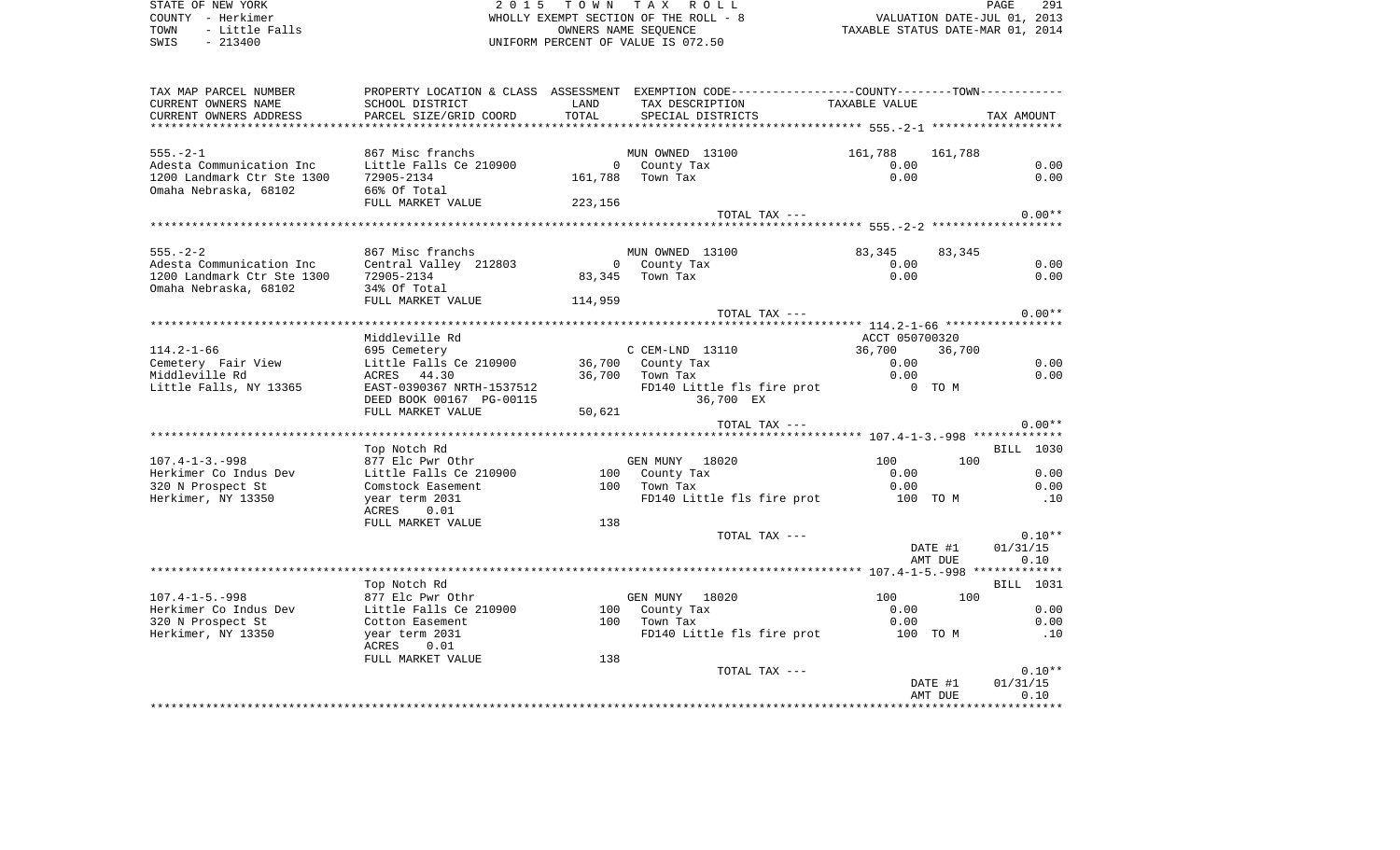STATE OF NEW YORK 2 0 1 5 T O W N T A X R O L L PAGE 292 COUNTY - Herkimer WHOLLY EXEMPT SECTION OF THE ROLL - 8 VALUATION DATE-JUL 01, 2013 TOWN - Little Falls OWNERS NAME SEQUENCE TAXABLE STATUS DATE-MAR 01, 2014 SWIS - LITTLE Falls<br>
SWIS - 213400<br>
SWIS - 213400<br>
UNIFORM PERCENT OF VALUE IS 072.50

| TAX MAP PARCEL NUMBER<br>CURRENT OWNERS NAME<br>CURRENT OWNERS ADDRESS | SCHOOL DISTRICT<br>PARCEL SIZE/GRID COORD | LAND<br>TOTAL | PROPERTY LOCATION & CLASS ASSESSMENT EXEMPTION CODE----------------COUNTY--------TOWN----------<br>TAX DESCRIPTION<br>SPECIAL DISTRICTS | TAXABLE VALUE |         | TAX AMOUNT |
|------------------------------------------------------------------------|-------------------------------------------|---------------|-----------------------------------------------------------------------------------------------------------------------------------------|---------------|---------|------------|
| *************************                                              |                                           |               |                                                                                                                                         |               |         |            |
|                                                                        | Middleville Rd                            |               |                                                                                                                                         |               |         | BILL 1032  |
| $114.2 - 1 - 2. - 999$                                                 | 877 Elc Pwr Othr                          |               | GEN MUNY 18020                                                                                                                          | 100           | 100     |            |
| Herkimer Co Indus Dev                                                  | Little Falls Ce 210900                    |               | 100 County Tax                                                                                                                          | 0.00          |         | 0.00       |
| 320 Prospect Ave                                                       | L&J Marosek Easement                      |               | 100 Town Tax                                                                                                                            | 0.00          |         | 0.00       |
| Herkimer, NY 13350                                                     | year term 2031<br>ACRES<br>0.01           |               | FD140 Little fls fire prot                                                                                                              | 100 TO M      |         | .10        |
|                                                                        | FULL MARKET VALUE                         | 138           |                                                                                                                                         |               |         |            |
|                                                                        |                                           |               | TOTAL TAX ---                                                                                                                           |               |         | $0.10**$   |
|                                                                        |                                           |               |                                                                                                                                         |               | DATE #1 | 01/31/15   |
|                                                                        |                                           |               |                                                                                                                                         |               | AMT DUE | 0.10       |
|                                                                        |                                           |               |                                                                                                                                         |               |         |            |
| $114.2 - 1 - 4. - 998$                                                 | Middleville Rd<br>877 Elc Pwr Othr        |               | GEN MUNY 18020                                                                                                                          | 100           | 100     | BILL 1033  |
| Herkimer Co Indus Dev                                                  | Little Falls Ce 210900                    |               | 100 County Tax                                                                                                                          | 0.00          |         | 0.00       |
| 320 N Prospect St                                                      | F Marosek Easement                        |               | 100 Town Tax                                                                                                                            | 0.00          |         | 0.00       |
| Herkimer, NY 13350                                                     | year term 2031                            |               | FD140 Little fls fire prot                                                                                                              | 100 TO M      |         | .10        |
|                                                                        | 0.01<br>ACRES                             |               |                                                                                                                                         |               |         |            |
|                                                                        | FULL MARKET VALUE                         | 138           |                                                                                                                                         |               |         |            |
|                                                                        |                                           |               | TOTAL TAX ---                                                                                                                           |               |         | $0.10**$   |
|                                                                        |                                           |               |                                                                                                                                         |               | DATE #1 | 01/31/15   |
|                                                                        |                                           |               |                                                                                                                                         |               | AMT DUE | 0.10       |
|                                                                        |                                           |               |                                                                                                                                         |               |         |            |
|                                                                        | State Route 169                           |               |                                                                                                                                         |               |         | BILL 1034  |
| $114.2 - 1 - 4. - 2998$                                                | 877 Elc Pwr Othr                          |               | GEN MUNY 18020                                                                                                                          | 100           | 100     |            |
| Herkimer Co Indus Dev                                                  | Little Falls Ce 210900                    |               | 100 County Tax                                                                                                                          | 0.00          |         | 0.00       |
| 320 N Prospect St                                                      | L&J Marosek Easement                      |               | 100 Town Tax                                                                                                                            | 0.00          |         | 0.00       |
| Herkimer, NY 13350                                                     | year term 2031<br>0.01<br>ACRES           |               | FD140 Little fls fire prot                                                                                                              | 100 TO M      |         | .10        |
|                                                                        | FULL MARKET VALUE                         | 138           |                                                                                                                                         |               |         |            |
|                                                                        |                                           |               | TOTAL TAX ---                                                                                                                           |               |         | $0.10**$   |
|                                                                        |                                           |               |                                                                                                                                         |               | DATE #1 | 01/31/15   |
|                                                                        |                                           |               |                                                                                                                                         |               | AMT DUE | 0.10       |
|                                                                        | State Route 5S                            |               |                                                                                                                                         |               |         | BILL 1035  |
| $114.2 - 1 - 5. - 998$                                                 | 877 Elc Pwr Othr                          |               | GEN MUNY 18020                                                                                                                          | 100           | 100     |            |
| Herkimer Co Indus Dev                                                  | Little Falls Ce 210900                    |               | 100 County Tax                                                                                                                          | 0.00          |         | 0.00       |
| 320 N Prospect St                                                      | Niagara Mohawk Easement                   |               | 100 Town Tax                                                                                                                            | 0.00          |         | 0.00       |
| Herkimer, NY 13350                                                     | year term 2031                            |               | FD140 Little fls fire prot                                                                                                              | 100 TO M      |         | .10        |
|                                                                        | ACRES<br>0.01                             |               |                                                                                                                                         |               |         |            |
|                                                                        | FULL MARKET VALUE                         | 138           |                                                                                                                                         |               |         |            |
|                                                                        |                                           |               | TOTAL TAX ---                                                                                                                           |               |         | $0.10**$   |
|                                                                        |                                           |               |                                                                                                                                         |               | DATE #1 | 01/31/15   |
|                                                                        |                                           |               |                                                                                                                                         |               | AMT DUE | 0.10       |
|                                                                        |                                           |               |                                                                                                                                         |               |         |            |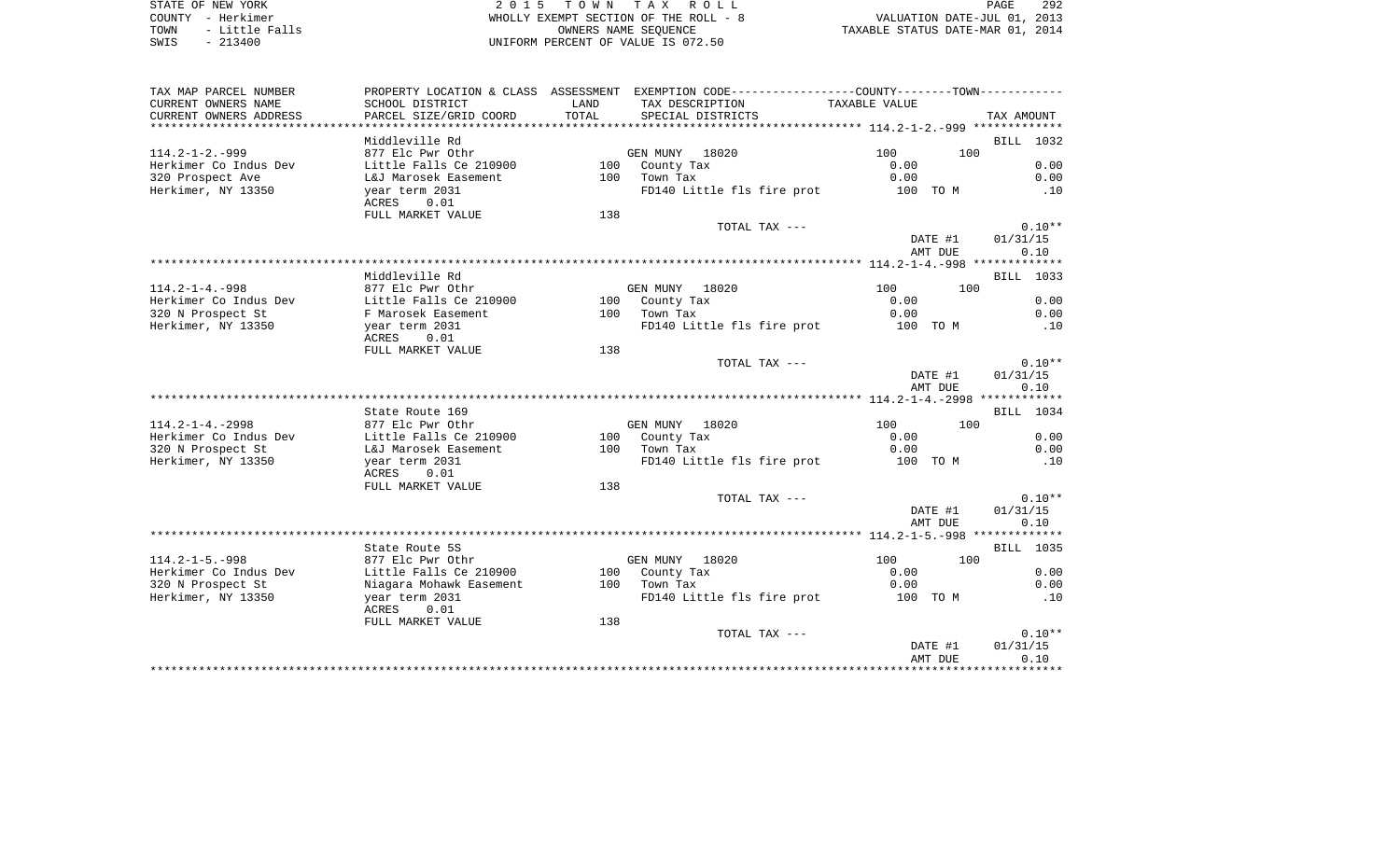STATE OF NEW YORK **EXECUTE:**  $2015$  TOWN TAX ROLL COUNTY - Herkimer<br>
TOWN - Little Falls<br>
SWIS - 213400 - 2013400 - 2013400 - 2013400 - 2013400 - 2013400 - 2013400 - 2014<br>
TORN PERCENT OF VALUE IS 072.50 TOWN - Little Falls OWNERS NAME SEQUENCE TAXABLE STATUS DATE-MAR 01, 2014 SWIS - 213400 UNIFORM PERCENT OF VALUE IS 072.50

| TAX MAP PARCEL NUMBER   |                           |         | PROPERTY LOCATION & CLASS ASSESSMENT EXEMPTION CODE----------------COUNTY-------TOWN- |                  |            |
|-------------------------|---------------------------|---------|---------------------------------------------------------------------------------------|------------------|------------|
| CURRENT OWNERS NAME     | SCHOOL DISTRICT           | LAND    | TAX DESCRIPTION                                                                       | TAXABLE VALUE    |            |
| CURRENT OWNERS ADDRESS  | PARCEL SIZE/GRID COORD    | TOTAL   | SPECIAL DISTRICTS                                                                     |                  | TAX AMOUNT |
|                         |                           |         |                                                                                       |                  |            |
|                         | Old Rt 167                |         |                                                                                       | ACCT 050100500   |            |
| $121.2 - 2 - 19.2$      | 653 Govt pk lot           |         | TOWN-GEN 13500                                                                        | 6,000<br>6,000   |            |
| Little Falls Town of    | Little Falls Ce 210900    |         | 6,000 County Tax                                                                      | 0.00             | 0.00       |
| 478 Flint Ave Ext       | ACRES<br>3.30             |         | $6,000$ Town Tax                                                                      | 0.00             | 0.00       |
| Little Falls, NY 13365  | EAST-0391983 NRTH-1526334 |         | FD140 Little fls fire prot                                                            | $0$ TOM          |            |
|                         | DEED BOOK 799<br>PG-422   |         | 6,000 EX                                                                              |                  |            |
|                         | FULL MARKET VALUE         | 8,276   |                                                                                       |                  |            |
|                         |                           |         | TOTAL TAX ---                                                                         |                  | $0.00**$   |
|                         |                           |         |                                                                                       |                  |            |
|                         | Shells Bush Rd            |         |                                                                                       | ACCT 050700330   |            |
| $114.1 - 1 - 3$         | 695 Cemetery              |         | C CEM-LND 13110                                                                       | 1,500<br>1,500   |            |
| Mount View Cemetery     | Little Falls Ce 210900    |         | 900 County Tax                                                                        | 0.00             | 0.00       |
| Shells Bush Rd          | ACRES 20.80               |         | $1,500$ Town Tax                                                                      | 0.00             | 0.00       |
| Little Falls, NY 13365  | EAST-0379742 NRTH-1542180 |         | FD140 Little fls fire prot 0 TO M                                                     |                  |            |
|                         | FULL MARKET VALUE         | 2,069   | 1,500 EX                                                                              |                  |            |
|                         |                           |         | TOTAL TAX ---                                                                         |                  | $0.00**$   |
|                         |                           |         |                                                                                       |                  |            |
|                         | Jacksonburg Rd            |         |                                                                                       | ACCT 050700170   |            |
| $121.1 - 1 - 53$        | 692 Road/str/hwy          |         | NYS HOSP 12100                                                                        | 35,000<br>35,000 |            |
| New York State          | Little Falls Ce 210900    |         | 35,000 County Tax                                                                     | 0.00             | 0.00       |
| Smith Bldg              | Canal Lands               |         | 35,000 Town Tax                                                                       | 0.00             | 0.00       |
| Albany, NY 12236        | ACRES 42.50               |         |                                                                                       |                  |            |
|                         | EAST-0384718 NRTH-1524681 |         |                                                                                       |                  |            |
|                         | DEED BOOK 00000           |         |                                                                                       |                  |            |
|                         | FULL MARKET VALUE         | 48,276  |                                                                                       |                  |            |
|                         |                           |         | TOTAL TAX ---                                                                         |                  | $0.00**$   |
|                         |                           |         |                                                                                       |                  |            |
|                         | Paineshollow Rd           |         |                                                                                       | ACCT 050700310   |            |
| $127.4 - 2 - 3$         | 620 Religious             |         | NON PROF 9 25300                                                                      | 98,000<br>98,000 |            |
| Paines Hollow<br>Church | Little Falls Ce 210900    |         | 8,000 County Tax                                                                      | 0.00             | 0.00       |
| RD <sub>2</sub>         | FRNT 275.00 DPTH          |         | 98,000 Town Tax                                                                       | 0.00             | 0.00       |
| Mohawk, NY 13407        | ACRES<br>1.00             |         | FD140 Little fls fire prot 0 TO M                                                     |                  |            |
|                         | EAST-0347241 NRTH-1079291 |         | 98,000 EX                                                                             |                  |            |
|                         | DEED BOOK 00040 PG-00601  |         |                                                                                       |                  |            |
|                         | FULL MARKET VALUE         | 135,172 |                                                                                       |                  |            |
|                         |                           |         | TOTAL TAX ---                                                                         |                  | $0.00**$   |
|                         |                           |         |                                                                                       |                  |            |
|                         | Flint Ave Ext             |         |                                                                                       | ACCT 050016570   |            |
| $121.2 - 2 - 21$        | 475 Junkyard              |         | WDRL/FORCL 29700                                                                      | 37,100<br>37,100 |            |
| Pawelek John            | Little Falls Ce 210900    |         | 17,400 County Tax                                                                     | 0.00             | 0.00       |
| Pawelek Mary            | W                         |         | 37,100 Town Tax                                                                       | 0.00             | 0.00       |
| Valley View Cts K1      | County Resolution 246     |         | FD140 Little fls fire prot                                                            | $0$ TOM          |            |
| Little Falls, NY 13365  | Old 167                   |         | 37,100 EX                                                                             |                  |            |
|                         | ACRES<br>7.60             |         |                                                                                       |                  |            |
|                         | EAST-0391368 NRTH-1525268 |         |                                                                                       |                  |            |
|                         | DEED BOOK 00614 PG-00759  |         |                                                                                       |                  |            |
|                         | FULL MARKET VALUE         | 51,172  |                                                                                       |                  |            |
|                         |                           |         | TOTAL TAX ---                                                                         |                  | $0.00**$   |
|                         |                           |         |                                                                                       |                  |            |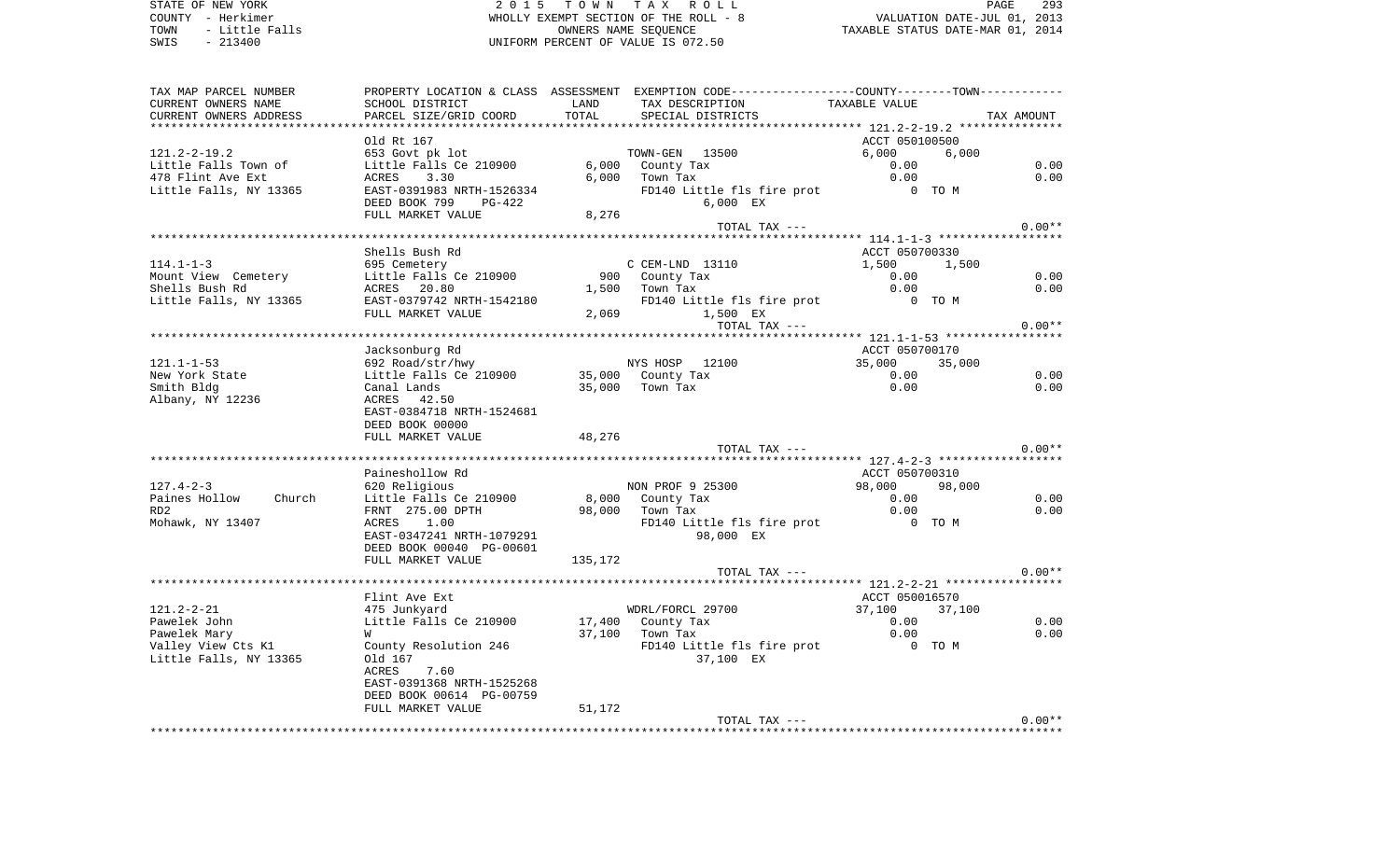| - Little Falls<br>TOWN<br>SWIS<br>$-213400$ |                        |                                 | OWNERS NAME SEQUENCE<br>UNIFORM PERCENT OF VALUE IS 072.50 |                                                                                                 |                |          |            |
|---------------------------------------------|------------------------|---------------------------------|------------------------------------------------------------|-------------------------------------------------------------------------------------------------|----------------|----------|------------|
|                                             |                        |                                 |                                                            |                                                                                                 |                |          |            |
|                                             | TAX MAP PARCEL NUMBER  |                                 |                                                            | PROPERTY LOCATION & CLASS ASSESSMENT EXEMPTION CODE----------------COUNTY--------TOWN---------- |                |          |            |
|                                             | CURRENT OWNERS NAME    | SCHOOL DISTRICT                 | LAND                                                       | TAX DESCRIPTION                                                                                 | TAXABLE VALUE  |          |            |
|                                             | CURRENT OWNERS ADDRESS | PARCEL SIZE/GRID COORD          | TOTAL                                                      | SPECIAL DISTRICTS                                                                               |                |          | TAX AMOUNT |
|                                             |                        | RD3 Flint Ave Ext               |                                                            |                                                                                                 | ACCT 050010980 |          |            |
| 121.2-2-25                                  |                        | 475 Junkyard                    |                                                            | WDRL/FORCL 29700                                                                                | 12,900         | 12,900   |            |
| Pawelek John                                |                        | Little Falls Ce 210900          |                                                            | 8,000 County Tax                                                                                | 0.00           |          | 0.00       |
|                                             | Valley View Cts Kl     | S                               | 12,900                                                     | Town Tax                                                                                        | 0.00           |          | 0.00       |
|                                             | Little Falls, NY 13365 | County Resolution 246           |                                                            | FD140 Little fls fire prot                                                                      |                | 0 TO M   |            |
|                                             |                        | Rt-167                          |                                                            | 12,900 EX                                                                                       |                |          |            |
|                                             |                        | ACRES<br>1.00                   |                                                            |                                                                                                 |                |          |            |
|                                             |                        | EAST-0391583 NRTH-1524769       |                                                            |                                                                                                 |                |          |            |
|                                             |                        | DEED BOOK 00421 PG-00508        |                                                            |                                                                                                 |                |          |            |
|                                             |                        | FULL MARKET VALUE               | 17,793                                                     |                                                                                                 |                |          |            |
|                                             |                        |                                 |                                                            | TOTAL TAX ---                                                                                   |                |          | $0.00**$   |
|                                             |                        |                                 |                                                            |                                                                                                 |                |          |            |
|                                             |                        | Paines Hollow Rd                |                                                            |                                                                                                 | ACCT 050990510 |          |            |
| 121.2-2-20.2                                |                        | 311 Res vac land                |                                                            | WDRL/FORCL 29700                                                                                | 4,600          | 4,600    |            |
| Pawelek Stanley                             |                        | Little Falls Ce 210900          |                                                            | 4,600 County Tax                                                                                | 0.00           |          | 0.00       |
| PO Box 12                                   | Little Falls, NY 13365 | N                               | 4,600                                                      | Town Tax                                                                                        | 0.00<br>0 TO M |          | 0.00       |
|                                             |                        | county resolution 246<br>Rt 167 |                                                            | FD140 Little fls fire prot<br>4,600 EX                                                          |                |          |            |
|                                             |                        | ACRES<br>2.40                   |                                                            |                                                                                                 |                |          |            |
|                                             |                        | EAST-0391567 NRTH-1525496       |                                                            |                                                                                                 |                |          |            |
|                                             |                        | DEED BOOK 696<br>PG-852         |                                                            |                                                                                                 |                |          |            |
|                                             |                        | FULL MARKET VALUE               | 6,345                                                      |                                                                                                 |                |          |            |
|                                             |                        |                                 |                                                            | TOTAL TAX ---                                                                                   |                |          | $0.00**$   |
|                                             |                        |                                 |                                                            |                                                                                                 |                |          |            |
|                                             |                        | Longview Dr                     |                                                            |                                                                                                 | ACCT 050700350 |          |            |
| $114.2 - 2 - 31.1$                          |                        | 612 School                      |                                                            | SCHOOL DST 13800                                                                                | 7900,000       | 7900,000 |            |
| School                                      |                        | Little Falls Ce 210900          | 63,800                                                     | County Tax                                                                                      | 0.00           |          | 0.00       |
| RD2                                         |                        | Top Notch Rd.                   | 7900,000                                                   | Town Tax                                                                                        | 0.00           |          | 0.00       |
|                                             | Little Falls, NY 13365 | Little Falls C.                 |                                                            | FD140 Little fls fire prot                                                                      |                | 0 TO M   |            |
|                                             |                        | ACRES 46.30                     |                                                            | 7900,000 EX                                                                                     |                |          |            |
|                                             |                        | EAST-0392831 NRTH-1539479       |                                                            |                                                                                                 |                |          |            |
|                                             |                        | DEED BOOK 00000                 |                                                            |                                                                                                 |                |          |            |
|                                             |                        | FULL MARKET VALUE               | 10896,552                                                  |                                                                                                 |                |          | $0.00**$   |
|                                             |                        |                                 |                                                            | TOTAL TAX ---                                                                                   |                |          |            |
|                                             |                        | Jacksonburg Rd                  |                                                            |                                                                                                 | ACCT 050300030 |          |            |
| $121.2 - 2 - 2$                             |                        | 323 Vacant rural                |                                                            | NYS HOSP 12100                                                                                  | 32,300         | 32,300   |            |
|                                             | State Of New York      | Central Valley 212803           |                                                            | 32,300 County Tax                                                                               | 0.00           |          | 0.00       |
| Smith Bldg                                  |                        | App For School (2.30%)          | 32,300                                                     | Town Tax                                                                                        | 0.00           |          | 0.00       |
|                                             | Albany, NY 12236       | ACRES 35.60                     |                                                            | FD140 Little fls fire prot                                                                      |                | 0 TO M   |            |
|                                             |                        | EAST-0388212 NRTH-1525329       |                                                            | 32,300 EX                                                                                       |                |          |            |
|                                             |                        | DEED BOOK 671<br>PG-973         |                                                            |                                                                                                 |                |          |            |
|                                             |                        | FULL MARKET VALUE               | 44,552                                                     |                                                                                                 |                |          |            |
|                                             |                        |                                 |                                                            | TOTAL TAX ---                                                                                   |                |          | $0.00**$   |
|                                             |                        |                                 |                                                            |                                                                                                 |                |          |            |

STATE OF NEW YORK **2015 TOWN TAX ROLL** 

COUNTY - Herkimer **WHOLLY EXEMPT SECTION OF THE ROLL** - 8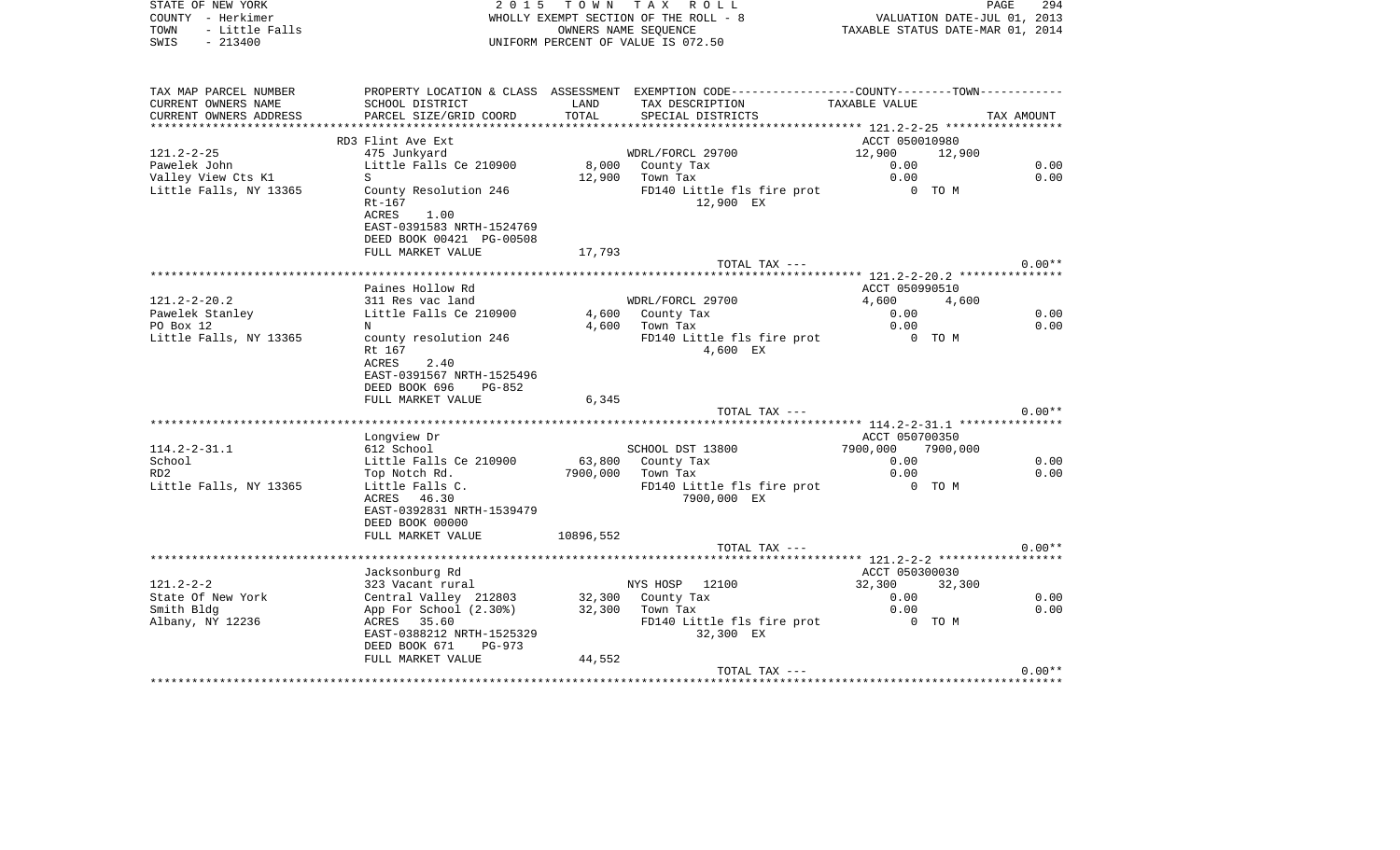STATE OF NEW YORK **EXECUTE:**  $2015$  TOWN TAX ROLL COUNTY - Herkimer<br>
TOWN - Little Falls<br>
SWIS - 213400 - 2013400 - 2013400 - 2013400 - 2013400 - 2013400 - 2013400 - 2014<br>
TORN PERCENT OF VALUE IS 072.50 UNIFORM PERCENT OF VALUE IS 072.50

PAGE 295 TO A TO A THE ROLL - 8<br>EMPT SECTION OF THE ROLL - 8 TAXABLE STATUS DATE-JUL 01, 2013<br>OWNERS NAME SEQUENCE TAXABLE STATUS DATE-MAR 01, 2014

| TAX MAP PARCEL NUMBER                                 |                                         |         | PROPERTY LOCATION & CLASS ASSESSMENT EXEMPTION CODE---------------COUNTY-------TOWN---------- |                |            |
|-------------------------------------------------------|-----------------------------------------|---------|-----------------------------------------------------------------------------------------------|----------------|------------|
| CURRENT OWNERS NAME                                   | SCHOOL DISTRICT                         | LAND    | TAX DESCRIPTION                                                                               | TAXABLE VALUE  |            |
| CURRENT OWNERS ADDRESS                                | PARCEL SIZE/GRID COORD                  | TOTAL   | SPECIAL DISTRICTS                                                                             |                | TAX AMOUNT |
|                                                       |                                         |         |                                                                                               |                |            |
|                                                       | Fall Hill Rd                            |         |                                                                                               | ACCT 050700250 |            |
| $121.2 - 3 - 1$                                       | 330 Vacant comm                         |         | NYS HOSP 12100                                                                                | 1,000          | 1,000      |
| State of NY Land                                      | Little Falls Ce 210900                  |         | 1,000 County Tax                                                                              | 0.00           | 0.00       |
| Smith Bldg                                            | FRNT 170.00 DPTH 270.00                 | 1,000   | Town Tax                                                                                      | 0.00           | 0.00       |
| Albany, NY 12236                                      | EAST-0391040 NRTH-1524206               |         | FD140 Little fls fire prot                                                                    |                | $0$ TO M   |
|                                                       | DEED BOOK 00000                         |         | 1,000 EX                                                                                      |                |            |
|                                                       | FULL MARKET VALUE                       | 1,379   |                                                                                               |                |            |
|                                                       |                                         |         | TOTAL TAX ---                                                                                 |                | $0.00**$   |
|                                                       |                                         |         |                                                                                               |                |            |
|                                                       | Middleville Rd                          |         |                                                                                               | ACCT 050700370 |            |
| $114.51 - 2 - 1$                                      | 330 Vacant comm                         |         | C CEM-LND 13110                                                                               | 7,000          | 7,000      |
| The Christ Evangelical Luthern Little Falls Ce 210900 |                                         |         | 7,000 County Tax                                                                              | 0.00           | 0.00       |
| Middleville Rd                                        | North                                   | 7,000   | Town Tax                                                                                      | 0.00           | 0.00       |
| Little Falls, NY 13365                                | Vl 4Ac                                  |         | FD140 Little fls fire prot                                                                    |                | 0 TO M     |
|                                                       | Rt 169                                  |         | 7,000 EX                                                                                      |                |            |
|                                                       | ACRES<br>4.00                           |         |                                                                                               |                |            |
|                                                       | EAST-0391306 NRTH-1537911               |         |                                                                                               |                |            |
|                                                       | DEED BOOK 00599 PG-00450                |         |                                                                                               |                |            |
|                                                       | FULL MARKET VALUE                       | 9,655   |                                                                                               |                |            |
|                                                       |                                         |         | TOTAL TAX ---                                                                                 |                | $0.00**$   |
|                                                       |                                         |         |                                                                                               |                |            |
|                                                       | Flint Ave Ext                           |         |                                                                                               | ACCT 050700270 |            |
| $121.35 - 1 - 2$                                      | 651 Highway gar                         |         | MUN OWNED 13100                                                                               | 311,600        | 311,600    |
| Town<br>Barn                                          | Little Falls Ce 210900 8,600 County Tax |         |                                                                                               | 0.00           | 0.00       |
| Flint Ave Ext                                         | ACRES 1.40                              | 311,600 | Town Tax                                                                                      | 0.00           | 0.00       |
| Little Falls, NY 13365                                | EAST-0392176 NRTH-1526169               |         | FD140 Little fls fire prot                                                                    |                | 0 TO M     |
|                                                       | DEED BOOK 417<br>$PG-544$               |         | 311,600 EX                                                                                    |                |            |
|                                                       |                                         |         |                                                                                               |                |            |
|                                                       | FULL MARKET VALUE                       | 429,793 | TOTAL TAX ---                                                                                 |                | $0.00**$   |
|                                                       |                                         |         |                                                                                               |                |            |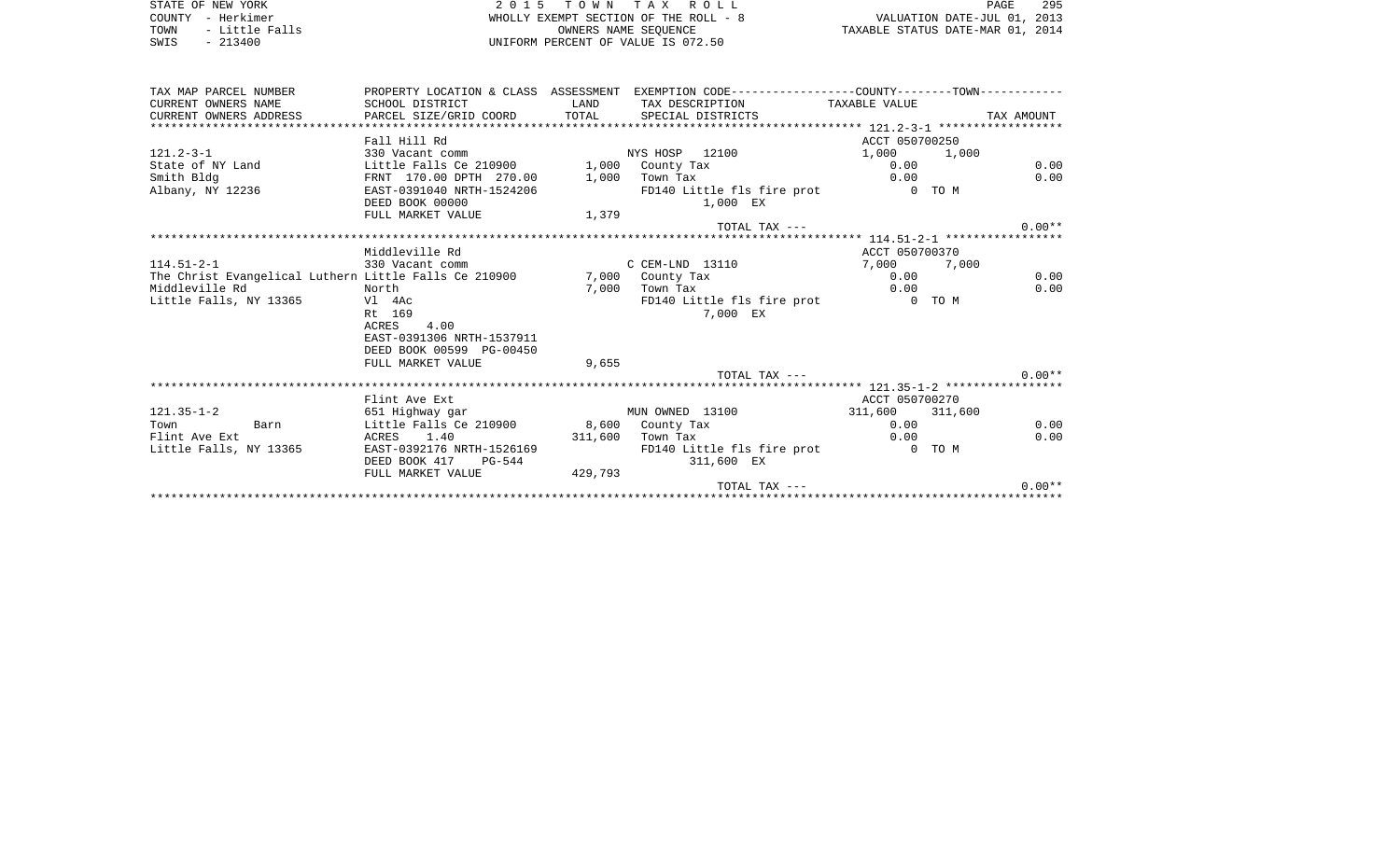STATE OF NEW YORK 2 0 1 5 T O W N T A X R O L L PAGE 296VALUATION DATE-JUL 01, 2013 TOWN - Little Falls TAXABLE STATUS DATE-MAR 01, 2014 RPS155/V04/L015 CURRENT DATE 12/19/2014

COUNTY - Herkimer WHOLLY EXEMPT SECTION OF THE ROLL - 8

#### R O L L S U B S E C T I O N - - T O T A L S

## \*\*\* S P E C I A L D I S T R I C T S U M M A R Y \*\*\*

| CODE | DISTRICT NAME        | TOTAL<br>PARCELS | <b>EXTENSION</b><br>TYPE | <b>EXTENSION</b><br>VALUE | VALOREM<br>AD.<br>VALUE | EXEMPT<br>AMOUNT | TAXABLE<br>VALUE | TOTAL<br>TAX |
|------|----------------------|------------------|--------------------------|---------------------------|-------------------------|------------------|------------------|--------------|
|      | FD140 Little fls fir |                  | 18 ТОТАL М               |                           | 8449,300                | 8448,700         | 600              | .60          |

#### \*\*\* S C H O O L D I S T R I C T S U M M A R Y \*\*\*

| CODE   | DISTRICT NAME             | TOTAL<br>PARCELS | ASSESSED<br>LAND | ASSESSED<br>TOTAL | EXEMPT<br>AMOUNT | TOTAL<br>TAXABLE |  |
|--------|---------------------------|------------------|------------------|-------------------|------------------|------------------|--|
|        |                           |                  |                  |                   | STAR AMOUNT      | STAR TAXABLE     |  |
|        | Little Falls Central      | 19               | 197,600          | 8613,788          | 8613,788         |                  |  |
| 210900 | Central Valley Cntrl      | 2                | 32,300           | 115,645           | 115,645          |                  |  |
| 212803 |                           |                  |                  |                   |                  |                  |  |
|        | SUB-TOTAL                 | 21               | 229,900          | 8729,433          | 8729,433         |                  |  |
|        | S U B - T O T A $L(CONT)$ |                  |                  |                   |                  |                  |  |
|        | TOTAL                     | 21               | 229,900          | 8729,433          | 8729,433         |                  |  |
|        | T O T A L (CONT)          |                  |                  |                   |                  |                  |  |

#### \*\*\* S Y S T E M C O D E S S U M M A R Y \*\*\*

## NO SYSTEM EXEMPTIONS AT THIS LEVEL

### \*\*\* E X E M P T I O N S U M M A R Y \*\*\*

|       |             | TOTAL   |         |         |
|-------|-------------|---------|---------|---------|
| CODE  | DESCRIPTION | PARCELS | COUNTY  | TOWN    |
|       |             |         |         |         |
| 12100 | NYS HOSP    | 2       | 68,300  | 68,300  |
| 13100 | MUN OWNED   |         | 556,733 | 556,733 |
| 13110 | C CEM-LND   |         | 45,200  | 45,200  |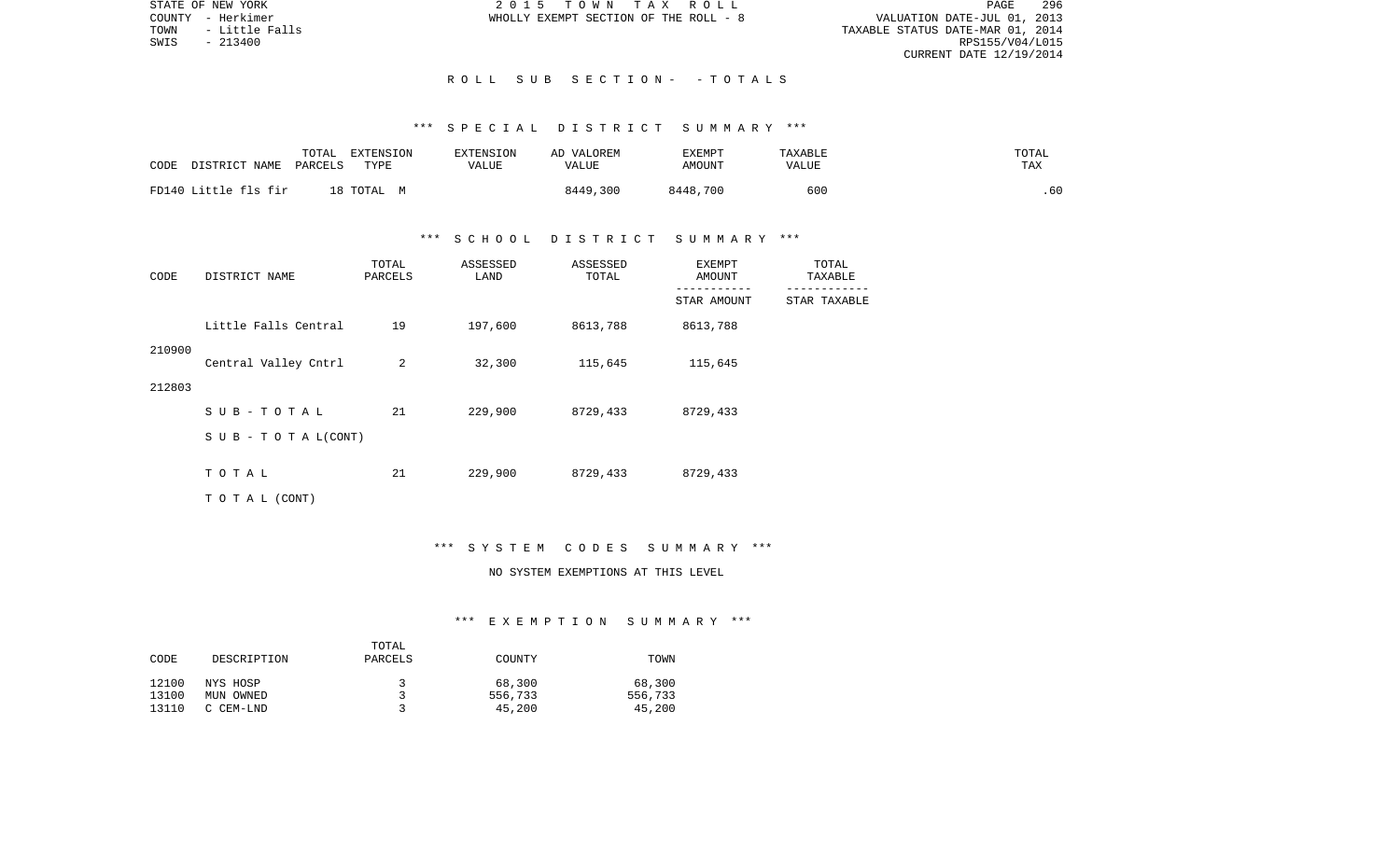PAGE 297 VALUATION DATE-JUL 01, 2013<br>TAXABLE STATUS DATE-MAR 01, 2014<br>RPS155/V04/L015 CURRENT DATE 12/19/2014

STATE OF NEW YORK **2015 TOWN TAX ROLL** COUNTY - Herkimer WHOLLY EXEMPT SECTION OF THE ROLL - 8

TOWN - Little Falls<br>SWIS - 213400

## R O L L S U B S E C T I O N - - T O T A L S

## \*\*\* E X E M P T I O N S U M M A R Y \*\*\*

|       |             | TOTAL   |          |          |
|-------|-------------|---------|----------|----------|
| CODE  | DESCRIPTION | PARCELS | COUNTY   | TOWN     |
| 13500 | TOWN-GEN    |         | 6.000    | 6.000    |
| 13800 | SCHOOL DST  |         | 7900,000 | 7900,000 |
| 18020 | GEN MUNY    | 6       | 600      | 600      |
| 25300 | NON PROF 9  |         | 98,000   | 98,000   |
| 29700 | WDRL/FORCL  |         | 54,600   | 54,600   |
|       | TOTAL       | 21      | 8729,433 | 8729,433 |
|       |             |         |          |          |

| ROLL       |                 | TOTAL   | ASSESSED | ASSESSED | EXEMPT      | TOTAL        | TOTAL |
|------------|-----------------|---------|----------|----------|-------------|--------------|-------|
| <b>SEC</b> | DESCRIPTION     | PARCELS | LAND     | TOTAL    | AMOUNT      | TAXABLE      | TAX   |
|            |                 |         |          |          |             |              |       |
|            |                 |         |          |          | STAR AMOUNT | STAR TAXABLE |       |
|            | RS 8 TOTAL      |         | 229,900  | 8729,433 | 8,729,433   |              |       |
|            | SPEC DIST TAXES |         |          |          |             |              | .60   |
| 8          | WHOLLY EXEMPT   | 21      |          |          |             |              | .60   |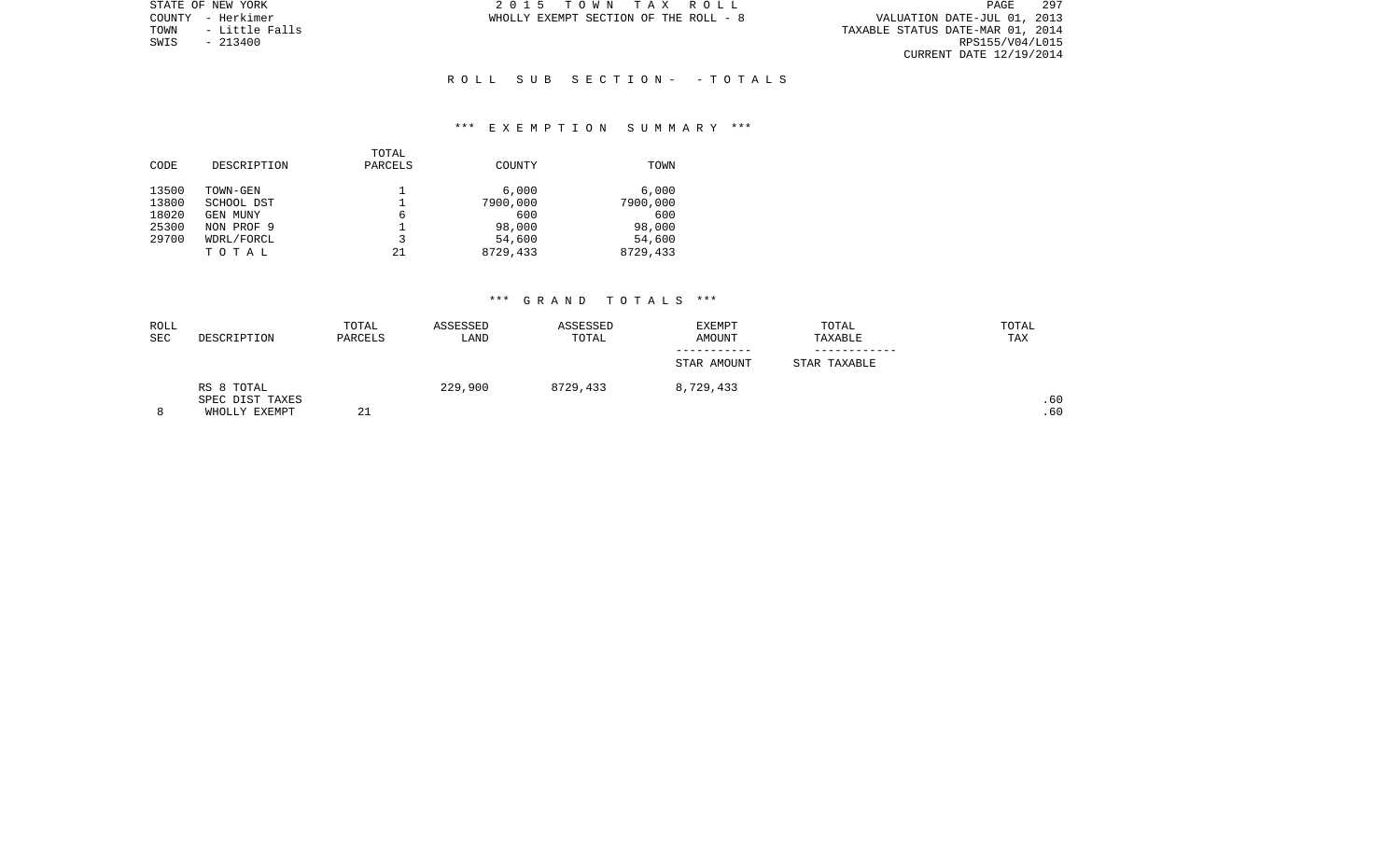STATE OF NEW YORK 2 0 1 5 T O W N T A X R O L L PAGE 298VALUATION DATE-JUL 01, 2013 TOWN - Little Falls TAXABLE STATUS DATE-MAR 01, 2014 RPS155/V04/L015 CURRENT DATE 12/19/2014

COUNTY - Herkimer WHOLLY EXEMPT SECTION OF THE ROLL - 8

#### R O L L S E C T I O N T O T A L S

## \*\*\* S P E C I A L D I S T R I C T S U M M A R Y \*\*\*

| CODE                 | TOTAL   | EXTENSION  | EXTENSION | AD VALOREM | EXEMPT   | <b>TAXABLE</b> | TOTAL |
|----------------------|---------|------------|-----------|------------|----------|----------------|-------|
| DISTRICT NAME        | PARCELS | TYPF.      | VALUE     | VALUE      | AMOUNT   | VALUE          | TAX   |
| FD140 Little fls fir |         | 18 ТОТАL М |           | 8449,300   | 8448,700 | 600            | .60   |

## \*\*\* S C H O O L D I S T R I C T S U M M A R Y \*\*\*

| CODE   | DISTRICT NAME              | TOTAL<br>PARCELS | ASSESSED<br>LAND | ASSESSED<br>TOTAL | EXEMPT<br>AMOUNT | TOTAL<br>TAXABLE |
|--------|----------------------------|------------------|------------------|-------------------|------------------|------------------|
|        |                            |                  |                  |                   | STAR AMOUNT      | STAR TAXABLE     |
|        | Little Falls Central       | 19               | 197,600          | 8613,788          | 8613,788         |                  |
| 210900 | Central Valley Cntrl       | 2                | 32,300           | 115,645           | 115,645          |                  |
| 212803 |                            |                  |                  |                   |                  |                  |
|        | $SUB - TO T AL$            | 21               | 229,900          | 8729,433          | 8729,433         |                  |
|        | S U B - T O T A $L$ (CONT) |                  |                  |                   |                  |                  |
|        | TOTAL                      | 21               | 229,900          | 8729,433          | 8729,433         |                  |
|        | TO TAL (CONT)              |                  |                  |                   |                  |                  |

#### \*\*\* S Y S T E M C O D E S S U M M A R Y \*\*\*

## NO SYSTEM EXEMPTIONS AT THIS LEVEL

### \*\*\* E X E M P T I O N S U M M A R Y \*\*\*

|       |             | TOTAL   |         |         |
|-------|-------------|---------|---------|---------|
| CODE  | DESCRIPTION | PARCELS | COUNTY  | TOWN    |
| 12100 | NYS HOSP    | 2       | 68,300  | 68,300  |
| 13100 | MUN OWNED   |         | 556,733 | 556,733 |
| 13110 | C CEM-LND   |         | 45,200  | 45,200  |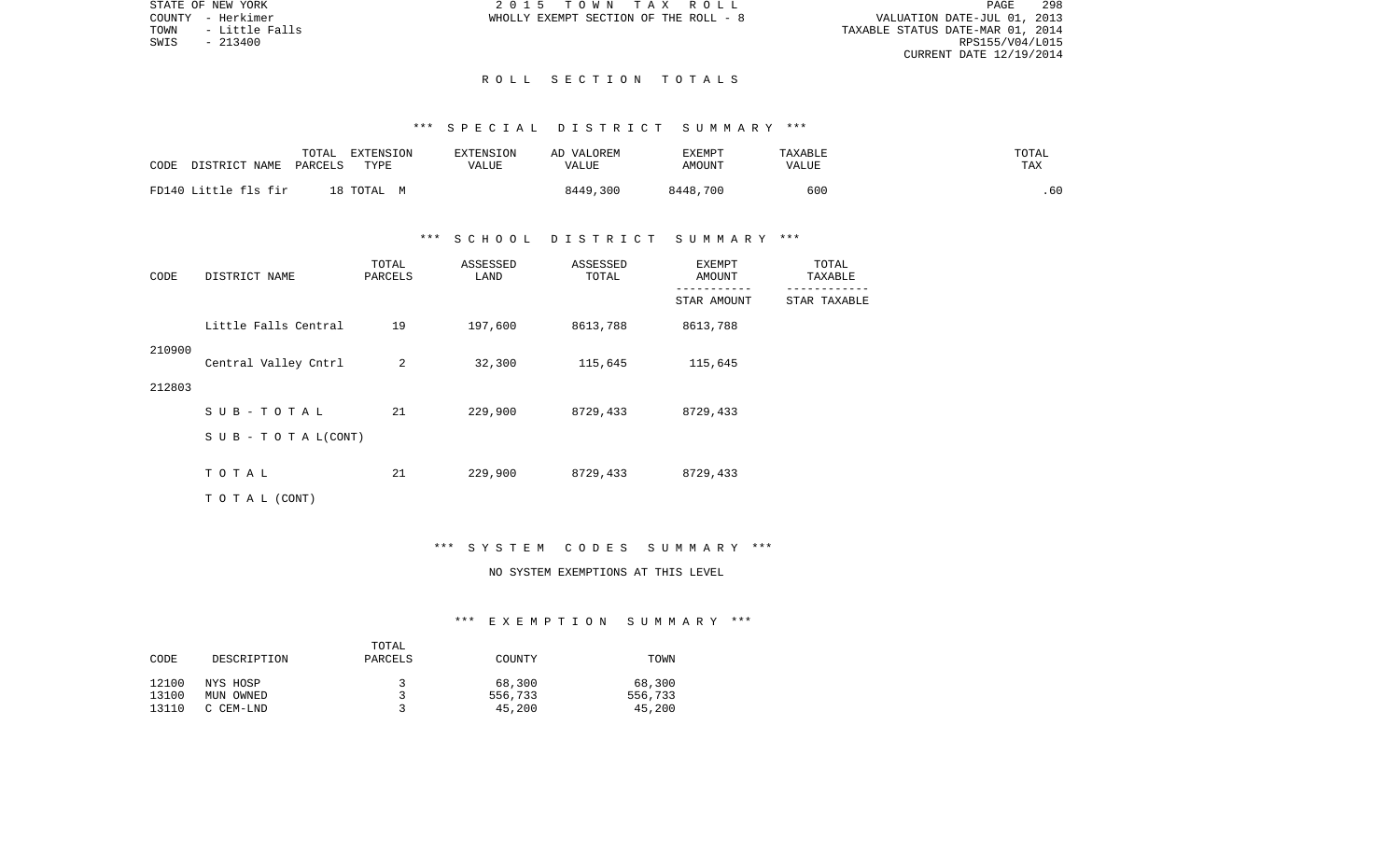PAGE 299 VALUATION DATE-JUL 01, 2013<br>TAXABLE STATUS DATE-MAR 01, 2014<br>RPS155/V04/L015 CURRENT DATE 12/19/2014

STATE OF NEW YORK **2015 TOWN TAX ROLL** COUNTY - Herkimer **WHOLLY EXEMPT SECTION OF THE ROLL** - 8

TOWN - Little Falls<br>SWIS - 213400

### R O L L S E C T I O N T O T A L S

## \*\*\* E X E M P T I O N S U M M A R Y \*\*\*

|       |             | TOTAL   |          |          |
|-------|-------------|---------|----------|----------|
| CODE  | DESCRIPTION | PARCELS | COUNTY   | TOWN     |
| 13500 | TOWN-GEN    |         | 6,000    | 6.000    |
| 13800 | SCHOOL DST  |         | 7900,000 | 7900,000 |
| 18020 | GEN MUNY    | 6       | 600      | 600      |
| 25300 | NON PROF 9  |         | 98,000   | 98,000   |
| 29700 | WDRL/FORCL  | 3       | 54,600   | 54,600   |
|       | тотаь       | 21      | 8729,433 | 8729,433 |

| ROLL |                 | TOTAL   | ASSESSED | ASSESSED | <b>EXEMPT</b> | TOTAL        | TOTAL |
|------|-----------------|---------|----------|----------|---------------|--------------|-------|
| SEC  | DESCRIPTION     | PARCELS | LAND     | TOTAL    | AMOUNT        | TAXABLE      | TAX   |
|      |                 |         |          |          |               |              |       |
|      |                 |         |          |          | STAR AMOUNT   | STAR TAXABLE |       |
|      | RS 8 TOTAL      |         | 229,900  | 8729,433 | 8,729,433     |              |       |
|      | SPEC DIST TAXES |         |          |          |               |              | .60   |
| 8    | WHOLLY EXEMPT   | 21      |          |          |               |              | .60   |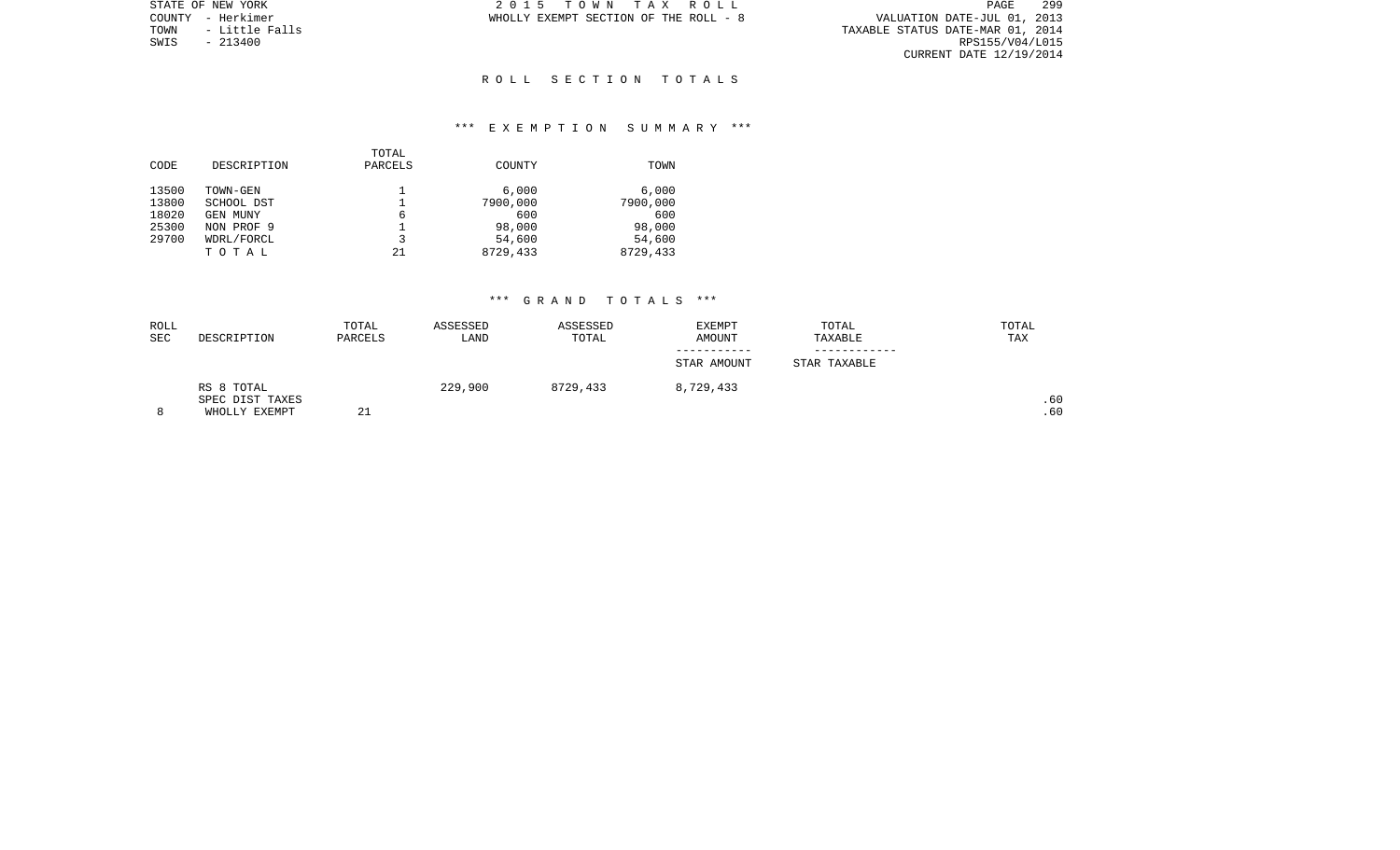|      | STATE OF NEW YORK | 2015 TOWN TAX ROLL | 300<br>PAGE                      |
|------|-------------------|--------------------|----------------------------------|
|      | COUNTY - Herkimer |                    | VALUATION DATE-JUL 01, 2013      |
| TOWN | - Little Falls    | SWIS TOTALS        | TAXABLE STATUS DATE-MAR 01, 2014 |
| SWIS | $-213400$         |                    | RPS155/V04/L015                  |
|      |                   |                    | CURRENT DATE 12/19/2014          |
|      |                   |                    |                                  |

# \*\*\* S P E C I A L D I S T R I C T S U M M A R Y \*\*\*

| CODE                               | TOTAL   | EXTENSION | <b>EXTENSION</b> | AD VALOREM | EXEMPT   | TAXABLE   | TAX     | TOTAL     |
|------------------------------------|---------|-----------|------------------|------------|----------|-----------|---------|-----------|
| DISTRICT NAME                      | PARCELS | TYPE      | VALUE            | VALUE      | AMOUNT   | VALUE     | RATE    | TAX       |
| FD140 Little fls fir 1,042 TOTAL M |         |           |                  | 67510,060  | 8840.965 | 58669,095 | .009305 | 59,215.02 |

### \*\*\* S C H O O L D I S T R I C T S U M M A R Y \*\*\*

| CODE   | DISTRICT NAME                    | TOTAL<br>PARCELS | ASSESSED<br>LAND | ASSESSED<br>TOTAL | <b>EXEMPT</b><br>AMOUNT | TOTAL<br>TAXABLE            |  |
|--------|----------------------------------|------------------|------------------|-------------------|-------------------------|-----------------------------|--|
|        |                                  |                  |                  |                   | STAR AMOUNT             | STAR TAXABLE                |  |
|        | Little Falls Central             | 730              | 7832,400         | 50970,746         | 9669,713                | 41,301,033                  |  |
| 210900 | Central Valley Cntrl             | 122              | 1131,400         | 5398,614          | 9931,640<br>223,358     | 31, 369, 393<br>5, 175, 256 |  |
| 212803 | Herkimer Central                 | 123              | 1904,700         | 8621,287          | 1432,500<br>93,328      | 3,742,756<br>8,527,959      |  |
| 213001 | Owen D Young                     | 75               | 1413,700         | 3258,561          | 1404,650<br>208,668     | 7,123,309<br>3,049,893      |  |
| 215001 |                                  |                  |                  |                   | 474,950                 | 2,574,943                   |  |
|        | SUB-TOTAL                        | 1050             | 12282,200        | 68249,208         | 10195,067               | 58,054,141                  |  |
|        | $S \cup B - T \cup T A L (CONT)$ |                  |                  |                   | 13243,740               | 44,810,401                  |  |
|        | TOTAL                            | 1050             | 12282,200        | 68249,208         | 10195,067               | 58,054,141                  |  |
|        | TO TAL (CONT)                    |                  |                  |                   | 13243,740               | 44,810,401                  |  |

\*\*\* S Y S T E M C O D E S S U M M A R Y \*\*\*

NO SYSTEM EXEMPTIONS AT THIS LEVEL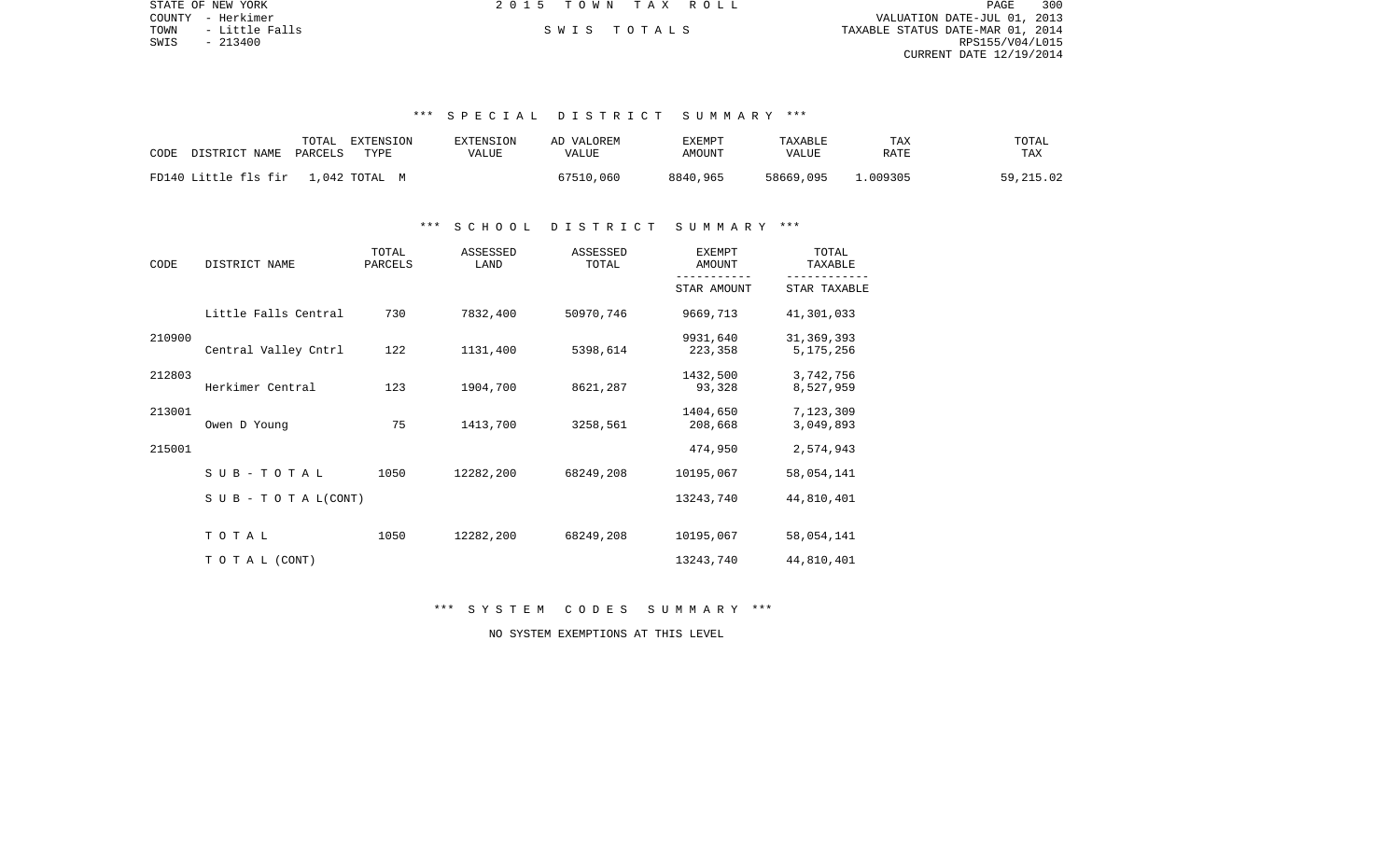COUNTY - Herkimer VALUATION DATE-JUL 01, 2013 TOWN - Little Falls S W I S T O T A L S TAXABLE STATUS DATE-MAR 01, 2014 SWIS - 213400 RPS155/V04/L015 CURRENT DATE 12/19/2014

STATE OF NEW YORK **2015 TOWN TAX ROLL** 

## \*\*\* E X E M P T I O N S U M M A R Y \*\*\*

|       |                 | TOTAL          |           |           |
|-------|-----------------|----------------|-----------|-----------|
| CODE  | DESCRIPTION     | PARCELS        | COUNTY    | TOWN      |
|       |                 |                |           |           |
| 12100 | NYS HOSP        | 3              | 68,300    | 68,300    |
| 13100 | MUN OWNED       | 3              | 556,733   | 556,733   |
| 13110 | C CEM-LND       | 3              | 45,200    | 45,200    |
| 13500 | TOWN-GEN        | $1\,$          | 6,000     | 6,000     |
| 13800 | SCHOOL DST      | $\mathbf 1$    | 7900,000  | 7900,000  |
| 18020 | <b>GEN MUNY</b> | 6              | 600       | 600       |
| 25300 | NON PROF 9      | $\mathbf 1$    | 98,000    | 98,000    |
| 29700 | WDRL/FORCL      | 3              | 54,600    | 54,600    |
| 41101 | VETFUND CT      | $\overline{4}$ | 3,375     | 3,375     |
| 41120 | VETWAR CTS      | 20             | 128,310   | 128,310   |
| 41121 | VET WAR CT      | 7              | 44,685    | 44,685    |
| 41130 | VETCOM CTS      | 20             | 213,575   | 213,575   |
| 41131 | VET COM CT      | 7              | 72,250    | 72,250    |
| 41140 | VETDIS CTS      | $\overline{2}$ | 36,890    | 36,890    |
| 41141 | VET DIS CT      | $\mathbf 1$    | 21,750    | 21,750    |
| 41152 | $CW_10_VET/$    | $\mathbf 1$    | 4,350     |           |
| 41162 | $CW_15_VET/$    | $\overline{c}$ | 13,050    |           |
| 41700 | AGRIC 10 Y      | 3              | 300,500   | 300,500   |
| 41720 | AG MKTS L       | 43             | 393,026   | 393,026   |
| 41730 | AG MKTS         | 14             | 42,867    | 42,867    |
| 41800 | AGED-ALL        | 4              | 133,950   | 133,950   |
| 41801 | AGED-CT         | 1              | 34,350    | 34,350    |
| 42100 | AGRIC 10 Y      | 8              | 138,300   | 138,300   |
| 47460 | FOREST          | 4              | 78,066    | 78,066    |
|       | TOTAL           | 162            | 10388,727 | 10371,327 |

| ROLL<br>SEC | DESCRIPTION | TOTAL<br>PARCELS | ASSESSED<br>LAND | ASSESSED<br>TOTAL | <b>EXEMPT</b><br>AMOUNT | TOTAL<br>TAXABLE |                           |            |
|-------------|-------------|------------------|------------------|-------------------|-------------------------|------------------|---------------------------|------------|
|             |             |                  |                  |                   | STAR AMOUNT             | STAR TAXABLE     | <b>TAX</b><br><b>RATE</b> |            |
|             | County Tax  |                  | 11963,800        | 51531,550         | 1,659,294               | 49,872,256       | 7.741411                  | 386,081.64 |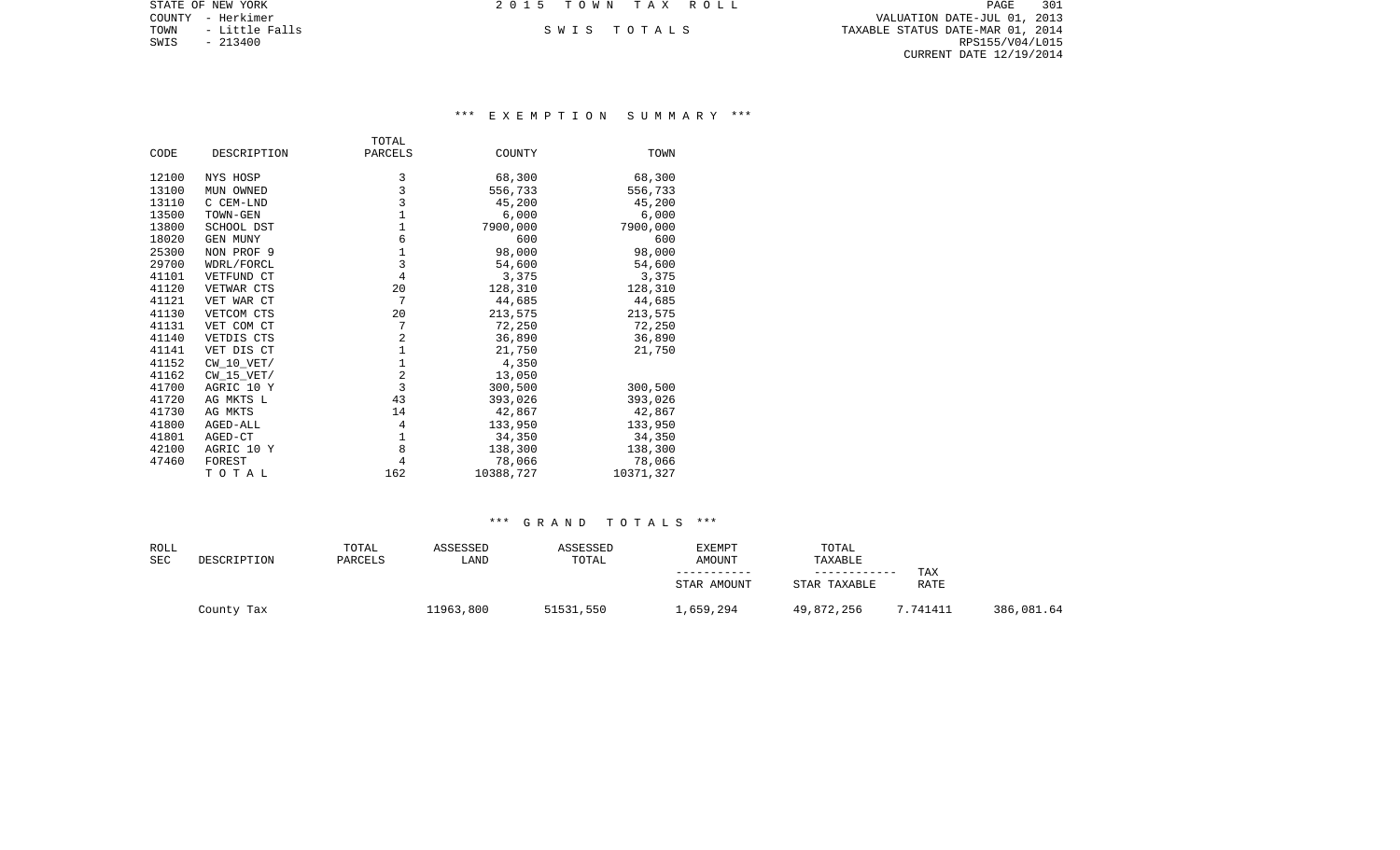COUNTY - Herkimer VALUATION DATE-JUL 01, 2013 TOWN - Little Falls S W I S T O T A L S TAXABLE STATUS DATE-MAR 01, 2014 EXAMPLE SWIS - 213400<br>SWIS - 213400<br>SWIS - 213400<br>SWIS - 213400<br>RPS155/V04/L015 CURRENT DATE 12/19/2014

STATE OF NEW YORK **EXECUTE:**  $2015$  TOWN TAX ROLL

| <b>ROLL</b><br>SEC<br>DESCRIPTION |                                                                | TOTAL<br>PARCELS | ASSESSED<br>LAND       | ASSESSED<br>TOTAL      | <b>EXEMPT</b><br><b>AMOUNT</b> | TOTAL<br>TAXABLE         | TAX                  |                                                        |
|-----------------------------------|----------------------------------------------------------------|------------------|------------------------|------------------------|--------------------------------|--------------------------|----------------------|--------------------------------------------------------|
|                                   |                                                                |                  |                        |                        | STAR AMOUNT                    | STAR TAXABLE             | <b>RATE</b>          |                                                        |
| 1                                 | Town Tax<br>School Relevy<br>SPEC DIST TAXES<br>TAXABLE        | 982              | 11963,800              | 51531,550              | 1,641,894                      | 49,889,656               | 4.113990             | 205, 245.53<br>215,899.42<br>51, 156.32<br>858, 382.91 |
| 5                                 | County Tax<br>Town Tax<br>SPEC DIST TAXES<br>SPECIAL FRANCHISE | 21               |                        | 2591,591<br>2591,591   |                                | 2,591,591<br>2,591,591   | 7.741411<br>4.113990 | 20,062.57<br>10,661.78<br>2,611.25<br>33, 335.60       |
| 6                                 | County Tax<br>Town Tax<br>SPEC DIST TAXES<br>UTILITIES & N.C.  | 25               | 88,500<br>88,500       | 4599,409<br>4599,409   |                                | 4,599,409<br>4,599,409   | 7.741411<br>4.113990 | 35,605.91<br>18,921.93<br>4,642.21<br>59,170.05        |
| $7\overline{ }$                   | County Tax<br>Town Tax<br>SPEC DIST TAXES<br>CEILING RAILROADS | $\mathbf{1}$     |                        | 797,225<br>797,225     |                                | 797,225<br>797,225       | 7.741411<br>4.113990 | 6,171.65<br>3,279.78<br>804.64<br>10,256.07            |
| 8                                 | RS 8 TOTAL<br>SPEC DIST TAXES<br>WHOLLY EXEMPT                 | 21               | 229,900                | 8729,433               | 8,729,433                      |                          |                      | .60<br>.60                                             |
|                                   | County Tax<br>Town Tax<br>School Relevy<br>SPEC DIST TAXES     |                  | 12282,200<br>12282,200 | 68249,208<br>68249,208 | 10,388,727<br>10,371,327       | 57,860,481<br>57,877,881 | 7.741411<br>4.113990 | 447, 921. 77<br>238,109.02<br>215,899.42<br>59,215.02  |
| $\star$                           | SUB<br>TOTAL                                                   | 1,050            |                        |                        |                                |                          |                      | 961, 145.23                                            |
|                                   | County Tax<br>Town Tax                                         |                  | 12282,200<br>12282,200 | 68249,208<br>68249,208 | 10,388,727<br>10,371,327       | 57,860,481<br>57,877,881 | 7.741411<br>4.113990 | 447, 921. 77<br>238,109.02                             |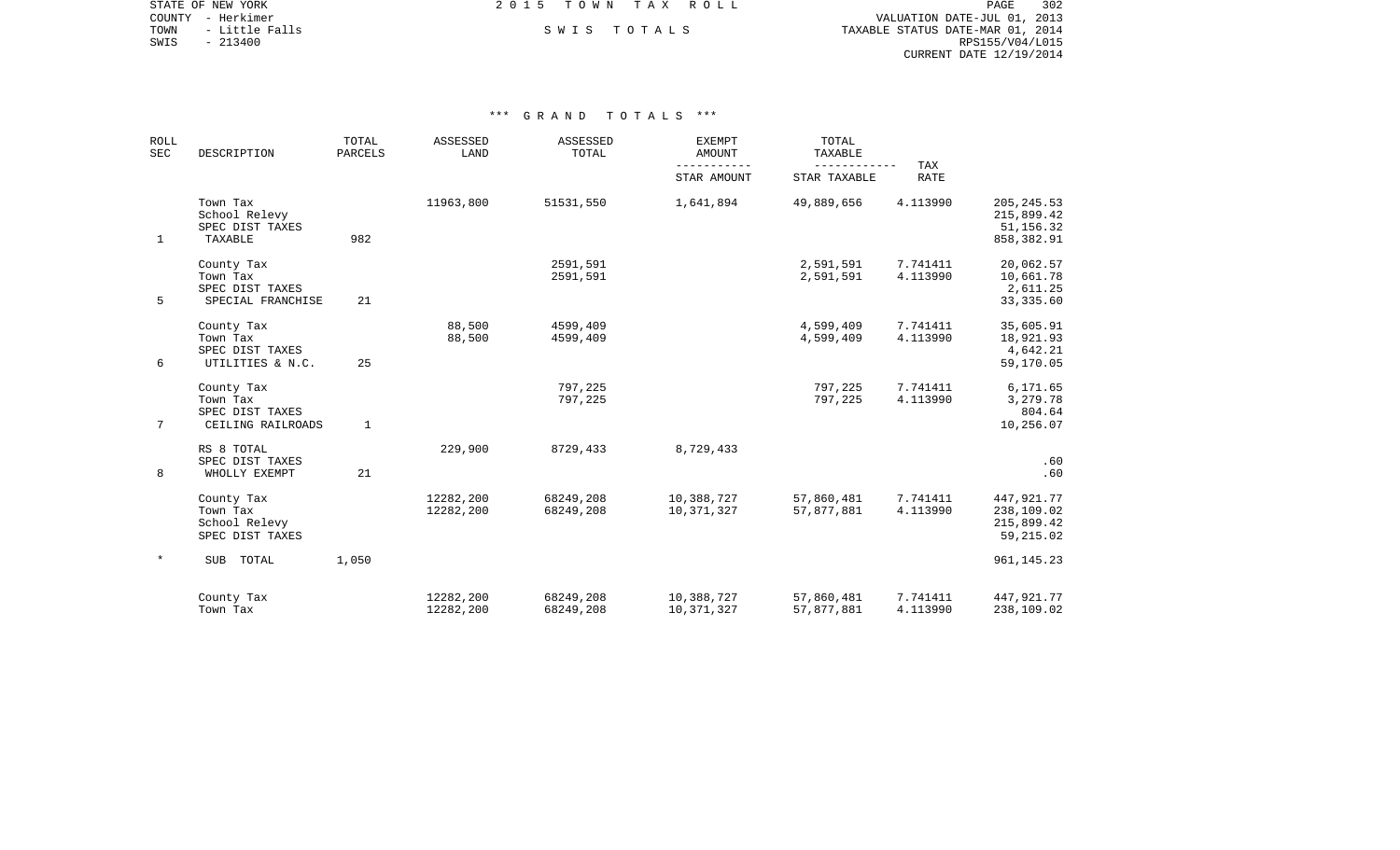| STATE OF NEW YORK<br>- Herkimer<br>COUNTY<br>- Little Falls<br>TOWN<br>SWIS<br>$-213400$ |                  |                         | T A X<br>2 0 1 5<br>T O W N<br>TOTAL S<br>S W I S | R O L L                        |                                  | 303<br>PAGE<br>VALUATION DATE-JUL 01, 2013<br>TAXABLE STATUS DATE-MAR 01, 2014<br>RPS155/V04/L015<br>CURRENT DATE 12/19/2014 |
|------------------------------------------------------------------------------------------|------------------|-------------------------|---------------------------------------------------|--------------------------------|----------------------------------|------------------------------------------------------------------------------------------------------------------------------|
| ROLL<br>SEC<br>DESCRIPTION                                                               | TOTAL<br>PARCELS | ***<br>ASSESSED<br>LAND | GRAND TOTALS ***<br>ASSESSED<br>TOTAL             | EXEMPT<br>AMOUNT<br>---------- | TOTAL<br>TAXABLE<br>------------ | <b>TAX</b>                                                                                                                   |

 School Relevy 215,899.42 SPEC DIST TAXES 59,215.02 \*\* GRAND TOTAL 1,050 961,145.23

 ----------- ------------ TAX STAR AMOUNT STAR TAXABLE

RATE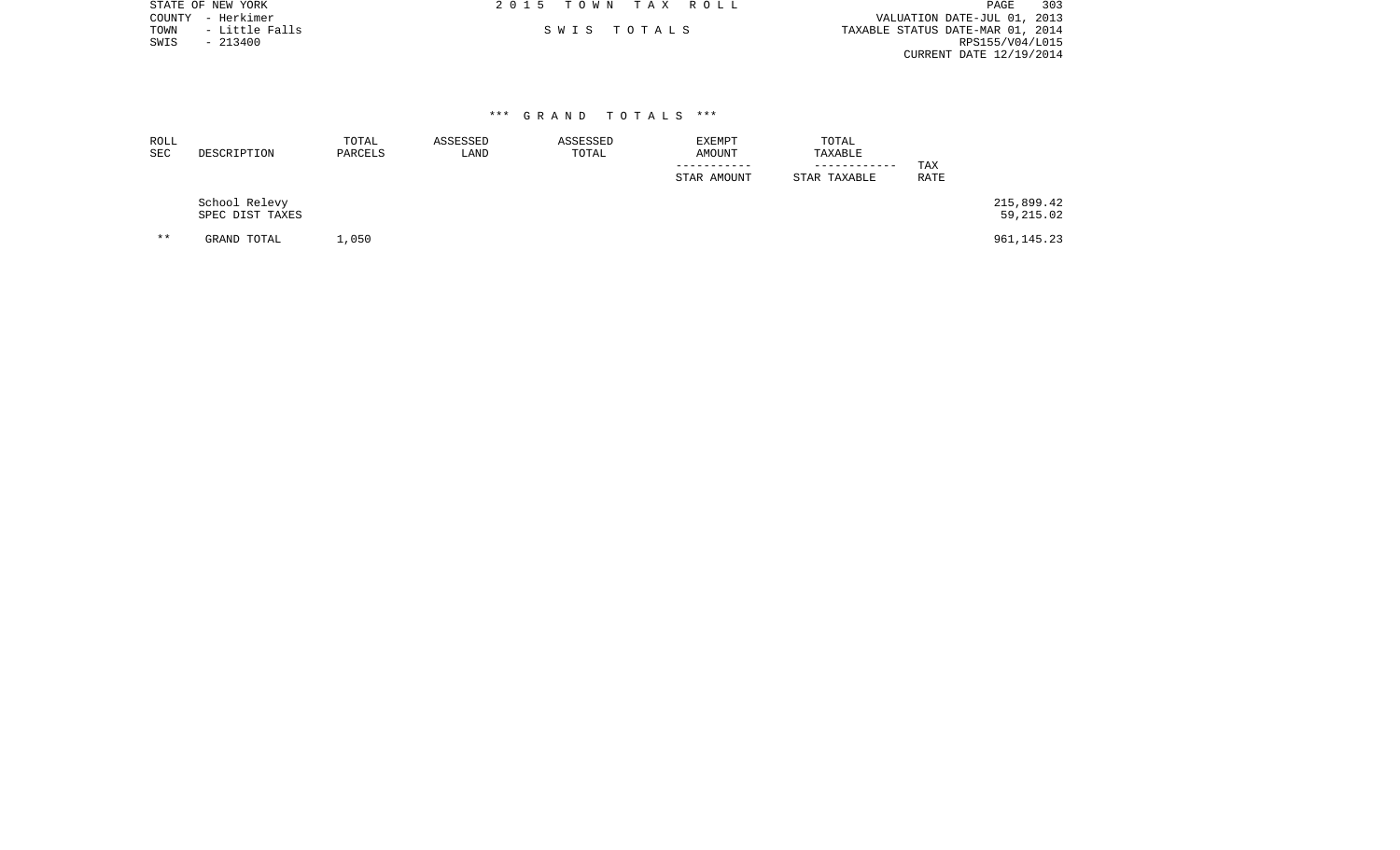PAGE 304 COUNTY - Herkimer T O W N T O T A L S VALUATION DATE-JUL 01, 2013 TOWN - Little Falls TAXABLE STATUS DATE-MAR 01, 2014 RPS155/V04/L015 CURRENT DATE 12/19/2014

STATE OF NEW YORK **2015 TOWN TAX ROLL** 

# \*\*\* S P E C I A L D I S T R I C T S U M M A R Y \*\*\*

| DISTRICT NAME                      | TOTAL   | EXTENSION | <b>EXTENSION</b> | AD VALOREM | EXEMPT   | TAXABLE   | TOTAL     |
|------------------------------------|---------|-----------|------------------|------------|----------|-----------|-----------|
| CODE                               | PARCELS | TYPE      | VALUE            | VALUE      | AMOUNT   | VALUE     | TAX       |
| FD140 Little fls fir 1,042 TOTAL M |         |           |                  | 67510,060  | 8840,965 | 58669,095 | 59,215.02 |

### \*\*\* S C H O O L D I S T R I C T S U M M A R Y \*\*\*

| CODE   | DISTRICT NAME                    | TOTAL<br>PARCELS | ASSESSED<br>LAND | ASSESSED<br>TOTAL | <b>EXEMPT</b><br>AMOUNT | TOTAL<br>TAXABLE          |  |
|--------|----------------------------------|------------------|------------------|-------------------|-------------------------|---------------------------|--|
|        |                                  |                  |                  |                   | STAR AMOUNT             | STAR TAXABLE              |  |
|        | Little Falls Central             | 730              | 7832,400         | 50970,746         | 9669,713                | 41,301,033                |  |
| 210900 | Central Valley Cntrl             | 122              | 1131,400         | 5398,614          | 9931,640<br>223,358     | 31, 369, 393<br>5,175,256 |  |
| 212803 | Herkimer Central                 | 123              | 1904,700         | 8621,287          | 1432,500<br>93,328      | 3,742,756<br>8,527,959    |  |
| 213001 | Owen D Young                     | 75               | 1413,700         | 3258,561          | 1404,650<br>208,668     | 7,123,309<br>3,049,893    |  |
| 215001 |                                  |                  |                  |                   | 474,950                 | 2,574,943                 |  |
|        | $SUB - TO T AL$                  | 1050             | 12282,200        | 68249,208         | 10195,067               | 58,054,141                |  |
|        | $S \cup B - T \cup T A L (CONT)$ |                  |                  |                   | 13243,740               | 44,810,401                |  |
|        | TOTAL                            | 1050             | 12282,200        | 68249,208         | 10195,067               | 58,054,141                |  |
|        | TO TAL (CONT)                    |                  |                  |                   | 13243,740               | 44,810,401                |  |

\*\*\* S Y S T E M C O D E S S U M M A R Y \*\*\*

NO SYSTEM EXEMPTIONS AT THIS LEVEL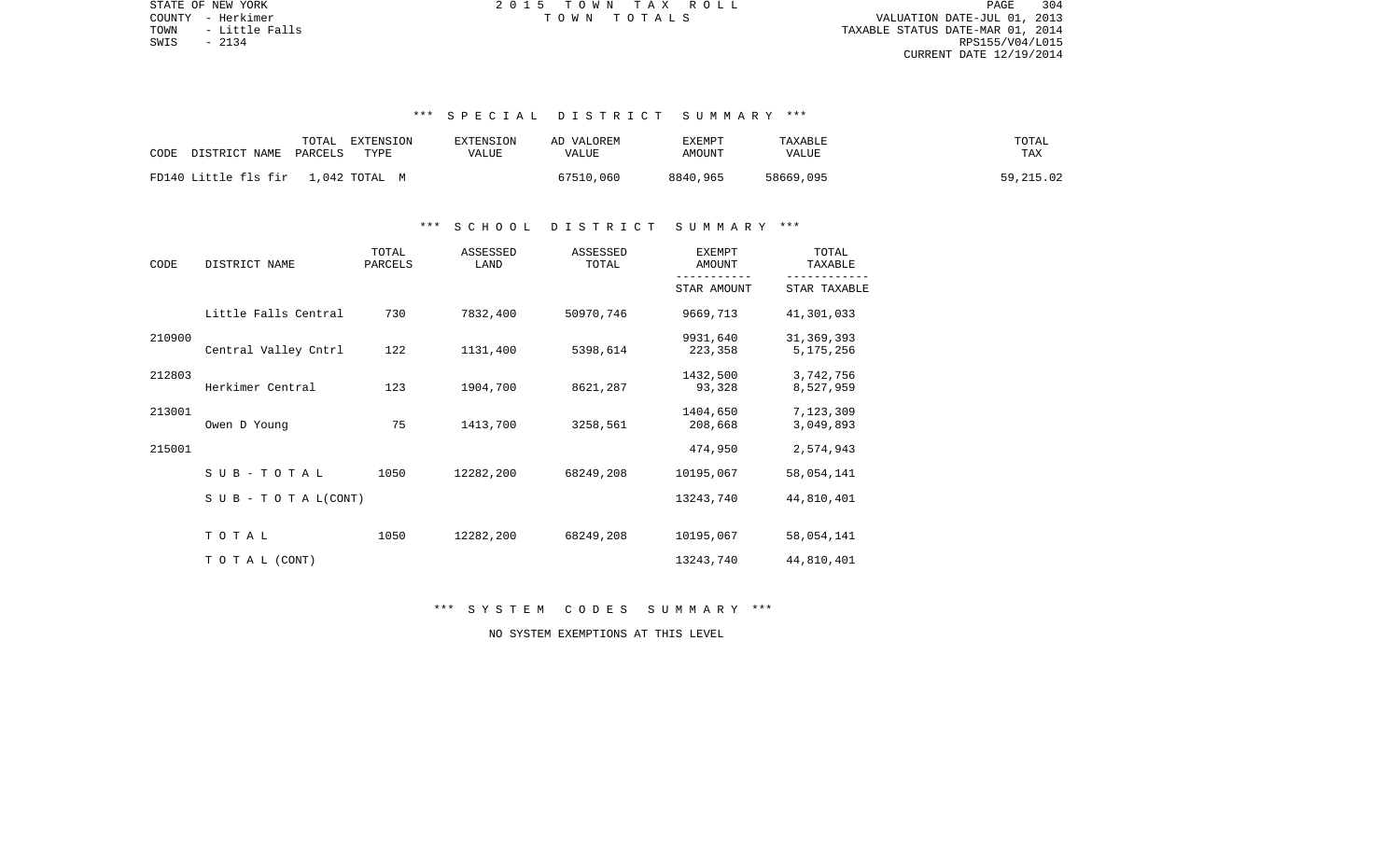STATE OF NEW YORK **EXECUTE:** TOWN TAX ROLL COUNTY - Herkimer T O W N T O T A L S VALUATION DATE-JUL 01, 2013

TOWN - Little Falls TAXABLE STATUS DATE-MAR 01, 2014 SWIS - Little Falls<br>SWIS - 2134 RPS155/V04/L015<br>SWIS - 2134 RPS155/V04/L015 CURRENT DATE 12/19/2014

## \*\*\* E X E M P T I O N S U M M A R Y \*\*\*

|       |                 | TOTAL          |           |           |
|-------|-----------------|----------------|-----------|-----------|
| CODE  | DESCRIPTION     | PARCELS        | COUNTY    | TOWN      |
| 12100 | NYS HOSP        | 3              | 68,300    | 68,300    |
| 13100 | MUN OWNED       | 3              | 556,733   | 556,733   |
| 13110 | C CEM-LND       | 3              | 45,200    | 45,200    |
| 13500 | TOWN-GEN        | $\mathbf 1$    | 6,000     | 6,000     |
| 13800 | SCHOOL DST      | $\mathbf{1}$   | 7900,000  | 7900,000  |
| 18020 | <b>GEN MUNY</b> | 6              | 600       | 600       |
| 25300 | NON PROF 9      | $1\,$          | 98,000    | 98,000    |
| 29700 | WDRL/FORCL      | 3              | 54,600    | 54,600    |
| 41101 | VETFUND CT      | $\overline{4}$ | 3,375     | 3,375     |
| 41120 | VETWAR CTS      | 20             | 128,310   | 128,310   |
| 41121 | VET WAR CT      | 7              | 44,685    | 44,685    |
| 41130 | VETCOM CTS      | 20             | 213,575   | 213,575   |
| 41131 | VET COM CT      | 7              | 72,250    | 72,250    |
| 41140 | VETDIS CTS      | 2              | 36,890    | 36,890    |
| 41141 | VET DIS CT      | $\mathbf 1$    | 21,750    | 21,750    |
| 41152 | CW 10 VET/      | $\mathbf{1}$   | 4,350     |           |
| 41162 | CW 15 VET/      | 2              | 13,050    |           |
| 41700 | AGRIC 10 Y      | 3              | 300,500   | 300,500   |
| 41720 | AG MKTS L       | 43             | 393,026   | 393,026   |
| 41730 | AG MKTS         | 14             | 42,867    | 42,867    |
| 41800 | AGED-ALL        | 4              | 133,950   | 133,950   |
| 41801 | AGED-CT         | $\mathbf{1}$   | 34,350    | 34,350    |
| 42100 | AGRIC 10 Y      | 8              | 138,300   | 138,300   |
| 47460 | FOREST          | 4              | 78,066    | 78,066    |
|       | TOTAL           | 162            | 10388,727 | 10371,327 |

| ROLL<br><b>SEC</b> | DESCRIPTION | TOTAL<br>PARCELS | ASSESSED<br>LAND | ASSESSED<br>TOTAL | EXEMPT<br>AMOUNT | TOTAL<br>TAXABLE<br>------------ | TAX  | TOTAL<br>TAX |
|--------------------|-------------|------------------|------------------|-------------------|------------------|----------------------------------|------|--------------|
|                    |             |                  |                  |                   | STAR AMOUNT      | STAR TAXABLE                     | RATE |              |
|                    | County Tax  |                  | 11963,800        | 51531,550         | 1,659,294        | 49,872,256                       |      | 386,081.64   |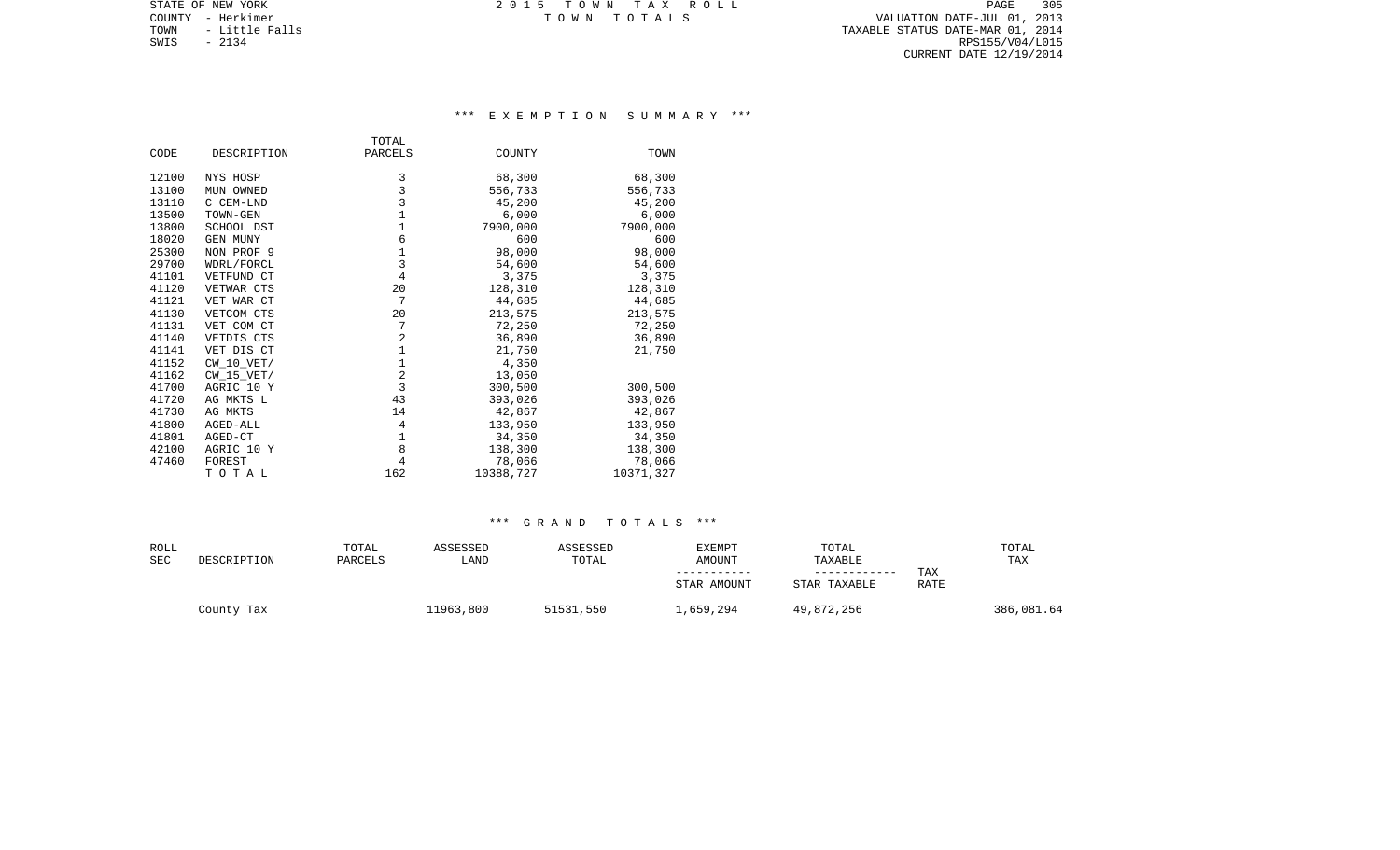STATE OF NEW YORK 2 0 1 5 T O W N T A X R O L L PAGE 306COUNTY - Herkimer T O W N T O T A L S VALUATION DATE-JUL 01, 2013

TOWN - Little Falls TAXABLE STATUS DATE-MAR 01, 2014 SOUNTY - Herkimer<br>
TOWN - Little Falls<br>
SWIS - 2134 RPS155/V04/L015 CURRENT DATE 12/19/2014

| <b>ROLL</b><br><b>SEC</b> | DESCRIPTION                                                    | TOTAL<br><b>PARCELS</b> | ASSESSED<br>LAND       | ASSESSED<br>TOTAL      | <b>EXEMPT</b><br>AMOUNT  | TOTAL<br>TAXABLE<br>------------ | TAX         | TOTAL<br>TAX                                          |
|---------------------------|----------------------------------------------------------------|-------------------------|------------------------|------------------------|--------------------------|----------------------------------|-------------|-------------------------------------------------------|
|                           |                                                                |                         |                        |                        | STAR AMOUNT              | STAR TAXABLE                     | <b>RATE</b> |                                                       |
| $\mathbf{1}$              | Town Tax<br>School Relevy<br>SPEC DIST TAXES<br>TAXABLE        | 982                     | 11963,800              | 51531,550              | 1,641,894                | 49,889,656                       |             | 205, 245.53<br>215,899.42<br>51, 156.32<br>858,382.91 |
| 5                         | County Tax<br>Town Tax<br>SPEC DIST TAXES<br>SPECIAL FRANCHISE | 21                      |                        | 2591,591<br>2591,591   |                          | 2,591,591<br>2,591,591           |             | 20,062.57<br>10,661.78<br>2,611.25<br>33, 335.60      |
| 6                         | County Tax<br>Town Tax<br>SPEC DIST TAXES<br>UTILITIES & N.C.  | 25                      | 88,500<br>88,500       | 4599,409<br>4599,409   |                          | 4,599,409<br>4,599,409           |             | 35,605.91<br>18,921.93<br>4,642.21<br>59,170.05       |
| $7^{\circ}$               | County Tax<br>Town Tax<br>SPEC DIST TAXES<br>CEILING RAILROADS | $\mathbf{1}$            |                        | 797,225<br>797,225     |                          | 797,225<br>797,225               |             | 6,171.65<br>3,279.78<br>804.64<br>10,256.07           |
| 8                         | RS 8 TOTAL<br>SPEC DIST TAXES<br>WHOLLY EXEMPT                 | 21                      | 229,900                | 8729,433               | 8,729,433                |                                  |             | .60<br>.60                                            |
|                           | County Tax<br>Town Tax<br>School Relevy<br>SPEC DIST TAXES     |                         | 12282,200<br>12282,200 | 68249,208<br>68249,208 | 10,388,727<br>10,371,327 | 57,860,481<br>57,877,881         |             | 447,921.77<br>238,109.02<br>215,899.42<br>59,215.02   |
| $\ast$                    | <b>SUB</b><br>TOTAL                                            | 1,050                   |                        |                        |                          |                                  |             | 961, 145.23                                           |
|                           | County Tax<br>Town Tax                                         |                         | 12282,200<br>12282,200 | 68249,208<br>68249,208 | 10,388,727<br>10,371,327 | 57,860,481<br>57,877,881         |             | 447,921.77<br>238,109.02                              |